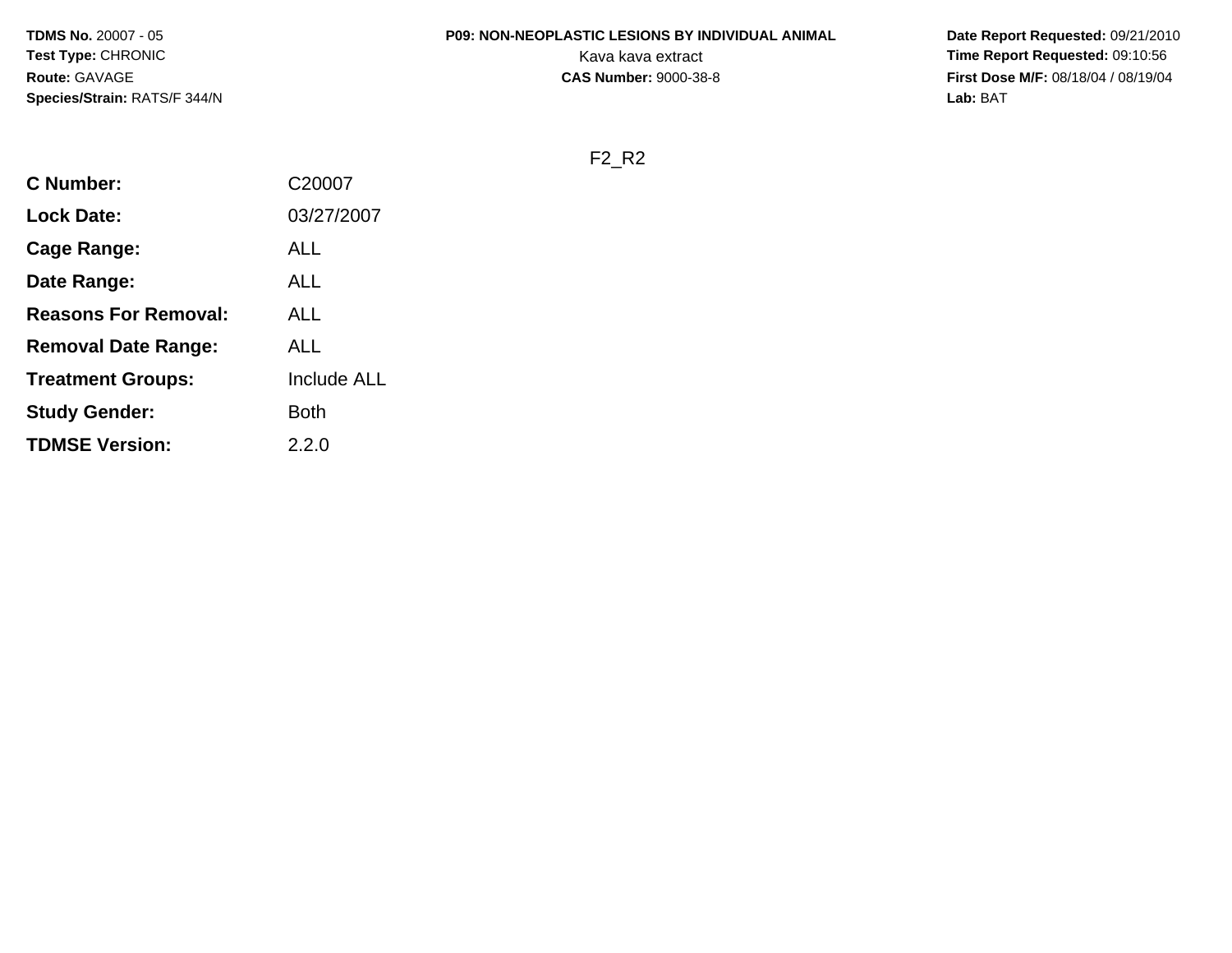## **P09: NON-NEOPLASTIC LESIONS BY INDIVIDUAL ANIMAL**Kava kava extract **Time Report Requested:** 09:10:56<br>**CAS Number:** 9000-38-8<br>**Tirst Dose M/F:** 08/18/04 / 08/19/04

 **Date Report Requested:** 09/21/2010 **First Dose M/F:** 08/18/04 / 08/19/04 Lab: BAT **Lab:** BAT

| <b>FISCHER 344 RATS MALE</b>                                                                                                                                                        | DAY ON TEST      | $\frac{0}{7}$<br>$\frac{2}{9}$ | $\frac{0}{7}$<br>$\frac{2}{7}$                                                      | $\begin{array}{c} 0 \\ 6 \end{array}$<br>$\overline{5}$<br>$\mathbf{1}$ | $\frac{0}{7}$<br>$\frac{2}{8}$                                             | $\frac{0}{7}$<br>$\frac{2}{7}$                                           | $\begin{array}{c} 0 \\ 6 \end{array}$<br>$\mathbf{1}$<br>$\mathbf 0$ | 0629                                             | $\frac{0}{7}$<br>$\frac{2}{9}$                                | $\frac{0}{7}$<br>$\frac{2}{7}$                                   | $\frac{0}{7}$<br>$\frac{2}{8}$                                 | $\frac{0}{7}$<br>$\frac{2}{7}$                                                        | $\begin{array}{c} 0 \\ 5 \\ 8 \\ 2 \end{array}$                   | $\frac{0}{7}$<br>8                                           | $\frac{0}{7}$<br>$\frac{2}{7}$                                    | $\begin{smallmatrix}0\\7\end{smallmatrix}$<br>$\frac{2}{9}$                    | $\frac{0}{5}$<br>$\mathbf 0$<br>$\overline{4}$                    | $\frac{0}{7}$<br>$\frac{2}{7}$                                              | $\frac{0}{7}$<br>$\frac{2}{7}$                                      | $\frac{0}{7}$<br>$\frac{2}{7}$             | $\frac{0}{7}$<br>8                                                | $\frac{0}{7}$<br>$\frac{2}{8}$                                                                  | $\frac{0}{7}$<br>$\frac{2}{7}$                             | $\frac{0}{7}$<br>$\frac{2}{7}$                                        | $\frac{0}{7}$<br>$\frac{2}{8}$                      | 0<br>5<br>4<br>$5\phantom{1}$                    |                 |
|-------------------------------------------------------------------------------------------------------------------------------------------------------------------------------------|------------------|--------------------------------|-------------------------------------------------------------------------------------|-------------------------------------------------------------------------|----------------------------------------------------------------------------|--------------------------------------------------------------------------|----------------------------------------------------------------------|--------------------------------------------------|---------------------------------------------------------------|------------------------------------------------------------------|----------------------------------------------------------------|---------------------------------------------------------------------------------------|-------------------------------------------------------------------|--------------------------------------------------------------|-------------------------------------------------------------------|--------------------------------------------------------------------------------|-------------------------------------------------------------------|-----------------------------------------------------------------------------|---------------------------------------------------------------------|--------------------------------------------|-------------------------------------------------------------------|-------------------------------------------------------------------------------------------------|------------------------------------------------------------|-----------------------------------------------------------------------|-----------------------------------------------------|--------------------------------------------------|-----------------|
| 0.0 G/KG                                                                                                                                                                            | <b>ANIMAL ID</b> | 0<br>0<br>0<br>0               | $\boldsymbol{0}$<br>$\overline{0}$ <sub>0</sub><br>$\overline{0}$<br>$\overline{2}$ | 0<br>0<br>$\mathbf 0$<br>$\mathbf 0$<br>3                               | $\mathbf 0$<br>$\mathbf 0$<br>$\mathbf 0$<br>$\mathbf 0$<br>$\overline{4}$ | 0<br>$\mathbf 0$<br>$\mathsf{O}\xspace$<br>$\mathsf 0$<br>$\overline{5}$ | 0<br>$\mathbf 0$<br>$\mathbf 0$<br>0<br>6                            | $\pmb{0}$<br>$_{\rm 0}^{\rm 0}$<br>$\frac{0}{7}$ | $\mathbf 0$<br>$\mathbf 0$<br>$\mathbf 0$<br>$\mathbf 0$<br>8 | $\mathbf 0$<br>$\mathbf 0$<br>$\overline{0}$<br>$\mathbf 0$<br>9 | 0<br>$\mathbf 0$<br>$\mathbf 0$<br>$\mathbf{1}$<br>$\mathbf 0$ | $\boldsymbol{0}$<br>$\mathbf 0$<br>$\overline{0}$<br>$\overline{1}$<br>$\overline{1}$ | 0<br>$\mathbf 0$<br>$\mathbf 0$<br>$\mathbf{1}$<br>$\overline{2}$ | $\mathbf 0$<br>$\pmb{0}$<br>$\mathbf 0$<br>$\mathbf{1}$<br>3 | $\pmb{0}$<br>$_{\rm 0}^{\rm 0}$<br>$\mathbf{1}$<br>$\overline{4}$ | $\mathbf 0$<br>$\overline{0}$<br>$\mathbf 0$<br>$\mathbf{1}$<br>$\overline{5}$ | $\mathbf 0$<br>$\overline{0}$<br>$\overline{1}$<br>$6\phantom{a}$ | $\mathbf 0$<br>$\mathbf 0$<br>$\mathbf 0$<br>$\mathbf{1}$<br>$\overline{7}$ | $\mathbf 0$<br>$\boldsymbol{0}$<br>$\mathbf 0$<br>$\mathbf{1}$<br>8 | 0<br>0<br>$\mathbf 0$<br>$\mathbf{1}$<br>9 | 0<br>$\begin{smallmatrix}0\0\0\end{smallmatrix}$<br>$\frac{2}{0}$ | $\mathbf 0$<br>$\begin{smallmatrix} 0\\0 \end{smallmatrix}$<br>$\overline{2}$<br>$\overline{1}$ | $\mathbf 0$<br>$\mathbf 0$<br>$\mathbf 0$<br>$\frac{2}{2}$ | $\mathbf 0$<br>$\mathsf{O}\xspace$<br>$\overline{0}$<br>$\frac{2}{3}$ | 0<br>$\mathbf 0$<br>$\overline{0}$<br>$\frac{2}{4}$ | 0<br>$\mathbf 0$<br>$\mathbf 0$<br>$\frac{2}{5}$ | males<br>(cont) |
| <b>ALIMENTARY SYSTEM</b>                                                                                                                                                            |                  |                                |                                                                                     |                                                                         |                                                                            |                                                                          |                                                                      |                                                  |                                                               |                                                                  |                                                                |                                                                                       |                                                                   |                                                              |                                                                   |                                                                                |                                                                   |                                                                             |                                                                     |                                            |                                                                   |                                                                                                 |                                                            |                                                                       |                                                     |                                                  |                 |
| Esophagus<br>Epithelium, Hyperplasia<br>Epithelium, Necrosis<br>Muscularis, Degeneration                                                                                            |                  |                                |                                                                                     |                                                                         |                                                                            |                                                                          |                                                                      |                                                  |                                                               |                                                                  |                                                                |                                                                                       |                                                                   |                                                              |                                                                   |                                                                                |                                                                   |                                                                             |                                                                     |                                            |                                                                   | -1                                                                                              |                                                            |                                                                       | $\ddot{}$                                           | $+$                                              |                 |
| Intestine Large, Cecum                                                                                                                                                              |                  |                                |                                                                                     |                                                                         |                                                                            |                                                                          |                                                                      |                                                  |                                                               |                                                                  |                                                                |                                                                                       |                                                                   |                                                              |                                                                   |                                                                                |                                                                   |                                                                             |                                                                     |                                            |                                                                   |                                                                                                 |                                                            |                                                                       |                                                     |                                                  |                 |
| Intestine Large, Colon<br>Parasite Metazoan                                                                                                                                         |                  |                                |                                                                                     |                                                                         |                                                                            | X                                                                        |                                                                      |                                                  | $\mathsf X$                                                   | $\mathsf{X}$                                                     | $\boldsymbol{\mathsf{X}}$                                      |                                                                                       |                                                                   |                                                              |                                                                   |                                                                                |                                                                   |                                                                             |                                                                     |                                            |                                                                   | $\boldsymbol{\mathsf{X}}$                                                                       |                                                            |                                                                       |                                                     |                                                  |                 |
| Intestine Large, Rectum                                                                                                                                                             |                  |                                |                                                                                     |                                                                         |                                                                            |                                                                          |                                                                      |                                                  |                                                               |                                                                  |                                                                |                                                                                       |                                                                   |                                                              |                                                                   |                                                                                |                                                                   |                                                                             |                                                                     |                                            |                                                                   |                                                                                                 |                                                            |                                                                       |                                                     |                                                  |                 |
| Intestine Small, Duodenum<br><b>Ectopic Tissue</b>                                                                                                                                  |                  |                                |                                                                                     |                                                                         |                                                                            |                                                                          |                                                                      |                                                  |                                                               |                                                                  |                                                                |                                                                                       |                                                                   |                                                              |                                                                   |                                                                                |                                                                   |                                                                             |                                                                     |                                            |                                                                   |                                                                                                 |                                                            |                                                                       |                                                     |                                                  |                 |
| Intestine Small, Ileum<br><b>Necrosis</b>                                                                                                                                           |                  |                                |                                                                                     |                                                                         |                                                                            |                                                                          |                                                                      |                                                  |                                                               |                                                                  |                                                                |                                                                                       |                                                                   |                                                              |                                                                   |                                                                                |                                                                   |                                                                             |                                                                     |                                            |                                                                   |                                                                                                 |                                                            |                                                                       |                                                     |                                                  |                 |
| Intestine Small, Jejunum                                                                                                                                                            |                  |                                |                                                                                     |                                                                         |                                                                            |                                                                          |                                                                      |                                                  |                                                               |                                                                  |                                                                |                                                                                       |                                                                   |                                                              |                                                                   |                                                                                |                                                                   |                                                                             |                                                                     |                                            |                                                                   |                                                                                                 |                                                            |                                                                       |                                                     |                                                  |                 |
| Liver<br><b>Basophilic Focus</b><br><b>Clear Cell Focus</b><br><b>Eosinophilic Focus</b><br>Fatty Change, Diffuse<br>Hematopoietic Cell Proliferation<br>Hepatodiaphragmatic Nodule |                  | X                              | X                                                                                   |                                                                         | Χ<br>X<br>X                                                                |                                                                          | X                                                                    |                                                  |                                                               | $\boldsymbol{\mathsf{X}}$<br>$\boldsymbol{\mathsf{X}}$<br>X      | $\mathsf{X}$                                                   | $\mathsf{X}$<br>$\mathbf{1}$                                                          | $\overline{1}$                                                    | X<br>X<br>$\mathsf{X}$                                       | $\mathsf{X}$                                                      | $X$ $X$                                                                        | 3                                                                 | $\mathsf X$                                                                 |                                                                     |                                            |                                                                   | $X$ $X$<br>2                                                                                    | X<br>$\boldsymbol{\mathsf{X}}$<br>X                        | $\mathsf{X}$<br>$\overline{2}$                                        | $X$ $X$<br>X                                        | $\overline{1}$                                   |                 |
| Inflammation, Chronic Active                                                                                                                                                        |                  | $\mathbf{1}$                   | $\overline{1}$                                                                      |                                                                         |                                                                            | $1 \quad 1$                                                              |                                                                      |                                                  |                                                               | $\mathbf{1}$                                                     | $\overline{1}$                                                 | $\mathbf{1}$                                                                          |                                                                   | 1 1 1 1                                                      |                                                                   |                                                                                |                                                                   | $\overline{1}$                                                              |                                                                     | $\mathbf{1}$                               |                                                                   |                                                                                                 |                                                            | 1 1 1 1 1                                                             |                                                     |                                                  |                 |
| *  Total animals with tissue examined microscopically; Total animals with lesion and mean severity grade                                                                            |                  |                                |                                                                                     |                                                                         |                                                                            |                                                                          |                                                                      |                                                  |                                                               |                                                                  |                                                                |                                                                                       |                                                                   |                                                              |                                                                   |                                                                                |                                                                   |                                                                             |                                                                     |                                            |                                                                   |                                                                                                 |                                                            |                                                                       |                                                     |                                                  |                 |

+ .. Tissue examined microscopically

X .. Lesion present

I .. Insufficient tissue

M .. Missing tissue

BLANK .. Not examined microscopically

 1-4 .. Lesion qualified as: A .. Autolysis precludes evaluation 19 and 10 minimal 3) Moderate 1 and 20 minimal 3) Moderate 19 minimal 3) Moderat<br>19 and 19 and 19 and 19 and 19 and 19 and 19 and 19 and 19 and 19 and 19 and 19 and 19 and 19 and 19 and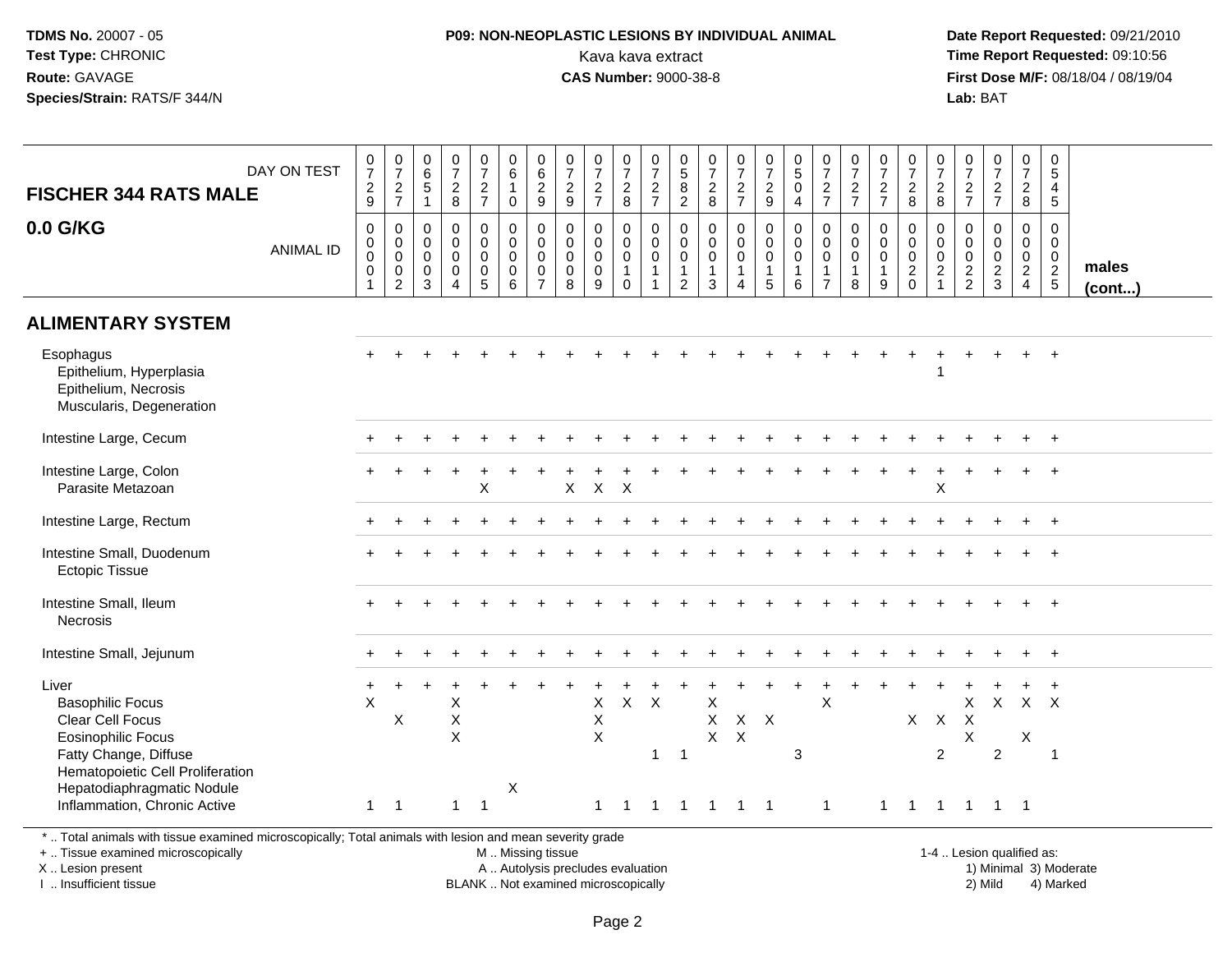## **P09: NON-NEOPLASTIC LESIONS BY INDIVIDUAL ANIMAL**Kava kava extract **Time Report Requested:** 09:10:56<br>**CAS Number:** 9000-38-8<br>**Tirst Dose M/F:** 08/18/04 / 08/19/04

 **Date Report Requested:** 09/21/2010 **First Dose M/F:** 08/18/04 / 08/19/04 Lab: BAT **Lab:** BAT

| <b>FISCHER 344 RATS MALE</b>                                                                                                                                        | DAY ON TEST      | $\frac{0}{7}$<br>$\frac{2}{9}$            | $\frac{0}{7}$<br>$rac{2}{7}$                                             | 0<br>6<br>5<br>$\mathbf{1}$                         | 0<br>$\overline{7}$<br>$\frac{2}{8}$                                       | $\frac{0}{7}$<br>$\frac{2}{7}$                              | $\begin{array}{c} 0 \\ 6 \end{array}$<br>$\mathbf{1}$<br>$\pmb{0}$ |                                                                            | $\frac{0}{7}$<br>$\frac{2}{9}$                                | $\frac{0}{7}$<br>$\frac{2}{7}$                      | $\frac{0}{7}$<br>$\frac{2}{8}$                    | $\frac{0}{7}$<br>$\frac{2}{7}$                                  | $\begin{array}{c} 0 \\ 5 \end{array}$<br>$^8_2$                             | $\frac{0}{7}$<br>$_{\rm 8}^2$                        | $\frac{0}{7}$<br>$\frac{2}{7}$                                                      | $\frac{0}{7}$<br>$\frac{2}{9}$             | $\begin{matrix} 0 \\ 5 \end{matrix}$<br>0<br>$\overline{4}$       | $\frac{0}{7}$<br>$rac{2}{7}$                                      | 0<br>$\overline{7}$<br>$\frac{2}{7}$                 | $\frac{0}{7}$<br>$\frac{2}{7}$                                   | $\frac{0}{7}$<br>$_{8}^2$                                | $\pmb{0}$<br>$\overline{7}$<br>$\frac{2}{8}$                                | 0<br>$\overline{7}$<br>$rac{2}{7}$     | $\frac{0}{7}$<br>$\frac{2}{7}$                             | $\frac{0}{7}$<br>$\frac{2}{8}$                                      | $\pmb{0}$<br>$5\,$<br>$\begin{array}{c} 4 \\ 5 \end{array}$ |                        |
|---------------------------------------------------------------------------------------------------------------------------------------------------------------------|------------------|-------------------------------------------|--------------------------------------------------------------------------|-----------------------------------------------------|----------------------------------------------------------------------------|-------------------------------------------------------------|--------------------------------------------------------------------|----------------------------------------------------------------------------|---------------------------------------------------------------|-----------------------------------------------------|---------------------------------------------------|-----------------------------------------------------------------|-----------------------------------------------------------------------------|------------------------------------------------------|-------------------------------------------------------------------------------------|--------------------------------------------|-------------------------------------------------------------------|-------------------------------------------------------------------|------------------------------------------------------|------------------------------------------------------------------|----------------------------------------------------------|-----------------------------------------------------------------------------|----------------------------------------|------------------------------------------------------------|---------------------------------------------------------------------|-------------------------------------------------------------|------------------------|
| 0.0 G/KG                                                                                                                                                            | <b>ANIMAL ID</b> | 0<br>0<br>$\mathbf 0$<br>$\mathbf 0$<br>1 | 0<br>$\mathbf 0$<br>$\mathsf{O}\xspace$<br>$\mathbf 0$<br>$\overline{2}$ | 0<br>$\mathbf 0$<br>$\mathbf 0$<br>$\mathbf 0$<br>3 | $\mathbf 0$<br>$\mathbf 0$<br>$\mathbf 0$<br>$\mathbf 0$<br>$\overline{4}$ | $\mathbf 0$<br>$\mathbf 0$<br>$\mathbf 0$<br>$\pmb{0}$<br>5 | 0<br>$\mathbf 0$<br>$\mathbf 0$<br>$\pmb{0}$<br>6                  | $\mathbf 0$<br>$\mathbf 0$<br>$\mathbf 0$<br>$\mathbf 0$<br>$\overline{7}$ | $\mathbf 0$<br>$\mathbf 0$<br>$\mathbf 0$<br>$\mathbf 0$<br>8 | $\mathbf 0$<br>$\mathbf 0$<br>0<br>$\mathbf 0$<br>9 | 0<br>$\mathbf 0$<br>0<br>$\mathbf{1}$<br>$\Omega$ | 0<br>$\mathbf 0$<br>$\pmb{0}$<br>$\mathbf{1}$<br>$\overline{1}$ | $\mathbf 0$<br>$\mathbf 0$<br>$\mathbf 0$<br>$\mathbf{1}$<br>$\overline{2}$ | 0<br>$\mathbf 0$<br>$\mathbf 0$<br>$\mathbf{1}$<br>3 | $\mathbf 0$<br>$\mathbf 0$<br>$\mathbf 0$<br>$\mathbf{1}$<br>$\boldsymbol{\Lambda}$ | 0<br>$\mathbf 0$<br>0<br>$\mathbf{1}$<br>5 | 0<br>$\mathbf 0$<br>$\mathbf 0$<br>$\mathbf{1}$<br>$6\phantom{a}$ | $\mathbf 0$<br>$\mathbf 0$<br>0<br>$\mathbf{1}$<br>$\overline{7}$ | $\mathbf 0$<br>$\mathbf 0$<br>0<br>$\mathbf{1}$<br>8 | $\mathbf 0$<br>$\mathbf 0$<br>$\pmb{0}$<br>$\mathbf{1}$<br>$9\,$ | 0<br>$\mathsf{O}\xspace$<br>$\mathbf 0$<br>$\frac{2}{0}$ | $\mathbf 0$<br>$\mathbf 0$<br>$\mathbf 0$<br>$\overline{2}$<br>$\mathbf{1}$ | 0<br>$\mathbf 0$<br>0<br>$\frac{2}{2}$ | $\mathbf 0$<br>$\mathbf 0$<br>$\mathbf 0$<br>$\frac{2}{3}$ | 0<br>$\mathbf 0$<br>$\mathbf 0$<br>$\overline{2}$<br>$\overline{4}$ | $\mathbf 0$<br>$\mathbf 0$<br>0<br>$\frac{2}{5}$            | males<br>$($ cont $)$  |
| <b>Mixed Cell Focus</b><br>Necrosis<br>Pigmentation, Hemosiderin<br>Bile Duct, Hyperplasia<br>Centrilobular, Fatty Change                                           |                  | $\overline{2}$                            | $\overline{1}$                                                           |                                                     | $1 \quad 1 \quad 1 \quad 1$                                                |                                                             |                                                                    | 3                                                                          |                                                               |                                                     | $1 \quad 1$                                       |                                                                 |                                                                             | $1 \quad 1 \quad 2$                                  |                                                                                     |                                            |                                                                   | 1                                                                 |                                                      | $2 \quad 1$                                                      |                                                          | $1 \quad$                                                                   | $X$ $X$<br>$\overline{2}$              |                                                            | $\overline{2}$                                                      | X                                                           |                        |
| Mesentery<br>Hemorrhage<br>Fat, Necrosis                                                                                                                            |                  |                                           |                                                                          | $\ddot{}$<br>$\mathbf{3}$                           |                                                                            |                                                             | $\ddot{}$<br>-1                                                    |                                                                            |                                                               |                                                     |                                                   |                                                                 |                                                                             |                                                      |                                                                                     |                                            |                                                                   |                                                                   |                                                      |                                                                  |                                                          |                                                                             |                                        |                                                            |                                                                     |                                                             |                        |
| Oral Mucosa                                                                                                                                                         |                  |                                           |                                                                          |                                                     |                                                                            |                                                             |                                                                    |                                                                            |                                                               |                                                     |                                                   |                                                                 |                                                                             |                                                      |                                                                                     |                                            |                                                                   |                                                                   |                                                      |                                                                  |                                                          |                                                                             |                                        |                                                            |                                                                     |                                                             |                        |
| Pancreas<br>Atrophy<br>Acinus, Hyperplasia                                                                                                                          |                  | $\mathfrak{p}$                            |                                                                          |                                                     |                                                                            |                                                             | $\overline{c}$                                                     |                                                                            |                                                               |                                                     |                                                   |                                                                 |                                                                             |                                                      |                                                                                     |                                            |                                                                   |                                                                   |                                                      |                                                                  |                                                          |                                                                             |                                        |                                                            |                                                                     |                                                             |                        |
| Salivary Glands                                                                                                                                                     |                  |                                           |                                                                          |                                                     |                                                                            |                                                             |                                                                    |                                                                            |                                                               |                                                     |                                                   |                                                                 |                                                                             |                                                      |                                                                                     |                                            |                                                                   |                                                                   |                                                      |                                                                  |                                                          |                                                                             |                                        |                                                            |                                                                     |                                                             |                        |
| Stomach, Forestomach<br>Inflammation<br>Ulcer<br>Epithelium, Dysplasia<br>Epithelium, Hyperplasia                                                                   |                  |                                           | 1                                                                        |                                                     |                                                                            |                                                             | 3<br>3<br>2                                                        |                                                                            |                                                               |                                                     |                                                   |                                                                 |                                                                             |                                                      |                                                                                     |                                            | 3<br>$\overline{c}$<br>3                                          |                                                                   |                                                      |                                                                  |                                                          |                                                                             |                                        |                                                            |                                                                     |                                                             |                        |
| Stomach, Glandular<br>Inflammation<br>Epithelium, Necrosis                                                                                                          |                  |                                           |                                                                          | $\overline{2}$                                      |                                                                            |                                                             |                                                                    | $\overline{c}$<br>$\overline{c}$                                           |                                                               |                                                     |                                                   |                                                                 |                                                                             |                                                      |                                                                                     |                                            |                                                                   |                                                                   |                                                      |                                                                  |                                                          |                                                                             |                                        |                                                            |                                                                     | $\ddot{}$                                                   |                        |
| Tooth<br>Malformation                                                                                                                                               |                  |                                           | +                                                                        |                                                     |                                                                            | $\ddot{}$<br>$\overline{1}$                                 |                                                                    |                                                                            |                                                               | $\ddot{}$<br>$\overline{1}$                         |                                                   |                                                                 |                                                                             |                                                      |                                                                                     |                                            |                                                                   |                                                                   |                                                      | $\ddot{}$<br>$\overline{1}$                                      |                                                          |                                                                             |                                        | $+$<br>$\mathbf{1}$                                        | $\ddot{}$<br>$\overline{1}$                                         |                                                             |                        |
| *  Total animals with tissue examined microscopically; Total animals with lesion and mean severity grade<br>+  Tissue examined microscopically<br>X  Lesion present |                  |                                           |                                                                          |                                                     |                                                                            |                                                             | M  Missing tissue                                                  |                                                                            | A  Autolysis precludes evaluation                             |                                                     |                                                   |                                                                 |                                                                             |                                                      |                                                                                     |                                            |                                                                   |                                                                   |                                                      |                                                                  |                                                          |                                                                             |                                        | 1-4  Lesion qualified as:                                  |                                                                     |                                                             | 1) Minimal 3) Moderate |

X .. Lesion present I .. Insufficient tissue

BLANK .. Not examined microscopically 2) Mild 4) Marked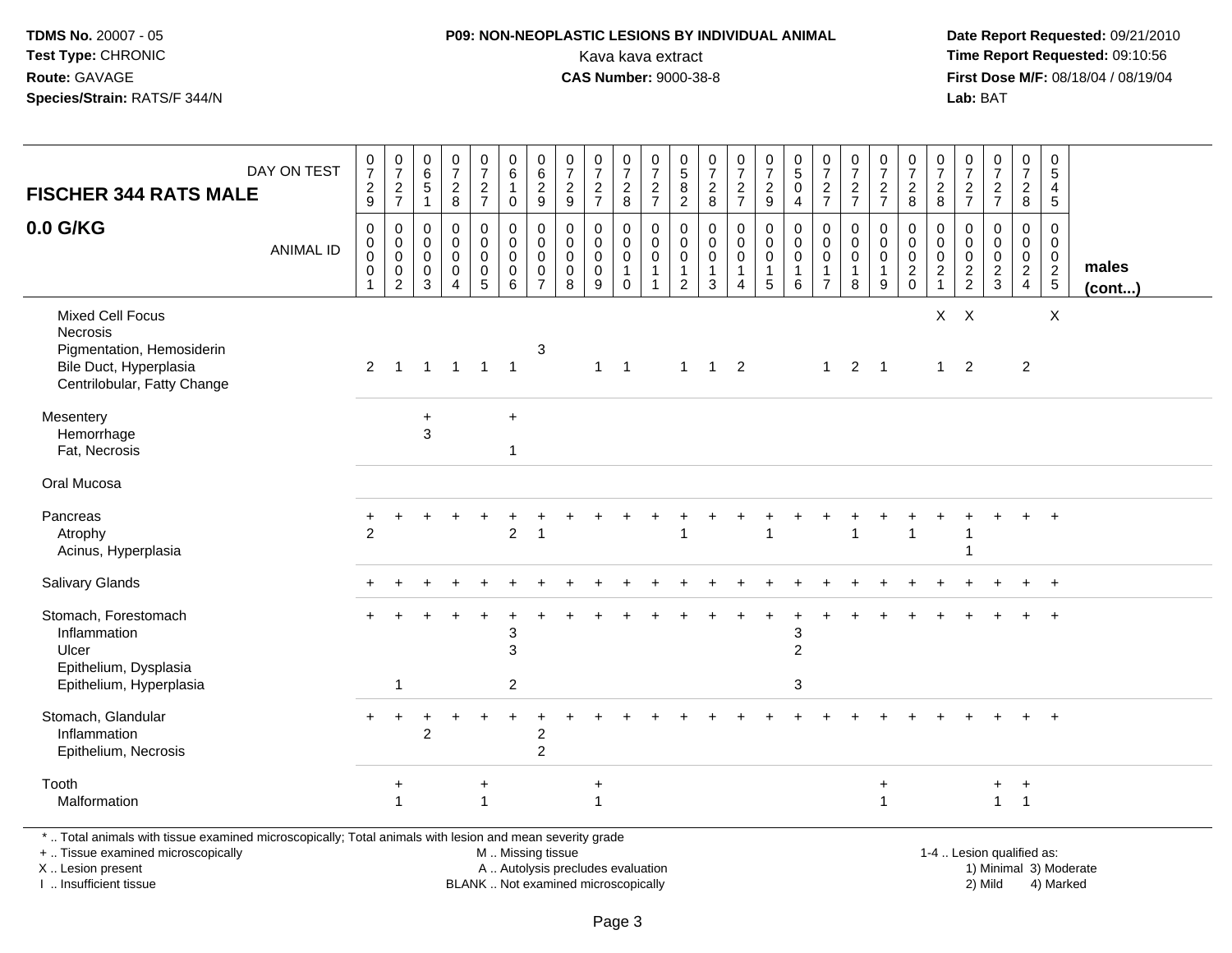## **P09: NON-NEOPLASTIC LESIONS BY INDIVIDUAL ANIMAL**Kava kava extract **Time Report Requested:** 09:10:56<br>**CAS Number:** 9000-38-8 **CAS Number:** 9000-38-8

| DAY ON TEST<br><b>FISCHER 344 RATS MALE</b>                                                                                                                                                  | $\begin{array}{c} 0 \\ 7 \end{array}$<br>$\frac{2}{9}$           | $\begin{array}{c} 0 \\ 7 \end{array}$<br>$\frac{2}{7}$                     | $_{6}^{\rm 0}$<br>$\,$ 5 $\,$<br>$\overline{1}$     | $\frac{0}{7}$<br>$\frac{2}{8}$                                   | $\frac{0}{7}$<br>$\frac{2}{7}$                               | $\begin{array}{c} 0 \\ 6 \end{array}$<br>$\mathbf{1}$<br>$\mathsf{O}\xspace$ | $\begin{array}{c} 0 \\ 6 \end{array}$<br>$\frac{2}{9}$           | $\frac{0}{7}$<br>$\frac{2}{9}$                                | $\frac{0}{7}$<br>$\frac{2}{7}$                                           | $\frac{0}{7}$<br>$_{8}^2$                                                   | $\frac{0}{7}$<br>$\frac{2}{7}$                          | $^{\rm 0}_{\rm 5}$<br>$\begin{smallmatrix} 8 \\ 2 \end{smallmatrix}$ | $\begin{array}{c} 0 \\ 7 \end{array}$<br>$\frac{2}{8}$     | $\frac{0}{7}$<br>$\frac{2}{7}$                   | $\begin{array}{c} 0 \\ 7 \end{array}$<br>$\frac{2}{9}$                  | $\begin{smallmatrix}0\0\0\end{smallmatrix}$<br>$\mathbf 0$<br>$\overline{4}$ | $\frac{0}{7}$<br>$\frac{2}{7}$                                            | $\frac{0}{7}$<br>$\frac{2}{7}$                | $\frac{0}{7}$<br>$\frac{2}{7}$                         | $\begin{array}{c} 0 \\ 7 \end{array}$<br>$_{\rm 8}^2$                  | $\frac{0}{7}$<br>$_{8}^{\rm 2}$                  | $\frac{0}{7}$<br>$\frac{2}{7}$                             | $\frac{0}{7}$<br>$\frac{2}{7}$                   | $\frac{0}{7}$<br>$_{8}^{\rm 2}$                                             | $\pmb{0}$<br>5<br>4<br>5                                               |                        |
|----------------------------------------------------------------------------------------------------------------------------------------------------------------------------------------------|------------------------------------------------------------------|----------------------------------------------------------------------------|-----------------------------------------------------|------------------------------------------------------------------|--------------------------------------------------------------|------------------------------------------------------------------------------|------------------------------------------------------------------|---------------------------------------------------------------|--------------------------------------------------------------------------|-----------------------------------------------------------------------------|---------------------------------------------------------|----------------------------------------------------------------------|------------------------------------------------------------|--------------------------------------------------|-------------------------------------------------------------------------|------------------------------------------------------------------------------|---------------------------------------------------------------------------|-----------------------------------------------|--------------------------------------------------------|------------------------------------------------------------------------|--------------------------------------------------|------------------------------------------------------------|--------------------------------------------------|-----------------------------------------------------------------------------|------------------------------------------------------------------------|------------------------|
| 0.0 G/KG<br><b>ANIMAL ID</b>                                                                                                                                                                 | $\mathbf 0$<br>$\mathsf 0$<br>$\mathbf 0$<br>0<br>$\overline{1}$ | $\mathbf 0$<br>$\mathbf 0$<br>$\mathbf 0$<br>$\mathbf 0$<br>$\overline{c}$ | $\mathbf 0$<br>$\mathbf 0$<br>$\mathbf 0$<br>0<br>3 | 0<br>$\mathbf 0$<br>$\mathbf 0$<br>$\mathbf 0$<br>$\overline{4}$ | $\pmb{0}$<br>$\overline{0}$<br>$\mathbf 0$<br>$\pmb{0}$<br>5 | $\mathbf 0$<br>$\mathbf 0$<br>$\pmb{0}$<br>$\pmb{0}$<br>6                    | $\mathbf 0$<br>$\mathbf 0$<br>$\mathbf 0$<br>0<br>$\overline{7}$ | $\mathbf 0$<br>$\mathbf 0$<br>$\mathbf 0$<br>$\mathbf 0$<br>8 | 0<br>$\mathbf 0$<br>$\pmb{0}$<br>$\mathbf 0$<br>9                        | $\mathbf 0$<br>$\overline{0}$<br>$\mathbf 0$<br>$\mathbf{1}$<br>$\mathbf 0$ | 0<br>$\mathbf 0$<br>0<br>$\mathbf{1}$<br>$\overline{1}$ | 0<br>$\mathbf 0$<br>$\mathbf 0$<br>$\mathbf{1}$<br>$\overline{2}$    | 0<br>$\ddot{\mathbf{0}}$<br>$\pmb{0}$<br>$\mathbf{1}$<br>3 | 0<br>$\pmb{0}$<br>$\pmb{0}$<br>$\mathbf{1}$<br>4 | $\mathbf 0$<br>$\mathbf 0$<br>$\mathbf 0$<br>$\mathbf{1}$<br>$\sqrt{5}$ | $\mathbf 0$<br>$\mathbf 0$<br>$\mathbf 0$<br>1<br>6                          | $\mathbf 0$<br>$\mathbf 0$<br>$\pmb{0}$<br>$\mathbf{1}$<br>$\overline{7}$ | 0<br>$\overline{0}$<br>0<br>$\mathbf{1}$<br>8 | 0<br>$\mathbf 0$<br>$\pmb{0}$<br>$\mathbf{1}$<br>$9\,$ | $\mathbf 0$<br>$\mathbf 0$<br>$\mathbf 0$<br>$\sqrt{2}$<br>$\mathbf 0$ | 0<br>$\mathbf 0$<br>$\mathbf 0$<br>$\frac{2}{1}$ | $\mathbf 0$<br>$\mathbf 0$<br>$\mathbf 0$<br>$\frac{2}{2}$ | 0<br>$\mathbf 0$<br>$\mathbf 0$<br>$\frac{2}{3}$ | 0<br>$\ddot{\mathbf{0}}$<br>$\mathbf 0$<br>$\overline{2}$<br>$\overline{4}$ | $\Omega$<br>$\mathbf 0$<br>$\mathbf 0$<br>$\sqrt{2}$<br>$\overline{5}$ | males<br>(cont)        |
| <b>CARDIOVASCULAR SYSTEM</b>                                                                                                                                                                 |                                                                  |                                                                            |                                                     |                                                                  |                                                              |                                                                              |                                                                  |                                                               |                                                                          |                                                                             |                                                         |                                                                      |                                                            |                                                  |                                                                         |                                                                              |                                                                           |                                               |                                                        |                                                                        |                                                  |                                                            |                                                  |                                                                             |                                                                        |                        |
| <b>Blood Vessel</b>                                                                                                                                                                          |                                                                  |                                                                            |                                                     |                                                                  |                                                              |                                                                              |                                                                  |                                                               |                                                                          |                                                                             |                                                         |                                                                      |                                                            |                                                  |                                                                         |                                                                              |                                                                           |                                               |                                                        |                                                                        |                                                  |                                                            |                                                  |                                                                             | $\overline{1}$                                                         |                        |
| Heart<br>Cardiomyopathy<br>Atrium, Thrombosis                                                                                                                                                | 2                                                                | 3                                                                          | 2                                                   | 2                                                                | 2                                                            |                                                                              | $\overline{c}$                                                   | 2                                                             | 3                                                                        | 3                                                                           | $\overline{2}$                                          | 2                                                                    | 3                                                          | $\overline{2}$                                   | 3                                                                       |                                                                              | 3                                                                         |                                               | 3                                                      | 3                                                                      | 3                                                | 3                                                          | $\overline{2}$                                   | 3                                                                           | $\ddot{}$<br>2                                                         |                        |
| <b>ENDOCRINE SYSTEM</b>                                                                                                                                                                      |                                                                  |                                                                            |                                                     |                                                                  |                                                              |                                                                              |                                                                  |                                                               |                                                                          |                                                                             |                                                         |                                                                      |                                                            |                                                  |                                                                         |                                                                              |                                                                           |                                               |                                                        |                                                                        |                                                  |                                                            |                                                  |                                                                             |                                                                        |                        |
| <b>Adrenal Cortex</b><br>Degeneration, Cystic<br>Hypertrophy<br>Necrosis                                                                                                                     | 3                                                                |                                                                            |                                                     |                                                                  | -1                                                           |                                                                              |                                                                  | $\overline{\mathbf{c}}$<br>$\overline{1}$                     |                                                                          |                                                                             |                                                         |                                                                      |                                                            |                                                  |                                                                         |                                                                              |                                                                           |                                               |                                                        |                                                                        |                                                  |                                                            |                                                  |                                                                             |                                                                        |                        |
| Vacuolization Cytoplasmic<br>Zona Fasciculata, Hyperplasia                                                                                                                                   | $\overline{1}$                                                   | $\overline{1}$                                                             |                                                     |                                                                  |                                                              |                                                                              |                                                                  |                                                               |                                                                          |                                                                             | 3                                                       | $\mathbf{1}$                                                         |                                                            | $\overline{1}$                                   |                                                                         |                                                                              |                                                                           |                                               |                                                        |                                                                        |                                                  |                                                            |                                                  | $\mathbf{1}$                                                                |                                                                        |                        |
| Adrenal Medulla<br>Hyperplasia                                                                                                                                                               |                                                                  |                                                                            |                                                     |                                                                  |                                                              |                                                                              |                                                                  |                                                               |                                                                          |                                                                             |                                                         |                                                                      |                                                            |                                                  |                                                                         |                                                                              |                                                                           |                                               |                                                        |                                                                        |                                                  |                                                            |                                                  | 3                                                                           | $^{+}$<br>$\mathbf{1}$                                                 |                        |
| Islets, Pancreatic<br>Hyperplasia                                                                                                                                                            |                                                                  |                                                                            |                                                     |                                                                  |                                                              |                                                                              |                                                                  |                                                               |                                                                          |                                                                             |                                                         |                                                                      |                                                            |                                                  |                                                                         |                                                                              |                                                                           |                                               |                                                        |                                                                        |                                                  |                                                            |                                                  |                                                                             | $\overline{1}$                                                         |                        |
| Parathyroid Gland<br>Hyperplasia                                                                                                                                                             |                                                                  |                                                                            |                                                     |                                                                  |                                                              |                                                                              |                                                                  |                                                               |                                                                          |                                                                             |                                                         |                                                                      |                                                            |                                                  |                                                                         | $\overline{2}$                                                               |                                                                           |                                               |                                                        |                                                                        |                                                  |                                                            |                                                  |                                                                             |                                                                        |                        |
| <b>Pituitary Gland</b><br>Hemorrhage<br>Pars Distalis, Hyperplasia                                                                                                                           |                                                                  |                                                                            | $\overline{c}$                                      | 1                                                                | $\overline{c}$                                               |                                                                              | $\overline{1}$                                                   |                                                               |                                                                          | $\overline{1}$                                                              |                                                         |                                                                      | $\mathbf{1}$                                               |                                                  | 3                                                                       |                                                                              |                                                                           |                                               | -1                                                     |                                                                        |                                                  |                                                            |                                                  |                                                                             |                                                                        |                        |
| <b>Thyroid Gland</b>                                                                                                                                                                         | $+$                                                              | $+$                                                                        | $+$                                                 | $+$                                                              | $+$                                                          | $+$                                                                          |                                                                  | $+$ $+$ $+$                                                   |                                                                          |                                                                             |                                                         | + + + +                                                              |                                                            | $+$                                              | $+$                                                                     | $+$                                                                          | $+$                                                                       | $+$                                           | $+$                                                    | $+$                                                                    | $+$                                              | $\ddot{}$                                                  | $+$                                              |                                                                             | $+$ $+$                                                                |                        |
| *  Total animals with tissue examined microscopically; Total animals with lesion and mean severity grade<br>+  Tissue examined microscopically<br>X Lesion present<br>I  Insufficient tissue |                                                                  |                                                                            |                                                     |                                                                  |                                                              | M  Missing tissue                                                            |                                                                  |                                                               | A  Autolysis precludes evaluation<br>BLANK  Not examined microscopically |                                                                             |                                                         |                                                                      |                                                            |                                                  |                                                                         |                                                                              |                                                                           |                                               |                                                        |                                                                        |                                                  |                                                            | 1-4  Lesion qualified as:<br>2) Mild             |                                                                             | 4) Marked                                                              | 1) Minimal 3) Moderate |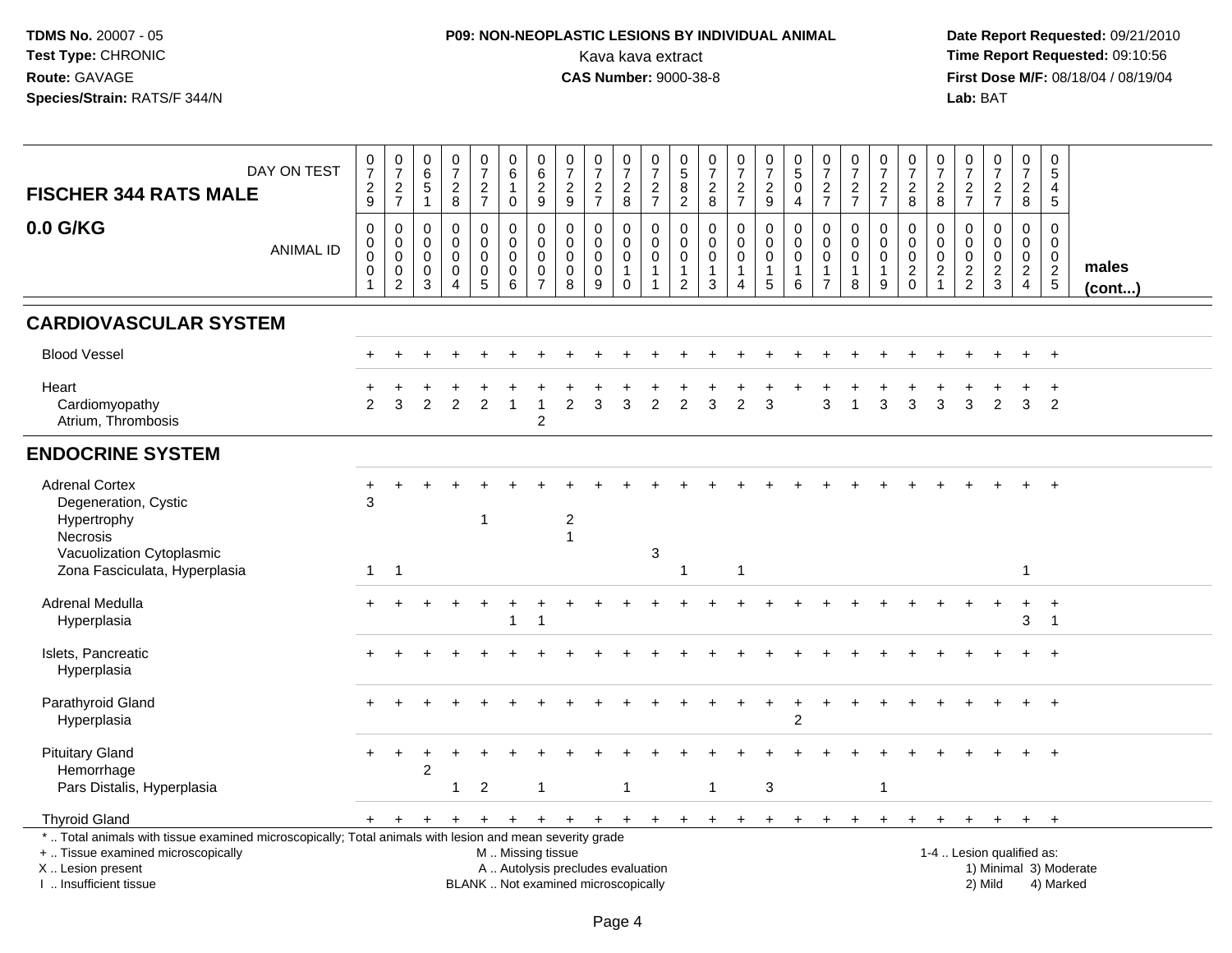## **P09: NON-NEOPLASTIC LESIONS BY INDIVIDUAL ANIMAL**Kava kava extract **Time Report Requested:** 09:10:56<br>**CAS Number:** 9000-38-8 **CAS Number:** 9000-38-8

| <b>FISCHER 344 RATS MALE</b>                                                                                                                                                                 | DAY ON TEST      | $\frac{0}{7}$<br>$\sqrt{2}$<br>9                     | $\frac{0}{7}$<br>$\frac{2}{7}$                                 | 0<br>$\,6$<br>$\overline{5}$<br>$\mathbf{1}$              | $\begin{array}{c} 0 \\ 7 \end{array}$<br>$\sqrt{2}$<br>8      | $\frac{0}{7}$<br>$\sqrt{2}$<br>$\overline{7}$                | $\begin{array}{c} 0 \\ 6 \end{array}$<br>$\mathbf{1}$<br>$\mathbf 0$ | $\pmb{0}$<br>$\,6\,$<br>$\overline{2}$<br>9                         | $\frac{0}{7}$<br>$\sqrt{2}$<br>$\boldsymbol{9}$                          | $\frac{0}{7}$<br>$\mathbf 2$<br>$\overline{7}$                | $\frac{0}{7}$<br>$\overline{c}$<br>8                 | $\begin{array}{c} 0 \\ 7 \end{array}$<br>$\sqrt{2}$<br>$\overline{7}$       | $\begin{array}{c} 0 \\ 5 \\ 8 \end{array}$<br>$\overline{2}$  | $\frac{0}{7}$<br>$\sqrt{2}$<br>$\bf 8$                          | $\begin{array}{c} 0 \\ 7 \end{array}$<br>$\frac{2}{7}$                              | $\begin{smallmatrix}0\\7\end{smallmatrix}$<br>$\sqrt{2}$<br>$\boldsymbol{9}$ | $\begin{array}{c} 0 \\ 5 \end{array}$<br>$\mathsf{O}\xspace$<br>$\overline{4}$ | $\frac{0}{7}$<br>$\overline{2}$<br>$\overline{7}$                        | $\begin{array}{c} 0 \\ 7 \end{array}$<br>$\sqrt{2}$<br>$\overline{7}$ | $\frac{0}{7}$<br>$\sqrt{2}$<br>$\overline{7}$                               | $\begin{smallmatrix}0\\7\end{smallmatrix}$<br>$\sqrt{2}$<br>8 | $\frac{0}{7}$<br>$\sqrt{2}$<br>8                                        | $\frac{0}{7}$<br>$\sqrt{2}$<br>$\overline{7}$           | $\begin{array}{c} 0 \\ 7 \end{array}$<br>$\frac{2}{7}$ | $\frac{0}{7}$<br>$\overline{2}$<br>8                                            | $\begin{array}{c} 0 \\ 5 \end{array}$<br>4<br>5                               |                        |
|----------------------------------------------------------------------------------------------------------------------------------------------------------------------------------------------|------------------|------------------------------------------------------|----------------------------------------------------------------|-----------------------------------------------------------|---------------------------------------------------------------|--------------------------------------------------------------|----------------------------------------------------------------------|---------------------------------------------------------------------|--------------------------------------------------------------------------|---------------------------------------------------------------|------------------------------------------------------|-----------------------------------------------------------------------------|---------------------------------------------------------------|-----------------------------------------------------------------|-------------------------------------------------------------------------------------|------------------------------------------------------------------------------|--------------------------------------------------------------------------------|--------------------------------------------------------------------------|-----------------------------------------------------------------------|-----------------------------------------------------------------------------|---------------------------------------------------------------|-------------------------------------------------------------------------|---------------------------------------------------------|--------------------------------------------------------|---------------------------------------------------------------------------------|-------------------------------------------------------------------------------|------------------------|
| 0.0 G/KG                                                                                                                                                                                     | <b>ANIMAL ID</b> | $\mathbf 0$<br>0<br>$\mathbf 0$<br>0<br>$\mathbf{1}$ | 0<br>$\mathsf 0$<br>$\mathbf 0$<br>$\pmb{0}$<br>$\overline{c}$ | $\Omega$<br>$\mathbf 0$<br>$\mathbf 0$<br>0<br>$\sqrt{3}$ | $\Omega$<br>$\mathbf 0$<br>$\mathbf 0$<br>0<br>$\overline{4}$ | 0<br>$\pmb{0}$<br>$\mathbf 0$<br>$\pmb{0}$<br>$\overline{5}$ | 0<br>$\mathbf 0$<br>$\mathbf 0$<br>$\mathbf 0$<br>$6\phantom{1}$     | $\Omega$<br>$\pmb{0}$<br>$\mathbf 0$<br>$\pmb{0}$<br>$\overline{7}$ | $\mathbf 0$<br>$\pmb{0}$<br>$\mathbf 0$<br>0<br>8                        | 0<br>$\boldsymbol{0}$<br>$\mathbf 0$<br>0<br>$\boldsymbol{9}$ | 0<br>$\mathbf 0$<br>0<br>$\mathbf{1}$<br>$\mathbf 0$ | $\mathbf 0$<br>$\mathbf 0$<br>$\mathbf 0$<br>$\mathbf{1}$<br>$\overline{1}$ | 0<br>$\mathsf 0$<br>$\mathsf 0$<br>$\mathbf{1}$<br>$\sqrt{2}$ | 0<br>$\pmb{0}$<br>$\mathbf 0$<br>$\overline{1}$<br>$\mathbf{3}$ | $\mathbf 0$<br>$\mathbf 0$<br>$\mathbf 0$<br>$\mathbf{1}$<br>$\boldsymbol{\Lambda}$ | 0<br>$\pmb{0}$<br>$\mathsf{O}\xspace$<br>1<br>5                              | 0<br>$\pmb{0}$<br>$\mathbf 0$<br>$\mathbf{1}$<br>6                             | $\Omega$<br>$\mathbf 0$<br>$\mathbf 0$<br>$\mathbf{1}$<br>$\overline{7}$ | $\mathbf 0$<br>$\mathbf 0$<br>0<br>$\mathbf{1}$<br>$\,8\,$            | $\mathbf 0$<br>$\pmb{0}$<br>$\mathbf 0$<br>$\mathbf{1}$<br>$\boldsymbol{9}$ | $\mathbf 0$<br>$\mathbf 0$<br>$\mathbf 0$<br>$^2_{\rm 0}$     | $\mathbf 0$<br>$\mathbf 0$<br>$\mathbf 0$<br>$\sqrt{2}$<br>$\mathbf{1}$ | $\Omega$<br>$\mathbf 0$<br>$\mathbf 0$<br>$\frac{2}{2}$ | 0<br>$\pmb{0}$<br>$\mathbf 0$<br>$\frac{2}{3}$         | $\mathbf 0$<br>$\mathsf{O}$<br>$\mathsf{O}$<br>$\overline{2}$<br>$\overline{4}$ | $\mathbf 0$<br>$\mathbf 0$<br>$\mathbf 0$<br>$\overline{2}$<br>$\overline{5}$ | males<br>$($ cont $)$  |
| C-cell, Hyperplasia                                                                                                                                                                          |                  |                                                      |                                                                |                                                           |                                                               |                                                              |                                                                      |                                                                     |                                                                          |                                                               |                                                      |                                                                             |                                                               |                                                                 |                                                                                     |                                                                              |                                                                                |                                                                          | $\mathbf{1}$                                                          | $\overline{2}$                                                              |                                                               |                                                                         |                                                         | $\mathbf{1}$                                           | $\mathbf{1}$                                                                    |                                                                               |                        |
| <b>GENERAL BODY SYSTEM</b>                                                                                                                                                                   |                  |                                                      |                                                                |                                                           |                                                               |                                                              |                                                                      |                                                                     |                                                                          |                                                               |                                                      |                                                                             |                                                               |                                                                 |                                                                                     |                                                                              |                                                                                |                                                                          |                                                                       |                                                                             |                                                               |                                                                         |                                                         |                                                        |                                                                                 |                                                                               |                        |
| <b>NONE</b>                                                                                                                                                                                  |                  |                                                      |                                                                |                                                           |                                                               |                                                              |                                                                      |                                                                     |                                                                          |                                                               |                                                      |                                                                             |                                                               |                                                                 |                                                                                     |                                                                              |                                                                                |                                                                          |                                                                       |                                                                             |                                                               |                                                                         |                                                         |                                                        |                                                                                 |                                                                               |                        |
| <b>GENITAL SYSTEM</b>                                                                                                                                                                        |                  |                                                      |                                                                |                                                           |                                                               |                                                              |                                                                      |                                                                     |                                                                          |                                                               |                                                      |                                                                             |                                                               |                                                                 |                                                                                     |                                                                              |                                                                                |                                                                          |                                                                       |                                                                             |                                                               |                                                                         |                                                         |                                                        |                                                                                 |                                                                               |                        |
| <b>Coagulating Gland</b><br>Fibrosis<br>Inflammation                                                                                                                                         |                  |                                                      |                                                                |                                                           |                                                               |                                                              |                                                                      |                                                                     |                                                                          |                                                               |                                                      |                                                                             |                                                               |                                                                 |                                                                                     |                                                                              |                                                                                |                                                                          |                                                                       |                                                                             |                                                               |                                                                         |                                                         |                                                        |                                                                                 | $+$<br>2                                                                      |                        |
| Epididymis<br>Inflammation                                                                                                                                                                   |                  |                                                      |                                                                |                                                           |                                                               |                                                              |                                                                      |                                                                     |                                                                          |                                                               |                                                      |                                                                             |                                                               |                                                                 |                                                                                     |                                                                              |                                                                                |                                                                          |                                                                       |                                                                             |                                                               |                                                                         |                                                         |                                                        |                                                                                 | $\ddot{}$                                                                     |                        |
| <b>Preputial Gland</b>                                                                                                                                                                       |                  |                                                      |                                                                |                                                           |                                                               |                                                              |                                                                      |                                                                     |                                                                          |                                                               |                                                      |                                                                             |                                                               |                                                                 |                                                                                     |                                                                              |                                                                                |                                                                          |                                                                       |                                                                             |                                                               |                                                                         |                                                         |                                                        | $\ddot{}$                                                                       | $+$                                                                           |                        |
| Prostate<br>Inflammation<br>Epithelium, Hyperplasia                                                                                                                                          |                  | $\mathcal{P}$                                        | $\mathcal{P}$                                                  | 3                                                         |                                                               |                                                              |                                                                      | $\overline{c}$                                                      |                                                                          | 1                                                             |                                                      |                                                                             | $\overline{c}$                                                | 1<br>1                                                          | $\overline{\mathbf{1}}$                                                             | $\mathbf{1}$                                                                 | $\mathbf{3}$                                                                   | $\sqrt{3}$<br>$\overline{1}$                                             |                                                                       | -1                                                                          |                                                               | $\overline{2}$                                                          | $\mathbf{1}$                                            | 2                                                      | $\ddot{}$<br>$\overline{2}$                                                     | $\ddot{}$<br>$\overline{4}$                                                   |                        |
| Seminal Vesicle                                                                                                                                                                              |                  |                                                      |                                                                |                                                           |                                                               |                                                              |                                                                      |                                                                     |                                                                          |                                                               |                                                      |                                                                             |                                                               |                                                                 |                                                                                     |                                                                              |                                                                                |                                                                          |                                                                       |                                                                             |                                                               |                                                                         |                                                         |                                                        | $+$                                                                             | $+$                                                                           |                        |
| <b>Testes</b><br>Arteriole, Necrosis                                                                                                                                                         |                  |                                                      |                                                                |                                                           |                                                               |                                                              |                                                                      |                                                                     |                                                                          |                                                               |                                                      |                                                                             |                                                               |                                                                 |                                                                                     |                                                                              |                                                                                |                                                                          |                                                                       |                                                                             | $\div$                                                        | $\ddot{}$<br>$\mathbf{1}$                                               | ÷                                                       |                                                        | $+$                                                                             | $\ddot{}$                                                                     |                        |
| Germinal Epithelium, Degeneration<br>Interstitial Cell, Hyperplasia                                                                                                                          |                  | $\overline{c}$                                       | $\mathbf{1}$                                                   | $\mathbf{1}$<br>$\overline{2}$                            |                                                               | 3                                                            |                                                                      |                                                                     | $\mathbf{1}$                                                             |                                                               |                                                      |                                                                             | 2                                                             |                                                                 |                                                                                     |                                                                              |                                                                                | 3                                                                        |                                                                       |                                                                             |                                                               | $\mathbf{1}$                                                            |                                                         | $2^{\circ}$                                            | $\overline{2}$                                                                  |                                                                               |                        |
| <b>HEMATOPOIETIC SYSTEM</b>                                                                                                                                                                  |                  |                                                      |                                                                |                                                           |                                                               |                                                              |                                                                      |                                                                     |                                                                          |                                                               |                                                      |                                                                             |                                                               |                                                                 |                                                                                     |                                                                              |                                                                                |                                                                          |                                                                       |                                                                             |                                                               |                                                                         |                                                         |                                                        |                                                                                 |                                                                               |                        |
| <b>Bone Marrow</b>                                                                                                                                                                           |                  |                                                      |                                                                |                                                           |                                                               |                                                              |                                                                      |                                                                     |                                                                          |                                                               |                                                      |                                                                             |                                                               |                                                                 |                                                                                     |                                                                              |                                                                                |                                                                          |                                                                       |                                                                             |                                                               |                                                                         |                                                         |                                                        | $\pm$                                                                           | $+$                                                                           |                        |
| *  Total animals with tissue examined microscopically; Total animals with lesion and mean severity grade<br>+  Tissue examined microscopically<br>X Lesion present<br>I. Insufficient tissue |                  |                                                      |                                                                |                                                           |                                                               |                                                              | M  Missing tissue                                                    |                                                                     | A  Autolysis precludes evaluation<br>BLANK  Not examined microscopically |                                                               |                                                      |                                                                             |                                                               |                                                                 |                                                                                     |                                                                              |                                                                                |                                                                          |                                                                       |                                                                             |                                                               |                                                                         |                                                         | 1-4  Lesion qualified as:<br>2) Mild                   |                                                                                 | 4) Marked                                                                     | 1) Minimal 3) Moderate |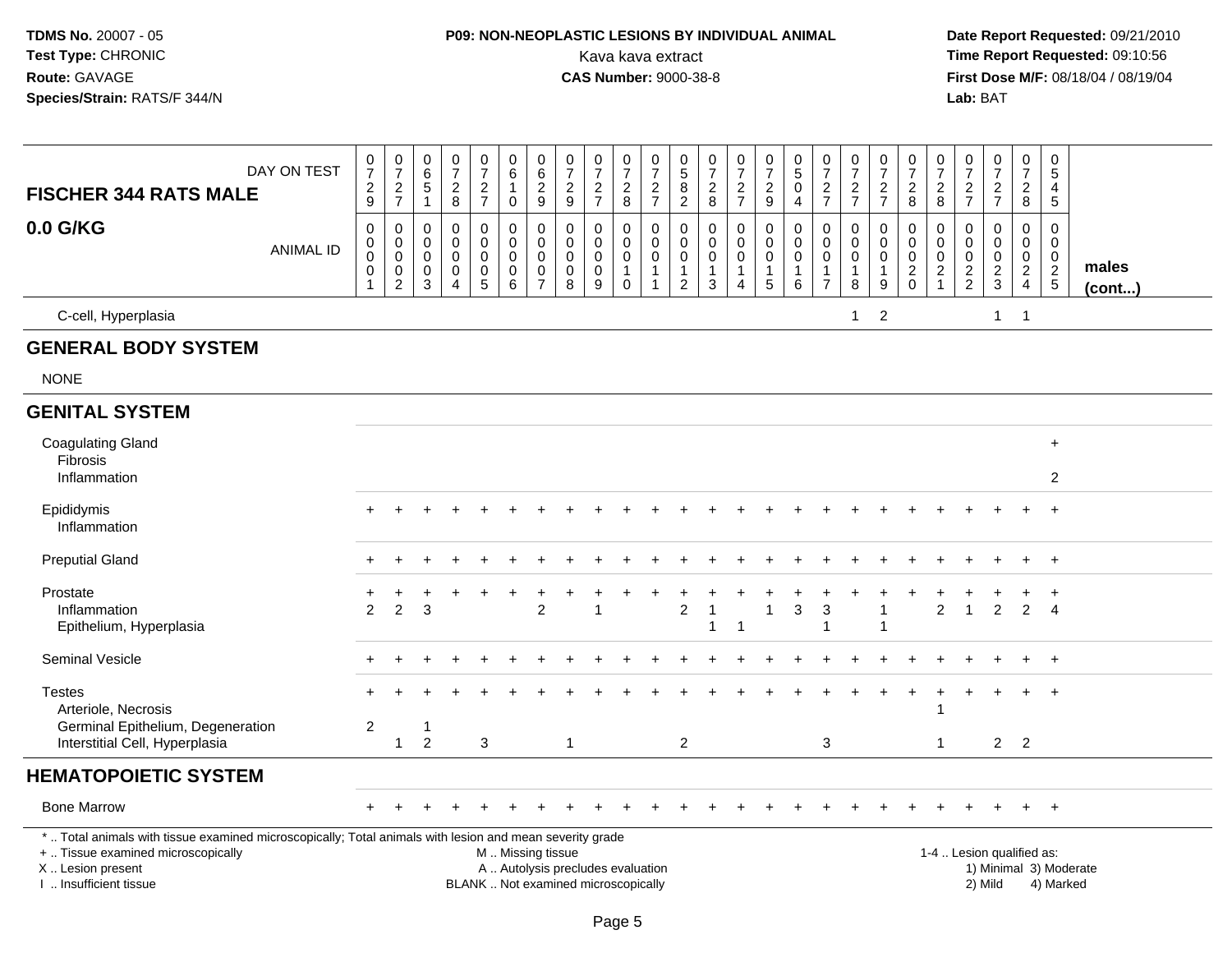#### **P09: NON-NEOPLASTIC LESIONS BY INDIVIDUAL ANIMAL**Kava kava extract **Time Report Requested:** 09:10:56<br>**CAS Number:** 9000-38-8<br>**Tirst Dose M/F:** 08/18/04 / 08/19/04

 **Date Report Requested:** 09/21/2010 **First Dose M/F:** 08/18/04 / 08/19/04 Lab: BAT **Lab:** BAT

|                                                                                                     | DAY ON TEST      |                                                                  | $\frac{0}{7}$                                          | $\begin{matrix} 0 \\ 6 \\ 5 \end{matrix}$ | $\frac{0}{7}$                                             | $\frac{0}{7}$                                                | 0<br>6                                              | 0<br>$6\phantom{a}$                                                        | $\frac{0}{7}$                                               | $\frac{0}{7}$                                       | $\frac{0}{7}$                                        | $\frac{0}{7}$                                                                 | $\begin{array}{c} 0 \\ 5 \\ 8 \end{array}$                     | $\frac{0}{7}$                                              | $\frac{0}{7}$                                        | $\frac{0}{7}$                                                   | $\frac{0}{5}$                    | 0<br>$\overline{7}$                                               | $\frac{0}{7}$                    | $\frac{0}{7}$                                           | $\frac{0}{7}$                                                              | 0<br>$\overline{7}$                                               | $\frac{0}{7}$                                                | $\frac{0}{7}$                                          | 0<br>$\overline{7}$                                                                 | 0<br>$\overline{5}$                                              |                 |
|-----------------------------------------------------------------------------------------------------|------------------|------------------------------------------------------------------|--------------------------------------------------------|-------------------------------------------|-----------------------------------------------------------|--------------------------------------------------------------|-----------------------------------------------------|----------------------------------------------------------------------------|-------------------------------------------------------------|-----------------------------------------------------|------------------------------------------------------|-------------------------------------------------------------------------------|----------------------------------------------------------------|------------------------------------------------------------|------------------------------------------------------|-----------------------------------------------------------------|----------------------------------|-------------------------------------------------------------------|----------------------------------|---------------------------------------------------------|----------------------------------------------------------------------------|-------------------------------------------------------------------|--------------------------------------------------------------|--------------------------------------------------------|-------------------------------------------------------------------------------------|------------------------------------------------------------------|-----------------|
| <b>FISCHER 344 RATS MALE</b>                                                                        |                  | 0729                                                             | $\frac{2}{7}$                                          | $\mathbf{1}$                              | $_{\rm 8}^2$                                              | $\frac{2}{7}$                                                | $\mathbf{1}$<br>0                                   | $\frac{2}{9}$                                                              | $\frac{2}{9}$                                               | $\frac{2}{7}$                                       | $\frac{2}{8}$                                        | $\frac{2}{7}$                                                                 | $\overline{2}$                                                 | $\frac{2}{8}$                                              | $\frac{2}{7}$                                        | $\boldsymbol{2}$<br>$\boldsymbol{9}$                            | $\pmb{0}$<br>4                   | $\frac{2}{7}$                                                     | $\frac{2}{7}$                    | $\frac{2}{7}$                                           | $\frac{2}{8}$                                                              | $\boldsymbol{2}$<br>8                                             | $\frac{2}{7}$                                                | $\frac{2}{7}$                                          | $\frac{2}{8}$                                                                       | 4<br>5                                                           |                 |
| 0.0 G/KG                                                                                            | <b>ANIMAL ID</b> | $\pmb{0}$<br>$\pmb{0}$<br>$\pmb{0}$<br>$\pmb{0}$<br>$\mathbf{1}$ | 0<br>$\mathbf 0$<br>$\mathbf 0$<br>0<br>$\overline{2}$ | $\pmb{0}$<br>0<br>0<br>$\pmb{0}$<br>3     | $\pmb{0}$<br>$\mathbf 0$<br>$\mathbf 0$<br>$\pmb{0}$<br>4 | 0<br>$\mathbf 0$<br>$\mathbf 0$<br>$\mathbf 0$<br>$\sqrt{5}$ | 0<br>$\mathbf 0$<br>$\mathbf 0$<br>$\mathbf 0$<br>6 | $\mathbf 0$<br>$\mathbf 0$<br>$\mathbf 0$<br>$\mathbf 0$<br>$\overline{7}$ | $\pmb{0}$<br>$\mathbf 0$<br>$\mathbf 0$<br>$\mathbf 0$<br>8 | 0<br>$\mathbf 0$<br>$\mathbf 0$<br>$\mathbf 0$<br>9 | 0<br>$\mathbf 0$<br>0<br>$\mathbf{1}$<br>$\mathbf 0$ | $\pmb{0}$<br>$\mathsf{O}\xspace$<br>$\mathsf{O}\xspace$<br>$\mathbf{1}$<br>-1 | $\mathbf 0$<br>$\mathbf 0$<br>$\mathbf 0$<br>$\mathbf{1}$<br>2 | $\pmb{0}$<br>$\pmb{0}$<br>$\mathbf 0$<br>$\mathbf{1}$<br>3 | 0<br>$\mathbf 0$<br>$\mathbf 0$<br>$\mathbf{1}$<br>4 | $\pmb{0}$<br>$\overline{0}$<br>$\mathbf 0$<br>$\mathbf{1}$<br>5 | 0<br>0<br>0<br>$\mathbf{1}$<br>6 | $\mathbf 0$<br>0<br>$\mathbf 0$<br>$\mathbf{1}$<br>$\overline{7}$ | 0<br>0<br>0<br>$\mathbf{1}$<br>8 | 0<br>$\mathbf 0$<br>$\mathbf{0}$<br>$\overline{1}$<br>9 | $\pmb{0}$<br>$\pmb{0}$<br>$\ddot{\mathbf{0}}$<br>$\sqrt{2}$<br>$\mathbf 0$ | 0<br>0<br>$\mathbf 0$<br>$\boldsymbol{2}$<br>$\blacktriangleleft$ | $\mathbf 0$<br>$\mathbf 0$<br>$\mathbf 0$<br>$\sqrt{2}$<br>2 | 0<br>$\mathbf 0$<br>$\mathbf 0$<br>$\overline{c}$<br>3 | $\pmb{0}$<br>$\mathsf{O}\xspace$<br>$\mathbf 0$<br>$\overline{2}$<br>$\overline{4}$ | 0<br>$\mathbf 0$<br>$\mathbf 0$<br>$\sqrt{2}$<br>$5\phantom{.0}$ | males<br>(cont) |
| Hyperplasia                                                                                         |                  |                                                                  |                                                        | 3                                         |                                                           |                                                              | 4                                                   | 3                                                                          | 3                                                           |                                                     | $\mathbf{1}$                                         | $\overline{1}$                                                                |                                                                |                                                            |                                                      |                                                                 |                                  |                                                                   | 3                                |                                                         |                                                                            |                                                                   |                                                              |                                                        |                                                                                     |                                                                  |                 |
| Lymph Node<br>Mediastinal, Hyperplasia, Lymphoid                                                    |                  |                                                                  |                                                        |                                           |                                                           |                                                              |                                                     |                                                                            |                                                             |                                                     |                                                      |                                                                               |                                                                |                                                            |                                                      |                                                                 |                                  |                                                                   | $+$                              |                                                         |                                                                            | $\ddot{}$<br>$\overline{2}$                                       |                                                              |                                                        | $\ddot{}$<br>$\overline{2}$                                                         |                                                                  |                 |
| Lymph Node, Mandibular                                                                              |                  | М                                                                | М                                                      | M                                         | M                                                         | M                                                            | M                                                   | M                                                                          | M                                                           | - M                                                 | M                                                    |                                                                               | M M M                                                          |                                                            | M                                                    | M                                                               | M                                |                                                                   | M M M                            |                                                         | M                                                                          | M                                                                 |                                                              | M M                                                    |                                                                                     | M M                                                              |                 |
| Lymph Node, Mesenteric<br>Atrophy                                                                   |                  |                                                                  |                                                        |                                           |                                                           |                                                              |                                                     |                                                                            |                                                             |                                                     |                                                      |                                                                               |                                                                |                                                            |                                                      |                                                                 |                                  |                                                                   |                                  |                                                         |                                                                            |                                                                   |                                                              |                                                        |                                                                                     | $\ddot{}$                                                        |                 |
| Spleen<br><b>Accessory Spleen</b><br>Hematopoietic Cell Proliferation<br>Hemorrhage<br>Inflammation |                  |                                                                  |                                                        |                                           |                                                           |                                                              | $\mathbf{3}$                                        |                                                                            |                                                             |                                                     |                                                      | $\overline{2}$                                                                | X                                                              |                                                            |                                                      |                                                                 |                                  |                                                                   |                                  |                                                         |                                                                            |                                                                   |                                                              |                                                        |                                                                                     | $\overline{+}$                                                   |                 |
| Necrosis<br>Pigmentation, Hemosiderin<br>Lymphoid Follicle, Atrophy                                 |                  | $\mathbf{1}$                                                     | $\overline{1}$                                         |                                           | $\mathbf{1}$                                              | $\overline{1}$                                               | $\overline{2}$                                      |                                                                            |                                                             |                                                     | $1 \quad 1$                                          |                                                                               |                                                                | $\mathbf{1}$                                               | $\overline{1}$                                       | $\overline{1}$                                                  | $2 \quad 1$                      |                                                                   |                                  |                                                         | 1 1 1 1 1                                                                  |                                                                   |                                                              |                                                        | $\overline{1}$                                                                      | $\overline{\phantom{1}}$                                         |                 |
| Thymus<br>Atrophy                                                                                   |                  | 3                                                                | 3                                                      |                                           |                                                           | Δ                                                            | 3                                                   |                                                                            | 3                                                           | 3                                                   | 3                                                    | 3                                                                             | 4                                                              | 3                                                          | $\mathbf{3}$                                         | 3                                                               | 3                                | 3                                                                 |                                  | 3                                                       | 3                                                                          | 3                                                                 | 3                                                            | 3                                                      | $\overline{4}$                                                                      | $\overline{+}$<br>3                                              |                 |
| <b>INTEGUMENTARY SYSTEM</b>                                                                         |                  |                                                                  |                                                        |                                           |                                                           |                                                              |                                                     |                                                                            |                                                             |                                                     |                                                      |                                                                               |                                                                |                                                            |                                                      |                                                                 |                                  |                                                                   |                                  |                                                         |                                                                            |                                                                   |                                                              |                                                        |                                                                                     |                                                                  |                 |
| Mammary Gland<br>Hyperplasia                                                                        |                  |                                                                  |                                                        |                                           |                                                           |                                                              |                                                     |                                                                            |                                                             |                                                     |                                                      |                                                                               |                                                                |                                                            |                                                      |                                                                 |                                  |                                                                   |                                  |                                                         |                                                                            |                                                                   |                                                              |                                                        |                                                                                     | $+$                                                              |                 |
| Skin<br>Subcutaneous Tissue, Fibrosis                                                               |                  |                                                                  |                                                        |                                           |                                                           |                                                              |                                                     |                                                                            |                                                             |                                                     |                                                      |                                                                               |                                                                |                                                            |                                                      |                                                                 |                                  |                                                                   |                                  |                                                         |                                                                            |                                                                   |                                                              |                                                        |                                                                                     | $+$                                                              |                 |
| <b>MUSCULOSKELETAL SYSTEM</b>                                                                       |                  |                                                                  |                                                        |                                           |                                                           |                                                              |                                                     |                                                                            |                                                             |                                                     |                                                      |                                                                               |                                                                |                                                            |                                                      |                                                                 |                                  |                                                                   |                                  |                                                         |                                                                            |                                                                   |                                                              |                                                        |                                                                                     |                                                                  |                 |

#### \* .. Total animals with tissue examined microscopically; Total animals with lesion and mean severity grade

+ .. Tissue examined microscopically

X .. Lesion present

I .. Insufficient tissue

M .. Missing tissue

A .. Autolysis precludes evaluation

BLANK .. Not examined microscopically 2) Mild 4) Marked

1-4 .. Lesion qualified as: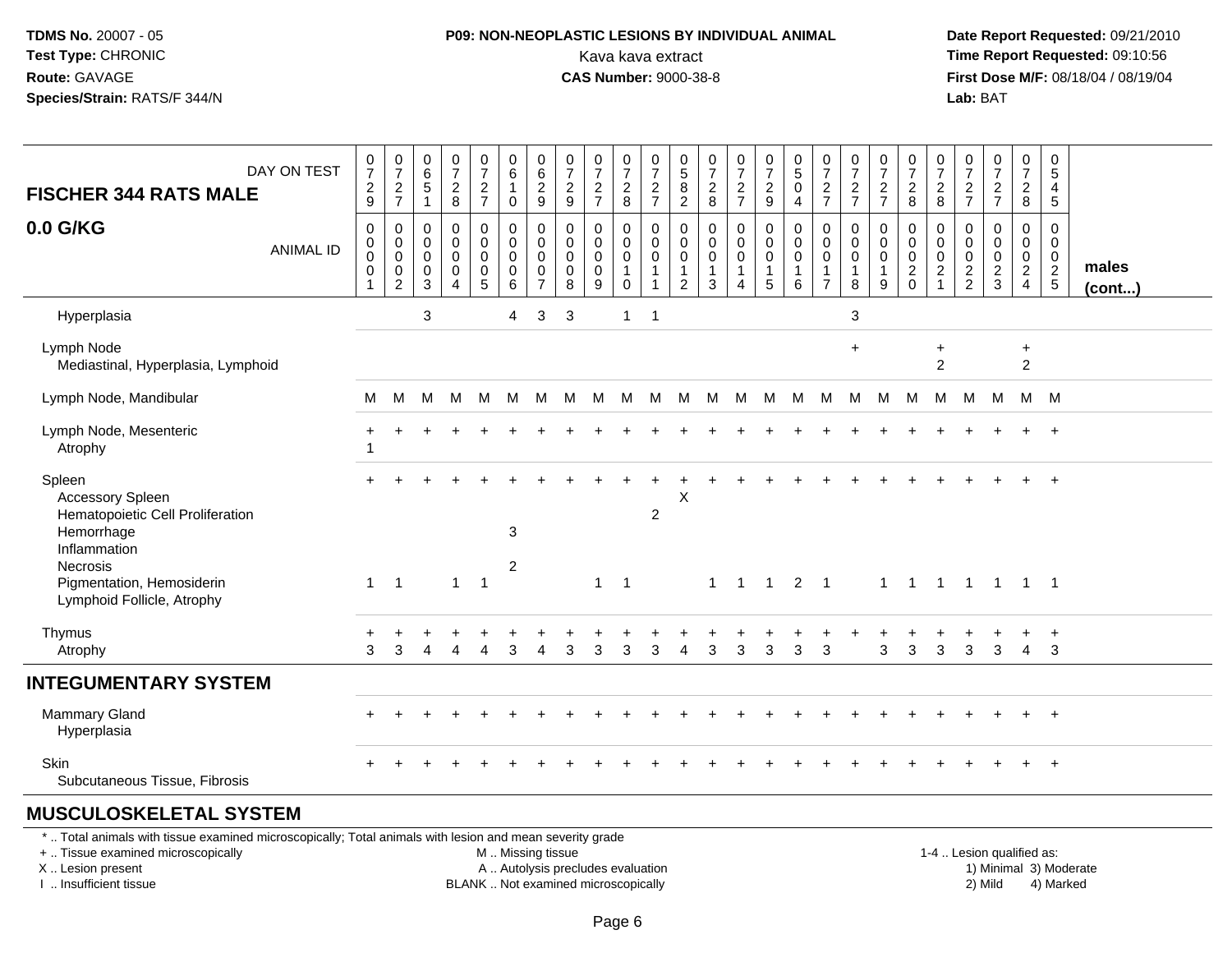## **P09: NON-NEOPLASTIC LESIONS BY INDIVIDUAL ANIMAL**Kava kava extract **Time Report Requested:** 09:10:56<br>**CAS Number:** 9000-38-8<br>**Tirst Dose M/F:** 08/18/04 / 08/19/04

 **Date Report Requested:** 09/21/2010 **First Dose M/F:** 08/18/04 / 08/19/04 Lab: BAT **Lab:** BAT

| DAY ON TEST<br><b>FISCHER 344 RATS MALE</b>                                                                                                             | $\frac{0}{7}$<br>$\overline{c}$<br>9 | $\frac{0}{7}$<br>$\overline{c}$<br>$\overline{7}$ | $\begin{matrix} 0 \\ 6 \\ 5 \end{matrix}$ | $\frac{0}{7}$<br>$\frac{2}{8}$                                   | $\frac{0}{7}$<br>$\frac{2}{7}$                           | 0<br>6<br>$\mathbf{1}$<br>0              | $\begin{array}{c} 0 \\ 6 \end{array}$<br>$\frac{2}{9}$   | $\frac{0}{7}$<br>$\overline{c}$<br>9 | 0<br>$\overline{7}$<br>$\overline{c}$<br>$\overline{7}$ | 0<br>$\overline{7}$<br>$\overline{c}$<br>8                     | 0<br>$\overline{7}$<br>$\overline{2}$<br>$\overline{7}$ | $\begin{array}{c} 0 \\ 5 \end{array}$<br>$\bf 8$<br>$\overline{c}$ | $\frac{0}{7}$<br>$\frac{2}{8}$                | $\begin{smallmatrix}0\\7\end{smallmatrix}$<br>$\overline{2}$<br>$\overline{7}$ | $\frac{0}{7}$<br>$\boldsymbol{2}$<br>9               | $\begin{array}{c} 0 \\ 5 \end{array}$<br>$\pmb{0}$<br>$\overline{4}$ | $\frac{0}{7}$<br>$rac{2}{7}$                              | 0<br>$\overline{7}$<br>$\frac{2}{7}$ | 0<br>$\overline{7}$<br>$\frac{2}{7}$                      | 0<br>$\overline{7}$<br>$\overline{c}$<br>8                      | 0<br>$\overline{7}$<br>$\overline{2}$<br>8     | $\frac{0}{7}$<br>$\frac{2}{7}$                               | $\frac{0}{7}$<br>$\frac{2}{7}$                      | 0<br>$\overline{7}$<br>$\overline{2}$<br>8               | 0<br>$\sqrt{5}$<br>4<br>$\sqrt{5}$                      |        |
|---------------------------------------------------------------------------------------------------------------------------------------------------------|--------------------------------------|---------------------------------------------------|-------------------------------------------|------------------------------------------------------------------|----------------------------------------------------------|------------------------------------------|----------------------------------------------------------|--------------------------------------|---------------------------------------------------------|----------------------------------------------------------------|---------------------------------------------------------|--------------------------------------------------------------------|-----------------------------------------------|--------------------------------------------------------------------------------|------------------------------------------------------|----------------------------------------------------------------------|-----------------------------------------------------------|--------------------------------------|-----------------------------------------------------------|-----------------------------------------------------------------|------------------------------------------------|--------------------------------------------------------------|-----------------------------------------------------|----------------------------------------------------------|---------------------------------------------------------|--------|
| 0.0 G/KG<br><b>ANIMAL ID</b>                                                                                                                            | $\mathbf 0$<br>0<br>0<br>0           | $\mathbf 0$<br>0<br>$\mathbf 0$<br>0              | $\mathbf 0$<br>0<br>$\mathbf 0$<br>0      | $\mathbf 0$<br>$\mathbf 0$<br>$\mathsf{O}\xspace$<br>$\mathbf 0$ | $\mathbf 0$<br>$\mathbf 0$<br>$\mathbf 0$<br>$\mathbf 0$ | $\Omega$<br>$\mathbf 0$<br>$\Omega$<br>0 | $\mathbf 0$<br>$\mathbf 0$<br>$\mathbf 0$<br>$\mathbf 0$ | 0<br>$\mathbf 0$<br>$\mathbf 0$<br>0 | $\mathbf 0$<br>$\overline{0}$<br>$\mathbf 0$<br>0       | $\mathbf 0$<br>$\boldsymbol{0}$<br>$\mathbf 0$<br>$\mathbf{1}$ | $\Omega$<br>$\mathbf 0$<br>$\mathbf{0}$<br>$\mathbf{1}$ | $\mathbf 0$<br>$\mathbf 0$<br>$\Omega$<br>$\overline{1}$           | 0<br>$\pmb{0}$<br>$\mathsf 0$<br>$\mathbf{1}$ | $\mathbf 0$<br>$\mathsf{O}$<br>$\mathbf 0$<br>$\mathbf{1}$                     | $\Omega$<br>$\pmb{0}$<br>$\mathbf 0$<br>$\mathbf{1}$ | $\mathbf 0$<br>$\mathbf 0$<br>$\mathbf 0$<br>$\mathbf{1}$            | $\mathbf 0$<br>$\mathbf 0$<br>$\mathbf 0$<br>$\mathbf{1}$ | 0<br>$\mathbf 0$<br>$\mathbf 0$<br>1 | $\mathbf 0$<br>$\mathbf 0$<br>$\mathbf 0$<br>$\mathbf{1}$ | $\Omega$<br>$\pmb{0}$<br>$\mathbf 0$<br>$\overline{\mathbf{c}}$ | $\Omega$<br>0<br>$\mathbf 0$<br>$\overline{c}$ | $\Omega$<br>$\mathbf 0$<br>$\boldsymbol{0}$<br>$\frac{2}{2}$ | 0<br>0<br>$\mathbf 0$<br>$\frac{2}{3}$              | $\Omega$<br>$\mathbf 0$<br>$\mathbf 0$<br>$\overline{a}$ | $\Omega$<br>$\mathbf 0$<br>$\mathbf 0$<br>$\frac{2}{5}$ | males  |
|                                                                                                                                                         |                                      | 2                                                 | 3                                         | $\overline{4}$                                                   | 5                                                        | 6                                        | $\overline{7}$                                           | 8                                    | 9                                                       | $\mathbf 0$                                                    |                                                         | 2                                                                  | 3                                             | 4                                                                              | 5                                                    | 6                                                                    | $\overline{7}$                                            | 8                                    | 9                                                         | $\mathbf 0$                                                     |                                                |                                                              |                                                     | $\overline{4}$                                           |                                                         | (cont) |
| <b>Bone</b>                                                                                                                                             |                                      |                                                   |                                           |                                                                  |                                                          |                                          |                                                          |                                      |                                                         |                                                                |                                                         |                                                                    |                                               |                                                                                |                                                      |                                                                      |                                                           |                                      |                                                           |                                                                 |                                                |                                                              |                                                     |                                                          | $+$                                                     |        |
| <b>Skeletal Muscle</b>                                                                                                                                  |                                      |                                                   |                                           |                                                                  |                                                          |                                          | $+$                                                      |                                      |                                                         |                                                                |                                                         |                                                                    |                                               |                                                                                |                                                      |                                                                      |                                                           |                                      |                                                           |                                                                 |                                                |                                                              |                                                     |                                                          |                                                         |        |
| <b>NERVOUS SYSTEM</b>                                                                                                                                   |                                      |                                                   |                                           |                                                                  |                                                          |                                          |                                                          |                                      |                                                         |                                                                |                                                         |                                                                    |                                               |                                                                                |                                                      |                                                                      |                                                           |                                      |                                                           |                                                                 |                                                |                                                              |                                                     |                                                          |                                                         |        |
| <b>Brain</b><br>Hemorrhage<br>Necrosis                                                                                                                  |                                      |                                                   |                                           |                                                                  |                                                          |                                          | $\mathbf{1}$                                             |                                      |                                                         |                                                                |                                                         |                                                                    |                                               |                                                                                |                                                      |                                                                      |                                                           |                                      |                                                           |                                                                 |                                                |                                                              |                                                     |                                                          |                                                         |        |
| Peripheral Nerve                                                                                                                                        |                                      |                                                   | $\ddot{}$                                 |                                                                  |                                                          |                                          |                                                          |                                      |                                                         |                                                                |                                                         |                                                                    |                                               |                                                                                |                                                      |                                                                      |                                                           |                                      |                                                           |                                                                 |                                                |                                                              |                                                     |                                                          | $\ddot{}$                                               |        |
| <b>Spinal Cord</b>                                                                                                                                      |                                      |                                                   | $\ddot{}$                                 |                                                                  |                                                          |                                          |                                                          |                                      |                                                         |                                                                |                                                         |                                                                    |                                               |                                                                                |                                                      |                                                                      |                                                           |                                      |                                                           |                                                                 |                                                |                                                              |                                                     |                                                          | $\ddot{}$                                               |        |
| <b>RESPIRATORY SYSTEM</b>                                                                                                                               |                                      |                                                   |                                           |                                                                  |                                                          |                                          |                                                          |                                      |                                                         |                                                                |                                                         |                                                                    |                                               |                                                                                |                                                      |                                                                      |                                                           |                                      |                                                           |                                                                 |                                                |                                                              |                                                     |                                                          |                                                         |        |
| Lung<br>Inflammation, Chronic Active<br>Necrosis                                                                                                        |                                      |                                                   |                                           |                                                                  |                                                          | $\overline{c}$                           | $\overline{2}$<br>$\overline{c}$                         |                                      |                                                         |                                                                |                                                         |                                                                    |                                               |                                                                                |                                                      |                                                                      |                                                           | $\overline{2}$                       |                                                           |                                                                 |                                                |                                                              |                                                     |                                                          | $+$                                                     |        |
| Thrombosis<br>Alveolar Epithelium, Hyperplasia<br>Alveolar Epithelium, Hypertrophy                                                                      |                                      | $\mathbf{1}$                                      |                                           |                                                                  |                                                          | 1                                        |                                                          |                                      | 3                                                       | 2                                                              | $\overline{1}$                                          |                                                                    |                                               | $\mathbf{1}$                                                                   |                                                      |                                                                      |                                                           |                                      |                                                           |                                                                 |                                                | $\mathbf{1}$                                                 | $\overline{1}$                                      | $\overline{2}$                                           | $\overline{\phantom{0}}$ 1                              |        |
| Alveolar Epithelium, Metaplasia, Squamous<br>Alveolus, Infiltration Cellular, Histiocyte                                                                | $\mathbf{1}$                         | $\mathbf{1}$                                      |                                           |                                                                  |                                                          |                                          |                                                          |                                      |                                                         |                                                                | $\overline{1}$                                          |                                                                    |                                               |                                                                                | $\overline{1}$                                       |                                                                      |                                                           |                                      |                                                           |                                                                 |                                                |                                                              |                                                     |                                                          |                                                         |        |
| Nose<br>Foreign Body                                                                                                                                    | $\ddot{}$                            |                                                   |                                           |                                                                  |                                                          |                                          |                                                          |                                      |                                                         |                                                                |                                                         |                                                                    |                                               |                                                                                |                                                      |                                                                      |                                                           |                                      |                                                           |                                                                 |                                                |                                                              |                                                     |                                                          |                                                         |        |
| Inflammation<br>Olfactory Epithelium, Metaplasia<br>Respiratory Epithelium, Hyperplasia                                                                 | $\mathbf{1}$                         |                                                   | $\mathbf{1}$                              | $\overline{\phantom{0}}$ 1                                       |                                                          | 1                                        | $\overline{2}$                                           |                                      |                                                         |                                                                |                                                         |                                                                    | $\mathbf{1}$                                  | $\overline{2}$                                                                 |                                                      |                                                                      | $\overline{2}$<br>$\overline{2}$                          |                                      |                                                           | $\overline{2}$                                                  | $\overline{1}$                                 |                                                              |                                                     |                                                          |                                                         |        |
| *  Total animals with tissue examined microscopically; Total animals with lesion and mean severity grade<br>and the send and some sensor send the self- |                                      |                                                   |                                           |                                                                  |                                                          |                                          |                                                          |                                      |                                                         |                                                                |                                                         |                                                                    |                                               |                                                                                |                                                      |                                                                      |                                                           |                                      |                                                           |                                                                 |                                                |                                                              | the state of the state of the state of the state of |                                                          |                                                         |        |

+ .. Tissue examined microscopically

X .. Lesion present

I .. Insufficient tissue

M .. Missing tissue

A .. Autolysis precludes evaluation

BLANK .. Not examined microscopically 2) Mild 4) Marked

1-4 .. Lesion qualified as: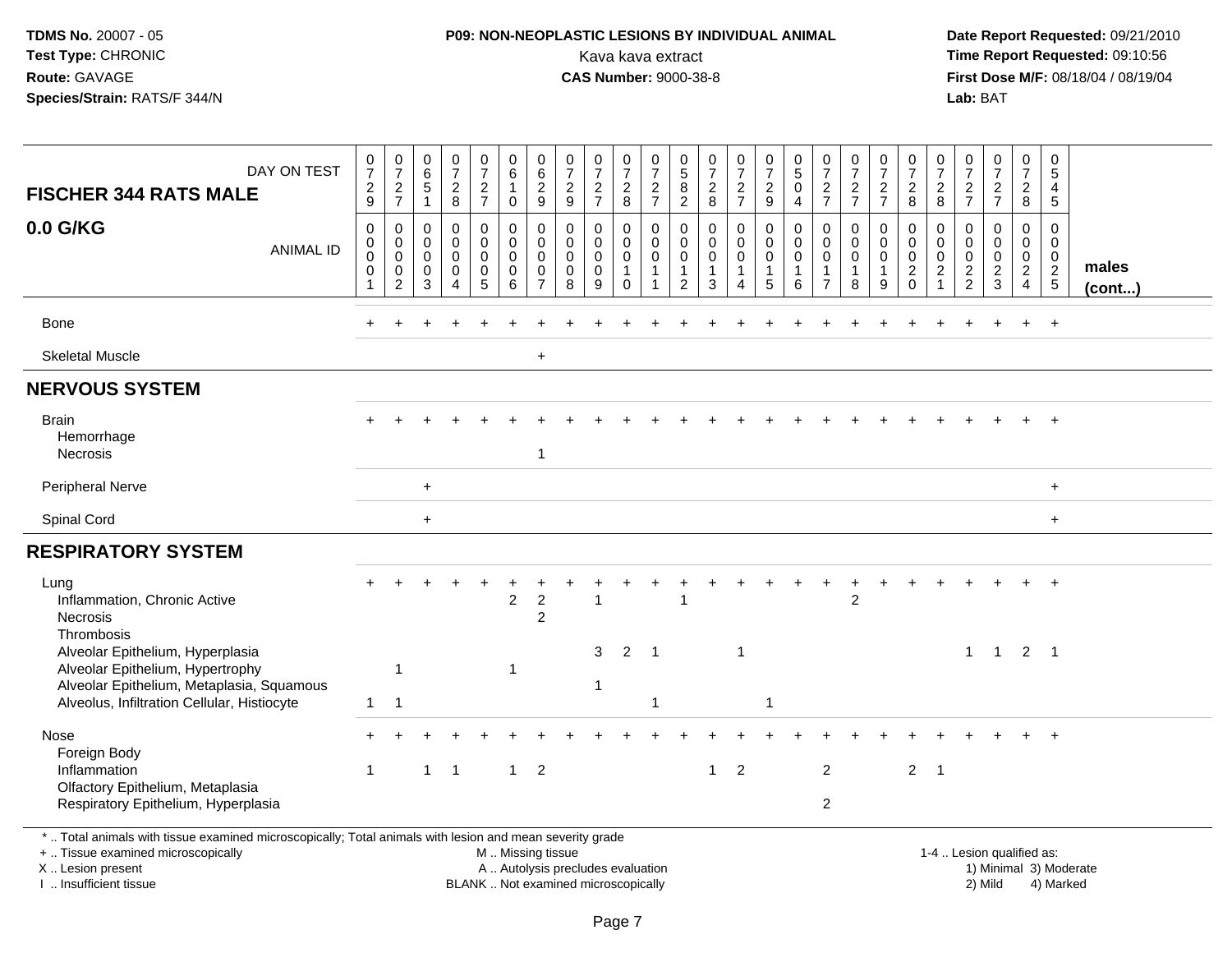## **P09: NON-NEOPLASTIC LESIONS BY INDIVIDUAL ANIMAL**Kava kava extract **Time Report Requested:** 09:10:56<br>**CAS Number:** 9000-38-8 **CAS Number:** 9000-38-8

|                                                                                                                                                                                              | DAY ON TEST      | 0<br>$\overline{7}$                                          | $\frac{0}{7}$                                                          | $\boldsymbol{0}$<br>$\,6\,$               | $\frac{0}{7}$                                                              | $\pmb{0}$<br>$\overline{7}$                                  | $\pmb{0}$<br>$\,6\,$                                          | $\pmb{0}$<br>$6\phantom{1}6$                        | $\frac{0}{7}$                                                            | $\frac{0}{7}$                                       | 0<br>$\overline{7}$                                            | $\pmb{0}$<br>$\overline{7}$                                           | 0<br>$\sqrt{5}$                                                             | $\frac{0}{7}$                                                                     | $\frac{0}{7}$                                        | $\frac{0}{7}$                                                              | $\begin{array}{c} 0 \\ 5 \end{array}$                       | $\frac{0}{7}$                                                               | $\frac{0}{7}$                                                    | 0<br>$\overline{7}$                                  | $\boldsymbol{0}$<br>$\overline{7}$                               | 0<br>$\overline{7}$                                                 | $\frac{0}{7}$                                              | $\frac{0}{7}$                                                 | $\pmb{0}$<br>$\overline{7}$                                                        | $\mathbf 0$<br>5                                                            |                        |
|----------------------------------------------------------------------------------------------------------------------------------------------------------------------------------------------|------------------|--------------------------------------------------------------|------------------------------------------------------------------------|-------------------------------------------|----------------------------------------------------------------------------|--------------------------------------------------------------|---------------------------------------------------------------|-----------------------------------------------------|--------------------------------------------------------------------------|-----------------------------------------------------|----------------------------------------------------------------|-----------------------------------------------------------------------|-----------------------------------------------------------------------------|-----------------------------------------------------------------------------------|------------------------------------------------------|----------------------------------------------------------------------------|-------------------------------------------------------------|-----------------------------------------------------------------------------|------------------------------------------------------------------|------------------------------------------------------|------------------------------------------------------------------|---------------------------------------------------------------------|------------------------------------------------------------|---------------------------------------------------------------|------------------------------------------------------------------------------------|-----------------------------------------------------------------------------|------------------------|
| <b>FISCHER 344 RATS MALE</b>                                                                                                                                                                 |                  | $\frac{2}{9}$                                                | $\frac{2}{7}$                                                          | $\,$ 5 $\,$<br>$\mathbf{1}$               | $\frac{2}{8}$                                                              | $\frac{2}{7}$                                                | $\mathbf{1}$<br>$\boldsymbol{0}$                              | $\overline{c}$<br>$9\,$                             | $\frac{2}{9}$                                                            | $\frac{2}{7}$                                       | $\overline{a}$<br>$\bf 8$                                      | $\frac{2}{7}$                                                         | 8<br>$\overline{2}$                                                         | $\frac{2}{8}$                                                                     | $\frac{2}{7}$                                        | $\frac{2}{9}$                                                              | 0<br>4                                                      | $\frac{2}{7}$                                                               | $\frac{2}{7}$                                                    | $\frac{2}{7}$                                        | $\overline{c}$<br>8                                              | $_{8}^2$                                                            | $\frac{2}{7}$                                              | $\frac{2}{7}$                                                 | $\boldsymbol{2}$<br>$\bf{8}$                                                       | 4<br>$\sqrt{5}$                                                             |                        |
| 0.0 G/KG                                                                                                                                                                                     | <b>ANIMAL ID</b> | $\pmb{0}$<br>$\mathbf 0$<br>$\mathbf 0$<br>0<br>$\mathbf{1}$ | $\pmb{0}$<br>$\mathbf 0$<br>$\mathbf 0$<br>$\pmb{0}$<br>$\overline{c}$ | $\mathbf 0$<br>0<br>$\mathbf 0$<br>0<br>3 | $\mathbf 0$<br>$\mathbf 0$<br>$\mathbf 0$<br>$\mathbf 0$<br>$\overline{4}$ | 0<br>$\mathbf 0$<br>$\mathbf 0$<br>$\mathbf 0$<br>$\sqrt{5}$ | $\pmb{0}$<br>$\boldsymbol{0}$<br>$\Omega$<br>$\mathbf 0$<br>6 | 0<br>$\mathbf 0$<br>$\Omega$<br>0<br>$\overline{7}$ | $\pmb{0}$<br>$\mathbf 0$<br>$\mathbf 0$<br>$\mathbf 0$<br>8              | 0<br>$\mathbf 0$<br>$\mathbf 0$<br>$\mathbf 0$<br>9 | 0<br>$\mathbf 0$<br>$\mathbf 0$<br>$\mathbf{1}$<br>$\mathbf 0$ | 0<br>$\mathsf{O}\xspace$<br>$\mathbf 0$<br>$\mathbf 1$<br>$\mathbf 1$ | $\mathbf 0$<br>$\mathbf 0$<br>$\mathbf 0$<br>$\mathbf{1}$<br>$\overline{2}$ | $\mathbf 0$<br>$\mathsf{O}\xspace$<br>$\mathbf 0$<br>$\mathbf{1}$<br>$\mathbf{3}$ | 0<br>$\mathbf 0$<br>$\mathbf 0$<br>$\mathbf{1}$<br>4 | $\pmb{0}$<br>$\boldsymbol{0}$<br>$\mathbf 0$<br>$\mathbf{1}$<br>$\sqrt{5}$ | $\mathbf 0$<br>$\mathbf 0$<br>$\Omega$<br>$\mathbf{1}$<br>6 | $\mathbf 0$<br>$\mathbf 0$<br>$\mathbf 0$<br>$\mathbf{1}$<br>$\overline{7}$ | 0<br>$\mathbf 0$<br>$\mathbf 0$<br>$\mathbf{1}$<br>8             | 0<br>$\mathbf 0$<br>$\mathbf 0$<br>$\mathbf{1}$<br>9 | 0<br>$\pmb{0}$<br>$\mathbf 0$<br>$\boldsymbol{2}$<br>$\mathbf 0$ | $\mathbf 0$<br>0<br>$\mathbf 0$<br>$\overline{c}$<br>$\overline{1}$ | $\mathbf 0$<br>$\mathbf 0$<br>$\mathbf 0$<br>$\frac{2}{2}$ | 0<br>$\mathbf 0$<br>$\mathbf 0$<br>$\sqrt{2}$<br>$\mathbf{3}$ | $\mathbf 0$<br>$\boldsymbol{0}$<br>$\mathbf 0$<br>$\overline{2}$<br>$\overline{4}$ | $\Omega$<br>$\mathbf 0$<br>$\mathbf 0$<br>$\overline{c}$<br>$5\phantom{.0}$ | males<br>$($ cont $)$  |
| Trachea                                                                                                                                                                                      |                  |                                                              |                                                                        |                                           |                                                                            |                                                              |                                                               |                                                     |                                                                          |                                                     |                                                                |                                                                       |                                                                             |                                                                                   |                                                      |                                                                            |                                                             |                                                                             |                                                                  |                                                      |                                                                  |                                                                     |                                                            |                                                               |                                                                                    | $\ddot{}$                                                                   |                        |
| <b>SPECIAL SENSES SYSTEM</b>                                                                                                                                                                 |                  |                                                              |                                                                        |                                           |                                                                            |                                                              |                                                               |                                                     |                                                                          |                                                     |                                                                |                                                                       |                                                                             |                                                                                   |                                                      |                                                                            |                                                             |                                                                             |                                                                  |                                                      |                                                                  |                                                                     |                                                            |                                                               |                                                                                    |                                                                             |                        |
| Eye<br>Cornea, Fibrosis<br>Iris, Synechia                                                                                                                                                    |                  |                                                              |                                                                        |                                           |                                                                            |                                                              |                                                               |                                                     |                                                                          |                                                     |                                                                | $\overline{c}$<br>$\overline{4}$                                      |                                                                             |                                                                                   |                                                      |                                                                            |                                                             |                                                                             |                                                                  |                                                      |                                                                  |                                                                     |                                                            |                                                               |                                                                                    |                                                                             |                        |
| Lens, Cataract<br>Retina, Degeneration<br>Retina, Retinal Detachment                                                                                                                         |                  |                                                              |                                                                        | $\overline{2}$                            |                                                                            |                                                              |                                                               |                                                     |                                                                          |                                                     |                                                                | $\boldsymbol{\Lambda}$                                                |                                                                             |                                                                                   |                                                      |                                                                            |                                                             |                                                                             | $\mathbf{1}$                                                     | 1<br>$\overline{1}$                                  |                                                                  |                                                                     |                                                            | $\mathbf{1}$                                                  | $\overline{c}$<br>3                                                                |                                                                             |                        |
| Harderian Gland                                                                                                                                                                              |                  |                                                              |                                                                        |                                           |                                                                            |                                                              |                                                               |                                                     |                                                                          |                                                     |                                                                |                                                                       |                                                                             |                                                                                   |                                                      |                                                                            |                                                             |                                                                             |                                                                  |                                                      |                                                                  |                                                                     |                                                            |                                                               |                                                                                    |                                                                             |                        |
| <b>URINARY SYSTEM</b>                                                                                                                                                                        |                  |                                                              |                                                                        |                                           |                                                                            |                                                              |                                                               |                                                     |                                                                          |                                                     |                                                                |                                                                       |                                                                             |                                                                                   |                                                      |                                                                            |                                                             |                                                                             |                                                                  |                                                      |                                                                  |                                                                     |                                                            |                                                               |                                                                                    |                                                                             |                        |
| Kidney<br>Accumulation, Hyaline Droplet                                                                                                                                                      |                  |                                                              |                                                                        |                                           |                                                                            |                                                              |                                                               | 1                                                   |                                                                          |                                                     |                                                                |                                                                       |                                                                             |                                                                                   |                                                      |                                                                            |                                                             |                                                                             |                                                                  |                                                      |                                                                  |                                                                     |                                                            |                                                               |                                                                                    |                                                                             |                        |
| Infarct<br>Mineralization<br>Nephropathy                                                                                                                                                     |                  |                                                              | $\overline{1}$                                                         |                                           | $\overline{3}$                                                             |                                                              |                                                               |                                                     |                                                                          | $\overline{1}$                                      |                                                                | $\overline{1}$                                                        |                                                                             | $\overline{1}$                                                                    |                                                      | 1<br>$\mathbf{1}$                                                          | $\overline{1}$<br>$\mathbf{3}$                              | $\mathbf{1}$<br>3                                                           | $\overline{c}$<br>$\mathbf{1}$<br>$\mathbf{1}$<br>$\overline{2}$ | $\mathbf{1}$<br>$\mathbf{1}$                         |                                                                  | $1 \quad 1$                                                         | $\overline{1}$                                             | 2                                                             |                                                                                    | $\overline{2}$                                                              |                        |
| Cortex, Cyst<br>Papilla, Necrosis<br>Pelvis, Inflammation                                                                                                                                    |                  |                                                              |                                                                        |                                           |                                                                            |                                                              |                                                               |                                                     |                                                                          |                                                     |                                                                |                                                                       |                                                                             |                                                                                   |                                                      |                                                                            |                                                             |                                                                             |                                                                  |                                                      |                                                                  |                                                                     |                                                            |                                                               |                                                                                    | 4<br>3                                                                      |                        |
| Ureter<br>Inflammation                                                                                                                                                                       |                  |                                                              |                                                                        |                                           |                                                                            |                                                              |                                                               |                                                     |                                                                          |                                                     |                                                                |                                                                       |                                                                             |                                                                                   |                                                      |                                                                            |                                                             |                                                                             |                                                                  |                                                      |                                                                  |                                                                     |                                                            |                                                               |                                                                                    | $\ddot{}$<br>4                                                              |                        |
| Urethra<br>Inflammation                                                                                                                                                                      |                  |                                                              |                                                                        |                                           |                                                                            |                                                              |                                                               |                                                     |                                                                          |                                                     |                                                                |                                                                       |                                                                             |                                                                                   |                                                      |                                                                            |                                                             |                                                                             |                                                                  |                                                      |                                                                  |                                                                     |                                                            |                                                               |                                                                                    | $\ddot{}$<br>4                                                              |                        |
| <b>Urinary Bladder</b>                                                                                                                                                                       |                  |                                                              | $+$ $+$                                                                | $+$                                       | $+$                                                                        | $+$                                                          |                                                               |                                                     |                                                                          |                                                     |                                                                |                                                                       |                                                                             | + + + + + + + + + +                                                               |                                                      |                                                                            | $+$                                                         | $+$                                                                         | $+$                                                              | $+$                                                  | $+$                                                              | $\pm$                                                               |                                                            |                                                               |                                                                                    | $\ddot{}$                                                                   |                        |
| *  Total animals with tissue examined microscopically; Total animals with lesion and mean severity grade<br>+  Tissue examined microscopically<br>X Lesion present<br>I. Insufficient tissue |                  |                                                              |                                                                        |                                           |                                                                            |                                                              | M  Missing tissue                                             |                                                     | A  Autolysis precludes evaluation<br>BLANK  Not examined microscopically |                                                     |                                                                |                                                                       |                                                                             |                                                                                   |                                                      |                                                                            |                                                             |                                                                             |                                                                  |                                                      |                                                                  |                                                                     |                                                            | 1-4  Lesion qualified as:<br>2) Mild                          |                                                                                    | 4) Marked                                                                   | 1) Minimal 3) Moderate |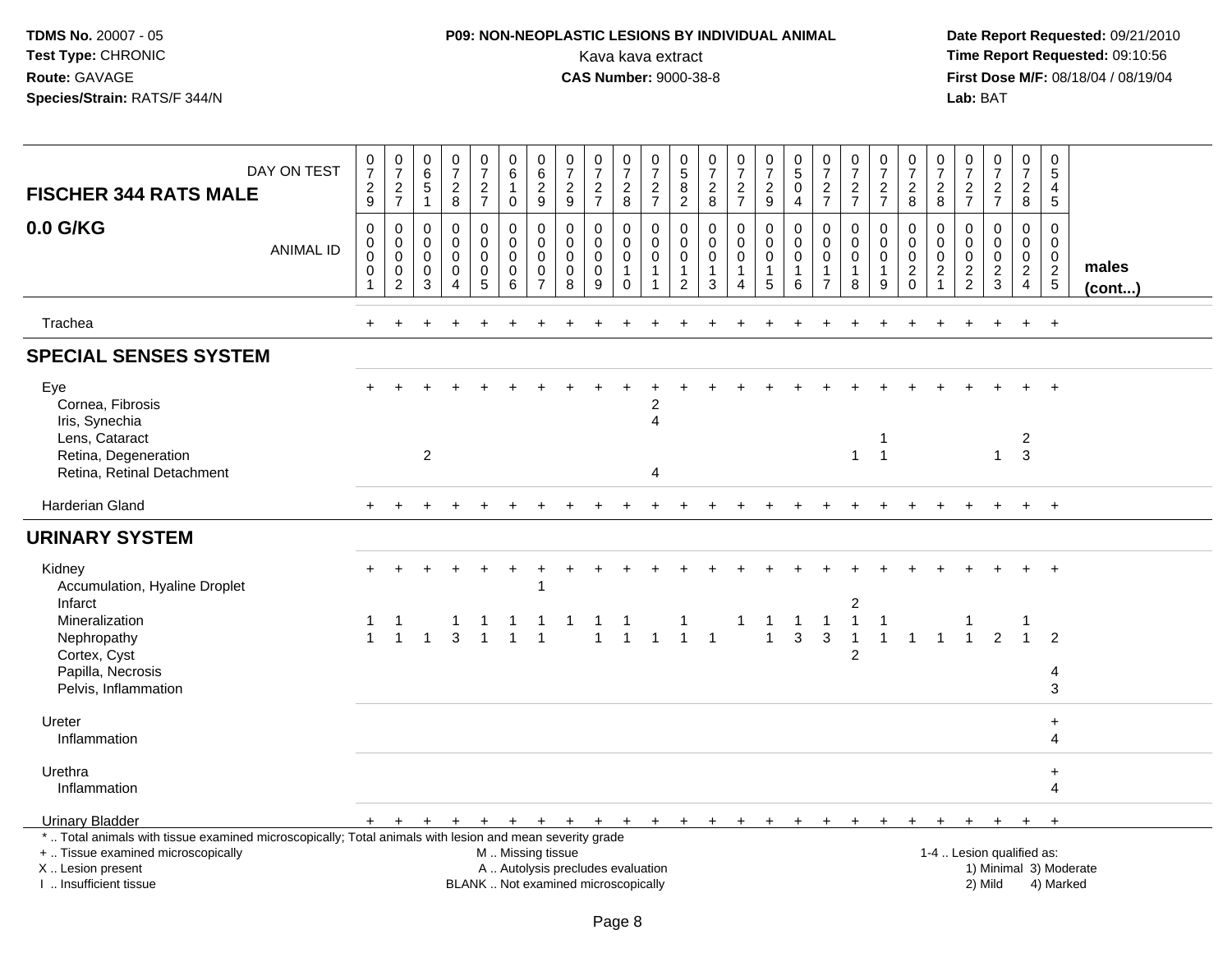# **P09: NON-NEOPLASTIC LESIONS BY INDIVIDUAL ANIMAL**

 **Date Report Requested:** 09/21/2010 Kava kava extract **Time Report Requested:** 09:10:56<br>**CAS Number:** 9000-38-8<br>**Tirst Dose M/F:** 08/18/04 / 08/19/04 **First Dose M/F:** 08/18/04 / 08/19/04 Lab: BAT **Lab:** BAT

| DAY ON TEST<br><b>FISCHER 344 RATS MALE</b> | U<br>-<br>$\sim$<br><u>_</u><br>9 | ◡<br><u>_</u><br>- | 0<br>6<br>ັ           | υ<br>_<br>8 | 0<br>റ<br><u>_</u><br>$\rightarrow$ | U<br>6<br>ັບ | 0<br>6<br>ົ<br><u>.</u><br>9 | -<br>$\Omega$ | ົ<br><u>_</u><br>$\rightarrow$ | 0<br>ົ<br>$\epsilon$<br>8 | U<br>ີ<br><u>_</u> | 0<br>ົວ<br>$\circ$ | ັບ<br><u>_</u> | 0<br>ົ<br>_<br>$\rightarrow$ | <u>_</u><br>$\Omega$ | ັບ<br>ು | v<br><u>_</u> | <u>_</u> | -<br>ົ<br><u>_</u><br>$\rightarrow$ | U<br>$\sim$<br><u>_</u><br>8 | υ<br>റ<br>8 | -        | 0<br>ົ<br><u>_</u><br>$\overline{\phantom{a}}$ | 0<br>ີ<br>$\epsilon$<br>8  | 0<br>- 12<br><sub>5</sub> |                       |
|---------------------------------------------|-----------------------------------|--------------------|-----------------------|-------------|-------------------------------------|--------------|------------------------------|---------------|--------------------------------|---------------------------|--------------------|--------------------|----------------|------------------------------|----------------------|---------|---------------|----------|-------------------------------------|------------------------------|-------------|----------|------------------------------------------------|----------------------------|---------------------------|-----------------------|
| $0.0$ G/KG<br><b>ANIMAL ID</b>              | 0<br>◡<br>◡<br>v                  | ◡                  | v<br>U<br>υ<br>υ<br>3 | U<br>4      | 0<br>0<br>0<br>0<br>b.              | v<br>6       | 0<br>0<br>0<br>0<br>-        | 8             | 9                              | 0<br>υ<br>υ<br>0          | U                  | 0<br>0             |                | 0<br>0<br>0<br>4             | b.                   |         | υ<br>u<br>U   | 8        | 0<br>0<br>9                         | U<br>v<br><u>_</u><br>ັ      | ◡<br>c      | <u>_</u> | ົ<br>3                                         | 0<br>0<br>0<br>ົ<br>∼<br>4 | 0<br>0<br><u>L</u><br>5   | males<br>$($ cont $)$ |

Inflammation

n and the contract of  $\sim$  4 Transitional Epithelium, Hyperplasiaa  $\sim$  2

\* .. Total animals with tissue examined microscopically; Total animals with lesion and mean severity grade

+ .. Tissue examined microscopically

X .. Lesion present

I .. Insufficient tissue

 M .. Missing tissueA .. Autolysis precludes evaluation

 1-4 .. Lesion qualified as: BLANK .. Not examined microscopically 2) Mild 4) Marked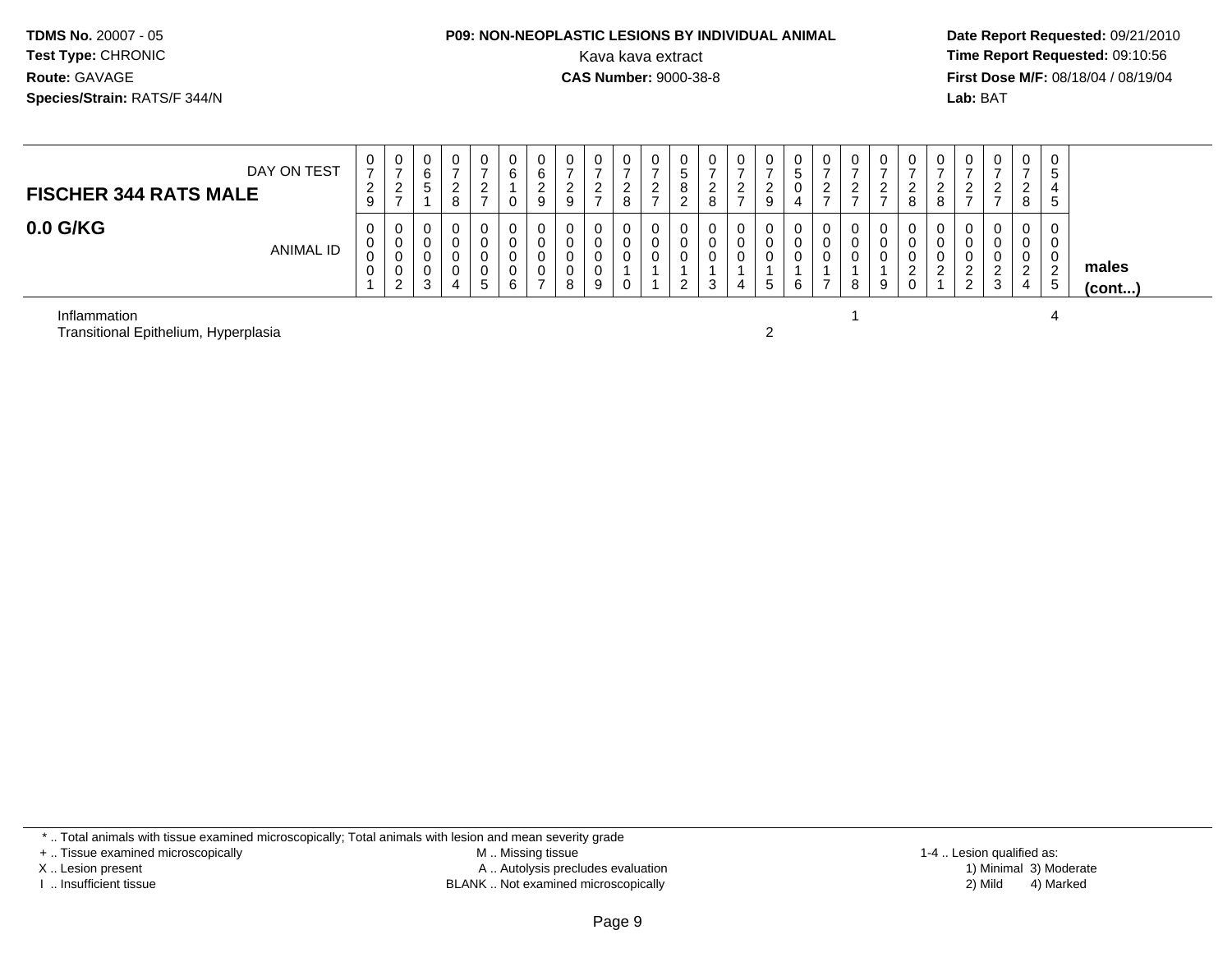#### **P09: NON-NEOPLASTIC LESIONS BY INDIVIDUAL ANIMAL**Kava kava extract **Time Report Requested:** 09:10:56<br>**CAS Number:** 9000-38-8<br>**Tirst Dose M/F:** 08/18/04 / 08/19/04

 **Date Report Requested:** 09/21/2010 **First Dose M/F:** 08/18/04 / 08/19/04 Lab: BAT **Lab:** BAT

| DAY ON TEST<br><b>FISCHER 344 RATS MALE</b>                                                                                                                                                                  | $\frac{0}{7}$<br>$\frac{2}{8}$                                      | $\frac{0}{7}$<br>$\overline{c}$<br>8                                    | $\frac{0}{7}$<br>$\mathbf 0$<br>$\overline{9}$             | $_{6}^{\rm 0}$<br>$\mathbf{1}$<br>$\mathbf{3}$                   | $\begin{array}{c} 0 \\ 7 \end{array}$<br>$_{\rm 8}^2$                                  | $\frac{0}{7}$<br>$\frac{2}{9}$                                                 | $\begin{array}{c} 0 \\ 6 \end{array}$<br>$\boldsymbol{9}$<br>$\overline{4}$ | $\begin{array}{c} 0 \\ 5 \end{array}$<br>$\overline{1}$<br>$\mathbf{1}$ | $\begin{array}{c} 0 \\ 7 \\ 2 \\ 8 \end{array}$                         | $_6^0$<br>$\overline{8}$<br>9                                     | 0728                                                                           | $\frac{0}{7}$<br>$_{\rm 8}^2$                                | $\frac{0}{7}$<br>$\frac{2}{7}$                                          | $\frac{0}{7}$<br>$\frac{2}{8}$                                          | $\frac{0}{7}$<br>$\frac{2}{8}$                          | $\begin{smallmatrix} 0\\5\\0 \end{smallmatrix}$<br>$\overline{4}$                          | $\begin{array}{c} 0 \\ 7 \end{array}$<br>$_{\rm 8}^2$         | $\frac{0}{7}$<br>$\frac{2}{7}$                               | $\begin{array}{c} 0 \\ 5 \\ 9 \end{array}$<br>$\overline{4}$ | $\begin{smallmatrix}0\\7\end{smallmatrix}$<br>$\frac{2}{7}$ | 0<br>$rac{6}{7}$<br>5                                                         | 0<br>$\,6\,$<br>8<br>6                              | $\frac{0}{7}$<br>$\frac{2}{7}$                                 | $\frac{0}{7}$<br>$\overline{c}$<br>$\overline{7}$             |    |                                                                       |
|--------------------------------------------------------------------------------------------------------------------------------------------------------------------------------------------------------------|---------------------------------------------------------------------|-------------------------------------------------------------------------|------------------------------------------------------------|------------------------------------------------------------------|----------------------------------------------------------------------------------------|--------------------------------------------------------------------------------|-----------------------------------------------------------------------------|-------------------------------------------------------------------------|-------------------------------------------------------------------------|-------------------------------------------------------------------|--------------------------------------------------------------------------------|--------------------------------------------------------------|-------------------------------------------------------------------------|-------------------------------------------------------------------------|---------------------------------------------------------|--------------------------------------------------------------------------------------------|---------------------------------------------------------------|--------------------------------------------------------------|--------------------------------------------------------------|-------------------------------------------------------------|-------------------------------------------------------------------------------|-----------------------------------------------------|----------------------------------------------------------------|---------------------------------------------------------------|----|-----------------------------------------------------------------------|
| 0.0 G/KG<br><b>ANIMAL ID</b>                                                                                                                                                                                 | $\mathbf 0$<br>$\,0\,$<br>$\pmb{0}$<br>$\sqrt{2}$<br>$6\phantom{1}$ | $\mathbf 0$<br>$\pmb{0}$<br>$\,0\,$<br>$\overline{c}$<br>$\overline{7}$ | $\mathbf 0$<br>$\pmb{0}$<br>$\mathbf 0$<br>$\sqrt{2}$<br>8 | $\mathbf 0$<br>$\mathbf 0$<br>$\mathbf 0$<br>$\overline{c}$<br>9 | $\pmb{0}$<br>$\mathsf{O}\xspace$<br>$\pmb{0}$<br>$\ensuremath{\mathsf{3}}$<br>$\Omega$ | $_{\rm 0}^{\rm 0}$<br>$\pmb{0}$<br>$\ensuremath{\mathsf{3}}$<br>$\overline{1}$ | $\mathbf 0$<br>$\mathbf 0$<br>$\pmb{0}$<br>$\sqrt{3}$<br>$\overline{2}$     | 0<br>$\mathbf 0$<br>$\mathbf 0$<br>$\ensuremath{\mathsf{3}}$<br>3       | $\mathsf{O}\xspace$<br>$\overline{0}$<br>$\mathbf{3}$<br>$\overline{4}$ | $\mathbf 0$<br>$\overline{0}$<br>$\mathbf 0$<br>$\mathbf{3}$<br>5 | $_{\rm 0}^{\rm 0}$<br>$\pmb{0}$<br>$\ensuremath{\mathsf{3}}$<br>$\overline{7}$ | 0<br>$\overline{0}$<br>$0$<br>$\ensuremath{\mathsf{3}}$<br>8 | $\mathbf 0$<br>$\pmb{0}$<br>$\pmb{0}$<br>$\ensuremath{\mathsf{3}}$<br>9 | $\mathbf 0$<br>$\mathbf 0$<br>$\mathbf 0$<br>$\overline{4}$<br>$\Omega$ | 0<br>$\ddot{\mathbf{0}}$<br>$\pmb{0}$<br>$\overline{4}$ | $\begin{smallmatrix}0\0\0\0\end{smallmatrix}$<br>$\overline{\mathbf{4}}$<br>$\overline{2}$ | 0<br>$\pmb{0}$<br>$\mathbf 0$<br>$\overline{\mathbf{4}}$<br>3 | 0<br>$\pmb{0}$<br>$\mathsf{O}\xspace$<br>4<br>$\overline{A}$ | $\mathbf 0$<br>$\pmb{0}$<br>$\pmb{0}$<br>$\overline{4}$<br>5 | 0<br>$\mathbf 0$<br>$\mathbf 0$<br>4<br>6                   | $\mathbf 0$<br>$\mathbf 0$<br>$\mathbf 0$<br>$\overline{a}$<br>$\overline{7}$ | $\mathbf 0$<br>$\mathbf 0$<br>$\mathbf 0$<br>4<br>8 | $\mathbf 0$<br>$\mathbf 0$<br>$\pmb{0}$<br>$\overline{4}$<br>9 | $\mathbf 0$<br>$\mathbf 0$<br>$\mathbf 0$<br>5<br>$\mathbf 0$ |    | * TOTALS                                                              |
| <b>ALIMENTARY SYSTEM</b>                                                                                                                                                                                     |                                                                     |                                                                         |                                                            |                                                                  |                                                                                        |                                                                                |                                                                             |                                                                         |                                                                         |                                                                   |                                                                                |                                                              |                                                                         |                                                                         |                                                         |                                                                                            |                                                               |                                                              |                                                              |                                                             |                                                                               |                                                     |                                                                |                                                               |    |                                                                       |
| Esophagus<br>Epithelium, Hyperplasia<br>Epithelium, Necrosis<br>Muscularis, Degeneration                                                                                                                     |                                                                     |                                                                         | $\mathbf{1}$<br>$\overline{2}$                             |                                                                  |                                                                                        |                                                                                |                                                                             |                                                                         |                                                                         |                                                                   |                                                                                |                                                              |                                                                         |                                                                         |                                                         |                                                                                            |                                                               |                                                              |                                                              |                                                             |                                                                               |                                                     |                                                                |                                                               | 49 | 11.0<br>$1 1.0$<br>$12.0$                                             |
| Intestine Large, Cecum                                                                                                                                                                                       |                                                                     |                                                                         |                                                            |                                                                  |                                                                                        |                                                                                |                                                                             |                                                                         |                                                                         |                                                                   |                                                                                |                                                              |                                                                         |                                                                         |                                                         |                                                                                            |                                                               |                                                              |                                                              |                                                             |                                                                               |                                                     |                                                                |                                                               | 49 |                                                                       |
| Intestine Large, Colon<br>Parasite Metazoan                                                                                                                                                                  |                                                                     |                                                                         |                                                            |                                                                  |                                                                                        |                                                                                | X                                                                           |                                                                         |                                                                         |                                                                   |                                                                                |                                                              | X                                                                       |                                                                         |                                                         |                                                                                            |                                                               |                                                              |                                                              |                                                             |                                                                               |                                                     |                                                                |                                                               | 49 | $\overline{7}$                                                        |
| Intestine Large, Rectum                                                                                                                                                                                      |                                                                     |                                                                         |                                                            |                                                                  |                                                                                        |                                                                                |                                                                             |                                                                         |                                                                         |                                                                   |                                                                                |                                                              |                                                                         |                                                                         |                                                         |                                                                                            |                                                               |                                                              |                                                              |                                                             |                                                                               |                                                     |                                                                |                                                               | 49 |                                                                       |
| Intestine Small, Duodenum<br><b>Ectopic Tissue</b>                                                                                                                                                           |                                                                     |                                                                         |                                                            |                                                                  |                                                                                        |                                                                                |                                                                             |                                                                         |                                                                         |                                                                   |                                                                                |                                                              | $\overline{c}$                                                          |                                                                         |                                                         |                                                                                            |                                                               |                                                              |                                                              |                                                             |                                                                               |                                                     |                                                                |                                                               | 49 | $12.0$                                                                |
| Intestine Small, Ileum<br>Necrosis                                                                                                                                                                           |                                                                     |                                                                         |                                                            | 1                                                                |                                                                                        |                                                                                |                                                                             |                                                                         |                                                                         |                                                                   |                                                                                |                                                              |                                                                         |                                                                         |                                                         |                                                                                            |                                                               |                                                              |                                                              |                                                             |                                                                               |                                                     |                                                                |                                                               | 49 | $1 1.0$                                                               |
| Intestine Small, Jejunum                                                                                                                                                                                     |                                                                     |                                                                         |                                                            |                                                                  |                                                                                        |                                                                                |                                                                             |                                                                         |                                                                         |                                                                   |                                                                                |                                                              |                                                                         |                                                                         |                                                         |                                                                                            |                                                               |                                                              |                                                              |                                                             |                                                                               |                                                     |                                                                |                                                               | 49 |                                                                       |
| Liver<br><b>Basophilic Focus</b><br>Clear Cell Focus<br><b>Eosinophilic Focus</b><br>Fatty Change, Diffuse<br>Hematopoietic Cell Proliferation<br>Hepatodiaphragmatic Nodule<br>Inflammation, Chronic Active | X<br>$\mathsf{X}$<br>$\mathbf{1}$                                   | Χ<br>$\boldsymbol{\mathsf{X}}$<br>X<br>$\overline{1}$                   | 2                                                          | $\mathbf{1}$                                                     | X<br>X<br>X<br>$\mathbf{1}$                                                            | $\boldsymbol{\mathsf{X}}$<br>$\overline{2}$<br>-1                              | -1                                                                          | 4<br>1                                                                  | X<br>X<br>$\overline{1}$                                                |                                                                   |                                                                                | $\sf X$<br>-1                                                | $\boldsymbol{\mathsf{X}}$<br>X                                          | $\boldsymbol{\mathsf{X}}$<br>$X$ $X$<br>Х<br>1                          | X<br>$\boldsymbol{\mathsf{X}}$                          |                                                                                            | $\mathsf X$<br>$\mathsf X$<br>X                               |                                                              |                                                              | +<br>$\mathsf X$<br>$\times$<br>1                           | -1                                                                            | X<br>$\mathbf{1}$                                   | $\mathsf{x}$<br>-1                                             | $\ddot{}$<br>$\boldsymbol{\mathsf{X}}$<br>X<br>$\overline{1}$ | 49 | 21<br>18<br>15<br>$11 \t1.8$<br>1.0<br>3<br>$\mathbf{2}$<br>36<br>1.0 |

\* .. Total animals with tissue examined microscopically; Total animals with lesion and mean severity grade

+ .. Tissue examined microscopically

X .. Lesion present

I .. Insufficient tissue

 M .. Missing tissueA .. Autolysis precludes evaluation

BLANK .. Not examined microscopically 2) Mild 4) Marked

1-4 .. Lesion qualified as:<br>1) Minimal 3) Moderate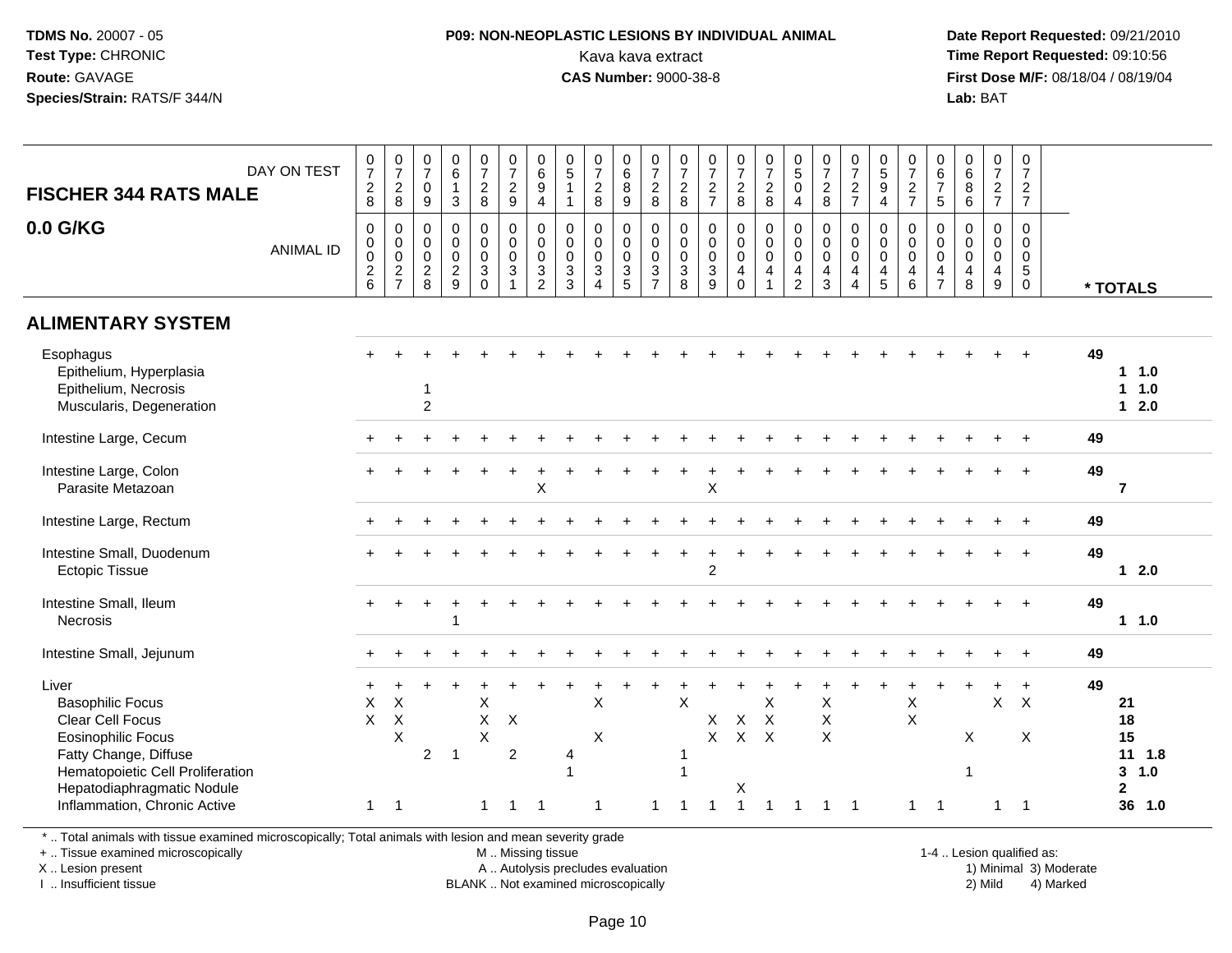#### **P09: NON-NEOPLASTIC LESIONS BY INDIVIDUAL ANIMAL**Kava kava extract **Time Report Requested:** 09:10:56<br>**CAS Number:** 9000-38-8<br>**Tirst Dose M/F:** 08/18/04 / 08/19/04

 **Date Report Requested:** 09/21/2010 **First Dose M/F:** 08/18/04 / 08/19/04 Lab: BAT **Lab:** BAT

| <b>FISCHER 344 RATS MALE</b>                                                                                              | DAY ON TEST      | $\frac{0}{7}$<br>$_{\rm 8}^2$                                        | $\frac{0}{7}$<br>$\boldsymbol{2}$<br>$\,8\,$                                  | $\frac{0}{7}$<br>$\boldsymbol{0}$<br>9         | $\begin{array}{c} 0 \\ 6 \end{array}$<br>$\mathbf{1}$<br>$\sqrt{3}$ | $\begin{array}{c} 0 \\ 7 \end{array}$<br>$\overline{2}$<br>8    | $\frac{0}{7}$<br>$\frac{2}{9}$                                                    | $\begin{array}{c} 0 \\ 6 \end{array}$<br>$\boldsymbol{9}$<br>$\overline{4}$ | $\begin{array}{c} 0 \\ 5 \end{array}$<br>$\mathbf{1}$<br>$\mathbf 1$ | $\frac{0}{7}$<br>$_{8}^{\rm 2}$                                                           | $_{6}^{\rm 0}$<br>$\overline{8}$<br>9     | $\frac{0}{7}$<br>$\frac{2}{8}$                                   | $\frac{0}{7}$<br>$_{\rm 8}^2$                                 | $\frac{0}{7}$<br>$\frac{2}{7}$          | $\begin{array}{c} 0 \\ 7 \end{array}$<br>$\frac{2}{8}$            | $\frac{0}{7}$<br>$\frac{2}{8}$                    | $\begin{smallmatrix}0\5\0\end{smallmatrix}$<br>$\overline{4}$          | $\frac{0}{7}$<br>$\sqrt{2}$<br>$\,8\,$                                         | $\frac{0}{7}$<br>$\frac{2}{7}$                                              | $\begin{array}{c} 0 \\ 5 \\ 9 \end{array}$<br>$\overline{4}$ | $\frac{0}{7}$<br>$\frac{2}{7}$                                       | 0<br>$\,6\,$<br>$\overline{7}$<br>$\sqrt{5}$                                  | $_{6}^{\rm 0}$<br>$\bf 8$<br>6                      | $\begin{array}{c} 0 \\ 7 \end{array}$<br>$\frac{2}{7}$         | $\pmb{0}$<br>$\overline{7}$<br>$\boldsymbol{2}$<br>$\overline{7}$ |                      |                                                                    |  |
|---------------------------------------------------------------------------------------------------------------------------|------------------|----------------------------------------------------------------------|-------------------------------------------------------------------------------|------------------------------------------------|---------------------------------------------------------------------|-----------------------------------------------------------------|-----------------------------------------------------------------------------------|-----------------------------------------------------------------------------|----------------------------------------------------------------------|-------------------------------------------------------------------------------------------|-------------------------------------------|------------------------------------------------------------------|---------------------------------------------------------------|-----------------------------------------|-------------------------------------------------------------------|---------------------------------------------------|------------------------------------------------------------------------|--------------------------------------------------------------------------------|-----------------------------------------------------------------------------|--------------------------------------------------------------|----------------------------------------------------------------------|-------------------------------------------------------------------------------|-----------------------------------------------------|----------------------------------------------------------------|-------------------------------------------------------------------|----------------------|--------------------------------------------------------------------|--|
| 0.0 G/KG                                                                                                                  | <b>ANIMAL ID</b> | 0<br>$\pmb{0}$<br>$\pmb{0}$<br>$\begin{array}{c} 2 \\ 6 \end{array}$ | $\mathbf 0$<br>$\pmb{0}$<br>$\mathbf 0$<br>$\boldsymbol{2}$<br>$\overline{7}$ | $\mathbf 0$<br>$\,0\,$<br>0<br>$\sqrt{2}$<br>8 | $\pmb{0}$<br>$\mathbf 0$<br>0<br>$\sqrt{2}$<br>9                    | $\pmb{0}$<br>$\pmb{0}$<br>$\pmb{0}$<br>$\mathbf{3}$<br>$\Omega$ | $\begin{smallmatrix}0\\0\\0\end{smallmatrix}$<br>$\overline{3}$<br>$\overline{1}$ | $\pmb{0}$<br>$\mathbf 0$<br>$\boldsymbol{0}$<br>$\sqrt{3}$<br>$\sqrt{2}$    | 0<br>$\pmb{0}$<br>$\mathbf 0$<br>$\ensuremath{\mathsf{3}}$<br>3      | $\pmb{0}$<br>$\begin{smallmatrix} 0\\0 \end{smallmatrix}$<br>$\sqrt{3}$<br>$\overline{4}$ | 0<br>$\mathbf 0$<br>$\mathbf 0$<br>3<br>5 | $\begin{matrix} 0 \\ 0 \\ 0 \\ 3 \end{matrix}$<br>$\overline{7}$ | $\mathbf 0$<br>$\begin{matrix} 0 \\ 0 \\ 3 \end{matrix}$<br>8 | 0<br>$\pmb{0}$<br>0<br>$\mathbf 3$<br>9 | $\pmb{0}$<br>$\pmb{0}$<br>$\pmb{0}$<br>$\overline{4}$<br>$\Omega$ | 0<br>$\mathbf 0$<br>$\mathbf 0$<br>$\overline{4}$ | 0<br>$\overline{0}$<br>$\mathbf 0$<br>$\overline{4}$<br>$\overline{2}$ | $\begin{smallmatrix}0\\0\end{smallmatrix}$<br>$\pmb{0}$<br>$\overline{4}$<br>3 | $\mathbf 0$<br>$\pmb{0}$<br>$\mathbf 0$<br>$\overline{4}$<br>$\overline{4}$ | $\mathbf 0$<br>$\mathbf 0$<br>$\mathbf 0$<br>4<br>5          | 0<br>$\mathsf{O}\xspace$<br>$\mathbf 0$<br>$\overline{a}$<br>$\,6\,$ | $\mathbf 0$<br>$\mathbf 0$<br>$\mathbf 0$<br>$\overline{4}$<br>$\overline{7}$ | 0<br>$\pmb{0}$<br>0<br>$\overline{\mathbf{4}}$<br>8 | $\pmb{0}$<br>$\mathbf 0$<br>$\mathbf 0$<br>$\overline{4}$<br>9 | $\pmb{0}$<br>0<br>$\mathbf 0$<br>$\sqrt{5}$<br>$\mathbf 0$        |                      | * TOTALS                                                           |  |
| <b>Mixed Cell Focus</b><br>Necrosis<br>Pigmentation, Hemosiderin<br>Bile Duct, Hyperplasia<br>Centrilobular, Fatty Change |                  | $\mathbf{1}$                                                         | 2                                                                             |                                                | $1 \quad 1 \quad 1 \quad 2$                                         |                                                                 |                                                                                   | X                                                                           |                                                                      |                                                                                           |                                           | $\mathbf{1}$                                                     | $\overline{1}$                                                | $\overline{1}$                          |                                                                   | $\overline{2}$                                    | $\mathbf{1}$                                                           | 2                                                                              |                                                                             | $\overline{2}$                                               | $\overline{1}$                                                       | $\overline{c}$<br>$\overline{1}$                                              | $\overline{2}$                                      |                                                                |                                                                   |                      | 4<br>2.0<br>$\mathbf{1}$<br>3.0<br>$\mathbf 1$<br>32 1.3<br>$12.0$ |  |
| Mesentery<br>Hemorrhage<br>Fat, Necrosis                                                                                  |                  | $+$<br>3                                                             |                                                                               |                                                |                                                                     |                                                                 |                                                                                   |                                                                             |                                                                      |                                                                                           |                                           |                                                                  |                                                               |                                         |                                                                   |                                                   | $+$<br>$\overline{2}$                                                  |                                                                                | $\ddot{}$<br>$\overline{4}$                                                 |                                                              |                                                                      | ÷                                                                             |                                                     |                                                                |                                                                   | 6                    | 13.0<br>42.5                                                       |  |
| Oral Mucosa                                                                                                               |                  |                                                                      |                                                                               |                                                |                                                                     |                                                                 |                                                                                   |                                                                             |                                                                      |                                                                                           |                                           |                                                                  |                                                               | $+$                                     |                                                                   |                                                   |                                                                        |                                                                                |                                                                             |                                                              |                                                                      |                                                                               |                                                     |                                                                |                                                                   | $\blacktriangleleft$ |                                                                    |  |
| Pancreas<br>Atrophy<br>Acinus, Hyperplasia                                                                                |                  |                                                                      |                                                                               |                                                |                                                                     |                                                                 |                                                                                   |                                                                             |                                                                      |                                                                                           | $\mathbf{1}$                              | $\mathbf{1}$                                                     | $\overline{1}$                                                |                                         |                                                                   | $\overline{c}$<br>3                               |                                                                        |                                                                                |                                                                             |                                                              | 2                                                                    |                                                                               | $\mathbf{1}$                                        | $\overline{1}$                                                 | $\overline{2}$                                                    | 49                   | 16 1.3<br>$6$ 1.5                                                  |  |
| Salivary Glands                                                                                                           |                  |                                                                      |                                                                               |                                                |                                                                     |                                                                 |                                                                                   |                                                                             |                                                                      |                                                                                           |                                           |                                                                  |                                                               |                                         |                                                                   |                                                   |                                                                        |                                                                                |                                                                             |                                                              |                                                                      |                                                                               |                                                     |                                                                | $\div$                                                            | 49                   |                                                                    |  |
| Stomach, Forestomach<br>Inflammation<br>Ulcer<br>Epithelium, Dysplasia<br>Epithelium, Hyperplasia                         |                  | $\div$                                                               |                                                                               | 3<br>$\overline{2}$<br>3                       | $\boldsymbol{2}$<br>3<br>$\overline{1}$                             |                                                                 |                                                                                   |                                                                             | $\overline{2}$                                                       |                                                                                           |                                           |                                                                  |                                                               |                                         |                                                                   | ÷.                                                | $\div$<br>3<br>3                                                       |                                                                                |                                                                             |                                                              | $\div$                                                               |                                                                               | $\overline{1}$                                      | $+$                                                            | $+$                                                               | 49                   | 8 2.3<br>42.5<br>11.0<br>62.2                                      |  |
| Stomach, Glandular<br>Inflammation<br>Epithelium, Necrosis                                                                |                  |                                                                      |                                                                               |                                                |                                                                     |                                                                 |                                                                                   |                                                                             |                                                                      |                                                                                           |                                           |                                                                  |                                                               |                                         |                                                                   |                                                   |                                                                        |                                                                                |                                                                             |                                                              | $\mathbf{1}$                                                         |                                                                               |                                                     |                                                                |                                                                   | 49                   | 2.2.0<br>2, 1.5                                                    |  |
| Tooth<br>Malformation                                                                                                     |                  |                                                                      |                                                                               |                                                |                                                                     |                                                                 |                                                                                   |                                                                             |                                                                      |                                                                                           |                                           | $\ddot{}$<br>$\overline{1}$                                      |                                                               |                                         | $\ddot{}$<br>$\mathbf{1}$                                         |                                                   |                                                                        | $\ddot{}$<br>$\mathbf{1}$                                                      | $\ddot{}$<br>$\overline{1}$                                                 |                                                              |                                                                      |                                                                               |                                                     |                                                                |                                                                   | 10                   | 10, 1.0                                                            |  |

\* .. Total animals with tissue examined microscopically; Total animals with lesion and mean severity grade

+ .. Tissue examined microscopically

X .. Lesion present

I .. Insufficient tissue

 M .. Missing tissueA .. Autolysis precludes evaluation

BLANK .. Not examined microscopically 2) Mild 4) Marked

1-4 .. Lesion qualified as:<br>1) Minimal 3) Moderate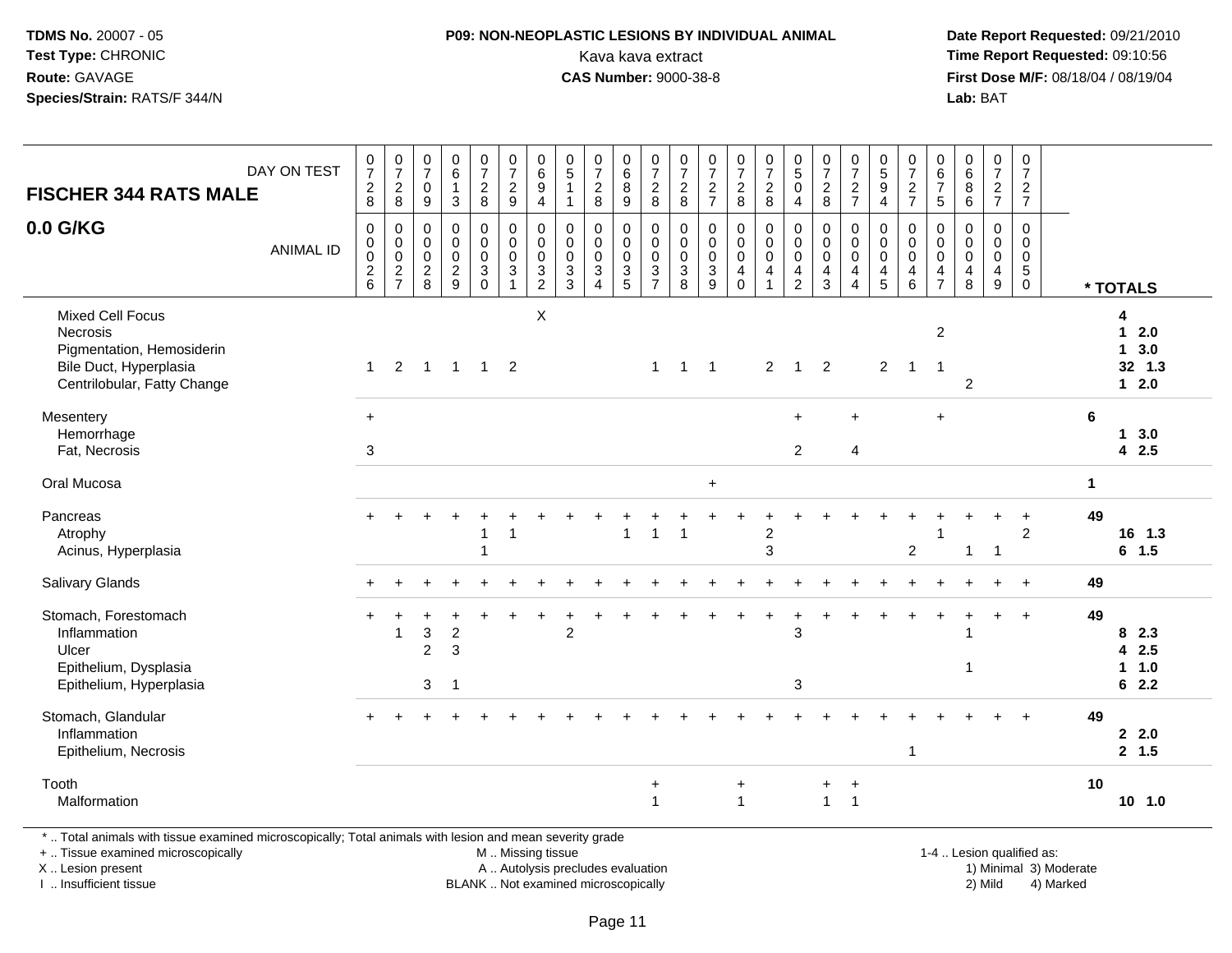## **P09: NON-NEOPLASTIC LESIONS BY INDIVIDUAL ANIMAL**Kava kava extract **Time Report Requested:** 09:10:56<br>**CAS Number:** 9000-38-8 **CAS Number:** 9000-38-8

| <b>FISCHER 344 RATS MALE</b>                                                                                                                                                                  | DAY ON TEST      | $\begin{array}{c} 0 \\ 7 \end{array}$<br>$_{\rm 8}^2$                         | $\begin{array}{c} 0 \\ 7 \end{array}$<br>$_{\rm 8}^2$      | $\begin{array}{c} 0 \\ 7 \end{array}$<br>0  | $\begin{array}{c} 0 \\ 6 \end{array}$<br>$\mathbf{1}$ | $\begin{array}{c} 0 \\ 7 \end{array}$<br>$\frac{2}{8}$                       | $\begin{array}{c} 0 \\ 7 \end{array}$<br>$\frac{2}{9}$                           | $\begin{array}{c} 0 \\ 6 \end{array}$<br>9                              | $\pmb{0}$<br>$\overline{5}$<br>$\mathbf{1}$                                            | $\frac{0}{7}$<br>$\overline{a}$                      | $\begin{smallmatrix}0\0\0\end{smallmatrix}$<br>8 | $\begin{array}{c} 0 \\ 7 \end{array}$<br>$\boldsymbol{2}$        | $\frac{0}{7}$<br>$\frac{2}{8}$                             | $\frac{0}{7}$<br>$\frac{2}{7}$                                            | $\begin{smallmatrix}0\\7\end{smallmatrix}$<br>$\frac{2}{8}$                        | $\frac{0}{7}$<br>$\frac{2}{8}$                                  | $\begin{array}{c} 0 \\ 5 \end{array}$<br>0                                             | $\begin{array}{c} 0 \\ 7 \end{array}$<br>$_{\rm 8}^2$               | $\frac{0}{7}$<br>$\frac{2}{7}$                                                               | $\begin{array}{c} 0 \\ 5 \end{array}$<br>$\boldsymbol{9}$        | 0<br>$\overline{7}$<br>$\frac{2}{7}$                             | $\begin{array}{c} 0 \\ 6 \end{array}$<br>$\overline{7}$                       | $_{6}^{\rm 0}$<br>8                                                    | $\frac{0}{7}$<br>$\frac{2}{7}$                       | $\begin{array}{c} 0 \\ 7 \end{array}$<br>$\frac{2}{7}$               |                                     |                                                                      |
|-----------------------------------------------------------------------------------------------------------------------------------------------------------------------------------------------|------------------|-------------------------------------------------------------------------------|------------------------------------------------------------|---------------------------------------------|-------------------------------------------------------|------------------------------------------------------------------------------|----------------------------------------------------------------------------------|-------------------------------------------------------------------------|----------------------------------------------------------------------------------------|------------------------------------------------------|--------------------------------------------------|------------------------------------------------------------------|------------------------------------------------------------|---------------------------------------------------------------------------|------------------------------------------------------------------------------------|-----------------------------------------------------------------|----------------------------------------------------------------------------------------|---------------------------------------------------------------------|----------------------------------------------------------------------------------------------|------------------------------------------------------------------|------------------------------------------------------------------|-------------------------------------------------------------------------------|------------------------------------------------------------------------|------------------------------------------------------|----------------------------------------------------------------------|-------------------------------------|----------------------------------------------------------------------|
|                                                                                                                                                                                               |                  |                                                                               |                                                            | $\boldsymbol{9}$                            | $\mathbf{3}$                                          |                                                                              |                                                                                  | $\overline{4}$                                                          | $\mathbf{1}$                                                                           | $\overline{8}$                                       | $\overline{9}$                                   | $\overline{8}$                                                   |                                                            |                                                                           |                                                                                    |                                                                 | $\overline{4}$                                                                         |                                                                     |                                                                                              | $\overline{4}$                                                   |                                                                  | $\overline{5}$                                                                | $\overline{6}$                                                         |                                                      |                                                                      |                                     |                                                                      |
| 0.0 G/KG                                                                                                                                                                                      | <b>ANIMAL ID</b> | $\mathbf 0$<br>$\mathbf 0$<br>$\mathbf 0$<br>$\overline{c}$<br>$6\phantom{1}$ | $\mathbf 0$<br>$\mathbf 0$<br>$\mathbf 0$<br>$\frac{2}{7}$ | 0<br>$\mathbf 0$<br>$\mathsf 0$<br>$_{8}^2$ | 0<br>$\pmb{0}$<br>$\pmb{0}$<br>$\frac{2}{9}$          | $\mathbf 0$<br>$\mathbf 0$<br>$\mathsf{O}\xspace$<br>$\mathsf 3$<br>$\Omega$ | $\mathbf 0$<br>$\mathbf 0$<br>$\boldsymbol{0}$<br>$\mathbf{3}$<br>$\overline{1}$ | $\mathbf 0$<br>$\mathbf 0$<br>$\pmb{0}$<br>$\sqrt{3}$<br>$\overline{2}$ | $\mathbf 0$<br>$\mathbf 0$<br>$\pmb{0}$<br>$\ensuremath{\mathsf{3}}$<br>$\overline{3}$ | 0<br>$\mathbf 0$<br>$\pmb{0}$<br>3<br>$\overline{4}$ | 0<br>$\mathbf 0$<br>$\mathbf 0$<br>$\frac{3}{5}$ | $\mathbf 0$<br>$\ddot{\mathbf{0}}$<br>$\pmb{0}$<br>$\frac{3}{7}$ | $\mathbf 0$<br>$\mathbf 0$<br>$\mathbf 0$<br>$\frac{3}{8}$ | $\mathbf 0$<br>$\mathbf 0$<br>$\pmb{0}$<br>$\ensuremath{\mathsf{3}}$<br>9 | $\mathbf 0$<br>$\mathbf 0$<br>$\mathsf{O}\xspace$<br>$\overline{4}$<br>$\mathbf 0$ | 0<br>$\mathbf 0$<br>$\pmb{0}$<br>$\overline{4}$<br>$\mathbf{1}$ | $\mathbf 0$<br>$\mathbf 0$<br>$\mathbf 0$<br>$\overline{\mathbf{4}}$<br>$\overline{2}$ | $\mathbf 0$<br>0<br>$\mathbf 0$<br>$\overline{4}$<br>$\overline{3}$ | $\mathbf 0$<br>$\mathbf 0$<br>$\pmb{0}$<br>$\overline{\mathbf{4}}$<br>$\boldsymbol{\Lambda}$ | $\mathbf 0$<br>$\mathbf 0$<br>$\mathbf 0$<br>$\overline{4}$<br>5 | $\mathbf 0$<br>$\mathbf 0$<br>$\mathbf 0$<br>$\overline{4}$<br>6 | $\mathbf 0$<br>$\mathbf 0$<br>$\mathbf 0$<br>$\overline{4}$<br>$\overline{7}$ | $\mathsf{O}\xspace$<br>$\mathbf 0$<br>$\pmb{0}$<br>$\overline{4}$<br>8 | $\mathbf 0$<br>$\mathbf 0$<br>$\mathsf{O}$<br>4<br>9 | $\mathbf 0$<br>0<br>$\mathsf{O}\xspace$<br>$\sqrt{5}$<br>$\mathbf 0$ |                                     | * TOTALS                                                             |
| <b>CARDIOVASCULAR SYSTEM</b>                                                                                                                                                                  |                  |                                                                               |                                                            |                                             |                                                       |                                                                              |                                                                                  |                                                                         |                                                                                        |                                                      |                                                  |                                                                  |                                                            |                                                                           |                                                                                    |                                                                 |                                                                                        |                                                                     |                                                                                              |                                                                  |                                                                  |                                                                               |                                                                        |                                                      |                                                                      |                                     |                                                                      |
| <b>Blood Vessel</b>                                                                                                                                                                           |                  |                                                                               |                                                            |                                             |                                                       |                                                                              |                                                                                  |                                                                         |                                                                                        |                                                      |                                                  |                                                                  |                                                            |                                                                           |                                                                                    |                                                                 |                                                                                        |                                                                     |                                                                                              |                                                                  |                                                                  |                                                                               |                                                                        |                                                      |                                                                      | 49                                  |                                                                      |
| Heart<br>Cardiomyopathy<br>Atrium, Thrombosis                                                                                                                                                 |                  | 2                                                                             | 2                                                          | 2                                           | $\overline{2}$                                        | $\overline{2}$                                                               | 3                                                                                | $\overline{2}$                                                          | $\overline{2}$                                                                         | 3                                                    | $\overline{2}$                                   | 3                                                                | $\overline{c}$<br>$\overline{c}$                           | 3                                                                         | $\overline{2}$                                                                     | 3                                                               | 3                                                                                      | 3                                                                   | $\overline{2}$                                                                               | $\overline{2}$                                                   | 3                                                                | $\overline{2}$                                                                | 2                                                                      | $\overline{2}$                                       | $\ddot{}$<br>3                                                       | 49                                  | 48 2.4<br>2.0                                                        |
| <b>ENDOCRINE SYSTEM</b>                                                                                                                                                                       |                  |                                                                               |                                                            |                                             |                                                       |                                                                              |                                                                                  |                                                                         |                                                                                        |                                                      |                                                  |                                                                  |                                                            |                                                                           |                                                                                    |                                                                 |                                                                                        |                                                                     |                                                                                              |                                                                  |                                                                  |                                                                               |                                                                        |                                                      |                                                                      |                                     |                                                                      |
| <b>Adrenal Cortex</b><br>Degeneration, Cystic<br>Hypertrophy<br><b>Necrosis</b><br>Vacuolization Cytoplasmic<br>Zona Fasciculata, Hyperplasia                                                 |                  | $\overline{1}$                                                                |                                                            |                                             |                                                       |                                                                              |                                                                                  |                                                                         |                                                                                        |                                                      |                                                  |                                                                  | $\mathbf{1}$                                               |                                                                           |                                                                                    | $\mathbf{1}$                                                    |                                                                                        |                                                                     |                                                                                              |                                                                  |                                                                  |                                                                               |                                                                        |                                                      |                                                                      | 49                                  | 3.0<br>$\mathbf 1$<br>2, 1.5<br>1.0<br>3.0<br>$\mathbf{1}$<br>8, 1.0 |
| Adrenal Medulla<br>Hyperplasia                                                                                                                                                                |                  |                                                                               |                                                            |                                             |                                                       |                                                                              |                                                                                  |                                                                         |                                                                                        |                                                      |                                                  |                                                                  |                                                            | 4                                                                         | $\overline{c}$                                                                     |                                                                 |                                                                                        |                                                                     |                                                                                              |                                                                  |                                                                  |                                                                               |                                                                        |                                                      |                                                                      | 49                                  | $9$ 1.7                                                              |
| Islets, Pancreatic<br>Hyperplasia                                                                                                                                                             |                  |                                                                               |                                                            |                                             |                                                       |                                                                              |                                                                                  |                                                                         |                                                                                        |                                                      |                                                  |                                                                  | Δ                                                          |                                                                           |                                                                                    |                                                                 |                                                                                        |                                                                     |                                                                                              |                                                                  |                                                                  |                                                                               |                                                                        |                                                      | $\div$                                                               | 49                                  | 2.5                                                                  |
| Parathyroid Gland<br>Hyperplasia                                                                                                                                                              |                  |                                                                               |                                                            |                                             |                                                       |                                                                              |                                                                                  |                                                                         |                                                                                        |                                                      |                                                  |                                                                  |                                                            |                                                                           |                                                                                    |                                                                 |                                                                                        |                                                                     |                                                                                              |                                                                  |                                                                  |                                                                               |                                                                        |                                                      |                                                                      | 49                                  | $12.0$                                                               |
| <b>Pituitary Gland</b><br>Hemorrhage<br>Pars Distalis, Hyperplasia                                                                                                                            |                  |                                                                               | 3                                                          | $\mathbf 1$                                 |                                                       | -1                                                                           |                                                                                  |                                                                         |                                                                                        | $\mathbf{1}$                                         | $\mathbf 1$                                      |                                                                  | $\overline{1}$                                             |                                                                           | $\overline{a}$                                                                     | $\overline{1}$                                                  |                                                                                        |                                                                     |                                                                                              |                                                                  |                                                                  |                                                                               | $\mathbf{1}$                                                           | 3                                                    |                                                                      | 49                                  | $12.0$<br>17, 1.5                                                    |
| <b>Thyroid Gland</b>                                                                                                                                                                          |                  | $+$                                                                           | $+$                                                        | $+$                                         | $+$                                                   | $+$                                                                          | $+$                                                                              |                                                                         | $+$ $+$ $+$                                                                            |                                                      | $+$                                              | $+$                                                              |                                                            | $+$ $+$                                                                   | $+$                                                                                | $+$                                                             | $+$                                                                                    | $+$                                                                 | $\ddot{}$                                                                                    | $^{+}$                                                           | $\ddot{}$                                                        | $\ddot{}$                                                                     | $\ddot{}$                                                              | $^{+}$                                               | $+$                                                                  | 49                                  |                                                                      |
| *  Total animals with tissue examined microscopically; Total animals with lesion and mean severity grade<br>+  Tissue examined microscopically<br>X  Lesion present<br>I  Insufficient tissue |                  |                                                                               |                                                            |                                             |                                                       |                                                                              | M  Missing tissue                                                                |                                                                         | A  Autolysis precludes evaluation<br>BLANK  Not examined microscopically               |                                                      |                                                  |                                                                  |                                                            |                                                                           |                                                                                    |                                                                 |                                                                                        |                                                                     |                                                                                              |                                                                  |                                                                  |                                                                               |                                                                        | 1-4  Lesion qualified as:<br>2) Mild                 |                                                                      | 1) Minimal 3) Moderate<br>4) Marked |                                                                      |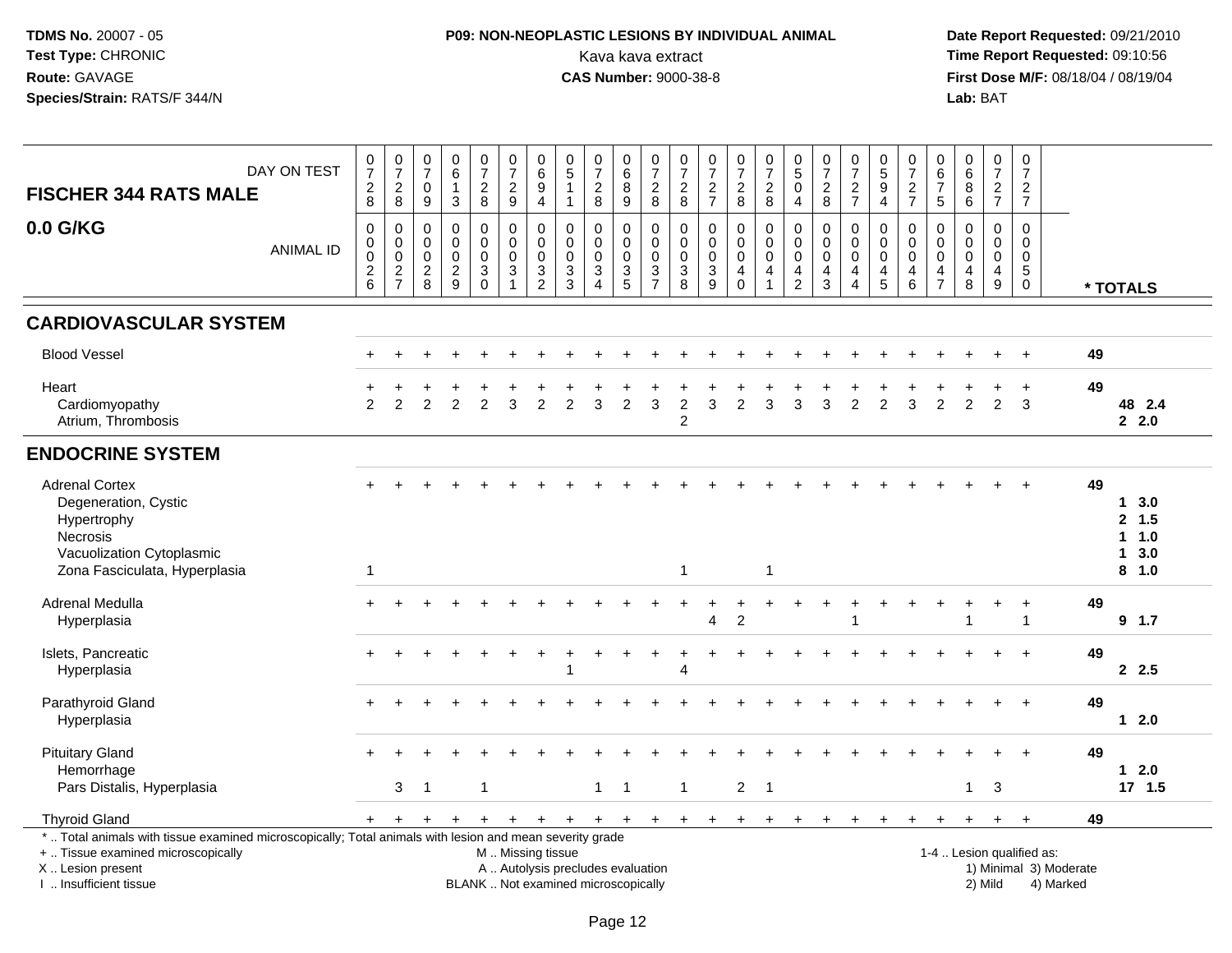# **P09: NON-NEOPLASTIC LESIONS BY INDIVIDUAL ANIMAL**

 **Date Report Requested:** 09/21/2010 Kava kava extract **Time Report Requested:** 09:10:56<br>**CAS Number:** 9000-38-8<br>**Tirst Dose M/F:** 08/18/04 / 08/19/04 **First Dose M/F:** 08/18/04 / 08/19/04 Lab: BAT **Lab:** BAT

| <b>FISCHER 344 RATS MALE</b>                                | DAY ON TEST      | $\frac{0}{7}$<br>$\overline{c}$<br>8 | $\frac{0}{7}$<br>$\overline{\mathbf{c}}$<br>8 | $\frac{0}{7}$<br>$\mathbf 0$<br>9                           | 6<br>3                       | $\frac{0}{7}$<br>$\frac{2}{8}$                            | $\frac{0}{7}$<br>$\frac{2}{9}$ | $\begin{matrix} 0 \\ 6 \\ 9 \end{matrix}$<br>4                   | 5           | $\overline{ }$<br>$\boldsymbol{2}$<br>8 | 0<br>6<br>8<br>9 | $\frac{0}{7}$<br>$_{\rm 2}^2$              | $\rightarrow$<br>$\boldsymbol{2}$<br>8 | $\frac{0}{7}$<br>$\frac{2}{7}$                           | $\overline{ }$<br>$\frac{2}{8}$ | $\frac{0}{7}$<br>$\frac{2}{8}$                 | 5<br>4              | $\begin{array}{c} 2 \\ 8 \end{array}$ | $\begin{array}{c} 0 \\ 5 \end{array}$<br>9<br>4 | $\overline{ }$<br>$\overline{c}$<br>- | 0<br>$\,6\,$<br>5 | 6<br>8<br>6 | 0<br>$\overline{7}$<br>$\overline{2}$<br>$\overline{7}$ | 0<br>$\overline{ }$<br>$\overline{\mathbf{c}}$<br>$\overline{ }$ |                |              |  |
|-------------------------------------------------------------|------------------|--------------------------------------|-----------------------------------------------|-------------------------------------------------------------|------------------------------|-----------------------------------------------------------|--------------------------------|------------------------------------------------------------------|-------------|-----------------------------------------|------------------|--------------------------------------------|----------------------------------------|----------------------------------------------------------|---------------------------------|------------------------------------------------|---------------------|---------------------------------------|-------------------------------------------------|---------------------------------------|-------------------|-------------|---------------------------------------------------------|------------------------------------------------------------------|----------------|--------------|--|
| 0.0 G/KG                                                    | <b>ANIMAL ID</b> | 2<br>6                               | 0<br>$\frac{2}{7}$                            | $\boldsymbol{0}$<br>0<br>$\mathbf 0$<br>$\overline{c}$<br>8 | $\overline{\mathbf{c}}$<br>9 | 0<br>$\pmb{0}$<br>$\pmb{0}$<br>$\mathsf 3$<br>$\mathbf 0$ | 0<br>0<br>0<br>3               | $_{\rm 0}^{\rm 0}$<br>$\pmb{0}$<br>$\mathbf 3$<br>$\overline{c}$ | 0<br>3<br>3 |                                         | 0<br>3<br>5      | 0<br>0<br>$\pmb{0}$<br>3<br>$\overline{ }$ | 0<br>3<br>8                            | $\pmb{0}$<br>$\pmb{0}$<br>$\ensuremath{\mathsf{3}}$<br>9 | 4                               | 0<br>0<br>$\pmb{0}$<br>$\overline{\mathbf{4}}$ | 0<br>$\overline{2}$ |                                       | 0<br>$\overline{5}$                             | 0<br>6                                | 0<br>0            | 8           | $\pmb{0}$<br>$\pmb{0}$<br>4<br>9                        | 0<br>0<br>0<br>5<br>0                                            |                | * TOTALS     |  |
| C-cell, Hyperplasia                                         |                  |                                      |                                               |                                                             |                              |                                                           |                                |                                                                  |             |                                         |                  |                                            |                                        | 4                                                        |                                 |                                                |                     |                                       |                                                 |                                       |                   |             | 4                                                       |                                                                  |                | $8$ 1.9      |  |
| <b>GENERAL BODY SYSTEM</b>                                  |                  |                                      |                                               |                                                             |                              |                                                           |                                |                                                                  |             |                                         |                  |                                            |                                        |                                                          |                                 |                                                |                     |                                       |                                                 |                                       |                   |             |                                                         |                                                                  |                |              |  |
| <b>NONE</b>                                                 |                  |                                      |                                               |                                                             |                              |                                                           |                                |                                                                  |             |                                         |                  |                                            |                                        |                                                          |                                 |                                                |                     |                                       |                                                 |                                       |                   |             |                                                         |                                                                  |                |              |  |
| <b>GENITAL SYSTEM</b>                                       |                  |                                      |                                               |                                                             |                              |                                                           |                                |                                                                  |             |                                         |                  |                                            |                                        |                                                          |                                 |                                                |                     |                                       |                                                 |                                       |                   |             |                                                         |                                                                  |                |              |  |
| <b>Coagulating Gland</b><br><b>Fibrosis</b><br>Inflammation |                  |                                      |                                               |                                                             |                              |                                                           |                                |                                                                  |             |                                         |                  |                                            |                                        |                                                          |                                 |                                                |                     |                                       |                                                 |                                       |                   |             | $\ddot{}$<br>3                                          |                                                                  | $\overline{2}$ | 3.0<br>1 2 N |  |

#### Inflammation **1 2.0** Epididymis <sup>+</sup> <sup>+</sup> <sup>+</sup> <sup>+</sup> <sup>+</sup> <sup>+</sup> <sup>+</sup> <sup>+</sup> <sup>+</sup> <sup>+</sup> <sup>+</sup> <sup>+</sup> <sup>+</sup> <sup>+</sup> <sup>+</sup> <sup>+</sup> <sup>+</sup> <sup>+</sup> <sup>+</sup> <sup>+</sup> <sup>+</sup> <sup>+</sup> <sup>+</sup> <sup>+</sup> **<sup>49</sup>** Inflammation <sup>1</sup> **1 1.0** Preputial Gland $\alpha$  <sup>+</sup> <sup>+</sup> <sup>+</sup> <sup>+</sup> <sup>+</sup> <sup>+</sup> <sup>+</sup> <sup>+</sup> <sup>+</sup> <sup>+</sup> <sup>+</sup> <sup>+</sup> <sup>+</sup> <sup>+</sup> <sup>+</sup> <sup>+</sup> <sup>+</sup> <sup>+</sup> <sup>+</sup> <sup>+</sup> <sup>+</sup> <sup>+</sup> <sup>+</sup> **<sup>49</sup>** Prostatee + <sup>+</sup> <sup>+</sup> <sup>+</sup> <sup>+</sup> <sup>+</sup> <sup>+</sup> <sup>+</sup> <sup>+</sup> <sup>+</sup> <sup>+</sup> <sup>+</sup> <sup>+</sup> <sup>+</sup> <sup>+</sup> <sup>+</sup> <sup>+</sup> <sup>+</sup> <sup>+</sup> <sup>+</sup> <sup>+</sup> <sup>+</sup> <sup>+</sup> <sup>+</sup> **<sup>49</sup>** Inflammationn 2 2 2 1 2 2 2 2 2 2 2 2 2 3 **28 2.0** Epithelium, Hyperplasiaa 1 1 2 1 1 **9 1.1** Seminal Vesicle $e$  + <sup>+</sup> <sup>+</sup> <sup>+</sup> <sup>+</sup> <sup>+</sup> <sup>+</sup> <sup>+</sup> <sup>+</sup> <sup>+</sup> <sup>+</sup> <sup>+</sup> <sup>+</sup> <sup>+</sup> <sup>+</sup> <sup>+</sup> <sup>+</sup> <sup>+</sup> <sup>+</sup> <sup>+</sup> <sup>+</sup> <sup>+</sup> <sup>+</sup> <sup>+</sup> **<sup>49</sup>** Testes <sup>+</sup> <sup>+</sup> <sup>+</sup> <sup>+</sup> <sup>+</sup> <sup>+</sup> <sup>+</sup> <sup>+</sup> <sup>+</sup> <sup>+</sup> <sup>+</sup> <sup>+</sup> <sup>+</sup> <sup>+</sup> <sup>+</sup> <sup>+</sup> <sup>+</sup> <sup>+</sup> <sup>+</sup> <sup>+</sup> <sup>+</sup> <sup>+</sup> <sup>+</sup> <sup>+</sup> **<sup>49</sup>** Arteriole, Necrosis **1 1.0**Germinal Epithelium, Degeneration<sup>2</sup> **3 1.7**

#### **HEMATOPOIETIC SYSTEM**

Interstitial Cell, Hyperplasia

| Bone Marrow                                                                                             |  |  |                   |  |  |  |  |  |  |  |  |  |                           | 49 |  |
|---------------------------------------------------------------------------------------------------------|--|--|-------------------|--|--|--|--|--|--|--|--|--|---------------------------|----|--|
| * Total animals with tissue examined microscopically; Total animals with lesion and mean severity grade |  |  |                   |  |  |  |  |  |  |  |  |  |                           |    |  |
| +  Tissue examined microscopically                                                                      |  |  | M  Missing tissue |  |  |  |  |  |  |  |  |  | 1-4  Lesion qualified as: |    |  |

<sup>2</sup> <sup>1</sup> <sup>1</sup> <sup>3</sup> <sup>3</sup> <sup>2</sup> <sup>2</sup> <sup>2</sup> **17 1.9**

X .. Lesion present

I .. Insufficient tissue

 M .. Missing tissueA .. Autolysis precludes evaluation

BLANK .. Not examined microscopically 2) Mild 4) Marked

1-4 .. Lesion qualified as:<br>1) Minimal 3) Moderate

 $3 \t1.7$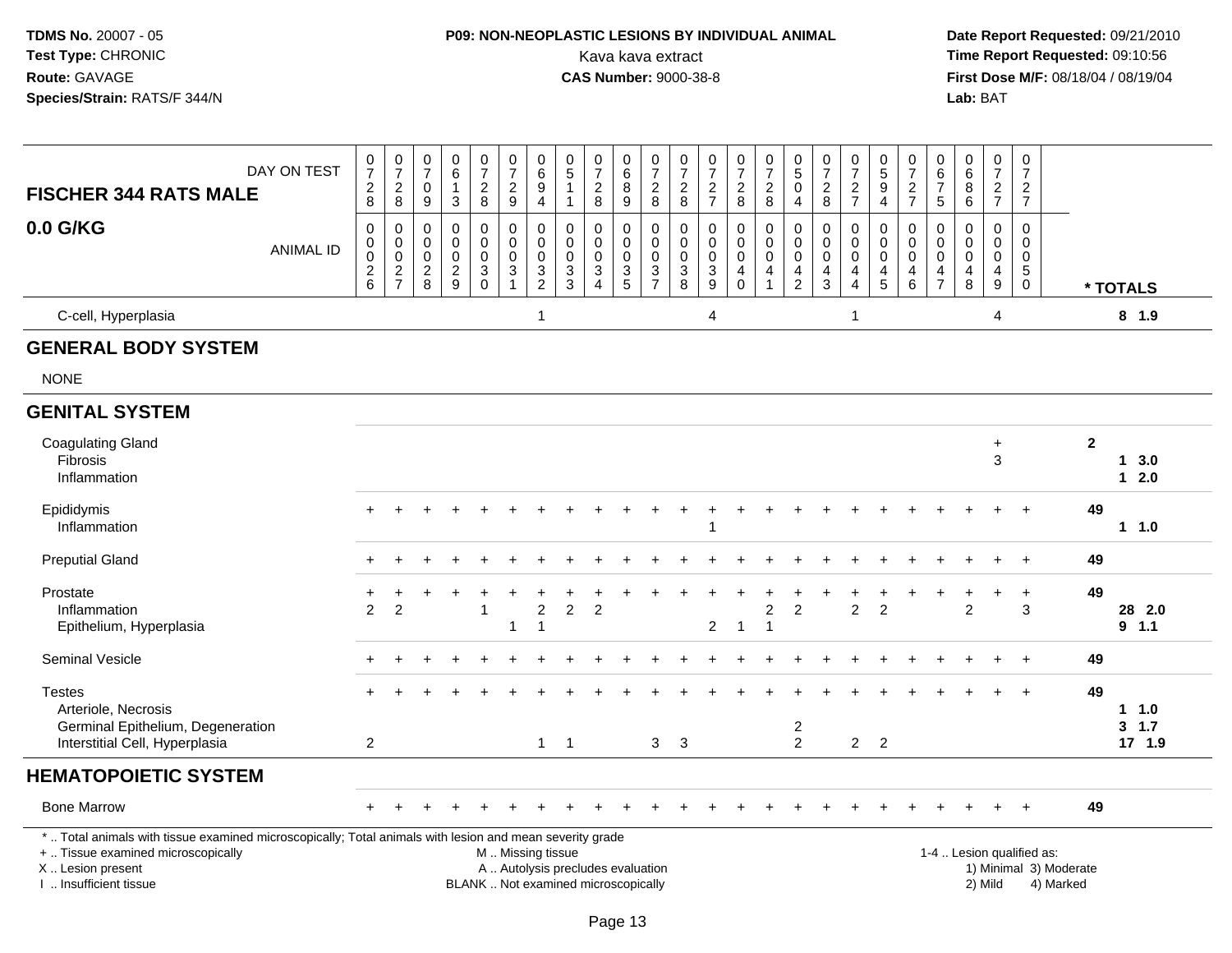## **P09: NON-NEOPLASTIC LESIONS BY INDIVIDUAL ANIMAL**Kava kava extract **Time Report Requested:** 09:10:56<br>**CAS Number:** 9000-38-8<br>**Tirst Dose M/F:** 08/18/04 / 08/19/04

 **Date Report Requested:** 09/21/2010 **First Dose M/F:** 08/18/04 / 08/19/04 Lab: BAT **Lab:** BAT

| DAY ON TEST<br><b>FISCHER 344 RATS MALE</b>                                                                                                                                | $\frac{0}{7}$<br>$_{\rm 8}^2$          | $\frac{0}{7}$<br>$\overline{2}$<br>$\,8\,$                  | 0<br>$\overline{7}$<br>$\mathbf 0$<br>9         | $\begin{matrix} 0 \\ 6 \end{matrix}$<br>$\mathbf{1}$<br>$\mathbf{3}$ | $\frac{0}{7}$<br>$_{\rm 8}^2$                                             | $\frac{0}{7}$<br>$\overline{2}$<br>$\mathsf g$ | $\begin{array}{c} 0 \\ 6 \end{array}$<br>$\boldsymbol{9}$<br>$\overline{4}$ | $\begin{array}{c} 0 \\ 5 \end{array}$<br>$\mathbf{1}$<br>$\mathbf{1}$   | $\frac{0}{7}$<br>$\overline{2}$<br>8                                           | $\begin{matrix} 0 \\ 6 \end{matrix}$<br>$\overline{8}$<br>$\overline{9}$ | $\frac{0}{7}$<br>$\boldsymbol{2}$<br>8                                    | $\frac{0}{7}$<br>$\boldsymbol{2}$<br>8                        | $\frac{0}{7}$<br>$\frac{2}{7}$       | $\frac{0}{7}$<br>$\frac{2}{8}$                                             | $\frac{0}{7}$<br>$\overline{c}$<br>8         | $\begin{array}{c} 0 \\ 5 \end{array}$<br>$\overline{0}$<br>$\overline{4}$              | $\frac{0}{7}$<br>$\overline{c}$<br>$\,8\,$                  | 0<br>$\overline{7}$<br>$\frac{2}{7}$ | $\begin{array}{c} 0 \\ 5 \\ 9 \end{array}$<br>$\overline{4}$                       | 0<br>$\overline{7}$<br>$\boldsymbol{2}$<br>$\overline{7}$ | 0<br>$\,6\,$<br>$\overline{7}$<br>$\sqrt{5}$                               | 0<br>$6\phantom{1}$<br>$\bf 8$<br>$6\phantom{1}$ | $\frac{0}{7}$<br>$\overline{c}$<br>$\overline{7}$   | 0<br>$\overline{7}$<br>$\boldsymbol{2}$<br>$\overline{7}$    |             |                                                                                             |
|----------------------------------------------------------------------------------------------------------------------------------------------------------------------------|----------------------------------------|-------------------------------------------------------------|-------------------------------------------------|----------------------------------------------------------------------|---------------------------------------------------------------------------|------------------------------------------------|-----------------------------------------------------------------------------|-------------------------------------------------------------------------|--------------------------------------------------------------------------------|--------------------------------------------------------------------------|---------------------------------------------------------------------------|---------------------------------------------------------------|--------------------------------------|----------------------------------------------------------------------------|----------------------------------------------|----------------------------------------------------------------------------------------|-------------------------------------------------------------|--------------------------------------|------------------------------------------------------------------------------------|-----------------------------------------------------------|----------------------------------------------------------------------------|--------------------------------------------------|-----------------------------------------------------|--------------------------------------------------------------|-------------|---------------------------------------------------------------------------------------------|
| 0.0 G/KG<br><b>ANIMAL ID</b>                                                                                                                                               | 0<br>0<br>$\mathbf 0$<br>$\frac{2}{6}$ | $\mathbf 0$<br>$\pmb{0}$<br>$\overline{0}$<br>$\frac{2}{7}$ | $\mathbf 0$<br>0<br>$\mathbf 0$<br>$_{\rm 8}^2$ | 0<br>$\mathbf 0$<br>$\mathbf 0$<br>$\frac{2}{9}$                     | $\pmb{0}$<br>$\pmb{0}$<br>$\mathsf 0$<br>$\overline{3}$<br>$\overline{0}$ | 0<br>$\mathbf 0$<br>$\mathbf 0$<br>$\mathsf 3$ | $\mathbf 0$<br>$\pmb{0}$<br>$\pmb{0}$<br>$\mathbf{3}$<br>$\overline{2}$     | $\mathbf 0$<br>$\mathbf 0$<br>$\mathbf 0$<br>$\mathbf{3}$<br>$\sqrt{3}$ | $\pmb{0}$<br>$\pmb{0}$<br>$\mathbf 0$<br>$\sqrt{3}$<br>$\overline{\mathbf{4}}$ | 0<br>$\mathbf 0$<br>$\mathbf 0$<br>3<br>$\overline{5}$                   | 0<br>$\mathsf{O}\xspace$<br>$\mathbf 0$<br>$\mathbf{3}$<br>$\overline{7}$ | $\mathbf 0$<br>0<br>$\pmb{0}$<br>$\sqrt{3}$<br>$\overline{8}$ | 0<br>0<br>$\pmb{0}$<br>$\frac{3}{9}$ | $\mathbf 0$<br>$\mathbf 0$<br>$\mathbf 0$<br>$\overline{4}$<br>$\mathbf 0$ | 0<br>$\mathsf{O}\xspace$<br>$\mathbf 0$<br>4 | 0<br>$\mathbf 0$<br>$\ddot{\mathbf{0}}$<br>$\overline{\mathbf{4}}$<br>$\boldsymbol{2}$ | 0<br>$\pmb{0}$<br>$\pmb{0}$<br>$\overline{\mathbf{4}}$<br>3 | 0<br>0<br>$\mathbf 0$<br>4<br>4      | $\mathbf 0$<br>$\mathbf 0$<br>$\boldsymbol{0}$<br>$\overline{4}$<br>$\overline{5}$ | 0<br>0<br>0<br>4<br>6                                     | $\Omega$<br>$\mathbf 0$<br>$\mathbf 0$<br>$\overline{a}$<br>$\overline{7}$ | $\Omega$<br>0<br>$\mathbf 0$<br>4<br>8           | $\mathbf 0$<br>$\mathbf 0$<br>$\mathbf 0$<br>4<br>9 | $\mathbf 0$<br>$\mathbf 0$<br>$\mathbf 0$<br>$\sqrt{5}$<br>0 |             | * TOTALS                                                                                    |
| Hyperplasia                                                                                                                                                                |                                        |                                                             | 3                                               |                                                                      |                                                                           | $\mathbf 1$                                    |                                                                             | 3                                                                       | 2                                                                              | 3                                                                        | -1                                                                        | $\overline{4}$                                                |                                      |                                                                            |                                              |                                                                                        | $\mathbf{1}$                                                |                                      |                                                                                    |                                                           | 3                                                                          |                                                  |                                                     |                                                              |             | 16 2.4                                                                                      |
| Lymph Node<br>Mediastinal, Hyperplasia, Lymphoid                                                                                                                           |                                        | $\ddot{}$<br>$\overline{c}$                                 |                                                 |                                                                      |                                                                           |                                                |                                                                             |                                                                         |                                                                                |                                                                          |                                                                           |                                                               |                                      |                                                                            |                                              |                                                                                        |                                                             |                                      |                                                                                    |                                                           |                                                                            |                                                  |                                                     |                                                              | 4           | 32.0                                                                                        |
| Lymph Node, Mandibular                                                                                                                                                     | м                                      | М                                                           | M                                               | м                                                                    | M                                                                         | M                                              | M                                                                           | M                                                                       | M                                                                              | M                                                                        | M                                                                         | M                                                             | M                                    |                                                                            | M M                                          | M                                                                                      | M                                                           | M                                    | M                                                                                  | M                                                         | M                                                                          | M                                                |                                                     | M M                                                          | $\mathbf 0$ |                                                                                             |
| Lymph Node, Mesenteric<br>Atrophy                                                                                                                                          |                                        |                                                             |                                                 |                                                                      |                                                                           |                                                |                                                                             |                                                                         |                                                                                |                                                                          |                                                                           |                                                               |                                      |                                                                            |                                              |                                                                                        |                                                             |                                      |                                                                                    |                                                           |                                                                            | 3                                                | $+$                                                 | $+$                                                          | 49          | 2.0                                                                                         |
| Spleen<br><b>Accessory Spleen</b><br>Hematopoietic Cell Proliferation<br>Hemorrhage<br>Inflammation<br>Necrosis<br>Pigmentation, Hemosiderin<br>Lymphoid Follicle, Atrophy | $\overline{1}$<br>-1                   |                                                             | $\mathbf{1}$                                    | $\mathbf{1}$<br>$\Delta$                                             |                                                                           | $\mathbf{1}$                                   | $\overline{2}$                                                              | 3<br>$\overline{1}$                                                     |                                                                                |                                                                          |                                                                           | $\overline{2}$                                                | $\mathbf{1}$                         | $\overline{1}$                                                             | $\mathbf{1}$                                 | $\overline{2}$<br>$\mathbf{1}$<br>3                                                    | $\mathbf{1}$                                                | -1<br>$1 \quad 1$                    |                                                                                    |                                                           | $\overline{2}$<br>2                                                        | $\overline{2}$                                   |                                                     | $\ddot{}$<br>$\mathbf{1}$<br>-1                              | 49          | 1<br>$10$ 1.7<br>3.0<br>$\mathbf{1}$<br>$12.0$<br>2.0<br>$\mathbf{1}$<br>$31$ 1.1<br>2, 3.5 |
| Thymus<br>Atrophy                                                                                                                                                          | 4                                      | 3                                                           |                                                 |                                                                      | 3                                                                         | 3                                              | 3                                                                           | 3                                                                       | 3                                                                              | $\boldsymbol{\Lambda}$                                                   | 3                                                                         | 3                                                             | Δ                                    | 3                                                                          | 3                                            | 4                                                                                      | 3                                                           |                                      | 4                                                                                  | 3                                                         | M                                                                          |                                                  | 4                                                   | $\ddot{}$<br>3                                               | 48          | 47 3.3                                                                                      |
| <b>INTEGUMENTARY SYSTEM</b>                                                                                                                                                |                                        |                                                             |                                                 |                                                                      |                                                                           |                                                |                                                                             |                                                                         |                                                                                |                                                                          |                                                                           |                                                               |                                      |                                                                            |                                              |                                                                                        |                                                             |                                      |                                                                                    |                                                           |                                                                            |                                                  |                                                     |                                                              |             |                                                                                             |
| Mammary Gland<br>Hyperplasia                                                                                                                                               |                                        |                                                             |                                                 |                                                                      |                                                                           |                                                |                                                                             |                                                                         |                                                                                |                                                                          |                                                                           |                                                               |                                      |                                                                            | $\ddot{}$<br>$\overline{2}$                  | M                                                                                      |                                                             |                                      |                                                                                    |                                                           |                                                                            |                                                  |                                                     |                                                              | 48          | $12.0$                                                                                      |
| Skin<br>Subcutaneous Tissue, Fibrosis                                                                                                                                      |                                        | 4                                                           |                                                 |                                                                      |                                                                           |                                                |                                                                             |                                                                         |                                                                                |                                                                          |                                                                           |                                                               |                                      |                                                                            |                                              |                                                                                        |                                                             |                                      |                                                                                    |                                                           |                                                                            |                                                  |                                                     |                                                              | 49          | 4.0<br>$\mathbf{1}$                                                                         |
| <b>MUSCULOSKELETAL SYSTEM</b>                                                                                                                                              |                                        |                                                             |                                                 |                                                                      |                                                                           |                                                |                                                                             |                                                                         |                                                                                |                                                                          |                                                                           |                                                               |                                      |                                                                            |                                              |                                                                                        |                                                             |                                      |                                                                                    |                                                           |                                                                            |                                                  |                                                     |                                                              |             |                                                                                             |
| *  Total animals with tissue examined microscopically; Total animals with lesion and mean severity grade                                                                   |                                        |                                                             |                                                 |                                                                      |                                                                           |                                                |                                                                             |                                                                         |                                                                                |                                                                          |                                                                           |                                                               |                                      |                                                                            |                                              |                                                                                        |                                                             |                                      |                                                                                    |                                                           |                                                                            |                                                  |                                                     |                                                              |             |                                                                                             |

+ .. Tissue examined microscopically

X .. Lesion present

I .. Insufficient tissue

M .. Missing tissue

BLANK .. Not examined microscopically

1-4 .. Lesion qualified as:<br>1) Minimal 3) Moderate A .. Autolysis precludes evaluation 19 and 10 minimal 3) Moderate 1 and 20 minimal 3) Moderate 19 minimal 3) Moderat<br>19 and 19 and 19 and 19 and 19 and 19 and 19 and 19 and 19 and 19 and 19 and 19 and 19 and 19 and 19 and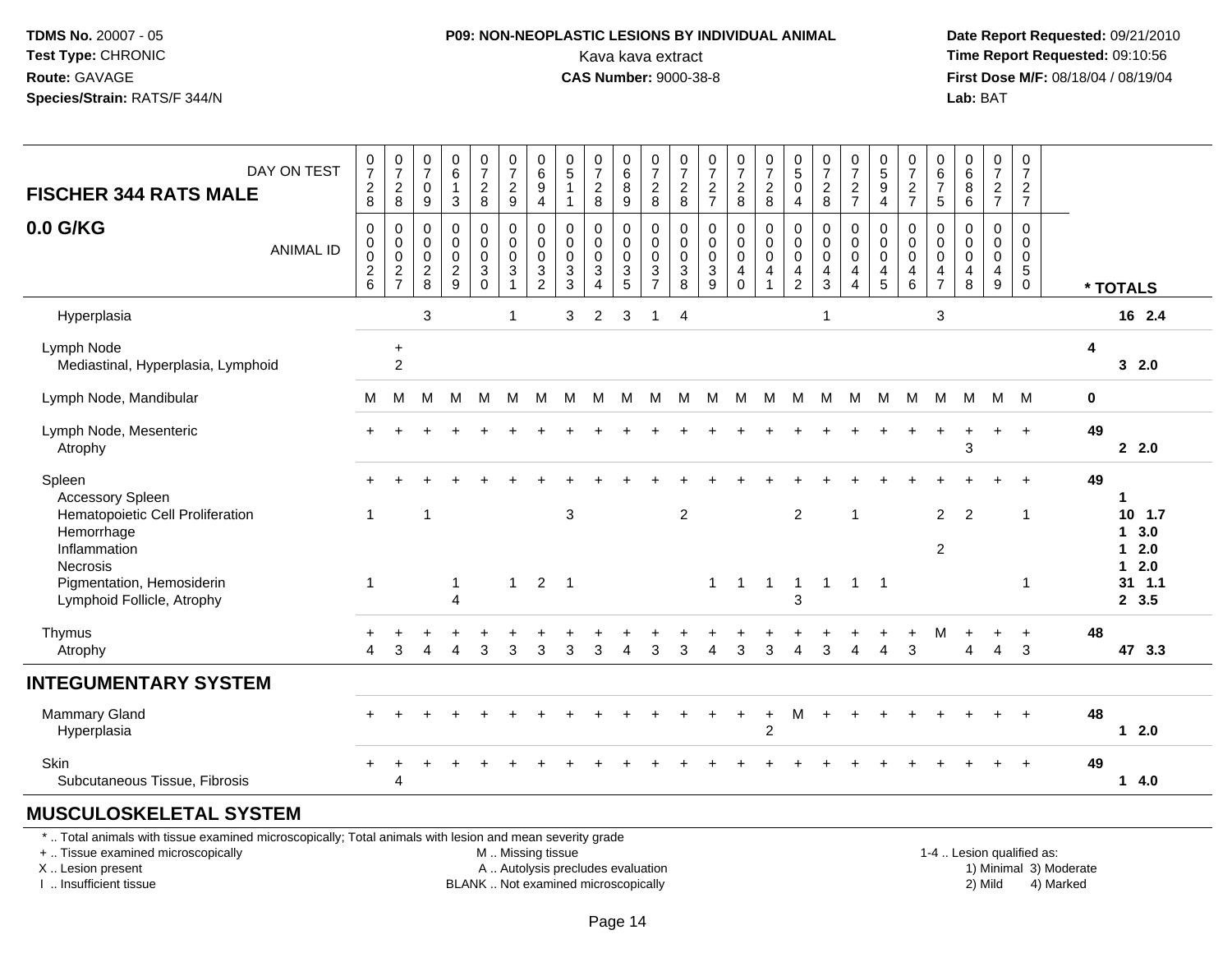#### **P09: NON-NEOPLASTIC LESIONS BY INDIVIDUAL ANIMAL**Kava kava extract **Time Report Requested:** 09:10:56<br>**CAS Number:** 9000-38-8<br>**Tirst Dose M/F:** 08/18/04 / 08/19/04

 **Date Report Requested:** 09/21/2010 **First Dose M/F:** 08/18/04 / 08/19/04 Lab: BAT **Lab:** BAT

| DAY ON TEST<br><b>FISCHER 344 RATS MALE</b><br>0.0 G/KG<br><b>ANIMAL ID</b><br>Bone                                                                                                                                                | $\frac{0}{7}$<br>8<br>$\mathbf 0$<br>0<br>$\pmb{0}$<br>$\frac{2}{6}$ | $\frac{0}{7}$<br>$\frac{2}{8}$<br>0<br>$\boldsymbol{0}$<br>$\frac{0}{2}$ | $\frac{0}{7}$<br>$\mathbf 0$<br>$\boldsymbol{9}$<br>$\mathbf 0$<br>$\mathbf 0$<br>$\mathbf 0$<br>$\begin{array}{c} 2 \\ 8 \end{array}$ | $\begin{array}{c} 0 \\ 6 \end{array}$<br>$\overline{1}$<br>3<br>$\mathbf 0$<br>$\pmb{0}$<br>$\mathsf{O}\xspace$<br>$\boldsymbol{2}$<br>$\overline{9}$ | $\frac{0}{7}$<br>$\frac{2}{8}$<br>0<br>$\pmb{0}$<br>$\mathsf{O}\xspace$<br>$\ensuremath{\mathsf{3}}$<br>$\mathbf 0$ | $\frac{0}{7}$<br>$\frac{2}{9}$<br>0<br>$\pmb{0}$<br>$\mathbf 0$<br>$\mathbf{3}$<br>1 | $_{6}^{\rm 0}$<br>$\boldsymbol{9}$<br>$\overline{4}$<br>0<br>$\mathsf{O}\xspace$<br>$\pmb{0}$<br>3<br>$\overline{2}$ | $\begin{matrix} 0 \\ 5 \end{matrix}$<br>$\mathbf{1}$<br>$\mathbf{1}$<br>$\mathbf 0$<br>0<br>$\mathbf 0$<br>3<br>3 | $\frac{0}{7}$<br>$_{\rm 8}^2$<br>$\mathbf 0$<br>$\mathsf{O}\xspace$<br>$\pmb{0}$<br>$\mathbf{3}$<br>$\boldsymbol{\Lambda}$ | 0<br>8<br>9<br>$\mathbf 0$<br>$\mathbf 0$<br>$\mathsf{O}\xspace$<br>$\frac{3}{5}$ | 0728<br>$\mathbf 0$<br>$\mathbf 0$<br>$\mathsf{O}\xspace$<br>$\frac{3}{7}$ | $\frac{0}{7}$<br>$\sqrt{2}$<br>$\,8\,$<br>$\mathbf 0$<br>$\boldsymbol{0}$<br>$\mathbf 0$<br>$\sqrt{3}$<br>8 | $\frac{0}{7}$<br>$\frac{2}{7}$<br>$\mathbf 0$<br>$\pmb{0}$<br>$\mathbf 0$<br>$\mathbf{3}$<br>9 | $\frac{0}{7}$<br>$\frac{2}{8}$<br>0<br>$\mathbf 0$<br>$\mathbf 0$<br>4<br>$\Omega$ | $\frac{0}{7}$<br>8<br>$\boldsymbol{0}$<br>$\ddot{\mathbf{0}}$<br>$\mathsf{O}\xspace$<br>$\overline{4}$<br>$\mathbf{1}$ | $\begin{smallmatrix} 0\\5 \end{smallmatrix}$<br>$\pmb{0}$<br>$\overline{4}$<br>$\pmb{0}$<br>$\ddot{\mathbf{0}}$<br>$\pmb{0}$<br>4<br>$\overline{2}$ | $\begin{array}{c} 0 \\ 7 \\ 2 \\ 8 \end{array}$<br>0<br>$\pmb{0}$<br>$\mathbf 0$<br>$\overline{4}$<br>$\mathbf{3}$ | $\frac{0}{7}$<br>$\frac{2}{7}$<br>$\mathbf 0$<br>$\pmb{0}$<br>$\mathbf 0$<br>$\overline{4}$<br>$\boldsymbol{\Lambda}$ | $\begin{array}{c} 0 \\ 5 \\ 9 \\ 4 \end{array}$<br>0<br>$\mathsf{O}\xspace$<br>$\pmb{0}$<br>4<br>5 | $\frac{0}{7}$<br>$\frac{2}{7}$<br>0<br>$\mathsf 0$<br>$\mathbf 0$<br>4<br>$\,6\,$ | 0<br>$rac{6}{7}$<br>$\overline{5}$<br>$\Omega$<br>$\mathbf 0$<br>0<br>4<br>$\overline{7}$ | $0$<br>$6$<br>$6$<br>$\mathbf 0$<br>$\mathbf 0$<br>$\pmb{0}$<br>4<br>8 | $\frac{0}{7}$<br>$\frac{2}{7}$<br>$\pmb{0}$<br>$\pmb{0}$<br>$\pmb{0}$<br>4<br>$\boldsymbol{9}$ | $\begin{array}{c} 0 \\ 7 \end{array}$<br>$\frac{2}{7}$<br>$\mathbf 0$<br>$\mathbf 0$<br>$\pmb{0}$<br>$^5_{\rm 0}$<br>$+$ | 49           | * TOTALS                                                |
|------------------------------------------------------------------------------------------------------------------------------------------------------------------------------------------------------------------------------------|----------------------------------------------------------------------|--------------------------------------------------------------------------|----------------------------------------------------------------------------------------------------------------------------------------|-------------------------------------------------------------------------------------------------------------------------------------------------------|---------------------------------------------------------------------------------------------------------------------|--------------------------------------------------------------------------------------|----------------------------------------------------------------------------------------------------------------------|-------------------------------------------------------------------------------------------------------------------|----------------------------------------------------------------------------------------------------------------------------|-----------------------------------------------------------------------------------|----------------------------------------------------------------------------|-------------------------------------------------------------------------------------------------------------|------------------------------------------------------------------------------------------------|------------------------------------------------------------------------------------|------------------------------------------------------------------------------------------------------------------------|-----------------------------------------------------------------------------------------------------------------------------------------------------|--------------------------------------------------------------------------------------------------------------------|-----------------------------------------------------------------------------------------------------------------------|----------------------------------------------------------------------------------------------------|-----------------------------------------------------------------------------------|-------------------------------------------------------------------------------------------|------------------------------------------------------------------------|------------------------------------------------------------------------------------------------|--------------------------------------------------------------------------------------------------------------------------|--------------|---------------------------------------------------------|
| <b>Skeletal Muscle</b>                                                                                                                                                                                                             |                                                                      |                                                                          |                                                                                                                                        |                                                                                                                                                       |                                                                                                                     |                                                                                      |                                                                                                                      |                                                                                                                   |                                                                                                                            |                                                                                   |                                                                            |                                                                                                             |                                                                                                |                                                                                    |                                                                                                                        |                                                                                                                                                     |                                                                                                                    |                                                                                                                       |                                                                                                    |                                                                                   |                                                                                           |                                                                        |                                                                                                |                                                                                                                          | $\mathbf 1$  |                                                         |
| <b>NERVOUS SYSTEM</b>                                                                                                                                                                                                              |                                                                      |                                                                          |                                                                                                                                        |                                                                                                                                                       |                                                                                                                     |                                                                                      |                                                                                                                      |                                                                                                                   |                                                                                                                            |                                                                                   |                                                                            |                                                                                                             |                                                                                                |                                                                                    |                                                                                                                        |                                                                                                                                                     |                                                                                                                    |                                                                                                                       |                                                                                                    |                                                                                   |                                                                                           |                                                                        |                                                                                                |                                                                                                                          |              |                                                         |
| <b>Brain</b><br>Hemorrhage<br>Necrosis                                                                                                                                                                                             |                                                                      |                                                                          |                                                                                                                                        |                                                                                                                                                       |                                                                                                                     |                                                                                      |                                                                                                                      |                                                                                                                   |                                                                                                                            | 3                                                                                 |                                                                            |                                                                                                             |                                                                                                |                                                                                    |                                                                                                                        |                                                                                                                                                     |                                                                                                                    |                                                                                                                       |                                                                                                    |                                                                                   |                                                                                           |                                                                        |                                                                                                | $\ddot{}$                                                                                                                | 49           | 1.0<br>2.0                                              |
| Peripheral Nerve                                                                                                                                                                                                                   |                                                                      |                                                                          |                                                                                                                                        |                                                                                                                                                       |                                                                                                                     |                                                                                      |                                                                                                                      |                                                                                                                   |                                                                                                                            |                                                                                   |                                                                            |                                                                                                             |                                                                                                |                                                                                    |                                                                                                                        |                                                                                                                                                     |                                                                                                                    |                                                                                                                       |                                                                                                    |                                                                                   |                                                                                           |                                                                        |                                                                                                |                                                                                                                          | $\mathbf{2}$ |                                                         |
| Spinal Cord                                                                                                                                                                                                                        |                                                                      |                                                                          |                                                                                                                                        |                                                                                                                                                       |                                                                                                                     |                                                                                      |                                                                                                                      |                                                                                                                   |                                                                                                                            |                                                                                   |                                                                            |                                                                                                             |                                                                                                |                                                                                    |                                                                                                                        |                                                                                                                                                     |                                                                                                                    |                                                                                                                       |                                                                                                    |                                                                                   |                                                                                           |                                                                        |                                                                                                |                                                                                                                          | $\mathbf{2}$ |                                                         |
| <b>RESPIRATORY SYSTEM</b>                                                                                                                                                                                                          |                                                                      |                                                                          |                                                                                                                                        |                                                                                                                                                       |                                                                                                                     |                                                                                      |                                                                                                                      |                                                                                                                   |                                                                                                                            |                                                                                   |                                                                            |                                                                                                             |                                                                                                |                                                                                    |                                                                                                                        |                                                                                                                                                     |                                                                                                                    |                                                                                                                       |                                                                                                    |                                                                                   |                                                                                           |                                                                        |                                                                                                |                                                                                                                          |              |                                                         |
| Lung<br>Inflammation, Chronic Active<br>Necrosis<br>Thrombosis<br>Alveolar Epithelium, Hyperplasia<br>Alveolar Epithelium, Hypertrophy<br>Alveolar Epithelium, Metaplasia, Squamous<br>Alveolus, Infiltration Cellular, Histiocyte | -1                                                                   |                                                                          |                                                                                                                                        | $\overline{1}$                                                                                                                                        | $\overline{2}$                                                                                                      | $\mathbf{1}$                                                                         | $\overline{1}$                                                                                                       |                                                                                                                   | -1                                                                                                                         |                                                                                   | -1                                                                         |                                                                                                             | -1                                                                                             | $\mathbf{1}$                                                                       |                                                                                                                        | 3                                                                                                                                                   | 2                                                                                                                  | $\overline{1}$                                                                                                        |                                                                                                    | $\mathbf 1$                                                                       |                                                                                           |                                                                        |                                                                                                |                                                                                                                          | 49           | $6$ 1.5<br>2, 1.5<br>1 1.0<br>19 1.4<br>2, 1.0<br>1 1.0 |
| Nose<br>Foreign Body<br>Inflammation<br>Olfactory Epithelium, Metaplasia<br>Respiratory Epithelium, Hyperplasia                                                                                                                    |                                                                      | -1                                                                       |                                                                                                                                        |                                                                                                                                                       |                                                                                                                     |                                                                                      | $\mathbf{1}$                                                                                                         |                                                                                                                   | $\mathbf{1}$<br>$\overline{2}$                                                                                             |                                                                                   |                                                                            | $\overline{c}$                                                                                              |                                                                                                |                                                                                    | $\overline{c}$<br>$\overline{2}$                                                                                       | X<br>$\sqrt{3}$                                                                                                                                     | 3<br>2                                                                                                             |                                                                                                                       | $\overline{c}$                                                                                     |                                                                                   |                                                                                           |                                                                        |                                                                                                | $\overline{2}$                                                                                                           | 49           | 8, 1.0<br>1<br>18 1.7<br>2.0<br>$12.0$                  |

\* .. Total animals with tissue examined microscopically; Total animals with lesion and mean severity grade

+ .. Tissue examined microscopically

X .. Lesion present

I .. Insufficient tissue

M .. Missing tissue

A .. Autolysis precludes evaluation

BLANK .. Not examined microscopically 2) Mild 4) Marked

1-4 .. Lesion qualified as: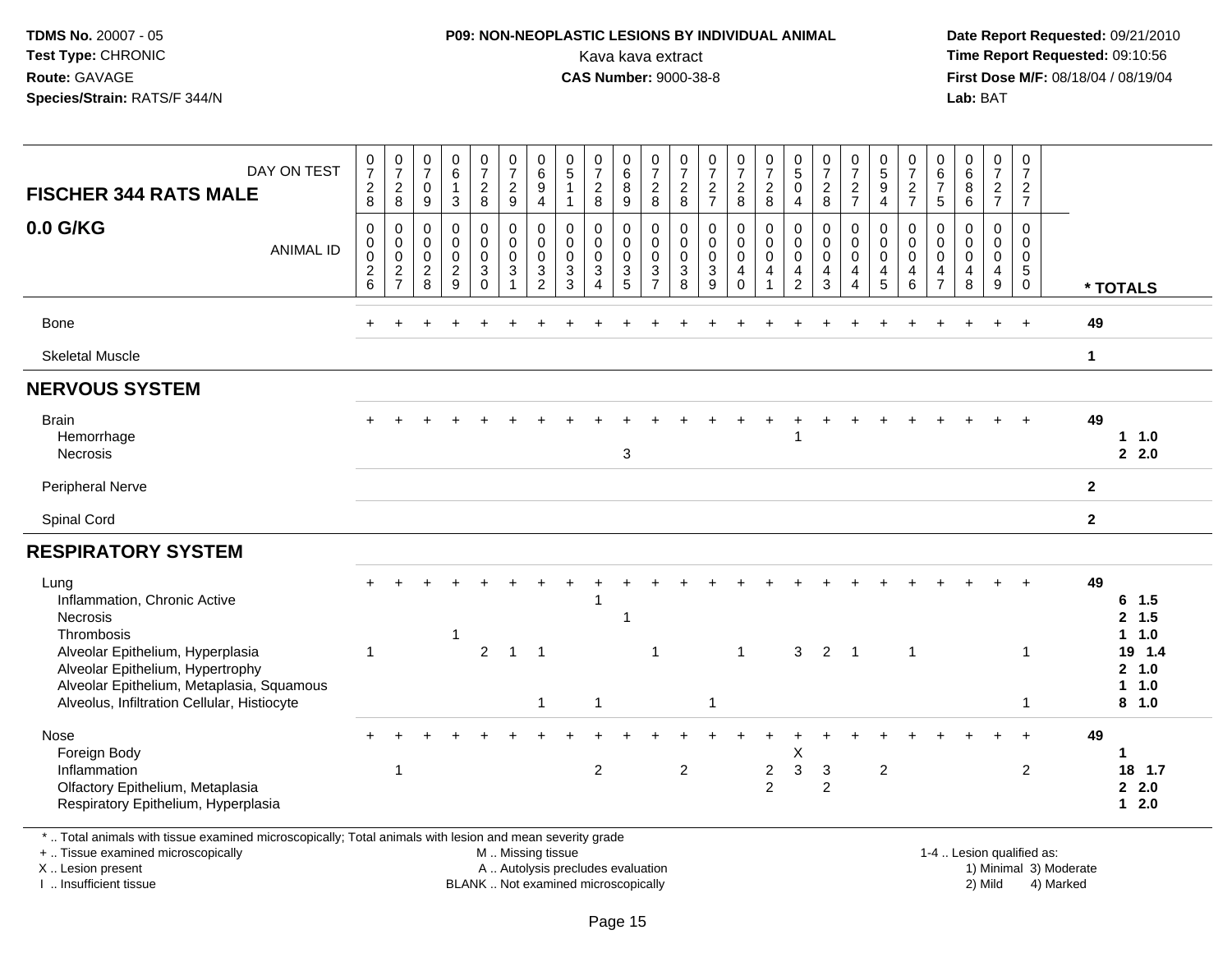## **P09: NON-NEOPLASTIC LESIONS BY INDIVIDUAL ANIMAL**Kava kava extract **Time Report Requested:** 09:10:56<br>**CAS Number:** 9000-38-8 **CAS Number:** 9000-38-8

| <b>FISCHER 344 RATS MALE</b>                                                                                                                                                                  | DAY ON TEST      | $\frac{0}{7}$<br>$_{\rm 8}^2$                                    | $\frac{0}{7}$<br>$\sqrt{2}$<br>8                 | $\frac{0}{7}$<br>$\mathbf 0$<br>9                          | $\begin{array}{c} 0 \\ 6 \end{array}$<br>$\mathbf{1}$<br>$\mathbf{3}$ | $\frac{0}{7}$<br>$\frac{2}{8}$                   | $\frac{0}{7}$<br>$\frac{2}{9}$                                                                | $\begin{array}{c} 0 \\ 6 \end{array}$<br>$\boldsymbol{9}$<br>$\overline{4}$ | $\begin{matrix} 0 \\ 5 \end{matrix}$<br>$\overline{1}$<br>$\overline{1}$ | $\frac{0}{7}$<br>$\frac{2}{8}$                                          | $\begin{matrix} 0 \\ 6 \end{matrix}$<br>$\overline{8}$<br>9 | $\begin{smallmatrix}0\\7\end{smallmatrix}$<br>$\frac{2}{8}$ | $\frac{0}{7}$<br>$\overline{c}$<br>8             | $\frac{0}{7}$<br>$\frac{2}{7}$                   | $\frac{0}{7}$<br>$\frac{2}{8}$                      | $\frac{0}{7}$<br>$\frac{2}{8}$                                 | $\begin{array}{c} 0 \\ 5 \end{array}$<br>$\mathsf{O}\xspace$<br>$\overline{4}$ | $\frac{0}{7}$<br>$\sqrt{2}$<br>8                 | $\frac{0}{7}$<br>$\frac{2}{7}$                                   | $\begin{array}{c} 0 \\ 5 \\ 9 \end{array}$<br>$\overline{4}$  | $\frac{0}{7}$<br>$\frac{2}{7}$                                     | $\mathbf 0$<br>$6\phantom{a}$<br>$\overline{7}$<br>$\sqrt{5}$ | $\begin{array}{c} 0 \\ 6 \end{array}$<br>$^8_6$    | $\begin{array}{c} 0 \\ 7 \end{array}$<br>$\frac{2}{7}$                | $\frac{0}{7}$<br>$\frac{2}{7}$                      |                                     |                      |                                                                          |  |
|-----------------------------------------------------------------------------------------------------------------------------------------------------------------------------------------------|------------------|------------------------------------------------------------------|--------------------------------------------------|------------------------------------------------------------|-----------------------------------------------------------------------|--------------------------------------------------|-----------------------------------------------------------------------------------------------|-----------------------------------------------------------------------------|--------------------------------------------------------------------------|-------------------------------------------------------------------------|-------------------------------------------------------------|-------------------------------------------------------------|--------------------------------------------------|--------------------------------------------------|-----------------------------------------------------|----------------------------------------------------------------|--------------------------------------------------------------------------------|--------------------------------------------------|------------------------------------------------------------------|---------------------------------------------------------------|--------------------------------------------------------------------|---------------------------------------------------------------|----------------------------------------------------|-----------------------------------------------------------------------|-----------------------------------------------------|-------------------------------------|----------------------|--------------------------------------------------------------------------|--|
| 0.0 G/KG                                                                                                                                                                                      | <b>ANIMAL ID</b> | $\mathbf 0$<br>$\boldsymbol{0}$<br>$\pmb{0}$<br>$^2\phantom{1}6$ | 0<br>$\mathbf 0$<br>$\mathsf 0$<br>$\frac{2}{7}$ | $\mathbf 0$<br>$\mathbf 0$<br>$\mathbf 0$<br>$\frac{2}{8}$ | $\mathbf 0$<br>$\mathbf 0$<br>$\mathbf 0$<br>$\frac{2}{9}$            | 0<br>$\mathbf 0$<br>$\mathbf 0$<br>3<br>$\Omega$ | 0<br>$\mathbf 0$<br>$\pmb{0}$<br>$\sqrt{3}$<br>$\overline{1}$                                 | $\mathbf 0$<br>$\mathbf{0}$<br>$\mathbf 0$<br>$\frac{3}{2}$                 | $\mathbf 0$<br>$\mathbf 0$<br>0<br>$\frac{3}{3}$                         | $\mathbf 0$<br>$\Omega$<br>$\mathbf 0$<br>$\mathsf 3$<br>$\overline{4}$ | 0<br>$\mathbf 0$<br>$\mathbf 0$<br>$\frac{3}{5}$            | $\pmb{0}$<br>$\mathbf 0$<br>$\mathsf 0$<br>$\frac{3}{7}$    | $\mathbf 0$<br>$\Omega$<br>$\mathbf 0$<br>3<br>8 | $\mathbf 0$<br>$\mathbf 0$<br>0<br>$\frac{3}{9}$ | $\pmb{0}$<br>$\Omega$<br>$\pmb{0}$<br>4<br>$\Omega$ | $\pmb{0}$<br>$\mathbf 0$<br>$\mathbf 0$<br>4<br>$\overline{1}$ | $\pmb{0}$<br>$\mathbf 0$<br>$\mathbf 0$<br>$\frac{4}{2}$                       | $\mathbf 0$<br>$\Omega$<br>$\mathbf 0$<br>4<br>3 | $\mathbf 0$<br>$\mathbf 0$<br>$\mathbf 0$<br>4<br>$\overline{4}$ | $\mathbf 0$<br>$\Omega$<br>$\mathbf 0$<br>$\overline{4}$<br>5 | 0<br>$\mathsf{O}$<br>$\pmb{0}$<br>$\overline{4}$<br>$\overline{6}$ | $\mathbf 0$<br>$\Omega$<br>$\mathbf 0$<br>4<br>$\overline{7}$ | 0<br>$\mathbf 0$<br>0<br>$\overline{4}$<br>$\,8\,$ | $\mathbf 0$<br>$\mathbf{0}$<br>$\mathbf 0$<br>$\overline{a}$<br>$9\,$ | $\mathbf 0$<br>$\mathbf 0$<br>$\mathbf 0$<br>5<br>0 |                                     |                      | * TOTALS                                                                 |  |
| Trachea                                                                                                                                                                                       |                  | $+$                                                              |                                                  |                                                            |                                                                       |                                                  |                                                                                               |                                                                             |                                                                          |                                                                         |                                                             |                                                             |                                                  |                                                  |                                                     |                                                                |                                                                                |                                                  |                                                                  |                                                               |                                                                    |                                                               |                                                    |                                                                       | $\ddot{}$                                           |                                     | 49                   |                                                                          |  |
| <b>SPECIAL SENSES SYSTEM</b>                                                                                                                                                                  |                  |                                                                  |                                                  |                                                            |                                                                       |                                                  |                                                                                               |                                                                             |                                                                          |                                                                         |                                                             |                                                             |                                                  |                                                  |                                                     |                                                                |                                                                                |                                                  |                                                                  |                                                               |                                                                    |                                                               |                                                    |                                                                       |                                                     |                                     |                      |                                                                          |  |
| Eye<br>Cornea, Fibrosis<br>Iris, Synechia<br>Lens, Cataract<br>Retina, Degeneration<br>Retina, Retinal Detachment                                                                             |                  | $+$                                                              |                                                  |                                                            |                                                                       |                                                  |                                                                                               |                                                                             |                                                                          |                                                                         |                                                             |                                                             | $\overline{1}$                                   |                                                  |                                                     |                                                                |                                                                                |                                                  |                                                                  |                                                               |                                                                    |                                                               |                                                    |                                                                       | $+$                                                 |                                     | 49                   | 12.0<br>14.0<br>2, 1.5<br>6, 1.5<br>14.0                                 |  |
| <b>Harderian Gland</b>                                                                                                                                                                        |                  | $+$                                                              |                                                  |                                                            |                                                                       |                                                  |                                                                                               |                                                                             |                                                                          |                                                                         |                                                             |                                                             |                                                  |                                                  |                                                     |                                                                |                                                                                |                                                  |                                                                  |                                                               |                                                                    |                                                               |                                                    |                                                                       | $\ddot{}$                                           |                                     | 49                   |                                                                          |  |
| <b>URINARY SYSTEM</b>                                                                                                                                                                         |                  |                                                                  |                                                  |                                                            |                                                                       |                                                  |                                                                                               |                                                                             |                                                                          |                                                                         |                                                             |                                                             |                                                  |                                                  |                                                     |                                                                |                                                                                |                                                  |                                                                  |                                                               |                                                                    |                                                               |                                                    |                                                                       |                                                     |                                     |                      |                                                                          |  |
| Kidney<br>Accumulation, Hyaline Droplet<br>Infarct<br>Mineralization<br>Nephropathy<br>Cortex, Cyst<br>Papilla, Necrosis<br>Pelvis, Inflammation                                              |                  | $\mathbf{1}$<br>$\mathcal{P}$                                    | 2                                                | $\mathcal{P}$                                              |                                                                       |                                                  | $\frac{1}{2}$                                                                                 | $\frac{1}{2}$                                                               | $\frac{1}{3}$                                                            |                                                                         |                                                             | $\frac{1}{1}$                                               |                                                  |                                                  | $\overline{1}$                                      | $\mathbf{1}$<br>$\overline{2}$                                 |                                                                                | $\overline{2}$                                   |                                                                  |                                                               |                                                                    |                                                               |                                                    | $\mathbf{1}$                                                          | $+$<br>$\overline{2}$                               |                                     | 49                   | $1 \t1.0$<br>$12.0$<br>38 1.0<br>46 1.4<br>$1 \quad 2.0$<br>14.0<br>13.0 |  |
| Ureter<br>Inflammation                                                                                                                                                                        |                  |                                                                  |                                                  |                                                            |                                                                       |                                                  |                                                                                               |                                                                             |                                                                          |                                                                         |                                                             |                                                             |                                                  |                                                  |                                                     |                                                                |                                                                                |                                                  |                                                                  |                                                               |                                                                    |                                                               |                                                    |                                                                       |                                                     |                                     | 1                    | $14.0$                                                                   |  |
| Urethra<br>Inflammation                                                                                                                                                                       |                  |                                                                  |                                                  |                                                            |                                                                       |                                                  |                                                                                               |                                                                             |                                                                          |                                                                         |                                                             |                                                             |                                                  |                                                  |                                                     |                                                                |                                                                                |                                                  |                                                                  |                                                               |                                                                    |                                                               |                                                    |                                                                       |                                                     |                                     | $\blacktriangleleft$ | 14.0                                                                     |  |
| <b>Urinary Bladder</b>                                                                                                                                                                        |                  |                                                                  | $+$ $+$                                          |                                                            |                                                                       | $+ + +$                                          | + + + + + + + + + + +                                                                         |                                                                             |                                                                          |                                                                         |                                                             |                                                             |                                                  |                                                  |                                                     |                                                                |                                                                                | $+$                                              | $+$                                                              | $+$                                                           | $+$                                                                | $+$                                                           | $+$                                                |                                                                       | $+$                                                 |                                     | 49                   |                                                                          |  |
| *  Total animals with tissue examined microscopically; Total animals with lesion and mean severity grade<br>+  Tissue examined microscopically<br>X  Lesion present<br>I  Insufficient tissue |                  |                                                                  |                                                  |                                                            |                                                                       |                                                  | M  Missing tissue<br>A  Autolysis precludes evaluation<br>BLANK  Not examined microscopically |                                                                             |                                                                          |                                                                         |                                                             |                                                             |                                                  |                                                  |                                                     |                                                                |                                                                                |                                                  |                                                                  |                                                               |                                                                    |                                                               |                                                    | 1-4  Lesion qualified as:<br>2) Mild                                  |                                                     | 1) Minimal 3) Moderate<br>4) Marked |                      |                                                                          |  |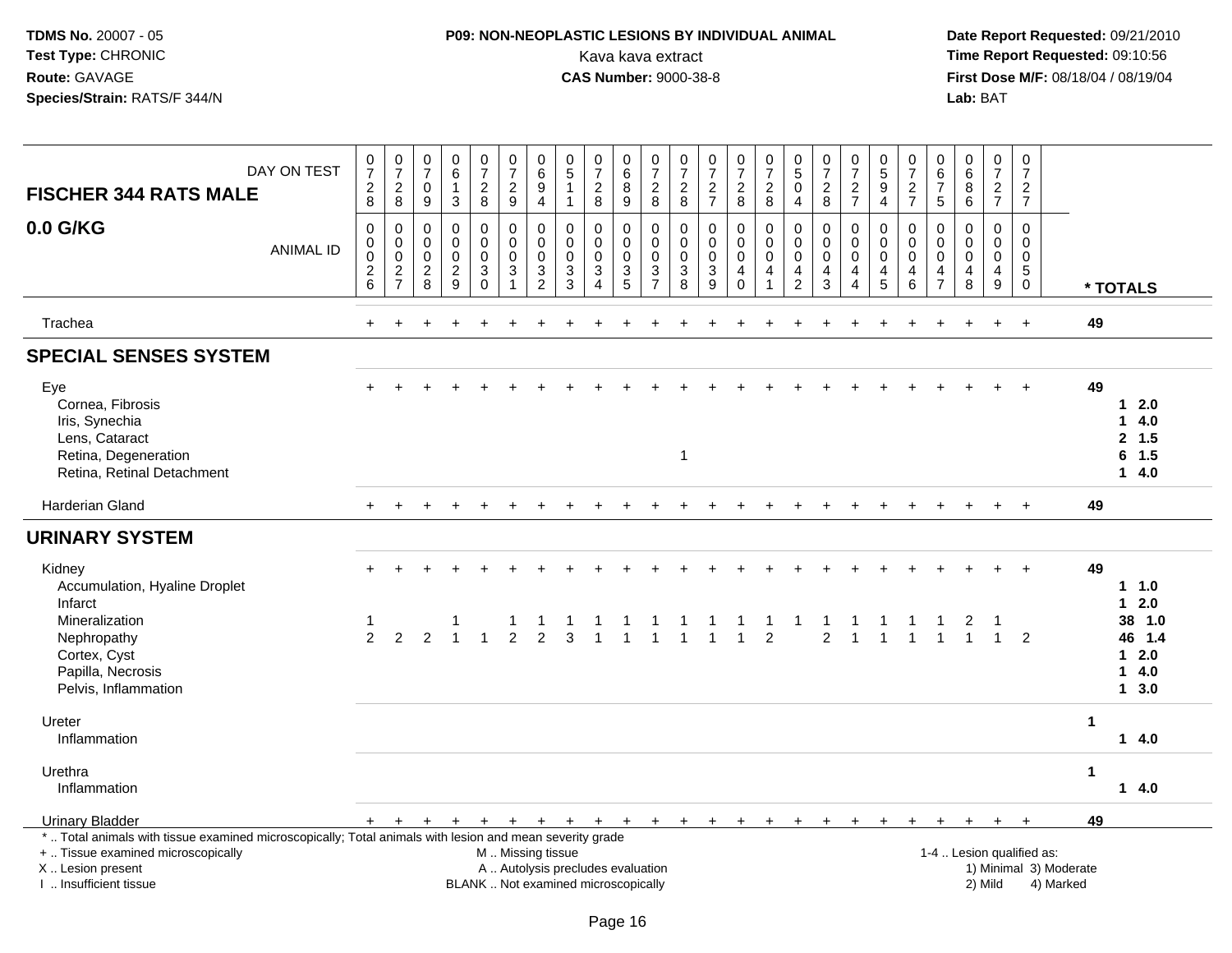#### **P09: NON-NEOPLASTIC LESIONS BY INDIVIDUAL ANIMAL**Kava kava extract **Time Report Requested:** 09:10:56<br>**CAS Number:** 9000-38-8<br>**Tirst Dose M/F:** 08/18/04 / 08/19/04

 **Date Report Requested:** 09/21/2010 **First Dose M/F:** 08/18/04 / 08/19/04 Lab: BAT **Lab:** BAT

| DAY ON TEST<br><b>FISCHER 344 RATS MALE</b> | $\mathbf{0}$<br>$\rightarrow$<br>2<br>8       | U<br>$\rightarrow$<br><u>_</u><br>8           | 0<br>0<br>9                     | ت           | _<br>o | U<br>ے<br>9  | υ<br>6<br>9                       | 0<br>5                | -<br>ົ<br><u>_</u><br>8 | 0<br>6<br>8<br>9      | O           |   | O<br>8      | U<br><u>_</u><br>8         | U<br>৾৾<br>◡<br>4     | 0<br>ົ<br><u>_</u><br>8 |   |   |   | b<br>ົວ | 6<br>O<br>b | 0<br>$\rightarrow$<br>ົ<br><u>_</u><br>$\rightarrow$ | 0<br>–<br>ົ<br>∼<br>-            |          |
|---------------------------------------------|-----------------------------------------------|-----------------------------------------------|---------------------------------|-------------|--------|--------------|-----------------------------------|-----------------------|-------------------------|-----------------------|-------------|---|-------------|----------------------------|-----------------------|-------------------------|---|---|---|---------|-------------|------------------------------------------------------|----------------------------------|----------|
| $0.0$ G/KG<br><b>ANIMAL ID</b>              | $\mathbf 0$<br>0<br>0<br>ົ<br>$\epsilon$<br>6 | U<br>U<br>U<br>ົ<br><u>_</u><br>$\rightarrow$ | 0<br>0<br>0<br>$\sim$<br>∼<br>8 | $\sim$<br>9 | ົ      | 0<br>ົ<br>J. | O<br>U<br>U<br>3<br>ີ<br><u>.</u> | 0<br>0<br>0<br>3<br>3 | 0<br>0<br>3<br>4        | 0<br>0<br>0<br>3<br>5 | $\sim$<br>◡ | 9 | 0<br>U<br>0 | 0<br>0<br>$\mathbf 0$<br>4 | 0<br>v<br>4<br>っ<br>∼ | 0<br>0<br>0<br>4<br>3   | 4 | G | b | U       | 0<br>8      | 0<br>0<br>0<br>4<br>9                                | 0<br>0<br>0<br><sub>5</sub><br>0 | * TOTALS |
| Inflammation                                |                                               |                                               |                                 |             |        |              |                                   |                       |                         |                       |             |   |             |                            |                       |                         |   |   |   |         |             |                                                      |                                  | 2, 2.5   |

Transitional Epithelium, Hyperplasia

**1 2.0**

\* .. Total animals with tissue examined microscopically; Total animals with lesion and mean severity grade

+ .. Tissue examined microscopically

X .. Lesion present

I .. Insufficient tissue

 M .. Missing tissueA .. Autolysis precludes evaluation

BLANK .. Not examined microscopically 2) Mild 4) Marked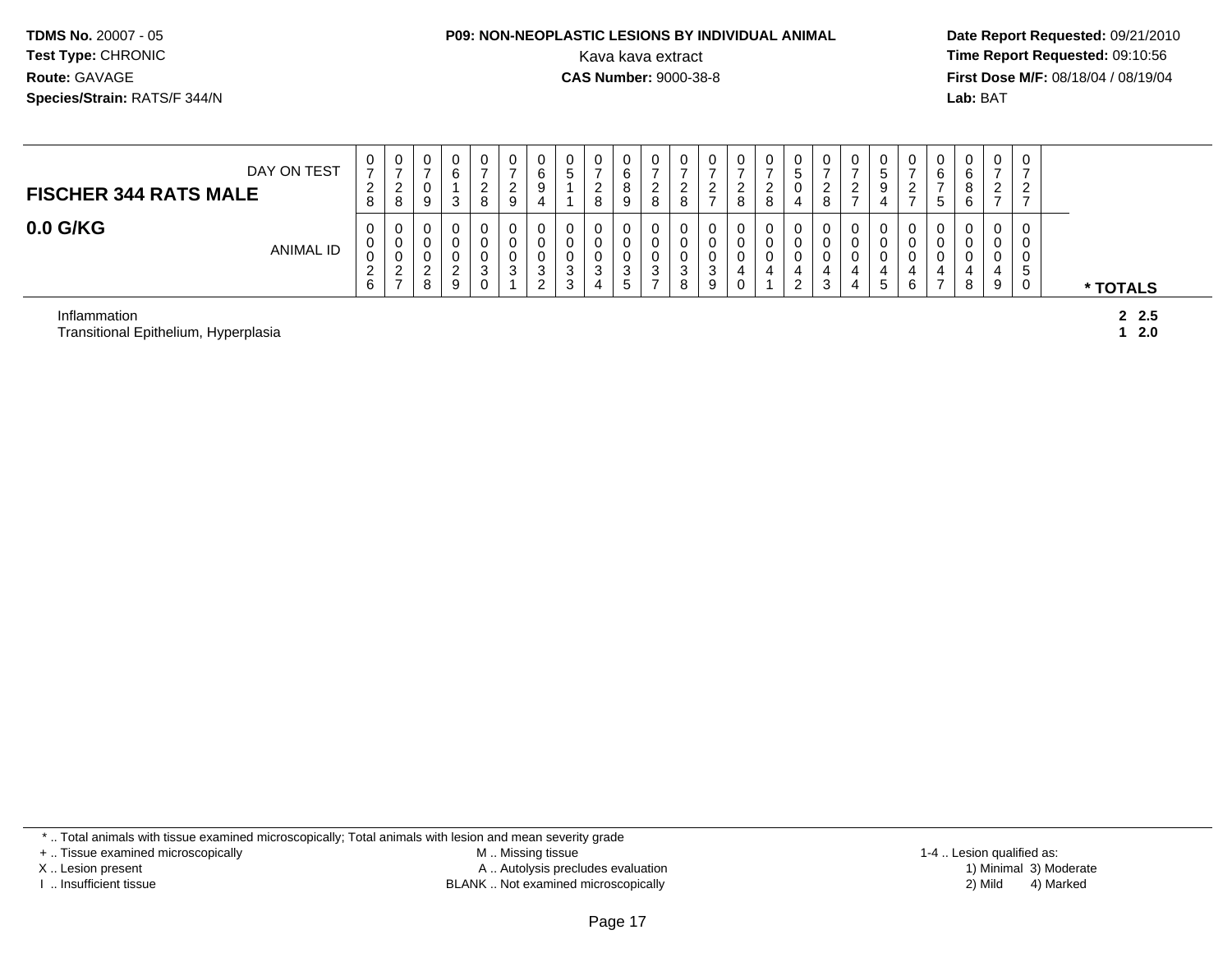#### **P09: NON-NEOPLASTIC LESIONS BY INDIVIDUAL ANIMAL**Kava kava extract **Time Report Requested:** 09:10:56<br>**CAS Number:** 9000-38-8<br>**Tirst Dose M/F:** 08/18/04 / 08/19/04

 **Date Report Requested:** 09/21/2010 **First Dose M/F:** 08/18/04 / 08/19/04 Lab: BAT **Lab:** BAT

| <b>FISCHER 344 RATS MALE</b><br>0.1 G/KG                                                                | DAY ON TEST      | $\frac{0}{7}$<br>$_{8}^2$<br>$\mathsf{O}\xspace$ | $\begin{array}{c} 0 \\ 7 \end{array}$<br>$\frac{2}{7}$<br>$\mathbf 0$            | $\frac{0}{7}$<br>$\frac{2}{7}$<br>$\mathbf 0$ | $\begin{array}{c} 0 \\ 7 \end{array}$<br>$\frac{2}{7}$<br>$\mathbf 0$ | $\frac{0}{7}$<br>$\mathbf{1}$<br>$\overline{4}$<br>$\mathbf 0$ | $\frac{0}{7}$<br>$\frac{2}{7}$<br>$\mathbf 0$ | $\begin{array}{c} 0 \\ 7 \end{array}$<br>$\frac{2}{9}$<br>$\pmb{0}$ | $\frac{0}{7}$<br>$\mathbf 0$<br>9<br>$\mathbf 0$ | $\begin{array}{c} 0 \\ 7 \end{array}$<br>$\frac{2}{8}$<br>$\mathbf 0$ | $\begin{array}{c} 0 \\ 6 \end{array}$<br>$\overline{7}$<br>9<br>$\pmb{0}$ | $\frac{0}{7}$<br>$\frac{2}{8}$<br>$\mathbf 0$             | 0<br>$\overline{7}$<br>$_{8}^2$<br>$\mathsf{O}\xspace$ | 0<br>$\mathbf{1}$<br>6<br>8<br>$\mathbf 0$         | $\begin{array}{c} 0 \\ 5 \\ 7 \end{array}$<br>$\pmb{0}$         | $\begin{array}{c} 0 \\ 7 \end{array}$<br>$\frac{2}{8}$<br>$\mathbf 0$ | $\frac{0}{7}$<br>$_{8}^2$<br>$\mathbf 0$   | $\begin{array}{c} 0 \\ 6 \end{array}$<br>8<br>$9\,$<br>$\pmb{0}$ | $\frac{0}{7}$<br>$rac{2}{7}$<br>$\mathbf 0$               | $\frac{0}{7}$<br>$_{8}^2$<br>$\mathbf 0$                  | $\begin{array}{c} 0 \\ 7 \end{array}$<br>$\frac{2}{8}$<br>$\mathsf{O}\xspace$ | $\begin{array}{c} 0 \\ 6 \end{array}$<br>$\overline{7}$<br>3<br>$\mathsf 0$ | $\frac{0}{7}$<br>$\frac{2}{9}$<br>$\mathbf 0$                     | $\begin{array}{c} 0 \\ 6 \end{array}$<br>$6\phantom{a}$<br>6<br>$\mathbf 0$ | $\frac{0}{7}$<br>$rac{2}{7}$<br>$\mathbf 0$                    | 0<br>$\overline{7}$<br>$\mathbf{1}$<br>$\overline{4}$<br>$\mathbf 0$ |                       |
|---------------------------------------------------------------------------------------------------------|------------------|--------------------------------------------------|----------------------------------------------------------------------------------|-----------------------------------------------|-----------------------------------------------------------------------|----------------------------------------------------------------|-----------------------------------------------|---------------------------------------------------------------------|--------------------------------------------------|-----------------------------------------------------------------------|---------------------------------------------------------------------------|-----------------------------------------------------------|--------------------------------------------------------|----------------------------------------------------|-----------------------------------------------------------------|-----------------------------------------------------------------------|--------------------------------------------|------------------------------------------------------------------|-----------------------------------------------------------|-----------------------------------------------------------|-------------------------------------------------------------------------------|-----------------------------------------------------------------------------|-------------------------------------------------------------------|-----------------------------------------------------------------------------|----------------------------------------------------------------|----------------------------------------------------------------------|-----------------------|
|                                                                                                         | <b>ANIMAL ID</b> | 0<br>$\mathsf 0$<br>5                            | $\begin{smallmatrix} 0\\0 \end{smallmatrix}$<br>$\overline{5}$<br>$\overline{2}$ | 0<br>$\mathbf 0$<br>5<br>3                    | $\mathbf 0$<br>$\ddot{\mathbf{0}}$<br>$\sqrt{5}$<br>$\overline{4}$    | $\mathbf 0$<br>$\mathbf 0$<br>$5\phantom{.0}$<br>5             | $\mathbf 0$<br>$\overline{0}$<br>5<br>6       | $\pmb{0}$<br>$\ddot{\mathbf{0}}$<br>5<br>$\overline{7}$             | $\mathbf 0$<br>$\overline{0}$<br>$\sqrt{5}$<br>8 | $\mathbf 0$<br>$\mathbf 0$<br>$\sqrt{5}$<br>9                         | $\mathbf 0$<br>$\mathbf 0$<br>6<br>$\mathbf 0$                            | $\boldsymbol{0}$<br>$\overline{0}$<br>6<br>$\overline{1}$ | $\mathbf 0$<br>$\mathbf 0$<br>6<br>$\overline{2}$      | $\mathbf 0$<br>$\ddot{\mathbf{0}}$<br>$\,6\,$<br>3 | $\mathbf 0$<br>$\ddot{\mathbf{0}}$<br>$\,6\,$<br>$\overline{4}$ | $\mathbf 0$<br>$\mathsf{O}\xspace$<br>$6\phantom{1}$<br>$\sqrt{5}$    | $\mathbf 0$<br>$\mathbf 0$<br>$\,6\,$<br>6 | $\mathbf 0$<br>$\mathbf 0$<br>6<br>$\overline{7}$                | $\mathbf 0$<br>$\ddot{\mathbf{0}}$<br>$6\phantom{1}$<br>8 | $\mathbf 0$<br>$\ddot{\mathbf{0}}$<br>$6\phantom{1}$<br>9 | $\mathsf{O}\xspace$<br>$\ddot{\mathbf{0}}$<br>$\overline{7}$<br>$\mathbf 0$   | $\mathbf 0$<br>$\ddot{\mathbf{0}}$<br>$\overline{7}$                        | $\mathbf 0$<br>$\overline{0}$<br>$\overline{7}$<br>$\overline{2}$ | $\mathbf 0$<br>$\mathbf 0$<br>$\overline{7}$<br>$\mathbf{3}$                | $\mathbf 0$<br>$\mathbf 0$<br>$\overline{7}$<br>$\overline{4}$ | $\mathbf 0$<br>$\boldsymbol{0}$<br>$\frac{7}{5}$                     | males<br>$($ cont $)$ |
| <b>ALIMENTARY SYSTEM</b>                                                                                |                  |                                                  |                                                                                  |                                               |                                                                       |                                                                |                                               |                                                                     |                                                  |                                                                       |                                                                           |                                                           |                                                        |                                                    |                                                                 |                                                                       |                                            |                                                                  |                                                           |                                                           |                                                                               |                                                                             |                                                                   |                                                                             |                                                                |                                                                      |                       |
| Esophagus                                                                                               |                  |                                                  |                                                                                  |                                               |                                                                       |                                                                |                                               |                                                                     |                                                  |                                                                       |                                                                           |                                                           |                                                        |                                                    |                                                                 |                                                                       |                                            |                                                                  |                                                           |                                                           |                                                                               |                                                                             |                                                                   |                                                                             |                                                                |                                                                      |                       |
| Intestine Large, Cecum<br>Inflammation                                                                  |                  |                                                  |                                                                                  |                                               |                                                                       | 1                                                              |                                               |                                                                     |                                                  |                                                                       |                                                                           |                                                           |                                                        |                                                    |                                                                 |                                                                       |                                            |                                                                  |                                                           |                                                           |                                                                               |                                                                             |                                                                   |                                                                             |                                                                |                                                                      |                       |
| Intestine Large, Colon<br>Parasite Metazoan                                                             |                  |                                                  |                                                                                  |                                               |                                                                       |                                                                | X                                             |                                                                     |                                                  | X                                                                     |                                                                           |                                                           |                                                        |                                                    |                                                                 |                                                                       |                                            |                                                                  |                                                           |                                                           |                                                                               |                                                                             |                                                                   |                                                                             |                                                                |                                                                      |                       |
| Intestine Large, Rectum                                                                                 |                  |                                                  |                                                                                  |                                               |                                                                       |                                                                |                                               |                                                                     |                                                  |                                                                       |                                                                           |                                                           |                                                        |                                                    |                                                                 |                                                                       |                                            |                                                                  |                                                           |                                                           |                                                                               |                                                                             |                                                                   |                                                                             |                                                                |                                                                      |                       |
| Intestine Small, Duodenum                                                                               |                  |                                                  |                                                                                  |                                               |                                                                       |                                                                |                                               |                                                                     |                                                  |                                                                       |                                                                           |                                                           |                                                        |                                                    |                                                                 |                                                                       |                                            |                                                                  |                                                           |                                                           |                                                                               |                                                                             |                                                                   |                                                                             |                                                                |                                                                      |                       |
| Intestine Small, Ileum                                                                                  |                  |                                                  |                                                                                  |                                               |                                                                       |                                                                |                                               |                                                                     |                                                  |                                                                       |                                                                           |                                                           |                                                        |                                                    |                                                                 |                                                                       |                                            |                                                                  |                                                           |                                                           |                                                                               |                                                                             |                                                                   |                                                                             |                                                                |                                                                      |                       |
| Intestine Small, Jejunum                                                                                |                  |                                                  |                                                                                  |                                               |                                                                       |                                                                |                                               |                                                                     |                                                  |                                                                       |                                                                           |                                                           |                                                        |                                                    |                                                                 |                                                                       |                                            |                                                                  |                                                           |                                                           |                                                                               |                                                                             |                                                                   |                                                                             |                                                                | $\overline{+}$                                                       |                       |
| Liver<br>Angiectasis                                                                                    |                  |                                                  |                                                                                  |                                               |                                                                       |                                                                |                                               |                                                                     |                                                  |                                                                       |                                                                           |                                                           |                                                        |                                                    |                                                                 |                                                                       |                                            |                                                                  |                                                           |                                                           |                                                                               |                                                                             |                                                                   |                                                                             |                                                                |                                                                      |                       |
| <b>Basophilic Focus</b><br><b>Clear Cell Focus</b><br>Degeneration, Cystic<br><b>Eosinophilic Focus</b> |                  |                                                  | $X \times X$<br>$\mathsf{X}$                                                     | $\mathsf{X}$<br>$\mathsf{X}$<br>$X$ $X$ $X$   | $\times$<br>$\boldsymbol{\mathsf{X}}$<br>1                            |                                                                | $X$ $X$                                       | $X$ $X$<br>$\times$                                                 | $X$ $X$                                          | X                                                                     |                                                                           | X<br>$X$ $X$                                              |                                                        |                                                    |                                                                 |                                                                       | $\times$<br>$\mathsf{X}$                   |                                                                  | X X X X<br>X                                              |                                                           | $\times$                                                                      |                                                                             | X<br>X                                                            | $\mathsf X$                                                                 | X X                                                            |                                                                      |                       |
| Fatty Change, Diffuse<br>Hematopoietic Cell Proliferation                                               |                  |                                                  |                                                                                  |                                               |                                                                       | 2                                                              |                                               |                                                                     | $\mathbf{1}$                                     |                                                                       | $\mathbf 1$                                                               |                                                           |                                                        |                                                    |                                                                 |                                                                       |                                            |                                                                  |                                                           |                                                           |                                                                               |                                                                             |                                                                   | -1                                                                          |                                                                | 1                                                                    |                       |
| Hepatodiaphragmatic Nodule<br>Inflammation, Chronic Active<br>Mixed Cell Focus<br><b>Necrosis</b>       |                  | $\mathbf{1}$                                     | Χ<br>$\overline{1}$                                                              | $\overline{1}$                                | $\overline{1}$<br>$\mathsf{X}$                                        | $\mathsf{X}$                                                   | Χ<br>$\mathbf{1}$<br>$\mathsf{X}$             | $\overline{1}$                                                      |                                                  | $\boldsymbol{\mathsf{X}}$<br>$\overline{1}$                           | $\overline{1}$                                                            | $\overline{1}$<br>$\sf X$                                 | $\overline{1}$<br>$\overline{2}$                       |                                                    |                                                                 | X<br>$1 \quad 1$                                                      |                                            |                                                                  | $\mathbf 1$                                               | $\overline{1}$                                            | $\overline{1}$                                                                |                                                                             | $\mathbf 1$                                                       | $\overline{1}$<br>$\boldsymbol{\mathsf{X}}$                                 |                                                                | Χ<br>$\mathbf{1}$                                                    |                       |

\* .. Total animals with tissue examined microscopically; Total animals with lesion and mean severity grade

+ .. Tissue examined microscopically

X .. Lesion present

I .. Insufficient tissue

M .. Missing tissue

A .. Autolysis precludes evaluation

BLANK .. Not examined microscopically 2) Mild 4) Marked

1-4 .. Lesion qualified as: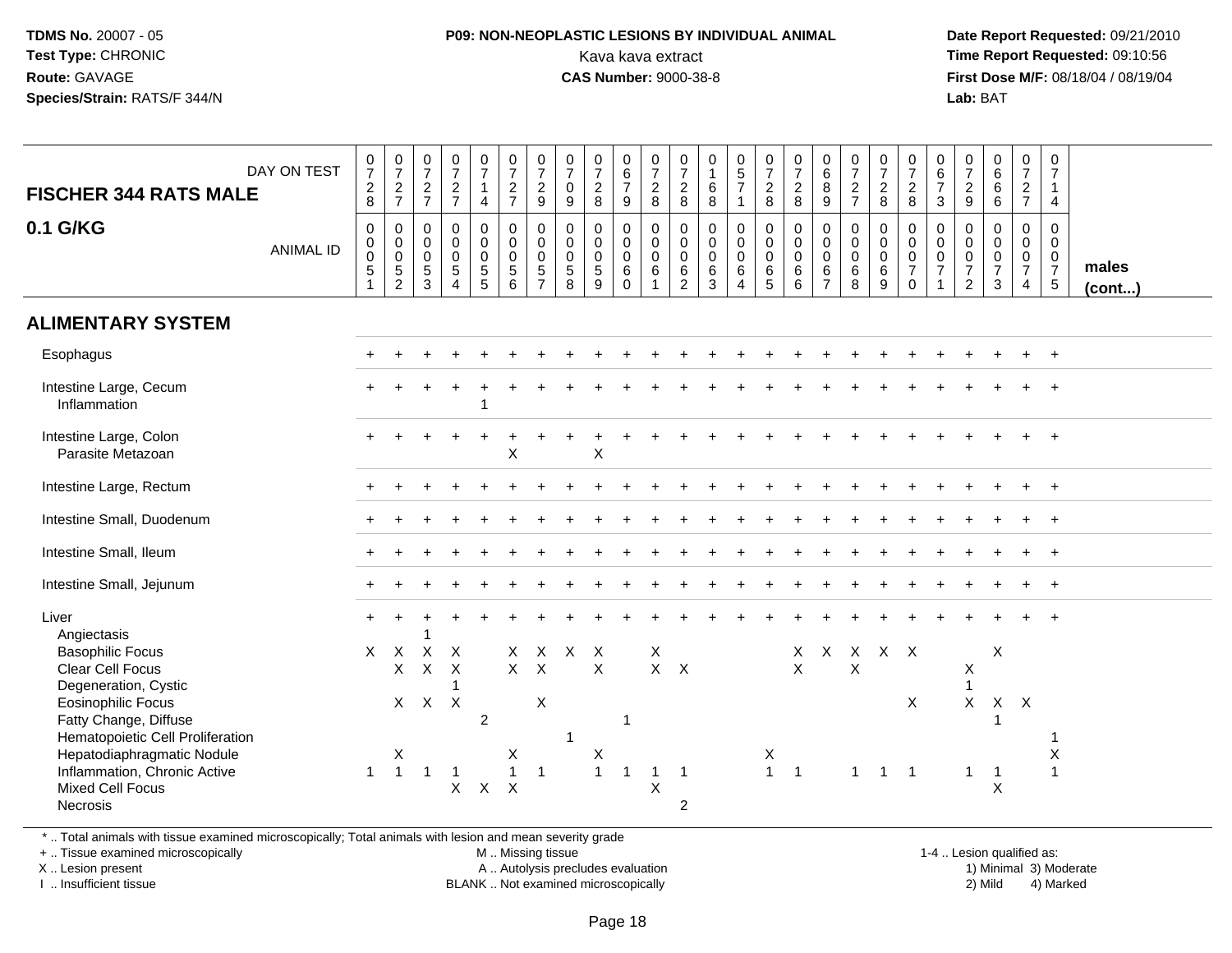## **P09: NON-NEOPLASTIC LESIONS BY INDIVIDUAL ANIMAL**Kava kava extract **Time Report Requested:** 09:10:56<br>**CAS Number:** 9000-38-8<br>**Tirst Dose M/F:** 08/18/04 / 08/19/04

 **Date Report Requested:** 09/21/2010 **First Dose M/F:** 08/18/04 / 08/19/04 Lab: BAT **Lab:** BAT

| <b>FISCHER 344 RATS MALE</b>                                                                                                                                        | DAY ON TEST      | $\frac{0}{7}$<br>$\frac{2}{8}$                                   | $\begin{array}{c} 0 \\ 7 \end{array}$<br>$\frac{2}{7}$     | $\frac{0}{7}$<br>$\frac{2}{7}$                | $\frac{0}{7}$<br>$\frac{2}{7}$                                | $\frac{0}{7}$<br>1<br>$\overline{4}$                     | $\frac{0}{7}$<br>$\overline{a}$<br>$\overline{7}$               | $\begin{array}{c} 0 \\ 7 \end{array}$<br>$\sqrt{2}$<br>$\boldsymbol{9}$ | 0<br>$\overline{7}$<br>$\mathbf 0$<br>9                 | $\frac{0}{7}$<br>$\overline{2}$<br>8                | $_6^0$<br>$\overline{7}$<br>9                      | $\frac{0}{7}$<br>$\overline{c}$<br>8                         | $\frac{0}{7}$<br>$\overline{c}$<br>8                               | $\mathbf 0$<br>$\,6$<br>8                 | $\begin{array}{c} 0 \\ 5 \\ 7 \end{array}$<br>$\mathbf{1}$                      | $\frac{0}{7}$<br>$\frac{2}{8}$    | $\frac{0}{7}$<br>$\boldsymbol{2}$<br>8                       | 0<br>$\overline{6}$<br>$\bf8$<br>$9\,$                        | $\frac{0}{7}$<br>$rac{2}{7}$                        | $\frac{0}{7}$<br>$\overline{c}$<br>8               | $\frac{0}{7}$<br>$\overline{c}$<br>8                                                | $\mathsf 0$<br>$6\overline{6}$<br>$\overline{7}$<br>3          | $\mathbf 0$<br>$\overline{7}$<br>$\frac{2}{9}$             | $\begin{array}{c} 0 \\ 6 \end{array}$<br>$\,6\,$<br>6      | $\frac{0}{7}$<br>$\frac{2}{7}$                                                | $\frac{0}{7}$<br>$\mathbf{1}$<br>$\overline{4}$                                    |                        |
|---------------------------------------------------------------------------------------------------------------------------------------------------------------------|------------------|------------------------------------------------------------------|------------------------------------------------------------|-----------------------------------------------|---------------------------------------------------------------|----------------------------------------------------------|-----------------------------------------------------------------|-------------------------------------------------------------------------|---------------------------------------------------------|-----------------------------------------------------|----------------------------------------------------|--------------------------------------------------------------|--------------------------------------------------------------------|-------------------------------------------|---------------------------------------------------------------------------------|-----------------------------------|--------------------------------------------------------------|---------------------------------------------------------------|-----------------------------------------------------|----------------------------------------------------|-------------------------------------------------------------------------------------|----------------------------------------------------------------|------------------------------------------------------------|------------------------------------------------------------|-------------------------------------------------------------------------------|------------------------------------------------------------------------------------|------------------------|
| 0.1 G/KG                                                                                                                                                            | <b>ANIMAL ID</b> | $\mathbf 0$<br>0<br>$\mathbf 0$<br>$\,$ 5 $\,$<br>$\overline{1}$ | $\mathbf 0$<br>$\mathbf 0$<br>$\mathbf 0$<br>$\frac{5}{2}$ | 0<br>$\Omega$<br>$\Omega$<br>$\,$ 5 $\,$<br>3 | $\mathbf 0$<br>$\Omega$<br>$\Omega$<br>$\sqrt{5}$<br>$\Delta$ | $\mathsf 0$<br>$\mathbf 0$<br>$\pmb{0}$<br>$\frac{5}{5}$ | 0<br>$\mathbf{0}$<br>0<br>$\begin{array}{c} 5 \\ 6 \end{array}$ | $\pmb{0}$<br>$\overline{0}$<br>$\ddot{\mathbf{0}}$<br>$\frac{5}{7}$     | $\mathbf 0$<br>$\Omega$<br>$\Omega$<br>$\,$ 5 $\,$<br>8 | $\Omega$<br>$\Omega$<br>$\Omega$<br>$\sqrt{5}$<br>9 | 0<br>$\Omega$<br>$\mathbf{0}$<br>$\,6$<br>$\Omega$ | 0<br>$\bar{0}$<br>$\ddot{\mathbf{0}}$<br>6<br>$\overline{1}$ | $\mathsf{O}\xspace$<br>$\mathbf 0$<br>$\mathbf 0$<br>$\frac{6}{2}$ | $\mathbf 0$<br>0<br>$\mathbf 0$<br>$^6_3$ | $\mathbf 0$<br>$\overline{0}$<br>$\pmb{0}$<br>$\,6\,$<br>$\boldsymbol{\Lambda}$ | 0<br>0<br>$\pmb{0}$<br>$6\over 5$ | $\mathsf 0$<br>$\overline{0}$<br>$\mathbf 0$<br>$\,6\,$<br>6 | $\mathbf 0$<br>$\Omega$<br>$\mathbf 0$<br>6<br>$\overline{7}$ | $\mathbf 0$<br>$\mathbf 0$<br>$\mathbf 0$<br>$^6_8$ | 0<br>$\overline{0}$<br>$\mathbf 0$<br>$\,6\,$<br>9 | 0<br>$\overline{0}$<br>$\ddot{\mathbf{0}}$<br>$\overline{7}$<br>$\mathsf{O}\xspace$ | $\mathbf 0$<br>$\overline{0}$<br>$\mathsf 0$<br>$\overline{7}$ | $\mathbf 0$<br>$\mathbf 0$<br>$\mathbf 0$<br>$\frac{7}{2}$ | $\Omega$<br>$\Omega$<br>$\mathbf 0$<br>$\overline{7}$<br>3 | $\mathbf 0$<br>$\mathbf 0$<br>$\pmb{0}$<br>$\boldsymbol{7}$<br>$\overline{4}$ | $\mathbf 0$<br>$\mathbf 0$<br>$\mathbf 0$<br>$\begin{array}{c} 7 \\ 5 \end{array}$ | males<br>(cont)        |
| Bile Duct, Cyst<br>Bile Duct, Hyperplasia<br>Centrilobular, Fatty Change<br>Centrilobular, Necrosis<br>Hepatocyte, Hypertrophy<br>Oval Cell, Hyperplasia            |                  | $\overline{2}$                                                   | 2<br>$\overline{1}$                                        | 1                                             | -1                                                            | 3<br>$\overline{2}$                                      | $\overline{2}$                                                  | -1                                                                      | 1                                                       |                                                     |                                                    | -1                                                           | -1<br>$\overline{\mathbf{1}}$                                      |                                           |                                                                                 | 1                                 | $\mathbf{1}$                                                 | $\overline{1}$                                                | -1<br>2                                             | $\mathbf{1}$                                       | $\overline{2}$                                                                      | $\overline{1}$                                                 | 2                                                          |                                                            | $\overline{2}$                                                                | $\overline{\phantom{0}}$                                                           |                        |
| Mesentery<br>Fat, Necrosis                                                                                                                                          |                  |                                                                  |                                                            |                                               |                                                               |                                                          |                                                                 |                                                                         |                                                         | $\ddot{}$<br>$\mathbf{1}$                           |                                                    | $\ddot{}$<br>$\overline{2}$                                  |                                                                    |                                           |                                                                                 | $\ddot{}$<br>1                    |                                                              |                                                               |                                                     |                                                    |                                                                                     | $\ddot{}$<br>2                                                 |                                                            |                                                            |                                                                               |                                                                                    |                        |
| Oral Mucosa<br>Hyperplasia, Squamous                                                                                                                                |                  |                                                                  |                                                            |                                               |                                                               |                                                          |                                                                 |                                                                         |                                                         |                                                     |                                                    |                                                              |                                                                    |                                           |                                                                                 |                                   |                                                              |                                                               |                                                     |                                                    |                                                                                     |                                                                |                                                            |                                                            |                                                                               | $\ddot{}$<br>3                                                                     |                        |
| Pancreas<br>Atrophy<br><b>Basophilic Focus</b><br>Acinus, Hyperplasia                                                                                               |                  |                                                                  |                                                            |                                               |                                                               |                                                          |                                                                 |                                                                         |                                                         |                                                     |                                                    |                                                              |                                                                    |                                           |                                                                                 |                                   |                                                              |                                                               | $\mathbf{1}$                                        | $\overline{1}$                                     |                                                                                     |                                                                | X<br>$\overline{2}$                                        |                                                            | $\mathbf{1}$                                                                  |                                                                                    |                        |
| Salivary Glands<br>Atrophy                                                                                                                                          |                  | $\div$                                                           |                                                            |                                               |                                                               |                                                          |                                                                 |                                                                         |                                                         |                                                     |                                                    |                                                              |                                                                    |                                           |                                                                                 |                                   |                                                              |                                                               |                                                     |                                                    |                                                                                     | 2                                                              |                                                            |                                                            | $+$                                                                           | $+$                                                                                |                        |
| Stomach, Forestomach<br>Inflammation<br>Mineralization<br>Epithelium, Hyperplasia                                                                                   |                  |                                                                  |                                                            |                                               |                                                               | $\overline{2}$<br>$\overline{c}$                         |                                                                 |                                                                         |                                                         |                                                     |                                                    |                                                              |                                                                    |                                           |                                                                                 |                                   |                                                              |                                                               |                                                     |                                                    |                                                                                     |                                                                |                                                            |                                                            |                                                                               |                                                                                    |                        |
| Stomach, Glandular<br>Inflammation<br>Epithelium, Necrosis                                                                                                          |                  |                                                                  |                                                            |                                               |                                                               | $\overline{1}$                                           |                                                                 |                                                                         |                                                         |                                                     |                                                    |                                                              |                                                                    |                                           | $\sqrt{2}$                                                                      |                                   |                                                              |                                                               |                                                     |                                                    |                                                                                     |                                                                |                                                            |                                                            |                                                                               |                                                                                    |                        |
| Tooth                                                                                                                                                               |                  |                                                                  |                                                            |                                               |                                                               |                                                          |                                                                 |                                                                         |                                                         |                                                     |                                                    |                                                              |                                                                    |                                           |                                                                                 |                                   |                                                              |                                                               |                                                     |                                                    |                                                                                     |                                                                | $\ddot{}$                                                  |                                                            |                                                                               | $\ddot{}$                                                                          |                        |
| *  Total animals with tissue examined microscopically; Total animals with lesion and mean severity grade<br>+  Tissue examined microscopically<br>X  Lesion present |                  |                                                                  |                                                            |                                               |                                                               |                                                          | M  Missing tissue<br>A  Autolysis precludes evaluation          |                                                                         |                                                         |                                                     |                                                    |                                                              |                                                                    |                                           |                                                                                 |                                   |                                                              |                                                               |                                                     |                                                    |                                                                                     |                                                                |                                                            | 1-4  Lesion qualified as:                                  |                                                                               |                                                                                    | 1) Minimal 3) Moderate |

I .. Insufficient tissue

BLANK .. Not examined microscopically 2) Mild 4) Marked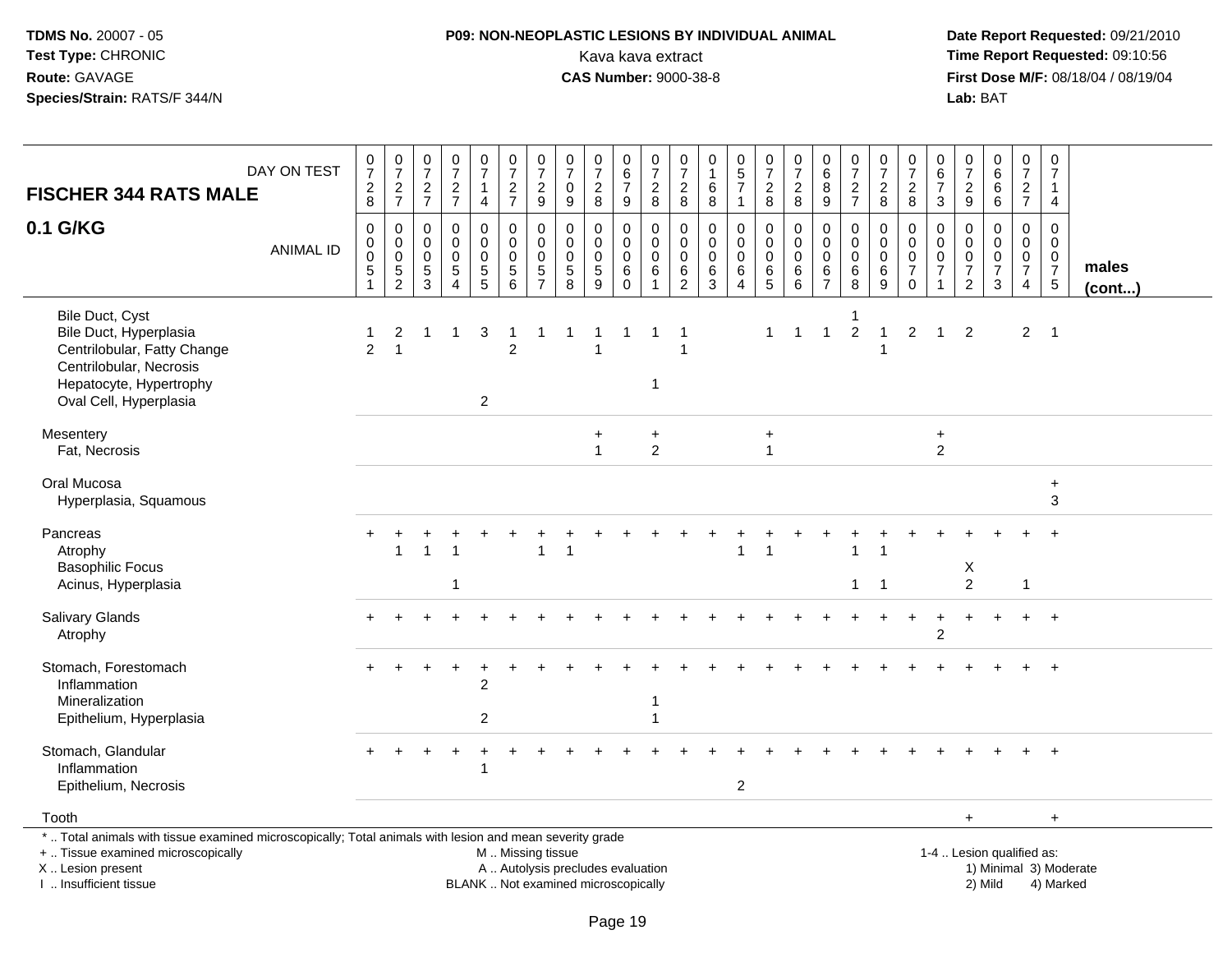## **P09: NON-NEOPLASTIC LESIONS BY INDIVIDUAL ANIMAL**Kava kava extract **Time Report Requested:** 09:10:56<br>**CAS Number:** 9000-38-8 **CAS Number:** 9000-38-8

| <b>FISCHER 344 RATS MALE</b>                                                                                                                                                                  | DAY ON TEST      | $\frac{0}{7}$<br>$\begin{array}{c} 2 \\ 8 \end{array}$     | $\frac{0}{7}$<br>$\frac{2}{7}$                           | $\frac{0}{7}$<br>$\frac{2}{7}$                   | $\frac{0}{7}$<br>$\frac{2}{7}$                                                  | $\frac{0}{7}$<br>1<br>$\overline{4}$                       | $\begin{array}{c} 0 \\ 7 \end{array}$<br>$\frac{2}{7}$   | $\frac{0}{7}$<br>$\frac{2}{9}$                           | $\begin{array}{c} 0 \\ 7 \end{array}$<br>$\pmb{0}$<br>9                   | $\frac{0}{7}$<br>$\sqrt{2}$<br>8                           | $\begin{array}{c} 0 \\ 6 \end{array}$<br>$\overline{7}$<br>$9\,$        | $\begin{array}{c} 0 \\ 7 \end{array}$<br>$\boldsymbol{2}$<br>$\, 8$ | $\frac{0}{7}$<br>$\boldsymbol{2}$<br>8                               | 0<br>$\mathbf{1}$<br>6<br>8                         | $\begin{array}{c} 0 \\ 5 \\ 7 \end{array}$<br>$\mathbf{1}$       | $\begin{array}{c} 0 \\ 7 \end{array}$<br>$\frac{2}{8}$ | $\frac{0}{7}$<br>$_{\rm 8}^2$                     | $\begin{array}{c} 0 \\ 6 \end{array}$<br>$\overline{8}$<br>9 | $\begin{array}{c} 0 \\ 7 \end{array}$<br>$\frac{2}{7}$            | $\begin{array}{c} 0 \\ 7 \end{array}$<br>$\sqrt{2}$<br>$\bf 8$ | $\frac{0}{7}$<br>$\sqrt{2}$<br>8                                             | $\mathbf 0$<br>$\overline{6}$<br>$\overline{7}$<br>3 | $\frac{0}{7}$<br>$\frac{2}{9}$                        | $_6^0$<br>$\overline{6}$<br>$6\phantom{1}$              | $\begin{smallmatrix}0\\7\end{smallmatrix}$<br>$\frac{2}{7}$                 | $\mathbf 0$<br>$\frac{5}{7}$<br>1<br>$\overline{4}$                       |                                     |
|-----------------------------------------------------------------------------------------------------------------------------------------------------------------------------------------------|------------------|------------------------------------------------------------|----------------------------------------------------------|--------------------------------------------------|---------------------------------------------------------------------------------|------------------------------------------------------------|----------------------------------------------------------|----------------------------------------------------------|---------------------------------------------------------------------------|------------------------------------------------------------|-------------------------------------------------------------------------|---------------------------------------------------------------------|----------------------------------------------------------------------|-----------------------------------------------------|------------------------------------------------------------------|--------------------------------------------------------|---------------------------------------------------|--------------------------------------------------------------|-------------------------------------------------------------------|----------------------------------------------------------------|------------------------------------------------------------------------------|------------------------------------------------------|-------------------------------------------------------|---------------------------------------------------------|-----------------------------------------------------------------------------|---------------------------------------------------------------------------|-------------------------------------|
| 0.1 G/KG                                                                                                                                                                                      | <b>ANIMAL ID</b> | $\pmb{0}$<br>$\pmb{0}$<br>$\mathbf 0$<br>5<br>$\mathbf{1}$ | $\mathbf 0$<br>$\pmb{0}$<br>$\mathbf 0$<br>$\frac{5}{2}$ | $\mathbf 0$<br>$\mathbf 0$<br>0<br>$\frac{5}{3}$ | $\mathbf 0$<br>$\Omega$<br>$\mathbf 0$<br>$\,$ 5 $\,$<br>$\boldsymbol{\Lambda}$ | $\mathsf 0$<br>$\mathbf 0$<br>$\mathbf 0$<br>$\frac{5}{5}$ | 0<br>$\mathsf{O}\xspace$<br>$\mathbf 0$<br>$\frac{5}{6}$ | $\pmb{0}$<br>$\mathbf 0$<br>$\mathbf 0$<br>$\frac{5}{7}$ | $\boldsymbol{0}$<br>$\boldsymbol{0}$<br>$\boldsymbol{0}$<br>$\frac{5}{8}$ | $\mathbf 0$<br>$\mathbf 0$<br>$\mathbf 0$<br>$\frac{5}{9}$ | 0<br>$\mathbf 0$<br>$\mathbf 0$<br>$\begin{matrix} 6 \\ 0 \end{matrix}$ | $\mathbf 0$<br>$\mathbf 0$<br>$\Omega$<br>$\,6\,$<br>1              | $\mathbf 0$<br>$\mathbf 0$<br>$\mathbf 0$<br>$\,6$<br>$\overline{2}$ | $\mathbf 0$<br>$\mathbf 0$<br>$\mathbf 0$<br>$^6_3$ | $\mathsf 0$<br>$\mathbf 0$<br>$\mathbf 0$<br>6<br>$\overline{4}$ | 0<br>$\mathsf{O}\xspace$<br>$\pmb{0}$<br>$\frac{6}{5}$ | $\pmb{0}$<br>$\mathbf 0$<br>$\mathbf 0$<br>$^6_6$ | $\mathbf 0$<br>$\pmb{0}$<br>$\mathbf 0$<br>$\frac{6}{7}$     | $\mathbf 0$<br>$\Omega$<br>$\mathbf 0$<br>$\,6\,$<br>$\mathbf{8}$ | 0<br>$\mathbf 0$<br>$\mathbf 0$<br>$\frac{6}{9}$               | $\mathbf 0$<br>$\mathbf 0$<br>$\mathbf 0$<br>$\boldsymbol{7}$<br>$\mathsf 0$ | $\mathbf 0$<br>$\mathbf 0$<br>0<br>$\overline{7}$    | $\mathbf 0$<br>$\Omega$<br>$\pmb{0}$<br>$\frac{7}{2}$ | $\mathsf{O}$<br>$\mathbf 0$<br>0<br>$\overline{7}$<br>3 | $\pmb{0}$<br>$\mathbf 0$<br>$\mathbf 0$<br>$\overline{7}$<br>$\overline{4}$ | $\mathbf 0$<br>$\mathbf 0$<br>$\mathbf 0$<br>$\overline{7}$<br>$\sqrt{5}$ | males<br>$($ cont $)$               |
| Malformation                                                                                                                                                                                  |                  |                                                            |                                                          |                                                  |                                                                                 |                                                            |                                                          |                                                          |                                                                           |                                                            |                                                                         |                                                                     |                                                                      |                                                     |                                                                  |                                                        |                                                   |                                                              |                                                                   |                                                                |                                                                              |                                                      | -1                                                    |                                                         |                                                                             | $\overline{1}$                                                            |                                     |
| <b>CARDIOVASCULAR SYSTEM</b>                                                                                                                                                                  |                  |                                                            |                                                          |                                                  |                                                                                 |                                                            |                                                          |                                                          |                                                                           |                                                            |                                                                         |                                                                     |                                                                      |                                                     |                                                                  |                                                        |                                                   |                                                              |                                                                   |                                                                |                                                                              |                                                      |                                                       |                                                         |                                                                             |                                                                           |                                     |
| <b>Blood Vessel</b>                                                                                                                                                                           |                  |                                                            |                                                          |                                                  |                                                                                 |                                                            |                                                          |                                                          |                                                                           |                                                            |                                                                         |                                                                     |                                                                      |                                                     |                                                                  |                                                        |                                                   |                                                              |                                                                   |                                                                |                                                                              |                                                      |                                                       |                                                         |                                                                             | $+$                                                                       |                                     |
| Heart<br>Cardiomyopathy<br>Atrium, Thrombosis                                                                                                                                                 |                  | 3                                                          | 2                                                        | 3                                                | 2                                                                               | $\overline{2}$                                             | 3                                                        | 3                                                        | 2                                                                         | 3                                                          | $\overline{2}$                                                          |                                                                     | 3                                                                    |                                                     |                                                                  | $\overline{2}$                                         | 3                                                 | 1                                                            | Δ                                                                 | $\overline{2}$                                                 | 3                                                                            | 3                                                    | $\overline{2}$                                        | $\overline{4}$                                          | 3                                                                           | $^{+}$                                                                    |                                     |
| <b>ENDOCRINE SYSTEM</b>                                                                                                                                                                       |                  |                                                            |                                                          |                                                  |                                                                                 |                                                            |                                                          |                                                          |                                                                           |                                                            |                                                                         |                                                                     |                                                                      |                                                     |                                                                  |                                                        |                                                   |                                                              |                                                                   |                                                                |                                                                              |                                                      |                                                       |                                                         |                                                                             |                                                                           |                                     |
| <b>Adrenal Cortex</b><br>Hematopoietic Cell Proliferation<br>Hypertrophy<br>Necrosis<br>Zona Fasciculata, Hyperplasia                                                                         |                  | 2                                                          |                                                          |                                                  |                                                                                 |                                                            |                                                          |                                                          | $\overline{2}$                                                            |                                                            |                                                                         |                                                                     |                                                                      |                                                     |                                                                  |                                                        |                                                   |                                                              |                                                                   |                                                                |                                                                              | $\mathbf{1}$                                         | -1                                                    |                                                         | $\mathbf{1}$                                                                | $\ddot{}$                                                                 |                                     |
| Adrenal Medulla<br>Hyperplasia                                                                                                                                                                |                  |                                                            |                                                          |                                                  |                                                                                 |                                                            |                                                          |                                                          |                                                                           | 3                                                          | -1                                                                      |                                                                     |                                                                      |                                                     |                                                                  |                                                        |                                                   | 3                                                            |                                                                   |                                                                |                                                                              |                                                      | 2                                                     |                                                         | $\overline{1}$                                                              | $+$<br>$\overline{1}$                                                     |                                     |
| Islets, Pancreatic<br>Hyperplasia                                                                                                                                                             |                  |                                                            |                                                          |                                                  |                                                                                 |                                                            |                                                          |                                                          |                                                                           |                                                            |                                                                         |                                                                     |                                                                      |                                                     |                                                                  |                                                        |                                                   |                                                              |                                                                   |                                                                |                                                                              |                                                      |                                                       |                                                         | $+$                                                                         | $\ddot{}$                                                                 |                                     |
| Parathyroid Gland                                                                                                                                                                             |                  |                                                            |                                                          |                                                  |                                                                                 |                                                            |                                                          |                                                          |                                                                           |                                                            |                                                                         |                                                                     |                                                                      |                                                     |                                                                  |                                                        |                                                   |                                                              |                                                                   |                                                                |                                                                              |                                                      |                                                       |                                                         |                                                                             | $\ddot{}$                                                                 |                                     |
| <b>Pituitary Gland</b><br>Pars Distalis, Hyperplasia                                                                                                                                          |                  |                                                            |                                                          | $\overline{c}$                                   |                                                                                 |                                                            |                                                          |                                                          |                                                                           |                                                            | $\overline{c}$                                                          | $\overline{c}$                                                      | $\overline{c}$                                                       |                                                     |                                                                  |                                                        |                                                   | 3                                                            |                                                                   |                                                                |                                                                              |                                                      | $\overline{c}$                                        | -1                                                      |                                                                             | $^+$                                                                      |                                     |
| <b>Thyroid Gland</b><br>Infiltration Cellular, Lymphocyte                                                                                                                                     |                  |                                                            |                                                          |                                                  |                                                                                 | $\overline{2}$                                             |                                                          |                                                          |                                                                           |                                                            |                                                                         |                                                                     |                                                                      |                                                     |                                                                  |                                                        |                                                   |                                                              |                                                                   |                                                                |                                                                              |                                                      |                                                       |                                                         |                                                                             | $\ddot{}$                                                                 |                                     |
| *  Total animals with tissue examined microscopically; Total animals with lesion and mean severity grade<br>+  Tissue examined microscopically<br>X  Lesion present<br>I. Insufficient tissue |                  |                                                            |                                                          |                                                  |                                                                                 |                                                            | M  Missing tissue                                        |                                                          | A  Autolysis precludes evaluation<br>BLANK  Not examined microscopically  |                                                            |                                                                         |                                                                     |                                                                      |                                                     |                                                                  |                                                        |                                                   |                                                              |                                                                   |                                                                |                                                                              |                                                      |                                                       | 1-4  Lesion qualified as:<br>2) Mild                    |                                                                             |                                                                           | 1) Minimal 3) Moderate<br>4) Marked |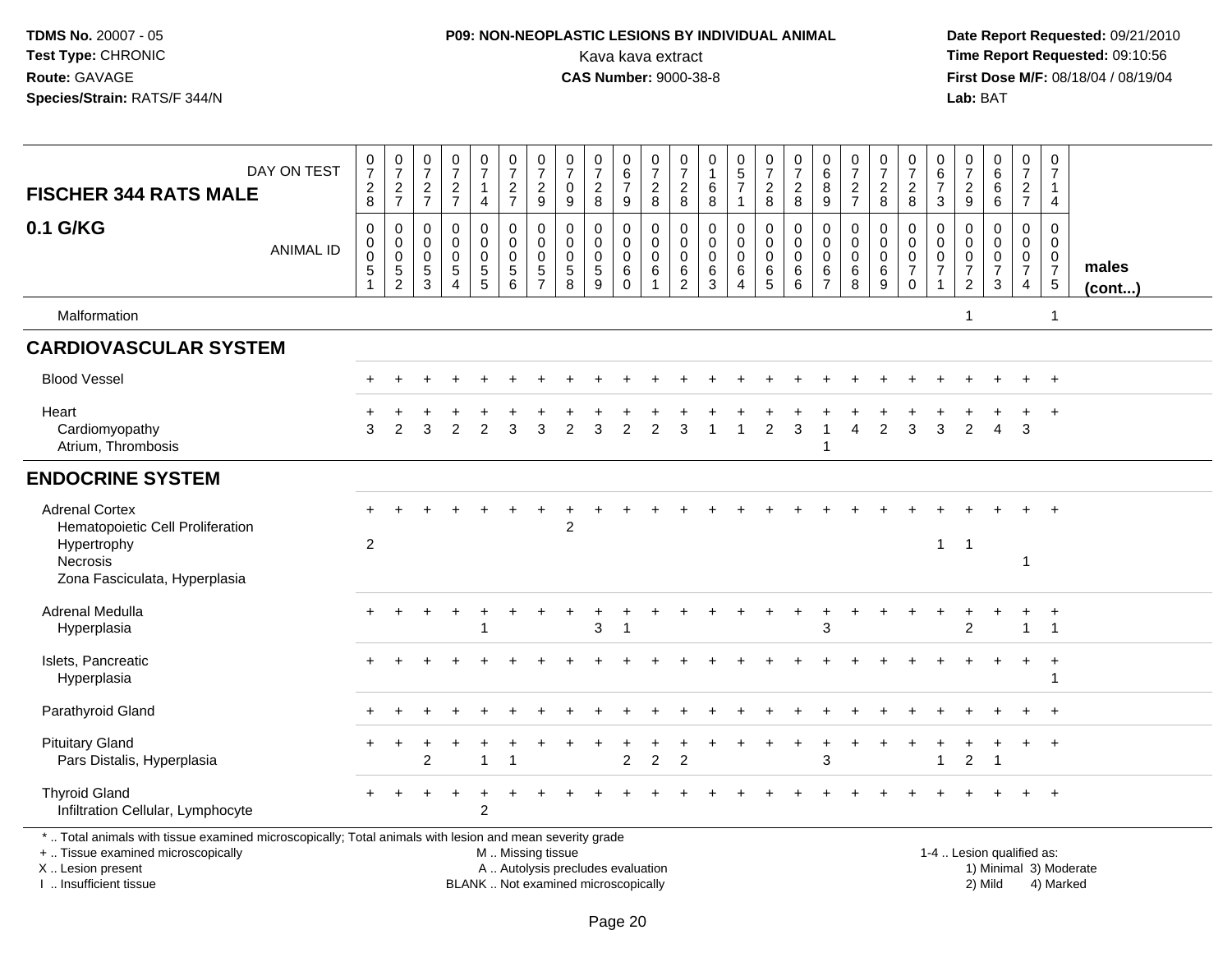## **P09: NON-NEOPLASTIC LESIONS BY INDIVIDUAL ANIMAL**Kava kava extract **Time Report Requested:** 09:10:56<br>**CAS Number:** 9000-38-8 **CAS Number:** 9000-38-8

|                                                                                                                                                                                               | DAY ON TEST      | $\boldsymbol{0}$<br>$\overline{7}$   | $\frac{0}{7}$                                        | $\frac{0}{7}$                          | $\frac{0}{7}$                                                    | $\frac{0}{7}$                                            | $\frac{0}{7}$                                          | 0<br>$\overline{7}$                              | $\frac{0}{7}$                                              | 0<br>$\boldsymbol{7}$        | 0<br>$\,6\,$                                                  | 0<br>$\overline{7}$     | $\frac{0}{7}$                             | 0<br>$\mathbf{1}$                                | 0<br>$\frac{5}{7}$                           | $\frac{0}{7}$                                                      | 0<br>$\overline{7}$                 | 0<br>$\,6\,$                                               | $\frac{0}{7}$                                 | 0<br>$\overline{7}$                       | 0<br>$\overline{7}$                                                        | 0<br>6                                      | $\frac{0}{7}$                                                          | 0<br>$\,6\,$                                           | 0<br>$\boldsymbol{7}$                                     | 0<br>$\overline{7}$                          |                        |
|-----------------------------------------------------------------------------------------------------------------------------------------------------------------------------------------------|------------------|--------------------------------------|------------------------------------------------------|----------------------------------------|------------------------------------------------------------------|----------------------------------------------------------|--------------------------------------------------------|--------------------------------------------------|------------------------------------------------------------|------------------------------|---------------------------------------------------------------|-------------------------|-------------------------------------------|--------------------------------------------------|----------------------------------------------|--------------------------------------------------------------------|-------------------------------------|------------------------------------------------------------|-----------------------------------------------|-------------------------------------------|----------------------------------------------------------------------------|---------------------------------------------|------------------------------------------------------------------------|--------------------------------------------------------|-----------------------------------------------------------|----------------------------------------------|------------------------|
| <b>FISCHER 344 RATS MALE</b>                                                                                                                                                                  |                  | $\sqrt{2}$<br>8                      | $\overline{c}$<br>$\overline{7}$                     | $\sqrt{2}$<br>$\overline{7}$           | $\sqrt{2}$<br>$\overline{7}$                                     | $\mathbf{1}$<br>$\overline{4}$                           | $\overline{c}$<br>$\overline{7}$                       | $\overline{c}$<br>9                              | $\mathbf 0$<br>9                                           | $\overline{c}$<br>8          | $\overline{7}$<br>9                                           | $\overline{c}$<br>8     | $\boldsymbol{2}$<br>8                     | $\,6$<br>8                                       |                                              | $\sqrt{2}$<br>8                                                    | $\overline{c}$<br>8                 | 8<br>9                                                     | $\overline{c}$<br>$\overline{7}$              | $\overline{c}$<br>8                       | $\overline{c}$<br>8                                                        | $\overline{7}$<br>3                         | $\overline{c}$<br>9                                                    | $\,6\,$<br>6                                           | $\overline{2}$<br>$\overline{7}$                          | 1<br>4                                       |                        |
| 0.1 G/KG                                                                                                                                                                                      | <b>ANIMAL ID</b> | $\mathbf 0$<br>$\mathbf 0$<br>0<br>5 | $\pmb{0}$<br>$\pmb{0}$<br>$\pmb{0}$<br>$\frac{5}{2}$ | 0<br>0<br>$\mathbf 0$<br>$\frac{5}{3}$ | 0<br>$\mathbf 0$<br>$\mathbf 0$<br>$\,$ 5 $\,$<br>$\overline{4}$ | $\pmb{0}$<br>$\mathbf 0$<br>$\mathbf 0$<br>$\frac{5}{5}$ | $\mathbf 0$<br>0<br>$\mathbf 0$<br>5<br>$\overline{6}$ | $\mathbf 0$<br>0<br>$\mathbf 0$<br>$\frac{5}{7}$ | $\mathbf 0$<br>$\mathbf 0$<br>$\pmb{0}$<br>$\sqrt{5}$<br>8 | 0<br>0<br>0<br>$\frac{5}{9}$ | $\mathbf 0$<br>$\mathsf 0$<br>$\mathbf 0$<br>6<br>$\mathbf 0$ | 0<br>$\Omega$<br>0<br>6 | 0<br>$\mathbf 0$<br>$\mathbf 0$<br>$^6_2$ | $\mathbf 0$<br>0<br>$\mathbf 0$<br>$\frac{6}{3}$ | 0<br>0<br>$\mathbf 0$<br>6<br>$\overline{4}$ | $\mathbf 0$<br>$\pmb{0}$<br>$\mathbf 0$<br>$\,6$<br>$\overline{5}$ | 0<br>$\Omega$<br>$\Omega$<br>6<br>6 | $\mathbf 0$<br>$\Omega$<br>$\Omega$<br>6<br>$\overline{7}$ | 0<br>$\mathbf 0$<br>$\mathbf 0$<br>$\,6$<br>8 | $\mathbf 0$<br>0<br>$\mathbf 0$<br>6<br>9 | $\mathbf 0$<br>$\mathbf 0$<br>$\mathbf 0$<br>$\overline{7}$<br>$\mathbf 0$ | $\mathbf 0$<br>$\Omega$<br>$\mathbf 0$<br>7 | $\mathbf 0$<br>$\Omega$<br>$\mathbf 0$<br>$\overline{7}$<br>$\sqrt{2}$ | 0<br>$\mathbf 0$<br>$\mathbf 0$<br>$\overline{7}$<br>3 | $\mathbf 0$<br>0<br>0<br>$\overline{7}$<br>$\overline{4}$ | 0<br>0<br>$\mathbf 0$<br>$\overline{7}$<br>5 | males<br>$($ cont $)$  |
| C-cell, Hyperplasia<br>Follicular Cell, Hyperplasia                                                                                                                                           |                  |                                      |                                                      |                                        |                                                                  | $\mathbf{3}$                                             |                                                        | $\mathbf{1}$                                     |                                                            | $\overline{2}$               |                                                               | $\mathbf 1$             |                                           |                                                  |                                              |                                                                    |                                     |                                                            |                                               |                                           |                                                                            |                                             | 4                                                                      |                                                        |                                                           |                                              |                        |
| <b>GENERAL BODY SYSTEM</b>                                                                                                                                                                    |                  |                                      |                                                      |                                        |                                                                  |                                                          |                                                        |                                                  |                                                            |                              |                                                               |                         |                                           |                                                  |                                              |                                                                    |                                     |                                                            |                                               |                                           |                                                                            |                                             |                                                                        |                                                        |                                                           |                                              |                        |
| <b>Tissue NOS</b>                                                                                                                                                                             |                  |                                      |                                                      |                                        |                                                                  |                                                          |                                                        |                                                  |                                                            |                              |                                                               |                         |                                           |                                                  |                                              |                                                                    |                                     |                                                            |                                               |                                           |                                                                            |                                             |                                                                        |                                                        |                                                           |                                              |                        |
| <b>GENITAL SYSTEM</b>                                                                                                                                                                         |                  |                                      |                                                      |                                        |                                                                  |                                                          |                                                        |                                                  |                                                            |                              |                                                               |                         |                                           |                                                  |                                              |                                                                    |                                     |                                                            |                                               |                                           |                                                                            |                                             |                                                                        |                                                        |                                                           |                                              |                        |
| <b>Coagulating Gland</b><br>Inflammation                                                                                                                                                      |                  |                                      |                                                      |                                        |                                                                  |                                                          |                                                        |                                                  |                                                            |                              |                                                               |                         | $\ddot{}$<br>3                            |                                                  |                                              |                                                                    |                                     |                                                            |                                               |                                           |                                                                            |                                             |                                                                        |                                                        |                                                           |                                              |                        |
| Epididymis<br>Inflammation                                                                                                                                                                    |                  |                                      |                                                      |                                        |                                                                  |                                                          |                                                        |                                                  |                                                            |                              |                                                               |                         |                                           |                                                  |                                              |                                                                    |                                     |                                                            |                                               |                                           | -1                                                                         |                                             |                                                                        |                                                        |                                                           | $\ddot{}$                                    |                        |
| <b>Preputial Gland</b>                                                                                                                                                                        |                  |                                      |                                                      |                                        |                                                                  |                                                          |                                                        |                                                  |                                                            |                              |                                                               |                         |                                           |                                                  |                                              |                                                                    |                                     |                                                            |                                               |                                           |                                                                            |                                             |                                                                        |                                                        |                                                           |                                              |                        |
| Prostate<br>Inflammation<br>Epithelium, Hyperplasia                                                                                                                                           |                  |                                      |                                                      |                                        | $\overline{2}$                                                   |                                                          | $\overline{2}$<br>$\overline{2}$                       | 1                                                | $\overline{2}$                                             |                              |                                                               | $\overline{2}$          | 3                                         |                                                  | $\overline{2}$                               | $\overline{c}$                                                     | $\overline{1}$                      | $\overline{c}$                                             | $\overline{2}$                                |                                           |                                                                            |                                             |                                                                        |                                                        |                                                           | $\ddot{}$                                    |                        |
| <b>Seminal Vesicle</b>                                                                                                                                                                        |                  |                                      |                                                      |                                        |                                                                  |                                                          |                                                        |                                                  |                                                            |                              |                                                               |                         |                                           |                                                  |                                              |                                                                    |                                     |                                                            |                                               |                                           |                                                                            |                                             |                                                                        |                                                        |                                                           | $\ddot{}$                                    |                        |
| <b>Testes</b><br>Interstitial Cell, Hyperplasia                                                                                                                                               |                  |                                      |                                                      |                                        | 3                                                                |                                                          |                                                        |                                                  |                                                            | $\overline{2}$               | $\overline{4}$                                                |                         |                                           |                                                  | ÷                                            | 3                                                                  |                                     |                                                            |                                               |                                           |                                                                            |                                             |                                                                        | $\overline{2}$                                         | +                                                         | $\ddot{}$<br>$\overline{2}$                  |                        |
| <b>HEMATOPOIETIC SYSTEM</b>                                                                                                                                                                   |                  |                                      |                                                      |                                        |                                                                  |                                                          |                                                        |                                                  |                                                            |                              |                                                               |                         |                                           |                                                  |                                              |                                                                    |                                     |                                                            |                                               |                                           |                                                                            |                                             |                                                                        |                                                        |                                                           |                                              |                        |
| <b>Bone Marrow</b><br>Hemorrhage<br>Hyperplasia                                                                                                                                               |                  |                                      | $\overline{2}$                                       |                                        |                                                                  |                                                          |                                                        |                                                  | $\mathbf{3}$                                               |                              |                                                               |                         |                                           | 4                                                | 3                                            |                                                                    |                                     |                                                            | 3 <sub>1</sub>                                |                                           |                                                                            | 4                                           |                                                                        |                                                        | 3                                                         | $\overline{2}$                               |                        |
| *  Total animals with tissue examined microscopically; Total animals with lesion and mean severity grade<br>+  Tissue examined microscopically<br>X  Lesion present<br>I  Insufficient tissue |                  |                                      |                                                      |                                        |                                                                  | BLANK  Not examined microscopically                      | M. Missing tissue                                      |                                                  | A  Autolysis precludes evaluation                          |                              |                                                               |                         |                                           |                                                  |                                              |                                                                    |                                     |                                                            |                                               |                                           |                                                                            |                                             |                                                                        | 1-4  Lesion qualified as:<br>2) Mild                   |                                                           | 4) Marked                                    | 1) Minimal 3) Moderate |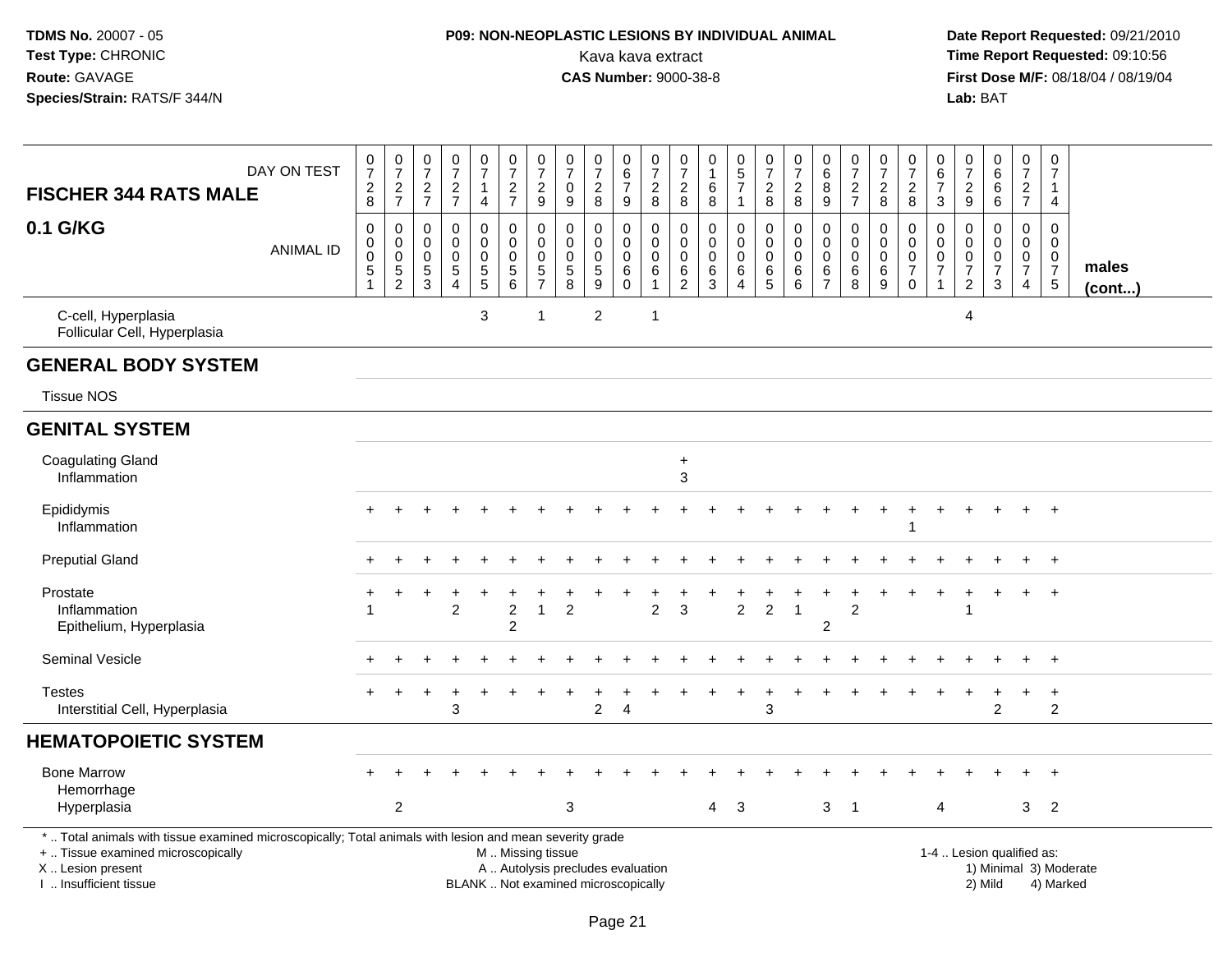## **P09: NON-NEOPLASTIC LESIONS BY INDIVIDUAL ANIMAL**Kava kava extract **Time Report Requested:** 09:10:56<br>**CAS Number:** 9000-38-8<br>**Tirst Dose M/F:** 08/18/04 / 08/19/04

 **Date Report Requested:** 09/21/2010 **First Dose M/F:** 08/18/04 / 08/19/04 Lab: BAT **Lab:** BAT

| DAY ON TEST                                                                                                                                                         | $\frac{0}{7}$                           | $\begin{array}{c} 0 \\ 7 \end{array}$                                 | $\begin{array}{c} 0 \\ 7 \end{array}$               | $\frac{0}{7}$                                                                  | $\frac{0}{7}$<br>$\mathbf{1}$          | $\frac{0}{7}$                                                               | $\frac{0}{7}$<br>$\overline{c}$                         | $\begin{array}{c} 0 \\ 7 \end{array}$<br>$\mathbf 0$           | $\begin{array}{c} 0 \\ 7 \end{array}$<br>$\overline{c}$     | $\begin{array}{c} 0 \\ 6 \end{array}$<br>$\overline{7}$             | $\begin{array}{c} 0 \\ 7 \end{array}$<br>$\boldsymbol{2}$            | $\mathbf 0$<br>$\overline{7}$<br>$\boldsymbol{2}$                   | $\mathbf 0$<br>$\mathbf{1}$<br>6                  | $\begin{array}{c} 0 \\ 5 \end{array}$<br>$\overline{7}$ | $\frac{0}{7}$<br>$\overline{a}$          | $\frac{0}{7}$<br>$\overline{2}$                         | 0<br>$\,6\,$<br>$\bf 8$                                | $\frac{0}{7}$                                       | $\frac{0}{7}$<br>$\sqrt{2}$                      | $\begin{matrix} 0 \\ 7 \end{matrix}$<br>$\overline{c}$           | 0<br>$\,6$<br>$\overline{7}$                        | $\frac{0}{7}$                                  | $\begin{matrix} 0\ 6\ 6 \end{matrix}$                     | $\begin{array}{c} 0 \\ 7 \end{array}$                       | $\pmb{0}$<br>$\overline{7}$<br>1                                               |                        |
|---------------------------------------------------------------------------------------------------------------------------------------------------------------------|-----------------------------------------|-----------------------------------------------------------------------|-----------------------------------------------------|--------------------------------------------------------------------------------|----------------------------------------|-----------------------------------------------------------------------------|---------------------------------------------------------|----------------------------------------------------------------|-------------------------------------------------------------|---------------------------------------------------------------------|----------------------------------------------------------------------|---------------------------------------------------------------------|---------------------------------------------------|---------------------------------------------------------|------------------------------------------|---------------------------------------------------------|--------------------------------------------------------|-----------------------------------------------------|--------------------------------------------------|------------------------------------------------------------------|-----------------------------------------------------|------------------------------------------------|-----------------------------------------------------------|-------------------------------------------------------------|--------------------------------------------------------------------------------|------------------------|
| <b>FISCHER 344 RATS MALE</b>                                                                                                                                        | $\frac{2}{8}$                           | $\frac{2}{7}$                                                         | $\frac{2}{7}$                                       | $\frac{2}{7}$                                                                  | $\overline{4}$                         | $\frac{2}{7}$                                                               | 9                                                       | 9                                                              | 8                                                           | $\mathsf g$                                                         | $\,8\,$                                                              | $\,8\,$                                                             | 8                                                 | 1                                                       | 8                                        | 8                                                       | $9\,$                                                  | $\frac{2}{7}$                                       | $\,8\,$                                          | 8                                                                | 3                                                   | $\frac{2}{9}$                                  | $6^{\circ}$                                               | $\frac{2}{7}$                                               | 4                                                                              |                        |
| 0.1 G/KG<br><b>ANIMAL ID</b>                                                                                                                                        | 0<br>0<br>$\overline{0}$<br>$\,$ 5 $\,$ | $\mathbf 0$<br>$\ddot{\mathbf{0}}$<br>$\overline{0}$<br>$\frac{5}{2}$ | 0<br>0<br>$\mathbf 0$<br>$\sqrt{5}$<br>$\mathbf{3}$ | $\mathbf 0$<br>$\Omega$<br>$\mathbf 0$<br>$\sqrt{5}$<br>$\boldsymbol{\Lambda}$ | 0<br>$\mathbf 0$<br>0<br>$\frac{5}{5}$ | 0<br>$\overline{0}$<br>$\mathsf 0$<br>$\begin{array}{c} 5 \\ 6 \end{array}$ | 0<br>$\mathbf{0}$<br>$\mathbf 0$<br>5<br>$\overline{7}$ | 0<br>0<br>$\mathbf 0$<br>$\begin{array}{c} 5 \\ 8 \end{array}$ | $\mathbf 0$<br>$\mathbf 0$<br>$\pmb{0}$<br>$\,$ 5 $\,$<br>9 | $\mathbf 0$<br>$\mathbf 0$<br>$\mathbf 0$<br>$\,6\,$<br>$\mathbf 0$ | $\mathbf 0$<br>$\mathbf 0$<br>$\mathbf 0$<br>$\,6$<br>$\overline{1}$ | $\mathbf 0$<br>$\Omega$<br>$\mathbf 0$<br>$\,6\,$<br>$\overline{2}$ | $\mathbf 0$<br>$\Omega$<br>$\Omega$<br>$\,6$<br>3 | 0<br>$\mathbf 0$<br>0<br>$\,6$<br>4                     | 0<br>$\mathbf 0$<br>0<br>6<br>$\sqrt{5}$ | $\pmb{0}$<br>$\ddot{\mathbf{0}}$<br>$\pmb{0}$<br>6<br>6 | $\mathbf 0$<br>$\mathbf 0$<br>0<br>6<br>$\overline{7}$ | 0<br>$\ddot{\mathbf{0}}$<br>$\pmb{0}$<br>$\,6$<br>8 | 0<br>$\mathbf{0}$<br>$\mathbf 0$<br>$\,6\,$<br>9 | 0<br>$\mathbf 0$<br>$\mathbf 0$<br>$\overline{7}$<br>$\mathbf 0$ | 0<br>$\Omega$<br>$\boldsymbol{0}$<br>$\overline{7}$ | 0<br>$\mathbf 0$<br>$\pmb{0}$<br>$\frac{7}{2}$ | $\mathbf 0$<br>$\overline{0}$<br>0<br>$\overline{7}$<br>3 | 0<br>$\boldsymbol{0}$<br>$\mathbf 0$<br>$\overline{7}$<br>4 | $\mathbf 0$<br>$\mathbf 0$<br>$\mathbf 0$<br>$\overline{7}$<br>$5\phantom{.0}$ | males<br>$($ cont $)$  |
| Necrosis                                                                                                                                                            |                                         |                                                                       |                                                     |                                                                                |                                        |                                                                             |                                                         |                                                                |                                                             |                                                                     |                                                                      |                                                                     |                                                   |                                                         |                                          |                                                         |                                                        |                                                     |                                                  |                                                                  |                                                     |                                                |                                                           |                                                             |                                                                                |                        |
| Lymph Node<br>Mediastinal, Infiltration Cellular, Plasma Cell                                                                                                       |                                         |                                                                       |                                                     |                                                                                | $\ddot{}$                              |                                                                             |                                                         |                                                                |                                                             |                                                                     |                                                                      |                                                                     |                                                   |                                                         |                                          |                                                         |                                                        |                                                     |                                                  |                                                                  |                                                     |                                                |                                                           |                                                             |                                                                                |                        |
| Lymph Node, Mandibular                                                                                                                                              | М                                       | M                                                                     | M                                                   | M                                                                              | M                                      | M                                                                           | M                                                       | M                                                              | M M                                                         |                                                                     | M                                                                    |                                                                     | M M M                                             |                                                         | M                                        |                                                         | M M M                                                  |                                                     | M                                                | M                                                                | M                                                   | M                                              | M                                                         |                                                             | M M                                                                            |                        |
| Lymph Node, Mesenteric<br>Atrophy                                                                                                                                   |                                         |                                                                       |                                                     |                                                                                |                                        |                                                                             |                                                         |                                                                |                                                             |                                                                     |                                                                      |                                                                     |                                                   |                                                         |                                          |                                                         |                                                        |                                                     |                                                  |                                                                  |                                                     |                                                |                                                           |                                                             | $\div$                                                                         |                        |
| Spleen<br><b>Amyloid Deposition</b><br>Hematopoietic Cell Proliferation                                                                                             | $+$                                     |                                                                       |                                                     | 1                                                                              | $\overline{c}$                         |                                                                             |                                                         | 3                                                              |                                                             |                                                                     |                                                                      |                                                                     | $\overline{c}$                                    | 3                                                       |                                          |                                                         |                                                        | -1                                                  |                                                  |                                                                  | $\boldsymbol{2}$                                    |                                                |                                                           |                                                             | $\div$<br>2                                                                    |                        |
| Pigmentation, Hemosiderin<br>Lymphoid Follicle, Atrophy                                                                                                             | $\mathbf{1}$                            | $\overline{1}$                                                        | $\overline{1}$                                      | $\overline{1}$                                                                 | $\mathbf{1}$<br>3                      | $\overline{1}$                                                              | $\overline{1}$                                          |                                                                | $\mathbf{1}$                                                | $\overline{1}$                                                      | $\overline{1}$                                                       | $\overline{1}$                                                      |                                                   | $\overline{2}$                                          | $\mathbf{1}$                             | $\overline{1}$                                          |                                                        | $\overline{1}$                                      |                                                  | $\mathbf{1}$                                                     |                                                     | $\mathbf{1}$                                   | $\overline{1}$                                            |                                                             |                                                                                |                        |
| Thymus<br>Atrophy                                                                                                                                                   | Δ                                       | 3                                                                     | 3                                                   | Δ                                                                              | $\boldsymbol{\Lambda}$                 | $\mathfrak{p}$                                                              | $\boldsymbol{\Lambda}$                                  | 3                                                              | $\overline{\mathbf{A}}$                                     | 3                                                                   | 2                                                                    | 3                                                                   | $\overline{2}$                                    | 4                                                       | 3                                        | 3                                                       | Δ                                                      | 3                                                   | 3                                                | 3                                                                | 4                                                   | 4                                              | 3                                                         | 3                                                           | $\ddot{}$<br>$\overline{4}$                                                    |                        |
| <b>INTEGUMENTARY SYSTEM</b>                                                                                                                                         |                                         |                                                                       |                                                     |                                                                                |                                        |                                                                             |                                                         |                                                                |                                                             |                                                                     |                                                                      |                                                                     |                                                   |                                                         |                                          |                                                         |                                                        |                                                     |                                                  |                                                                  |                                                     |                                                |                                                           |                                                             |                                                                                |                        |
| <b>Mammary Gland</b>                                                                                                                                                |                                         |                                                                       |                                                     |                                                                                |                                        |                                                                             |                                                         |                                                                |                                                             |                                                                     |                                                                      |                                                                     |                                                   |                                                         |                                          |                                                         |                                                        |                                                     |                                                  |                                                                  |                                                     |                                                |                                                           |                                                             | $^{+}$                                                                         |                        |
| Skin<br>Cyst Epithelial Inclusion<br>Inflammation                                                                                                                   |                                         |                                                                       |                                                     |                                                                                |                                        | 1                                                                           |                                                         |                                                                |                                                             |                                                                     |                                                                      | X                                                                   |                                                   |                                                         |                                          |                                                         |                                                        |                                                     |                                                  |                                                                  |                                                     |                                                |                                                           |                                                             | $+$                                                                            |                        |
| <b>MUSCULOSKELETAL SYSTEM</b>                                                                                                                                       |                                         |                                                                       |                                                     |                                                                                |                                        |                                                                             |                                                         |                                                                |                                                             |                                                                     |                                                                      |                                                                     |                                                   |                                                         |                                          |                                                         |                                                        |                                                     |                                                  |                                                                  |                                                     |                                                |                                                           |                                                             |                                                                                |                        |
| <b>Bone</b>                                                                                                                                                         |                                         |                                                                       |                                                     |                                                                                |                                        |                                                                             |                                                         |                                                                |                                                             |                                                                     |                                                                      |                                                                     |                                                   |                                                         |                                          |                                                         |                                                        |                                                     |                                                  |                                                                  |                                                     |                                                |                                                           |                                                             | $+$                                                                            |                        |
| *  Total animals with tissue examined microscopically; Total animals with lesion and mean severity grade<br>+  Tissue examined microscopically<br>X  Lesion present |                                         |                                                                       |                                                     |                                                                                |                                        | M  Missing tissue<br>A  Autolysis precludes evaluation                      |                                                         |                                                                |                                                             |                                                                     |                                                                      |                                                                     |                                                   |                                                         |                                          |                                                         |                                                        |                                                     |                                                  |                                                                  |                                                     |                                                | 1-4  Lesion qualified as:                                 |                                                             |                                                                                | 1) Minimal 3) Moderate |

I .. Insufficient tissue

BLANK .. Not examined microscopically 2) Mild 4) Marked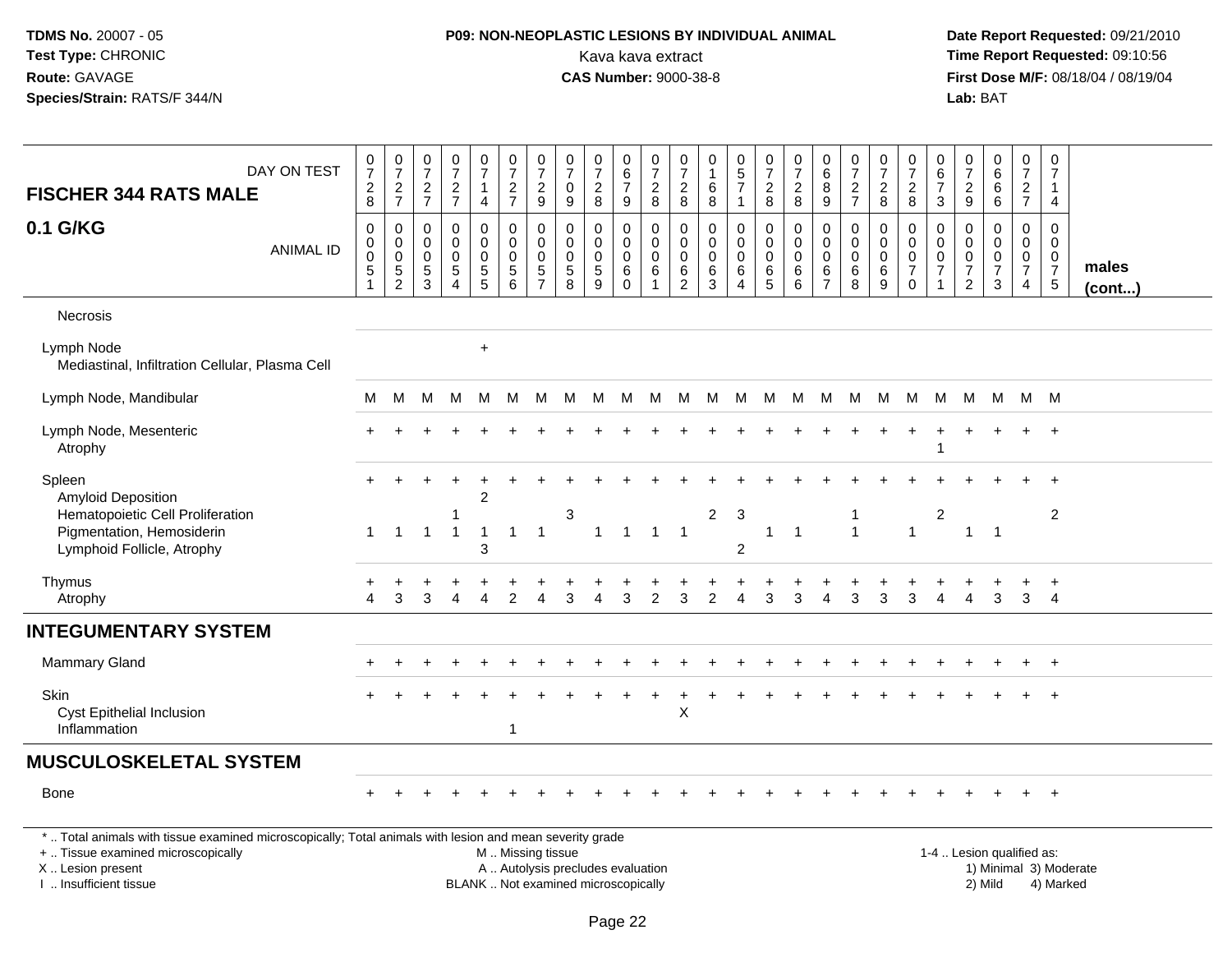## **P09: NON-NEOPLASTIC LESIONS BY INDIVIDUAL ANIMAL**Kava kava extract **Time Report Requested:** 09:10:56<br>**CAS Number:** 9000-38-8 **CAS Number:** 9000-38-8

| DAY ON TEST<br><b>FISCHER 344 RATS MALE</b>                                                                                                                                                   | $\frac{0}{7}$<br>$_{\rm 8}^2$                        | $\frac{0}{7}$<br>$\frac{2}{7}$                           | $\frac{0}{7}$<br>$\frac{2}{7}$                              | $\frac{0}{7}$<br>$\frac{2}{7}$                                         | $\begin{smallmatrix}0\\7\end{smallmatrix}$<br>$\mathbf{1}$<br>$\overline{4}$ | $\frac{0}{7}$<br>$\frac{2}{7}$                  | $\frac{0}{7}$<br>$\frac{2}{9}$                                 | $\frac{0}{7}$<br>$\mathbf 0$<br>$\overline{9}$                           | $\begin{array}{c} 0 \\ 7 \end{array}$<br>$^2_{\bf 8}$          | $\begin{array}{c} 0 \\ 6 \end{array}$<br>$\overline{7}$<br>$\boldsymbol{9}$ | $\frac{0}{7}$<br>$\frac{2}{8}$                                | $\frac{0}{7}$<br>$\frac{2}{8}$                                        | 0<br>$\mathbf{1}$<br>$\,6$<br>$\overline{8}$        | $\begin{array}{c} 0 \\ 5 \\ 7 \end{array}$<br>$\mathbf{1}$  | $\begin{smallmatrix}0\\7\end{smallmatrix}$<br>$\frac{2}{8}$ | $\begin{array}{c} 0 \\ 7 \end{array}$<br>$\boldsymbol{2}$<br>$\overline{8}$ | $_{6}^{\rm 0}$<br>$^8_9$                                             | $\frac{0}{7}$<br>$\frac{2}{7}$                 | $\frac{0}{7}$<br>$\frac{2}{8}$                        | 0<br>$\overline{7}$<br>$_{\rm 8}^2$                                             | 0<br>$6\phantom{a}$<br>$\overline{7}$<br>$\mathbf{3}$  | $\frac{0}{7}$<br>$\frac{2}{9}$                                    | $_{6}^{\rm 0}$<br>$\begin{matrix} 6 \\ 6 \end{matrix}$      | $\begin{array}{c} 0 \\ 7 \end{array}$<br>$\frac{2}{7}$                         | $\mathbf 0$<br>$\overline{7}$<br>$\mathbf{1}$<br>$\overline{4}$          |                        |
|-----------------------------------------------------------------------------------------------------------------------------------------------------------------------------------------------|------------------------------------------------------|----------------------------------------------------------|-------------------------------------------------------------|------------------------------------------------------------------------|------------------------------------------------------------------------------|-------------------------------------------------|----------------------------------------------------------------|--------------------------------------------------------------------------|----------------------------------------------------------------|-----------------------------------------------------------------------------|---------------------------------------------------------------|-----------------------------------------------------------------------|-----------------------------------------------------|-------------------------------------------------------------|-------------------------------------------------------------|-----------------------------------------------------------------------------|----------------------------------------------------------------------|------------------------------------------------|-------------------------------------------------------|---------------------------------------------------------------------------------|--------------------------------------------------------|-------------------------------------------------------------------|-------------------------------------------------------------|--------------------------------------------------------------------------------|--------------------------------------------------------------------------|------------------------|
| 0.1 G/KG<br><b>ANIMAL ID</b>                                                                                                                                                                  | 0<br>$\pmb{0}$<br>$\pmb{0}$<br>$5\,$<br>$\mathbf{1}$ | 0<br>$\ddot{\mathbf{0}}$<br>$\mathbf 0$<br>$\frac{5}{2}$ | $\mathbf 0$<br>0<br>$\boldsymbol{0}$<br>$\overline{5}$<br>3 | $\mathbf 0$<br>$\Omega$<br>$\mathbf 0$<br>$\sqrt{5}$<br>$\overline{4}$ | 0<br>$\mathbf 0$<br>$\pmb{0}$<br>$\frac{5}{5}$                               | 0<br>$\ddot{\mathbf{0}}$<br>$\pmb{0}$<br>5<br>6 | $\pmb{0}$<br>$\ddot{\mathbf{0}}$<br>$\pmb{0}$<br>$\frac{5}{7}$ | 0<br>$\mathbf 0$<br>$\pmb{0}$<br>$\sqrt{5}$<br>8                         | $\mathbf 0$<br>$\mathbf 0$<br>$\pmb{0}$<br>$\overline{5}$<br>9 | $\mathbf 0$<br>$\mathbf 0$<br>$\mathbf 0$<br>$\,6\,$<br>$\Omega$            | $\mathbf 0$<br>$\Omega$<br>$\mathbf 0$<br>6<br>$\overline{1}$ | $\mathbf 0$<br>$\mathbf 0$<br>$\boldsymbol{0}$<br>6<br>$\overline{2}$ | $\mathbf 0$<br>$\mathbf 0$<br>$\mathbf 0$<br>6<br>3 | 0<br>$\overline{0}$<br>$\pmb{0}$<br>$\,6$<br>$\overline{4}$ | 0<br>$\overline{0}$<br>$\mathsf{O}\xspace$<br>$\,6\,$<br>5  | $\mathbf 0$<br>$\ddot{\mathbf{0}}$<br>$\pmb{0}$<br>6<br>$6\phantom{a}$      | $\mathbf 0$<br>$\mathbf 0$<br>$\pmb{0}$<br>$\,6\,$<br>$\overline{7}$ | $\mathbf 0$<br>$\Omega$<br>$\pmb{0}$<br>6<br>8 | 0<br>$\mathsf{O}\xspace$<br>$\pmb{0}$<br>$\,6\,$<br>9 | $\mathbf 0$<br>$\overline{0}$<br>$\mathbf 0$<br>$\boldsymbol{7}$<br>$\mathbf 0$ | $\mathbf 0$<br>$\Omega$<br>$\pmb{0}$<br>$\overline{7}$ | $\mathbf 0$<br>$\mathbf{0}$<br>$\pmb{0}$<br>$\boldsymbol{7}$<br>2 | $\mathbf 0$<br>$\mathbf 0$<br>$\frac{0}{7}$<br>$\mathbf{3}$ | $\mathbf 0$<br>$\mathbf{0}$<br>$\mathbf 0$<br>$\overline{7}$<br>$\overline{4}$ | $\Omega$<br>$\Omega$<br>$\mathbf 0$<br>$\overline{7}$<br>$5\phantom{.0}$ | males<br>(cont)        |
| <b>NERVOUS SYSTEM</b>                                                                                                                                                                         |                                                      |                                                          |                                                             |                                                                        |                                                                              |                                                 |                                                                |                                                                          |                                                                |                                                                             |                                                               |                                                                       |                                                     |                                                             |                                                             |                                                                             |                                                                      |                                                |                                                       |                                                                                 |                                                        |                                                                   |                                                             |                                                                                |                                                                          |                        |
| <b>Brain</b><br>Hemorrhage<br>Hydrocephalus                                                                                                                                                   |                                                      |                                                          |                                                             |                                                                        |                                                                              |                                                 |                                                                |                                                                          |                                                                |                                                                             |                                                               |                                                                       |                                                     |                                                             |                                                             |                                                                             |                                                                      |                                                |                                                       |                                                                                 |                                                        |                                                                   |                                                             |                                                                                |                                                                          |                        |
| <b>RESPIRATORY SYSTEM</b>                                                                                                                                                                     |                                                      |                                                          |                                                             |                                                                        |                                                                              |                                                 |                                                                |                                                                          |                                                                |                                                                             |                                                               |                                                                       |                                                     |                                                             |                                                             |                                                                             |                                                                      |                                                |                                                       |                                                                                 |                                                        |                                                                   |                                                             |                                                                                |                                                                          |                        |
| Lung<br>Congestion<br>Inflammation, Chronic Active<br>Alveolar Epithelium, Hyperplasia                                                                                                        |                                                      |                                                          |                                                             | $\overline{1}$                                                         | -1                                                                           | $\mathbf{1}$                                    | $\overline{1}$                                                 |                                                                          |                                                                | 3                                                                           | $\overline{2}$                                                |                                                                       |                                                     |                                                             | -1<br>$\overline{1}$                                        |                                                                             |                                                                      |                                                |                                                       | $\boldsymbol{2}$                                                                |                                                        |                                                                   |                                                             |                                                                                | $\overline{\mathbf{1}}$                                                  |                        |
| Alveolar Epithelium, Metaplasia, Squamous<br>Alveolus, Infiltration Cellular, Histiocyte                                                                                                      |                                                      |                                                          |                                                             |                                                                        |                                                                              |                                                 |                                                                |                                                                          |                                                                |                                                                             |                                                               |                                                                       |                                                     |                                                             |                                                             | $\overline{c}$                                                              |                                                                      |                                                |                                                       |                                                                                 |                                                        |                                                                   |                                                             |                                                                                |                                                                          |                        |
| Nose<br>Foreign Body<br>Inflammation                                                                                                                                                          | $+$                                                  | X<br>$\mathbf{3}$                                        |                                                             |                                                                        | $\overline{c}$                                                               |                                                 |                                                                |                                                                          | -1                                                             |                                                                             | $\overline{\mathbf{1}}$                                       |                                                                       |                                                     |                                                             |                                                             | $\overline{2}$                                                              |                                                                      | Х<br>$\overline{2}$                            |                                                       | $\overline{c}$                                                                  | $\overline{2}$                                         |                                                                   |                                                             |                                                                                | $\ddot{}$                                                                |                        |
| Olfactory Epithelium, Metaplasia<br>Respiratory Epithelium, Hyperplasia                                                                                                                       |                                                      |                                                          | 1                                                           |                                                                        |                                                                              |                                                 |                                                                | $\overline{2}$                                                           |                                                                | 4                                                                           |                                                               |                                                                       |                                                     |                                                             |                                                             |                                                                             |                                                                      |                                                |                                                       |                                                                                 |                                                        |                                                                   |                                                             |                                                                                |                                                                          |                        |
| Trachea                                                                                                                                                                                       |                                                      |                                                          |                                                             |                                                                        |                                                                              |                                                 |                                                                |                                                                          |                                                                |                                                                             |                                                               |                                                                       |                                                     |                                                             |                                                             |                                                                             |                                                                      |                                                |                                                       |                                                                                 |                                                        |                                                                   |                                                             | $+$                                                                            | $+$                                                                      |                        |
| <b>SPECIAL SENSES SYSTEM</b>                                                                                                                                                                  |                                                      |                                                          |                                                             |                                                                        |                                                                              |                                                 |                                                                |                                                                          |                                                                |                                                                             |                                                               |                                                                       |                                                     |                                                             |                                                             |                                                                             |                                                                      |                                                |                                                       |                                                                                 |                                                        |                                                                   |                                                             |                                                                                |                                                                          |                        |
| Ear                                                                                                                                                                                           |                                                      |                                                          |                                                             |                                                                        |                                                                              |                                                 |                                                                |                                                                          |                                                                |                                                                             |                                                               |                                                                       |                                                     |                                                             |                                                             |                                                                             |                                                                      |                                                |                                                       |                                                                                 |                                                        |                                                                   |                                                             |                                                                                |                                                                          |                        |
| Eye<br>Lens, Cataract<br>Retina, Degeneration                                                                                                                                                 |                                                      |                                                          |                                                             |                                                                        |                                                                              |                                                 |                                                                |                                                                          |                                                                |                                                                             |                                                               |                                                                       |                                                     |                                                             | $\mathbf{1}$                                                |                                                                             |                                                                      |                                                |                                                       | $\overline{1}$                                                                  |                                                        |                                                                   |                                                             | 1<br>$\mathbf{1}$                                                              | $\overline{\mathbf{1}}$                                                  |                        |
| *  Total animals with tissue examined microscopically; Total animals with lesion and mean severity grade<br>+  Tissue examined microscopically<br>X  Lesion present<br>I  Insufficient tissue |                                                      |                                                          |                                                             |                                                                        |                                                                              | M  Missing tissue                               |                                                                | A  Autolysis precludes evaluation<br>BLANK  Not examined microscopically |                                                                |                                                                             |                                                               |                                                                       |                                                     |                                                             |                                                             |                                                                             |                                                                      |                                                |                                                       |                                                                                 |                                                        |                                                                   | 1-4  Lesion qualified as:<br>2) Mild                        |                                                                                | 4) Marked                                                                | 1) Minimal 3) Moderate |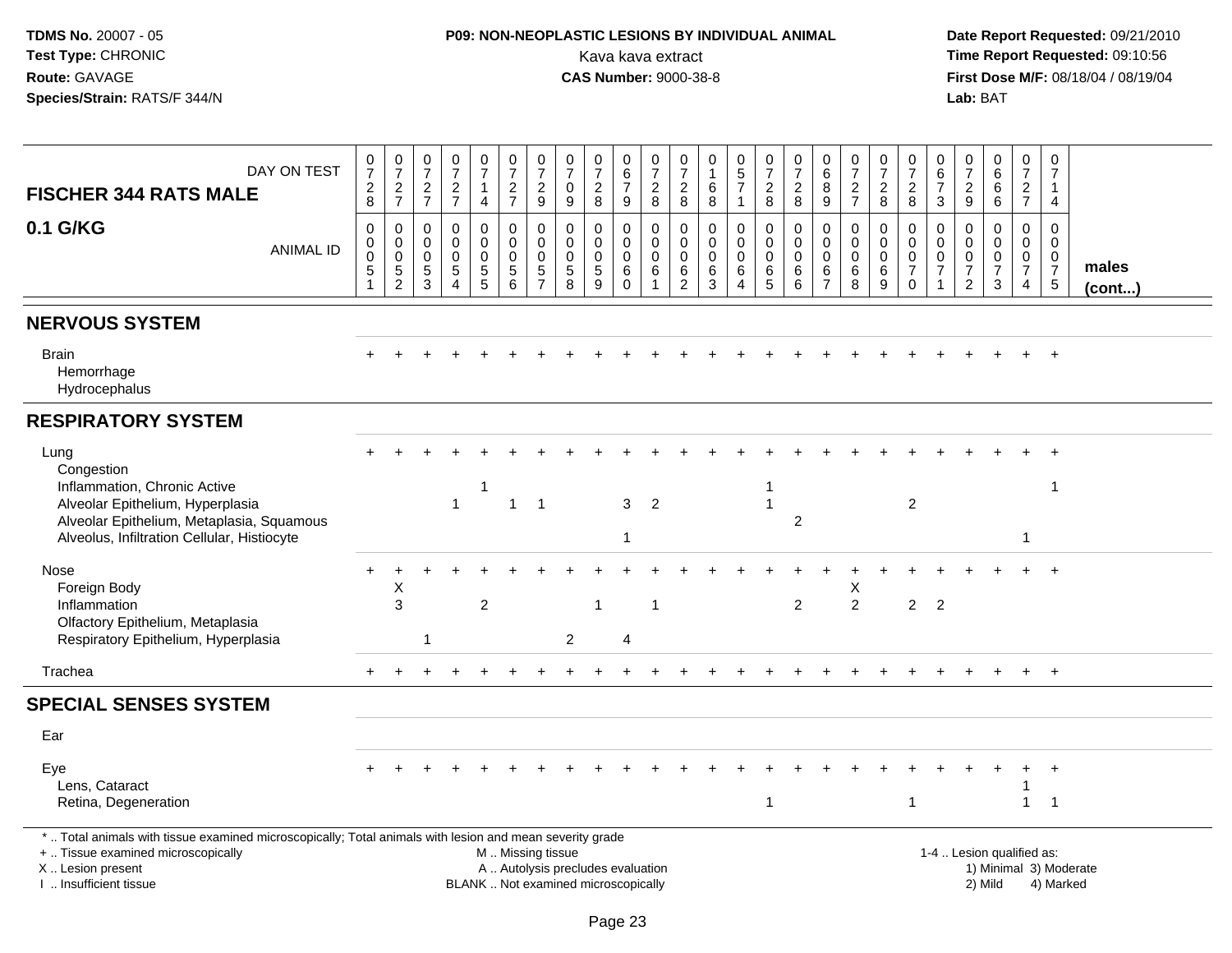#### **P09: NON-NEOPLASTIC LESIONS BY INDIVIDUAL ANIMAL**Kava kava extract **Time Report Requested:** 09:10:56<br>**CAS Number:** 9000-38-8<br>**Tirst Dose M/F:** 08/18/04 / 08/19/04

 **Date Report Requested:** 09/21/2010 **First Dose M/F:** 08/18/04 / 08/19/04 Lab: BAT **Lab:** BAT

| DAY ON TEST<br><b>FISCHER 344 RATS MALE</b>                                                                   | $\frac{0}{7}$<br>$\boldsymbol{2}$<br>8 | $\frac{0}{7}$<br>$\frac{2}{7}$                                                                 | 0<br>$\overline{ }$<br>$\overline{c}$<br>$\overline{z}$ | $\pmb{0}$<br>$\overline{ }$<br>$\overline{c}$<br>$\overline{z}$           | $\frac{0}{7}$<br>$\overline{4}$                | 0<br>7<br>$\boldsymbol{2}$<br>$\overline{7}$ | 0<br>$\overline{ }$<br>$\frac{2}{9}$ | $\overline{ }$<br>$\pmb{0}$<br>9 | $\overline{ }$<br>$\overline{c}$<br>8 | $\begin{array}{c} 0 \\ 6 \\ 7 \end{array}$<br>9        | 0<br>$\overline{7}$<br>$\overline{c}$<br>$\,8\,$ | $\frac{0}{7}$<br>$\overline{2}$<br>8                      | 0<br>$\,6$<br>8                       | 0<br>5<br>$\overline{7}$ | $\frac{0}{7}$<br>$\frac{2}{8}$                  | 0<br>$\overline{ }$<br>$\frac{2}{8}$        | $\begin{array}{c} 0 \\ 6 \end{array}$<br>$\bf 8$<br>9           | 0<br>$\overline{7}$<br>$\sqrt{2}$<br>$\overline{z}$ | $\frac{0}{7}$<br>$\overline{c}$<br>8 | $\mathbf 0$<br>$\overline{7}$<br>$\overline{c}$<br>8 | 0<br>6<br>$\overline{7}$<br>3 | $\overline{7}$<br>$\sqrt{2}$<br>$\boldsymbol{9}$ | 0<br>$\,6\,$<br>$\,6\,$<br>$\,6\,$       | $\begin{array}{c} 0 \\ 7 \end{array}$<br>$\overline{c}$<br>$\overline{7}$ | 0<br>$\overline{7}$<br>1<br>$\overline{4}$   |                       |
|---------------------------------------------------------------------------------------------------------------|----------------------------------------|------------------------------------------------------------------------------------------------|---------------------------------------------------------|---------------------------------------------------------------------------|------------------------------------------------|----------------------------------------------|--------------------------------------|----------------------------------|---------------------------------------|--------------------------------------------------------|--------------------------------------------------|-----------------------------------------------------------|---------------------------------------|--------------------------|-------------------------------------------------|---------------------------------------------|-----------------------------------------------------------------|-----------------------------------------------------|--------------------------------------|------------------------------------------------------|-------------------------------|--------------------------------------------------|------------------------------------------|---------------------------------------------------------------------------|----------------------------------------------|-----------------------|
| 0.1 G/KG<br>ANIMAL ID                                                                                         | 0<br>$\,0\,$<br>$\pmb{0}$<br>5         | $\boldsymbol{0}$<br>$\pmb{0}$<br>$\begin{smallmatrix}0\0\0\end{smallmatrix}$<br>$\overline{2}$ | 0<br>0<br>$\pmb{0}$<br>$\sqrt{5}$<br>3                  | 0<br>$\pmb{0}$<br>$\begin{array}{c} 0 \\ 5 \end{array}$<br>$\overline{4}$ | 0<br>$\pmb{0}$<br>$\pmb{0}$<br>$\sqrt{5}$<br>5 | 0<br>$\boldsymbol{0}$<br>$\sqrt{5}$<br>6     | 0<br>0<br>5<br>$\overline{ }$        | $\pmb{0}$<br>0<br>5<br>8         | 0<br>0<br>5<br>9                      | 0<br>$\mathbf 0$<br>$\mathbf 0$<br>$\,6\,$<br>$\Omega$ | $\mathbf 0$<br>$\boldsymbol{0}$<br>6             | 0<br>$\boldsymbol{0}$<br>$\boldsymbol{0}$<br>$\,6\,$<br>2 | 0<br>$\boldsymbol{0}$<br>$\,6\,$<br>3 | 0<br>0<br>0<br>6         | $\mathbf 0$<br>$\pmb{0}$<br>$\pmb{0}$<br>6<br>5 | 0<br>$\pmb{0}$<br>$\pmb{0}$<br>$\,6\,$<br>6 | 0<br>$\pmb{0}$<br>$\pmb{0}$<br>$6\phantom{a}$<br>$\overline{ }$ | $\pmb{0}$<br>$\pmb{0}$<br>$6\phantom{a}$<br>8       | 0<br>$\pmb{0}$<br>0<br>$\,6\,$<br>9  | $\pmb{0}$<br>$\pmb{0}$<br>$\overline{7}$<br>$\Omega$ | 0<br>0<br>$\overline{ }$      | 0<br>$\overline{7}$<br>$\overline{2}$            | 0<br>0<br>$\,0\,$<br>$\overline{ }$<br>3 | 0<br>$\mathbf 0$<br>$\frac{0}{7}$<br>4                                    | 0<br>0<br>$\mathbf 0$<br>$\overline{7}$<br>5 | males<br>$($ cont $)$ |
| Harderian Gland                                                                                               |                                        |                                                                                                |                                                         |                                                                           |                                                |                                              |                                      |                                  |                                       |                                                        |                                                  |                                                           |                                       |                          |                                                 |                                             |                                                                 |                                                     |                                      |                                                      |                               |                                                  | $\div$                                   | $+$                                                                       | $+$                                          |                       |
| <b>URINARY SYSTEM</b>                                                                                         |                                        |                                                                                                |                                                         |                                                                           |                                                |                                              |                                      |                                  |                                       |                                                        |                                                  |                                                           |                                       |                          |                                                 |                                             |                                                                 |                                                     |                                      |                                                      |                               |                                                  |                                          |                                                                           |                                              |                       |
| Kidney<br>Mineralization<br>Nephropathy<br>Pelvis, Dilatation<br>Pelvis, Transitional Epithelium, Hyperplasia | $\overline{2}$                         | 3                                                                                              |                                                         |                                                                           |                                                |                                              |                                      | 2                                |                                       |                                                        | 2                                                |                                                           |                                       |                          |                                                 |                                             |                                                                 | 3                                                   | 2                                    |                                                      |                               |                                                  |                                          |                                                                           | $\overline{ }$<br>3                          |                       |
| Ureter                                                                                                        |                                        |                                                                                                |                                                         |                                                                           |                                                |                                              |                                      |                                  |                                       |                                                        |                                                  |                                                           |                                       |                          |                                                 |                                             |                                                                 |                                                     |                                      |                                                      |                               |                                                  |                                          |                                                                           |                                              |                       |
| <b>Urinary Bladder</b>                                                                                        |                                        |                                                                                                |                                                         |                                                                           |                                                |                                              |                                      |                                  |                                       |                                                        |                                                  |                                                           |                                       |                          |                                                 |                                             |                                                                 |                                                     |                                      |                                                      |                               |                                                  |                                          | +                                                                         | $+$                                          |                       |

\* .. Total animals with tissue examined microscopically; Total animals with lesion and mean severity grade

+ .. Tissue examined microscopically

X .. Lesion present

I .. Insufficient tissue

 M .. Missing tissueA .. Autolysis precludes evaluation

BLANK .. Not examined microscopically 2) Mild 4) Marked

1-4 .. Lesion qualified as: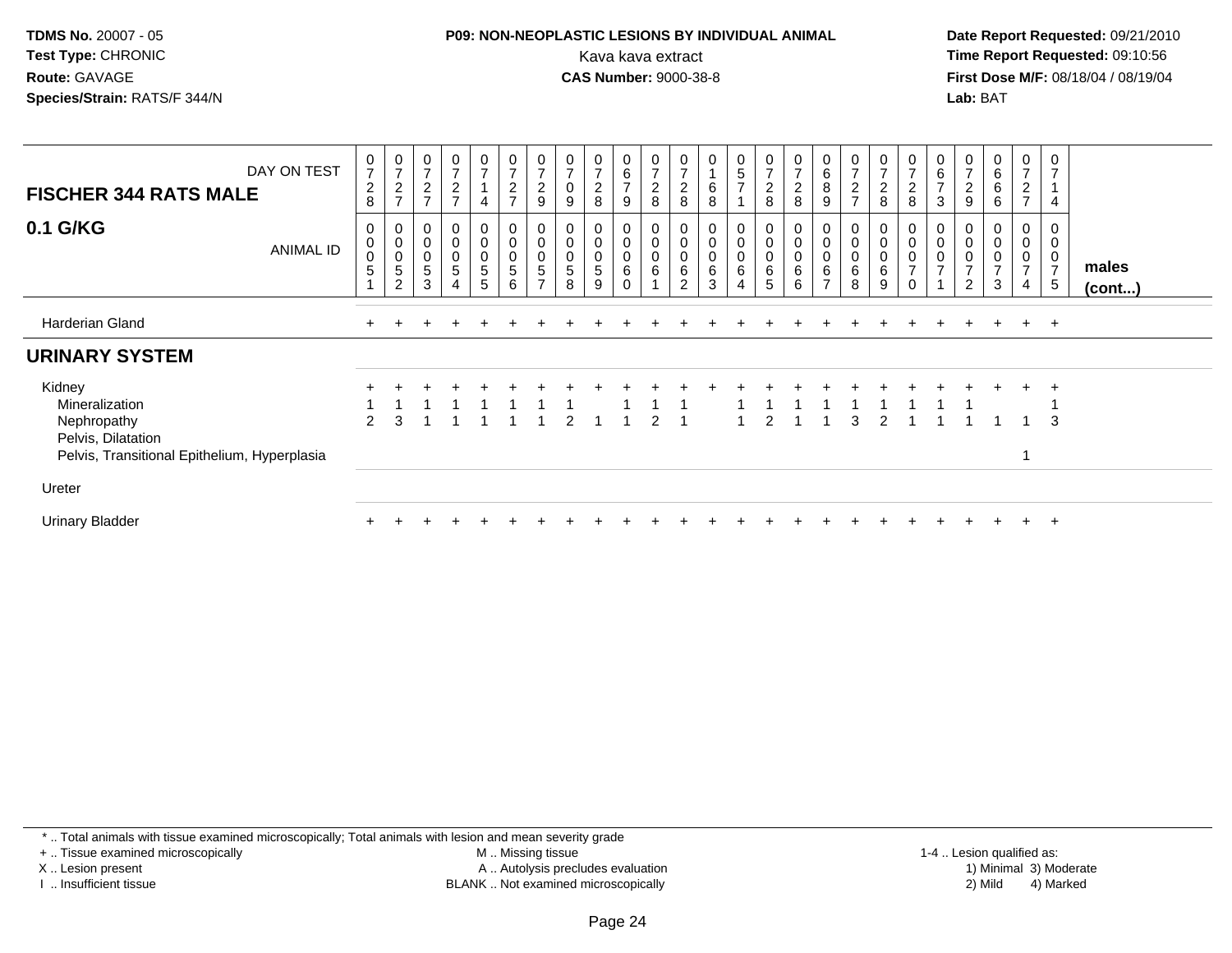#### **P09: NON-NEOPLASTIC LESIONS BY INDIVIDUAL ANIMAL**Kava kava extract **Time Report Requested:** 09:10:56<br>**CAS Number:** 9000-38-8<br>**Tirst Dose M/F:** 08/18/04 / 08/19/04

 **Date Report Requested:** 09/21/2010 **First Dose M/F:** 08/18/04 / 08/19/04 Lab: BAT **Lab:** BAT

| DAY ON TEST<br><b>FISCHER 344 RATS MALE</b><br>0.1 G/KG<br><b>ANIMAL ID</b>             | $\begin{smallmatrix}0\0\0\end{smallmatrix}$<br>$\overline{3}$ 0<br>$\pmb{0}$<br>$\begin{matrix} 0 \\ 0 \\ 7 \end{matrix}$ | $\frac{0}{7}$<br>$\frac{2}{7}$<br>$\mathsf{O}$<br>$\mathsf{O}\xspace$<br>$\ddot{\mathbf{0}}$ | $\begin{smallmatrix}0\\7\end{smallmatrix}$<br>$_{8}^{\rm 2}$<br>$\pmb{0}$<br>$\pmb{0}$<br>$\mathbf 0$ | $\begin{array}{c} 0 \\ 7 \end{array}$<br>$\frac{2}{9}$<br>$\pmb{0}$<br>$\mathsf{O}\xspace$<br>$\overline{0}$ | $\begin{smallmatrix}0\\7\end{smallmatrix}$<br>$\frac{2}{8}$<br>$\mathbf 0$<br>$\overline{0}$<br>$\overline{0}$ | $\frac{0}{7}$<br>$\frac{2}{9}$<br>$\mathbf 0$<br>$\overline{0}$<br>$\overline{0}$ | $\frac{0}{7}$<br>$\sqrt{2}$<br>8<br>$\mathbf 0$<br>$\mathbf 0$<br>$\mathbf 0$ | $\frac{0}{7}$<br>$\frac{2}{9}$<br>$\pmb{0}$<br>$\mathbf 0$<br>$\ddot{\mathbf{0}}$ | $\frac{0}{7}$<br>$\frac{2}{9}$<br>$\mathbf 0$<br>$\mathbf 0$<br>$\mathbf 0$ | $\begin{array}{c} 0 \\ 5 \\ 2 \\ 5 \end{array}$<br>$\pmb{0}$<br>$\ddot{\mathbf{0}}$<br>$\ddot{\mathbf{0}}$ | $\frac{0}{7}$<br>$\frac{2}{7}$<br>$\pmb{0}$<br>$\mathsf{O}\xspace$<br>$\mathbf 0$ | $\frac{0}{7}$<br>$\frac{2}{8}$<br>$\mathsf{O}\xspace$<br>$\mathbf 0$<br>$\ddot{\mathbf{0}}$ | $\begin{matrix} 0 \\ 6 \\ 4 \end{matrix}$<br>6<br>$\mathsf{O}\xspace$<br>$\mathsf{O}\xspace$<br>$\bar{0}$ | $\frac{0}{7}$<br>$\frac{2}{7}$<br>0<br>$\mathbf 0$<br>$\ddot{\mathbf{0}}$ | $\frac{0}{7}$<br>$\frac{2}{9}$<br>$\mathsf 0$<br>$\ddot{\mathbf{0}}$<br>$\overline{0}$ | $\frac{0}{7}$<br>$\frac{2}{7}$<br>$\pmb{0}$<br>$\pmb{0}$<br>$\ddot{\mathbf{0}}$ | $\frac{0}{7}$<br>$\mathbf 0$<br>$\mathbf 0$<br>$\pmb{0}$<br>$\mathbf 0$<br>$\mathbf 0$ | $\frac{0}{7}$<br>$\frac{2}{7}$<br>$\mathbf 0$<br>$\mathbf 0$<br>$\mathbf 0$ | $\frac{0}{7}$<br>$\frac{2}{7}$<br>$\pmb{0}$<br>$\mathbf 0$<br>$\ddot{\mathbf{0}}$ | 0<br>$\frac{5}{7}$<br>$\mathbf{1}$<br>0<br>$\mathbf 0$<br>$\mathbf 0$ | $\begin{array}{c} 0 \\ 7 \\ 2 \\ 8 \end{array}$<br>$\pmb{0}$<br>$\overline{0}$ | $_6^0$<br>$\mathbf{1}$<br>5<br>$\mathbf 0$<br>$\mathbf 0$<br>$\overline{0}$ | $\frac{0}{7}$<br>$\frac{2}{8}$<br>$\begin{smallmatrix}0\0\0\0\end{smallmatrix}$ | $\frac{0}{7}$<br>$\frac{2}{7}$<br>$\pmb{0}$<br>$\pmb{0}$<br>$\overline{0}$ | 0<br>$\overline{7}$<br>$\overline{2}$<br>$\overline{7}$<br>$\Omega$<br>$\Omega$<br>$\overline{1}$ |    |                                     |
|-----------------------------------------------------------------------------------------|---------------------------------------------------------------------------------------------------------------------------|----------------------------------------------------------------------------------------------|-------------------------------------------------------------------------------------------------------|--------------------------------------------------------------------------------------------------------------|----------------------------------------------------------------------------------------------------------------|-----------------------------------------------------------------------------------|-------------------------------------------------------------------------------|-----------------------------------------------------------------------------------|-----------------------------------------------------------------------------|------------------------------------------------------------------------------------------------------------|-----------------------------------------------------------------------------------|---------------------------------------------------------------------------------------------|-----------------------------------------------------------------------------------------------------------|---------------------------------------------------------------------------|----------------------------------------------------------------------------------------|---------------------------------------------------------------------------------|----------------------------------------------------------------------------------------|-----------------------------------------------------------------------------|-----------------------------------------------------------------------------------|-----------------------------------------------------------------------|--------------------------------------------------------------------------------|-----------------------------------------------------------------------------|---------------------------------------------------------------------------------|----------------------------------------------------------------------------|---------------------------------------------------------------------------------------------------|----|-------------------------------------|
|                                                                                         | 6                                                                                                                         | $\overline{7}$<br>$\overline{7}$                                                             | $\overline{7}$<br>8                                                                                   | $\overline{7}$<br>9                                                                                          | $\bf 8$<br>$\mathbf 0$                                                                                         | $\, 8$<br>$\overline{1}$                                                          | 8<br>$\overline{2}$                                                           | $\bf8$<br>$\mathbf{3}$                                                            | $\bf8$<br>$\overline{4}$                                                    | $\overline{8}$<br>$5\phantom{.0}$                                                                          | 8<br>6                                                                            | $\bf 8$<br>$\overline{7}$                                                                   | $\overline{8}$<br>$\overline{8}$                                                                          | 8<br>9                                                                    | $\overline{9}$<br>$\mathbf 0$                                                          | $\boldsymbol{9}$<br>$\overline{1}$                                              | $\boldsymbol{9}$<br>$\overline{2}$                                                     | $\boldsymbol{9}$<br>$\overline{3}$                                          | $\overline{9}$<br>$\overline{4}$                                                  | $\boldsymbol{9}$<br>5                                                 | $\frac{9}{6}$                                                                  | $\frac{9}{7}$                                                               | $\frac{9}{8}$                                                                   | $\frac{9}{9}$                                                              | $\mathbf 0$<br>$\mathbf 0$                                                                        |    | * TOTALS                            |
| <b>ALIMENTARY SYSTEM</b>                                                                |                                                                                                                           |                                                                                              |                                                                                                       |                                                                                                              |                                                                                                                |                                                                                   |                                                                               |                                                                                   |                                                                             |                                                                                                            |                                                                                   |                                                                                             |                                                                                                           |                                                                           |                                                                                        |                                                                                 |                                                                                        |                                                                             |                                                                                   |                                                                       |                                                                                |                                                                             |                                                                                 |                                                                            |                                                                                                   |    |                                     |
| Esophagus                                                                               |                                                                                                                           |                                                                                              |                                                                                                       |                                                                                                              |                                                                                                                |                                                                                   |                                                                               |                                                                                   |                                                                             |                                                                                                            |                                                                                   |                                                                                             |                                                                                                           |                                                                           |                                                                                        |                                                                                 |                                                                                        |                                                                             |                                                                                   |                                                                       |                                                                                |                                                                             |                                                                                 |                                                                            |                                                                                                   | 50 |                                     |
| Intestine Large, Cecum<br>Inflammation                                                  |                                                                                                                           |                                                                                              |                                                                                                       |                                                                                                              |                                                                                                                |                                                                                   |                                                                               |                                                                                   |                                                                             |                                                                                                            |                                                                                   |                                                                                             |                                                                                                           |                                                                           |                                                                                        |                                                                                 |                                                                                        |                                                                             |                                                                                   |                                                                       |                                                                                |                                                                             |                                                                                 |                                                                            | $\ddot{}$                                                                                         | 50 | 1 1.0                               |
| Intestine Large, Colon<br>Parasite Metazoan                                             |                                                                                                                           |                                                                                              |                                                                                                       |                                                                                                              |                                                                                                                |                                                                                   |                                                                               |                                                                                   |                                                                             |                                                                                                            |                                                                                   |                                                                                             |                                                                                                           |                                                                           |                                                                                        |                                                                                 |                                                                                        |                                                                             |                                                                                   |                                                                       |                                                                                |                                                                             |                                                                                 |                                                                            |                                                                                                   | 50 | $\overline{2}$                      |
| Intestine Large, Rectum                                                                 |                                                                                                                           |                                                                                              |                                                                                                       |                                                                                                              |                                                                                                                |                                                                                   |                                                                               |                                                                                   |                                                                             |                                                                                                            |                                                                                   |                                                                                             |                                                                                                           |                                                                           |                                                                                        |                                                                                 |                                                                                        |                                                                             |                                                                                   |                                                                       |                                                                                |                                                                             |                                                                                 |                                                                            |                                                                                                   | 50 |                                     |
| Intestine Small, Duodenum                                                               |                                                                                                                           |                                                                                              |                                                                                                       |                                                                                                              |                                                                                                                |                                                                                   |                                                                               |                                                                                   |                                                                             |                                                                                                            |                                                                                   |                                                                                             |                                                                                                           |                                                                           |                                                                                        |                                                                                 |                                                                                        |                                                                             |                                                                                   |                                                                       |                                                                                |                                                                             |                                                                                 |                                                                            |                                                                                                   | 50 |                                     |
| Intestine Small, Ileum                                                                  |                                                                                                                           |                                                                                              |                                                                                                       |                                                                                                              |                                                                                                                |                                                                                   |                                                                               |                                                                                   |                                                                             |                                                                                                            |                                                                                   |                                                                                             |                                                                                                           |                                                                           |                                                                                        |                                                                                 |                                                                                        |                                                                             |                                                                                   |                                                                       |                                                                                |                                                                             |                                                                                 |                                                                            |                                                                                                   | 50 |                                     |
| Intestine Small, Jejunum                                                                |                                                                                                                           |                                                                                              |                                                                                                       |                                                                                                              |                                                                                                                |                                                                                   |                                                                               |                                                                                   |                                                                             |                                                                                                            |                                                                                   |                                                                                             |                                                                                                           |                                                                           |                                                                                        |                                                                                 |                                                                                        |                                                                             |                                                                                   |                                                                       |                                                                                |                                                                             |                                                                                 | $+$                                                                        | $\div$                                                                                            | 50 |                                     |
| Liver<br>Angiectasis                                                                    |                                                                                                                           |                                                                                              |                                                                                                       |                                                                                                              |                                                                                                                |                                                                                   |                                                                               |                                                                                   |                                                                             |                                                                                                            |                                                                                   |                                                                                             |                                                                                                           |                                                                           |                                                                                        |                                                                                 |                                                                                        |                                                                             |                                                                                   |                                                                       |                                                                                |                                                                             |                                                                                 |                                                                            | $\ddot{}$                                                                                         | 50 | $1 1.0$                             |
| <b>Basophilic Focus</b><br><b>Clear Cell Focus</b><br>Degeneration, Cystic              |                                                                                                                           |                                                                                              | $X$ $X$                                                                                               |                                                                                                              | $X$ $X$                                                                                                        | $\mathsf{X}$                                                                      | $\times$<br>$\pmb{\times}$                                                    | 1                                                                                 | X<br>$\mathsf{X}$                                                           |                                                                                                            | X<br>$\mathsf X$<br>$\overline{1}$                                                |                                                                                             |                                                                                                           | $X$ $X$                                                                   | X X X X X X<br>$X$ $X$                                                                 |                                                                                 |                                                                                        |                                                                             | $\mathsf{X}$                                                                      |                                                                       | X<br>$\mathsf{X}$                                                              |                                                                             | X<br>$\mathsf{X}^-$                                                             |                                                                            | Χ<br>$X$ $X$                                                                                      |    | 30<br>25<br>4 1.0                   |
| <b>Eosinophilic Focus</b>                                                               |                                                                                                                           |                                                                                              |                                                                                                       | X                                                                                                            |                                                                                                                |                                                                                   | X                                                                             | $\boldsymbol{X}$                                                                  |                                                                             |                                                                                                            |                                                                                   | $\sf X$                                                                                     |                                                                                                           | $X$ $X$                                                                   |                                                                                        |                                                                                 |                                                                                        |                                                                             |                                                                                   |                                                                       | $\boldsymbol{\mathsf{X}}$                                                      |                                                                             |                                                                                 | X X X                                                                      |                                                                                                   |    | 18                                  |
| Fatty Change, Diffuse<br>Hematopoietic Cell Proliferation<br>Hepatodiaphragmatic Nodule |                                                                                                                           | $\mathbf 1$                                                                                  |                                                                                                       |                                                                                                              |                                                                                                                |                                                                                   | $\overline{1}$                                                                |                                                                                   |                                                                             | $\mathbf{1}$                                                                                               |                                                                                   |                                                                                             |                                                                                                           |                                                                           | X                                                                                      |                                                                                 |                                                                                        |                                                                             |                                                                                   | $\mathbf{1}$                                                          | X                                                                              |                                                                             |                                                                                 | $\overline{1}$                                                             | $\mathbf{1}$                                                                                      |    | $8$ 1.1<br>3, 1.0<br>$\overline{7}$ |
| Inflammation, Chronic Active<br>Mixed Cell Focus<br>Necrosis                            |                                                                                                                           | $\mathbf{1}$                                                                                 | $\overline{1}$                                                                                        | $\overline{1}$                                                                                               | $\overline{1}$                                                                                                 | $\overline{1}$                                                                    | $\overline{1}$                                                                | $\mathbf 1$                                                                       | $\overline{\phantom{1}}$                                                    |                                                                                                            | -1                                                                                | $\mathbf{1}$                                                                                | $\overline{1}$                                                                                            | $\overline{1}$                                                            | $\overline{1}$<br>$\overline{1}$                                                       | $\overline{1}$                                                                  | -1                                                                                     | $\overline{1}$                                                              |                                                                                   | $\overline{2}$                                                        | $\overline{1}$                                                                 |                                                                             | $\mathbf{1}$                                                                    | $\mathbf{1}$                                                               | $\overline{1}$                                                                                    |    | 39 1.0<br>5<br>2, 1.5               |

\* .. Total animals with tissue examined microscopically; Total animals with lesion and mean severity grade

+ .. Tissue examined microscopically

X .. Lesion present

I .. Insufficient tissue

M .. Missing tissue

BLANK .. Not examined microscopically

1-4 .. Lesion qualified as:<br>1) Minimal 3) Moderate A .. Autolysis precludes evaluation 19 (1999) 1999 10: 12 (1999) 1999 10: 12 (1999) A .. Autolysis precludes evaluation 1999 10: 13 (1999) 1999 10: 13 (1999) 1999 10: 13 (1999) 1999 10: 13 (1999) 1999 10: 13 (1999) 1999 10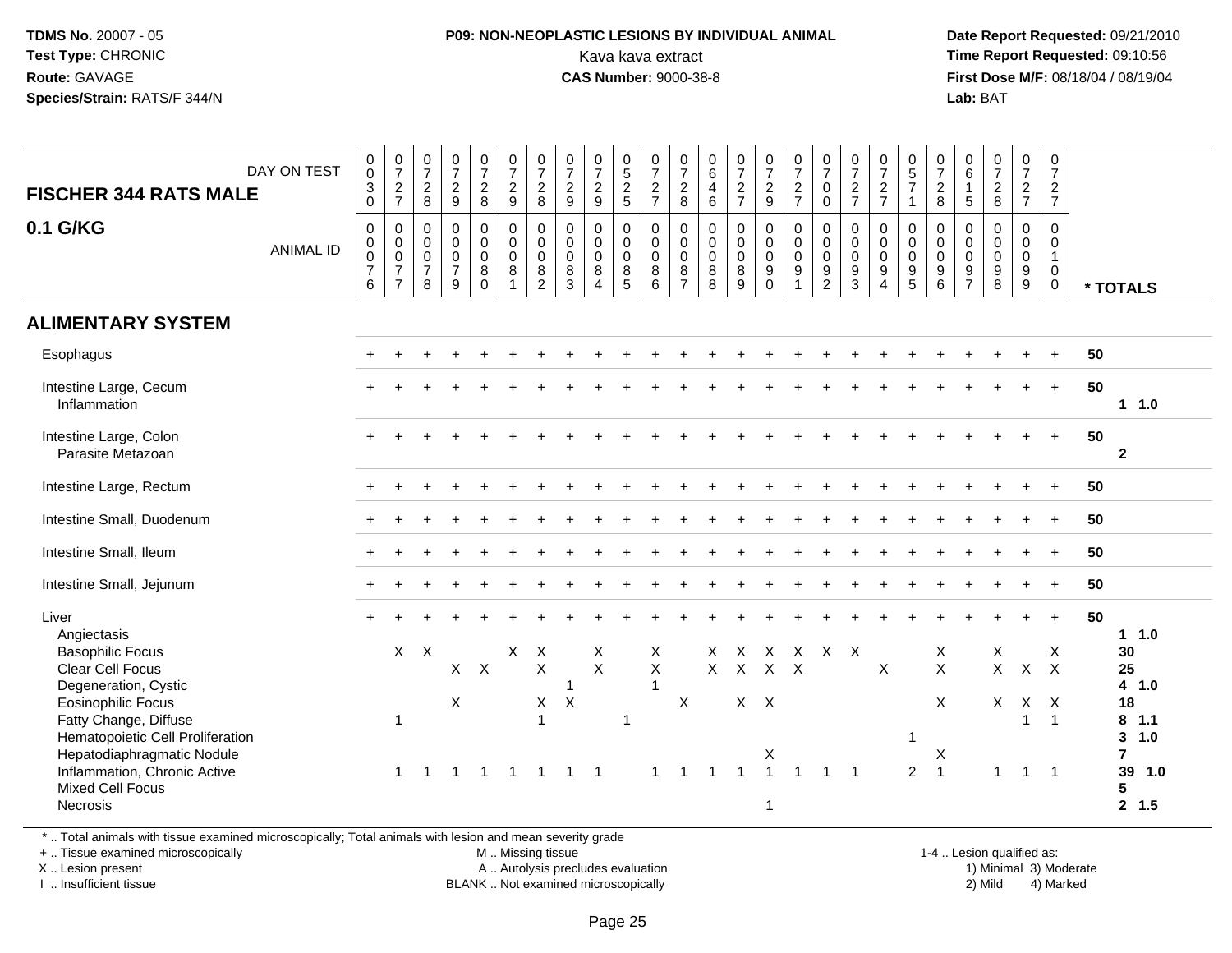## **P09: NON-NEOPLASTIC LESIONS BY INDIVIDUAL ANIMAL**Kava kava extract **Time Report Requested:** 09:10:56<br>**CAS Number:** 9000-38-8<br>**Tirst Dose M/F:** 08/18/04 / 08/19/04

 **Date Report Requested:** 09/21/2010 **First Dose M/F:** 08/18/04 / 08/19/04 Lab: BAT **Lab:** BAT

|                                                                                                                                                                     | DAY ON TEST      | $_{\rm 0}^{\rm 0}$                                                          | $\frac{0}{7}$                                           | $\frac{0}{7}$                                | $\frac{0}{7}$                                                | $\frac{0}{7}$                             | $\frac{0}{7}$                                                         | $\frac{0}{7}$                                        | $\frac{0}{7}$                                           | $\frac{0}{7}$                                | $\begin{array}{c} 0 \\ 5 \end{array}$              | $\frac{0}{7}$                                        | $\frac{0}{7}$                                               | $\begin{array}{c} 0 \\ 6 \end{array}$      | $\frac{0}{7}$                         | $\frac{0}{7}$                                               | $\frac{0}{7}$                   | $\frac{0}{7}$                        | $\frac{0}{7}$                                                                 | $\frac{0}{7}$                                  | $\begin{array}{c} 0 \\ 5 \end{array}$                                    | $\frac{0}{7}$                          | $\begin{matrix} 0 \\ 6 \end{matrix}$                    | $\frac{0}{7}$                                  | $\frac{0}{7}$                          | 0<br>$\overline{7}$                                  |    |                                                  |
|---------------------------------------------------------------------------------------------------------------------------------------------------------------------|------------------|-----------------------------------------------------------------------------|---------------------------------------------------------|----------------------------------------------|--------------------------------------------------------------|-------------------------------------------|-----------------------------------------------------------------------|------------------------------------------------------|---------------------------------------------------------|----------------------------------------------|----------------------------------------------------|------------------------------------------------------|-------------------------------------------------------------|--------------------------------------------|---------------------------------------|-------------------------------------------------------------|---------------------------------|--------------------------------------|-------------------------------------------------------------------------------|------------------------------------------------|--------------------------------------------------------------------------|----------------------------------------|---------------------------------------------------------|------------------------------------------------|----------------------------------------|------------------------------------------------------|----|--------------------------------------------------|
| <b>FISCHER 344 RATS MALE</b>                                                                                                                                        |                  | $\ensuremath{\mathsf{3}}$<br>$\mathbf 0$                                    | $\frac{2}{7}$                                           | $^2_8$                                       | $\frac{2}{9}$                                                | $\frac{2}{8}$                             | $\frac{2}{9}$                                                         | $\overline{c}$<br>8                                  | $\overline{c}$<br>$\boldsymbol{9}$                      | $\frac{2}{9}$                                | $\frac{2}{5}$                                      | $\frac{2}{7}$                                        | $\begin{array}{c} 2 \\ 8 \end{array}$                       | $\overline{\mathbf{4}}$<br>$6\phantom{1}6$ | $\frac{2}{7}$                         | $\frac{2}{9}$                                               | $\frac{2}{7}$                   | $\pmb{0}$<br>$\mathbf 0$             | $\frac{2}{7}$                                                                 | $\frac{2}{7}$                                  | $\overline{7}$<br>$\overline{1}$                                         | $\overline{c}$<br>8                    | $\mathbf{1}$<br>5                                       | $\frac{2}{8}$                                  | $\frac{2}{7}$                          | $\overline{c}$<br>$\overline{7}$                     |    |                                                  |
| 0.1 G/KG                                                                                                                                                            | <b>ANIMAL ID</b> | $\mathbf 0$<br>$\pmb{0}$<br>$\mathbf 0$<br>$\overline{7}$<br>$6\phantom{1}$ | 0<br>0<br>$\pmb{0}$<br>$\overline{7}$<br>$\overline{7}$ | 0<br>0<br>$\mathbf 0$<br>$\overline{7}$<br>8 | $\mathbf 0$<br>$\pmb{0}$<br>$\pmb{0}$<br>$\overline{7}$<br>9 | 0<br>0<br>$\mathbf 0$<br>8<br>$\mathbf 0$ | $\mathbf 0$<br>$\mathbf 0$<br>$\mathbf 0$<br>$\, 8$<br>$\overline{1}$ | $\mathbf 0$<br>0<br>$\pmb{0}$<br>8<br>$\overline{2}$ | $\mathbf 0$<br>$\mathbf 0$<br>$\pmb{0}$<br>$\,8\,$<br>3 | 0<br>0<br>$\mathbf 0$<br>8<br>$\overline{4}$ | 0<br>0<br>$\mathbf 0$<br>$\bf 8$<br>$\overline{5}$ | 0<br>$\pmb{0}$<br>$\mathsf 0$<br>8<br>$6\phantom{1}$ | $\mathbf 0$<br>0<br>$\boldsymbol{0}$<br>8<br>$\overline{7}$ | 0<br>0<br>$\mathbf 0$<br>8<br>8            | 0<br>$\pmb{0}$<br>$\pmb{0}$<br>$^8_9$ | 0<br>$\mathbf 0$<br>$\mathsf{O}\xspace$<br>9<br>$\mathbf 0$ | 0<br>0<br>$\mathsf 0$<br>9<br>1 | 0<br>0<br>$\pmb{0}$<br>$\frac{9}{2}$ | $\mathbf 0$<br>$\mathbf 0$<br>$\pmb{0}$<br>$\boldsymbol{9}$<br>$\overline{3}$ | 0<br>0<br>$\pmb{0}$<br>$9\,$<br>$\overline{4}$ | 0<br>$\mathbf 0$<br>$\mathsf 0$<br>$\begin{array}{c} 9 \\ 5 \end{array}$ | $\Omega$<br>$\mathbf 0$<br>0<br>9<br>6 | $\Omega$<br>$\mathbf 0$<br>$\mathbf 0$<br>$\frac{9}{7}$ | 0<br>$\pmb{0}$<br>$\mathbf 0$<br>$\frac{9}{8}$ | 0<br>0<br>$\mathbf 0$<br>$\frac{9}{9}$ | 0<br>0<br>$\mathbf{1}$<br>$\mathbf 0$<br>$\mathbf 0$ |    | * TOTALS                                         |
| Bile Duct, Cyst<br>Bile Duct, Hyperplasia<br>Centrilobular, Fatty Change<br>Centrilobular, Necrosis<br>Hepatocyte, Hypertrophy<br>Oval Cell, Hyperplasia            |                  |                                                                             | $\boldsymbol{2}$                                        |                                              | $\mathbf{1}$                                                 | $\mathbf{1}$                              | $\overline{1}$                                                        | $\mathbf{1}$                                         | $\overline{c}$                                          |                                              |                                                    | $\overline{1}$                                       | -1                                                          | -1                                         | $\overline{c}$                        | $\overline{c}$                                              | -1                              | $\mathbf 1$                          | $\overline{1}$                                                                | -1<br>1                                        | 3                                                                        |                                        | 3<br>$\overline{2}$                                     | $\overline{1}$                                 |                                        | $\mathbf 1$                                          |    | 1 1.0<br>39 1.3<br>7, 1.3<br>2.0<br>2 1.0<br>2.0 |
| Mesentery<br>Fat, Necrosis                                                                                                                                          |                  |                                                                             |                                                         |                                              |                                                              |                                           |                                                                       |                                                      |                                                         |                                              |                                                    |                                                      |                                                             |                                            |                                       |                                                             |                                 | $\ddot{}$<br>$\overline{1}$          |                                                                               |                                                | $\ddot{}$                                                                |                                        | $\ddot{}$<br>-1                                         |                                                |                                        | $\ddot{}$<br>2                                       | 8  | $7 \quad 1.4$                                    |
| Oral Mucosa<br>Hyperplasia, Squamous                                                                                                                                |                  |                                                                             |                                                         |                                              |                                                              |                                           |                                                                       |                                                      |                                                         |                                              |                                                    |                                                      |                                                             |                                            |                                       |                                                             |                                 |                                      |                                                                               |                                                |                                                                          |                                        |                                                         |                                                |                                        |                                                      | 1  | $1 \quad 3.0$                                    |
| Pancreas<br>Atrophy<br><b>Basophilic Focus</b><br>Acinus, Hyperplasia                                                                                               |                  |                                                                             | 1                                                       |                                              |                                                              |                                           |                                                                       |                                                      |                                                         |                                              |                                                    |                                                      |                                                             |                                            |                                       |                                                             |                                 |                                      |                                                                               |                                                |                                                                          |                                        |                                                         |                                                |                                        | $\ddot{}$<br>2                                       | 50 | 13 1.0<br>$9 - 1.2$                              |
| <b>Salivary Glands</b><br>Atrophy                                                                                                                                   |                  |                                                                             |                                                         |                                              |                                                              |                                           |                                                                       |                                                      |                                                         |                                              |                                                    |                                                      |                                                             |                                            |                                       |                                                             |                                 |                                      |                                                                               |                                                |                                                                          |                                        |                                                         |                                                |                                        | $+$                                                  | 50 | $12.0$                                           |
| Stomach, Forestomach<br>Inflammation<br>Mineralization<br>Epithelium, Hyperplasia                                                                                   |                  |                                                                             |                                                         |                                              |                                                              |                                           |                                                                       |                                                      |                                                         |                                              |                                                    |                                                      |                                                             | $\overline{\mathbf{1}}$                    |                                       |                                                             |                                 |                                      |                                                                               |                                                |                                                                          |                                        | 2<br>$\overline{2}$                                     |                                                |                                        | $+$                                                  | 50 | 4 1.5<br>2 1.0<br>4 1.5                          |
| Stomach, Glandular<br>Inflammation<br>Epithelium, Necrosis                                                                                                          |                  |                                                                             |                                                         |                                              |                                                              |                                           |                                                                       |                                                      | 1                                                       |                                              |                                                    |                                                      |                                                             |                                            |                                       |                                                             |                                 |                                      |                                                                               |                                                |                                                                          |                                        |                                                         |                                                | $\pm$                                  | $+$                                                  | 50 | 3, 1.0<br>$12.0$                                 |
| Tooth                                                                                                                                                               |                  |                                                                             |                                                         |                                              |                                                              | $+$                                       | $+$                                                                   |                                                      | $+$                                                     |                                              | $+$                                                |                                                      |                                                             |                                            |                                       |                                                             |                                 |                                      |                                                                               |                                                |                                                                          |                                        |                                                         |                                                |                                        |                                                      | 6  |                                                  |
| *  Total animals with tissue examined microscopically; Total animals with lesion and mean severity grade<br>+  Tissue examined microscopically<br>X  Lesion present |                  |                                                                             |                                                         |                                              |                                                              |                                           | M  Missing tissue<br>A  Autolysis precludes evaluation                |                                                      |                                                         |                                              |                                                    |                                                      |                                                             |                                            |                                       |                                                             |                                 |                                      |                                                                               |                                                |                                                                          |                                        |                                                         | 1-4  Lesion qualified as:                      |                                        | 1) Minimal 3) Moderate                               |    |                                                  |

I .. Insufficient tissue

BLANK .. Not examined microscopically 2) Mild 4) Marked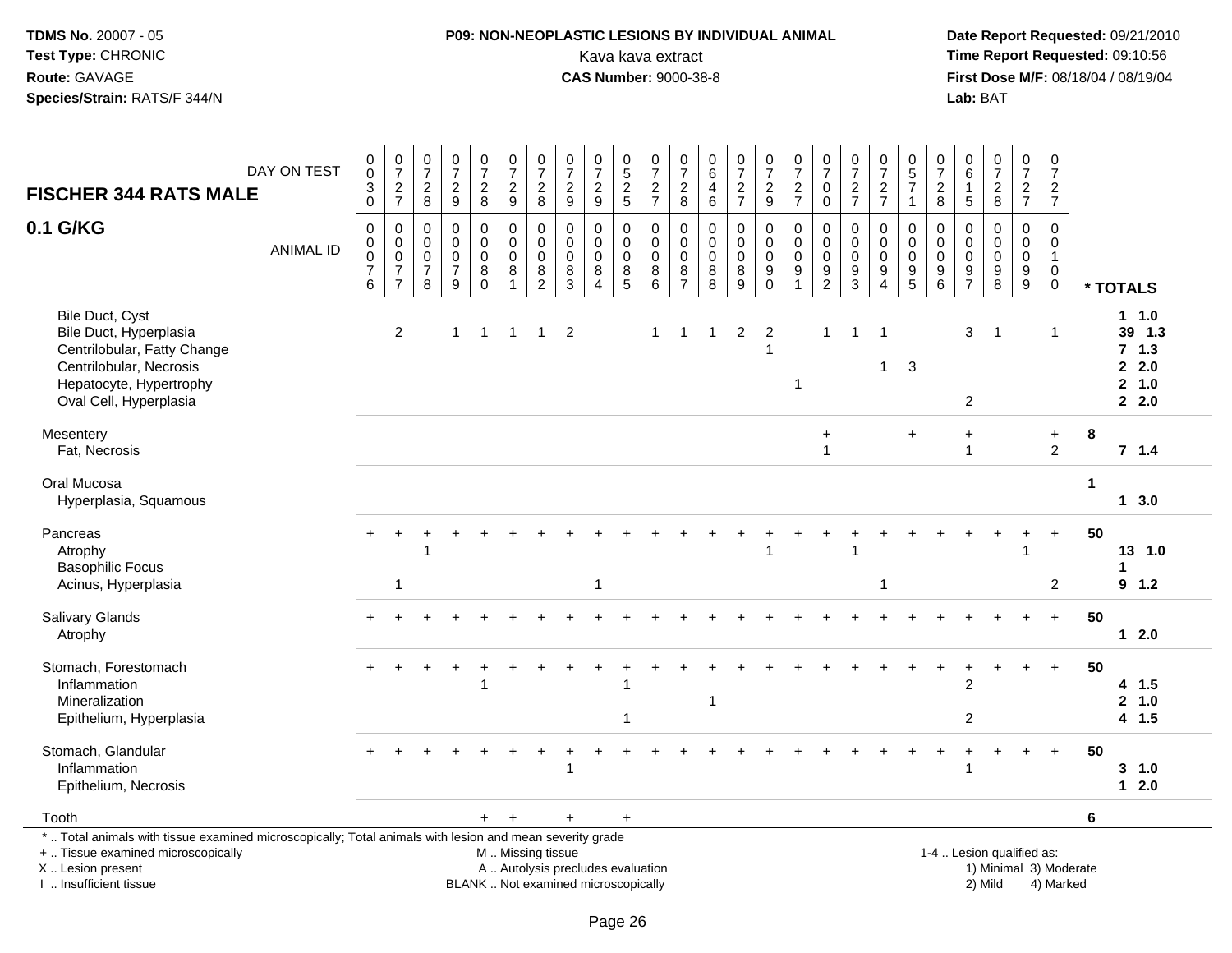## **P09: NON-NEOPLASTIC LESIONS BY INDIVIDUAL ANIMAL**Kava kava extract **Time Report Requested:** 09:10:56<br>**CAS Number:** 9000-38-8 **CAS Number:** 9000-38-8

| <b>FISCHER 344 RATS MALE</b>                                                                                                                                                                  | DAY ON TEST      | $_{\rm 0}^{\rm 0}$<br>$\frac{3}{0}$                    | $\frac{0}{7}$<br>$\frac{2}{7}$                                                   | $\frac{0}{7}$<br>$_{\rm 8}^2$                                         | $\begin{array}{c} 0 \\ 7 \end{array}$<br>$\frac{2}{9}$                     | $\frac{0}{7}$<br>$\frac{2}{8}$                                  | $\pmb{0}$<br>$\overline{7}$<br>$\frac{2}{9}$                   | $\frac{0}{7}$<br>$_{8}^{2}$            | $\begin{array}{c} 0 \\ 7 \end{array}$<br>$\frac{2}{9}$                   | $\begin{array}{c} 0 \\ 7 \end{array}$<br>$\frac{2}{9}$                 | $\begin{array}{c} 0 \\ 5 \end{array}$<br>$\frac{2}{5}$ | 0<br>$\overline{7}$<br>$\frac{2}{7}$                                | 0<br>$\overline{7}$<br>$\frac{2}{8}$                        | 0<br>6<br>4<br>$\,6\,$                           | $\frac{0}{7}$<br>$\frac{2}{7}$            | $\frac{0}{7}$<br>$\frac{2}{9}$                                            | $\frac{0}{7}$<br>$\frac{2}{7}$                            | $\frac{0}{7}$<br>$\pmb{0}$<br>$\mathbf 0$                  | $\frac{0}{7}$<br>$\frac{2}{7}$                                                | 0<br>$\overline{7}$<br>$\frac{2}{7}$                                  | 0<br>$\overline{5}$<br>$\overline{7}$<br>$\mathbf{1}$                           | 0<br>$\overline{7}$<br>$\boldsymbol{2}$<br>8 | 0<br>$6\overline{6}$<br>1<br>$\overline{5}$                        | $\frac{0}{7}$<br>$_{\rm 8}^2$                             | $\frac{0}{7}$<br>$\frac{2}{7}$          | $\pmb{0}$<br>$\overline{7}$<br>$\overline{2}$<br>$\overline{7}$            |                        |                         |
|-----------------------------------------------------------------------------------------------------------------------------------------------------------------------------------------------|------------------|--------------------------------------------------------|----------------------------------------------------------------------------------|-----------------------------------------------------------------------|----------------------------------------------------------------------------|-----------------------------------------------------------------|----------------------------------------------------------------|----------------------------------------|--------------------------------------------------------------------------|------------------------------------------------------------------------|--------------------------------------------------------|---------------------------------------------------------------------|-------------------------------------------------------------|--------------------------------------------------|-------------------------------------------|---------------------------------------------------------------------------|-----------------------------------------------------------|------------------------------------------------------------|-------------------------------------------------------------------------------|-----------------------------------------------------------------------|---------------------------------------------------------------------------------|----------------------------------------------|--------------------------------------------------------------------|-----------------------------------------------------------|-----------------------------------------|----------------------------------------------------------------------------|------------------------|-------------------------|
| 0.1 G/KG                                                                                                                                                                                      | <b>ANIMAL ID</b> | $\pmb{0}$<br>$_{\rm 0}^{\rm 0}$<br>$\overline{7}$<br>6 | $\mathsf 0$<br>$\mathbf 0$<br>$\overline{0}$<br>$\overline{7}$<br>$\overline{7}$ | $\boldsymbol{0}$<br>$\mathbf 0$<br>$\pmb{0}$<br>$\boldsymbol{7}$<br>8 | $\mathbf 0$<br>$\Omega$<br>$\mathbf 0$<br>$\overline{7}$<br>$\overline{9}$ | $\pmb{0}$<br>$\pmb{0}$<br>$\mathsf 0$<br>$\bf 8$<br>$\mathsf 0$ | $\mathsf 0$<br>$\mathbf 0$<br>$\mathsf 0$<br>8<br>$\mathbf{1}$ | 0<br>$\mathbf 0$<br>0<br>$\frac{8}{2}$ | $\mathbf 0$<br>$\mathbf 0$<br>$\mathbf 0$<br>$\frac{8}{3}$               | $\mathbf 0$<br>$\mathbf 0$<br>$\mathbf 0$<br>$\bf 8$<br>$\overline{4}$ | $\mathbf 0$<br>$\mathbf 0$<br>$\mathbf 0$<br>$^8$ 5    | $\mathbf 0$<br>$\Omega$<br>$\mathbf 0$<br>$\, 8$<br>$6\phantom{1}6$ | $\pmb{0}$<br>$\Omega$<br>$\mathbf 0$<br>8<br>$\overline{7}$ | $\mathbf 0$<br>$\Omega$<br>$\mathbf 0$<br>8<br>8 | 0<br>$\mathbf 0$<br>$\mathbf 0$<br>8<br>9 | $\mathsf 0$<br>$\mathbf 0$<br>$\mathbf 0$<br>$\boldsymbol{9}$<br>$\Omega$ | $\pmb{0}$<br>$\pmb{0}$<br>$\mathsf 0$<br>$\boldsymbol{9}$ | $\mathbf 0$<br>$\mathbf 0$<br>$\mathbf 0$<br>$\frac{9}{2}$ | $\mathbf 0$<br>$\mathbf 0$<br>$\pmb{0}$<br>$\boldsymbol{9}$<br>$\overline{3}$ | 0<br>$\mathbf 0$<br>$\mathbf 0$<br>$\boldsymbol{9}$<br>$\overline{4}$ | $\mathbf 0$<br>$\mathbf 0$<br>$\mathbf 0$<br>$\boldsymbol{9}$<br>$\overline{5}$ | $\mathbf 0$<br>$\Omega$<br>0<br>9<br>6       | 0<br>$\Omega$<br>$\mathbf 0$<br>$\boldsymbol{9}$<br>$\overline{7}$ | $\mathsf 0$<br>$\mathsf{O}$<br>$\pmb{0}$<br>$\frac{9}{8}$ | 0<br>0<br>$\mathsf{O}\xspace$<br>$^9_9$ | $\mathbf 0$<br>$\mathbf 0$<br>$\overline{1}$<br>$\mathbf 0$<br>$\mathbf 0$ |                        | * TOTALS                |
| Malformation                                                                                                                                                                                  |                  |                                                        |                                                                                  |                                                                       |                                                                            | 1                                                               | $\overline{1}$                                                 |                                        | $\mathbf{1}$                                                             |                                                                        | $\mathbf{1}$                                           |                                                                     |                                                             |                                                  |                                           |                                                                           |                                                           |                                                            |                                                                               |                                                                       |                                                                                 |                                              |                                                                    |                                                           |                                         |                                                                            |                        | 6 1.0                   |
| <b>CARDIOVASCULAR SYSTEM</b>                                                                                                                                                                  |                  |                                                        |                                                                                  |                                                                       |                                                                            |                                                                 |                                                                |                                        |                                                                          |                                                                        |                                                        |                                                                     |                                                             |                                                  |                                           |                                                                           |                                                           |                                                            |                                                                               |                                                                       |                                                                                 |                                              |                                                                    |                                                           |                                         |                                                                            |                        |                         |
| <b>Blood Vessel</b>                                                                                                                                                                           |                  |                                                        |                                                                                  |                                                                       |                                                                            |                                                                 |                                                                |                                        |                                                                          |                                                                        |                                                        |                                                                     |                                                             |                                                  |                                           |                                                                           |                                                           |                                                            |                                                                               |                                                                       |                                                                                 |                                              |                                                                    |                                                           |                                         |                                                                            | 50                     |                         |
| Heart<br>Cardiomyopathy<br>Atrium, Thrombosis                                                                                                                                                 |                  | $\blacktriangleleft$                                   | 3                                                                                | $\mathfrak{p}$                                                        | 3                                                                          | 3                                                               | 3                                                              | 3                                      | $\overline{2}$                                                           | 3                                                                      | $\overline{2}$                                         | $\overline{2}$                                                      | 3                                                           | 3                                                | 3                                         | 3                                                                         | $\overline{2}$                                            | $\overline{2}$                                             | $\mathfrak{p}$                                                                | 2                                                                     | 2<br>2                                                                          | $\overline{2}$                               | 2                                                                  | $\overline{2}$                                            | 3                                       | $\ddot{}$<br>$\overline{2}$                                                | 50                     | 49 2.4<br>2, 1.5        |
| <b>ENDOCRINE SYSTEM</b>                                                                                                                                                                       |                  |                                                        |                                                                                  |                                                                       |                                                                            |                                                                 |                                                                |                                        |                                                                          |                                                                        |                                                        |                                                                     |                                                             |                                                  |                                           |                                                                           |                                                           |                                                            |                                                                               |                                                                       |                                                                                 |                                              |                                                                    |                                                           |                                         |                                                                            |                        |                         |
| <b>Adrenal Cortex</b><br>Hematopoietic Cell Proliferation<br>Hypertrophy<br><b>Necrosis</b>                                                                                                   |                  |                                                        |                                                                                  |                                                                       |                                                                            |                                                                 | $\mathbf 1$                                                    |                                        |                                                                          |                                                                        |                                                        |                                                                     |                                                             |                                                  |                                           |                                                                           |                                                           |                                                            |                                                                               | $\overline{c}$                                                        |                                                                                 |                                              |                                                                    |                                                           |                                         |                                                                            | 50                     | $12.0$<br>5 1.4<br>11.0 |
| Zona Fasciculata, Hyperplasia                                                                                                                                                                 |                  |                                                        |                                                                                  |                                                                       | -1                                                                         |                                                                 |                                                                |                                        |                                                                          |                                                                        |                                                        | -1                                                                  |                                                             | -1                                               |                                           |                                                                           | $\mathbf 1$                                               |                                                            |                                                                               | $\overline{c}$                                                        |                                                                                 |                                              |                                                                    | $\mathbf 1$                                               |                                         |                                                                            |                        | 6 1.2                   |
| Adrenal Medulla<br>Hyperplasia                                                                                                                                                                |                  |                                                        |                                                                                  |                                                                       |                                                                            |                                                                 | 2                                                              |                                        |                                                                          |                                                                        |                                                        |                                                                     |                                                             |                                                  |                                           |                                                                           |                                                           |                                                            |                                                                               |                                                                       |                                                                                 | 2                                            |                                                                    |                                                           | $\div$                                  | $\ddot{}$<br>$\overline{1}$                                                | 50                     | $11 \quad 1.9$          |
| Islets, Pancreatic<br>Hyperplasia                                                                                                                                                             |                  |                                                        |                                                                                  |                                                                       |                                                                            |                                                                 |                                                                |                                        |                                                                          |                                                                        |                                                        |                                                                     |                                                             |                                                  |                                           |                                                                           |                                                           |                                                            |                                                                               |                                                                       |                                                                                 |                                              |                                                                    |                                                           |                                         | $+$                                                                        | 50                     | 2 1.0                   |
| Parathyroid Gland                                                                                                                                                                             |                  |                                                        |                                                                                  |                                                                       |                                                                            |                                                                 |                                                                |                                        |                                                                          |                                                                        |                                                        |                                                                     |                                                             |                                                  |                                           |                                                                           |                                                           |                                                            |                                                                               |                                                                       |                                                                                 |                                              |                                                                    |                                                           |                                         | $\overline{+}$                                                             | 50                     |                         |
| <b>Pituitary Gland</b><br>Pars Distalis, Hyperplasia                                                                                                                                          |                  |                                                        |                                                                                  |                                                                       | $\overline{2}$                                                             |                                                                 |                                                                | 3                                      |                                                                          |                                                                        |                                                        |                                                                     |                                                             |                                                  |                                           |                                                                           | 3                                                         | $\overline{c}$                                             |                                                                               | $\overline{4}$                                                        | $\overline{\phantom{a}}$                                                        | 1                                            | $\overline{2}$                                                     | $\ddot{}$                                                 | $\ddot{}$                               | $+$                                                                        | 50                     | 20 1.9                  |
| <b>Thyroid Gland</b><br>Infiltration Cellular, Lymphocyte                                                                                                                                     |                  |                                                        |                                                                                  |                                                                       |                                                                            |                                                                 |                                                                |                                        |                                                                          |                                                                        |                                                        |                                                                     |                                                             |                                                  |                                           |                                                                           |                                                           |                                                            |                                                                               |                                                                       |                                                                                 |                                              |                                                                    |                                                           |                                         | $+$                                                                        | 50                     | $12.0$                  |
| *  Total animals with tissue examined microscopically; Total animals with lesion and mean severity grade<br>+  Tissue examined microscopically<br>X  Lesion present<br>I. Insufficient tissue |                  |                                                        |                                                                                  |                                                                       |                                                                            |                                                                 | M  Missing tissue                                              |                                        | A  Autolysis precludes evaluation<br>BLANK  Not examined microscopically |                                                                        |                                                        |                                                                     |                                                             |                                                  |                                           |                                                                           |                                                           |                                                            |                                                                               |                                                                       |                                                                                 |                                              |                                                                    | 1-4  Lesion qualified as:<br>2) Mild                      |                                         | 4) Marked                                                                  | 1) Minimal 3) Moderate |                         |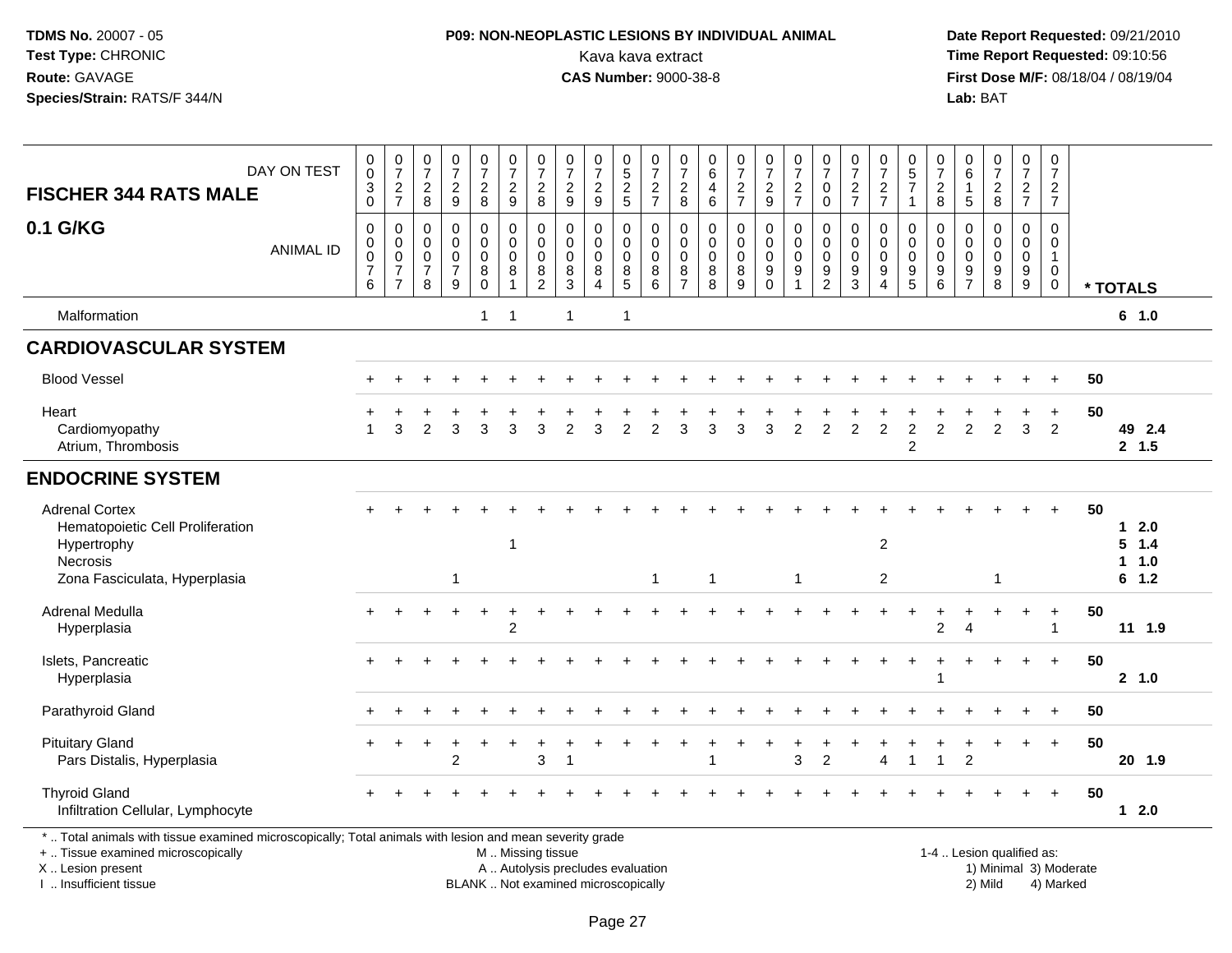## **P09: NON-NEOPLASTIC LESIONS BY INDIVIDUAL ANIMAL**Kava kava extract **Time Report Requested:** 09:10:56<br>**CAS Number:** 9000-38-8 **CAS Number:** 9000-38-8

| DAY ON TEST<br><b>FISCHER 344 RATS MALE</b>                                                                                                                                                   |                  | $\pmb{0}$<br>$\mathbf 0$<br>$\ensuremath{\mathsf{3}}$<br>$\pmb{0}$ | $\begin{array}{c} 0 \\ 7 \end{array}$<br>$\frac{2}{7}$     | $\frac{0}{7}$<br>$\overline{c}$<br>8         | $\pmb{0}$<br>$\overline{7}$<br>$\overline{c}$<br>$9\,$ | $\begin{array}{c} 0 \\ 7 \end{array}$<br>$\overline{c}$<br>8         | $\pmb{0}$<br>$\overline{7}$<br>$\overline{c}$<br>9 | $\frac{0}{7}$<br>$\boldsymbol{2}$<br>8                 | $\begin{array}{c} 0 \\ 7 \end{array}$<br>$\overline{c}$<br>9             | $\frac{0}{7}$<br>$\boldsymbol{2}$<br>$9\,$                    | $\begin{array}{c} 0 \\ 5 \end{array}$<br>$\overline{2}$<br>5 | 0<br>$\overline{7}$<br>$\frac{2}{7}$            | $\begin{array}{c} 0 \\ 7 \end{array}$<br>$\overline{c}$<br>8 | 0<br>$\,6\,$<br>4<br>$\,6\,$                | $\frac{0}{7}$<br>$\frac{2}{7}$                  | $\begin{smallmatrix}0\\7\end{smallmatrix}$<br>$\boldsymbol{2}$<br>$\boldsymbol{9}$ | $\begin{array}{c} 0 \\ 7 \end{array}$<br>$\frac{2}{7}$                   | $\frac{0}{7}$<br>0<br>$\pmb{0}$                        | $\frac{0}{7}$<br>$\frac{2}{7}$                             | $\begin{array}{c} 0 \\ 7 \end{array}$<br>$\boldsymbol{2}$<br>$\overline{7}$   | $^{\rm 0}_{\rm 5}$<br>$\overline{7}$<br>$\mathbf{1}$           | $\frac{0}{7}$<br>$\overline{c}$<br>$\,8\,$                                              | 0<br>6<br>$\mathbf{1}$<br>$\sqrt{5}$       | $\frac{0}{7}$<br>$\sqrt{2}$<br>$\boldsymbol{8}$                                 | $\frac{0}{7}$<br>$\frac{2}{7}$                      | $\pmb{0}$<br>$\overline{7}$<br>$\overline{a}$<br>$\overline{7}$        |                        |                   |
|-----------------------------------------------------------------------------------------------------------------------------------------------------------------------------------------------|------------------|--------------------------------------------------------------------|------------------------------------------------------------|----------------------------------------------|--------------------------------------------------------|----------------------------------------------------------------------|----------------------------------------------------|--------------------------------------------------------|--------------------------------------------------------------------------|---------------------------------------------------------------|--------------------------------------------------------------|-------------------------------------------------|--------------------------------------------------------------|---------------------------------------------|-------------------------------------------------|------------------------------------------------------------------------------------|--------------------------------------------------------------------------|--------------------------------------------------------|------------------------------------------------------------|-------------------------------------------------------------------------------|----------------------------------------------------------------|-----------------------------------------------------------------------------------------|--------------------------------------------|---------------------------------------------------------------------------------|-----------------------------------------------------|------------------------------------------------------------------------|------------------------|-------------------|
| 0.1 G/KG                                                                                                                                                                                      | <b>ANIMAL ID</b> | 0<br>$\pmb{0}$<br>$\pmb{0}$<br>$\boldsymbol{7}$<br>$\,6\,$         | $\mathbf 0$<br>$\mathbf 0$<br>$\mathbf 0$<br>$\frac{7}{7}$ | 0<br>$\mathbf 0$<br>0<br>$\overline{7}$<br>8 | $\mathbf 0$<br>$\mathbf 0$<br>0<br>$\frac{7}{9}$       | $\pmb{0}$<br>$\pmb{0}$<br>$\mathbf 0$<br>$\overline{8}$ <sup>0</sup> | 0<br>$\mathsf{O}\xspace$<br>$\mathbf 0$<br>$\bf 8$ | $\pmb{0}$<br>$\pmb{0}$<br>$\mathbf 0$<br>$\frac{8}{2}$ | 0<br>$\mathbf 0$<br>$\mathbf{0}$<br>8<br>3                               | $\mathbf 0$<br>$\mathbf 0$<br>$\Omega$<br>8<br>$\overline{4}$ | 0<br>$\mathbf 0$<br>$\mathbf 0$<br>$^8_5$                    | 0<br>$\mathsf 0$<br>$\mathbf 0$<br>8<br>$\,6\,$ | 0<br>$\mathbf 0$<br>$\mathbf 0$<br>$\frac{8}{7}$             | $\pmb{0}$<br>$\pmb{0}$<br>0<br>$\bf 8$<br>8 | $\pmb{0}$<br>$\pmb{0}$<br>$\mathbf 0$<br>$^8_9$ | 0<br>$\mathbf 0$<br>$\mathbf 0$<br>$\boldsymbol{9}$<br>$\mathbf 0$                 | $\mathbf 0$<br>$\pmb{0}$<br>$\Omega$<br>$\boldsymbol{9}$<br>$\mathbf{1}$ | 0<br>$\mathbf 0$<br>$\mathbf 0$<br>9<br>$\overline{2}$ | $\mathbf 0$<br>$\mathbf 0$<br>$\mathbf 0$<br>$\frac{9}{3}$ | 0<br>$\mathsf{O}\xspace$<br>$\mathbf 0$<br>$\boldsymbol{9}$<br>$\overline{4}$ | 0<br>$\mathbf 0$<br>0<br>$\begin{array}{c} 9 \\ 5 \end{array}$ | $\mathbf 0$<br>$\boldsymbol{0}$<br>$\mathbf 0$<br>$\begin{array}{c} 9 \\ 6 \end{array}$ | 0<br>$\Omega$<br>$\Omega$<br>$\frac{9}{7}$ | $\mathbf 0$<br>$\mathbf 0$<br>$\Omega$<br>$\begin{array}{c} 9 \\ 8 \end{array}$ | $\mathbf 0$<br>$\mathbf 0$<br>$\mathbf 0$<br>$^9_9$ | $\mathbf 0$<br>$\pmb{0}$<br>$\mathbf{1}$<br>$\mathbf 0$<br>$\mathbf 0$ |                        | * TOTALS          |
| C-cell, Hyperplasia<br>Follicular Cell, Hyperplasia                                                                                                                                           |                  |                                                                    |                                                            | $\overline{c}$                               |                                                        | $\overline{c}$                                                       |                                                    |                                                        |                                                                          |                                                               |                                                              |                                                 |                                                              |                                             | $\overline{c}$                                  |                                                                                    |                                                                          |                                                        | $\mathbf{1}$                                               | $\overline{\mathbf{1}}$                                                       |                                                                | $\overline{2}$                                                                          |                                            | 3                                                                               | $\overline{1}$                                      |                                                                        |                        | 12 1.9<br>2, 1.5  |
| <b>GENERAL BODY SYSTEM</b>                                                                                                                                                                    |                  |                                                                    |                                                            |                                              |                                                        |                                                                      |                                                    |                                                        |                                                                          |                                                               |                                                              |                                                 |                                                              |                                             |                                                 |                                                                                    |                                                                          |                                                        |                                                            |                                                                               |                                                                |                                                                                         |                                            |                                                                                 |                                                     |                                                                        |                        |                   |
| <b>Tissue NOS</b>                                                                                                                                                                             |                  |                                                                    |                                                            |                                              |                                                        |                                                                      |                                                    |                                                        |                                                                          |                                                               | $\ddot{}$                                                    |                                                 |                                                              |                                             |                                                 |                                                                                    |                                                                          |                                                        |                                                            |                                                                               |                                                                |                                                                                         |                                            |                                                                                 |                                                     |                                                                        | $\mathbf 1$            |                   |
| <b>GENITAL SYSTEM</b>                                                                                                                                                                         |                  |                                                                    |                                                            |                                              |                                                        |                                                                      |                                                    |                                                        |                                                                          |                                                               |                                                              |                                                 |                                                              |                                             |                                                 |                                                                                    |                                                                          |                                                        |                                                            |                                                                               |                                                                |                                                                                         |                                            |                                                                                 |                                                     |                                                                        |                        |                   |
| <b>Coagulating Gland</b><br>Inflammation                                                                                                                                                      |                  |                                                                    |                                                            |                                              |                                                        |                                                                      |                                                    |                                                        |                                                                          |                                                               |                                                              |                                                 |                                                              |                                             |                                                 |                                                                                    |                                                                          |                                                        |                                                            | $\ddot{}$<br>3                                                                |                                                                |                                                                                         |                                            |                                                                                 |                                                     |                                                                        | $\mathbf{2}$           | 2, 3.0            |
| Epididymis<br>Inflammation                                                                                                                                                                    |                  | $+$                                                                | $\div$                                                     | $\div$                                       |                                                        |                                                                      |                                                    |                                                        |                                                                          |                                                               |                                                              |                                                 |                                                              |                                             |                                                 |                                                                                    |                                                                          |                                                        | 2                                                          |                                                                               |                                                                |                                                                                         |                                            |                                                                                 | 1                                                   | $\ddot{}$                                                              | 50                     | 4 1.3             |
| <b>Preputial Gland</b>                                                                                                                                                                        |                  |                                                                    |                                                            |                                              |                                                        |                                                                      |                                                    |                                                        |                                                                          |                                                               |                                                              |                                                 |                                                              |                                             |                                                 |                                                                                    |                                                                          |                                                        |                                                            |                                                                               |                                                                |                                                                                         |                                            |                                                                                 |                                                     | $\ddot{}$                                                              | 50                     |                   |
| Prostate<br>Inflammation<br>Epithelium, Hyperplasia                                                                                                                                           |                  |                                                                    |                                                            |                                              |                                                        |                                                                      | 3                                                  | -1<br>2                                                | $\overline{c}$                                                           |                                                               | $\overline{c}$                                               | 3                                               | $\sqrt{2}$<br>3                                              |                                             | $\overline{c}$                                  | $\overline{1}$                                                                     |                                                                          | $\overline{c}$                                         | -1                                                         | 3<br>$\overline{1}$                                                           |                                                                |                                                                                         |                                            | $\overline{2}$                                                                  | $\ddot{}$<br>$\overline{1}$                         | $\ddot{}$                                                              | 50                     | 24 1.8<br>$8$ 1.8 |
| <b>Seminal Vesicle</b>                                                                                                                                                                        |                  |                                                                    |                                                            |                                              |                                                        |                                                                      |                                                    |                                                        |                                                                          |                                                               |                                                              |                                                 |                                                              |                                             |                                                 |                                                                                    |                                                                          |                                                        |                                                            |                                                                               |                                                                |                                                                                         |                                            |                                                                                 |                                                     | $\ddot{+}$                                                             | 50                     |                   |
| <b>Testes</b><br>Interstitial Cell, Hyperplasia                                                                                                                                               |                  |                                                                    |                                                            |                                              |                                                        |                                                                      | 2                                                  |                                                        | 2                                                                        | $\overline{1}$                                                | $\mathbf{1}$                                                 | $\overline{c}$                                  |                                                              |                                             |                                                 |                                                                                    |                                                                          | 1                                                      |                                                            | $\overline{1}$                                                                |                                                                |                                                                                         | $\overline{c}$                             |                                                                                 | $\ddot{}$                                           | $\ddot{}$<br>3                                                         | 50                     | $15$ 2.1          |
| <b>HEMATOPOIETIC SYSTEM</b>                                                                                                                                                                   |                  |                                                                    |                                                            |                                              |                                                        |                                                                      |                                                    |                                                        |                                                                          |                                                               |                                                              |                                                 |                                                              |                                             |                                                 |                                                                                    |                                                                          |                                                        |                                                            |                                                                               |                                                                |                                                                                         |                                            |                                                                                 |                                                     |                                                                        |                        |                   |
| <b>Bone Marrow</b><br>Hemorrhage<br>Hyperplasia                                                                                                                                               |                  |                                                                    |                                                            | 3                                            | $\overline{2}$                                         |                                                                      |                                                    |                                                        | 4                                                                        |                                                               | 3                                                            |                                                 |                                                              |                                             |                                                 |                                                                                    | 4                                                                        | 3                                                      |                                                            |                                                                               | 3                                                              | $\overline{2}$                                                                          | 4                                          |                                                                                 |                                                     |                                                                        | 50                     | 14.0<br>17 2.9    |
| *  Total animals with tissue examined microscopically; Total animals with lesion and mean severity grade<br>+  Tissue examined microscopically<br>X  Lesion present<br>I  Insufficient tissue |                  |                                                                    |                                                            |                                              |                                                        |                                                                      | M  Missing tissue                                  |                                                        | A  Autolysis precludes evaluation<br>BLANK  Not examined microscopically |                                                               |                                                              |                                                 |                                                              |                                             |                                                 |                                                                                    |                                                                          |                                                        |                                                            |                                                                               |                                                                |                                                                                         |                                            | 1-4  Lesion qualified as:<br>2) Mild                                            |                                                     | 4) Marked                                                              | 1) Minimal 3) Moderate |                   |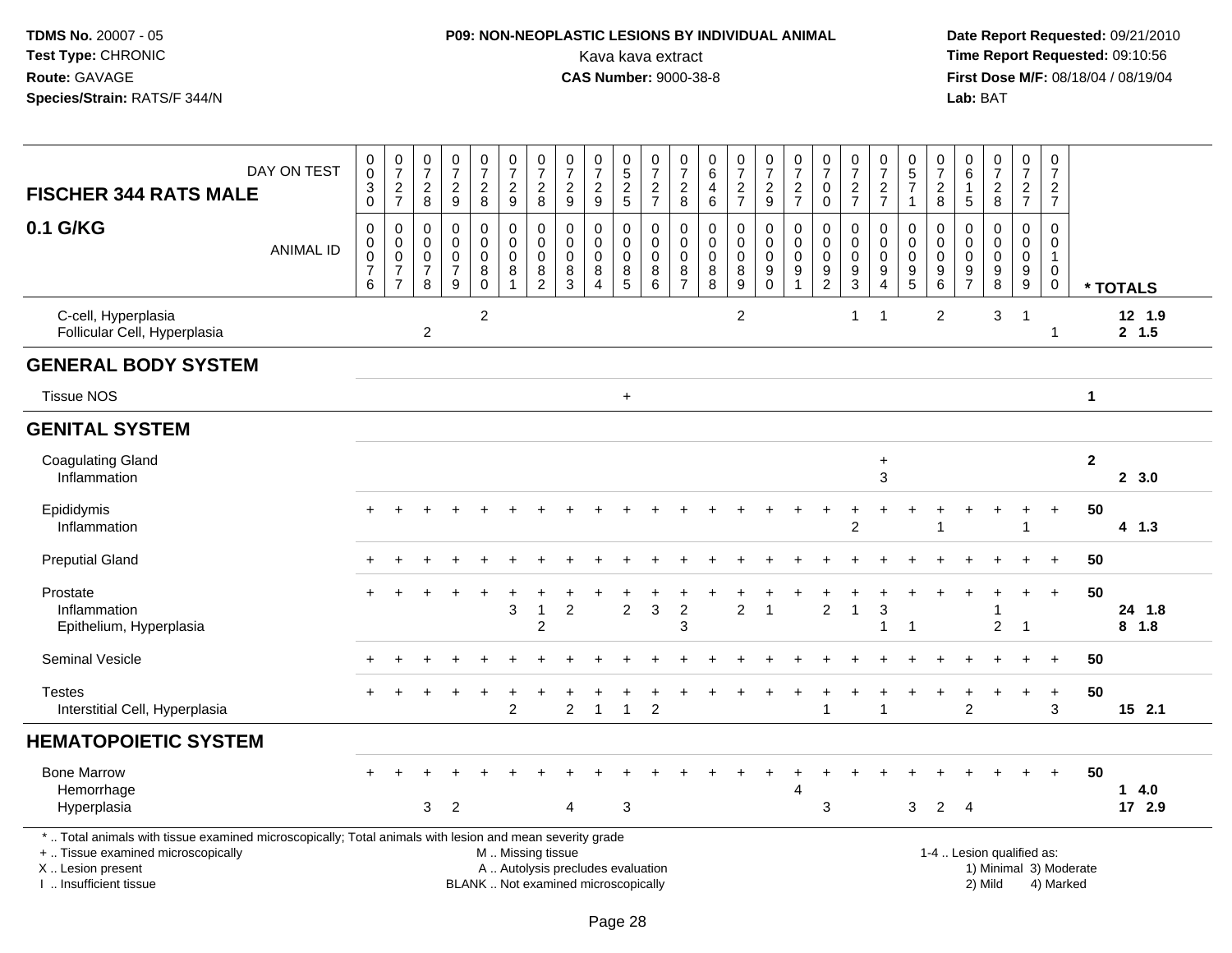## **P09: NON-NEOPLASTIC LESIONS BY INDIVIDUAL ANIMAL**Kava kava extract **Time Report Requested:** 09:10:56<br>**CAS Number:** 9000-38-8 **CAS Number:** 9000-38-8

 **Date Report Requested:** 09/21/2010 **First Dose M/F:** 08/18/04 / 08/19/04 Lab: BAT **Lab:** BAT

| DAY ON TEST<br><b>FISCHER 344 RATS MALE</b>                                                                                                                                                   | $\begin{smallmatrix}0\0\0\end{smallmatrix}$<br>$\frac{3}{0}$ | $\begin{smallmatrix}0\\7\end{smallmatrix}$<br>$\frac{2}{7}$                    | $\frac{0}{7}$<br>$_{8}^{\rm 2}$                        | $\frac{0}{7}$<br>$\frac{2}{9}$                                   | $\frac{0}{7}$<br>$_{8}^{\rm 2}$                | $\frac{0}{7}$<br>$\frac{2}{9}$                                                                | $\frac{0}{7}$<br>$_{8}^{\rm 2}$                                  | $\frac{0}{7}$<br>$\frac{2}{9}$                                     | $\frac{0}{7}$<br>$\overline{c}$<br>$\overline{9}$            | $\begin{array}{c} 0 \\ 5 \end{array}$<br>$\frac{2}{5}$ | $\frac{0}{7}$<br>$\frac{2}{7}$          | $\frac{0}{7}$<br>$\frac{2}{8}$         | $\begin{array}{c} 0 \\ 6 \end{array}$<br>$\begin{array}{c} 4 \\ 6 \end{array}$ | $\frac{0}{7}$<br>$\frac{2}{7}$        | $\frac{0}{7}$<br>$\frac{2}{9}$                                        | $\frac{0}{7}$<br>$\frac{2}{7}$                                        | $\frac{0}{7}$<br>$\pmb{0}$<br>$\pmb{0}$ | $\frac{0}{7}$<br>$\frac{2}{7}$                         | $\frac{0}{7}$<br>$\frac{2}{7}$                                        | 0<br>$\overline{5}$<br>$\overline{7}$<br>$\mathbf{1}$                 | $\boldsymbol{0}$<br>$\overline{7}$<br>$_{\rm 8}^2$               | 0<br>$6\overline{6}$<br>$\mathbf{1}$<br>$\overline{5}$              | $\frac{0}{7}$<br>$\frac{2}{8}$                               | $\frac{0}{7}$<br>$rac{2}{7}$                                | 0<br>$\overline{7}$<br>$\overline{2}$<br>$\overline{7}$        |                        |                                  |
|-----------------------------------------------------------------------------------------------------------------------------------------------------------------------------------------------|--------------------------------------------------------------|--------------------------------------------------------------------------------|--------------------------------------------------------|------------------------------------------------------------------|------------------------------------------------|-----------------------------------------------------------------------------------------------|------------------------------------------------------------------|--------------------------------------------------------------------|--------------------------------------------------------------|--------------------------------------------------------|-----------------------------------------|----------------------------------------|--------------------------------------------------------------------------------|---------------------------------------|-----------------------------------------------------------------------|-----------------------------------------------------------------------|-----------------------------------------|--------------------------------------------------------|-----------------------------------------------------------------------|-----------------------------------------------------------------------|------------------------------------------------------------------|---------------------------------------------------------------------|--------------------------------------------------------------|-------------------------------------------------------------|----------------------------------------------------------------|------------------------|----------------------------------|
| 0.1 G/KG<br><b>ANIMAL ID</b>                                                                                                                                                                  | $\mathbf 0$<br>0<br>$\bar{0}$<br>$\boldsymbol{7}$<br>6       | $\pmb{0}$<br>$\mathbf 0$<br>$\overline{0}$<br>$\overline{7}$<br>$\overline{7}$ | 0<br>$\mathbf 0$<br>$\mathbf 0$<br>$\overline{7}$<br>8 | $\mathbf 0$<br>$\mathbf 0$<br>$\pmb{0}$<br>$\boldsymbol{7}$<br>9 | 0<br>$\mathbf 0$<br>$\pmb{0}$<br>8<br>$\Omega$ | $\pmb{0}$<br>$\pmb{0}$<br>$\pmb{0}$<br>$\bf 8$<br>$\overline{1}$                              | $\mathbf 0$<br>$\mathbf 0$<br>$\mathbf 0$<br>8<br>$\overline{2}$ | $\mathsf{O}\xspace$<br>0<br>$\pmb{0}$<br>$\bf 8$<br>$\overline{3}$ | 0<br>$\mathbf 0$<br>$\pmb{0}$<br>8<br>$\boldsymbol{\Lambda}$ | 0<br>0<br>$\mathbf 0$<br>$^8_5$                        | 0<br>$\mathbf 0$<br>$\pmb{0}$<br>$^8_6$ | 0<br>$\mathbf 0$<br>0<br>$\frac{8}{7}$ | $\mathsf{O}\xspace$<br>$\mathbf 0$<br>$\pmb{0}$<br>$\, 8$<br>$\overline{8}$    | 0<br>$\mathbf 0$<br>0<br>$\bf 8$<br>9 | $\boldsymbol{0}$<br>$\pmb{0}$<br>$\overline{0}$<br>$_{\rm 0}^{\rm 9}$ | $\mathsf 0$<br>$\mathbf 0$<br>$\mathsf{O}\xspace$<br>$\boldsymbol{9}$ | $\mathbf 0$<br>0<br>0<br>$\frac{9}{2}$  | $\pmb{0}$<br>$\mathbf 0$<br>$\pmb{0}$<br>$\frac{9}{3}$ | 0<br>$\mathbf 0$<br>$\mathsf 0$<br>$\boldsymbol{9}$<br>$\overline{4}$ | 0<br>$\Omega$<br>$\mathbf 0$<br>$\begin{array}{c} 9 \\ 5 \end{array}$ | $\pmb{0}$<br>$\mathbf 0$<br>$\mathbf 0$<br>$\boldsymbol{9}$<br>6 | $\pmb{0}$<br>$\mathbf 0$<br>0<br>$\boldsymbol{9}$<br>$\overline{7}$ | $\mathsf{O}$<br>$\mathbf 0$<br>$\mathbf 0$<br>$_{8}^{\rm 9}$ | $\mathsf 0$<br>$\mathbf 0$<br>$\ddot{\mathbf{0}}$<br>$^9_9$ | $\mathbf 0$<br>$\mathbf 0$<br>$\mathbf{1}$<br>$\mathbf 0$<br>0 |                        | * TOTALS                         |
| Necrosis                                                                                                                                                                                      |                                                              |                                                                                | 1                                                      |                                                                  |                                                |                                                                                               |                                                                  |                                                                    |                                                              |                                                        |                                         |                                        |                                                                                |                                       |                                                                       |                                                                       |                                         |                                                        |                                                                       |                                                                       |                                                                  |                                                                     |                                                              |                                                             |                                                                |                        | 1 1.0                            |
| Lymph Node<br>Mediastinal, Infiltration Cellular, Plasma Cell                                                                                                                                 |                                                              |                                                                                | $\ddot{}$<br>$\sqrt{2}$                                |                                                                  |                                                |                                                                                               |                                                                  |                                                                    |                                                              |                                                        |                                         |                                        |                                                                                |                                       |                                                                       |                                                                       |                                         |                                                        |                                                                       |                                                                       |                                                                  | $\ddot{}$                                                           |                                                              |                                                             |                                                                | 3                      | $12.0$                           |
| Lymph Node, Mandibular                                                                                                                                                                        | м                                                            | M                                                                              | м                                                      | м                                                                | м                                              | М                                                                                             | M                                                                | M                                                                  | M                                                            | M                                                      | M                                       | М                                      | М                                                                              | M                                     | M                                                                     | М                                                                     | M                                       | M                                                      | M                                                                     | М                                                                     | M                                                                | М                                                                   | M                                                            | M                                                           | M                                                              | 0                      |                                  |
| Lymph Node, Mesenteric<br>Atrophy                                                                                                                                                             |                                                              |                                                                                |                                                        |                                                                  |                                                | $\overline{1}$                                                                                |                                                                  |                                                                    |                                                              |                                                        |                                         |                                        |                                                                                |                                       |                                                                       |                                                                       |                                         |                                                        |                                                                       |                                                                       |                                                                  |                                                                     |                                                              |                                                             | $\ddot{}$                                                      | 50                     | 2 1.0                            |
| Spleen<br><b>Amyloid Deposition</b><br>Hematopoietic Cell Proliferation<br>Pigmentation, Hemosiderin<br>Lymphoid Follicle, Atrophy                                                            |                                                              | $\mathbf{1}$                                                                   |                                                        | $\mathbf{1}$                                                     | $\overline{1}$                                 |                                                                                               | $1 \quad 1$                                                      |                                                                    |                                                              | 3                                                      | $\mathbf{1}$                            | $\overline{1}$                         |                                                                                | $\mathbf{1}$                          | $\overline{1}$                                                        | $\overline{1}$                                                        | 3                                       | $\overline{1}$                                         | $\overline{1}$                                                        | $\overline{2}$                                                        |                                                                  |                                                                     | $\mathbf{1}$                                                 | $\mathbf{1}$                                                | $\overline{1}$                                                 | 50                     | $12.0$<br>102.2<br>32 1.0<br>2.5 |
| Thymus<br>Atrophy                                                                                                                                                                             |                                                              | 3                                                                              | 3                                                      | 3                                                                | 3                                              | 3                                                                                             | 3                                                                | 3                                                                  | 3                                                            | 3                                                      | 3                                       | 3                                      | 3                                                                              | 3                                     | 3                                                                     | 3                                                                     | 3                                       | 3                                                      | 4                                                                     |                                                                       |                                                                  |                                                                     | 3                                                            | 3                                                           | $\overline{4}$                                                 | 50                     | 49 3.2                           |
| <b>INTEGUMENTARY SYSTEM</b>                                                                                                                                                                   |                                                              |                                                                                |                                                        |                                                                  |                                                |                                                                                               |                                                                  |                                                                    |                                                              |                                                        |                                         |                                        |                                                                                |                                       |                                                                       |                                                                       |                                         |                                                        |                                                                       |                                                                       |                                                                  |                                                                     |                                                              |                                                             |                                                                |                        |                                  |
| Mammary Gland                                                                                                                                                                                 |                                                              |                                                                                |                                                        |                                                                  |                                                |                                                                                               |                                                                  |                                                                    |                                                              |                                                        |                                         |                                        |                                                                                |                                       |                                                                       |                                                                       |                                         |                                                        |                                                                       |                                                                       |                                                                  |                                                                     |                                                              |                                                             |                                                                | 50                     |                                  |
| Skin<br><b>Cyst Epithelial Inclusion</b><br>Inflammation                                                                                                                                      |                                                              |                                                                                |                                                        |                                                                  |                                                |                                                                                               |                                                                  |                                                                    |                                                              |                                                        |                                         |                                        |                                                                                |                                       |                                                                       |                                                                       |                                         | 1                                                      |                                                                       |                                                                       |                                                                  |                                                                     |                                                              |                                                             | $\ddot{}$                                                      | 50                     | 2, 1.0                           |
| <b>MUSCULOSKELETAL SYSTEM</b>                                                                                                                                                                 |                                                              |                                                                                |                                                        |                                                                  |                                                |                                                                                               |                                                                  |                                                                    |                                                              |                                                        |                                         |                                        |                                                                                |                                       |                                                                       |                                                                       |                                         |                                                        |                                                                       |                                                                       |                                                                  |                                                                     |                                                              |                                                             |                                                                |                        |                                  |
| <b>Bone</b>                                                                                                                                                                                   |                                                              |                                                                                |                                                        |                                                                  |                                                |                                                                                               |                                                                  |                                                                    |                                                              |                                                        |                                         |                                        |                                                                                |                                       |                                                                       |                                                                       |                                         |                                                        |                                                                       |                                                                       |                                                                  |                                                                     |                                                              |                                                             |                                                                | 50                     |                                  |
| *  Total animals with tissue examined microscopically; Total animals with lesion and mean severity grade<br>+  Tissue examined microscopically<br>X  Lesion present<br>I  Insufficient tissue |                                                              |                                                                                |                                                        |                                                                  |                                                | M  Missing tissue<br>A  Autolysis precludes evaluation<br>BLANK  Not examined microscopically |                                                                  |                                                                    |                                                              |                                                        |                                         |                                        |                                                                                |                                       |                                                                       |                                                                       |                                         |                                                        |                                                                       |                                                                       |                                                                  |                                                                     | 1-4  Lesion qualified as:<br>2) Mild                         |                                                             | 4) Marked                                                      | 1) Minimal 3) Moderate |                                  |

Page 29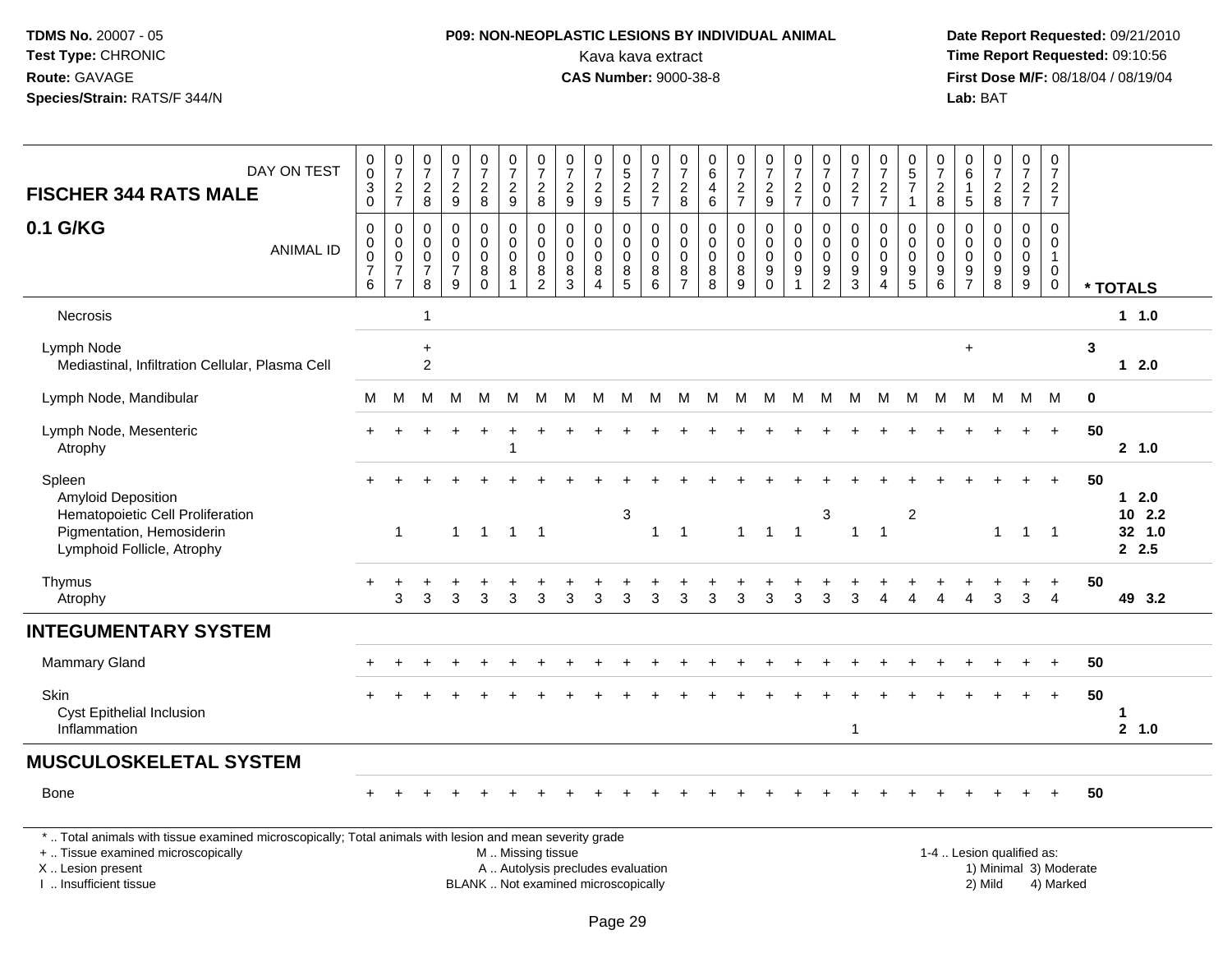## **P09: NON-NEOPLASTIC LESIONS BY INDIVIDUAL ANIMAL**Kava kava extract **Time Report Requested:** 09:10:56<br>**CAS Number:** 9000-38-8<br>**Tirst Dose M/F:** 08/18/04 / 08/19/04

 **Date Report Requested:** 09/21/2010 **First Dose M/F:** 08/18/04 / 08/19/04 Lab: BAT **Lab:** BAT

| DAY ON TEST<br><b>FISCHER 344 RATS MALE</b>                                                                                                                                                   | $_{\rm 0}^{\rm 0}$<br>$_{\rm 0}^3$                             | $\frac{0}{7}$<br>$\frac{2}{7}$                            | 0<br>$\overline{7}$<br>$\overline{c}$<br>$\,8\,$              | $\frac{0}{7}$<br>$\frac{2}{9}$                                  | $\frac{0}{7}$<br>$\frac{2}{8}$                | $\begin{array}{c} 0 \\ 7 \end{array}$<br>$\frac{2}{9}$ | $\begin{array}{c} 0 \\ 7 \end{array}$<br>$\frac{2}{8}$       | $\frac{0}{7}$<br>$\frac{2}{9}$                                           | $\frac{0}{7}$<br>$\frac{2}{9}$                            | 0,52,5                               | $\frac{0}{7}$<br>$\frac{2}{7}$                           | 0<br>$\overline{7}$<br>$_{8}^2$                  | 0<br>6<br>4<br>$\,6$                             | $\frac{0}{7}$<br>$\frac{2}{7}$                            | $\frac{0}{7}$<br>$\frac{2}{9}$                                  | $\frac{0}{7}$<br>$\frac{2}{7}$                                               | 0<br>$\overline{7}$<br>0<br>$\mathbf 0$                               | $\frac{0}{7}$<br>$\frac{2}{7}$                            | $\frac{0}{7}$<br>$\frac{2}{7}$                                              | $\begin{array}{c} 0 \\ 5 \\ 7 \end{array}$<br>$\overline{1}$ | 0<br>$\overline{7}$<br>$\boldsymbol{2}$<br>8                       | 0<br>6<br>$\sqrt{5}$                      | $\begin{array}{c} 0 \\ 7 \end{array}$<br>$\frac{2}{8}$          | 0<br>$\overline{7}$<br>$\frac{2}{7}$        | 0<br>$\overline{7}$<br>$\frac{2}{7}$                               |              |                                                               |
|-----------------------------------------------------------------------------------------------------------------------------------------------------------------------------------------------|----------------------------------------------------------------|-----------------------------------------------------------|---------------------------------------------------------------|-----------------------------------------------------------------|-----------------------------------------------|--------------------------------------------------------|--------------------------------------------------------------|--------------------------------------------------------------------------|-----------------------------------------------------------|--------------------------------------|----------------------------------------------------------|--------------------------------------------------|--------------------------------------------------|-----------------------------------------------------------|-----------------------------------------------------------------|------------------------------------------------------------------------------|-----------------------------------------------------------------------|-----------------------------------------------------------|-----------------------------------------------------------------------------|--------------------------------------------------------------|--------------------------------------------------------------------|-------------------------------------------|-----------------------------------------------------------------|---------------------------------------------|--------------------------------------------------------------------|--------------|---------------------------------------------------------------|
| 0.1 G/KG<br><b>ANIMAL ID</b>                                                                                                                                                                  | $\mathbf 0$<br>$\mathsf{O}\xspace$<br>0<br>$\overline{7}$<br>6 | 0<br>$\mathbf 0$<br>0<br>$\overline{7}$<br>$\overline{7}$ | $\mathbf 0$<br>$\Omega$<br>$\mathbf 0$<br>$\overline{7}$<br>8 | $\mathbf 0$<br>$\Omega$<br>$\mathbf 0$<br>$\boldsymbol{7}$<br>9 | 0<br>$\Omega$<br>$\mathbf 0$<br>8<br>$\Omega$ | 0<br>$\mathbf 0$<br>0<br>$\bf 8$<br>$\overline{1}$     | $\mathbf 0$<br>$\mathbf 0$<br>0<br>$\bf 8$<br>$\overline{2}$ | $\mathbf 0$<br>$\mathbf 0$<br>$\mathbf 0$<br>$\bf8$<br>3                 | $\mathbf{0}$<br>$\mathbf{0}$<br>$\Omega$<br>8<br>$\Delta$ | 0<br>$\mathbf 0$<br>0<br>$\, 8$<br>5 | $\mathbf 0$<br>$\mathbf 0$<br>$\mathbf 0$<br>$\, 8$<br>6 | 0<br>$\Omega$<br>$\Omega$<br>8<br>$\overline{7}$ | $\mathbf 0$<br>$\Omega$<br>$\mathbf 0$<br>8<br>8 | $\mathbf 0$<br>$\mathbf 0$<br>$\mathbf 0$<br>$\,8\,$<br>9 | 0<br>$\mathbf 0$<br>$\mathbf 0$<br>$\boldsymbol{9}$<br>$\Omega$ | $\mathbf 0$<br>$\Omega$<br>$\mathbf 0$<br>$\boldsymbol{9}$<br>$\overline{1}$ | $\mathbf 0$<br>$\mathbf{0}$<br>$\mathbf 0$<br>$9\,$<br>$\overline{2}$ | $\Omega$<br>$\Omega$<br>$\Omega$<br>$\boldsymbol{9}$<br>3 | 0<br>$\Omega$<br>$\mathbf 0$<br>$\boldsymbol{9}$<br>$\overline{\mathbf{A}}$ | $\mathbf 0$<br>$\mathbf 0$<br>0<br>$\boldsymbol{9}$<br>5     | $\mathbf 0$<br>$\mathbf 0$<br>$\mathbf 0$<br>$\boldsymbol{9}$<br>6 | 0<br>$\Omega$<br>0<br>9<br>$\overline{7}$ | $\mathbf 0$<br>$\Omega$<br>$\mathbf 0$<br>$\boldsymbol{9}$<br>8 | 0<br>$\Omega$<br>0<br>$\boldsymbol{9}$<br>9 | $\Omega$<br>$\Omega$<br>$\mathbf{1}$<br>$\mathbf 0$<br>$\mathbf 0$ |              | * TOTALS                                                      |
| <b>NERVOUS SYSTEM</b>                                                                                                                                                                         |                                                                |                                                           |                                                               |                                                                 |                                               |                                                        |                                                              |                                                                          |                                                           |                                      |                                                          |                                                  |                                                  |                                                           |                                                                 |                                                                              |                                                                       |                                                           |                                                                             |                                                              |                                                                    |                                           |                                                                 |                                             |                                                                    |              |                                                               |
| <b>Brain</b><br>Hemorrhage<br>Hydrocephalus                                                                                                                                                   |                                                                |                                                           |                                                               |                                                                 |                                               |                                                        |                                                              |                                                                          |                                                           |                                      |                                                          |                                                  |                                                  |                                                           |                                                                 |                                                                              |                                                                       |                                                           |                                                                             |                                                              | $\mathbf{1}$                                                       |                                           |                                                                 |                                             | $+$                                                                | 50           | 11.0<br>1 1.0                                                 |
| <b>RESPIRATORY SYSTEM</b>                                                                                                                                                                     |                                                                |                                                           |                                                               |                                                                 |                                               |                                                        |                                                              |                                                                          |                                                           |                                      |                                                          |                                                  |                                                  |                                                           |                                                                 |                                                                              |                                                                       |                                                           |                                                                             |                                                              |                                                                    |                                           |                                                                 |                                             |                                                                    |              |                                                               |
| Lung<br>Congestion<br>Inflammation, Chronic Active<br>Alveolar Epithelium, Hyperplasia<br>Alveolar Epithelium, Metaplasia, Squamous<br>Alveolus, Infiltration Cellular, Histiocyte            | +<br>$\overline{2}$                                            |                                                           |                                                               |                                                                 | 4                                             |                                                        | $\overline{1}$                                               | 1                                                                        | 3                                                         |                                      |                                                          |                                                  |                                                  | $\overline{1}$                                            |                                                                 |                                                                              |                                                                       |                                                           | $\mathbf{1}$                                                                |                                                              |                                                                    |                                           |                                                                 | 1                                           |                                                                    | 50           | $1 \quad 2.0$<br>3, 1.0<br>13, 1.7<br>$1 \quad 2.0$<br>3, 1.0 |
| Nose<br>Foreign Body<br>Inflammation<br>Olfactory Epithelium, Metaplasia<br>Respiratory Epithelium, Hyperplasia                                                                               |                                                                | 2                                                         |                                                               |                                                                 |                                               |                                                        | Χ<br>$\boldsymbol{2}$<br>$\overline{2}$                      |                                                                          |                                                           |                                      |                                                          |                                                  | $\overline{c}$                                   |                                                           | Х<br>$\overline{2}$                                             |                                                                              |                                                                       |                                                           |                                                                             | -1                                                           |                                                                    |                                           |                                                                 | 1                                           |                                                                    | 50           | 4<br>14 1.8<br>$1 \quad 2.0$<br>32.3                          |
| Trachea                                                                                                                                                                                       |                                                                |                                                           |                                                               |                                                                 |                                               |                                                        |                                                              |                                                                          |                                                           |                                      |                                                          |                                                  |                                                  |                                                           |                                                                 |                                                                              |                                                                       |                                                           |                                                                             |                                                              |                                                                    |                                           |                                                                 |                                             |                                                                    | 50           |                                                               |
| <b>SPECIAL SENSES SYSTEM</b>                                                                                                                                                                  |                                                                |                                                           |                                                               |                                                                 |                                               |                                                        |                                                              |                                                                          |                                                           |                                      |                                                          |                                                  |                                                  |                                                           |                                                                 |                                                                              |                                                                       |                                                           |                                                                             |                                                              |                                                                    |                                           |                                                                 |                                             |                                                                    |              |                                                               |
| Ear                                                                                                                                                                                           |                                                                |                                                           |                                                               |                                                                 |                                               |                                                        |                                                              |                                                                          |                                                           |                                      |                                                          |                                                  | $\ddot{}$                                        |                                                           |                                                                 |                                                                              |                                                                       |                                                           |                                                                             |                                                              |                                                                    |                                           | $\ddot{}$                                                       |                                             |                                                                    | $\mathbf{2}$ |                                                               |
| Eye<br>Lens, Cataract<br>Retina, Degeneration                                                                                                                                                 |                                                                |                                                           |                                                               |                                                                 |                                               |                                                        |                                                              |                                                                          |                                                           |                                      | -1                                                       |                                                  |                                                  |                                                           |                                                                 |                                                                              |                                                                       |                                                           |                                                                             |                                                              |                                                                    |                                           |                                                                 | -1                                          | $+$                                                                | 50           | 11.0<br>6 1.0                                                 |
| *  Total animals with tissue examined microscopically; Total animals with lesion and mean severity grade<br>+  Tissue examined microscopically<br>X  Lesion present<br>I  Insufficient tissue |                                                                |                                                           |                                                               |                                                                 |                                               | M  Missing tissue                                      |                                                              | A  Autolysis precludes evaluation<br>BLANK  Not examined microscopically |                                                           |                                      |                                                          |                                                  |                                                  |                                                           |                                                                 |                                                                              |                                                                       |                                                           |                                                                             |                                                              |                                                                    |                                           | 1-4  Lesion qualified as:<br>2) Mild                            |                                             | 1) Minimal 3) Moderate<br>4) Marked                                |              |                                                               |

#### I .. Insufficient tissue

Page 30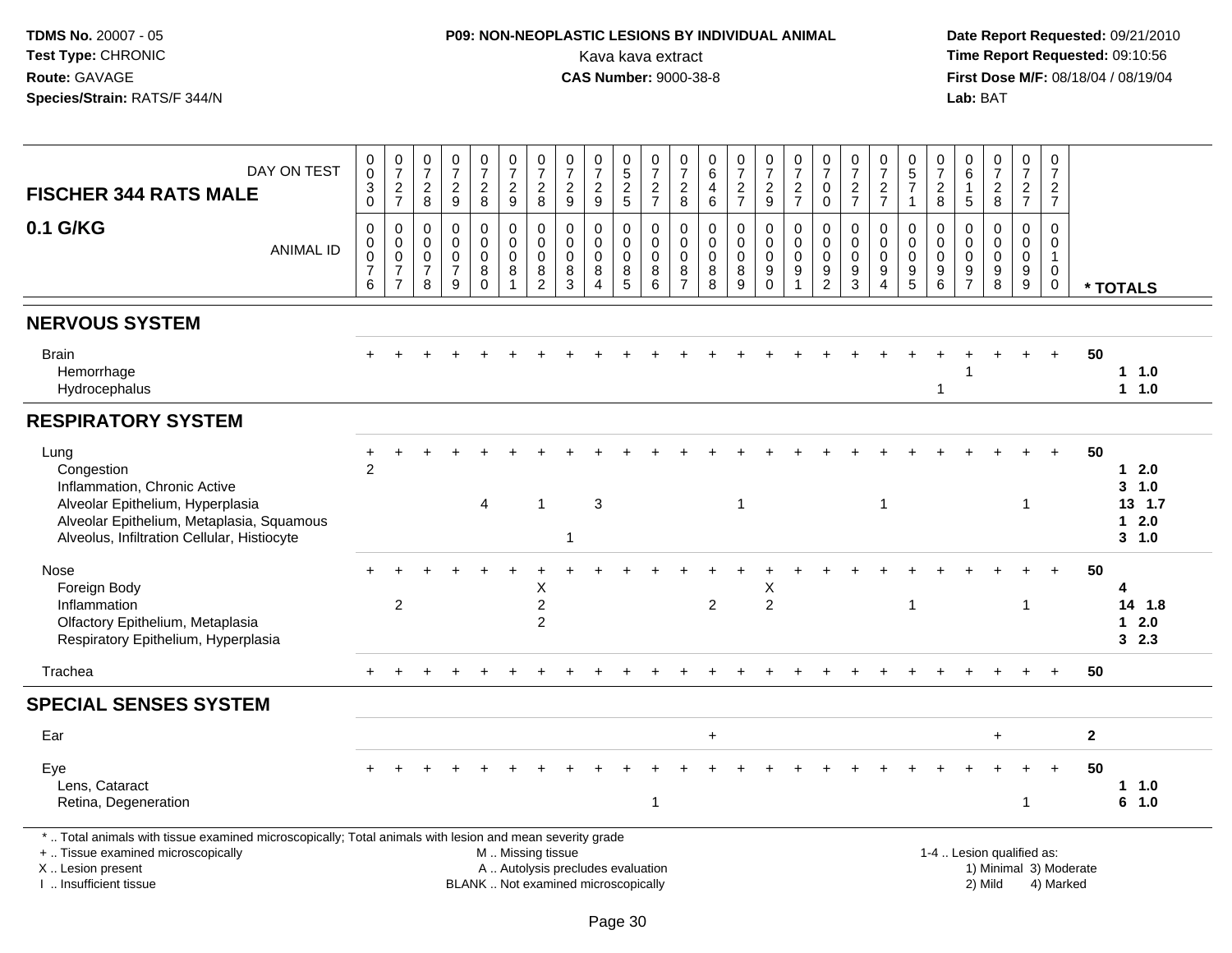#### **P09: NON-NEOPLASTIC LESIONS BY INDIVIDUAL ANIMAL**Kava kava extract **Time Report Requested:** 09:10:56<br>**CAS Number:** 9000-38-8<br>**Tirst Dose M/F:** 08/18/04 / 08/19/04

 **Date Report Requested:** 09/21/2010 **First Dose M/F:** 08/18/04 / 08/19/04 Lab: BAT **Lab:** BAT

| DAY ON TEST<br><b>FISCHER 344 RATS MALE</b>                                                                   | $_{\rm 0}^{\rm 0}$<br>$\sqrt{3}$<br>$\Omega$                   | $\frac{0}{7}$<br>$\boldsymbol{2}$<br>$\rightarrow$                       | $\rightarrow$<br>$\sqrt{2}$<br>8      | 0<br>$\overline{7}$<br>$\boldsymbol{2}$<br>$9\,$ | $\frac{0}{7}$<br>$\frac{2}{8}$ | $\mathbf 0$<br>$\overline{7}$<br>$\overline{2}$<br>$\boldsymbol{9}$ | 0<br>$\overline{\mathbf{c}}$<br>8                 | $\overline{7}$<br>$\overline{c}$<br>9 | $\overline{ }$<br>$\sqrt{2}$<br>9 | 0<br>5<br>$\overline{c}$<br>5 | $\mathbf 0$<br>$\overline{7}$<br>$\frac{2}{7}$ | $\frac{0}{7}$<br>$\boldsymbol{2}$<br>8        | 0<br>$\,6\,$<br>4<br>6                 | 0<br>$\overline{z}$<br>$\overline{a}$<br>$\overline{ }$ | $\frac{0}{7}$<br>$\boldsymbol{2}$<br>9                 | 0<br>$\overline{ }$<br>$\overline{c}$<br>$\rightarrow$ | $\Omega$             | 0<br>$\overline{z}$<br>$\sqrt{2}$<br>$\overline{ }$  | $\frac{0}{7}$<br>$\sqrt{2}$<br>$\overline{z}$ | 0<br>$\mathbf 5$<br>$\overline{ }$                     | 0<br>$\overline{7}$<br>$\overline{\mathbf{c}}$<br>8 | $\,6$                                                            | 0<br>$\boldsymbol{2}$<br>8      | 0<br>$\sqrt{2}$<br>$\overline{ }$ | 0<br>$\overline{7}$<br>$\overline{2}$<br>$\overline{z}$ |                                                  |
|---------------------------------------------------------------------------------------------------------------|----------------------------------------------------------------|--------------------------------------------------------------------------|---------------------------------------|--------------------------------------------------|--------------------------------|---------------------------------------------------------------------|---------------------------------------------------|---------------------------------------|-----------------------------------|-------------------------------|------------------------------------------------|-----------------------------------------------|----------------------------------------|---------------------------------------------------------|--------------------------------------------------------|--------------------------------------------------------|----------------------|------------------------------------------------------|-----------------------------------------------|--------------------------------------------------------|-----------------------------------------------------|------------------------------------------------------------------|---------------------------------|-----------------------------------|---------------------------------------------------------|--------------------------------------------------|
| 0.1 G/KG<br>ANIMAL ID                                                                                         | 0<br>$\mathbf 0$<br>$\ddot{\mathbf{0}}$<br>$\overline{7}$<br>6 | $\pmb{0}$<br>$\begin{matrix} 0 \\ 0 \\ 7 \end{matrix}$<br>$\overline{ }$ | 0<br>$\pmb{0}$<br>$\overline{ }$<br>8 | $\pmb{0}$<br>$\pmb{0}$<br>$\frac{0}{7}$<br>9     | 0<br>0<br>0<br>8<br>$\Omega$   | 0<br>$\pmb{0}$<br>$\boldsymbol{0}$<br>8                             | $\mathbf 0$<br>$\mathbf 0$<br>8<br>$\overline{2}$ | $\mathbf 0$<br>8<br>3                 | 0<br>0<br>8<br>4                  | 0<br>0<br>8<br>5              | 0<br>$\pmb{0}$<br>$\frac{0}{8}$<br>6           | $\pmb{0}$<br>$\pmb{0}$<br>8<br>$\overline{ }$ | $\pmb{0}$<br>$\pmb{0}$<br>$\,8\,$<br>8 | $\pmb{0}$<br>$\pmb{0}$<br>8<br>9                        | $\,0\,$<br>$\mathbf 0$<br>$\boldsymbol{9}$<br>$\Omega$ | 0<br>$\pmb{0}$<br>$\pmb{0}$<br>$9\,$                   | 0<br>0<br>$9\,$<br>2 | 0<br>$\pmb{0}$<br>$\pmb{0}$<br>$\boldsymbol{9}$<br>3 | 0<br>$\pmb{0}$<br>0<br>9<br>4                 | $\pmb{0}$<br>$\boldsymbol{0}$<br>$\boldsymbol{9}$<br>5 | $\mathbf 0$<br>$\pmb{0}$<br>9<br>6                  | $\mathbf 0$<br>$\mathbf 0$<br>$\boldsymbol{9}$<br>$\overline{7}$ | 0<br>0<br>$\boldsymbol{9}$<br>8 | 0<br>0<br>0<br>9<br>9             | 0<br>$\mathbf 0$<br>0<br>0                              | * TOTALS                                         |
| Harderian Gland                                                                                               |                                                                |                                                                          |                                       |                                                  |                                |                                                                     |                                                   |                                       |                                   |                               |                                                |                                               |                                        |                                                         |                                                        |                                                        |                      |                                                      |                                               |                                                        |                                                     |                                                                  | $+$                             | $+$                               | $+$                                                     | 50                                               |
| <b>URINARY SYSTEM</b>                                                                                         |                                                                |                                                                          |                                       |                                                  |                                |                                                                     |                                                   |                                       |                                   |                               |                                                |                                               |                                        |                                                         |                                                        |                                                        |                      |                                                      |                                               |                                                        |                                                     |                                                                  |                                 |                                   |                                                         |                                                  |
| Kidney<br>Mineralization<br>Nephropathy<br>Pelvis, Dilatation<br>Pelvis, Transitional Epithelium, Hyperplasia |                                                                |                                                                          |                                       |                                                  |                                |                                                                     |                                                   |                                       |                                   | $\overline{2}$                |                                                |                                               |                                        |                                                         |                                                        |                                                        |                      |                                                      |                                               |                                                        |                                                     |                                                                  |                                 |                                   | $+$                                                     | 50<br>43 1.0<br>47 1.2<br>$1 \quad 2.0$<br>1 1.0 |
| Ureter                                                                                                        |                                                                |                                                                          |                                       |                                                  |                                |                                                                     |                                                   |                                       |                                   |                               |                                                |                                               |                                        |                                                         |                                                        |                                                        |                      |                                                      | $\ddot{}$                                     |                                                        |                                                     |                                                                  |                                 |                                   |                                                         | 1                                                |
| <b>Urinary Bladder</b>                                                                                        |                                                                |                                                                          |                                       |                                                  |                                |                                                                     |                                                   |                                       |                                   |                               |                                                |                                               |                                        |                                                         |                                                        |                                                        |                      |                                                      |                                               |                                                        |                                                     |                                                                  |                                 |                                   | $\ddot{}$                                               | 50                                               |

\* .. Total animals with tissue examined microscopically; Total animals with lesion and mean severity grade

+ .. Tissue examined microscopically

X .. Lesion present

I .. Insufficient tissue

 M .. Missing tissueA .. Autolysis precludes evaluation

1-4 .. Lesion qualified as:<br>1) Minimal 3) Moderate BLANK .. Not examined microscopically 2) Mild 4) Marked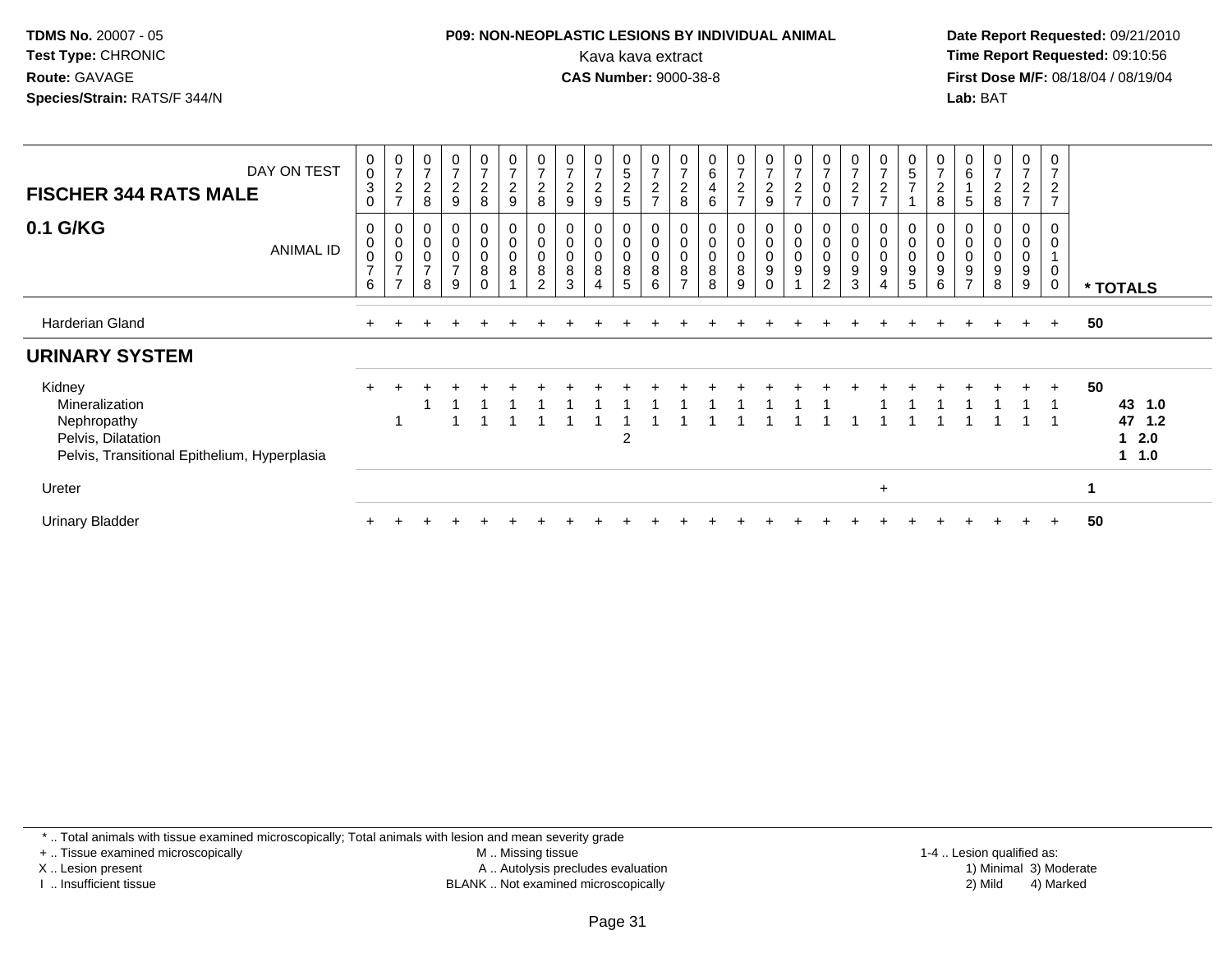#### **P09: NON-NEOPLASTIC LESIONS BY INDIVIDUAL ANIMAL**Kava kava extract **Time Report Requested:** 09:10:56<br>**CAS Number:** 9000-38-8<br>**Tirst Dose M/F:** 08/18/04 / 08/19/04

 **Date Report Requested:** 09/21/2010 **First Dose M/F:** 08/18/04 / 08/19/04 Lab: BAT **Lab:** BAT

| <b>FISCHER 344 RATS MALE</b><br>0.3 G/KG                                                           | DAY ON TEST<br><b>ANIMAL ID</b> | $\frac{0}{7}$<br>$\frac{2}{9}$<br>0<br>$\pmb{0}$ | $\begin{array}{c} 0 \\ 7 \end{array}$<br>$\frac{2}{7}$<br>$\mathbf 0$<br>$\mathbf 0$ | 0<br>$6\overline{6}$<br>$\,6\,$<br>$\overline{4}$<br>$\mathbf 0$<br>$\mathbf 0$ | $_{6}^{\rm 0}$<br>$\mathfrak{S}$<br>$\mathbf 0$<br>0<br>$\mathsf{O}\xspace$ | $\frac{0}{7}$<br>$\frac{2}{8}$<br>$\mathbf 0$<br>$\overline{0}$ | $\frac{0}{7}$<br>$\frac{2}{7}$<br>$\mathbf 0$<br>$\mathsf{O}\xspace$ | $\frac{0}{7}$<br>$\frac{2}{8}$<br>$\Omega$<br>$\mathbf 0$ | $\frac{0}{7}$<br>$\frac{2}{8}$<br>$\mathbf 0$<br>$\mathbf 0$ | $\frac{0}{7}$<br>$\frac{2}{9}$<br>$\mathbf 0$<br>$\mathbf 0$ | $\frac{0}{7}$<br>$\frac{2}{9}$<br>0<br>$\mathbf 0$ | $\frac{0}{7}$<br>$_{8}^2$<br>$\mathbf 0$<br>$\mathbf 0$ | $\frac{0}{7}$<br>$^2_8$<br>$\mathbf 0$<br>$\mathbf 0$ | $\frac{0}{7}$<br>$_{8}^2$<br>0<br>$\pmb{0}$ | $\frac{0}{7}$<br>$\mathbf 0$<br>$\mathbf 0$<br>$\overline{0}$ | $\frac{0}{7}$<br>$\frac{2}{8}$<br>$\mathbf 0$<br>$\mathsf{O}\xspace$ | $\frac{0}{7}$<br>$\frac{2}{7}$<br>$\Omega$<br>$\mathbf 0$ | $\frac{0}{7}$<br>$\mathbf 0$<br>$\overline{2}$<br>$\mathbf 0$<br>$\mathbf 0$ | $\begin{array}{c} 0 \\ 6 \end{array}$<br>8<br>9<br>0<br>$\mathbf 0$ | $\frac{0}{7}$<br>$\frac{2}{8}$<br>$\mathbf 0$<br>$\mathbf 0$ | $\frac{0}{7}$<br>$_{8}^2$<br>$\mathbf 0$<br>$\mathsf 0$ | $\frac{0}{7}$<br>$\frac{2}{9}$<br>$\mathbf 0$<br>$\mathbf 0$ | $\frac{0}{7}$<br>$\frac{2}{7}$<br>0<br>$\pmb{0}$ | $\frac{0}{7}$<br>$\frac{2}{7}$<br>0<br>$\overline{0}$ | $\begin{array}{c} 0 \\ 7 \end{array}$<br>$\frac{2}{8}$<br>$\mathbf 0$<br>$\mathbf 0$ | $\mathbf 0$<br>$\overline{7}$<br>$\overline{c}$<br>8<br>$\Omega$<br>$\mathbf 0$ |                 |
|----------------------------------------------------------------------------------------------------|---------------------------------|--------------------------------------------------|--------------------------------------------------------------------------------------|---------------------------------------------------------------------------------|-----------------------------------------------------------------------------|-----------------------------------------------------------------|----------------------------------------------------------------------|-----------------------------------------------------------|--------------------------------------------------------------|--------------------------------------------------------------|----------------------------------------------------|---------------------------------------------------------|-------------------------------------------------------|---------------------------------------------|---------------------------------------------------------------|----------------------------------------------------------------------|-----------------------------------------------------------|------------------------------------------------------------------------------|---------------------------------------------------------------------|--------------------------------------------------------------|---------------------------------------------------------|--------------------------------------------------------------|--------------------------------------------------|-------------------------------------------------------|--------------------------------------------------------------------------------------|---------------------------------------------------------------------------------|-----------------|
|                                                                                                    |                                 | $\mathbf{1}$<br>$\mathsf 0$<br>$\mathbf{1}$      | $\mathbf{1}$<br>$\mathbf 0$<br>$\overline{2}$                                        | $\mathbf{1}$<br>$\mathbf 0$<br>3                                                | $\mathbf{1}$<br>$\mathbf 0$<br>$\overline{4}$                               | $\mathbf{1}$<br>0<br>$\overline{5}$                             | $\mathbf{1}$<br>$\mathbf 0$<br>6                                     | $\overline{1}$<br>$\mathbf 0$<br>$\overline{7}$           | $\overline{1}$<br>$\mathbf 0$<br>8                           | 1<br>$\mathbf 0$<br>9                                        | $\mathbf{1}$<br>$\mathbf{1}$<br>$\mathbf 0$        | $\mathbf{1}$<br>$\mathbf 1$                             | $\mathbf{1}$<br>$\mathbf{1}$<br>$\overline{2}$        | $\mathbf{1}$<br>$\mathbf{1}$<br>3           | $\overline{A}$                                                | $\overline{1}$<br>$\overline{1}$<br>5                                | $\overline{1}$<br>$\overline{1}$<br>6                     | $\mathbf{1}$<br>$\mathbf{1}$<br>$\overline{7}$                               | 1<br>1<br>8                                                         | $\mathbf{1}$<br>$\mathbf{1}$<br>9                            | $\mathbf{1}$<br>$\overline{c}$<br>$\Omega$              | $\mathbf{1}$<br>$\overline{c}$                               | $\mathbf{1}$<br>$\frac{2}{2}$                    | $\frac{2}{3}$                                         | $\mathbf{1}$<br>$\frac{2}{4}$                                                        | $\overline{1}$<br>$\frac{2}{5}$                                                 | males<br>(cont) |
| <b>ALIMENTARY SYSTEM</b>                                                                           |                                 |                                                  |                                                                                      |                                                                                 |                                                                             |                                                                 |                                                                      |                                                           |                                                              |                                                              |                                                    |                                                         |                                                       |                                             |                                                               |                                                                      |                                                           |                                                                              |                                                                     |                                                              |                                                         |                                                              |                                                  |                                                       |                                                                                      |                                                                                 |                 |
| Esophagus                                                                                          |                                 |                                                  |                                                                                      |                                                                                 |                                                                             |                                                                 |                                                                      |                                                           |                                                              |                                                              |                                                    |                                                         |                                                       |                                             |                                                               |                                                                      |                                                           |                                                                              |                                                                     |                                                              |                                                         |                                                              |                                                  |                                                       |                                                                                      |                                                                                 |                 |
| Intestine Large, Cecum                                                                             |                                 |                                                  |                                                                                      |                                                                                 |                                                                             |                                                                 |                                                                      |                                                           |                                                              |                                                              |                                                    |                                                         |                                                       |                                             |                                                               |                                                                      |                                                           |                                                                              |                                                                     |                                                              |                                                         |                                                              |                                                  |                                                       |                                                                                      |                                                                                 |                 |
| Intestine Large, Colon<br>Parasite Metazoan                                                        |                                 |                                                  |                                                                                      |                                                                                 | $X$ $X$                                                                     |                                                                 |                                                                      |                                                           |                                                              |                                                              |                                                    |                                                         |                                                       |                                             |                                                               |                                                                      |                                                           |                                                                              |                                                                     |                                                              |                                                         |                                                              |                                                  |                                                       |                                                                                      |                                                                                 |                 |
| Intestine Large, Rectum                                                                            |                                 |                                                  |                                                                                      |                                                                                 |                                                                             |                                                                 |                                                                      |                                                           |                                                              |                                                              |                                                    |                                                         |                                                       |                                             |                                                               |                                                                      |                                                           |                                                                              |                                                                     |                                                              |                                                         |                                                              |                                                  |                                                       |                                                                                      |                                                                                 |                 |
| Intestine Small, Duodenum                                                                          |                                 |                                                  |                                                                                      |                                                                                 |                                                                             |                                                                 |                                                                      |                                                           |                                                              |                                                              |                                                    |                                                         |                                                       |                                             |                                                               |                                                                      |                                                           |                                                                              |                                                                     |                                                              |                                                         |                                                              |                                                  |                                                       |                                                                                      |                                                                                 |                 |
| Intestine Small, Ileum                                                                             |                                 |                                                  |                                                                                      |                                                                                 |                                                                             |                                                                 |                                                                      |                                                           |                                                              |                                                              |                                                    |                                                         |                                                       |                                             |                                                               |                                                                      |                                                           |                                                                              |                                                                     |                                                              |                                                         |                                                              |                                                  |                                                       |                                                                                      |                                                                                 |                 |
| Intestine Small, Jejunum                                                                           |                                 |                                                  |                                                                                      |                                                                                 |                                                                             |                                                                 |                                                                      |                                                           |                                                              |                                                              |                                                    |                                                         |                                                       |                                             |                                                               |                                                                      |                                                           |                                                                              |                                                                     |                                                              |                                                         |                                                              |                                                  |                                                       |                                                                                      |                                                                                 |                 |
| Liver<br>Angiectasis<br><b>Basophilic Focus</b><br><b>Clear Cell Focus</b><br>Degeneration, Cystic |                                 | X<br>$\mathsf{X}$                                | $\mathsf{X}$                                                                         | $\boldsymbol{\mathsf{X}}$                                                       |                                                                             |                                                                 | $X$ $X$                                                              |                                                           | X                                                            | $\mathsf X$                                                  | X                                                  | $\boldsymbol{\mathsf{X}}$                               | $\boldsymbol{\mathsf{X}}$                             |                                             | $X$ $X$                                                       | $\boldsymbol{\mathsf{X}}$                                            |                                                           |                                                                              |                                                                     | X                                                            |                                                         | X                                                            | X                                                | $\mathsf X$                                           | $\overline{1}$<br>X X X                                                              | $\overline{\mathbf{1}}$<br>X                                                    |                 |
| <b>Eosinophilic Focus</b><br>Fatty Change, Diffuse<br>Hematopoietic Cell Proliferation             |                                 | $\mathbf{1}$                                     |                                                                                      |                                                                                 |                                                                             | $X$ $X$                                                         | $\overline{1}$                                                       |                                                           | X X X X<br>$\overline{1}$                                    |                                                              |                                                    |                                                         |                                                       | 3                                           |                                                               | $X$ $X$                                                              |                                                           |                                                                              | X                                                                   | $\overline{1}$                                               |                                                         | $\overline{2}$                                               |                                                  |                                                       |                                                                                      |                                                                                 |                 |
| Hepatodiaphragmatic Nodule<br>Inflammation, Chronic Active<br><b>Mixed Cell Focus</b>              |                                 | $\mathbf{1}$                                     | $\overline{1}$                                                                       |                                                                                 |                                                                             | $\mathbf{1}$                                                    | $1 \quad 1$                                                          |                                                           |                                                              |                                                              | $\mathbf{1}$                                       | $\overline{1}$                                          |                                                       |                                             | X                                                             | $\overline{1}$                                                       | $\overline{1}$<br>$\sf X$                                 |                                                                              | X                                                                   | $\overline{1}$                                               |                                                         | $\mathbf{1}$<br>$\mathsf{x}$                                 | Χ<br>$\overline{1}$                              |                                                       | $1 \quad 1$                                                                          |                                                                                 |                 |
| Pigmentation, Hemosiderin<br>Bile Duct, Hyperplasia                                                |                                 | $\overline{2}$                                   | $\overline{2}$                                                                       |                                                                                 | 2                                                                           |                                                                 | 2                                                                    | 2                                                         |                                                              |                                                              |                                                    | 2                                                       |                                                       | $\overline{2}$                              | $\mathbf{1}$                                                  | $\overline{2}$                                                       |                                                           |                                                                              | $\mathbf{1}$                                                        | -1                                                           | -1                                                      |                                                              | $\overline{1}$                                   | 2                                                     | -1                                                                                   | - 1                                                                             |                 |

\* .. Total animals with tissue examined microscopically; Total animals with lesion and mean severity grade

+ .. Tissue examined microscopically

X .. Lesion present

I .. Insufficient tissue

 M .. Missing tissueA .. Autolysis precludes evaluation

BLANK .. Not examined microscopically 2) Mild 4) Marked

1-4 .. Lesion qualified as:<br>1) Minimal 3) Moderate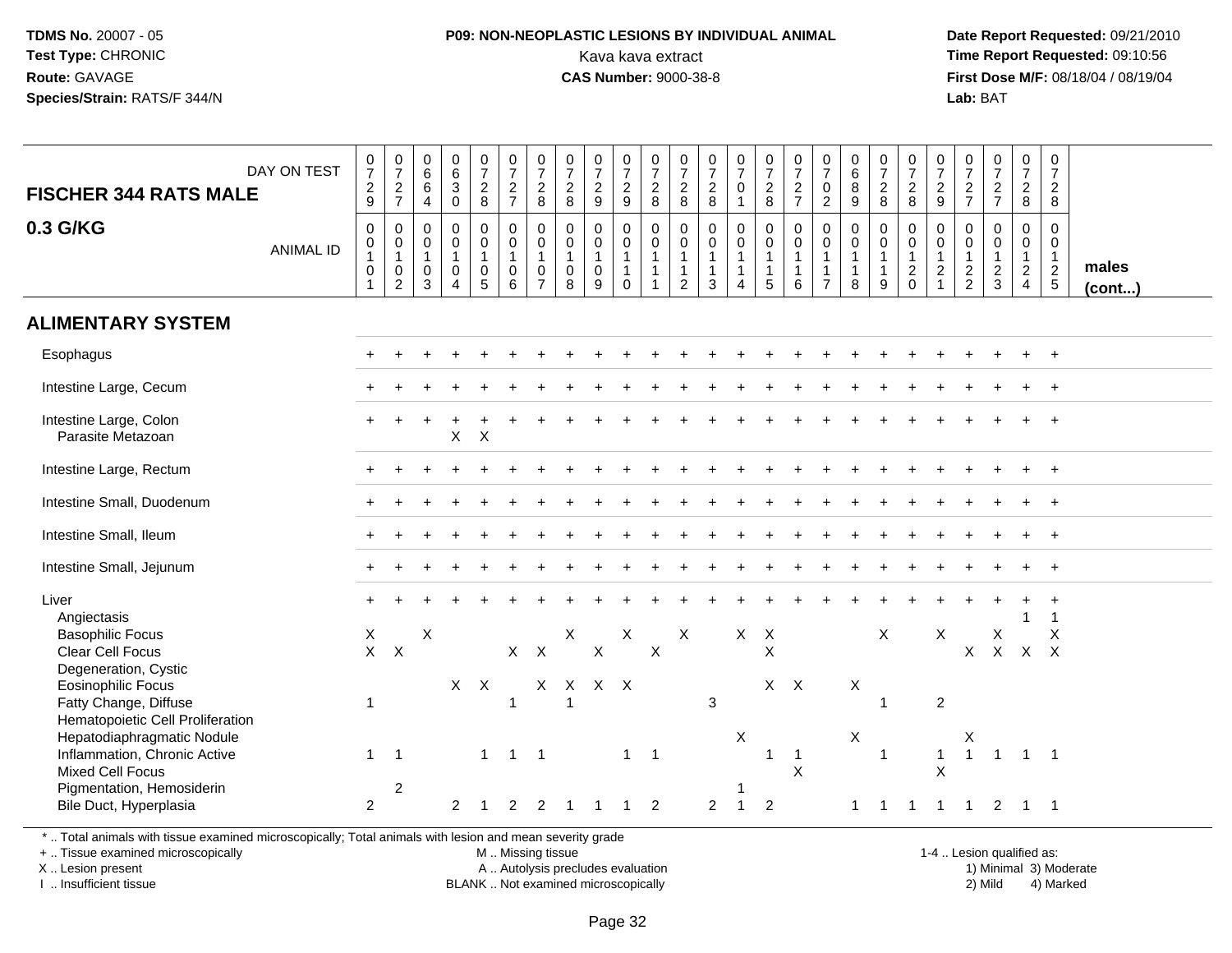## **P09: NON-NEOPLASTIC LESIONS BY INDIVIDUAL ANIMAL**Kava kava extract **Time Report Requested:** 09:10:56<br>**CAS Number:** 9000-38-8 **CAS Number:** 9000-38-8

| <b>FISCHER 344 RATS MALE</b>                                                                                                                                                                  | DAY ON TEST      | $\frac{0}{7}$<br>$\boldsymbol{2}$<br>9     | $\begin{smallmatrix}0\\7\end{smallmatrix}$<br>$\overline{2}$<br>$\overline{7}$ | $\pmb{0}$<br>$\,6\,$<br>$\,6\,$<br>$\overline{4}$            | $\pmb{0}$<br>$\,6$<br>$\overline{3}$<br>$\mathbf 0$               | $\begin{smallmatrix} 0\\7 \end{smallmatrix}$<br>$\boldsymbol{2}$<br>$\bf 8$         | $\begin{smallmatrix} 0\\7 \end{smallmatrix}$<br>$\boldsymbol{2}$<br>$\boldsymbol{7}$          | $\begin{array}{c} 0 \\ 7 \end{array}$<br>$\boldsymbol{2}$<br>8             | $\begin{matrix} 0 \\ 7 \end{matrix}$<br>$\sqrt{2}$<br>8 | $\frac{0}{7}$<br>$\boldsymbol{2}$<br>$\boldsymbol{9}$       | $\frac{0}{7}$<br>$\boldsymbol{2}$<br>9                              | $\begin{array}{c} 0 \\ 7 \end{array}$<br>$\overline{2}$<br>$\bf 8$            | $\frac{0}{7}$<br>$\overline{c}$<br>8                                       | $\pmb{0}$<br>$\overline{7}$<br>$\overline{c}$<br>$\bf 8$       | $\frac{0}{7}$<br>$\mathbf 0$<br>$\mathbf{1}$                                       | $\begin{array}{c} 0 \\ 7 \end{array}$<br>$\overline{c}$<br>$\bf 8$ | $\frac{0}{7}$<br>$\overline{c}$<br>$\overline{7}$            | $\begin{array}{c} 0 \\ 7 \end{array}$<br>$\mathbf 0$<br>$\boldsymbol{2}$  | $\pmb{0}$<br>$\,6\,$<br>8<br>9                              | $\begin{array}{c} 0 \\ 7 \end{array}$<br>$\sqrt{2}$<br>8 | $\frac{0}{7}$<br>$\overline{2}$<br>8                                     | $\pmb{0}$<br>$\overline{7}$<br>$\overline{2}$<br>9                           | $\pmb{0}$<br>$\overline{7}$<br>$\overline{c}$<br>$\overline{7}$ | $\frac{0}{7}$<br>$\overline{2}$<br>$\overline{7}$                          | $\begin{array}{c} 0 \\ 7 \end{array}$<br>$\overline{c}$<br>8                   | $\pmb{0}$<br>$\overline{7}$<br>$\boldsymbol{2}$<br>8                  |                        |
|-----------------------------------------------------------------------------------------------------------------------------------------------------------------------------------------------|------------------|--------------------------------------------|--------------------------------------------------------------------------------|--------------------------------------------------------------|-------------------------------------------------------------------|-------------------------------------------------------------------------------------|-----------------------------------------------------------------------------------------------|----------------------------------------------------------------------------|---------------------------------------------------------|-------------------------------------------------------------|---------------------------------------------------------------------|-------------------------------------------------------------------------------|----------------------------------------------------------------------------|----------------------------------------------------------------|------------------------------------------------------------------------------------|--------------------------------------------------------------------|--------------------------------------------------------------|---------------------------------------------------------------------------|-------------------------------------------------------------|----------------------------------------------------------|--------------------------------------------------------------------------|------------------------------------------------------------------------------|-----------------------------------------------------------------|----------------------------------------------------------------------------|--------------------------------------------------------------------------------|-----------------------------------------------------------------------|------------------------|
| 0.3 G/KG                                                                                                                                                                                      | <b>ANIMAL ID</b> | $\mathbf 0$<br>0<br>$\mathbf{1}$<br>0<br>1 | $\mathbf 0$<br>$\mathbf 0$<br>$\mathbf{1}$<br>$\pmb{0}$<br>$\overline{2}$      | $\mathbf 0$<br>$\mathsf{O}\xspace$<br>$\mathbf{1}$<br>0<br>3 | $\mathbf 0$<br>$\mathbf 0$<br>$\mathbf{1}$<br>0<br>$\overline{4}$ | $\mathbf 0$<br>$\mathbf 0$<br>$\mathbf{1}$<br>$\begin{array}{c} 0 \\ 5 \end{array}$ | $\mathbf 0$<br>$\mathbf 0$<br>$\mathbf{1}$<br>$\mathbf 0$<br>6                                | $\Omega$<br>$\mathbf 0$<br>$\overline{1}$<br>$\mathbf 0$<br>$\overline{7}$ | $\Omega$<br>$\mathbf 0$<br>$\mathbf{1}$<br>0<br>8       | $\Omega$<br>$\mathbf 0$<br>$\mathbf{1}$<br>$\mathbf 0$<br>9 | $\mathbf 0$<br>$\pmb{0}$<br>$\mathbf{1}$<br>$\mathbf 1$<br>$\Omega$ | $\Omega$<br>$\mathbf 0$<br>$\overline{1}$<br>$\overline{1}$<br>$\overline{1}$ | 0<br>$\mathsf{O}\xspace$<br>$\mathbf{1}$<br>$\mathbf{1}$<br>$\overline{2}$ | $\mathbf 0$<br>$\mathbf 0$<br>$\mathbf{1}$<br>$\mathbf 1$<br>3 | $\mathbf 0$<br>$\pmb{0}$<br>$\mathbf{1}$<br>$\mathbf{1}$<br>$\boldsymbol{\Lambda}$ | $\mathbf 0$<br>$\mathbf 0$<br>$\overline{1}$<br>$\mathbf{1}$<br>5  | $\Omega$<br>$\mathbf 0$<br>$\mathbf{1}$<br>$\mathbf{1}$<br>6 | $\Omega$<br>$\mathbf 0$<br>$\mathbf{1}$<br>$\mathbf{1}$<br>$\overline{7}$ | $\Omega$<br>$\mathbf 0$<br>$\mathbf{1}$<br>$\mathbf 1$<br>8 | 0<br>$\mathbf 0$<br>$\mathbf{1}$<br>$\mathbf{1}$<br>9    | $\Omega$<br>$\mathbf 0$<br>$\mathbf{1}$<br>$\overline{c}$<br>$\mathbf 0$ | $\mathbf 0$<br>$\mathbf 0$<br>$\mathbf{1}$<br>$\overline{2}$<br>$\mathbf{1}$ | $\Omega$<br>$\mathbf 0$<br>$\mathbf{1}$<br>$\frac{2}{2}$        | $\mathbf 0$<br>$\pmb{0}$<br>$\mathbf{1}$<br>$\overline{c}$<br>$\mathbf{3}$ | $\mathbf 0$<br>$\mathbf 0$<br>$\mathbf{1}$<br>$\overline{c}$<br>$\overline{4}$ | $\Omega$<br>$\mathbf 0$<br>$\overline{1}$<br>$\sqrt{2}$<br>$\sqrt{5}$ | males<br>(cont)        |
| Centrilobular, Degeneration<br>Centrilobular, Fatty Change<br>Hepatocyte, Hyperplasia<br>Hepatocyte, Hypertrophy<br>Oval Cell, Hyperplasia                                                    |                  |                                            |                                                                                |                                                              |                                                                   |                                                                                     |                                                                                               |                                                                            |                                                         |                                                             | $\mathbf{1}$                                                        |                                                                               |                                                                            |                                                                |                                                                                    | $\overline{1}$                                                     |                                                              | $\overline{c}$                                                            |                                                             |                                                          | 1                                                                        |                                                                              |                                                                 |                                                                            | $\mathbf{1}$                                                                   | $\overline{2}$<br>$\overline{\mathbf{1}}$                             |                        |
| Mesentery<br>Thrombosis<br>Fat, Necrosis                                                                                                                                                      |                  |                                            |                                                                                |                                                              |                                                                   |                                                                                     |                                                                                               |                                                                            | $+$<br>$\sqrt{2}$                                       |                                                             |                                                                     |                                                                               |                                                                            |                                                                |                                                                                    |                                                                    |                                                              |                                                                           |                                                             |                                                          |                                                                          |                                                                              | $+$<br>$\mathbf 1$                                              |                                                                            |                                                                                |                                                                       |                        |
| Pancreas<br>Atrophy<br>Inflammation<br>Acinus, Hyperplasia                                                                                                                                    |                  |                                            | 2                                                                              |                                                              | 3                                                                 |                                                                                     |                                                                                               | -1                                                                         |                                                         |                                                             |                                                                     |                                                                               |                                                                            | 3                                                              |                                                                                    |                                                                    | 1                                                            | $\overline{c}$<br>$\mathbf{1}$                                            |                                                             |                                                          |                                                                          | $\overline{1}$                                                               |                                                                 |                                                                            |                                                                                | -1<br>1                                                               |                        |
| Salivary Glands<br>Atrophy                                                                                                                                                                    |                  |                                            |                                                                                |                                                              |                                                                   |                                                                                     |                                                                                               |                                                                            |                                                         |                                                             |                                                                     |                                                                               |                                                                            |                                                                |                                                                                    |                                                                    |                                                              |                                                                           |                                                             |                                                          |                                                                          |                                                                              |                                                                 |                                                                            |                                                                                | $\ddot{+}$                                                            |                        |
| Stomach, Forestomach<br>Erosion<br>Inflammation<br>Mineralization<br>Ulcer<br>Epithelium, Dysplasia<br>Epithelium, Hyperplasia                                                                |                  |                                            | $\mathbf 1$                                                                    |                                                              |                                                                   |                                                                                     |                                                                                               |                                                                            |                                                         |                                                             | $\overline{2}$<br>$\overline{c}$                                    |                                                                               |                                                                            | $\overline{4}$<br>4<br>3                                       | $\overline{4}$<br>$\overline{4}$<br>3                                              |                                                                    |                                                              |                                                                           |                                                             |                                                          |                                                                          |                                                                              |                                                                 |                                                                            |                                                                                |                                                                       |                        |
| Stomach, Glandular<br>Inflammation<br>Epithelium, Necrosis                                                                                                                                    |                  |                                            |                                                                                |                                                              |                                                                   |                                                                                     |                                                                                               |                                                                            |                                                         |                                                             |                                                                     |                                                                               |                                                                            |                                                                | $\overline{2}$                                                                     |                                                                    |                                                              |                                                                           |                                                             |                                                          |                                                                          |                                                                              |                                                                 |                                                                            |                                                                                |                                                                       |                        |
| Tooth                                                                                                                                                                                         |                  |                                            |                                                                                |                                                              |                                                                   |                                                                                     |                                                                                               | $+$                                                                        |                                                         |                                                             | $\ddot{}$                                                           |                                                                               |                                                                            | $+$                                                            |                                                                                    |                                                                    |                                                              |                                                                           |                                                             |                                                          |                                                                          |                                                                              |                                                                 |                                                                            |                                                                                | $+$                                                                   |                        |
| *  Total animals with tissue examined microscopically; Total animals with lesion and mean severity grade<br>+  Tissue examined microscopically<br>X  Lesion present<br>I  Insufficient tissue |                  |                                            |                                                                                |                                                              |                                                                   |                                                                                     | M  Missing tissue<br>A  Autolysis precludes evaluation<br>BLANK  Not examined microscopically |                                                                            |                                                         |                                                             |                                                                     |                                                                               |                                                                            |                                                                |                                                                                    |                                                                    |                                                              |                                                                           |                                                             |                                                          |                                                                          |                                                                              |                                                                 | 1-4  Lesion qualified as:<br>2) Mild                                       |                                                                                | 4) Marked                                                             | 1) Minimal 3) Moderate |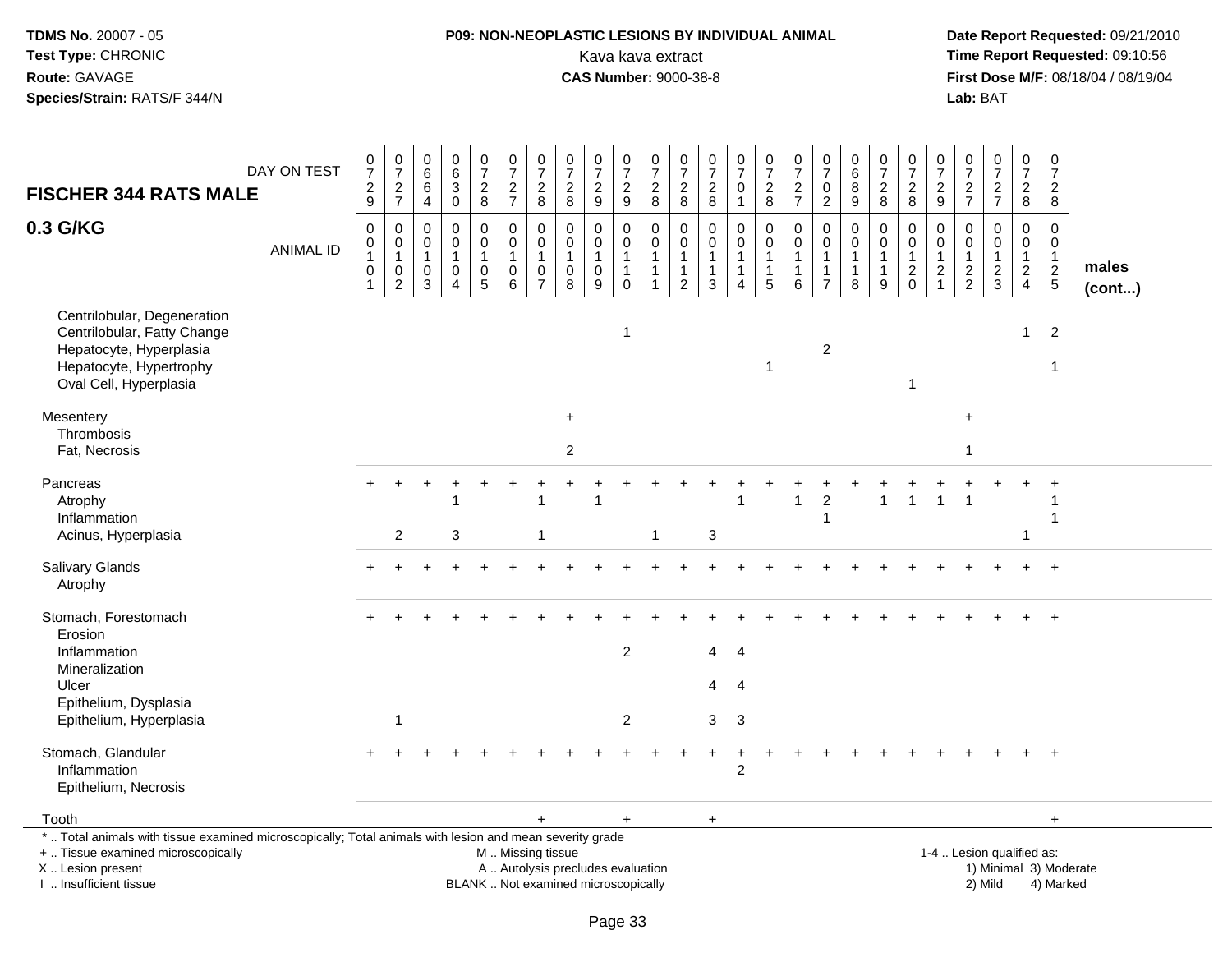## **P09: NON-NEOPLASTIC LESIONS BY INDIVIDUAL ANIMAL**Kava kava extract **Time Report Requested:** 09:10:56<br>**CAS Number:** 9000-38-8<br>**Tirst Dose M/F:** 08/18/04 / 08/19/04

 **Date Report Requested:** 09/21/2010 **First Dose M/F:** 08/18/04 / 08/19/04 Lab: BAT **Lab:** BAT

| DAY ON TEST<br><b>FISCHER 344 RATS MALE</b>                                                                                  | $\frac{0}{7}$<br>$\frac{2}{9}$ | $\frac{0}{7}$<br>$\frac{2}{7}$                                              | 0<br>$\,6\,$<br>6<br>4                              | 0<br>6<br>$\mathbf{3}$<br>$\mathbf 0$                                    | $\frac{0}{7}$<br>$\overline{2}$<br>8       | $\frac{0}{7}$<br>$\frac{2}{7}$                                       | $\frac{0}{7}$<br>$\overline{2}$<br>8                            | $\frac{0}{7}$<br>$\overline{c}$<br>8              | $\frac{0}{7}$<br>$\frac{2}{9}$                             | 0<br>$\overline{7}$<br>$\boldsymbol{2}$<br>$9\,$          | $\frac{0}{7}$<br>$\frac{2}{8}$                                                         | 0<br>$\overline{7}$<br>$\overline{c}$<br>8 | $\frac{0}{7}$<br>$\frac{2}{8}$                                   | $\frac{0}{7}$<br>$\mathbf 0$<br>$\mathbf{1}$        | $\frac{0}{7}$<br>$\frac{2}{8}$ | $\frac{0}{7}$<br>$\frac{2}{7}$                            | 0<br>$\overline{7}$<br>0<br>$\overline{2}$      | $\begin{array}{c} 0 \\ 6 \end{array}$<br>$\, 8$<br>$9\,$        | 0<br>$\overline{7}$<br>$\overline{c}$<br>8 | $\frac{0}{7}$<br>$\frac{2}{8}$                                    | $\frac{0}{7}$<br>$\overline{c}$<br>9                     | 0<br>$\overline{7}$<br>$\frac{2}{7}$           | $\begin{smallmatrix}0\\7\end{smallmatrix}$<br>$\frac{2}{7}$ | 0<br>$\overline{7}$<br>$\boldsymbol{2}$<br>8                         | 0<br>$\overline{7}$<br>$\overline{2}$<br>8                  |                 |
|------------------------------------------------------------------------------------------------------------------------------|--------------------------------|-----------------------------------------------------------------------------|-----------------------------------------------------|--------------------------------------------------------------------------|--------------------------------------------|----------------------------------------------------------------------|-----------------------------------------------------------------|---------------------------------------------------|------------------------------------------------------------|-----------------------------------------------------------|----------------------------------------------------------------------------------------|--------------------------------------------|------------------------------------------------------------------|-----------------------------------------------------|--------------------------------|-----------------------------------------------------------|-------------------------------------------------|-----------------------------------------------------------------|--------------------------------------------|-------------------------------------------------------------------|----------------------------------------------------------|------------------------------------------------|-------------------------------------------------------------|----------------------------------------------------------------------|-------------------------------------------------------------|-----------------|
| 0.3 G/KG<br><b>ANIMAL ID</b>                                                                                                 | 0<br>0<br>0                    | $\mathbf 0$<br>$\pmb{0}$<br>$\overline{1}$<br>$\mathbf 0$<br>$\overline{2}$ | $\Omega$<br>0<br>$\overline{1}$<br>$\mathbf 0$<br>3 | $\mathbf 0$<br>$\mathbf 0$<br>$\mathbf{1}$<br>$\Omega$<br>$\overline{4}$ | 0<br>$\mathsf{O}\xspace$<br>$\pmb{0}$<br>5 | $\mathbf 0$<br>$\mathbf 0$<br>$\mathbf{1}$<br>$\mathbf 0$<br>$\,6\,$ | 0<br>$\mathsf{O}\xspace$<br>$\mathbf{1}$<br>0<br>$\overline{7}$ | $\Omega$<br>0<br>$\mathbf{1}$<br>$\mathbf 0$<br>8 | $\mathbf 0$<br>$\pmb{0}$<br>$\mathbf{1}$<br>$\pmb{0}$<br>9 | 0<br>$\mathbf 0$<br>$\overline{1}$<br>$\overline{1}$<br>0 | $\mathbf 0$<br>$\mathsf{O}\xspace$<br>$\overline{1}$<br>$\mathbf{1}$<br>$\overline{1}$ | 0<br>$\mathbf 0$<br>$\overline{2}$         | 0<br>$\mathbf 0$<br>$\mathbf{1}$<br>$\mathbf{1}$<br>$\mathbf{3}$ | 0<br>$\pmb{0}$<br>$\mathbf{1}$<br>$\mathbf{1}$<br>4 | 0<br>$\mathbf 0$<br>$\sqrt{5}$ | 0<br>$\mathbf 0$<br>$\overline{1}$<br>$\overline{1}$<br>6 | $\Omega$<br>0<br>$\mathbf{1}$<br>$\overline{7}$ | $\mathbf 0$<br>$\mathbf 0$<br>$\mathbf{1}$<br>$\mathbf{1}$<br>8 | 0<br>$\mathbf 0$<br>9                      | 0<br>$\mathbf 0$<br>$\mathbf{1}$<br>$\overline{2}$<br>$\mathbf 0$ | 0<br>0<br>$\mathbf{1}$<br>$\overline{a}$<br>$\mathbf{1}$ | $\Omega$<br>0<br>$\mathbf{1}$<br>$\frac{2}{2}$ | 0<br>$\mathbf 0$<br>$\mathbf{1}$<br>$\frac{2}{3}$           | 0<br>$\mathbf 0$<br>$\mathbf{1}$<br>$\overline{2}$<br>$\overline{4}$ | $\mathbf 0$<br>$\mathbf 0$<br>$\mathbf{1}$<br>$\frac{2}{5}$ | males<br>(cont) |
| Malformation                                                                                                                 |                                |                                                                             |                                                     |                                                                          |                                            |                                                                      | $\overline{1}$                                                  |                                                   |                                                            | -1                                                        |                                                                                        |                                            | $\mathbf 1$                                                      |                                                     |                                |                                                           |                                                 |                                                                 |                                            |                                                                   |                                                          |                                                |                                                             |                                                                      | $\mathbf 1$                                                 |                 |
| <b>CARDIOVASCULAR SYSTEM</b>                                                                                                 |                                |                                                                             |                                                     |                                                                          |                                            |                                                                      |                                                                 |                                                   |                                                            |                                                           |                                                                                        |                                            |                                                                  |                                                     |                                |                                                           |                                                 |                                                                 |                                            |                                                                   |                                                          |                                                |                                                             |                                                                      |                                                             |                 |
| <b>Blood Vessel</b><br>Pulmonary Artery, Inflammation, Chronic Active                                                        |                                |                                                                             |                                                     |                                                                          |                                            |                                                                      |                                                                 |                                                   |                                                            |                                                           |                                                                                        |                                            |                                                                  |                                                     |                                |                                                           |                                                 |                                                                 |                                            |                                                                   |                                                          |                                                |                                                             |                                                                      |                                                             |                 |
| Heart<br>Cardiomyopathy<br>Mineralization<br>Atrium, Thrombosis<br>Coronary Artery, Degeneration<br>Epicardium, Inflammation | 3                              | 2                                                                           | 2                                                   | 2                                                                        | $\overline{2}$                             | 3                                                                    | 3                                                               | $\overline{2}$                                    | 3                                                          | 2                                                         |                                                                                        | $\mathcal{P}$                              | 1                                                                | 3                                                   | $\overline{2}$                 | 2                                                         | 3<br>-1<br>$\overline{\phantom{a}}$             | 2                                                               | $\overline{2}$                             | $\overline{2}$                                                    | 3                                                        | 2                                              | 3                                                           | $\overline{1}$                                                       | 2                                                           |                 |
| <b>ENDOCRINE SYSTEM</b>                                                                                                      |                                |                                                                             |                                                     |                                                                          |                                            |                                                                      |                                                                 |                                                   |                                                            |                                                           |                                                                                        |                                            |                                                                  |                                                     |                                |                                                           |                                                 |                                                                 |                                            |                                                                   |                                                          |                                                |                                                             |                                                                      |                                                             |                 |
| <b>Adrenal Cortex</b><br>Hematopoietic Cell Proliferation<br>Hypertrophy<br>Necrosis                                         |                                |                                                                             |                                                     |                                                                          |                                            |                                                                      |                                                                 |                                                   |                                                            | $\overline{1}$                                            |                                                                                        |                                            | 1                                                                |                                                     |                                |                                                           |                                                 |                                                                 |                                            |                                                                   |                                                          |                                                |                                                             | $\ddot{}$<br>-1                                                      | $+$                                                         |                 |
| Zona Fasciculata, Hyperplasia                                                                                                | $\mathbf 1$                    |                                                                             |                                                     |                                                                          |                                            |                                                                      | $\mathbf{1}$                                                    |                                                   |                                                            |                                                           |                                                                                        |                                            |                                                                  |                                                     |                                |                                                           |                                                 | $\mathbf{1}$                                                    |                                            |                                                                   |                                                          |                                                |                                                             | -1                                                                   |                                                             |                 |
| Adrenal Medulla<br>Hyperplasia                                                                                               |                                |                                                                             |                                                     |                                                                          |                                            |                                                                      |                                                                 |                                                   |                                                            |                                                           |                                                                                        |                                            |                                                                  | 3                                                   |                                |                                                           |                                                 |                                                                 |                                            |                                                                   |                                                          |                                                |                                                             | $+$                                                                  | $+$                                                         |                 |
| Islets, Pancreatic<br>Hyperplasia                                                                                            |                                |                                                                             |                                                     |                                                                          |                                            |                                                                      |                                                                 |                                                   |                                                            |                                                           |                                                                                        |                                            |                                                                  |                                                     |                                |                                                           |                                                 |                                                                 |                                            |                                                                   |                                                          |                                                |                                                             |                                                                      | $\overline{+}$                                              |                 |
| Parathyroid Gland<br>Hyperplasia                                                                                             |                                |                                                                             |                                                     |                                                                          |                                            |                                                                      |                                                                 |                                                   |                                                            |                                                           |                                                                                        |                                            |                                                                  | $\mathbf 1$                                         |                                |                                                           |                                                 |                                                                 |                                            |                                                                   |                                                          |                                                |                                                             |                                                                      | $\overline{+}$                                              |                 |
| *  Total animals with tissue examined microscopically; Total animals with lesion and mean severity grade                     |                                |                                                                             |                                                     |                                                                          |                                            |                                                                      |                                                                 |                                                   |                                                            |                                                           |                                                                                        |                                            |                                                                  |                                                     |                                |                                                           |                                                 |                                                                 |                                            |                                                                   |                                                          |                                                |                                                             |                                                                      |                                                             |                 |

+ .. Tissue examined microscopically

X .. Lesion present

I .. Insufficient tissue

M .. Missing tissue

A .. Autolysis precludes evaluation 1) Minimal 3 ... Autolysis precludes evaluation 1, and 30 ... (1) Minimal 3<br>1) Minimal 30 ... Autor microscopically 1990 ... (1) Minimal 30 ... (1) Minimal 30 ... (1) Minimal 30 ... (1) BLANK .. Not examined microscopically 2) Mild 4) Marked

1-4 .. Lesion qualified as: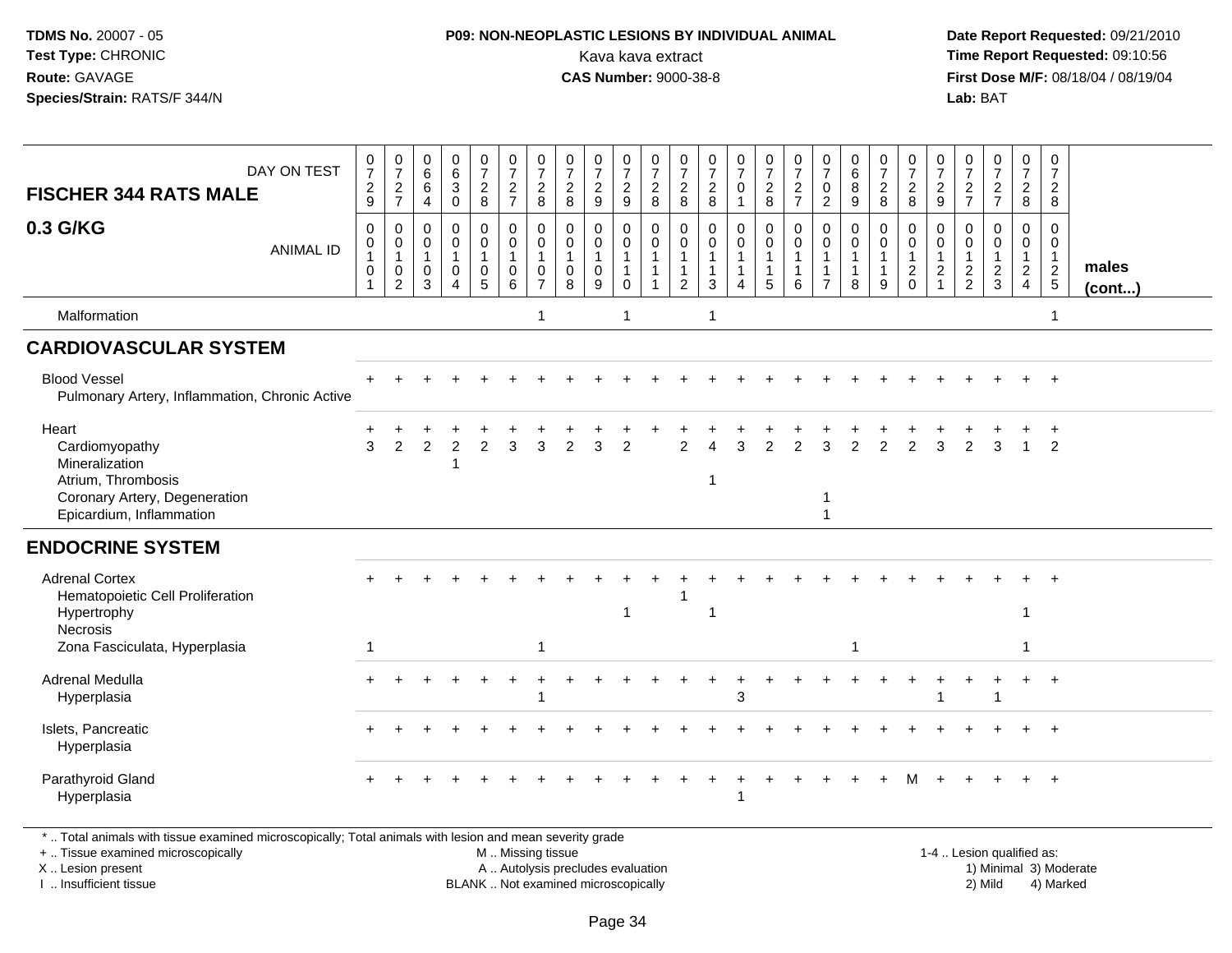#### **P09: NON-NEOPLASTIC LESIONS BY INDIVIDUAL ANIMAL**Kava kava extract **Time Report Requested:** 09:10:56<br>**CAS Number:** 9000-38-8<br>**Tirst Dose M/F:** 08/18/04 / 08/19/04

 **Date Report Requested:** 09/21/2010 **First Dose M/F:** 08/18/04 / 08/19/04 Lab: BAT **Lab:** BAT

| <b>FISCHER 344 RATS MALE</b><br>0.3 G/KG                                                         | DAY ON TEST<br><b>ANIMAL ID</b> | $\frac{0}{7}$<br>$\frac{2}{9}$<br>0<br>0<br>$\overline{1}$<br>$\pmb{0}$<br>$\mathbf{1}$ | $\frac{0}{7}$<br>$\frac{2}{7}$<br>$\mathbf 0$<br>$\mathbf 0$<br>$\mathbf{1}$<br>0<br>$\overline{2}$ | 0<br>$\,6$<br>$\,6\,$<br>$\overline{4}$<br>$\mathbf 0$<br>0<br>$\mathbf{1}$<br>0<br>3 | $\begin{array}{c} 0 \\ 6 \end{array}$<br>$\sqrt{3}$<br>$\mathbf 0$<br>$\mathbf 0$<br>$\mathbf 0$<br>$\mathbf{1}$<br>$\mathbf 0$<br>$\overline{4}$ | $\frac{0}{7}$<br>$\overline{2}$<br>8<br>0<br>$\pmb{0}$<br>$\mathbf{1}$<br>0<br>$\overline{5}$ | $\frac{0}{7}$<br>$\frac{2}{7}$<br>$\pmb{0}$<br>$\boldsymbol{0}$<br>$\overline{1}$<br>$\pmb{0}$<br>6 | $\frac{0}{7}$<br>$_{8}^2$<br>$\mathbf 0$<br>$\pmb{0}$<br>$\mathbf{1}$<br>0<br>$\overline{7}$ | $\frac{0}{7}$<br>$_{\rm 8}^2$<br>$\mathbf 0$<br>$\mathbf 0$<br>$\overline{1}$<br>0<br>8 | $\frac{0}{7}$<br>$\overline{c}$<br>$9\,$<br>$\mathbf 0$<br>$\mathsf{O}\xspace$<br>$\mathbf{1}$<br>$\mathbf 0$<br>9 | $\frac{0}{7}$<br>$\frac{2}{9}$<br>$\mathbf 0$<br>$\mathbf 0$<br>$\mathbf{1}$<br>$\mathbf 1$<br>$\mathbf 0$ | $\frac{0}{7}$<br>$\overline{c}$<br>8<br>0<br>$\mathbf 0$<br>$\mathbf{1}$<br>$\mathbf{1}$<br>$\mathbf{1}$ | $\frac{0}{7}$<br>$\boldsymbol{2}$<br>8<br>0<br>$\mathbf 0$<br>$\overline{1}$<br>1<br>$\overline{2}$ | $\frac{0}{7}$<br>$\frac{2}{8}$<br>$\mathbf 0$<br>$\mathbf 0$<br>$\mathbf{1}$<br>$\mathbf{1}$<br>3 | $\frac{0}{7}$<br>$\mathsf{O}$<br>$\mathbf{1}$<br>$\mathbf 0$<br>$\mathbf 0$<br>$\mathbf{1}$<br>$\mathbf{1}$<br>$\boldsymbol{\Lambda}$ | $\frac{0}{7}$<br>$\frac{2}{8}$<br>0<br>$\mathbf 0$<br>$\mathbf{1}$<br>5 | $\frac{0}{7}$<br>$\frac{2}{7}$<br>$\pmb{0}$<br>$\pmb{0}$<br>$\overline{1}$<br>$\overline{1}$<br>6 | $\frac{0}{7}$<br>$\mathbf 0$<br>$\overline{c}$<br>$\mathbf 0$<br>$\mathbf 0$<br>$\overline{1}$<br>$\overline{7}$ | 0<br>$\,6\,$<br>8<br>$9$<br>$\mathbf 0$<br>$\mathbf 0$<br>$\mathbf{1}$<br>$\mathbf{1}$<br>8 | $\frac{0}{7}$<br>$_{8}^2$<br>$\mathbf 0$<br>$\mathbf 0$<br>$\mathbf{1}$<br>9 | $\frac{0}{7}$<br>$_{\rm 8}^2$<br>$\mathbf 0$<br>$\mathbf 0$<br>$\mathbf{1}$<br>$\frac{2}{0}$ | $\frac{0}{7}$<br>$\frac{2}{9}$<br>0<br>$\mathsf 0$<br>$\mathbf{1}$<br>$\boldsymbol{2}$<br>1 | $\frac{0}{7}$<br>$\frac{2}{7}$<br>$\mathbf 0$<br>$\mathbf 0$<br>$\frac{1}{2}$ | $\frac{0}{7}$<br>$\frac{2}{7}$<br>$\mathbf 0$<br>0<br>$\overline{1}$<br>$\sqrt{2}$<br>3 | $\frac{0}{7}$<br>$\frac{2}{8}$<br>0<br>$\mathbf 0$<br>$\mathbf{1}$<br>$\frac{2}{4}$ | $\frac{0}{7}$<br>$\frac{2}{8}$<br>0<br>$\mathbf 0$<br>$\mathbf{1}$<br>$\frac{2}{5}$ | males<br>(cont) |
|--------------------------------------------------------------------------------------------------|---------------------------------|-----------------------------------------------------------------------------------------|-----------------------------------------------------------------------------------------------------|---------------------------------------------------------------------------------------|---------------------------------------------------------------------------------------------------------------------------------------------------|-----------------------------------------------------------------------------------------------|-----------------------------------------------------------------------------------------------------|----------------------------------------------------------------------------------------------|-----------------------------------------------------------------------------------------|--------------------------------------------------------------------------------------------------------------------|------------------------------------------------------------------------------------------------------------|----------------------------------------------------------------------------------------------------------|-----------------------------------------------------------------------------------------------------|---------------------------------------------------------------------------------------------------|---------------------------------------------------------------------------------------------------------------------------------------|-------------------------------------------------------------------------|---------------------------------------------------------------------------------------------------|------------------------------------------------------------------------------------------------------------------|---------------------------------------------------------------------------------------------|------------------------------------------------------------------------------|----------------------------------------------------------------------------------------------|---------------------------------------------------------------------------------------------|-------------------------------------------------------------------------------|-----------------------------------------------------------------------------------------|-------------------------------------------------------------------------------------|-------------------------------------------------------------------------------------|-----------------|
| <b>Pituitary Gland</b><br>Hemorrhage<br>Pars Distalis, Angiectasis<br>Pars Distalis, Hyperplasia |                                 | $+$<br>$\overline{1}$                                                                   | $\div$                                                                                              | $\mathbf{1}$                                                                          |                                                                                                                                                   | ÷<br>$\overline{1}$                                                                           |                                                                                                     | $\mathbf{1}$                                                                                 |                                                                                         | $\mathbf{1}$                                                                                                       |                                                                                                            | $\overline{2}$                                                                                           |                                                                                                     |                                                                                                   |                                                                                                                                       |                                                                         | $\overline{2}$                                                                                    |                                                                                                                  |                                                                                             |                                                                              | $\mathbf{1}$                                                                                 | ÷.                                                                                          | $\overline{1}$                                                                |                                                                                         | $+$<br>$\mathbf{1}$                                                                 | $+$                                                                                 |                 |
| <b>Thyroid Gland</b><br>C-cell, Hyperplasia                                                      |                                 |                                                                                         |                                                                                                     |                                                                                       |                                                                                                                                                   |                                                                                               |                                                                                                     |                                                                                              |                                                                                         |                                                                                                                    |                                                                                                            | $\sqrt{3}$                                                                                               | -1                                                                                                  |                                                                                                   |                                                                                                                                       |                                                                         |                                                                                                   |                                                                                                                  | -1                                                                                          | $\mathbf{1}$                                                                 | 4                                                                                            | 3                                                                                           |                                                                               |                                                                                         | $\ddot{}$                                                                           | $+$                                                                                 |                 |
| <b>GENERAL BODY SYSTEM</b>                                                                       |                                 |                                                                                         |                                                                                                     |                                                                                       |                                                                                                                                                   |                                                                                               |                                                                                                     |                                                                                              |                                                                                         |                                                                                                                    |                                                                                                            |                                                                                                          |                                                                                                     |                                                                                                   |                                                                                                                                       |                                                                         |                                                                                                   |                                                                                                                  |                                                                                             |                                                                              |                                                                                              |                                                                                             |                                                                               |                                                                                         |                                                                                     |                                                                                     |                 |
| Peritoneum                                                                                       |                                 |                                                                                         |                                                                                                     |                                                                                       | $+$                                                                                                                                               |                                                                                               |                                                                                                     |                                                                                              |                                                                                         |                                                                                                                    |                                                                                                            |                                                                                                          |                                                                                                     |                                                                                                   |                                                                                                                                       |                                                                         |                                                                                                   |                                                                                                                  |                                                                                             |                                                                              |                                                                                              |                                                                                             |                                                                               |                                                                                         |                                                                                     |                                                                                     |                 |
| <b>GENITAL SYSTEM</b>                                                                            |                                 |                                                                                         |                                                                                                     |                                                                                       |                                                                                                                                                   |                                                                                               |                                                                                                     |                                                                                              |                                                                                         |                                                                                                                    |                                                                                                            |                                                                                                          |                                                                                                     |                                                                                                   |                                                                                                                                       |                                                                         |                                                                                                   |                                                                                                                  |                                                                                             |                                                                              |                                                                                              |                                                                                             |                                                                               |                                                                                         |                                                                                     |                                                                                     |                 |
| Epididymis<br>Inflammation                                                                       |                                 |                                                                                         | $\div$                                                                                              |                                                                                       |                                                                                                                                                   | $\overline{c}$                                                                                |                                                                                                     |                                                                                              |                                                                                         |                                                                                                                    |                                                                                                            |                                                                                                          |                                                                                                     |                                                                                                   |                                                                                                                                       |                                                                         |                                                                                                   |                                                                                                                  |                                                                                             |                                                                              |                                                                                              |                                                                                             |                                                                               |                                                                                         | $\ddot{}$<br>$\boldsymbol{2}$                                                       | $+$                                                                                 |                 |
| <b>Preputial Gland</b><br>Inflammation                                                           |                                 |                                                                                         |                                                                                                     |                                                                                       |                                                                                                                                                   |                                                                                               |                                                                                                     |                                                                                              |                                                                                         |                                                                                                                    |                                                                                                            |                                                                                                          |                                                                                                     |                                                                                                   |                                                                                                                                       | $\ddot{}$                                                               | $\overline{2}$                                                                                    |                                                                                                                  |                                                                                             |                                                                              |                                                                                              |                                                                                             |                                                                               |                                                                                         |                                                                                     | $\overline{ }$                                                                      |                 |
| Prostate<br>Inflammation<br>Epithelium, Hyperplasia                                              |                                 |                                                                                         |                                                                                                     |                                                                                       |                                                                                                                                                   |                                                                                               | $\overline{2}$                                                                                      |                                                                                              | $\overline{2}$                                                                          |                                                                                                                    |                                                                                                            | $\overline{1}$                                                                                           | $\overline{c}$                                                                                      | $\overline{2}$                                                                                    | $\overline{2}$                                                                                                                        |                                                                         |                                                                                                   | 1                                                                                                                | $\boldsymbol{2}$                                                                            |                                                                              |                                                                                              |                                                                                             |                                                                               |                                                                                         |                                                                                     | $\ddot{}$<br>$\overline{2}$                                                         |                 |
| <b>Seminal Vesicle</b><br>Inflammation                                                           |                                 |                                                                                         |                                                                                                     |                                                                                       |                                                                                                                                                   |                                                                                               |                                                                                                     |                                                                                              |                                                                                         |                                                                                                                    |                                                                                                            |                                                                                                          |                                                                                                     |                                                                                                   |                                                                                                                                       |                                                                         |                                                                                                   |                                                                                                                  |                                                                                             |                                                                              |                                                                                              |                                                                                             |                                                                               |                                                                                         |                                                                                     | $\overline{+}$                                                                      |                 |
| <b>Testes</b><br>Interstitial Cell, Hyperplasia                                                  |                                 |                                                                                         |                                                                                                     |                                                                                       | 3                                                                                                                                                 |                                                                                               |                                                                                                     |                                                                                              |                                                                                         |                                                                                                                    |                                                                                                            | 4                                                                                                        |                                                                                                     |                                                                                                   | $\overline{c}$                                                                                                                        |                                                                         |                                                                                                   |                                                                                                                  |                                                                                             |                                                                              |                                                                                              |                                                                                             | 4                                                                             |                                                                                         | $\ddot{}$                                                                           | $+$<br>$\overline{2}$                                                               |                 |

\* .. Total animals with tissue examined microscopically; Total animals with lesion and mean severity grade

+ .. Tissue examined microscopically

X .. Lesion present

I .. Insufficient tissue

 M .. Missing tissueA .. Autolysis precludes evaluation

 1-4 .. Lesion qualified as: BLANK .. Not examined microscopically 2) Mild 4) Marked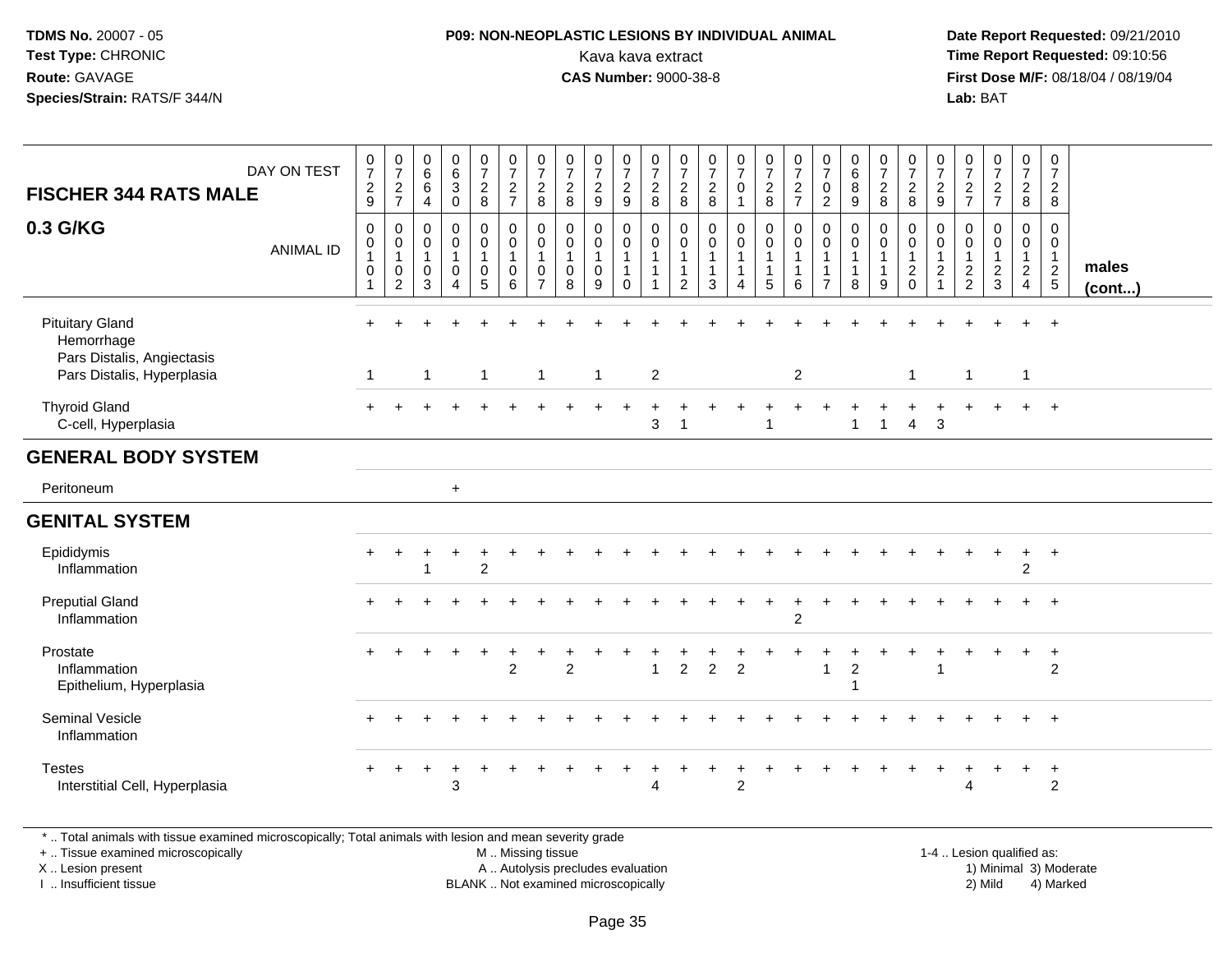#### **P09: NON-NEOPLASTIC LESIONS BY INDIVIDUAL ANIMAL**Kava kava extract **Time Report Requested:** 09:10:56<br>**CAS Number:** 9000-38-8<br>**Tirst Dose M/F:** 08/18/04 / 08/19/04

 **Date Report Requested:** 09/21/2010 **First Dose M/F:** 08/18/04 / 08/19/04 Lab: BAT **Lab:** BAT

| DAY ON TEST<br><b>FISCHER 344 RATS MALE</b>                                           | $\begin{array}{c} 0 \\ 7 \end{array}$<br>$\frac{2}{9}$                                 | $\begin{smallmatrix}0\\7\end{smallmatrix}$<br>$\frac{2}{7}$ | $\begin{matrix}0\0\0\0\end{matrix}$<br>$\overline{4}$      | $\begin{array}{c} 0 \\ 6 \\ 3 \end{array}$<br>$\mathsf 0$  | 0728                                                               | $\frac{0}{7}$<br>$\frac{2}{7}$                                                      | $\frac{0}{7}$<br>$\sqrt{2}$<br>8                                    | $\frac{0}{7}$<br>$\sqrt{2}$<br>8                           | $\frac{0}{7}$<br>$\frac{2}{9}$           | 0729                                                    | $\frac{0}{7}$<br>$\frac{2}{8}$              | $\frac{0}{7}$<br>$\frac{2}{8}$              | $\frac{0}{7}$<br>$\frac{2}{8}$                                     | $\frac{0}{7}$<br>$\pmb{0}$<br>$\overline{\mathbf{1}}$ | $\frac{0}{7}$<br>8                                    | $\frac{0}{7}$<br>$\frac{2}{7}$ | $\frac{0}{7}$<br>$\pmb{0}$<br>2                                            | $\begin{matrix}0\6\8\end{matrix}$<br>9              | 0728                             | 0728                                            | $\frac{0}{7}$<br>$\frac{2}{9}$             | $\frac{0}{7}$<br>$\frac{2}{7}$                            | $\frac{0}{7}$<br>$\frac{2}{7}$ | $\frac{0}{7}$<br>$\frac{2}{8}$                                   | 0<br>$\overline{7}$<br>$\overline{a}$<br>8           |                 |
|---------------------------------------------------------------------------------------|----------------------------------------------------------------------------------------|-------------------------------------------------------------|------------------------------------------------------------|------------------------------------------------------------|--------------------------------------------------------------------|-------------------------------------------------------------------------------------|---------------------------------------------------------------------|------------------------------------------------------------|------------------------------------------|---------------------------------------------------------|---------------------------------------------|---------------------------------------------|--------------------------------------------------------------------|-------------------------------------------------------|-------------------------------------------------------|--------------------------------|----------------------------------------------------------------------------|-----------------------------------------------------|----------------------------------|-------------------------------------------------|--------------------------------------------|-----------------------------------------------------------|--------------------------------|------------------------------------------------------------------|------------------------------------------------------|-----------------|
| 0.3 G/KG<br><b>ANIMAL ID</b>                                                          | $\mathbf 0$<br>$\begin{smallmatrix}0\\1\end{smallmatrix}$<br>$\pmb{0}$<br>$\mathbf{1}$ | 0<br>$\pmb{0}$<br>$\mathbf{1}$<br>$\pmb{0}$<br>2            | $\mathbf 0$<br>$\pmb{0}$<br>$\mathbf{1}$<br>$\pmb{0}$<br>3 | 0<br>$\overline{0}$<br>1<br>$\mathsf{O}$<br>$\overline{4}$ | 0<br>$\pmb{0}$<br>$\mathbf{1}$<br>$\begin{matrix}0\\5\end{matrix}$ | $\mathbf 0$<br>$\pmb{0}$<br>$\overline{1}$<br>$\begin{array}{c} 0 \\ 6 \end{array}$ | 0<br>$\mathbf 0$<br>$\overline{1}$<br>$\mathbf 0$<br>$\overline{7}$ | $\mathbf 0$<br>$\pmb{0}$<br>$\mathbf{1}$<br>$\pmb{0}$<br>8 | 0<br>0<br>$\mathbf{1}$<br>$\pmb{0}$<br>9 | 0<br>$\overline{0}$<br>1<br>$\mathbf{1}$<br>$\mathbf 0$ | 0<br>0<br>$\mathbf{1}$<br>$\mathbf{1}$<br>1 | 0<br>0<br>$\mathbf{1}$<br>$\mathbf{1}$<br>2 | $\mathbf 0$<br>$\overline{0}$<br>$\mathbf{1}$<br>$\mathbf{1}$<br>3 | 0<br>$\mathbf 0$<br>$\mathbf{1}$<br>$\mathbf{1}$<br>4 | $\pmb{0}$<br>$\overline{0}$<br>1<br>$\mathbf{1}$<br>5 | 0<br>0<br>1<br>1<br>6          | $\mathbf 0$<br>$\pmb{0}$<br>$\mathbf{1}$<br>$\mathbf{1}$<br>$\overline{7}$ | 0<br>$\pmb{0}$<br>$\mathbf{1}$<br>$\mathbf{1}$<br>8 | 0<br>0<br>$\mathbf{1}$<br>1<br>9 | 0<br>$\pmb{0}$<br>$\mathbf{1}$<br>$\frac{2}{0}$ | 0<br>0<br>$\mathbf{1}$<br>$\boldsymbol{2}$ | $\mathbf 0$<br>$\pmb{0}$<br>$\mathbf{1}$<br>$\frac{2}{2}$ | 0<br>0<br>1<br>$\frac{2}{3}$   | 0<br>$\begin{smallmatrix}0\\1\end{smallmatrix}$<br>$\frac{2}{4}$ | $\Omega$<br>0<br>$\mathbf{1}$<br>$\overline{2}$<br>5 | males<br>(cont) |
| <b>HEMATOPOIETIC SYSTEM</b>                                                           |                                                                                        |                                                             |                                                            |                                                            |                                                                    |                                                                                     |                                                                     |                                                            |                                          |                                                         |                                             |                                             |                                                                    |                                                       |                                                       |                                |                                                                            |                                                     |                                  |                                                 |                                            |                                                           |                                |                                                                  |                                                      |                 |
| <b>Bone Marrow</b><br>Hyperplasia                                                     |                                                                                        |                                                             | 2                                                          |                                                            |                                                                    |                                                                                     |                                                                     |                                                            |                                          |                                                         |                                             | 2                                           | 3                                                                  | 1                                                     | 2                                                     | 3                              |                                                                            |                                                     |                                  | 2                                               | $\overline{2}$                             |                                                           |                                |                                                                  |                                                      |                 |
| Lymph Node<br>Mediastinal, Ectasia<br>Mediastinal, Infiltration Cellular, Plasma Cell |                                                                                        |                                                             |                                                            |                                                            |                                                                    |                                                                                     |                                                                     |                                                            |                                          |                                                         |                                             |                                             |                                                                    |                                                       |                                                       |                                |                                                                            |                                                     |                                  |                                                 |                                            |                                                           |                                |                                                                  |                                                      |                 |
| Lymph Node, Mandibular                                                                | M                                                                                      | M                                                           | M                                                          | M                                                          | M                                                                  | M                                                                                   | M                                                                   | M                                                          | M                                        | M                                                       | M                                           |                                             | M M                                                                | M                                                     | M                                                     | M                              | M                                                                          | M                                                   | M                                | M                                               | M                                          |                                                           | M M                            | M M                                                              |                                                      |                 |
| Lymph Node, Mesenteric                                                                |                                                                                        |                                                             |                                                            |                                                            |                                                                    |                                                                                     |                                                                     |                                                            |                                          |                                                         |                                             |                                             |                                                                    |                                                       |                                                       |                                |                                                                            |                                                     |                                  |                                                 |                                            |                                                           |                                |                                                                  | $\ddot{}$                                            |                 |
| Spleen<br>Hematopoietic Cell Proliferation<br>Pigmentation, Hemosiderin               | $\div$<br>$\mathbf{1}$                                                                 | $\overline{1}$                                              |                                                            |                                                            |                                                                    | $\overline{1}$                                                                      | -1                                                                  | $\overline{2}$                                             | $\overline{1}$                           | $\mathbf{1}$                                            | $\overline{1}$                              |                                             | $\mathbf{1}$                                                       | -1                                                    | $\overline{1}$                                        |                                | 3                                                                          |                                                     |                                  |                                                 | -1                                         | $\overline{1}$                                            | $\overline{1}$                 | $\overline{1}$                                                   | $\overline{1}$<br>- 1                                |                 |
| Lymphoid Follicle, Atrophy<br>Lymphoid Follicle, Hyperplasia                          |                                                                                        |                                                             |                                                            | $\overline{2}$                                             |                                                                    |                                                                                     |                                                                     |                                                            |                                          |                                                         |                                             |                                             |                                                                    | 4                                                     |                                                       |                                | 3                                                                          |                                                     |                                  |                                                 |                                            |                                                           |                                |                                                                  |                                                      |                 |
| Thymus<br>Atrophy                                                                     | Δ                                                                                      | Δ                                                           | 3                                                          | 3                                                          | 3                                                                  | 3                                                                                   | 3                                                                   | Δ                                                          | 3                                        | 3                                                       | 3                                           | 3                                           | Δ                                                                  | 4                                                     | 3                                                     | 3                              |                                                                            | 3                                                   | 3                                | 3                                               | 4                                          | 4                                                         | 4                              | 4                                                                | 3                                                    |                 |
| <b>INTEGUMENTARY SYSTEM</b>                                                           |                                                                                        |                                                             |                                                            |                                                            |                                                                    |                                                                                     |                                                                     |                                                            |                                          |                                                         |                                             |                                             |                                                                    |                                                       |                                                       |                                |                                                                            |                                                     |                                  |                                                 |                                            |                                                           |                                |                                                                  |                                                      |                 |
| <b>Mammary Gland</b>                                                                  |                                                                                        |                                                             |                                                            |                                                            |                                                                    |                                                                                     |                                                                     |                                                            |                                          |                                                         |                                             |                                             |                                                                    |                                                       |                                                       |                                |                                                                            |                                                     |                                  |                                                 |                                            |                                                           |                                |                                                                  | $+$                                                  |                 |
| <b>Skin</b><br>Epidermis, Hyperplasia, Basal Cell                                     |                                                                                        |                                                             |                                                            |                                                            |                                                                    |                                                                                     |                                                                     |                                                            |                                          |                                                         |                                             |                                             |                                                                    |                                                       |                                                       |                                |                                                                            |                                                     |                                  |                                                 |                                            |                                                           |                                |                                                                  | $^{+}$                                               |                 |
| MUCCULOCKELETAL CVCTEM                                                                |                                                                                        |                                                             |                                                            |                                                            |                                                                    |                                                                                     |                                                                     |                                                            |                                          |                                                         |                                             |                                             |                                                                    |                                                       |                                                       |                                |                                                                            |                                                     |                                  |                                                 |                                            |                                                           |                                |                                                                  |                                                      |                 |

#### **MUSCULOSKELETAL SYSTEM**

\* .. Total animals with tissue examined microscopically; Total animals with lesion and mean severity grade

+ .. Tissue examined microscopically

X .. Lesion present

I .. Insufficient tissue

M .. Missing tissue

A .. Autolysis precludes evaluation

BLANK .. Not examined microscopically 2) Mild 4) Marked

1-4 .. Lesion qualified as: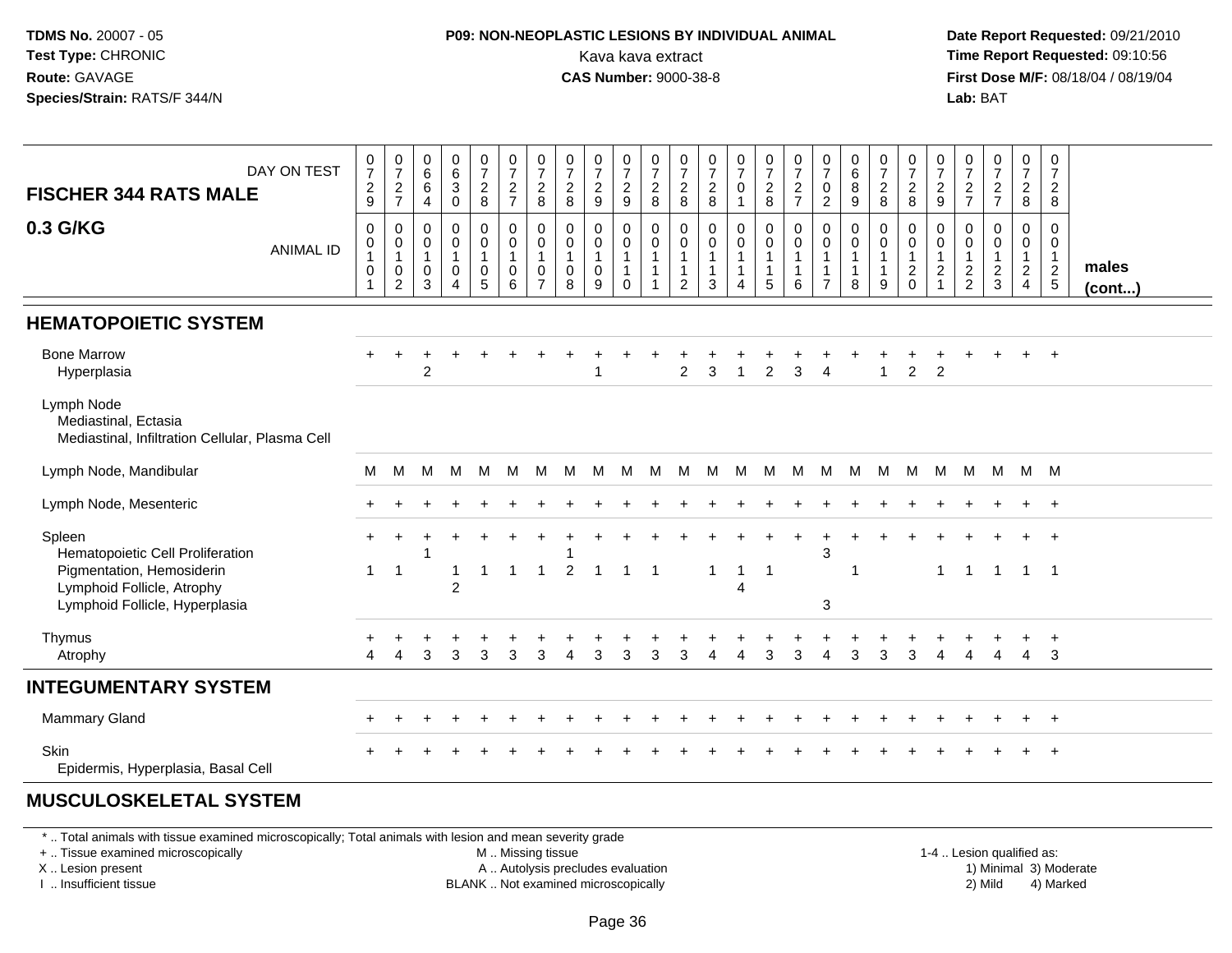# **P09: NON-NEOPLASTIC LESIONS BY INDIVIDUAL ANIMAL**Kava kava extract **Time Report Requested:** 09:10:56<br>**CAS Number:** 9000-38-8<br>**Tirst Dose M/F:** 08/18/04 / 08/19/04

 **Date Report Requested:** 09/21/2010 **First Dose M/F:** 08/18/04 / 08/19/04<br>Lab: BAT **Lab:** BAT

| DAY ON TEST<br><b>FISCHER 344 RATS MALE</b>                                                                                                                         | $\mathbf 0$<br>$\overline{7}$<br>$\frac{2}{9}$                              | 0<br>$\overline{7}$<br>$\frac{2}{7}$                              | 0<br>$\,6\,$<br>6<br>$\overline{4}$               | 0<br>$^6_3$<br>$\mathbf 0$                                 | 0<br>$\overline{7}$<br>$\frac{2}{8}$                 | $\boldsymbol{0}$<br>$\overline{7}$<br>$\frac{2}{7}$    | $\frac{0}{7}$<br>$\frac{2}{8}$                          | $\frac{0}{7}$<br>$\frac{2}{8}$                       | 0<br>$\overline{7}$<br>$\overline{2}$<br>$9\,$ | $\frac{0}{7}$<br>$\frac{2}{9}$                               | 0<br>$\overline{7}$<br>$\overline{c}$<br>8                         | 0<br>$\overline{7}$<br>$\frac{2}{8}$                 | $\frac{0}{7}$<br>$\frac{2}{8}$                                  | 0<br>$\overline{7}$<br>$\mathbf 0$<br>$\mathbf{1}$ | 0<br>$\overline{7}$<br>$\overline{2}$<br>8            | 0<br>$\overline{7}$<br>$\frac{2}{7}$                  | 0<br>$\overline{7}$<br>$\pmb{0}$<br>$\overline{2}$       | $\begin{array}{c} 0 \\ 6 \end{array}$<br>$\overline{8}$<br>9    | $\boldsymbol{0}$<br>$\overline{7}$<br>$\frac{2}{8}$ | 0<br>$\overline{7}$<br>$\frac{2}{8}$                       | 0<br>$\overline{7}$<br>$\overline{2}$<br>9 | 0<br>$\overline{7}$<br>$\frac{2}{7}$             | 0<br>$\overline{7}$<br>$\frac{2}{7}$              | 0<br>$\overline{7}$<br>$\overline{2}$<br>8                                 | 0<br>$\overline{7}$<br>$\overline{2}$<br>8                  |                 |
|---------------------------------------------------------------------------------------------------------------------------------------------------------------------|-----------------------------------------------------------------------------|-------------------------------------------------------------------|---------------------------------------------------|------------------------------------------------------------|------------------------------------------------------|--------------------------------------------------------|---------------------------------------------------------|------------------------------------------------------|------------------------------------------------|--------------------------------------------------------------|--------------------------------------------------------------------|------------------------------------------------------|-----------------------------------------------------------------|----------------------------------------------------|-------------------------------------------------------|-------------------------------------------------------|----------------------------------------------------------|-----------------------------------------------------------------|-----------------------------------------------------|------------------------------------------------------------|--------------------------------------------|--------------------------------------------------|---------------------------------------------------|----------------------------------------------------------------------------|-------------------------------------------------------------|-----------------|
| 0.3 G/KG<br><b>ANIMAL ID</b>                                                                                                                                        | $\mathbf 0$<br>$\mathbf 0$<br>$\mathbf{1}$<br>$\mathbf 0$<br>$\overline{1}$ | 0<br>$\mathbf 0$<br>$\mathbf{1}$<br>$\mathbf 0$<br>$\overline{2}$ | 0<br>$\Omega$<br>$\mathbf{1}$<br>$\mathbf 0$<br>3 | 0<br>$\mathbf 0$<br>$\mathbf 1$<br>$\mathbf 0$<br>$\Delta$ | 0<br>$\mathbf 0$<br>$\mathbf{1}$<br>$\mathbf 0$<br>5 | $\mathbf 0$<br>$\mathbf 0$<br>1<br>$\mathbf 0$<br>6    | 0<br>0<br>$\mathbf{1}$<br>$\mathbf 0$<br>$\overline{7}$ | $\mathbf 0$<br>0<br>$\mathbf{1}$<br>$\mathbf 0$<br>8 | 0<br>0<br>$\mathbf 0$<br>9                     | 0<br>$\mathbf 0$<br>$\mathbf{1}$<br>$\mathbf{1}$<br>$\Omega$ | 0<br>$\mathbf 0$<br>$\mathbf{1}$<br>$\mathbf{1}$<br>$\overline{1}$ | 0<br>$\mathbf 0$<br>$\overline{1}$<br>$\overline{2}$ | $\mathbf 0$<br>$\mathbf 0$<br>$\mathbf{1}$<br>$\mathbf{1}$<br>3 | 0<br>0<br>$\mathbf{1}$<br>1<br>$\overline{A}$      | 0<br>$\mathbf 0$<br>$\mathbf{1}$<br>$\mathbf{1}$<br>5 | 0<br>$\mathbf 0$<br>$\mathbf{1}$<br>$\mathbf{1}$<br>6 | 0<br>0<br>$\mathbf{1}$<br>$\mathbf{1}$<br>$\overline{7}$ | $\mathbf 0$<br>$\mathbf 0$<br>$\mathbf{1}$<br>$\mathbf{1}$<br>8 | 0<br>0<br>$\overline{1}$<br>$\mathbf{1}$<br>9       | 0<br>$\mathbf 0$<br>$\mathbf{1}$<br>$\sqrt{2}$<br>$\Omega$ | 0<br>$\Omega$<br>$\overline{c}$            | 0<br>$\Omega$<br>$\overline{1}$<br>$\frac{2}{2}$ | $\mathbf 0$<br>0<br>$\mathbf{1}$<br>$\frac{2}{3}$ | $\mathbf 0$<br>$\mathbf 0$<br>$\mathbf{1}$<br>$\sqrt{2}$<br>$\overline{4}$ | $\mathbf 0$<br>$\mathbf 0$<br>$\mathbf{1}$<br>$\frac{2}{5}$ | males<br>(cont) |
| Bone                                                                                                                                                                |                                                                             |                                                                   |                                                   |                                                            |                                                      |                                                        |                                                         |                                                      |                                                |                                                              |                                                                    |                                                      |                                                                 |                                                    |                                                       |                                                       |                                                          |                                                                 |                                                     |                                                            |                                            |                                                  |                                                   | $\ddot{}$                                                                  | $+$                                                         |                 |
| <b>Skeletal Muscle</b>                                                                                                                                              |                                                                             | $\ddot{}$                                                         |                                                   |                                                            |                                                      |                                                        |                                                         |                                                      |                                                |                                                              |                                                                    |                                                      |                                                                 |                                                    |                                                       |                                                       |                                                          |                                                                 |                                                     |                                                            |                                            |                                                  |                                                   |                                                                            |                                                             |                 |
| <b>NERVOUS SYSTEM</b>                                                                                                                                               |                                                                             |                                                                   |                                                   |                                                            |                                                      |                                                        |                                                         |                                                      |                                                |                                                              |                                                                    |                                                      |                                                                 |                                                    |                                                       |                                                       |                                                          |                                                                 |                                                     |                                                            |                                            |                                                  |                                                   |                                                                            |                                                             |                 |
| <b>Brain</b><br><b>Necrosis</b><br>Choroid Plexus, Infiltration Cellular,<br>Lymphocyte                                                                             |                                                                             |                                                                   |                                                   |                                                            |                                                      |                                                        |                                                         |                                                      |                                                |                                                              |                                                                    | $\boldsymbol{2}$                                     |                                                                 |                                                    |                                                       |                                                       |                                                          |                                                                 |                                                     |                                                            |                                            |                                                  |                                                   |                                                                            |                                                             |                 |
| <b>RESPIRATORY SYSTEM</b>                                                                                                                                           |                                                                             |                                                                   |                                                   |                                                            |                                                      |                                                        |                                                         |                                                      |                                                |                                                              |                                                                    |                                                      |                                                                 |                                                    |                                                       |                                                       |                                                          |                                                                 |                                                     |                                                            |                                            |                                                  |                                                   |                                                                            |                                                             |                 |
| Lung<br>Congestion<br>Inflammation, Chronic Active<br>Thrombosis                                                                                                    |                                                                             |                                                                   |                                                   |                                                            | $\mathbf{1}$                                         |                                                        |                                                         |                                                      |                                                |                                                              |                                                                    |                                                      |                                                                 | $\mathbf{1}$                                       |                                                       |                                                       | $\mathbf{1}$                                             |                                                                 |                                                     |                                                            |                                            | $\mathbf{1}$                                     | $\overline{1}$                                    |                                                                            |                                                             |                 |
| Alveolar Epithelium, Hyperplasia<br>Alveolar Epithelium, Hypertrophy<br>Alveolar Epithelium, Metaplasia<br>Alveolar Epithelium, Metaplasia, Squamous                |                                                                             |                                                                   |                                                   |                                                            |                                                      | $1 \quad 1$                                            |                                                         | $\mathbf{1}$                                         |                                                |                                                              | $\mathbf{1}$                                                       |                                                      |                                                                 | $\mathbf{1}$<br>$\overline{2}$                     | $\mathbf{1}$                                          |                                                       |                                                          | 2                                                               |                                                     | $\mathbf{1}$                                               |                                            | 3                                                |                                                   |                                                                            | $\overline{2}$                                              |                 |
| Alveolus, Infiltration Cellular, Histiocyte                                                                                                                         |                                                                             |                                                                   |                                                   |                                                            | $\mathbf{1}$                                         |                                                        | $\overline{1}$                                          |                                                      |                                                |                                                              | $\mathbf{1}$                                                       |                                                      |                                                                 | 2 <sup>1</sup>                                     | $\overline{1}$                                        |                                                       |                                                          |                                                                 |                                                     |                                                            |                                            | $\mathbf{1}$                                     | $\overline{1}$                                    |                                                                            |                                                             |                 |
| Nose<br>Foreign Body                                                                                                                                                |                                                                             |                                                                   |                                                   |                                                            |                                                      |                                                        |                                                         |                                                      |                                                |                                                              |                                                                    |                                                      |                                                                 |                                                    |                                                       |                                                       |                                                          |                                                                 |                                                     |                                                            |                                            |                                                  |                                                   |                                                                            |                                                             |                 |
| Inflammation<br>Olfactory Epithelium, Metaplasia<br>Respiratory Epithelium, Hyperplasia                                                                             |                                                                             | $\mathbf{1}$                                                      |                                                   | $\overline{2}$                                             |                                                      | $\overline{1}$                                         |                                                         | $\overline{c}$                                       |                                                | $\overline{1}$                                               |                                                                    |                                                      |                                                                 | $\mathbf{1}$                                       |                                                       |                                                       |                                                          | $\overline{2}$                                                  |                                                     |                                                            |                                            |                                                  |                                                   |                                                                            |                                                             |                 |
| Trachea                                                                                                                                                             |                                                                             |                                                                   |                                                   |                                                            |                                                      |                                                        |                                                         |                                                      |                                                |                                                              |                                                                    |                                                      |                                                                 |                                                    |                                                       |                                                       |                                                          |                                                                 |                                                     |                                                            |                                            |                                                  |                                                   |                                                                            | $+$                                                         |                 |
| *  Total animals with tissue examined microscopically; Total animals with lesion and mean severity grade<br>+  Tissue examined microscopically<br>X  Lesion present |                                                                             |                                                                   |                                                   |                                                            |                                                      | M  Missing tissue<br>A  Autolysis precludes evaluation |                                                         |                                                      |                                                |                                                              |                                                                    |                                                      |                                                                 |                                                    |                                                       |                                                       |                                                          |                                                                 |                                                     |                                                            |                                            |                                                  | 1-4  Lesion qualified as:                         |                                                                            | 1) Minimal 3) Moderate                                      |                 |

I .. Insufficient tissue

BLANK .. Not examined microscopically 2) Mild 4) Marked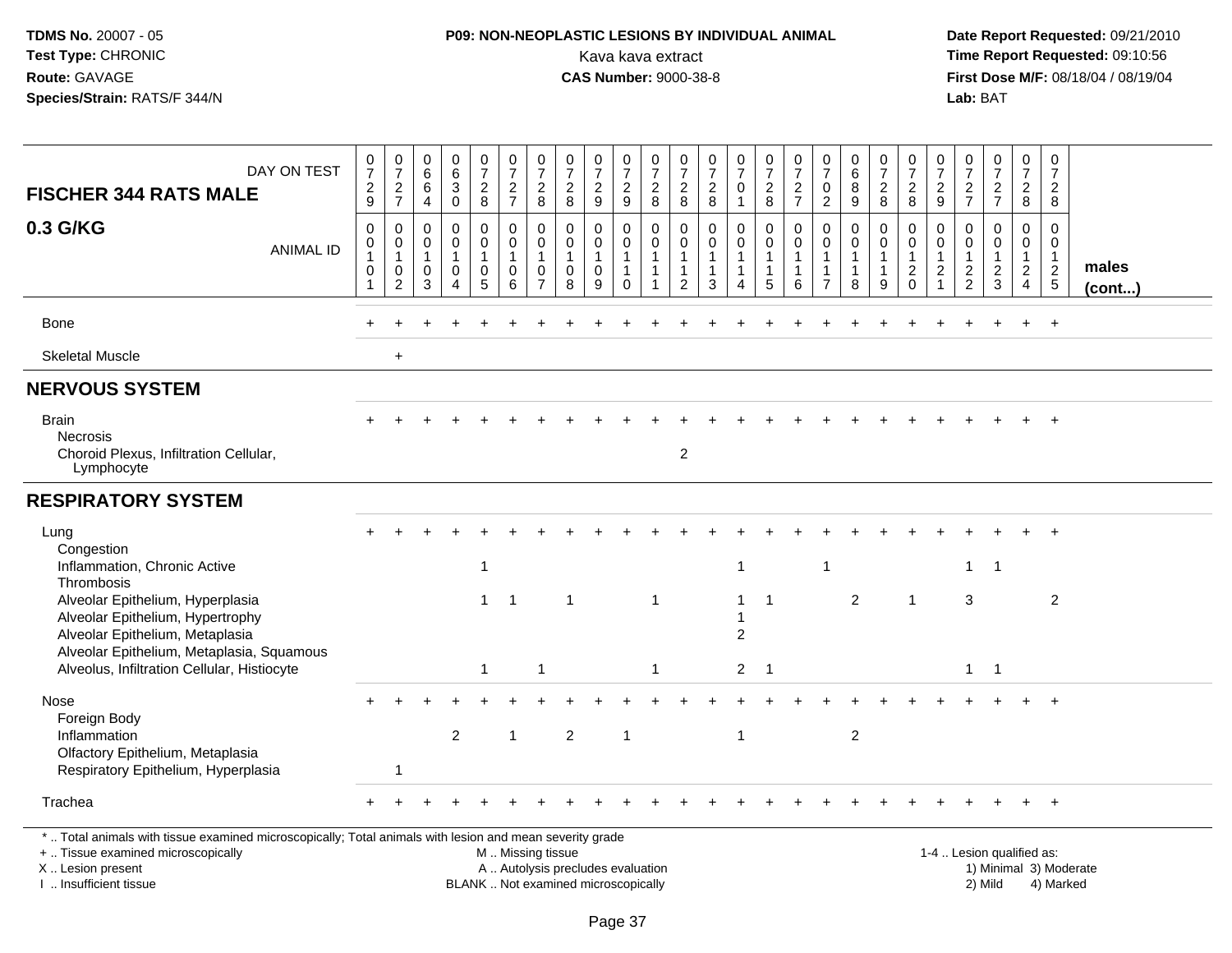### **P09: NON-NEOPLASTIC LESIONS BY INDIVIDUAL ANIMAL**Kava kava extract **Time Report Requested:** 09:10:56<br>**CAS Number:** 9000-38-8<br>**Tirst Dose M/F:** 08/18/04 / 08/19/04

 **Date Report Requested:** 09/21/2010 **First Dose M/F:** 08/18/04 / 08/19/04 Lab: BAT **Lab:** BAT

| DAY ON TEST<br><b>FISCHER 344 RATS MALE</b>                                                          | $\frac{0}{7}$<br>$\overline{c}$<br>9                        | $\frac{0}{7}$<br>$\overline{c}$<br>$\overline{7}$             | $\begin{matrix} 0 \\ 6 \end{matrix}$<br>$6\phantom{1}$<br>$\overline{4}$ | $\begin{array}{c} 0 \\ 6 \end{array}$<br>$\mathbf 3$<br>$\mathbf 0$            | $\frac{0}{7}$<br>$\overline{2}$<br>$\,8\,$        | $\frac{0}{7}$<br>$\frac{2}{7}$                                                  | $\frac{0}{7}$<br>$\overline{2}$<br>8                    | $\frac{0}{7}$<br>$\overline{2}$<br>8 | $\frac{0}{7}$<br>$\boldsymbol{2}$<br>$\boldsymbol{9}$ | $\frac{0}{7}$<br>$\overline{c}$<br>$\boldsymbol{9}$ | $\frac{0}{7}$<br>$\overline{2}$<br>8                                   | $\frac{0}{7}$<br>$\overline{c}$<br>8 | $\frac{0}{7}$<br>$\overline{2}$<br>8                | $\frac{0}{7}$<br>$\pmb{0}$                                                | $\frac{0}{7}$<br>$\overline{2}$<br>8                               | $\frac{0}{7}$<br>$\overline{c}$<br>$\overline{7}$       | $\frac{0}{7}$<br>$\mathbf 0$<br>$\overline{2}$                               | $\begin{matrix} 0 \\ 6 \end{matrix}$<br>$\,8\,$<br>9          | $\frac{0}{7}$<br>$\overline{2}$<br>8                  | $\frac{0}{7}$<br>$\overline{2}$<br>8                          | $\frac{0}{7}$<br>$\overline{c}$<br>9                           | $\frac{0}{7}$<br>$\sqrt{2}$<br>$\overline{7}$ | $\frac{0}{7}$<br>$\frac{2}{7}$                               | $\frac{0}{7}$<br>$\frac{2}{8}$                    | $\frac{0}{7}$<br>$\overline{2}$<br>8              |                 |
|------------------------------------------------------------------------------------------------------|-------------------------------------------------------------|---------------------------------------------------------------|--------------------------------------------------------------------------|--------------------------------------------------------------------------------|---------------------------------------------------|---------------------------------------------------------------------------------|---------------------------------------------------------|--------------------------------------|-------------------------------------------------------|-----------------------------------------------------|------------------------------------------------------------------------|--------------------------------------|-----------------------------------------------------|---------------------------------------------------------------------------|--------------------------------------------------------------------|---------------------------------------------------------|------------------------------------------------------------------------------|---------------------------------------------------------------|-------------------------------------------------------|---------------------------------------------------------------|----------------------------------------------------------------|-----------------------------------------------|--------------------------------------------------------------|---------------------------------------------------|---------------------------------------------------|-----------------|
| 0.3 G/KG<br><b>ANIMAL ID</b>                                                                         | 0<br>0<br>$\mathbf{1}$<br>$\pmb{0}$<br>$\blacktriangleleft$ | 0<br>$\pmb{0}$<br>$\mathbf{1}$<br>$\pmb{0}$<br>$\overline{c}$ | 0<br>$\boldsymbol{0}$<br>$\overline{1}$<br>$\mathbf 0$<br>$\mathbf{3}$   | 0<br>$\begin{smallmatrix}0\\1\end{smallmatrix}$<br>$\pmb{0}$<br>$\overline{4}$ | $\mathbf 0$<br>$\mathbf 0$<br>1<br>$\pmb{0}$<br>5 | $\mathbf 0$<br>$\mathbf 0$<br>$\mathbf{1}$<br>$\mathbf 0$<br>6                  | 0<br>$\mathbf 0$<br>$\mathbf{1}$<br>0<br>$\overline{7}$ | 0<br>0<br>0<br>8                     | 0<br>$\pmb{0}$<br>$\mathbf{1}$<br>$\pmb{0}$<br>9      | 0<br>$\mathbf 0$<br>$\overline{1}$<br>$\Omega$      | 0<br>$\mathbf 0$<br>$\overline{1}$<br>$\overline{1}$<br>$\overline{1}$ | 0<br>$\mathbf 0$<br>1<br>2           | 0<br>$\pmb{0}$<br>$\mathbf{1}$<br>$\mathbf{1}$<br>3 | 0<br>$\pmb{0}$<br>$\mathbf{1}$<br>$\mathbf{1}$<br>$\overline{\mathbf{4}}$ | $\overline{0}$<br>$\mathbf 0$<br>$\mathbf{1}$<br>$\mathbf{1}$<br>5 | 0<br>$\mathbf 0$<br>$\mathbf{1}$<br>$\overline{1}$<br>6 | $\mathbf 0$<br>$\mathbf 0$<br>$\mathbf{1}$<br>$\mathbf{1}$<br>$\overline{7}$ | $\mathbf 0$<br>$\pmb{0}$<br>$\mathbf{1}$<br>$\mathbf{1}$<br>8 | 0<br>$\mathbf 0$<br>$\mathbf{1}$<br>$\mathbf{1}$<br>9 | 0<br>$\mathbf 0$<br>$\mathbf{1}$<br>$\sqrt{2}$<br>$\mathbf 0$ | $\mathbf 0$<br>$\mathbf 0$<br>$\mathbf{1}$<br>$\boldsymbol{2}$ | 0<br>0<br>$\overline{1}$<br>$\frac{2}{2}$     | 0<br>$\pmb{0}$<br>$\mathbf{1}$<br>$\sqrt{2}$<br>$\mathbf{3}$ | 0<br>$\mathbf 0$<br>$\mathbf{1}$<br>$\frac{2}{4}$ | 0<br>$\mathbf 0$<br>$\mathbf{1}$<br>$\frac{2}{5}$ | males<br>(cont) |
| <b>SPECIAL SENSES SYSTEM</b>                                                                         |                                                             |                                                               |                                                                          |                                                                                |                                                   |                                                                                 |                                                         |                                      |                                                       |                                                     |                                                                        |                                      |                                                     |                                                                           |                                                                    |                                                         |                                                                              |                                                               |                                                       |                                                               |                                                                |                                               |                                                              |                                                   |                                                   |                 |
| Ear                                                                                                  |                                                             |                                                               |                                                                          |                                                                                |                                                   |                                                                                 |                                                         |                                      |                                                       |                                                     |                                                                        |                                      |                                                     |                                                                           |                                                                    |                                                         |                                                                              |                                                               |                                                       | $+$                                                           |                                                                |                                               |                                                              |                                                   |                                                   |                 |
| Eye<br>Cornea, Inflammation                                                                          |                                                             |                                                               |                                                                          |                                                                                |                                                   |                                                                                 |                                                         |                                      |                                                       |                                                     |                                                                        |                                      |                                                     |                                                                           |                                                                    |                                                         |                                                                              |                                                               |                                                       |                                                               |                                                                |                                               |                                                              |                                                   |                                                   |                 |
| Lens, Cataract<br>Retina, Degeneration                                                               |                                                             | $\mathbf{1}$                                                  |                                                                          |                                                                                | $\mathbf{1}$                                      |                                                                                 |                                                         | $\mathbf{3}$                         |                                                       |                                                     |                                                                        | $\overline{2}$                       | $\overline{1}$                                      |                                                                           |                                                                    |                                                         |                                                                              | $1 \quad 1 \quad 1$                                           |                                                       |                                                               | $\overline{2}$                                                 |                                               |                                                              |                                                   | 3                                                 |                 |
| <b>Harderian Gland</b>                                                                               |                                                             |                                                               |                                                                          |                                                                                |                                                   |                                                                                 |                                                         |                                      |                                                       |                                                     |                                                                        |                                      |                                                     |                                                                           |                                                                    |                                                         |                                                                              |                                                               |                                                       |                                                               |                                                                |                                               |                                                              |                                                   |                                                   |                 |
| Zymbal's Gland                                                                                       |                                                             |                                                               |                                                                          |                                                                                |                                                   |                                                                                 |                                                         |                                      |                                                       |                                                     |                                                                        |                                      |                                                     |                                                                           |                                                                    |                                                         |                                                                              |                                                               |                                                       |                                                               |                                                                |                                               |                                                              |                                                   |                                                   |                 |
| <b>URINARY SYSTEM</b>                                                                                |                                                             |                                                               |                                                                          |                                                                                |                                                   |                                                                                 |                                                         |                                      |                                                       |                                                     |                                                                        |                                      |                                                     |                                                                           |                                                                    |                                                         |                                                                              |                                                               |                                                       |                                                               |                                                                |                                               |                                                              |                                                   |                                                   |                 |
| Kidney<br>Accumulation, Hyaline Droplet<br>Infarct                                                   |                                                             |                                                               |                                                                          |                                                                                |                                                   |                                                                                 |                                                         |                                      |                                                       |                                                     |                                                                        | $\mathbf 1$                          |                                                     |                                                                           |                                                                    |                                                         |                                                                              |                                                               |                                                       |                                                               |                                                                |                                               |                                                              |                                                   | $\ddot{+}$                                        |                 |
| Inflammation, Acute<br>Mineralization<br>Nephropathy<br>Pelvis, Transitional Epithelium, Hyperplasia | $\mathcal{P}$                                               |                                                               |                                                                          |                                                                                |                                                   | $\begin{array}{ccccccccc}\n1 & 1 & 1 & 1 & 1 \\ 1 & 2 & 2 & 2 & 3\n\end{array}$ |                                                         |                                      | $\overline{1}$                                        | $\frac{1}{2}$                                       |                                                                        | $\frac{1}{2}$                        | $\overline{3}$                                      | $\frac{1}{3}$                                                             | $\frac{1}{2}$                                                      | $\mathfrak{p}$                                          | 2                                                                            | $\frac{1}{2}$                                                 | $\overline{c}$                                        |                                                               | $\frac{1}{1}$                                                  | $\overline{2}$                                |                                                              |                                                   | $1 \quad 3$                                       |                 |
| <b>Urinary Bladder</b><br>Inflammation                                                               |                                                             |                                                               |                                                                          |                                                                                |                                                   |                                                                                 |                                                         |                                      |                                                       |                                                     |                                                                        |                                      |                                                     |                                                                           |                                                                    |                                                         |                                                                              |                                                               |                                                       |                                                               |                                                                |                                               |                                                              |                                                   |                                                   |                 |

\* .. Total animals with tissue examined microscopically; Total animals with lesion and mean severity grade

+ .. Tissue examined microscopically

X .. Lesion present

I .. Insufficient tissue

 M .. Missing tissueA .. Autolysis precludes evaluation

 1-4 .. Lesion qualified as: BLANK .. Not examined microscopically 2) Mild 4) Marked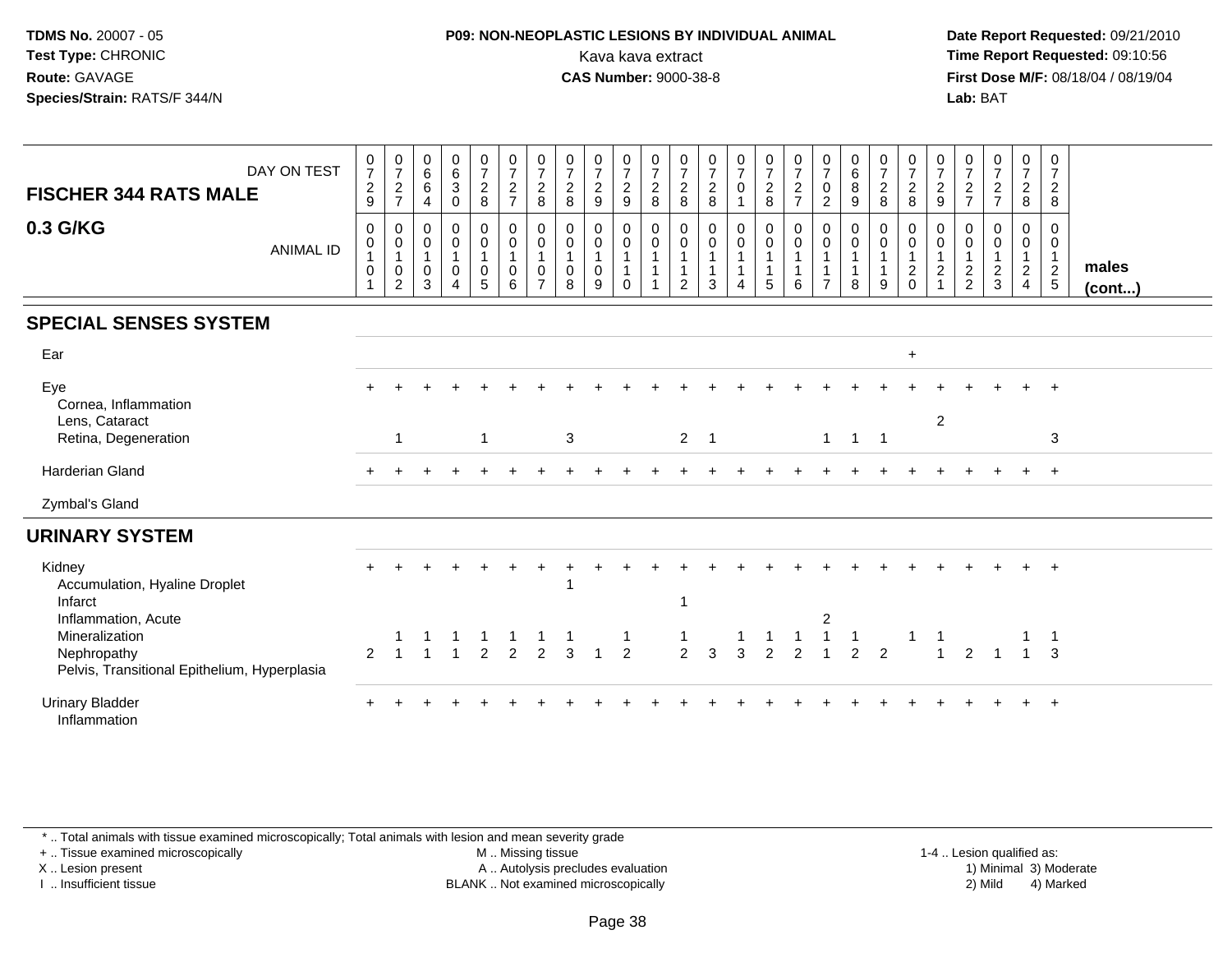### **P09: NON-NEOPLASTIC LESIONS BY INDIVIDUAL ANIMAL**Kava kava extract **Time Report Requested:** 09:10:56<br>**CAS Number:** 9000-38-8<br>**Tirst Dose M/F:** 08/18/04 / 08/19/04

 **Date Report Requested:** 09/21/2010 **First Dose M/F:** 08/18/04 / 08/19/04 Lab: BAT **Lab:** BAT

| DAY ON TEST<br><b>FISCHER 344 RATS MALE</b><br>0.3 G/KG<br><b>ANIMAL ID</b>                                                                                                                                                                                                                                                                  | $\frac{0}{7}$<br>$\frac{2}{7}$<br>$\pmb{0}$<br>$\pmb{0}$<br>$\mathbf{1}$<br>$^2$ 6 | $\frac{0}{7}$<br>$\frac{2}{7}$<br>$\mathsf{O}\xspace$<br>$\begin{smallmatrix}0\1\end{smallmatrix}$<br>$\sqrt{2}$<br>$\overline{7}$ | $\frac{0}{7}$<br>$\frac{2}{7}$<br>0<br>$\mathbf 0$<br>$\mathbf{1}$<br>$\overline{\mathbf{c}}$<br>8 | $\frac{0}{7}$<br>$\frac{2}{8}$<br>$\pmb{0}$<br>0<br>$\mathbf{1}$<br>$\overline{a}$<br>9 | 0<br>9<br>9<br>8<br>$\pmb{0}$<br>$\ddot{\mathbf{0}}$<br>$\mathbf{1}$<br>$\ensuremath{\mathsf{3}}$<br>$\mathbf 0$ | $\begin{matrix} 0 \\ 6 \\ 6 \end{matrix}$<br>$\overline{4}$<br>0<br>$\ddot{\mathbf{0}}$<br>$\mathbf{1}$<br>$\sqrt{3}$<br>$\overline{\mathbf{1}}$ | $\begin{matrix} 0 \\ 7 \end{matrix}$<br>$\mathbf 0$<br>9<br>$\mathbf 0$<br>$\ddot{\mathbf{0}}$<br>$\overline{1}$<br>$\sqrt{3}$<br>$\sqrt{2}$ | $_{6}^{\rm 0}$<br>9<br>$\overline{4}$<br>$\mathbf 0$<br>$\pmb{0}$<br>3<br>3 | $\frac{0}{7}$<br>8<br>$\pmb{0}$<br>$\pmb{0}$<br>$\overline{1}$<br>$\mathbf{3}$<br>$\overline{4}$ | $\frac{0}{7}$<br>$\frac{2}{9}$<br>$\mathsf{O}\xspace$<br>$\mathbf 0$<br>$\mathbf{1}$<br>$\mathbf{3}$<br>5 | $\frac{0}{7}$<br>$\frac{2}{7}$<br>$\mathbf 0$<br>$\mathsf{O}\xspace$<br>$\overline{1}$<br>$\mathsf 3$<br>$6\phantom{1}$ | $\frac{0}{7}$<br>$\frac{2}{7}$<br>$\mathbf 0$<br>$\mathsf{O}\xspace$<br>$\mathbf{1}$<br>$\sqrt{3}$<br>$\overline{7}$ | $\begin{array}{c} 0 \\ 6 \end{array}$<br>$\bf8$<br>9<br>$\mathbf 0$<br>0<br>$\overline{1}$<br>$\sqrt{3}$<br>8 | $\begin{array}{c} 0 \\ 6 \end{array}$<br>$\mathbf 0$<br>$\,8\,$<br>$\mathbf 0$<br>$\pmb{0}$<br>$\mathbf{1}$<br>$\sqrt{3}$<br>9 | $\frac{0}{7}$<br>$\frac{2}{7}$<br>0<br>$\mathbf 0$<br>$\mathbf{1}$<br>4<br>$\Omega$ | $_{6}^{\rm 0}$<br>$\mathbf{1}$<br>6<br>$\mathbf 0$<br>$\mathbf 0$<br>$\mathbf{1}$<br>$\overline{4}$<br>$\overline{1}$ | $\begin{array}{c} 0 \\ 6 \\ 7 \end{array}$<br>$\mathfrak{Z}$<br>$\pmb{0}$<br>$\mathbf 0$<br>$\mathbf{1}$<br>$\overline{\mathbf{4}}$<br>$\overline{2}$ | $\frac{0}{7}$<br>$\frac{2}{7}$<br>$\mathbf 0$<br>$\mathbf 0$<br>$\overline{1}$<br>$\overline{4}$<br>3 | $\frac{0}{7}$<br>$\frac{2}{9}$<br>$\pmb{0}$<br>$\mathbf 0$<br>$\mathbf{1}$<br>$\overline{4}$<br>$\overline{4}$ | $\begin{array}{c} 0 \\ 5 \\ 9 \end{array}$<br>$\mathbf 0$<br>0<br>$\mathbf 0$<br>$\mathbf{1}$<br>4<br>$\overline{5}$ | $\frac{0}{7}$<br>$\frac{2}{8}$<br>0<br>$\mathbf 0$<br>$\mathbf{1}$<br>$\overline{4}$<br>6 | $\frac{0}{7}$<br>$\frac{2}{9}$<br>0<br>0<br>$\mathbf{1}$<br>4<br>$\overline{7}$ | $\begin{smallmatrix}0\0\4\end{smallmatrix}$<br>$\frac{5}{4}$<br>$\mathbf 0$<br>$\mathbf 0$<br>$\mathbf{1}$<br>$\overline{4}$<br>8 | $\begin{array}{c} 0 \\ 6 \end{array}$<br>$\overline{6}$<br>$\overline{4}$<br>$\pmb{0}$<br>$\mathbf 0$<br>$\mathbf{1}$<br>$\overline{4}$<br>$\boldsymbol{9}$ | $\pmb{0}$<br>$\overline{7}$<br>$\sqrt{2}$<br>$\,8\,$<br>$\pmb{0}$<br>$\mathbf 0$<br>$\mathbf{1}$<br>$\sqrt{5}$<br>$\boldsymbol{0}$ | * TOTALS |                                                                                                                      |
|----------------------------------------------------------------------------------------------------------------------------------------------------------------------------------------------------------------------------------------------------------------------------------------------------------------------------------------------|------------------------------------------------------------------------------------|------------------------------------------------------------------------------------------------------------------------------------|----------------------------------------------------------------------------------------------------|-----------------------------------------------------------------------------------------|------------------------------------------------------------------------------------------------------------------|--------------------------------------------------------------------------------------------------------------------------------------------------|----------------------------------------------------------------------------------------------------------------------------------------------|-----------------------------------------------------------------------------|--------------------------------------------------------------------------------------------------|-----------------------------------------------------------------------------------------------------------|-------------------------------------------------------------------------------------------------------------------------|----------------------------------------------------------------------------------------------------------------------|---------------------------------------------------------------------------------------------------------------|--------------------------------------------------------------------------------------------------------------------------------|-------------------------------------------------------------------------------------|-----------------------------------------------------------------------------------------------------------------------|-------------------------------------------------------------------------------------------------------------------------------------------------------|-------------------------------------------------------------------------------------------------------|----------------------------------------------------------------------------------------------------------------|----------------------------------------------------------------------------------------------------------------------|-------------------------------------------------------------------------------------------|---------------------------------------------------------------------------------|-----------------------------------------------------------------------------------------------------------------------------------|-------------------------------------------------------------------------------------------------------------------------------------------------------------|------------------------------------------------------------------------------------------------------------------------------------|----------|----------------------------------------------------------------------------------------------------------------------|
| <b>ALIMENTARY SYSTEM</b>                                                                                                                                                                                                                                                                                                                     |                                                                                    |                                                                                                                                    |                                                                                                    |                                                                                         |                                                                                                                  |                                                                                                                                                  |                                                                                                                                              |                                                                             |                                                                                                  |                                                                                                           |                                                                                                                         |                                                                                                                      |                                                                                                               |                                                                                                                                |                                                                                     |                                                                                                                       |                                                                                                                                                       |                                                                                                       |                                                                                                                |                                                                                                                      |                                                                                           |                                                                                 |                                                                                                                                   |                                                                                                                                                             |                                                                                                                                    |          |                                                                                                                      |
| Esophagus                                                                                                                                                                                                                                                                                                                                    |                                                                                    |                                                                                                                                    |                                                                                                    |                                                                                         |                                                                                                                  |                                                                                                                                                  |                                                                                                                                              |                                                                             |                                                                                                  |                                                                                                           |                                                                                                                         |                                                                                                                      |                                                                                                               |                                                                                                                                |                                                                                     |                                                                                                                       |                                                                                                                                                       |                                                                                                       |                                                                                                                |                                                                                                                      |                                                                                           |                                                                                 |                                                                                                                                   |                                                                                                                                                             |                                                                                                                                    | 50       |                                                                                                                      |
| Intestine Large, Cecum                                                                                                                                                                                                                                                                                                                       |                                                                                    |                                                                                                                                    |                                                                                                    |                                                                                         |                                                                                                                  |                                                                                                                                                  |                                                                                                                                              |                                                                             |                                                                                                  |                                                                                                           |                                                                                                                         |                                                                                                                      |                                                                                                               |                                                                                                                                |                                                                                     |                                                                                                                       |                                                                                                                                                       |                                                                                                       |                                                                                                                |                                                                                                                      |                                                                                           |                                                                                 |                                                                                                                                   |                                                                                                                                                             |                                                                                                                                    | 50       |                                                                                                                      |
| Intestine Large, Colon<br>Parasite Metazoan                                                                                                                                                                                                                                                                                                  | ÷.                                                                                 | X                                                                                                                                  |                                                                                                    |                                                                                         |                                                                                                                  | $\sf X$                                                                                                                                          |                                                                                                                                              |                                                                             |                                                                                                  |                                                                                                           |                                                                                                                         |                                                                                                                      |                                                                                                               | X                                                                                                                              |                                                                                     |                                                                                                                       |                                                                                                                                                       |                                                                                                       |                                                                                                                |                                                                                                                      |                                                                                           |                                                                                 |                                                                                                                                   |                                                                                                                                                             | $+$                                                                                                                                | 50       | 5                                                                                                                    |
| Intestine Large, Rectum                                                                                                                                                                                                                                                                                                                      |                                                                                    |                                                                                                                                    |                                                                                                    |                                                                                         |                                                                                                                  |                                                                                                                                                  |                                                                                                                                              |                                                                             |                                                                                                  |                                                                                                           |                                                                                                                         |                                                                                                                      |                                                                                                               |                                                                                                                                |                                                                                     |                                                                                                                       |                                                                                                                                                       |                                                                                                       |                                                                                                                |                                                                                                                      |                                                                                           |                                                                                 |                                                                                                                                   |                                                                                                                                                             | $+$                                                                                                                                | 50       |                                                                                                                      |
| Intestine Small, Duodenum                                                                                                                                                                                                                                                                                                                    |                                                                                    |                                                                                                                                    |                                                                                                    |                                                                                         |                                                                                                                  |                                                                                                                                                  |                                                                                                                                              |                                                                             |                                                                                                  |                                                                                                           |                                                                                                                         |                                                                                                                      |                                                                                                               |                                                                                                                                |                                                                                     |                                                                                                                       |                                                                                                                                                       |                                                                                                       |                                                                                                                |                                                                                                                      |                                                                                           |                                                                                 |                                                                                                                                   |                                                                                                                                                             |                                                                                                                                    | 50       |                                                                                                                      |
| Intestine Small, Ileum                                                                                                                                                                                                                                                                                                                       |                                                                                    |                                                                                                                                    |                                                                                                    |                                                                                         |                                                                                                                  |                                                                                                                                                  |                                                                                                                                              |                                                                             |                                                                                                  |                                                                                                           |                                                                                                                         |                                                                                                                      |                                                                                                               |                                                                                                                                |                                                                                     |                                                                                                                       |                                                                                                                                                       |                                                                                                       |                                                                                                                |                                                                                                                      |                                                                                           |                                                                                 |                                                                                                                                   |                                                                                                                                                             |                                                                                                                                    | 50       |                                                                                                                      |
| Intestine Small, Jejunum                                                                                                                                                                                                                                                                                                                     |                                                                                    |                                                                                                                                    |                                                                                                    |                                                                                         |                                                                                                                  |                                                                                                                                                  |                                                                                                                                              |                                                                             |                                                                                                  |                                                                                                           |                                                                                                                         |                                                                                                                      |                                                                                                               |                                                                                                                                |                                                                                     |                                                                                                                       |                                                                                                                                                       |                                                                                                       |                                                                                                                |                                                                                                                      |                                                                                           |                                                                                 |                                                                                                                                   |                                                                                                                                                             |                                                                                                                                    | 50       |                                                                                                                      |
| Liver<br>Angiectasis<br><b>Basophilic Focus</b><br><b>Clear Cell Focus</b><br>Degeneration, Cystic<br><b>Eosinophilic Focus</b><br>Fatty Change, Diffuse<br>Hematopoietic Cell Proliferation<br>Hepatodiaphragmatic Nodule<br>Inflammation, Chronic Active<br><b>Mixed Cell Focus</b><br>Pigmentation, Hemosiderin<br>Bile Duct, Hyperplasia | X<br>X<br>$\mathbf{1}$<br>1                                                        | $X$ $X$<br>-1<br>$\overline{1}$                                                                                                    | $\pmb{\times}$<br>2<br>1                                                                           | $\boldsymbol{\mathsf{X}}$<br>$\pmb{\times}$<br>-1                                       | $\overline{2}$<br>$\mathbf 1$<br>X<br>2                                                                          | -1                                                                                                                                               | 1<br>$\boldsymbol{\mathsf{X}}$<br>$\mathbf{1}$                                                                                               | $\mathbf{1}$<br>2                                                           |                                                                                                  | X X X X<br>$\mathbf{1}$<br>3                                                                              | $\mathbf{1}$<br>2                                                                                                       | $X$ $X$<br>$\mathsf{X}$<br>$\overline{1}$<br>$\overline{2}$                                                          |                                                                                                               | 1<br>$\sf X$<br>$\mathbf{1}$                                                                                                   | $\pmb{\times}$<br>X<br>$\overline{1}$                                               | $\overline{c}$<br>$\mathsf{X}$<br>$\mathbf{1}$                                                                        | 4<br>$\overline{1}$                                                                                                                                   | $X$ $X$<br>$\overline{1}$<br>$\mathbf{1}$                                                             | $\boldsymbol{\mathsf{X}}$<br>X<br>$\overline{\phantom{0}}$ 1                                                   | 2                                                                                                                    | $X$ $X$<br>1<br>$\overline{2}$                                                            | X<br>$\overline{1}$                                                             |                                                                                                                                   | -1                                                                                                                                                          | $\ddot{}$<br>X<br>$\times$<br>-1                                                                                                   | 50       | 2 1.0<br>18<br>25<br>$3 \t1.3$<br>14<br>12, 1.6<br>$12.0$<br>4<br>32 <sub>2</sub><br>1.0<br>4<br>2, 1.5<br>40<br>1.4 |

\* .. Total animals with tissue examined microscopically; Total animals with lesion and mean severity grade

+ .. Tissue examined microscopically

X .. Lesion present

I .. Insufficient tissue

 M .. Missing tissueA .. Autolysis precludes evaluation

BLANK .. Not examined microscopically 2) Mild 4) Marked

1-4 .. Lesion qualified as: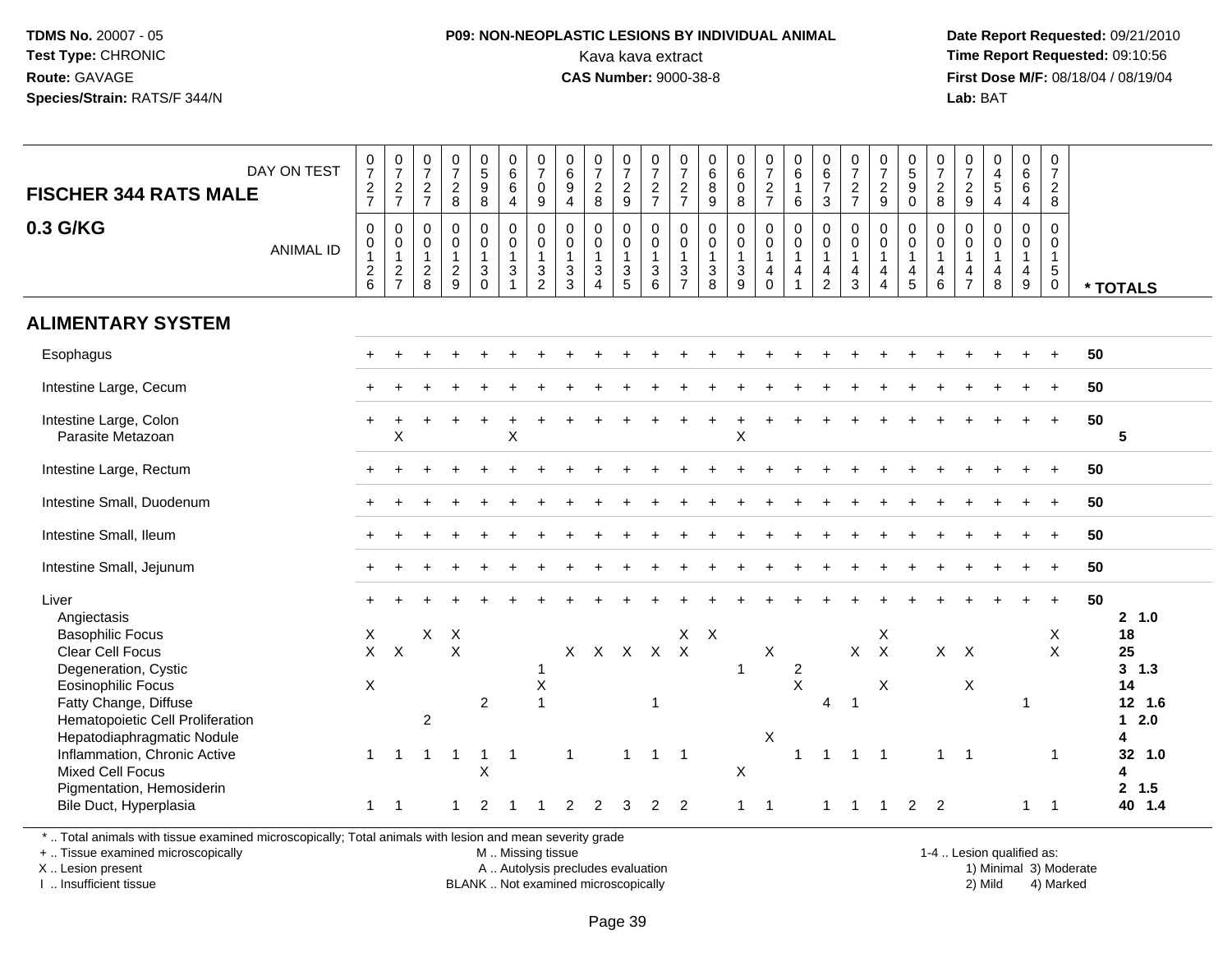# **P09: NON-NEOPLASTIC LESIONS BY INDIVIDUAL ANIMAL**Kava kava extract **Time Report Requested:** 09:10:56

| <b>FISCHER 344 RATS MALE</b>                                                                                                                                                                  | DAY ON TEST      | $\frac{0}{7}$<br>$\frac{2}{7}$         | $\frac{0}{7}$<br>$rac{2}{7}$                              | $\frac{0}{7}$<br>$\frac{2}{7}$                    | $\begin{smallmatrix}0\\7\end{smallmatrix}$<br>$\frac{2}{8}$ | $\begin{array}{c} 0 \\ 5 \end{array}$<br>$\boldsymbol{9}$<br>$\overline{8}$ | $\begin{array}{c} 0 \\ 6 \end{array}$<br>$6\phantom{1}$<br>4                                  | $\frac{0}{7}$<br>$\mathbf 0$<br>$\boldsymbol{9}$                      | $\pmb{0}$<br>$6\phantom{a}$<br>9<br>$\overline{4}$                                          | $\begin{array}{c} 0 \\ 7 \end{array}$<br>$_{\rm 8}^2$                    | $\frac{0}{7}$<br>$\frac{2}{9}$    | $\frac{0}{7}$<br>$\frac{2}{7}$                              | $\frac{0}{7}$<br>$\frac{2}{7}$                            | $\pmb{0}$<br>$\,6\,$<br>$\bf 8$<br>$\overline{9}$  | $\begin{array}{c} 0 \\ 6 \end{array}$<br>$\mathbf 0$<br>$\, 8$ | $\begin{array}{c} 0 \\ 7 \end{array}$<br>$\frac{2}{7}$ | $\begin{array}{c} 0 \\ 6 \end{array}$<br>$\mathbf{1}$<br>$\,6\,$                            | 0<br>$rac{6}{7}$<br>3                             | $\begin{array}{c} 0 \\ 7 \\ 2 \\ 7 \end{array}$ | $\frac{0}{7}$<br>$\frac{2}{9}$                                    | $\begin{array}{c} 0 \\ 5 \\ 9 \end{array}$<br>$\overline{0}$              | $\frac{0}{7}$<br>$^{\,2}_{\,8}$                                       | $\frac{0}{7}$<br>$\frac{2}{9}$                                                   | $\mathbf 0$<br>$\frac{4}{5}$<br>$\overline{\mathbf{4}}$                                   | $\pmb{0}$<br>$6\phantom{a}$<br>$\,6\,$<br>$\overline{4}$  | $\frac{0}{7}$<br>$\frac{2}{8}$                                            |                        |                                                             |
|-----------------------------------------------------------------------------------------------------------------------------------------------------------------------------------------------|------------------|----------------------------------------|-----------------------------------------------------------|---------------------------------------------------|-------------------------------------------------------------|-----------------------------------------------------------------------------|-----------------------------------------------------------------------------------------------|-----------------------------------------------------------------------|---------------------------------------------------------------------------------------------|--------------------------------------------------------------------------|-----------------------------------|-------------------------------------------------------------|-----------------------------------------------------------|----------------------------------------------------|----------------------------------------------------------------|--------------------------------------------------------|---------------------------------------------------------------------------------------------|---------------------------------------------------|-------------------------------------------------|-------------------------------------------------------------------|---------------------------------------------------------------------------|-----------------------------------------------------------------------|----------------------------------------------------------------------------------|-------------------------------------------------------------------------------------------|-----------------------------------------------------------|---------------------------------------------------------------------------|------------------------|-------------------------------------------------------------|
| 0.3 G/KG                                                                                                                                                                                      | <b>ANIMAL ID</b> | $\mathbf 0$<br>0<br>1<br>$\frac{2}{6}$ | $\mathbf 0$<br>$\pmb{0}$<br>$\mathbf{1}$<br>$\frac{2}{7}$ | $\mathbf 0$<br>0<br>$\mathbf{1}$<br>$\frac{2}{8}$ | $\mathbf 0$<br>$\pmb{0}$<br>$\mathbf{1}$<br>$\frac{2}{9}$   | $\pmb{0}$<br>$\pmb{0}$<br>$\mathbf{1}$<br>$\frac{3}{0}$                     | 0<br>$\ddot{\mathbf{0}}$<br>$\mathbf{1}$<br>$\frac{3}{1}$                                     | $\mathbf 0$<br>$\mathsf{O}\xspace$<br>$\overline{1}$<br>$\frac{3}{2}$ | $\mathbf 0$<br>$\mathbf 0$<br>$\overline{1}$<br>$\ensuremath{\mathsf{3}}$<br>$\overline{3}$ | $\mathbf 0$<br>$\mathbf 0$<br>$\mathbf{1}$<br>3<br>$\boldsymbol{\Delta}$ | 0<br>$\mathbf 0$<br>$\frac{3}{5}$ | $\mathbf 0$<br>$\mathbf 0$<br>$\mathbf{1}$<br>$\frac{3}{6}$ | $\mathbf 0$<br>$\pmb{0}$<br>$\mathbf{1}$<br>$\frac{3}{7}$ | $\mathbf 0$<br>$\pmb{0}$<br>$\mathbf{1}$<br>$_8^3$ | $\mathbf 0$<br>$\overline{0}$<br>$\mathbf{1}$<br>$\frac{3}{9}$ | 0<br>$\pmb{0}$<br>$\overline{1}$<br>4<br>$\pmb{0}$     | $\mathbf 0$<br>$\mathsf{O}\xspace$<br>$\mathbf{1}$<br>$\begin{array}{c} 4 \\ 1 \end{array}$ | 0<br>$\mathbf 0$<br>$\mathbf{1}$<br>$\frac{4}{2}$ | 0<br>$\pmb{0}$<br>$\mathbf{1}$<br>$\frac{4}{3}$ | $\mathbf 0$<br>$\mathbf 0$<br>$\mathbf{1}$<br>4<br>$\overline{A}$ | 0<br>$\mathbf 0$<br>$\mathbf{1}$<br>$\begin{array}{c} 4 \\ 5 \end{array}$ | $\mathbf 0$<br>$\pmb{0}$<br>$\overline{1}$<br>$\overline{4}$<br>$\,6$ | $\mathbf 0$<br>$\mathbf 0$<br>$\overline{1}$<br>$\overline{4}$<br>$\overline{7}$ | $\mathbf 0$<br>$\mathbf 0$<br>$\mathbf{1}$<br>$\overline{\mathbf{4}}$<br>$\boldsymbol{8}$ | 0<br>$\mathbf 0$<br>$\mathbf{1}$<br>4<br>$\boldsymbol{9}$ | $\Omega$<br>$\mathbf 0$<br>$\mathbf{1}$<br>$5\phantom{.0}$<br>$\mathbf 0$ |                        | * TOTALS                                                    |
| Centrilobular, Degeneration<br>Centrilobular, Fatty Change<br>Hepatocyte, Hyperplasia<br>Hepatocyte, Hypertrophy<br>Oval Cell, Hyperplasia                                                    |                  |                                        |                                                           | $\overline{c}$                                    |                                                             |                                                                             |                                                                                               |                                                                       |                                                                                             |                                                                          |                                   |                                                             |                                                           |                                                    |                                                                |                                                        | $\mathbf 1$                                                                                 |                                                   |                                                 |                                                                   |                                                                           |                                                                       |                                                                                  |                                                                                           |                                                           |                                                                           |                        | $12.0$<br>4 1.3<br>$12.0$<br>2, 1.0<br>1 1.0                |
| Mesentery<br>Thrombosis<br>Fat, Necrosis                                                                                                                                                      |                  | $\ddot{}$<br>$\mathbf{1}$              |                                                           |                                                   |                                                             | $\ddot{}$<br>$\overline{2}$                                                 |                                                                                               |                                                                       |                                                                                             |                                                                          | $\ddot{}$<br>$\boldsymbol{2}$     |                                                             |                                                           |                                                    |                                                                |                                                        |                                                                                             | $\ddot{}$<br>$\overline{c}$                       |                                                 |                                                                   | $\ddot{}$<br>3                                                            |                                                                       |                                                                                  |                                                                                           |                                                           |                                                                           | $\overline{7}$         | 13.0<br>$6$ 1.7                                             |
| Pancreas<br>Atrophy<br>Inflammation<br>Acinus, Hyperplasia                                                                                                                                    |                  |                                        |                                                           |                                                   |                                                             |                                                                             |                                                                                               |                                                                       |                                                                                             |                                                                          | 1                                 |                                                             |                                                           |                                                    | $\overline{c}$                                                 |                                                        |                                                                                             |                                                   | $\mathbf{1}$                                    |                                                                   |                                                                           |                                                                       |                                                                                  |                                                                                           | 1                                                         | 4                                                                         | 50                     | 18 1.3<br>2 1.0<br>9 1.6                                    |
| Salivary Glands<br>Atrophy                                                                                                                                                                    |                  |                                        |                                                           |                                                   |                                                             |                                                                             |                                                                                               |                                                                       |                                                                                             |                                                                          |                                   |                                                             |                                                           |                                                    |                                                                |                                                        |                                                                                             | $\overline{2}$                                    |                                                 |                                                                   |                                                                           |                                                                       |                                                                                  |                                                                                           |                                                           | $+$                                                                       | 50                     | $12.0$                                                      |
| Stomach, Forestomach<br>Erosion<br>Inflammation<br>Mineralization<br>Ulcer<br>Epithelium, Dysplasia<br>Epithelium, Hyperplasia                                                                |                  | $\mathbf{1}$                           |                                                           |                                                   |                                                             |                                                                             |                                                                                               |                                                                       | 3<br>1<br>$\overline{c}$<br>$\overline{c}$                                                  |                                                                          | $\mathbf{1}$<br>4                 |                                                             |                                                           | 3<br>3<br>$\overline{2}$                           |                                                                |                                                        | $\overline{c}$<br>3<br>3                                                                    | $\overline{c}$<br>3<br>$\mathbf{3}$               |                                                 |                                                                   | 3<br>2<br>1<br>4                                                          |                                                                       |                                                                                  |                                                                                           |                                                           |                                                                           | 50                     | $12.0$<br>92.8<br>1 1.0<br>6<br>3.0<br>2, 1.0<br>$11 \t2.5$ |
| Stomach, Glandular<br>Inflammation<br>Epithelium, Necrosis                                                                                                                                    |                  |                                        |                                                           |                                                   |                                                             |                                                                             |                                                                                               |                                                                       |                                                                                             |                                                                          |                                   |                                                             |                                                           |                                                    |                                                                |                                                        |                                                                                             | $\overline{c}$                                    |                                                 |                                                                   | $\div$<br>$\overline{c}$                                                  |                                                                       |                                                                                  |                                                                                           | 1<br>$\overline{c}$                                       | $+$                                                                       | 50                     | 3, 1.7<br>2.0                                               |
| Tooth                                                                                                                                                                                         |                  |                                        |                                                           |                                                   |                                                             |                                                                             | $+$                                                                                           |                                                                       | $\ddot{}$                                                                                   |                                                                          |                                   |                                                             |                                                           |                                                    |                                                                |                                                        |                                                                                             |                                                   |                                                 |                                                                   | $+$                                                                       |                                                                       |                                                                                  |                                                                                           | $+$                                                       | $+$                                                                       | 9                      |                                                             |
| *  Total animals with tissue examined microscopically; Total animals with lesion and mean severity grade<br>+  Tissue examined microscopically<br>X  Lesion present<br>I  Insufficient tissue |                  |                                        |                                                           |                                                   |                                                             |                                                                             | M  Missing tissue<br>A  Autolysis precludes evaluation<br>BLANK  Not examined microscopically |                                                                       |                                                                                             |                                                                          |                                   |                                                             |                                                           |                                                    |                                                                |                                                        |                                                                                             |                                                   |                                                 |                                                                   |                                                                           |                                                                       |                                                                                  | 1-4  Lesion qualified as:<br>2) Mild                                                      |                                                           | 4) Marked                                                                 | 1) Minimal 3) Moderate |                                                             |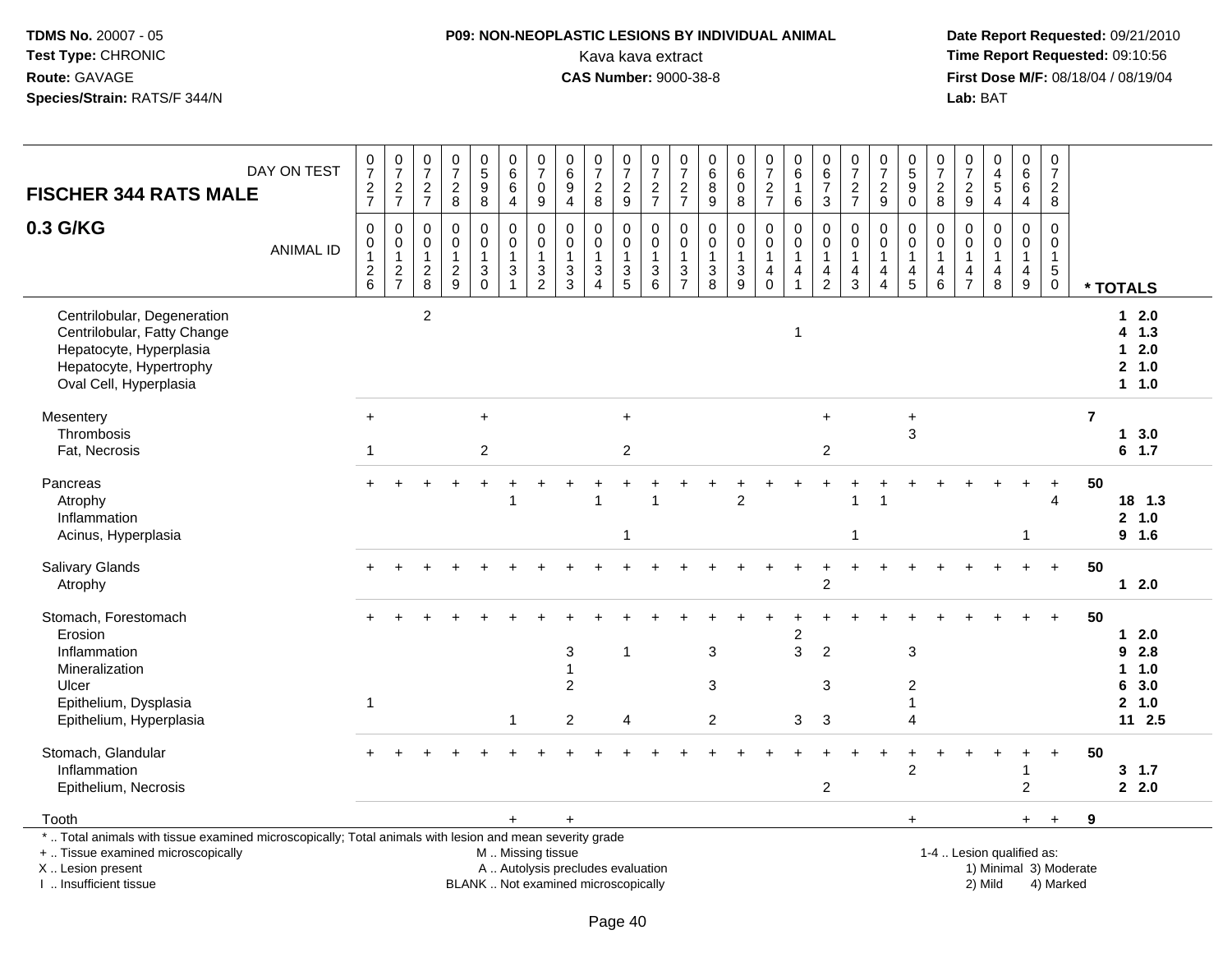### **P09: NON-NEOPLASTIC LESIONS BY INDIVIDUAL ANIMAL**Kava kava extract **Time Report Requested:** 09:10:56<br>**CAS Number:** 9000-38-8<br>**Tirst Dose M/F:** 08/18/04 / 08/19/04

 **Date Report Requested:** 09/21/2010 **First Dose M/F:** 08/18/04 / 08/19/04 Lab: BAT **Lab:** BAT

| DAY ON TEST<br><b>FISCHER 344 RATS MALE</b>                                                                                  | $\frac{0}{7}$<br>$\frac{2}{7}$                                       | $\frac{0}{7}$<br>$\frac{2}{7}$                                   | $\frac{0}{7}$<br>$\sqrt{2}$<br>$\overline{7}$         | $\begin{array}{c} 0 \\ 7 \end{array}$<br>$\sqrt{2}$<br>8          | $\begin{array}{c} 0 \\ 5 \end{array}$<br>$\boldsymbol{9}$<br>8         | 0<br>$6\overline{6}$<br>$6\phantom{1}6$<br>$\overline{4}$ | $\pmb{0}$<br>$\overline{7}$<br>$\mathbf 0$<br>9         | $\pmb{0}$<br>$\,6$<br>$9\,$<br>$\overline{4}$      | $\frac{0}{7}$<br>$\sqrt{2}$<br>8                        | $\begin{array}{c} 0 \\ 7 \\ 2 \end{array}$<br>9                        | $\frac{0}{7}$<br>$\boldsymbol{2}$<br>$\overline{7}$ | 0<br>$\overline{7}$<br>$\sqrt{2}$<br>$\overline{7}$     | $\begin{matrix}0\\6\\8\end{matrix}$<br>$9\,$                          | $\begin{array}{c} 0 \\ 6 \end{array}$<br>$\mathbf 0$<br>8 | $\frac{0}{7}$<br>$\frac{2}{7}$                                    | 0<br>6<br>$\mathbf{1}$<br>6           | $\begin{array}{c} 0 \\ 6 \end{array}$<br>$\boldsymbol{7}$<br>$\mathbf{3}$      | $\frac{0}{7}$<br>$\frac{2}{7}$                           | $\frac{0}{7}$<br>$\frac{2}{9}$                                                       | $\begin{array}{c} 0 \\ 5 \end{array}$<br>$\boldsymbol{9}$<br>$\mathbf 0$ | 0<br>$\overline{7}$<br>$\sqrt{2}$<br>8                              | $\frac{0}{7}$<br>$\sqrt{2}$<br>$\boldsymbol{9}$         | 0<br>$\frac{4}{5}$<br>$\overline{4}$       | 0<br>6<br>$6\phantom{1}6$<br>4                                           | 0<br>$\overline{7}$<br>$\overline{2}$<br>8     |    |                                               |
|------------------------------------------------------------------------------------------------------------------------------|----------------------------------------------------------------------|------------------------------------------------------------------|-------------------------------------------------------|-------------------------------------------------------------------|------------------------------------------------------------------------|-----------------------------------------------------------|---------------------------------------------------------|----------------------------------------------------|---------------------------------------------------------|------------------------------------------------------------------------|-----------------------------------------------------|---------------------------------------------------------|-----------------------------------------------------------------------|-----------------------------------------------------------|-------------------------------------------------------------------|---------------------------------------|--------------------------------------------------------------------------------|----------------------------------------------------------|--------------------------------------------------------------------------------------|--------------------------------------------------------------------------|---------------------------------------------------------------------|---------------------------------------------------------|--------------------------------------------|--------------------------------------------------------------------------|------------------------------------------------|----|-----------------------------------------------|
| 0.3 G/KG<br><b>ANIMAL ID</b>                                                                                                 | $\pmb{0}$<br>$\pmb{0}$<br>$\begin{array}{c} 1 \\ 2 \\ 6 \end{array}$ | $\mathbf 0$<br>0<br>$\mathbf{1}$<br>$\sqrt{2}$<br>$\overline{7}$ | $\pmb{0}$<br>0<br>$\mathbf{1}$<br>$\overline{2}$<br>8 | $\pmb{0}$<br>$\mathbf 0$<br>$\mathbf{1}$<br>$\boldsymbol{2}$<br>9 | $\mathbf 0$<br>$\mathsf{O}\xspace$<br>$\mathbf{1}$<br>3<br>$\mathbf 0$ | 0<br>$\mathbf 0$<br>$\mathbf{1}$<br>3<br>$\overline{1}$   | 0<br>$\mathbf 0$<br>$\mathbf{1}$<br>3<br>$\overline{2}$ | $\pmb{0}$<br>$\mathbf 0$<br>$\mathbf{1}$<br>3<br>3 | 0<br>$\mathbf 0$<br>$\mathbf{1}$<br>3<br>$\overline{4}$ | $\pmb{0}$<br>$\mathbf 0$<br>$\mathbf{1}$<br>$\mathbf{3}$<br>$\sqrt{5}$ | $\pmb{0}$<br>$\pmb{0}$<br>$\mathbf{1}$<br>3<br>6    | 0<br>$\mathbf 0$<br>$\mathbf{1}$<br>3<br>$\overline{7}$ | $\mathbf 0$<br>$\ddot{\mathbf{0}}$<br>$\mathbf{1}$<br>$\sqrt{3}$<br>8 | $\mathbf 0$<br>$\mathbf 0$<br>$\mathbf{1}$<br>3<br>9      | $\mathsf 0$<br>$\overline{0}$<br>$\mathbf{1}$<br>4<br>$\mathbf 0$ | 0<br>$\mathbf 0$<br>$\mathbf{1}$<br>4 | $\mathbf 0$<br>$\mathbf 0$<br>$\mathbf{1}$<br>$\overline{4}$<br>$\overline{2}$ | 0<br>$\mathbf{0}$<br>$\mathbf{1}$<br>$\overline{4}$<br>3 | $\pmb{0}$<br>$\ddot{\mathbf{0}}$<br>$\mathbf{1}$<br>$\overline{4}$<br>$\overline{4}$ | $\mathbf 0$<br>$\mathbf 0$<br>$\mathbf{1}$<br>$\overline{4}$<br>5        | $\mathbf 0$<br>$\mathbf 0$<br>$\overline{1}$<br>$\overline{4}$<br>6 | 0<br>$\mathbf 0$<br>$\mathbf{1}$<br>4<br>$\overline{7}$ | 0<br>$\mathbf 0$<br>$\mathbf{1}$<br>4<br>8 | $\pmb{0}$<br>$\mathbf 0$<br>$\mathbf{1}$<br>$\overline{\mathbf{4}}$<br>9 | 0<br>0<br>$\mathbf{1}$<br>$5\phantom{.0}$<br>0 |    | * TOTALS                                      |
| Malformation                                                                                                                 |                                                                      |                                                                  |                                                       |                                                                   |                                                                        | $\overline{\mathbf{1}}$                                   |                                                         | $\mathbf 1$                                        |                                                         |                                                                        |                                                     |                                                         |                                                                       |                                                           |                                                                   |                                       |                                                                                |                                                          |                                                                                      | -1                                                                       |                                                                     |                                                         |                                            | $\mathbf{1}$                                                             | $\overline{1}$                                 |    | 9 1.0                                         |
| <b>CARDIOVASCULAR SYSTEM</b>                                                                                                 |                                                                      |                                                                  |                                                       |                                                                   |                                                                        |                                                           |                                                         |                                                    |                                                         |                                                                        |                                                     |                                                         |                                                                       |                                                           |                                                                   |                                       |                                                                                |                                                          |                                                                                      |                                                                          |                                                                     |                                                         |                                            |                                                                          |                                                |    |                                               |
| <b>Blood Vessel</b><br>Pulmonary Artery, Inflammation, Chronic Active                                                        |                                                                      |                                                                  |                                                       |                                                                   |                                                                        |                                                           |                                                         |                                                    |                                                         |                                                                        |                                                     |                                                         |                                                                       |                                                           |                                                                   |                                       |                                                                                |                                                          |                                                                                      |                                                                          |                                                                     |                                                         |                                            | $\overline{2}$                                                           | $\ddot{}$                                      | 50 | $12.0$                                        |
| Heart<br>Cardiomyopathy<br>Mineralization<br>Atrium, Thrombosis<br>Coronary Artery, Degeneration<br>Epicardium, Inflammation | +<br>$\mathcal{P}$                                                   | $\mathfrak{p}$                                                   | $\overline{c}$                                        | $\mathcal{P}$                                                     | 3                                                                      | $\overline{2}$                                            | $\mathfrak{p}$                                          | $\mathcal{P}$                                      | $\mathcal{P}$                                           | $\mathcal{P}$                                                          | 3                                                   | 3                                                       | $\mathcal{P}$                                                         | $\overline{2}$                                            | $\mathfrak{p}$                                                    | $\overline{2}$                        |                                                                                | 3                                                        | $\overline{2}$                                                                       | $\overline{2}$                                                           | $\mathcal{P}$                                                       | 3                                                       | 3                                          | 3                                                                        | $\ddot{}$<br>$\overline{2}$                    | 50 | 48 2.3<br>1 1.0<br>3, 1.7<br>1 1.0<br>$1 1.0$ |
| <b>ENDOCRINE SYSTEM</b>                                                                                                      |                                                                      |                                                                  |                                                       |                                                                   |                                                                        |                                                           |                                                         |                                                    |                                                         |                                                                        |                                                     |                                                         |                                                                       |                                                           |                                                                   |                                       |                                                                                |                                                          |                                                                                      |                                                                          |                                                                     |                                                         |                                            |                                                                          |                                                |    |                                               |
| <b>Adrenal Cortex</b><br>Hematopoietic Cell Proliferation<br>Hypertrophy<br><b>Necrosis</b><br>Zona Fasciculata, Hyperplasia |                                                                      |                                                                  |                                                       |                                                                   |                                                                        |                                                           |                                                         |                                                    |                                                         |                                                                        | $\mathbf{1}$                                        |                                                         | $\overline{1}$                                                        |                                                           |                                                                   |                                       | $\mathbf{1}$                                                                   |                                                          |                                                                                      |                                                                          | 1                                                                   |                                                         |                                            | -1                                                                       |                                                | 50 | 1 1.0<br>3, 1.0<br>1.0<br>1.<br>9 1.0         |
| <b>Adrenal Medulla</b><br>Hyperplasia                                                                                        |                                                                      |                                                                  |                                                       |                                                                   | 1                                                                      | $\overline{1}$                                            |                                                         |                                                    |                                                         |                                                                        |                                                     |                                                         |                                                                       |                                                           |                                                                   |                                       |                                                                                |                                                          |                                                                                      | 2                                                                        | 3                                                                   |                                                         |                                            |                                                                          | $+$                                            | 50 | 10 1.8                                        |
| Islets, Pancreatic<br>Hyperplasia                                                                                            |                                                                      |                                                                  |                                                       |                                                                   |                                                                        | $\overline{\mathbf{1}}$                                   |                                                         |                                                    |                                                         |                                                                        |                                                     |                                                         |                                                                       |                                                           |                                                                   | 1                                     |                                                                                |                                                          |                                                                                      |                                                                          |                                                                     |                                                         |                                            |                                                                          | $\ddot{}$                                      | 50 | 2, 1.0                                        |
| Parathyroid Gland<br>Hyperplasia                                                                                             |                                                                      |                                                                  |                                                       |                                                                   |                                                                        |                                                           |                                                         |                                                    |                                                         |                                                                        |                                                     |                                                         |                                                                       |                                                           |                                                                   |                                       |                                                                                |                                                          |                                                                                      |                                                                          |                                                                     |                                                         |                                            |                                                                          |                                                | 48 | 1.0                                           |

\* .. Total animals with tissue examined microscopically; Total animals with lesion and mean severity grade

+ .. Tissue examined microscopically

X .. Lesion present

I .. Insufficient tissue

 M .. Missing tissueA .. Autolysis precludes evaluation

 1-4 .. Lesion qualified as: BLANK .. Not examined microscopically 2) Mild 4) Marked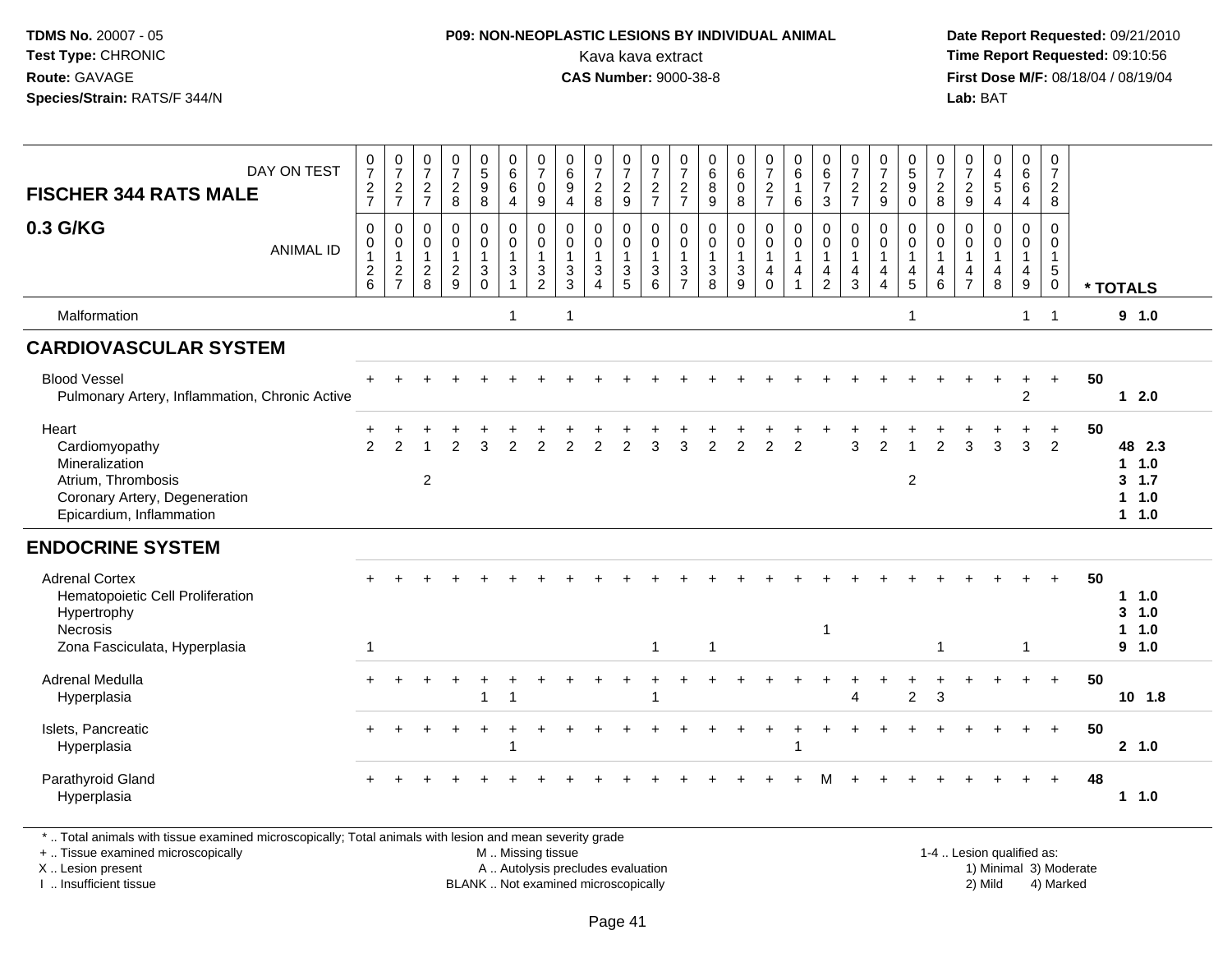### **P09: NON-NEOPLASTIC LESIONS BY INDIVIDUAL ANIMAL**Kava kava extract **Time Report Requested:** 09:10:56<br>**CAS Number:** 9000-38-8<br>**Tirst Dose M/F:** 08/18/04 / 08/19/04

 **Date Report Requested:** 09/21/2010 **First Dose M/F:** 08/18/04 / 08/19/04 Lab: BAT **Lab:** BAT

| <b>FISCHER 344 RATS MALE</b><br>0.3 G/KG                                                         | DAY ON TEST<br><b>ANIMAL ID</b> | $\frac{0}{7}$<br>$\frac{2}{7}$<br>$\mathsf 0$<br>$\begin{smallmatrix}0\\1\end{smallmatrix}$<br>$\frac{2}{6}$ | $\begin{array}{c} 0 \\ 7 \end{array}$<br>$\frac{2}{7}$<br>$\mathbf 0$<br>$\begin{smallmatrix}0\1\end{smallmatrix}$<br>$\frac{2}{7}$ | $\frac{0}{7}$<br>$\frac{2}{7}$<br>$\mathbf 0$<br>0<br>$\mathbf{1}$<br>$^2_{\bf 8}$ | $\begin{smallmatrix}0\\7\end{smallmatrix}$<br>$\frac{2}{8}$<br>$\pmb{0}$<br>$\pmb{0}$<br>$\mathbf{1}$<br>$\frac{2}{9}$ | $\begin{array}{c} 0 \\ 5 \end{array}$<br>$\boldsymbol{9}$<br>8<br>0<br>$\mathsf 0$<br>$\overline{1}$<br>3<br>$\Omega$ | $\begin{array}{c} 0 \\ 6 \end{array}$<br>$\,6\,$<br>$\overline{4}$<br>$\pmb{0}$<br>$\pmb{0}$<br>$\overline{1}$<br>3<br>$\overline{1}$ | $\frac{0}{7}$<br>$\mathbf 0$<br>9<br>0<br>$\pmb{0}$<br>$\mathbf{1}$<br>3<br>$\overline{2}$ | $\begin{array}{c} 0 \\ 6 \end{array}$<br>9<br>$\overline{4}$<br>$\mathbf 0$<br>0<br>$\mathbf{1}$<br>$\sqrt{3}$<br>$\overline{3}$ | $\frac{0}{7}$<br>$\overline{c}$<br>8<br>0<br>$\pmb{0}$<br>$\mathbf{1}$<br>$\mathbf{3}$<br>$\Delta$ | $\frac{0}{7}$<br>$\frac{2}{9}$<br>$\mathbf 0$<br>$\mathbf 0$<br>$\mathbf{1}$<br>$\frac{3}{5}$ | $\frac{0}{7}$<br>$\frac{2}{7}$<br>$\mathbf 0$<br>0<br>$\overline{1}$<br>$\sqrt{3}$<br>$6\phantom{1}$ | $\frac{0}{7}$<br>$\boldsymbol{2}$<br>$\overline{7}$<br>$\mathbf 0$<br>$\mathbf 0$<br>$\mathbf{1}$<br>3<br>$\overline{7}$ | $\begin{matrix}0\\6\\8\end{matrix}$<br>$\boldsymbol{9}$<br>$\mathbf 0$<br>$\begin{smallmatrix}0\\1\end{smallmatrix}$<br>$\ensuremath{\mathsf{3}}$<br>$\overline{8}$ | $_{6}^{\rm 0}$<br>$\pmb{0}$<br>8<br>$\mathsf{O}$<br>$\overline{0}$<br>1<br>$\mathbf{3}$<br>$\overline{9}$ | $\frac{0}{7}$<br>$\frac{2}{7}$<br>0<br>$\boldsymbol{0}$<br>$\mathbf{1}$<br>$\overline{4}$<br>$\mathbf 0$ | $\begin{array}{c} 0 \\ 6 \end{array}$<br>$\overline{1}$<br>6<br>$\mathbf 0$<br>$\pmb{0}$<br>$\overline{1}$<br>$\overline{4}$ | $\begin{array}{c} 0 \\ 6 \end{array}$<br>$\overline{7}$<br>$\mathbf{3}$<br>$\mathbf 0$<br>$\mathbf 0$<br>$\overline{1}$<br>4<br>$\overline{2}$ | $\frac{0}{7}$<br>$\overline{c}$<br>$\overline{7}$<br>$\mathbf 0$<br>$\mathbf 0$<br>$\mathbf{1}$<br>$\overline{4}$<br>3 | $\frac{0}{7}$<br>$\overline{c}$<br>$\boldsymbol{9}$<br>$\mathbf 0$<br>0<br>$\mathbf{1}$<br>4<br>$\boldsymbol{\Lambda}$ | $\begin{array}{c} 0 \\ 5 \\ 9 \end{array}$<br>$\mathsf{O}\xspace$<br>0<br>0<br>$\mathbf{1}$<br>4<br>$\overline{5}$ | $\frac{0}{7}$<br>$_{\rm 8}^2$<br>0<br>$\pmb{0}$<br>$\mathbf{1}$<br>$\overline{4}$<br>$6\phantom{1}$ | $\frac{0}{7}$<br>$\frac{2}{9}$<br>$\mathbf 0$<br>$\mathbf 0$<br>$\overline{1}$<br>$\overline{4}$<br>$\overline{7}$ | $\begin{smallmatrix}0\0\4\end{smallmatrix}$<br>$\sqrt{5}$<br>$\overline{4}$<br>$\mathbf 0$<br>$\mathbf 0$<br>$\overline{1}$<br>$\overline{\mathbf{4}}$<br>8 | 0<br>$\overline{6}$<br>$\,6\,$<br>$\overline{4}$<br>0<br>0<br>$\mathbf{1}$<br>$\overline{4}$<br>9 | $\frac{0}{7}$<br>$\overline{a}$<br>8<br>$\mathbf 0$<br>$\pmb{0}$<br>$\mathbf{1}$<br>$\overline{5}$<br>$\overline{0}$ |             | * TOTALS                     |
|--------------------------------------------------------------------------------------------------|---------------------------------|--------------------------------------------------------------------------------------------------------------|-------------------------------------------------------------------------------------------------------------------------------------|------------------------------------------------------------------------------------|------------------------------------------------------------------------------------------------------------------------|-----------------------------------------------------------------------------------------------------------------------|---------------------------------------------------------------------------------------------------------------------------------------|--------------------------------------------------------------------------------------------|----------------------------------------------------------------------------------------------------------------------------------|----------------------------------------------------------------------------------------------------|-----------------------------------------------------------------------------------------------|------------------------------------------------------------------------------------------------------|--------------------------------------------------------------------------------------------------------------------------|---------------------------------------------------------------------------------------------------------------------------------------------------------------------|-----------------------------------------------------------------------------------------------------------|----------------------------------------------------------------------------------------------------------|------------------------------------------------------------------------------------------------------------------------------|------------------------------------------------------------------------------------------------------------------------------------------------|------------------------------------------------------------------------------------------------------------------------|------------------------------------------------------------------------------------------------------------------------|--------------------------------------------------------------------------------------------------------------------|-----------------------------------------------------------------------------------------------------|--------------------------------------------------------------------------------------------------------------------|-------------------------------------------------------------------------------------------------------------------------------------------------------------|---------------------------------------------------------------------------------------------------|----------------------------------------------------------------------------------------------------------------------|-------------|------------------------------|
| <b>Pituitary Gland</b><br>Hemorrhage<br>Pars Distalis, Angiectasis<br>Pars Distalis, Hyperplasia |                                 | $+$                                                                                                          | ÷<br>$\overline{2}$                                                                                                                 | 3                                                                                  |                                                                                                                        | $\div$                                                                                                                | 2                                                                                                                                     |                                                                                            |                                                                                                                                  |                                                                                                    |                                                                                               |                                                                                                      | $1 \quad 1 \quad 1$                                                                                                      |                                                                                                                                                                     | $1 \quad 1$                                                                                               |                                                                                                          |                                                                                                                              |                                                                                                                                                |                                                                                                                        | $\mathbf{1}$                                                                                                           |                                                                                                                    | $\overline{c}$                                                                                      | $\overline{c}$                                                                                                     |                                                                                                                                                             | $\ddot{}$<br>$\overline{2}$                                                                       | $+$<br>$\overline{2}$                                                                                                | 50          | $12.0$<br>$12.0$<br>$21$ 1.4 |
| <b>Thyroid Gland</b><br>C-cell, Hyperplasia                                                      |                                 |                                                                                                              | -1                                                                                                                                  |                                                                                    | $\overline{4}$                                                                                                         |                                                                                                                       |                                                                                                                                       |                                                                                            |                                                                                                                                  |                                                                                                    |                                                                                               |                                                                                                      |                                                                                                                          |                                                                                                                                                                     | $\mathbf{1}$                                                                                              |                                                                                                          |                                                                                                                              |                                                                                                                                                |                                                                                                                        |                                                                                                                        |                                                                                                                    |                                                                                                     |                                                                                                                    |                                                                                                                                                             |                                                                                                   | $+$                                                                                                                  | 50          | 12 1.8                       |
| <b>GENERAL BODY SYSTEM</b>                                                                       |                                 |                                                                                                              |                                                                                                                                     |                                                                                    |                                                                                                                        |                                                                                                                       |                                                                                                                                       |                                                                                            |                                                                                                                                  |                                                                                                    |                                                                                               |                                                                                                      |                                                                                                                          |                                                                                                                                                                     |                                                                                                           |                                                                                                          |                                                                                                                              |                                                                                                                                                |                                                                                                                        |                                                                                                                        |                                                                                                                    |                                                                                                     |                                                                                                                    |                                                                                                                                                             |                                                                                                   |                                                                                                                      |             |                              |
| Peritoneum                                                                                       |                                 |                                                                                                              |                                                                                                                                     |                                                                                    |                                                                                                                        |                                                                                                                       |                                                                                                                                       |                                                                                            |                                                                                                                                  |                                                                                                    |                                                                                               |                                                                                                      |                                                                                                                          |                                                                                                                                                                     |                                                                                                           |                                                                                                          |                                                                                                                              |                                                                                                                                                |                                                                                                                        |                                                                                                                        |                                                                                                                    |                                                                                                     |                                                                                                                    |                                                                                                                                                             |                                                                                                   |                                                                                                                      | $\mathbf 1$ |                              |
| <b>GENITAL SYSTEM</b>                                                                            |                                 |                                                                                                              |                                                                                                                                     |                                                                                    |                                                                                                                        |                                                                                                                       |                                                                                                                                       |                                                                                            |                                                                                                                                  |                                                                                                    |                                                                                               |                                                                                                      |                                                                                                                          |                                                                                                                                                                     |                                                                                                           |                                                                                                          |                                                                                                                              |                                                                                                                                                |                                                                                                                        |                                                                                                                        |                                                                                                                    |                                                                                                     |                                                                                                                    |                                                                                                                                                             |                                                                                                   |                                                                                                                      |             |                              |
| Epididymis<br>Inflammation                                                                       |                                 |                                                                                                              |                                                                                                                                     |                                                                                    |                                                                                                                        |                                                                                                                       |                                                                                                                                       |                                                                                            |                                                                                                                                  |                                                                                                    |                                                                                               |                                                                                                      |                                                                                                                          |                                                                                                                                                                     |                                                                                                           |                                                                                                          |                                                                                                                              |                                                                                                                                                |                                                                                                                        |                                                                                                                        |                                                                                                                    |                                                                                                     |                                                                                                                    |                                                                                                                                                             | $\ddot{}$                                                                                         | $+$                                                                                                                  | 50          | 3, 1.7                       |
| <b>Preputial Gland</b><br>Inflammation                                                           |                                 |                                                                                                              |                                                                                                                                     |                                                                                    |                                                                                                                        |                                                                                                                       |                                                                                                                                       |                                                                                            |                                                                                                                                  |                                                                                                    |                                                                                               |                                                                                                      |                                                                                                                          |                                                                                                                                                                     |                                                                                                           |                                                                                                          |                                                                                                                              |                                                                                                                                                |                                                                                                                        |                                                                                                                        |                                                                                                                    |                                                                                                     |                                                                                                                    |                                                                                                                                                             |                                                                                                   | $+$                                                                                                                  | 49          | $12.0$                       |
| Prostate<br>Inflammation<br>Epithelium, Hyperplasia                                              |                                 | $+$                                                                                                          | $\ddot{}$                                                                                                                           | $\pm$                                                                              | $\overline{2}$                                                                                                         |                                                                                                                       |                                                                                                                                       | $\overline{2}$                                                                             | $\overline{2}$                                                                                                                   | $\overline{2}$                                                                                     | $\overline{2}$                                                                                | $\overline{\mathbf{1}}$                                                                              |                                                                                                                          |                                                                                                                                                                     |                                                                                                           | $\overline{2}$                                                                                           |                                                                                                                              |                                                                                                                                                |                                                                                                                        |                                                                                                                        |                                                                                                                    |                                                                                                     |                                                                                                                    |                                                                                                                                                             | 4                                                                                                 | $\ddot{}$<br>-1                                                                                                      | 50          | 21 1.8<br>2, 1.0             |
| <b>Seminal Vesicle</b><br>Inflammation                                                           |                                 |                                                                                                              |                                                                                                                                     |                                                                                    |                                                                                                                        |                                                                                                                       |                                                                                                                                       |                                                                                            |                                                                                                                                  |                                                                                                    |                                                                                               |                                                                                                      |                                                                                                                          |                                                                                                                                                                     |                                                                                                           |                                                                                                          |                                                                                                                              |                                                                                                                                                |                                                                                                                        |                                                                                                                        |                                                                                                                    |                                                                                                     |                                                                                                                    |                                                                                                                                                             | $\ddot{}$<br>$\overline{2}$                                                                       | $\ddot{}$                                                                                                            | 50          | $12.0$                       |
| <b>Testes</b><br>Interstitial Cell, Hyperplasia                                                  |                                 |                                                                                                              | $\div$                                                                                                                              |                                                                                    |                                                                                                                        | ÷                                                                                                                     | $\overline{2}$                                                                                                                        |                                                                                            |                                                                                                                                  |                                                                                                    |                                                                                               |                                                                                                      |                                                                                                                          |                                                                                                                                                                     | $\overline{c}$                                                                                            | $\overline{c}$                                                                                           |                                                                                                                              |                                                                                                                                                |                                                                                                                        |                                                                                                                        |                                                                                                                    |                                                                                                     |                                                                                                                    |                                                                                                                                                             | $\ddot{}$<br>$\overline{2}$                                                                       | $+$                                                                                                                  | 50          | 10 2.4                       |

\* .. Total animals with tissue examined microscopically; Total animals with lesion and mean severity grade

+ .. Tissue examined microscopically

X .. Lesion present

I .. Insufficient tissue

 M .. Missing tissueA .. Autolysis precludes evaluation

 1-4 .. Lesion qualified as: BLANK .. Not examined microscopically 2) Mild 4) Marked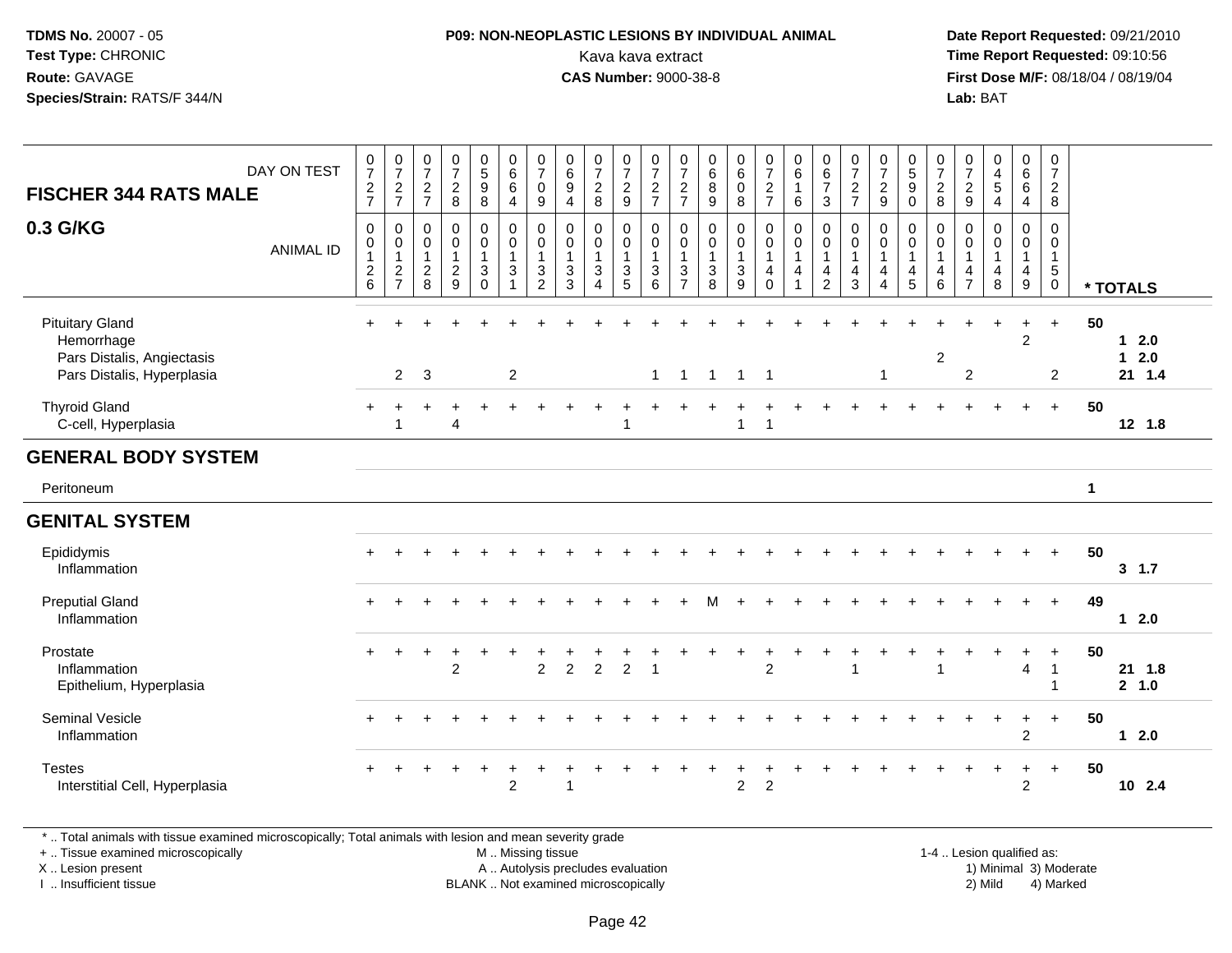### **P09: NON-NEOPLASTIC LESIONS BY INDIVIDUAL ANIMAL**Kava kava extract **Time Report Requested:** 09:10:56<br>**CAS Number:** 9000-38-8<br>**Tirst Dose M/F:** 08/18/04 / 08/19/04

 **Date Report Requested:** 09/21/2010 **First Dose M/F:** 08/18/04 / 08/19/04 Lab: BAT **Lab:** BAT

| DAY ON TEST<br><b>FISCHER 344 RATS MALE</b>                                                                                             | $\frac{0}{7}$<br>$\frac{2}{7}$                       | $\begin{smallmatrix} 0\\7 \end{smallmatrix}$<br>$\frac{2}{7}$    | $\frac{0}{7}$<br>$\frac{2}{7}$                      | $\begin{array}{c} 0 \\ 7 \\ 2 \\ 8 \end{array}$             | $\begin{array}{c} 0 \\ 5 \\ 9 \end{array}$<br>$\overline{8}$ | $_{6}^{\rm 0}$<br>$\,6\,$<br>$\overline{4}$                 | $\begin{array}{c} 0 \\ 7 \end{array}$<br>$\mathbf 0$<br>9 | $_{6}^{\rm 0}$<br>$\boldsymbol{9}$<br>$\overline{4}$                | $\frac{0}{7}$<br>$^{\,2}_{\,8}$                                                              | $\frac{0}{7}$<br>$\frac{2}{9}$                               | $\frac{0}{7}$<br>$\frac{2}{7}$                                           | $\frac{0}{7}$<br>$\frac{2}{7}$                | $\begin{matrix} 0 \\ 6 \\ 8 \end{matrix}$<br>$\overline{9}$ | $_{6}^{\rm 0}$<br>$\pmb{0}$<br>$\overline{8}$       | $\frac{0}{7}$<br>$\frac{2}{7}$                          | $\begin{array}{c} 0 \\ 6 \end{array}$<br>$\overline{1}$<br>6                  | $\begin{array}{c} 0 \\ 6 \end{array}$<br>$\overline{7}$<br>$\mathbf{3}$ | $\frac{0}{7}$<br>$\frac{2}{7}$                              | $\frac{0}{7}$<br>$\frac{2}{9}$                                              | $\begin{array}{c} 0 \\ 5 \\ 9 \end{array}$<br>$\ddot{\mathbf{0}}$ | $\frac{0}{7}$<br>$_{\rm 2}^2$                             | $\frac{0}{7}$<br>$\frac{2}{9}$                                    | $\begin{smallmatrix}0\0\4\end{smallmatrix}$<br>$\,$ 5 $\,$<br>$\overline{4}$ | 0<br>$\overline{6}$<br>$6\phantom{1}6$<br>$\overline{4}$ | 0<br>$\overline{7}$<br>$\overline{2}$<br>8                        |                         |                                     |
|-----------------------------------------------------------------------------------------------------------------------------------------|------------------------------------------------------|------------------------------------------------------------------|-----------------------------------------------------|-------------------------------------------------------------|--------------------------------------------------------------|-------------------------------------------------------------|-----------------------------------------------------------|---------------------------------------------------------------------|----------------------------------------------------------------------------------------------|--------------------------------------------------------------|--------------------------------------------------------------------------|-----------------------------------------------|-------------------------------------------------------------|-----------------------------------------------------|---------------------------------------------------------|-------------------------------------------------------------------------------|-------------------------------------------------------------------------|-------------------------------------------------------------|-----------------------------------------------------------------------------|-------------------------------------------------------------------|-----------------------------------------------------------|-------------------------------------------------------------------|------------------------------------------------------------------------------|----------------------------------------------------------|-------------------------------------------------------------------|-------------------------|-------------------------------------|
| 0.3 G/KG<br><b>ANIMAL ID</b>                                                                                                            | 0<br>$\pmb{0}$<br>$\overline{1}$<br>$^2\phantom{1}6$ | 0<br>$\begin{smallmatrix}0\\1\end{smallmatrix}$<br>$\frac{2}{7}$ | 0<br>$\mathbf 0$<br>$\overline{1}$<br>$\frac{2}{8}$ | $\mathbf 0$<br>$\pmb{0}$<br>$\overline{1}$<br>$\frac{2}{9}$ | 0<br>0<br>$\mathbf{1}$<br>3<br>$\Omega$                      | $_{\rm 0}^{\rm 0}$<br>$\overline{1}$<br>3<br>$\overline{1}$ | 0<br>$\pmb{0}$<br>$\mathbf{1}$<br>3<br>$\overline{2}$     | 0<br>0<br>$\mathbf{1}$<br>$\ensuremath{\mathsf{3}}$<br>$\mathbf{3}$ | $\boldsymbol{0}$<br>$\pmb{0}$<br>$\mathbf{1}$<br>$\ensuremath{\mathsf{3}}$<br>$\overline{4}$ | 0<br>$\pmb{0}$<br>$\overline{1}$<br>$\sqrt{3}$<br>$\sqrt{5}$ | 0<br>$\boldsymbol{0}$<br>$\overline{1}$<br>$\sqrt{3}$<br>$6\phantom{1}6$ | 0<br>0<br>$\mathbf{1}$<br>3<br>$\overline{7}$ | 0<br>$\mathbf 0$<br>$\mathbf{1}$<br>$\sqrt{3}$<br>8         | 0<br>$\pmb{0}$<br>$\overline{1}$<br>$\sqrt{3}$<br>9 | 0<br>$\mathbf 0$<br>$\mathbf{1}$<br>$\overline{4}$<br>0 | 0<br>$\pmb{0}$<br>$\overline{1}$<br>$\overline{4}$<br>$\overline{\mathbf{1}}$ | 0<br>$\pmb{0}$<br>$\mathbf{1}$<br>$\overline{4}$<br>$\overline{c}$      | $\mathbf 0$<br>$\boldsymbol{0}$<br>$\overline{1}$<br>4<br>3 | 0<br>$\pmb{0}$<br>$\mathbf{1}$<br>$\overline{4}$<br>$\overline{\mathbf{4}}$ | 0<br>$\pmb{0}$<br>$\overline{1}$<br>$\overline{4}$<br>$\sqrt{5}$  | 0<br>$\pmb{0}$<br>$\mathbf{1}$<br>$\overline{4}$<br>$\,6$ | $\Omega$<br>0<br>$\mathbf{1}$<br>$\overline{4}$<br>$\overline{7}$ | 0<br>$\pmb{0}$<br>$\overline{1}$<br>$\overline{4}$<br>$\bf8$                 | 0<br>$\pmb{0}$<br>$\mathbf{1}$<br>4<br>$9\,$             | 0<br>$\mathbf 0$<br>$\mathbf{1}$<br>$\overline{5}$<br>$\mathbf 0$ |                         | * TOTALS                            |
| <b>HEMATOPOIETIC SYSTEM</b>                                                                                                             |                                                      |                                                                  |                                                     |                                                             |                                                              |                                                             |                                                           |                                                                     |                                                                                              |                                                              |                                                                          |                                               |                                                             |                                                     |                                                         |                                                                               |                                                                         |                                                             |                                                                             |                                                                   |                                                           |                                                                   |                                                                              |                                                          |                                                                   |                         |                                     |
| <b>Bone Marrow</b><br>Hyperplasia                                                                                                       |                                                      |                                                                  | 3                                                   |                                                             | $\overline{c}$                                               | 3                                                           |                                                           |                                                                     |                                                                                              |                                                              |                                                                          |                                               | 3                                                           | $\overline{2}$                                      | $\overline{2}$                                          | $\overline{2}$                                                                | 3                                                                       |                                                             |                                                                             | 3                                                                 |                                                           |                                                                   |                                                                              | 1                                                        | $\ddot{}$                                                         | 50                      | 24 2.1                              |
| Lymph Node<br>Mediastinal, Ectasia<br>Mediastinal, Infiltration Cellular, Plasma Cell                                                   |                                                      |                                                                  |                                                     |                                                             |                                                              |                                                             |                                                           |                                                                     |                                                                                              |                                                              |                                                                          |                                               |                                                             | $\ddot{}$<br>$\overline{c}$                         |                                                         |                                                                               |                                                                         |                                                             |                                                                             |                                                                   |                                                           | $\ddot{}$<br>$\sqrt{3}$                                           |                                                                              |                                                          |                                                                   | $\overline{\mathbf{2}}$ | $12.0$<br>13.0                      |
| Lymph Node, Mandibular                                                                                                                  | м                                                    | м                                                                | м                                                   | M                                                           | M                                                            | M                                                           | M                                                         | м                                                                   | м                                                                                            | м                                                            | M                                                                        | M                                             | м                                                           | M                                                   | м                                                       | м                                                                             | M                                                                       | M                                                           | M                                                                           | M                                                                 | M                                                         | M                                                                 | M                                                                            | M                                                        | M                                                                 | $\mathbf 0$             |                                     |
| Lymph Node, Mesenteric                                                                                                                  |                                                      |                                                                  |                                                     |                                                             |                                                              |                                                             |                                                           |                                                                     |                                                                                              |                                                              |                                                                          |                                               |                                                             |                                                     |                                                         |                                                                               |                                                                         |                                                             |                                                                             |                                                                   |                                                           |                                                                   |                                                                              |                                                          |                                                                   | 50                      |                                     |
| Spleen<br>Hematopoietic Cell Proliferation<br>Pigmentation, Hemosiderin<br>Lymphoid Follicle, Atrophy<br>Lymphoid Follicle, Hyperplasia | $+$<br>$\blacktriangleleft$                          | $\overline{+}$                                                   | $\overline{c}$                                      | 1                                                           | $\ddot{}$<br>$\overline{1}$                                  | $\overline{2}$                                              | $\mathbf{1}$                                              | 2                                                                   |                                                                                              | $\overline{1}$                                               | $\mathbf{1}$                                                             | $\overline{1}$                                |                                                             | $\overline{1}$                                      | $\ddot{}$                                               | $\overline{c}$                                                                |                                                                         |                                                             | $\mathbf{1}$                                                                |                                                                   | $\overline{1}$                                            | $\mathbf{1}$                                                      | $\overline{1}$                                                               | $+$<br>$\overline{1}$                                    | $+$<br>$\overline{\phantom{0}}$ 1                                 | 50                      | 7.1.7<br>$35$ 1.1<br>2, 3.0<br>13.0 |
| Thymus<br>Atrophy                                                                                                                       | 3                                                    | 3                                                                | 3                                                   | 3                                                           | 3                                                            | 3                                                           | $\boldsymbol{\Delta}$                                     | 3                                                                   | $\boldsymbol{\varDelta}$                                                                     | 3                                                            | 3                                                                        | 3                                             | 3                                                           | $\boldsymbol{\Lambda}$                              | 3                                                       | $\boldsymbol{\Lambda}$                                                        |                                                                         | 3                                                           | 3                                                                           | $\boldsymbol{\Lambda}$                                            | 3                                                         | 3                                                                 | 3                                                                            | $\overline{4}$                                           | $\ddot{}$<br>3                                                    | 50                      | 49 3.3                              |
| <b>INTEGUMENTARY SYSTEM</b>                                                                                                             |                                                      |                                                                  |                                                     |                                                             |                                                              |                                                             |                                                           |                                                                     |                                                                                              |                                                              |                                                                          |                                               |                                                             |                                                     |                                                         |                                                                               |                                                                         |                                                             |                                                                             |                                                                   |                                                           |                                                                   |                                                                              |                                                          |                                                                   |                         |                                     |
| <b>Mammary Gland</b>                                                                                                                    |                                                      |                                                                  |                                                     |                                                             |                                                              |                                                             |                                                           |                                                                     |                                                                                              |                                                              |                                                                          |                                               |                                                             |                                                     |                                                         |                                                                               |                                                                         |                                                             |                                                                             |                                                                   |                                                           |                                                                   |                                                                              |                                                          | $\ddot{}$                                                         | 50                      |                                     |
| <b>Skin</b><br>Epidermis, Hyperplasia, Basal Cell                                                                                       |                                                      |                                                                  |                                                     |                                                             |                                                              |                                                             |                                                           |                                                                     |                                                                                              |                                                              |                                                                          |                                               |                                                             |                                                     |                                                         |                                                                               |                                                                         |                                                             |                                                                             |                                                                   |                                                           |                                                                   |                                                                              | ÷.                                                       | $\ddot{}$<br>3                                                    | 50                      | 13.0                                |
|                                                                                                                                         |                                                      |                                                                  |                                                     |                                                             |                                                              |                                                             |                                                           |                                                                     |                                                                                              |                                                              |                                                                          |                                               |                                                             |                                                     |                                                         |                                                                               |                                                                         |                                                             |                                                                             |                                                                   |                                                           |                                                                   |                                                                              |                                                          |                                                                   |                         |                                     |

#### **MUSCULOSKELETAL SYSTEM**

\* .. Total animals with tissue examined microscopically; Total animals with lesion and mean severity grade

+ .. Tissue examined microscopically

X .. Lesion present

I .. Insufficient tissue

M .. Missing tissue

A .. Autolysis precludes evaluation

BLANK .. Not examined microscopically 2) Mild 4) Marked

1-4 .. Lesion qualified as: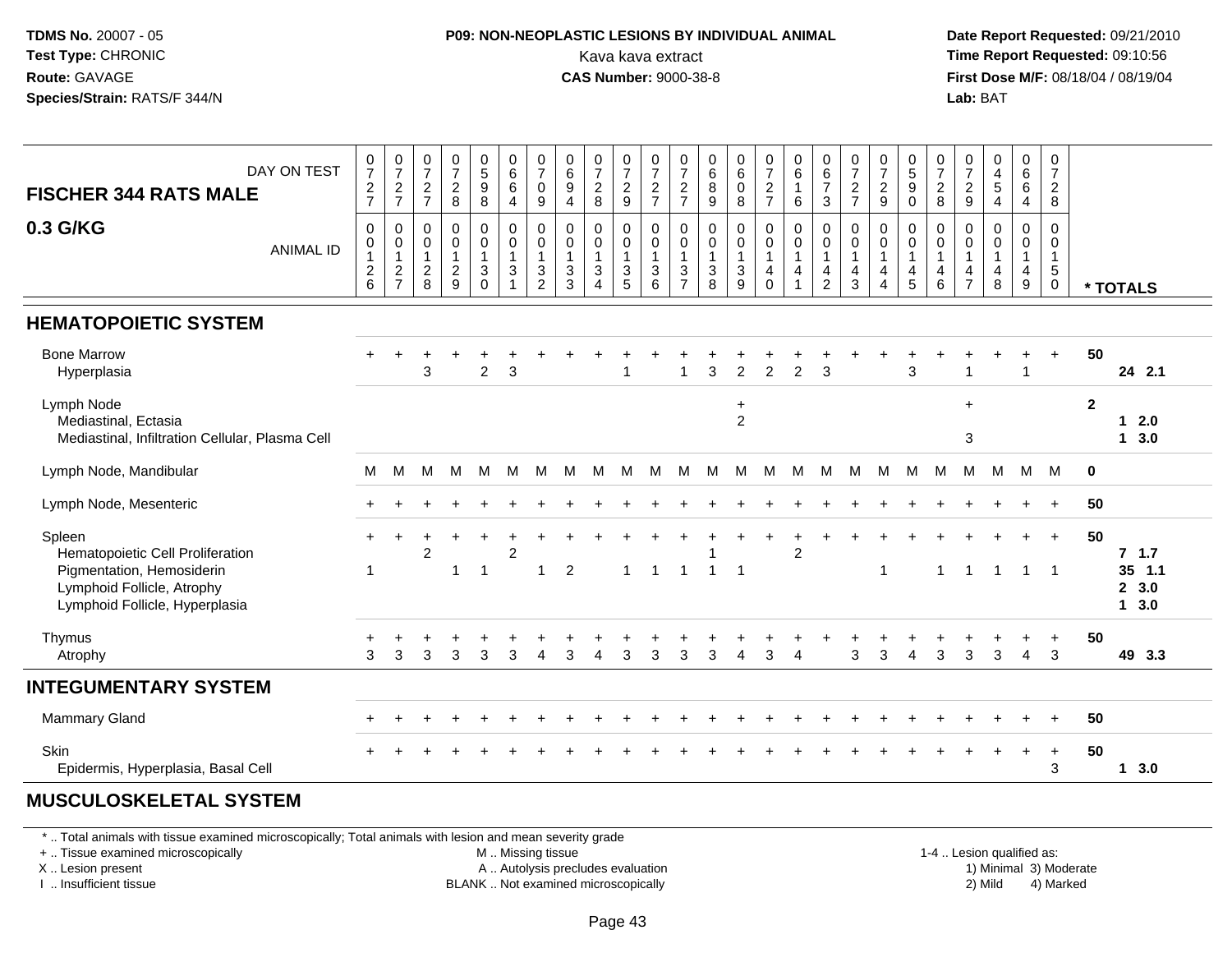# **P09: NON-NEOPLASTIC LESIONS BY INDIVIDUAL ANIMAL**Kava kava extract **Time Report Requested:** 09:10:56<br>**CAS Number:** 9000-38-8<br>**Tirst Dose M/F:** 08/18/04 / 08/19/04

 **Date Report Requested:** 09/21/2010 **First Dose M/F:** 08/18/04 / 08/19/04<br>Lab: BAT **Lab:** BAT

| DAY ON TEST<br><b>FISCHER 344 RATS MALE</b>                                                                                                                         | $\frac{0}{7}$<br>$\frac{2}{7}$          | $\frac{0}{7}$<br>$\frac{2}{7}$                                | 0<br>$\overline{7}$<br>$\frac{2}{7}$                            | $\frac{0}{7}$<br>$\frac{2}{8}$                                | 0<br>5<br>9<br>8                                     | $\begin{array}{c} 0 \\ 6 \end{array}$<br>6<br>$\overline{4}$     | $\frac{0}{7}$<br>$\mathsf{O}\xspace$<br>9                                     | $\begin{array}{c} 0 \\ 6 \end{array}$<br>$\boldsymbol{9}$<br>$\overline{4}$ | $\frac{0}{7}$<br>$\frac{2}{8}$                                                     | $\frac{0}{7}$<br>$\frac{2}{9}$                           | $\frac{0}{7}$<br>$rac{2}{7}$                                       | 0<br>$\overline{7}$<br>$\frac{2}{7}$                    | 0<br>$\,6\,$<br>$^8_9$                              | $\begin{array}{c} 0 \\ 6 \end{array}$<br>$\mathbf 0$<br>8     | $\frac{0}{7}$<br>$\frac{2}{7}$             | 0<br>$\,6\,$<br>$\mathbf{1}$<br>6                                              | 0<br>$\,6\,$<br>$\overline{7}$<br>3           | $\frac{0}{7}$<br>$\frac{2}{7}$                       | $\frac{0}{7}$<br>$\frac{2}{9}$                       | $\begin{array}{c} 0 \\ 5 \end{array}$<br>9<br>$\Omega$          | $\frac{0}{7}$<br>$\frac{2}{8}$                                    | 0<br>$\overline{7}$<br>$\frac{2}{9}$                                           | 0<br>$\overline{\mathbf{4}}$<br>$\sqrt{5}$<br>4      | 0<br>$\overline{6}$<br>6<br>4                           | $\frac{0}{7}$<br>$\frac{2}{8}$                                          |              |                                              |
|---------------------------------------------------------------------------------------------------------------------------------------------------------------------|-----------------------------------------|---------------------------------------------------------------|-----------------------------------------------------------------|---------------------------------------------------------------|------------------------------------------------------|------------------------------------------------------------------|-------------------------------------------------------------------------------|-----------------------------------------------------------------------------|------------------------------------------------------------------------------------|----------------------------------------------------------|--------------------------------------------------------------------|---------------------------------------------------------|-----------------------------------------------------|---------------------------------------------------------------|--------------------------------------------|--------------------------------------------------------------------------------|-----------------------------------------------|------------------------------------------------------|------------------------------------------------------|-----------------------------------------------------------------|-------------------------------------------------------------------|--------------------------------------------------------------------------------|------------------------------------------------------|---------------------------------------------------------|-------------------------------------------------------------------------|--------------|----------------------------------------------|
| 0.3 G/KG<br><b>ANIMAL ID</b>                                                                                                                                        | 0<br>0<br>$\mathbf{1}$<br>$\frac{2}{6}$ | $\mathbf 0$<br>$\mathbf 0$<br>$\overline{1}$<br>$\frac{2}{7}$ | $\mathbf 0$<br>$\mathbf 0$<br>$\overline{1}$<br>$\sqrt{2}$<br>8 | $\mathbf 0$<br>$\mathbf 0$<br>$\mathbf{1}$<br>$\sqrt{2}$<br>9 | 0<br>0<br>$\mathbf{1}$<br>$\mathfrak{S}$<br>$\Omega$ | 0<br>$\mathbf 0$<br>$\mathbf{1}$<br>$\mathbf{3}$<br>$\mathbf{1}$ | 0<br>$\pmb{0}$<br>$\mathbf{1}$<br>$\ensuremath{\mathsf{3}}$<br>$\overline{2}$ | 0<br>$\mathbf 0$<br>$\mathbf{1}$<br>$\ensuremath{\mathsf{3}}$<br>3          | $\mathbf 0$<br>$\mathbf 0$<br>$\mathbf{1}$<br>$\sqrt{3}$<br>$\boldsymbol{\Lambda}$ | 0<br>0<br>$\mathbf{1}$<br>$\ensuremath{\mathsf{3}}$<br>5 | 0<br>$\mathbf 0$<br>$\mathbf{1}$<br>$\ensuremath{\mathsf{3}}$<br>6 | $\mathbf 0$<br>0<br>$\mathbf{1}$<br>3<br>$\overline{7}$ | $\mathbf 0$<br>0<br>$\mathbf{1}$<br>$\sqrt{3}$<br>8 | $\mathbf 0$<br>$\mathbf 0$<br>$\mathbf{1}$<br>$\sqrt{3}$<br>9 | 0<br>0<br>$\mathbf{1}$<br>4<br>$\mathbf 0$ | $\mathbf 0$<br>$\mathbf 0$<br>$\overline{1}$<br>$\overline{4}$<br>$\mathbf{1}$ | 0<br>0<br>$\mathbf{1}$<br>4<br>$\overline{2}$ | $\Omega$<br>0<br>$\mathbf{1}$<br>$\overline{4}$<br>3 | $\mathbf 0$<br>$\mathbf 0$<br>$\mathbf{1}$<br>4<br>4 | $\mathbf 0$<br>$\mathbf 0$<br>$\overline{1}$<br>4<br>$\sqrt{5}$ | 0<br>$\mathsf{O}\xspace$<br>$\overline{1}$<br>$\overline{4}$<br>6 | $\mathbf 0$<br>$\mathbf 0$<br>$\mathbf{1}$<br>$\overline{4}$<br>$\overline{7}$ | $\mathbf 0$<br>$\mathbf 0$<br>$\mathbf{1}$<br>4<br>8 | $\mathbf 0$<br>0<br>$\mathbf{1}$<br>$\overline{4}$<br>9 | $\mathbf 0$<br>$\mathbf 0$<br>$\mathbf{1}$<br>$\sqrt{5}$<br>$\mathbf 0$ |              | * TOTALS                                     |
| <b>Bone</b>                                                                                                                                                         |                                         |                                                               |                                                                 |                                                               |                                                      |                                                                  |                                                                               |                                                                             |                                                                                    |                                                          |                                                                    |                                                         |                                                     |                                                               |                                            |                                                                                |                                               |                                                      |                                                      |                                                                 |                                                                   |                                                                                |                                                      |                                                         | $+$                                                                     | 50           |                                              |
| <b>Skeletal Muscle</b>                                                                                                                                              |                                         |                                                               |                                                                 |                                                               |                                                      |                                                                  |                                                                               |                                                                             |                                                                                    |                                                          |                                                                    |                                                         |                                                     |                                                               |                                            |                                                                                |                                               |                                                      |                                                      |                                                                 |                                                                   |                                                                                |                                                      |                                                         |                                                                         | $\mathbf{1}$ |                                              |
| <b>NERVOUS SYSTEM</b>                                                                                                                                               |                                         |                                                               |                                                                 |                                                               |                                                      |                                                                  |                                                                               |                                                                             |                                                                                    |                                                          |                                                                    |                                                         |                                                     |                                                               |                                            |                                                                                |                                               |                                                      |                                                      |                                                                 |                                                                   |                                                                                |                                                      |                                                         |                                                                         |              |                                              |
| <b>Brain</b><br><b>Necrosis</b><br>Choroid Plexus, Infiltration Cellular,<br>Lymphocyte                                                                             |                                         |                                                               |                                                                 |                                                               | 3                                                    |                                                                  |                                                                               |                                                                             |                                                                                    |                                                          |                                                                    |                                                         |                                                     |                                                               |                                            |                                                                                |                                               | 3                                                    |                                                      |                                                                 |                                                                   |                                                                                |                                                      |                                                         |                                                                         | 50           | 2, 3.0<br>$12.0$                             |
| <b>RESPIRATORY SYSTEM</b>                                                                                                                                           |                                         |                                                               |                                                                 |                                                               |                                                      |                                                                  |                                                                               |                                                                             |                                                                                    |                                                          |                                                                    |                                                         |                                                     |                                                               |                                            |                                                                                |                                               |                                                      |                                                      |                                                                 |                                                                   |                                                                                |                                                      |                                                         |                                                                         |              |                                              |
| Lung<br>Congestion<br>Inflammation, Chronic Active<br>Thrombosis<br>Alveolar Epithelium, Hyperplasia                                                                | $\mathbf{1}$                            | $\overline{\phantom{1}}$                                      |                                                                 |                                                               | 3                                                    |                                                                  |                                                                               |                                                                             | $\mathbf{1}$<br>$\mathbf{1}$                                                       |                                                          | $\mathbf{1}$<br>2                                                  | $\overline{1}$                                          | $\overline{1}$                                      |                                                               | $2 \quad 1$                                |                                                                                | 2                                             |                                                      |                                                      |                                                                 | $\overline{1}$                                                    | $\overline{1}$                                                                 |                                                      | 2                                                       |                                                                         | 50           | 13.0<br>9, 1.1<br>$1 1.0$<br>20 1.4          |
| Alveolar Epithelium, Hypertrophy<br>Alveolar Epithelium, Metaplasia<br>Alveolar Epithelium, Metaplasia, Squamous<br>Alveolus, Infiltration Cellular, Histiocyte     |                                         |                                                               |                                                                 | 1                                                             |                                                      | $\overline{2}$                                                   |                                                                               |                                                                             |                                                                                    |                                                          |                                                                    |                                                         |                                                     | $\overline{2}$                                                |                                            |                                                                                |                                               | -1                                                   |                                                      |                                                                 | $\mathbf{1}$                                                      | $\overline{1}$                                                                 |                                                      |                                                         |                                                                         |              | 2, 1.5<br>$12.0$<br>$12.0$<br>$11$ 1.1       |
| Nose<br>Foreign Body<br>Inflammation<br>Olfactory Epithelium, Metaplasia<br>Respiratory Epithelium, Hyperplasia                                                     |                                         | $\overline{c}$<br>$\overline{1}$                              |                                                                 |                                                               |                                                      |                                                                  |                                                                               |                                                                             |                                                                                    |                                                          | $\mathbf{1}$                                                       | $\overline{c}$<br>$\overline{2}$                        |                                                     |                                                               |                                            |                                                                                |                                               |                                                      |                                                      |                                                                 | X<br>$\boldsymbol{2}$<br>$\overline{1}$                           |                                                                                |                                                      |                                                         |                                                                         | 50           | $\mathbf 1$<br>$10$ 1.6<br>$3 \t1.3$<br>11.0 |
| Trachea                                                                                                                                                             |                                         |                                                               |                                                                 |                                                               |                                                      |                                                                  |                                                                               |                                                                             |                                                                                    |                                                          |                                                                    |                                                         |                                                     |                                                               |                                            |                                                                                |                                               |                                                      |                                                      |                                                                 |                                                                   |                                                                                |                                                      |                                                         |                                                                         | 50           |                                              |
| *  Total animals with tissue examined microscopically; Total animals with lesion and mean severity grade<br>+  Tissue examined microscopically<br>X  Lesion present |                                         |                                                               |                                                                 |                                                               |                                                      | M  Missing tissue                                                |                                                                               | A  Autolysis precludes evaluation                                           |                                                                                    |                                                          |                                                                    |                                                         |                                                     |                                                               |                                            |                                                                                |                                               |                                                      |                                                      |                                                                 |                                                                   |                                                                                | 1-4  Lesion qualified as:<br>1) Minimal 3) Moderate  |                                                         |                                                                         |              |                                              |

I .. Insufficient tissue

BLANK .. Not examined microscopically 2) Mild 4) Marked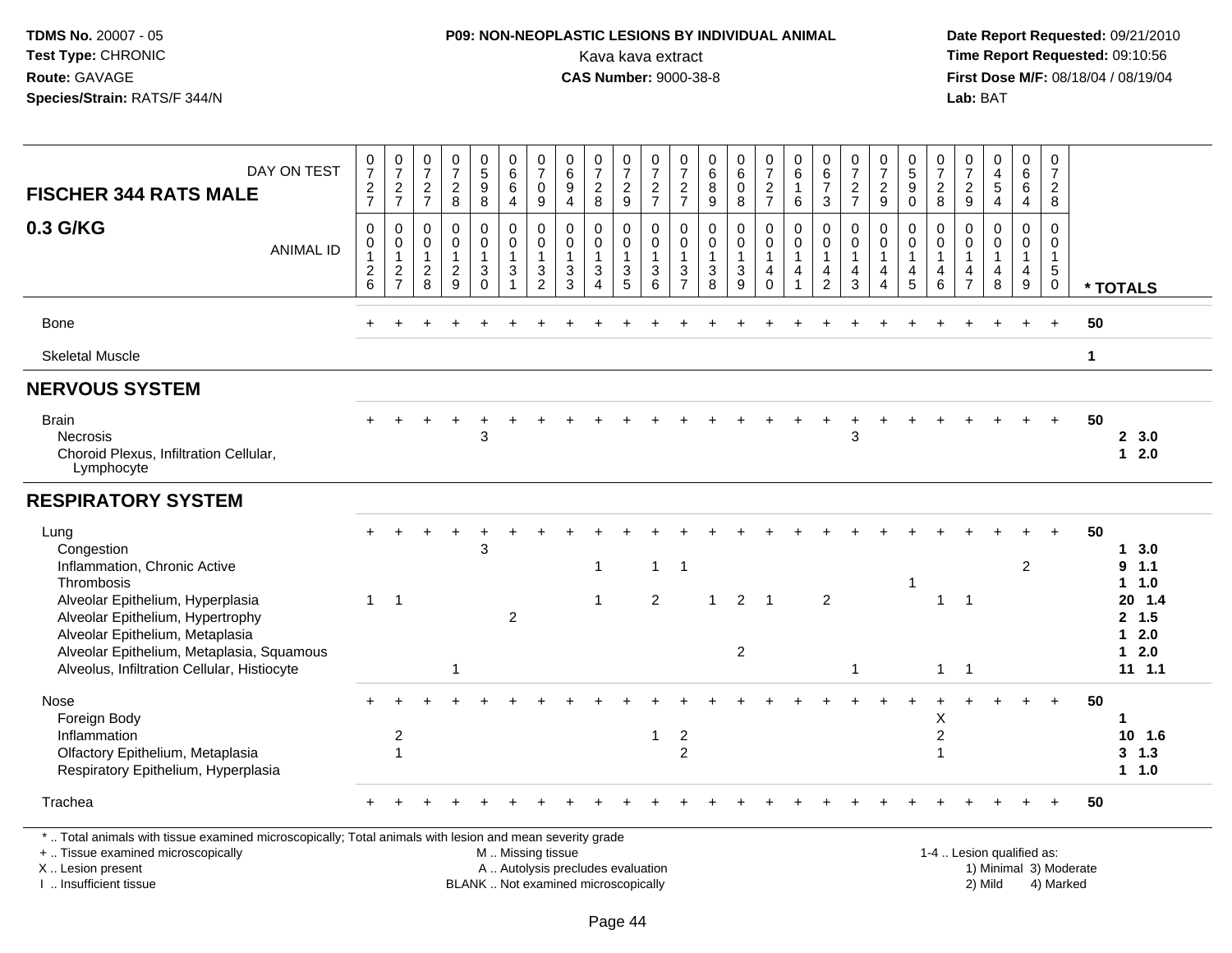### **P09: NON-NEOPLASTIC LESIONS BY INDIVIDUAL ANIMAL**Kava kava extract **Time Report Requested:** 09:10:56<br>**CAS Number:** 9000-38-8<br>**Tirst Dose M/F:** 08/18/04 / 08/19/04

 **Date Report Requested:** 09/21/2010 **First Dose M/F:** 08/18/04 / 08/19/04 Lab: BAT **Lab:** BAT

| DAY ON TEST<br><b>FISCHER 344 RATS MALE</b><br>0.3 G/KG<br><b>ANIMAL ID</b>   | $072$<br>$727$<br>$\pmb{0}$<br>$\mathbf 0$<br>$\mathbf{1}$<br>$\frac{2}{6}$ | $\frac{0}{7}$<br>$\boldsymbol{2}$<br>$\overline{7}$<br>$\pmb{0}$<br>$\pmb{0}$<br>$\mathbf{1}$<br>$\frac{2}{7}$ | $\frac{0}{7}$<br>$\overline{c}$<br>$\overline{7}$<br>0<br>$\mathbf 0$<br>$\mathbf{1}$<br>$^{\mathsf{2}}_{\mathsf{8}}$ | $\begin{smallmatrix}0\\7\end{smallmatrix}$<br>$\frac{2}{8}$<br>$\mathbf 0$<br>$\pmb{0}$<br>$\mathbf{1}$<br>$\frac{2}{9}$ | $\begin{smallmatrix}0\0\5\end{smallmatrix}$<br>9<br>$\bf 8$<br>$\mathbf 0$<br>$\mathsf{O}$<br>$\mathbf{1}$<br>$\mathbf{3}$<br>$\Omega$ | $\begin{array}{c} 0 \\ 6 \end{array}$<br>$\,6\,$<br>4<br>$\pmb{0}$<br>$\mathbf 0$<br>$\mathbf{1}$<br>$\sqrt{3}$<br>$\mathbf{1}$ | $\frac{0}{7}$<br>$\mathbf 0$<br>9<br>0<br>$\mathbf 0$<br>3<br>2 | $\begin{array}{c} 0 \\ 6 \\ 9 \end{array}$<br>$\overline{4}$<br>0<br>$\pmb{0}$<br>$\mathbf{1}$<br>$\mathbf{3}$<br>3 | $\frac{0}{7}$<br>$\overline{c}$<br>8<br>0<br>$\mathsf{O}\xspace$<br>$\mathbf{1}$<br>3<br>4 | 0729<br>0<br>$\mathbf 0$<br>$\mathbf{1}$<br>$\frac{3}{5}$ | $\frac{0}{7}$<br>$\frac{2}{7}$<br>0<br>$\mathbf 0$<br>$\mathbf{1}$<br>$\sqrt{3}$<br>6 | $\frac{0}{7}$<br>$\sqrt{2}$<br>$\overline{7}$<br>0<br>$\pmb{0}$<br>$\overline{1}$<br>$\sqrt{3}$<br>$\overline{7}$ | $\begin{matrix} 0 \\ 6 \\ 8 \end{matrix}$<br>9<br>$\pmb{0}$<br>$\begin{smallmatrix}0\\1\end{smallmatrix}$<br>$\mathbf 3$<br>8 | $_{6}^{\rm 0}$<br>0<br>8<br>0<br>$\mathbf 0$<br>3<br>9 | $\frac{0}{7}$<br>$\frac{2}{7}$<br>$\pmb{0}$<br>$\mathsf{O}\xspace$<br>$\mathbf{1}$<br>$\overline{4}$<br>$\mathbf 0$ | $_{6}^{\rm 0}$<br>$\mathbf{1}$<br>6<br>0<br>$\mathsf{O}\xspace$<br>$\mathbf{1}$<br>4 | $\begin{array}{c} 0 \\ 6 \\ 7 \end{array}$<br>$\mathbf{3}$<br>0<br>$\pmb{0}$<br>$\mathbf{1}$<br>$\overline{4}$<br>$\overline{c}$ | $\frac{0}{7}$<br>$\sqrt{2}$<br>$\overline{7}$<br>$\mathbf 0$<br>$\pmb{0}$<br>$\mathbf{1}$<br>$\overline{a}$<br>$\mathbf{3}$ | $\frac{0}{7}$<br>$\overline{2}$<br>$\boldsymbol{9}$<br>0<br>$\mathbf 0$<br>$\overline{1}$<br>$\overline{4}$<br>$\overline{4}$ | $\begin{array}{c} 0 \\ 5 \end{array}$<br>$\boldsymbol{9}$<br>$\mathbf 0$<br>0<br>$\mathbf 0$<br>$\mathbf{1}$<br>$\overline{4}$<br>$\overline{5}$ | $\frac{0}{7}$<br>$\overline{c}$<br>8<br>0<br>$\pmb{0}$<br>$\mathbf{1}$<br>4<br>6 | $\frac{0}{7}$<br>$\boldsymbol{2}$<br>$\boldsymbol{9}$<br>0<br>$\mathbf 0$<br>$\mathbf{1}$<br>4<br>$\overline{7}$ | $\begin{array}{c} 0 \\ 4 \\ 5 \end{array}$<br>4<br>0<br>$\mathbf 0$<br>4<br>8 | $\begin{matrix}0\0\0\0\end{matrix}$<br>$\overline{4}$<br>0<br>$\mathbf 0$<br>$\mathbf{1}$<br>$\overline{4}$<br>9 | $\frac{0}{7}$<br>$\overline{2}$<br>8<br>0<br>0<br>1<br>5<br>$\pmb{0}$ | * TOTALS                               |
|-------------------------------------------------------------------------------|-----------------------------------------------------------------------------|----------------------------------------------------------------------------------------------------------------|-----------------------------------------------------------------------------------------------------------------------|--------------------------------------------------------------------------------------------------------------------------|----------------------------------------------------------------------------------------------------------------------------------------|---------------------------------------------------------------------------------------------------------------------------------|-----------------------------------------------------------------|---------------------------------------------------------------------------------------------------------------------|--------------------------------------------------------------------------------------------|-----------------------------------------------------------|---------------------------------------------------------------------------------------|-------------------------------------------------------------------------------------------------------------------|-------------------------------------------------------------------------------------------------------------------------------|--------------------------------------------------------|---------------------------------------------------------------------------------------------------------------------|--------------------------------------------------------------------------------------|----------------------------------------------------------------------------------------------------------------------------------|-----------------------------------------------------------------------------------------------------------------------------|-------------------------------------------------------------------------------------------------------------------------------|--------------------------------------------------------------------------------------------------------------------------------------------------|----------------------------------------------------------------------------------|------------------------------------------------------------------------------------------------------------------|-------------------------------------------------------------------------------|------------------------------------------------------------------------------------------------------------------|-----------------------------------------------------------------------|----------------------------------------|
| <b>SPECIAL SENSES SYSTEM</b>                                                  |                                                                             |                                                                                                                |                                                                                                                       |                                                                                                                          |                                                                                                                                        |                                                                                                                                 |                                                                 |                                                                                                                     |                                                                                            |                                                           |                                                                                       |                                                                                                                   |                                                                                                                               |                                                        |                                                                                                                     |                                                                                      |                                                                                                                                  |                                                                                                                             |                                                                                                                               |                                                                                                                                                  |                                                                                  |                                                                                                                  |                                                                               |                                                                                                                  |                                                                       |                                        |
| Ear                                                                           |                                                                             |                                                                                                                |                                                                                                                       |                                                                                                                          |                                                                                                                                        |                                                                                                                                 |                                                                 |                                                                                                                     |                                                                                            |                                                           |                                                                                       |                                                                                                                   |                                                                                                                               |                                                        |                                                                                                                     |                                                                                      |                                                                                                                                  |                                                                                                                             |                                                                                                                               |                                                                                                                                                  |                                                                                  |                                                                                                                  |                                                                               |                                                                                                                  |                                                                       | $\mathbf 1$                            |
| Eye<br>Cornea, Inflammation<br>Lens, Cataract<br>Retina, Degeneration         |                                                                             |                                                                                                                |                                                                                                                       |                                                                                                                          |                                                                                                                                        |                                                                                                                                 |                                                                 |                                                                                                                     |                                                                                            |                                                           |                                                                                       |                                                                                                                   |                                                                                                                               | 3                                                      |                                                                                                                     |                                                                                      |                                                                                                                                  |                                                                                                                             |                                                                                                                               |                                                                                                                                                  |                                                                                  |                                                                                                                  |                                                                               |                                                                                                                  | $\ddot{}$<br>$\overline{2}$                                           | 50<br>1, 3.0<br>2.2.0<br>$10$ 1.5      |
| Harderian Gland                                                               |                                                                             |                                                                                                                |                                                                                                                       |                                                                                                                          |                                                                                                                                        |                                                                                                                                 |                                                                 |                                                                                                                     |                                                                                            |                                                           |                                                                                       |                                                                                                                   |                                                                                                                               |                                                        |                                                                                                                     |                                                                                      |                                                                                                                                  |                                                                                                                             |                                                                                                                               |                                                                                                                                                  |                                                                                  |                                                                                                                  |                                                                               |                                                                                                                  | $\ddot{}$                                                             | 50                                     |
| Zymbal's Gland                                                                |                                                                             |                                                                                                                |                                                                                                                       |                                                                                                                          |                                                                                                                                        |                                                                                                                                 |                                                                 |                                                                                                                     |                                                                                            |                                                           |                                                                                       |                                                                                                                   |                                                                                                                               | $\ddot{}$                                              |                                                                                                                     |                                                                                      |                                                                                                                                  |                                                                                                                             |                                                                                                                               |                                                                                                                                                  |                                                                                  |                                                                                                                  |                                                                               |                                                                                                                  |                                                                       | $\overline{1}$                         |
| <b>URINARY SYSTEM</b>                                                         |                                                                             |                                                                                                                |                                                                                                                       |                                                                                                                          |                                                                                                                                        |                                                                                                                                 |                                                                 |                                                                                                                     |                                                                                            |                                                           |                                                                                       |                                                                                                                   |                                                                                                                               |                                                        |                                                                                                                     |                                                                                      |                                                                                                                                  |                                                                                                                             |                                                                                                                               |                                                                                                                                                  |                                                                                  |                                                                                                                  |                                                                               |                                                                                                                  |                                                                       |                                        |
| Kidney<br>Accumulation, Hyaline Droplet<br>Infarct<br>Inflammation, Acute     |                                                                             |                                                                                                                |                                                                                                                       |                                                                                                                          |                                                                                                                                        |                                                                                                                                 |                                                                 |                                                                                                                     |                                                                                            |                                                           |                                                                                       |                                                                                                                   |                                                                                                                               |                                                        |                                                                                                                     |                                                                                      |                                                                                                                                  |                                                                                                                             |                                                                                                                               |                                                                                                                                                  |                                                                                  |                                                                                                                  |                                                                               |                                                                                                                  | $\ddot{}$                                                             | 50<br>$1 \t1.0$<br>$1 \t1.0$<br>$12.0$ |
| Mineralization<br>Nephropathy<br>Pelvis, Transitional Epithelium, Hyperplasia | $\mathcal{P}$                                                               |                                                                                                                |                                                                                                                       | $\overline{2}$<br>$\overline{2}$                                                                                         | $\overline{\mathbf{1}}$                                                                                                                |                                                                                                                                 | $\mathfrak{p}$                                                  | $\mathcal{P}$                                                                                                       |                                                                                            |                                                           | 2                                                                                     | 3                                                                                                                 |                                                                                                                               |                                                        | $\mathcal{P}$                                                                                                       |                                                                                      |                                                                                                                                  | 3                                                                                                                           | $\overline{2}$                                                                                                                | 2                                                                                                                                                | 3                                                                                | $\mathcal{P}$                                                                                                    | $\mathcal{P}$                                                                 | 3                                                                                                                | $\overline{2}$                                                        | 41 1.0<br>48 1.8<br>$12.0$             |
| <b>Urinary Bladder</b><br>Inflammation                                        |                                                                             |                                                                                                                |                                                                                                                       |                                                                                                                          |                                                                                                                                        |                                                                                                                                 |                                                                 |                                                                                                                     |                                                                                            |                                                           |                                                                                       |                                                                                                                   |                                                                                                                               |                                                        |                                                                                                                     |                                                                                      |                                                                                                                                  |                                                                                                                             |                                                                                                                               |                                                                                                                                                  |                                                                                  |                                                                                                                  |                                                                               | $\ddot{}$<br>2                                                                                                   | $+$                                                                   | 50<br>$12.0$                           |

\* .. Total animals with tissue examined microscopically; Total animals with lesion and mean severity grade

+ .. Tissue examined microscopically

X .. Lesion present

I .. Insufficient tissue

 M .. Missing tissueA .. Autolysis precludes evaluation

BLANK .. Not examined microscopically 2) Mild 4) Marked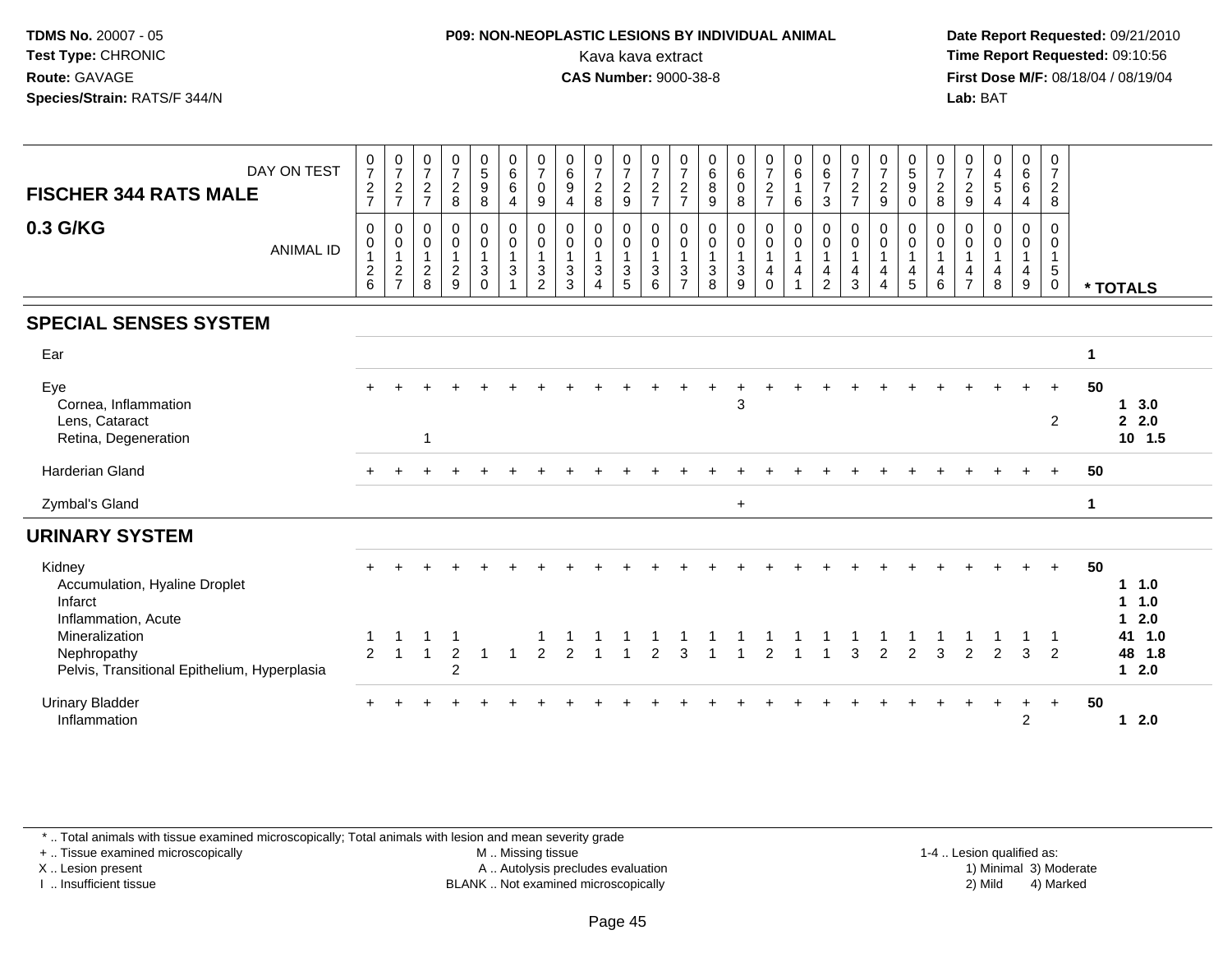### **P09: NON-NEOPLASTIC LESIONS BY INDIVIDUAL ANIMAL**Kava kava extract **Time Report Requested:** 09:10:56<br>**CAS Number:** 9000-38-8<br>**Tirst Dose M/F:** 08/18/04 / 08/19/04

 **Date Report Requested:** 09/21/2010 **First Dose M/F:** 08/18/04 / 08/19/04 Lab: BAT **Lab:** BAT

| DAY ON TEST<br><b>FISCHER 344 RATS MALE</b>                                                                                                                                                                                                                              | $\frac{0}{7}$<br>$\frac{2}{7}$                 | $\begin{array}{c} 0 \\ 7 \end{array}$<br>$\frac{2}{7}$                           | $^{\rm 0}_{\rm 5}$<br>$\sqrt{5}$<br>6                   | $\begin{array}{c} 0 \\ 5 \end{array}$<br>8<br>$\overline{9}$               | $\frac{0}{7}$<br>$\frac{2}{8}$                        | $\begin{smallmatrix}0\\7\end{smallmatrix}$<br>$\frac{2}{9}$     | $\begin{array}{c} 0 \\ 6 \end{array}$<br>$\frac{2}{9}$                           | $\frac{0}{7}$<br>$\overline{2}$<br>$\overline{7}$             | $\frac{0}{7}$<br>$\boldsymbol{0}$<br>9                        | $\begin{smallmatrix}0\0\4\end{smallmatrix}$<br>$\overline{4}$<br>$\overline{7}$ | $_{6}^{\rm 0}$<br>$\overline{7}$<br>3                               | $\frac{0}{7}$<br>$\begin{array}{c} 2 \\ 8 \end{array}$                  | $\begin{array}{c} 0 \\ 6 \end{array}$<br>$\overline{4}$<br>$\mathbf 0$ | $\frac{0}{7}$<br>$\frac{2}{9}$                                          | $\frac{0}{7}$<br>$\frac{2}{9}$             | $\begin{smallmatrix}0\\7\end{smallmatrix}$<br>$\frac{2}{7}$ | $_{6}^{\rm 0}$<br>9<br>$\overline{4}$                             | $\begin{array}{c} 0 \\ 6 \end{array}$<br>$\,6\,$<br>$\sqrt{5}$ | $\frac{0}{7}$<br>$\frac{2}{7}$                         | $\frac{0}{7}$<br>$\frac{2}{7}$                          | $\pmb{0}$<br>$\,6\,$<br>$\boldsymbol{7}$<br>9                                       | $\frac{0}{7}$<br>$\frac{2}{7}$                                      | $\pmb{0}$<br>$\mathbf 0$<br>$\ensuremath{\mathsf{3}}$<br>$\mathbf 0$ | $\frac{0}{7}$<br>$\frac{2}{7}$                                       | $\pmb{0}$<br>$\overline{7}$<br>$\frac{2}{8}$                                 |                 |
|--------------------------------------------------------------------------------------------------------------------------------------------------------------------------------------------------------------------------------------------------------------------------|------------------------------------------------|----------------------------------------------------------------------------------|---------------------------------------------------------|----------------------------------------------------------------------------|-------------------------------------------------------|-----------------------------------------------------------------|----------------------------------------------------------------------------------|---------------------------------------------------------------|---------------------------------------------------------------|---------------------------------------------------------------------------------|---------------------------------------------------------------------|-------------------------------------------------------------------------|------------------------------------------------------------------------|-------------------------------------------------------------------------|--------------------------------------------|-------------------------------------------------------------|-------------------------------------------------------------------|----------------------------------------------------------------|--------------------------------------------------------|---------------------------------------------------------|-------------------------------------------------------------------------------------|---------------------------------------------------------------------|----------------------------------------------------------------------|----------------------------------------------------------------------|------------------------------------------------------------------------------|-----------------|
| <b>1.0 G/KG</b><br><b>ANIMAL ID</b>                                                                                                                                                                                                                                      | 0<br>$\pmb{0}$<br>$\overline{1}$<br>$\sqrt{5}$ | $\mathbf 0$<br>$\mathbf 0$<br>$\overline{1}$<br>$\overline{5}$<br>$\overline{2}$ | $\mathbf 0$<br>0<br>$\mathbf{1}$<br>$\sqrt{5}$<br>3     | $\mathbf 0$<br>$\mathbf 0$<br>$\mathbf{1}$<br>5<br>$\overline{\mathbf{4}}$ | 0<br>$\pmb{0}$<br>$\mathbf{1}$<br>5<br>$\overline{5}$ | $\mathbf 0$<br>$\mathbf 0$<br>$\overline{1}$<br>$\sqrt{5}$<br>6 | $\mathbf 0$<br>$\mathbf 0$<br>$\overline{1}$<br>$\overline{5}$<br>$\overline{7}$ | $\mathbf 0$<br>$\mathbf 0$<br>$\mathbf{1}$<br>$\sqrt{5}$<br>8 | $\mathbf 0$<br>$\mathbf 0$<br>$\mathbf{1}$<br>$\sqrt{5}$<br>9 | $\mathbf 0$<br>$\mathbf 0$<br>$\mathbf{1}$<br>6<br>$\Omega$                     | 0<br>$\mathsf{O}\xspace$<br>$\mathbf{1}$<br>$\,6\,$<br>$\mathbf{1}$ | $\mathbf 0$<br>$\mathbf 0$<br>$\mathbf{1}$<br>$\,6\,$<br>$\overline{c}$ | $\mathbf 0$<br>$\pmb{0}$<br>$\overline{1}$<br>6<br>$\overline{3}$      | $\mathbf 0$<br>$\mathbf 0$<br>$\mathbf{1}$<br>$\,6\,$<br>$\overline{4}$ | 0<br>$\mathbf 0$<br>$\mathbf{1}$<br>6<br>5 | $\mathbf 0$<br>$\mathbf 0$<br>$\mathbf{1}$<br>6<br>6        | $\mathbf 0$<br>$\mathbf 0$<br>$\mathbf{1}$<br>6<br>$\overline{7}$ | $\mathbf 0$<br>0<br>$\mathbf{1}$<br>6<br>8                     | $\mathbf 0$<br>$\mathbf 0$<br>$\overline{1}$<br>6<br>9 | 0<br>0<br>$\mathbf{1}$<br>$\overline{7}$<br>$\mathbf 0$ | $\mathbf 0$<br>$\boldsymbol{0}$<br>$\overline{1}$<br>$\overline{7}$<br>$\mathbf{1}$ | $\mathbf 0$<br>$\mathbf 0$<br>1<br>$\overline{7}$<br>$\overline{2}$ | $\mathbf 0$<br>$\mathbf 0$<br>$\mathbf{1}$<br>$\overline{7}$<br>3    | $\mathbf 0$<br>0<br>$\mathbf{1}$<br>$\overline{7}$<br>$\overline{4}$ | $\mathbf 0$<br>$\mathbf 0$<br>$\overline{1}$<br>$\overline{7}$<br>$\sqrt{5}$ | males<br>(cont) |
| <b>ALIMENTARY SYSTEM</b>                                                                                                                                                                                                                                                 |                                                |                                                                                  |                                                         |                                                                            |                                                       |                                                                 |                                                                                  |                                                               |                                                               |                                                                                 |                                                                     |                                                                         |                                                                        |                                                                         |                                            |                                                             |                                                                   |                                                                |                                                        |                                                         |                                                                                     |                                                                     |                                                                      |                                                                      |                                                                              |                 |
| Esophagus                                                                                                                                                                                                                                                                |                                                |                                                                                  |                                                         |                                                                            |                                                       |                                                                 |                                                                                  |                                                               |                                                               |                                                                                 |                                                                     |                                                                         |                                                                        |                                                                         |                                            |                                                             |                                                                   |                                                                |                                                        |                                                         |                                                                                     |                                                                     |                                                                      |                                                                      | $\ddot{}$                                                                    |                 |
| Intestine Large, Cecum                                                                                                                                                                                                                                                   |                                                |                                                                                  |                                                         |                                                                            |                                                       |                                                                 |                                                                                  |                                                               |                                                               |                                                                                 |                                                                     |                                                                         |                                                                        |                                                                         |                                            |                                                             |                                                                   |                                                                |                                                        |                                                         |                                                                                     |                                                                     |                                                                      |                                                                      |                                                                              |                 |
| Intestine Large, Colon<br>Parasite Metazoan                                                                                                                                                                                                                              | +<br>$\sf X$                                   |                                                                                  |                                                         |                                                                            |                                                       |                                                                 |                                                                                  |                                                               | X                                                             |                                                                                 |                                                                     |                                                                         |                                                                        |                                                                         |                                            |                                                             |                                                                   |                                                                |                                                        |                                                         |                                                                                     |                                                                     |                                                                      |                                                                      |                                                                              |                 |
| Intestine Large, Rectum                                                                                                                                                                                                                                                  |                                                |                                                                                  |                                                         |                                                                            |                                                       |                                                                 |                                                                                  |                                                               |                                                               |                                                                                 |                                                                     |                                                                         |                                                                        |                                                                         |                                            |                                                             |                                                                   |                                                                |                                                        |                                                         |                                                                                     |                                                                     |                                                                      |                                                                      | $\overline{+}$                                                               |                 |
| Intestine Small, Duodenum                                                                                                                                                                                                                                                |                                                |                                                                                  |                                                         |                                                                            |                                                       |                                                                 |                                                                                  |                                                               |                                                               |                                                                                 |                                                                     |                                                                         |                                                                        |                                                                         |                                            |                                                             |                                                                   |                                                                |                                                        |                                                         |                                                                                     |                                                                     |                                                                      |                                                                      | $\overline{+}$                                                               |                 |
| Intestine Small, Ileum                                                                                                                                                                                                                                                   |                                                |                                                                                  |                                                         |                                                                            |                                                       |                                                                 |                                                                                  |                                                               |                                                               |                                                                                 |                                                                     |                                                                         |                                                                        |                                                                         |                                            |                                                             |                                                                   |                                                                |                                                        |                                                         |                                                                                     |                                                                     |                                                                      |                                                                      |                                                                              |                 |
| Intestine Small, Jejunum                                                                                                                                                                                                                                                 |                                                |                                                                                  |                                                         |                                                                            |                                                       |                                                                 |                                                                                  |                                                               |                                                               |                                                                                 |                                                                     |                                                                         |                                                                        |                                                                         |                                            |                                                             |                                                                   |                                                                |                                                        |                                                         |                                                                                     |                                                                     |                                                                      |                                                                      | $\ddot{}$                                                                    |                 |
| Liver<br>Angiectasis                                                                                                                                                                                                                                                     |                                                |                                                                                  |                                                         |                                                                            |                                                       |                                                                 |                                                                                  |                                                               |                                                               |                                                                                 |                                                                     |                                                                         |                                                                        |                                                                         |                                            |                                                             |                                                                   |                                                                |                                                        |                                                         |                                                                                     |                                                                     |                                                                      |                                                                      |                                                                              |                 |
| <b>Basophilic Focus</b><br>Clear Cell Focus<br>Degeneration, Cystic<br><b>Eosinophilic Focus</b><br>Fatty Change, Diffuse<br>Fibrosis<br>Hepatodiaphragmatic Nodule<br>Inflammation, Chronic Active<br>Necrosis<br>Pigmentation, Hemosiderin<br><b>Tension Lipidosis</b> | X<br>$\overline{1}$                            | $\mathsf X$<br>$\mathbf{1}$                                                      | $\boldsymbol{X}$<br>$\mathbf{1}$<br>X<br>$\overline{1}$ | $\overline{2}$                                                             | Χ<br>$\mathbf{1}$                                     | X<br>$\mathbf{1}$                                               | 2<br>Χ<br>$\overline{1}$                                                         |                                                               | X<br>$\overline{2}$<br>$\mathbf{1}$<br>$1 \quad 1$            |                                                                                 | $\mathbf{1}$                                                        | X<br>$\mathsf X$<br>$X$ $X$ $X$<br>$\mathbf{1}$                         | $\overline{1}$<br>-1                                                   | X<br>$\mathsf X$<br>$\mathbf{1}$<br>$\overline{1}$                      | $\boldsymbol{\mathsf{X}}$<br>$1 \quad 1$   | $X$ $X$                                                     | $\overline{1}$                                                    |                                                                | X                                                      | X<br>$\overline{1}$                                     |                                                                                     | X<br>$\mathbf{1}$                                                   |                                                                      | $\mathsf{X}$<br>$\mathbf{1}$                                         | $\mathsf{X}$<br>$\boldsymbol{\mathsf{X}}$<br>$\overline{\phantom{0}}$ 1      |                 |

\* .. Total animals with tissue examined microscopically; Total animals with lesion and mean severity grade

+ .. Tissue examined microscopically

X .. Lesion present

I .. Insufficient tissue

M .. Missing tissue

A .. Autolysis precludes evaluation

BLANK .. Not examined microscopically 2) Mild 4) Marked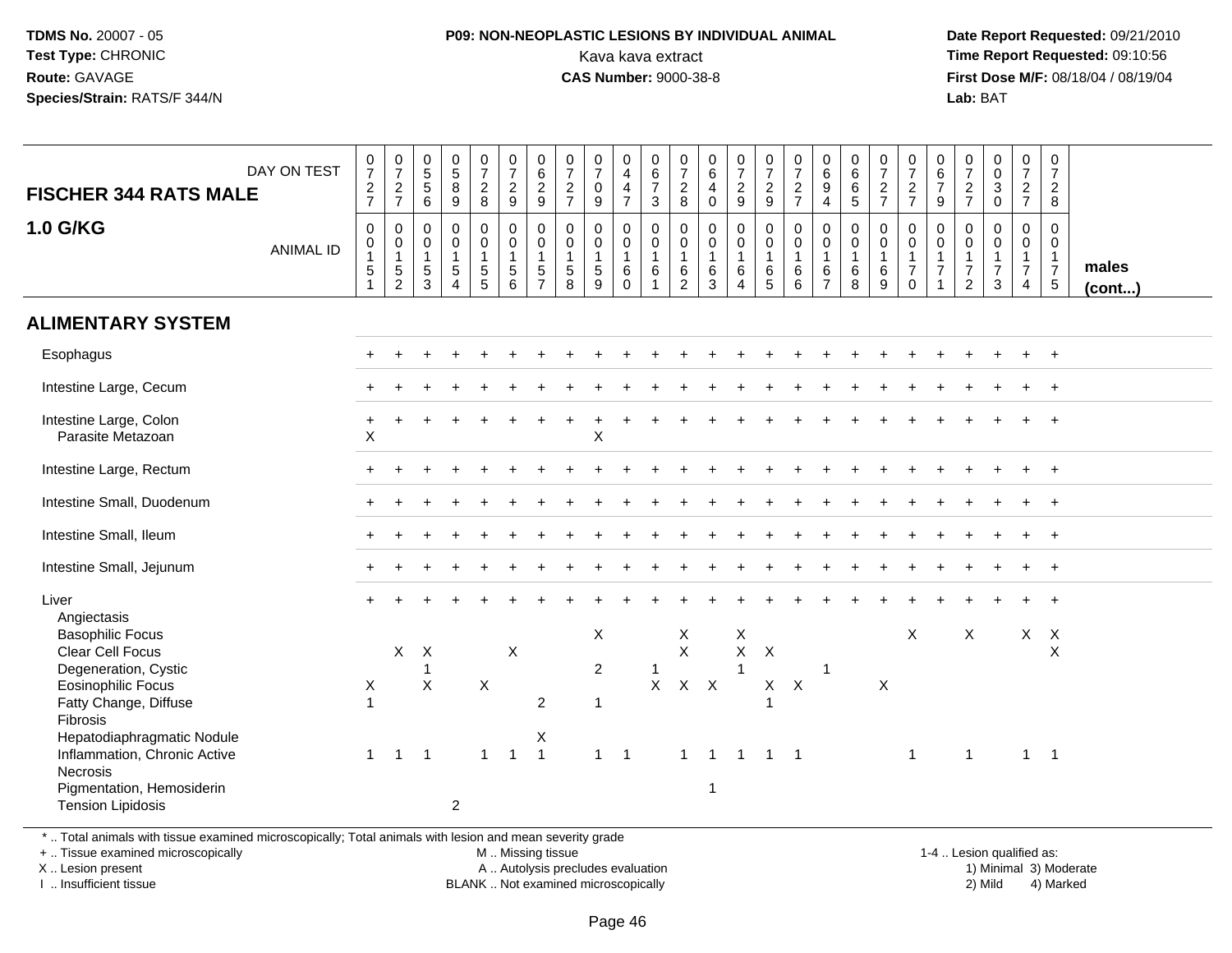### **P09: NON-NEOPLASTIC LESIONS BY INDIVIDUAL ANIMAL**Kava kava extract **Time Report Requested:** 09:10:56<br>**CAS Number:** 9000-38-8<br>**Tirst Dose M/F:** 08/18/04 / 08/19/04

 **Date Report Requested:** 09/21/2010 **First Dose M/F:** 08/18/04 / 08/19/04 Lab: BAT **Lab:** BAT

| <b>FISCHER 344 RATS MALE</b>                                                     | DAY ON TEST      | $\frac{0}{7}$<br>$\frac{2}{7}$ | $\begin{array}{c} 0 \\ 7 \end{array}$<br>$\frac{2}{7}$         | $\begin{array}{c} 0 \\ 5 \end{array}$<br>$\sqrt{5}$<br>6 | $\begin{array}{c} 0 \\ 5 \end{array}$<br>$\,8\,$<br>9                      | $\frac{0}{7}$<br>$\overline{2}$<br>8      | $\frac{0}{7}$<br>$\overline{a}$<br>9      | $\begin{array}{c} 0 \\ 6 \end{array}$<br>$\overline{c}$<br>9            | $\frac{0}{7}$<br>$\sqrt{2}$<br>$\overline{7}$ | $\begin{array}{c} 0 \\ 7 \end{array}$<br>$\mathbf 0$<br>9               | 0<br>4<br>$\overline{4}$<br>$\overline{7}$ | $\pmb{0}$<br>$\,6\,$<br>$\overline{7}$<br>3          | $\frac{0}{7}$<br>$\boldsymbol{2}$<br>8        | $\pmb{0}$<br>6<br>4<br>$\mathbf 0$         | $\begin{array}{c} 0 \\ 7 \end{array}$<br>$\sqrt{2}$<br>$\overline{9}$ | $\begin{smallmatrix}0\\7\end{smallmatrix}$<br>$\frac{2}{9}$   | $\frac{0}{7}$<br>$\frac{2}{7}$     | $\begin{array}{c} 0 \\ 6 \end{array}$<br>$9\,$<br>$\overline{4}$  | $\begin{array}{c} 0 \\ 6 \end{array}$<br>$\,6$<br>5  | $\frac{0}{7}$<br>$\frac{2}{7}$   | $\frac{0}{7}$<br>$rac{2}{7}$                             | $\begin{array}{c} 0 \\ 6 \end{array}$<br>$\overline{7}$<br>$\boldsymbol{9}$ | $\frac{0}{7}$<br>$\frac{2}{7}$                                     | $_{\rm 0}^{\rm 0}$<br>$\ensuremath{\mathsf{3}}$<br>$\mathbf 0$ | $\frac{0}{7}$<br>$rac{2}{7}$                  | $\frac{0}{7}$<br>$\overline{a}$<br>8                      |                       |
|----------------------------------------------------------------------------------|------------------|--------------------------------|----------------------------------------------------------------|----------------------------------------------------------|----------------------------------------------------------------------------|-------------------------------------------|-------------------------------------------|-------------------------------------------------------------------------|-----------------------------------------------|-------------------------------------------------------------------------|--------------------------------------------|------------------------------------------------------|-----------------------------------------------|--------------------------------------------|-----------------------------------------------------------------------|---------------------------------------------------------------|------------------------------------|-------------------------------------------------------------------|------------------------------------------------------|----------------------------------|----------------------------------------------------------|-----------------------------------------------------------------------------|--------------------------------------------------------------------|----------------------------------------------------------------|-----------------------------------------------|-----------------------------------------------------------|-----------------------|
| 1.0 G/KG                                                                         | <b>ANIMAL ID</b> | 0<br>0<br>$\sqrt{5}$           | 0<br>$\pmb{0}$<br>$\mathbf{1}$<br>$\sqrt{5}$<br>$\overline{2}$ | 0<br>0<br>$\overline{1}$<br>5<br>3                       | $\mathbf 0$<br>$\mathbf 0$<br>$\mathbf{1}$<br>$\sqrt{5}$<br>$\overline{4}$ | 0<br>$\mathbf 0$<br>1<br>$\mathbf 5$<br>5 | 0<br>0<br>$\mathbf{1}$<br>$\sqrt{5}$<br>6 | $\pmb{0}$<br>$\pmb{0}$<br>$\mathbf{1}$<br>$\,$ 5 $\,$<br>$\overline{7}$ | 0<br>0<br>$\overline{1}$<br>$\sqrt{5}$<br>8   | $\boldsymbol{0}$<br>$\mathbf 0$<br>$\mathbf{1}$<br>$5\phantom{.0}$<br>9 | 0<br>0<br>$\mathbf{1}$<br>6<br>$\mathbf 0$ | $\mathbf 0$<br>$\mathbf 0$<br>$\mathbf{1}$<br>6<br>1 | 0<br>0<br>$\mathbf{1}$<br>6<br>$\overline{2}$ | $\mathbf 0$<br>0<br>$\mathbf{1}$<br>6<br>3 | $\pmb{0}$<br>$\pmb{0}$<br>1<br>$\,6\,$<br>$\overline{4}$              | $\mathbf 0$<br>$\mathbf 0$<br>$\mathbf{1}$<br>6<br>$\sqrt{5}$ | 0<br>0<br>$\overline{1}$<br>6<br>6 | $\mathbf 0$<br>$\mathbf 0$<br>$\mathbf{1}$<br>6<br>$\overline{7}$ | $\mathbf 0$<br>$\mathbf 0$<br>$\mathbf{1}$<br>6<br>8 | 0<br>0<br>$\mathbf{1}$<br>6<br>9 | 0<br>$\mathsf{O}$<br>$\mathbf{1}$<br>$\overline{7}$<br>0 | 0<br>$\mathbf 0$<br>$\overline{7}$                                          | 0<br>$\mathbf 0$<br>$\overline{1}$<br>$\overline{7}$<br>$\sqrt{2}$ | $\pmb{0}$<br>0<br>$\mathbf{1}$<br>$\overline{7}$<br>3          | 0<br>0<br>$\mathbf{1}$<br>$\overline{7}$<br>4 | $\mathbf 0$<br>$\mathbf 0$<br>$\frac{1}{7}$<br>$\sqrt{5}$ | males<br>$($ cont $)$ |
| Bile Duct, Hyperplasia<br>Centrilobular, Fatty Change<br>Centrilobular, Necrosis |                  |                                | $\mathbf 1$                                                    |                                                          | 1                                                                          | $\overline{2}$                            | $\overline{2}$                            | $\mathbf 1$                                                             | $\overline{c}$                                | -1                                                                      | 1                                          | -1                                                   | 1<br>$\overline{2}$                           |                                            | 2<br>$\overline{\mathbf{1}}$                                          |                                                               | 1<br>$\overline{\mathbf{1}}$       | 3                                                                 | 2                                                    | $\overline{2}$                   | $\overline{c}$<br>2                                      |                                                                             | $\overline{2}$                                                     |                                                                |                                               | -1<br>$\overline{2}$                                      |                       |
| Hepatocyte, Hypertrophy<br>Oval Cell, Hyperplasia                                |                  | $\overline{2}$                 |                                                                |                                                          | $\mathbf{1}$                                                               |                                           |                                           | $\overline{2}$                                                          |                                               |                                                                         |                                            |                                                      | $\mathbf{1}$                                  | $\overline{2}$                             |                                                                       | $\mathbf{1}$                                                  | 2                                  |                                                                   |                                                      | 1                                | $\overline{2}$                                           |                                                                             |                                                                    | $\overline{1}$                                                 |                                               |                                                           |                       |
| Mesentery<br>Fat, Necrosis                                                       |                  |                                |                                                                |                                                          |                                                                            |                                           | $+$                                       |                                                                         |                                               |                                                                         |                                            |                                                      |                                               |                                            |                                                                       |                                                               | $\ddot{}$<br>$\overline{2}$        |                                                                   |                                                      |                                  |                                                          |                                                                             |                                                                    |                                                                | $\ddot{}$<br>$\overline{c}$                   |                                                           |                       |
| Oral Mucosa                                                                      |                  |                                |                                                                | $\ddot{}$                                                |                                                                            |                                           |                                           |                                                                         |                                               |                                                                         |                                            |                                                      |                                               |                                            |                                                                       |                                                               |                                    |                                                                   |                                                      |                                  |                                                          |                                                                             |                                                                    |                                                                |                                               |                                                           |                       |
| Pancreas<br>Atrophy<br>Inflammation<br>Acinus, Hyperplasia                       |                  |                                |                                                                |                                                          |                                                                            |                                           | $\overline{c}$                            | $\overline{c}$                                                          |                                               | -1                                                                      |                                            |                                                      |                                               |                                            |                                                                       | 1                                                             |                                    | 1                                                                 | 4                                                    | $\overline{1}$                   | $\overline{1}$                                           |                                                                             |                                                                    |                                                                | 1                                             |                                                           |                       |
| Acinus, Metaplasia, Hepatocyte<br>Salivary Glands                                |                  |                                |                                                                |                                                          |                                                                            |                                           |                                           |                                                                         |                                               |                                                                         |                                            |                                                      |                                               |                                            |                                                                       |                                                               |                                    |                                                                   |                                                      | $\overline{2}$                   |                                                          | $\mathbf{1}$                                                                | $\overline{1}$                                                     |                                                                |                                               |                                                           |                       |
|                                                                                  |                  |                                |                                                                |                                                          |                                                                            |                                           |                                           |                                                                         |                                               |                                                                         |                                            |                                                      |                                               |                                            |                                                                       |                                                               |                                    |                                                                   |                                                      |                                  |                                                          |                                                                             |                                                                    |                                                                |                                               | $\ddot{}$                                                 |                       |
| Stomach, Forestomach<br>Erosion<br>Inflammation<br>Mineralization                |                  |                                |                                                                |                                                          | $\overline{c}$                                                             |                                           |                                           | $\sqrt{3}$                                                              |                                               | $\overline{c}$                                                          |                                            | $\mathbf{3}$                                         | $\boldsymbol{2}$<br>$\overline{\mathbf{c}}$   | $\mathbf{3}$                               |                                                                       | $\overline{c}$                                                |                                    | $\boldsymbol{2}$<br>$\mathbf{1}$                                  |                                                      | $\mathbf{3}$                     |                                                          | $\overline{2}$                                                              |                                                                    |                                                                | 3                                             |                                                           |                       |
| Ulcer<br>Epithelium, Dysplasia<br>Epithelium, Hyperplasia                        |                  |                                |                                                                |                                                          | $\overline{2}$<br>$\overline{2}$                                           |                                           | $\overline{2}$                            | 3<br>3                                                                  |                                               | $\overline{2}$<br>3                                                     | 2                                          | 3                                                    | $\overline{2}$<br>3                           | $\overline{1}$<br>4                        |                                                                       | $\mathbf{1}$<br>3                                             | $\overline{1}$                     | $\mathbf{1}$<br>$\overline{2}$                                    | -1                                                   | -1<br>$\overline{4}$             |                                                          | $\overline{1}$<br>$\overline{2}$                                            | -1                                                                 |                                                                | 3                                             |                                                           |                       |
| Stomach, Glandular<br>Hyperplasia<br>Inflammation                                |                  |                                |                                                                |                                                          |                                                                            |                                           |                                           |                                                                         |                                               |                                                                         |                                            |                                                      |                                               |                                            |                                                                       |                                                               |                                    | $\overline{c}$                                                    |                                                      |                                  |                                                          |                                                                             |                                                                    |                                                                |                                               |                                                           |                       |

\* .. Total animals with tissue examined microscopically; Total animals with lesion and mean severity grade

+ .. Tissue examined microscopically

X .. Lesion present

I .. Insufficient tissue

M .. Missing tissue

A .. Autolysis precludes evaluation

BLANK .. Not examined microscopically 2) Mild 4) Marked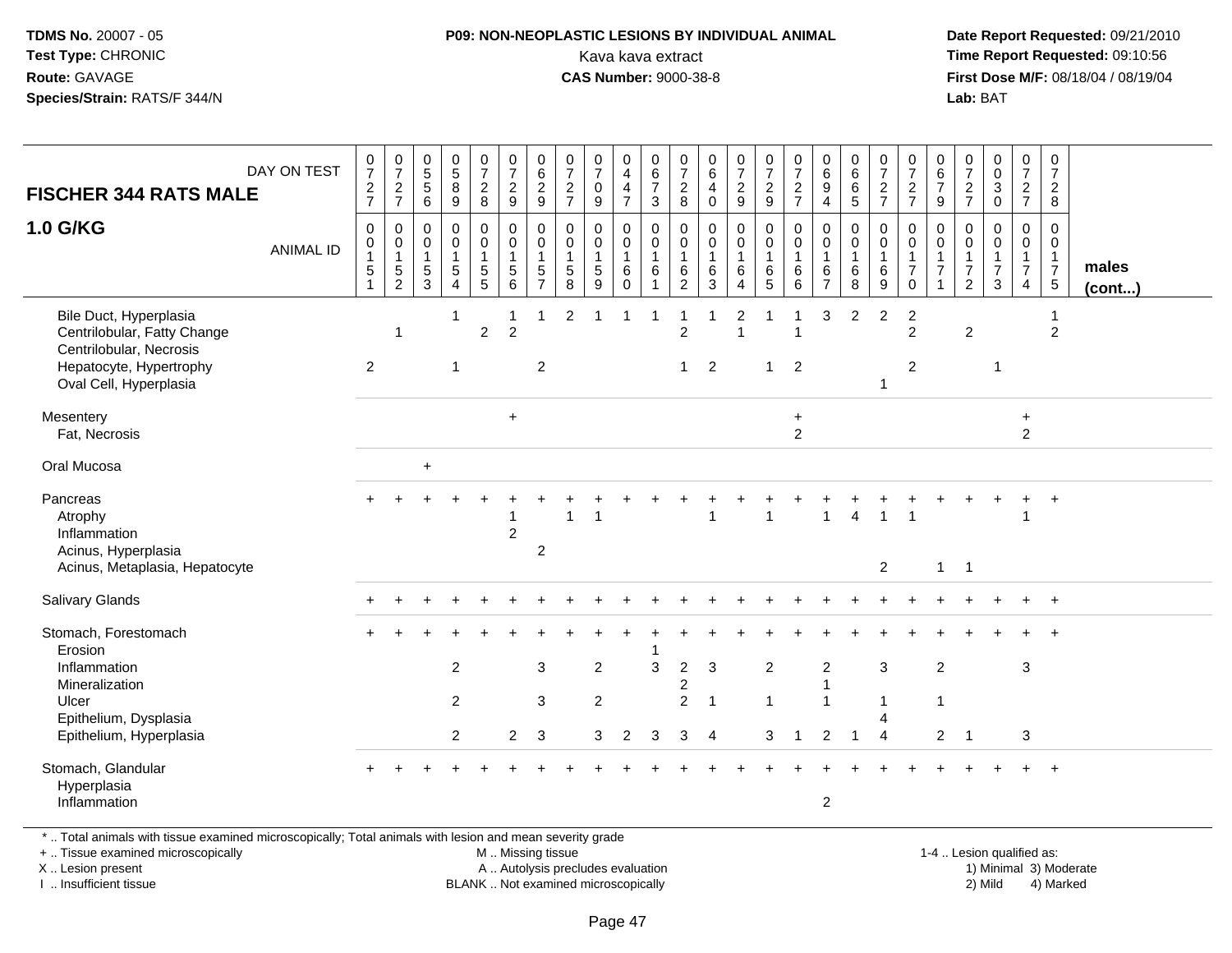# **P09: NON-NEOPLASTIC LESIONS BY INDIVIDUAL ANIMAL**Kava kava extract **Time Report Requested:** 09:10:56

| <b>FISCHER 344 RATS MALE</b>                                                                                                                                                                  | DAY ON TEST      | $\frac{0}{7}$<br>$\frac{2}{7}$                       | $\frac{0}{7}$<br>$\frac{2}{7}$                                  | $\begin{array}{c} 0 \\ 5 \\ 5 \end{array}$<br>6                | $\begin{array}{c} 0 \\ 5 \end{array}$<br>$\overline{8}$<br>9      | $\begin{array}{c} 0 \\ 7 \end{array}$<br>$_{\rm 8}^2$               | $\frac{0}{7}$<br>$\sqrt{2}$<br>9                                              | $\begin{array}{c} 0 \\ 6 \end{array}$<br>$\sqrt{2}$<br>9 | $\frac{0}{7}$<br>$\frac{2}{7}$                                           | $\frac{0}{7}$<br>$\pmb{0}$<br>9      | 0<br>$\overline{4}$<br>$\overline{\mathbf{4}}$<br>$\overline{7}$ | $\begin{array}{c} 0 \\ 6 \\ 7 \end{array}$<br>3                         | 0<br>$\overline{7}$<br>$_{\rm 8}^2$                                 | $\begin{array}{c} 0 \\ 6 \end{array}$<br>$\overline{\mathbf{4}}$<br>$\mathbf 0$ | $\begin{array}{c} 0 \\ 7 \end{array}$<br>$\sqrt{2}$<br>$\boldsymbol{9}$ | $\frac{0}{7}$<br>$\sqrt{2}$<br>9                                    | $\frac{0}{7}$<br>$\frac{2}{7}$  | 0<br>$6\phantom{a}$<br>$\overline{9}$<br>$\overline{4}$     | $_6^0$<br>$\overline{6}$<br>5              | $\frac{0}{7}$<br>$\frac{2}{7}$ | $\begin{array}{c} 0 \\ 7 \end{array}$<br>$\frac{2}{7}$                          | 0<br>6<br>$\overline{7}$<br>9   | $\frac{0}{7}$<br>$\frac{2}{7}$                                              | $\begin{smallmatrix}0\0\0\end{smallmatrix}$<br>$\sqrt{3}$<br>$\mathbf 0$ | $\begin{array}{c} 0 \\ 7 \end{array}$<br>$\frac{2}{7}$                         | $\begin{array}{c} 0 \\ 7 \end{array}$<br>$\overline{c}$<br>8  |                        |
|-----------------------------------------------------------------------------------------------------------------------------------------------------------------------------------------------|------------------|------------------------------------------------------|-----------------------------------------------------------------|----------------------------------------------------------------|-------------------------------------------------------------------|---------------------------------------------------------------------|-------------------------------------------------------------------------------|----------------------------------------------------------|--------------------------------------------------------------------------|--------------------------------------|------------------------------------------------------------------|-------------------------------------------------------------------------|---------------------------------------------------------------------|---------------------------------------------------------------------------------|-------------------------------------------------------------------------|---------------------------------------------------------------------|---------------------------------|-------------------------------------------------------------|--------------------------------------------|--------------------------------|---------------------------------------------------------------------------------|---------------------------------|-----------------------------------------------------------------------------|--------------------------------------------------------------------------|--------------------------------------------------------------------------------|---------------------------------------------------------------|------------------------|
| 1.0 G/KG                                                                                                                                                                                      | <b>ANIMAL ID</b> | $\mathbf 0$<br>0<br>$\mathbf 1$<br>5<br>$\mathbf{1}$ | $\mathbf 0$<br>$\pmb{0}$<br>$\mathbf{1}$<br>5<br>$\overline{c}$ | $\mathbf 0$<br>0<br>$\mathbf{1}$<br>$\sqrt{5}$<br>$\mathbf{3}$ | 0<br>$\mathsf 0$<br>$\mathbf{1}$<br>$\mathbf 5$<br>$\overline{4}$ | 0<br>$\mathbf 0$<br>$\overline{1}$<br>$\sqrt{5}$<br>$5\phantom{.0}$ | $\mathbf 0$<br>$\mathbf 0$<br>$\overline{1}$<br>$\sqrt{5}$<br>$6\phantom{1}6$ | 0<br>$\mathbf 0$<br>$\mathbf{1}$<br>5<br>$\overline{7}$  | $\Omega$<br>$\mathbf 0$<br>1<br>$\overline{5}$<br>8                      | 0<br>$\mathbf 0$<br>$\,$ 5 $\,$<br>9 | 0<br>$\mathbf 0$<br>$\overline{1}$<br>$\,6$<br>$\mathbf 0$       | $\mathbf 0$<br>$\mathsf{O}\xspace$<br>$\mathbf{1}$<br>6<br>$\mathbf{1}$ | $\mathbf 0$<br>$\mathbf 0$<br>$\overline{1}$<br>6<br>$\overline{2}$ | $\mathbf 0$<br>$\mathsf{O}\xspace$<br>$\overline{1}$<br>$^6_3$                  | 0<br>$\mathbf 0$<br>$\mathbf{1}$<br>$\,6\,$<br>4                        | $\mathbf 0$<br>$\mathbf 0$<br>$\overline{1}$<br>$\,6$<br>$\sqrt{5}$ | 0<br>$\mathbf 0$<br>1<br>6<br>6 | $\mathbf 0$<br>$\mathbf 0$<br>$\mathbf{1}$<br>$\frac{6}{7}$ | 0<br>$\mathbf 0$<br>$\mathbf{1}$<br>6<br>8 | 0<br>$\mathbf 0$<br>6<br>9     | $\mathbf 0$<br>$\mathbf 0$<br>$\overline{1}$<br>$\boldsymbol{7}$<br>$\mathbf 0$ | $\Omega$<br>0<br>$\overline{7}$ | $\Omega$<br>$\mathbf 0$<br>$\mathbf{1}$<br>$\overline{7}$<br>$\overline{2}$ | $\mathbf 0$<br>$\mathbf 0$<br>$\overline{7}$<br>$\mathbf{3}$             | $\mathbf 0$<br>$\mathbf 0$<br>$\mathbf{1}$<br>$\overline{7}$<br>$\overline{4}$ | $\Omega$<br>0<br>$\mathbf{1}$<br>$\overline{7}$<br>$\sqrt{5}$ | males<br>$($ cont $)$  |
| Epithelium, Necrosis                                                                                                                                                                          |                  |                                                      |                                                                 |                                                                |                                                                   |                                                                     |                                                                               |                                                          |                                                                          |                                      |                                                                  |                                                                         |                                                                     |                                                                                 |                                                                         |                                                                     |                                 | 3                                                           |                                            |                                |                                                                                 |                                 |                                                                             |                                                                          |                                                                                |                                                               |                        |
| Tooth<br>Malformation                                                                                                                                                                         |                  |                                                      |                                                                 |                                                                | $\ddot{}$<br>$\mathbf{1}$                                         |                                                                     |                                                                               | $\ddot{}$<br>$\mathbf{1}$                                |                                                                          |                                      |                                                                  | $\ddot{}$<br>$\overline{1}$                                             |                                                                     |                                                                                 |                                                                         | $\ddot{}$<br>$\mathbf{1}$                                           |                                 |                                                             |                                            | $\ddot{}$<br>$\mathbf{1}$      |                                                                                 |                                 |                                                                             |                                                                          |                                                                                |                                                               |                        |
| <b>CARDIOVASCULAR SYSTEM</b>                                                                                                                                                                  |                  |                                                      |                                                                 |                                                                |                                                                   |                                                                     |                                                                               |                                                          |                                                                          |                                      |                                                                  |                                                                         |                                                                     |                                                                                 |                                                                         |                                                                     |                                 |                                                             |                                            |                                |                                                                                 |                                 |                                                                             |                                                                          |                                                                                |                                                               |                        |
| <b>Blood Vessel</b><br>Mineralization                                                                                                                                                         |                  |                                                      |                                                                 |                                                                |                                                                   |                                                                     |                                                                               |                                                          |                                                                          |                                      |                                                                  |                                                                         |                                                                     |                                                                                 |                                                                         |                                                                     |                                 |                                                             |                                            |                                |                                                                                 |                                 |                                                                             |                                                                          | $+$                                                                            | $+$                                                           |                        |
| Heart<br>Cardiomyopathy<br>Inflammation, Suppurative<br>Atrium, Thrombosis                                                                                                                    |                  | $\mathcal{P}$                                        | Δ                                                               | $\overline{2}$                                                 | -1                                                                | 3                                                                   | 2                                                                             | 3                                                        | 2                                                                        | $\overline{2}$                       | 2                                                                | 2                                                                       | 3                                                                   | $\overline{2}$                                                                  | 3                                                                       | 3                                                                   | 2                               | 2                                                           | $\overline{1}$                             | $\overline{2}$                 | 2                                                                               | 3                               | 3                                                                           |                                                                          | $+$<br>3                                                                       | $+$<br>2                                                      |                        |
| <b>ENDOCRINE SYSTEM</b>                                                                                                                                                                       |                  |                                                      |                                                                 |                                                                |                                                                   |                                                                     |                                                                               |                                                          |                                                                          |                                      |                                                                  |                                                                         |                                                                     |                                                                                 |                                                                         |                                                                     |                                 |                                                             |                                            |                                |                                                                                 |                                 |                                                                             |                                                                          |                                                                                |                                                               |                        |
| <b>Adrenal Cortex</b><br>Hypertrophy<br>Necrosis                                                                                                                                              |                  |                                                      |                                                                 |                                                                |                                                                   |                                                                     |                                                                               |                                                          |                                                                          |                                      |                                                                  |                                                                         |                                                                     |                                                                                 |                                                                         |                                                                     |                                 |                                                             |                                            |                                |                                                                                 |                                 |                                                                             |                                                                          |                                                                                | $+$                                                           |                        |
| Zona Fasciculata, Hyperplasia                                                                                                                                                                 |                  |                                                      |                                                                 |                                                                | $\mathbf 1$                                                       |                                                                     | $\overline{1}$                                                                |                                                          |                                                                          |                                      |                                                                  |                                                                         | 1 1 1 1                                                             |                                                                                 |                                                                         |                                                                     |                                 |                                                             |                                            |                                |                                                                                 |                                 |                                                                             |                                                                          | $\mathbf{1}$                                                                   | $\overline{1}$                                                |                        |
| Adrenal Medulla<br>Hemorrhage                                                                                                                                                                 |                  |                                                      |                                                                 |                                                                |                                                                   |                                                                     |                                                                               |                                                          |                                                                          |                                      |                                                                  |                                                                         |                                                                     |                                                                                 |                                                                         |                                                                     |                                 |                                                             |                                            |                                |                                                                                 |                                 |                                                                             |                                                                          |                                                                                | $+$                                                           |                        |
| Hyperplasia<br>Thrombosis                                                                                                                                                                     |                  |                                                      | $\overline{2}$                                                  |                                                                | $\overline{2}$                                                    |                                                                     |                                                                               | $\overline{2}$                                           |                                                                          |                                      |                                                                  | 3                                                                       |                                                                     |                                                                                 |                                                                         |                                                                     |                                 | $\overline{2}$                                              |                                            |                                |                                                                                 |                                 | $\mathbf{1}$                                                                |                                                                          |                                                                                |                                                               |                        |
| Islets, Pancreatic<br>Hyperplasia                                                                                                                                                             |                  |                                                      |                                                                 |                                                                |                                                                   |                                                                     |                                                                               |                                                          |                                                                          |                                      |                                                                  |                                                                         |                                                                     |                                                                                 |                                                                         |                                                                     |                                 |                                                             |                                            |                                |                                                                                 |                                 |                                                                             |                                                                          |                                                                                | $\ddot{+}$                                                    |                        |
| Parathyroid Gland                                                                                                                                                                             |                  |                                                      |                                                                 |                                                                |                                                                   |                                                                     |                                                                               |                                                          |                                                                          |                                      |                                                                  |                                                                         |                                                                     |                                                                                 |                                                                         |                                                                     |                                 |                                                             |                                            |                                |                                                                                 |                                 |                                                                             |                                                                          |                                                                                | $+$                                                           |                        |
| *  Total animals with tissue examined microscopically; Total animals with lesion and mean severity grade<br>+  Tissue examined microscopically<br>X  Lesion present<br>I. Insufficient tissue |                  |                                                      |                                                                 |                                                                |                                                                   |                                                                     | M  Missing tissue                                                             |                                                          | A  Autolysis precludes evaluation<br>BLANK  Not examined microscopically |                                      |                                                                  |                                                                         |                                                                     |                                                                                 |                                                                         |                                                                     |                                 |                                                             |                                            |                                |                                                                                 |                                 |                                                                             | 1-4  Lesion qualified as:<br>2) Mild                                     |                                                                                | 4) Marked                                                     | 1) Minimal 3) Moderate |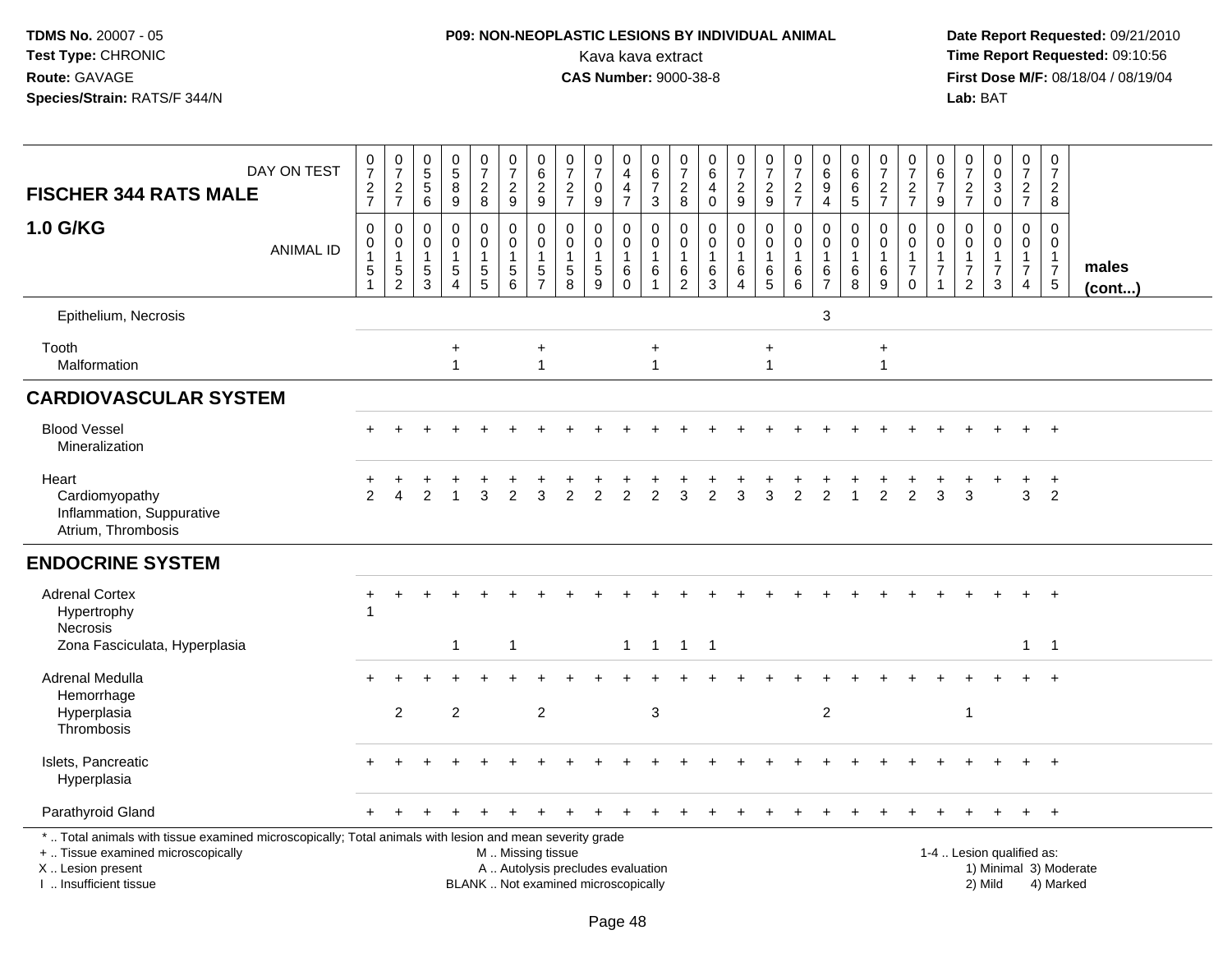# **P09: NON-NEOPLASTIC LESIONS BY INDIVIDUAL ANIMAL**Kava kava extract **Time Report Requested:** 09:10:56<br>**CAS Number:** 9000-38-8<br>**Tirst Dose M/F:** 08/18/04 / 08/19/04

 **Date Report Requested:** 09/21/2010 **First Dose M/F:** 08/18/04 / 08/19/04<br>Lab: BAT **Lab:** BAT

| <b>FISCHER 344 RATS MALE</b>                                                                                                                                        | DAY ON TEST      | $\boldsymbol{0}$<br>$\overline{7}$<br>$\frac{2}{7}$ | $\frac{0}{7}$<br>$\frac{2}{7}$                                               | 0<br>5<br>5<br>6                | $\begin{matrix} 0 \\ 5 \end{matrix}$<br>8<br>$\overline{9}$              | 0<br>$\overline{7}$<br>$\overline{c}$<br>8 | $\frac{0}{7}$<br>$\frac{2}{9}$                         | $\begin{array}{c} 0 \\ 6 \end{array}$<br>$\frac{2}{9}$                        | $\mathbf 0$<br>$\overline{7}$<br>$\frac{2}{7}$        | $\frac{0}{7}$<br>$\mathbf 0$<br>9                             | 0<br>$\overline{4}$<br>4<br>$\overline{7}$    | 0<br>$\,6$<br>$\overline{7}$<br>3                           | 0<br>$\overline{7}$<br>$_{8}^2$                         | 0<br>6<br>4<br>$\mathbf 0$       | $\pmb{0}$<br>$\overline{7}$<br>$\boldsymbol{2}$<br>$\overline{9}$ | $\frac{0}{7}$<br>$\frac{2}{9}$                       | 0<br>$\overline{7}$<br>$\frac{2}{7}$                       | 0<br>$\,6\,$<br>9<br>$\overline{4}$             | $\pmb{0}$<br>$\,6\,$<br>6<br>5                             | 0<br>$\overline{7}$<br>$\frac{2}{7}$  | 0<br>$\overline{7}$<br>$\frac{2}{7}$                           | 0<br>$\,6$<br>$\overline{7}$<br>9                                    | 0<br>$\overline{7}$<br>$\overline{c}$<br>$\overline{7}$          | $\begin{smallmatrix} 0\\0 \end{smallmatrix}$<br>3<br>$\overline{0}$ | 0<br>$\overline{7}$<br>$\overline{2}$<br>$\overline{7}$ |                | 0<br>$\overline{7}$<br>$\boldsymbol{2}$<br>8                         |
|---------------------------------------------------------------------------------------------------------------------------------------------------------------------|------------------|-----------------------------------------------------|------------------------------------------------------------------------------|---------------------------------|--------------------------------------------------------------------------|--------------------------------------------|--------------------------------------------------------|-------------------------------------------------------------------------------|-------------------------------------------------------|---------------------------------------------------------------|-----------------------------------------------|-------------------------------------------------------------|---------------------------------------------------------|----------------------------------|-------------------------------------------------------------------|------------------------------------------------------|------------------------------------------------------------|-------------------------------------------------|------------------------------------------------------------|---------------------------------------|----------------------------------------------------------------|----------------------------------------------------------------------|------------------------------------------------------------------|---------------------------------------------------------------------|---------------------------------------------------------|----------------|----------------------------------------------------------------------|
| <b>1.0 G/KG</b>                                                                                                                                                     | <b>ANIMAL ID</b> | 0<br>0<br>$\mathbf{1}$<br>5                         | $\mathbf 0$<br>$\mathbf 0$<br>$\overline{1}$<br>$\sqrt{5}$<br>$\overline{2}$ | 0<br>$\mathbf 0$<br>1<br>5<br>3 | 0<br>$\mathbf 0$<br>$\mathbf{1}$<br>$\sqrt{5}$<br>$\boldsymbol{\Lambda}$ | 0<br>0<br>$\mathbf{1}$<br>$\,$ 5 $\,$<br>5 | 0<br>$\mathbf 0$<br>1<br>$\sqrt{5}$<br>6               | $\mathbf 0$<br>$\mathbf 0$<br>$\overline{1}$<br>$\,$ 5 $\,$<br>$\overline{7}$ | 0<br>$\mathbf 0$<br>$\overline{1}$<br>$\sqrt{5}$<br>8 | $\mathbf 0$<br>$\mathbf 0$<br>$\mathbf{1}$<br>$\sqrt{5}$<br>9 | 0<br>0<br>$\mathbf{1}$<br>$\,6\,$<br>$\Omega$ | 0<br>$\mathbf 0$<br>$\mathbf{1}$<br>$\,6\,$<br>$\mathbf{1}$ | 0<br>$\mathbf 0$<br>$\mathbf{1}$<br>6<br>$\overline{2}$ | 0<br>0<br>$\mathbf{1}$<br>6<br>3 | $\mathbf 0$<br>$\mathbf 0$<br>1<br>$\,6\,$<br>$\overline{4}$      | $\mathbf 0$<br>$\mathbf 0$<br>$\mathbf{1}$<br>$^6$ 5 | $\mathbf 0$<br>$\mathbf 0$<br>$\mathbf{1}$<br>$\,6\,$<br>6 | 0<br>0<br>$\overline{1}$<br>6<br>$\overline{7}$ | $\mathbf 0$<br>$\mathbf 0$<br>$\mathbf{1}$<br>$\,6\,$<br>8 | 0<br>0<br>$\mathbf 1$<br>$\,6\,$<br>9 | 0<br>$\mathbf 0$<br>$\mathbf{1}$<br>$\overline{7}$<br>$\Omega$ | 0<br>$\mathbf 0$<br>$\mathbf{1}$<br>$\overline{7}$<br>$\overline{1}$ | $\mathbf 0$<br>$\Omega$<br>1<br>$\overline{7}$<br>$\overline{2}$ | $\mathbf 0$<br>$\mathbf 0$<br>$\mathbf{1}$<br>$\overline{7}$<br>3   | 0<br>0<br>$\mathbf{1}$<br>$\overline{7}$<br>4           | $\mathbf{1}$   | $\mathbf 0$<br>$\mathbf 0$<br>males<br>$\overline{7}$<br>5<br>(cont) |
| Hyperplasia                                                                                                                                                         |                  |                                                     |                                                                              |                                 |                                                                          |                                            |                                                        | $\overline{1}$                                                                |                                                       | 3                                                             |                                               |                                                             | $\overline{1}$                                          |                                  |                                                                   |                                                      |                                                            | $\overline{2}$                                  |                                                            | $\overline{2}$                        |                                                                |                                                                      |                                                                  |                                                                     |                                                         |                |                                                                      |
| <b>Pituitary Gland</b><br>Pars Distalis, Hyperplasia                                                                                                                |                  |                                                     |                                                                              |                                 |                                                                          |                                            |                                                        |                                                                               |                                                       | $\mathfrak{p}$                                                |                                               | 3                                                           | $\overline{1}$                                          |                                  |                                                                   |                                                      | $\overline{2}$                                             |                                                 |                                                            |                                       |                                                                |                                                                      |                                                                  |                                                                     | +                                                       | $+$            |                                                                      |
| <b>Thyroid Gland</b><br>C-cell, Hyperplasia<br>Follicular Cell, Hyperplasia<br>Follicular Cell, Hypertrophy                                                         |                  |                                                     |                                                                              |                                 |                                                                          |                                            |                                                        |                                                                               |                                                       |                                                               | $\mathbf{1}$                                  |                                                             |                                                         |                                  |                                                                   |                                                      | -1                                                         |                                                 |                                                            |                                       |                                                                |                                                                      |                                                                  |                                                                     |                                                         |                |                                                                      |
| <b>GENERAL BODY SYSTEM</b>                                                                                                                                          |                  |                                                     |                                                                              |                                 |                                                                          |                                            |                                                        |                                                                               |                                                       |                                                               |                                               |                                                             |                                                         |                                  |                                                                   |                                                      |                                                            |                                                 |                                                            |                                       |                                                                |                                                                      |                                                                  |                                                                     |                                                         |                |                                                                      |
| <b>NONE</b>                                                                                                                                                         |                  |                                                     |                                                                              |                                 |                                                                          |                                            |                                                        |                                                                               |                                                       |                                                               |                                               |                                                             |                                                         |                                  |                                                                   |                                                      |                                                            |                                                 |                                                            |                                       |                                                                |                                                                      |                                                                  |                                                                     |                                                         |                |                                                                      |
| <b>GENITAL SYSTEM</b>                                                                                                                                               |                  |                                                     |                                                                              |                                 |                                                                          |                                            |                                                        |                                                                               |                                                       |                                                               |                                               |                                                             |                                                         |                                  |                                                                   |                                                      |                                                            |                                                 |                                                            |                                       |                                                                |                                                                      |                                                                  |                                                                     |                                                         |                |                                                                      |
| Epididymis<br>Inflammation                                                                                                                                          |                  |                                                     |                                                                              |                                 |                                                                          |                                            |                                                        |                                                                               |                                                       |                                                               |                                               |                                                             |                                                         |                                  |                                                                   |                                                      |                                                            |                                                 |                                                            |                                       |                                                                |                                                                      |                                                                  |                                                                     |                                                         | $\overline{+}$ |                                                                      |
| <b>Preputial Gland</b><br>Inflammation<br>Duct, Hyperplasia, Atypical                                                                                               |                  |                                                     |                                                                              |                                 |                                                                          |                                            |                                                        |                                                                               |                                                       | 1                                                             |                                               |                                                             |                                                         |                                  |                                                                   |                                                      |                                                            |                                                 |                                                            |                                       |                                                                |                                                                      |                                                                  |                                                                     | $+$                                                     |                | $\ddot{}$<br>4                                                       |
| Prostate<br>Atrophy                                                                                                                                                 |                  |                                                     |                                                                              |                                 |                                                                          |                                            |                                                        |                                                                               |                                                       |                                                               |                                               |                                                             |                                                         |                                  |                                                                   |                                                      |                                                            |                                                 |                                                            |                                       |                                                                |                                                                      |                                                                  |                                                                     |                                                         |                |                                                                      |
| Inflammation<br>Epithelium, Hyperplasia                                                                                                                             |                  |                                                     | $\mathbf{1}$                                                                 |                                 | 1                                                                        |                                            |                                                        | $\overline{2}$                                                                |                                                       | 3 <sup>1</sup>                                                | $\overline{1}$                                |                                                             |                                                         | $\mathbf{3}$                     |                                                                   |                                                      |                                                            |                                                 | $\boldsymbol{2}$                                           |                                       |                                                                |                                                                      |                                                                  |                                                                     | 3                                                       | -1             |                                                                      |
| Seminal Vesicle<br>Atrophy<br>Inflammation                                                                                                                          |                  |                                                     |                                                                              |                                 |                                                                          |                                            |                                                        |                                                                               |                                                       | $\overline{c}$                                                |                                               |                                                             |                                                         |                                  |                                                                   |                                                      |                                                            |                                                 |                                                            |                                       |                                                                |                                                                      |                                                                  |                                                                     |                                                         | $\div$         |                                                                      |
| *  Total animals with tissue examined microscopically; Total animals with lesion and mean severity grade<br>+  Tissue examined microscopically<br>X  Lesion present |                  |                                                     |                                                                              |                                 |                                                                          |                                            | M  Missing tissue<br>A  Autolysis precludes evaluation |                                                                               |                                                       |                                                               |                                               |                                                             |                                                         |                                  |                                                                   |                                                      |                                                            |                                                 |                                                            |                                       |                                                                |                                                                      |                                                                  | 1-4  Lesion qualified as:                                           |                                                         |                | 1) Minimal 3) Moderate                                               |

I .. Insufficient tissue

BLANK .. Not examined microscopically 2) Mild 4) Marked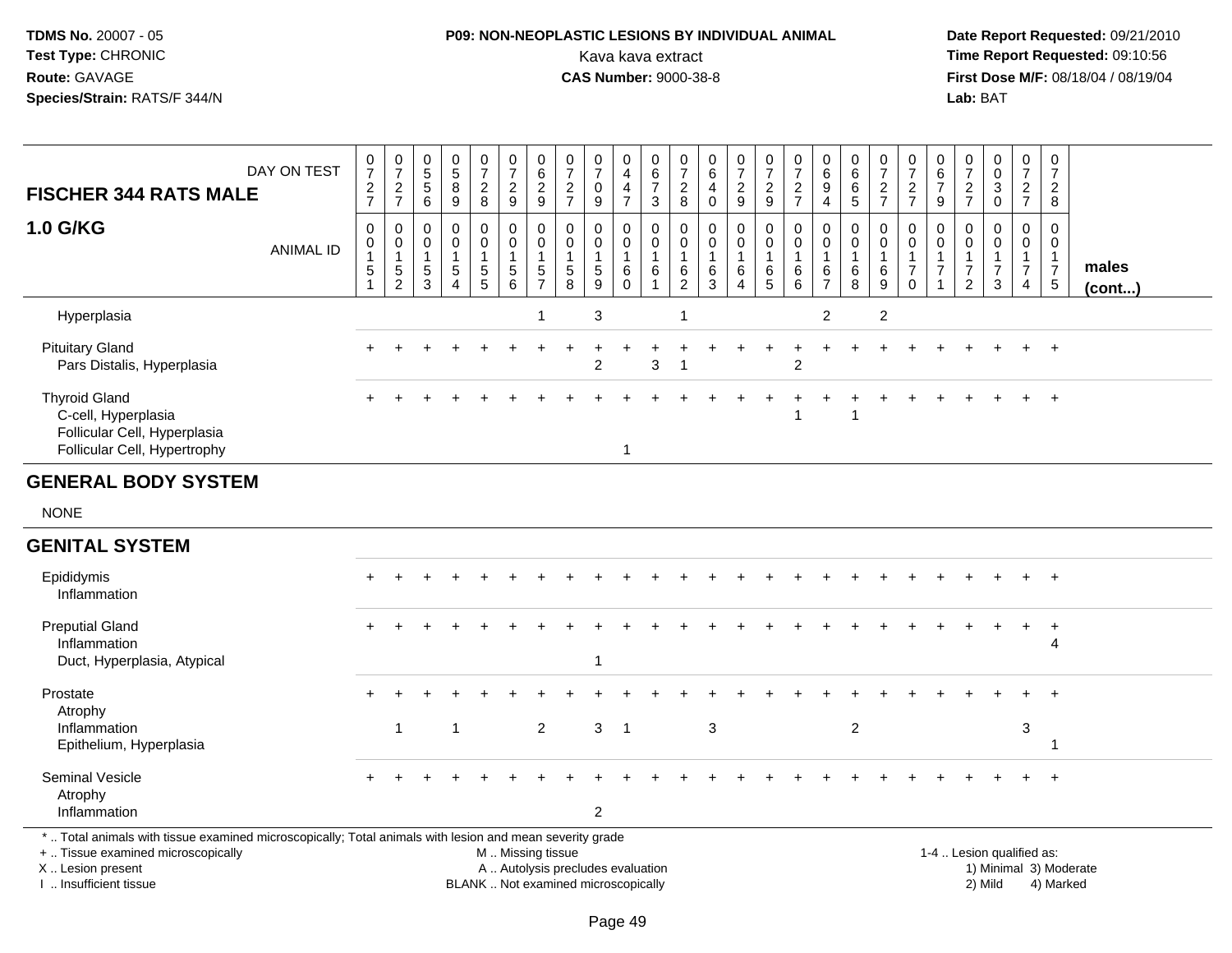### **P09: NON-NEOPLASTIC LESIONS BY INDIVIDUAL ANIMAL**Kava kava extract **Time Report Requested:** 09:10:56<br>**CAS Number:** 9000-38-8<br>**Tirst Dose M/F:** 08/18/04 / 08/19/04

 **Date Report Requested:** 09/21/2010 **First Dose M/F:** 08/18/04 / 08/19/04 Lab: BAT **Lab:** BAT

| DAY ON TEST<br><b>FISCHER 344 RATS MALE</b><br><b>1.0 G/KG</b><br><b>ANIMAL ID</b>                                                         | $\frac{0}{7}$<br>$\frac{2}{7}$<br>$\mathsf{O}\xspace$<br>0<br>$\mathbf{1}$<br>$5\,$<br>$\overline{1}$ | $\begin{array}{c} 0 \\ 7 \end{array}$<br>$\frac{2}{7}$<br>$\mathsf 0$<br>$\pmb{0}$<br>$\overline{1}$<br>$\sqrt{5}$<br>$\sqrt{2}$ | 0<br>5<br>5<br>6<br>$\mathbf 0$<br>0<br>$\overline{1}$<br>$\overline{5}$<br>$\mathbf{3}$ | $\begin{array}{c} 0 \\ 5 \end{array}$<br>$\bf 8$<br>9<br>$\pmb{0}$<br>$\mathbf 0$<br>$\mathbf{1}$<br>$\sqrt{5}$<br>$\overline{4}$ | $\frac{0}{7}$<br>$\frac{2}{8}$<br>0<br>$\mathbf 0$<br>5<br>5 | $\begin{array}{c} 0 \\ 7 \end{array}$<br>$\frac{2}{9}$<br>$\pmb{0}$<br>$\mathbf 0$<br>$\mathbf{1}$<br>5<br>6 | $\begin{array}{c} 0 \\ 6 \end{array}$<br>$\frac{2}{9}$<br>$\mathbf 0$<br>$\mathbf 0$<br>$\mathbf{1}$<br>5<br>$\overline{7}$ | 0<br>$\overline{7}$<br>$\boldsymbol{2}$<br>$\overline{7}$<br>$\mathbf 0$<br>0<br>$\,$ 5 $\,$<br>8 | $\begin{array}{c} 0 \\ 7 \end{array}$<br>$\mathbf 0$<br>9<br>$\mathbf 0$<br>$\mathbf 0$<br>$\mathbf{1}$<br>$\sqrt{5}$<br>9 | 0<br>$\overline{\mathbf{4}}$<br>$\overline{\mathbf{4}}$<br>$\overline{7}$<br>0<br>$\mathbf 0$<br>$\mathbf{1}$<br>6<br>$\mathbf 0$ | $\mathbf 0$<br>$\,6\,$<br>$\overline{7}$<br>$\mathbf{3}$<br>$\mathbf 0$<br>$\mathsf{O}\xspace$<br>$\mathbf{1}$<br>6 | $\frac{0}{7}$<br>$_{\rm 8}^2$<br>0<br>0<br>$\mathbf{1}$<br>6<br>$\overline{2}$ | 0<br>$\,6\,$<br>4<br>$\mathbf 0$<br>$\mathsf 0$<br>0<br>$\mathbf{1}$<br>6<br>3 | $\frac{0}{7}$<br>$\frac{2}{9}$<br>$\pmb{0}$<br>$\pmb{0}$<br>6<br>$\boldsymbol{\Lambda}$ | $\frac{0}{7}$<br>$\frac{2}{9}$<br>$\pmb{0}$<br>$\pmb{0}$<br>$\overline{1}$<br>$\,6$<br>$\sqrt{5}$ | $\frac{0}{7}$<br>$\frac{2}{7}$<br>$\mathbf 0$<br>$\mathbf 0$<br>$\mathbf{1}$<br>6<br>6 | $\begin{array}{c} 0 \\ 6 \end{array}$<br>9<br>$\overline{4}$<br>0<br>0<br>6<br>$\overline{7}$ | $_{6}^{\rm 0}$<br>$\,6\,$<br>$\overline{5}$<br>$\pmb{0}$<br>$\mathbf 0$<br>$\mathbf{1}$<br>6<br>8 | $\frac{0}{7}$<br>$\frac{2}{7}$<br>$\pmb{0}$<br>$\pmb{0}$<br>$\mathbf{1}$<br>6<br>9 | 0<br>$\boldsymbol{7}$<br>$\frac{2}{7}$<br>0<br>$\mathsf{O}$<br>$\overline{7}$<br>$\mathsf 0$ | $\mathbf 0$<br>$6\phantom{1}6$<br>$\overline{7}$<br>9<br>$\mathbf 0$<br>$\mathbf 0$<br>$\overline{1}$<br>$\overline{7}$<br>1 | $\pmb{0}$<br>$\overline{7}$<br>$\boldsymbol{2}$<br>$\overline{7}$<br>$\mathbf 0$<br>0<br>$\mathbf{1}$<br>$\overline{7}$<br>$\overline{c}$ | 0<br>$\mathbf 0$<br>$\sqrt{3}$<br>$\mathbf 0$<br>$\mathbf 0$<br>$\Omega$<br>$\overline{7}$<br>3 | $\frac{0}{7}$<br>$\frac{2}{7}$<br>0<br>0<br>$\mathbf 1$<br>$\overline{7}$<br>$\overline{4}$ | $\mathbf 0$<br>$\boldsymbol{7}$<br>$\overline{2}$<br>$\bf 8$<br>$\mathsf{O}$<br>$\mathbf 0$<br>$\mathbf{1}$<br>$\overline{7}$<br>$5\phantom{.0}$ | males<br>$($ cont $)$ |
|--------------------------------------------------------------------------------------------------------------------------------------------|-------------------------------------------------------------------------------------------------------|----------------------------------------------------------------------------------------------------------------------------------|------------------------------------------------------------------------------------------|-----------------------------------------------------------------------------------------------------------------------------------|--------------------------------------------------------------|--------------------------------------------------------------------------------------------------------------|-----------------------------------------------------------------------------------------------------------------------------|---------------------------------------------------------------------------------------------------|----------------------------------------------------------------------------------------------------------------------------|-----------------------------------------------------------------------------------------------------------------------------------|---------------------------------------------------------------------------------------------------------------------|--------------------------------------------------------------------------------|--------------------------------------------------------------------------------|-----------------------------------------------------------------------------------------|---------------------------------------------------------------------------------------------------|----------------------------------------------------------------------------------------|-----------------------------------------------------------------------------------------------|---------------------------------------------------------------------------------------------------|------------------------------------------------------------------------------------|----------------------------------------------------------------------------------------------|------------------------------------------------------------------------------------------------------------------------------|-------------------------------------------------------------------------------------------------------------------------------------------|-------------------------------------------------------------------------------------------------|---------------------------------------------------------------------------------------------|--------------------------------------------------------------------------------------------------------------------------------------------------|-----------------------|
| <b>Testes</b><br>Cyst<br>Interstitial Cell, Hyperplasia                                                                                    | $\div$<br>4                                                                                           |                                                                                                                                  |                                                                                          |                                                                                                                                   |                                                              |                                                                                                              |                                                                                                                             |                                                                                                   |                                                                                                                            | 1                                                                                                                                 |                                                                                                                     |                                                                                | $\ensuremath{\mathsf{3}}$                                                      |                                                                                         |                                                                                                   |                                                                                        |                                                                                               |                                                                                                   |                                                                                    |                                                                                              |                                                                                                                              |                                                                                                                                           |                                                                                                 |                                                                                             | $\ddot{}$                                                                                                                                        |                       |
| <b>HEMATOPOIETIC SYSTEM</b>                                                                                                                |                                                                                                       |                                                                                                                                  |                                                                                          |                                                                                                                                   |                                                              |                                                                                                              |                                                                                                                             |                                                                                                   |                                                                                                                            |                                                                                                                                   |                                                                                                                     |                                                                                |                                                                                |                                                                                         |                                                                                                   |                                                                                        |                                                                                               |                                                                                                   |                                                                                    |                                                                                              |                                                                                                                              |                                                                                                                                           |                                                                                                 |                                                                                             |                                                                                                                                                  |                       |
| <b>Bone Marrow</b><br>Hyperplasia<br>Necrosis                                                                                              | $\ddot{}$<br>$\overline{2}$                                                                           |                                                                                                                                  |                                                                                          | 3                                                                                                                                 |                                                              | $\overline{1}$                                                                                               |                                                                                                                             | $\mathbf{3}$                                                                                      | $\sqrt{3}$                                                                                                                 |                                                                                                                                   | 3                                                                                                                   |                                                                                |                                                                                |                                                                                         |                                                                                                   |                                                                                        | $\overline{4}$                                                                                | 4                                                                                                 | 3                                                                                  |                                                                                              | $\overline{\mathbf{4}}$<br>$\overline{2}$                                                                                    | $\boldsymbol{2}$                                                                                                                          |                                                                                                 |                                                                                             | $\ddot{}$                                                                                                                                        |                       |
| Lymph Node<br>Mediastinal, Hyperplasia, Lymphoid                                                                                           |                                                                                                       |                                                                                                                                  |                                                                                          |                                                                                                                                   |                                                              |                                                                                                              |                                                                                                                             | $\ddot{}$                                                                                         |                                                                                                                            |                                                                                                                                   |                                                                                                                     |                                                                                |                                                                                |                                                                                         |                                                                                                   |                                                                                        |                                                                                               |                                                                                                   |                                                                                    |                                                                                              | $\ddot{}$                                                                                                                    |                                                                                                                                           |                                                                                                 |                                                                                             |                                                                                                                                                  |                       |
| Lymph Node, Mandibular                                                                                                                     | M                                                                                                     | м                                                                                                                                | м                                                                                        | M                                                                                                                                 | М                                                            | M                                                                                                            | M                                                                                                                           | м                                                                                                 | м                                                                                                                          | М                                                                                                                                 | M                                                                                                                   | M                                                                              | M                                                                              | M                                                                                       | M                                                                                                 | M                                                                                      | M                                                                                             | M                                                                                                 | M                                                                                  | M                                                                                            | M                                                                                                                            | M                                                                                                                                         |                                                                                                 | M M M                                                                                       |                                                                                                                                                  |                       |
| Lymph Node, Mesenteric<br>Atrophy                                                                                                          | $\pm$                                                                                                 |                                                                                                                                  |                                                                                          |                                                                                                                                   | $\overline{2}$                                               | $\overline{c}$                                                                                               | $\overline{1}$                                                                                                              |                                                                                                   | 3                                                                                                                          |                                                                                                                                   |                                                                                                                     |                                                                                |                                                                                |                                                                                         |                                                                                                   |                                                                                        |                                                                                               |                                                                                                   |                                                                                    |                                                                                              |                                                                                                                              |                                                                                                                                           |                                                                                                 |                                                                                             | $\overline{1}$                                                                                                                                   |                       |
| Spleen<br><b>Accessory Spleen</b><br>Fibrosis<br>Hematopoietic Cell Proliferation<br>Hyperplasia, Histiocytic<br>Pigmentation, Hemosiderin |                                                                                                       | $\mathbf{1}$                                                                                                                     | $\overline{1}$                                                                           |                                                                                                                                   | $\mathbf{1}$                                                 | $\mathbf{1}$                                                                                                 | $\overline{1}$                                                                                                              |                                                                                                   | $\overline{1}$                                                                                                             | $\overline{1}$<br>$\mathbf{1}$                                                                                                    | -1<br>$\mathbf{1}$                                                                                                  | $\mathbf{1}$                                                                   | $\overline{2}$                                                                 | $\overline{1}$                                                                          | $\overline{1}$                                                                                    | $\overline{1}$                                                                         |                                                                                               |                                                                                                   | $\overline{a}$<br>$\overline{2}$                                                   |                                                                                              |                                                                                                                              | $\mathbf{1}$                                                                                                                              |                                                                                                 | $\mathbf{1}$                                                                                | $\overline{+}$<br>$\overline{1}$                                                                                                                 |                       |
| Thrombosis<br>Lymphoid Follicle, Atrophy                                                                                                   |                                                                                                       |                                                                                                                                  |                                                                                          |                                                                                                                                   |                                                              |                                                                                                              |                                                                                                                             | $\overline{c}$                                                                                    |                                                                                                                            |                                                                                                                                   |                                                                                                                     |                                                                                |                                                                                |                                                                                         |                                                                                                   |                                                                                        |                                                                                               |                                                                                                   | $\mathbf{3}$                                                                       |                                                                                              |                                                                                                                              |                                                                                                                                           |                                                                                                 |                                                                                             |                                                                                                                                                  |                       |
| Thymus<br>Atrophy                                                                                                                          | +<br>3                                                                                                | +<br>3                                                                                                                           | 3                                                                                        | 3                                                                                                                                 | +<br>$\mathcal{P}$                                           | 3                                                                                                            | $\ddot{}$<br>3                                                                                                              | ÷<br>$\mathfrak{p}$                                                                               | $\overline{\phantom{a}}$                                                                                                   | +<br>3                                                                                                                            |                                                                                                                     | 3                                                                              | $\Lambda$                                                                      | $\ddot{}$<br>3                                                                          | 3                                                                                                 | 3                                                                                      | $\lambda$                                                                                     | 3                                                                                                 | +<br>$\boldsymbol{\Lambda}$                                                        | 3                                                                                            | 4                                                                                                                            | 3                                                                                                                                         |                                                                                                 | $\ddot{}$<br>3                                                                              | $\ddot{}$<br>$\overline{4}$                                                                                                                      |                       |

\* .. Total animals with tissue examined microscopically; Total animals with lesion and mean severity grade

+ .. Tissue examined microscopically

X .. Lesion present

I .. Insufficient tissue

M .. Missing tissue

A .. Autolysis precludes evaluation

BLANK .. Not examined microscopically 2) Mild 4) Marked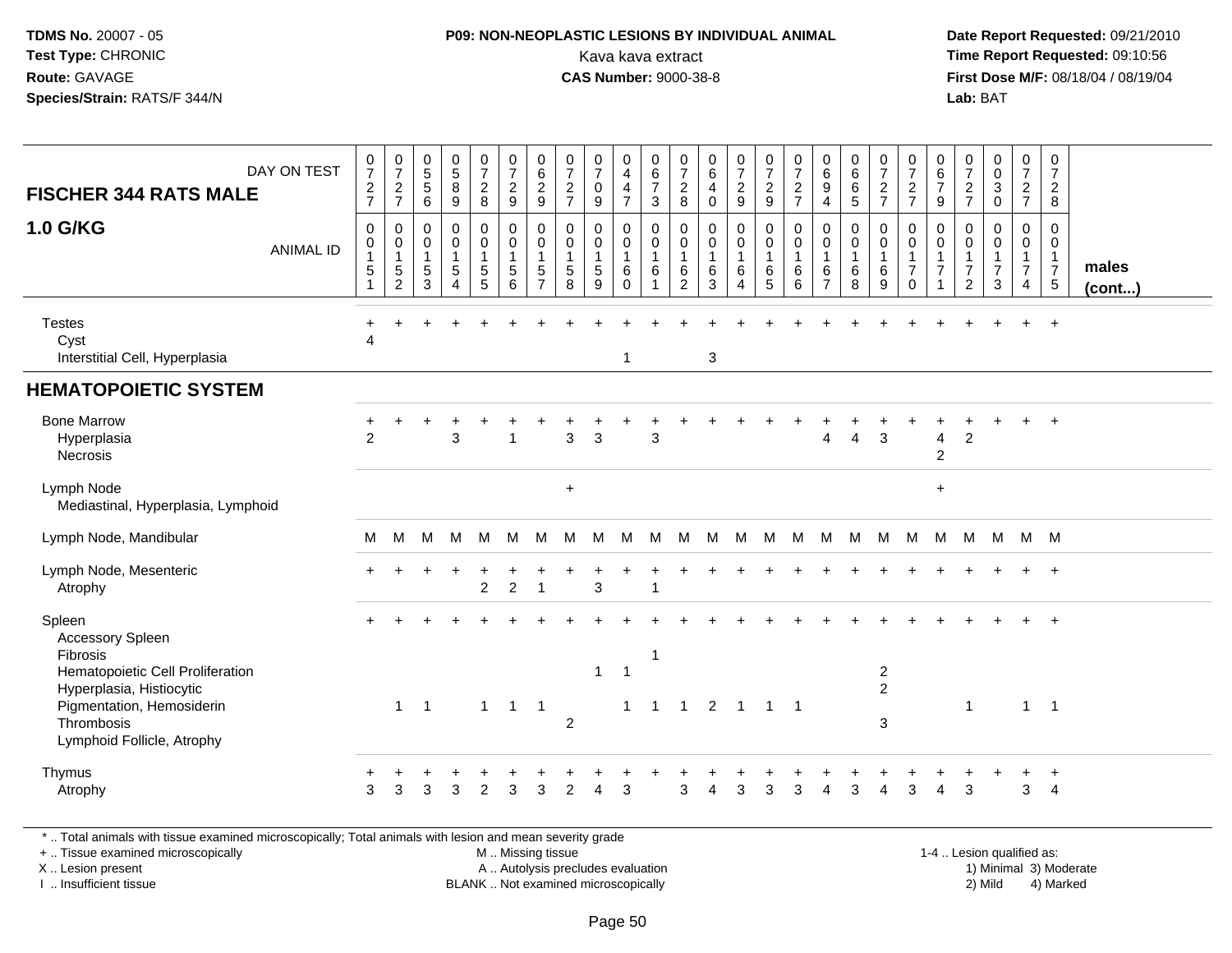# **P09: NON-NEOPLASTIC LESIONS BY INDIVIDUAL ANIMAL**Kava kava extract **Time Report Requested:** 09:10:56<br>**CAS Number:** 9000-38-8 **CAS Number:** 9000-38-8

| <b>FISCHER 344 RATS MALE</b>                                                                                                                                                                  | DAY ON TEST      | $\frac{0}{7}$<br>$\frac{2}{7}$                                          | $\begin{smallmatrix}0\\7\end{smallmatrix}$<br>$\frac{2}{7}$ | $\begin{array}{c} 0 \\ 5 \end{array}$<br>$5\,$<br>$6\phantom{1}$ | $\begin{array}{c} 0 \\ 5 \end{array}$<br>$\bf 8$<br>$\boldsymbol{9}$       | $\begin{smallmatrix}0\\7\end{smallmatrix}$<br>$\frac{2}{8}$                 | $\begin{array}{c} 0 \\ 7 \end{array}$<br>$\boldsymbol{2}$<br>$\boldsymbol{9}$ | $\pmb{0}$<br>$6\phantom{a}$<br>$\boldsymbol{2}$<br>$\boldsymbol{9}$ | $\begin{array}{c} 0 \\ 7 \end{array}$<br>$\overline{c}$<br>$\overline{7}$ | $\begin{array}{c} 0 \\ 7 \end{array}$<br>$\mathbf 0$<br>$\boldsymbol{9}$ | $\pmb{0}$<br>$\overline{4}$<br>$\overline{4}$<br>$\overline{7}$ | $\pmb{0}$<br>$6\phantom{a}$<br>$\overline{7}$<br>$\mathbf{3}$ | 0<br>$\boldsymbol{7}$<br>$\boldsymbol{2}$<br>$\bf 8$        | $\begin{array}{c} 0 \\ 6 \end{array}$<br>$\overline{a}$<br>$\pmb{0}$ | $\begin{array}{c} 0 \\ 7 \end{array}$<br>$\frac{2}{9}$ | $\frac{0}{7}$<br>$\frac{2}{9}$                                           | $\frac{0}{7}$<br>$\frac{2}{7}$                    | $\begin{array}{c} 0 \\ 6 \end{array}$<br>$\boldsymbol{9}$<br>$\overline{4}$ | $_{6}^{\rm 0}$<br>6<br>5                              | $\begin{array}{c} 0 \\ 7 \end{array}$<br>$\frac{2}{7}$          | $\frac{0}{7}$<br>$\frac{2}{7}$                                            | $\boldsymbol{0}$<br>$6\phantom{a}$<br>$\overline{7}$<br>9                    | $\frac{0}{7}$<br>$\frac{2}{7}$                                              | $\pmb{0}$<br>$\ddot{\mathbf{0}}$<br>$\mathbf{3}$<br>$\mathsf{O}\xspace$ | $\pmb{0}$<br>$\overline{7}$<br>$\frac{2}{7}$                                | 0<br>$\overline{7}$<br>$\overline{c}$<br>8    |                        |
|-----------------------------------------------------------------------------------------------------------------------------------------------------------------------------------------------|------------------|-------------------------------------------------------------------------|-------------------------------------------------------------|------------------------------------------------------------------|----------------------------------------------------------------------------|-----------------------------------------------------------------------------|-------------------------------------------------------------------------------|---------------------------------------------------------------------|---------------------------------------------------------------------------|--------------------------------------------------------------------------|-----------------------------------------------------------------|---------------------------------------------------------------|-------------------------------------------------------------|----------------------------------------------------------------------|--------------------------------------------------------|--------------------------------------------------------------------------|---------------------------------------------------|-----------------------------------------------------------------------------|-------------------------------------------------------|-----------------------------------------------------------------|---------------------------------------------------------------------------|------------------------------------------------------------------------------|-----------------------------------------------------------------------------|-------------------------------------------------------------------------|-----------------------------------------------------------------------------|-----------------------------------------------|------------------------|
| <b>1.0 G/KG</b>                                                                                                                                                                               | <b>ANIMAL ID</b> | $\mathbf 0$<br>$\pmb{0}$<br>$\mathbf{1}$<br>$\mathbf 5$<br>$\mathbf{1}$ | 0<br>$\mathbf 0$<br>$\mathbf{1}$<br>5<br>$\overline{2}$     | 0<br>0<br>$\overline{1}$<br>$\mathbf 5$<br>3                     | $\mathbf 0$<br>$\mathbf 0$<br>$\mathbf{1}$<br>$\sqrt{5}$<br>$\overline{4}$ | 0<br>$\mathbf 0$<br>$\overline{1}$<br>$\begin{array}{c} 5 \\ 5 \end{array}$ | $\Omega$<br>$\mathbf 0$<br>$\mathbf{1}$<br>5<br>6                             | $\mathbf 0$<br>$\mathbf 0$<br>$\mathbf{1}$<br>5<br>$\overline{7}$   | 0<br>$\mathbf 0$<br>$\mathbf{1}$<br>$\mathbf 5$<br>8                      | 0<br>$\mathbf 0$<br>$\mathbf{1}$<br>$\sqrt{5}$<br>9                      | 0<br>$\mathbf 0$<br>$\mathbf{1}$<br>$\,6\,$<br>$\mathbf 0$      | 0<br>$\pmb{0}$<br>$\mathbf{1}$<br>$\,6$<br>$\mathbf{1}$       | 0<br>$\mathbf 0$<br>$\mathbf{1}$<br>$\,6$<br>$\overline{c}$ | 0<br>$\pmb{0}$<br>$\mathbf{1}$<br>$^6_3$                             | 0<br>$\mathbf 0$<br>$\mathbf{1}$<br>$\,6$<br>4         | $\mathbf 0$<br>$\mathbf 0$<br>$\mathbf{1}$<br>$\,6\,$<br>$5\phantom{.0}$ | $\Omega$<br>$\mathbf 0$<br>$\mathbf{1}$<br>6<br>6 | 0<br>$\mathbf 0$<br>$\mathbf{1}$<br>$\,6$<br>$\overline{7}$                 | $\mathbf{0}$<br>$\mathbf 0$<br>$\mathbf{1}$<br>6<br>8 | 0<br>$\mathbf 0$<br>$\mathbf{1}$<br>$\,6\,$<br>$\boldsymbol{9}$ | $\mathbf 0$<br>$\mathbf 0$<br>$\mathbf{1}$<br>$\overline{7}$<br>$\pmb{0}$ | $\mathbf 0$<br>$\mathbf 0$<br>$\mathbf{1}$<br>$\overline{7}$<br>$\mathbf{1}$ | $\Omega$<br>$\mathbf 0$<br>$\mathbf{1}$<br>$\overline{7}$<br>$\overline{2}$ | $\mathbf 0$<br>$\mathbf 0$<br>$\mathbf{1}$<br>$\overline{7}$<br>3       | $\Omega$<br>$\mathbf 0$<br>$\mathbf{1}$<br>$\overline{7}$<br>$\overline{4}$ | 0<br>0<br>$\mathbf{1}$<br>$\overline{7}$<br>5 | males<br>(cont)        |
| <b>INTEGUMENTARY SYSTEM</b>                                                                                                                                                                   |                  |                                                                         |                                                             |                                                                  |                                                                            |                                                                             |                                                                               |                                                                     |                                                                           |                                                                          |                                                                 |                                                               |                                                             |                                                                      |                                                        |                                                                          |                                                   |                                                                             |                                                       |                                                                 |                                                                           |                                                                              |                                                                             |                                                                         |                                                                             |                                               |                        |
| <b>Mammary Gland</b>                                                                                                                                                                          |                  |                                                                         |                                                             |                                                                  |                                                                            |                                                                             |                                                                               |                                                                     |                                                                           |                                                                          |                                                                 |                                                               |                                                             |                                                                      |                                                        |                                                                          |                                                   |                                                                             |                                                       |                                                                 |                                                                           |                                                                              |                                                                             |                                                                         |                                                                             | $\ddot{}$                                     |                        |
| <b>Skin</b><br>Cyst Epithelial Inclusion<br>Inflammation                                                                                                                                      |                  |                                                                         |                                                             | 3                                                                |                                                                            |                                                                             |                                                                               |                                                                     |                                                                           |                                                                          |                                                                 |                                                               |                                                             |                                                                      |                                                        |                                                                          |                                                   |                                                                             |                                                       |                                                                 |                                                                           |                                                                              |                                                                             |                                                                         |                                                                             |                                               |                        |
| <b>MUSCULOSKELETAL SYSTEM</b>                                                                                                                                                                 |                  |                                                                         |                                                             |                                                                  |                                                                            |                                                                             |                                                                               |                                                                     |                                                                           |                                                                          |                                                                 |                                                               |                                                             |                                                                      |                                                        |                                                                          |                                                   |                                                                             |                                                       |                                                                 |                                                                           |                                                                              |                                                                             |                                                                         |                                                                             |                                               |                        |
| <b>Bone</b><br>Osteopetrosis<br>Ligament, Mineralization                                                                                                                                      |                  |                                                                         |                                                             |                                                                  |                                                                            |                                                                             |                                                                               |                                                                     |                                                                           |                                                                          |                                                                 |                                                               |                                                             |                                                                      |                                                        |                                                                          |                                                   |                                                                             |                                                       |                                                                 |                                                                           |                                                                              |                                                                             |                                                                         |                                                                             |                                               |                        |
| <b>Skeletal Muscle</b>                                                                                                                                                                        |                  |                                                                         |                                                             |                                                                  |                                                                            |                                                                             |                                                                               |                                                                     |                                                                           |                                                                          |                                                                 |                                                               |                                                             |                                                                      |                                                        |                                                                          |                                                   |                                                                             |                                                       |                                                                 |                                                                           | $+$                                                                          |                                                                             |                                                                         |                                                                             |                                               |                        |
| <b>NERVOUS SYSTEM</b>                                                                                                                                                                         |                  |                                                                         |                                                             |                                                                  |                                                                            |                                                                             |                                                                               |                                                                     |                                                                           |                                                                          |                                                                 |                                                               |                                                             |                                                                      |                                                        |                                                                          |                                                   |                                                                             |                                                       |                                                                 |                                                                           |                                                                              |                                                                             |                                                                         |                                                                             |                                               |                        |
| <b>Brain</b><br>Hemorrhage<br>Hydrocephalus<br><b>Necrosis</b>                                                                                                                                |                  |                                                                         |                                                             |                                                                  |                                                                            |                                                                             |                                                                               |                                                                     |                                                                           |                                                                          | $\overline{2}$                                                  | -1<br>$\overline{c}$                                          |                                                             |                                                                      |                                                        |                                                                          |                                                   |                                                                             |                                                       |                                                                 |                                                                           |                                                                              |                                                                             |                                                                         |                                                                             | $\ddot{}$                                     |                        |
| <b>RESPIRATORY SYSTEM</b>                                                                                                                                                                     |                  |                                                                         |                                                             |                                                                  |                                                                            |                                                                             |                                                                               |                                                                     |                                                                           |                                                                          |                                                                 |                                                               |                                                             |                                                                      |                                                        |                                                                          |                                                   |                                                                             |                                                       |                                                                 |                                                                           |                                                                              |                                                                             |                                                                         |                                                                             |                                               |                        |
| Lung<br>Congestion<br>Foreign Body<br>Hemorrhage<br>Inflammation, Granulomatous<br>Inflammation, Chronic Active                                                                               |                  |                                                                         |                                                             |                                                                  |                                                                            |                                                                             | X<br>3                                                                        |                                                                     | 1                                                                         |                                                                          |                                                                 |                                                               |                                                             |                                                                      | $\mathbf{1}$                                           |                                                                          | $1 \quad 1$                                       |                                                                             | $\mathbf{1}$                                          | 1                                                               |                                                                           |                                                                              |                                                                             | $\overline{\mathbf{c}}$                                                 |                                                                             |                                               |                        |
| *  Total animals with tissue examined microscopically; Total animals with lesion and mean severity grade<br>+  Tissue examined microscopically<br>X  Lesion present<br>I. Insufficient tissue |                  |                                                                         |                                                             |                                                                  |                                                                            |                                                                             | M  Missing tissue                                                             |                                                                     | A  Autolysis precludes evaluation<br>BLANK  Not examined microscopically  |                                                                          |                                                                 |                                                               |                                                             |                                                                      |                                                        |                                                                          |                                                   |                                                                             |                                                       |                                                                 |                                                                           |                                                                              | 1-4  Lesion qualified as:                                                   | 2) Mild                                                                 |                                                                             | 4) Marked                                     | 1) Minimal 3) Moderate |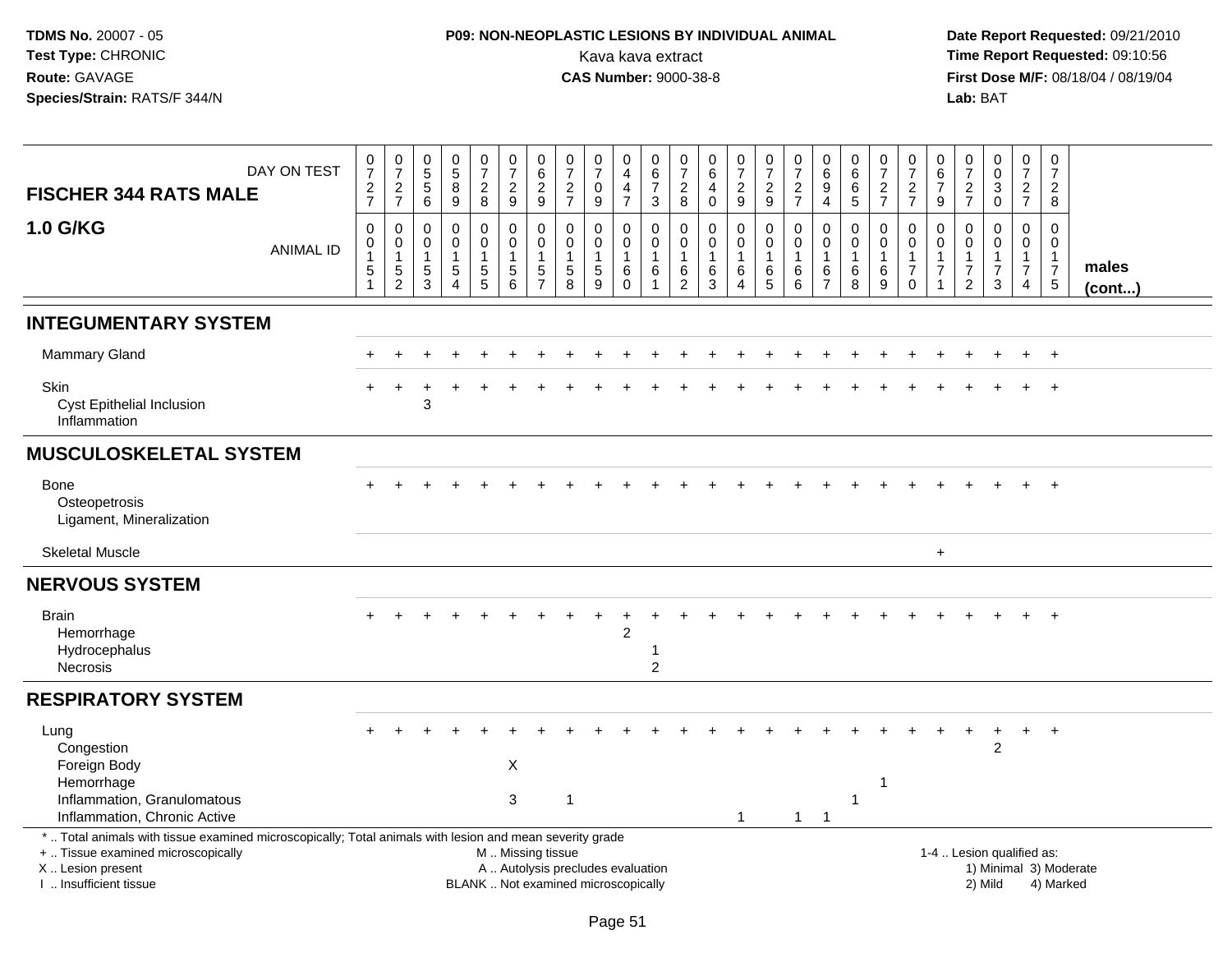# **P09: NON-NEOPLASTIC LESIONS BY INDIVIDUAL ANIMAL**Kava kava extract **Time Report Requested:** 09:10:56<br>**CAS Number:** 9000-38-8 **CAS Number:** 9000-38-8

| DAY ON TEST<br><b>FISCHER 344 RATS MALE</b>                                                                                                                                                   | $\frac{0}{7}$<br>$\frac{2}{7}$                                           | $\frac{0}{7}$<br>$\frac{2}{7}$                              | $\begin{array}{c} 0 \\ 5 \end{array}$<br>$\overline{5}$<br>$\,6\,$ | $\begin{array}{c} 0 \\ 5 \end{array}$<br>$\overline{8}$<br>9         | $\begin{smallmatrix}0\\7\end{smallmatrix}$<br>$\frac{2}{8}$ | $\frac{0}{7}$<br>$\overline{2}$<br>$\boldsymbol{9}$                               | $\begin{array}{c} 0 \\ 6 \end{array}$<br>$\overline{2}$<br>$9\,$ | $\frac{0}{7}$<br>$\frac{2}{7}$                                                      | 0<br>$\overline{7}$<br>$\mathbf 0$<br>$\boldsymbol{9}$                   | 0<br>$\overline{4}$<br>$\overline{\mathbf{4}}$<br>$\overline{7}$         | 0<br>6<br>$\boldsymbol{7}$<br>$\mathfrak{S}$          | $\frac{0}{7}$<br>$_{8}^{\rm 2}$                   | $\pmb{0}$<br>6<br>$\overline{\mathbf{4}}$<br>$\mathsf{O}\xspace$ | $\begin{smallmatrix}0\\7\end{smallmatrix}$<br>$\frac{2}{9}$                     | $\frac{0}{7}$<br>$\sqrt{2}$<br>$9\,$                 | $\frac{0}{7}$<br>$\frac{2}{7}$                       | 0<br>$\overline{6}$<br>$\boldsymbol{9}$<br>$\overline{4}$ | 0<br>$\,6\,$<br>$6\phantom{a}$<br>$\overline{5}$     | $\frac{0}{7}$<br>$\frac{2}{7}$                       | $\frac{0}{7}$<br>$\frac{2}{7}$                    | $\mathbf 0$<br>$\,6$<br>$\overline{7}$<br>9                                    | 0<br>$\overline{7}$<br>$\frac{2}{7}$                                         | 0<br>$\mathbf 0$<br>$\ensuremath{\mathsf{3}}$<br>$\mathbf 0$ | $\frac{0}{7}$<br>$\frac{2}{7}$                                                 | $\begin{smallmatrix}0\\7\end{smallmatrix}$<br>$\sqrt{2}$<br>$\bf 8$            |                       |
|-----------------------------------------------------------------------------------------------------------------------------------------------------------------------------------------------|--------------------------------------------------------------------------|-------------------------------------------------------------|--------------------------------------------------------------------|----------------------------------------------------------------------|-------------------------------------------------------------|-----------------------------------------------------------------------------------|------------------------------------------------------------------|-------------------------------------------------------------------------------------|--------------------------------------------------------------------------|--------------------------------------------------------------------------|-------------------------------------------------------|---------------------------------------------------|------------------------------------------------------------------|---------------------------------------------------------------------------------|------------------------------------------------------|------------------------------------------------------|-----------------------------------------------------------|------------------------------------------------------|------------------------------------------------------|---------------------------------------------------|--------------------------------------------------------------------------------|------------------------------------------------------------------------------|--------------------------------------------------------------|--------------------------------------------------------------------------------|--------------------------------------------------------------------------------|-----------------------|
| 1.0 G/KG<br><b>ANIMAL ID</b>                                                                                                                                                                  | $\mathbf 0$<br>$\pmb{0}$<br>$\mathbf 1$<br>$\,$ 5 $\,$<br>$\overline{1}$ | $\pmb{0}$<br>$\mathbf 0$<br>$\overline{1}$<br>$\frac{5}{2}$ | 0<br>$\mathbf 0$<br>$\mathbf{1}$<br>$\,$ 5 $\,$<br>3               | $\mathbf 0$<br>$\mathbf 0$<br>$\mathbf{1}$<br>$\sqrt{5}$<br>$\Delta$ | 0<br>$\mathbf 0$<br>$\frac{5}{5}$                           | $\pmb{0}$<br>$\mathbf 0$<br>$\mathbf{1}$<br>$\begin{array}{c} 5 \\ 6 \end{array}$ | $\pmb{0}$<br>$\pmb{0}$<br>$\mathbf{1}$<br>$\frac{5}{7}$          | $\mathbf 0$<br>$\mathbf 0$<br>$\mathbf{1}$<br>$\begin{array}{c} 5 \\ 8 \end{array}$ | $\mathbf 0$<br>$\mathbf 0$<br>$\mathbf{1}$<br>$\sqrt{5}$<br>$\mathbf{Q}$ | 0<br>$\mathbf 0$<br>$\mathbf{1}$<br>$\begin{matrix} 6 \\ 0 \end{matrix}$ | 0<br>$\mathbf 0$<br>$\mathbf{1}$<br>6<br>$\mathbf{1}$ | $\mathbf 0$<br>0<br>$\mathbf{1}$<br>$\frac{6}{2}$ | $\mathsf 0$<br>$\mathbf 0$<br>$\mathbf{1}$<br>$^6_3$             | $\pmb{0}$<br>$\pmb{0}$<br>$\mathbf{1}$<br>$\begin{array}{c} 6 \\ 4 \end{array}$ | $\mathbf 0$<br>$\mathbf 0$<br>$\mathbf{1}$<br>$^6$ 5 | $\pmb{0}$<br>$\mathbf 0$<br>$\overline{1}$<br>$^6_6$ | $\mathbf 0$<br>$\mathbf 0$<br>1<br>$\frac{6}{7}$          | $\mathbf 0$<br>$\mathbf 0$<br>$\mathbf{1}$<br>$^6_8$ | $\mathbf 0$<br>$\mathbf 0$<br>$\mathbf{1}$<br>$^6_9$ | 0<br>$\mathbf 0$<br>$\overline{7}$<br>$\mathbf 0$ | $\mathbf 0$<br>$\mathbf 0$<br>$\mathbf{1}$<br>$\overline{7}$<br>$\overline{1}$ | $\mathbf 0$<br>$\mathbf 0$<br>$\mathbf{1}$<br>$\boldsymbol{7}$<br>$\sqrt{2}$ | $\mathbf 0$<br>$\Omega$<br>1<br>$\overline{7}$<br>3          | $\mathbf 0$<br>$\mathbf 0$<br>$\mathbf{1}$<br>$\overline{7}$<br>$\overline{4}$ | $\mathbf 0$<br>$\mathbf 0$<br>$\mathbf{1}$<br>$\overline{7}$<br>$\overline{5}$ | males<br>$($ cont $)$ |
| Alveolar Epithelium, Hyperplasia<br>Alveolar Epithelium, Hypertrophy<br>Alveolus, Infiltration Cellular, Histiocyte<br>Arteriole, Hyperplasia<br>Serosa, Inflammation, Acute                  |                                                                          | $\overline{1}$                                              |                                                                    |                                                                      |                                                             | $\overline{2}$                                                                    |                                                                  | $\mathbf{1}$                                                                        |                                                                          |                                                                          |                                                       |                                                   |                                                                  |                                                                                 |                                                      |                                                      | $\overline{2}$                                            |                                                      | 3<br>$\overline{1}$                                  |                                                   |                                                                                | 1                                                                            |                                                              | 1                                                                              | 2                                                                              |                       |
| Nose<br>Foreign Body<br>Inflammation<br>Olfactory Epithelium, Metaplasia<br>Respiratory Epithelium, Hyperplasia                                                                               |                                                                          |                                                             | $\mathbf{1}$                                                       | -1                                                                   | $\mathbf{1}$                                                | $\mathbf 1$                                                                       | $\overline{1}$<br>-1                                             |                                                                                     |                                                                          | $\mathbf{1}$                                                             | х<br>$\overline{2}$                                   |                                                   | $\mathbf{1}$                                                     |                                                                                 | $\overline{2}$<br>-1                                 |                                                      |                                                           |                                                      | $\mathbf{1}$                                         |                                                   |                                                                                |                                                                              |                                                              |                                                                                |                                                                                |                       |
| Trachea                                                                                                                                                                                       | $+$                                                                      |                                                             |                                                                    |                                                                      |                                                             |                                                                                   |                                                                  |                                                                                     |                                                                          |                                                                          |                                                       |                                                   |                                                                  |                                                                                 |                                                      |                                                      |                                                           |                                                      |                                                      |                                                   |                                                                                |                                                                              |                                                              | $+$                                                                            | $+$                                                                            |                       |
| <b>SPECIAL SENSES SYSTEM</b>                                                                                                                                                                  |                                                                          |                                                             |                                                                    |                                                                      |                                                             |                                                                                   |                                                                  |                                                                                     |                                                                          |                                                                          |                                                       |                                                   |                                                                  |                                                                                 |                                                      |                                                      |                                                           |                                                      |                                                      |                                                   |                                                                                |                                                                              |                                                              |                                                                                |                                                                                |                       |
| Eye<br>Anterior Chamber, Inflammation<br>Iris, Inflammation<br>Retina, Degeneration                                                                                                           |                                                                          | $\ddot{}$<br>$\overline{1}$                                 | 2                                                                  |                                                                      |                                                             |                                                                                   |                                                                  | $\overline{2}$                                                                      |                                                                          |                                                                          | $\overline{2}$                                        | $\overline{2}$                                    |                                                                  | 2                                                                               |                                                      | $\mathbf 1$                                          |                                                           |                                                      | $\overline{1}$                                       |                                                   |                                                                                | $\overline{2}$                                                               |                                                              | 3                                                                              |                                                                                |                       |
| Harderian Gland                                                                                                                                                                               |                                                                          |                                                             |                                                                    |                                                                      |                                                             |                                                                                   |                                                                  |                                                                                     |                                                                          |                                                                          |                                                       |                                                   |                                                                  |                                                                                 |                                                      |                                                      |                                                           |                                                      |                                                      |                                                   |                                                                                |                                                                              |                                                              |                                                                                | $\ddot{}$                                                                      |                       |
| <b>URINARY SYSTEM</b>                                                                                                                                                                         |                                                                          |                                                             |                                                                    |                                                                      |                                                             |                                                                                   |                                                                  |                                                                                     |                                                                          |                                                                          |                                                       |                                                   |                                                                  |                                                                                 |                                                      |                                                      |                                                           |                                                      |                                                      |                                                   |                                                                                |                                                                              |                                                              |                                                                                |                                                                                |                       |
| Kidney<br>Accumulation, Hyaline Droplet<br>Hyperplasia, Oncocytic<br>Mineralization<br>Nephropathy                                                                                            | 3                                                                        | 3                                                           |                                                                    |                                                                      |                                                             | 3                                                                                 |                                                                  |                                                                                     | 4                                                                        | 2                                                                        |                                                       | 4                                                 | 3                                                                | 3                                                                               | $\overline{4}$                                       | -1<br>2                                              |                                                           | -1<br>3                                              | 1<br>$\mathbf{1}$                                    | -1<br>3                                           | -1<br>$\overline{2}$                                                           | $\overline{1}$<br>3                                                          |                                                              | 1<br>$\overline{4}$                                                            | $\ddot{}$<br>$\overline{1}$<br>$\overline{4}$                                  |                       |
| Cortex, Cyst                                                                                                                                                                                  |                                                                          |                                                             |                                                                    |                                                                      |                                                             |                                                                                   |                                                                  |                                                                                     |                                                                          |                                                                          |                                                       | $\mathcal{P}$                                     |                                                                  |                                                                                 |                                                      |                                                      |                                                           |                                                      |                                                      |                                                   |                                                                                |                                                                              |                                                              |                                                                                |                                                                                |                       |
| *  Total animals with tissue examined microscopically; Total animals with lesion and mean severity grade<br>+  Tissue examined microscopically<br>X  Lesion present<br>I  Insufficient tissue |                                                                          |                                                             |                                                                    |                                                                      |                                                             | M. Missing tissue                                                                 |                                                                  | A  Autolysis precludes evaluation<br>BLANK  Not examined microscopically            |                                                                          |                                                                          |                                                       |                                                   |                                                                  |                                                                                 |                                                      |                                                      |                                                           |                                                      |                                                      |                                                   |                                                                                |                                                                              | 1-4  Lesion qualified as:<br>2) Mild                         |                                                                                | 1) Minimal 3) Moderate<br>4) Marked                                            |                       |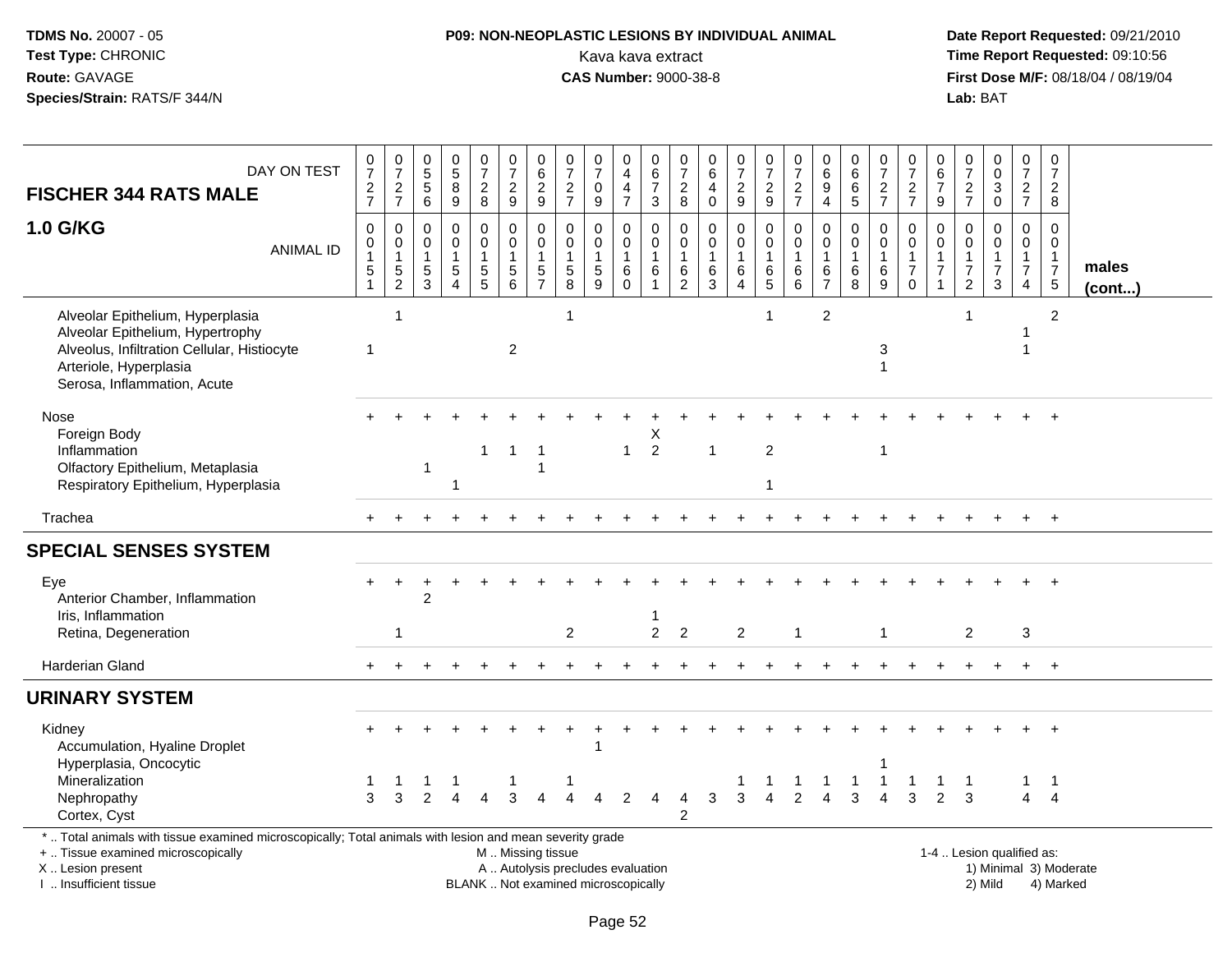# **P09: NON-NEOPLASTIC LESIONS BY INDIVIDUAL ANIMAL**

 **Date Report Requested:** 09/21/2010 Kava kava extract **Time Report Requested:** 09:10:56<br>**CAS Number:** 9000-38-8<br>**Tirst Dose M/F:** 08/18/04 / 08/19/04 **First Dose M/F:** 08/18/04 / 08/19/04 Lab: BAT **Lab:** BAT

| DAY ON TEST<br><b>FISCHER 344 RATS MALE</b>                          | 0<br>$\overline{ }$<br>$\overline{2}$<br>$\rightarrow$ | $\frac{0}{7}$<br>2<br>$\rightarrow$ | $\overline{0}$<br>$\sqrt{5}$<br>5<br>6 | $\mathbf 0$<br>8<br>9 | $\overline{0}$<br>$\overline{2}$<br>8                 | 0<br>$\overline{2}$<br>$\boldsymbol{9}$ | $\mathbf 0$<br>6<br>$\overline{2}$<br>$9\,$ | 0<br>$\overline{ }$<br>$\overline{2}$<br>$\overline{ }$ | $\mathbf 0$<br>$\overline{ }$<br>0<br>9 | 0<br>4<br>4<br>⇁ | 6<br>$\rightarrow$<br>ົ<br>د | $\rightarrow$<br>$\overline{c}$<br>8 | 0<br>6<br>4<br>0 | $\mathbf{0}$<br>$\overline{2}$<br>9 | 0<br>$\overline{ }$<br>$\frac{2}{9}$ | $\frac{0}{7}$<br>$\frac{2}{7}$ | 0<br>$\,6\,$<br>9<br>4 | 6<br>6<br>5 | 0<br>$\rightarrow$<br>$\overline{c}$<br>$\rightarrow$ | 0<br>$\Omega$<br>∼<br>$\rightarrow$ | 0<br>6<br>9 | $\frac{0}{7}$<br>$\frac{2}{7}$             | $\overline{0}$<br>0<br>3<br>0 | $\overline{0}$<br>$\overline{\phantom{a}}$<br>$\overline{2}$<br>$\overline{ }$ | ີ<br>∠<br>8 |                 |  |
|----------------------------------------------------------------------|--------------------------------------------------------|-------------------------------------|----------------------------------------|-----------------------|-------------------------------------------------------|-----------------------------------------|---------------------------------------------|---------------------------------------------------------|-----------------------------------------|------------------|------------------------------|--------------------------------------|------------------|-------------------------------------|--------------------------------------|--------------------------------|------------------------|-------------|-------------------------------------------------------|-------------------------------------|-------------|--------------------------------------------|-------------------------------|--------------------------------------------------------------------------------|-------------|-----------------|--|
| <b>1.0 G/KG</b><br>ANIMAL ID                                         | 0<br>0<br>5                                            | 0<br>$\pmb{0}$<br>5<br>2            | $\mathbf 0$<br>5<br>3                  | 0<br>5<br>4           | $\overline{0}$<br>$\mathbf 0$<br>$5\phantom{.0}$<br>5 | 0<br>$\mathbf 0$<br>$\sqrt{5}$<br>6     | 0<br>0<br>5                                 | 0<br>$\mathbf 0$<br>$\sqrt{5}$<br>8                     | 0<br>0<br>5<br>9                        | 6                | 6                            | $\overline{0}$<br>6<br>2             | 0<br>0<br>6<br>3 | $\mathbf{0}$<br>0<br>6<br>4         | 0<br>$\mathbf 0$<br>6<br>5           | 0<br>$\pmb{0}$<br>6<br>6       | 6<br>-                 | 6<br>8      | 0<br>$\mathbf 0$<br>6<br>9                            | 0<br>0                              | 0<br>0      | 0<br>0<br>$\overline{ }$<br>$\overline{2}$ | $\overline{0}$<br>0<br>3      | $\mathbf 0$<br>0<br>4                                                          | 5           | males<br>(cont) |  |
| Pelvis, Inflammation<br>Pelvis, Transitional Epithelium, Hyperplasia |                                                        |                                     |                                        | 2                     |                                                       |                                         |                                             |                                                         |                                         |                  |                              |                                      |                  | $1 \quad 1$                         |                                      |                                | 2                      |             |                                                       |                                     |             |                                            |                               | 2                                                                              |             |                 |  |
| <b>Urinary Bladder</b><br>Inflammation                               |                                                        |                                     |                                        |                       |                                                       |                                         |                                             |                                                         |                                         |                  |                              |                                      | 2                |                                     |                                      |                                |                        |             |                                                       |                                     |             |                                            |                               | $+$                                                                            | $\div$      |                 |  |

\* .. Total animals with tissue examined microscopically; Total animals with lesion and mean severity grade

+ .. Tissue examined microscopically

X .. Lesion present

I .. Insufficient tissue

 M .. Missing tissueA .. Autolysis precludes evaluation

BLANK .. Not examined microscopically 2) Mild 4) Marked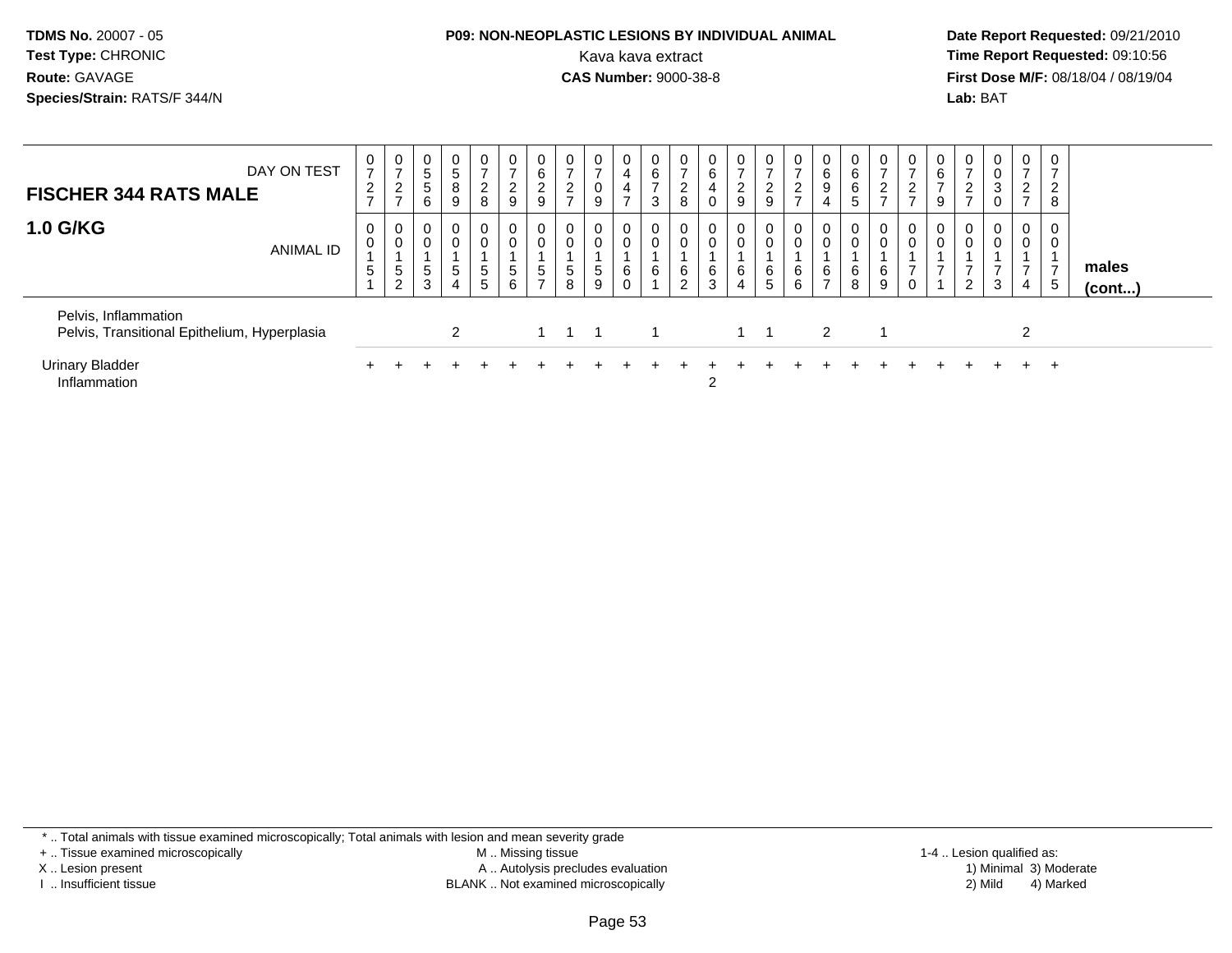### **P09: NON-NEOPLASTIC LESIONS BY INDIVIDUAL ANIMAL**Kava kava extract **Time Report Requested:** 09:10:56<br>**CAS Number:** 9000-38-8<br>**Tirst Dose M/F:** 08/18/04 / 08/19/04

 **Date Report Requested:** 09/21/2010 **First Dose M/F:** 08/18/04 / 08/19/04 Lab: BAT **Lab:** BAT

| DAY ON TEST<br><b>FISCHER 344 RATS MALE</b><br>1.0 G/KG                                            | 0729<br>$\pmb{0}$                                            | $\frac{0}{7}$<br>$\frac{2}{9}$<br>0                                     | $\begin{smallmatrix}0\\7\end{smallmatrix}$<br>$\frac{2}{7}$<br>$\mathsf{O}\xspace$ | $\begin{array}{c} 0 \\ 7 \end{array}$<br>$_{\rm 8}^2$<br>$\pmb{0}$ | $\begin{smallmatrix}0\\7\end{smallmatrix}$<br>$\frac{2}{7}$<br>$\mathsf 0$ | $\frac{0}{7}$<br>$\sqrt{2}$<br>8<br>$\pmb{0}$      | $\begin{matrix} 0 \\ 6 \end{matrix}$<br>$\,8\,$<br>9<br>0 | $\begin{array}{c} 0 \\ 5 \\ 2 \end{array}$<br>8<br>$\pmb{0}$ | 0<br>$rac{6}{7}$<br>3<br>$\mathbf 0$               | $\begin{array}{c} 0 \\ 6 \\ 7 \end{array}$<br>$\mathsf{O}$                                 | 0<br>$\overline{4}$<br>$\overline{5}$<br>$\overline{4}$<br>$\mathbf 0$ | $\begin{smallmatrix}0\\7\end{smallmatrix}$<br>$\frac{2}{8}$<br>$\pmb{0}$ | $\pmb{0}$<br>$\frac{4}{5}$<br>1<br>$\pmb{0}$           | $\frac{0}{7}$<br>$\frac{2}{7}$<br>$\mathbf 0$    | $\frac{0}{7}$<br>$\frac{2}{9}$<br>$\pmb{0}$                       | 0<br>$\overline{7}$<br>$\frac{2}{9}$<br>0 | $\frac{0}{7}$<br>$\overline{2}$<br>9<br>$\pmb{0}$      | 0<br>$\mathbf 0$<br>$\mathbf 0$<br>3<br>$\mathbf 0$  | 0728                                                                                                | $\frac{0}{7}$<br>$\frac{2}{7}$<br>$\pmb{0}$                       | $\begin{smallmatrix}0\\7\end{smallmatrix}$<br>$\frac{2}{8}$<br>$\pmb{0}$ | $\begin{smallmatrix}0\\7\end{smallmatrix}$<br>$\frac{2}{9}$<br>$\mathsf{O}\xspace$ | $\frac{0}{7}$<br>$\frac{2}{9}$<br>$\mathbf 0$                | 0<br>5<br>5<br>9<br>$\pmb{0}$                   | 0<br>$\overline{7}$<br>$\overline{2}$<br>9<br>$\mathbf 0$    |    |                                   |
|----------------------------------------------------------------------------------------------------|--------------------------------------------------------------|-------------------------------------------------------------------------|------------------------------------------------------------------------------------|--------------------------------------------------------------------|----------------------------------------------------------------------------|----------------------------------------------------|-----------------------------------------------------------|--------------------------------------------------------------|----------------------------------------------------|--------------------------------------------------------------------------------------------|------------------------------------------------------------------------|--------------------------------------------------------------------------|--------------------------------------------------------|--------------------------------------------------|-------------------------------------------------------------------|-------------------------------------------|--------------------------------------------------------|------------------------------------------------------|-----------------------------------------------------------------------------------------------------|-------------------------------------------------------------------|--------------------------------------------------------------------------|------------------------------------------------------------------------------------|--------------------------------------------------------------|-------------------------------------------------|--------------------------------------------------------------|----|-----------------------------------|
| <b>ANIMAL ID</b>                                                                                   | $\mathsf{O}\xspace$<br>$\overline{1}$<br>$\overline{7}$<br>6 | $\mathsf{O}\xspace$<br>$\mathbf{1}$<br>$\overline{7}$<br>$\overline{7}$ | 0<br>$\mathbf{1}$<br>$\overline{7}$<br>8                                           | $\mathbf 0$<br>$\mathbf{1}$<br>$\overline{7}$<br>9                 | $\mathsf{O}\xspace$<br>$\mathbf{1}$<br>$\bf 8$<br>$\mathbf 0$              | $\mathbf 0$<br>$\mathbf{1}$<br>8<br>$\overline{1}$ | $\mathbf 0$<br>$\mathbf{1}$<br>8<br>$\overline{2}$        | $\mathbf 0$<br>$\mathbf{1}$<br>$\bf8$<br>3                   | $\mathbf 0$<br>$\mathbf{1}$<br>8<br>$\overline{4}$ | $\begin{smallmatrix}0\0\0\end{smallmatrix}$<br>$\overline{1}$<br>$\bf 8$<br>$\overline{5}$ | $\mathbf 0$<br>$\mathbf{1}$<br>8<br>6                                  | $\pmb{0}$<br>$\mathbf{1}$<br>$\bf 8$<br>$\overline{7}$                   | $\pmb{0}$<br>$\mathbf{1}$<br>$\bf 8$<br>$\overline{8}$ | $\overline{0}$<br>$\overline{1}$<br>$\bf 8$<br>9 | $\overline{0}$<br>$\mathbf{1}$<br>$\boldsymbol{9}$<br>$\mathbf 0$ | $\mathbf 0$<br>$\mathbf{1}$<br>$9\,$<br>1 | $\mathbf 0$<br>$\mathbf{1}$<br>$9\,$<br>$\overline{2}$ | $\mathbf 0$<br>$\mathbf{1}$<br>$\boldsymbol{9}$<br>3 | $\begin{smallmatrix}0\0\0\end{smallmatrix}$<br>$\overline{1}$<br>$\boldsymbol{9}$<br>$\overline{4}$ | $\mathbf 0$<br>$\mathbf{1}$<br>$\boldsymbol{9}$<br>$\overline{5}$ | $\mathsf{O}\xspace$<br>$\mathbf{1}$<br>$^9_6$                            | $\mathbf 0$<br>$\mathbf{1}$<br>$\frac{9}{7}$                                       | $\ddot{\mathbf{0}}$<br>$\mathbf{1}$<br>$\boldsymbol{9}$<br>8 | $\mathsf{O}\xspace$<br>$\mathbf{1}$<br>$_{9}^9$ | $\mathbf 0$<br>$\overline{2}$<br>$\mathbf{0}$<br>$\mathbf 0$ |    | * TOTALS                          |
| <b>ALIMENTARY SYSTEM</b>                                                                           |                                                              |                                                                         |                                                                                    |                                                                    |                                                                            |                                                    |                                                           |                                                              |                                                    |                                                                                            |                                                                        |                                                                          |                                                        |                                                  |                                                                   |                                           |                                                        |                                                      |                                                                                                     |                                                                   |                                                                          |                                                                                    |                                                              |                                                 |                                                              |    |                                   |
| Esophagus                                                                                          |                                                              |                                                                         |                                                                                    |                                                                    |                                                                            |                                                    |                                                           |                                                              |                                                    |                                                                                            |                                                                        |                                                                          |                                                        |                                                  |                                                                   |                                           |                                                        |                                                      |                                                                                                     |                                                                   |                                                                          |                                                                                    |                                                              |                                                 | $\ddot{}$                                                    | 50 |                                   |
| Intestine Large, Cecum                                                                             |                                                              |                                                                         |                                                                                    |                                                                    |                                                                            |                                                    |                                                           |                                                              |                                                    |                                                                                            |                                                                        |                                                                          |                                                        |                                                  |                                                                   |                                           |                                                        |                                                      |                                                                                                     |                                                                   |                                                                          |                                                                                    |                                                              |                                                 |                                                              | 50 |                                   |
| Intestine Large, Colon<br>Parasite Metazoan                                                        |                                                              |                                                                         |                                                                                    |                                                                    |                                                                            |                                                    |                                                           |                                                              |                                                    |                                                                                            |                                                                        |                                                                          |                                                        |                                                  |                                                                   |                                           |                                                        |                                                      |                                                                                                     |                                                                   |                                                                          |                                                                                    |                                                              |                                                 | $+$                                                          | 50 | $\mathbf{2}$                      |
| Intestine Large, Rectum                                                                            |                                                              |                                                                         |                                                                                    |                                                                    |                                                                            |                                                    |                                                           |                                                              |                                                    |                                                                                            |                                                                        |                                                                          |                                                        |                                                  |                                                                   |                                           |                                                        |                                                      |                                                                                                     |                                                                   |                                                                          |                                                                                    |                                                              |                                                 | $+$                                                          | 50 |                                   |
| Intestine Small, Duodenum                                                                          |                                                              |                                                                         |                                                                                    |                                                                    |                                                                            |                                                    |                                                           |                                                              |                                                    |                                                                                            |                                                                        |                                                                          |                                                        |                                                  |                                                                   |                                           |                                                        |                                                      |                                                                                                     |                                                                   |                                                                          |                                                                                    |                                                              |                                                 |                                                              | 50 |                                   |
| Intestine Small, Ileum                                                                             |                                                              |                                                                         |                                                                                    |                                                                    |                                                                            |                                                    |                                                           |                                                              |                                                    |                                                                                            |                                                                        |                                                                          |                                                        |                                                  |                                                                   |                                           |                                                        |                                                      |                                                                                                     |                                                                   |                                                                          |                                                                                    |                                                              |                                                 |                                                              | 50 |                                   |
| Intestine Small, Jejunum                                                                           |                                                              |                                                                         |                                                                                    |                                                                    |                                                                            |                                                    |                                                           |                                                              |                                                    |                                                                                            |                                                                        |                                                                          |                                                        |                                                  |                                                                   |                                           |                                                        |                                                      |                                                                                                     |                                                                   |                                                                          |                                                                                    |                                                              |                                                 |                                                              | 50 |                                   |
| Liver<br>Angiectasis<br><b>Basophilic Focus</b><br><b>Clear Cell Focus</b><br>Degeneration, Cystic |                                                              | $\mathsf{X}$                                                            |                                                                                    | $X$ $X$                                                            |                                                                            | $\times$                                           |                                                           |                                                              | $\mathsf X$                                        |                                                                                            |                                                                        |                                                                          |                                                        |                                                  | $X$ $X$                                                           |                                           |                                                        |                                                      |                                                                                                     | $\mathsf X$<br>$\mathsf{X}$                                       |                                                                          |                                                                                    | X                                                            |                                                 | $+$                                                          | 50 | $1 1.0$<br>13<br>11<br>$5 \t1.2$  |
| <b>Eosinophilic Focus</b><br>Fatty Change, Diffuse<br>Fibrosis<br>Hepatodiaphragmatic Nodule       | X<br>$\overline{2}$                                          |                                                                         |                                                                                    |                                                                    |                                                                            |                                                    |                                                           |                                                              | $2^{\circ}$                                        | $\overline{2}$                                                                             |                                                                        |                                                                          |                                                        | X                                                |                                                                   |                                           | 2                                                      |                                                      |                                                                                                     | X                                                                 |                                                                          |                                                                                    |                                                              | $\overline{1}$                                  | $\boldsymbol{\mathsf{X}}$                                    |    | 13<br>$8$ 1.5<br>$12.0$           |
| Inflammation, Chronic Active<br>Necrosis<br>Pigmentation, Hemosiderin<br><b>Tension Lipidosis</b>  | $\mathbf{1}$                                                 | $\mathbf{1}$                                                            |                                                                                    |                                                                    | 1 1 1 1                                                                    |                                                    |                                                           |                                                              | $\mathbf{1}$                                       |                                                                                            | $\overline{1}$                                                         |                                                                          | $\mathbf{1}$                                           | $\overline{1}$                                   |                                                                   | 1                                         | $\overline{4}$<br>3<br>1                               |                                                      |                                                                                                     | $\mathbf 1$                                                       | $\mathbf{1}$                                                             | $1 \quad 1$                                                                        |                                                              |                                                 | -1                                                           |    | 34 1.1<br>13.0<br>2 1.0<br>$12.0$ |

\* .. Total animals with tissue examined microscopically; Total animals with lesion and mean severity grade

+ .. Tissue examined microscopically

X .. Lesion present

I .. Insufficient tissue

M .. Missing tissue

BLANK .. Not examined microscopically

1-4 .. Lesion qualified as:<br>1) Minimal 3) Moderate A .. Autolysis precludes evaluation 19 (1999) 1999 10: 12 (1999) 1999 10: 12 (1999) A .. Autolysis precludes evaluation 1999 10: 13 (1999) 1999 10: 13 (1999) 1999 10: 13 (1999) 1999 10: 13 (1999) 1999 10: 13 (1999) 1999 10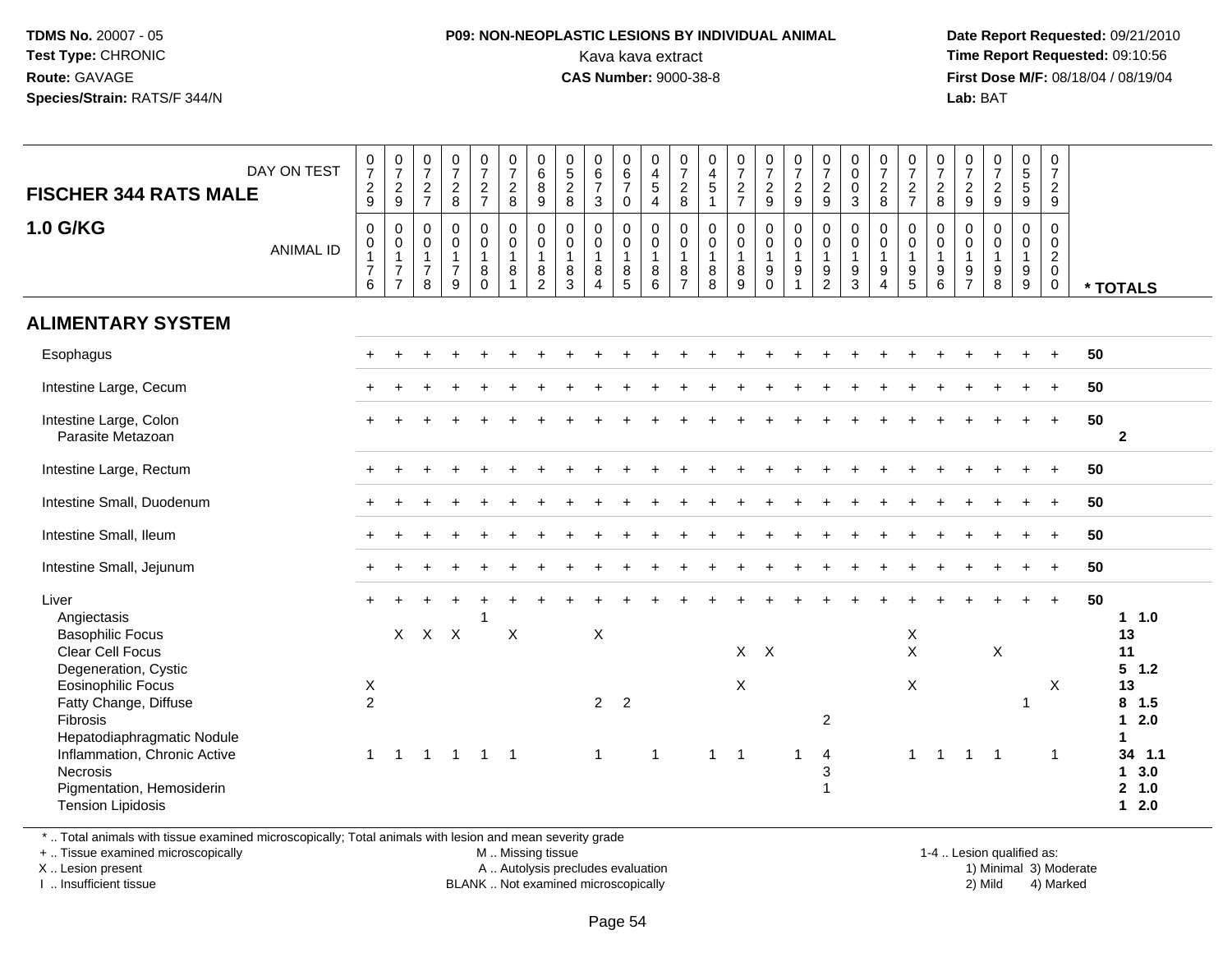# **P09: NON-NEOPLASTIC LESIONS BY INDIVIDUAL ANIMAL**

 **Date Report Requested:** 09/21/2010 Kava kava extract **Time Report Requested:** 09:10:56<br>**CAS Number:** 9000-38-8<br>**Tirst Dose M/F:** 08/18/04 / 08/19/04 **First Dose M/F:** 08/18/04 / 08/19/04 Lab: BAT **Lab:** BAT

| <b>FISCHER 344 RATS MALE</b>                                                                                                          | DAY ON TEST      | $\frac{0}{7}$<br>$\frac{2}{9}$                        | $\begin{array}{c} 0 \\ 7 \end{array}$<br>$\boldsymbol{2}$<br>$\boldsymbol{9}$ | $\begin{array}{c} 0 \\ 7 \end{array}$<br>$\frac{2}{7}$                    | $\frac{0}{7}$<br>$_{\rm 8}^2$                                     | $\frac{0}{7}$<br>$\frac{2}{7}$               | $\frac{0}{7}$<br>$\frac{2}{8}$                                           | $\begin{array}{c} 0 \\ 6 \end{array}$<br>$\,8\,$<br>$9\,$             | $\begin{array}{c} 0 \\ 5 \\ 2 \end{array}$<br>8      | $\begin{array}{c} 0 \\ 6 \\ 7 \end{array}$<br>$\sqrt{3}$            | $\begin{array}{c} 0 \\ 6 \\ 7 \end{array}$<br>$\mathbf 0$                 | $\begin{array}{c} 0 \\ 4 \\ 5 \end{array}$<br>$\overline{4}$    | $\frac{0}{7}$<br>$_{\rm 8}^2$                                           | $\mathbf 0$<br>$\overline{\mathbf{4}}$<br>$\sqrt{5}$<br>$\overline{1}$ | $\frac{0}{7}$<br>$\frac{2}{7}$                           | $\frac{0}{7}$<br>$\frac{2}{9}$                                | $\begin{smallmatrix}0\\7\end{smallmatrix}$<br>$\frac{2}{9}$       | $\frac{0}{7}$<br>$\frac{2}{9}$                                                 | $\begin{smallmatrix} 0\\0 \end{smallmatrix}$<br>$\mathbf 0$<br>3    | $\frac{0}{7}$<br>$\frac{2}{8}$                                        | $\frac{0}{7}$<br>$rac{2}{7}$                              | $\frac{0}{7}$<br>$\overline{2}$<br>$\,8\,$                          | $\frac{0}{7}$<br>$\frac{2}{9}$                    | $\begin{array}{c} 0 \\ 7 \end{array}$<br>$\frac{2}{9}$       | $\begin{array}{c} 0 \\ 5 \\ 5 \end{array}$<br>$\boldsymbol{9}$ | $\frac{0}{7}$<br>$\frac{2}{9}$                                               |              |                                                            |
|---------------------------------------------------------------------------------------------------------------------------------------|------------------|-------------------------------------------------------|-------------------------------------------------------------------------------|---------------------------------------------------------------------------|-------------------------------------------------------------------|----------------------------------------------|--------------------------------------------------------------------------|-----------------------------------------------------------------------|------------------------------------------------------|---------------------------------------------------------------------|---------------------------------------------------------------------------|-----------------------------------------------------------------|-------------------------------------------------------------------------|------------------------------------------------------------------------|----------------------------------------------------------|---------------------------------------------------------------|-------------------------------------------------------------------|--------------------------------------------------------------------------------|---------------------------------------------------------------------|-----------------------------------------------------------------------|-----------------------------------------------------------|---------------------------------------------------------------------|---------------------------------------------------|--------------------------------------------------------------|----------------------------------------------------------------|------------------------------------------------------------------------------|--------------|------------------------------------------------------------|
| 1.0 G/KG                                                                                                                              | <b>ANIMAL ID</b> | 0<br>$\pmb{0}$<br>$\mathbf{1}$<br>$\overline{7}$<br>6 | $\mathbf 0$<br>$\pmb{0}$<br>$\mathbf{1}$<br>$\overline{7}$<br>$\overline{7}$  | $\mathbf 0$<br>$\mathsf{O}\xspace$<br>$\mathbf{1}$<br>$\overline{7}$<br>8 | $\mathbf 0$<br>$\mathsf 0$<br>$\mathbf{1}$<br>$\overline{7}$<br>9 | 0<br>$\mathbf 0$<br>1<br>$\bf 8$<br>$\Omega$ | $\pmb{0}$<br>$\overline{0}$<br>$\overline{1}$<br>$\,8\,$<br>$\mathbf{1}$ | $\pmb{0}$<br>$\mathbf 0$<br>$\mathbf{1}$<br>$\,8\,$<br>$\overline{2}$ | $\mathbf 0$<br>$\mathbf 0$<br>$\mathbf{1}$<br>8<br>3 | $\pmb{0}$<br>$\pmb{0}$<br>$\mathbf{1}$<br>$\,8\,$<br>$\overline{4}$ | $\mathbf 0$<br>$\mathsf{O}\xspace$<br>$\mathbf{1}$<br>8<br>$\overline{5}$ | $\pmb{0}$<br>$\overline{0}$<br>$\mathbf{1}$<br>8<br>$6^{\circ}$ | $\mathbf 0$<br>$\mathbf 0$<br>$\mathbf{1}$<br>$\,8\,$<br>$\overline{7}$ | $\mathbf 0$<br>$\pmb{0}$<br>$\overline{1}$<br>8<br>8                   | $\pmb{0}$<br>$\mathbf 0$<br>$\mathbf{1}$<br>$\,8\,$<br>9 | $\boldsymbol{0}$<br>$\mathsf{O}\xspace$<br>1<br>9<br>$\Omega$ | 0<br>$\ddot{\mathbf{0}}$<br>$\mathbf{1}$<br>$\boldsymbol{9}$<br>1 | $\mathbf 0$<br>$\pmb{0}$<br>$\mathbf{1}$<br>$\boldsymbol{9}$<br>$\overline{2}$ | $\mathbf 0$<br>$\mathbf 0$<br>$\mathbf{1}$<br>$\boldsymbol{9}$<br>3 | $\mathbf 0$<br>$\mathsf 0$<br>$\mathbf{1}$<br>$9\,$<br>$\overline{4}$ | 0<br>$\mathbf 0$<br>$\mathbf{1}$<br>$\boldsymbol{9}$<br>5 | $\mathbf 0$<br>$\mathsf 0$<br>$\mathbf{1}$<br>$\boldsymbol{9}$<br>6 | $\mathbf 0$<br>0<br>$\mathbf{1}$<br>$\frac{9}{7}$ | $\mathbf 0$<br>$\mathbf 0$<br>$\mathbf{1}$<br>$_{8}^{\rm 9}$ | $\pmb{0}$<br>$\mathsf{O}\xspace$<br>$\mathbf{1}$<br>$^9_9$     | $\mathbf 0$<br>$\mathbf 0$<br>$\boldsymbol{2}$<br>$\mathbf 0$<br>$\mathbf 0$ |              | * TOTALS                                                   |
| Bile Duct, Hyperplasia<br>Centrilobular, Fatty Change<br>Centrilobular, Necrosis<br>Hepatocyte, Hypertrophy<br>Oval Cell, Hyperplasia |                  | $\mathbf{1}$                                          | 1                                                                             | $\overline{2}$<br>-1                                                      | $\overline{2}$                                                    | $\overline{2}$<br>$\overline{1}$             | $\overline{2}$<br>$\overline{\phantom{1}}$                               | $\overline{c}$                                                        | $\mathbf{1}$<br>$\mathbf 1$                          | 1<br>$\overline{2}$                                                 | $\overline{1}$<br>3<br>$\overline{1}$                                     |                                                                 | $\overline{2}$                                                          |                                                                        | 1<br>$\overline{c}$<br>$\mathbf{1}$                      |                                                               | -1<br>$\overline{2}$                                              | $\mathsf 3$                                                                    |                                                                     | -1                                                                    | 1<br>$\mathbf{1}$<br>$\overline{2}$                       | $\overline{2}$                                                      | $\overline{1}$<br>-1                              | $\overline{c}$                                               | $\overline{2}$                                                 | $\overline{2}$<br>$\overline{2}$                                             |              | 34 1.4<br>21 1.7<br>3.0<br>$\mathbf{1}$<br>22 1.4<br>1 1.0 |
| Mesentery<br>Fat, Necrosis                                                                                                            |                  |                                                       |                                                                               |                                                                           |                                                                   |                                              |                                                                          |                                                                       |                                                      |                                                                     |                                                                           |                                                                 | $\ddot{}$<br>$\overline{1}$                                             |                                                                        |                                                          |                                                               |                                                                   |                                                                                |                                                                     |                                                                       |                                                           |                                                                     |                                                   |                                                              | $+$<br>$\mathbf{1}$                                            | $\ddot{}$<br>$\overline{2}$                                                  | 6            | $5$ 1.6                                                    |
| Oral Mucosa                                                                                                                           |                  |                                                       |                                                                               |                                                                           |                                                                   |                                              |                                                                          |                                                                       |                                                      |                                                                     |                                                                           |                                                                 |                                                                         |                                                                        |                                                          |                                                               |                                                                   |                                                                                |                                                                     |                                                                       |                                                           |                                                                     |                                                   |                                                              |                                                                |                                                                              | $\mathbf{1}$ |                                                            |
| Pancreas<br>Atrophy<br>Inflammation<br>Acinus, Hyperplasia<br>Acinus, Metaplasia, Hepatocyte                                          |                  | $+$                                                   | $\overline{+}$                                                                |                                                                           | 3<br>$\overline{2}$                                               |                                              |                                                                          |                                                                       |                                                      |                                                                     |                                                                           |                                                                 | 2                                                                       |                                                                        |                                                          |                                                               |                                                                   |                                                                                |                                                                     | $\overline{c}$                                                        | $\mathbf{1}$                                              | $\overline{2}$                                                      |                                                   |                                                              |                                                                |                                                                              | 50           | 18 1.3<br>$12.0$<br>2.0<br>6 1.5                           |
| <b>Salivary Glands</b>                                                                                                                |                  |                                                       |                                                                               |                                                                           |                                                                   |                                              |                                                                          |                                                                       |                                                      |                                                                     |                                                                           |                                                                 |                                                                         |                                                                        |                                                          |                                                               |                                                                   |                                                                                |                                                                     |                                                                       |                                                           |                                                                     |                                                   |                                                              |                                                                | $+$                                                                          | 50           |                                                            |
| Stomach, Forestomach<br>Erosion<br>Inflammation                                                                                       |                  | $\mathbf{1}$                                          | $\overline{2}$                                                                |                                                                           |                                                                   |                                              |                                                                          | $\overline{\mathbf{1}}$                                               |                                                      | $\mathbf{3}$                                                        | $\overline{c}$                                                            |                                                                 | $\overline{2}$                                                          |                                                                        |                                                          |                                                               | $\mathbf{1}$                                                      | -1<br>$\overline{1}$                                                           |                                                                     | $\overline{c}$                                                        |                                                           |                                                                     | $\overline{1}$                                    |                                                              | $\overline{2}$                                                 | $+$                                                                          | 50           | 4 1.0<br>22 2.0                                            |
| Mineralization<br>Ulcer<br>Epithelium, Dysplasia<br>Epithelium, Hyperplasia                                                           |                  | $\mathbf{1}$<br>$\mathbf{1}$                          | $\overline{1}$<br>3                                                           |                                                                           |                                                                   |                                              |                                                                          | $\sqrt{2}$<br>$\overline{2}$                                          | $\mathbf 1$                                          | $\ensuremath{\mathsf{3}}$<br>$\mathbf{3}$                           | $\overline{4}$                                                            |                                                                 | $\sqrt{3}$                                                              |                                                                        |                                                          |                                                               | $\mathbf{1}$                                                      | $\mathbf{1}$                                                                   |                                                                     | 4                                                                     |                                                           |                                                                     |                                                   | $\mathbf{1}$                                                 | -1                                                             |                                                                              |              | 3, 1.7<br>13 1.6<br>4.0<br>$\mathbf{1}$<br>27 2.3          |
| Stomach, Glandular<br>Hyperplasia<br>Inflammation                                                                                     |                  |                                                       | $\overline{2}$                                                                |                                                                           |                                                                   |                                              |                                                                          |                                                                       |                                                      |                                                                     | $\mathbf{1}$                                                              |                                                                 |                                                                         |                                                                        |                                                          |                                                               |                                                                   |                                                                                |                                                                     |                                                                       |                                                           |                                                                     |                                                   | +<br>$\overline{2}$                                          | $\ddot{}$                                                      | $+$                                                                          | 50           | 2.0<br>$\mathbf 1$<br>3, 1.7                               |

\* .. Total animals with tissue examined microscopically; Total animals with lesion and mean severity grade

+ .. Tissue examined microscopically

X .. Lesion present

I .. Insufficient tissue

M .. Missing tissue

A .. Autolysis precludes evaluation

BLANK .. Not examined microscopically 2) Mild 4) Marked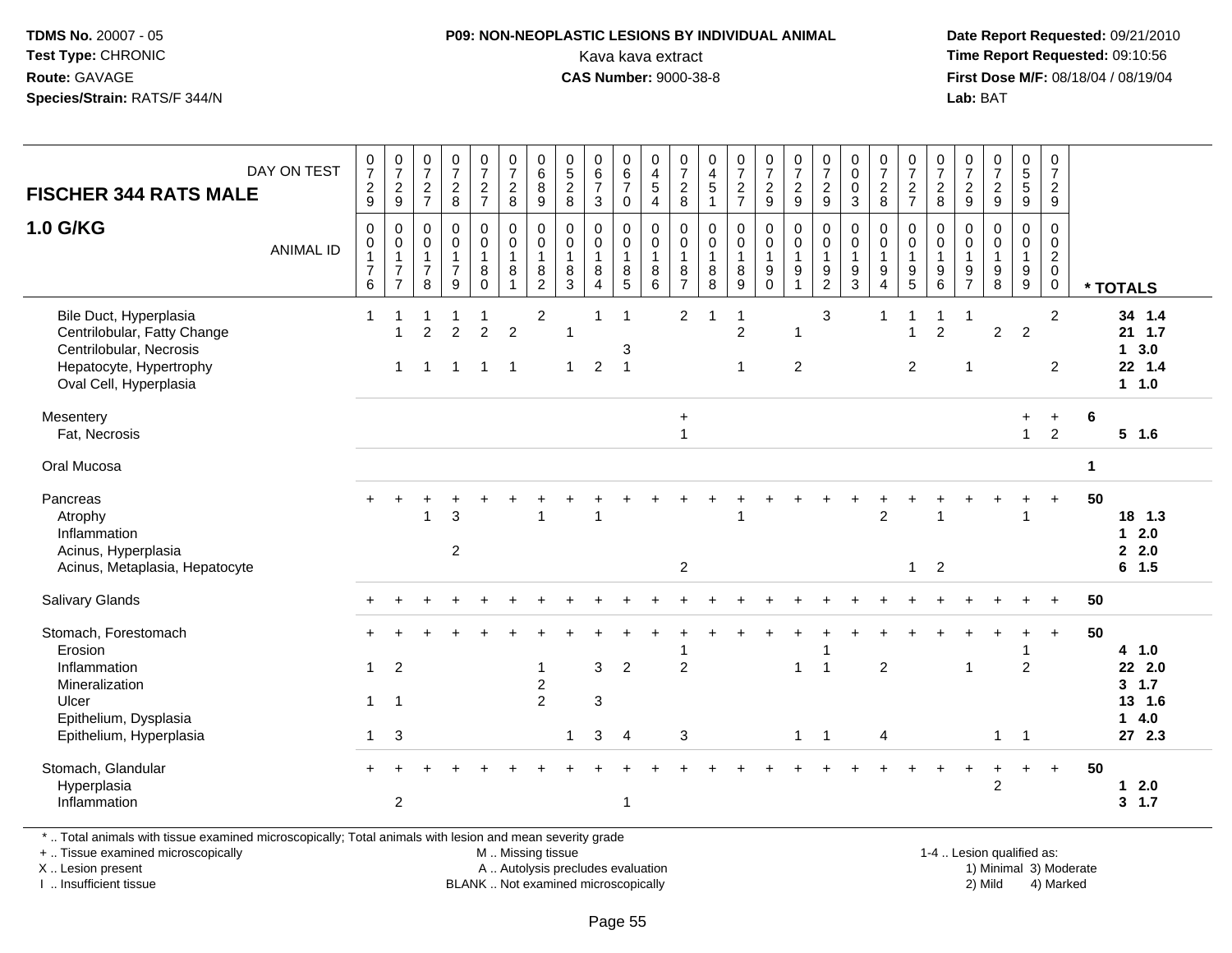# **P09: NON-NEOPLASTIC LESIONS BY INDIVIDUAL ANIMAL**Kava kava extract **Time Report Requested:** 09:10:56

| <b>FISCHER 344 RATS MALE</b>                                                                                                                                                                  | DAY ON TEST      | $\frac{0}{7}$<br>$\frac{2}{9}$ | $\frac{0}{7}$<br>$\frac{2}{9}$                                                         | $\frac{0}{7}$<br>$\frac{2}{7}$                | $\frac{0}{7}$<br>$\frac{2}{8}$                                    | $\frac{0}{7}$<br>$\frac{2}{7}$                   | $\begin{array}{c} 0 \\ 7 \end{array}$<br>$\frac{2}{8}$  | $\begin{array}{c} 0 \\ 6 \end{array}$<br>8<br>$\overline{9}$  | $\begin{array}{c} 0 \\ 5 \end{array}$<br>$_{8}^{\rm 2}$                  | $_{6}^{\rm 0}$<br>$\overline{7}$<br>$\sqrt{3}$                      | 0<br>$6\phantom{a}$<br>$\overline{7}$<br>$\mathbf 0$ | $\,0\,$<br>$\frac{4}{5}$<br>$\overline{4}$                | $\frac{0}{7}$<br>$\frac{2}{8}$                     | $\begin{array}{c} 0 \\ 4 \\ 5 \\ 1 \end{array}$              | $\frac{0}{7}$<br>$\frac{2}{7}$                                                 | $\frac{0}{7}$<br>$\frac{2}{9}$                           | $\frac{0}{7}$<br>$\frac{2}{9}$                                      | $\frac{0}{7}$<br>$\frac{2}{9}$                            | 0<br>$\pmb{0}$<br>$\pmb{0}$<br>$\mathbf{3}$                                    | $\begin{array}{c} 0 \\ 7 \end{array}$<br>$_{\rm 8}^2$ | $\frac{0}{7}$<br>$\frac{2}{7}$                                            | $\frac{0}{7}$<br>$_{\rm 2}^2$              | 0<br>$\overline{7}$<br>$\frac{2}{9}$    | $\begin{array}{c} 0 \\ 7 \end{array}$<br>$\frac{2}{9}$ | $\pmb{0}$<br>$\sqrt{5}$<br>$\sqrt{5}$<br>$\overline{9}$ | $\pmb{0}$<br>$\overline{7}$<br>$\overline{c}$<br>9      |                                     |    |                                       |
|-----------------------------------------------------------------------------------------------------------------------------------------------------------------------------------------------|------------------|--------------------------------|----------------------------------------------------------------------------------------|-----------------------------------------------|-------------------------------------------------------------------|--------------------------------------------------|---------------------------------------------------------|---------------------------------------------------------------|--------------------------------------------------------------------------|---------------------------------------------------------------------|------------------------------------------------------|-----------------------------------------------------------|----------------------------------------------------|--------------------------------------------------------------|--------------------------------------------------------------------------------|----------------------------------------------------------|---------------------------------------------------------------------|-----------------------------------------------------------|--------------------------------------------------------------------------------|-------------------------------------------------------|---------------------------------------------------------------------------|--------------------------------------------|-----------------------------------------|--------------------------------------------------------|---------------------------------------------------------|---------------------------------------------------------|-------------------------------------|----|---------------------------------------|
| <b>1.0 G/KG</b>                                                                                                                                                                               | <b>ANIMAL ID</b> | 0<br>0<br>$\overline{7}$<br>6  | $\pmb{0}$<br>$\mathsf{O}\xspace$<br>$\overline{1}$<br>$\overline{7}$<br>$\overline{7}$ | 0<br>$\mathbf 0$<br>-1<br>$\overline{7}$<br>8 | $\mathbf 0$<br>$\mathbf 0$<br>$\mathbf{1}$<br>$\overline{7}$<br>9 | $\boldsymbol{0}$<br>$\mathbf 0$<br>8<br>$\Omega$ | 0<br>$\mathbf 0$<br>$\mathbf{1}$<br>8<br>$\overline{1}$ | $\pmb{0}$<br>$\pmb{0}$<br>$\mathbf{1}$<br>8<br>$\overline{2}$ | 0<br>$\mathbf 0$<br>-1<br>8<br>$\mathbf{3}$                              | $\pmb{0}$<br>$\pmb{0}$<br>$\mathbf{1}$<br>$\,8\,$<br>$\overline{4}$ | 0<br>$\mathbf 0$<br>-1<br>8<br>$\overline{5}$        | $\pmb{0}$<br>$\mathbf 0$<br>$\overline{1}$<br>$\, 8$<br>6 | 0<br>$\mathbf 0$<br>1<br>$\,8\,$<br>$\overline{7}$ | $\pmb{0}$<br>$\mathsf{O}\xspace$<br>$\mathbf{1}$<br>$_{8}^8$ | $\boldsymbol{0}$<br>$\ddot{\mathbf{0}}$<br>$\mathbf{1}$<br>8<br>$\overline{9}$ | 0<br>$\mathbf 0$<br>1<br>$\boldsymbol{9}$<br>$\mathbf 0$ | $\pmb{0}$<br>$\pmb{0}$<br>$\overline{1}$<br>$9\,$<br>$\overline{1}$ | 0<br>$\mathbf 0$<br>$\overline{1}$<br>9<br>$\overline{c}$ | $\mathbf 0$<br>$\mathbf 0$<br>$\mathbf{1}$<br>$\boldsymbol{9}$<br>$\mathbf{3}$ | 0<br>$\mathbf 0$<br>9<br>4                            | 0<br>$\mathbf 0$<br>$\mathbf{1}$<br>$\begin{array}{c} 9 \\ 5 \end{array}$ | 0<br>$\mathbf 0$<br>$\mathbf{1}$<br>9<br>6 | 0<br>$\mathbf 0$<br>-1<br>$\frac{9}{7}$ | $\mathbf 0$<br>$\mathbf 0$<br>1<br>$_{\rm 8}^{\rm 9}$  | 0<br>$\mathbf 0$<br>$\mathbf{1}$<br>9<br>$9\,$          | $\mathbf 0$<br>$\sqrt{2}$<br>$\mathbf 0$<br>$\mathbf 0$ | 0                                   |    | * TOTALS                              |
| Epithelium, Necrosis                                                                                                                                                                          |                  |                                | $\overline{2}$                                                                         |                                               |                                                                   |                                                  |                                                         |                                                               |                                                                          |                                                                     |                                                      |                                                           |                                                    |                                                              |                                                                                |                                                          |                                                                     |                                                           |                                                                                |                                                       |                                                                           |                                            |                                         | $\overline{2}$                                         |                                                         |                                                         |                                     |    | 32.3                                  |
| Tooth<br>Malformation                                                                                                                                                                         |                  |                                |                                                                                        | $\ddot{}$<br>$\mathbf{1}$                     |                                                                   | +<br>$\mathbf{1}$                                | $\ddot{}$<br>$\overline{1}$                             |                                                               |                                                                          | $\ddot{}$<br>$\overline{1}$                                         |                                                      |                                                           | $\ddot{}$<br>$\mathbf{1}$                          |                                                              |                                                                                |                                                          |                                                                     |                                                           |                                                                                |                                                       |                                                                           | $\ddot{}$<br>$\overline{c}$                |                                         |                                                        |                                                         |                                                         |                                     | 11 | $11 \quad 1.1$                        |
| <b>CARDIOVASCULAR SYSTEM</b>                                                                                                                                                                  |                  |                                |                                                                                        |                                               |                                                                   |                                                  |                                                         |                                                               |                                                                          |                                                                     |                                                      |                                                           |                                                    |                                                              |                                                                                |                                                          |                                                                     |                                                           |                                                                                |                                                       |                                                                           |                                            |                                         |                                                        |                                                         |                                                         |                                     |    |                                       |
| <b>Blood Vessel</b><br>Mineralization                                                                                                                                                         |                  |                                |                                                                                        |                                               |                                                                   |                                                  |                                                         |                                                               |                                                                          |                                                                     |                                                      |                                                           |                                                    |                                                              |                                                                                |                                                          |                                                                     |                                                           |                                                                                |                                                       |                                                                           |                                            |                                         |                                                        |                                                         | -1                                                      |                                     | 50 | 11.0                                  |
| Heart<br>Cardiomyopathy<br>Inflammation, Suppurative<br>Atrium, Thrombosis                                                                                                                    |                  | $\mathfrak{p}$                 |                                                                                        | 2                                             | 3                                                                 | $\overline{2}$                                   | 2                                                       | 3<br>2                                                        | $\overline{c}$<br>$\overline{2}$                                         | 2                                                                   | 3                                                    | $\overline{2}$                                            | 2                                                  | $\mathbf 1$                                                  | $\overline{2}$                                                                 | $\overline{2}$                                           | $\overline{2}$                                                      |                                                           |                                                                                |                                                       | 3                                                                         | 3                                          | 3                                       | 3                                                      | +<br>$\overline{2}$                                     | $\ddot{}$<br>2                                          |                                     | 50 | 46 2.3<br>$12.0$<br>$12.0$            |
| <b>ENDOCRINE SYSTEM</b>                                                                                                                                                                       |                  |                                |                                                                                        |                                               |                                                                   |                                                  |                                                         |                                                               |                                                                          |                                                                     |                                                      |                                                           |                                                    |                                                              |                                                                                |                                                          |                                                                     |                                                           |                                                                                |                                                       |                                                                           |                                            |                                         |                                                        |                                                         |                                                         |                                     |    |                                       |
| <b>Adrenal Cortex</b><br>Hypertrophy<br>Necrosis<br>Zona Fasciculata, Hyperplasia                                                                                                             |                  | +                              | $\overline{1}$                                                                         |                                               | 1                                                                 |                                                  |                                                         |                                                               |                                                                          |                                                                     | $\overline{2}$                                       | -1                                                        |                                                    |                                                              |                                                                                |                                                          | $\overline{\mathbf{1}}$                                             |                                                           |                                                                                |                                                       |                                                                           |                                            |                                         |                                                        | $\overline{2}$                                          |                                                         |                                     | 50 | $3 - 1.0$<br>$1 \quad 2.0$<br>13, 1.1 |
| Adrenal Medulla<br>Hemorrhage<br>Hyperplasia<br>Thrombosis                                                                                                                                    |                  |                                |                                                                                        |                                               |                                                                   |                                                  |                                                         |                                                               |                                                                          |                                                                     |                                                      |                                                           | $\mathbf{1}$                                       |                                                              | $\overline{4}$                                                                 |                                                          |                                                                     | -1                                                        |                                                                                | 3<br>$\overline{2}$                                   |                                                                           |                                            |                                         | -1                                                     |                                                         |                                                         |                                     | 50 | 13.0<br>10 1.9<br>$1 \quad 2.0$       |
| Islets, Pancreatic<br>Hyperplasia                                                                                                                                                             |                  |                                |                                                                                        |                                               |                                                                   | 4                                                |                                                         |                                                               |                                                                          |                                                                     |                                                      |                                                           |                                                    |                                                              |                                                                                |                                                          |                                                                     |                                                           |                                                                                |                                                       | 3                                                                         | $\overline{1}$                             |                                         |                                                        |                                                         |                                                         |                                     | 50 | 32.7                                  |
| Parathyroid Gland                                                                                                                                                                             |                  |                                |                                                                                        |                                               |                                                                   |                                                  |                                                         |                                                               |                                                                          |                                                                     |                                                      |                                                           |                                                    |                                                              |                                                                                |                                                          |                                                                     |                                                           |                                                                                |                                                       |                                                                           |                                            |                                         |                                                        |                                                         |                                                         |                                     | 50 |                                       |
| *  Total animals with tissue examined microscopically; Total animals with lesion and mean severity grade<br>+  Tissue examined microscopically<br>X  Lesion present<br>I. Insufficient tissue |                  |                                |                                                                                        |                                               |                                                                   |                                                  | M  Missing tissue                                       |                                                               | A  Autolysis precludes evaluation<br>BLANK  Not examined microscopically |                                                                     |                                                      |                                                           |                                                    |                                                              |                                                                                |                                                          |                                                                     |                                                           |                                                                                |                                                       |                                                                           | 1-4  Lesion qualified as:                  |                                         | 2) Mild                                                |                                                         |                                                         | 1) Minimal 3) Moderate<br>4) Marked |    |                                       |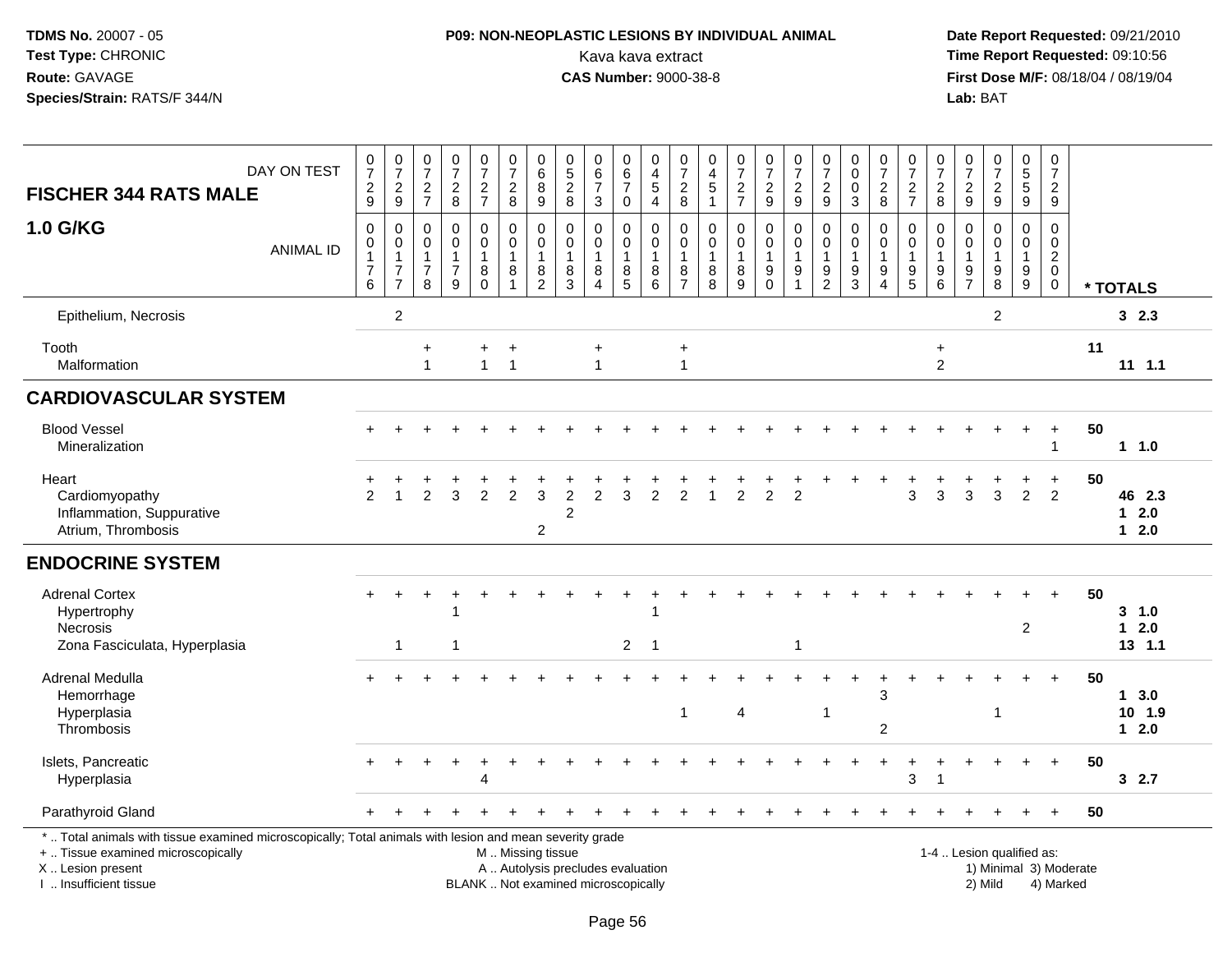## **P09: NON-NEOPLASTIC LESIONS BY INDIVIDUAL ANIMAL**Kava kava extract **Time Report Requested:** 09:10:56<br>**CAS Number:** 9000-38-8<br>**Tirst Dose M/F:** 08/18/04 / 08/19/04

 **Date Report Requested:** 09/21/2010 **First Dose M/F:** 08/18/04 / 08/19/04 Lab: BAT **Lab:** BAT

| DAY ON TEST<br><b>FISCHER 344 RATS MALE</b>                                                                 | $\frac{0}{7}$<br>$\frac{2}{9}$ | 0<br>$\rightarrow$<br>$\overline{2}$<br>$\mathsf g$ | 0<br>$\overline{ }$<br>$\frac{2}{7}$      | $\mathbf 0$<br>$\overline{7}$<br>$\frac{2}{8}$                      | 0<br>$\overline{ }$<br>$\frac{2}{7}$ | 0<br>$\overline{7}$<br>$\frac{2}{8}$ | 0<br>6<br>$\bf8$<br>$\boldsymbol{9}$                                | U<br>$\mathbf 5$<br>$\boldsymbol{2}$<br>8 | $\begin{matrix}0\\6\end{matrix}$<br>$\rightarrow$<br>3 | 0<br>6<br>$\overline{ }$<br>0 | 0<br>$\overline{\mathbf{4}}$<br>5 | $\rightarrow$<br>$\Omega$<br>$\epsilon$<br>8 | $\overline{0}$<br>$\overline{\mathbf{4}}$<br>$\overline{5}$ | 0<br>$\rightarrow$<br>$\frac{2}{7}$ | $\frac{0}{7}$<br>$\frac{2}{9}$                                       | $\frac{0}{7}$<br>$\frac{2}{9}$                                                                     | 0<br>$\overline{ }$<br><sup>o</sup><br>$\frac{2}{9}$ | $\pmb{0}$<br>0<br>3                | 0<br>$\rightarrow$<br>$\overline{2}$<br>8 | 0<br>$\overline{ }$<br>$\frac{2}{7}$ | 0<br>$\overline{ }$<br>$\frac{2}{8}$           | 0<br>$\overline{z}$<br>$\frac{2}{9}$ | 0<br>$\overline{ }$<br>$\Omega$<br>۷<br>9 | 0<br>5<br>5<br>9 | 0<br>$\overline{z}$<br>$\overline{c}$<br>$\boldsymbol{9}$ |                               |
|-------------------------------------------------------------------------------------------------------------|--------------------------------|-----------------------------------------------------|-------------------------------------------|---------------------------------------------------------------------|--------------------------------------|--------------------------------------|---------------------------------------------------------------------|-------------------------------------------|--------------------------------------------------------|-------------------------------|-----------------------------------|----------------------------------------------|-------------------------------------------------------------|-------------------------------------|----------------------------------------------------------------------|----------------------------------------------------------------------------------------------------|------------------------------------------------------|------------------------------------|-------------------------------------------|--------------------------------------|------------------------------------------------|--------------------------------------|-------------------------------------------|------------------|-----------------------------------------------------------|-------------------------------|
| <b>1.0 G/KG</b><br><b>ANIMAL ID</b>                                                                         | 0<br>0<br>$\overline{7}$<br>6  | 0<br>$\pmb{0}$<br>$\rightarrow$<br>-                | $_{\rm 0}^{\rm 0}$<br>$\overline{ }$<br>8 | $\begin{smallmatrix} 0\\0 \end{smallmatrix}$<br>$\overline{7}$<br>9 | 0<br>$\mathsf 0$<br>8<br>$\Omega$    | $\pmb{0}$<br>$\mathsf 0$<br>$\bf8$   | $\begin{smallmatrix} 0\\0 \end{smallmatrix}$<br>8<br>$\overline{2}$ | $\mathbf 0$<br>$\mathbf 0$<br>8<br>3      | 0<br>$\pmb{0}$<br>$\,8\,$<br>$\overline{4}$            | 0<br>0<br>8<br>5              | 0<br>$\pmb{0}$<br>$\, 8$<br>6     | 0<br>$\mathbf 0$<br>8<br>$\rightarrow$       | $\mathbf{0}$<br>$\mathbf 0$<br>$\bf8$<br>8                  | 0<br>$\mathsf 0$<br>8<br>9          | $\begin{matrix} 0 \\ 0 \end{matrix}$<br>$\boldsymbol{9}$<br>$\Omega$ | $\begin{smallmatrix}0\\0\end{smallmatrix}$<br>$\overline{A}$<br>$\boldsymbol{9}$<br>$\overline{A}$ | 0<br>$\mathbf 0$<br>9<br>2                           | $\pmb{0}$<br>$\boldsymbol{9}$<br>3 | 0<br>$\mathbf 0$<br>9<br>$\overline{4}$   | 0<br>0<br>9<br>$5\overline{)}$       | 0<br>$\boldsymbol{0}$<br>$\boldsymbol{9}$<br>6 | 0<br>0<br>9<br>$\overline{ }$        | 0<br>$\pmb{0}$<br>9<br>8                  | 0<br>0<br>9<br>9 | 0<br>$\pmb{0}$<br>$\overline{2}$<br>$\pmb{0}$             | * TOTALS                      |
| Hyperplasia                                                                                                 |                                | 3                                                   |                                           |                                                                     |                                      |                                      |                                                                     |                                           |                                                        |                               |                                   |                                              |                                                             |                                     |                                                                      |                                                                                                    |                                                      |                                    |                                           |                                      |                                                |                                      | 1                                         | $\overline{2}$   | 2                                                         | $10$ 1.8                      |
| <b>Pituitary Gland</b><br>Pars Distalis, Hyperplasia                                                        | $+$                            |                                                     |                                           |                                                                     |                                      |                                      |                                                                     |                                           |                                                        |                               |                                   |                                              |                                                             |                                     |                                                                      |                                                                                                    |                                                      |                                    |                                           |                                      |                                                |                                      |                                           |                  | $+$<br>$\overline{2}$                                     | 50<br>$11 \t1.5$              |
| <b>Thyroid Gland</b><br>C-cell, Hyperplasia<br>Follicular Cell, Hyperplasia<br>Follicular Cell, Hypertrophy |                                |                                                     |                                           |                                                                     |                                      | 4                                    |                                                                     |                                           |                                                        |                               |                                   |                                              |                                                             |                                     |                                                                      |                                                                                                    |                                                      |                                    |                                           |                                      | 2                                              |                                      |                                           |                  | $+$                                                       | 50<br>7, 1.4<br>12.0<br>1 1.0 |

#### **GENERAL BODY SYSTEM**

NONE

#### **GENITAL SYSTEM**

| Epididymis<br>Inflammation                                            | $+$       | ÷ |   |  |   |   |   | ົ |   |  |  |  |  | + |     | $+$      | 50 | 2, 1.5         |
|-----------------------------------------------------------------------|-----------|---|---|--|---|---|---|---|---|--|--|--|--|---|-----|----------|----|----------------|
| <b>Preputial Gland</b><br>Inflammation<br>Duct, Hyperplasia, Atypical | $+$       |   |   |  |   |   |   |   |   |  |  |  |  |   | 4   | $+$      | 50 | 24.0<br>1 1.0  |
| Prostate<br>Atrophy<br>Inflammation                                   | $+$       |   | 2 |  | 2 | 3 | 3 |   | 2 |  |  |  |  |   |     | $+$<br>2 | 50 | 12.0<br>16 1.9 |
| Epithelium, Hyperplasia                                               |           |   |   |  |   |   |   |   |   |  |  |  |  |   |     |          |    | 3, 1.0         |
| Seminal Vesicle<br>Atrophy                                            | $\ddot{}$ |   |   |  | 2 |   |   |   |   |  |  |  |  | ٠ | $+$ | $+$      | 50 | 12.0           |
| Inflammation                                                          |           |   |   |  |   |   | 2 |   |   |  |  |  |  |   |     |          |    | 2.0            |

\* .. Total animals with tissue examined microscopically; Total animals with lesion and mean severity grade

+ .. Tissue examined microscopically

X .. Lesion present

I .. Insufficient tissue

 M .. Missing tissueA .. Autolysis precludes evaluation

BLANK .. Not examined microscopically 2) Mild 4) Marked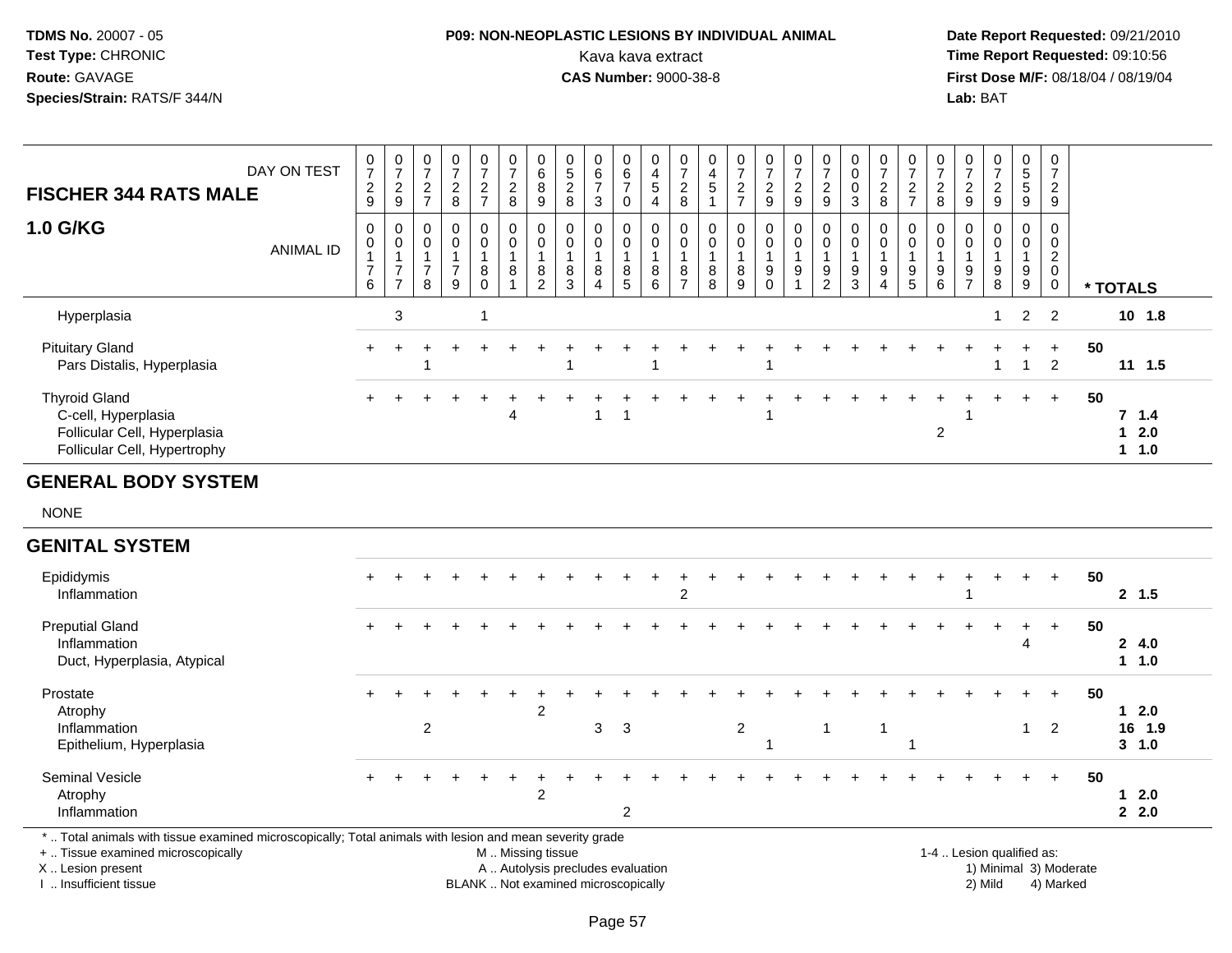### **P09: NON-NEOPLASTIC LESIONS BY INDIVIDUAL ANIMAL**Kava kava extract **Time Report Requested:** 09:10:56<br>**CAS Number:** 9000-38-8<br>**Tirst Dose M/F:** 08/18/04 / 08/19/04

 **Date Report Requested:** 09/21/2010 **First Dose M/F:** 08/18/04 / 08/19/04 Lab: BAT **Lab:** BAT

| DAY ON TEST<br><b>FISCHER 344 RATS MALE</b><br><b>1.0 G/KG</b><br><b>ANIMAL ID</b>                                                                                                            | $\frac{0}{7}$<br>$\frac{2}{9}$<br>$\mathbf 0$<br>0<br>$\mathbf{1}$<br>$\overline{7}$<br>$\,6\,$ | $\frac{0}{7}$<br>$\frac{2}{9}$<br>$\mathbf 0$<br>$\pmb{0}$<br>$\overline{1}$<br>$\overline{7}$<br>$\overline{7}$ | $\frac{0}{7}$<br>$\overline{c}$<br>$\overline{7}$<br>$\mathbf 0$<br>$\mathbf 0$<br>$\mathbf{1}$<br>$\overline{7}$<br>8 | $\frac{0}{7}$<br>$\overline{c}$<br>8<br>$\mathbf 0$<br>$\mathbf 0$<br>$\mathbf{1}$<br>$\overline{7}$<br>9 | $\frac{0}{7}$<br>$\frac{2}{7}$<br>0<br>$\mathsf 0$<br>$\mathbf{1}$<br>8<br>$\Omega$ | $\frac{0}{7}$<br>$\overline{c}$<br>8<br>0<br>$\mathbf 0$<br>$\mathbf{1}$<br>8<br>$\overline{1}$ | $_{6}^{\rm 0}$<br>$\bf 8$<br>$\mathsf g$<br>$\mathbf 0$<br>$\pmb{0}$<br>$\mathbf{1}$<br>$\bf 8$<br>$\overline{c}$ | $\begin{array}{c} 0 \\ 5 \\ 2 \end{array}$<br>8<br>$\mathbf 0$<br>$\mathbf 0$<br>$\overline{1}$<br>8<br>3 | $\begin{array}{c} 0 \\ 6 \\ 7 \end{array}$<br>$\mathbf{3}$<br>$\mathbf 0$<br>$\mathbf 0$<br>$\overline{1}$<br>8<br>$\overline{4}$ | 0<br>$\overline{6}$<br>$\overline{7}$<br>$\pmb{0}$<br>0<br>$\mathbf 0$<br>$\mathbf{1}$<br>8<br>5 | 0<br>$\begin{array}{c} 4 \\ 5 \end{array}$<br>$\overline{\mathbf{4}}$<br>$\mathbf 0$<br>$\boldsymbol{0}$<br>$\overline{1}$<br>$\, 8$<br>6 | $\frac{0}{7}$<br>$\overline{2}$<br>8<br>$\mathbf 0$<br>$\mathbf 0$<br>$\mathbf{1}$<br>8<br>$\overline{7}$ | $\begin{array}{c} 0 \\ 4 \\ 5 \end{array}$<br>$\mathbf{1}$<br>$\mathbf 0$<br>$\mathbf 0$<br>$\mathbf{1}$<br>8<br>8 | $\frac{0}{7}$<br>$\frac{2}{7}$<br>0<br>$\pmb{0}$<br>$\mathbf{1}$<br>$\bf 8$<br>9 | $\frac{0}{7}$<br>$\frac{2}{9}$<br>0<br>$\mathbf 0$<br>$\mathbf{1}$<br>9<br>$\Omega$ | $\frac{0}{7}$<br>9<br>$\mathbf 0$<br>$\mathbf 0$<br>$\overline{1}$<br>9<br>1 | $\frac{0}{7}$<br>$\overline{c}$<br>$\boldsymbol{9}$<br>0<br>$\mathbf 0$<br>$\mathbf{1}$<br>9<br>$\overline{2}$ | $\begin{smallmatrix} 0\\0 \end{smallmatrix}$<br>$\mathbf 0$<br>$\mathbf{3}$<br>$\mathbf 0$<br>$\boldsymbol{0}$<br>$\mathbf{1}$<br>$\boldsymbol{9}$<br>3 | $\frac{0}{7}$<br>$\overline{c}$<br>8<br>0<br>$\mathbf 0$<br>$\mathbf{1}$<br>9<br>4 | $\frac{0}{7}$<br>$\frac{2}{7}$<br>0<br>$\mathbf 0$<br>$\mathbf{1}$<br>$\boldsymbol{9}$<br>$\overline{5}$ | $\frac{0}{7}$<br>$\overline{c}$<br>8<br>0<br>$\pmb{0}$<br>$\mathbf{1}$<br>$\boldsymbol{9}$<br>$6\phantom{1}6$ | $\frac{0}{7}$<br>$\frac{2}{9}$<br>$\mathbf 0$<br>$\mathbf 0$<br>$\mathbf{1}$<br>9<br>$\overline{7}$ | 0729<br>$\mathbf 0$<br>$\mathbf 0$<br>$\mathbf{1}$<br>$\boldsymbol{9}$<br>8 | $\begin{array}{c} 0 \\ 5 \\ 5 \end{array}$<br>$\boldsymbol{9}$<br>0<br>0<br>$\mathbf{1}$<br>9<br>$\boldsymbol{9}$ | 0<br>$\overline{7}$<br>$\overline{2}$<br>$\boldsymbol{9}$<br>0<br>$\mathbf 0$<br>$\overline{a}$<br>$\mathbf 0$<br>0 |             | * TOTALS                                                    |
|-----------------------------------------------------------------------------------------------------------------------------------------------------------------------------------------------|-------------------------------------------------------------------------------------------------|------------------------------------------------------------------------------------------------------------------|------------------------------------------------------------------------------------------------------------------------|-----------------------------------------------------------------------------------------------------------|-------------------------------------------------------------------------------------|-------------------------------------------------------------------------------------------------|-------------------------------------------------------------------------------------------------------------------|-----------------------------------------------------------------------------------------------------------|-----------------------------------------------------------------------------------------------------------------------------------|--------------------------------------------------------------------------------------------------|-------------------------------------------------------------------------------------------------------------------------------------------|-----------------------------------------------------------------------------------------------------------|--------------------------------------------------------------------------------------------------------------------|----------------------------------------------------------------------------------|-------------------------------------------------------------------------------------|------------------------------------------------------------------------------|----------------------------------------------------------------------------------------------------------------|---------------------------------------------------------------------------------------------------------------------------------------------------------|------------------------------------------------------------------------------------|----------------------------------------------------------------------------------------------------------|---------------------------------------------------------------------------------------------------------------|-----------------------------------------------------------------------------------------------------|-----------------------------------------------------------------------------|-------------------------------------------------------------------------------------------------------------------|---------------------------------------------------------------------------------------------------------------------|-------------|-------------------------------------------------------------|
| <b>Testes</b><br>Cyst<br>Interstitial Cell, Hyperplasia                                                                                                                                       | $+$                                                                                             |                                                                                                                  |                                                                                                                        |                                                                                                           |                                                                                     |                                                                                                 |                                                                                                                   |                                                                                                           |                                                                                                                                   |                                                                                                  | $\overline{c}$                                                                                                                            |                                                                                                           | 4                                                                                                                  |                                                                                  |                                                                                     |                                                                              |                                                                                                                |                                                                                                                                                         |                                                                                    |                                                                                                          |                                                                                                               |                                                                                                     |                                                                             | $+$                                                                                                               | $+$                                                                                                                 | 50          | 14.0<br>4 2.5                                               |
| <b>HEMATOPOIETIC SYSTEM</b>                                                                                                                                                                   |                                                                                                 |                                                                                                                  |                                                                                                                        |                                                                                                           |                                                                                     |                                                                                                 |                                                                                                                   |                                                                                                           |                                                                                                                                   |                                                                                                  |                                                                                                                                           |                                                                                                           |                                                                                                                    |                                                                                  |                                                                                     |                                                                              |                                                                                                                |                                                                                                                                                         |                                                                                    |                                                                                                          |                                                                                                               |                                                                                                     |                                                                             |                                                                                                                   |                                                                                                                     |             |                                                             |
| <b>Bone Marrow</b><br>Hyperplasia<br>Necrosis                                                                                                                                                 | +                                                                                               | $\overline{1}$                                                                                                   |                                                                                                                        | $\mathbf{1}$                                                                                              | $\mathbf{1}$                                                                        | $\overline{2}$                                                                                  | $\overline{3}$                                                                                                    |                                                                                                           |                                                                                                                                   | $\overline{2}$                                                                                   | 3                                                                                                                                         | $\overline{3}$                                                                                            | $\overline{2}$                                                                                                     |                                                                                  | $\overline{2}$                                                                      | $\overline{1}$                                                               | 3                                                                                                              |                                                                                                                                                         | 3                                                                                  | $\overline{2}$                                                                                           | $\overline{2}$                                                                                                | $\overline{1}$                                                                                      | $\overline{2}$                                                              |                                                                                                                   | $\ddot{}$<br>$\mathbf{3}$                                                                                           | 50          | 29 2.4<br>$12.0$                                            |
| Lymph Node<br>Mediastinal, Hyperplasia, Lymphoid                                                                                                                                              |                                                                                                 |                                                                                                                  |                                                                                                                        |                                                                                                           |                                                                                     |                                                                                                 |                                                                                                                   |                                                                                                           |                                                                                                                                   |                                                                                                  |                                                                                                                                           | $\ddot{}$                                                                                                 |                                                                                                                    |                                                                                  |                                                                                     |                                                                              | $\ddot{}$                                                                                                      |                                                                                                                                                         |                                                                                    | $\ddot{}$<br>$\overline{c}$                                                                              |                                                                                                               |                                                                                                     |                                                                             |                                                                                                                   |                                                                                                                     | 5           | $12.0$                                                      |
| Lymph Node, Mandibular                                                                                                                                                                        | м                                                                                               | М                                                                                                                | M                                                                                                                      | M                                                                                                         | M                                                                                   | M                                                                                               | M                                                                                                                 | м                                                                                                         | м                                                                                                                                 | M                                                                                                | M                                                                                                                                         | M                                                                                                         | M                                                                                                                  | M                                                                                | M                                                                                   | м                                                                            | M                                                                                                              | M                                                                                                                                                       | M                                                                                  | M                                                                                                        | M                                                                                                             | M                                                                                                   | M                                                                           | M                                                                                                                 | M                                                                                                                   | $\mathbf 0$ |                                                             |
| Lymph Node, Mesenteric<br>Atrophy                                                                                                                                                             |                                                                                                 |                                                                                                                  |                                                                                                                        |                                                                                                           |                                                                                     |                                                                                                 |                                                                                                                   |                                                                                                           |                                                                                                                                   |                                                                                                  |                                                                                                                                           |                                                                                                           |                                                                                                                    |                                                                                  |                                                                                     |                                                                              |                                                                                                                |                                                                                                                                                         |                                                                                    |                                                                                                          |                                                                                                               |                                                                                                     |                                                                             | $+$                                                                                                               | $+$                                                                                                                 | 50          | $5$ 1.8                                                     |
| Spleen<br><b>Accessory Spleen</b><br><b>Fibrosis</b><br>Hematopoietic Cell Proliferation<br>Hyperplasia, Histiocytic<br>Pigmentation, Hemosiderin<br>Thrombosis<br>Lymphoid Follicle, Atrophy | $\mathbf{1}$                                                                                    | $\overline{1}$                                                                                                   | $\mathbf{1}$                                                                                                           | -1                                                                                                        |                                                                                     | $\mathbf{1}$                                                                                    | $\overline{c}$<br>$\mathbf{1}$                                                                                    | 2<br>$\sqrt{2}$                                                                                           | $\overline{2}$                                                                                                                    | $\overline{\phantom{0}}$ 1                                                                       | $\overline{2}$                                                                                                                            |                                                                                                           | $\overline{2}$<br>$\mathbf{1}$                                                                                     | $\overline{2}$                                                                   | $\overline{1}$                                                                      | $\overline{1}$                                                               |                                                                                                                |                                                                                                                                                         | $\overline{\mathsf{X}}$<br>$\mathbf{1}$                                            |                                                                                                          | $\mathbf{1}$                                                                                                  |                                                                                                     |                                                                             | $\mathbf{1}$                                                                                                      | $+$<br>$\overline{1}$                                                                                               | 50          | 1<br>2, 1.5<br>$5$ 1.6<br>$12.0$<br>32 1.1<br>2.5<br>$12.0$ |
| Thymus<br>Atrophy                                                                                                                                                                             | 3                                                                                               | 3                                                                                                                | 3                                                                                                                      | 3                                                                                                         | 3                                                                                   | 3                                                                                               | Δ                                                                                                                 | 3                                                                                                         |                                                                                                                                   | Λ                                                                                                | 3                                                                                                                                         | 3                                                                                                         | 3                                                                                                                  | 3                                                                                | 3                                                                                   | 3                                                                            |                                                                                                                |                                                                                                                                                         | Δ                                                                                  | $\overline{c}$                                                                                           | 3                                                                                                             | 3                                                                                                   | 3                                                                           | 4                                                                                                                 | 3                                                                                                                   | 50          | 46 3.2                                                      |

\* .. Total animals with tissue examined microscopically; Total animals with lesion and mean severity grade

+ .. Tissue examined microscopically

X .. Lesion present

I .. Insufficient tissue

 M .. Missing tissueA .. Autolysis precludes evaluation

BLANK .. Not examined microscopically 2) Mild 4) Marked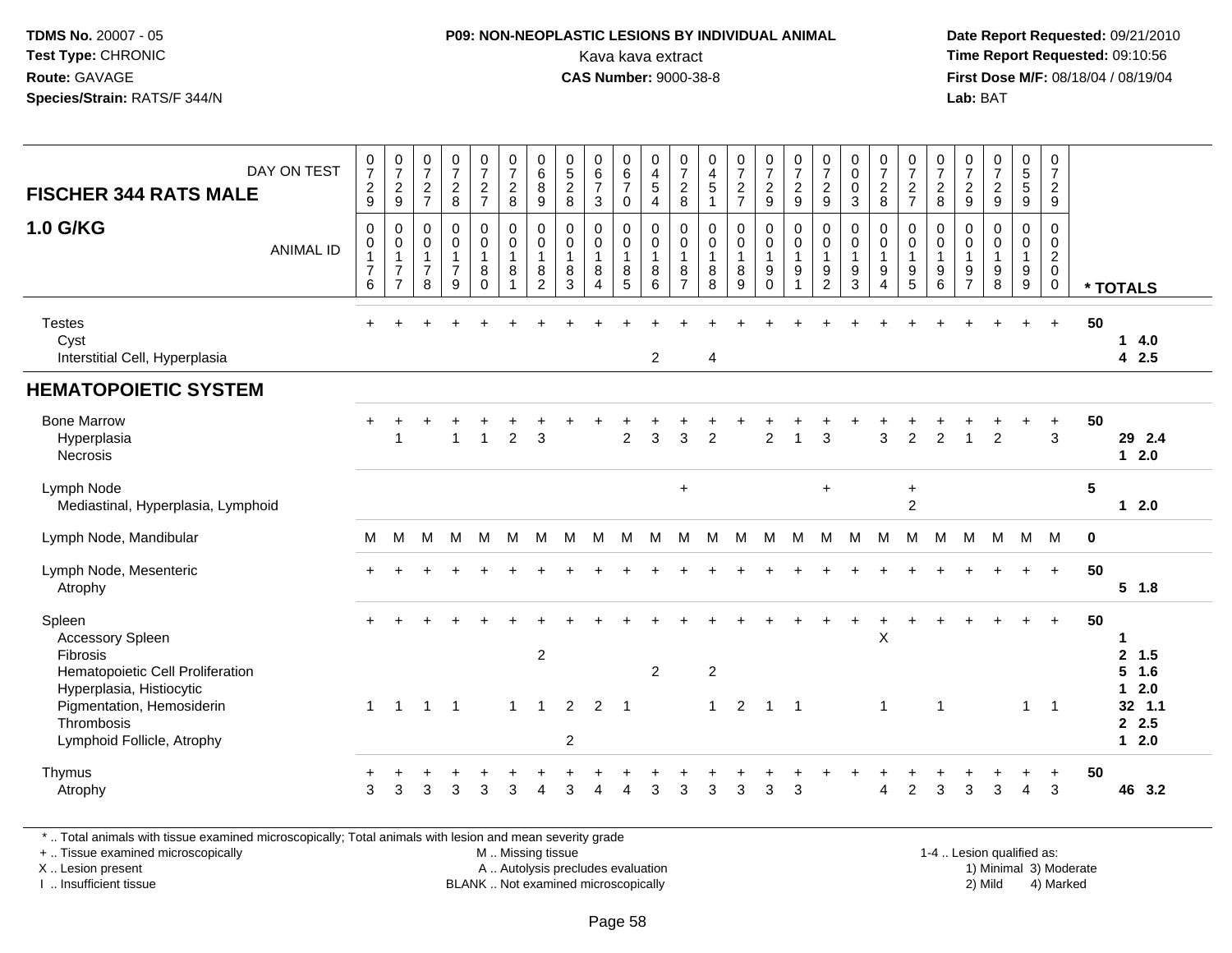# **P09: NON-NEOPLASTIC LESIONS BY INDIVIDUAL ANIMAL**Kava kava extract **Time Report Requested:** 09:10:56<br>**CAS Number:** 9000-38-8 **CAS Number:** 9000-38-8

| <b>FISCHER 344 RATS MALE</b>                                                                                                                                                                  | DAY ON TEST      | $\frac{0}{7}$<br>$\frac{2}{9}$                                         | $\frac{0}{7}$<br>$\frac{2}{9}$                    | $\frac{0}{7}$<br>$\frac{2}{7}$                                    | $\frac{0}{7}$<br>$\frac{2}{8}$                                    | $\frac{0}{7}$<br>$\frac{2}{7}$    | $\frac{0}{7}$<br>$\frac{2}{8}$                                                  | $_{6}^{\rm 0}$<br>$\bf8$<br>$\boldsymbol{9}$                        | $\begin{smallmatrix}0\0\5\end{smallmatrix}$<br>$\frac{2}{8}$             | $\begin{array}{c} 0 \\ 6 \end{array}$<br>$\overline{7}$<br>3 | 0<br>$6\phantom{a}$<br>$\overline{7}$<br>$\mathbf 0$          | $\begin{smallmatrix}0\0\4\end{smallmatrix}$<br>5<br>$\overline{4}$ | $\frac{0}{7}$<br>$_{\rm 8}^2$                    | $\begin{smallmatrix}0\0\4\end{smallmatrix}$<br>$\frac{5}{1}$ | $\frac{0}{7}$<br>$\frac{2}{7}$                          | $\begin{array}{c} 0 \\ 7 \end{array}$<br>$\frac{2}{9}$                         | $\frac{0}{7}$<br>$\frac{2}{9}$  | $\frac{0}{7}$<br>$\frac{2}{9}$                                              | $\begin{smallmatrix}0\0\0\end{smallmatrix}$<br>$\mathbf 0$<br>$\overline{3}$ | $\frac{0}{7}$<br>$_{8}^2$                                              | $\begin{array}{c} 0 \\ 7 \end{array}$<br>$\frac{2}{7}$                                   | $\frac{0}{7}$<br>$\frac{2}{8}$                   | $\begin{smallmatrix}0\\7\end{smallmatrix}$<br>$\frac{2}{9}$ | $\frac{0}{7}$<br>$\frac{2}{9}$                 | $\begin{array}{c} 0 \\ 5 \end{array}$<br>$\frac{5}{9}$                 | $\frac{0}{7}$<br>$\overline{2}$<br>9                                               |                                     |   |                                        |  |
|-----------------------------------------------------------------------------------------------------------------------------------------------------------------------------------------------|------------------|------------------------------------------------------------------------|---------------------------------------------------|-------------------------------------------------------------------|-------------------------------------------------------------------|-----------------------------------|---------------------------------------------------------------------------------|---------------------------------------------------------------------|--------------------------------------------------------------------------|--------------------------------------------------------------|---------------------------------------------------------------|--------------------------------------------------------------------|--------------------------------------------------|--------------------------------------------------------------|---------------------------------------------------------|--------------------------------------------------------------------------------|---------------------------------|-----------------------------------------------------------------------------|------------------------------------------------------------------------------|------------------------------------------------------------------------|------------------------------------------------------------------------------------------|--------------------------------------------------|-------------------------------------------------------------|------------------------------------------------|------------------------------------------------------------------------|------------------------------------------------------------------------------------|-------------------------------------|---|----------------------------------------|--|
| 1.0 G/KG                                                                                                                                                                                      | <b>ANIMAL ID</b> | $\boldsymbol{0}$<br>$\pmb{0}$<br>$\mathbf{1}$<br>$\boldsymbol{7}$<br>6 | 0<br>0<br>1<br>$\boldsymbol{7}$<br>$\overline{7}$ | 0<br>$\ddot{\mathbf{0}}$<br>$\mathbf{1}$<br>$\boldsymbol{7}$<br>8 | $\mathsf 0$<br>$\tilde{0}$<br>$\mathbf{1}$<br>$\overline{7}$<br>9 | 0<br>$\mathbf 0$<br>8<br>$\Omega$ | $\mathbf 0$<br>$\ddot{\mathbf{0}}$<br>$\overline{1}$<br>$\,8\,$<br>$\mathbf{1}$ | $\mathbf 0$<br>$\mathbf 0$<br>$\overline{1}$<br>8<br>$\overline{2}$ | $\mathbf 0$<br>$\mathbf 0$<br>$\mathbf{1}$<br>8<br>3                     | 0<br>$\mathbf 0$<br>8<br>$\overline{4}$                      | $\mathbf 0$<br>$\overline{0}$<br>$\mathbf{1}$<br>$\bf 8$<br>5 | 0<br>$\overline{0}$<br>$\mathbf{1}$<br>8<br>6                      | $\mathbf 0$<br>0<br>$\mathbf 1$<br>$\frac{8}{7}$ | $\mathbf 0$<br>$\overline{0}$<br>$\mathbf{1}$<br>$_{8}^8$    | 0<br>$\mathbf 0$<br>$\mathbf{1}$<br>8<br>$\overline{9}$ | $\pmb{0}$<br>$\overline{0}$<br>$\mathbf{1}$<br>$\boldsymbol{9}$<br>$\mathbf 0$ | $\mathbf 0$<br>$\mathbf 0$<br>9 | $\mathsf{O}\xspace$<br>$\ddot{\mathbf{0}}$<br>$\mathbf{1}$<br>$\frac{9}{2}$ | $\mathbf 0$<br>$\overline{0}$<br>$\mathbf 1$<br>9<br>3                       | 0<br>$\mathbf 0$<br>$\mathbf{1}$<br>$\boldsymbol{9}$<br>$\overline{4}$ | $\mathbf 0$<br>$\overline{0}$<br>$\overline{1}$<br>$\begin{array}{c} 9 \\ 5 \end{array}$ | 0<br>$\mathbf 0$<br>$\overline{1}$<br>$9\,$<br>6 | $\mathbf 0$<br>$\mathbf 0$<br>$\mathbf{1}$<br>$\frac{9}{7}$ | 0<br>$\mathbf 0$<br>1<br>$\boldsymbol{9}$<br>8 | $\mathbf 0$<br>$\overline{0}$<br>$\mathbf{1}$<br>$\boldsymbol{9}$<br>9 | $\mathbf 0$<br>$\mathbf 0$<br>$\overline{2}$<br>$\mathsf{O}\xspace$<br>$\mathbf 0$ |                                     |   | * TOTALS                               |  |
| <b>INTEGUMENTARY SYSTEM</b>                                                                                                                                                                   |                  |                                                                        |                                                   |                                                                   |                                                                   |                                   |                                                                                 |                                                                     |                                                                          |                                                              |                                                               |                                                                    |                                                  |                                                              |                                                         |                                                                                |                                 |                                                                             |                                                                              |                                                                        |                                                                                          |                                                  |                                                             |                                                |                                                                        |                                                                                    |                                     |   |                                        |  |
| <b>Mammary Gland</b>                                                                                                                                                                          |                  |                                                                        |                                                   |                                                                   |                                                                   |                                   |                                                                                 |                                                                     |                                                                          |                                                              |                                                               |                                                                    |                                                  |                                                              |                                                         |                                                                                |                                 |                                                                             |                                                                              |                                                                        |                                                                                          |                                                  |                                                             |                                                |                                                                        |                                                                                    | 50                                  |   |                                        |  |
| Skin<br>Cyst Epithelial Inclusion<br>Inflammation                                                                                                                                             |                  |                                                                        |                                                   |                                                                   |                                                                   |                                   |                                                                                 |                                                                     |                                                                          |                                                              |                                                               |                                                                    |                                                  |                                                              |                                                         |                                                                                |                                 |                                                                             |                                                                              |                                                                        |                                                                                          |                                                  |                                                             | $\overline{c}$                                 |                                                                        | $+$                                                                                | 50                                  |   | 13.0<br>$12.0$                         |  |
| <b>MUSCULOSKELETAL SYSTEM</b>                                                                                                                                                                 |                  |                                                                        |                                                   |                                                                   |                                                                   |                                   |                                                                                 |                                                                     |                                                                          |                                                              |                                                               |                                                                    |                                                  |                                                              |                                                         |                                                                                |                                 |                                                                             |                                                                              |                                                                        |                                                                                          |                                                  |                                                             |                                                |                                                                        |                                                                                    |                                     |   |                                        |  |
| <b>Bone</b><br>Osteopetrosis<br>Ligament, Mineralization                                                                                                                                      |                  |                                                                        |                                                   |                                                                   |                                                                   |                                   |                                                                                 |                                                                     |                                                                          |                                                              |                                                               | $\overline{c}$                                                     |                                                  |                                                              |                                                         |                                                                                |                                 |                                                                             |                                                                              |                                                                        |                                                                                          |                                                  |                                                             |                                                |                                                                        | $\ddot{}$<br>$\overline{2}$                                                        | 50                                  |   | $12.0$<br>$12.0$                       |  |
| <b>Skeletal Muscle</b>                                                                                                                                                                        |                  |                                                                        |                                                   |                                                                   |                                                                   |                                   |                                                                                 |                                                                     |                                                                          |                                                              |                                                               |                                                                    |                                                  |                                                              |                                                         |                                                                                |                                 |                                                                             |                                                                              |                                                                        |                                                                                          |                                                  |                                                             |                                                |                                                                        |                                                                                    | $\mathbf 1$                         |   |                                        |  |
| <b>NERVOUS SYSTEM</b>                                                                                                                                                                         |                  |                                                                        |                                                   |                                                                   |                                                                   |                                   |                                                                                 |                                                                     |                                                                          |                                                              |                                                               |                                                                    |                                                  |                                                              |                                                         |                                                                                |                                 |                                                                             |                                                                              |                                                                        |                                                                                          |                                                  |                                                             |                                                |                                                                        |                                                                                    |                                     |   |                                        |  |
| <b>Brain</b><br>Hemorrhage<br>Hydrocephalus<br>Necrosis                                                                                                                                       |                  |                                                                        |                                                   |                                                                   |                                                                   |                                   |                                                                                 |                                                                     |                                                                          |                                                              |                                                               |                                                                    |                                                  |                                                              |                                                         |                                                                                |                                 |                                                                             | $\pm$                                                                        | +<br>$\overline{2}$<br>1                                               |                                                                                          |                                                  |                                                             |                                                |                                                                        | $\ddot{}$                                                                          | 50                                  |   | 22.0<br>$1 1.0$<br>2, 1.5              |  |
| <b>RESPIRATORY SYSTEM</b>                                                                                                                                                                     |                  |                                                                        |                                                   |                                                                   |                                                                   |                                   |                                                                                 |                                                                     |                                                                          |                                                              |                                                               |                                                                    |                                                  |                                                              |                                                         |                                                                                |                                 |                                                                             |                                                                              |                                                                        |                                                                                          |                                                  |                                                             |                                                |                                                                        |                                                                                    |                                     |   |                                        |  |
| Lung<br>Congestion<br>Foreign Body<br>Hemorrhage<br>Inflammation, Granulomatous<br>Inflammation, Chronic Active                                                                               |                  |                                                                        |                                                   | $\mathbf{1}$                                                      | $\overline{1}$                                                    |                                   |                                                                                 |                                                                     |                                                                          |                                                              | $1 \quad 1$                                                   |                                                                    |                                                  |                                                              | $\overline{1}$                                          |                                                                                |                                 | $\mathbf{1}$                                                                |                                                                              |                                                                        |                                                                                          |                                                  |                                                             |                                                |                                                                        | $+$                                                                                | 50                                  | 1 | 12.0<br>$1 1.0$<br>3, 1.7<br>$9 - 1.0$ |  |
| *  Total animals with tissue examined microscopically; Total animals with lesion and mean severity grade<br>+  Tissue examined microscopically<br>X  Lesion present<br>I  Insufficient tissue |                  |                                                                        |                                                   |                                                                   |                                                                   |                                   | M  Missing tissue                                                               |                                                                     | A  Autolysis precludes evaluation<br>BLANK  Not examined microscopically |                                                              |                                                               |                                                                    |                                                  |                                                              |                                                         |                                                                                |                                 |                                                                             |                                                                              |                                                                        |                                                                                          |                                                  |                                                             | 1-4  Lesion qualified as:<br>2) Mild           |                                                                        |                                                                                    | 1) Minimal 3) Moderate<br>4) Marked |   |                                        |  |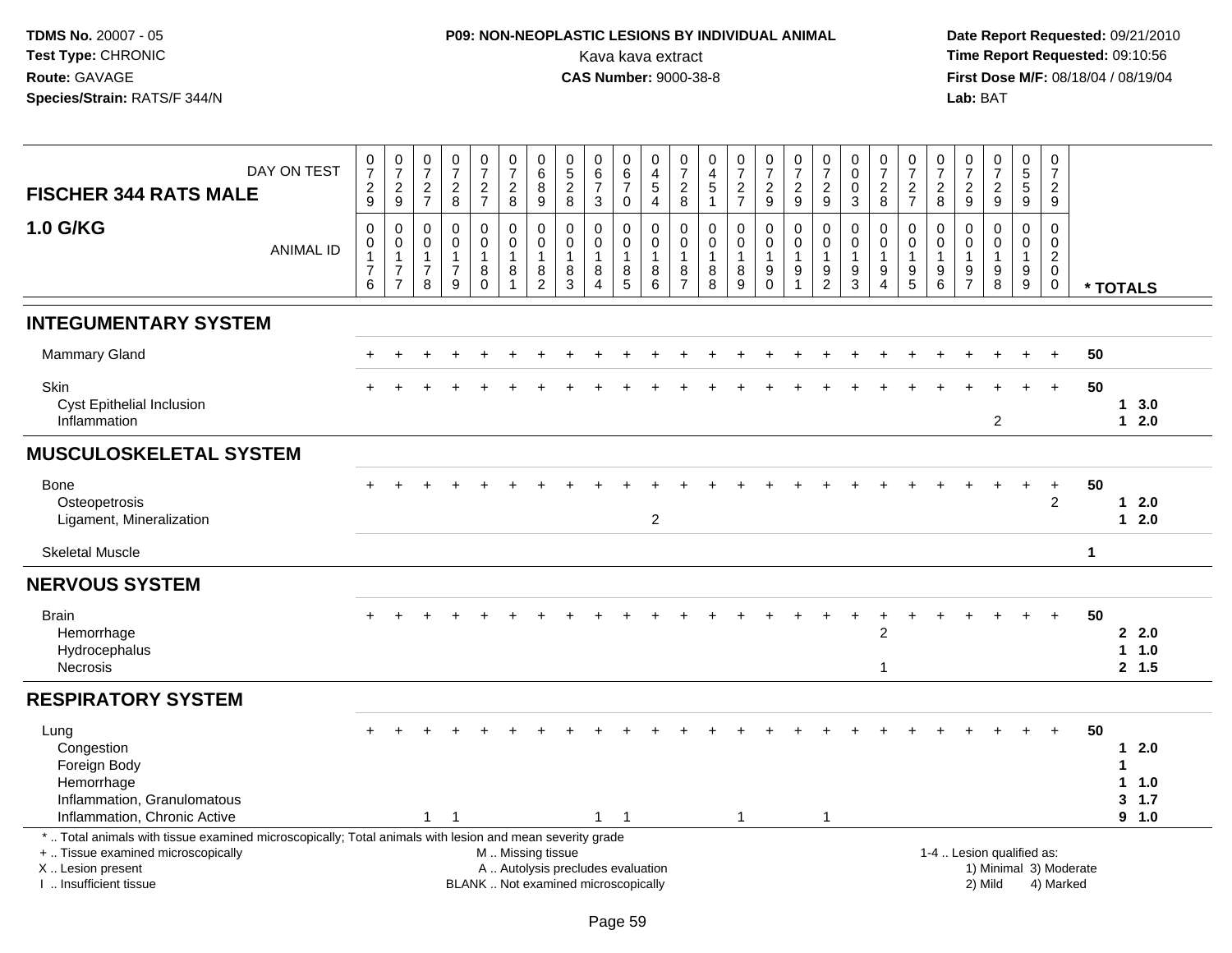# **P09: NON-NEOPLASTIC LESIONS BY INDIVIDUAL ANIMAL**Kava kava extract **Time Report Requested:** 09:10:56<br>**CAS Number:** 9000-38-8 **CAS Number:** 9000-38-8

| DAY ON TEST<br><b>FISCHER 344 RATS MALE</b>                                                                                                                                                   | $\frac{0}{7}$<br>$\frac{2}{9}$                            | $\begin{array}{c} 0 \\ 7 \end{array}$<br>$\frac{2}{9}$             | $\frac{0}{7}$<br>$\frac{2}{7}$                                    | $\begin{array}{c} 0 \\ 7 \end{array}$<br>$\frac{2}{8}$          | $\frac{0}{7}$<br>$\frac{2}{7}$         | $\begin{array}{c} 0 \\ 7 \end{array}$<br>$_{8}^{\rm 2}$                     | $_{6}^{\rm 0}$<br>8<br>$\overline{9}$                           | $\begin{smallmatrix}0\0\5\end{smallmatrix}$<br>$\overline{c}$<br>8 | $_{6}^{\rm o}$<br>$\overline{7}$<br>$\sqrt{3}$                                | 0<br>$6\phantom{a}$<br>$\overline{7}$<br>$\mathsf 0$                        | 0<br>$\frac{4}{5}$<br>$\overline{4}$                                       | $\begin{array}{c} 0 \\ 7 \end{array}$<br>$_{8}^2$     | 0<br>$\frac{4}{5}$                                               | $\frac{0}{7}$<br>$\frac{2}{7}$                                    | $\begin{array}{c} 0 \\ 7 \end{array}$<br>$\frac{2}{9}$      | $\frac{0}{7}$<br>$\frac{2}{9}$                                                        | $\begin{array}{c} 0 \\ 7 \end{array}$<br>$\overline{2}$<br>$9\,$  | 0<br>$\mathbf 0$<br>$\mathbf 0$<br>$\overline{3}$                              | $\frac{0}{7}$<br>$_{8}^{\rm 2}$                         | $\frac{0}{7}$<br>$\frac{2}{7}$                    | $\begin{array}{c} 0 \\ 7 \end{array}$<br>$\boldsymbol{2}$<br>$\,8\,$            | $\frac{0}{7}$<br>$\frac{2}{9}$                                   | $\frac{0}{7}$<br>$rac{2}{9}$                                        | $\begin{array}{c} 0 \\ 5 \\ 5 \end{array}$<br>$\overline{9}$         | 0<br>$\boldsymbol{7}$<br>$\overline{2}$<br>$\boldsymbol{9}$ |    |                                                     |
|-----------------------------------------------------------------------------------------------------------------------------------------------------------------------------------------------|-----------------------------------------------------------|--------------------------------------------------------------------|-------------------------------------------------------------------|-----------------------------------------------------------------|----------------------------------------|-----------------------------------------------------------------------------|-----------------------------------------------------------------|--------------------------------------------------------------------|-------------------------------------------------------------------------------|-----------------------------------------------------------------------------|----------------------------------------------------------------------------|-------------------------------------------------------|------------------------------------------------------------------|-------------------------------------------------------------------|-------------------------------------------------------------|---------------------------------------------------------------------------------------|-------------------------------------------------------------------|--------------------------------------------------------------------------------|---------------------------------------------------------|---------------------------------------------------|---------------------------------------------------------------------------------|------------------------------------------------------------------|---------------------------------------------------------------------|----------------------------------------------------------------------|-------------------------------------------------------------|----|-----------------------------------------------------|
| <b>1.0 G/KG</b><br><b>ANIMAL ID</b>                                                                                                                                                           | 0<br>$\mathbf 0$<br>$\mathbf{1}$<br>$\boldsymbol{7}$<br>6 | 0<br>$\pmb{0}$<br>$\mathbf{1}$<br>$\overline{7}$<br>$\overline{7}$ | $\mathbf 0$<br>$\pmb{0}$<br>$\mathbf{1}$<br>$\boldsymbol{7}$<br>8 | $\pmb{0}$<br>$\mathbf 0$<br>$\mathbf{1}$<br>$\overline{7}$<br>9 | 0<br>$\mathbf 0$<br>1<br>8<br>$\Omega$ | $\pmb{0}$<br>$\ddot{\mathbf{0}}$<br>$\mathbf{1}$<br>$\bf 8$<br>$\mathbf{1}$ | 0<br>$\ddot{\mathbf{0}}$<br>$\mathbf{1}$<br>8<br>$\overline{2}$ | 0<br>$\mathsf{O}\xspace$<br>$\mathbf{1}$<br>8<br>3                 | $\pmb{0}$<br>$\ddot{\mathbf{0}}$<br>$\mathbf{1}$<br>$\bf 8$<br>$\overline{4}$ | 0<br>$\mathbf 0$<br>$\overline{1}$<br>$\begin{array}{c} 8 \\ 5 \end{array}$ | $\mathbf 0$<br>$\ddot{\mathbf{0}}$<br>$\overline{1}$<br>$\bf 8$<br>$\,6\,$ | 0<br>$\pmb{0}$<br>$\mathbf{1}$<br>8<br>$\overline{7}$ | $\pmb{0}$<br>$\ddot{\mathbf{0}}$<br>$\mathbf{1}$<br>$\bf 8$<br>8 | $\boldsymbol{0}$<br>$\ddot{\mathbf{0}}$<br>$\mathbf{1}$<br>$^8_9$ | 0<br>$\overline{0}$<br>$\mathbf{1}$<br>$9\,$<br>$\mathbf 0$ | $\mathbf 0$<br>$\overline{0}$<br>$\overline{1}$<br>$\boldsymbol{9}$<br>$\overline{1}$ | $\mathbf 0$<br>$\mathbf 0$<br>$\mathbf{1}$<br>9<br>$\overline{2}$ | $\mathbf 0$<br>$\pmb{0}$<br>$\mathbf{1}$<br>$\boldsymbol{9}$<br>$\overline{3}$ | 0<br>$\mathbf 0$<br>$\mathbf{1}$<br>9<br>$\overline{4}$ | 0<br>$\mathbf 0$<br>$\mathbf{1}$<br>$\frac{9}{5}$ | $\mathbf 0$<br>$\pmb{0}$<br>$\mathbf{1}$<br>$\boldsymbol{9}$<br>$6\overline{6}$ | $\mathbf 0$<br>$\boldsymbol{0}$<br>$\mathbf{1}$<br>$\frac{9}{7}$ | $\mathbf 0$<br>$\mathbf 0$<br>$\mathbf{1}$<br>$\boldsymbol{9}$<br>8 | 0<br>$\pmb{0}$<br>$\mathbf{1}$<br>$\boldsymbol{9}$<br>$\overline{9}$ | 0<br>$\pmb{0}$<br>$\frac{2}{0}$<br>$\mathbf 0$              |    | * TOTALS                                            |
| Alveolar Epithelium, Hyperplasia<br>Alveolar Epithelium, Hypertrophy<br>Alveolus, Infiltration Cellular, Histiocyte<br>Arteriole, Hyperplasia<br>Serosa, Inflammation, Acute                  | $\mathbf{1}$                                              | $\overline{1}$                                                     |                                                                   | $\overline{2}$                                                  |                                        |                                                                             | 3                                                               | $\overline{2}$                                                     |                                                                               | $\overline{1}$                                                              | $\overline{2}$                                                             |                                                       |                                                                  | $\mathbf{1}$                                                      |                                                             | $\overline{\mathbf{1}}$                                                               |                                                                   |                                                                                |                                                         | $\mathbf 1$<br>-1                                 |                                                                                 | 1                                                                | $\overline{1}$<br>$\overline{\mathbf{1}}$                           |                                                                      | $\mathbf 1$                                                 |    | $15 \t1.3$<br>$1 \t1.0$<br>9 1.6<br>1 1.0<br>$12.0$ |
| Nose<br>Foreign Body<br>Inflammation<br>Olfactory Epithelium, Metaplasia<br>Respiratory Epithelium, Hyperplasia                                                                               |                                                           | 2                                                                  |                                                                   |                                                                 |                                        | -1                                                                          |                                                                 | $\mathbf 1$<br>$\overline{2}$                                      | $\overline{1}$                                                                | $\overline{2}$<br>$\overline{2}$                                            | $\overline{1}$                                                             |                                                       |                                                                  |                                                                   |                                                             |                                                                                       | $\mathbf{1}$                                                      |                                                                                | $\overline{2}$                                          | - 1                                               |                                                                                 | X<br>$\overline{c}$<br>$\overline{2}$                            | $\overline{1}$                                                      |                                                                      |                                                             | 50 | $\mathbf{2}$<br>18 1.3<br>$5$ 1.6<br>4 1.0          |
| Trachea                                                                                                                                                                                       | $+$                                                       |                                                                    |                                                                   |                                                                 |                                        |                                                                             |                                                                 |                                                                    |                                                                               |                                                                             |                                                                            |                                                       |                                                                  |                                                                   |                                                             |                                                                                       |                                                                   |                                                                                |                                                         |                                                   |                                                                                 |                                                                  |                                                                     |                                                                      | $+$                                                         | 50 |                                                     |
| <b>SPECIAL SENSES SYSTEM</b>                                                                                                                                                                  |                                                           |                                                                    |                                                                   |                                                                 |                                        |                                                                             |                                                                 |                                                                    |                                                                               |                                                                             |                                                                            |                                                       |                                                                  |                                                                   |                                                             |                                                                                       |                                                                   |                                                                                |                                                         |                                                   |                                                                                 |                                                                  |                                                                     |                                                                      |                                                             |    |                                                     |
| Eye<br>Anterior Chamber, Inflammation<br>Iris, Inflammation<br>Retina, Degeneration                                                                                                           |                                                           | $\overline{1}$                                                     | 2                                                                 |                                                                 | $\overline{2}$                         |                                                                             |                                                                 | $\mathbf 1$                                                        |                                                                               | $\overline{2}$                                                              |                                                                            | $\mathbf{1}$                                          |                                                                  |                                                                   |                                                             |                                                                                       | $\mathbf{1}$                                                      |                                                                                |                                                         | -1                                                |                                                                                 |                                                                  |                                                                     |                                                                      |                                                             | 50 | $12.0$<br>2, 1.0<br>16 1.6                          |
| Harderian Gland                                                                                                                                                                               |                                                           |                                                                    |                                                                   |                                                                 |                                        |                                                                             |                                                                 |                                                                    |                                                                               |                                                                             |                                                                            |                                                       |                                                                  |                                                                   |                                                             |                                                                                       |                                                                   |                                                                                |                                                         |                                                   |                                                                                 |                                                                  |                                                                     |                                                                      |                                                             | 50 |                                                     |
| <b>URINARY SYSTEM</b>                                                                                                                                                                         |                                                           |                                                                    |                                                                   |                                                                 |                                        |                                                                             |                                                                 |                                                                    |                                                                               |                                                                             |                                                                            |                                                       |                                                                  |                                                                   |                                                             |                                                                                       |                                                                   |                                                                                |                                                         |                                                   |                                                                                 |                                                                  |                                                                     |                                                                      |                                                             |    |                                                     |
| Kidney<br>Accumulation, Hyaline Droplet<br>Hyperplasia, Oncocytic<br>Mineralization                                                                                                           | 1.                                                        |                                                                    |                                                                   |                                                                 |                                        |                                                                             |                                                                 |                                                                    |                                                                               |                                                                             |                                                                            |                                                       |                                                                  |                                                                   |                                                             |                                                                                       | 1                                                                 |                                                                                |                                                         |                                                   |                                                                                 | -1                                                               | -1                                                                  |                                                                      | $\ddot{}$<br>$\mathbf 1$                                    | 50 | 2, 1.0<br>$1 \t1.0$<br>34 1.0                       |
| Nephropathy<br>Cortex, Cyst                                                                                                                                                                   | $\overline{2}$                                            |                                                                    | 3                                                                 | $\mathcal{P}$                                                   |                                        |                                                                             | 2                                                               | $\mathfrak{p}$                                                     |                                                                               |                                                                             |                                                                            |                                                       | $\mathcal{P}$                                                    | 3                                                                 | $\mathbf{1}$                                                | 3                                                                                     | 2                                                                 |                                                                                | $\overline{4}$                                          | $\overline{2}$                                    | 3                                                                               | 3                                                                | 3                                                                   | 3                                                                    | 4                                                           |    | 48 3.1<br>$12.0$                                    |
| *  Total animals with tissue examined microscopically; Total animals with lesion and mean severity grade<br>+  Tissue examined microscopically<br>X  Lesion present<br>I  Insufficient tissue |                                                           |                                                                    |                                                                   |                                                                 |                                        |                                                                             | M  Missing tissue                                               |                                                                    | A  Autolysis precludes evaluation<br>BLANK  Not examined microscopically      |                                                                             |                                                                            |                                                       |                                                                  |                                                                   |                                                             |                                                                                       |                                                                   |                                                                                |                                                         |                                                   |                                                                                 |                                                                  | 1-4  Lesion qualified as:<br>1) Minimal 3) Moderate<br>2) Mild      |                                                                      | 4) Marked                                                   |    |                                                     |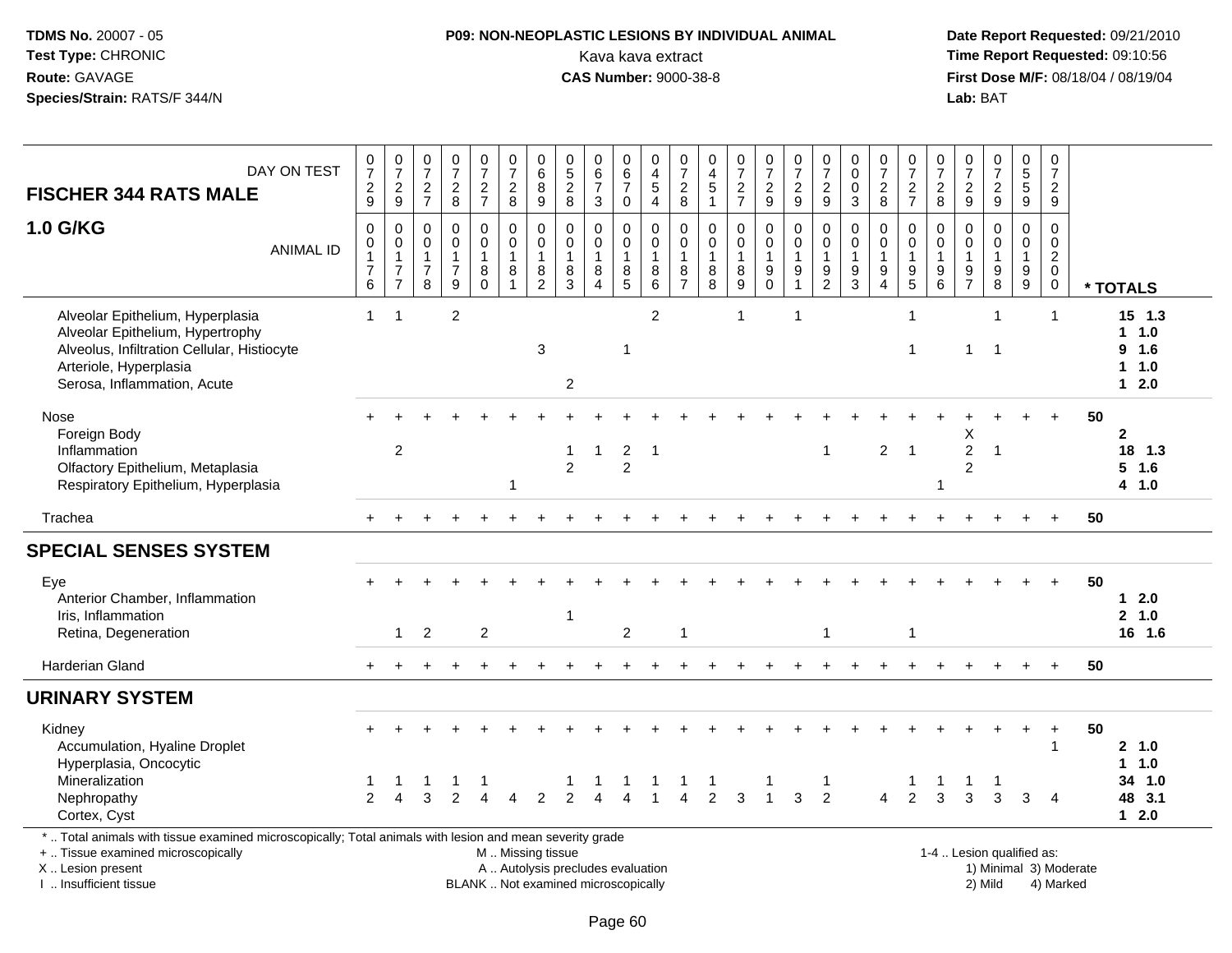| <b>TDMS No. 20007 - 05</b>   |
|------------------------------|
| <b>Test Type: CHRONIC</b>    |
| Route: GAVAGE                |
| Species/Strain: RATS/F 344/N |
|                              |

# **P09: NON-NEOPLASTIC LESIONS BY INDIVIDUAL ANIMAL**Kava kava extract **Time Report Requested:** 09:10:56<br>**CAS Number:** 9000-38-8<br>**Tirst Dose M/F:** 08/18/04 / 08/19/04

 **Date Report Requested:** 09/21/2010 **CAS Number:** 9000-38-8 **First Dose M/F:** 08/18/04 / 08/19/04 **Lab:** BAT

| DAY ON TEST<br><b>FISCHER 344 RATS MALE</b>                          | 0<br>$\overline{ }$<br>$\overline{c}$<br>9 | 0<br>-<br>$\Omega$<br>$\epsilon$<br>9 | 0<br>ົ<br>$\epsilon$<br>$\rightarrow$   | 0<br>$\overline{ }$<br>$_{8}^2$         | 0<br>$\overline{ }$<br>$\frac{2}{7}$ | $\overline{ }$<br>$\frac{2}{8}$ | 0<br>6<br>8<br>9          | 0<br>5<br>$\mathbf{2}$<br>8 | U<br>6<br>3      | 0<br>6<br>$\rightarrow$<br>0         | 0<br>$\overline{a}$<br>5<br>$\overline{4}$ | 0<br>$\overline{ }$<br>າ<br>$\epsilon$<br>8 | 0<br>4<br>G           | -<br>ົ<br>$\frac{2}{7}$ | $\mathbf{0}$<br>$\rightarrow$<br>$\frac{2}{9}$ | <sub>0</sub><br>$\epsilon$<br>9 | 0<br>$\overline{2}$<br>$9\,$            | 0<br>0<br>0<br>3           | 0<br>$\overline{ }$<br>$\frac{2}{8}$ | 0<br>2<br>$\rightarrow$ | L<br>8 | $\mathbf{0}$<br>$\epsilon$<br>9 | 0<br>$\epsilon$<br>9 | $\mathbf{0}$<br>5<br>5<br>9 | 0<br>$\overline{ }$<br>2<br>9 |    |                       |  |
|----------------------------------------------------------------------|--------------------------------------------|---------------------------------------|-----------------------------------------|-----------------------------------------|--------------------------------------|---------------------------------|---------------------------|-----------------------------|------------------|--------------------------------------|--------------------------------------------|---------------------------------------------|-----------------------|-------------------------|------------------------------------------------|---------------------------------|-----------------------------------------|----------------------------|--------------------------------------|-------------------------|--------|---------------------------------|----------------------|-----------------------------|-------------------------------|----|-----------------------|--|
| <b>1.0 G/KG</b><br>ANIMAL ID                                         | 0<br>$\mathbf 0$<br>$\overline{ }$<br>6    | 0<br>0                                | 0<br>$\mathbf 0$<br>$\overline{ }$<br>8 | $\mathbf 0$<br>0<br>$\overline{z}$<br>9 | 0<br>$\boldsymbol{0}$<br>8<br>0      | $\pmb{0}$<br>8                  | 0<br>8<br>ົ<br>$\epsilon$ | 0<br>$\mathbf 0$<br>8<br>3  | 0<br>0<br>8<br>4 | $\mathbf 0$<br>$\mathbf 0$<br>8<br>5 | 0<br>$\mathbf 0$<br>8<br>6                 | 0<br>$\mathbf 0$<br>8<br>$\rightarrow$      | $\mathbf 0$<br>8<br>8 | 8<br>9                  | $\overline{0}$<br>$\mathbf 0$<br>9             | 0<br>0<br>9                     | $\mathbf 0$<br>0<br>9<br>$\overline{2}$ | 0<br>$\mathbf 0$<br>9<br>3 | 0<br>$\mathbf 0$<br>9<br>4           | 0<br>9<br>5             | 9<br>6 | 0<br>9<br>$\overline{7}$        | 0<br>0<br>9<br>8     | 0<br>$\mathbf{0}$<br>9<br>9 | 0<br>0<br>2<br>0<br>0         |    | * TOTALS              |  |
| Pelvis, Inflammation<br>Pelvis, Transitional Epithelium, Hyperplasia |                                            |                                       |                                         |                                         |                                      |                                 |                           |                             |                  | 2                                    |                                            |                                             |                       |                         |                                                |                                 |                                         |                            |                                      |                         |        |                                 |                      |                             |                               |    | $1 \t1.0$<br>$15$ 1.3 |  |
| <b>Urinary Bladder</b><br>Inflammation                               |                                            |                                       |                                         |                                         |                                      |                                 |                           |                             |                  |                                      |                                            |                                             |                       |                         |                                                |                                 |                                         |                            |                                      |                         |        |                                 |                      | 3                           | $+$                           | 50 | 2, 2.5                |  |

\*\*\* END OF MALE DATA \*\*\*

\* .. Total animals with tissue examined microscopically; Total animals with lesion and mean severity grade

+ .. Tissue examined microscopically

X .. Lesion present

I .. Insufficient tissue

 M .. Missing tissueA .. Autolysis precludes evaluation

BLANK .. Not examined microscopically 2) Mild 4) Marked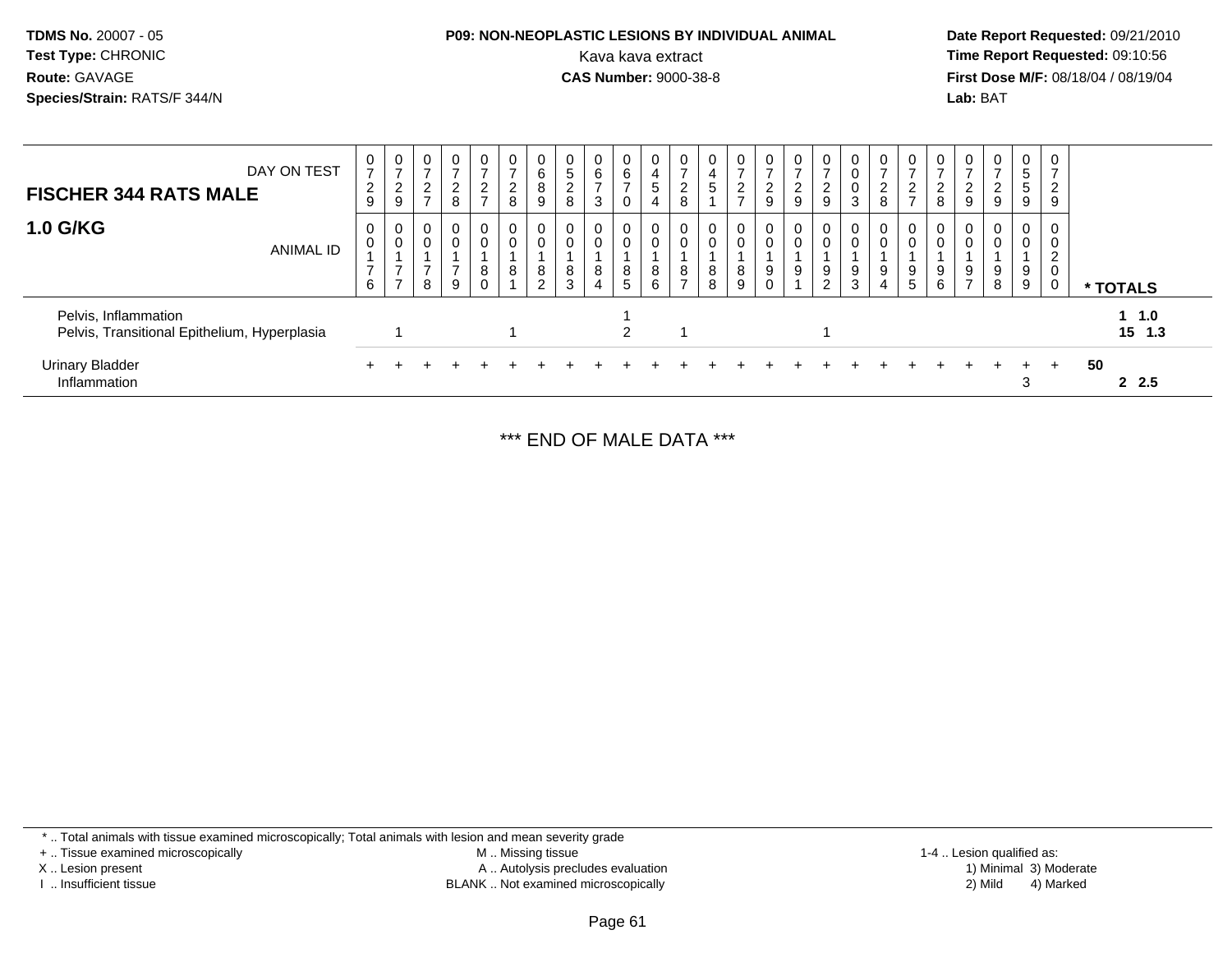### **P09: NON-NEOPLASTIC LESIONS BY INDIVIDUAL ANIMAL**Kava kava extract **Time Report Requested:** 09:10:56<br>**CAS Number:** 9000-38-8<br>**Tirst Dose M/F:** 08/18/04 / 08/19/04

 **Date Report Requested:** 09/21/2010 **First Dose M/F:** 08/18/04 / 08/19/04 Lab: BAT **Lab:** BAT

| DAY ON TEST<br><b>FISCHER 344 RATS FEMALE</b><br>0.0 G/KG<br><b>ANIMAL ID</b>                                                                                                                                                                                                                                                 | $\begin{smallmatrix}0\\7\end{smallmatrix}$<br>$\begin{array}{c} 0 \\ 5 \end{array}$<br>$\boldsymbol{0}$<br>$\begin{smallmatrix} 0\\2\\0 \end{smallmatrix}$<br>-1 | $\frac{0}{7}$<br>$\sqrt{2}$<br>8<br>$\mathbf 0$<br>$\begin{smallmatrix} 0\\2 \end{smallmatrix}$<br>$\mathbf 0$<br>$\sqrt{2}$ | $\frac{0}{7}$<br>3<br>$\mathbf 0$<br>$\mathbf 0$<br>$\mathbf 0$<br>$\sqrt{2}$<br>$\mathbf 0$<br>3 | $\frac{0}{7}$<br>$\frac{2}{9}$<br>$\pmb{0}$<br>$\begin{bmatrix} 0 \\ 2 \\ 0 \end{bmatrix}$<br>$\overline{4}$ | $\frac{0}{7}$<br>$\overline{2}$<br>$9\,$<br>$\pmb{0}$<br>$\frac{0}{2}$<br>5 | $\begin{array}{c} 0 \\ 7 \\ 2 \end{array}$<br>9<br>0<br>$\frac{0}{2}$<br>$\mathsf{O}\xspace$<br>$6\phantom{1}$ | $\frac{0}{7}$<br>$\mathbf{3}$<br>$\mathbf 0$<br>$\pmb{0}$<br>$\frac{0}{2}$<br>$\overline{7}$ | $\frac{0}{7}$<br>$\overline{2}$<br>9<br>0<br>$\boldsymbol{0}$<br>$\sqrt{2}$<br>$\mathbf 0$<br>8 | $\begin{array}{c} 0 \\ 5 \end{array}$<br>$\mathbf 0$<br>6<br>$\pmb{0}$<br>$\begin{smallmatrix} 0\\2 \end{smallmatrix}$<br>$\mathsf 0$<br>9 | $\frac{0}{7}$<br>$\mathbf{3}$<br>$\mathbf 0$<br>0<br>$\mathbf 0$<br>$\sqrt{2}$<br>$\mathbf{1}$<br>$\Omega$ | $\begin{matrix} 0 \\ 7 \\ 3 \end{matrix}$<br>$\mathbf 0$<br>$\begin{array}{c} 0 \\ 0 \\ 2 \\ 1 \end{array}$<br>$\overline{1}$ | $\frac{0}{7}$<br>$\ensuremath{\mathsf{3}}$<br>$\mathbf 0$<br>$\begin{array}{c} 0 \\ 0 \\ 2 \\ 1 \end{array}$<br>$\overline{2}$ | $\frac{0}{7}$<br>$\overline{2}$<br>8<br>0<br>$_2^0$<br>$\mathbf{1}$<br>$\mathbf{3}$ | $\begin{matrix} 0 \\ 6 \\ 2 \end{matrix}$<br>$\overline{1}$<br>0002<br>$\boldsymbol{\Lambda}$ | $\begin{smallmatrix}0\\7\end{smallmatrix}$<br>$\mathbf{3}$<br>$\mathbf{0}$<br>0<br>$\frac{0}{2}$<br>$\mathbf{1}$<br>$\sqrt{5}$ | $\begin{array}{c} 0 \\ 7 \\ 2 \end{array}$<br>9<br>$\mathbf 0$<br>$\mathbf 0$<br>$\sqrt{2}$<br>$\mathbf{1}$<br>$\,6\,$ | $\frac{0}{7}$<br>$\pmb{0}$<br>5<br>$\pmb{0}$<br>$\frac{0}{2}$<br>1<br>$\overline{7}$ | $\frac{0}{7}$<br>$\overline{c}$<br>9<br>0<br>$\begin{smallmatrix} 0\\2 \end{smallmatrix}$<br>$\mathbf{1}$<br>$\bf8$ | $\frac{0}{7}$<br>$\sqrt{2}$<br>8<br>0<br>$\begin{smallmatrix} 0\\2 \end{smallmatrix}$<br>$\mathbf{1}$<br>9 | $\frac{0}{7}$<br>$\sqrt{2}$<br>9<br>0<br>$\frac{0}{2}$<br>$\mathbf 0$ | 0<br>$\overline{5}$<br>$\overline{1}$<br>$\Omega$<br>$\mathbf 0$<br>$\frac{0}{2}$<br>$\overline{1}$ | 0<br>$\overline{7}$<br>$\overline{c}$<br>8<br>$\mathbf 0$<br>$\mathbf 0$<br>$\frac{2}{2}$ | $\begin{smallmatrix}0\\0\end{smallmatrix}$<br>$\mathbf 0$<br>9<br>$\mathbf 0$<br>$\begin{array}{c} 0 \\ 2 \\ 2 \\ 3 \end{array}$ | $\frac{0}{7}$<br>$\overline{a}$<br>9<br>0<br>$\mathbf 0$<br>$\frac{2}{2}$ | 0<br>$\overline{7}$<br>$\overline{2}$<br>8<br>$\mathbf 0$<br>$\begin{array}{c} 0 \\ 2 \\ 2 \\ 5 \end{array}$ | females<br>$($ cont $)$ |
|-------------------------------------------------------------------------------------------------------------------------------------------------------------------------------------------------------------------------------------------------------------------------------------------------------------------------------|------------------------------------------------------------------------------------------------------------------------------------------------------------------|------------------------------------------------------------------------------------------------------------------------------|---------------------------------------------------------------------------------------------------|--------------------------------------------------------------------------------------------------------------|-----------------------------------------------------------------------------|----------------------------------------------------------------------------------------------------------------|----------------------------------------------------------------------------------------------|-------------------------------------------------------------------------------------------------|--------------------------------------------------------------------------------------------------------------------------------------------|------------------------------------------------------------------------------------------------------------|-------------------------------------------------------------------------------------------------------------------------------|--------------------------------------------------------------------------------------------------------------------------------|-------------------------------------------------------------------------------------|-----------------------------------------------------------------------------------------------|--------------------------------------------------------------------------------------------------------------------------------|------------------------------------------------------------------------------------------------------------------------|--------------------------------------------------------------------------------------|---------------------------------------------------------------------------------------------------------------------|------------------------------------------------------------------------------------------------------------|-----------------------------------------------------------------------|-----------------------------------------------------------------------------------------------------|-------------------------------------------------------------------------------------------|----------------------------------------------------------------------------------------------------------------------------------|---------------------------------------------------------------------------|--------------------------------------------------------------------------------------------------------------|-------------------------|
| <b>ALIMENTARY SYSTEM</b>                                                                                                                                                                                                                                                                                                      |                                                                                                                                                                  |                                                                                                                              |                                                                                                   |                                                                                                              |                                                                             |                                                                                                                |                                                                                              |                                                                                                 |                                                                                                                                            |                                                                                                            |                                                                                                                               |                                                                                                                                |                                                                                     |                                                                                               |                                                                                                                                |                                                                                                                        |                                                                                      |                                                                                                                     |                                                                                                            |                                                                       |                                                                                                     |                                                                                           |                                                                                                                                  |                                                                           |                                                                                                              |                         |
| Esophagus                                                                                                                                                                                                                                                                                                                     |                                                                                                                                                                  |                                                                                                                              |                                                                                                   |                                                                                                              |                                                                             |                                                                                                                |                                                                                              |                                                                                                 |                                                                                                                                            |                                                                                                            |                                                                                                                               |                                                                                                                                |                                                                                     |                                                                                               |                                                                                                                                |                                                                                                                        |                                                                                      |                                                                                                                     |                                                                                                            |                                                                       |                                                                                                     |                                                                                           |                                                                                                                                  |                                                                           | $\overline{+}$                                                                                               |                         |
| Intestine Large, Cecum                                                                                                                                                                                                                                                                                                        |                                                                                                                                                                  |                                                                                                                              |                                                                                                   |                                                                                                              |                                                                             |                                                                                                                |                                                                                              |                                                                                                 |                                                                                                                                            |                                                                                                            |                                                                                                                               |                                                                                                                                |                                                                                     |                                                                                               |                                                                                                                                |                                                                                                                        |                                                                                      |                                                                                                                     |                                                                                                            |                                                                       |                                                                                                     |                                                                                           |                                                                                                                                  |                                                                           |                                                                                                              |                         |
| Intestine Large, Colon<br>Parasite Metazoan                                                                                                                                                                                                                                                                                   |                                                                                                                                                                  |                                                                                                                              |                                                                                                   |                                                                                                              |                                                                             |                                                                                                                |                                                                                              |                                                                                                 |                                                                                                                                            |                                                                                                            |                                                                                                                               |                                                                                                                                |                                                                                     |                                                                                               |                                                                                                                                |                                                                                                                        |                                                                                      |                                                                                                                     |                                                                                                            |                                                                       |                                                                                                     |                                                                                           |                                                                                                                                  |                                                                           |                                                                                                              |                         |
| Intestine Large, Rectum                                                                                                                                                                                                                                                                                                       |                                                                                                                                                                  |                                                                                                                              |                                                                                                   |                                                                                                              |                                                                             |                                                                                                                |                                                                                              |                                                                                                 |                                                                                                                                            |                                                                                                            |                                                                                                                               |                                                                                                                                |                                                                                     |                                                                                               |                                                                                                                                |                                                                                                                        |                                                                                      |                                                                                                                     |                                                                                                            |                                                                       |                                                                                                     |                                                                                           |                                                                                                                                  |                                                                           |                                                                                                              |                         |
| Intestine Small, Duodenum                                                                                                                                                                                                                                                                                                     |                                                                                                                                                                  |                                                                                                                              |                                                                                                   |                                                                                                              |                                                                             |                                                                                                                |                                                                                              |                                                                                                 |                                                                                                                                            |                                                                                                            |                                                                                                                               |                                                                                                                                |                                                                                     |                                                                                               |                                                                                                                                |                                                                                                                        |                                                                                      |                                                                                                                     |                                                                                                            |                                                                       |                                                                                                     |                                                                                           |                                                                                                                                  |                                                                           |                                                                                                              |                         |
| Intestine Small, Ileum                                                                                                                                                                                                                                                                                                        |                                                                                                                                                                  |                                                                                                                              |                                                                                                   |                                                                                                              |                                                                             |                                                                                                                |                                                                                              |                                                                                                 |                                                                                                                                            |                                                                                                            |                                                                                                                               |                                                                                                                                |                                                                                     |                                                                                               |                                                                                                                                |                                                                                                                        |                                                                                      |                                                                                                                     |                                                                                                            |                                                                       |                                                                                                     |                                                                                           |                                                                                                                                  |                                                                           |                                                                                                              |                         |
| Intestine Small, Jejunum                                                                                                                                                                                                                                                                                                      |                                                                                                                                                                  |                                                                                                                              |                                                                                                   |                                                                                                              |                                                                             |                                                                                                                |                                                                                              |                                                                                                 |                                                                                                                                            |                                                                                                            |                                                                                                                               |                                                                                                                                |                                                                                     |                                                                                               |                                                                                                                                |                                                                                                                        |                                                                                      |                                                                                                                     |                                                                                                            |                                                                       |                                                                                                     |                                                                                           |                                                                                                                                  |                                                                           |                                                                                                              |                         |
| Liver<br>Angiectasis<br><b>Basophilic Focus</b><br><b>Clear Cell Focus</b><br><b>Eosinophilic Focus</b><br>Fatty Change, Focal<br>Fatty Change, Diffuse<br>Hematopoietic Cell Proliferation<br>Hepatodiaphragmatic Nodule<br>Inflammation, Chronic Active<br>Mixed Cell Focus<br><b>Necrosis</b><br>Pigmentation, Hemosiderin | X                                                                                                                                                                | $\times$<br>$X$ $X$                                                                                                          | X<br>X<br>$X$ $X$                                                                                 | X                                                                                                            | $\times$<br>X X X                                                           | $\mathsf{X}$                                                                                                   | $\times$<br>$\overline{2}$<br>$\mathsf X$                                                    | X<br>X                                                                                          |                                                                                                                                            | X                                                                                                          | $X$ $X$<br>$X$ $X$                                                                                                            | $\overline{2}$<br>$\boldsymbol{X}$<br>$\mathsf{X}$<br>$\pmb{\times}$<br>$\boldsymbol{2}$<br>$\overline{2}$                     | X<br>$\sf X$                                                                        | $\mathsf{X}$<br>$\overline{c}$<br>$\mathbf 1$<br>$\boldsymbol{\mathsf{X}}$                    | X X<br>$\mathbf{1}$                                                                                                            | $X$ $X$<br>$\overline{1}$                                                                                              |                                                                                      | $\times$<br>X<br>$\mathbf{1}$                                                                                       | $X$ $X$<br>Χ<br>$\mathbf{1}$                                                                               | $\mathsf X$<br>$\overline{1}$<br>X                                    | $\overline{1}$                                                                                      | X<br>X<br>$\mathbf{1}$                                                                    |                                                                                                                                  | X<br>$\mathsf{X}$<br>1<br>$1 \quad 1$                                     | X<br>$\mathsf{X}$<br>$X$ $X$                                                                                 |                         |

\* .. Total animals with tissue examined microscopically; Total animals with lesion and mean severity grade

+ .. Tissue examined microscopically

X .. Lesion present

I .. Insufficient tissue

M .. Missing tissue

A .. Autolysis precludes evaluation

BLANK .. Not examined microscopically 2) Mild 4) Marked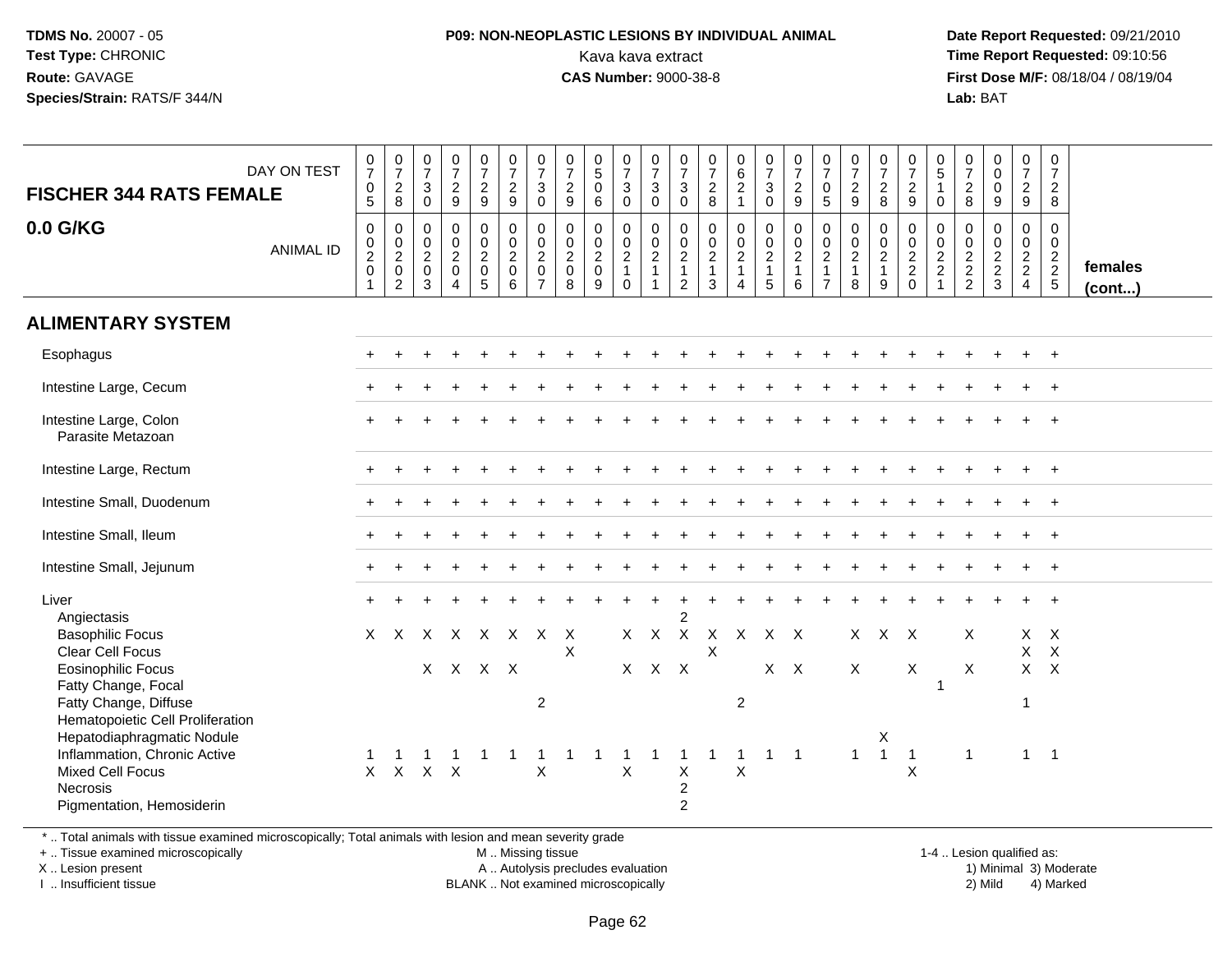# **P09: NON-NEOPLASTIC LESIONS BY INDIVIDUAL ANIMAL**Kava kava extract **Time Report Requested:** 09:10:56<br>**CAS Number:** 9000-38-8<br>**Tirst Dose M/F:** 08/18/04 / 08/19/04

| <b>FISCHER 344 RATS FEMALE</b>                                                                                                                                                                | DAY ON TEST      | $\frac{0}{7}$<br>0<br>5                                                                   | $\frac{0}{7}$<br>$\frac{2}{8}$                                                                            | $\frac{0}{7}$<br>3<br>$\mathbf 0$                      | $\begin{smallmatrix}0\\7\end{smallmatrix}$<br>$\frac{2}{9}$                   | $\begin{array}{c} 0 \\ 7 \end{array}$<br>$\frac{2}{9}$                      | $\begin{array}{c} 0 \\ 7 \end{array}$<br>$\frac{2}{9}$                                        | $\begin{array}{c} 0 \\ 7 \end{array}$<br>$\sqrt{3}$<br>$\mathbf 0$          | $\pmb{0}$<br>$\overline{7}$<br>$\sqrt{2}$<br>9               | $\pmb{0}$<br>$\overline{5}$<br>$\mathbf 0$<br>6                | $\frac{0}{7}$<br>$\mathbf{3}$<br>$\mathbf 0$                   | $\frac{0}{7}$<br>$\ensuremath{\mathsf{3}}$<br>0      | $\frac{0}{7}$<br>$\ensuremath{\mathsf{3}}$<br>0                 | 0<br>$\boldsymbol{7}$<br>$\frac{2}{8}$                | $\begin{array}{c} 0 \\ 6 \end{array}$<br>$\frac{2}{1}$       | $\begin{array}{c} 0 \\ 7 \end{array}$<br>$\ensuremath{\mathsf{3}}$<br>$\pmb{0}$ | $\begin{array}{c} 0 \\ 7 \end{array}$<br>$\frac{2}{9}$ | $\frac{0}{7}$<br>$\mathbf 0$<br>5                                      | $\begin{array}{c} 0 \\ 7 \end{array}$<br>$\frac{2}{9}$                                     | $\frac{0}{7}$<br>$\overline{\mathbf{c}}$<br>8           | $\frac{0}{7}$<br>$\overline{c}$<br>9                        | $\mathbf 0$<br>$\overline{5}$<br>0                                                              | $\mathbf 0$<br>$\overline{7}$<br>$\overline{c}$<br>8               | $\mathbf 0$<br>$\overline{0}$<br>$\mathbf 0$<br>9             | $\boldsymbol{0}$<br>$\overline{7}$<br>$\frac{2}{9}$                       | $\frac{0}{7}$<br>$\overline{\mathbf{c}}$<br>8                 |                   |
|-----------------------------------------------------------------------------------------------------------------------------------------------------------------------------------------------|------------------|-------------------------------------------------------------------------------------------|-----------------------------------------------------------------------------------------------------------|--------------------------------------------------------|-------------------------------------------------------------------------------|-----------------------------------------------------------------------------|-----------------------------------------------------------------------------------------------|-----------------------------------------------------------------------------|--------------------------------------------------------------|----------------------------------------------------------------|----------------------------------------------------------------|------------------------------------------------------|-----------------------------------------------------------------|-------------------------------------------------------|--------------------------------------------------------------|---------------------------------------------------------------------------------|--------------------------------------------------------|------------------------------------------------------------------------|--------------------------------------------------------------------------------------------|---------------------------------------------------------|-------------------------------------------------------------|-------------------------------------------------------------------------------------------------|--------------------------------------------------------------------|---------------------------------------------------------------|---------------------------------------------------------------------------|---------------------------------------------------------------|-------------------|
| 0.0 G/KG                                                                                                                                                                                      | <b>ANIMAL ID</b> | $\mathbf 0$<br>$\begin{smallmatrix}0\0\2\end{smallmatrix}$<br>$\mathsf 0$<br>$\mathbf{1}$ | $\pmb{0}$<br>$\begin{smallmatrix} 0\\2 \end{smallmatrix}$<br>$\begin{smallmatrix} 0\\2 \end{smallmatrix}$ | $\mathbf 0$<br>0<br>$\overline{2}$<br>$\mathbf 0$<br>3 | $\mathbf 0$<br>$\mathbf 0$<br>$\overline{2}$<br>$\mathsf 0$<br>$\overline{4}$ | $\mathbf 0$<br>$\pmb{0}$<br>$\overline{2}$<br>$\mathbf 0$<br>$\overline{5}$ | $\mathbf 0$<br>$\mathbf 0$<br>$\overline{2}$<br>$\mathsf{O}\xspace$<br>6                      | $\mathbf 0$<br>$\mathbf 0$<br>$\overline{2}$<br>$\pmb{0}$<br>$\overline{7}$ | $\mathbf 0$<br>$\mathbf 0$<br>$\sqrt{2}$<br>$\mathbf 0$<br>8 | $\mathbf 0$<br>$\pmb{0}$<br>$\overline{2}$<br>$\mathbf 0$<br>9 | 0<br>$\mathbf 0$<br>$\overline{2}$<br>$\mathbf{1}$<br>$\Omega$ | 0<br>$\frac{0}{2}$<br>$\mathbf{1}$<br>$\overline{1}$ | $\mathbf 0$<br>$_{2}^{\rm 0}$<br>$\mathbf{1}$<br>$\overline{2}$ | 0<br>$\pmb{0}$<br>$\overline{2}$<br>$\mathbf{1}$<br>3 | $\pmb{0}$<br>$\frac{0}{2}$<br>$\mathbf{1}$<br>$\overline{4}$ | 0<br>$\mathsf{O}\xspace$<br>$\overline{2}$<br>$\mathbf{1}$<br>$\overline{5}$    | $\pmb{0}$<br>$\frac{0}{2}$<br>$\mathbf{1}$<br>6        | 0<br>$\mathbf 0$<br>$\boldsymbol{2}$<br>$\mathbf{1}$<br>$\overline{7}$ | 0<br>$\begin{smallmatrix} 0\\2 \end{smallmatrix}$<br>$\begin{array}{c} 1 \\ 8 \end{array}$ | 0<br>$\mathbf 0$<br>$\overline{2}$<br>$\mathbf{1}$<br>9 | 0<br>$\mathsf{O}\xspace$<br>$\overline{2}$<br>$\frac{2}{0}$ | $\mathbf 0$<br>$\begin{smallmatrix} 0\\2 \end{smallmatrix}$<br>$\boldsymbol{2}$<br>$\mathbf{1}$ | $\mathbf 0$<br>$\boldsymbol{0}$<br>$\overline{2}$<br>$\frac{2}{2}$ | $\mathbf 0$<br>$\mathbf 0$<br>$\overline{c}$<br>$\frac{2}{3}$ | 0<br>$\overline{0}$<br>$\overline{2}$<br>$\overline{2}$<br>$\overline{4}$ | $\mathbf 0$<br>$\mathbf 0$<br>$\overline{2}$<br>$\frac{2}{5}$ | females<br>(cont) |
| Artery, Necrosis<br>Bile Duct, Hyperplasia<br>Hepatocyte, Hypertrophy<br>Serosa, Fibrosis                                                                                                     |                  |                                                                                           |                                                                                                           | $\mathbf{1}$                                           | $\overline{1}$                                                                |                                                                             |                                                                                               |                                                                             |                                                              | $\mathbf{1}$                                                   | $\overline{1}$                                                 |                                                      |                                                                 |                                                       | $\overline{1}$                                               |                                                                                 |                                                        | 1                                                                      |                                                                                            | $\overline{2}$                                          |                                                             |                                                                                                 |                                                                    |                                                               |                                                                           |                                                               |                   |
| Mesentery<br>Fat, Necrosis                                                                                                                                                                    |                  |                                                                                           |                                                                                                           | $\ddot{}$<br>$\overline{1}$                            |                                                                               |                                                                             |                                                                                               |                                                                             |                                                              | $\ddot{}$<br>2                                                 |                                                                |                                                      |                                                                 |                                                       | $\ddot{}$<br>$\overline{2}$                                  |                                                                                 |                                                        |                                                                        |                                                                                            |                                                         | $\ddot{}$<br>$\mathbf{1}$                                   | $\ddot{}$<br>$\overline{2}$                                                                     |                                                                    |                                                               | $\ddot{}$<br>$\mathbf{1}$                                                 |                                                               |                   |
| Pancreas<br>Atrophy<br><b>Basophilic Focus</b><br>Acinus, Hyperplasia                                                                                                                         |                  |                                                                                           | -1                                                                                                        |                                                        |                                                                               | $\sf X$                                                                     |                                                                                               |                                                                             | 1                                                            | -1                                                             |                                                                |                                                      | 1                                                               |                                                       |                                                              | 1                                                                               |                                                        | 1                                                                      |                                                                                            |                                                         |                                                             |                                                                                                 |                                                                    |                                                               |                                                                           | 1                                                             |                   |
| Salivary Glands                                                                                                                                                                               |                  |                                                                                           |                                                                                                           |                                                        |                                                                               |                                                                             |                                                                                               |                                                                             |                                                              |                                                                |                                                                |                                                      |                                                                 |                                                       |                                                              |                                                                                 |                                                        |                                                                        |                                                                                            |                                                         |                                                             |                                                                                                 |                                                                    |                                                               |                                                                           |                                                               |                   |
| Stomach, Forestomach<br>Hyperplasia, Atypical<br>Inflammation<br>Ulcer                                                                                                                        |                  |                                                                                           |                                                                                                           |                                                        |                                                                               |                                                                             |                                                                                               |                                                                             |                                                              |                                                                |                                                                |                                                      |                                                                 |                                                       | $\mathbf{1}$                                                 |                                                                                 |                                                        |                                                                        |                                                                                            |                                                         |                                                             | $\mathbf{3}$<br>4                                                                               | $\overline{1}$                                                     |                                                               |                                                                           |                                                               |                   |
| Epithelium, Hyperplasia<br>Stomach, Glandular<br>Epithelium, Necrosis                                                                                                                         |                  |                                                                                           |                                                                                                           |                                                        |                                                                               |                                                                             |                                                                                               |                                                                             |                                                              |                                                                |                                                                |                                                      |                                                                 |                                                       |                                                              |                                                                                 |                                                        |                                                                        |                                                                                            |                                                         |                                                             |                                                                                                 |                                                                    |                                                               |                                                                           |                                                               |                   |
| Tooth<br>Malformation                                                                                                                                                                         |                  |                                                                                           |                                                                                                           |                                                        | $+$<br>$\mathbf{1}$                                                           | $\ddot{}$<br>$\overline{1}$                                                 |                                                                                               |                                                                             |                                                              |                                                                |                                                                |                                                      |                                                                 | $\ddot{}$<br>1                                        |                                                              |                                                                                 |                                                        |                                                                        |                                                                                            |                                                         |                                                             |                                                                                                 |                                                                    |                                                               |                                                                           | $\ddot{}$<br>$\mathbf{1}$                                     |                   |
| <b>CARDIOVASCULAR SYSTEM</b>                                                                                                                                                                  |                  |                                                                                           |                                                                                                           |                                                        |                                                                               |                                                                             |                                                                                               |                                                                             |                                                              |                                                                |                                                                |                                                      |                                                                 |                                                       |                                                              |                                                                                 |                                                        |                                                                        |                                                                                            |                                                         |                                                             |                                                                                                 |                                                                    |                                                               |                                                                           |                                                               |                   |
| <b>Blood Vessel</b>                                                                                                                                                                           |                  |                                                                                           |                                                                                                           |                                                        |                                                                               |                                                                             |                                                                                               |                                                                             |                                                              |                                                                |                                                                |                                                      |                                                                 |                                                       |                                                              |                                                                                 |                                                        |                                                                        |                                                                                            |                                                         |                                                             |                                                                                                 |                                                                    |                                                               |                                                                           | $+$                                                           |                   |
| *  Total animals with tissue examined microscopically; Total animals with lesion and mean severity grade<br>+  Tissue examined microscopically<br>X  Lesion present<br>I. Insufficient tissue |                  |                                                                                           |                                                                                                           |                                                        |                                                                               |                                                                             | M  Missing tissue<br>A  Autolysis precludes evaluation<br>BLANK  Not examined microscopically |                                                                             |                                                              |                                                                |                                                                |                                                      |                                                                 |                                                       |                                                              |                                                                                 |                                                        |                                                                        |                                                                                            |                                                         |                                                             |                                                                                                 |                                                                    | 1-4  Lesion qualified as:<br>2) Mild                          |                                                                           | 1) Minimal 3) Moderate<br>4) Marked                           |                   |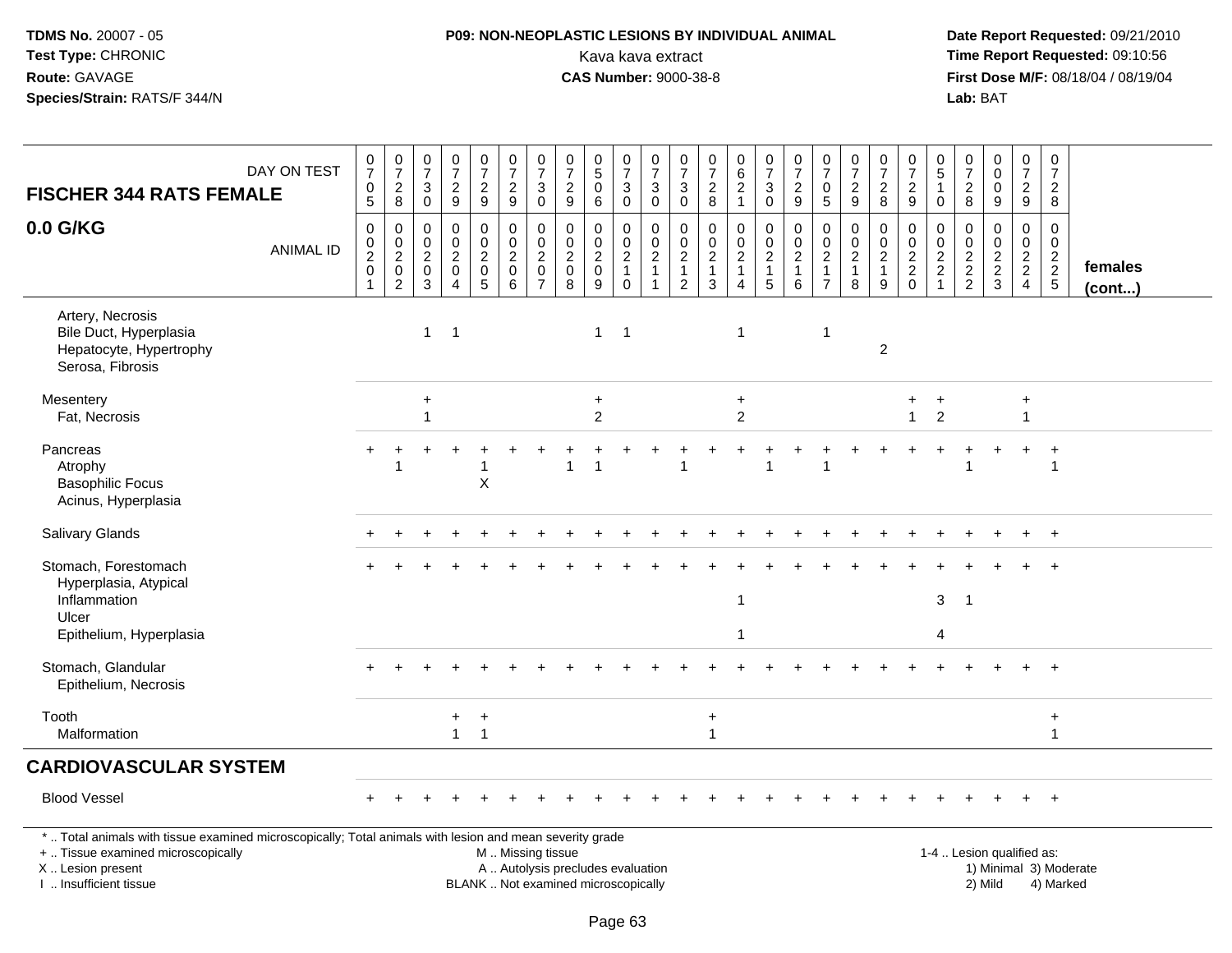### **P09: NON-NEOPLASTIC LESIONS BY INDIVIDUAL ANIMAL**Kava kava extract **Time Report Requested:** 09:10:56<br>**CAS Number:** 9000-38-8<br>**Tirst Dose M/F:** 08/18/04 / 08/19/04

 **Date Report Requested:** 09/21/2010 **First Dose M/F:** 08/18/04 / 08/19/04 Lab: BAT **Lab:** BAT

| <b>FISCHER 344 RATS FEMALE</b>                                                     | DAY ON TEST      | $\begin{smallmatrix}0\\7\end{smallmatrix}$<br>$\pmb{0}$<br>5                           | $\frac{0}{7}$<br>$\sqrt{2}$<br>8                              | $\frac{0}{7}$<br>$\sqrt{3}$<br>0                            | $\frac{0}{7}$<br>$\overline{2}$<br>$\boldsymbol{9}$              | $\frac{0}{7}$<br>$\overline{2}$<br>9                             | $\begin{array}{c} 0 \\ 7 \end{array}$<br>$\mathbf 2$<br>9 | $\frac{0}{7}$<br>$\sqrt{3}$<br>$\pmb{0}$                                       | $\frac{0}{7}$<br>$\sqrt{2}$<br>$\boldsymbol{9}$    | $\begin{array}{c} 0 \\ 5 \end{array}$<br>$\mathbf 0$<br>6        | $\frac{0}{7}$<br>3<br>0                                        | $\begin{array}{c} 0 \\ 7 \\ 3 \end{array}$<br>$\mathsf{O}\xspace$ | $\frac{0}{7}$<br>$\mathbf{3}$<br>0                            | $\frac{0}{7}$<br>$\sqrt{2}$<br>8                                       | $\begin{matrix} 0 \\ 6 \\ 2 \end{matrix}$<br>$\overline{1}$  | $\frac{0}{7}$<br>$\sqrt{3}$<br>$\pmb{0}$          | $\frac{0}{7}$<br>$\frac{2}{9}$                      | $\frac{0}{7}$<br>$\mathbf 0$<br>5                                                   | $\begin{array}{c} 0 \\ 7 \\ 2 \end{array}$<br>$\boldsymbol{9}$ | $\frac{0}{7}$<br>$\overline{2}$<br>8                                   | $\frac{0}{7}$<br>$\frac{2}{9}$                       | $\begin{array}{c} 0 \\ 5 \\ 1 \end{array}$<br>0 | $\frac{0}{7}$<br>8           | 0<br>$\pmb{0}$<br>$\mathsf{O}\xspace$<br>9 | $\frac{0}{7}$<br>$\frac{2}{9}$                      | $\mathbf 0$<br>$\boldsymbol{7}$<br>$\overline{2}$<br>8 |                   |
|------------------------------------------------------------------------------------|------------------|----------------------------------------------------------------------------------------|---------------------------------------------------------------|-------------------------------------------------------------|------------------------------------------------------------------|------------------------------------------------------------------|-----------------------------------------------------------|--------------------------------------------------------------------------------|----------------------------------------------------|------------------------------------------------------------------|----------------------------------------------------------------|-------------------------------------------------------------------|---------------------------------------------------------------|------------------------------------------------------------------------|--------------------------------------------------------------|---------------------------------------------------|-----------------------------------------------------|-------------------------------------------------------------------------------------|----------------------------------------------------------------|------------------------------------------------------------------------|------------------------------------------------------|-------------------------------------------------|------------------------------|--------------------------------------------|-----------------------------------------------------|--------------------------------------------------------|-------------------|
| 0.0 G/KG                                                                           | <b>ANIMAL ID</b> | 0<br>$\begin{smallmatrix} 0\\2 \end{smallmatrix}$<br>$\pmb{0}$<br>$\blacktriangleleft$ | $\mathbf 0$<br>$\frac{0}{2}$<br>$\mathbf 0$<br>$\overline{2}$ | 0<br>$\boldsymbol{0}$<br>$\overline{2}$<br>$\mathbf 0$<br>3 | 0<br>$\begin{smallmatrix} 0\\2 \end{smallmatrix}$<br>$\mathbf 0$ | 0<br>$^{\rm 0}_{\rm 2}$<br>$\begin{array}{c} 0 \\ 5 \end{array}$ | 0<br>$\frac{0}{2}$<br>$\mathsf{O}\xspace$<br>6            | $\begin{smallmatrix} 0\\0\\2 \end{smallmatrix}$<br>$\pmb{0}$<br>$\overline{7}$ | 0<br>$\pmb{0}$<br>$\overline{2}$<br>$\pmb{0}$<br>8 | 0<br>$\boldsymbol{0}$<br>$\overline{2}$<br>$\boldsymbol{0}$<br>9 | 0<br>$\mathbf 0$<br>$\overline{2}$<br>$\mathbf{1}$<br>$\Omega$ | $\begin{smallmatrix} 0\\0\\2 \end{smallmatrix}$<br>$\overline{1}$ | $\pmb{0}$<br>$_{2}^{\rm 0}$<br>$\mathbf{1}$<br>$\overline{2}$ | 0<br>$\begin{smallmatrix} 0\\2 \end{smallmatrix}$<br>$\mathbf{1}$<br>3 | $\pmb{0}$<br>$\frac{0}{2}$<br>$\mathbf{1}$<br>$\overline{4}$ | $\pmb{0}$<br>$\frac{0}{2}$<br>$\overline{1}$<br>5 | $\begin{matrix} 0 \\ 0 \\ 2 \\ 1 \end{matrix}$<br>6 | 0<br>$\begin{smallmatrix} 0\\2 \end{smallmatrix}$<br>$\mathbf{1}$<br>$\overline{7}$ | $\begin{array}{c} 0 \\ 0 \\ 2 \\ 1 \end{array}$<br>8           | 0<br>$\begin{smallmatrix} 0\\2 \end{smallmatrix}$<br>$\mathbf{1}$<br>9 | 0<br>$\begin{array}{c} 0 \\ 2 \\ 2 \\ 0 \end{array}$ | 0<br>$\frac{0}{2}$                              | 0<br>$\frac{0}{2}$<br>2<br>2 | 0<br>$\pmb{0}$<br>$\frac{2}{3}$            | 0<br>$\mathbf 0$<br>$\frac{2}{2}$<br>$\overline{4}$ | 0<br>$\overline{0}$<br>$\frac{2}{2}$<br>5              | females<br>(cont) |
| Inflammation                                                                       |                  |                                                                                        |                                                               |                                                             |                                                                  |                                                                  |                                                           |                                                                                |                                                    |                                                                  |                                                                |                                                                   |                                                               |                                                                        |                                                              |                                                   |                                                     |                                                                                     |                                                                |                                                                        |                                                      |                                                 |                              |                                            |                                                     |                                                        |                   |
| Heart<br>Cardiomyopathy                                                            |                  |                                                                                        | 2                                                             | $\overline{2}$                                              |                                                                  | $\overline{2}$                                                   | $\overline{2}$                                            |                                                                                | 3                                                  |                                                                  |                                                                | 2                                                                 | $\overline{2}$                                                | $\overline{2}$                                                         | $\overline{2}$                                               | $\overline{c}$                                    | $\overline{2}$                                      |                                                                                     | 3                                                              |                                                                        | $\overline{2}$                                       |                                                 | 2                            |                                            | 3                                                   | $\cdot$<br>$\overline{2}$                              |                   |
| <b>ENDOCRINE SYSTEM</b>                                                            |                  |                                                                                        |                                                               |                                                             |                                                                  |                                                                  |                                                           |                                                                                |                                                    |                                                                  |                                                                |                                                                   |                                                               |                                                                        |                                                              |                                                   |                                                     |                                                                                     |                                                                |                                                                        |                                                      |                                                 |                              |                                            |                                                     |                                                        |                   |
| <b>Adrenal Cortex</b><br>Degeneration, Cystic<br>Hypertrophy<br>Necrosis           |                  |                                                                                        |                                                               |                                                             |                                                                  | $\ddot{}$<br>$\overline{\mathbf{c}}$                             | $\overline{2}$                                            |                                                                                |                                                    |                                                                  |                                                                |                                                                   |                                                               |                                                                        |                                                              | -1                                                |                                                     |                                                                                     |                                                                |                                                                        |                                                      |                                                 |                              |                                            |                                                     |                                                        |                   |
| Zona Fasciculata, Hyperplasia                                                      |                  |                                                                                        |                                                               |                                                             | -1                                                               | $\overline{1}$                                                   |                                                           |                                                                                |                                                    |                                                                  |                                                                |                                                                   | $\mathbf 1$                                                   |                                                                        |                                                              |                                                   |                                                     |                                                                                     |                                                                |                                                                        |                                                      |                                                 | -1                           |                                            | 1                                                   |                                                        |                   |
| <b>Adrenal Medulla</b><br>Hyperplasia                                              |                  |                                                                                        |                                                               |                                                             |                                                                  |                                                                  |                                                           |                                                                                |                                                    |                                                                  |                                                                |                                                                   |                                                               |                                                                        |                                                              |                                                   |                                                     |                                                                                     |                                                                |                                                                        |                                                      |                                                 |                              |                                            |                                                     |                                                        |                   |
| Islets, Pancreatic<br>Hyperplasia                                                  |                  |                                                                                        |                                                               |                                                             |                                                                  |                                                                  |                                                           |                                                                                |                                                    |                                                                  |                                                                |                                                                   |                                                               |                                                                        |                                                              |                                                   |                                                     |                                                                                     |                                                                |                                                                        |                                                      |                                                 |                              |                                            |                                                     |                                                        |                   |
| Parathyroid Gland                                                                  |                  | M                                                                                      | M                                                             |                                                             |                                                                  |                                                                  |                                                           |                                                                                |                                                    |                                                                  |                                                                |                                                                   |                                                               |                                                                        |                                                              |                                                   |                                                     |                                                                                     |                                                                |                                                                        |                                                      |                                                 |                              |                                            |                                                     | $+$                                                    |                   |
| <b>Pituitary Gland</b><br>Pars Distalis, Angiectasis<br>Pars Distalis, Hyperplasia |                  |                                                                                        |                                                               |                                                             |                                                                  |                                                                  |                                                           |                                                                                | $2^{\circ}$                                        | -1                                                               |                                                                | 2                                                                 |                                                               |                                                                        |                                                              |                                                   |                                                     |                                                                                     |                                                                |                                                                        |                                                      |                                                 | $\overline{2}$               |                                            | $+$                                                 | $+$                                                    |                   |
| <b>Thyroid Gland</b><br>C-cell, Hyperplasia<br>Follicular Cell, Hyperplasia        |                  | +                                                                                      |                                                               |                                                             |                                                                  | $\ddot{}$                                                        | $\ddot{}$<br>3                                            |                                                                                | -1                                                 |                                                                  |                                                                |                                                                   |                                                               |                                                                        |                                                              |                                                   |                                                     |                                                                                     | 3                                                              | 3                                                                      |                                                      |                                                 |                              |                                            | $\ddot{}$                                           | $\overline{1}$<br>3                                    |                   |

#### **GENERAL BODY SYSTEM**

\* .. Total animals with tissue examined microscopically; Total animals with lesion and mean severity grade

+ .. Tissue examined microscopically

X .. Lesion present

I .. Insufficient tissue

M .. Missing tissue

A .. Autolysis precludes evaluation

BLANK .. Not examined microscopically 2) Mild 4) Marked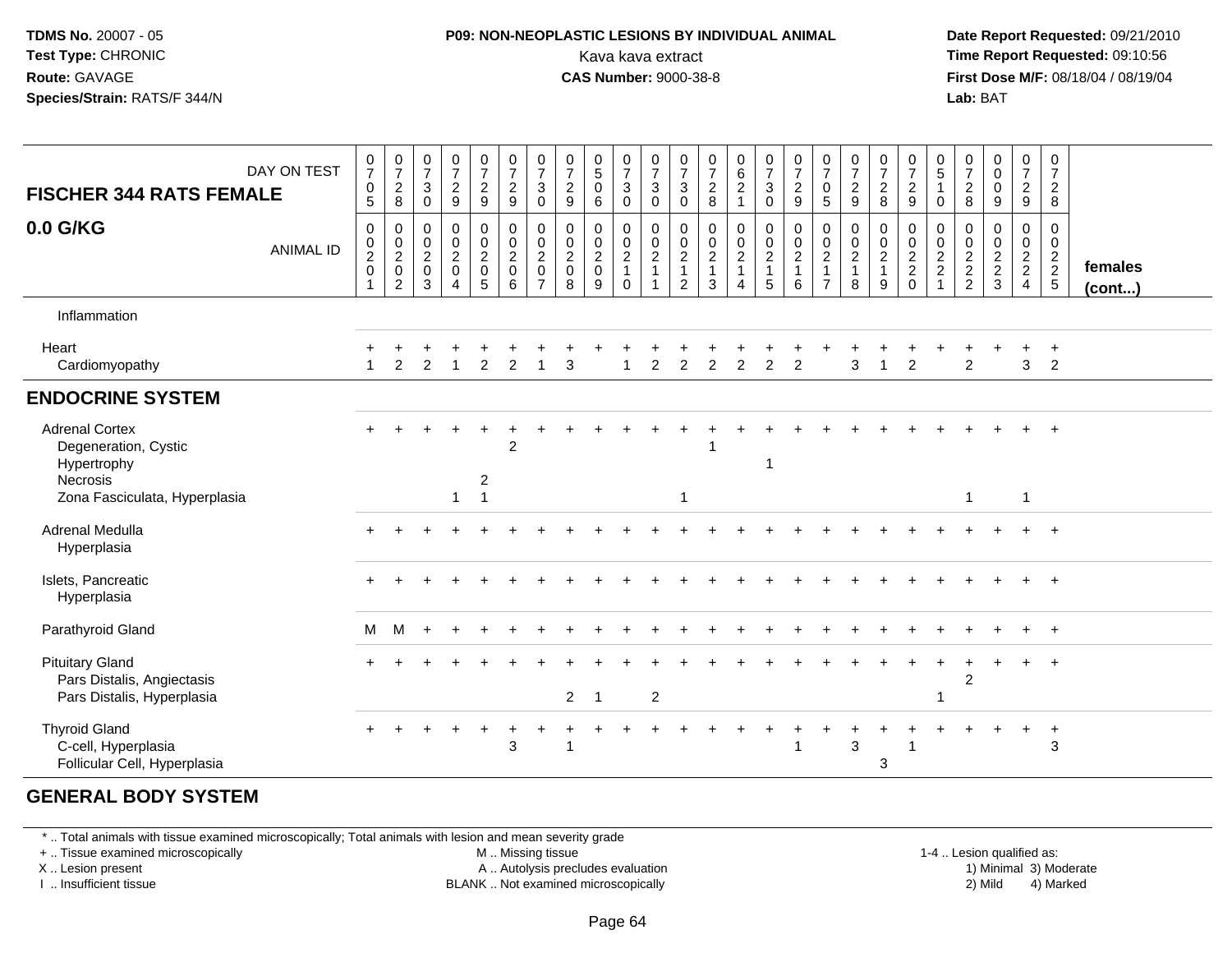# **P09: NON-NEOPLASTIC LESIONS BY INDIVIDUAL ANIMAL**Kava kava extract **Time Report Requested:** 09:10:56<br>**CAS Number:** 9000-38-8 **CAS Number:** 9000-38-8

| DAY ON TEST<br><b>FISCHER 344 RATS FEMALE</b>                                                                                                                                                 |                  | $\begin{array}{c} 0 \\ 7 \end{array}$<br>$\mathsf{O}\xspace$<br>5 | $\begin{array}{c} 0 \\ 7 \end{array}$<br>$\sqrt{2}$<br>8         | $\begin{array}{c} 0 \\ 7 \end{array}$<br>3<br>$\mathbf 0$        | $\begin{smallmatrix} 0\\7 \end{smallmatrix}$<br>$\overline{c}$<br>9               | $\frac{0}{7}$<br>$\sqrt{2}$<br>9                          | $\frac{0}{7}$<br>$\overline{c}$<br>9                 | $\frac{0}{7}$<br>3<br>$\mathbf 0$                               | $\begin{array}{c} 0 \\ 7 \end{array}$<br>$\overline{c}$<br>9 | $\begin{array}{c} 0 \\ 5 \end{array}$<br>$\mathbf 0$<br>6                        | $\begin{array}{c} 0 \\ 7 \end{array}$<br>$\mathsf 3$<br>$\mathbf 0$     | $\frac{0}{7}$<br>$\sqrt{3}$<br>$\mathbf 0$                                              | $\pmb{0}$<br>$\overline{7}$<br>$\mathbf{3}$<br>$\mathbf 0$                 | $\begin{array}{c} 0 \\ 7 \end{array}$<br>$\boldsymbol{2}$<br>8   | $\begin{matrix} 0 \\ 6 \\ 2 \end{matrix}$<br>$\mathbf{1}$            | $\frac{0}{7}$<br>$\mathbf{3}$<br>$\mathsf{O}$    | $\begin{array}{c} 0 \\ 7 \end{array}$<br>$\sqrt{2}$<br>9          | $\begin{smallmatrix}0\\7\end{smallmatrix}$<br>$\mathbf 0$<br>$\sqrt{5}$ | $\begin{array}{c} 0 \\ 7 \end{array}$<br>$\sqrt{2}$<br>$\boldsymbol{9}$ | $\frac{0}{7}$<br>$\sqrt{2}$<br>8                                | $\frac{0}{7}$<br>$\sqrt{2}$<br>9                 | 0<br>5<br>$\mathbf{1}$<br>$\mathbf 0$                                | 0<br>$\boldsymbol{7}$<br>$\sqrt{2}$<br>8                       | $\begin{smallmatrix} 0\\0 \end{smallmatrix}$<br>$\mathbf 0$<br>9 | $\begin{smallmatrix} 0\\7 \end{smallmatrix}$<br>$\sqrt{2}$<br>9 | $\pmb{0}$<br>$\overline{7}$<br>$\overline{2}$<br>8     |                         |
|-----------------------------------------------------------------------------------------------------------------------------------------------------------------------------------------------|------------------|-------------------------------------------------------------------|------------------------------------------------------------------|------------------------------------------------------------------|-----------------------------------------------------------------------------------|-----------------------------------------------------------|------------------------------------------------------|-----------------------------------------------------------------|--------------------------------------------------------------|----------------------------------------------------------------------------------|-------------------------------------------------------------------------|-----------------------------------------------------------------------------------------|----------------------------------------------------------------------------|------------------------------------------------------------------|----------------------------------------------------------------------|--------------------------------------------------|-------------------------------------------------------------------|-------------------------------------------------------------------------|-------------------------------------------------------------------------|-----------------------------------------------------------------|--------------------------------------------------|----------------------------------------------------------------------|----------------------------------------------------------------|------------------------------------------------------------------|-----------------------------------------------------------------|--------------------------------------------------------|-------------------------|
| 0.0 G/KG                                                                                                                                                                                      | <b>ANIMAL ID</b> | $\mathbf 0$<br>$^{\rm 0}_{\rm 2}$<br>$\mathbf 0$                  | 0<br>$\begin{matrix} 0 \\ 2 \\ 0 \end{matrix}$<br>$\overline{c}$ | $\mathbf 0$<br>$\mathbf 0$<br>$\overline{2}$<br>$\mathbf 0$<br>3 | $\mathbf 0$<br>$\pmb{0}$<br>$\overline{2}$<br>$\pmb{0}$<br>$\boldsymbol{\Lambda}$ | 0<br>$\mathbf 0$<br>$\sqrt{2}$<br>$\pmb{0}$<br>$\sqrt{5}$ | 0<br>$\mathsf 0$<br>$\overline{2}$<br>$\pmb{0}$<br>6 | 0<br>$\pmb{0}$<br>$\overline{c}$<br>$\pmb{0}$<br>$\overline{7}$ | 0<br>0<br>$\overline{2}$<br>$\pmb{0}$<br>$\bf8$              | $\mathbf 0$<br>$\mathsf{O}\xspace$<br>$\overline{2}$<br>$\mathsf{O}\xspace$<br>9 | $\mathbf 0$<br>$\mathbf 0$<br>$\sqrt{2}$<br>$\mathbf{1}$<br>$\mathbf 0$ | $\mathbf{0}$<br>$\mathsf{O}\xspace$<br>$\overline{2}$<br>$\mathbf{1}$<br>$\overline{1}$ | $\mathbf 0$<br>$\mathbf 0$<br>$\sqrt{2}$<br>$\mathbf{1}$<br>$\overline{2}$ | 0<br>$\pmb{0}$<br>$\overline{c}$<br>$\mathbf{1}$<br>$\mathbf{3}$ | 0<br>$\mathbf 0$<br>$\overline{2}$<br>$\mathbf{1}$<br>$\overline{4}$ | 0<br>$\mathsf{O}$<br>$\frac{2}{1}$<br>$\sqrt{5}$ | $\mathbf 0$<br>$\pmb{0}$<br>$\boldsymbol{2}$<br>$\mathbf{1}$<br>6 | 0<br>$\mathbf 0$<br>$\sqrt{2}$<br>$\mathbf{1}$<br>$\overline{7}$        | $\Omega$<br>$\pmb{0}$<br>$\sqrt{2}$<br>$\mathbf{1}$<br>8                | 0<br>$\mathsf{O}\xspace$<br>$\overline{2}$<br>$\mathbf{1}$<br>9 | $\mathbf 0$<br>$\mathsf 0$<br>$\frac{2}{2}$<br>0 | 0<br>$\mathbf 0$<br>$\overline{c}$<br>$\overline{a}$<br>$\mathbf{1}$ | $\mathbf 0$<br>0<br>$\begin{array}{c} 2 \\ 2 \\ 2 \end{array}$ | $\mathbf 0$<br>$\mathbf 0$<br>$\frac{2}{3}$                      | $\mathbf 0$<br>$\mathbf 0$<br>$\frac{2}{2}$<br>$\overline{4}$   | $\Omega$<br>$\mathbf 0$<br>$\frac{2}{2}$<br>$\sqrt{5}$ | females<br>$($ cont $)$ |
| <b>NONE</b>                                                                                                                                                                                   |                  |                                                                   |                                                                  |                                                                  |                                                                                   |                                                           |                                                      |                                                                 |                                                              |                                                                                  |                                                                         |                                                                                         |                                                                            |                                                                  |                                                                      |                                                  |                                                                   |                                                                         |                                                                         |                                                                 |                                                  |                                                                      |                                                                |                                                                  |                                                                 |                                                        |                         |
| <b>GENITAL SYSTEM</b>                                                                                                                                                                         |                  |                                                                   |                                                                  |                                                                  |                                                                                   |                                                           |                                                      |                                                                 |                                                              |                                                                                  |                                                                         |                                                                                         |                                                                            |                                                                  |                                                                      |                                                  |                                                                   |                                                                         |                                                                         |                                                                 |                                                  |                                                                      |                                                                |                                                                  |                                                                 |                                                        |                         |
| <b>Clitoral Gland</b><br>Inflammation                                                                                                                                                         |                  |                                                                   |                                                                  |                                                                  |                                                                                   |                                                           |                                                      |                                                                 |                                                              |                                                                                  |                                                                         |                                                                                         |                                                                            | 3                                                                |                                                                      |                                                  |                                                                   |                                                                         |                                                                         |                                                                 |                                                  |                                                                      |                                                                |                                                                  |                                                                 | $\overline{+}$                                         |                         |
| Ovary<br>Cyst<br>Cyst, Multiple                                                                                                                                                               |                  |                                                                   |                                                                  |                                                                  |                                                                                   |                                                           |                                                      |                                                                 |                                                              |                                                                                  |                                                                         |                                                                                         |                                                                            | 4                                                                |                                                                      |                                                  |                                                                   |                                                                         |                                                                         | $\overline{2}$                                                  |                                                  |                                                                      |                                                                |                                                                  |                                                                 | $+$                                                    |                         |
| <b>Uterus</b><br>Endometrium, Hyperplasia, Cystic                                                                                                                                             |                  |                                                                   |                                                                  |                                                                  |                                                                                   |                                                           |                                                      |                                                                 |                                                              |                                                                                  |                                                                         |                                                                                         |                                                                            |                                                                  |                                                                      |                                                  |                                                                   |                                                                         |                                                                         | 1                                                               |                                                  |                                                                      |                                                                |                                                                  |                                                                 | $\overline{+}$                                         |                         |
| <b>HEMATOPOIETIC SYSTEM</b>                                                                                                                                                                   |                  |                                                                   |                                                                  |                                                                  |                                                                                   |                                                           |                                                      |                                                                 |                                                              |                                                                                  |                                                                         |                                                                                         |                                                                            |                                                                  |                                                                      |                                                  |                                                                   |                                                                         |                                                                         |                                                                 |                                                  |                                                                      |                                                                |                                                                  |                                                                 |                                                        |                         |
| <b>Bone Marrow</b><br>Hemorrhage<br>Hyperplasia<br>Myelofibrosis<br>Necrosis                                                                                                                  |                  | $\overline{2}$                                                    |                                                                  |                                                                  |                                                                                   |                                                           | $2^{\circ}$                                          | $\overline{1}$                                                  |                                                              | 4<br>$\overline{1}$                                                              |                                                                         |                                                                                         |                                                                            | $\overline{c}$                                                   |                                                                      |                                                  | $\mathbf{1}$                                                      | $\overline{c}$<br>$\overline{2}$                                        |                                                                         | $\overline{a}$                                                  | $\overline{1}$                                   |                                                                      | $\overline{2}$                                                 |                                                                  | $\overline{1}$                                                  |                                                        |                         |
| Lymph Node                                                                                                                                                                                    |                  |                                                                   |                                                                  |                                                                  |                                                                                   |                                                           |                                                      |                                                                 |                                                              |                                                                                  |                                                                         |                                                                                         |                                                                            |                                                                  |                                                                      |                                                  |                                                                   |                                                                         |                                                                         |                                                                 |                                                  | $\ddot{}$                                                            |                                                                |                                                                  |                                                                 |                                                        |                         |
| Lymph Node, Mandibular                                                                                                                                                                        |                  | M                                                                 | M                                                                | М                                                                | M                                                                                 | M                                                         | M                                                    | M                                                               | M                                                            | M                                                                                | M                                                                       | M                                                                                       |                                                                            | M M M                                                            |                                                                      | <b>M</b>                                         |                                                                   |                                                                         | M M M M M                                                               |                                                                 |                                                  | M                                                                    |                                                                | M M M M                                                          |                                                                 |                                                        |                         |
| Lymph Node, Mesenteric<br>Atrophy<br>Inflammation                                                                                                                                             |                  |                                                                   |                                                                  | 3                                                                |                                                                                   |                                                           | $\overline{c}$                                       |                                                                 |                                                              |                                                                                  |                                                                         |                                                                                         |                                                                            |                                                                  |                                                                      |                                                  |                                                                   |                                                                         |                                                                         |                                                                 |                                                  |                                                                      |                                                                |                                                                  |                                                                 | $+$                                                    |                         |
| Spleen                                                                                                                                                                                        |                  | $+$                                                               | $+$                                                              | $\ddot{}$                                                        | $\ddot{}$                                                                         | $\overline{+}$                                            | $+$                                                  | $+$                                                             | $+$                                                          | $+$                                                                              | $+$                                                                     | $+$                                                                                     | $+$                                                                        | $\ddot{}$                                                        | $\ddot{}$                                                            | $+$                                              | $\ddot{}$                                                         | $+$                                                                     | $\ddot{}$                                                               | $\ddot{}$                                                       |                                                  | $\ddot{}$                                                            |                                                                | $\ddot{}$                                                        | $+$ $+$                                                         |                                                        |                         |
| *  Total animals with tissue examined microscopically; Total animals with lesion and mean severity grade<br>+  Tissue examined microscopically<br>X  Lesion present<br>I  Insufficient tissue |                  |                                                                   |                                                                  |                                                                  |                                                                                   |                                                           | M  Missing tissue                                    |                                                                 |                                                              | A  Autolysis precludes evaluation<br>BLANK  Not examined microscopically         |                                                                         |                                                                                         |                                                                            |                                                                  |                                                                      |                                                  |                                                                   |                                                                         |                                                                         |                                                                 |                                                  |                                                                      |                                                                | 1-4  Lesion qualified as:<br>2) Mild                             |                                                                 | 1) Minimal 3) Moderate<br>4) Marked                    |                         |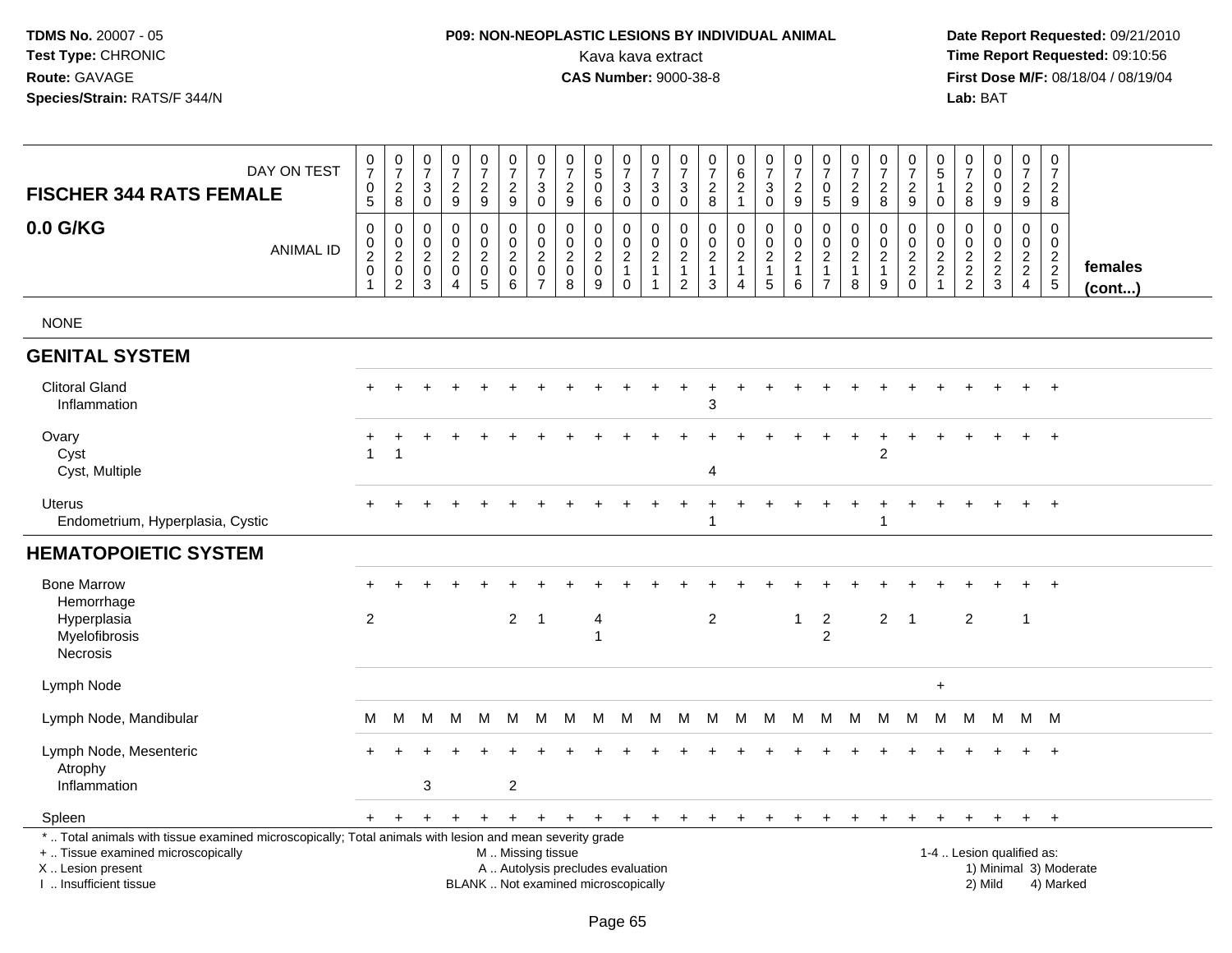# **P09: NON-NEOPLASTIC LESIONS BY INDIVIDUAL ANIMAL**Kava kava extract **Time Report Requested:** 09:10:56<br>**CAS Number:** 9000-38-8 **CAS Number:** 9000-38-8

| DAY ON TEST<br><b>FISCHER 344 RATS FEMALE</b>                                                                                                                                                | $\mathbf 0$<br>$\overline{7}$<br>$\pmb{0}$<br>$\sqrt{5}$                                 | $\frac{0}{7}$<br>$_{\rm 8}^2$                       | 0<br>$\overline{7}$<br>3<br>$\mathbf 0$                | $\pmb{0}$<br>$\overline{7}$<br>$\boldsymbol{2}$<br>9                        | $\frac{0}{7}$<br>$\overline{c}$<br>$\boldsymbol{9}$                                 | $\frac{0}{7}$<br>$\overline{a}$<br>9                                         | $\frac{0}{7}$<br>$\sqrt{3}$<br>$\mathbf 0$                                        | 0<br>$\overline{7}$<br>$\overline{c}$<br>$\boldsymbol{9}$ | $\begin{array}{c} 0 \\ 5 \end{array}$<br>$\overline{0}$<br>$\,6\,$       | $\frac{0}{7}$<br>3<br>$\mathbf 0$                                 | $\frac{0}{7}$<br>$\mathbf{3}$<br>$\mathbf 0$ | 0<br>$\overline{7}$<br>3<br>$\mathsf 0$                              | 0<br>$\boldsymbol{7}$<br>$\frac{2}{8}$      | $\begin{matrix} 0 \\ 6 \\ 2 \end{matrix}$<br>$\mathbf{1}$                            | 0<br>$\overline{7}$<br>$\mathbf{3}$<br>$\mathsf{O}\xspace$  | $\frac{0}{7}$<br>$\boldsymbol{2}$<br>9                       | $\pmb{0}$<br>$\overline{7}$<br>0<br>$\overline{5}$                                 | $\pmb{0}$<br>$\overline{7}$<br>$\sqrt{2}$<br>9 | $\frac{0}{7}$<br>$\overline{c}$<br>8                    | $\frac{0}{7}$<br>$\overline{2}$<br>$9\,$             | 0<br>5<br>$\mathbf{1}$<br>$\mathbf 0$                                                | 0<br>$\overline{7}$<br>$\overline{c}$<br>$\,8\,$ | $\begin{smallmatrix}0\\0\end{smallmatrix}$<br>$\mathsf{O}\xspace$<br>$\boldsymbol{9}$ | $\mathbf 0$<br>$\overline{7}$<br>$\overline{2}$<br>9         | $\pmb{0}$<br>$\overline{7}$<br>$\overline{2}$<br>8 |                         |
|----------------------------------------------------------------------------------------------------------------------------------------------------------------------------------------------|------------------------------------------------------------------------------------------|-----------------------------------------------------|--------------------------------------------------------|-----------------------------------------------------------------------------|-------------------------------------------------------------------------------------|------------------------------------------------------------------------------|-----------------------------------------------------------------------------------|-----------------------------------------------------------|--------------------------------------------------------------------------|-------------------------------------------------------------------|----------------------------------------------|----------------------------------------------------------------------|---------------------------------------------|--------------------------------------------------------------------------------------|-------------------------------------------------------------|--------------------------------------------------------------|------------------------------------------------------------------------------------|------------------------------------------------|---------------------------------------------------------|------------------------------------------------------|--------------------------------------------------------------------------------------|--------------------------------------------------|---------------------------------------------------------------------------------------|--------------------------------------------------------------|----------------------------------------------------|-------------------------|
| 0.0 G/KG<br><b>ANIMAL ID</b>                                                                                                                                                                 | $\pmb{0}$<br>$\begin{smallmatrix} 0\\2 \end{smallmatrix}$<br>$\mathbf 0$<br>$\mathbf{1}$ | 0<br>$\begin{matrix} 0 \\ 2 \\ 0 \\ 2 \end{matrix}$ | 0<br>$\mathbf 0$<br>$\boldsymbol{2}$<br>$\pmb{0}$<br>3 | $\pmb{0}$<br>$\mathbf 0$<br>$\boldsymbol{2}$<br>$\pmb{0}$<br>$\overline{4}$ | 0<br>$\mathsf{O}\xspace$<br>$\overline{c}$<br>$\begin{array}{c} 0 \\ 5 \end{array}$ | $\pmb{0}$<br>$\ddot{\mathbf{0}}$<br>$\overline{2}$<br>$\mathbf 0$<br>$\,6\,$ | $\pmb{0}$<br>$\mathsf{O}\xspace$<br>$\overline{2}$<br>$\pmb{0}$<br>$\overline{7}$ | 0<br>0<br>$\overline{c}$<br>$\pmb{0}$<br>8                | $\pmb{0}$<br>$\pmb{0}$<br>$\frac{2}{0}$<br>9                             | 0<br>$\mathbf 0$<br>$\overline{2}$<br>$\mathbf{1}$<br>$\mathbf 0$ | $\pmb{0}$<br>$\frac{0}{2}$<br>$\overline{1}$ | 0<br>$\mathsf 0$<br>$\overline{c}$<br>$\mathbf{1}$<br>$\overline{2}$ | $\pmb{0}$<br>$\frac{0}{2}$<br>$\frac{1}{3}$ | $\pmb{0}$<br>$\mathsf{O}\xspace$<br>$\overline{2}$<br>$\mathbf{1}$<br>$\overline{4}$ | 0<br>$\frac{0}{2}$<br>$\begin{array}{c} 1 \\ 5 \end{array}$ | $\pmb{0}$<br>$\mathsf{O}\xspace$<br>$\frac{2}{1}$<br>$\,6\,$ | $\mathbf 0$<br>$\mathbf 0$<br>$\boldsymbol{2}$<br>$\overline{1}$<br>$\overline{7}$ | $\pmb{0}$<br>$\pmb{0}$<br>$\frac{2}{1}$        | 0<br>$\mathbf 0$<br>$\overline{c}$<br>$\mathbf{1}$<br>9 | 0<br>$\begin{array}{c} 0 \\ 2 \\ 2 \\ 0 \end{array}$ | $\pmb{0}$<br>$\mathsf{O}\xspace$<br>$\overline{2}$<br>$\overline{c}$<br>$\mathbf{1}$ | 0<br>0<br>$\frac{2}{2}$                          | $\mathbf 0$<br>$\mathsf{O}\xspace$<br>$\frac{2}{3}$                                   | 0<br>$\mathbf 0$<br>$\frac{2}{2}$<br>$\overline{\mathbf{4}}$ | $\mathbf 0$<br>$\mathsf 0$<br>$\frac{2}{2}$        | females<br>$($ cont $)$ |
| Hematopoietic Cell Proliferation<br>Hyperplasia, Histiocytic<br>Pigmentation, Hemosiderin<br>Lymphoid Follicle, Atrophy<br>Lymphoid Follicle, Necrosis                                       | $\mathbf{1}$<br>3<br>$\mathbf{1}$                                                        | $\overline{1}$<br>$\overline{1}$                    | -1                                                     |                                                                             | 1                                                                                   | $\overline{2}$                                                               | $\mathbf{1}$<br>$\overline{2}$                                                    | -1                                                        |                                                                          | $\mathbf 1$                                                       | $\overline{2}$                               | - 1                                                                  |                                             | $\overline{2}$                                                                       | $\mathbf{1}$<br>$\mathbf{1}$                                | $\overline{1}$<br>$\overline{1}$                             | $\mathbf 1$                                                                        | 2                                              | $\mathbf 1$                                             | 1<br>$\overline{1}$                                  |                                                                                      | $\overline{1}$<br>$\overline{1}$                 |                                                                                       | $\mathbf{1}$<br>$\mathbf{1}$                                 | $\overline{1}$<br>$\overline{1}$                   |                         |
| Thymus<br>Atrophy<br>Infiltration Cellular, Plasma Cell                                                                                                                                      | $\ddot{}$<br>3                                                                           | 3                                                   | 3                                                      | 3                                                                           | 3                                                                                   | 2                                                                            | 2                                                                                 | $\mathfrak{p}$                                            | 3                                                                        | 3                                                                 | 3                                            | 3                                                                    | 3                                           | 3                                                                                    | 3                                                           | 3                                                            | 3                                                                                  | 3                                              | 3                                                       | 3                                                    |                                                                                      | 3                                                |                                                                                       | $\ddot{}$<br>3                                               | $+$<br>3                                           |                         |
| <b>INTEGUMENTARY SYSTEM</b>                                                                                                                                                                  |                                                                                          |                                                     |                                                        |                                                                             |                                                                                     |                                                                              |                                                                                   |                                                           |                                                                          |                                                                   |                                              |                                                                      |                                             |                                                                                      |                                                             |                                                              |                                                                                    |                                                |                                                         |                                                      |                                                                                      |                                                  |                                                                                       |                                                              |                                                    |                         |
| <b>Mammary Gland</b>                                                                                                                                                                         |                                                                                          |                                                     |                                                        |                                                                             |                                                                                     |                                                                              |                                                                                   |                                                           |                                                                          |                                                                   |                                              |                                                                      |                                             |                                                                                      |                                                             |                                                              |                                                                                    |                                                |                                                         |                                                      |                                                                                      |                                                  |                                                                                       |                                                              | $\overline{+}$                                     |                         |
| Skin                                                                                                                                                                                         |                                                                                          |                                                     |                                                        |                                                                             |                                                                                     |                                                                              |                                                                                   |                                                           |                                                                          |                                                                   |                                              |                                                                      |                                             |                                                                                      |                                                             |                                                              |                                                                                    |                                                |                                                         |                                                      |                                                                                      |                                                  |                                                                                       |                                                              | $+$                                                |                         |
| <b>MUSCULOSKELETAL SYSTEM</b>                                                                                                                                                                |                                                                                          |                                                     |                                                        |                                                                             |                                                                                     |                                                                              |                                                                                   |                                                           |                                                                          |                                                                   |                                              |                                                                      |                                             |                                                                                      |                                                             |                                                              |                                                                                    |                                                |                                                         |                                                      |                                                                                      |                                                  |                                                                                       |                                                              |                                                    |                         |
| <b>Bone</b><br>Osteopetrosis                                                                                                                                                                 | $+$                                                                                      |                                                     |                                                        |                                                                             |                                                                                     |                                                                              |                                                                                   |                                                           |                                                                          |                                                                   |                                              |                                                                      |                                             |                                                                                      |                                                             |                                                              | 3                                                                                  |                                                |                                                         |                                                      |                                                                                      |                                                  |                                                                                       | $+$                                                          | $+$                                                |                         |
| <b>Skeletal Muscle</b><br>Inflammation                                                                                                                                                       |                                                                                          |                                                     |                                                        |                                                                             |                                                                                     |                                                                              |                                                                                   |                                                           |                                                                          |                                                                   |                                              |                                                                      |                                             |                                                                                      |                                                             |                                                              |                                                                                    |                                                |                                                         |                                                      |                                                                                      | $\ddot{}$<br>3                                   |                                                                                       |                                                              |                                                    |                         |
| <b>NERVOUS SYSTEM</b>                                                                                                                                                                        |                                                                                          |                                                     |                                                        |                                                                             |                                                                                     |                                                                              |                                                                                   |                                                           |                                                                          |                                                                   |                                              |                                                                      |                                             |                                                                                      |                                                             |                                                              |                                                                                    |                                                |                                                         |                                                      |                                                                                      |                                                  |                                                                                       |                                                              |                                                    |                         |
| <b>Brain</b>                                                                                                                                                                                 | $+$                                                                                      |                                                     |                                                        |                                                                             |                                                                                     |                                                                              |                                                                                   |                                                           |                                                                          |                                                                   |                                              |                                                                      |                                             |                                                                                      |                                                             |                                                              |                                                                                    |                                                |                                                         |                                                      |                                                                                      |                                                  | $\overline{ }$                                                                        | $+$                                                          | $+$                                                |                         |
| <b>RESPIRATORY SYSTEM</b>                                                                                                                                                                    |                                                                                          |                                                     |                                                        |                                                                             |                                                                                     |                                                                              |                                                                                   |                                                           |                                                                          |                                                                   |                                              |                                                                      |                                             |                                                                                      |                                                             |                                                              |                                                                                    |                                                |                                                         |                                                      |                                                                                      |                                                  |                                                                                       |                                                              |                                                    |                         |
| Lung                                                                                                                                                                                         |                                                                                          |                                                     |                                                        |                                                                             |                                                                                     |                                                                              |                                                                                   |                                                           |                                                                          |                                                                   |                                              |                                                                      |                                             |                                                                                      |                                                             |                                                              |                                                                                    |                                                |                                                         |                                                      |                                                                                      |                                                  |                                                                                       |                                                              | $\overline{+}$                                     |                         |
| *  Total animals with tissue examined microscopically; Total animals with lesion and mean severity grade<br>+  Tissue examined microscopically<br>X Lesion present<br>I  Insufficient tissue |                                                                                          |                                                     |                                                        |                                                                             |                                                                                     | M  Missing tissue                                                            |                                                                                   |                                                           | A  Autolysis precludes evaluation<br>BLANK  Not examined microscopically |                                                                   |                                              |                                                                      |                                             |                                                                                      |                                                             |                                                              |                                                                                    |                                                |                                                         |                                                      |                                                                                      |                                                  | 1-4  Lesion qualified as:<br>2) Mild                                                  |                                                              | 4) Marked                                          | 1) Minimal 3) Moderate  |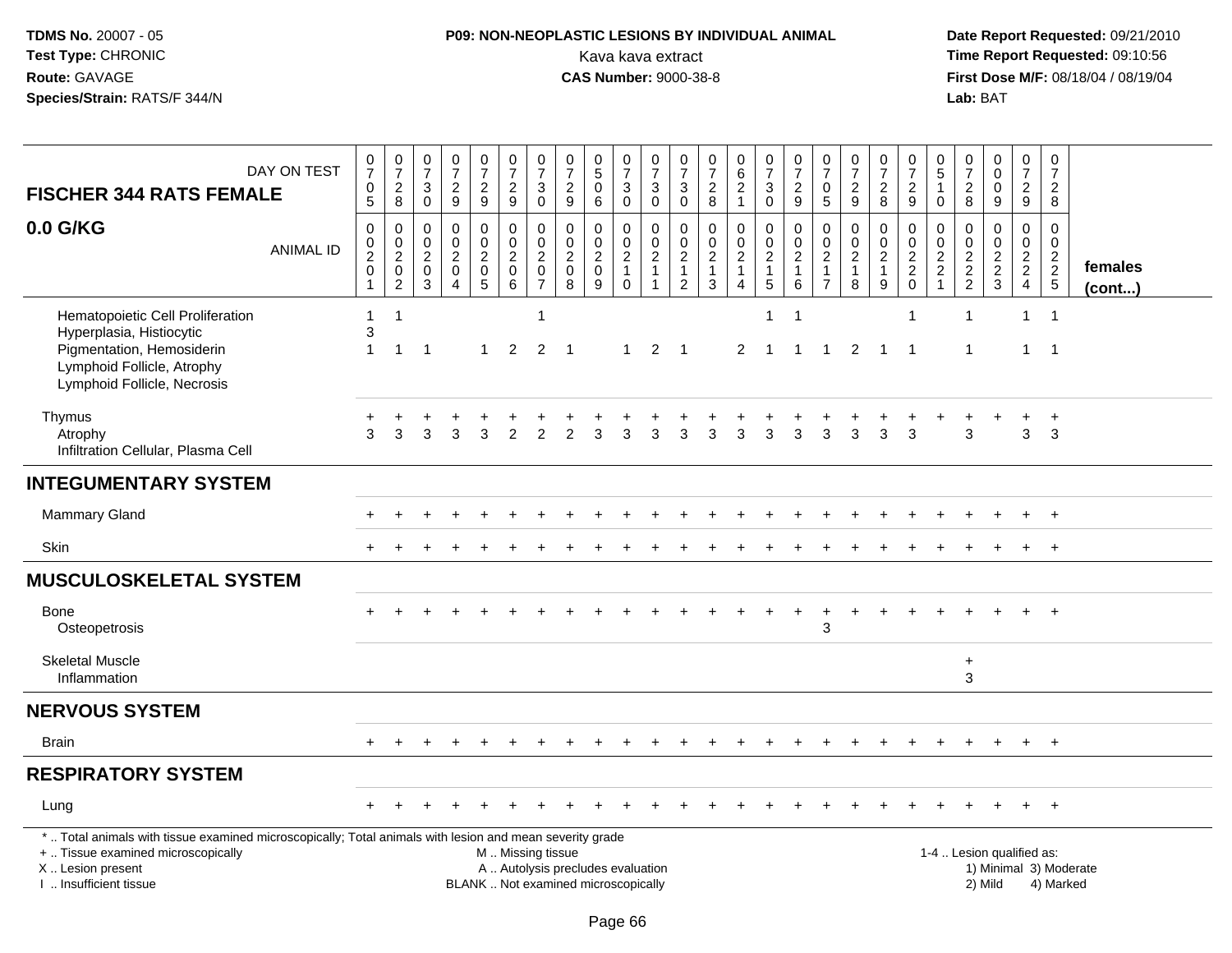### **P09: NON-NEOPLASTIC LESIONS BY INDIVIDUAL ANIMAL**Kava kava extract **Time Report Requested:** 09:10:56<br>**CAS Number:** 9000-38-8<br>**Tirst Dose M/F:** 08/18/04 / 08/19/04

 **Date Report Requested:** 09/21/2010 **First Dose M/F:** 08/18/04 / 08/19/04 Lab: BAT **Lab:** BAT

| $\frac{0}{7}$<br>$\pmb{0}$<br>$\overline{5}$                                   | $\frac{0}{7}$<br>$_{\rm 8}^2$                                                | $\frac{0}{7}$<br>$\mathbf{3}$<br>$\mathbf 0$ | $\frac{0}{7}$<br>$\frac{2}{9}$                                           | $\frac{0}{7}$<br>$\frac{2}{9}$                  | $\frac{0}{7}$<br>$\frac{2}{9}$                                    | $\frac{0}{7}$<br>$\mathbf{3}$<br>$\pmb{0}$ | $\frac{0}{7}$<br>$\frac{2}{9}$                 | $\begin{matrix} 0 \\ 5 \\ 0 \end{matrix}$<br>6 | $\frac{0}{7}$<br>$\sqrt{3}$<br>$\mathsf{O}\xspace$          | $\frac{0}{7}$<br>$\sqrt{3}$<br>$\mathbf 0$                      | $\frac{0}{7}$<br>$_{0}^{3}$                              | $\frac{0}{7}$<br>8                                | $062$<br>$1$                                                      | $\frac{0}{7}$<br>$\ensuremath{\mathsf{3}}$<br>$\mathbf 0$                         | $\frac{0}{7}$<br>$\frac{2}{9}$                    | 0<br>$\overline{7}$<br>$\mathbf 0$<br>$5\phantom{.0}$                                  | $\frac{0}{7}$<br>$\overline{c}$<br>$\boldsymbol{9}$ | 0<br>$\boldsymbol{7}$<br>$_{8}^2$                       | $\frac{0}{7}$<br>9                                     | $\begin{array}{c} 0 \\ 5 \\ 1 \end{array}$<br>$\mathbf 0$ | $\frac{0}{7}$<br>8                        | $\begin{smallmatrix}0\0\0\end{smallmatrix}$<br>$\pmb{0}$<br>$\boldsymbol{9}$ | 0<br>$\overline{7}$<br>$\overline{2}$<br>9 | 0<br>$\overline{7}$<br>$\overline{2}$<br>8                     |                   |
|--------------------------------------------------------------------------------|------------------------------------------------------------------------------|----------------------------------------------|--------------------------------------------------------------------------|-------------------------------------------------|-------------------------------------------------------------------|--------------------------------------------|------------------------------------------------|------------------------------------------------|-------------------------------------------------------------|-----------------------------------------------------------------|----------------------------------------------------------|---------------------------------------------------|-------------------------------------------------------------------|-----------------------------------------------------------------------------------|---------------------------------------------------|----------------------------------------------------------------------------------------|-----------------------------------------------------|---------------------------------------------------------|--------------------------------------------------------|-----------------------------------------------------------|-------------------------------------------|------------------------------------------------------------------------------|--------------------------------------------|----------------------------------------------------------------|-------------------|
| $\pmb{0}$<br>$\begin{smallmatrix} 0\\2\\0 \end{smallmatrix}$<br>$\overline{1}$ | $\mathbf 0$<br>$\begin{bmatrix} 0 \\ 2 \\ 0 \end{bmatrix}$<br>$\overline{2}$ | $\mathbf 0$<br>$\frac{0}{2}$<br>3            | $\pmb{0}$<br>$\overline{0}$<br>$\overline{2}$<br>$\mathbf 0$<br>$\Delta$ | $\mathbf 0$<br>$\frac{0}{2}$<br>$5\phantom{.0}$ | $\pmb{0}$<br>$\overline{0}$<br>$\overline{a}$<br>$\mathbf 0$<br>6 | 0<br>$\ddot{\mathbf{0}}$<br>$^2_{\rm 0}$   | $\pmb{0}$<br>$\mathbf 0$<br>$\frac{2}{0}$<br>8 | 0<br>$\tilde{0}$<br>$\frac{2}{0}$<br>9         | $\begin{array}{c} 0 \\ 0 \\ 2 \\ 1 \end{array}$<br>$\Omega$ | $\mathbf 0$<br>$\overline{0}$<br>$\overline{2}$<br>$\mathbf{1}$ | $\boldsymbol{0}$<br>$\frac{0}{2}$<br>1<br>$\overline{2}$ | $\pmb{0}$<br>$\overline{0}$<br>$\frac{2}{1}$<br>3 | $\begin{array}{c} 0 \\ 0 \\ 2 \\ 1 \end{array}$<br>$\overline{4}$ | $\begin{smallmatrix}0\\0\end{smallmatrix}$<br>$\overline{2}$<br>$\mathbf{1}$<br>5 | $\mathbf 0$<br>$\frac{0}{2}$<br>$\mathbf{1}$<br>6 | $\mathsf{O}\xspace$<br>$\mathbf 0$<br>$\overline{2}$<br>$\mathbf{1}$<br>$\overline{7}$ | 0<br>$\frac{0}{2}$<br>$\mathbf{1}$<br>8             | 0<br>$\mathbf 0$<br>$\overline{2}$<br>$\mathbf{1}$<br>9 | $\mathbf 0$<br>$\overline{0}$<br>$\frac{2}{2}$<br>0    | 0<br>$\frac{0}{2}$                                        | 0<br>$\ddot{\mathbf{0}}$<br>$\frac{2}{2}$ | 0<br>$\ddot{\mathbf{0}}$<br>$\frac{2}{3}$                                    | 0<br>$\overline{0}$<br>$\frac{2}{2}$<br>4  | 0<br>$\mathbf 0$<br>$\begin{array}{c} 2 \\ 2 \\ 5 \end{array}$ | females<br>(cont) |
| $\mathbf 1$                                                                    | $\overline{1}$                                                               |                                              | $\overline{1}$                                                           | $\overline{\phantom{0}}$                        |                                                                   |                                            |                                                |                                                |                                                             | $\overline{1}$<br>$\mathbf{1}$                                  | $\overline{1}$                                           | $\overline{1}$                                    |                                                                   | $\overline{2}$                                                                    | $\overline{1}$                                    | -1                                                                                     | $\mathbf{1}$                                        |                                                         | $\overline{\mathbf{c}}$<br>$\overline{1}$              |                                                           |                                           | 4                                                                            | -1<br>$\overline{1}$                       |                                                                |                   |
|                                                                                |                                                                              |                                              |                                                                          |                                                 |                                                                   |                                            |                                                |                                                |                                                             |                                                                 | $\mathsf X$<br>$\mathbf{1}$                              |                                                   | $\mathbf{1}$                                                      |                                                                                   |                                                   |                                                                                        | $\mathbf{1}$                                        |                                                         |                                                        |                                                           |                                           |                                                                              |                                            | -1                                                             |                   |
|                                                                                |                                                                              |                                              |                                                                          |                                                 |                                                                   |                                            |                                                |                                                |                                                             |                                                                 |                                                          |                                                   |                                                                   |                                                                                   |                                                   |                                                                                        |                                                     |                                                         |                                                        |                                                           |                                           |                                                                              |                                            | $+$                                                            |                   |
|                                                                                |                                                                              |                                              |                                                                          |                                                 |                                                                   |                                            |                                                |                                                |                                                             |                                                                 |                                                          |                                                   |                                                                   |                                                                                   |                                                   |                                                                                        |                                                     |                                                         |                                                        |                                                           |                                           |                                                                              |                                            |                                                                |                   |
|                                                                                |                                                                              |                                              |                                                                          |                                                 |                                                                   |                                            |                                                |                                                |                                                             |                                                                 |                                                          |                                                   |                                                                   |                                                                                   |                                                   |                                                                                        |                                                     |                                                         |                                                        |                                                           |                                           |                                                                              |                                            |                                                                |                   |
|                                                                                |                                                                              |                                              | 4<br>4                                                                   |                                                 |                                                                   |                                            |                                                | $\overline{c}$                                 |                                                             |                                                                 |                                                          |                                                   |                                                                   |                                                                                   | 3                                                 |                                                                                        |                                                     |                                                         |                                                        |                                                           |                                           |                                                                              |                                            |                                                                |                   |
|                                                                                |                                                                              |                                              |                                                                          |                                                 |                                                                   |                                            |                                                |                                                |                                                             |                                                                 |                                                          |                                                   |                                                                   |                                                                                   |                                                   |                                                                                        |                                                     |                                                         | $\overline{\phantom{0}}$ 1<br>$\overline{\phantom{1}}$ |                                                           |                                           |                                                                              |                                            |                                                                |                   |

\* .. Total animals with tissue examined microscopically; Total animals with lesion and mean severity grade

+ .. Tissue examined microscopically

X .. Lesion present

I .. Insufficient tissue

M .. Missing tissue

A .. Autolysis precludes evaluation

BLANK .. Not examined microscopically 2) Mild 4) Marked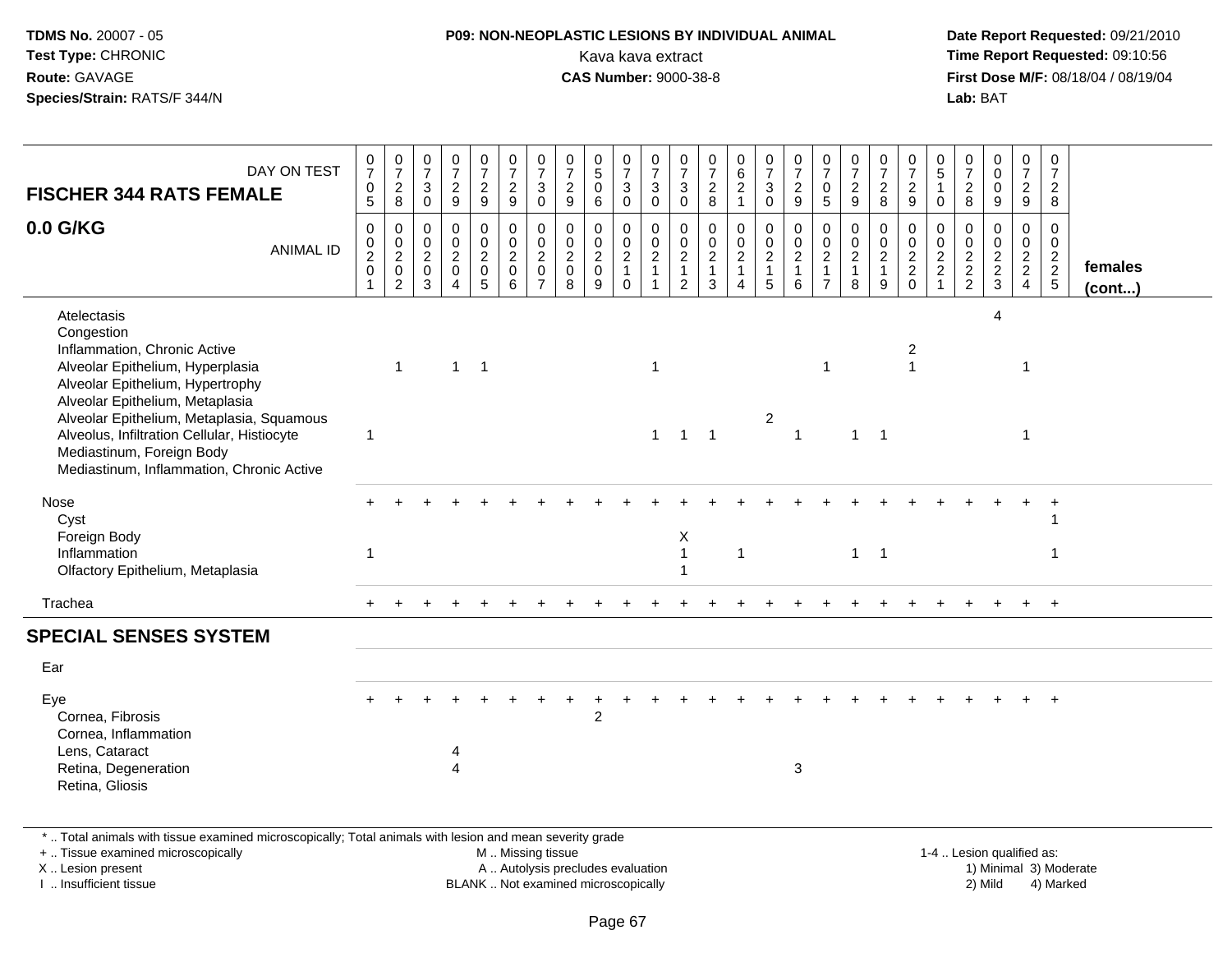### **P09: NON-NEOPLASTIC LESIONS BY INDIVIDUAL ANIMAL**Kava kava extract **Time Report Requested:** 09:10:56<br>**CAS Number:** 9000-38-8<br>**Tirst Dose M/F:** 08/18/04 / 08/19/04

 **Date Report Requested:** 09/21/2010 **First Dose M/F:** 08/18/04 / 08/19/04 Lab: BAT **Lab:** BAT

| DAY ON TEST<br><b>FISCHER 344 RATS FEMALE</b>                                          | $\frac{0}{7}$<br>$\mathbf 0$<br>$\sqrt{5}$ | $\frac{0}{7}$<br>$\overline{2}$<br>8           | $\begin{array}{c} 0 \\ 7 \end{array}$<br>$\sqrt{3}$<br>$\mathbf 0$ | $\begin{array}{c} 0 \\ 7 \end{array}$<br>$\overline{c}$<br>9     | $\frac{0}{7}$<br>$\overline{c}$<br>9 | $\frac{0}{7}$<br>$\overline{2}$<br>$9\,$     | $\frac{0}{7}$<br>3<br>$\mathbf 0$                  | $\frac{0}{7}$<br>$\overline{\mathbf{c}}$<br>9 | $\begin{array}{c} 0 \\ 5 \end{array}$<br>$\pmb{0}$<br>6            | $\begin{smallmatrix}0\\7\end{smallmatrix}$<br>$\mathsf 3$<br>$\mathbf 0$ | $\begin{array}{c} 0 \\ 7 \end{array}$<br>$\sqrt{3}$<br>$\mathbf 0$ | $\frac{0}{7}$<br>$\mathsf 3$<br>$\mathbf 0$        | $\frac{0}{7}$<br>$\overline{c}$<br>8                                     | 0<br>6<br>$\overline{a}$ | $\frac{0}{7}$<br>$\sqrt{3}$<br>$\mathbf 0$ | $\frac{0}{7}$<br>$\sqrt{2}$<br>$9\,$                           | $\begin{array}{c} 0 \\ 7 \end{array}$<br>$\pmb{0}$<br>5           | $\frac{0}{7}$<br>$\sqrt{2}$<br>9 | 0<br>$\overline{7}$<br>$\boldsymbol{2}$<br>8 | $\frac{0}{7}$<br>$\boldsymbol{2}$<br>$9\,$                                     | $\begin{array}{c} 0 \\ 5 \end{array}$<br>0 | 0<br>$\boldsymbol{2}$<br>8                              | $\pmb{0}$<br>$\pmb{0}$<br>$\pmb{0}$<br>9                      | $\frac{0}{7}$<br>$\frac{2}{9}$                                   | 0<br>$\overline{7}$<br>$\overline{c}$<br>8    |                   |
|----------------------------------------------------------------------------------------|--------------------------------------------|------------------------------------------------|--------------------------------------------------------------------|------------------------------------------------------------------|--------------------------------------|----------------------------------------------|----------------------------------------------------|-----------------------------------------------|--------------------------------------------------------------------|--------------------------------------------------------------------------|--------------------------------------------------------------------|----------------------------------------------------|--------------------------------------------------------------------------|--------------------------|--------------------------------------------|----------------------------------------------------------------|-------------------------------------------------------------------|----------------------------------|----------------------------------------------|--------------------------------------------------------------------------------|--------------------------------------------|---------------------------------------------------------|---------------------------------------------------------------|------------------------------------------------------------------|-----------------------------------------------|-------------------|
| 0.0 G/KG<br>ANIMAL ID                                                                  | $\pmb{0}$<br>$\frac{0}{2}$                 | $\mathbf 0$<br>$\frac{0}{2}$<br>$\overline{c}$ | $\begin{matrix} 0 \\ 0 \\ 2 \\ 0 \end{matrix}$<br>$\mathbf{3}$     | $\begin{matrix} 0 \\ 0 \\ 2 \\ 0 \end{matrix}$<br>$\overline{4}$ | 0<br>0<br>$\frac{2}{0}$<br>5         | $\pmb{0}$<br>$\pmb{0}$<br>$\frac{2}{0}$<br>6 | 0<br>$\mathbf 0$<br>$\frac{2}{0}$<br>$\rightarrow$ | $_0^0$<br>$\frac{2}{0}$<br>8                  | $\begin{smallmatrix} 0\\0 \end{smallmatrix}$<br>$\frac{2}{0}$<br>9 | $\begin{smallmatrix} 0\\0\\2 \end{smallmatrix}$<br>$\mathbf 0$           | $\pmb{0}$<br>$\frac{0}{2}$<br>$\mathbf{1}$                         | $_{\rm 0}^{\rm 0}$<br>$\sqrt{2}$<br>$\overline{2}$ | $\begin{smallmatrix}0\\0\end{smallmatrix}$<br>$\boldsymbol{2}$<br>1<br>3 | $_0^0$<br>$\overline{a}$ | $_{\rm 0}^{\rm 0}$<br>$\overline{c}$<br>5  | $\begin{smallmatrix}0\0\0\end{smallmatrix}$<br>$\sqrt{2}$<br>6 | $\begin{smallmatrix} 0\\0\\2 \end{smallmatrix}$<br>$\overline{ }$ | 00021<br>8                       | 0<br>0<br>$\overline{c}$<br>9                | $\pmb{0}$<br>$\ddot{\mathbf{0}}$<br>$\begin{array}{c} 2 \\ 2 \\ 0 \end{array}$ | 0<br>$\pmb{0}$<br>$\frac{2}{2}$            | $\pmb{0}$<br>$\begin{array}{c} 2 \\ 2 \\ 2 \end{array}$ | $\begin{smallmatrix} 0\\0 \end{smallmatrix}$<br>$\frac{2}{3}$ | $\begin{matrix} 0 \\ 0 \\ 2 \\ 2 \end{matrix}$<br>$\overline{4}$ | 0<br>$\pmb{0}$<br>$\frac{2}{2}$<br>$\sqrt{5}$ | females<br>(cont) |
| Harderian Gland                                                                        | ÷.                                         |                                                |                                                                    |                                                                  |                                      |                                              |                                                    |                                               |                                                                    |                                                                          |                                                                    |                                                    |                                                                          |                          |                                            |                                                                |                                                                   |                                  |                                              |                                                                                | $\pm$                                      | $+$                                                     | $+$                                                           | $+$                                                              | $+$                                           |                   |
| <b>URINARY SYSTEM</b>                                                                  |                                            |                                                |                                                                    |                                                                  |                                      |                                              |                                                    |                                               |                                                                    |                                                                          |                                                                    |                                                    |                                                                          |                          |                                            |                                                                |                                                                   |                                  |                                              |                                                                                |                                            |                                                         |                                                               |                                                                  |                                               |                   |
| Kidney<br>Infarct                                                                      |                                            |                                                |                                                                    |                                                                  |                                      |                                              |                                                    |                                               |                                                                    |                                                                          |                                                                    |                                                    |                                                                          |                          |                                            |                                                                |                                                                   |                                  |                                              |                                                                                |                                            |                                                         |                                                               | $+$                                                              | $+$                                           |                   |
| Mineralization<br>Nephropathy<br>Cortex, Cyst<br>Medulla, Cyst<br>Pelvis, Inflammation |                                            |                                                |                                                                    |                                                                  |                                      |                                              | $\overline{2}$                                     |                                               |                                                                    |                                                                          |                                                                    |                                                    |                                                                          |                          |                                            |                                                                |                                                                   | -1                               |                                              |                                                                                |                                            |                                                         |                                                               |                                                                  | -1<br>-1                                      |                   |
| <b>Urinary Bladder</b>                                                                 |                                            |                                                |                                                                    |                                                                  |                                      |                                              |                                                    |                                               |                                                                    |                                                                          |                                                                    |                                                    |                                                                          |                          |                                            |                                                                |                                                                   |                                  |                                              |                                                                                |                                            |                                                         |                                                               |                                                                  | $+$                                           |                   |

\* .. Total animals with tissue examined microscopically; Total animals with lesion and mean severity grade

+ .. Tissue examined microscopically

X .. Lesion present

I .. Insufficient tissue

 M .. Missing tissueA .. Autolysis precludes evaluation

1-4 .. Lesion qualified as:<br>1) Minimal 3) Moderate BLANK .. Not examined microscopically 2) Mild 4) Marked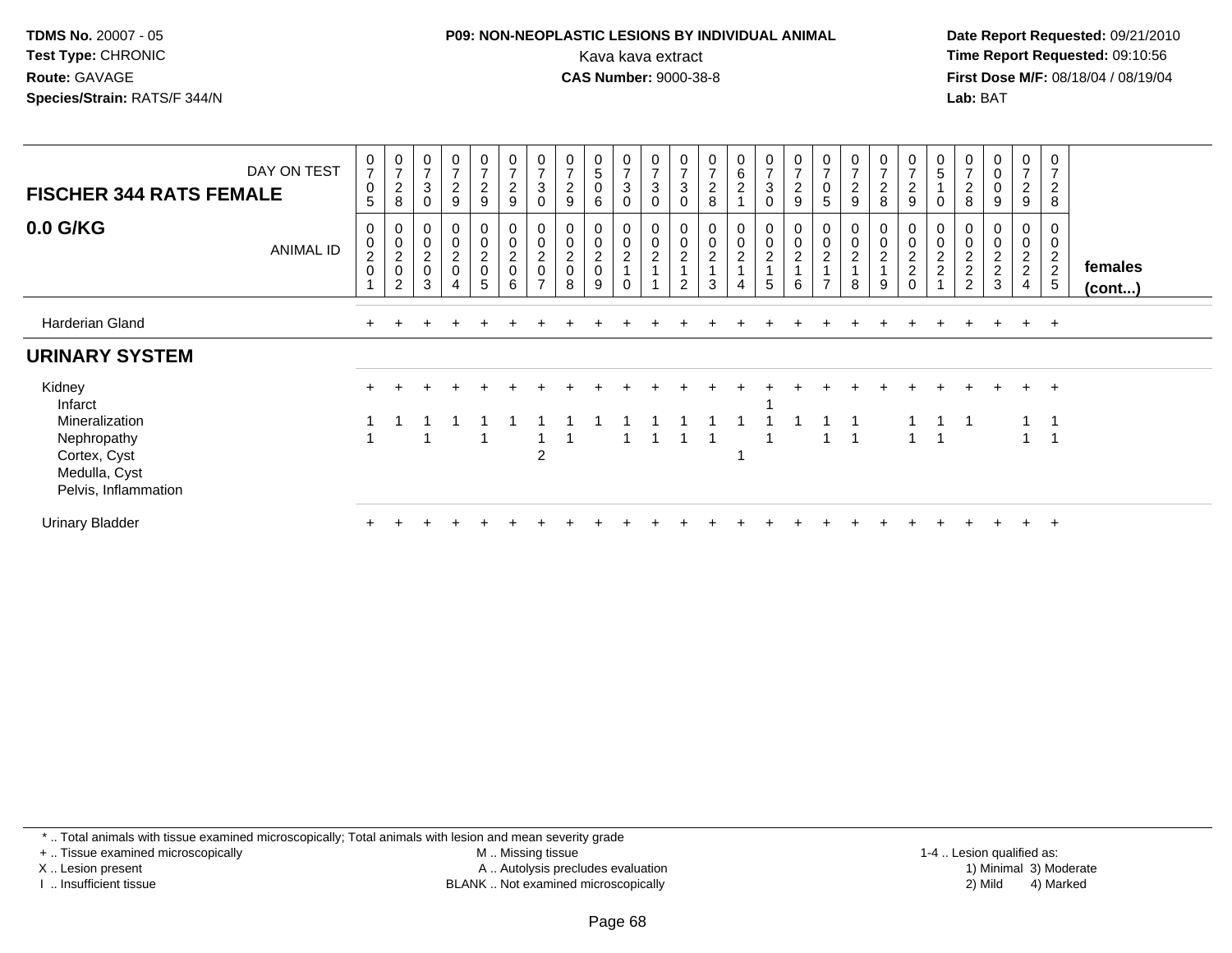### **P09: NON-NEOPLASTIC LESIONS BY INDIVIDUAL ANIMAL**Kava kava extract **Time Report Requested:** 09:10:56<br>**CAS Number:** 9000-38-8<br>**Tirst Dose M/F:** 08/18/04 / 08/19/04

 **Date Report Requested:** 09/21/2010 **First Dose M/F:** 08/18/04 / 08/19/04 Lab: BAT **Lab:** BAT

| DAY ON TEST<br><b>FISCHER 344 RATS FEMALE</b>                                                           | $\begin{matrix} 0 \\ 6 \end{matrix}$<br>$\frac{9}{2}$ | $\begin{array}{c} 0 \\ 4 \\ 5 \\ 0 \end{array}$ | $\frac{0}{7}$<br>$\mathbf 0$<br>$\overline{1}$               | $\frac{0}{7}$<br>$\mathbf 3$<br>$\mathbf 0$ | $\frac{0}{7}$<br>$\frac{2}{9}$                        | $\begin{array}{c} 0 \\ 7 \\ 3 \\ 0 \end{array}$                 | $\frac{0}{7}$<br>$\overline{2}$<br>$\overline{9}$           | $\frac{0}{7}$<br>$\frac{2}{9}$                                    | $\begin{array}{c} 0 \\ 5 \\ 1 \end{array}$<br>$\boldsymbol{9}$ | $\begin{matrix} 0 \\ 6 \\ 6 \end{matrix}$<br>$\overline{9}$    | 0<br>$\overline{6}$<br>$\overline{1}$<br>$\overline{5}$ | $\frac{0}{7}$<br>$\frac{2}{9}$                              | $\frac{0}{7}$<br>$\frac{2}{9}$  | $\frac{0}{7}$<br>$\mathbf{3}$<br>$\overline{0}$             | $\begin{smallmatrix}0\\7\end{smallmatrix}$<br>$\frac{3}{0}$ | $\begin{array}{c} 0 \\ 6 \\ 9 \\ 3 \end{array}$ | $\frac{0}{7}$<br>$\frac{3}{0}$  | $\frac{0}{7}$<br>$\frac{2}{8}$  | $\begin{array}{c} 0 \\ 6 \\ 3 \end{array}$        | 0<br>$6\phantom{a}$<br>$6\overline{6}$<br>$\overline{4}$ | $\frac{0}{7}$<br>$\frac{2}{9}$       | 0637                                                      | $\frac{0}{7}$<br>$\frac{2}{9}$  | $\begin{smallmatrix}0\\7\end{smallmatrix}$<br>$\frac{2}{8}$ | 0<br>$\overline{7}$<br>$\overline{2}$<br>$\boldsymbol{9}$   |    |                                     |
|---------------------------------------------------------------------------------------------------------|-------------------------------------------------------|-------------------------------------------------|--------------------------------------------------------------|---------------------------------------------|-------------------------------------------------------|-----------------------------------------------------------------|-------------------------------------------------------------|-------------------------------------------------------------------|----------------------------------------------------------------|----------------------------------------------------------------|---------------------------------------------------------|-------------------------------------------------------------|---------------------------------|-------------------------------------------------------------|-------------------------------------------------------------|-------------------------------------------------|---------------------------------|---------------------------------|---------------------------------------------------|----------------------------------------------------------|--------------------------------------|-----------------------------------------------------------|---------------------------------|-------------------------------------------------------------|-------------------------------------------------------------|----|-------------------------------------|
| 0.0 G/KG<br><b>ANIMAL ID</b>                                                                            | $\pmb{0}$<br>$0$<br>$2$<br>$2$<br>$6$                 | $\pmb{0}$<br>$\frac{0}{2}$<br>7                 | $\pmb{0}$<br>$\begin{array}{c} 0 \\ 2 \\ 2 \\ 8 \end{array}$ | $\pmb{0}$<br>$\frac{0}{2}$<br>9             | 0<br>$\mathsf{O}\xspace$<br>$\frac{2}{3}$<br>$\Omega$ | $\begin{array}{c} 0 \\ 0 \\ 2 \\ 3 \end{array}$<br>$\mathbf{1}$ | $\pmb{0}$<br>$\mathbf 0$<br>$\frac{2}{3}$<br>$\overline{2}$ | $\pmb{0}$<br>$\begin{smallmatrix} 0\\2\\3 \end{smallmatrix}$<br>3 | $\pmb{0}$<br>$\frac{0}{2}$<br>$\overline{4}$                   | $\pmb{0}$<br>$\begin{array}{c}\n0 \\ 2 \\ 3 \\ 5\n\end{array}$ | 0<br>$\mathbf 0$<br>$\frac{2}{3}$<br>$6\phantom{1}$     | $\mathbf 0$<br>$\pmb{0}$<br>$\frac{2}{3}$<br>$\overline{7}$ | $\pmb{0}$<br>$\frac{0}{2}$<br>8 | 0<br>$\mathsf{O}\xspace$<br>$\frac{2}{3}$<br>$\overline{9}$ | 000240                                                      | $\pmb{0}$<br>$\frac{0}{2}$                      | $\pmb{0}$<br>$\frac{0}{2}$<br>2 | $\pmb{0}$<br>$\frac{0}{2}$<br>3 | 0<br>$\pmb{0}$<br>$\frac{2}{4}$<br>$\overline{4}$ | $\pmb{0}$<br>$\mathbf 0$<br>$\frac{2}{4}$<br>5           | 0<br>$\pmb{0}$<br>$\frac{2}{4}$<br>6 | $\pmb{0}$<br>$\pmb{0}$<br>$\frac{2}{4}$<br>$\overline{7}$ | $\pmb{0}$<br>$\frac{0}{2}$<br>8 | $\mathbf 0$<br>$\frac{0}{2}$<br>9                           | $\mathbf 0$<br>$\mathbf 0$<br>$\frac{2}{5}$<br>$\mathbf{0}$ |    | * TOTALS                            |
| <b>ALIMENTARY SYSTEM</b>                                                                                |                                                       |                                                 |                                                              |                                             |                                                       |                                                                 |                                                             |                                                                   |                                                                |                                                                |                                                         |                                                             |                                 |                                                             |                                                             |                                                 |                                 |                                 |                                                   |                                                          |                                      |                                                           |                                 |                                                             |                                                             |    |                                     |
| Esophagus                                                                                               |                                                       |                                                 |                                                              |                                             |                                                       |                                                                 |                                                             |                                                                   |                                                                |                                                                |                                                         |                                                             |                                 |                                                             |                                                             |                                                 |                                 |                                 |                                                   |                                                          |                                      |                                                           |                                 |                                                             |                                                             | 50 |                                     |
| Intestine Large, Cecum                                                                                  |                                                       |                                                 |                                                              |                                             |                                                       |                                                                 |                                                             |                                                                   |                                                                |                                                                |                                                         |                                                             |                                 |                                                             |                                                             |                                                 |                                 |                                 |                                                   |                                                          |                                      |                                                           |                                 |                                                             | $\ddot{}$                                                   | 50 |                                     |
| Intestine Large, Colon<br>Parasite Metazoan                                                             |                                                       |                                                 |                                                              |                                             | X                                                     |                                                                 |                                                             |                                                                   |                                                                |                                                                | $\sf X$                                                 | $\times$                                                    |                                 |                                                             |                                                             |                                                 |                                 |                                 |                                                   |                                                          |                                      |                                                           |                                 |                                                             | $+$                                                         | 50 | 3                                   |
| Intestine Large, Rectum                                                                                 |                                                       |                                                 |                                                              |                                             |                                                       |                                                                 |                                                             |                                                                   |                                                                |                                                                |                                                         |                                                             |                                 |                                                             |                                                             |                                                 |                                 |                                 |                                                   |                                                          |                                      |                                                           |                                 |                                                             | $\ddot{}$                                                   | 50 |                                     |
| Intestine Small, Duodenum                                                                               |                                                       |                                                 |                                                              |                                             |                                                       |                                                                 |                                                             |                                                                   |                                                                |                                                                |                                                         |                                                             |                                 |                                                             |                                                             |                                                 |                                 |                                 |                                                   |                                                          |                                      |                                                           |                                 |                                                             |                                                             | 50 |                                     |
| Intestine Small, Ileum                                                                                  |                                                       |                                                 |                                                              |                                             |                                                       |                                                                 |                                                             |                                                                   |                                                                |                                                                |                                                         |                                                             |                                 |                                                             |                                                             |                                                 |                                 |                                 |                                                   |                                                          |                                      |                                                           |                                 |                                                             | $\ddot{}$                                                   | 50 |                                     |
| Intestine Small, Jejunum                                                                                |                                                       |                                                 |                                                              |                                             |                                                       |                                                                 |                                                             |                                                                   |                                                                |                                                                |                                                         |                                                             |                                 |                                                             |                                                             |                                                 |                                 |                                 |                                                   |                                                          |                                      |                                                           |                                 |                                                             | $\ddot{}$                                                   | 50 |                                     |
| Liver<br>Angiectasis                                                                                    |                                                       |                                                 |                                                              |                                             |                                                       |                                                                 |                                                             |                                                                   |                                                                |                                                                |                                                         |                                                             |                                 |                                                             |                                                             |                                                 |                                 |                                 |                                                   |                                                          |                                      |                                                           |                                 |                                                             | $\ddot{}$                                                   | 50 | $12.0$                              |
| <b>Basophilic Focus</b><br><b>Clear Cell Focus</b><br>Eosinophilic Focus<br>Fatty Change, Focal         |                                                       | X.                                              | $\mathsf{X}$<br>X                                            | $\times$<br>$\times$<br>$\mathsf{X}$        | X<br>X                                                | $\mathsf{X}$<br>X X X                                           | $\times$                                                    | X<br>X                                                            |                                                                |                                                                | $X \times$                                              |                                                             | x x x<br>$X$ $X$ $X$            | Χ                                                           | X X X                                                       |                                                 |                                 | $\mathsf{X}$<br>X               |                                                   | x x x x                                                  |                                      |                                                           | X<br>X<br>X                     | X                                                           | $X \times$<br>$\boldsymbol{\mathsf{X}}$                     |    | 44<br>12<br>23<br>$1 \t1.0$         |
| Fatty Change, Diffuse<br>Hematopoietic Cell Proliferation<br>Hepatodiaphragmatic Nodule                 |                                                       | $\overline{1}$                                  |                                                              |                                             |                                                       | X                                                               |                                                             | Χ                                                                 |                                                                | $\overline{1}$                                                 | $\overline{1}$                                          |                                                             |                                 | Χ                                                           |                                                             | $\overline{2}$                                  |                                 |                                 | 1<br>X                                            |                                                          |                                      |                                                           |                                 | 1                                                           | $\overline{1}$                                              |    | 9 1.3<br>1 1.0<br>5                 |
| Inflammation, Chronic Active<br><b>Mixed Cell Focus</b><br><b>Necrosis</b><br>Pigmentation, Hemosiderin | 4                                                     | $\mathbf{1}$                                    | $\overline{1}$                                               | $\mathbf 1$                                 | -1<br>$\boldsymbol{\mathsf{X}}$                       | $\mathbf{1}$                                                    | $\mathbf{1}$<br>$\mathsf X$                                 | $\mathbf{1}$<br>$\times$                                          |                                                                | 1<br>$\boldsymbol{\mathsf{X}}$                                 | $\mathbf{1}$                                            | 1<br>$\sf X$                                                | $\mathbf{1}$                    | $\mathbf{1}$                                                | $\mathbf{1}$                                                | $1 \quad 1$                                     |                                 |                                 | 1                                                 | $\overline{1}$                                           |                                      | $\mathbf{1}$                                              | $\overline{1}$                  | $\mathbf{1}$<br>X                                           | $\overline{1}$                                              |    | 43<br>1.0<br>15<br>2, 3.0<br>$12.0$ |

\* .. Total animals with tissue examined microscopically; Total animals with lesion and mean severity grade

+ .. Tissue examined microscopically

X .. Lesion present

I .. Insufficient tissue

M .. Missing tissue

A .. Autolysis precludes evaluation

BLANK .. Not examined microscopically 2) Mild 4) Marked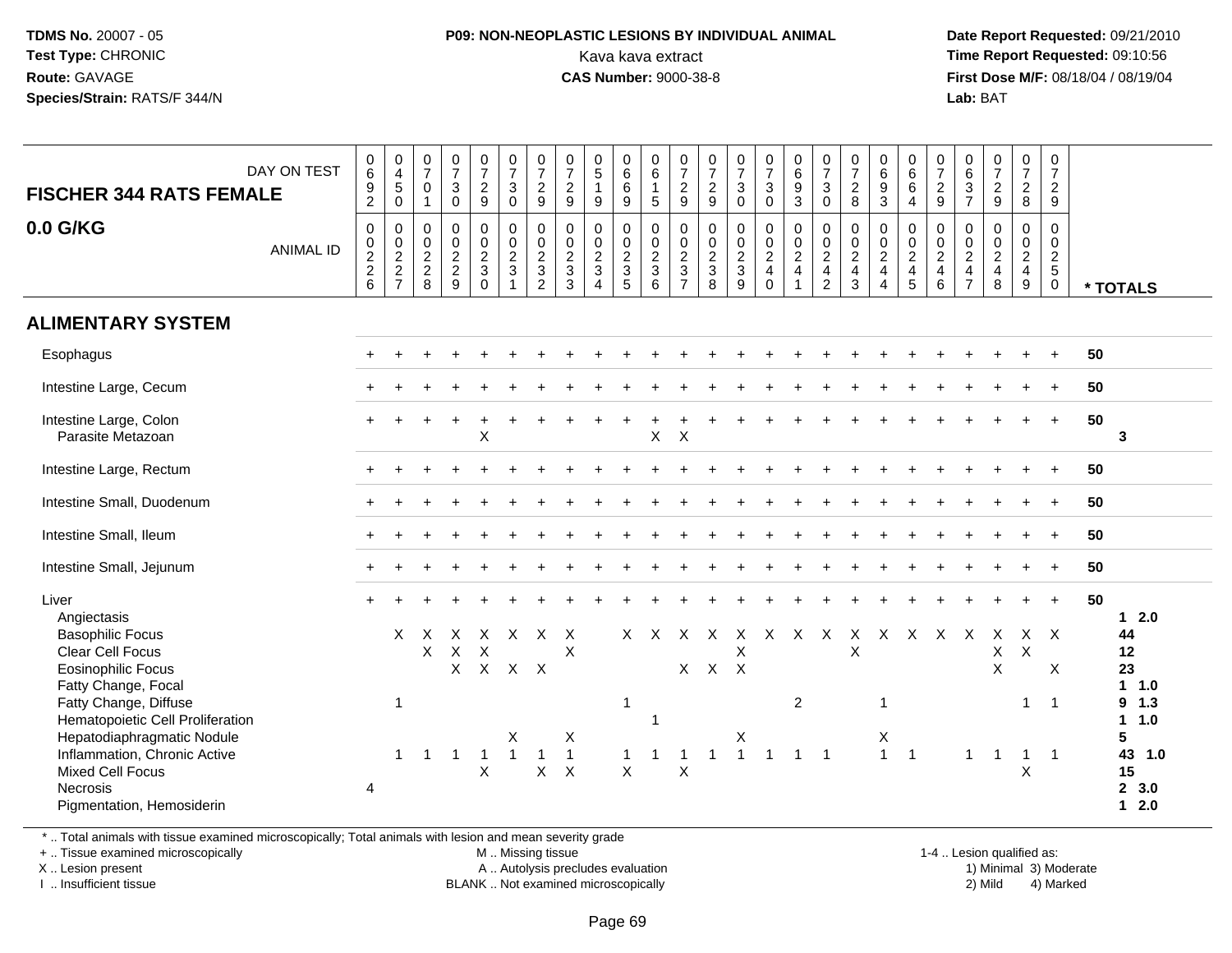# **P09: NON-NEOPLASTIC LESIONS BY INDIVIDUAL ANIMAL**Kava kava extract **Time Report Requested:** 09:10:56

| DAY ON TEST<br><b>FISCHER 344 RATS FEMALE</b>                                                                                                                                                 |                  | 0<br>$6\phantom{a}$<br>$\frac{9}{2}$                                       | 0<br>$\overline{\mathbf{4}}$<br>$\mathbf 5$<br>$\mathbf 0$         | $\frac{0}{7}$<br>0<br>$\mathbf{1}$               | $\begin{array}{c} 0 \\ 7 \end{array}$<br>3<br>$\mathbf 0$   | $\frac{0}{7}$<br>$\frac{2}{9}$                    | $\frac{0}{7}$<br>$\mathfrak{S}$<br>$\mathbf 0$        | $\frac{0}{7}$<br>$\frac{2}{9}$                                  | $\pmb{0}$<br>$\overline{7}$<br>$\overline{\mathbf{c}}$<br>9              | $\begin{array}{c} 0 \\ 5 \end{array}$<br>$\mathbf{1}$<br>9                                          | $\begin{array}{c} 0 \\ 6 \end{array}$<br>$\,6\,$<br>$\boldsymbol{9}$ | $\pmb{0}$<br>$\overline{6}$<br>$\mathbf{1}$<br>$5\phantom{.0}$ | $\frac{0}{7}$<br>$\frac{2}{9}$                      | $\begin{array}{c} 0 \\ 7 \end{array}$<br>$\overline{c}$<br>9 | $\frac{0}{7}$<br>$\ensuremath{\mathsf{3}}$<br>$\mathbf 0$         | $\mathbf 0$<br>$\overline{7}$<br>$\mathsf 3$<br>$\mathbf{0}$        | $\begin{array}{c} 0 \\ 6 \end{array}$<br>$\boldsymbol{9}$<br>$\overline{3}$ | 0<br>$\overline{7}$<br>$\mathbf{3}$<br>$\mathbf 0$ | $\frac{0}{7}$<br>$\boldsymbol{2}$<br>8                      | 0<br>$\overline{6}$<br>$\boldsymbol{9}$<br>3                | $_{6}^{\rm 0}$<br>6<br>$\overline{4}$       | $\frac{0}{7}$<br>$\overline{c}$<br>9                         | $_{6}^{\rm 0}$<br>$\frac{3}{7}$                                    | $\frac{0}{7}$<br>$\frac{2}{9}$                                                      | $\mathbf 0$<br>$\overline{7}$<br>$\frac{2}{8}$                                        | 0<br>$\overline{7}$<br>$\sqrt{2}$<br>9                                    |                        |                                     |
|-----------------------------------------------------------------------------------------------------------------------------------------------------------------------------------------------|------------------|----------------------------------------------------------------------------|--------------------------------------------------------------------|--------------------------------------------------|-------------------------------------------------------------|---------------------------------------------------|-------------------------------------------------------|-----------------------------------------------------------------|--------------------------------------------------------------------------|-----------------------------------------------------------------------------------------------------|----------------------------------------------------------------------|----------------------------------------------------------------|-----------------------------------------------------|--------------------------------------------------------------|-------------------------------------------------------------------|---------------------------------------------------------------------|-----------------------------------------------------------------------------|----------------------------------------------------|-------------------------------------------------------------|-------------------------------------------------------------|---------------------------------------------|--------------------------------------------------------------|--------------------------------------------------------------------|-------------------------------------------------------------------------------------|---------------------------------------------------------------------------------------|---------------------------------------------------------------------------|------------------------|-------------------------------------|
| 0.0 G/KG                                                                                                                                                                                      | <b>ANIMAL ID</b> | $\pmb{0}$<br>$\begin{smallmatrix} 0\\2 \end{smallmatrix}$<br>$\frac{2}{6}$ | $\mathbf 0$<br>$\boldsymbol{0}$<br>$\overline{2}$<br>$\frac{2}{7}$ | 0<br>$\pmb{0}$<br>$\overline{2}$<br>$_{\rm 8}^2$ | $\mathbf 0$<br>$\pmb{0}$<br>$\overline{2}$<br>$\frac{2}{9}$ | 0<br>$\pmb{0}$<br>$\overline{2}$<br>$\frac{3}{0}$ | 0<br>$\overline{0}$<br>$\overline{2}$<br>$\mathbf{3}$ | $\pmb{0}$<br>$\pmb{0}$<br>$\overline{2}$<br>$\overline{3}$<br>2 | $\mathbf 0$<br>$\mathbf 0$<br>$\overline{c}$<br>$\frac{3}{3}$            | $\mathbf 0$<br>$\mathbf 0$<br>$\overline{2}$<br>$\ensuremath{\mathsf{3}}$<br>$\boldsymbol{\Lambda}$ | 0<br>$\mathsf{O}\xspace$<br>$\overline{2}$<br>$\overline{3}$<br>5    | 0<br>$\mathsf{O}\xspace$<br>$\overline{2}$<br>$\frac{3}{6}$    | 0<br>$\mathbf 0$<br>$\overline{2}$<br>$\frac{3}{7}$ | $\mathbf 0$<br>$\mathsf 0$<br>$\overline{2}$<br>$_{8}^{3}$   | $\mathbf 0$<br>$\pmb{0}$<br>$\overline{2}$<br>$\overline{3}$<br>9 | 0<br>$\mathbf 0$<br>$\overline{2}$<br>$\overline{4}$<br>$\mathbf 0$ | $\mathbf 0$<br>$\frac{0}{2}$<br>$\overline{\mathbf{4}}$<br>$\overline{1}$   | 0<br>$\mathbf 0$<br>$\sqrt{2}$<br>$\frac{4}{2}$    | $\mathbf 0$<br>$\pmb{0}$<br>$\overline{2}$<br>$\frac{4}{3}$ | 0<br>$\mathbf 0$<br>$\boldsymbol{2}$<br>$\overline{4}$<br>4 | $\pmb{0}$<br>$\frac{0}{2}$<br>$\frac{4}{5}$ | 0<br>0<br>$\overline{2}$<br>$\overline{4}$<br>$6\phantom{a}$ | $\mathbf 0$<br>$\boldsymbol{0}$<br>$\overline{2}$<br>$\frac{4}{7}$ | $\mathbf 0$<br>$\pmb{0}$<br>$\overline{2}$<br>$\begin{array}{c} 4 \\ 8 \end{array}$ | $\mathbf 0$<br>$\mathbf 0$<br>$\overline{2}$<br>$\begin{array}{c} 4 \\ 9 \end{array}$ | $\mathbf 0$<br>$\mathbf 0$<br>$\overline{c}$<br>$\sqrt{5}$<br>$\mathbf 0$ |                        | * TOTALS                            |
| Artery, Necrosis<br>Bile Duct, Hyperplasia<br>Hepatocyte, Hypertrophy<br>Serosa, Fibrosis                                                                                                     |                  |                                                                            |                                                                    | $\mathbf{1}$                                     |                                                             |                                                   | $\overline{2}$                                        |                                                                 |                                                                          | $\mathbf 1$                                                                                         |                                                                      |                                                                | 1                                                   |                                                              |                                                                   |                                                                     | $\overline{1}$                                                              | 1                                                  | $\overline{1}$                                              | 2<br>$\mathbf{1}$<br>3                                      |                                             |                                                              |                                                                    |                                                                                     | $\overline{2}$                                                                        | $\overline{\mathbf{1}}$                                                   |                        | $12.0$<br>12 1.0<br>$5$ 1.6<br>13.0 |
| Mesentery<br>Fat, Necrosis                                                                                                                                                                    |                  | $\ddot{}$<br>$\mathbf{1}$                                                  |                                                                    |                                                  |                                                             |                                                   |                                                       | $\ddot{}$<br>$\overline{2}$                                     |                                                                          | $\ddot{}$<br>$\overline{c}$                                                                         |                                                                      |                                                                |                                                     |                                                              |                                                                   |                                                                     |                                                                             |                                                    |                                                             |                                                             |                                             |                                                              |                                                                    |                                                                                     | $\ddot{}$<br>$\overline{1}$                                                           |                                                                           | 10                     | 10, 1.5                             |
| Pancreas<br>Atrophy<br><b>Basophilic Focus</b><br>Acinus, Hyperplasia                                                                                                                         |                  |                                                                            |                                                                    |                                                  |                                                             |                                                   |                                                       | $\overline{1}$                                                  |                                                                          |                                                                                                     |                                                                      |                                                                |                                                     |                                                              |                                                                   |                                                                     |                                                                             |                                                    |                                                             |                                                             |                                             |                                                              |                                                                    |                                                                                     | $\ddot{}$                                                                             | $\ddot{}$<br>-1                                                           | 50                     | 13 1.0<br>1<br>$1 \t1.0$            |
| Salivary Glands                                                                                                                                                                               |                  |                                                                            |                                                                    |                                                  |                                                             |                                                   |                                                       |                                                                 |                                                                          |                                                                                                     |                                                                      |                                                                |                                                     |                                                              |                                                                   |                                                                     |                                                                             |                                                    |                                                             |                                                             |                                             |                                                              |                                                                    |                                                                                     |                                                                                       |                                                                           | 50                     |                                     |
| Stomach, Forestomach<br>Hyperplasia, Atypical<br>Inflammation<br>Ulcer<br>Epithelium, Hyperplasia                                                                                             |                  |                                                                            | $\boldsymbol{2}$<br>3<br>$\mathfrak{p}$                            |                                                  |                                                             |                                                   |                                                       |                                                                 |                                                                          | 3<br>3                                                                                              |                                                                      |                                                                |                                                     |                                                              |                                                                   |                                                                     | $\overline{\mathbf{1}}$                                                     |                                                    |                                                             |                                                             |                                             | $\overline{4}$                                               |                                                                    |                                                                                     |                                                                                       | $\ddot{+}$                                                                | 50                     | 14.0<br>52.0<br>3.0<br>1<br>52.2    |
| Stomach, Glandular<br>Epithelium, Necrosis                                                                                                                                                    |                  |                                                                            |                                                                    |                                                  |                                                             |                                                   |                                                       |                                                                 |                                                                          | 1                                                                                                   |                                                                      |                                                                |                                                     |                                                              |                                                                   |                                                                     |                                                                             |                                                    |                                                             |                                                             |                                             |                                                              |                                                                    |                                                                                     |                                                                                       | $+$                                                                       | 50                     | $1 \t1.0$                           |
| Tooth<br>Malformation                                                                                                                                                                         |                  |                                                                            |                                                                    |                                                  |                                                             |                                                   |                                                       |                                                                 |                                                                          |                                                                                                     |                                                                      |                                                                |                                                     |                                                              |                                                                   |                                                                     |                                                                             |                                                    |                                                             |                                                             |                                             |                                                              |                                                                    |                                                                                     |                                                                                       | $\ddot{}$<br>$\overline{1}$                                               | 5                      | 5 1.0                               |
| <b>CARDIOVASCULAR SYSTEM</b>                                                                                                                                                                  |                  |                                                                            |                                                                    |                                                  |                                                             |                                                   |                                                       |                                                                 |                                                                          |                                                                                                     |                                                                      |                                                                |                                                     |                                                              |                                                                   |                                                                     |                                                                             |                                                    |                                                             |                                                             |                                             |                                                              |                                                                    |                                                                                     |                                                                                       |                                                                           |                        |                                     |
| <b>Blood Vessel</b>                                                                                                                                                                           |                  |                                                                            |                                                                    |                                                  |                                                             |                                                   |                                                       |                                                                 |                                                                          |                                                                                                     |                                                                      |                                                                |                                                     |                                                              |                                                                   |                                                                     |                                                                             |                                                    |                                                             |                                                             |                                             |                                                              |                                                                    |                                                                                     |                                                                                       |                                                                           | 50                     |                                     |
| *  Total animals with tissue examined microscopically; Total animals with lesion and mean severity grade<br>+  Tissue examined microscopically<br>X  Lesion present<br>I  Insufficient tissue |                  |                                                                            |                                                                    |                                                  |                                                             |                                                   | M  Missing tissue                                     |                                                                 | A  Autolysis precludes evaluation<br>BLANK  Not examined microscopically |                                                                                                     |                                                                      |                                                                |                                                     |                                                              |                                                                   |                                                                     |                                                                             |                                                    |                                                             |                                                             |                                             | 1-4  Lesion qualified as:                                    |                                                                    | 2) Mild                                                                             |                                                                                       | 4) Marked                                                                 | 1) Minimal 3) Moderate |                                     |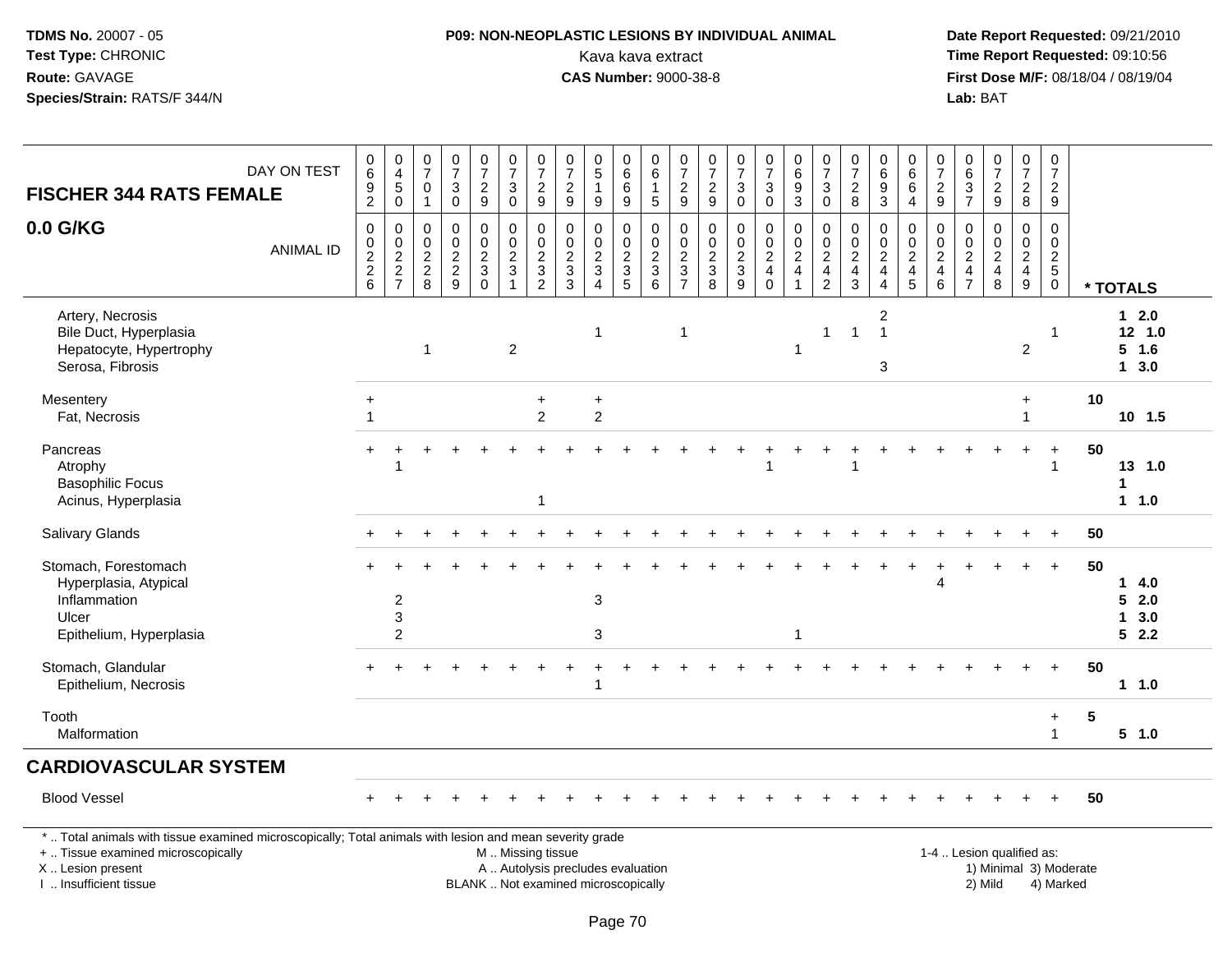### **P09: NON-NEOPLASTIC LESIONS BY INDIVIDUAL ANIMAL**Kava kava extract **Time Report Requested:** 09:10:56<br>**CAS Number:** 9000-38-8<br>**Tirst Dose M/F:** 08/18/04 / 08/19/04

 **Date Report Requested:** 09/21/2010 **First Dose M/F:** 08/18/04 / 08/19/04 Lab: BAT **Lab:** BAT

| <b>FISCHER 344 RATS FEMALE</b><br>0.0 G/KG                                                                       | DAY ON TEST<br><b>ANIMAL ID</b> | $\mathbf 0$<br>6<br>$\frac{9}{2}$<br>0<br>$0$<br>$2$<br>$6$ | $\pmb{0}$<br>$\overline{4}$<br>5<br>$\mathbf 0$<br>0<br>$\frac{0}{2}$<br>7 | $\frac{0}{7}$<br>0<br>$\mathbf{1}$<br>0<br>$\pmb{0}$<br>$\boldsymbol{2}$<br>$\sqrt{2}$<br>8 | $\frac{0}{7}$<br>$\ensuremath{\mathsf{3}}$<br>$\mathbf 0$<br>$\mathbf 0$<br>$\frac{0}{2}$<br>9 | $\frac{0}{7}$<br>$\overline{a}$<br>9<br>$\mathbf 0$<br>$\boldsymbol{0}$<br>$\overline{2}$<br>$\mathfrak{S}$<br>$\Omega$ | $\frac{0}{7}$<br>$\ensuremath{\mathsf{3}}$<br>$\pmb{0}$<br>$\pmb{0}$<br>$\frac{0}{2}$ | $\frac{0}{7}$<br>$\frac{2}{9}$<br>$\pmb{0}$<br>$\begin{array}{c} 0 \\ 2 \\ 3 \\ 2 \end{array}$ | $\frac{0}{7}$<br>$\overline{c}$<br>$9\,$<br>$\boldsymbol{0}$<br>$\pmb{0}$<br>$\frac{2}{3}$<br>3 | $\begin{array}{c} 0 \\ 5 \end{array}$<br>$\mathbf{1}$<br>$9\,$<br>$\pmb{0}$<br>$\begin{smallmatrix} 0\\2 \end{smallmatrix}$<br>$\mathbf{3}$<br>$\boldsymbol{\Lambda}$ | $\begin{array}{c} 0 \\ 6 \end{array}$<br>6<br>9<br>0<br>$\pmb{0}$<br>$\frac{2}{3}$<br>5 | $_{6}^{\rm 0}$<br>$\mathbf{1}$<br>5<br>$\pmb{0}$<br>$\frac{0}{2}$<br>6 | $\frac{0}{7}$<br>$\overline{a}$<br>9<br>0<br>$\boldsymbol{0}$<br>$\overline{2}$<br>3<br>$\overline{7}$ | $\frac{0}{7}$<br>$\overline{c}$<br>9<br>$\pmb{0}$<br>$\begin{array}{c} 0 \\ 2 \\ 3 \\ 8 \end{array}$ | $\begin{array}{c} 0 \\ 7 \end{array}$<br>$\sqrt{3}$<br>$\mathbf 0$<br>$\pmb{0}$<br>$\begin{array}{c} 0 \\ 2 \\ 3 \\ 9 \end{array}$ | $\frac{0}{7}$<br>$\ensuremath{\mathsf{3}}$<br>$\mathbf 0$<br>$\pmb{0}$<br>$\begin{array}{c} 0 \\ 2 \\ 4 \\ 0 \end{array}$ | $\begin{array}{c} 0 \\ 6 \end{array}$<br>$\frac{9}{3}$<br>$\begin{array}{c} 0 \\ 0 \\ 2 \\ 4 \end{array}$<br>$\mathbf{1}$ | $\begin{array}{c} 0 \\ 7 \end{array}$<br>$\mathbf{3}$<br>$\mathbf 0$<br>0<br>$\pmb{0}$<br>$\overline{2}$<br>$\overline{\mathbf{4}}$<br>$\overline{2}$ | $\frac{0}{7}$<br>$\boldsymbol{2}$<br>8<br>$\pmb{0}$<br>$\frac{0}{2}$<br>3 | $\begin{matrix}0\6\9\end{matrix}$<br>3<br>0<br>$\pmb{0}$<br>$\frac{2}{4}$<br>4 | $\begin{matrix}0\0\0\0\end{matrix}$<br>$\overline{4}$<br>0<br>$\frac{0}{2}$<br>$\frac{4}{5}$ | $\frac{0}{7}$<br>$\frac{2}{9}$<br>$\mathbf 0$<br>$\frac{0}{2}$<br>$\,6\,$ | $\begin{array}{c} 0 \\ 6 \end{array}$<br>$\frac{3}{7}$<br>0<br>$\frac{0}{2}$<br>$\frac{2}{7}$ | $\frac{0}{7}$<br>$\overline{2}$<br>9<br>$\mathbf 0$<br>$\frac{0}{2}$<br>8 | $\frac{0}{7}$<br>$\frac{2}{8}$<br>0<br>$\mathbf 0$<br>$\frac{2}{4}$<br>9 | $\frac{0}{7}$<br>$\overline{a}$<br>$\mathsf g$<br>0<br>$\mathbf 0$<br>$\frac{2}{5}$<br>$\mathbf 0$ |    | * TOTALS                         |
|------------------------------------------------------------------------------------------------------------------|---------------------------------|-------------------------------------------------------------|----------------------------------------------------------------------------|---------------------------------------------------------------------------------------------|------------------------------------------------------------------------------------------------|-------------------------------------------------------------------------------------------------------------------------|---------------------------------------------------------------------------------------|------------------------------------------------------------------------------------------------|-------------------------------------------------------------------------------------------------|-----------------------------------------------------------------------------------------------------------------------------------------------------------------------|-----------------------------------------------------------------------------------------|------------------------------------------------------------------------|--------------------------------------------------------------------------------------------------------|------------------------------------------------------------------------------------------------------|------------------------------------------------------------------------------------------------------------------------------------|---------------------------------------------------------------------------------------------------------------------------|---------------------------------------------------------------------------------------------------------------------------|-------------------------------------------------------------------------------------------------------------------------------------------------------|---------------------------------------------------------------------------|--------------------------------------------------------------------------------|----------------------------------------------------------------------------------------------|---------------------------------------------------------------------------|-----------------------------------------------------------------------------------------------|---------------------------------------------------------------------------|--------------------------------------------------------------------------|----------------------------------------------------------------------------------------------------|----|----------------------------------|
| Inflammation                                                                                                     |                                 |                                                             |                                                                            |                                                                                             |                                                                                                |                                                                                                                         |                                                                                       |                                                                                                |                                                                                                 |                                                                                                                                                                       |                                                                                         |                                                                        |                                                                                                        | $\mathbf{3}$                                                                                         |                                                                                                                                    |                                                                                                                           |                                                                                                                           |                                                                                                                                                       |                                                                           |                                                                                |                                                                                              |                                                                           |                                                                                               |                                                                           |                                                                          |                                                                                                    |    | 13.0                             |
| Heart<br>Cardiomyopathy                                                                                          |                                 | 2                                                           |                                                                            |                                                                                             | 2                                                                                              | $\overline{2}$                                                                                                          | $\overline{c}$                                                                        | 2                                                                                              |                                                                                                 |                                                                                                                                                                       |                                                                                         | 2                                                                      | $\overline{2}$                                                                                         |                                                                                                      | 2                                                                                                                                  | $\overline{c}$                                                                                                            | $\overline{a}$                                                                                                            | $\overline{2}$                                                                                                                                        | 2                                                                         |                                                                                | $\overline{2}$                                                                               |                                                                           | $\overline{c}$                                                                                | 2                                                                         | $\overline{c}$                                                           | $\overline{2}$                                                                                     | 50 | 42 1.9                           |
| <b>ENDOCRINE SYSTEM</b>                                                                                          |                                 |                                                             |                                                                            |                                                                                             |                                                                                                |                                                                                                                         |                                                                                       |                                                                                                |                                                                                                 |                                                                                                                                                                       |                                                                                         |                                                                        |                                                                                                        |                                                                                                      |                                                                                                                                    |                                                                                                                           |                                                                                                                           |                                                                                                                                                       |                                                                           |                                                                                |                                                                                              |                                                                           |                                                                                               |                                                                           |                                                                          |                                                                                                    |    |                                  |
| <b>Adrenal Cortex</b><br>Degeneration, Cystic<br>Hypertrophy<br><b>Necrosis</b><br>Zona Fasciculata, Hyperplasia |                                 | 4                                                           |                                                                            |                                                                                             | 4                                                                                              |                                                                                                                         |                                                                                       |                                                                                                |                                                                                                 |                                                                                                                                                                       |                                                                                         |                                                                        |                                                                                                        |                                                                                                      | $\overline{\mathbf{1}}$                                                                                                            |                                                                                                                           |                                                                                                                           |                                                                                                                                                       |                                                                           |                                                                                |                                                                                              |                                                                           |                                                                                               |                                                                           |                                                                          |                                                                                                    | 50 | 3, 1.3<br>2.5<br>2, 3.0<br>6 1.0 |
| Adrenal Medulla<br>Hyperplasia                                                                                   |                                 | $\pm$                                                       | $\overline{c}$                                                             |                                                                                             |                                                                                                |                                                                                                                         |                                                                                       |                                                                                                |                                                                                                 |                                                                                                                                                                       | 1                                                                                       |                                                                        |                                                                                                        |                                                                                                      |                                                                                                                                    |                                                                                                                           |                                                                                                                           |                                                                                                                                                       |                                                                           |                                                                                |                                                                                              |                                                                           |                                                                                               |                                                                           |                                                                          | $\ddot{}$                                                                                          | 50 | 3, 1.3                           |
| Islets, Pancreatic<br>Hyperplasia                                                                                |                                 |                                                             |                                                                            |                                                                                             |                                                                                                |                                                                                                                         |                                                                                       |                                                                                                |                                                                                                 |                                                                                                                                                                       |                                                                                         |                                                                        |                                                                                                        |                                                                                                      |                                                                                                                                    |                                                                                                                           |                                                                                                                           |                                                                                                                                                       |                                                                           |                                                                                |                                                                                              |                                                                           |                                                                                               |                                                                           |                                                                          | $+$                                                                                                | 50 | 1 1.0                            |
| Parathyroid Gland                                                                                                |                                 |                                                             |                                                                            |                                                                                             |                                                                                                |                                                                                                                         |                                                                                       |                                                                                                |                                                                                                 |                                                                                                                                                                       |                                                                                         |                                                                        |                                                                                                        |                                                                                                      |                                                                                                                                    |                                                                                                                           |                                                                                                                           |                                                                                                                                                       |                                                                           | м                                                                              | M                                                                                            |                                                                           |                                                                                               |                                                                           |                                                                          | M                                                                                                  | 44 |                                  |
| <b>Pituitary Gland</b><br>Pars Distalis, Angiectasis<br>Pars Distalis, Hyperplasia                               |                                 |                                                             |                                                                            |                                                                                             |                                                                                                |                                                                                                                         | $\mathbf{1}$                                                                          | $\overline{2}$                                                                                 | $\overline{2}$                                                                                  | $\overline{1}$                                                                                                                                                        |                                                                                         |                                                                        |                                                                                                        |                                                                                                      | $\overline{2}$                                                                                                                     |                                                                                                                           |                                                                                                                           | $\ensuremath{\mathsf{3}}$                                                                                                                             |                                                                           |                                                                                |                                                                                              | $\sqrt{2}$                                                                |                                                                                               |                                                                           |                                                                          | $+$                                                                                                | 50 | $12.0$<br>$11 \t1.7$             |
| <b>Thyroid Gland</b><br>C-cell, Hyperplasia<br>Follicular Cell, Hyperplasia                                      |                                 | Δ                                                           |                                                                            |                                                                                             |                                                                                                | Δ                                                                                                                       |                                                                                       |                                                                                                |                                                                                                 |                                                                                                                                                                       |                                                                                         |                                                                        |                                                                                                        |                                                                                                      |                                                                                                                                    |                                                                                                                           | $\overline{2}$                                                                                                            |                                                                                                                                                       |                                                                           |                                                                                | +<br>3                                                                                       | 3                                                                         |                                                                                               |                                                                           |                                                                          |                                                                                                    | 50 | 15 2.1<br>13.0                   |

#### **GENERAL BODY SYSTEM**

\* .. Total animals with tissue examined microscopically; Total animals with lesion and mean severity grade

+ .. Tissue examined microscopically

X .. Lesion present

I .. Insufficient tissue

M .. Missing tissue

A .. Autolysis precludes evaluation

1-4 .. Lesion qualified as:<br>1) Minimal 3) Moderate BLANK .. Not examined microscopically 2) Mild 4) Marked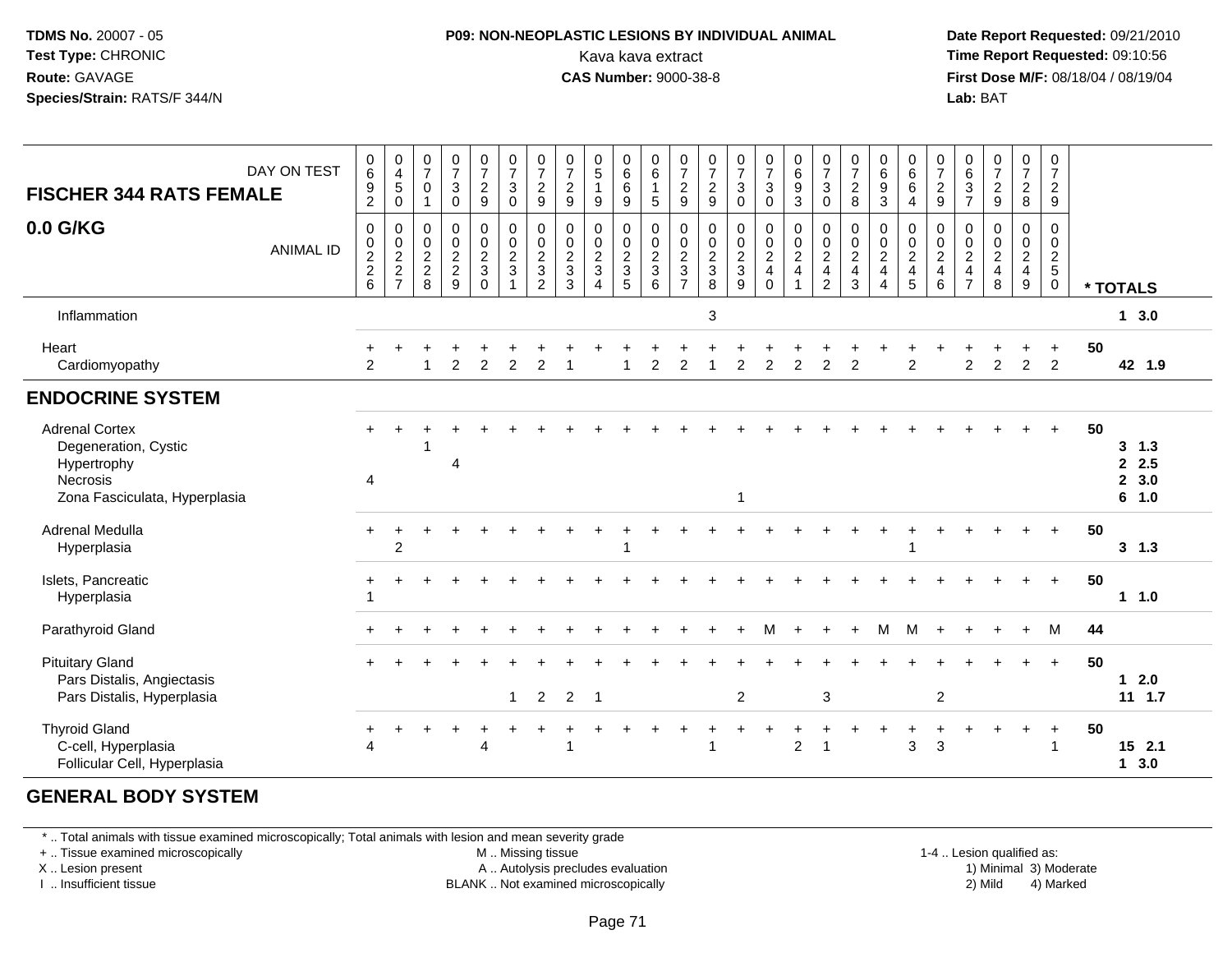# **P09: NON-NEOPLASTIC LESIONS BY INDIVIDUAL ANIMAL**Kava kava extract **Time Report Requested:** 09:10:56<br>**CAS Number:** 9000-38-8 **CAS Number:** 9000-38-8

| DAY ON TEST<br><b>FISCHER 344 RATS FEMALE</b>                                                                                                                                                                                                                                                                                                                                 | $_{6}^{\rm 0}$<br>$\frac{9}{2}$      | $_4^{\rm 0}$<br>$\sqrt{5}$<br>$\mathbf 0$              | 0<br>$\overline{7}$<br>$\mathsf 0$<br>$\mathbf{1}$                           | $\frac{0}{7}$<br>$\sqrt{3}$<br>$\mathbf 0$                | $\frac{0}{7}$<br>$\sqrt{2}$<br>$\boldsymbol{9}$                 | $\frac{0}{7}$<br>$\ensuremath{\mathsf{3}}$<br>$\mathbf 0$                  | $\frac{0}{7}$<br>$\boldsymbol{2}$<br>9                                     | $\frac{0}{7}$<br>$\sqrt{2}$<br>$9\,$                                  | $\begin{array}{c} 0 \\ 5 \end{array}$<br>$\mathbf{1}$<br>9                     | $_{6}^{\rm 0}$<br>$\overline{6}$<br>$\boldsymbol{9}$        | $\begin{array}{c} 0 \\ 6 \end{array}$<br>$\mathbf{1}$<br>$5\phantom{.0}$ | $\frac{0}{7}$<br>$\frac{2}{9}$                        | $\begin{array}{c} 0 \\ 7 \end{array}$<br>$\sqrt{2}$<br>9   | $\frac{0}{7}$<br>$\ensuremath{\mathsf{3}}$<br>$\pmb{0}$   | $\begin{array}{c} 0 \\ 7 \end{array}$<br>$\ensuremath{\mathsf{3}}$<br>$\pmb{0}$ | $\begin{array}{c} 0 \\ 6 \end{array}$<br>$\overline{9}$<br>$\mathbf{3}$                     | 0<br>$\overline{7}$<br>$\ensuremath{\mathsf{3}}$<br>$\mathsf{O}\xspace$ | $\frac{0}{7}$<br>$_{\rm 8}^2$                                                    | $\begin{array}{c} 0 \\ 6 \end{array}$<br>$\overline{9}$<br>$\mathsf 3$   | $\begin{array}{c} 0 \\ 6 \end{array}$<br>$\,6\,$<br>$\overline{4}$                    | $\frac{0}{7}$<br>$\frac{2}{9}$                      | $\begin{array}{c} 0 \\ 6 \\ 3 \\ 7 \end{array}$   | $\frac{0}{7}$<br>$\frac{2}{9}$                                                        | $\begin{array}{c} 0 \\ 7 \end{array}$<br>$\frac{2}{8}$                                        | $\begin{smallmatrix}0\\7\end{smallmatrix}$<br>$\sqrt{2}$<br>9                 |              |                                  |
|-------------------------------------------------------------------------------------------------------------------------------------------------------------------------------------------------------------------------------------------------------------------------------------------------------------------------------------------------------------------------------|--------------------------------------|--------------------------------------------------------|------------------------------------------------------------------------------|-----------------------------------------------------------|-----------------------------------------------------------------|----------------------------------------------------------------------------|----------------------------------------------------------------------------|-----------------------------------------------------------------------|--------------------------------------------------------------------------------|-------------------------------------------------------------|--------------------------------------------------------------------------|-------------------------------------------------------|------------------------------------------------------------|-----------------------------------------------------------|---------------------------------------------------------------------------------|---------------------------------------------------------------------------------------------|-------------------------------------------------------------------------|----------------------------------------------------------------------------------|--------------------------------------------------------------------------|---------------------------------------------------------------------------------------|-----------------------------------------------------|---------------------------------------------------|---------------------------------------------------------------------------------------|-----------------------------------------------------------------------------------------------|-------------------------------------------------------------------------------|--------------|----------------------------------|
| 0.0 G/KG<br><b>ANIMAL ID</b>                                                                                                                                                                                                                                                                                                                                                  | $\pmb{0}$<br>$_2^0$<br>$\frac{2}{6}$ | $\mathsf{O}\xspace$<br>$_{2}^{\rm 0}$<br>$\frac{2}{7}$ | $\mathbf 0$<br>$\pmb{0}$<br>$\boldsymbol{2}$<br>$^{\mathsf{2}}_{\mathsf{8}}$ | $\pmb{0}$<br>$\pmb{0}$<br>$\overline{2}$<br>$\frac{2}{9}$ | 0<br>$\mathbf 0$<br>$\overline{c}$<br>$\sqrt{3}$<br>$\mathbf 0$ | $\pmb{0}$<br>$\mathbf 0$<br>$\overline{2}$<br>$\sqrt{3}$<br>$\overline{1}$ | $\mathbf 0$<br>$\mathbf 0$<br>$\sqrt{2}$<br>$\mathbf{3}$<br>$\overline{c}$ | $\mathsf{O}\xspace$<br>$\mathbf 0$<br>$\overline{2}$<br>$\frac{3}{3}$ | $\mathbf 0$<br>$\mathbf 0$<br>$\overline{c}$<br>$\mathbf{3}$<br>$\overline{4}$ | 0<br>$\mathsf{O}\xspace$<br>$\overline{2}$<br>$\frac{3}{5}$ | 0<br>$\pmb{0}$<br>$\overline{2}$<br>$\frac{3}{6}$                        | 0<br>$\mathbf 0$<br>$\boldsymbol{2}$<br>$\frac{3}{7}$ | $\pmb{0}$<br>$\mathbf 0$<br>$\boldsymbol{2}$<br>$_{8}^{3}$ | 0<br>$\mathbf 0$<br>$\overline{c}$<br>3<br>$\overline{9}$ | $\pmb{0}$<br>$\frac{0}{2}$<br>$\begin{array}{c} 4 \\ 0 \end{array}$             | $\pmb{0}$<br>$\begin{smallmatrix} 0\\2 \end{smallmatrix}$<br>$\overline{4}$<br>$\mathbf{1}$ | 0<br>$\pmb{0}$<br>$\overline{c}$<br>$\overline{4}$<br>$\overline{c}$    | $\mathbf 0$<br>$\mathbf 0$<br>$\overline{2}$<br>$\overline{4}$<br>$\overline{3}$ | 0<br>$\mathbf 0$<br>$\boldsymbol{2}$<br>$\overline{4}$<br>$\overline{4}$ | $\mathbf 0$<br>$\mathbf 0$<br>$\overline{2}$<br>$\begin{array}{c} 4 \\ 5 \end{array}$ | 0<br>$\pmb{0}$<br>$\sqrt{2}$<br>$\overline{4}$<br>6 | 0<br>$\pmb{0}$<br>$\overline{2}$<br>$\frac{4}{7}$ | $\mathsf 0$<br>$\mathsf 0$<br>$\overline{2}$<br>$\begin{array}{c} 4 \\ 8 \end{array}$ | $\mathbf 0$<br>$\mathsf{O}\xspace$<br>$\overline{2}$<br>$\begin{array}{c} 4 \\ 9 \end{array}$ | $\mathbf 0$<br>$\mathbf 0$<br>$\overline{2}$<br>$\overline{5}$<br>$\mathbf 0$ |              | * TOTALS                         |
| <b>NONE</b>                                                                                                                                                                                                                                                                                                                                                                   |                                      |                                                        |                                                                              |                                                           |                                                                 |                                                                            |                                                                            |                                                                       |                                                                                |                                                             |                                                                          |                                                       |                                                            |                                                           |                                                                                 |                                                                                             |                                                                         |                                                                                  |                                                                          |                                                                                       |                                                     |                                                   |                                                                                       |                                                                                               |                                                                               |              |                                  |
| <b>GENITAL SYSTEM</b>                                                                                                                                                                                                                                                                                                                                                         |                                      |                                                        |                                                                              |                                                           |                                                                 |                                                                            |                                                                            |                                                                       |                                                                                |                                                             |                                                                          |                                                       |                                                            |                                                           |                                                                                 |                                                                                             |                                                                         |                                                                                  |                                                                          |                                                                                       |                                                     |                                                   |                                                                                       |                                                                                               |                                                                               |              |                                  |
| <b>Clitoral Gland</b><br>Inflammation                                                                                                                                                                                                                                                                                                                                         |                                      |                                                        |                                                                              |                                                           |                                                                 |                                                                            |                                                                            |                                                                       |                                                                                |                                                             |                                                                          |                                                       |                                                            |                                                           |                                                                                 |                                                                                             |                                                                         |                                                                                  |                                                                          |                                                                                       |                                                     |                                                   |                                                                                       |                                                                                               | $+$                                                                           | 50           | $1 \quad 3.0$                    |
| Ovary<br>Cyst<br>Cyst, Multiple                                                                                                                                                                                                                                                                                                                                               |                                      |                                                        |                                                                              |                                                           |                                                                 |                                                                            |                                                                            |                                                                       |                                                                                |                                                             |                                                                          |                                                       |                                                            |                                                           |                                                                                 |                                                                                             |                                                                         | Δ                                                                                |                                                                          | 4                                                                                     |                                                     |                                                   | $\overline{1}$                                                                        | $\ddot{}$<br>$\overline{2}$                                                                   | $+$                                                                           | 50           | $72.6$<br>14.0                   |
| Uterus<br>Endometrium, Hyperplasia, Cystic                                                                                                                                                                                                                                                                                                                                    |                                      |                                                        |                                                                              |                                                           |                                                                 |                                                                            | 4                                                                          |                                                                       |                                                                                |                                                             |                                                                          |                                                       |                                                            |                                                           |                                                                                 |                                                                                             |                                                                         |                                                                                  |                                                                          |                                                                                       |                                                     |                                                   |                                                                                       |                                                                                               |                                                                               | 50           | $5$ 1.6                          |
| <b>HEMATOPOIETIC SYSTEM</b>                                                                                                                                                                                                                                                                                                                                                   |                                      |                                                        |                                                                              |                                                           |                                                                 |                                                                            |                                                                            |                                                                       |                                                                                |                                                             |                                                                          |                                                       |                                                            |                                                           |                                                                                 |                                                                                             |                                                                         |                                                                                  |                                                                          |                                                                                       |                                                     |                                                   |                                                                                       |                                                                                               |                                                                               |              |                                  |
| <b>Bone Marrow</b><br>Hemorrhage<br>Hyperplasia<br>Myelofibrosis<br><b>Necrosis</b>                                                                                                                                                                                                                                                                                           | $\ddot{}$<br>3<br>3                  | 3                                                      | $\overline{4}$                                                               | -1                                                        |                                                                 |                                                                            | 1                                                                          |                                                                       | 3                                                                              |                                                             | Δ                                                                        | 2                                                     | $\overline{2}$                                             |                                                           |                                                                                 | 3                                                                                           | 2                                                                       |                                                                                  | $\overline{2}$                                                           | $\mathbf{1}$                                                                          | 3                                                   |                                                   |                                                                                       | 2                                                                                             |                                                                               | 50           | 13.0<br>26 2.1<br>2, 1.5<br>13.0 |
| Lymph Node                                                                                                                                                                                                                                                                                                                                                                    |                                      |                                                        |                                                                              |                                                           |                                                                 |                                                                            |                                                                            |                                                                       |                                                                                |                                                             |                                                                          |                                                       |                                                            |                                                           |                                                                                 |                                                                                             |                                                                         |                                                                                  |                                                                          |                                                                                       |                                                     |                                                   |                                                                                       |                                                                                               |                                                                               | $\mathbf{1}$ |                                  |
| Lymph Node, Mandibular                                                                                                                                                                                                                                                                                                                                                        | м                                    | M                                                      | М                                                                            | м                                                         | М                                                               | M                                                                          | М                                                                          | M                                                                     | M                                                                              | M                                                           | M                                                                        | M                                                     | M M                                                        |                                                           | M                                                                               | M                                                                                           |                                                                         | M M                                                                              | M                                                                        | M                                                                                     | M                                                   | М                                                 | M                                                                                     | M M                                                                                           |                                                                               | $\mathbf 0$  |                                  |
| Lymph Node, Mesenteric<br>Atrophy<br>Inflammation                                                                                                                                                                                                                                                                                                                             | $+$                                  |                                                        |                                                                              |                                                           |                                                                 |                                                                            |                                                                            |                                                                       |                                                                                |                                                             |                                                                          |                                                       |                                                            |                                                           |                                                                                 |                                                                                             |                                                                         |                                                                                  | +<br>3                                                                   |                                                                                       |                                                     |                                                   |                                                                                       | $+$                                                                                           | $\ddot{+}$                                                                    | 50           | 13.0<br>2.5                      |
| Spleen                                                                                                                                                                                                                                                                                                                                                                        | $+$                                  | $\ddot{}$                                              | $\ddot{}$                                                                    | $\overline{ }$                                            | $\ddot{}$                                                       |                                                                            | $+$                                                                        | $+$                                                                   | $+$                                                                            | $+$                                                         | $+$                                                                      | $+$                                                   | $+$                                                        | $+$                                                       | $+$                                                                             | $+$                                                                                         | $+$                                                                     | $\overline{+}$                                                                   | $\ddot{}$                                                                |                                                                                       |                                                     |                                                   |                                                                                       | $+$                                                                                           | $+$                                                                           | 50           |                                  |
| *  Total animals with tissue examined microscopically; Total animals with lesion and mean severity grade<br>+  Tissue examined microscopically<br>1-4  Lesion qualified as:<br>M  Missing tissue<br>X  Lesion present<br>A  Autolysis precludes evaluation<br>1) Minimal 3) Moderate<br>I  Insufficient tissue<br>BLANK  Not examined microscopically<br>2) Mild<br>4) Marked |                                      |                                                        |                                                                              |                                                           |                                                                 |                                                                            |                                                                            |                                                                       |                                                                                |                                                             |                                                                          |                                                       |                                                            |                                                           |                                                                                 |                                                                                             |                                                                         |                                                                                  |                                                                          |                                                                                       |                                                     |                                                   |                                                                                       |                                                                                               |                                                                               |              |                                  |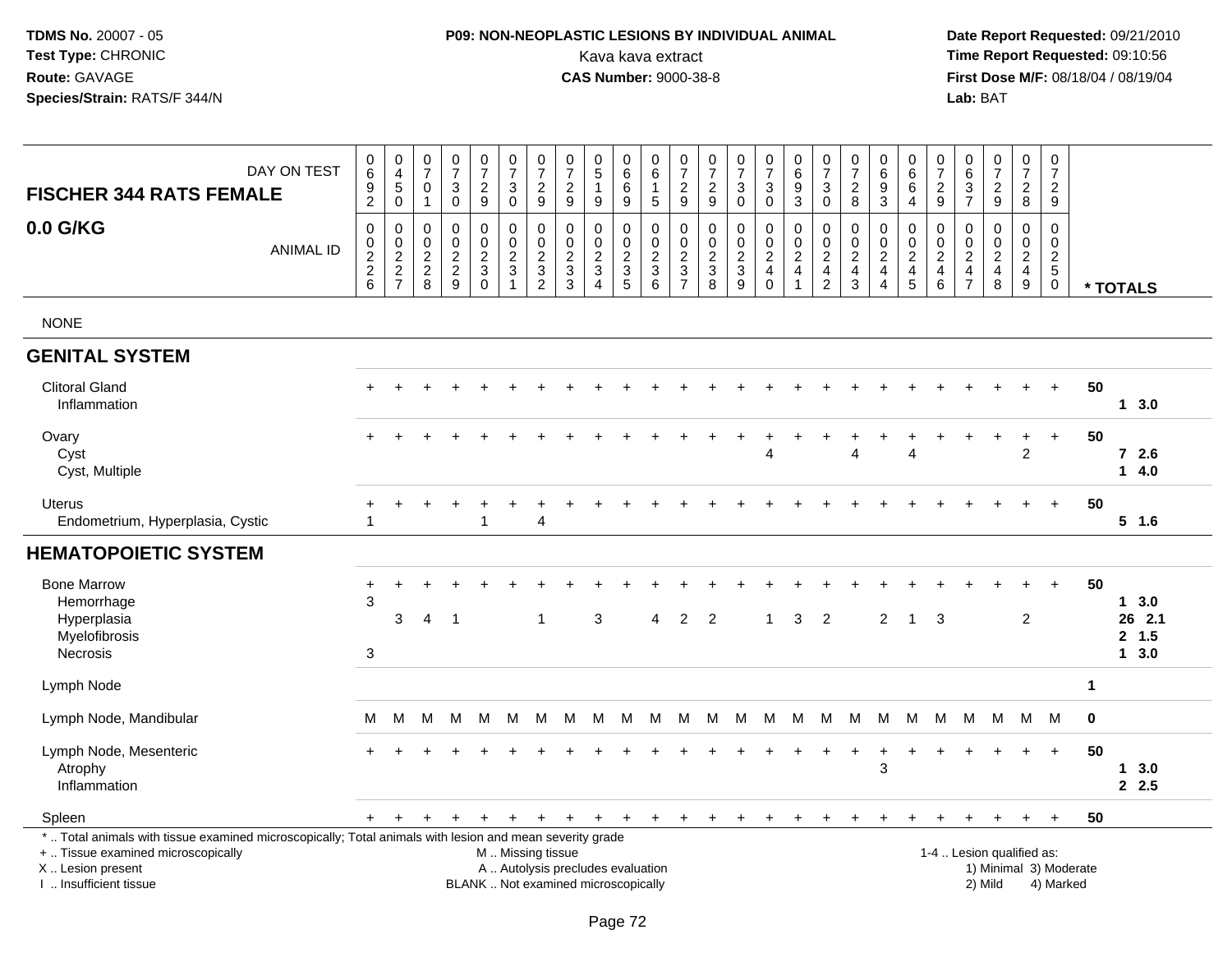# **P09: NON-NEOPLASTIC LESIONS BY INDIVIDUAL ANIMAL**Kava kava extract **Time Report Requested:** 09:10:56<br>**CAS Number:** 9000-38-8 **CAS Number:** 9000-38-8

| DAY ON TEST<br><b>FISCHER 344 RATS FEMALE</b>                                                                                                                                                 | $\begin{array}{c} 0 \\ 6 \end{array}$<br>$\frac{9}{2}$ | $\begin{smallmatrix}0\\4\end{smallmatrix}$<br>$\sqrt{5}$<br>$\overline{0}$ | $\frac{0}{7}$<br>$\mathbf 0$<br>$\overline{1}$ | $\pmb{0}$<br>$\overline{7}$<br>$\mathbf{3}$<br>$\mathbf 0$ | $\frac{0}{7}$<br>$\frac{2}{9}$                   | 0<br>$\overline{7}$<br>$_0^3$                        | $\begin{array}{c} 0 \\ 7 \end{array}$<br>$\frac{2}{9}$ | $\frac{0}{7}$<br>$\frac{2}{9}$                                           | $\begin{array}{c} 0 \\ 5 \end{array}$<br>$\mathbf{1}$<br>$\boldsymbol{9}$ | 0<br>$6\phantom{a}$<br>$\,6\,$<br>9 | $\pmb{0}$<br>$6\phantom{1}6$<br>$\mathbf{1}$<br>$\overline{5}$ | $\frac{0}{7}$<br>$\frac{2}{9}$                                 | $\frac{0}{7}$<br>$\frac{2}{9}$                      | $\frac{0}{7}$<br>$\mathbf{3}$<br>$\overline{0}$ | $\frac{0}{7}$<br>$_0^3$                          | $\begin{array}{c} 0 \\ 6 \end{array}$<br>$\frac{9}{3}$         | $\frac{0}{7}$<br>$\mathbf{3}$<br>$\mathbf 0$                                                       | $\pmb{0}$<br>$\overline{7}$<br>$_{8}^2$                                             | 0<br>$6\phantom{a}$<br>9<br>$\overline{3}$ | 0<br>$6\overline{6}$<br>$\,6$<br>$\overline{4}$ | $\frac{0}{7}$<br>$\frac{2}{9}$                                  | 0<br>$6\phantom{a}$<br>$\frac{3}{7}$                                               | $\begin{smallmatrix}0\\7\end{smallmatrix}$<br>$\frac{2}{9}$ | 0<br>$\overline{7}$<br>$\frac{2}{8}$ | $\pmb{0}$<br>$\overline{7}$<br>$\overline{2}$<br>$\overline{9}$ |                        |                                                             |
|-----------------------------------------------------------------------------------------------------------------------------------------------------------------------------------------------|--------------------------------------------------------|----------------------------------------------------------------------------|------------------------------------------------|------------------------------------------------------------|--------------------------------------------------|------------------------------------------------------|--------------------------------------------------------|--------------------------------------------------------------------------|---------------------------------------------------------------------------|-------------------------------------|----------------------------------------------------------------|----------------------------------------------------------------|-----------------------------------------------------|-------------------------------------------------|--------------------------------------------------|----------------------------------------------------------------|----------------------------------------------------------------------------------------------------|-------------------------------------------------------------------------------------|--------------------------------------------|-------------------------------------------------|-----------------------------------------------------------------|------------------------------------------------------------------------------------|-------------------------------------------------------------|--------------------------------------|-----------------------------------------------------------------|------------------------|-------------------------------------------------------------|
| 0.0 G/KG<br><b>ANIMAL ID</b>                                                                                                                                                                  | $\mathbf 0$<br>$\frac{0}{2}$<br>6                      | $\mathbf 0$<br>$\begin{array}{c}\n0 \\ 2 \\ 2 \\ 7\n\end{array}$           | $\mathbf 0$<br>$\mathbf 0$<br>$\frac{2}{8}$    | $\mathbf 0$<br>$\mathbf 0$<br>$\frac{2}{9}$                | 0<br>$\mathbf 0$<br>$\frac{2}{3}$<br>$\mathbf 0$ | 0<br>$\overline{0}$<br>$\frac{2}{3}$<br>$\mathbf{1}$ | 0<br>$\overline{0}$<br>$\frac{2}{3}$                   | $\mathbf 0$<br>$\mathbf 0$<br>$\frac{2}{3}$<br>$\mathbf{3}$              | $\mathbf 0$<br>$\ddot{\mathbf{0}}$<br>$\frac{2}{3}$                       | 0<br>0<br>$\frac{2}{3}$             | $\mathbf 0$<br>$\ddot{\mathbf{0}}$<br>$\frac{2}{3}$            | 0<br>$\mathbf 0$<br>$\begin{array}{c} 2 \\ 3 \\ 7 \end{array}$ | $\mathbf 0$<br>$\ddot{\mathbf{0}}$<br>$\frac{2}{3}$ | $\mathsf 0$<br>$\tilde{0}$<br>$\frac{2}{3}$     | 0<br>$\mathbf 0$<br>$\frac{2}{4}$<br>$\mathbf 0$ | $\mathbf 0$<br>$\overline{0}$<br>$\frac{2}{4}$<br>$\mathbf{1}$ | $\mathbf 0$<br>$\mathbf 0$<br>$\overline{\mathbf{c}}$<br>$\overline{\mathbf{4}}$<br>$\overline{2}$ | $\mathbf 0$<br>$\mathbf 0$<br>$\sqrt{2}$<br>$\overline{\mathbf{4}}$<br>$\mathbf{3}$ | 0<br>$\mathbf 0$<br>$\frac{2}{4}$<br>4     | 0<br>$\frac{0}{2}$<br>45                        | 0<br>$\Omega$<br>$\overline{\mathbf{c}}$<br>$\overline{4}$<br>6 | $\mathbf 0$<br>$\mathbf 0$<br>$\boldsymbol{2}$<br>$\overline{4}$<br>$\overline{7}$ | $\mathbf 0$<br>$\ddot{\mathbf{0}}$<br>$\frac{2}{4}$<br>8    | 0<br>0<br>$\frac{2}{4}$<br>$9\,$     | $\mathbf 0$<br>$\mathbf 0$<br>$\frac{2}{5}$<br>$\mathbf 0$      |                        | * TOTALS                                                    |
| Hematopoietic Cell Proliferation<br>Hyperplasia, Histiocytic<br>Pigmentation, Hemosiderin<br>Lymphoid Follicle, Atrophy<br>Lymphoid Follicle, Necrosis                                        | $\overline{1}$<br>4                                    | 2                                                                          | $\overline{2}$                                 | $\mathbf{1}$                                               | 1<br>$\mathbf 1$<br>$\overline{2}$               | $\overline{1}$                                       | $\overline{1}$<br>$\overline{1}$                       | $\overline{1}$                                                           |                                                                           | $\overline{1}$                      | 4                                                              | $\overline{1}$<br>$\blacktriangleleft$                         | $\mathbf 1$                                         | $\overline{1}$                                  | $\overline{1}$                                   | $\overline{2}$                                                 |                                                                                                    | $\mathbf{1}$<br>1                                                                   |                                            | 1<br>2                                          |                                                                 | $\overline{c}$                                                                     | $\overline{1}$                                              | $\overline{1}$                       | -1<br>$\overline{1}$                                            |                        | 19 1.3<br>$1 \quad 3.0$<br>37, 1.2<br>$1 \quad 2.0$<br>14.0 |
| Thymus<br>Atrophy<br>Infiltration Cellular, Plasma Cell                                                                                                                                       | $\ddot{}$<br>3                                         | 4<br>$\overline{2}$                                                        | 3                                              | 3                                                          | 3                                                | 3                                                    | 3                                                      | 3                                                                        | 3                                                                         | 3                                   | 3                                                              | 3                                                              | 3                                                   | $\ddot{}$<br>3                                  | ٠<br>3                                           | 3                                                              | 3                                                                                                  | 3                                                                                   | 3                                          | 3                                               | 3                                                               | 3                                                                                  | 3                                                           | +<br>3                               | $\ddot{}$<br>3                                                  | 50                     | 48 3.0<br>$12.0$                                            |
| <b>INTEGUMENTARY SYSTEM</b>                                                                                                                                                                   |                                                        |                                                                            |                                                |                                                            |                                                  |                                                      |                                                        |                                                                          |                                                                           |                                     |                                                                |                                                                |                                                     |                                                 |                                                  |                                                                |                                                                                                    |                                                                                     |                                            |                                                 |                                                                 |                                                                                    |                                                             |                                      |                                                                 |                        |                                                             |
| <b>Mammary Gland</b>                                                                                                                                                                          |                                                        |                                                                            |                                                |                                                            |                                                  |                                                      |                                                        |                                                                          |                                                                           |                                     |                                                                |                                                                |                                                     |                                                 |                                                  |                                                                |                                                                                                    |                                                                                     |                                            |                                                 |                                                                 |                                                                                    |                                                             |                                      |                                                                 | 50                     |                                                             |
| Skin                                                                                                                                                                                          | $+$                                                    |                                                                            |                                                |                                                            |                                                  |                                                      |                                                        |                                                                          |                                                                           |                                     |                                                                |                                                                |                                                     |                                                 |                                                  |                                                                |                                                                                                    |                                                                                     |                                            |                                                 |                                                                 |                                                                                    |                                                             | $+$                                  | $+$                                                             | 50                     |                                                             |
| <b>MUSCULOSKELETAL SYSTEM</b>                                                                                                                                                                 |                                                        |                                                                            |                                                |                                                            |                                                  |                                                      |                                                        |                                                                          |                                                                           |                                     |                                                                |                                                                |                                                     |                                                 |                                                  |                                                                |                                                                                                    |                                                                                     |                                            |                                                 |                                                                 |                                                                                    |                                                             |                                      |                                                                 |                        |                                                             |
| <b>Bone</b><br>Osteopetrosis                                                                                                                                                                  |                                                        |                                                                            |                                                |                                                            |                                                  |                                                      |                                                        |                                                                          |                                                                           |                                     |                                                                |                                                                |                                                     |                                                 |                                                  |                                                                |                                                                                                    |                                                                                     |                                            |                                                 |                                                                 |                                                                                    |                                                             |                                      | $+$                                                             | 50                     | 13.0                                                        |
| <b>Skeletal Muscle</b><br>Inflammation                                                                                                                                                        |                                                        |                                                                            |                                                |                                                            |                                                  |                                                      |                                                        |                                                                          |                                                                           |                                     |                                                                |                                                                |                                                     |                                                 |                                                  |                                                                |                                                                                                    |                                                                                     |                                            |                                                 |                                                                 |                                                                                    |                                                             |                                      |                                                                 | $\mathbf 1$            | 13.0                                                        |
| <b>NERVOUS SYSTEM</b>                                                                                                                                                                         |                                                        |                                                                            |                                                |                                                            |                                                  |                                                      |                                                        |                                                                          |                                                                           |                                     |                                                                |                                                                |                                                     |                                                 |                                                  |                                                                |                                                                                                    |                                                                                     |                                            |                                                 |                                                                 |                                                                                    |                                                             |                                      |                                                                 |                        |                                                             |
| <b>Brain</b>                                                                                                                                                                                  | $+$                                                    |                                                                            |                                                |                                                            |                                                  |                                                      |                                                        |                                                                          |                                                                           |                                     |                                                                |                                                                |                                                     |                                                 |                                                  |                                                                |                                                                                                    |                                                                                     |                                            |                                                 |                                                                 |                                                                                    |                                                             | $\ddot{}$                            | $\ddot{}$                                                       | 50                     |                                                             |
| <b>RESPIRATORY SYSTEM</b>                                                                                                                                                                     |                                                        |                                                                            |                                                |                                                            |                                                  |                                                      |                                                        |                                                                          |                                                                           |                                     |                                                                |                                                                |                                                     |                                                 |                                                  |                                                                |                                                                                                    |                                                                                     |                                            |                                                 |                                                                 |                                                                                    |                                                             |                                      |                                                                 |                        |                                                             |
| Lung                                                                                                                                                                                          |                                                        |                                                                            |                                                |                                                            |                                                  |                                                      |                                                        |                                                                          |                                                                           |                                     |                                                                |                                                                |                                                     |                                                 |                                                  |                                                                |                                                                                                    |                                                                                     |                                            |                                                 |                                                                 |                                                                                    |                                                             |                                      |                                                                 | 50                     |                                                             |
| *  Total animals with tissue examined microscopically; Total animals with lesion and mean severity grade<br>+  Tissue examined microscopically<br>X  Lesion present<br>I  Insufficient tissue |                                                        |                                                                            |                                                |                                                            |                                                  | M  Missing tissue                                    |                                                        | A  Autolysis precludes evaluation<br>BLANK  Not examined microscopically |                                                                           |                                     |                                                                |                                                                |                                                     |                                                 |                                                  |                                                                |                                                                                                    |                                                                                     |                                            |                                                 |                                                                 |                                                                                    | 1-4  Lesion qualified as:<br>2) Mild                        |                                      | 4) Marked                                                       | 1) Minimal 3) Moderate |                                                             |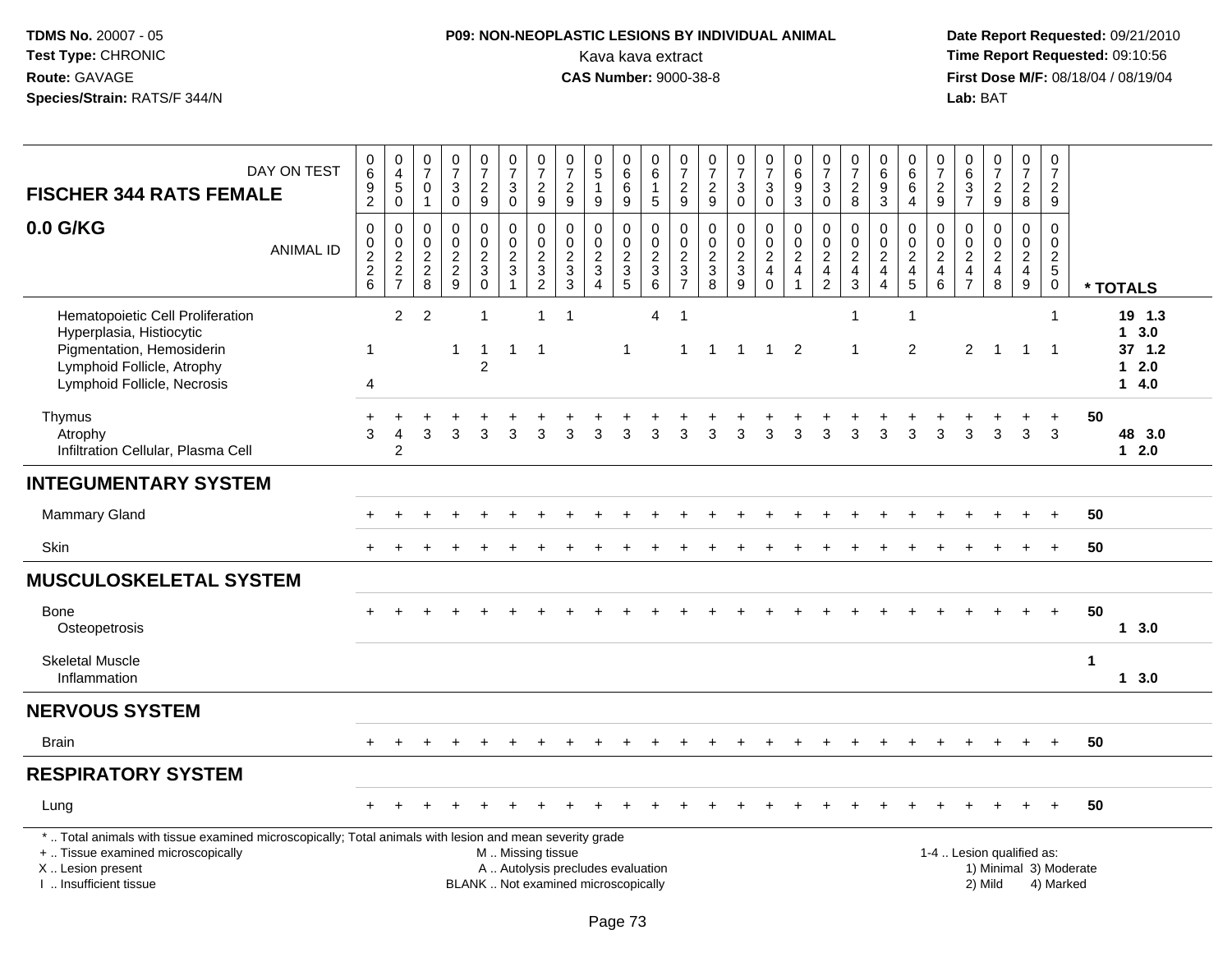# **P09: NON-NEOPLASTIC LESIONS BY INDIVIDUAL ANIMAL**Kava kava extract **Time Report Requested:** 09:10:56<br>**CAS Number:** 9000-38-8<br>**Tirst Dose M/F:** 08/18/04 / 08/19/04

 **Date Report Requested:** 09/21/2010 **First Dose M/F:** 08/18/04 / 08/19/04 Lab: BAT **Lab:** BAT

| DAY ON TEST<br><b>FISCHER 344 RATS FEMALE</b>                                                                                                                                                                                                                                                                                              | 0<br>6<br>$\boldsymbol{9}$<br>$\overline{2}$ | $\mathbf 0$<br>$\overline{4}$<br>$\sqrt{5}$<br>$\mathbf 0$ | 0<br>$\overline{7}$<br>$\Omega$<br>$\mathbf{1}$             | 0<br>$\overline{7}$<br>$\mathsf 3$<br>$\mathbf 0$                           | $\frac{0}{7}$<br>$\frac{2}{9}$                              | $\frac{0}{7}$<br>$\mathbf{3}$<br>$\mathbf 0$                                     | $\pmb{0}$<br>$\overline{7}$<br>$\overline{c}$<br>9                  | $\frac{0}{7}$<br>$\frac{2}{9}$                 | $\begin{array}{c} 0 \\ 5 \end{array}$<br>$\mathbf{1}$<br>$9\,$                       | 0<br>6<br>$\,6\,$<br>$\overline{9}$                                | 0<br>$\,6\,$<br>$\mathbf{1}$<br>$\sqrt{5}$              | 0<br>$\boldsymbol{7}$<br>$\frac{2}{9}$                      | 0<br>$\overline{7}$<br>$\overline{c}$<br>9   | $\frac{0}{7}$<br>$\sqrt{3}$<br>$\mathbf 0$            | 0<br>$\overline{7}$<br>$\mathsf 3$<br>$\mathbf 0$                             | $\mathbf 0$<br>$\,6\,$<br>$\boldsymbol{9}$<br>$\overline{3}$                      | $\frac{0}{7}$<br>$\mathbf{3}$<br>$\mathbf 0$                           | 0<br>$\overline{7}$<br>$\overline{2}$<br>8                        | 0<br>$6\phantom{a}$<br>$\boldsymbol{9}$<br>3                 | 0<br>$6\phantom{1}$<br>$\,6\,$<br>$\overline{4}$ | 0<br>$\overline{7}$<br>$\overline{c}$<br>9                                | 0<br>$\,6\,$<br>$\mathbf{3}$<br>$\overline{7}$                                   | $\begin{smallmatrix}0\\7\end{smallmatrix}$<br>$\frac{2}{9}$ | 0<br>$\overline{7}$<br>$\overline{c}$<br>8                   | $\mathbf 0$<br>$\overline{7}$<br>$\boldsymbol{2}$<br>9 |             |                                                                                              |
|--------------------------------------------------------------------------------------------------------------------------------------------------------------------------------------------------------------------------------------------------------------------------------------------------------------------------------------------|----------------------------------------------|------------------------------------------------------------|-------------------------------------------------------------|-----------------------------------------------------------------------------|-------------------------------------------------------------|----------------------------------------------------------------------------------|---------------------------------------------------------------------|------------------------------------------------|--------------------------------------------------------------------------------------|--------------------------------------------------------------------|---------------------------------------------------------|-------------------------------------------------------------|----------------------------------------------|-------------------------------------------------------|-------------------------------------------------------------------------------|-----------------------------------------------------------------------------------|------------------------------------------------------------------------|-------------------------------------------------------------------|--------------------------------------------------------------|--------------------------------------------------|---------------------------------------------------------------------------|----------------------------------------------------------------------------------|-------------------------------------------------------------|--------------------------------------------------------------|--------------------------------------------------------|-------------|----------------------------------------------------------------------------------------------|
| 0.0 G/KG<br><b>ANIMAL ID</b>                                                                                                                                                                                                                                                                                                               | $\mathbf 0$<br>0, 2, 2, 6                    | 0<br>$\mathbf 0$<br>$\frac{2}{2}$<br>7                     | $\mathbf 0$<br>$\mathbf 0$<br>$\sqrt{2}$<br>$\sqrt{2}$<br>8 | $\mathbf 0$<br>$\ddot{\mathbf{0}}$<br>$\overline{2}$<br>$\overline{2}$<br>9 | $\mathbf 0$<br>$\bar{0}$<br>$\overline{2}$<br>3<br>$\Omega$ | $\begin{smallmatrix} 0\\0\\2 \end{smallmatrix}$<br>$\mathbf 3$<br>$\overline{1}$ | $\pmb{0}$<br>$\ddot{\mathbf{0}}$<br>$\frac{2}{3}$<br>$\overline{2}$ | $\mathbf 0$<br>$\frac{0}{2}$<br>$\overline{3}$ | $\pmb{0}$<br>$\mathbf 0$<br>$\overline{2}$<br>$\mathbf{3}$<br>$\boldsymbol{\Lambda}$ | 0<br>$\mathbf 0$<br>$\overline{2}$<br>$\sqrt{3}$<br>$\overline{5}$ | 0<br>$\mathbf 0$<br>$\overline{2}$<br>$\mathbf{3}$<br>6 | $\mathbf 0$<br>$\pmb{0}$<br>$\frac{2}{3}$<br>$\overline{7}$ | $\pmb{0}$<br>$\pmb{0}$<br>$\frac{2}{3}$<br>8 | $\pmb{0}$<br>$\begin{matrix}0\\2\\3\end{matrix}$<br>9 | $\mathbf 0$<br>$\overline{0}$<br>$\overline{2}$<br>$\overline{4}$<br>$\Omega$ | $\pmb{0}$<br>$\overline{0}$<br>$\overline{2}$<br>$\overline{4}$<br>$\overline{1}$ | 0<br>$\mathbf 0$<br>$\overline{2}$<br>$\overline{4}$<br>$\overline{2}$ | $\pmb{0}$<br>$\mathsf 0$<br>$\overline{2}$<br>$\overline{4}$<br>3 | $\mathbf 0$<br>$\pmb{0}$<br>$\overline{2}$<br>$\overline{4}$ | 0<br>$\frac{0}{2}$<br>$\overline{4}$<br>5        | $\pmb{0}$<br>$\ddot{\mathbf{0}}$<br>$\overline{2}$<br>$\overline{4}$<br>6 | $\mathbf 0$<br>$\mathbf 0$<br>$\overline{2}$<br>$\overline{4}$<br>$\overline{7}$ | $\mathbf 0$<br>$\frac{0}{2}$<br>8                           | 0<br>$\overline{0}$<br>$\overline{2}$<br>$\overline{4}$<br>9 | $\pmb{0}$<br>$\pmb{0}$<br>$rac{2}{5}$<br>$\mathbf 0$   |             | * TOTALS                                                                                     |
| Atelectasis<br>Congestion<br>Inflammation, Chronic Active<br>Alveolar Epithelium, Hyperplasia<br>Alveolar Epithelium, Hypertrophy<br>Alveolar Epithelium, Metaplasia<br>Alveolar Epithelium, Metaplasia, Squamous<br>Alveolus, Infiltration Cellular, Histiocyte<br>Mediastinum, Foreign Body<br>Mediastinum, Inflammation, Chronic Active | $\overline{2}$                               | Χ<br>$\overline{A}$                                        |                                                             |                                                                             |                                                             | $\mathbf{1}$                                                                     |                                                                     | -1                                             |                                                                                      | $\mathbf{1}$                                                       |                                                         |                                                             |                                              | $\overline{1}$                                        | $\overline{2}$                                                                |                                                                                   | $\mathbf{1}$                                                           | 1                                                                 | $\overline{4}$<br>$\overline{2}$                             |                                                  | $\mathbf{1}$                                                              |                                                                                  | 1                                                           | 1                                                            |                                                        |             | 14.0<br>$12.0$<br>42.0<br>$11 \t1.1$<br>$1 \t1.0$<br>$12.0$<br>$12.0$<br>12 1.0<br>1<br>14.0 |
| Nose<br>Cyst<br>Foreign Body<br>Inflammation<br>Olfactory Epithelium, Metaplasia                                                                                                                                                                                                                                                           |                                              |                                                            | $\overline{c}$                                              |                                                                             |                                                             |                                                                                  |                                                                     |                                                |                                                                                      |                                                                    |                                                         |                                                             |                                              |                                                       |                                                                               |                                                                                   |                                                                        |                                                                   |                                                              |                                                  |                                                                           |                                                                                  | X<br>$\overline{1}$                                         |                                                              |                                                        | 50          | 11.0<br>$\mathbf 2$<br>$8$ 1.1<br>1 1.0                                                      |
| Trachea                                                                                                                                                                                                                                                                                                                                    |                                              |                                                            |                                                             |                                                                             |                                                             |                                                                                  |                                                                     |                                                |                                                                                      |                                                                    |                                                         |                                                             |                                              |                                                       |                                                                               |                                                                                   |                                                                        |                                                                   |                                                              |                                                  |                                                                           |                                                                                  |                                                             |                                                              | $+$                                                    | 50          |                                                                                              |
| <b>SPECIAL SENSES SYSTEM</b>                                                                                                                                                                                                                                                                                                               |                                              |                                                            |                                                             |                                                                             |                                                             |                                                                                  |                                                                     |                                                |                                                                                      |                                                                    |                                                         |                                                             |                                              |                                                       |                                                                               |                                                                                   |                                                                        |                                                                   |                                                              |                                                  |                                                                           |                                                                                  |                                                             |                                                              |                                                        |             |                                                                                              |
| Ear                                                                                                                                                                                                                                                                                                                                        |                                              |                                                            |                                                             |                                                                             |                                                             |                                                                                  |                                                                     |                                                |                                                                                      |                                                                    |                                                         |                                                             |                                              |                                                       |                                                                               |                                                                                   | $\ddot{}$                                                              |                                                                   |                                                              |                                                  |                                                                           |                                                                                  |                                                             |                                                              |                                                        | $\mathbf 1$ |                                                                                              |
| Eye<br>Cornea, Fibrosis<br>Cornea, Inflammation<br>Lens, Cataract<br>Retina, Degeneration<br>Retina, Gliosis                                                                                                                                                                                                                               |                                              |                                                            |                                                             |                                                                             |                                                             | 1                                                                                | $\overline{c}$<br>$\overline{1}$                                    |                                                |                                                                                      |                                                                    |                                                         | $\overline{2}$                                              |                                              |                                                       |                                                                               |                                                                                   |                                                                        |                                                                   |                                                              | 3<br>$\overline{4}$                              |                                                                           |                                                                                  |                                                             |                                                              |                                                        | 50          | $12.0$<br>2.0<br>$\mathbf 1$<br>2, 3.5<br>$5$ 2.6<br>$12.0$                                  |

\* .. Total animals with tissue examined microscopically; Total animals with lesion and mean severity grade

+ .. Tissue examined microscopically

X .. Lesion present

I .. Insufficient tissue

M .. Missing tissue

A .. Autolysis precludes evaluation

BLANK .. Not examined microscopically 2) Mild 4) Marked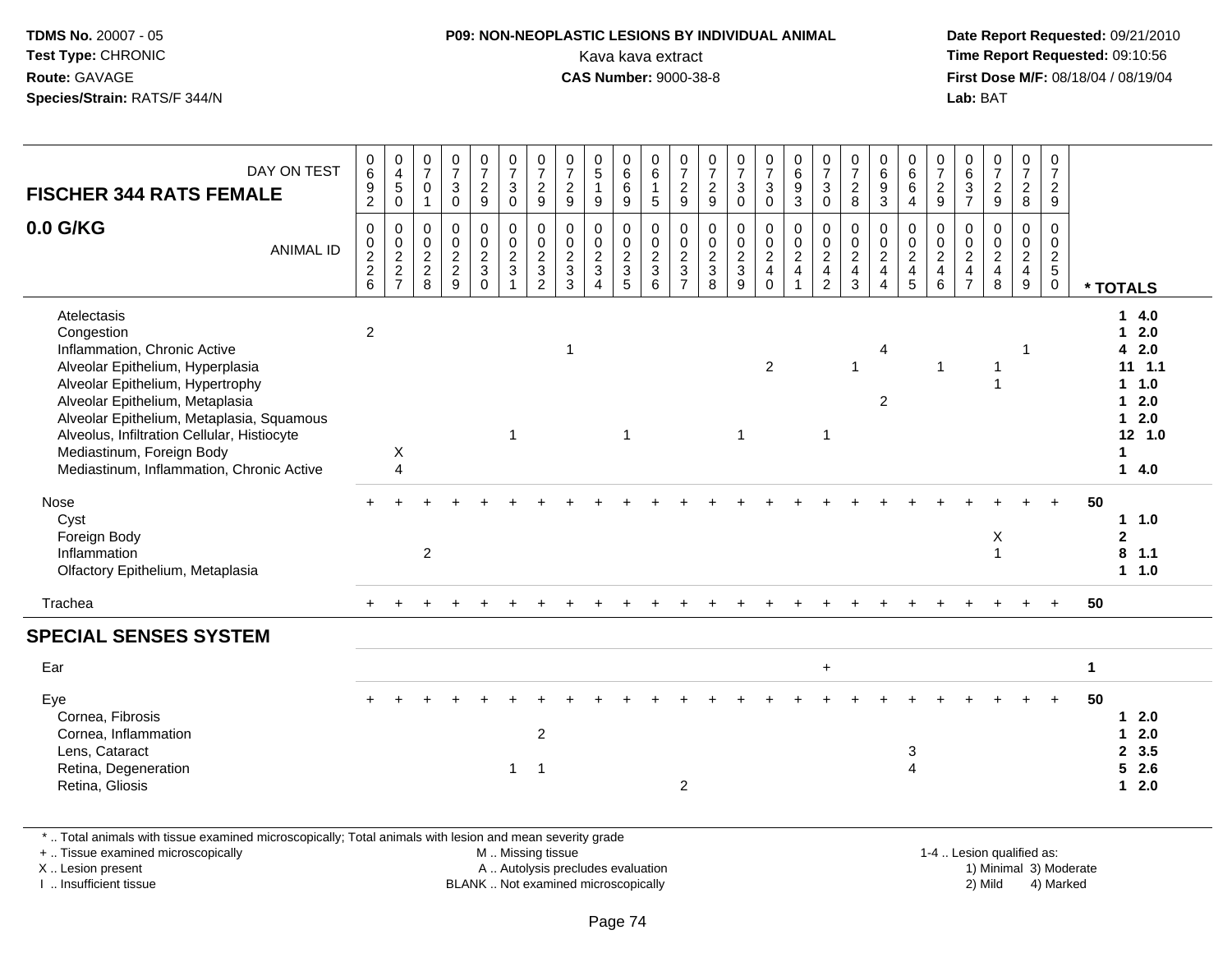#### **P09: NON-NEOPLASTIC LESIONS BY INDIVIDUAL ANIMAL**Kava kava extract **Time Report Requested:** 09:10:56<br>**CAS Number:** 9000-38-8<br>**Tirst Dose M/F:** 08/18/04 / 08/19/04

 **Date Report Requested:** 09/21/2010 **First Dose M/F:** 08/18/04 / 08/19/04 Lab: BAT **Lab:** BAT

| DAY ON TEST<br><b>FISCHER 344 RATS FEMALE</b> | $\begin{array}{c} 0 \\ 6 \end{array}$<br>9<br>$\overline{c}$ | $\begin{array}{c} 0 \\ 4 \end{array}$<br>5<br>0   | 0<br>$\overline{7}$             | 0<br>$\overline{z}$<br>$\mathbf{3}$<br>0 | $\mathbf 0$<br>$\overline{7}$<br>$\overline{c}$<br>$\boldsymbol{9}$ | $\frac{0}{7}$<br>$\sqrt{3}$<br>$\mathbf 0$      | 0<br>$\overline{ }$<br>$\overline{c}$<br>9                  | 0<br>$\overline{7}$<br>$\overline{c}$<br>9 | 0<br>5<br>9                                        | 0<br>6<br>6<br>9        | $\pmb{0}$<br>$\,6\,$<br>5 | 0<br>$\overline{z}$<br>$\overline{c}$<br>9                             | $\pmb{0}$<br>$\overline{7}$<br>$\overline{2}$<br>9 | 0<br>$\overline{7}$<br>3<br>$\Omega$   | $\frac{0}{7}$<br>$\mathbf{3}$<br>$\mathbf 0$ | $\begin{array}{c} 0 \\ 6 \end{array}$<br>$\boldsymbol{9}$<br>3 | 0<br>$\rightarrow$<br>$\sqrt{3}$<br>0        | 0<br>$\overline{7}$<br>$\sqrt{2}$<br>8                                            | 0<br>6<br>9<br>3                                                     | $\mathbf 0$<br>$\,6\,$<br>$\,6\,$<br>$\overline{4}$     | 0<br>$\overline{ }$<br>$\overline{\mathbf{c}}$<br>9 | 0<br>6<br>$\ensuremath{\mathsf{3}}$<br>$\overline{ }$ | 0<br>$\rightarrow$<br>$\overline{a}$<br>9 | 0<br>$\overline{ }$<br>$\overline{c}$<br>8 | 0<br>$\overline{7}$<br>$\overline{c}$<br>9            |                            |
|-----------------------------------------------|--------------------------------------------------------------|---------------------------------------------------|---------------------------------|------------------------------------------|---------------------------------------------------------------------|-------------------------------------------------|-------------------------------------------------------------|--------------------------------------------|----------------------------------------------------|-------------------------|---------------------------|------------------------------------------------------------------------|----------------------------------------------------|----------------------------------------|----------------------------------------------|----------------------------------------------------------------|----------------------------------------------|-----------------------------------------------------------------------------------|----------------------------------------------------------------------|---------------------------------------------------------|-----------------------------------------------------|-------------------------------------------------------|-------------------------------------------|--------------------------------------------|-------------------------------------------------------|----------------------------|
| 0.0 G/KG<br><b>ANIMAL ID</b>                  | 0<br>$\frac{0}{2}$<br>6                                      | $\overline{0}$<br>$\frac{0}{2}$<br>$\overline{ }$ | $\pmb{0}$<br>$\frac{2}{2}$<br>8 | 0<br>$0$<br>$2$<br>$9$                   | 0<br>$\frac{0}{2}$<br>$\Omega$                                      | $\begin{array}{c} 0 \\ 0 \\ 2 \\ 3 \end{array}$ | 0<br>0<br>$\boldsymbol{2}$<br>$\mathsf 3$<br>$\overline{2}$ | $\pmb{0}$<br>$\frac{2}{3}$<br>3            | 0<br>$\mathsf 0$<br>$\overline{2}$<br>$\mathbf{3}$ | 0<br>$\frac{0}{2}$<br>5 | 0<br>$\frac{0}{2}$<br>6   | 0<br>$\begin{smallmatrix} 0\\2\\3 \end{smallmatrix}$<br>$\overline{ }$ | $\pmb{0}$<br>$\frac{0}{2}$<br>8                    | 0<br>$\mathsf 0$<br>$\frac{2}{3}$<br>9 | 0<br>$\frac{0}{2}$                           | $\mathbf 0$<br>$\frac{0}{2}$<br>$\overline{\mathbf{4}}$        | 0<br>$\boldsymbol{2}$<br>$\overline{4}$<br>2 | 0<br>$\begin{smallmatrix} 0\\2 \end{smallmatrix}$<br>$\overline{\mathbf{4}}$<br>3 | 0<br>$\begin{smallmatrix} 0\\ 2 \end{smallmatrix}$<br>$\overline{4}$ | 0<br>$\pmb{0}$<br>$\overline{2}$<br>$\overline{4}$<br>5 | 0<br>$\mathbf 0$<br>$\boldsymbol{2}$<br>4<br>6      | $\boldsymbol{2}$                                      | 0<br>0<br>$\boldsymbol{2}$<br>4<br>8      | 0<br>0<br>$\overline{c}$<br>4<br>9         | 0<br>0<br>$\overline{2}$<br>$\sqrt{5}$<br>$\mathbf 0$ | * TOTALS                   |
| Harderian Gland                               |                                                              |                                                   | +                               |                                          |                                                                     |                                                 |                                                             |                                            |                                                    |                         |                           |                                                                        |                                                    |                                        |                                              |                                                                |                                              |                                                                                   |                                                                      |                                                         |                                                     | $+$                                                   | $+$                                       | $+$                                        | $+$                                                   | 50                         |
| <b>URINARY SYSTEM</b>                         |                                                              |                                                   |                                 |                                          |                                                                     |                                                 |                                                             |                                            |                                                    |                         |                           |                                                                        |                                                    |                                        |                                              |                                                                |                                              |                                                                                   |                                                                      |                                                         |                                                     |                                                       |                                           |                                            |                                                       |                            |
| Kidney<br>Infarct                             |                                                              |                                                   |                                 |                                          |                                                                     |                                                 |                                                             |                                            |                                                    |                         |                           |                                                                        |                                                    |                                        |                                              |                                                                |                                              |                                                                                   |                                                                      |                                                         |                                                     |                                                       |                                           | $+$                                        | $+$                                                   | 50<br>$2 \t1.0$            |
| Mineralization<br>Nephropathy<br>Cortex, Cyst |                                                              |                                                   |                                 |                                          |                                                                     |                                                 |                                                             |                                            |                                                    |                         |                           |                                                                        |                                                    |                                        |                                              |                                                                |                                              |                                                                                   |                                                                      |                                                         |                                                     |                                                       | $\overline{ }$                            |                                            |                                                       | 43 1.0<br>34 1.0<br>2, 1.5 |
| Medulla, Cyst<br>Pelvis, Inflammation         |                                                              |                                                   |                                 |                                          |                                                                     |                                                 |                                                             |                                            |                                                    |                         |                           |                                                                        |                                                    | 2                                      |                                              |                                                                |                                              |                                                                                   |                                                                      |                                                         |                                                     |                                                       |                                           |                                            |                                                       | $1 \t1.0$<br>$1 \quad 2.0$ |
| <b>Urinary Bladder</b>                        |                                                              |                                                   |                                 |                                          |                                                                     |                                                 |                                                             |                                            |                                                    |                         |                           |                                                                        |                                                    |                                        |                                              |                                                                |                                              |                                                                                   |                                                                      |                                                         |                                                     |                                                       |                                           |                                            | $\ddot{}$                                             | 50                         |

\* .. Total animals with tissue examined microscopically; Total animals with lesion and mean severity grade

+ .. Tissue examined microscopically

X .. Lesion present

I .. Insufficient tissue

 M .. Missing tissueA .. Autolysis precludes evaluation

 1-4 .. Lesion qualified as: BLANK .. Not examined microscopically 2) Mild 4) Marked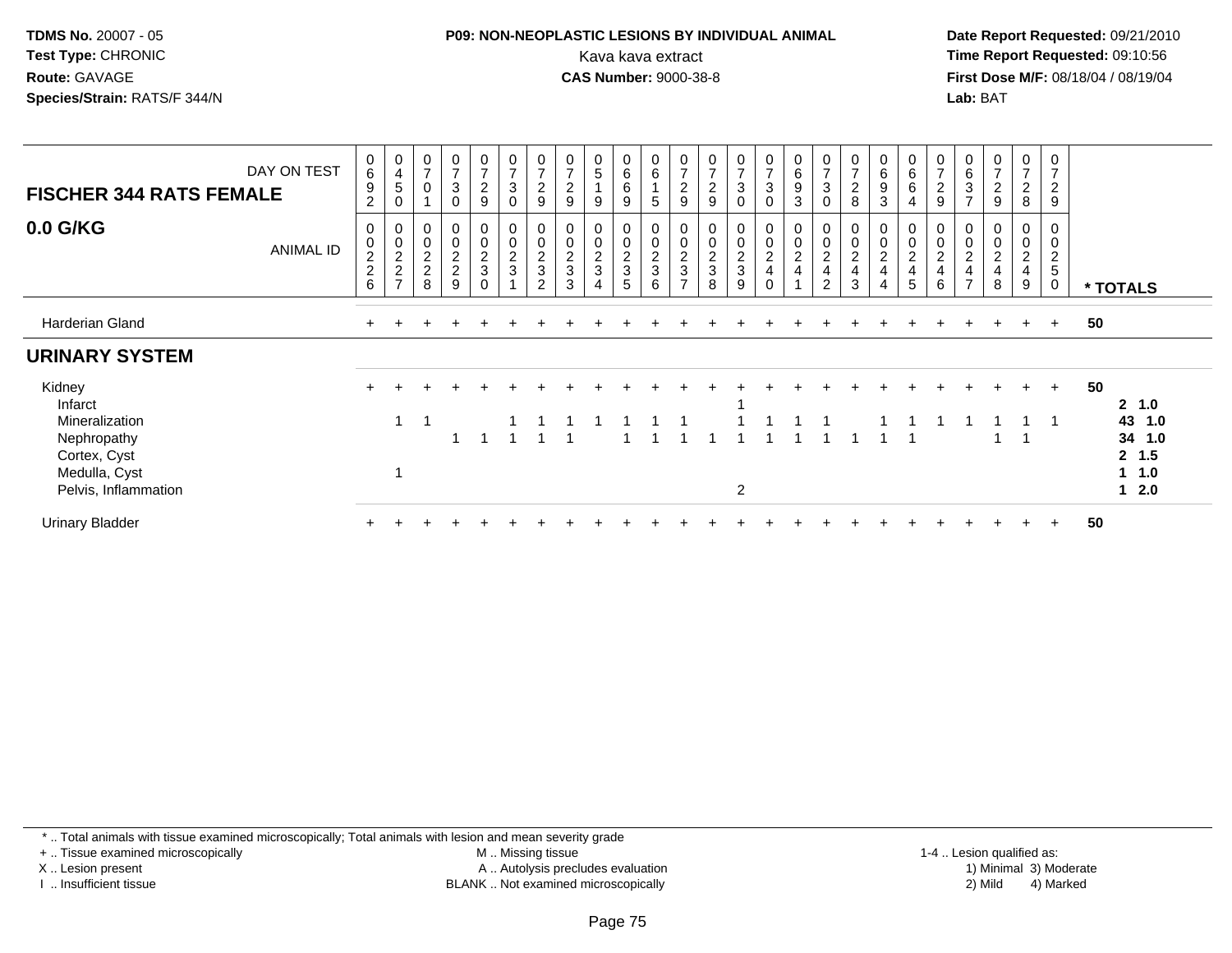#### **P09: NON-NEOPLASTIC LESIONS BY INDIVIDUAL ANIMAL**Kava kava extract **Time Report Requested:** 09:10:56<br>**CAS Number:** 9000-38-8<br>**Tirst Dose M/F:** 08/18/04 / 08/19/04

 **Date Report Requested:** 09/21/2010 **First Dose M/F:** 08/18/04 / 08/19/04 Lab: BAT **Lab:** BAT

| <b>FISCHER 344 RATS FEMALE</b>                                                                                                        | DAY ON TEST      | 0<br>$\overline{7}$<br>$\frac{2}{7}$                            | $\pmb{0}$<br>$\,6\,$<br>$\overline{3}$<br>9  | 0<br>$\frac{6}{7}$<br>8              | $\frac{0}{7}$<br>$\frac{2}{9}$                              | $\frac{0}{7}$<br>$\frac{2}{9}$                               | $\begin{smallmatrix}0\\7\end{smallmatrix}$<br>$\mathsf 3$<br>$\mathbf 0$ | $\frac{0}{7}$<br>$\mathbf 3$<br>$\mathbf 0$                    | $\frac{0}{7}$<br>3<br>$\mathbf 0$                | $\frac{0}{7}$<br>$\frac{2}{8}$                   | $\frac{0}{7}$<br>$\frac{3}{0}$                           | $\frac{0}{7}$<br>$\mathbf{3}$<br>$\mathbf 0$ | $\frac{0}{7}$<br>$\mathbf 0$<br>$\overline{5}$ | $\begin{array}{c} 0 \\ 6 \\ 7 \end{array}$<br>$\mathbf 0$ | $\frac{0}{7}$<br>$\frac{2}{9}$                              | $\frac{0}{7}$<br>$\frac{2}{8}$         | $\frac{0}{7}$<br>8                                   | $\frac{0}{7}$<br>$\frac{2}{9}$                                            | $\frac{0}{7}$<br>$\sqrt{3}$<br>$\mathbf 0$      | $\frac{0}{7}$<br>$\ensuremath{\mathsf{3}}$<br>$\mathbf 0$    | 0<br>5<br>5<br>8                       | 0<br>$6\phantom{a}$<br>$\overline{3}$<br>$\mathbf{1}$        | 0<br>$\boldsymbol{7}$<br>$\frac{2}{9}$              | $\begin{matrix} 0 \\ 0 \\ 5 \end{matrix}$<br>$\mathbf{1}$ | $\frac{0}{7}$<br>$\frac{2}{8}$                                   | $\frac{0}{7}$<br>$\mathbf{3}$<br>$\mathbf 0$                   |                         |
|---------------------------------------------------------------------------------------------------------------------------------------|------------------|-----------------------------------------------------------------|----------------------------------------------|--------------------------------------|-------------------------------------------------------------|--------------------------------------------------------------|--------------------------------------------------------------------------|----------------------------------------------------------------|--------------------------------------------------|--------------------------------------------------|----------------------------------------------------------|----------------------------------------------|------------------------------------------------|-----------------------------------------------------------|-------------------------------------------------------------|----------------------------------------|------------------------------------------------------|---------------------------------------------------------------------------|-------------------------------------------------|--------------------------------------------------------------|----------------------------------------|--------------------------------------------------------------|-----------------------------------------------------|-----------------------------------------------------------|------------------------------------------------------------------|----------------------------------------------------------------|-------------------------|
| 0.1 G/KG                                                                                                                              | <b>ANIMAL ID</b> | 0<br>$\begin{array}{c} 0 \\ 2 \\ 5 \end{array}$<br>$\mathbf{1}$ | $\pmb{0}$<br>$\frac{0}{2}$<br>$\overline{2}$ | 0<br>$\pmb{0}$<br>$\frac{2}{5}$<br>3 | $\pmb{0}$<br>$\mathsf 0$<br>$\frac{2}{5}$<br>$\overline{4}$ | $\pmb{0}$<br>$\begin{array}{c} 0 \\ 2 \\ 5 \end{array}$<br>5 | $\mathbf 0$<br>$\frac{0}{2}$<br>6                                        | $\pmb{0}$<br>$\overline{0}$<br>$\frac{2}{5}$<br>$\overline{7}$ | $\mathbf 0$<br>$\mathbf 0$<br>$\frac{2}{5}$<br>8 | $\mathbf 0$<br>$\mathbf 0$<br>$\frac{2}{5}$<br>9 | 0<br>$\mathsf{O}\xspace$<br>$\frac{2}{6}$<br>$\mathbf 0$ | $\pmb{0}$<br>$\frac{0}{2}$ 6<br>$\mathbf{1}$ | $\pmb{0}$<br>$\frac{0}{2}$ 6<br>$\overline{c}$ | $\mathbf 0$<br>$\frac{0}{2}$<br>$\mathbf{3}$              | $\pmb{0}$<br>$\mathbf 0$<br>$\frac{2}{6}$<br>$\overline{4}$ | 0<br>$\mathbf 0$<br>$\frac{2}{6}$<br>5 | $\begin{array}{c} 0 \\ 0 \\ 2 \\ 6 \end{array}$<br>6 | 0<br>$\pmb{0}$<br>$\begin{array}{c} 2 \\ 6 \end{array}$<br>$\overline{7}$ | $\pmb{0}$<br>$\pmb{0}$<br>$^2\phantom{1}6$<br>8 | $\mathbf 0$<br>$\ddot{\mathbf{0}}$<br>$\frac{2}{6}$<br>$9\,$ | 0<br>$\frac{0}{2}$<br>7<br>$\mathbf 0$ | $\pmb{0}$<br>$\overline{0}$<br>$\frac{2}{7}$<br>$\mathbf{1}$ | 0<br>$\mathbf 0$<br>$\frac{2}{7}$<br>$\overline{2}$ | $\mathbf 0$<br>$\frac{0}{2}$<br>3                         | $\mathbf 0$<br>$\overline{0}$<br>$\frac{2}{7}$<br>$\overline{4}$ | $\mathbf 0$<br>$\mathbf 0$<br>$\frac{2}{7}$<br>$5\phantom{.0}$ | females<br>$($ cont $)$ |
| <b>ALIMENTARY SYSTEM</b>                                                                                                              |                  |                                                                 |                                              |                                      |                                                             |                                                              |                                                                          |                                                                |                                                  |                                                  |                                                          |                                              |                                                |                                                           |                                                             |                                        |                                                      |                                                                           |                                                 |                                                              |                                        |                                                              |                                                     |                                                           |                                                                  |                                                                |                         |
| Esophagus<br>Hyperplasia<br>Inflammation                                                                                              |                  |                                                                 |                                              |                                      |                                                             |                                                              |                                                                          |                                                                |                                                  |                                                  |                                                          |                                              |                                                |                                                           |                                                             |                                        |                                                      |                                                                           |                                                 |                                                              |                                        |                                                              |                                                     |                                                           |                                                                  | 2                                                              |                         |
| Intestine Large, Cecum                                                                                                                |                  |                                                                 |                                              |                                      |                                                             |                                                              |                                                                          |                                                                |                                                  |                                                  |                                                          |                                              |                                                |                                                           |                                                             |                                        |                                                      |                                                                           |                                                 |                                                              |                                        |                                                              |                                                     |                                                           |                                                                  |                                                                |                         |
| Intestine Large, Colon<br>Parasite Metazoan                                                                                           |                  |                                                                 |                                              |                                      |                                                             |                                                              | X                                                                        |                                                                |                                                  |                                                  |                                                          |                                              |                                                |                                                           |                                                             |                                        |                                                      |                                                                           |                                                 |                                                              |                                        |                                                              |                                                     |                                                           |                                                                  |                                                                |                         |
| Intestine Large, Rectum                                                                                                               |                  |                                                                 |                                              |                                      |                                                             |                                                              |                                                                          |                                                                |                                                  |                                                  |                                                          |                                              |                                                |                                                           |                                                             |                                        |                                                      |                                                                           |                                                 |                                                              |                                        |                                                              |                                                     |                                                           | $\div$                                                           | $\ddot{}$                                                      |                         |
| Intestine Small, Duodenum                                                                                                             |                  |                                                                 |                                              |                                      |                                                             |                                                              |                                                                          |                                                                |                                                  |                                                  |                                                          |                                              |                                                |                                                           |                                                             |                                        |                                                      |                                                                           |                                                 |                                                              |                                        |                                                              |                                                     |                                                           |                                                                  | $\pm$                                                          |                         |
| Intestine Small, Ileum                                                                                                                |                  |                                                                 |                                              |                                      |                                                             |                                                              |                                                                          |                                                                |                                                  |                                                  |                                                          |                                              |                                                |                                                           |                                                             |                                        |                                                      |                                                                           |                                                 |                                                              |                                        |                                                              |                                                     |                                                           |                                                                  | $\ddot{}$                                                      |                         |
| Intestine Small, Jejunum                                                                                                              |                  |                                                                 |                                              |                                      |                                                             |                                                              |                                                                          |                                                                |                                                  |                                                  |                                                          |                                              |                                                |                                                           |                                                             |                                        |                                                      |                                                                           |                                                 |                                                              |                                        |                                                              |                                                     |                                                           |                                                                  |                                                                |                         |
| Liver<br>Angiectasis<br><b>Basophilic Focus</b>                                                                                       |                  | $+$                                                             | X                                            | $\times$                             | $\times$                                                    | $\mathsf{X}$                                                 | $\mathsf{X}$                                                             | X                                                              | $\mathsf{X}$                                     | $\overline{2}$<br>$\boldsymbol{\mathsf{X}}$      | $\mathsf{X}$                                             | X X                                          |                                                |                                                           | $\mathsf{X}$                                                |                                        |                                                      | $X$ $X$                                                                   | X                                               |                                                              | $X$ $X$                                |                                                              | Χ                                                   |                                                           | $\ddot{}$                                                        | $+$<br>$X$ $X$                                                 |                         |
| <b>Clear Cell Focus</b><br><b>Eosinophilic Focus</b><br>Fatty Change, Diffuse                                                         |                  | $\overline{2}$                                                  | X<br>X                                       |                                      | $X$ $X$                                                     |                                                              |                                                                          | X<br>$X$ $X$                                                   |                                                  | $\mathsf{X}$                                     | X<br>$\mathsf{X}$                                        | $\mathsf{X}$                                 |                                                |                                                           | X<br>$\overline{2}$                                         |                                        |                                                      | $X$ $X$ $X$                                                               |                                                 | X                                                            |                                        | $\mathbf 1$                                                  | X<br>$\mathsf{X}$                                   |                                                           |                                                                  | $X$ $X$                                                        |                         |
| Hematopoietic Cell Proliferation<br>Hepatodiaphragmatic Nodule<br>Inflammation, Chronic Active<br><b>Mixed Cell Focus</b><br>Necrosis |                  |                                                                 | Χ<br>$\overline{1}$<br>X                     | $\mathbf{1}$                         | -1                                                          |                                                              | 1                                                                        | -1                                                             | $\mathbf 1$                                      |                                                  | Χ                                                        | 1                                            | - 1                                            |                                                           | $\mathbf{1}$                                                | 1                                      | $\mathbf{1}$<br>$\pmb{\times}$                       | $\overline{1}$                                                            |                                                 | X                                                            | -1                                     |                                                              | 1                                                   | $\overline{1}$                                            | X                                                                | $1 \quad 1$                                                    |                         |

\* .. Total animals with tissue examined microscopically; Total animals with lesion and mean severity grade

+ .. Tissue examined microscopically

X .. Lesion present

I .. Insufficient tissue

M .. Missing tissue

A .. Autolysis precludes evaluation

BLANK .. Not examined microscopically 2) Mild 4) Marked

1-4 .. Lesion qualified as: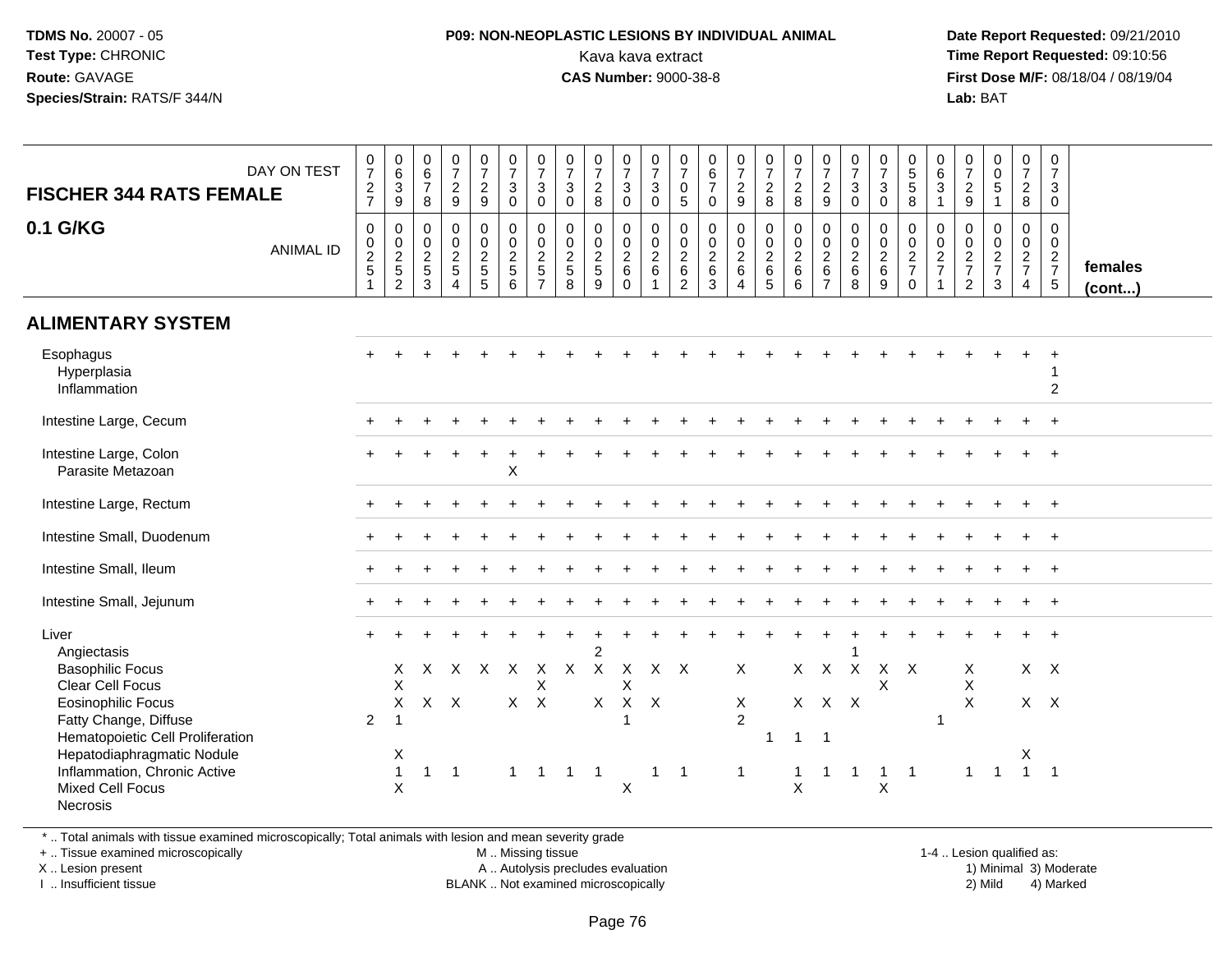# **P09: NON-NEOPLASTIC LESIONS BY INDIVIDUAL ANIMAL**Kava kava extract **Time Report Requested:** 09:10:56<br>**CAS Number:** 9000-38-8<br>**Tirst Dose M/F:** 08/18/04 / 08/19/04

 **Date Report Requested:** 09/21/2010 **First Dose M/F:** 08/18/04 / 08/19/04<br>Lab: BAT **Lab:** BAT

| <b>FISCHER 344 RATS FEMALE</b>                                                                                                                                      | DAY ON TEST      | $\frac{0}{7}$<br>$\frac{2}{7}$ | $\begin{smallmatrix}0\0\0\end{smallmatrix}$<br>$\frac{3}{9}$  | 0<br>$\overline{6}$<br>$\overline{7}$<br>8            | $\frac{0}{7}$<br>$\frac{2}{9}$                                                       | $\frac{0}{7}$<br>$\frac{2}{9}$                        | $\frac{0}{7}$<br>$\sqrt{3}$<br>$\mathbf 0$                                     | $\begin{array}{c} 0 \\ 7 \end{array}$<br>$\ensuremath{\mathsf{3}}$<br>$\mathbf 0$ | $\begin{array}{c} 0 \\ 7 \end{array}$<br>$\ensuremath{\mathsf{3}}$<br>$\mathbf 0$ | $\frac{0}{7}$<br>$\sqrt{2}$<br>8                                | $\begin{array}{c} 0 \\ 7 \end{array}$<br>3<br>$\mathbf 0$ | $\frac{0}{7}$<br>$\ensuremath{\mathsf{3}}$<br>$\mathsf{O}\xspace$ | 0<br>$\overline{7}$<br>0<br>$\sqrt{5}$                          | $\pmb{0}$<br>6<br>$\boldsymbol{7}$<br>$\mathsf{O}\xspace$ | $\begin{array}{c} 0 \\ 7 \end{array}$<br>$\overline{c}$<br>$\boldsymbol{9}$ | $\begin{smallmatrix} 0\\7 \end{smallmatrix}$<br>$\frac{2}{8}$ | $\begin{array}{c} 0 \\ 7 \end{array}$<br>$\sqrt{2}$<br>8 | $\frac{0}{7}$<br>$\overline{c}$<br>9                                      | $\frac{0}{7}$<br>3<br>$\mathbf 0$                        | $\frac{0}{7}$<br>3<br>$\mathbf 0$        | $\begin{array}{c} 0 \\ 5 \end{array}$<br>$\overline{5}$<br>$\bf 8$ | $\mathbf 0$<br>$\overline{6}$<br>$\mathbf{3}$<br>$\mathbf{1}$                | $\mathbf 0$<br>7<br>$\frac{2}{9}$                                        | $\begin{smallmatrix} 0\\0 \end{smallmatrix}$<br>$\overline{5}$<br>$\mathbf{1}$ | 0<br>$\frac{5}{7}$<br>$\overline{a}$<br>$\bf 8$   | $\pmb{0}$<br>$\overline{7}$<br>$\mathbf{3}$<br>$\mathbf 0$ |                        |
|---------------------------------------------------------------------------------------------------------------------------------------------------------------------|------------------|--------------------------------|---------------------------------------------------------------|-------------------------------------------------------|--------------------------------------------------------------------------------------|-------------------------------------------------------|--------------------------------------------------------------------------------|-----------------------------------------------------------------------------------|-----------------------------------------------------------------------------------|-----------------------------------------------------------------|-----------------------------------------------------------|-------------------------------------------------------------------|-----------------------------------------------------------------|-----------------------------------------------------------|-----------------------------------------------------------------------------|---------------------------------------------------------------|----------------------------------------------------------|---------------------------------------------------------------------------|----------------------------------------------------------|------------------------------------------|--------------------------------------------------------------------|------------------------------------------------------------------------------|--------------------------------------------------------------------------|--------------------------------------------------------------------------------|---------------------------------------------------|------------------------------------------------------------|------------------------|
| 0.1 G/KG                                                                                                                                                            | <b>ANIMAL ID</b> | 0<br>0<br>$\overline{c}$<br>5  | $\mathbf 0$<br>$\mathbf 0$<br>$\overline{2}$<br>$\frac{5}{2}$ | 0<br>$\mathbf 0$<br>$\overline{c}$<br>$\sqrt{5}$<br>3 | $\mathbf 0$<br>$\mathbf 0$<br>$\overline{2}$<br>$\sqrt{5}$<br>$\boldsymbol{\Lambda}$ | 0<br>$\mathbf 0$<br>$\overline{c}$<br>$\sqrt{5}$<br>5 | 0<br>$\overline{0}$<br>$\overline{a}$<br>$\begin{array}{c} 5 \\ 6 \end{array}$ | $\mathbf 0$<br>$\ddot{\mathbf{0}}$<br>$rac{2}{5}$                                 | 0<br>$\mathbf 0$<br>$\overline{c}$<br>$\sqrt{5}$<br>8                             | $\mathbf 0$<br>$\mathbf 0$<br>$\overline{2}$<br>$\sqrt{5}$<br>9 | 0<br>$\mathbf 0$<br>$\overline{c}$<br>$\,6\,$<br>$\Omega$ | 0<br>$\mathbf 0$<br>$\overline{c}$<br>$\,6\,$<br>$\mathbf{1}$     | 0<br>$\mathbf 0$<br>$\overline{c}$<br>$\,6\,$<br>$\overline{2}$ | 0<br>$\mathbf 0$<br>$\overline{c}$<br>$\,6\,$<br>3        | $\mathbf 0$<br>$\mathbf 0$<br>$\overline{c}$<br>$\,6\,$<br>$\overline{4}$   | $\mathbf 0$<br>$\mathbf 0$<br>$\overline{c}$<br>$^6$ 5        | 0<br>$\mathbf 0$<br>$\boldsymbol{2}$<br>$\,6\,$<br>6     | $\mathbf 0$<br>$\mathbf 0$<br>$\overline{2}$<br>$\,6\,$<br>$\overline{7}$ | $\mathbf 0$<br>$\mathbf 0$<br>$\sqrt{2}$<br>$\,6\,$<br>8 | 0<br>0<br>$\overline{c}$<br>$\,6\,$<br>9 | 0<br>0<br>$\overline{c}$<br>$\overline{7}$<br>$\mathbf 0$          | 0<br>$\mathsf{O}\xspace$<br>$\overline{2}$<br>$\overline{7}$<br>$\mathbf{1}$ | $\mathbf 0$<br>0<br>$\overline{c}$<br>$\boldsymbol{7}$<br>$\overline{2}$ | $\mathbf 0$<br>$\mathsf{O}\xspace$<br>$\frac{2}{7}$<br>3                       | 0<br>$\mathbf 0$<br>$rac{2}{7}$<br>$\overline{4}$ | 0<br>$\overline{0}$<br>$\frac{2}{7}$<br>$5\phantom{.0}$    | females<br>(cont)      |
| Bile Duct, Cyst<br>Bile Duct, Hyperplasia<br>Centrilobular, Necrosis<br>Hepatocyte, Hypertrophy<br>Oval Cell, Hyperplasia<br>Serosa, Fibrosis                       |                  | 3<br>2                         |                                                               |                                                       | 1                                                                                    |                                                       |                                                                                |                                                                                   |                                                                                   | $\mathbf 1$                                                     | $\overline{1}$<br>1                                       | $\overline{2}$                                                    | $\mathbf{1}$                                                    | $\overline{2}$                                            |                                                                             | 3                                                             |                                                          |                                                                           | 1                                                        |                                          |                                                                    | $\mathbf{1}$                                                                 |                                                                          |                                                                                |                                                   |                                                            |                        |
| Mesentery<br>Fat, Necrosis                                                                                                                                          |                  |                                |                                                               |                                                       |                                                                                      |                                                       | $\ddot{}$                                                                      |                                                                                   |                                                                                   | $\ddot{}$<br>$\overline{2}$                                     |                                                           |                                                                   |                                                                 |                                                           |                                                                             |                                                               |                                                          |                                                                           |                                                          | $+$<br>$2^{\circ}$                       | $\ddot{}$<br>$\overline{1}$                                        |                                                                              |                                                                          |                                                                                |                                                   |                                                            |                        |
| Oral Mucosa                                                                                                                                                         |                  |                                |                                                               |                                                       |                                                                                      |                                                       |                                                                                |                                                                                   |                                                                                   |                                                                 |                                                           |                                                                   |                                                                 |                                                           |                                                                             |                                                               |                                                          |                                                                           |                                                          |                                          |                                                                    |                                                                              |                                                                          |                                                                                |                                                   | $+$                                                        |                        |
| Pancreas<br>Atrophy<br>Acinus, Hyperplasia<br>Acinus, Metaplasia, Hepatocyte                                                                                        |                  |                                |                                                               |                                                       | $\overline{2}$                                                                       |                                                       |                                                                                |                                                                                   |                                                                                   |                                                                 |                                                           |                                                                   |                                                                 |                                                           |                                                                             |                                                               |                                                          |                                                                           |                                                          |                                          |                                                                    |                                                                              | 1                                                                        |                                                                                | $\overline{2}$                                    |                                                            |                        |
| Salivary Glands                                                                                                                                                     |                  |                                |                                                               |                                                       |                                                                                      |                                                       |                                                                                |                                                                                   |                                                                                   |                                                                 |                                                           |                                                                   |                                                                 |                                                           |                                                                             |                                                               |                                                          |                                                                           |                                                          |                                          |                                                                    |                                                                              |                                                                          |                                                                                |                                                   | $+$                                                        |                        |
| Stomach, Forestomach<br>Erosion<br>Inflammation<br>Ulcer<br>Epithelium, Hyperplasia                                                                                 |                  | $\overline{c}$<br>4<br>2       | -1<br>2                                                       |                                                       |                                                                                      |                                                       |                                                                                |                                                                                   |                                                                                   |                                                                 |                                                           |                                                                   |                                                                 | $\mathbf{1}$                                              | $\mathbf{1}$<br>$\overline{1}$                                              | $\mathbf{3}$<br>$\overline{4}$                                |                                                          |                                                                           |                                                          |                                          |                                                                    | 3<br>$\overline{A}$                                                          |                                                                          |                                                                                |                                                   |                                                            |                        |
| Stomach, Glandular<br>Inflammation<br>Epithelium, Necrosis                                                                                                          |                  | +<br>$\mathcal{P}$             |                                                               |                                                       |                                                                                      |                                                       |                                                                                |                                                                                   |                                                                                   |                                                                 |                                                           |                                                                   |                                                                 |                                                           |                                                                             |                                                               |                                                          |                                                                           |                                                          |                                          |                                                                    | $\overline{c}$<br>$\overline{c}$                                             |                                                                          |                                                                                |                                                   |                                                            |                        |
| Tooth                                                                                                                                                               |                  |                                |                                                               | $\ddot{}$                                             |                                                                                      |                                                       |                                                                                |                                                                                   |                                                                                   |                                                                 |                                                           |                                                                   |                                                                 |                                                           |                                                                             | $+$                                                           |                                                          |                                                                           |                                                          |                                          |                                                                    |                                                                              |                                                                          |                                                                                |                                                   |                                                            |                        |
| *  Total animals with tissue examined microscopically; Total animals with lesion and mean severity grade<br>+  Tissue examined microscopically<br>X  Lesion present |                  |                                |                                                               |                                                       |                                                                                      |                                                       | M  Missing tissue<br>A  Autolysis precludes evaluation                         |                                                                                   |                                                                                   |                                                                 |                                                           |                                                                   |                                                                 |                                                           |                                                                             |                                                               |                                                          |                                                                           |                                                          |                                          |                                                                    |                                                                              |                                                                          | 1-4  Lesion qualified as:                                                      |                                                   |                                                            | 1) Minimal 3) Moderate |

I .. Insufficient tissue

BLANK .. Not examined microscopically 2) Mild 4) Marked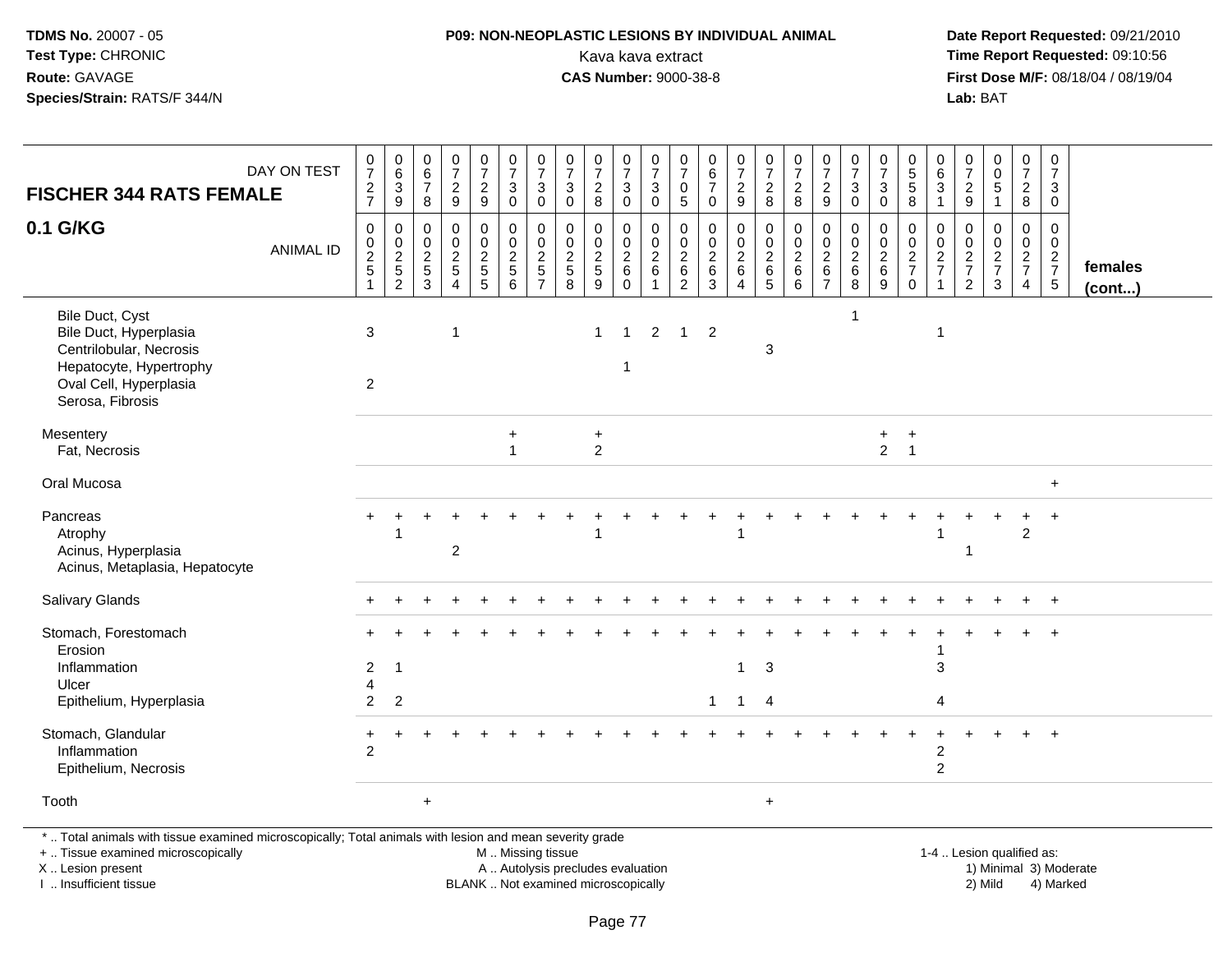# **P09: NON-NEOPLASTIC LESIONS BY INDIVIDUAL ANIMAL**Kava kava extract **Time Report Requested:** 09:10:56<br>**CAS Number:** 9000-38-8 **CAS Number:** 9000-38-8

| <b>FISCHER 344 RATS FEMALE</b>                                                                                                                                                                | DAY ON TEST      | $\frac{0}{7}$<br>$\frac{2}{7}$                 | $\begin{matrix} 0 \\ 6 \\ 3 \end{matrix}$<br>$9\,$ | 0<br>$\,6\,$<br>$\overline{7}$<br>8                            | $\begin{array}{c} 0 \\ 7 \end{array}$<br>$\sqrt{2}$<br>9 | $\frac{0}{7}$<br>$\sqrt{2}$<br>9  | $\begin{array}{c} 0 \\ 7 \end{array}$<br>$\mathbf{3}$<br>$\mathbf 0$ | $\frac{0}{7}$<br>3<br>$\mathbf 0$                                | $\frac{0}{7}$<br>$\mathfrak{Z}$<br>0 | $\frac{0}{7}$<br>$\overline{c}$<br>8                                     | $\frac{0}{7}$<br>$\mathbf{3}$<br>$\mathsf 0$      | $\frac{0}{7}$<br>$\sqrt{3}$<br>$\mathbf 0$                          | $\frac{0}{7}$<br>0<br>$\sqrt{5}$                    | $\begin{array}{c} 0 \\ 6 \end{array}$<br>$\overline{7}$<br>$\mathbf 0$ | $\begin{smallmatrix}0\\7\end{smallmatrix}$<br>$\overline{2}$<br>9     | $\begin{smallmatrix}0\\7\end{smallmatrix}$<br>$\overline{2}$<br>8 | $\begin{array}{c} 0 \\ 7 \end{array}$<br>$\overline{2}$<br>8 | $\frac{0}{7}$<br>$\boldsymbol{2}$<br>9                | $\begin{array}{c} 0 \\ 7 \end{array}$<br>$\sqrt{3}$<br>$\mathbf 0$ | $\frac{0}{7}$<br>$\ensuremath{\mathsf{3}}$<br>$\pmb{0}$ | $\begin{array}{c} 0 \\ 5 \\ 5 \end{array}$<br>8 | 0<br>$\,6$<br>3<br>1              | $\begin{array}{c} 0 \\ 7 \\ 2 \end{array}$<br>9 | $\begin{array}{c} 0 \\ 0 \\ 5 \end{array}$<br>$\mathbf{1}$     | $\begin{array}{c} 0 \\ 7 \end{array}$<br>$\overline{2}$<br>8     | $\begin{array}{c} 0 \\ 7 \end{array}$<br>3<br>$\mathbf 0$ |                         |
|-----------------------------------------------------------------------------------------------------------------------------------------------------------------------------------------------|------------------|------------------------------------------------|----------------------------------------------------|----------------------------------------------------------------|----------------------------------------------------------|-----------------------------------|----------------------------------------------------------------------|------------------------------------------------------------------|--------------------------------------|--------------------------------------------------------------------------|---------------------------------------------------|---------------------------------------------------------------------|-----------------------------------------------------|------------------------------------------------------------------------|-----------------------------------------------------------------------|-------------------------------------------------------------------|--------------------------------------------------------------|-------------------------------------------------------|--------------------------------------------------------------------|---------------------------------------------------------|-------------------------------------------------|-----------------------------------|-------------------------------------------------|----------------------------------------------------------------|------------------------------------------------------------------|-----------------------------------------------------------|-------------------------|
| 0.1 G/KG                                                                                                                                                                                      | <b>ANIMAL ID</b> | $\mathbf 0$<br>$\frac{0}{2}$<br>$\overline{1}$ | 0<br>$0$<br>$2$<br>$5$<br>$2$                      | $\mathbf 0$<br>0<br>$\begin{array}{c} 2 \\ 5 \\ 3 \end{array}$ | 0<br>$\mathsf{O}\xspace$<br>$rac{2}{5}$                  | 0<br>$\mathbf 0$<br>$\frac{2}{5}$ | $\mathbf 0$<br>$\pmb{0}$<br>$\overline{2}$<br>$\sqrt{5}$<br>6        | 0<br>$\pmb{0}$<br>$\overline{2}$<br>$\sqrt{5}$<br>$\overline{7}$ | 0<br>$\pmb{0}$<br>$\frac{2}{5}$<br>8 | 0<br>$\mathbf 0$<br>$\overline{c}$<br>5<br>9                             | 0<br>$\mathbf 0$<br>$^2\phantom{1}6$<br>$\pmb{0}$ | $\mathbf 0$<br>$\mathsf{O}\xspace$<br>$\frac{2}{6}$<br>$\mathbf{1}$ | 0<br>$\mathsf 0$<br>$\frac{2}{6}$<br>$\overline{c}$ | $\mathbf 0$<br>$\mathsf{O}\xspace$<br>$\frac{2}{6}$<br>$\mathbf{3}$    | $\mathbf 0$<br>$\mathbf 0$<br>$\boldsymbol{2}$<br>$\overline{6}$<br>4 | $\mathbf 0$<br>$\mathsf{O}\xspace$<br>$rac{2}{6}$                 | 0<br>$\mathsf{O}\xspace$<br>$\overline{2}$<br>$\,6\,$<br>6   | 0<br>$\mathsf{O}\xspace$<br>$\overline{2}$<br>$\,6\,$ | 0<br>$\pmb{0}$<br>$\frac{2}{6}$<br>8                               | 0<br>$\mathbf 0$<br>$\frac{2}{6}$<br>$\boldsymbol{9}$   | $\mathbf 0$<br>$\frac{0}{2}$<br>$\mathbf 0$     | 0<br>$\mathsf 0$<br>$\frac{2}{7}$ | 0<br>$\mathsf{O}\xspace$<br>$\frac{2}{7}$       | $\mathbf 0$<br>$\mathbf 0$<br>$\frac{2}{7}$<br>3               | $\mathbf 0$<br>$\overline{0}$<br>$\frac{2}{7}$<br>$\overline{4}$ | $\mathbf 0$<br>$\mathbf 0$<br>$\frac{2}{7}$<br>$\sqrt{5}$ | females<br>$($ cont $)$ |
| Malformation                                                                                                                                                                                  |                  |                                                |                                                    | $\overline{1}$                                                 |                                                          |                                   |                                                                      |                                                                  |                                      |                                                                          |                                                   |                                                                     |                                                     |                                                                        |                                                                       | $\overline{1}$                                                    |                                                              |                                                       |                                                                    |                                                         |                                                 |                                   |                                                 |                                                                |                                                                  |                                                           |                         |
| <b>CARDIOVASCULAR SYSTEM</b>                                                                                                                                                                  |                  |                                                |                                                    |                                                                |                                                          |                                   |                                                                      |                                                                  |                                      |                                                                          |                                                   |                                                                     |                                                     |                                                                        |                                                                       |                                                                   |                                                              |                                                       |                                                                    |                                                         |                                                 |                                   |                                                 |                                                                |                                                                  |                                                           |                         |
| <b>Blood Vessel</b>                                                                                                                                                                           |                  |                                                |                                                    |                                                                |                                                          |                                   |                                                                      |                                                                  |                                      |                                                                          |                                                   |                                                                     |                                                     |                                                                        |                                                                       |                                                                   |                                                              |                                                       |                                                                    |                                                         |                                                 |                                   |                                                 |                                                                | $\ddot{}$                                                        | $^{+}$                                                    |                         |
| Heart<br>Cardiomyopathy<br>Atrium, Thrombosis<br>Valve, Thrombosis                                                                                                                            |                  | $\overline{2}$                                 | 1                                                  |                                                                | $\overline{2}$                                           | $\mathcal{P}$                     | $\mathcal{P}$                                                        | $\mathfrak{p}$                                                   | 3                                    | $\mathfrak{p}$                                                           | 2                                                 |                                                                     | $\mathfrak{p}$                                      | $\mathfrak{p}$                                                         | $\mathfrak{p}$                                                        |                                                                   | $\overline{1}$                                               | $\overline{2}$                                        | $\mathfrak{p}$                                                     | $\overline{2}$                                          | $\mathcal{P}$                                   |                                   | 2                                               |                                                                | $\overline{2}$                                                   | $\overline{ }$<br>$\overline{2}$                          |                         |
| <b>ENDOCRINE SYSTEM</b>                                                                                                                                                                       |                  |                                                |                                                    |                                                                |                                                          |                                   |                                                                      |                                                                  |                                      |                                                                          |                                                   |                                                                     |                                                     |                                                                        |                                                                       |                                                                   |                                                              |                                                       |                                                                    |                                                         |                                                 |                                   |                                                 |                                                                |                                                                  |                                                           |                         |
| <b>Adrenal Cortex</b><br>Amyloid Deposition<br>Degeneration, Cystic<br>Hypertrophy<br>Zona Fasciculata, Hyperplasia                                                                           |                  |                                                |                                                    | $\mathbf{1}$                                                   | -1                                                       |                                   |                                                                      | 1                                                                |                                      | $\overline{1}$                                                           |                                                   |                                                                     | -1                                                  |                                                                        |                                                                       |                                                                   | $\mathbf{1}$                                                 | $\overline{2}$                                        |                                                                    | -1                                                      | 2                                               |                                   |                                                 |                                                                |                                                                  |                                                           |                         |
| Adrenal Medulla<br>Necrosis                                                                                                                                                                   |                  |                                                |                                                    |                                                                |                                                          |                                   |                                                                      |                                                                  |                                      |                                                                          |                                                   |                                                                     |                                                     |                                                                        |                                                                       |                                                                   |                                                              |                                                       |                                                                    |                                                         |                                                 |                                   |                                                 |                                                                |                                                                  | $\overline{+}$                                            |                         |
| Islets, Pancreatic                                                                                                                                                                            |                  |                                                |                                                    |                                                                |                                                          |                                   |                                                                      |                                                                  |                                      |                                                                          |                                                   |                                                                     |                                                     |                                                                        |                                                                       |                                                                   |                                                              |                                                       |                                                                    |                                                         |                                                 |                                   |                                                 |                                                                |                                                                  |                                                           |                         |
| Parathyroid Gland                                                                                                                                                                             |                  |                                                |                                                    |                                                                |                                                          |                                   |                                                                      |                                                                  |                                      |                                                                          |                                                   |                                                                     |                                                     |                                                                        |                                                                       |                                                                   |                                                              | м                                                     |                                                                    |                                                         |                                                 |                                   |                                                 |                                                                |                                                                  | $+$                                                       |                         |
| <b>Pituitary Gland</b><br>Pars Distalis, Angiectasis<br>Pars Distalis, Hyperplasia                                                                                                            |                  |                                                |                                                    |                                                                |                                                          | 4                                 |                                                                      |                                                                  | 2                                    |                                                                          |                                                   | -1                                                                  |                                                     | $\overline{2}$                                                         |                                                                       | 2                                                                 |                                                              |                                                       | 3                                                                  |                                                         |                                                 |                                   | 3                                               |                                                                |                                                                  |                                                           |                         |
| <b>Thyroid Gland</b>                                                                                                                                                                          |                  |                                                |                                                    |                                                                |                                                          |                                   |                                                                      |                                                                  |                                      |                                                                          |                                                   |                                                                     |                                                     |                                                                        |                                                                       |                                                                   |                                                              |                                                       |                                                                    |                                                         |                                                 |                                   |                                                 |                                                                | $+$                                                              | $+$                                                       |                         |
| *  Total animals with tissue examined microscopically; Total animals with lesion and mean severity grade<br>+  Tissue examined microscopically<br>X  Lesion present<br>I  Insufficient tissue |                  |                                                |                                                    |                                                                |                                                          |                                   | M  Missing tissue                                                    |                                                                  |                                      | A  Autolysis precludes evaluation<br>BLANK  Not examined microscopically |                                                   |                                                                     |                                                     |                                                                        |                                                                       |                                                                   |                                                              |                                                       |                                                                    |                                                         |                                                 |                                   |                                                 | 1-4  Lesion qualified as:<br>1) Minimal 3) Moderate<br>2) Mild |                                                                  | 4) Marked                                                 |                         |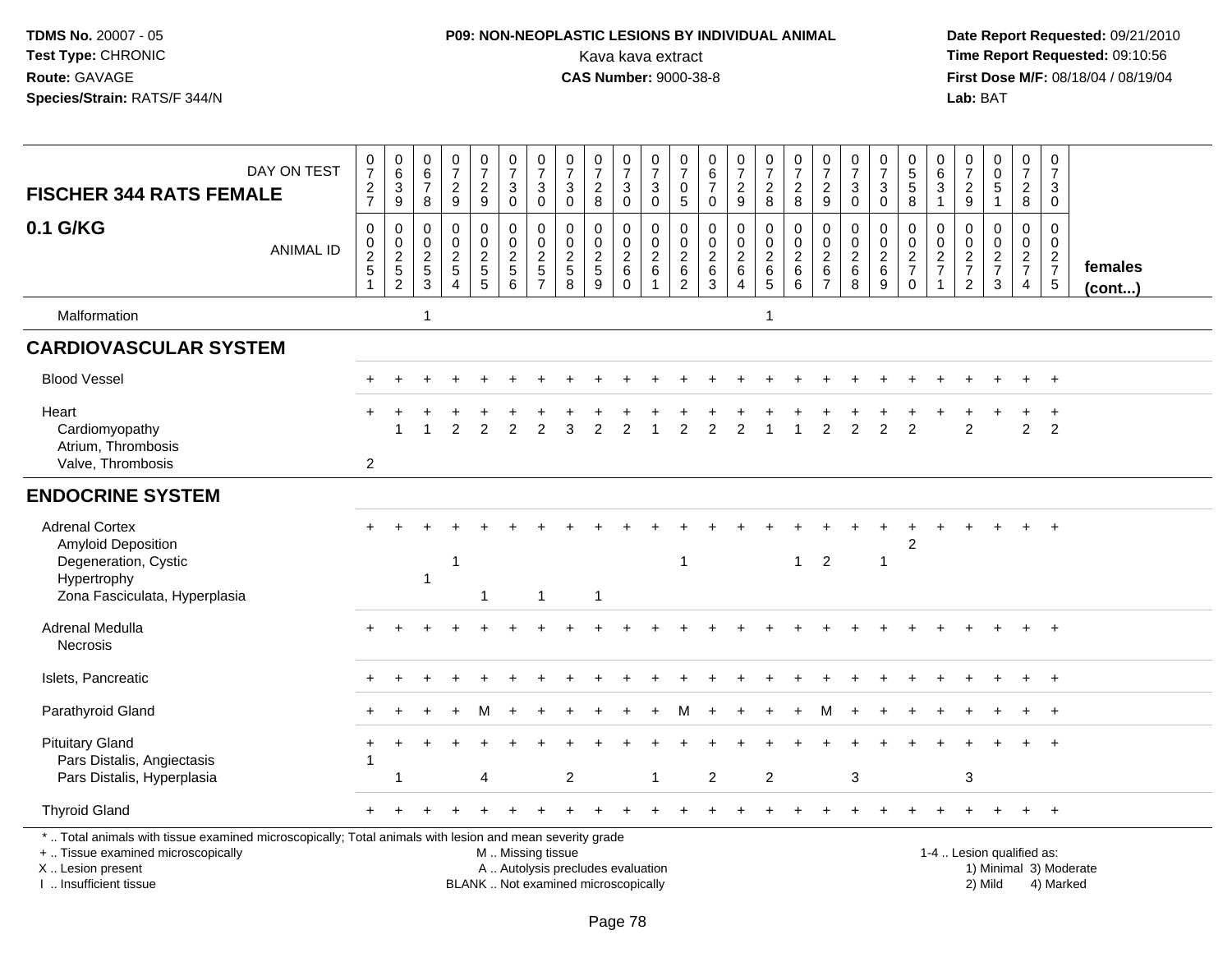# **P09: NON-NEOPLASTIC LESIONS BY INDIVIDUAL ANIMAL**Kava kava extract **Time Report Requested:** 09:10:56<br>**CAS Number:** 9000-38-8 **CAS Number:** 9000-38-8

| <b>FISCHER 344 RATS FEMALE</b>                                                                                                                                                                | DAY ON TEST      | $\frac{0}{7}$<br>$\frac{2}{7}$                         | $_{6}^{\rm 0}$<br>$\overline{3}$<br>$9\,$         | 0<br>$\,6$<br>$\boldsymbol{7}$<br>8                               | $\frac{0}{7}$<br>$\frac{2}{9}$                              | $\begin{array}{c} 0 \\ 7 \end{array}$<br>$\frac{2}{9}$ | $\begin{smallmatrix} 0\\7 \end{smallmatrix}$<br>$\sqrt{3}$<br>$\mathbf 0$ | $\frac{0}{7}$<br>3<br>$\mathbf 0$                                           | $\frac{0}{7}$<br>$\ensuremath{\mathsf{3}}$<br>$\mathbf 0$                | $\frac{0}{7}$<br>$\overline{\mathbf{c}}$<br>8 | $\frac{0}{7}$<br>$\ensuremath{\mathsf{3}}$<br>$\mathbf 0$           | $\frac{0}{7}$<br>$\ensuremath{\mathsf{3}}$<br>$\mathsf{O}\xspace$ | $\frac{0}{7}$<br>0<br>$\sqrt{5}$                          | $\begin{array}{c} 0 \\ 6 \end{array}$<br>$\overline{7}$<br>$\pmb{0}$ | $\begin{smallmatrix}0\\7\end{smallmatrix}$<br>$\frac{2}{9}$ | $\frac{0}{7}$<br>$\sqrt{2}$<br>8                               | $\frac{0}{7}$<br>$\overline{c}$<br>$\bf8$               | $\frac{0}{7}$<br>$\boldsymbol{2}$<br>9                                 | $\frac{0}{7}$<br>3<br>$\mathbf 0$         | $\frac{0}{7}$<br>$\ensuremath{\mathsf{3}}$<br>$\mathbf 0$ | $\begin{array}{c} 0 \\ 5 \end{array}$<br>$\overline{5}$<br>8 | 0<br>6<br>$\ensuremath{\mathsf{3}}$<br>$\mathbf{1}$ | $\begin{array}{c} 0 \\ 7 \end{array}$<br>$\frac{2}{9}$    | $\begin{smallmatrix} 0\\0 \end{smallmatrix}$<br>$\overline{5}$<br>$\mathbf{1}$ | $\pmb{0}$<br>$\overline{7}$<br>$\boldsymbol{2}$<br>8       | $\pmb{0}$<br>$\overline{7}$<br>3<br>0         |                                     |
|-----------------------------------------------------------------------------------------------------------------------------------------------------------------------------------------------|------------------|--------------------------------------------------------|---------------------------------------------------|-------------------------------------------------------------------|-------------------------------------------------------------|--------------------------------------------------------|---------------------------------------------------------------------------|-----------------------------------------------------------------------------|--------------------------------------------------------------------------|-----------------------------------------------|---------------------------------------------------------------------|-------------------------------------------------------------------|-----------------------------------------------------------|----------------------------------------------------------------------|-------------------------------------------------------------|----------------------------------------------------------------|---------------------------------------------------------|------------------------------------------------------------------------|-------------------------------------------|-----------------------------------------------------------|--------------------------------------------------------------|-----------------------------------------------------|-----------------------------------------------------------|--------------------------------------------------------------------------------|------------------------------------------------------------|-----------------------------------------------|-------------------------------------|
| 0.1 G/KG                                                                                                                                                                                      | <b>ANIMAL ID</b> | $\mathbf 0$<br>$\mathbf 0$<br>$\overline{2}$<br>5<br>1 | 0<br>$\pmb{0}$<br>$\overline{c}$<br>$\frac{5}{2}$ | 0<br>$\mathbf 0$<br>$\overline{c}$<br>$\,$ 5 $\,$<br>$\mathbf{3}$ | $\pmb{0}$<br>$\mathbf 0$<br>$\frac{2}{5}$<br>$\overline{4}$ | $\pmb{0}$<br>$\pmb{0}$<br>$\frac{2}{5}$                | 0<br>$\Omega$<br>$\overline{c}$<br>$\sqrt{5}$<br>6                        | $\pmb{0}$<br>$\mathbf{0}$<br>$\overline{c}$<br>$\sqrt{5}$<br>$\overline{7}$ | $\mathbf 0$<br>$\mathbf{0}$<br>$\boldsymbol{2}$<br>$\sqrt{5}$<br>8       | 0<br>$\mathbf 0$<br>$\frac{2}{5}$<br>9        | $\mathbf 0$<br>$\mathbf 0$<br>$\overline{c}$<br>$\,6\,$<br>$\Omega$ | 0<br>$\mathbf 0$<br>$\boldsymbol{2}$<br>$\,6\,$<br>$\mathbf{1}$   | 0<br>$\mathbf 0$<br>$\overline{c}$<br>$\,6$<br>$\sqrt{2}$ | $\pmb{0}$<br>$\mathbf 0$<br>$\boldsymbol{2}$<br>$\,6\,$<br>3         | $\pmb{0}$<br>$\pmb{0}$<br>$\frac{2}{6}$<br>$\overline{4}$   | 0<br>$\Omega$<br>$\boldsymbol{2}$<br>$\,6\,$<br>$\overline{5}$ | $\pmb{0}$<br>$\Omega$<br>$\overline{c}$<br>$\,6\,$<br>6 | $\mathbf 0$<br>$\Omega$<br>$\boldsymbol{2}$<br>$\,6$<br>$\overline{7}$ | 0<br>$\mathbf 0$<br>$^2\phantom{1}6$<br>8 | 0<br>$\mathbf 0$<br>$^2\phantom{1}6$<br>$\boldsymbol{9}$  | 0<br>$\mathbf 0$<br>$\frac{2}{7}$<br>$\Omega$                | 0<br>$\mathbf 0$<br>$\frac{2}{7}$                   | $\mathsf 0$<br>$\mathbf 0$<br>$\frac{2}{7}$<br>$\sqrt{2}$ | $\mathbf 0$<br>$\mathbf 0$<br>$\frac{2}{7}$<br>3                               | $\mathbf 0$<br>$\Omega$<br>$\frac{2}{7}$<br>$\overline{4}$ | $\mathbf 0$<br>$\Omega$<br>$\frac{2}{7}$<br>5 | females<br>$($ cont $)$             |
| C-cell, Hyperplasia<br>Follicular Cell, Hyperplasia                                                                                                                                           |                  | $\overline{2}$                                         |                                                   | $\mathbf{1}$                                                      | $\overline{2}$                                              | $\overline{1}$                                         | $\overline{2}$                                                            |                                                                             |                                                                          |                                               | 4                                                                   | 3                                                                 | 3                                                         |                                                                      | 1                                                           |                                                                | $\mathbf{1}$                                            | -1                                                                     |                                           | -1                                                        |                                                              |                                                     |                                                           |                                                                                | -1                                                         |                                               |                                     |
| <b>GENERAL BODY SYSTEM</b>                                                                                                                                                                    |                  |                                                        |                                                   |                                                                   |                                                             |                                                        |                                                                           |                                                                             |                                                                          |                                               |                                                                     |                                                                   |                                                           |                                                                      |                                                             |                                                                |                                                         |                                                                        |                                           |                                                           |                                                              |                                                     |                                                           |                                                                                |                                                            |                                               |                                     |
| <b>NONE</b>                                                                                                                                                                                   |                  |                                                        |                                                   |                                                                   |                                                             |                                                        |                                                                           |                                                                             |                                                                          |                                               |                                                                     |                                                                   |                                                           |                                                                      |                                                             |                                                                |                                                         |                                                                        |                                           |                                                           |                                                              |                                                     |                                                           |                                                                                |                                                            |                                               |                                     |
| <b>GENITAL SYSTEM</b>                                                                                                                                                                         |                  |                                                        |                                                   |                                                                   |                                                             |                                                        |                                                                           |                                                                             |                                                                          |                                               |                                                                     |                                                                   |                                                           |                                                                      |                                                             |                                                                |                                                         |                                                                        |                                           |                                                           |                                                              |                                                     |                                                           |                                                                                |                                                            |                                               |                                     |
| <b>Clitoral Gland</b><br>Hyperplasia<br>Inflammation                                                                                                                                          |                  |                                                        |                                                   |                                                                   | 3                                                           |                                                        |                                                                           |                                                                             |                                                                          | $\overline{c}$                                |                                                                     |                                                                   |                                                           |                                                                      |                                                             |                                                                |                                                         |                                                                        | 3                                         |                                                           |                                                              |                                                     |                                                           |                                                                                |                                                            |                                               |                                     |
| Ovary<br>Cyst                                                                                                                                                                                 |                  |                                                        |                                                   |                                                                   |                                                             |                                                        |                                                                           |                                                                             |                                                                          |                                               |                                                                     |                                                                   |                                                           |                                                                      |                                                             |                                                                | 1                                                       | 4                                                                      |                                           |                                                           |                                                              |                                                     |                                                           |                                                                                | -1                                                         | $\ddot{}$                                     |                                     |
| <b>Uterus</b><br>Congestion<br>Hemorrhage<br>Necrosis<br>Endometrium, Hyperplasia, Cystic                                                                                                     |                  |                                                        |                                                   |                                                                   |                                                             |                                                        |                                                                           |                                                                             |                                                                          |                                               | 3                                                                   |                                                                   |                                                           |                                                                      |                                                             | 3<br>$\overline{2}$                                            | $\overline{1}$                                          |                                                                        |                                           |                                                           |                                                              |                                                     | $\overline{2}$                                            |                                                                                |                                                            |                                               |                                     |
| <b>HEMATOPOIETIC SYSTEM</b>                                                                                                                                                                   |                  |                                                        |                                                   |                                                                   |                                                             |                                                        |                                                                           |                                                                             |                                                                          |                                               |                                                                     |                                                                   |                                                           |                                                                      |                                                             |                                                                |                                                         |                                                                        |                                           |                                                           |                                                              |                                                     |                                                           |                                                                                |                                                            |                                               |                                     |
| <b>Bone Marrow</b><br>Hyperplasia<br>Myelofibrosis                                                                                                                                            |                  | $\Delta$                                               | 2                                                 |                                                                   |                                                             | 3                                                      | 2                                                                         |                                                                             |                                                                          | $\overline{1}$                                | -1                                                                  |                                                                   |                                                           | $\boldsymbol{\varDelta}$                                             |                                                             | 3                                                              | $\overline{2}$                                          |                                                                        | $\mathbf{1}$                              | $\overline{1}$                                            |                                                              | 4                                                   |                                                           |                                                                                |                                                            | $+$                                           |                                     |
| Lymph Node                                                                                                                                                                                    |                  |                                                        |                                                   |                                                                   |                                                             |                                                        |                                                                           |                                                                             |                                                                          |                                               |                                                                     |                                                                   |                                                           | $\ddot{}$                                                            |                                                             |                                                                |                                                         |                                                                        |                                           |                                                           |                                                              | $\ddot{}$                                           |                                                           |                                                                                |                                                            |                                               |                                     |
| Lymph Node, Mandibular                                                                                                                                                                        |                  | M                                                      | M                                                 |                                                                   | M M                                                         | M                                                      |                                                                           |                                                                             | M M M M M                                                                |                                               |                                                                     | M                                                                 | M                                                         | M                                                                    | M                                                           | M                                                              | M                                                       |                                                                        | M M                                       | M                                                         | M                                                            | M                                                   |                                                           | M M                                                                            |                                                            | M M                                           |                                     |
| *  Total animals with tissue examined microscopically; Total animals with lesion and mean severity grade<br>+  Tissue examined microscopically<br>X  Lesion present<br>I. Insufficient tissue |                  |                                                        |                                                   |                                                                   |                                                             |                                                        | M  Missing tissue                                                         |                                                                             | A  Autolysis precludes evaluation<br>BLANK  Not examined microscopically |                                               |                                                                     |                                                                   |                                                           |                                                                      |                                                             |                                                                |                                                         |                                                                        |                                           |                                                           |                                                              |                                                     |                                                           | 1-4  Lesion qualified as:<br>2) Mild                                           |                                                            |                                               | 1) Minimal 3) Moderate<br>4) Marked |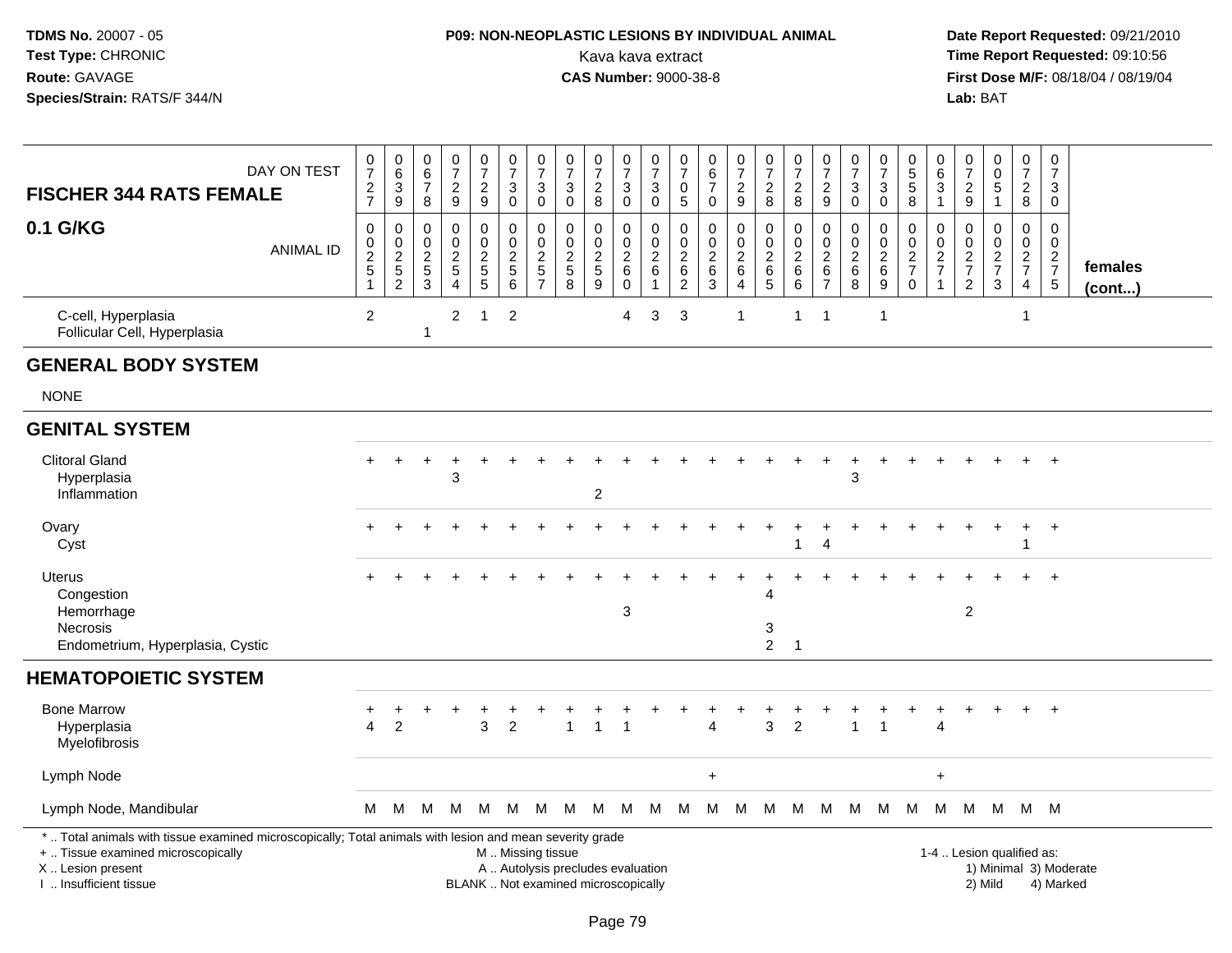#### **P09: NON-NEOPLASTIC LESIONS BY INDIVIDUAL ANIMAL**Kava kava extract **Time Report Requested:** 09:10:56<br>**CAS Number:** 9000-38-8<br>**Tirst Dose M/F:** 08/18/04 / 08/19/04

 **Date Report Requested:** 09/21/2010 **First Dose M/F:** 08/18/04 / 08/19/04 Lab: BAT **Lab:** BAT

| DAY ON TEST<br><b>FISCHER 344 RATS FEMALE</b>                                                                     | $\frac{0}{7}$<br>$\frac{2}{7}$                  | $\begin{array}{c} 0 \\ 6 \end{array}$<br>$\ensuremath{\mathsf{3}}$<br>9 | 0<br>$\,6$<br>$\overline{7}$<br>8 | $\begin{smallmatrix}0\\7\end{smallmatrix}$<br>$\frac{2}{9}$ | $\frac{0}{7}$<br>$\overline{\mathbf{c}}$<br>$\boldsymbol{9}$ | $\frac{0}{7}$<br>$\sqrt{3}$<br>$\pmb{0}$                | $\frac{0}{7}$<br>3<br>$\pmb{0}$                           | $\frac{0}{7}$<br>$\sqrt{3}$<br>0                  | $\frac{0}{7}$<br>$\sqrt{2}$<br>8               | $\frac{0}{7}$<br>$\ensuremath{\mathsf{3}}$<br>0          | $\frac{0}{7}$<br>$\sqrt{3}$<br>$\mathbf 0$ | $\frac{0}{7}$<br>$\mathbf 0$<br>$\sqrt{5}$                  | $\pmb{0}$<br>$\,6$<br>$\overline{7}$<br>$\mathbf 0$        | $\frac{0}{7}$<br>$\frac{2}{9}$ | $\frac{0}{7}$<br>$_{8}^2$                                       | $\frac{0}{7}$<br>$\overline{\mathbf{c}}$<br>8      | $\frac{0}{7}$<br>$\frac{2}{9}$                      | $\frac{0}{7}$<br>$\ensuremath{\mathsf{3}}$<br>$\mathbf 0$ | $\frac{0}{7}$<br>$\ensuremath{\mathsf{3}}$<br>0 | $\begin{array}{c} 0 \\ 5 \end{array}$<br>5<br>8  | $\begin{array}{c} 0 \\ 6 \end{array}$<br>3<br>$\mathbf{1}$ | $\frac{0}{7}$<br>$\frac{2}{9}$            | $\begin{smallmatrix}0\0\0\5\end{smallmatrix}$<br>1   | $\frac{0}{7}$<br>$\frac{2}{8}$                      | 0<br>$\overline{7}$<br>$\mathbf{3}$<br>$\mathbf 0$   |                         |
|-------------------------------------------------------------------------------------------------------------------|-------------------------------------------------|-------------------------------------------------------------------------|-----------------------------------|-------------------------------------------------------------|--------------------------------------------------------------|---------------------------------------------------------|-----------------------------------------------------------|---------------------------------------------------|------------------------------------------------|----------------------------------------------------------|--------------------------------------------|-------------------------------------------------------------|------------------------------------------------------------|--------------------------------|-----------------------------------------------------------------|----------------------------------------------------|-----------------------------------------------------|-----------------------------------------------------------|-------------------------------------------------|--------------------------------------------------|------------------------------------------------------------|-------------------------------------------|------------------------------------------------------|-----------------------------------------------------|------------------------------------------------------|-------------------------|
| 0.1 G/KG<br><b>ANIMAL ID</b>                                                                                      | 0<br>$\begin{array}{c} 0 \\ 2 \\ 5 \end{array}$ | $\pmb{0}$<br>$\begin{array}{c} 0 \\ 2 \\ 5 \end{array}$<br>2            | 0<br>0<br>$\frac{2}{5}$<br>3      | $\mathbf 0$<br>$\ddot{\mathbf{0}}$<br>$\frac{2}{5}$         | 0<br>$\pmb{0}$<br>$\frac{2}{5}$<br>5                         | $\pmb{0}$<br>$\pmb{0}$<br>$\sqrt{2}$<br>$\sqrt{5}$<br>6 | 0<br>$\mathbf 0$<br>$\overline{c}$<br>5<br>$\overline{ }$ | $\mathbf 0$<br>0<br>$\sqrt{2}$<br>$\sqrt{5}$<br>8 | $\mathbf 0$<br>$\pmb{0}$<br>$\frac{2}{5}$<br>9 | 0<br>0<br>$\boldsymbol{2}$<br>$6\phantom{a}$<br>$\Omega$ | 0<br>$\frac{0}{2}$ 6                       | $\mathbf 0$<br>0<br>$\sqrt{2}$<br>$\,6\,$<br>$\overline{2}$ | $\mathbf 0$<br>$\pmb{0}$<br>$\boldsymbol{2}$<br>$\,6$<br>3 | 0<br>0<br>$\frac{2}{6}$        | $\boldsymbol{0}$<br>$\pmb{0}$<br>$\overline{c}$<br>$\,6\,$<br>5 | 0<br>$\pmb{0}$<br>$\boldsymbol{2}$<br>$\,6\,$<br>6 | 0<br>$\mathbf 0$<br>$\frac{2}{6}$<br>$\overline{7}$ | $\mathbf 0$<br>$\mathbf 0$<br>$\sqrt{2}$<br>$\,6\,$<br>8  | 0<br>$\pmb{0}$<br>$\frac{2}{6}$<br>9            | 0<br>$\mathbf 0$<br>$\frac{2}{7}$<br>$\mathbf 0$ | 0<br>0<br>$\frac{2}{7}$                                    | 0<br>0<br>$\frac{2}{7}$<br>$\overline{2}$ | 0<br>$\begin{array}{c} 0 \\ 2 \\ 7 \end{array}$<br>3 | 0<br>$\mathbf 0$<br>$\frac{2}{7}$<br>$\overline{4}$ | 0<br>$\mathbf 0$<br>$\frac{2}{7}$<br>$5\phantom{.0}$ | females<br>$($ cont $)$ |
| Lymph Node, Mesenteric<br>Atrophy                                                                                 |                                                 |                                                                         |                                   |                                                             |                                                              |                                                         |                                                           |                                                   |                                                |                                                          |                                            |                                                             |                                                            |                                |                                                                 |                                                    | 3                                                   |                                                           |                                                 |                                                  |                                                            |                                           |                                                      | $+$                                                 | $+$                                                  |                         |
| Spleen<br>Fibrosis<br>Hematopoietic Cell Proliferation<br>Pigmentation, Hemosiderin<br>Lymphoid Follicle, Atrophy | $\overline{2}$                                  | $\overline{1}$                                                          | 1                                 | $\overline{1}$                                              |                                                              | $\mathbf{1}$                                            | $\overline{1}$                                            | $\overline{1}$                                    | $\overline{1}$                                 | $\overline{1}$                                           | $\overline{1}$                             | $\mathbf 1$<br>$\overline{1}$                               |                                                            |                                | $\overline{2}$                                                  | $\mathbf 1$                                        | $\overline{2}$                                      | $\overline{1}$                                            | $\mathbf{1}$                                    | $\overline{1}$                                   |                                                            | $\overline{1}$                            |                                                      | $\overline{1}$                                      | $+$<br>$\overline{1}$                                |                         |
| Thymus<br>Atrophy                                                                                                 | 3                                               | 3                                                                       | 3                                 | 3                                                           | 3                                                            | 3                                                       |                                                           | 3                                                 | 3                                              | 3                                                        | 3                                          |                                                             |                                                            | 3                              | 4                                                               | 3                                                  | 3                                                   | 3                                                         | 3                                               | 3                                                |                                                            | 3                                         |                                                      | 3                                                   | $\ddot{}$<br>3                                       |                         |
| <b>INTEGUMENTARY SYSTEM</b>                                                                                       |                                                 |                                                                         |                                   |                                                             |                                                              |                                                         |                                                           |                                                   |                                                |                                                          |                                            |                                                             |                                                            |                                |                                                                 |                                                    |                                                     |                                                           |                                                 |                                                  |                                                            |                                           |                                                      |                                                     |                                                      |                         |
| Mammary Gland                                                                                                     |                                                 |                                                                         |                                   |                                                             |                                                              |                                                         |                                                           |                                                   |                                                |                                                          |                                            |                                                             |                                                            |                                |                                                                 |                                                    |                                                     |                                                           |                                                 |                                                  |                                                            |                                           |                                                      |                                                     | $+$                                                  |                         |
| Skin<br>Epidermis, Hyperplasia, Basal Cell                                                                        |                                                 |                                                                         | $\overline{c}$                    |                                                             |                                                              |                                                         |                                                           |                                                   |                                                |                                                          |                                            |                                                             |                                                            |                                |                                                                 |                                                    |                                                     |                                                           |                                                 |                                                  |                                                            |                                           |                                                      |                                                     |                                                      |                         |
| <b>MUSCULOSKELETAL SYSTEM</b>                                                                                     |                                                 |                                                                         |                                   |                                                             |                                                              |                                                         |                                                           |                                                   |                                                |                                                          |                                            |                                                             |                                                            |                                |                                                                 |                                                    |                                                     |                                                           |                                                 |                                                  |                                                            |                                           |                                                      |                                                     |                                                      |                         |
| <b>Bone</b>                                                                                                       |                                                 |                                                                         |                                   |                                                             |                                                              |                                                         |                                                           |                                                   |                                                |                                                          |                                            |                                                             |                                                            |                                |                                                                 |                                                    |                                                     |                                                           |                                                 |                                                  |                                                            |                                           |                                                      | $+$                                                 | $+$                                                  |                         |
| <b>NERVOUS SYSTEM</b>                                                                                             |                                                 |                                                                         |                                   |                                                             |                                                              |                                                         |                                                           |                                                   |                                                |                                                          |                                            |                                                             |                                                            |                                |                                                                 |                                                    |                                                     |                                                           |                                                 |                                                  |                                                            |                                           |                                                      |                                                     |                                                      |                         |
| <b>Brain</b><br>Hemorrhage<br>Necrosis                                                                            | 1                                               | ÷                                                                       | 3                                 |                                                             |                                                              |                                                         |                                                           |                                                   |                                                |                                                          |                                            |                                                             | 1                                                          |                                |                                                                 |                                                    |                                                     |                                                           |                                                 |                                                  |                                                            |                                           |                                                      |                                                     | $+$                                                  |                         |

#### **RESPIRATORY SYSTEM**

\* .. Total animals with tissue examined microscopically; Total animals with lesion and mean severity grade

+ .. Tissue examined microscopically

X .. Lesion present

I .. Insufficient tissue

M .. Missing tissue

- A .. Autolysis precludes evaluation
- BLANK .. Not examined microscopically 2) Mild 4) Marked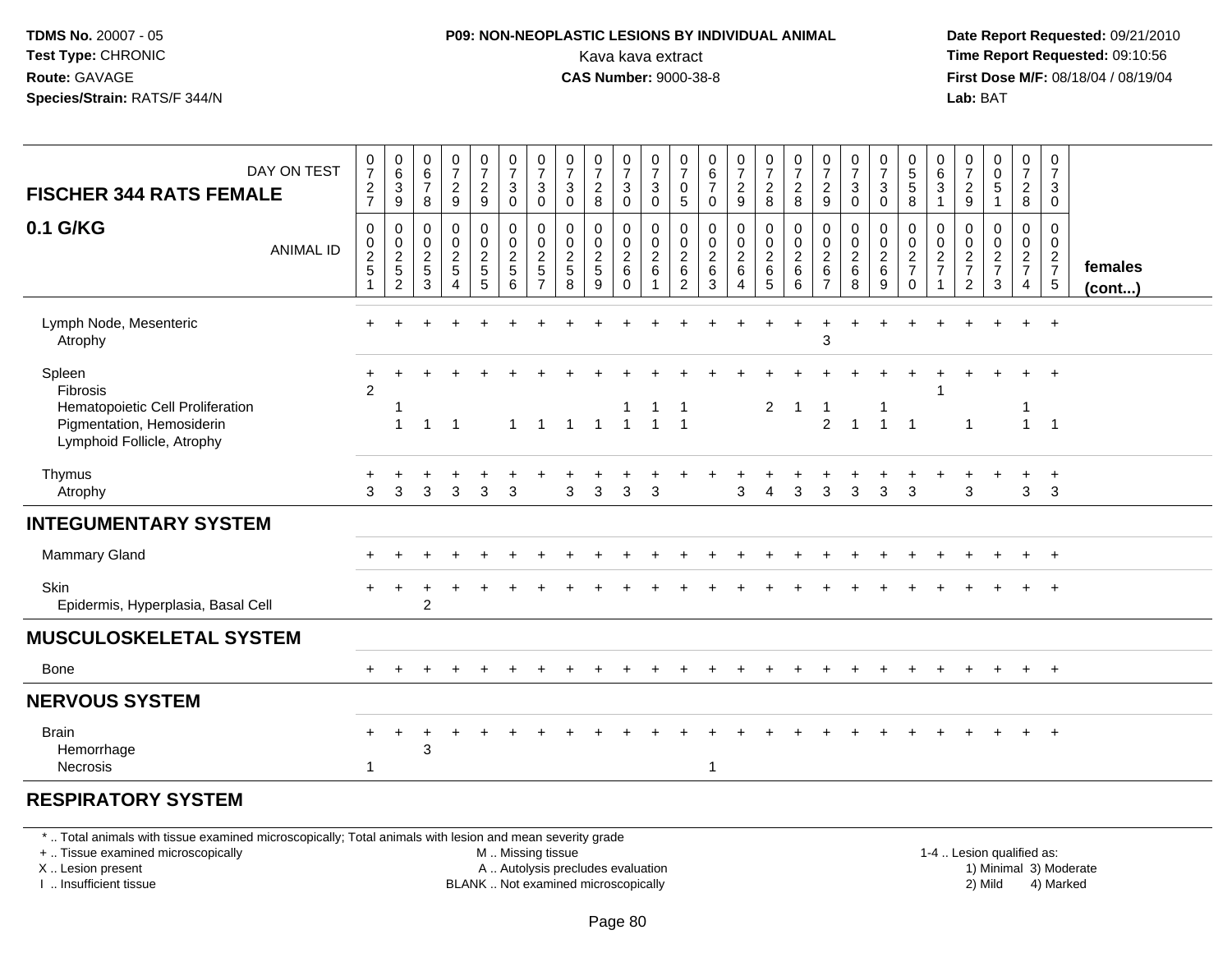# **P09: NON-NEOPLASTIC LESIONS BY INDIVIDUAL ANIMAL**Kava kava extract **Time Report Requested:** 09:10:56<br>**CAS Number:** 9000-38-8 **CAS Number:** 9000-38-8

| DAY ON TEST<br><b>FISCHER 344 RATS FEMALE</b>                                                                                                                                                                           | $\frac{0}{7}$<br>$\frac{2}{7}$                         | $\begin{array}{c} 0 \\ 6 \\ 3 \end{array}$<br>$\overline{9}$ | $\pmb{0}$<br>$\,6\,$<br>$\overline{7}$<br>8 | $\begin{array}{c} 0 \\ 7 \end{array}$<br>$\frac{2}{9}$              | $\begin{array}{c} 0 \\ 7 \end{array}$<br>$\frac{2}{9}$ | $\frac{0}{7}$<br>$\sqrt{3}$<br>$\mathbf 0$ | $\frac{0}{7}$<br>3<br>$\mathbf 0$                                   | $\begin{array}{c} 0 \\ 7 \end{array}$<br>$\ensuremath{\mathsf{3}}$<br>$\pmb{0}$ | $\frac{0}{7}$<br>$\overline{c}$<br>8                                     | 0<br>$\overline{7}$<br>$\ensuremath{\mathsf{3}}$<br>$\mathsf{O}\xspace$ | $\frac{0}{7}$<br>$\sqrt{3}$<br>$\overline{0}$                                | 0<br>$\overline{7}$<br>0<br>$\overline{5}$           | $\pmb{0}$<br>$\,6\,$<br>$\overline{7}$<br>$\mathbf 0$                       | $\begin{array}{c} 0 \\ 7 \end{array}$<br>$\overline{c}$<br>9 | $\begin{array}{c} 0 \\ 7 \end{array}$<br>$\overline{a}$<br>8    | $\frac{0}{7}$<br>$\overline{c}$<br>8                                        | $\pmb{0}$<br>$\overline{7}$<br>$\boldsymbol{2}$<br>9                        | $\frac{0}{7}$<br>$\sqrt{3}$<br>$\mathbf 0$                          | $\begin{array}{c} 0 \\ 7 \end{array}$<br>$\ensuremath{\mathsf{3}}$<br>$\mathbf 0$ | 0<br>5<br>5<br>$\,8\,$                           | 0<br>$\,6$<br>$\overline{3}$<br>$\mathbf{1}$ | 0<br>$\overline{7}$<br>$\overline{c}$<br>$\mathsf g$          | $\begin{smallmatrix}0\0\0\end{smallmatrix}$<br>$\overline{5}$<br>$\mathbf{1}$ | $\pmb{0}$<br>$\overline{7}$<br>$\frac{2}{8}$        | $\mathbf 0$<br>$\overline{7}$<br>3<br>$\mathbf 0$ |                         |
|-------------------------------------------------------------------------------------------------------------------------------------------------------------------------------------------------------------------------|--------------------------------------------------------|--------------------------------------------------------------|---------------------------------------------|---------------------------------------------------------------------|--------------------------------------------------------|--------------------------------------------|---------------------------------------------------------------------|---------------------------------------------------------------------------------|--------------------------------------------------------------------------|-------------------------------------------------------------------------|------------------------------------------------------------------------------|------------------------------------------------------|-----------------------------------------------------------------------------|--------------------------------------------------------------|-----------------------------------------------------------------|-----------------------------------------------------------------------------|-----------------------------------------------------------------------------|---------------------------------------------------------------------|-----------------------------------------------------------------------------------|--------------------------------------------------|----------------------------------------------|---------------------------------------------------------------|-------------------------------------------------------------------------------|-----------------------------------------------------|---------------------------------------------------|-------------------------|
| 0.1 G/KG<br><b>ANIMAL ID</b>                                                                                                                                                                                            | $\boldsymbol{0}$<br>0<br>$\frac{2}{5}$<br>$\mathbf{1}$ | 0<br>$\frac{0}{2}$<br>5<br>2                                 | 0<br>$\boldsymbol{0}$<br>$rac{2}{3}$        | $\mathbf 0$<br>$\pmb{0}$<br>$\frac{2}{5}$<br>$\boldsymbol{\Lambda}$ | 0<br>$\pmb{0}$<br>$rac{2}{5}$                          | $\mathbf 0$<br>$\mathsf 0$<br>$rac{2}{6}$  | 0<br>$\mathbf 0$<br>$\overline{c}$<br>$\,$ 5 $\,$<br>$\overline{7}$ | 0<br>$\mathbf 0$<br>$\frac{2}{5}$                                               | $\mathbf 0$<br>$\mathbf 0$<br>$rac{2}{9}$                                | 0<br>$_2^0$<br>$\,6\,$<br>$\mathbf 0$                                   | $\mathbf 0$<br>$\boldsymbol{0}$<br>$\overline{2}$<br>$\,6\,$<br>$\mathbf{1}$ | 0<br>$\mathbf 0$<br>$\boldsymbol{2}$<br>$\,6\,$<br>2 | $\mathbf 0$<br>$\mathbf 0$<br>$\boldsymbol{2}$<br>$\,6\,$<br>$\overline{3}$ | 0<br>$\mathbf 0$<br>$\frac{2}{6}$<br>$\overline{4}$          | 0<br>$\mathbf 0$<br>$\overline{2}$<br>$\,6\,$<br>$\overline{5}$ | $\mathbf 0$<br>$\begin{smallmatrix} 0\\2 \end{smallmatrix}$<br>$\,6\,$<br>6 | $\mathbf 0$<br>$\mathbf 0$<br>$\boldsymbol{2}$<br>$\,6\,$<br>$\overline{7}$ | $\mathbf 0$<br>$\mathbf 0$<br>$\sqrt{2}$<br>$\,6\,$<br>$\mathbf{8}$ | 0<br>$\mathbf 0$<br>$\overline{2}$<br>$\overline{6}$<br>9                         | 0<br>$\mathbf 0$<br>$\frac{2}{7}$<br>$\mathbf 0$ | $\Omega$<br>$\pmb{0}$<br>$\frac{2}{7}$       | $\mathbf 0$<br>$\mathbf 0$<br>$\frac{2}{7}$<br>$\overline{2}$ | $\mathbf 0$<br>$\mathbf 0$<br>$\frac{2}{7}$<br>3                              | 0<br>$\mathbf 0$<br>$\frac{2}{7}$<br>$\overline{4}$ | $\Omega$<br>$\mathbf 0$<br>$\frac{2}{7}$          | females<br>$($ cont $)$ |
| Lung<br>Atelectasis<br>Inflammation, Chronic Active<br>Alveolar Epithelium, Hyperplasia<br>Alveolar Epithelium, Hypertrophy<br>Alveolar Epithelium, Metaplasia, Squamous<br>Alveolus, Infiltration Cellular, Histiocyte | $\overline{c}$                                         | $\overline{1}$                                               |                                             | $\mathbf{1}$                                                        |                                                        | $\mathbf{1}$                               | $\mathbf{1}$                                                        |                                                                                 | $\mathbf{1}$                                                             |                                                                         | $\overline{1}$                                                               | $\overline{c}$                                       | 3<br>1                                                                      |                                                              | $\mathbf{1}$<br>$\mathbf{1}$                                    | $\overline{1}$<br>$\overline{1}$                                            |                                                                             |                                                                     |                                                                                   | $1 \quad 1$                                      |                                              | 4<br>$\overline{2}$<br>$\mathbf{1}$                           |                                                                               |                                                     |                                                   |                         |
| Nose<br>Inflammation                                                                                                                                                                                                    |                                                        |                                                              |                                             |                                                                     |                                                        |                                            |                                                                     |                                                                                 |                                                                          |                                                                         |                                                                              |                                                      |                                                                             |                                                              |                                                                 |                                                                             |                                                                             |                                                                     |                                                                                   |                                                  |                                              |                                                               |                                                                               |                                                     |                                                   |                         |
| Trachea                                                                                                                                                                                                                 |                                                        |                                                              |                                             |                                                                     |                                                        |                                            |                                                                     |                                                                                 |                                                                          |                                                                         |                                                                              |                                                      |                                                                             |                                                              |                                                                 |                                                                             |                                                                             |                                                                     |                                                                                   |                                                  |                                              |                                                               |                                                                               | $+$                                                 | $+$                                               |                         |
| <b>SPECIAL SENSES SYSTEM</b>                                                                                                                                                                                            |                                                        |                                                              |                                             |                                                                     |                                                        |                                            |                                                                     |                                                                                 |                                                                          |                                                                         |                                                                              |                                                      |                                                                             |                                                              |                                                                 |                                                                             |                                                                             |                                                                     |                                                                                   |                                                  |                                              |                                                               |                                                                               |                                                     |                                                   |                         |
| Eye<br>Lens, Cataract<br>Retina, Degeneration<br>Retina, Inflammation                                                                                                                                                   |                                                        |                                                              |                                             |                                                                     |                                                        |                                            |                                                                     |                                                                                 |                                                                          |                                                                         |                                                                              |                                                      | 4                                                                           |                                                              |                                                                 |                                                                             |                                                                             | 2                                                                   |                                                                                   |                                                  |                                              |                                                               |                                                                               | $+$                                                 | $+$                                               |                         |
| Harderian Gland                                                                                                                                                                                                         |                                                        |                                                              |                                             |                                                                     |                                                        |                                            |                                                                     |                                                                                 |                                                                          |                                                                         |                                                                              |                                                      |                                                                             |                                                              |                                                                 |                                                                             |                                                                             |                                                                     |                                                                                   |                                                  |                                              |                                                               |                                                                               |                                                     | $+$                                               |                         |
| <b>URINARY SYSTEM</b>                                                                                                                                                                                                   |                                                        |                                                              |                                             |                                                                     |                                                        |                                            |                                                                     |                                                                                 |                                                                          |                                                                         |                                                                              |                                                      |                                                                             |                                                              |                                                                 |                                                                             |                                                                             |                                                                     |                                                                                   |                                                  |                                              |                                                               |                                                                               |                                                     |                                                   |                         |
| Kidney<br>Accumulation, Hyaline Droplet<br>Glomerulosclerosis                                                                                                                                                           |                                                        |                                                              |                                             |                                                                     |                                                        |                                            |                                                                     |                                                                                 |                                                                          |                                                                         |                                                                              |                                                      |                                                                             |                                                              |                                                                 |                                                                             |                                                                             |                                                                     |                                                                                   | $\overline{ }$                                   | +<br>3                                       | $\div$                                                        |                                                                               | $\ddot{}$                                           | $+$                                               |                         |
| Infarct<br>Mineralization<br>Nephropathy                                                                                                                                                                                | $\mathbf{1}$                                           | $\overline{1}$                                               | 1                                           | 1                                                                   | $\overline{1}$                                         | 1                                          | 2                                                                   | $\mathbf 1$<br>-1                                                               |                                                                          |                                                                         | $\overline{1}$                                                               |                                                      | 1                                                                           | -1<br>$\overline{2}$                                         |                                                                 | $\overline{1}$                                                              | 1                                                                           |                                                                     | 1                                                                                 |                                                  | $\mathbf{1}$                                 | $\mathbf{1}$                                                  |                                                                               | $\mathbf 1$                                         | $\overline{1}$                                    |                         |
| *  Total animals with tissue examined microscopically; Total animals with lesion and mean severity grade<br>+  Tissue examined microscopically<br>X  Lesion present<br>I  Insufficient tissue                           |                                                        |                                                              |                                             |                                                                     |                                                        | M  Missing tissue                          |                                                                     |                                                                                 | A  Autolysis precludes evaluation<br>BLANK  Not examined microscopically |                                                                         |                                                                              |                                                      |                                                                             |                                                              |                                                                 |                                                                             |                                                                             |                                                                     |                                                                                   |                                                  |                                              |                                                               | 1-4  Lesion qualified as:<br>2) Mild                                          |                                                     | 1) Minimal 3) Moderate<br>4) Marked               |                         |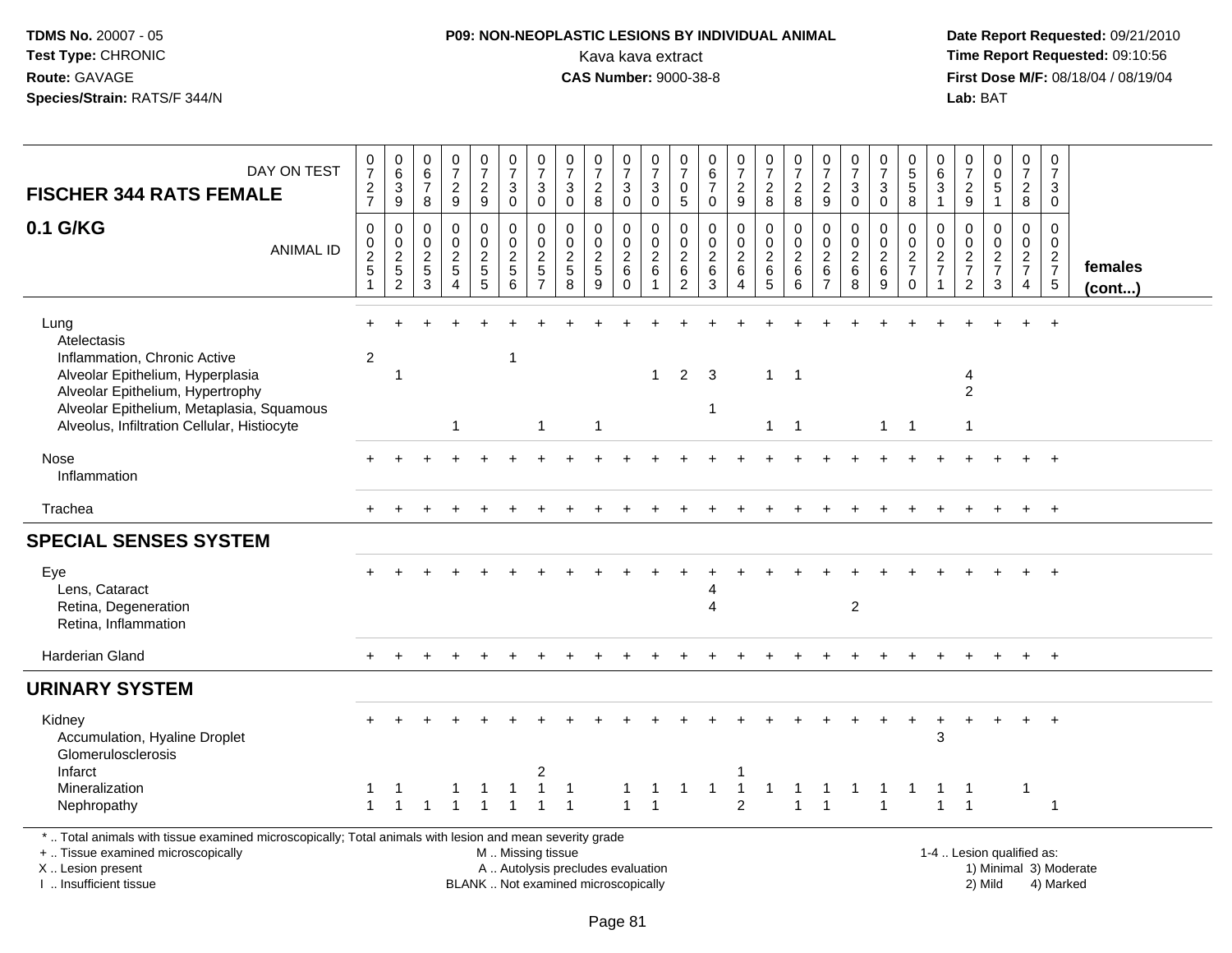# **P09: NON-NEOPLASTIC LESIONS BY INDIVIDUAL ANIMAL**

 **Date Report Requested:** 09/21/2010 Kava kava extract **Time Report Requested:** 09:10:56<br>**CAS Number:** 9000-38-8<br>**Tirst Dose M/F:** 08/18/04 / 08/19/04 **First Dose M/F:** 08/18/04 / 08/19/04 Lab: BAT **Lab:** BAT

| <b>FISCHER 344 RATS FEMALE</b> | DAY ON TEST | U<br>$\rightarrow$<br>2<br>$\rightarrow$ | ັ<br>6<br>$\sim$<br>9 | 0<br>6<br>8 | 0<br>ົ<br>9                         | 0<br>$\overline{ }$<br>ົ<br>∠<br>9 | 0<br>$\overline{ }$<br>3<br>0 | 0<br>3<br>0       | 3 | 0<br>റ<br>$\epsilon$<br>8 | 0<br>3<br>0           | 0<br>-3<br>0 | U<br>$\mathbf{p}$ | 0<br>6<br>0      | 9      | 8      | U<br>8           | 0<br>9                        | U<br>–<br>3<br>0 | 0<br>2<br>P<br>0                | C.<br>G<br>8 | 6<br>3 | 9      | 0<br>0<br>5                       | $\mathbf{0}$<br>$\overline{ }$<br>2<br>8 | 0<br>3<br>0                          |                   |
|--------------------------------|-------------|------------------------------------------|-----------------------|-------------|-------------------------------------|------------------------------------|-------------------------------|-------------------|---|---------------------------|-----------------------|--------------|-------------------|------------------|--------|--------|------------------|-------------------------------|------------------|---------------------------------|--------------|--------|--------|-----------------------------------|------------------------------------------|--------------------------------------|-------------------|
| 0.1 G/KG                       | ANIMAL ID   | 0<br>U<br>$\sim$<br>5                    | _<br>э<br>$\sim$      | 0<br>ა<br>3 | 0<br>0<br>ີ<br>$5\phantom{.0}$<br>4 | 0<br>0<br>ົ<br>∠<br>5<br>5         | 0<br>0<br>2<br>∠<br>5<br>6    | 0<br>0<br>◠<br>C. | 5 | 0<br>0<br>ົ<br>5<br>9     | 0<br>0<br>ົ<br>6<br>U | 0<br>0<br>6  | U<br>ົ<br>6<br>2  | 0<br>ົ<br>6<br>3 | 6<br>4 | 6<br>5 | U<br>U<br>6<br>6 | 0<br>0<br>6<br>$\overline{ }$ | 0<br>ົ<br>6<br>8 | 0<br>0<br>$\sim$<br>∼<br>6<br>9 | ۷            | U      | υ<br>2 | 0<br>0<br>ົ<br><u>_</u><br>-<br>3 | 0<br>0<br>2<br>$\rightarrow$<br>4        | $\overline{0}$<br>0<br>2<br>Е.<br>-5 | females<br>(cont) |
| Pelvis, Inflammation           |             |                                          |                       |             |                                     |                                    |                               |                   |   |                           |                       |              |                   |                  |        |        |                  |                               |                  |                                 |              |        |        |                                   |                                          |                                      |                   |
| Urinary Bladder                |             |                                          |                       |             |                                     |                                    |                               |                   |   |                           |                       |              |                   |                  |        |        |                  |                               |                  |                                 |              |        |        |                                   |                                          | $\div$                               |                   |

<sup>+</sup> <sup>+</sup> <sup>+</sup> <sup>+</sup> <sup>+</sup> <sup>+</sup> <sup>+</sup> <sup>+</sup> <sup>+</sup> <sup>+</sup> <sup>+</sup> <sup>+</sup> <sup>+</sup> <sup>+</sup> <sup>+</sup> <sup>+</sup> <sup>+</sup> <sup>+</sup> <sup>+</sup> <sup>+</sup> <sup>+</sup> <sup>+</sup> <sup>+</sup> <sup>+</sup>

\* .. Total animals with tissue examined microscopically; Total animals with lesion and mean severity grade

r +

+ .. Tissue examined microscopically

X .. Lesion present

I .. Insufficient tissue

 M .. Missing tissueA .. Autolysis precludes evaluation

BLANK .. Not examined microscopically 2) Mild 4) Marked

1-4 .. Lesion qualified as: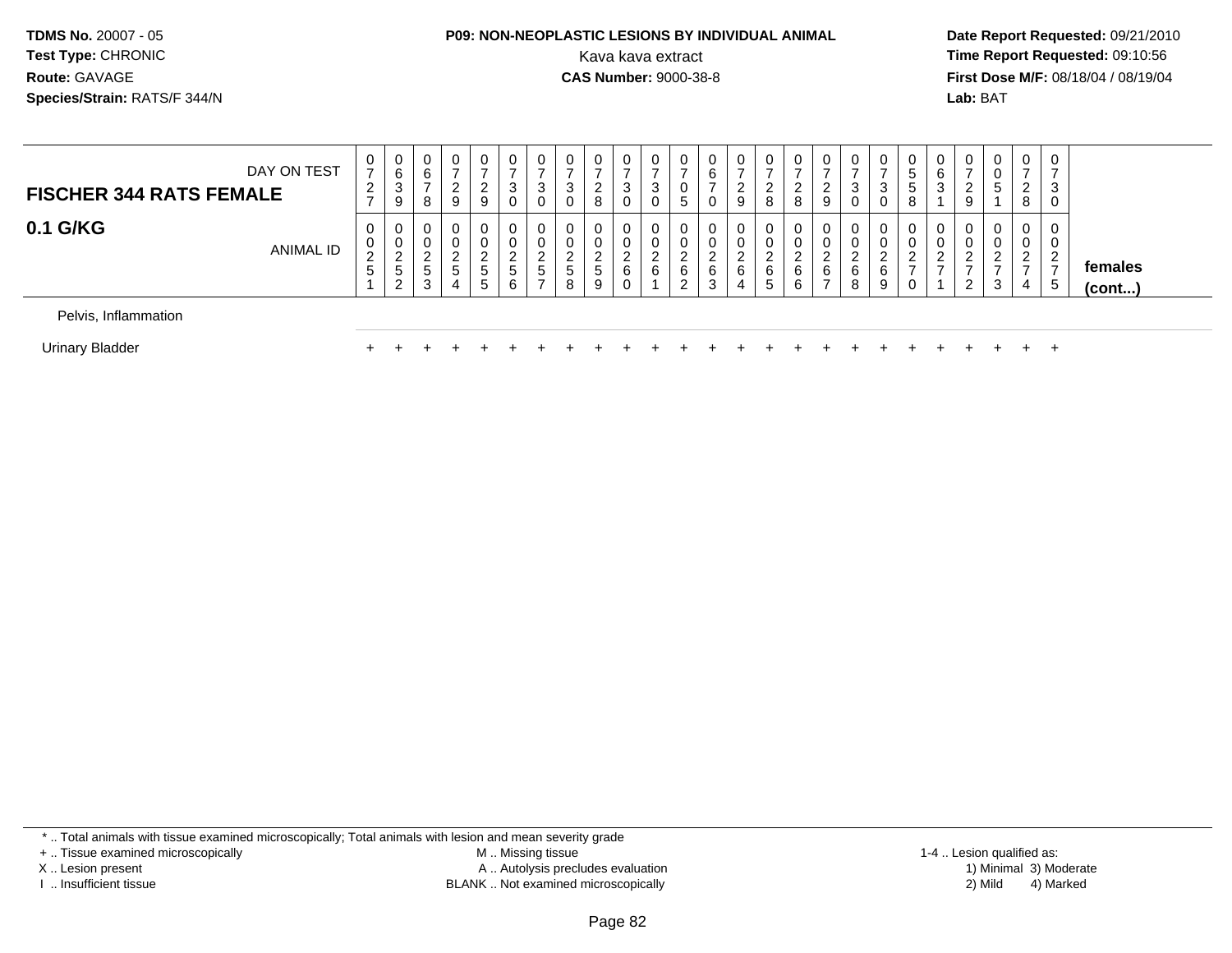#### **P09: NON-NEOPLASTIC LESIONS BY INDIVIDUAL ANIMAL**Kava kava extract **Time Report Requested:** 09:10:56<br>**CAS Number:** 9000-38-8<br>**Tirst Dose M/F:** 08/18/04 / 08/19/04

 **Date Report Requested:** 09/21/2010 **First Dose M/F:** 08/18/04 / 08/19/04 Lab: BAT **Lab:** BAT

| <b>FISCHER 344 RATS FEMALE</b>                                                                                                                                                                                                                                            | DAY ON TEST      | $\frac{0}{7}$<br>$\frac{2}{9}$    | $\frac{0}{7}$<br>$\boldsymbol{2}$<br>9         | $\frac{0}{7}$<br>$\overline{c}$<br>8                                               | $\frac{0}{7}$<br>$\overline{c}$<br>9                                             | $\frac{0}{7}$<br>$\overline{2}$<br>$\bf8$                              | $\frac{0}{7}$<br>$\overline{2}$<br>$9\,$                    | $\frac{0}{7}$<br>$\overline{2}$<br>$\boldsymbol{9}$                 | $\frac{0}{7}$<br>$\mathbf 0$<br>$\mathbf{1}$                                        | $_6^0$<br>8<br>8                                        | $_{6}^{\rm 0}$<br>$\mathbf{1}$<br>$5\phantom{.0}$ | $\frac{0}{7}$<br>$\overline{c}$<br>9                                                    | 0<br>$\overline{6}$<br>$\boldsymbol{0}$<br>$\sqrt{5}$ | $\begin{smallmatrix} 0\\0 \end{smallmatrix}$<br>$\frac{0}{5}$     | $\begin{smallmatrix}0\\7\end{smallmatrix}$<br>$\mathbf{3}$<br>$\mathbf 0$ | $\begin{matrix} 0 \\ 6 \\ 3 \\ 2 \end{matrix}$                   | $\frac{0}{7}$<br>$\ensuremath{\mathsf{3}}$<br>$\mathbf 0$            | $\frac{0}{7}$<br>$\overline{2}$<br>9                                                 | $\frac{0}{7}$<br>$\mathbf 0$<br>5                         | $\begin{array}{c} 0 \\ 7 \\ 2 \end{array}$<br>9 | $\frac{0}{7}$<br>3<br>$\Omega$                                           | $\frac{0}{7}$<br>$\overline{2}$<br>8                   | $\begin{matrix} 0 \\ 6 \\ 3 \end{matrix}$<br>$\overline{2}$ | $\begin{array}{c} 0 \\ 7 \\ 2 \end{array}$<br>9 | $\frac{0}{7}$<br>$\mathbf 3$<br>$\mathbf 0$                        | 0<br>$\overline{7}$<br>$\overline{2}$<br>9                                                                      |    |                                                                                   |
|---------------------------------------------------------------------------------------------------------------------------------------------------------------------------------------------------------------------------------------------------------------------------|------------------|-----------------------------------|------------------------------------------------|------------------------------------------------------------------------------------|----------------------------------------------------------------------------------|------------------------------------------------------------------------|-------------------------------------------------------------|---------------------------------------------------------------------|-------------------------------------------------------------------------------------|---------------------------------------------------------|---------------------------------------------------|-----------------------------------------------------------------------------------------|-------------------------------------------------------|-------------------------------------------------------------------|---------------------------------------------------------------------------|------------------------------------------------------------------|----------------------------------------------------------------------|--------------------------------------------------------------------------------------|-----------------------------------------------------------|-------------------------------------------------|--------------------------------------------------------------------------|--------------------------------------------------------|-------------------------------------------------------------|-------------------------------------------------|--------------------------------------------------------------------|-----------------------------------------------------------------------------------------------------------------|----|-----------------------------------------------------------------------------------|
| 0.1 G/KG                                                                                                                                                                                                                                                                  | <b>ANIMAL ID</b> | $\mathbf 0$<br>$\frac{0}{2}$<br>6 | $\mathsf 0$<br>$\frac{0}{2}$<br>$\overline{7}$ | $\mathbf 0$<br>$\begin{smallmatrix} 0\\2 \end{smallmatrix}$<br>$\overline{7}$<br>8 | $\pmb{0}$<br>$\begin{smallmatrix} 0\\2 \end{smallmatrix}$<br>$\overline{7}$<br>9 | 0<br>$\overline{0}$<br>$\overline{2}$<br>$\bf 8$<br>$\Omega$           | $\mathbf 0$<br>$\frac{0}{2}$<br>$\,8\,$<br>$\overline{1}$   | $\mathbf 0$<br>$\pmb{0}$<br>$\boldsymbol{2}$<br>8<br>$\overline{2}$ | $\pmb{0}$<br>$\begin{smallmatrix} 0\\2 \end{smallmatrix}$<br>$\bf8$<br>$\mathbf{3}$ | $\mathsf{O}$<br>$\mathbf 0$<br>$\overline{a}$<br>8<br>4 | $\pmb{0}$<br>$_2^0$<br>$\bf 8$<br>$\overline{5}$  | $\pmb{0}$<br>$\frac{0}{2}$<br>$\bf 8$<br>6                                              | 0<br>$_2^0$<br>$\bf 8$<br>$\overline{7}$              | $\begin{array}{c} 0 \\ 0 \\ 2 \\ 8 \end{array}$<br>$\overline{8}$ | $\begin{smallmatrix} 0\\0\\2 \end{smallmatrix}$<br>$^8_9$                 | $\pmb{0}$<br>$\frac{0}{2}$<br>$\boldsymbol{9}$<br>$\mathbf 0$    | $\pmb{0}$<br>$\boldsymbol{0}$<br>$\sqrt{2}$<br>$\boldsymbol{9}$<br>1 | $\pmb{0}$<br>$\begin{smallmatrix} 0\\2 \end{smallmatrix}$<br>$9\,$<br>$\overline{2}$ | 0<br>$\pmb{0}$<br>$\overline{c}$<br>$\boldsymbol{9}$<br>3 | $\pmb{0}$<br>$\frac{0}{2}$<br>$\overline{4}$    | 0<br>$\mathbf 0$<br>$\overline{c}$<br>$\boldsymbol{9}$<br>$\overline{5}$ | $\pmb{0}$<br>$0$<br>0<br>0<br>0<br>0<br>0              | $\mathsf 0$<br>$\frac{0}{2}$<br>$\frac{2}{7}$               | 0<br>$\frac{0}{2}$<br>$\overline{8}$            | $\mathsf 0$<br>$\frac{0}{2}$<br>$\boldsymbol{9}$<br>$\overline{9}$ | $\mathbf 0$<br>$\mathbf 0$<br>3<br>$\mathbf{0}$<br>$\overline{0}$                                               |    | * TOTALS                                                                          |
| <b>ALIMENTARY SYSTEM</b>                                                                                                                                                                                                                                                  |                  |                                   |                                                |                                                                                    |                                                                                  |                                                                        |                                                             |                                                                     |                                                                                     |                                                         |                                                   |                                                                                         |                                                       |                                                                   |                                                                           |                                                                  |                                                                      |                                                                                      |                                                           |                                                 |                                                                          |                                                        |                                                             |                                                 |                                                                    |                                                                                                                 |    |                                                                                   |
| Esophagus<br>Hyperplasia<br>Inflammation                                                                                                                                                                                                                                  |                  |                                   |                                                |                                                                                    |                                                                                  |                                                                        |                                                             |                                                                     |                                                                                     |                                                         |                                                   |                                                                                         |                                                       |                                                                   |                                                                           |                                                                  |                                                                      |                                                                                      |                                                           |                                                 |                                                                          |                                                        |                                                             |                                                 |                                                                    | $+$                                                                                                             | 50 | 1.0<br>$\mathbf 1$<br>$12.0$                                                      |
| Intestine Large, Cecum                                                                                                                                                                                                                                                    |                  |                                   |                                                |                                                                                    |                                                                                  |                                                                        |                                                             |                                                                     |                                                                                     |                                                         |                                                   |                                                                                         |                                                       |                                                                   |                                                                           |                                                                  |                                                                      |                                                                                      |                                                           |                                                 |                                                                          |                                                        |                                                             |                                                 |                                                                    | $+$                                                                                                             | 50 |                                                                                   |
| Intestine Large, Colon<br>Parasite Metazoan                                                                                                                                                                                                                               |                  |                                   |                                                |                                                                                    |                                                                                  |                                                                        |                                                             |                                                                     |                                                                                     |                                                         |                                                   |                                                                                         |                                                       |                                                                   |                                                                           |                                                                  |                                                                      |                                                                                      |                                                           |                                                 |                                                                          |                                                        |                                                             |                                                 |                                                                    | $+$                                                                                                             | 50 | $\mathbf 1$                                                                       |
| Intestine Large, Rectum                                                                                                                                                                                                                                                   |                  |                                   |                                                |                                                                                    |                                                                                  |                                                                        |                                                             |                                                                     |                                                                                     |                                                         |                                                   |                                                                                         |                                                       |                                                                   |                                                                           |                                                                  |                                                                      |                                                                                      |                                                           |                                                 |                                                                          |                                                        |                                                             |                                                 |                                                                    |                                                                                                                 | 50 |                                                                                   |
| Intestine Small, Duodenum                                                                                                                                                                                                                                                 |                  |                                   |                                                |                                                                                    |                                                                                  |                                                                        |                                                             |                                                                     |                                                                                     |                                                         |                                                   |                                                                                         |                                                       |                                                                   |                                                                           |                                                                  |                                                                      |                                                                                      |                                                           |                                                 |                                                                          |                                                        |                                                             |                                                 |                                                                    |                                                                                                                 | 50 |                                                                                   |
| Intestine Small, Ileum                                                                                                                                                                                                                                                    |                  |                                   |                                                |                                                                                    |                                                                                  |                                                                        |                                                             |                                                                     |                                                                                     |                                                         |                                                   |                                                                                         |                                                       |                                                                   |                                                                           |                                                                  |                                                                      |                                                                                      |                                                           |                                                 |                                                                          |                                                        |                                                             |                                                 |                                                                    |                                                                                                                 | 50 |                                                                                   |
| Intestine Small, Jejunum                                                                                                                                                                                                                                                  |                  |                                   |                                                |                                                                                    |                                                                                  |                                                                        |                                                             |                                                                     |                                                                                     |                                                         |                                                   |                                                                                         |                                                       |                                                                   |                                                                           |                                                                  |                                                                      |                                                                                      |                                                           |                                                 |                                                                          |                                                        |                                                             |                                                 |                                                                    |                                                                                                                 | 50 |                                                                                   |
| Liver<br>Angiectasis<br><b>Basophilic Focus</b><br><b>Clear Cell Focus</b><br><b>Eosinophilic Focus</b><br>Fatty Change, Diffuse<br>Hematopoietic Cell Proliferation<br>Hepatodiaphragmatic Nodule<br>Inflammation, Chronic Active<br><b>Mixed Cell Focus</b><br>Necrosis |                  | X<br>$\mathbf{1}$                 | X<br>X<br>$\mathsf{X}$<br>$\overline{1}$       | X<br>Х<br>$\overline{1}$<br>X                                                      | $\times$<br>X<br>X X X X X<br>-1<br>$\boldsymbol{\mathsf{X}}$                    | $\boldsymbol{\mathsf{X}}$<br>$\boldsymbol{\mathsf{X}}$<br>$\mathbf{1}$ | $\mathsf{X}$<br>$\boldsymbol{\mathsf{X}}$<br>$\overline{1}$ | X<br>X<br>$\mathbf{1}$<br>$\sf X$                                   | $\mathsf{X}$<br>$\overline{c}$                                                      | $\mathsf{X}$<br>$\mathbf{1}$                            | $\mathsf{X}$<br>X<br>$\overline{1}$               | $\mathsf{X}$<br>$\boldsymbol{\mathsf{X}}$<br>$\mathsf{X}$<br>$\overline{\phantom{0}}$ 1 | $\overline{2}$                                        |                                                                   | $\mathsf{X}$<br>1<br>$\mathbf{1}$                                         | $\mathsf{X}$<br>$\mathsf{X}$<br>$\overline{1}$<br>$\overline{1}$ | X<br>X<br>$\overline{1}$                                             | $X$ $X$<br>$X$ $X$<br>Χ<br>$\overline{1}$<br>X                                       | $\mathbf{1}$                                              | $\mathsf{X}$<br>$\overline{1}$                  | $\boldsymbol{\mathsf{X}}$<br>$\overline{1}$                              | $\mathsf{X}$<br>X<br>$X$ $X$<br>X<br>$\mathbf{1}$<br>X |                                                             | X<br>$\mathsf{X}$<br>$\mathbf{1}$               | $\mathsf{X}$<br>$\pmb{\times}$<br>X<br>-1                          | $+$<br>$\mathsf{X}$<br>$\boldsymbol{\mathsf{X}}$<br>$\boldsymbol{\mathsf{X}}$<br>1<br>$\overline{1}$<br>$\sf X$ | 50 | 2, 1.5<br>42<br>14<br>31<br>10 1.4<br>$3 - 1.0$<br>6<br>40 1.0<br>10<br>$1 \t1.0$ |

\* .. Total animals with tissue examined microscopically; Total animals with lesion and mean severity grade

+ .. Tissue examined microscopically

X .. Lesion present

I .. Insufficient tissue

M .. Missing tissue

A .. Autolysis precludes evaluation

BLANK .. Not examined microscopically 2) Mild 4) Marked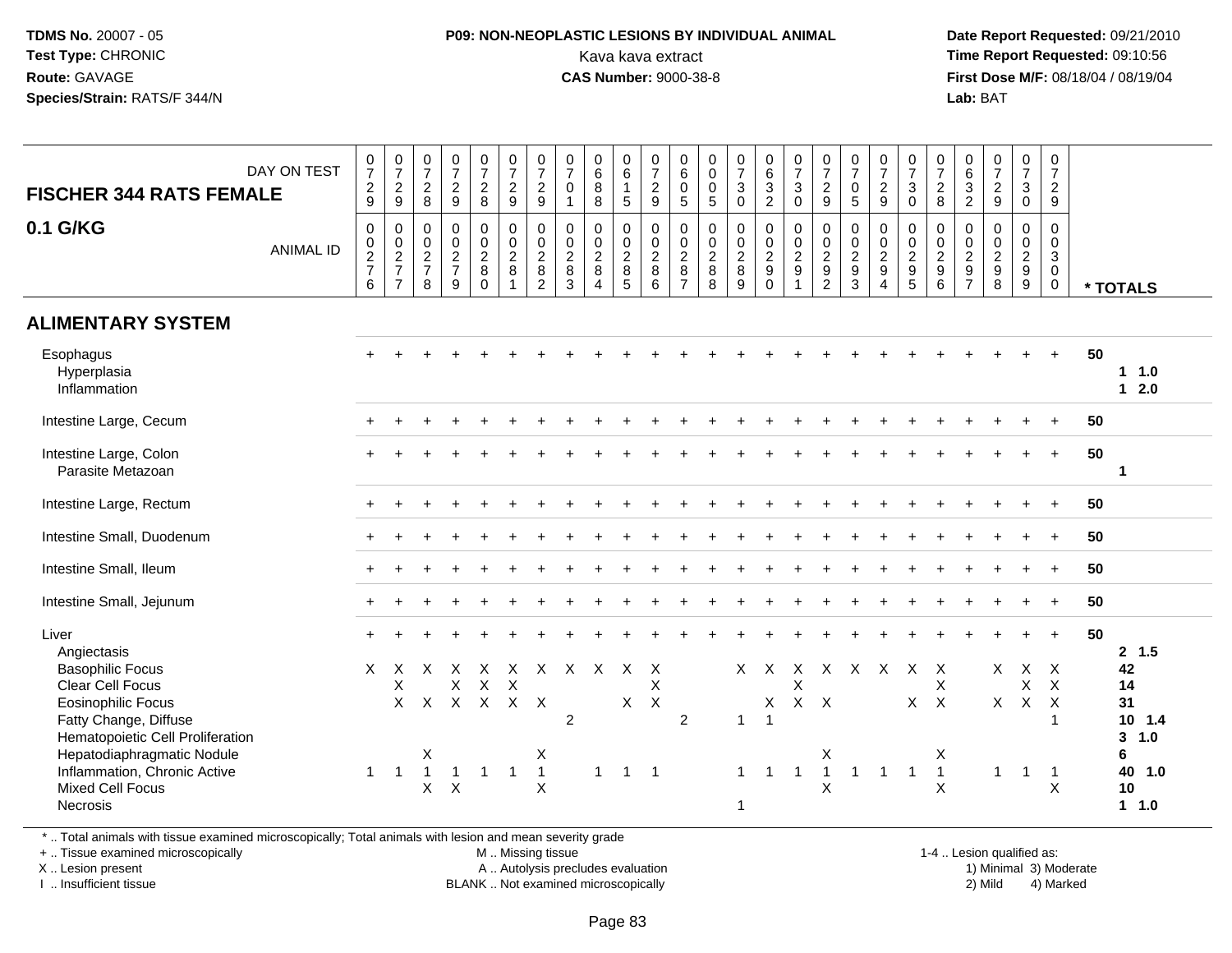# **P09: NON-NEOPLASTIC LESIONS BY INDIVIDUAL ANIMAL**Kava kava extract **Time Report Requested:** 09:10:56<br>**CAS Number:** 9000-38-8 **CAS Number:** 9000-38-8

 **Date Report Requested:** 09/21/2010 **First Dose M/F:** 08/18/04 / 08/19/04 Lab: BAT **Lab:** BAT

|                                                                                                                                               |                                              |                                              |                                                              |                                              |                                                                   |                                                                 | $\pmb{0}$                                                                 |                                                       | 0                                                               |                                                       | 0                                                   | $\pmb{0}$                                                       |                                                            |                                              |                                                                               |                                                               |                                                                                    |                                                   |                                                                                    | 0                                                        |                                                                                 |                                            |                                                                 |                                                                                      | $\pmb{0}$                                               |              |                                                                         |
|-----------------------------------------------------------------------------------------------------------------------------------------------|----------------------------------------------|----------------------------------------------|--------------------------------------------------------------|----------------------------------------------|-------------------------------------------------------------------|-----------------------------------------------------------------|---------------------------------------------------------------------------|-------------------------------------------------------|-----------------------------------------------------------------|-------------------------------------------------------|-----------------------------------------------------|-----------------------------------------------------------------|------------------------------------------------------------|----------------------------------------------|-------------------------------------------------------------------------------|---------------------------------------------------------------|------------------------------------------------------------------------------------|---------------------------------------------------|------------------------------------------------------------------------------------|----------------------------------------------------------|---------------------------------------------------------------------------------|--------------------------------------------|-----------------------------------------------------------------|--------------------------------------------------------------------------------------|---------------------------------------------------------|--------------|-------------------------------------------------------------------------|
| DAY ON TEST                                                                                                                                   | $\frac{0}{7}$                                | $\frac{0}{7}$<br>$\overline{c}$              | $\begin{smallmatrix}0\\7\end{smallmatrix}$<br>$\overline{c}$ | $\begin{smallmatrix}0\\7\end{smallmatrix}$   | $\begin{array}{c} 0 \\ 7 \end{array}$                             | $\begin{array}{c} 0 \\ 7 \end{array}$<br>$\sqrt{2}$             | $\overline{7}$<br>$\overline{2}$                                          | $\begin{array}{c} 0 \\ 7 \end{array}$<br>$\mathbf 0$  | 6<br>$\overline{8}$                                             | $\begin{array}{c} 0 \\ 6 \end{array}$<br>$\mathbf{1}$ | $\overline{7}$<br>$\overline{c}$                    | $\,6\,$<br>$\pmb{0}$                                            | $_{\rm 0}^{\rm 0}$<br>$\pmb{0}$                            | $\frac{0}{7}$<br>$\mathbf{3}$                | $\begin{array}{c} 0 \\ 6 \end{array}$                                         | $\frac{0}{7}$<br>3                                            | $\begin{array}{c} 0 \\ 7 \end{array}$<br>$\overline{c}$                            | $\frac{0}{7}$<br>$\pmb{0}$                        | $\begin{array}{c} 0 \\ 7 \end{array}$<br>$\boldsymbol{2}$                          | $\overline{7}$<br>3                                      | $\frac{0}{7}$                                                                   | $\begin{array}{c} 0 \\ 6 \\ 3 \end{array}$ | $\frac{0}{7}$<br>$\overline{2}$                                 | $\frac{0}{7}$<br>$\sqrt{3}$                                                          | $\overline{7}$<br>$\overline{c}$                        |              |                                                                         |
| <b>FISCHER 344 RATS FEMALE</b>                                                                                                                | $\frac{2}{9}$                                | 9                                            | $\,8\,$                                                      | $\frac{2}{9}$                                | $\frac{2}{8}$                                                     | $9\,$                                                           | $\boldsymbol{9}$                                                          | $\mathbf{1}$                                          | 8                                                               | 5                                                     | 9                                                   | $\overline{5}$                                                  | $\sqrt{5}$                                                 | $\Omega$                                     | $\frac{3}{2}$                                                                 | $\mathbf 0$                                                   | 9                                                                                  | $\sqrt{5}$                                        | $\boldsymbol{9}$                                                                   | $\Omega$                                                 | $\frac{2}{8}$                                                                   | $\overline{2}$                             | 9                                                               | $\pmb{0}$                                                                            | 9                                                       |              |                                                                         |
| 0.1 G/KG<br><b>ANIMAL ID</b>                                                                                                                  | $\pmb{0}$<br>$\pmb{0}$<br>$\frac{2}{7}$<br>6 | $\pmb{0}$<br>$\frac{0}{2}$<br>$\overline{7}$ | 0<br>$\mathbf 0$<br>$\overline{c}$<br>$\overline{7}$<br>8    | $\pmb{0}$<br>$\pmb{0}$<br>$\frac{2}{7}$<br>9 | $\mathbf 0$<br>$\pmb{0}$<br>$\overline{c}$<br>$\bf 8$<br>$\Omega$ | 0<br>$\mathbf 0$<br>$\overline{2}$<br>$\bf 8$<br>$\overline{1}$ | $\mathbf 0$<br>$\mathbf 0$<br>$\overline{2}$<br>$\bf 8$<br>$\overline{2}$ | $\Omega$<br>$\Omega$<br>$\overline{c}$<br>$\bf8$<br>3 | 0<br>$\mathbf 0$<br>$\overline{c}$<br>$\,8\,$<br>$\overline{4}$ | 0<br>$\mathbf 0$<br>$\frac{2}{8}$                     | $\mathbf 0$<br>$\Omega$<br>$\overline{c}$<br>8<br>6 | 0<br>$\mathbf 0$<br>$\overline{c}$<br>$\bf 8$<br>$\overline{7}$ | $\pmb{0}$<br>$\mathbf 0$<br>$\overline{2}$<br>$\bf 8$<br>8 | 0<br>$\mathbf 0$<br>$\overline{2}$<br>8<br>9 | $\pmb{0}$<br>$\mathbf 0$<br>$\overline{2}$<br>$\boldsymbol{9}$<br>$\mathbf 0$ | $\mathbf 0$<br>$\Omega$<br>$\overline{c}$<br>$\boldsymbol{9}$ | $\mathbf 0$<br>$\mathbf 0$<br>$\overline{c}$<br>$\boldsymbol{9}$<br>$\overline{2}$ | 0<br>$\mathbf 0$<br>$\frac{2}{9}$<br>$\mathbf{3}$ | $\mathbf 0$<br>$\mathbf 0$<br>$\overline{c}$<br>$\boldsymbol{9}$<br>$\overline{4}$ | 0<br>$\Omega$<br>$\overline{2}$<br>$\boldsymbol{9}$<br>5 | $\mathbf 0$<br>$\Omega$<br>$\overline{c}$<br>$\boldsymbol{9}$<br>$6\phantom{1}$ | 0<br>0<br>$\frac{2}{9}$<br>$\overline{7}$  | 0<br>$\mathsf{O}$<br>$\begin{array}{c} 2 \\ 9 \\ 8 \end{array}$ | $\mathbf 0$<br>$\mathbf 0$<br>$\overline{c}$<br>$\boldsymbol{9}$<br>$\boldsymbol{9}$ | $\Omega$<br>$\Omega$<br>3<br>$\mathbf 0$<br>$\mathbf 0$ |              | * TOTALS                                                                |
| Bile Duct, Cyst<br>Bile Duct, Hyperplasia<br>Centrilobular, Necrosis<br>Hepatocyte, Hypertrophy<br>Oval Cell, Hyperplasia<br>Serosa, Fibrosis |                                              |                                              |                                                              | $\overline{1}$                               |                                                                   | $\overline{\mathbf{1}}$                                         |                                                                           | $2 \quad 1$                                           |                                                                 |                                                       |                                                     | $\overline{2}$<br>$\overline{2}$                                |                                                            |                                              |                                                                               |                                                               | $\boldsymbol{2}$                                                                   |                                                   | $\overline{2}$                                                                     |                                                          | $\mathbf 1$                                                                     |                                            |                                                                 |                                                                                      |                                                         |              | 1 1.0<br>$15$ 1.5<br>$1 \quad 3.0$<br>2, 1.0<br>$2 \quad 2.0$<br>$12.0$ |
| Mesentery<br>Fat, Necrosis                                                                                                                    |                                              |                                              | $\ddot{}$<br>$\overline{2}$                                  |                                              |                                                                   | $\ddot{}$<br>$\overline{2}$                                     |                                                                           |                                                       |                                                                 |                                                       |                                                     |                                                                 |                                                            |                                              | 3                                                                             | $\overline{2}$                                                | $\ddot{}$<br>$\overline{2}$                                                        |                                                   |                                                                                    |                                                          |                                                                                 |                                            |                                                                 |                                                                                      |                                                         | 9            | 9 1.9                                                                   |
| Oral Mucosa                                                                                                                                   |                                              |                                              |                                                              |                                              |                                                                   |                                                                 |                                                                           |                                                       |                                                                 |                                                       |                                                     |                                                                 |                                                            |                                              |                                                                               |                                                               |                                                                                    |                                                   |                                                                                    |                                                          |                                                                                 |                                            |                                                                 |                                                                                      |                                                         | $\mathbf 1$  |                                                                         |
| Pancreas<br>Atrophy<br>Acinus, Hyperplasia<br>Acinus, Metaplasia, Hepatocyte                                                                  |                                              | $\div$                                       |                                                              | $\overline{1}$                               |                                                                   | $\overline{2}$                                                  |                                                                           |                                                       |                                                                 |                                                       | $\overline{1}$                                      |                                                                 |                                                            |                                              |                                                                               |                                                               |                                                                                    |                                                   | -1                                                                                 |                                                          |                                                                                 | 3                                          |                                                                 |                                                                                      |                                                         | 50           | $10$ 1.4<br>3, 1.3<br>11.0                                              |
| <b>Salivary Glands</b>                                                                                                                        |                                              |                                              |                                                              |                                              |                                                                   |                                                                 |                                                                           |                                                       |                                                                 |                                                       |                                                     |                                                                 |                                                            |                                              |                                                                               |                                                               |                                                                                    |                                                   |                                                                                    |                                                          |                                                                                 |                                            |                                                                 |                                                                                      |                                                         | 50           |                                                                         |
| Stomach, Forestomach<br>Erosion<br>Inflammation<br>Ulcer<br>Epithelium, Hyperplasia                                                           |                                              |                                              |                                                              |                                              |                                                                   |                                                                 |                                                                           |                                                       | $\mathbf{1}$                                                    |                                                       |                                                     |                                                                 |                                                            |                                              |                                                                               |                                                               | $\overline{1}$                                                                     |                                                   |                                                                                    |                                                          |                                                                                 |                                            |                                                                 |                                                                                      |                                                         | 50           | $1 1.0$<br>7.1.7<br>$14.0$<br>6 2.3                                     |
| Stomach, Glandular<br>Inflammation<br>Epithelium, Necrosis                                                                                    |                                              |                                              |                                                              |                                              |                                                                   |                                                                 |                                                                           |                                                       |                                                                 |                                                       |                                                     |                                                                 |                                                            |                                              |                                                                               |                                                               |                                                                                    |                                                   |                                                                                    |                                                          |                                                                                 |                                            |                                                                 |                                                                                      |                                                         | 50           | $2 \quad 2.0$<br>$12.0$                                                 |
|                                                                                                                                               |                                              |                                              |                                                              |                                              |                                                                   |                                                                 |                                                                           |                                                       |                                                                 |                                                       |                                                     |                                                                 |                                                            |                                              |                                                                               |                                                               |                                                                                    |                                                   | $\ddot{}$                                                                          |                                                          |                                                                                 |                                            |                                                                 |                                                                                      |                                                         | $\mathbf{3}$ |                                                                         |

Page 84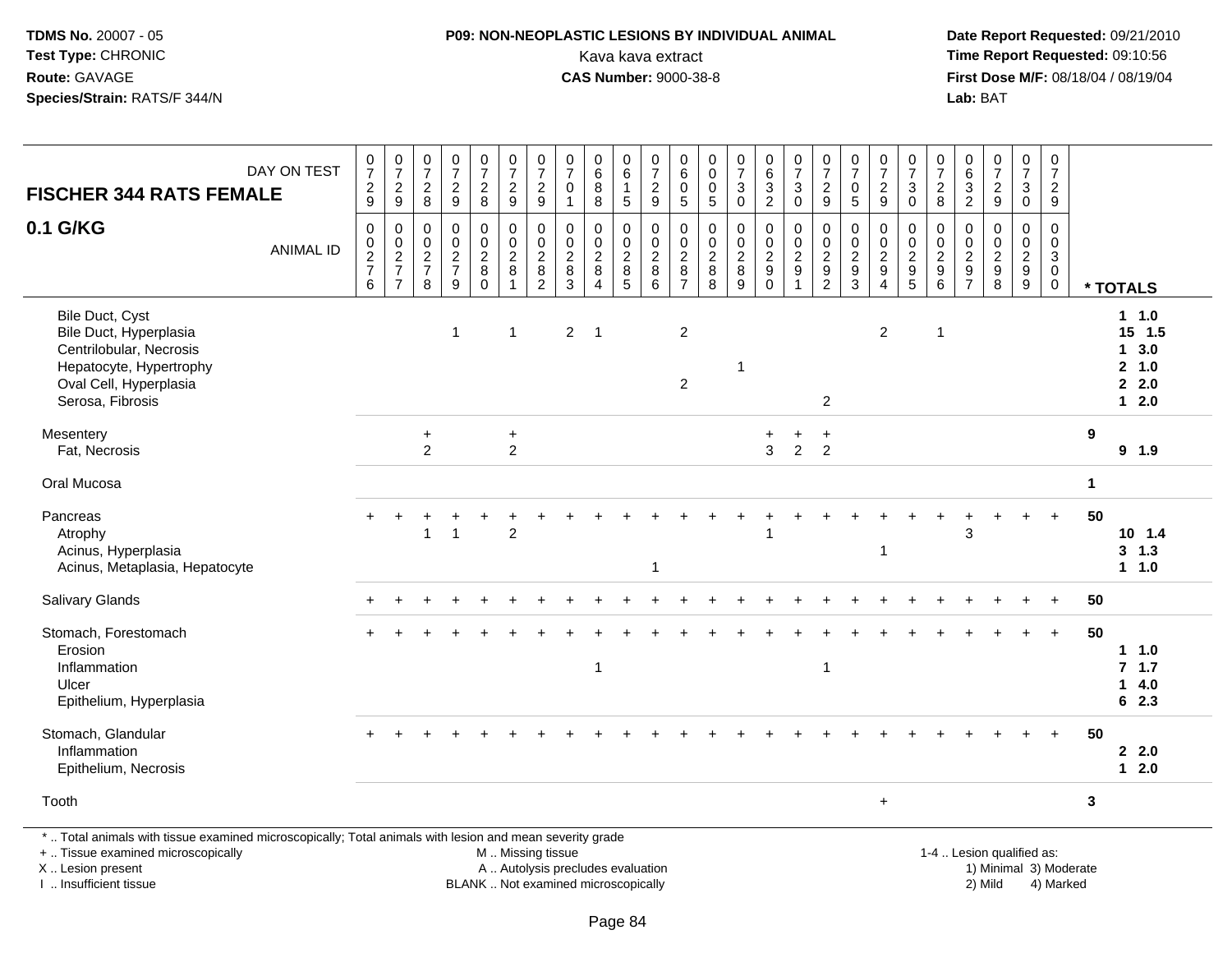# **P09: NON-NEOPLASTIC LESIONS BY INDIVIDUAL ANIMAL**Kava kava extract **Time Report Requested:** 09:10:56<br>**CAS Number:** 9000-38-8 **CAS Number:** 9000-38-8

| <b>FISCHER 344 RATS FEMALE</b>                                                                                                                                                               | DAY ON TEST      | $\frac{0}{7}$<br>$\frac{2}{9}$ | $\frac{0}{7}$<br>$\frac{2}{9}$                 | $\begin{array}{c} 0 \\ 7 \end{array}$<br>$\frac{2}{8}$ | $\frac{0}{7}$<br>$\frac{2}{9}$                      | $\begin{smallmatrix}0\\7\end{smallmatrix}$<br>$\frac{2}{8}$          | $\begin{array}{c} 0 \\ 7 \end{array}$<br>$\frac{2}{9}$                | $\frac{0}{7}$<br>$\frac{2}{9}$                                  | $\frac{0}{7}$<br>0<br>$\mathbf{1}$ | $_{6}^{\rm 0}$<br>8<br>$\overline{8}$                                    | 0<br>6<br>$\mathbf{1}$<br>5                        | $\begin{array}{c} 0 \\ 7 \end{array}$<br>$\frac{2}{9}$ | $\begin{array}{c} 0 \\ 6 \end{array}$<br>$\pmb{0}$<br>$\overline{5}$ | $\pmb{0}$<br>$\ddot{\mathbf{0}}$<br>$\mathbf 0$<br>$\overline{5}$ | $\frac{0}{7}$<br>3<br>$\ddot{\mathbf{0}}$ | $_{6}^{\rm 0}$<br>$\frac{3}{2}$           | $\frac{0}{7}$<br>3<br>$\overline{0}$              | $\frac{0}{7}$<br>$\frac{2}{9}$                      | $\begin{array}{c} 0 \\ 7 \end{array}$<br>$\pmb{0}$<br>$\overline{5}$ | $\begin{array}{c} 0 \\ 7 \end{array}$<br>$\frac{2}{9}$ | $\begin{array}{c} 0 \\ 7 \end{array}$<br>$\ensuremath{\mathsf{3}}$<br>$\overline{0}$ | $\pmb{0}$<br>$\overline{7}$<br>$\frac{2}{8}$                            | 0<br>$6\phantom{1}6$<br>$\frac{3}{2}$                                              | $\frac{0}{7}$<br>$\frac{2}{9}$                    | 0<br>$\overline{7}$<br>3<br>$\overline{0}$ | $\frac{0}{7}$<br>$\overline{2}$<br>9                                     |                        |                                         |
|----------------------------------------------------------------------------------------------------------------------------------------------------------------------------------------------|------------------|--------------------------------|------------------------------------------------|--------------------------------------------------------|-----------------------------------------------------|----------------------------------------------------------------------|-----------------------------------------------------------------------|-----------------------------------------------------------------|------------------------------------|--------------------------------------------------------------------------|----------------------------------------------------|--------------------------------------------------------|----------------------------------------------------------------------|-------------------------------------------------------------------|-------------------------------------------|-------------------------------------------|---------------------------------------------------|-----------------------------------------------------|----------------------------------------------------------------------|--------------------------------------------------------|--------------------------------------------------------------------------------------|-------------------------------------------------------------------------|------------------------------------------------------------------------------------|---------------------------------------------------|--------------------------------------------|--------------------------------------------------------------------------|------------------------|-----------------------------------------|
| 0.1 G/KG                                                                                                                                                                                     | <b>ANIMAL ID</b> | 0<br>$\frac{0}{2}$<br>6        | $\mathbf 0$<br>$\frac{0}{2}$<br>$\overline{7}$ | $\mathbf 0$<br>$\mathbf 0$<br>$\frac{2}{7}$<br>8       | $\mathbf 0$<br>$\overline{0}$<br>$\frac{2}{7}$<br>9 | 0<br>$\mathsf{O}\xspace$<br>$\overline{c}$<br>$\,8\,$<br>$\mathbf 0$ | $\mathbf 0$<br>$\ddot{\mathbf{0}}$<br>$\frac{2}{8}$<br>$\overline{1}$ | 0<br>$\mathbf 0$<br>$\overline{c}$<br>$\,8\,$<br>$\overline{2}$ | 0<br>$\frac{0}{2}$<br>3            | 0<br>$\mathbf 0$<br>$\overline{c}$<br>8<br>$\overline{4}$                | 0<br>$\pmb{0}$<br>$\frac{2}{8}$<br>$5\phantom{.0}$ | 0<br>$\overline{0}$<br>$\frac{2}{8}$<br>$\overline{6}$ | 0<br>$\pmb{0}$<br>$\frac{2}{8}$<br>$\overline{7}$                    | $\mathbf 0$<br>$\mathbf 0$<br>$\frac{2}{8}$<br>8                  | 0<br>$\mathbf 0$<br>$\frac{2}{8}$<br>9    | $\pmb{0}$<br>$\frac{0}{2}$<br>$\mathbf 0$ | 0<br>$\mathbf 0$<br>$\frac{2}{9}$<br>$\mathbf{1}$ | 0<br>$\mathbf 0$<br>$\frac{2}{9}$<br>$\overline{2}$ | $\mathbf 0$<br>$\pmb{0}$<br>$\frac{2}{9}$<br>$\overline{3}$          | 0<br>$\pmb{0}$<br>$\frac{2}{9}$<br>$\overline{4}$      | 0<br>$\overline{0}$<br>$\frac{2}{9}$<br>$\overline{5}$                               | $\mathbf 0$<br>$\mathbf 0$<br>$\boldsymbol{2}$<br>$\boldsymbol{9}$<br>6 | $\mathbf 0$<br>$\mathbf 0$<br>$\overline{c}$<br>$\boldsymbol{9}$<br>$\overline{7}$ | 0<br>$\pmb{0}$<br>$\frac{2}{9}$<br>$\overline{8}$ | 0<br>$\frac{0}{2}$<br>9                    | $\mathbf 0$<br>$\mathsf 0$<br>$\mathbf{3}$<br>$\mathbf 0$<br>$\mathbf 0$ |                        | * TOTALS                                |
| Malformation                                                                                                                                                                                 |                  |                                |                                                |                                                        |                                                     |                                                                      |                                                                       |                                                                 |                                    |                                                                          |                                                    |                                                        |                                                                      |                                                                   |                                           |                                           |                                                   |                                                     |                                                                      | 2                                                      |                                                                                      |                                                                         |                                                                                    |                                                   |                                            |                                                                          |                        | 3, 1.3                                  |
| <b>CARDIOVASCULAR SYSTEM</b>                                                                                                                                                                 |                  |                                |                                                |                                                        |                                                     |                                                                      |                                                                       |                                                                 |                                    |                                                                          |                                                    |                                                        |                                                                      |                                                                   |                                           |                                           |                                                   |                                                     |                                                                      |                                                        |                                                                                      |                                                                         |                                                                                    |                                                   |                                            |                                                                          |                        |                                         |
| <b>Blood Vessel</b>                                                                                                                                                                          |                  |                                |                                                |                                                        |                                                     |                                                                      |                                                                       |                                                                 |                                    |                                                                          |                                                    |                                                        |                                                                      |                                                                   |                                           |                                           |                                                   |                                                     |                                                                      |                                                        |                                                                                      |                                                                         |                                                                                    |                                                   |                                            | $\ddot{}$                                                                | 50                     |                                         |
| Heart<br>Cardiomyopathy<br>Atrium, Thrombosis<br>Valve, Thrombosis                                                                                                                           |                  |                                | 2                                              |                                                        | 3                                                   | $\mathbf{1}$                                                         | $\overline{2}$                                                        | $\overline{c}$                                                  | $\overline{1}$<br>2                | $\overline{2}$                                                           | $\overline{2}$                                     | 2                                                      |                                                                      |                                                                   | $\overline{2}$                            | 2                                         | $\overline{1}$                                    | 3                                                   |                                                                      | 4                                                      | 2                                                                                    | $\overline{2}$                                                          | $\overline{2}$                                                                     | $\overline{2}$                                    | $\overline{2}$                             | $\ddot{}$<br>$\overline{2}$                                              | 50                     | 45 1.9<br>12.0<br>$12.0$                |
| <b>ENDOCRINE SYSTEM</b>                                                                                                                                                                      |                  |                                |                                                |                                                        |                                                     |                                                                      |                                                                       |                                                                 |                                    |                                                                          |                                                    |                                                        |                                                                      |                                                                   |                                           |                                           |                                                   |                                                     |                                                                      |                                                        |                                                                                      |                                                                         |                                                                                    |                                                   |                                            |                                                                          |                        |                                         |
| <b>Adrenal Cortex</b><br><b>Amyloid Deposition</b><br>Degeneration, Cystic<br>Hypertrophy<br>Zona Fasciculata, Hyperplasia                                                                   |                  |                                |                                                |                                                        |                                                     |                                                                      | 1                                                                     |                                                                 | $\mathbf 1$                        |                                                                          |                                                    | 2                                                      |                                                                      |                                                                   |                                           |                                           |                                                   |                                                     |                                                                      |                                                        | $\overline{1}$                                                                       | 1                                                                       |                                                                                    |                                                   |                                            |                                                                          | 50                     | $12.0$<br>6 1.2<br>$3 - 1.0$<br>$6$ 1.2 |
| Adrenal Medulla<br><b>Necrosis</b>                                                                                                                                                           |                  | $+$                            |                                                |                                                        |                                                     |                                                                      |                                                                       |                                                                 |                                    |                                                                          |                                                    |                                                        |                                                                      |                                                                   |                                           |                                           |                                                   |                                                     |                                                                      |                                                        |                                                                                      |                                                                         | Δ                                                                                  |                                                   |                                            | $\ddot{}$                                                                | 50                     | 14.0                                    |
| Islets, Pancreatic                                                                                                                                                                           |                  |                                |                                                |                                                        |                                                     |                                                                      |                                                                       |                                                                 |                                    |                                                                          |                                                    |                                                        |                                                                      |                                                                   |                                           |                                           |                                                   |                                                     |                                                                      |                                                        |                                                                                      |                                                                         |                                                                                    |                                                   |                                            |                                                                          | 50                     |                                         |
| Parathyroid Gland                                                                                                                                                                            |                  |                                |                                                |                                                        |                                                     |                                                                      |                                                                       |                                                                 |                                    |                                                                          |                                                    |                                                        |                                                                      |                                                                   |                                           |                                           |                                                   |                                                     |                                                                      |                                                        |                                                                                      |                                                                         |                                                                                    |                                                   |                                            | $\ddot{}$                                                                | 47                     |                                         |
| <b>Pituitary Gland</b><br>Pars Distalis, Angiectasis<br>Pars Distalis, Hyperplasia                                                                                                           |                  |                                | Δ                                              |                                                        | 3                                                   |                                                                      | 2                                                                     |                                                                 | 2                                  |                                                                          |                                                    | $\overline{\mathbf{1}}$                                |                                                                      |                                                                   | $\overline{c}$                            |                                           |                                                   |                                                     | 2                                                                    |                                                        |                                                                                      | 2                                                                       | 2                                                                                  | 2                                                 | 2                                          | $\ddot{}$<br>$\overline{\mathbf{1}}$                                     | 50                     | 1.1.0<br>20 2.2                         |
| <b>Thyroid Gland</b>                                                                                                                                                                         |                  |                                |                                                |                                                        |                                                     |                                                                      |                                                                       |                                                                 |                                    |                                                                          |                                                    |                                                        |                                                                      |                                                                   |                                           |                                           |                                                   |                                                     |                                                                      |                                                        |                                                                                      |                                                                         |                                                                                    |                                                   |                                            | $\ddot{}$                                                                | 50                     |                                         |
| *  Total animals with tissue examined microscopically; Total animals with lesion and mean severity grade<br>+  Tissue examined microscopically<br>X Lesion present<br>I  Insufficient tissue |                  |                                |                                                |                                                        |                                                     |                                                                      | M  Missing tissue                                                     |                                                                 |                                    | A  Autolysis precludes evaluation<br>BLANK  Not examined microscopically |                                                    |                                                        |                                                                      |                                                                   |                                           |                                           |                                                   |                                                     |                                                                      |                                                        |                                                                                      |                                                                         |                                                                                    | 1-4  Lesion qualified as:<br>2) Mild              |                                            | 4) Marked                                                                | 1) Minimal 3) Moderate |                                         |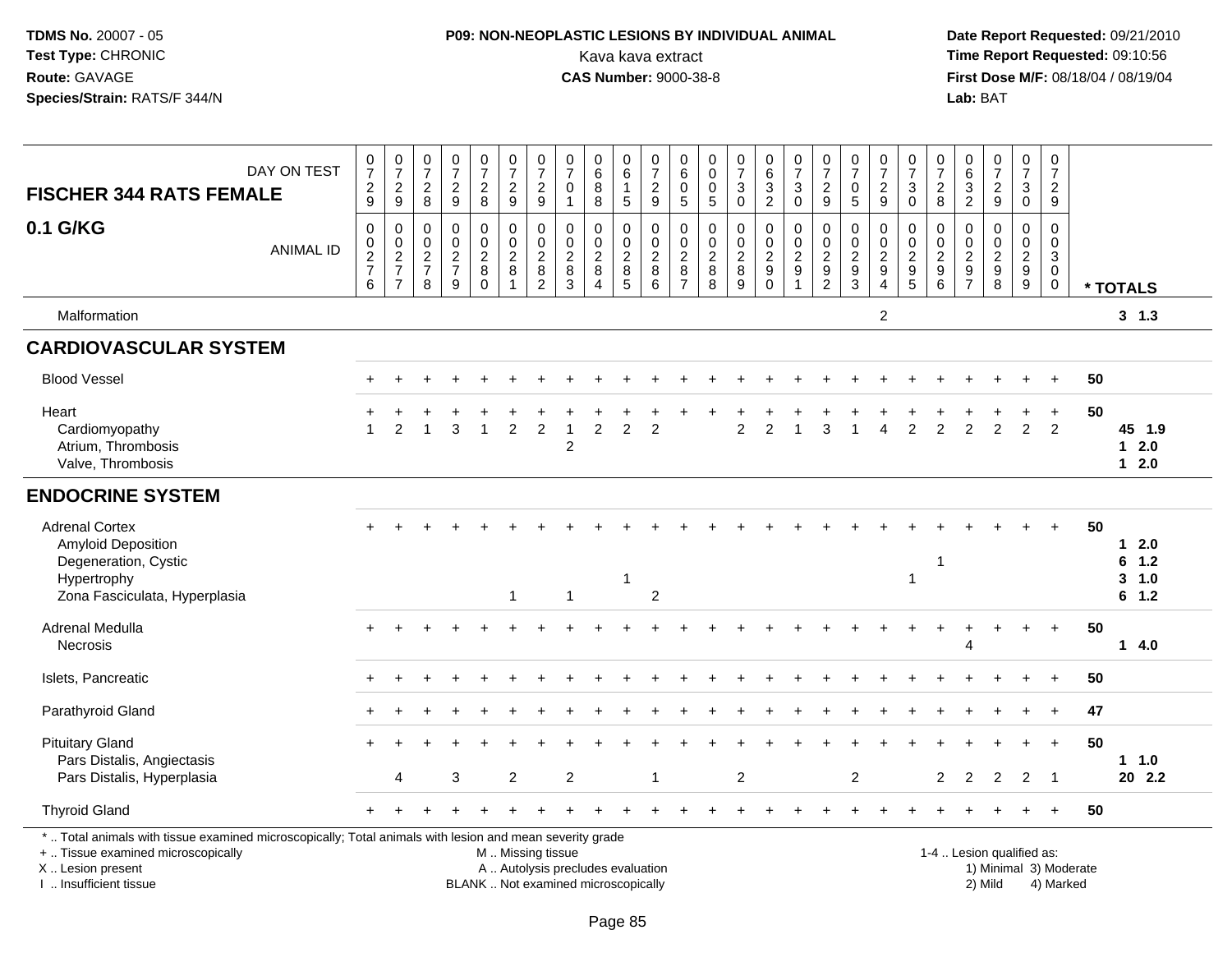# **P09: NON-NEOPLASTIC LESIONS BY INDIVIDUAL ANIMAL**Kava kava extract **Time Report Requested:** 09:10:56<br>**CAS Number:** 9000-38-8 **CAS Number:** 9000-38-8

| <b>FISCHER 344 RATS FEMALE</b>                                                                                                                                                                | DAY ON TEST      | $\frac{0}{7}$<br>$\frac{2}{9}$                                      | $\frac{0}{7}$<br>$\sqrt{2}$<br>$\boldsymbol{9}$                                  | $\frac{0}{7}$<br>$\boldsymbol{2}$<br>8                              | $\frac{0}{7}$<br>$\frac{2}{9}$                                                       | $\frac{0}{7}$<br>$\frac{2}{8}$                    | $\begin{array}{c} 0 \\ 7 \end{array}$<br>$\overline{2}$<br>9          | $\begin{array}{c} 0 \\ 7 \end{array}$<br>$\sqrt{2}$<br>$9\,$                             | $\frac{0}{7}$<br>0<br>$\mathbf{1}$                                       | $\begin{array}{c} 0 \\ 6 \end{array}$<br>$\, 8$<br>8                 | $\begin{array}{c} 0 \\ 6 \end{array}$<br>$\mathbf{1}$<br>$\sqrt{5}$ | $\begin{array}{c} 0 \\ 7 \end{array}$<br>$\boldsymbol{2}$<br>9 | 0<br>$\,6$<br>0<br>5                                   | 0<br>$\overline{0}$<br>$\mathbf 0$<br>$\overline{5}$         | $\frac{0}{7}$<br>$\mathbf{3}$<br>$\mathsf 0$                          | $\begin{array}{c} 0 \\ 6 \end{array}$<br>$\overline{3}$<br>$\overline{2}$   | $\frac{0}{7}$<br>$\sqrt{3}$<br>$\mathbf 0$                                         | $\begin{array}{c} 0 \\ 7 \end{array}$<br>$\overline{c}$<br>$9\,$   | $\begin{matrix} 0 \\ 7 \end{matrix}$<br>$\pmb{0}$<br>$\sqrt{5}$ | $\frac{0}{7}$<br>$\frac{2}{9}$                                | $\frac{0}{7}$<br>3<br>$\mathbf 0$                             | $\frac{0}{7}$<br>$\overline{\mathbf{c}}$<br>8               | $\pmb{0}$<br>$\,6$<br>$\overline{3}$<br>$\sqrt{2}$            | $\frac{0}{7}$<br>$\frac{2}{9}$                               | $\begin{array}{c} 0 \\ 7 \end{array}$<br>$\mathbf{3}$<br>$\mathbf 0$        | $\pmb{0}$<br>$\overline{7}$<br>$\overline{2}$<br>$9\,$                                        |                        |                                              |
|-----------------------------------------------------------------------------------------------------------------------------------------------------------------------------------------------|------------------|---------------------------------------------------------------------|----------------------------------------------------------------------------------|---------------------------------------------------------------------|--------------------------------------------------------------------------------------|---------------------------------------------------|-----------------------------------------------------------------------|------------------------------------------------------------------------------------------|--------------------------------------------------------------------------|----------------------------------------------------------------------|---------------------------------------------------------------------|----------------------------------------------------------------|--------------------------------------------------------|--------------------------------------------------------------|-----------------------------------------------------------------------|-----------------------------------------------------------------------------|------------------------------------------------------------------------------------|--------------------------------------------------------------------|-----------------------------------------------------------------|---------------------------------------------------------------|---------------------------------------------------------------|-------------------------------------------------------------|---------------------------------------------------------------|--------------------------------------------------------------|-----------------------------------------------------------------------------|-----------------------------------------------------------------------------------------------|------------------------|----------------------------------------------|
| 0.1 G/KG                                                                                                                                                                                      | <b>ANIMAL ID</b> | $\mathbf 0$<br>$\pmb{0}$<br>$\boldsymbol{2}$<br>$\overline{7}$<br>6 | 0<br>$\mathsf{O}\xspace$<br>$\boldsymbol{2}$<br>$\overline{7}$<br>$\overline{7}$ | $\mathbf 0$<br>$\mathbf 0$<br>$\overline{c}$<br>$\overline{7}$<br>8 | $\mathbf 0$<br>$\mathbf 0$<br>$\overline{c}$<br>$\boldsymbol{7}$<br>$\boldsymbol{9}$ | 0<br>$\boldsymbol{0}$<br>$\overline{c}$<br>8<br>0 | $\mathsf 0$<br>$\pmb{0}$<br>$\overline{c}$<br>$\bf 8$<br>$\mathbf{1}$ | $\mathbf 0$<br>$\pmb{0}$<br>$\sqrt{2}$<br>$\begin{smallmatrix} 8 \\ 2 \end{smallmatrix}$ | $\mathbf 0$<br>$\mathbf 0$<br>$\overline{c}$<br>$^8_3$                   | $\mathbf 0$<br>$\mathbf 0$<br>$\sqrt{2}$<br>$\, 8$<br>$\overline{4}$ | 0<br>$\mathbf 0$<br>$\sqrt{2}$<br>$^8_5$                            | $\mathbf 0$<br>$\mathbf 0$<br>$\sqrt{2}$<br>$\,8\,$<br>$\,6\,$ | 0<br>$\Omega$<br>$\overline{c}$<br>8<br>$\overline{7}$ | $\mathbf 0$<br>$\pmb{0}$<br>$\boldsymbol{2}$<br>$\bf 8$<br>8 | $\mathsf 0$<br>$\mathbf 0$<br>$\overline{c}$<br>8<br>$\boldsymbol{9}$ | 0<br>$\mathsf{O}\xspace$<br>$\overline{a}$<br>$\boldsymbol{9}$<br>$\pmb{0}$ | $\mathbf 0$<br>$\mathbf 0$<br>$\boldsymbol{2}$<br>$\boldsymbol{9}$<br>$\mathbf{1}$ | $\mathbf 0$<br>$\boldsymbol{0}$<br>$\overline{c}$<br>$\frac{9}{2}$ | $\mathbf 0$<br>$\mathbf 0$<br>$\sqrt{2}$<br>$\frac{9}{3}$       | 0<br>$\mathbf 0$<br>$\boldsymbol{2}$<br>$\boldsymbol{9}$<br>4 | 0<br>$\mathbf 0$<br>$\boldsymbol{2}$<br>$\boldsymbol{9}$<br>5 | 0<br>$\mathbf 0$<br>$\overline{c}$<br>$\boldsymbol{9}$<br>6 | $\mathbf 0$<br>$\mathbf 0$<br>$\overline{c}$<br>$\frac{9}{7}$ | $\mathbf 0$<br>$\pmb{0}$<br>$\overline{c}$<br>$_{8}^{\rm 9}$ | 0<br>$\overline{0}$<br>$\overline{2}$<br>$\boldsymbol{9}$<br>$\overline{9}$ | $\mathbf 0$<br>$\mathbf 0$<br>$\ensuremath{\mathsf{3}}$<br>$\mathsf{O}\xspace$<br>$\mathbf 0$ |                        | * TOTALS                                     |
| C-cell, Hyperplasia<br>Follicular Cell, Hyperplasia                                                                                                                                           |                  |                                                                     |                                                                                  |                                                                     |                                                                                      |                                                   |                                                                       |                                                                                          |                                                                          | $\mathbf{3}$                                                         |                                                                     |                                                                |                                                        |                                                              |                                                                       |                                                                             |                                                                                    |                                                                    |                                                                 | $\mathbf 1$                                                   |                                                               |                                                             | 3                                                             |                                                              |                                                                             |                                                                                               |                        | 15 1.9<br>$1 1.0$                            |
| <b>GENERAL BODY SYSTEM</b>                                                                                                                                                                    |                  |                                                                     |                                                                                  |                                                                     |                                                                                      |                                                   |                                                                       |                                                                                          |                                                                          |                                                                      |                                                                     |                                                                |                                                        |                                                              |                                                                       |                                                                             |                                                                                    |                                                                    |                                                                 |                                                               |                                                               |                                                             |                                                               |                                                              |                                                                             |                                                                                               |                        |                                              |
| <b>NONE</b>                                                                                                                                                                                   |                  |                                                                     |                                                                                  |                                                                     |                                                                                      |                                                   |                                                                       |                                                                                          |                                                                          |                                                                      |                                                                     |                                                                |                                                        |                                                              |                                                                       |                                                                             |                                                                                    |                                                                    |                                                                 |                                                               |                                                               |                                                             |                                                               |                                                              |                                                                             |                                                                                               |                        |                                              |
| <b>GENITAL SYSTEM</b>                                                                                                                                                                         |                  |                                                                     |                                                                                  |                                                                     |                                                                                      |                                                   |                                                                       |                                                                                          |                                                                          |                                                                      |                                                                     |                                                                |                                                        |                                                              |                                                                       |                                                                             |                                                                                    |                                                                    |                                                                 |                                                               |                                                               |                                                             |                                                               |                                                              |                                                                             |                                                                                               |                        |                                              |
| <b>Clitoral Gland</b><br>Hyperplasia<br>Inflammation                                                                                                                                          |                  |                                                                     |                                                                                  |                                                                     |                                                                                      |                                                   |                                                                       |                                                                                          |                                                                          |                                                                      | M                                                                   | $\overline{c}$                                                 |                                                        |                                                              |                                                                       | $\overline{2}$                                                              |                                                                                    |                                                                    |                                                                 |                                                               |                                                               |                                                             |                                                               |                                                              |                                                                             | $+$                                                                                           | 49                     | 32.7<br>2.0                                  |
| Ovary<br>Cyst                                                                                                                                                                                 |                  |                                                                     |                                                                                  |                                                                     |                                                                                      |                                                   |                                                                       |                                                                                          |                                                                          | Δ                                                                    |                                                                     |                                                                |                                                        |                                                              |                                                                       |                                                                             |                                                                                    | $\overline{2}$                                                     |                                                                 |                                                               |                                                               |                                                             |                                                               | 3                                                            |                                                                             | $+$                                                                                           | 50                     | 92.0                                         |
| <b>Uterus</b><br>Congestion<br>Hemorrhage<br>Necrosis<br>Endometrium, Hyperplasia, Cystic                                                                                                     |                  |                                                                     |                                                                                  |                                                                     |                                                                                      |                                                   |                                                                       |                                                                                          |                                                                          |                                                                      |                                                                     | $\mathbf{1}$                                                   |                                                        |                                                              |                                                                       |                                                                             |                                                                                    | -1                                                                 |                                                                 |                                                               |                                                               |                                                             |                                                               |                                                              |                                                                             | $+$<br>$\overline{1}$                                                                         | 50                     | 14.0<br>2.5<br>3.0<br>$\mathbf 1$<br>$5$ 1.2 |
| <b>HEMATOPOIETIC SYSTEM</b>                                                                                                                                                                   |                  |                                                                     |                                                                                  |                                                                     |                                                                                      |                                                   |                                                                       |                                                                                          |                                                                          |                                                                      |                                                                     |                                                                |                                                        |                                                              |                                                                       |                                                                             |                                                                                    |                                                                    |                                                                 |                                                               |                                                               |                                                             |                                                               |                                                              |                                                                             |                                                                                               |                        |                                              |
| <b>Bone Marrow</b><br>Hyperplasia<br>Myelofibrosis                                                                                                                                            |                  | $+$                                                                 |                                                                                  |                                                                     | $\mathbf{1}$                                                                         | $\overline{1}$                                    | $\mathbf{1}$                                                          |                                                                                          | 3<br>$\overline{c}$                                                      |                                                                      | 3                                                                   |                                                                | 4                                                      |                                                              |                                                                       | 3                                                                           | $\overline{1}$                                                                     | 3                                                                  | 3                                                               | $\overline{2}$                                                |                                                               |                                                             | 3                                                             | $\overline{2}$                                               | +                                                                           | $\ddot{}$<br>$\overline{2}$                                                                   | 50                     | 27 2.3<br>$12.0$                             |
| Lymph Node                                                                                                                                                                                    |                  |                                                                     |                                                                                  |                                                                     |                                                                                      |                                                   |                                                                       |                                                                                          |                                                                          |                                                                      |                                                                     |                                                                | $\ddot{}$                                              |                                                              |                                                                       |                                                                             |                                                                                    |                                                                    |                                                                 |                                                               |                                                               |                                                             |                                                               |                                                              |                                                                             |                                                                                               | 3                      |                                              |
| Lymph Node, Mandibular                                                                                                                                                                        |                  | M                                                                   | M                                                                                | M                                                                   | M                                                                                    | <b>M</b>                                          | M                                                                     |                                                                                          | M M                                                                      | <b>M</b>                                                             | M                                                                   | M                                                              | M                                                      | м                                                            | M                                                                     | M                                                                           | M                                                                                  | M                                                                  |                                                                 | M M                                                           | M                                                             |                                                             |                                                               | M M M M M                                                    |                                                                             |                                                                                               | $\mathbf{0}$           |                                              |
| *  Total animals with tissue examined microscopically; Total animals with lesion and mean severity grade<br>+  Tissue examined microscopically<br>X  Lesion present<br>I. Insufficient tissue |                  |                                                                     |                                                                                  |                                                                     |                                                                                      |                                                   | M  Missing tissue                                                     |                                                                                          | A  Autolysis precludes evaluation<br>BLANK  Not examined microscopically |                                                                      |                                                                     |                                                                |                                                        |                                                              |                                                                       |                                                                             |                                                                                    |                                                                    |                                                                 |                                                               |                                                               |                                                             |                                                               | 1-4  Lesion qualified as:<br>2) Mild                         |                                                                             | 4) Marked                                                                                     | 1) Minimal 3) Moderate |                                              |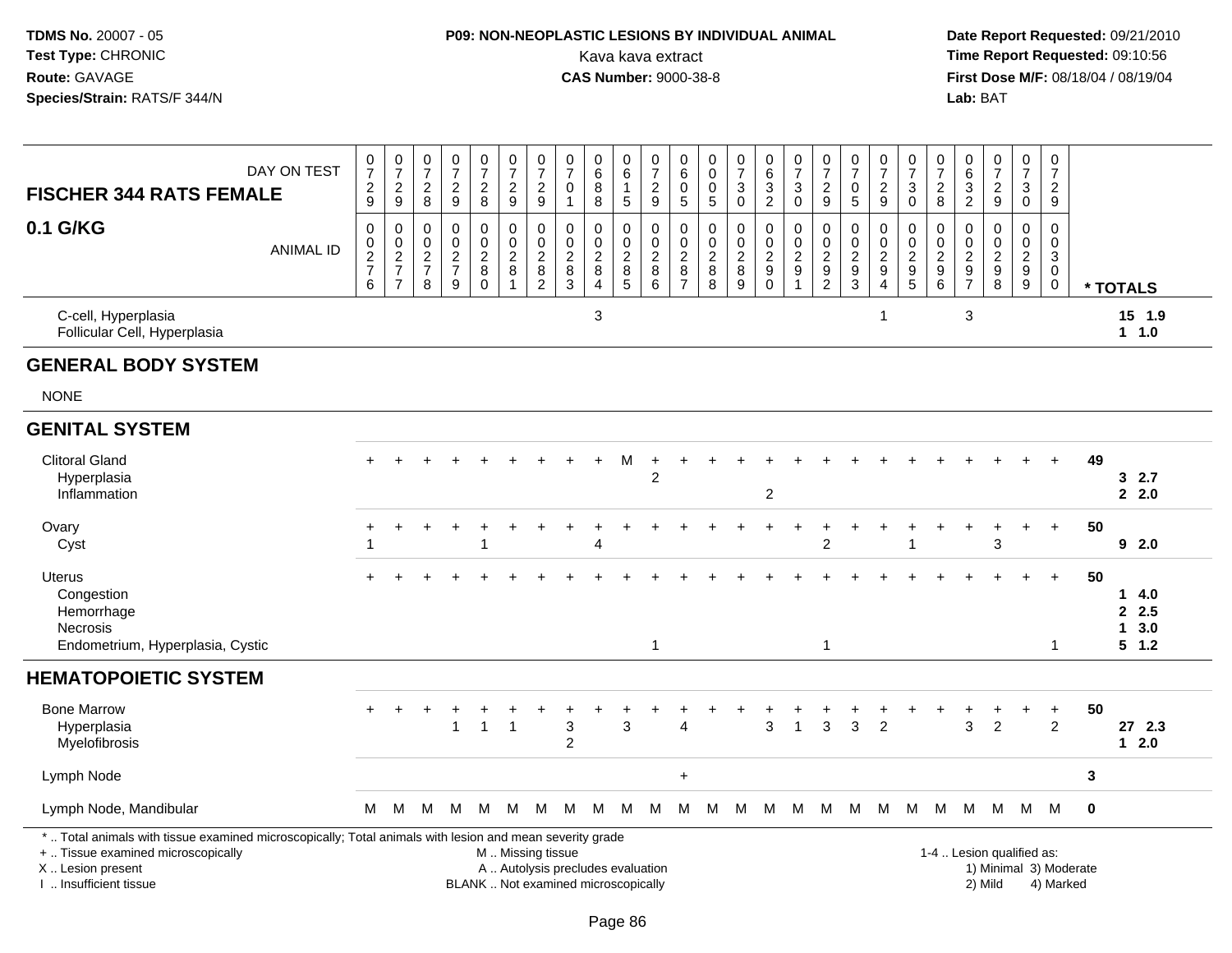#### **P09: NON-NEOPLASTIC LESIONS BY INDIVIDUAL ANIMAL**Kava kava extract **Time Report Requested:** 09:10:56<br>**CAS Number:** 9000-38-8<br>**Tirst Dose M/F:** 08/18/04 / 08/19/04

 **Date Report Requested:** 09/21/2010 **First Dose M/F:** 08/18/04 / 08/19/04 Lab: BAT **Lab:** BAT

| DAY ON TEST<br><b>FISCHER 344 RATS FEMALE</b>           | 0<br>$\overline{7}$<br>$\frac{2}{9}$                | $\frac{0}{7}$<br>$\frac{2}{9}$ | $\frac{0}{7}$<br>$\overline{c}$<br>8                                       | $\frac{0}{7}$<br>$\overline{c}$<br>$\boldsymbol{9}$                   | $\frac{0}{7}$<br>$\overline{a}$<br>8 | $\frac{0}{7}$<br>$\frac{2}{9}$      | $\frac{0}{7}$<br>$\frac{2}{9}$                                    | $\boldsymbol{0}$<br>$\overline{7}$<br>$\mathbf 0$<br>-1          | $\pmb{0}$<br>$\,6\,$<br>8<br>$\, 8$                                           | 0<br>$\,6\,$<br>5                        | $\frac{0}{7}$<br>$\frac{2}{9}$  | $\boldsymbol{0}$<br>$\,6\,$<br>$\pmb{0}$<br>$\sqrt{5}$    | 0<br>0<br>$\mathbf 0$<br>$\sqrt{5}$            | $\frac{0}{7}$<br>$\sqrt{3}$<br>$\pmb{0}$   | $\begin{array}{c} 0 \\ 6 \end{array}$<br>$\overline{3}$<br>$\boldsymbol{2}$ | $\frac{0}{7}$<br>$\ensuremath{\mathsf{3}}$<br>$\pmb{0}$      | $\frac{0}{7}$<br>$\mathbf 2$<br>9                   | 0<br>$\overline{7}$<br>$\mathbf 0$<br>$\mathbf 5$ | $\frac{0}{7}$<br>$\frac{2}{9}$                         | 0<br>$\overline{7}$<br>$\ensuremath{\mathsf{3}}$<br>$\mathsf 0$  | $\frac{0}{7}$<br>$\sqrt{2}$<br>$\bf 8$ | $\begin{matrix} 0 \\ 6 \end{matrix}$<br>$\sqrt{3}$<br>$\sqrt{2}$  | $\frac{0}{7}$<br>$\overline{c}$<br>$\boldsymbol{9}$ | $\frac{0}{7}$<br>$\ensuremath{\mathsf{3}}$<br>$\pmb{0}$                            | 0<br>$\overline{7}$<br>$\frac{2}{9}$                                   |    |                        |
|---------------------------------------------------------|-----------------------------------------------------|--------------------------------|----------------------------------------------------------------------------|-----------------------------------------------------------------------|--------------------------------------|-------------------------------------|-------------------------------------------------------------------|------------------------------------------------------------------|-------------------------------------------------------------------------------|------------------------------------------|---------------------------------|-----------------------------------------------------------|------------------------------------------------|--------------------------------------------|-----------------------------------------------------------------------------|--------------------------------------------------------------|-----------------------------------------------------|---------------------------------------------------|--------------------------------------------------------|------------------------------------------------------------------|----------------------------------------|-------------------------------------------------------------------|-----------------------------------------------------|------------------------------------------------------------------------------------|------------------------------------------------------------------------|----|------------------------|
| 0.1 G/KG<br><b>ANIMAL ID</b>                            | 0<br>$\mathbf 0$<br>$\frac{2}{7}$<br>$6\phantom{1}$ | 00027<br>$\overline{7}$        | $\mathbf 0$<br>$\boldsymbol{0}$<br>$\boldsymbol{2}$<br>$\overline{7}$<br>8 | $\mathbf 0$<br>$\mathbf 0$<br>$\boldsymbol{2}$<br>$\overline{7}$<br>9 | 0<br>$\frac{0}{2}$<br>8<br>$\Omega$  | $_{\rm 0}^{\rm 0}$<br>$\frac{2}{8}$ | $\begin{array}{c} 0 \\ 0 \\ 2 \\ 8 \end{array}$<br>$\overline{c}$ | $\boldsymbol{0}$<br>$\mathbf 0$<br>$\overline{2}$<br>$\bf8$<br>3 | $\mathbf 0$<br>$\pmb{0}$<br>$\sqrt{2}$<br>$\,8\,$<br>$\boldsymbol{\varDelta}$ | 0<br>0<br>$\overline{c}$<br>$\bf 8$<br>5 | $\pmb{0}$<br>$\frac{0}{2}$<br>6 | $\pmb{0}$<br>$\pmb{0}$<br>$\frac{2}{8}$<br>$\overline{7}$ | $\mathbf 0$<br>$\pmb{0}$<br>$\frac{2}{8}$<br>8 | $\pmb{0}$<br>$\frac{0}{2}$<br>$\,8\,$<br>9 | $\pmb{0}$<br>$\pmb{0}$<br>$\boldsymbol{2}$<br>$\boldsymbol{9}$<br>$\Omega$  | $\pmb{0}$<br>$\pmb{0}$<br>$\overline{c}$<br>$\boldsymbol{9}$ | 0<br>$\mathbf 0$<br>$\frac{2}{9}$<br>$\overline{2}$ | 0<br>0<br>$\frac{2}{9}$<br>3                      | $\mathbf 0$<br>$\frac{0}{2}$<br>$\boldsymbol{\Lambda}$ | 0<br>$\mathbf 0$<br>$\sqrt{2}$<br>$\boldsymbol{9}$<br>$\sqrt{5}$ | $\,0\,$<br>$\frac{0}{2}$<br>6          | $\Omega$<br>0<br>$\sqrt{2}$<br>$\boldsymbol{9}$<br>$\overline{7}$ | $\mathbf 0$<br>0<br>$\frac{2}{9}$<br>8              | $\mathbf 0$<br>$\begin{smallmatrix} 0\\2\\9 \end{smallmatrix}$<br>$\boldsymbol{9}$ | 0<br>$\mathbf 0$<br>$\mathbf{3}$<br>$\ddot{\mathbf{0}}$<br>$\mathbf 0$ |    | * TOTALS               |
| Lymph Node, Mesenteric<br>Atrophy                       |                                                     |                                |                                                                            |                                                                       |                                      |                                     |                                                                   |                                                                  |                                                                               |                                          |                                 |                                                           |                                                |                                            |                                                                             |                                                              |                                                     |                                                   |                                                        |                                                                  |                                        |                                                                   |                                                     |                                                                                    | $+$                                                                    | 50 | 13.0                   |
| Spleen<br>Fibrosis<br>Hematopoietic Cell Proliferation  | $+$                                                 |                                |                                                                            |                                                                       |                                      |                                     |                                                                   |                                                                  |                                                                               | $\boldsymbol{2}$                         | -1                              | $\overline{c}$                                            |                                                |                                            | 3                                                                           |                                                              | $\overline{\mathbf{c}}$                             |                                                   |                                                        |                                                                  | 1                                      |                                                                   |                                                     |                                                                                    | $+$                                                                    | 50 | $3 \t1.7$<br>18<br>1.3 |
| Pigmentation, Hemosiderin<br>Lymphoid Follicle, Atrophy | $\mathbf{1}$                                        | $\overline{1}$                 | $\overline{1}$                                                             | $\overline{1}$                                                        | $\overline{1}$                       | $\overline{1}$                      | $\overline{1}$                                                    |                                                                  | $\overline{2}$<br>$\overline{2}$                                              | $\mathbf{1}$                             | $\overline{1}$                  |                                                           |                                                | $\overline{1}$                             |                                                                             | $\overline{2}$                                               | $\overline{1}$                                      | $\mathbf{1}$                                      | $\overline{1}$                                         | $\overline{1}$                                                   | $\overline{1}$                         |                                                                   | 1                                                   | $\overline{1}$                                                                     | $\overline{\phantom{0}}$                                               |    | $37$ 1.1<br>$12.0$     |
| Thymus<br>Atrophy                                       | 3                                                   | 3                              | 3                                                                          | 3                                                                     | 3                                    | 3                                   | $\mathbf{3}$                                                      | 3                                                                | 3                                                                             | 3                                        | 3                               |                                                           |                                                | 3                                          | 3                                                                           | 3                                                            | 3                                                   | 2                                                 | 3                                                      | 3                                                                | 3                                      | 3                                                                 | 3                                                   | $\mathbf{3}$                                                                       | $\ddot{}$<br>$\overline{4}$                                            | 50 | 43 3.0                 |
| <b>INTEGUMENTARY SYSTEM</b>                             |                                                     |                                |                                                                            |                                                                       |                                      |                                     |                                                                   |                                                                  |                                                                               |                                          |                                 |                                                           |                                                |                                            |                                                                             |                                                              |                                                     |                                                   |                                                        |                                                                  |                                        |                                                                   |                                                     |                                                                                    |                                                                        |    |                        |
| Mammary Gland                                           |                                                     |                                |                                                                            |                                                                       |                                      |                                     |                                                                   |                                                                  |                                                                               |                                          |                                 |                                                           |                                                |                                            |                                                                             |                                                              |                                                     |                                                   |                                                        |                                                                  |                                        |                                                                   |                                                     |                                                                                    | $\ddot{}$                                                              | 50 |                        |
| <b>Skin</b><br>Epidermis, Hyperplasia, Basal Cell       |                                                     |                                |                                                                            |                                                                       |                                      |                                     |                                                                   |                                                                  |                                                                               |                                          |                                 |                                                           |                                                |                                            |                                                                             |                                                              |                                                     |                                                   |                                                        |                                                                  |                                        |                                                                   |                                                     |                                                                                    | $+$                                                                    | 50 | $12.0$                 |
| <b>MUSCULOSKELETAL SYSTEM</b>                           |                                                     |                                |                                                                            |                                                                       |                                      |                                     |                                                                   |                                                                  |                                                                               |                                          |                                 |                                                           |                                                |                                            |                                                                             |                                                              |                                                     |                                                   |                                                        |                                                                  |                                        |                                                                   |                                                     |                                                                                    |                                                                        |    |                        |
| <b>Bone</b>                                             |                                                     |                                |                                                                            |                                                                       |                                      |                                     |                                                                   |                                                                  |                                                                               |                                          |                                 |                                                           |                                                |                                            |                                                                             |                                                              |                                                     |                                                   |                                                        |                                                                  |                                        |                                                                   |                                                     |                                                                                    | $\ddot{}$                                                              | 50 |                        |
| <b>NERVOUS SYSTEM</b>                                   |                                                     |                                |                                                                            |                                                                       |                                      |                                     |                                                                   |                                                                  |                                                                               |                                          |                                 |                                                           |                                                |                                            |                                                                             |                                                              |                                                     |                                                   |                                                        |                                                                  |                                        |                                                                   |                                                     |                                                                                    |                                                                        |    |                        |
| <b>Brain</b><br>Hemorrhage<br><b>Necrosis</b>           | $\pm$                                               |                                |                                                                            |                                                                       |                                      |                                     |                                                                   |                                                                  |                                                                               |                                          |                                 | 3<br>3                                                    |                                                |                                            |                                                                             |                                                              |                                                     |                                                   |                                                        |                                                                  |                                        |                                                                   |                                                     | $\ddot{}$                                                                          | $+$                                                                    | 50 | 2, 3.0<br>3, 1.7       |
|                                                         |                                                     |                                |                                                                            |                                                                       |                                      |                                     |                                                                   |                                                                  |                                                                               |                                          |                                 |                                                           |                                                |                                            |                                                                             |                                                              |                                                     |                                                   |                                                        |                                                                  |                                        |                                                                   |                                                     |                                                                                    |                                                                        |    |                        |

#### **RESPIRATORY SYSTEM**

\* .. Total animals with tissue examined microscopically; Total animals with lesion and mean severity grade

+ .. Tissue examined microscopically

X .. Lesion present

I .. Insufficient tissue

M .. Missing tissue

A .. Autolysis precludes evaluation

BLANK .. Not examined microscopically 2) Mild 4) Marked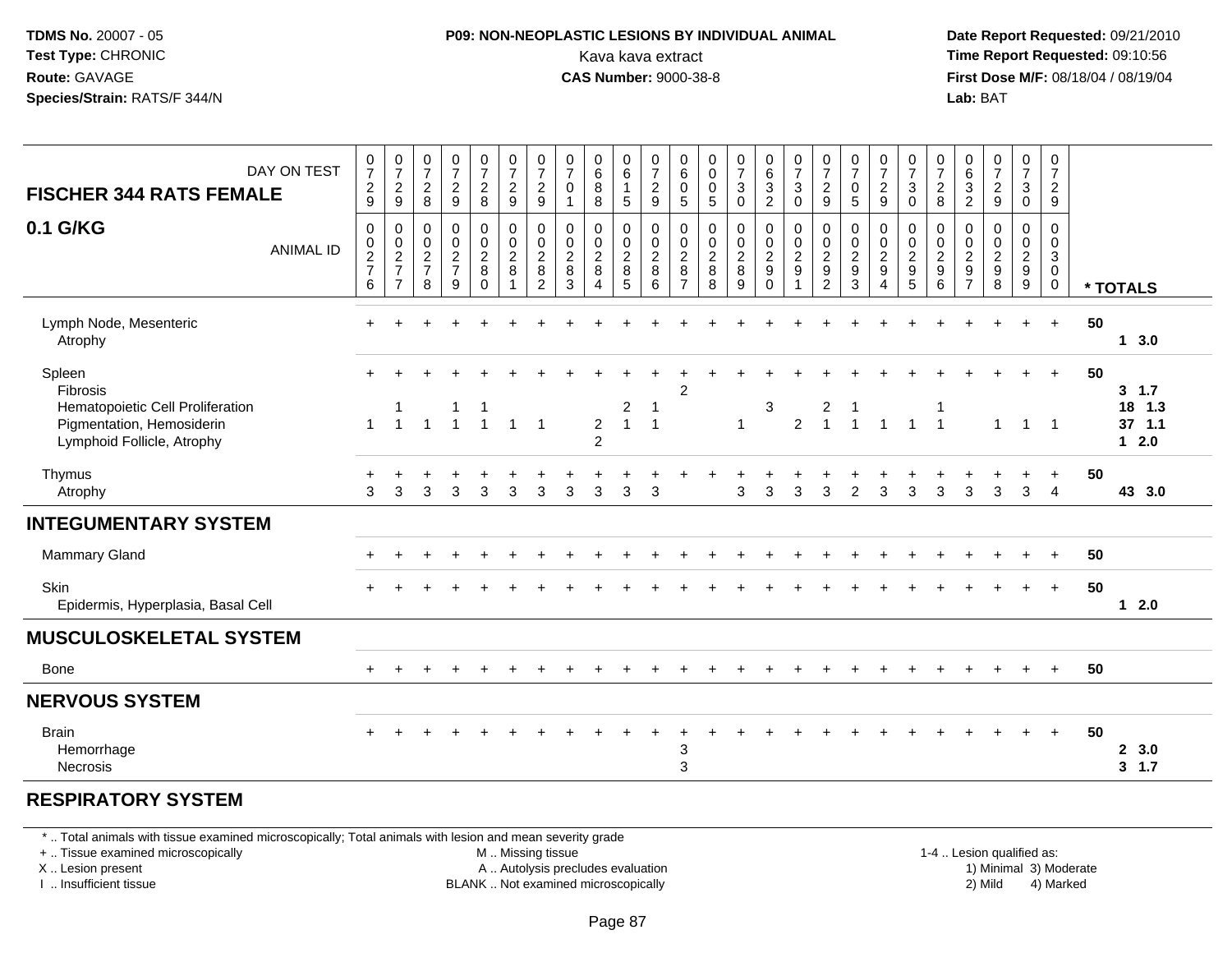# **P09: NON-NEOPLASTIC LESIONS BY INDIVIDUAL ANIMAL**Kava kava extract **Time Report Requested:** 09:10:56<br>**CAS Number:** 9000-38-8 **CAS Number:** 9000-38-8

| DAY ON TEST<br><b>FISCHER 344 RATS FEMALE</b>                                                                                                                                                                           | $\frac{0}{7}$<br>$\frac{2}{9}$                               | $\frac{0}{7}$<br>$\frac{2}{9}$            | $\frac{0}{7}$<br>$\frac{2}{8}$                               | $\frac{0}{7}$<br>$\frac{2}{9}$                                  | $\frac{0}{7}$<br>$\frac{2}{8}$                                     | $\frac{0}{7}$<br>$\frac{2}{9}$                                        | $\frac{0}{7}$<br>$\frac{2}{9}$                                      | $\frac{0}{7}$<br>$\mathbf 0$<br>$\mathbf{1}$                                                  | $\begin{array}{c} 0 \\ 6 \end{array}$<br>$\,8\,$<br>8 | $\begin{array}{c} 0 \\ 6 \end{array}$<br>$\overline{1}$<br>5      | $\frac{0}{7}$<br>$\frac{2}{9}$                                                  | 0<br>$\,6$<br>$\mathbf 0$<br>$5\phantom{.0}$                             | 0<br>$\overline{0}$<br>$\pmb{0}$<br>$\overline{5}$         | $\frac{0}{7}$<br>$\sqrt{3}$<br>$\mathbf 0$                  | $\begin{array}{c} 0 \\ 6 \end{array}$<br>$\ensuremath{\mathsf{3}}$<br>$\overline{2}$ | $\frac{0}{7}$<br>$\mathbf{3}$<br>$\mathbf 0$                      | $\frac{0}{7}$<br>$\overline{\mathbf{c}}$<br>9                                  | $\frac{0}{7}$<br>$\mathbf 0$<br>5                                   | $\frac{0}{7}$<br>$\frac{2}{9}$            | $\frac{0}{7}$<br>3<br>$\mathbf 0$                                       | $\frac{0}{7}$<br>$\begin{array}{c} 2 \\ 8 \end{array}$                        | $\begin{array}{c} 0 \\ 6 \end{array}$<br>$\frac{3}{2}$ | $\frac{0}{7}$<br>$\frac{2}{9}$                                     | $\begin{array}{c} 0 \\ 7 \end{array}$<br>$_0^3$     | $\pmb{0}$<br>$\overline{7}$<br>$\overline{a}$<br>9                                    |                        |                                                             |
|-------------------------------------------------------------------------------------------------------------------------------------------------------------------------------------------------------------------------|--------------------------------------------------------------|-------------------------------------------|--------------------------------------------------------------|-----------------------------------------------------------------|--------------------------------------------------------------------|-----------------------------------------------------------------------|---------------------------------------------------------------------|-----------------------------------------------------------------------------------------------|-------------------------------------------------------|-------------------------------------------------------------------|---------------------------------------------------------------------------------|--------------------------------------------------------------------------|------------------------------------------------------------|-------------------------------------------------------------|--------------------------------------------------------------------------------------|-------------------------------------------------------------------|--------------------------------------------------------------------------------|---------------------------------------------------------------------|-------------------------------------------|-------------------------------------------------------------------------|-------------------------------------------------------------------------------|--------------------------------------------------------|--------------------------------------------------------------------|-----------------------------------------------------|---------------------------------------------------------------------------------------|------------------------|-------------------------------------------------------------|
| 0.1 G/KG<br><b>ANIMAL ID</b>                                                                                                                                                                                            | $\pmb{0}$<br>$\begin{array}{c} 0 \\ 2 \\ 7 \end{array}$<br>6 | 0<br>$\frac{0}{2}$<br>7<br>$\overline{7}$ | $\pmb{0}$<br>$\begin{array}{c} 0 \\ 2 \\ 7 \end{array}$<br>8 | $\mathsf 0$<br>$\mathbf 0$<br>$\frac{2}{7}$<br>$\boldsymbol{9}$ | 0<br>$\mathbf 0$<br>$\overline{\mathbf{c}}$<br>$\bf 8$<br>$\Omega$ | $\pmb{0}$<br>$\pmb{0}$<br>$\boldsymbol{2}$<br>$\bf 8$<br>$\mathbf{1}$ | $\pmb{0}$<br>$\mathbf 0$<br>$\boldsymbol{2}$<br>8<br>$\overline{2}$ | 0<br>0<br>$\overline{\mathbf{c}}$<br>8<br>$\mathbf{3}$                                        | $\pmb{0}$<br>$\pmb{0}$<br>$\frac{2}{8}$<br>$\Delta$   | 0<br>$\mathbf 0$<br>$\boldsymbol{2}$<br>$\,8\,$<br>$\overline{5}$ | $\mathbf 0$<br>$\mathbf 0$<br>$\sqrt{2}$<br>$\boldsymbol{8}$<br>$6\phantom{1}6$ | 0<br>$\mathbf 0$<br>$\overline{\mathbf{c}}$<br>$\bf 8$<br>$\overline{7}$ | $\pmb{0}$<br>$\pmb{0}$<br>$\boldsymbol{2}$<br>$\bf 8$<br>8 | $\mathsf 0$<br>$\pmb{0}$<br>$\frac{2}{8}$<br>$\overline{9}$ | 0<br>$\mathbf 0$<br>$\boldsymbol{2}$<br>$\boldsymbol{9}$<br>$\mathbf 0$              | $\mathbf 0$<br>$\pmb{0}$<br>$\overline{2}$<br>9<br>$\overline{1}$ | $\pmb{0}$<br>$\mathbf 0$<br>$\overline{\mathbf{c}}$<br>$9\,$<br>$\overline{2}$ | $\pmb{0}$<br>$\mathbf 0$<br>$\boldsymbol{2}$<br>9<br>$\overline{3}$ | 0<br>0<br>$\frac{2}{9}$<br>$\overline{4}$ | 0<br>0<br>$\overline{\mathbf{c}}$<br>$\boldsymbol{9}$<br>$\overline{5}$ | $\mathbf 0$<br>$\mathsf 0$<br>$\boldsymbol{2}$<br>$\boldsymbol{9}$<br>$\,6\,$ | $\boldsymbol{0}$<br>$\mathbf 0$<br>$\frac{2}{9}$       | $\pmb{0}$<br>$\Omega$<br>$\boldsymbol{2}$<br>$\boldsymbol{9}$<br>8 | 0<br>$\mathbf 0$<br>$\frac{2}{9}$<br>$\overline{9}$ | $\mathsf 0$<br>$\mathbf 0$<br>$\ensuremath{\mathsf{3}}$<br>$\mathbf 0$<br>$\mathbf 0$ |                        | * TOTALS                                                    |
| Lung<br>Atelectasis<br>Inflammation, Chronic Active<br>Alveolar Epithelium, Hyperplasia<br>Alveolar Epithelium, Hypertrophy<br>Alveolar Epithelium, Metaplasia, Squamous<br>Alveolus, Infiltration Cellular, Histiocyte | $\mathbf{1}$                                                 | -1<br>$\overline{1}$<br>$\mathbf{3}$<br>1 | -1                                                           |                                                                 |                                                                    |                                                                       | 1                                                                   | 1                                                                                             |                                                       | -1                                                                |                                                                                 | $\mathbf 1$                                                              |                                                            | $\mathbf 1$<br>$\mathbf{1}$                                 | $\overline{1}$                                                                       |                                                                   |                                                                                | $\mathbf{1}$<br>$\mathbf{1}$                                        | -3<br>$\overline{1}$                      |                                                                         |                                                                               |                                                        | $\overline{1}$<br>$\mathbf{1}$                                     | $\overline{1}$                                      | $\ddot{}$<br>$\overline{1}$                                                           | 50                     | 14.0<br>$5$ 1.2<br>14 1.6<br>$12.0$<br>$3 \t1.7$<br>17, 1.0 |
| Nose<br>Inflammation                                                                                                                                                                                                    |                                                              |                                           |                                                              |                                                                 |                                                                    |                                                                       |                                                                     |                                                                                               |                                                       |                                                                   |                                                                                 |                                                                          |                                                            |                                                             |                                                                                      |                                                                   |                                                                                |                                                                     |                                           |                                                                         |                                                                               |                                                        |                                                                    |                                                     | $+$                                                                                   | 50                     | 2, 1.0                                                      |
| Trachea                                                                                                                                                                                                                 | $+$                                                          |                                           |                                                              |                                                                 |                                                                    |                                                                       |                                                                     |                                                                                               |                                                       |                                                                   |                                                                                 |                                                                          |                                                            |                                                             |                                                                                      |                                                                   |                                                                                |                                                                     |                                           |                                                                         |                                                                               |                                                        |                                                                    |                                                     | $\ddot{}$                                                                             | 50                     |                                                             |
| <b>SPECIAL SENSES SYSTEM</b>                                                                                                                                                                                            |                                                              |                                           |                                                              |                                                                 |                                                                    |                                                                       |                                                                     |                                                                                               |                                                       |                                                                   |                                                                                 |                                                                          |                                                            |                                                             |                                                                                      |                                                                   |                                                                                |                                                                     |                                           |                                                                         |                                                                               |                                                        |                                                                    |                                                     |                                                                                       |                        |                                                             |
| Eye<br>Lens, Cataract<br>Retina, Degeneration<br>Retina, Inflammation                                                                                                                                                   |                                                              |                                           |                                                              |                                                                 |                                                                    |                                                                       |                                                                     |                                                                                               |                                                       |                                                                   | $\overline{c}$<br>3                                                             | $\overline{2}$<br>1                                                      |                                                            |                                                             |                                                                                      | 3<br>$\overline{4}$                                               |                                                                                |                                                                     |                                           |                                                                         |                                                                               |                                                        |                                                                    |                                                     |                                                                                       | 50                     | 3, 3.0<br>53.0<br>1 1.0                                     |
| Harderian Gland                                                                                                                                                                                                         |                                                              |                                           |                                                              |                                                                 |                                                                    |                                                                       |                                                                     |                                                                                               |                                                       |                                                                   |                                                                                 |                                                                          |                                                            |                                                             |                                                                                      |                                                                   |                                                                                |                                                                     |                                           |                                                                         |                                                                               |                                                        |                                                                    |                                                     |                                                                                       | 50                     |                                                             |
| <b>URINARY SYSTEM</b>                                                                                                                                                                                                   |                                                              |                                           |                                                              |                                                                 |                                                                    |                                                                       |                                                                     |                                                                                               |                                                       |                                                                   |                                                                                 |                                                                          |                                                            |                                                             |                                                                                      |                                                                   |                                                                                |                                                                     |                                           |                                                                         |                                                                               |                                                        |                                                                    |                                                     |                                                                                       |                        |                                                             |
| Kidney<br>Accumulation, Hyaline Droplet<br>Glomerulosclerosis<br>Infarct<br>Mineralization<br>Nephropathy                                                                                                               | 1                                                            | -1<br>1                                   | -1                                                           |                                                                 |                                                                    |                                                                       | $\overline{1}$                                                      |                                                                                               | -1<br>$\overline{1}$                                  |                                                                   |                                                                                 | -1<br>$\overline{1}$                                                     |                                                            | 1<br>$\mathbf{1}$                                           |                                                                                      | $\overline{1}$                                                    | $\mathbf{1}$                                                                   | 1                                                                   | 1                                         | 2<br>$\mathbf 1$<br>$\blacktriangleleft$                                | 1                                                                             | 3                                                      |                                                                    | 1                                                   | $\overline{1}$                                                                        | 50                     | 2, 3.0<br>11.0<br>3, 1.7<br>43 1.0<br>35 1.0                |
| *  Total animals with tissue examined microscopically; Total animals with lesion and mean severity grade<br>+  Tissue examined microscopically<br>X  Lesion present<br>I  Insufficient tissue                           |                                                              |                                           |                                                              |                                                                 |                                                                    |                                                                       |                                                                     | M  Missing tissue<br>A  Autolysis precludes evaluation<br>BLANK  Not examined microscopically |                                                       |                                                                   |                                                                                 |                                                                          |                                                            |                                                             |                                                                                      |                                                                   |                                                                                |                                                                     |                                           |                                                                         |                                                                               |                                                        | 1-4  Lesion qualified as:<br>2) Mild                               |                                                     | 4) Marked                                                                             | 1) Minimal 3) Moderate |                                                             |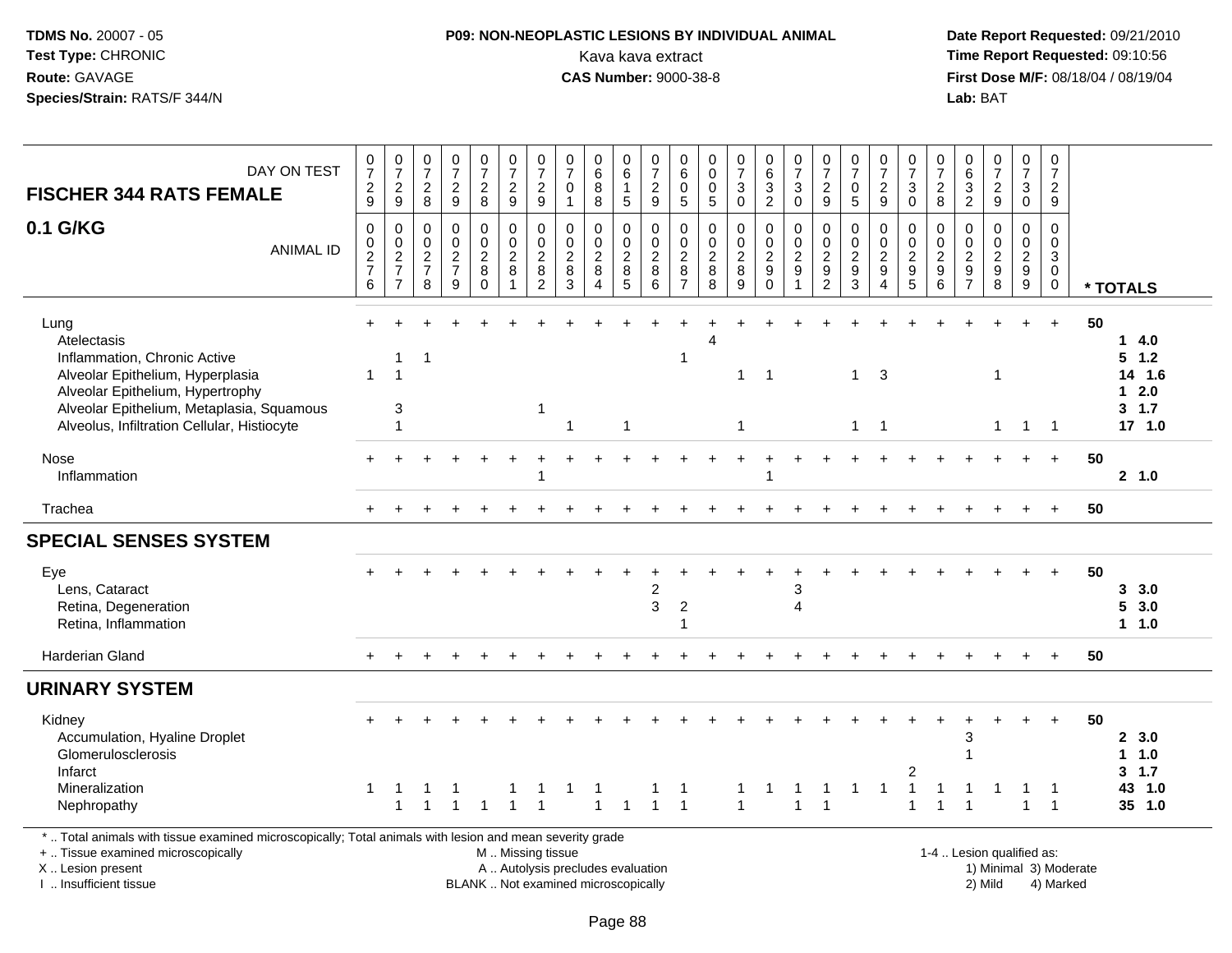#### **P09: NON-NEOPLASTIC LESIONS BY INDIVIDUAL ANIMAL**Kava kava extract **Time Report Requested:** 09:10:56<br>**CAS Number:** 9000-38-8<br>**Tirst Dose M/F:** 08/18/04 / 08/19/04

 **Date Report Requested:** 09/21/2010 **First Dose M/F:** 08/18/04 / 08/19/04 Lab: BAT **Lab:** BAT

| DAY ON TEST<br><b>FISCHER 344 RATS FEMALE</b>  | $\mathbf 0$<br>$\overline{ }$<br>$\overline{2}$                | 0<br>$\overline{ }$<br>2                            | 0<br>$\rightarrow$<br>ົ<br>∼                       | 2                                                               | $\rightarrow$<br>ົ<br>$\epsilon$                                | 0<br>-<br>$\overline{2}$        | U<br>ົ<br>$\epsilon$                                         | 0<br>$\rightarrow$<br>0           | 0<br>6<br>8                     | 0<br>6                          | ⇁           | 6           |                                   | 3                                   | 0<br>6<br>3                                                   | 0<br>$\overline{ }$<br>3               | 0<br>$\overline{ }$<br>2               |                                     | $\rightarrow$ |                       | U                     | 0<br>6<br>3                        | $\mathbf{0}$<br>$\rightarrow$<br>2    | $\overline{0}$<br>$\rightarrow$<br>3 | ⇁<br>2 |                 |
|------------------------------------------------|----------------------------------------------------------------|-----------------------------------------------------|----------------------------------------------------|-----------------------------------------------------------------|-----------------------------------------------------------------|---------------------------------|--------------------------------------------------------------|-----------------------------------|---------------------------------|---------------------------------|-------------|-------------|-----------------------------------|-------------------------------------|---------------------------------------------------------------|----------------------------------------|----------------------------------------|-------------------------------------|---------------|-----------------------|-----------------------|------------------------------------|---------------------------------------|--------------------------------------|--------|-----------------|
| 0.1 G/KG<br>ANIMAL ID                          | 9<br>$\mathbf 0$<br>0<br>$\overline{2}$<br>$\overline{ }$<br>6 | 9<br>0<br>0<br>2<br>$\rightarrow$<br>$\overline{ }$ | 8<br>0<br>0<br>ົ<br><u>_</u><br>$\rightarrow$<br>8 | 9<br>$\mathbf 0$<br>$\overline{0}$<br>ີ<br>$\overline{ }$<br>-9 | 8<br>$\overline{0}$<br>0<br>$\sim$<br>$\epsilon$<br>8<br>$\sim$ | 9<br>0<br>0<br>$\sim$<br>∼<br>8 | 9<br>0<br>0<br>$\sim$<br><u>_</u><br>8<br>$\sim$<br><u>_</u> | 0<br>0<br>ົ<br><u>_</u><br>8<br>3 | 8<br>0<br>0<br>ົ<br>∸<br>8<br>4 | 5<br>0<br>0<br>◠<br>∼<br>8<br>5 | 9<br>8<br>6 | G<br>8<br>- | 5<br>$\Omega$<br>$\sim$<br>8<br>8 | 0<br>0<br>0<br>$\sqrt{2}$<br>8<br>9 | ົ<br>$\epsilon$<br>$\mathbf{0}$<br>0<br>ົ<br>$\sim$<br>9<br>0 | 0<br>0<br>0<br>$\mathcal{D}$<br>∠<br>9 | 9<br>0<br>0<br>ົ<br><u>_</u><br>9<br>2 | 5<br>$\sqrt{2}$<br>9<br>$\sim$<br>đ | 9<br>9<br>4   | 0<br>$\sim$<br>9<br>5 | 8<br>0<br>υ<br>9<br>6 | 2<br>0<br>0<br>9<br>$\overline{ }$ | 9<br>$\mathbf{0}$<br>0<br>2<br>9<br>8 | 0<br>0<br>0<br>2<br>9<br>9           | 9<br>3 | * TOTALS        |
| Pelvis, Inflammation<br><b>Urinary Bladder</b> |                                                                |                                                     |                                                    |                                                                 |                                                                 |                                 |                                                              |                                   |                                 |                                 |             |             |                                   |                                     |                                                               |                                        |                                        |                                     |               |                       |                       |                                    |                                       |                                      |        | $1 \t1.0$<br>50 |

\* .. Total animals with tissue examined microscopically; Total animals with lesion and mean severity grade

+ .. Tissue examined microscopically

X .. Lesion present

I .. Insufficient tissue

 M .. Missing tissueA .. Autolysis precludes evaluation

BLANK .. Not examined microscopically 2) Mild 4) Marked

1-4 .. Lesion qualified as: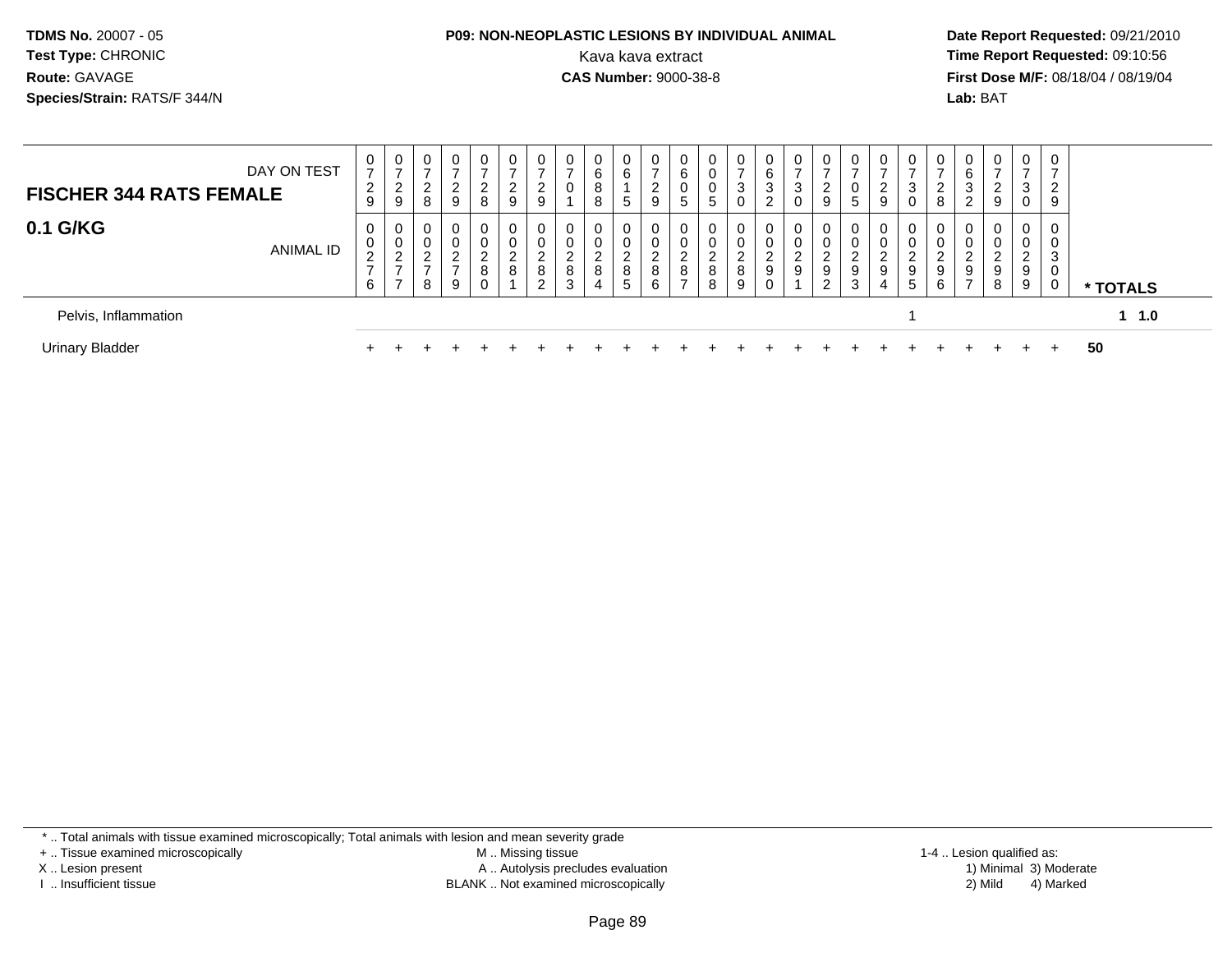#### **P09: NON-NEOPLASTIC LESIONS BY INDIVIDUAL ANIMAL**Kava kava extract **Time Report Requested:** 09:10:56<br>**CAS Number:** 9000-38-8<br>**Tirst Dose M/F:** 08/18/04 / 08/19/04

 **Date Report Requested:** 09/21/2010 **First Dose M/F:** 08/18/04 / 08/19/04 Lab: BAT **Lab:** BAT

| DAY ON TEST<br><b>FISCHER 344 RATS FEMALE</b>                                                                                                                                                                                    | $\frac{0}{7}$<br>$\begin{array}{c} 0 \\ 5 \end{array}$ | $\begin{array}{c} 0 \\ 7 \end{array}$<br>$_0^3$                          | 0<br>$\mathbf 0$<br>9<br>8                | $\mathbf 0$<br>$6\phantom{1}6$<br>$\frac{2}{8}$                                     | $\frac{0}{5}$<br>$\overline{3}$<br>$\overline{c}$            | $\begin{array}{c} 0 \\ 5 \end{array}$<br>$\mathbf{1}$<br>9               | $\begin{array}{c} 0 \\ 6 \end{array}$<br>$\mathbf{1}$<br>5  | $\mathbf 0$<br>$6\phantom{a}$<br>$\overline{1}$<br>8             | $\begin{array}{c} 0 \\ 7 \end{array}$<br>$\frac{2}{9}$             | 0<br>$\overline{6}$<br>$\overline{8}$<br>$\mathbf{1}$                     | $\frac{0}{7}$<br>$\frac{2}{9}$                                   | 0<br>$\overline{7}$<br>$\frac{2}{9}$                                 | $\frac{0}{7}$<br>$\frac{2}{9}$                                    | 0<br>5<br>3<br>9                                             | $\mathbf 0$<br>$\overline{4}$<br>$\ensuremath{\mathsf{3}}$<br>9 | $\begin{array}{c} 0 \\ 6 \end{array}$<br>$\,$ 5 $\,$<br>2       | $\begin{array}{c} 0 \\ 6 \end{array}$<br>8<br>8                                  | $\frac{0}{7}$<br>$\frac{2}{8}$                    | $\frac{0}{7}$<br>$\frac{2}{9}$                        | $\frac{0}{7}$<br>$\frac{2}{9}$              | $\frac{0}{7}$<br>$\frac{2}{9}$               | $\frac{0}{7}$<br>$\mathbf{3}$<br>$\mathbf 0$         | $\begin{array}{c} 0 \\ 5 \\ 1 \end{array}$<br>8 | $\frac{0}{7}$<br>$\mathbf{3}$<br>0                  | $\frac{0}{7}$<br>$\mathbf{3}$<br>$\mathbf 0$ |                         |
|----------------------------------------------------------------------------------------------------------------------------------------------------------------------------------------------------------------------------------|--------------------------------------------------------|--------------------------------------------------------------------------|-------------------------------------------|-------------------------------------------------------------------------------------|--------------------------------------------------------------|--------------------------------------------------------------------------|-------------------------------------------------------------|------------------------------------------------------------------|--------------------------------------------------------------------|---------------------------------------------------------------------------|------------------------------------------------------------------|----------------------------------------------------------------------|-------------------------------------------------------------------|--------------------------------------------------------------|-----------------------------------------------------------------|-----------------------------------------------------------------|----------------------------------------------------------------------------------|---------------------------------------------------|-------------------------------------------------------|---------------------------------------------|----------------------------------------------|------------------------------------------------------|-------------------------------------------------|-----------------------------------------------------|----------------------------------------------|-------------------------|
| 0.3 G/KG<br><b>ANIMAL ID</b>                                                                                                                                                                                                     | 0<br>$_{3}^{\rm 0}$<br>0                               | $\mathbf 0$<br>$\begin{bmatrix} 0 \\ 3 \\ 0 \end{bmatrix}$<br>$\sqrt{2}$ | 0<br>$\mathbf 0$<br>3<br>$\mathbf 0$<br>3 | $\mathbf 0$<br>$\pmb{0}$<br>$\overline{3}$<br>$\mathbf 0$<br>$\boldsymbol{\Lambda}$ | 0<br>$\mathsf{O}\xspace$<br>$\mathbf{3}$<br>$\mathbf 0$<br>5 | $\mathbf 0$<br>$\mathsf{O}\xspace$<br>$\overline{3}$<br>$\mathbf 0$<br>6 | $\pmb{0}$<br>$\frac{0}{3}$<br>$\mathbf 0$<br>$\overline{7}$ | $\mathbf 0$<br>$\mathbf 0$<br>$\overline{3}$<br>$\mathbf 0$<br>8 | $\mathbf 0$<br>$\mathbf 0$<br>$\overline{3}$<br>$\mathbf 0$<br>9   | 0<br>$\mathsf{O}\xspace$<br>$\overline{3}$<br>$\mathbf{1}$<br>$\mathbf 0$ | $\mathbf 0$<br>$\frac{0}{3}$<br>$\overline{1}$<br>$\overline{1}$ | 0<br>$\mathbf 0$<br>$\overline{3}$<br>$\mathbf{1}$<br>$\overline{2}$ | $\mathbf 0$<br>$\pmb{0}$<br>$\overline{3}$<br>$\mathbf{1}$<br>3   | $\pmb{0}$<br>$\frac{0}{3}$<br>$\mathbf{1}$<br>$\overline{4}$ | $\mathbf 0$<br>$\frac{0}{3}$<br>$\mathbf{1}$<br>$\sqrt{5}$      | $\mathbf 0$<br>$\pmb{0}$<br>$\overline{3}$<br>$\mathbf{1}$<br>6 | $\mathbf 0$<br>$\mathbf 0$<br>$\overline{3}$<br>$\overline{1}$<br>$\overline{7}$ | $\mathbf 0$<br>$\frac{0}{3}$<br>$\mathbf{1}$<br>8 | 0<br>$\pmb{0}$<br>$\overline{3}$<br>$\mathbf{1}$<br>9 | 0<br>$\frac{0}{3}$<br>$\mathbf 0$           | $\mathbf 0$<br>$\frac{0}{3}$<br>$\mathbf{1}$ | 0<br>$\begin{array}{c} 0 \\ 3 \\ 2 \\ 2 \end{array}$ | $\mathbf 0$<br>$\mathbf 0$<br>$\frac{3}{2}$     | 0<br>$\mathbf 0$<br>$\frac{3}{2}$<br>$\overline{4}$ | 0<br>$\mathbf 0$<br>$\frac{3}{2}$<br>5       | females<br>$($ cont $)$ |
| <b>ALIMENTARY SYSTEM</b>                                                                                                                                                                                                         |                                                        |                                                                          |                                           |                                                                                     |                                                              |                                                                          |                                                             |                                                                  |                                                                    |                                                                           |                                                                  |                                                                      |                                                                   |                                                              |                                                                 |                                                                 |                                                                                  |                                                   |                                                       |                                             |                                              |                                                      |                                                 |                                                     |                                              |                         |
| Esophagus<br>Inflammation<br>Perforation                                                                                                                                                                                         |                                                        |                                                                          |                                           |                                                                                     |                                                              |                                                                          |                                                             |                                                                  |                                                                    |                                                                           |                                                                  |                                                                      |                                                                   | 3<br>$\overline{4}$                                          |                                                                 |                                                                 |                                                                                  |                                                   |                                                       |                                             |                                              |                                                      |                                                 |                                                     |                                              |                         |
| Intestine Large, Cecum<br>Inflammation<br><b>Necrosis</b>                                                                                                                                                                        | $+$                                                    |                                                                          |                                           |                                                                                     |                                                              |                                                                          |                                                             |                                                                  |                                                                    |                                                                           |                                                                  |                                                                      |                                                                   |                                                              |                                                                 |                                                                 |                                                                                  |                                                   |                                                       |                                             |                                              |                                                      |                                                 |                                                     | $\overline{+}$                               |                         |
| Intestine Large, Colon<br>Parasite Metazoan                                                                                                                                                                                      |                                                        |                                                                          | $\sf X$                                   |                                                                                     |                                                              |                                                                          | Χ                                                           |                                                                  |                                                                    |                                                                           | X                                                                |                                                                      |                                                                   | Χ                                                            |                                                                 |                                                                 |                                                                                  |                                                   |                                                       |                                             | Χ                                            |                                                      |                                                 |                                                     |                                              |                         |
| Intestine Large, Rectum                                                                                                                                                                                                          |                                                        |                                                                          |                                           |                                                                                     |                                                              |                                                                          |                                                             |                                                                  |                                                                    |                                                                           |                                                                  |                                                                      |                                                                   |                                                              |                                                                 |                                                                 |                                                                                  |                                                   |                                                       |                                             |                                              |                                                      |                                                 |                                                     | $+$                                          |                         |
| Intestine Small, Duodenum                                                                                                                                                                                                        |                                                        |                                                                          |                                           |                                                                                     |                                                              |                                                                          |                                                             |                                                                  |                                                                    |                                                                           |                                                                  |                                                                      |                                                                   |                                                              |                                                                 |                                                                 |                                                                                  |                                                   |                                                       |                                             |                                              |                                                      |                                                 |                                                     |                                              |                         |
| Intestine Small, Ileum                                                                                                                                                                                                           |                                                        |                                                                          |                                           |                                                                                     |                                                              |                                                                          |                                                             |                                                                  |                                                                    |                                                                           |                                                                  |                                                                      |                                                                   |                                                              |                                                                 |                                                                 |                                                                                  |                                                   |                                                       |                                             |                                              |                                                      |                                                 |                                                     | $\overline{+}$                               |                         |
| Intestine Small, Jejunum                                                                                                                                                                                                         |                                                        |                                                                          |                                           |                                                                                     |                                                              |                                                                          |                                                             |                                                                  |                                                                    |                                                                           |                                                                  |                                                                      |                                                                   |                                                              |                                                                 |                                                                 |                                                                                  |                                                   |                                                       |                                             |                                              |                                                      |                                                 |                                                     | $\overline{+}$                               |                         |
| Liver<br><b>Basophilic Focus</b><br><b>Clear Cell Focus</b><br>Eosinophilic Focus<br>Fatty Change, Diffuse<br>Hepatodiaphragmatic Nodule<br>Inflammation, Chronic Active<br><b>Mixed Cell Focus</b><br>Pigmentation, Hemosiderin | X<br>$\mathbf{1}$                                      | $\boldsymbol{\mathsf{X}}$<br>$\mathbf{1}$                                | $\mathbf{1}$                              | $\mathsf{X}$<br>$\overline{1}$                                                      | $\mathsf X$<br>Χ<br>$\overline{1}$<br>$\overline{1}$<br>X    | $\boldsymbol{\mathsf{X}}$<br>1                                           | $\mathsf{X}$<br>X<br>$\overline{1}$<br>$\overline{1}$       | $\mathsf X$<br>$\overline{2}$                                    | $\boldsymbol{\mathsf{X}}$<br>$\pmb{\times}$<br>X<br>$\overline{1}$ | X                                                                         | $\boldsymbol{X}$<br>$\mathsf{X}$<br>$\overline{1}$               | Χ<br>$\mathsf X$<br>1<br>X                                           | X<br>$\boldsymbol{\mathsf{X}}$<br>$\times$<br>1<br>$\pmb{\times}$ | $\boldsymbol{\mathsf{X}}$<br>$\mathbf 1$                     |                                                                 | $\mathsf X$<br>$\overline{1}$                                   | $\mathsf X$<br>$\mathsf{X}$<br>$\mathbf{1}$<br>$\sf X$                           | $\overline{2}$<br>$\mathbf{1}$                    | X<br>$\overline{1}$                                   | $\boldsymbol{X}$<br>$X$ $X$<br>$\mathbf{1}$ | X<br>$\mathsf{X}$<br>$X$ $X$<br>$\mathbf{1}$ | X<br>$\boldsymbol{\mathsf{X}}$<br>- 1                |                                                 | $+$<br>$\mathsf{X}$<br>X<br>X                       | $+$<br>$\mathsf{X}$<br>$\mathbf{1}$          |                         |

\* .. Total animals with tissue examined microscopically; Total animals with lesion and mean severity grade

+ .. Tissue examined microscopically

X .. Lesion present

I .. Insufficient tissue

M .. Missing tissue

A .. Autolysis precludes evaluation

BLANK .. Not examined microscopically 2) Mild 4) Marked

1-4 .. Lesion qualified as: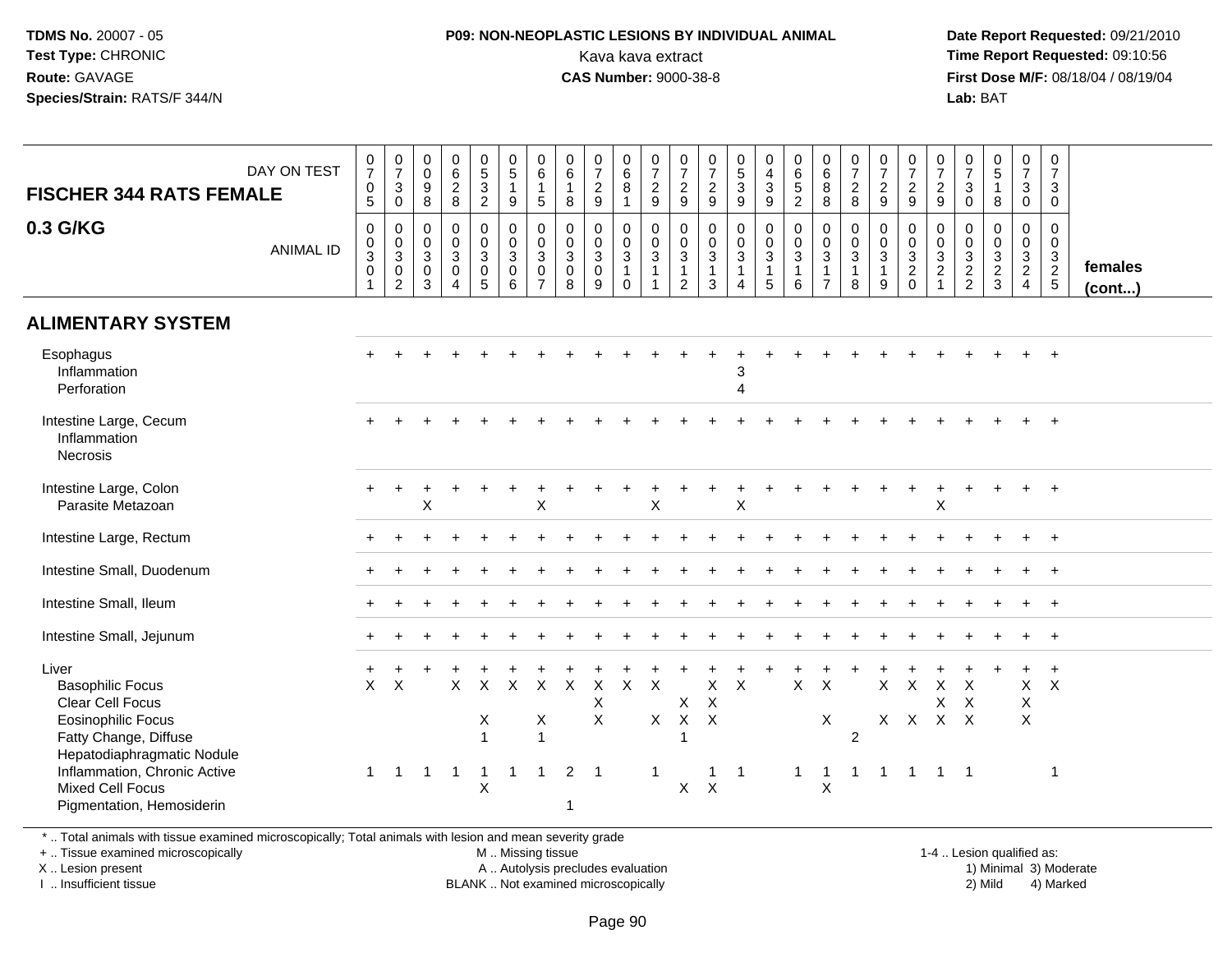# **P09: NON-NEOPLASTIC LESIONS BY INDIVIDUAL ANIMAL**Kava kava extract **Time Report Requested:** 09:10:56<br>**CAS Number:** 9000-38-8<br>**Tirst Dose M/F:** 08/18/04 / 08/19/04

 **Date Report Requested:** 09/21/2010 **First Dose M/F:** 08/18/04 / 08/19/04 Lab: BAT **Lab:** BAT

| <b>FISCHER 344 RATS FEMALE</b>                                                                                                                                      | DAY ON TEST      | $\frac{0}{7}$<br>0<br>5          | $\frac{0}{7}$<br>$\ensuremath{\mathsf{3}}$<br>$\pmb{0}$ | 0<br>$\mathbf 0$<br>9<br>8   | $\pmb{0}$<br>$6\overline{6}$<br>$\frac{2}{8}$          | $\begin{array}{c} 0 \\ 5 \end{array}$<br>$\overline{3}$<br>$\overline{2}$ | $\begin{array}{c} 0 \\ 5 \end{array}$<br>$\overline{1}$<br>$\boldsymbol{9}$ | $\mathbf 0$<br>6<br>$\mathbf{1}$<br>$\overline{5}$                       | $\mathbf 0$<br>6<br>$\mathbf{1}$<br>$\bf8$           | $\frac{0}{7}$<br>$\sqrt{2}$<br>9                 | $_{6}^{\rm 0}$<br>8<br>$\mathbf 1$                           | $\begin{smallmatrix}0\\7\end{smallmatrix}$<br>$\boldsymbol{2}$<br>9            | $\frac{0}{7}$<br>$\sqrt{2}$<br>9                                             | 0<br>$\overline{7}$<br>$\boldsymbol{2}$<br>$\boldsymbol{9}$ | $\begin{smallmatrix}0\5\3\end{smallmatrix}$<br>$\overline{9}$                             | 0<br>$\overline{\mathbf{4}}$<br>$\mathsf 3$<br>$\overline{9}$                 | $_{\rm 6}^{\rm 0}$<br>$\frac{5}{2}$                            | 0<br>6<br>8<br>8                          | $\frac{0}{7}$<br>$\overline{c}$<br>8                    | $\frac{0}{7}$<br>$\overline{c}$<br>9       | $\frac{0}{7}$<br>$\overline{c}$<br>$\mathsf g$         | $\mathbf 0$<br>$\overline{7}$<br>$\sqrt{2}$<br>$9\,$        | $\mathbf 0$<br>$\overline{7}$<br>$\mathbf{3}$<br>$\mathbf 0$             | $\begin{array}{c} 0 \\ 5 \end{array}$<br>-1<br>8       | 0<br>$\overline{7}$<br>$\mathbf{3}$<br>$\mathbf 0$                             | $\frac{0}{7}$<br>3<br>$\mathbf 0$                                   |                         |
|---------------------------------------------------------------------------------------------------------------------------------------------------------------------|------------------|----------------------------------|---------------------------------------------------------|------------------------------|--------------------------------------------------------|---------------------------------------------------------------------------|-----------------------------------------------------------------------------|--------------------------------------------------------------------------|------------------------------------------------------|--------------------------------------------------|--------------------------------------------------------------|--------------------------------------------------------------------------------|------------------------------------------------------------------------------|-------------------------------------------------------------|-------------------------------------------------------------------------------------------|-------------------------------------------------------------------------------|----------------------------------------------------------------|-------------------------------------------|---------------------------------------------------------|--------------------------------------------|--------------------------------------------------------|-------------------------------------------------------------|--------------------------------------------------------------------------|--------------------------------------------------------|--------------------------------------------------------------------------------|---------------------------------------------------------------------|-------------------------|
| 0.3 G/KG                                                                                                                                                            | <b>ANIMAL ID</b> | 0<br>0<br>3<br>$\mathbf 0$       | 0<br>$\overline{0}$<br>$\overline{3}$<br>$\frac{0}{2}$  | 0<br>$\Omega$<br>3<br>0<br>3 | 0<br>$\mathbf 0$<br>3<br>$\mathbf 0$<br>$\overline{4}$ | $\pmb{0}$<br>$\mathbf 0$<br>$\mathbf{3}$<br>$\pmb{0}$<br>5                | 0<br>$\mathbf 0$<br>$\mathsf 3$<br>$\mathsf 0$<br>6                         | $\mathbf 0$<br>$\Omega$<br>$\mathbf{3}$<br>$\mathbf 0$<br>$\overline{7}$ | $\mathbf 0$<br>$\mathbf{0}$<br>3<br>$\mathbf 0$<br>8 | $\mathbf 0$<br>$\Omega$<br>3<br>$\mathbf 0$<br>9 | 0<br>$\mathbf 0$<br>$\mathbf{3}$<br>$\mathbf{1}$<br>$\Omega$ | 0<br>$\ddot{\mathbf{0}}$<br>$\overline{3}$<br>$\overline{1}$<br>$\overline{1}$ | 0<br>$\ddot{\mathbf{0}}$<br>$\overline{3}$<br>$\mathbf{1}$<br>$\overline{2}$ | 0<br>0<br>3<br>$\mathbf{1}$<br>3                            | $\mathbf 0$<br>$\overline{0}$<br>$\overline{3}$<br>$\mathbf{1}$<br>$\boldsymbol{\Lambda}$ | 0<br>$\mathbf 0$<br>$\ensuremath{\mathsf{3}}$<br>$\overline{1}$<br>$\sqrt{5}$ | $\pmb{0}$<br>$\overline{0}$<br>$\sqrt{3}$<br>$\mathbf{1}$<br>6 | 0<br>$\Omega$<br>3<br>1<br>$\overline{7}$ | 0<br>$\mathbf 0$<br>$\overline{3}$<br>$\mathbf{1}$<br>8 | 0<br>$\mathbf 0$<br>3<br>$\mathbf{1}$<br>9 | 0<br>$\ddot{\mathbf{0}}$<br>$\frac{3}{2}$ <sub>0</sub> | 0<br>$\mathbf 0$<br>$\ensuremath{\mathsf{3}}$<br>$\sqrt{2}$ | $\mathbf 0$<br>$\mathbf 0$<br>$\ensuremath{\mathsf{3}}$<br>$\frac{2}{2}$ | $\mathbf 0$<br>$\Omega$<br>$\sqrt{3}$<br>$\frac{2}{3}$ | $\mathbf 0$<br>$\mathbf 0$<br>$\mathbf{3}$<br>$\overline{2}$<br>$\overline{4}$ | $\mathbf 0$<br>$\Omega$<br>$\mathbf{3}$<br>$\sqrt{2}$<br>$\sqrt{5}$ | females<br>$($ cont $)$ |
| Bile Duct, Hyperplasia<br>Hepatocyte, Hypertrophy<br>Oval Cell, Hyperplasia                                                                                         |                  | $\sqrt{3}$<br>$\mathbf{1}$       |                                                         |                              |                                                        |                                                                           |                                                                             |                                                                          |                                                      |                                                  |                                                              |                                                                                | $\mathbf{1}$                                                                 |                                                             |                                                                                           |                                                                               |                                                                | $\mathbf{1}$                              |                                                         |                                            |                                                        |                                                             | 1                                                                        |                                                        |                                                                                | -1                                                                  |                         |
| Mesentery<br>Fat, Necrosis                                                                                                                                          |                  |                                  |                                                         |                              |                                                        | $\ddot{}$<br>$\overline{2}$                                               |                                                                             |                                                                          |                                                      |                                                  |                                                              |                                                                                |                                                                              |                                                             |                                                                                           |                                                                               |                                                                |                                           |                                                         |                                            |                                                        |                                                             |                                                                          |                                                        |                                                                                |                                                                     |                         |
| Oral Mucosa<br>Hyperplasia, Squamous                                                                                                                                |                  | $\ddot{}$                        |                                                         |                              |                                                        |                                                                           |                                                                             |                                                                          |                                                      |                                                  |                                                              |                                                                                |                                                                              |                                                             |                                                                                           |                                                                               |                                                                |                                           |                                                         |                                            |                                                        |                                                             |                                                                          |                                                        |                                                                                |                                                                     |                         |
| Pancreas<br>Atrophy                                                                                                                                                 |                  |                                  |                                                         |                              |                                                        |                                                                           | 2                                                                           |                                                                          | 4                                                    |                                                  |                                                              |                                                                                |                                                                              |                                                             |                                                                                           |                                                                               |                                                                |                                           |                                                         |                                            |                                                        |                                                             |                                                                          |                                                        | $\overline{1}$                                                                 | $\ddot{}$                                                           |                         |
| Salivary Glands                                                                                                                                                     |                  |                                  |                                                         |                              |                                                        |                                                                           |                                                                             |                                                                          |                                                      |                                                  |                                                              |                                                                                |                                                                              |                                                             |                                                                                           |                                                                               |                                                                |                                           |                                                         |                                            |                                                        |                                                             |                                                                          |                                                        |                                                                                | $+$                                                                 |                         |
| Stomach, Forestomach<br>Erosion<br>Inflammation<br>Ulcer<br>Epithelium, Hyperplasia                                                                                 |                  | $\overline{2}$<br>$\overline{c}$ |                                                         |                              |                                                        |                                                                           |                                                                             |                                                                          |                                                      |                                                  |                                                              |                                                                                |                                                                              | $\mathbf 1$                                                 |                                                                                           |                                                                               |                                                                | 1<br>$\overline{c}$<br>2                  | 3<br>2<br>$\overline{c}$                                |                                            |                                                        |                                                             |                                                                          |                                                        |                                                                                |                                                                     |                         |
| Stomach, Glandular<br>Amyloid Deposition<br>Epithelium, Hyperplasia                                                                                                 |                  |                                  |                                                         |                              |                                                        |                                                                           |                                                                             |                                                                          |                                                      |                                                  |                                                              |                                                                                |                                                                              |                                                             |                                                                                           | $\div$                                                                        | $\ddot{}$<br>2                                                 |                                           |                                                         |                                            |                                                        |                                                             |                                                                          |                                                        |                                                                                | $\ddot{}$                                                           |                         |
| Tooth<br>Malformation                                                                                                                                               |                  | $\ddot{}$<br>$\mathbf{1}$        |                                                         |                              |                                                        |                                                                           |                                                                             |                                                                          |                                                      |                                                  |                                                              |                                                                                |                                                                              |                                                             |                                                                                           |                                                                               |                                                                |                                           |                                                         |                                            |                                                        |                                                             |                                                                          |                                                        |                                                                                |                                                                     |                         |
| <b>CARDIOVASCULAR SYSTEM</b>                                                                                                                                        |                  |                                  |                                                         |                              |                                                        |                                                                           |                                                                             |                                                                          |                                                      |                                                  |                                                              |                                                                                |                                                                              |                                                             |                                                                                           |                                                                               |                                                                |                                           |                                                         |                                            |                                                        |                                                             |                                                                          |                                                        |                                                                                |                                                                     |                         |
| <b>Blood Vessel</b>                                                                                                                                                 |                  | $+$                              |                                                         |                              |                                                        |                                                                           |                                                                             |                                                                          |                                                      |                                                  |                                                              |                                                                                | ÷                                                                            | ÷.                                                          | $\pm$                                                                                     | $\ddot{}$                                                                     |                                                                |                                           |                                                         | $\ddot{}$                                  | $+$                                                    | $\ddot{}$                                                   | $+$                                                                      | $+$                                                    | $+$                                                                            | $+$                                                                 |                         |
| *  Total animals with tissue examined microscopically; Total animals with lesion and mean severity grade<br>+  Tissue examined microscopically<br>X  Lesion present |                  |                                  |                                                         |                              |                                                        |                                                                           | M  Missing tissue<br>A  Autolysis precludes evaluation                      |                                                                          |                                                      |                                                  |                                                              |                                                                                |                                                                              |                                                             |                                                                                           |                                                                               |                                                                |                                           |                                                         |                                            |                                                        |                                                             |                                                                          | 1-4  Lesion qualified as:                              |                                                                                |                                                                     | 1) Minimal 3) Moderate  |

I .. Insufficient tissue

BLANK .. Not examined microscopically 2) Mild 4) Marked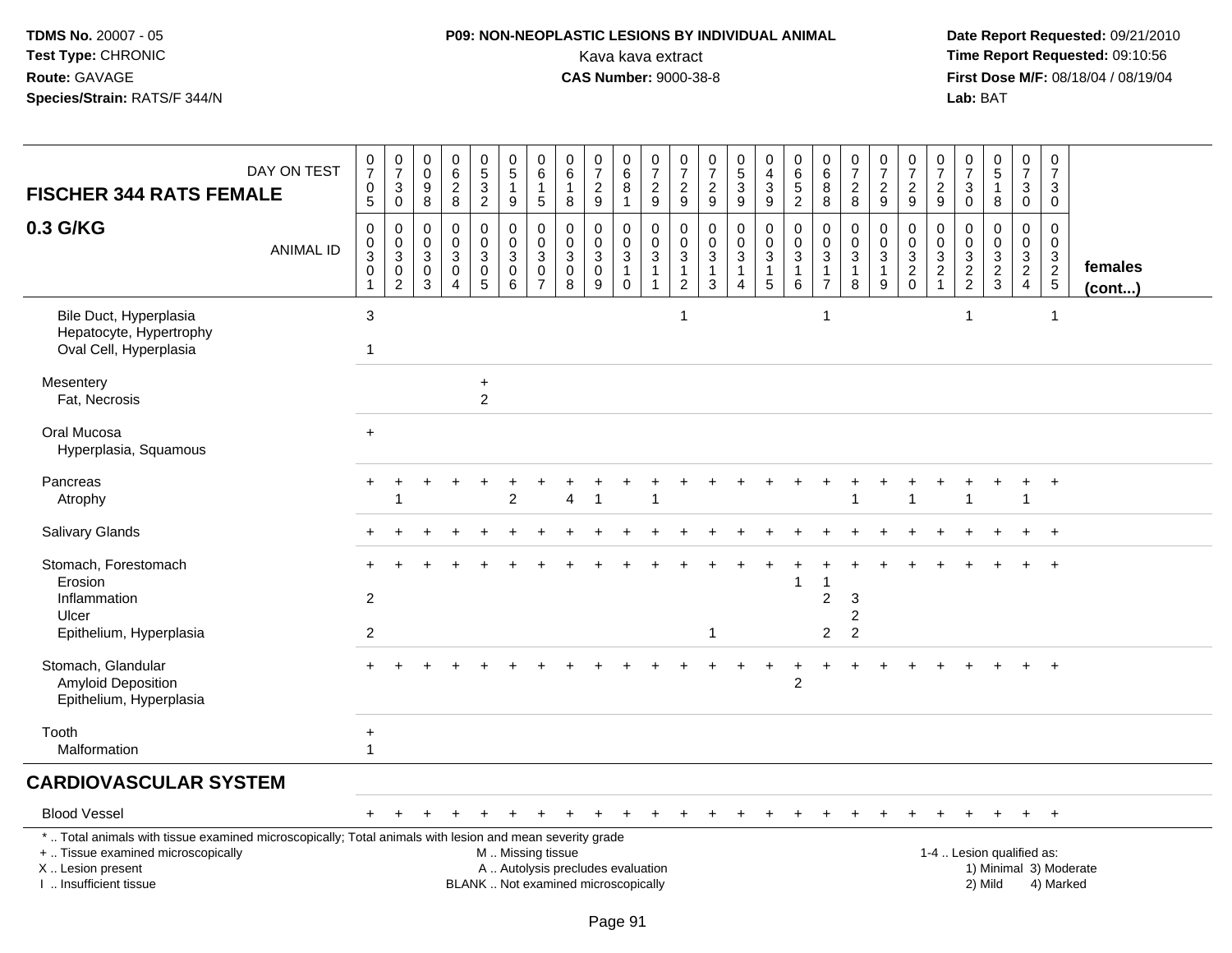#### **P09: NON-NEOPLASTIC LESIONS BY INDIVIDUAL ANIMAL**Kava kava extract **Time Report Requested:** 09:10:56<br>**CAS Number:** 9000-38-8<br>**Tirst Dose M/F:** 08/18/04 / 08/19/04

 **Date Report Requested:** 09/21/2010 **First Dose M/F: 08/18/04 / 08/19/04**<br>**Lab: BAT Lab:** BAT

| <b>FISCHER 344 RATS FEMALE</b>                                                                                                   | DAY ON TEST      | $\frac{0}{7}$<br>$\pmb{0}$<br>5                           | $\frac{0}{7}$<br>$\ensuremath{\mathsf{3}}$<br>0          | 0<br>$\mathsf{O}\xspace$<br>$\boldsymbol{9}$<br>8 | $\begin{array}{c} 0 \\ 6 \end{array}$<br>$\sqrt{2}$<br>8                        | $\begin{array}{c} 0 \\ 5 \\ 2 \end{array}$                                   | $\begin{smallmatrix}0\0\0\end{smallmatrix}$<br>$\mathbf{1}$<br>9         | 0<br>$\,6\,$<br>5                                                | $\begin{array}{c} 0 \\ 6 \end{array}$<br>$\mathbf{1}$<br>8 | $\frac{0}{7}$<br>$\frac{2}{9}$                 | 0<br>6<br>8<br>$\mathbf{1}$                    | $\frac{0}{7}$<br>$\frac{2}{9}$               | $\frac{0}{7}$<br>$\sqrt{2}$<br>9                      | $\frac{0}{7}$<br>$\sqrt{2}$<br>9                          | $\frac{0}{5}$<br>$\mathbf{3}$<br>$\boldsymbol{9}$ | $\begin{smallmatrix}0\0\4\end{smallmatrix}$<br>$\ensuremath{\mathsf{3}}$<br>9 | $\begin{array}{c} 0 \\ 6 \\ 5 \end{array}$<br>$\overline{2}$ | $\begin{matrix} 0 \\ 6 \\ 8 \end{matrix}$<br>8                                   | $\frac{0}{7}$<br>$\sqrt{2}$<br>8                                           | $\frac{0}{7}$<br>$\frac{2}{9}$                          | $\frac{0}{7}$<br>$\frac{2}{9}$              | $\frac{0}{7}$<br>$\overline{c}$<br>9                | 0<br>$\overline{\mathcal{I}}$<br>$\ensuremath{\mathsf{3}}$<br>0 | $\begin{smallmatrix}0\5\end{smallmatrix}$<br>$\mathbf{1}$<br>8 | $\frac{0}{7}$<br>$\ensuremath{\mathsf{3}}$<br>$\mathbf 0$                           | 0<br>$\boldsymbol{7}$<br>$\sqrt{3}$<br>$\mathbf 0$          |                   |
|----------------------------------------------------------------------------------------------------------------------------------|------------------|-----------------------------------------------------------|----------------------------------------------------------|---------------------------------------------------|---------------------------------------------------------------------------------|------------------------------------------------------------------------------|--------------------------------------------------------------------------|------------------------------------------------------------------|------------------------------------------------------------|------------------------------------------------|------------------------------------------------|----------------------------------------------|-------------------------------------------------------|-----------------------------------------------------------|---------------------------------------------------|-------------------------------------------------------------------------------|--------------------------------------------------------------|----------------------------------------------------------------------------------|----------------------------------------------------------------------------|---------------------------------------------------------|---------------------------------------------|-----------------------------------------------------|-----------------------------------------------------------------|----------------------------------------------------------------|-------------------------------------------------------------------------------------|-------------------------------------------------------------|-------------------|
| 0.3 G/KG                                                                                                                         | <b>ANIMAL ID</b> | $\mathbf 0$<br>$\pmb{0}$<br>$\overline{3}$<br>$\mathbf 0$ | $\,0\,$<br>$_{3}^{\rm 0}$<br>$\pmb{0}$<br>$\overline{2}$ | 0<br>$\mathbf 0$<br>$\sqrt{3}$<br>$\pmb{0}$<br>3  | $\pmb{0}$<br>$\pmb{0}$<br>$\overline{3}$<br>$\pmb{0}$<br>$\boldsymbol{\Lambda}$ | $\begin{smallmatrix}0\0\0\3\end{smallmatrix}$<br>$\pmb{0}$<br>$\overline{5}$ | $\mathbf 0$<br>$\ddot{\mathbf{0}}$<br>$\overline{3}$<br>$\mathbf 0$<br>6 | 0<br>$\mathbf 0$<br>3<br>$\mathbf 0$<br>$\overline{\phantom{a}}$ | $\pmb{0}$<br>$\frac{0}{3}$<br>$\pmb{0}$<br>8               | $\mathbf 0$<br>$\frac{0}{3}$<br>$\pmb{0}$<br>9 | 0<br>$\frac{0}{3}$<br>$\mathbf{1}$<br>$\Omega$ | $\pmb{0}$<br>$\frac{0}{3}$<br>$\overline{1}$ | 0<br>$\mathbf 0$<br>$\mathbf{3}$<br>$\mathbf{1}$<br>2 | $\pmb{0}$<br>$\pmb{0}$<br>$\sqrt{3}$<br>$\mathbf{1}$<br>3 | $\mathbf 0$<br>$\mathbf 0$<br>$\overline{3}$      | $\mathbf 0$<br>$\ddot{\mathbf{0}}$<br>$\overline{3}$<br>$\mathbf{1}$<br>5     | $\pmb{0}$<br>$\frac{0}{3}$<br>$\mathbf{1}$<br>6              | $\mathbf 0$<br>$\mathbf 0$<br>$\overline{3}$<br>$\overline{1}$<br>$\overline{7}$ | $\mathbf 0$<br>$\pmb{0}$<br>$\overline{3}$<br>$\mathbf{1}$<br>$\mathsf{R}$ | 0<br>$\mathbf 0$<br>$\overline{3}$<br>$\mathbf{1}$<br>9 | $\pmb{0}$<br>$\frac{0}{3}$<br>$\frac{2}{0}$ | 0<br>0<br>$\overline{3}$<br>$\overline{\mathbf{c}}$ | 0<br>$\pmb{0}$<br>$\overline{3}$<br>$\frac{2}{2}$               | $\mathbf 0$<br>$\frac{0}{3}$<br>$\frac{2}{3}$                  | $\mathbf 0$<br>$\overline{0}$<br>$\overline{3}$<br>$\overline{2}$<br>$\overline{4}$ | $\mathbf 0$<br>$\mathbf 0$<br>$\mathbf{3}$<br>$\frac{2}{5}$ | females<br>(cont) |
| Heart<br>Cardiomyopathy                                                                                                          |                  | 2                                                         | $\overline{2}$                                           |                                                   |                                                                                 | 2                                                                            | $\overline{2}$                                                           | $\overline{2}$                                                   | 3                                                          | $\overline{2}$                                 | 2                                              | 2                                            | $\overline{2}$                                        | $\mathcal{P}$                                             |                                                   |                                                                               | 3                                                            | $\overline{2}$                                                                   | $\overline{2}$                                                             | $\overline{2}$                                          | 2                                           | $\overline{2}$                                      |                                                                 | 2                                                              | 2                                                                                   | $\div$<br>$\overline{1}$                                    |                   |
| <b>ENDOCRINE SYSTEM</b>                                                                                                          |                  |                                                           |                                                          |                                                   |                                                                                 |                                                                              |                                                                          |                                                                  |                                                            |                                                |                                                |                                              |                                                       |                                                           |                                                   |                                                                               |                                                              |                                                                                  |                                                                            |                                                         |                                             |                                                     |                                                                 |                                                                |                                                                                     |                                                             |                   |
| <b>Adrenal Cortex</b><br>Degeneration, Cystic<br>Hypertrophy<br>Metaplasia, Osseous<br>Necrosis<br>Zona Fasciculata, Hyperplasia |                  |                                                           |                                                          |                                                   |                                                                                 |                                                                              |                                                                          |                                                                  |                                                            |                                                |                                                |                                              |                                                       |                                                           |                                                   |                                                                               |                                                              |                                                                                  | $\overline{2}$                                                             |                                                         |                                             |                                                     |                                                                 |                                                                |                                                                                     | $\div$<br>$\overline{1}$                                    |                   |
| Adrenal Medulla<br>Hyperplasia                                                                                                   |                  |                                                           |                                                          |                                                   |                                                                                 |                                                                              |                                                                          |                                                                  |                                                            |                                                |                                                |                                              |                                                       |                                                           |                                                   |                                                                               |                                                              |                                                                                  |                                                                            |                                                         |                                             |                                                     |                                                                 |                                                                |                                                                                     | $\overline{+}$                                              |                   |
| Islets, Pancreatic<br>Hyperplasia                                                                                                |                  | $\ddot{}$<br>$\boldsymbol{2}$                             |                                                          |                                                   |                                                                                 |                                                                              |                                                                          |                                                                  |                                                            |                                                |                                                |                                              |                                                       |                                                           |                                                   |                                                                               |                                                              |                                                                                  |                                                                            |                                                         |                                             |                                                     |                                                                 |                                                                |                                                                                     |                                                             |                   |
| Parathyroid Gland                                                                                                                |                  | м                                                         |                                                          |                                                   |                                                                                 |                                                                              |                                                                          |                                                                  |                                                            |                                                |                                                |                                              |                                                       |                                                           |                                                   |                                                                               | м                                                            |                                                                                  |                                                                            |                                                         |                                             |                                                     |                                                                 | м                                                              | $+$ $+$                                                                             |                                                             |                   |
| <b>Pituitary Gland</b><br>Cyst<br>Pars Distalis, Angiectasis<br>Pars Distalis, Hyperplasia                                       |                  |                                                           |                                                          |                                                   |                                                                                 |                                                                              |                                                                          |                                                                  |                                                            |                                                | $\mathbf{1}$                                   | 2                                            |                                                       |                                                           | $\mathbf{1}$                                      | 3                                                                             | $\overline{2}$                                               |                                                                                  | $\overline{1}$                                                             |                                                         |                                             | $\sqrt{2}$                                          | $\overline{2}$                                                  |                                                                |                                                                                     |                                                             |                   |
| <b>Thyroid Gland</b><br>C-cell, Hyperplasia<br>Follicular Cell, Hyperplasia                                                      |                  | +                                                         | +<br>$\overline{2}$                                      |                                                   |                                                                                 |                                                                              |                                                                          |                                                                  |                                                            |                                                |                                                |                                              |                                                       |                                                           |                                                   |                                                                               |                                                              |                                                                                  |                                                                            |                                                         |                                             | 2                                                   |                                                                 |                                                                | $\pm$                                                                               | $+$                                                         |                   |

#### **GENERAL BODY SYSTEM**

\* .. Total animals with tissue examined microscopically; Total animals with lesion and mean severity grade

+ .. Tissue examined microscopically

X .. Lesion present

I .. Insufficient tissue

M .. Missing tissue

A .. Autolysis precludes evaluation

BLANK .. Not examined microscopically 2) Mild 4) Marked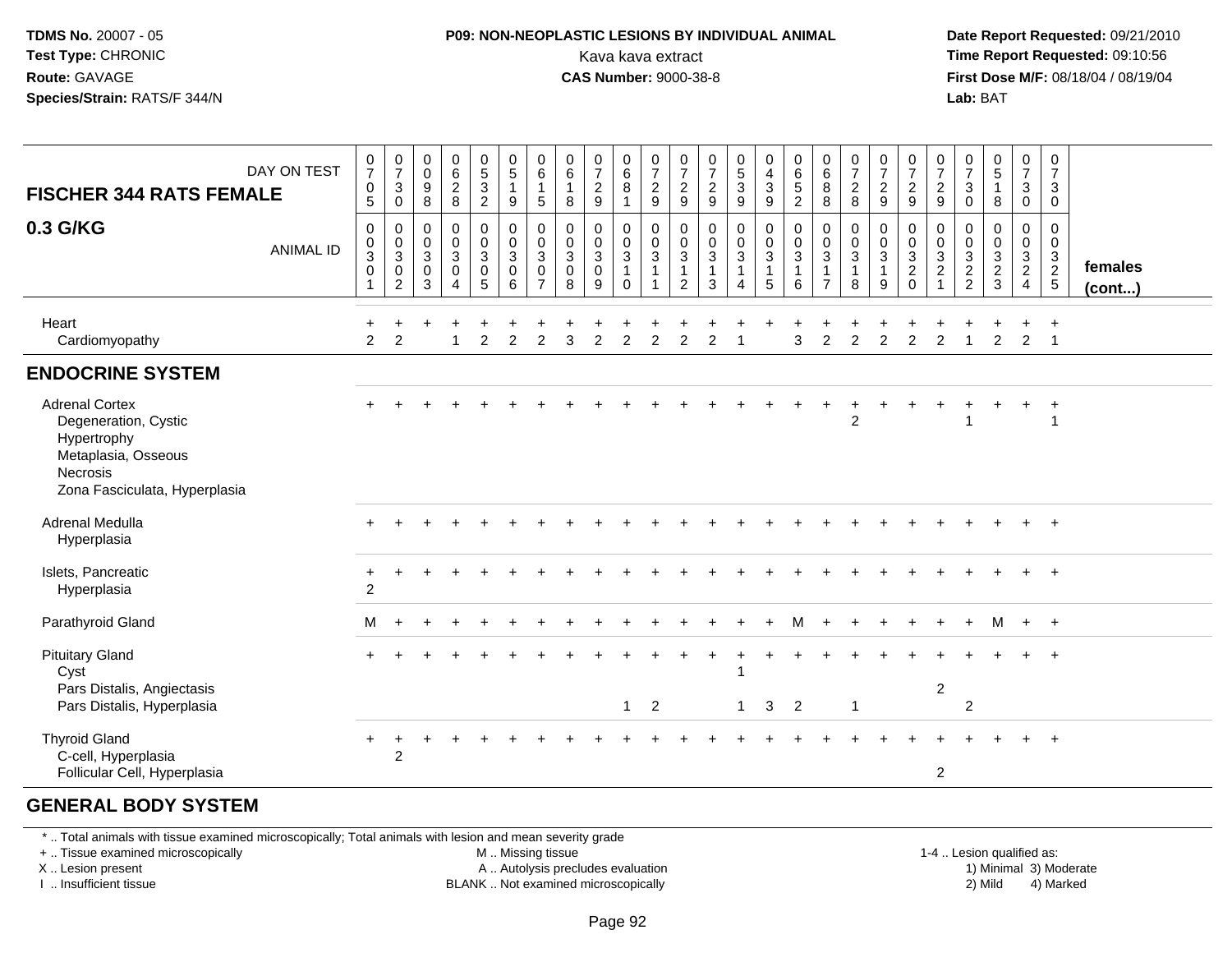# **P09: NON-NEOPLASTIC LESIONS BY INDIVIDUAL ANIMAL**Kava kava extract **Time Report Requested:** 09:10:56<br>**CAS Number:** 9000-38-8 **CAS Number:** 9000-38-8

| DAY ON TEST<br><b>FISCHER 344 RATS FEMALE</b><br>0.3 G/KG<br><b>ANIMAL ID</b>                                                                                                                 | $\mathbf 0$<br>$\overline{7}$<br>$\mathsf{O}\xspace$<br>$\sqrt{5}$<br>0<br>$\mathsf{O}\xspace$<br>$\sqrt{3}$<br>$\mathbf 0$ | $\frac{0}{7}$<br>$\sqrt{3}$<br>$\mathbf 0$<br>0<br>$\pmb{0}$<br>$\overline{3}$<br>$\pmb{0}$<br>$\overline{2}$ | 0<br>$\mathbf 0$<br>$9\,$<br>8<br>0<br>$\mathbf 0$<br>3<br>$\boldsymbol{0}$<br>3 | 0<br>$\,6$<br>$\boldsymbol{2}$<br>8<br>$\mathbf 0$<br>$\mathbf 0$<br>3<br>$\pmb{0}$<br>4 | $\begin{array}{c} 0 \\ 5 \end{array}$<br>$\ensuremath{\mathsf{3}}$<br>$\overline{c}$<br>0<br>$\mathbf 0$<br>$\mathbf{3}$<br>$\pmb{0}$<br>$\overline{5}$ | $\begin{array}{c} 0 \\ 5 \end{array}$<br>$\overline{1}$<br>9<br>$\mathbf 0$<br>$\mathbf 0$<br>$\mathbf{3}$<br>$\mathsf 0$<br>6 | $\pmb{0}$<br>$\overline{6}$<br>$\mathbf{1}$<br>5<br>$\mathbf 0$<br>$\pmb{0}$<br>$\sqrt{3}$<br>$\frac{0}{7}$ | $\mathbf 0$<br>$\,6\,$<br>$\overline{1}$<br>8<br>$\mathbf 0$<br>$\mathbf 0$<br>$\mathbf{3}$<br>$\mathbf 0$<br>8 | $\begin{array}{c} 0 \\ 7 \end{array}$<br>$\boldsymbol{2}$<br>9<br>$\mathbf 0$<br>$\mathbf 0$<br>$\mathbf{3}$<br>$\mathbf 0$<br>9 | 0<br>$6\phantom{a}$<br>8<br>$\mathbf{1}$<br>0<br>$\mathbf 0$<br>$\sqrt{3}$<br>$\mathbf{1}$<br>$\mathbf 0$ | $\frac{0}{7}$<br>$\sqrt{2}$<br>$9\,$<br>0<br>$\mathbf 0$<br>$\mathbf{3}$<br>$\overline{1}$<br>$\overline{1}$ | 0<br>$\overline{7}$<br>$\overline{\mathbf{c}}$<br>9<br>0<br>$\mathbf 0$<br>$\mathbf{3}$<br>1<br>2 | $\begin{smallmatrix}0\\7\end{smallmatrix}$<br>$\sqrt{2}$<br>9<br>0<br>$\mathbf 0$<br>$\sqrt{3}$<br>$\mathbf{1}$<br>$\mathbf{3}$ | $\begin{array}{c} 0 \\ 5 \\ 3 \end{array}$<br>$\boldsymbol{9}$<br>0<br>$\pmb{0}$<br>$\overline{3}$<br>$\mathbf{1}$<br>$\overline{4}$ | 0<br>$\overline{4}$<br>$\ensuremath{\mathsf{3}}$<br>9<br>0<br>$\mathbf 0$<br>$\mathfrak{S}$<br>$\mathbf{1}$<br>5 | $\pmb{0}$<br>$\overline{6}$<br>$\,$ 5 $\,$<br>$\overline{2}$<br>$\mathbf 0$<br>$\pmb{0}$<br>$\sqrt{3}$<br>$\overline{1}$<br>6 | 0<br>$\,6\,$<br>$\bf 8$<br>8<br>0<br>$\mathbf 0$<br>3<br>$\mathbf{1}$<br>$\overline{7}$ | 0<br>$\overline{7}$<br>$\boldsymbol{2}$<br>8<br>$\mathbf 0$<br>$\mathbf 0$<br>3<br>$\mathbf{1}$<br>8 | $\frac{0}{7}$<br>$\overline{\mathbf{c}}$<br>9<br>0<br>$\mathbf 0$<br>3<br>$\mathbf{1}$<br>9 | $\begin{array}{c} 0 \\ 7 \end{array}$<br>$\overline{c}$<br>$9\,$<br>0<br>$\pmb{0}$<br>$\overline{3}$<br>$\frac{2}{0}$ | $\frac{0}{7}$<br>$\boldsymbol{2}$<br>9<br>0<br>$\pmb{0}$<br>$\mathbf{3}$<br>$\sqrt{2}$<br>$\mathbf{1}$ | 0<br>$\overline{7}$<br>$\sqrt{3}$<br>0<br>0<br>$\mathbf 0$<br>$\mathbf{3}$<br>$\frac{2}{2}$ | $\begin{array}{c} 0 \\ 5 \end{array}$<br>$\mathbf{1}$<br>8<br>$\mathbf 0$<br>$\mathbf 0$<br>$\sqrt{3}$<br>$\frac{2}{3}$ | 0<br>$\overline{7}$<br>3<br>$\mathbf 0$<br>0<br>$\mathbf 0$<br>3<br>$\overline{2}$<br>$\overline{4}$ | $\pmb{0}$<br>$\overline{7}$<br>$\mathbf{3}$<br>$\mathbf 0$<br>$\mathbf 0$<br>$\mathbf 0$<br>$\sqrt{3}$<br>$rac{2}{5}$ | females<br>(cont) |
|-----------------------------------------------------------------------------------------------------------------------------------------------------------------------------------------------|-----------------------------------------------------------------------------------------------------------------------------|---------------------------------------------------------------------------------------------------------------|----------------------------------------------------------------------------------|------------------------------------------------------------------------------------------|---------------------------------------------------------------------------------------------------------------------------------------------------------|--------------------------------------------------------------------------------------------------------------------------------|-------------------------------------------------------------------------------------------------------------|-----------------------------------------------------------------------------------------------------------------|----------------------------------------------------------------------------------------------------------------------------------|-----------------------------------------------------------------------------------------------------------|--------------------------------------------------------------------------------------------------------------|---------------------------------------------------------------------------------------------------|---------------------------------------------------------------------------------------------------------------------------------|--------------------------------------------------------------------------------------------------------------------------------------|------------------------------------------------------------------------------------------------------------------|-------------------------------------------------------------------------------------------------------------------------------|-----------------------------------------------------------------------------------------|------------------------------------------------------------------------------------------------------|---------------------------------------------------------------------------------------------|-----------------------------------------------------------------------------------------------------------------------|--------------------------------------------------------------------------------------------------------|---------------------------------------------------------------------------------------------|-------------------------------------------------------------------------------------------------------------------------|------------------------------------------------------------------------------------------------------|-----------------------------------------------------------------------------------------------------------------------|-------------------|
| <b>NONE</b>                                                                                                                                                                                   |                                                                                                                             |                                                                                                               |                                                                                  |                                                                                          |                                                                                                                                                         |                                                                                                                                |                                                                                                             |                                                                                                                 |                                                                                                                                  |                                                                                                           |                                                                                                              |                                                                                                   |                                                                                                                                 |                                                                                                                                      |                                                                                                                  |                                                                                                                               |                                                                                         |                                                                                                      |                                                                                             |                                                                                                                       |                                                                                                        |                                                                                             |                                                                                                                         |                                                                                                      |                                                                                                                       |                   |
| <b>GENITAL SYSTEM</b>                                                                                                                                                                         |                                                                                                                             |                                                                                                               |                                                                                  |                                                                                          |                                                                                                                                                         |                                                                                                                                |                                                                                                             |                                                                                                                 |                                                                                                                                  |                                                                                                           |                                                                                                              |                                                                                                   |                                                                                                                                 |                                                                                                                                      |                                                                                                                  |                                                                                                                               |                                                                                         |                                                                                                      |                                                                                             |                                                                                                                       |                                                                                                        |                                                                                             |                                                                                                                         |                                                                                                      |                                                                                                                       |                   |
| <b>Clitoral Gland</b><br>Hyperplasia                                                                                                                                                          |                                                                                                                             |                                                                                                               |                                                                                  |                                                                                          |                                                                                                                                                         |                                                                                                                                |                                                                                                             |                                                                                                                 |                                                                                                                                  | $\overline{c}$                                                                                            |                                                                                                              |                                                                                                   |                                                                                                                                 |                                                                                                                                      |                                                                                                                  |                                                                                                                               |                                                                                         |                                                                                                      |                                                                                             |                                                                                                                       |                                                                                                        |                                                                                             |                                                                                                                         | +<br>$\overline{c}$                                                                                  | $\overline{+}$                                                                                                        |                   |
| Ovary<br>Cyst                                                                                                                                                                                 |                                                                                                                             |                                                                                                               |                                                                                  |                                                                                          |                                                                                                                                                         |                                                                                                                                |                                                                                                             |                                                                                                                 |                                                                                                                                  |                                                                                                           |                                                                                                              |                                                                                                   |                                                                                                                                 |                                                                                                                                      |                                                                                                                  |                                                                                                                               |                                                                                         | 3                                                                                                    |                                                                                             |                                                                                                                       |                                                                                                        |                                                                                             |                                                                                                                         |                                                                                                      | $+$                                                                                                                   |                   |
| Uterus<br>Endometrium, Hyperplasia, Adenomatous<br>Endometrium, Hyperplasia, Cystic<br>Stroma, Hyperplasia                                                                                    |                                                                                                                             |                                                                                                               |                                                                                  |                                                                                          |                                                                                                                                                         |                                                                                                                                |                                                                                                             |                                                                                                                 |                                                                                                                                  |                                                                                                           |                                                                                                              |                                                                                                   |                                                                                                                                 |                                                                                                                                      | 4                                                                                                                |                                                                                                                               |                                                                                         |                                                                                                      | 1                                                                                           |                                                                                                                       | $\overline{2}$<br>3                                                                                    |                                                                                             |                                                                                                                         |                                                                                                      | $\overline{+}$                                                                                                        |                   |
| <b>HEMATOPOIETIC SYSTEM</b>                                                                                                                                                                   |                                                                                                                             |                                                                                                               |                                                                                  |                                                                                          |                                                                                                                                                         |                                                                                                                                |                                                                                                             |                                                                                                                 |                                                                                                                                  |                                                                                                           |                                                                                                              |                                                                                                   |                                                                                                                                 |                                                                                                                                      |                                                                                                                  |                                                                                                                               |                                                                                         |                                                                                                      |                                                                                             |                                                                                                                       |                                                                                                        |                                                                                             |                                                                                                                         |                                                                                                      |                                                                                                                       |                   |
| <b>Bone Marrow</b><br>Hyperplasia<br>Inflammation, Histiocytic<br>Myelofibrosis                                                                                                               |                                                                                                                             |                                                                                                               |                                                                                  |                                                                                          |                                                                                                                                                         |                                                                                                                                | $\overline{c}$                                                                                              | $\overline{2}$                                                                                                  |                                                                                                                                  |                                                                                                           |                                                                                                              | 1                                                                                                 |                                                                                                                                 |                                                                                                                                      |                                                                                                                  |                                                                                                                               |                                                                                         | 3                                                                                                    |                                                                                             | $\mathbf{1}$                                                                                                          | 3                                                                                                      |                                                                                             | 3                                                                                                                       | $\ddot{}$                                                                                            | $+$                                                                                                                   |                   |
| Lymph Node                                                                                                                                                                                    | $\ddot{}$                                                                                                                   |                                                                                                               |                                                                                  |                                                                                          |                                                                                                                                                         |                                                                                                                                |                                                                                                             |                                                                                                                 |                                                                                                                                  |                                                                                                           |                                                                                                              |                                                                                                   |                                                                                                                                 |                                                                                                                                      |                                                                                                                  |                                                                                                                               |                                                                                         |                                                                                                      |                                                                                             |                                                                                                                       |                                                                                                        |                                                                                             | $\ddot{}$                                                                                                               |                                                                                                      |                                                                                                                       |                   |
| Lymph Node, Mandibular                                                                                                                                                                        | м                                                                                                                           | м                                                                                                             | м                                                                                | м                                                                                        | M                                                                                                                                                       | M                                                                                                                              | M                                                                                                           | м                                                                                                               | M                                                                                                                                | M                                                                                                         | M                                                                                                            | M                                                                                                 | M                                                                                                                               | M                                                                                                                                    | M                                                                                                                | M                                                                                                                             | M                                                                                       | M                                                                                                    | M                                                                                           | M                                                                                                                     | M                                                                                                      | М                                                                                           | M                                                                                                                       | M                                                                                                    | M                                                                                                                     |                   |
| Lymph Node, Mesenteric<br>Atrophy                                                                                                                                                             |                                                                                                                             |                                                                                                               |                                                                                  |                                                                                          |                                                                                                                                                         |                                                                                                                                |                                                                                                             |                                                                                                                 |                                                                                                                                  |                                                                                                           |                                                                                                              |                                                                                                   |                                                                                                                                 |                                                                                                                                      |                                                                                                                  |                                                                                                                               |                                                                                         |                                                                                                      |                                                                                             |                                                                                                                       |                                                                                                        |                                                                                             |                                                                                                                         |                                                                                                      |                                                                                                                       |                   |
| Spleen<br>Accessory Spleen                                                                                                                                                                    |                                                                                                                             |                                                                                                               |                                                                                  |                                                                                          |                                                                                                                                                         |                                                                                                                                |                                                                                                             |                                                                                                                 |                                                                                                                                  |                                                                                                           |                                                                                                              |                                                                                                   |                                                                                                                                 |                                                                                                                                      |                                                                                                                  |                                                                                                                               |                                                                                         |                                                                                                      |                                                                                             |                                                                                                                       |                                                                                                        |                                                                                             |                                                                                                                         |                                                                                                      | $\overline{1}$                                                                                                        |                   |
| *  Total animals with tissue examined microscopically; Total animals with lesion and mean severity grade<br>+  Tissue examined microscopically<br>X  Lesion present<br>I. Insufficient tissue |                                                                                                                             |                                                                                                               |                                                                                  |                                                                                          |                                                                                                                                                         | M  Missing tissue                                                                                                              |                                                                                                             |                                                                                                                 | A  Autolysis precludes evaluation<br>BLANK  Not examined microscopically                                                         |                                                                                                           |                                                                                                              |                                                                                                   |                                                                                                                                 |                                                                                                                                      |                                                                                                                  |                                                                                                                               |                                                                                         |                                                                                                      |                                                                                             |                                                                                                                       |                                                                                                        |                                                                                             | 1-4  Lesion qualified as:<br>2) Mild                                                                                    |                                                                                                      | 1) Minimal 3) Moderate<br>4) Marked                                                                                   |                   |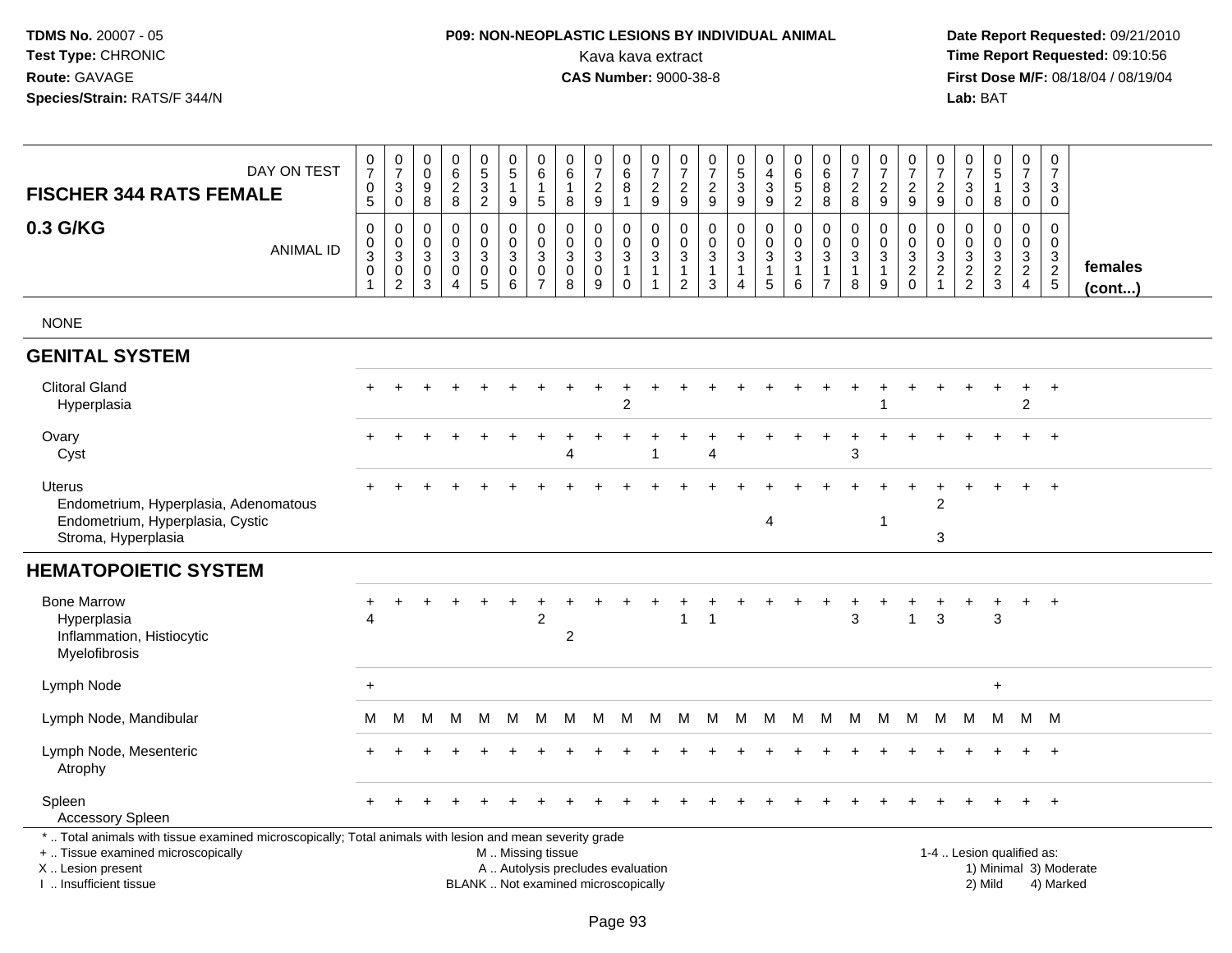# **P09: NON-NEOPLASTIC LESIONS BY INDIVIDUAL ANIMAL**Kava kava extract **Time Report Requested:** 09:10:56<br>**CAS Number:** 9000-38-8 **CAS Number:** 9000-38-8

| <b>FISCHER 344 RATS FEMALE</b>                                                                                                                                                                | DAY ON TEST      | $\frac{0}{7}$<br>$\begin{matrix} 0 \\ 5 \end{matrix}$                  | $\frac{0}{7}$<br>$\ensuremath{\mathsf{3}}$<br>$\mathsf{O}\xspace$ | 0<br>0<br>9<br>8                                          | $\begin{array}{c} 0 \\ 6 \end{array}$<br>$\frac{2}{8}$                          | $\begin{array}{c} 0 \\ 5 \end{array}$<br>$\overline{3}$<br>$\overline{2}$ | $\mathbf 0$<br>$\overline{5}$<br>$\mathbf{1}$<br>9                                            | 0<br>6<br>1<br>$\sqrt{5}$                                         | 0<br>$\overline{6}$<br>$\mathbf{1}$<br>8                                  | $\frac{0}{7}$<br>$\overline{\mathbf{c}}$<br>9                | $_{6}^{\rm 0}$<br>8<br>$\mathbf{1}$                           | $\frac{0}{7}$<br>$\frac{2}{9}$                                                | $\frac{0}{7}$<br>$\overline{2}$<br>9                                          | $\begin{array}{c} 0 \\ 7 \end{array}$<br>$\sqrt{2}$<br>9                 | $\begin{array}{c} 0 \\ 5 \end{array}$<br>$\overline{3}$<br>9           | 0<br>$\overline{4}$<br>$\sqrt{3}$<br>$\boldsymbol{9}$                        | $\begin{array}{c} 0 \\ 6 \end{array}$<br>$\overline{5}$<br>$\overline{2}$ | $\begin{array}{c} 0 \\ 6 \end{array}$<br>$\bf 8$<br>8         | $\begin{array}{c} 0 \\ 7 \end{array}$<br>$\frac{2}{8}$            | $\begin{array}{c} 0 \\ 7 \end{array}$<br>$\sqrt{2}$<br>9             | $\frac{0}{7}$<br>$\overline{c}$<br>9             | $\frac{0}{7}$<br>$\overline{c}$<br>9       | $\frac{0}{7}$<br>$\sqrt{3}$<br>$\mathbf 0$  | $\begin{array}{c} 0 \\ 5 \end{array}$<br>$\mathbf{1}$<br>8 | $\frac{0}{7}$<br>$\mathbf{3}$<br>$\mathbf 0$           | $\pmb{0}$<br>$\overline{7}$<br>3<br>$\mathbf 0$ |                        |
|-----------------------------------------------------------------------------------------------------------------------------------------------------------------------------------------------|------------------|------------------------------------------------------------------------|-------------------------------------------------------------------|-----------------------------------------------------------|---------------------------------------------------------------------------------|---------------------------------------------------------------------------|-----------------------------------------------------------------------------------------------|-------------------------------------------------------------------|---------------------------------------------------------------------------|--------------------------------------------------------------|---------------------------------------------------------------|-------------------------------------------------------------------------------|-------------------------------------------------------------------------------|--------------------------------------------------------------------------|------------------------------------------------------------------------|------------------------------------------------------------------------------|---------------------------------------------------------------------------|---------------------------------------------------------------|-------------------------------------------------------------------|----------------------------------------------------------------------|--------------------------------------------------|--------------------------------------------|---------------------------------------------|------------------------------------------------------------|--------------------------------------------------------|-------------------------------------------------|------------------------|
| 0.3 G/KG                                                                                                                                                                                      | <b>ANIMAL ID</b> | $\pmb{0}$<br>$\mathsf{O}\xspace$<br>$\overline{3}$<br>$\mathbf 0$<br>1 | 0<br>$\mathsf{O}\xspace$<br>$\mathbf{3}$<br>$\frac{0}{2}$         | $\mathbf 0$<br>$\Omega$<br>3<br>$\pmb{0}$<br>$\mathbf{3}$ | $\pmb{0}$<br>$\mathbf 0$<br>$\sqrt{3}$<br>$\mathsf{O}\xspace$<br>$\overline{4}$ | 0<br>$\mathbf 0$<br>3<br>$\pmb{0}$<br>$\overline{5}$                      | $\pmb{0}$<br>$\mathbf 0$<br>$\sqrt{3}$<br>$\mathbf 0$<br>6                                    | $\mathbf 0$<br>$\mathbf{0}$<br>3<br>$\mathbf 0$<br>$\overline{7}$ | $\mathbf 0$<br>$\mathbf 0$<br>$\sqrt{3}$<br>$\mathsf 0$<br>$\overline{8}$ | $\mathbf 0$<br>$\mathbf 0$<br>$\mathbf{3}$<br>$\pmb{0}$<br>9 | 0<br>$\mathsf{O}\xspace$<br>$\mathbf{3}$<br>$\mathbf{1}$<br>0 | 0<br>$\mathbf 0$<br>$\ensuremath{\mathsf{3}}$<br>$\mathbf{1}$<br>$\mathbf{1}$ | 0<br>$\mathbf 0$<br>$\ensuremath{\mathsf{3}}$<br>$\overline{1}$<br>$\sqrt{2}$ | $\pmb{0}$<br>$\mathbf 0$<br>$\sqrt{3}$<br>$\mathbf{1}$<br>$\overline{3}$ | $\boldsymbol{0}$<br>$\mathbf 0$<br>$\mathbf{3}$<br>1<br>$\overline{4}$ | 0<br>$\mathsf{O}\xspace$<br>$\overline{3}$<br>$\mathbf{1}$<br>$\overline{5}$ | $\mathsf 0$<br>$\mathbf 0$<br>$\sqrt{3}$<br>$\mathbf{1}$<br>6             | $\mathbf 0$<br>$\Omega$<br>3<br>$\mathbf 1$<br>$\overline{7}$ | $\mathbf 0$<br>$\mathbf 0$<br>$\overline{3}$<br>$\mathbf{1}$<br>8 | 0<br>$\mathbf 0$<br>$\ensuremath{\mathsf{3}}$<br>$\overline{1}$<br>9 | $\boldsymbol{0}$<br>$\mathbf 0$<br>$\frac{3}{2}$ | $\mathbf 0$<br>$\Omega$<br>3<br>$\sqrt{2}$ | $\mathbf 0$<br>$\mathbf 0$<br>$\frac{3}{2}$ | $\mathbf 0$<br>$\mathbf 0$<br>$\sqrt{3}$<br>$\frac{2}{3}$  | 0<br>$\overline{0}$<br>$\frac{3}{2}$<br>$\overline{4}$ | $\mathbf 0$<br>$\mathbf 0$<br>$\frac{3}{2}$     | females<br>(cont)      |
| Hematopoietic Cell Proliferation<br>Hyperplasia, Histiocytic<br>Pigmentation, Hemosiderin<br>Lymphoid Follicle, Atrophy                                                                       |                  |                                                                        | $\overline{1}$<br>$\mathbf{1}$                                    |                                                           | $\overline{1}$<br>$\overline{1}$                                                | $\overline{1}$                                                            | $\overline{1}$                                                                                | $\mathbf{1}$<br>$\overline{1}$                                    | 1<br>3<br>1                                                               | $\mathbf{1}$<br>$\mathbf{1}$                                 |                                                               | $\overline{1}$                                                                | -1                                                                            | 1<br>2                                                                   | -1<br>-1                                                               | 2<br>$\overline{2}$                                                          | $\mathbf 1$                                                               | $\overline{2}$<br>$\overline{2}$                              |                                                                   | $\mathbf{1}$                                                         | 1<br>$\overline{1}$                              |                                            | -1<br>$\mathbf 1$                           |                                                            | 2                                                      | $\overline{\phantom{0}}$                        |                        |
| Thymus<br>Atrophy<br>Inflammation                                                                                                                                                             |                  | 3                                                                      | 3                                                                 |                                                           | 3                                                                               | 3                                                                         | 3                                                                                             | 3                                                                 |                                                                           | 3                                                            | 3                                                             | 3                                                                             | м                                                                             | 3                                                                        | $\mathbf{3}$<br>2                                                      |                                                                              | 3                                                                         | 3                                                             |                                                                   | 3                                                                    | 3                                                | 3                                          | 3                                           | 2                                                          | 3                                                      | $\overline{+}$<br>3                             |                        |
| <b>INTEGUMENTARY SYSTEM</b>                                                                                                                                                                   |                  |                                                                        |                                                                   |                                                           |                                                                                 |                                                                           |                                                                                               |                                                                   |                                                                           |                                                              |                                                               |                                                                               |                                                                               |                                                                          |                                                                        |                                                                              |                                                                           |                                                               |                                                                   |                                                                      |                                                  |                                            |                                             |                                                            |                                                        |                                                 |                        |
| <b>Mammary Gland</b><br>Galactocele<br>Hyperplasia                                                                                                                                            |                  |                                                                        |                                                                   |                                                           |                                                                                 |                                                                           |                                                                                               |                                                                   |                                                                           |                                                              |                                                               |                                                                               |                                                                               |                                                                          |                                                                        |                                                                              |                                                                           |                                                               |                                                                   |                                                                      | 3                                                |                                            |                                             |                                                            |                                                        | $+$                                             |                        |
| <b>Skin</b><br>Epidermis, Hyperkeratosis                                                                                                                                                      |                  |                                                                        |                                                                   |                                                           |                                                                                 |                                                                           |                                                                                               |                                                                   |                                                                           | $\overline{c}$                                               |                                                               |                                                                               |                                                                               |                                                                          |                                                                        |                                                                              |                                                                           |                                                               |                                                                   |                                                                      |                                                  |                                            |                                             |                                                            |                                                        |                                                 |                        |
| <b>MUSCULOSKELETAL SYSTEM</b>                                                                                                                                                                 |                  |                                                                        |                                                                   |                                                           |                                                                                 |                                                                           |                                                                                               |                                                                   |                                                                           |                                                              |                                                               |                                                                               |                                                                               |                                                                          |                                                                        |                                                                              |                                                                           |                                                               |                                                                   |                                                                      |                                                  |                                            |                                             |                                                            |                                                        |                                                 |                        |
| <b>Bone</b>                                                                                                                                                                                   |                  |                                                                        |                                                                   |                                                           |                                                                                 |                                                                           |                                                                                               |                                                                   |                                                                           |                                                              |                                                               |                                                                               |                                                                               |                                                                          |                                                                        |                                                                              |                                                                           |                                                               |                                                                   |                                                                      |                                                  |                                            |                                             |                                                            | $\pm$                                                  | $+$                                             |                        |
| <b>Skeletal Muscle</b>                                                                                                                                                                        |                  |                                                                        |                                                                   |                                                           |                                                                                 |                                                                           |                                                                                               |                                                                   |                                                                           |                                                              |                                                               |                                                                               |                                                                               |                                                                          |                                                                        |                                                                              |                                                                           |                                                               | $\ddot{}$                                                         |                                                                      |                                                  |                                            |                                             |                                                            |                                                        |                                                 |                        |
| <b>NERVOUS SYSTEM</b>                                                                                                                                                                         |                  |                                                                        |                                                                   |                                                           |                                                                                 |                                                                           |                                                                                               |                                                                   |                                                                           |                                                              |                                                               |                                                                               |                                                                               |                                                                          |                                                                        |                                                                              |                                                                           |                                                               |                                                                   |                                                                      |                                                  |                                            |                                             |                                                            |                                                        |                                                 |                        |
| <b>Brain</b><br>Hemorrhage<br>Infiltration Cellular, Mixed Cell<br>Necrosis                                                                                                                   |                  |                                                                        | $\overline{2}$                                                    |                                                           |                                                                                 |                                                                           |                                                                                               |                                                                   |                                                                           |                                                              |                                                               |                                                                               |                                                                               |                                                                          |                                                                        |                                                                              |                                                                           |                                                               |                                                                   |                                                                      |                                                  |                                            |                                             |                                                            |                                                        |                                                 |                        |
| *  Total animals with tissue examined microscopically; Total animals with lesion and mean severity grade<br>+  Tissue examined microscopically<br>X  Lesion present<br>I. Insufficient tissue |                  |                                                                        |                                                                   |                                                           |                                                                                 |                                                                           | M  Missing tissue<br>A  Autolysis precludes evaluation<br>BLANK  Not examined microscopically |                                                                   |                                                                           |                                                              |                                                               |                                                                               |                                                                               |                                                                          |                                                                        |                                                                              |                                                                           |                                                               |                                                                   |                                                                      |                                                  |                                            |                                             | 1-4  Lesion qualified as:<br>2) Mild                       |                                                        | 4) Marked                                       | 1) Minimal 3) Moderate |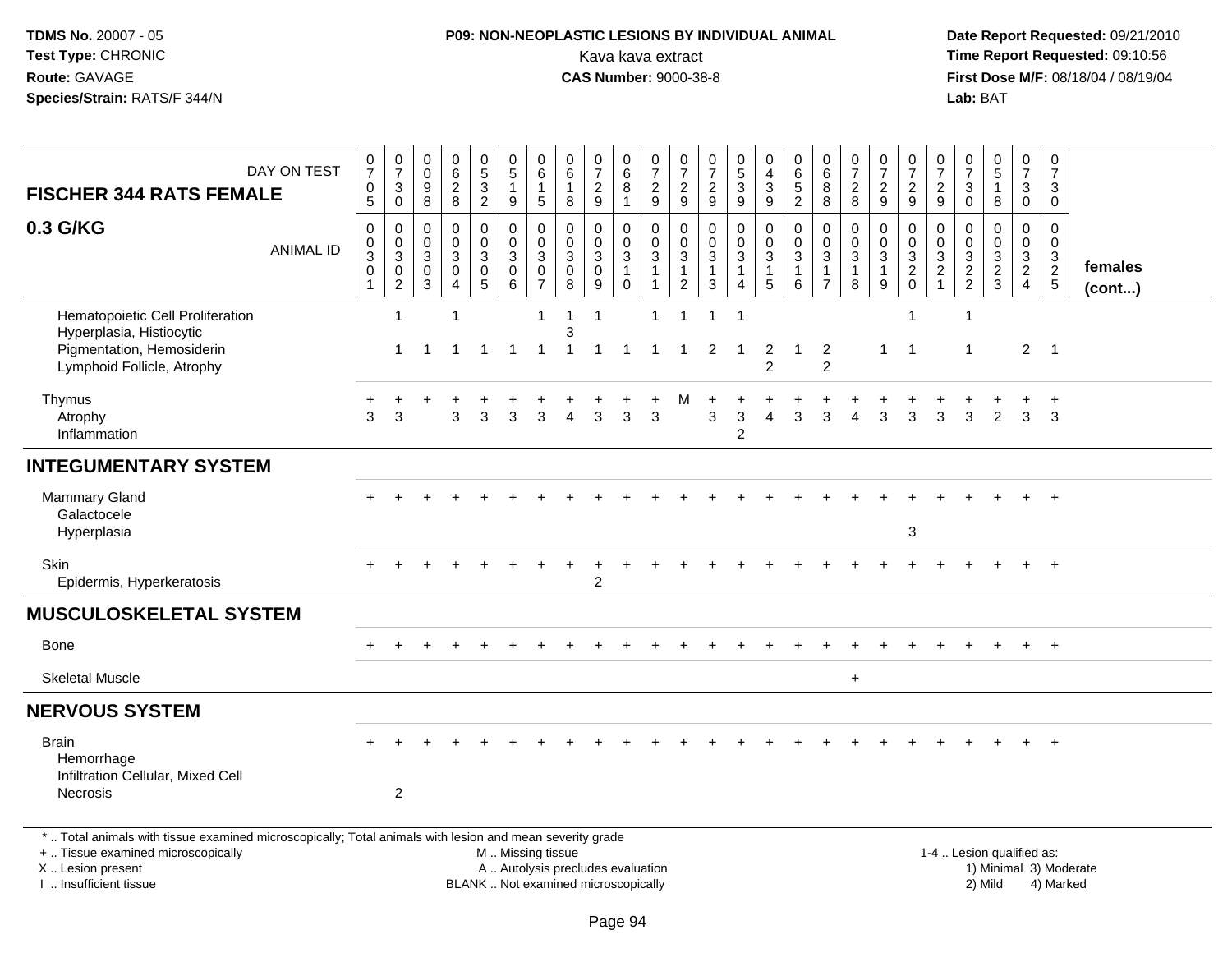# **P09: NON-NEOPLASTIC LESIONS BY INDIVIDUAL ANIMAL**Kava kava extract **Time Report Requested:** 09:10:56<br>**CAS Number:** 9000-38-8 **CAS Number:** 9000-38-8

| DAY ON TEST<br><b>FISCHER 344 RATS FEMALE</b>                                                                                                                                                | 0<br>$\overline{7}$<br>$\begin{array}{c} 0 \\ 5 \end{array}$ | $\frac{0}{7}$<br>$\sqrt{3}$<br>$\mathbf 0$        | $\pmb{0}$<br>$\boldsymbol{0}$<br>$9\,$<br>8           | $\pmb{0}$<br>$\,6\,$<br>$\overline{c}$<br>8                      | $\begin{array}{c} 0 \\ 5 \end{array}$<br>$\overline{3}$<br>$\boldsymbol{2}$ | 0<br>$5\phantom{.0}$<br>$\mathbf{1}$<br>9                         | 0<br>6<br>$\mathbf{1}$<br>5                  | 0<br>6<br>$\mathbf{1}$<br>8                    | $\pmb{0}$<br>$\overline{7}$<br>$\overline{c}$<br>$\boldsymbol{9}$                 | $\boldsymbol{0}$<br>6<br>8<br>$\mathbf{1}$                                   | $\pmb{0}$<br>$\overline{7}$<br>$\frac{2}{9}$                                 | 0<br>$\overline{7}$<br>$\overline{c}$<br>$9\,$          | 0<br>$\overline{7}$<br>$\overline{\mathbf{c}}$<br>$9\,$ | $\begin{array}{c} 0 \\ 5 \end{array}$<br>$\overline{3}$<br>9 | $\pmb{0}$<br>$\overline{4}$<br>$\ensuremath{\mathsf{3}}$<br>$9\,$          | $\pmb{0}$<br>$\,6\,$<br>$\overline{5}$<br>$\overline{c}$         | 0<br>$\,6\,$<br>8<br>8                                            | $\pmb{0}$<br>$\overline{7}$<br>$\overline{c}$<br>8                           | 0<br>$\overline{7}$<br>$\overline{c}$<br>9 | $\pmb{0}$<br>$\overline{7}$<br>$\overline{c}$<br>$9\,$ | 0<br>$\overline{7}$<br>$\overline{2}$<br>$\boldsymbol{9}$ | 0<br>$\overline{7}$<br>3<br>$\mathsf 0$ | $\begin{matrix} 0 \\ 5 \end{matrix}$<br>$\mathbf{1}$<br>8      | 0<br>$\overline{7}$<br>3<br>$\mathbf 0$                              | $\boldsymbol{0}$<br>$\overline{7}$<br>3<br>$\mathbf 0$ |                         |
|----------------------------------------------------------------------------------------------------------------------------------------------------------------------------------------------|--------------------------------------------------------------|---------------------------------------------------|-------------------------------------------------------|------------------------------------------------------------------|-----------------------------------------------------------------------------|-------------------------------------------------------------------|----------------------------------------------|------------------------------------------------|-----------------------------------------------------------------------------------|------------------------------------------------------------------------------|------------------------------------------------------------------------------|---------------------------------------------------------|---------------------------------------------------------|--------------------------------------------------------------|----------------------------------------------------------------------------|------------------------------------------------------------------|-------------------------------------------------------------------|------------------------------------------------------------------------------|--------------------------------------------|--------------------------------------------------------|-----------------------------------------------------------|-----------------------------------------|----------------------------------------------------------------|----------------------------------------------------------------------|--------------------------------------------------------|-------------------------|
| 0.3 G/KG<br><b>ANIMAL ID</b>                                                                                                                                                                 | $\pmb{0}$<br>$\frac{0}{3}$<br>$\mathbf 0$<br>$\overline{1}$  | 0<br>$\frac{0}{3}$<br>$\pmb{0}$<br>$\overline{c}$ | 0<br>$\boldsymbol{0}$<br>$\sqrt{3}$<br>$_{3}^{\rm 0}$ | $\mathbf 0$<br>$\mathbf 0$<br>3<br>$\mathbf 0$<br>$\overline{4}$ | 0<br>$\pmb{0}$<br>3<br>$\pmb{0}$<br>5                                       | 0<br>$\mathsf 0$<br>$\ensuremath{\mathsf{3}}$<br>$\mathbf 0$<br>6 | 0<br>0<br>3<br>$\mathbf 0$<br>$\overline{7}$ | 0<br>$\mathbf 0$<br>3<br>$\mathbf 0$<br>$\bf8$ | $\mathbf 0$<br>$\mathsf{O}\xspace$<br>$\ensuremath{\mathsf{3}}$<br>$\pmb{0}$<br>9 | 0<br>$\mathbf 0$<br>$\ensuremath{\mathsf{3}}$<br>$\mathbf{1}$<br>$\mathbf 0$ | $\mathbf 0$<br>$\mathbf 0$<br>$\sqrt{3}$<br>$\overline{1}$<br>$\overline{1}$ | 0<br>$\mathbf 0$<br>3<br>$\mathbf{1}$<br>$\overline{2}$ | $\mathbf 0$<br>$\mathbf 0$<br>3<br>$\mathbf{1}$<br>3    | 0<br>$\mathbf 0$<br>3<br>$\mathbf{1}$<br>$\overline{4}$      | 0<br>$\mathsf{O}\xspace$<br>$\mathbf{3}$<br>$\mathbf{1}$<br>$\overline{5}$ | 0<br>$\pmb{0}$<br>$\ensuremath{\mathsf{3}}$<br>$\mathbf{1}$<br>6 | $\mathbf 0$<br>$\mathbf 0$<br>3<br>$\mathbf{1}$<br>$\overline{7}$ | $\mathbf 0$<br>$\mathbf 0$<br>$\ensuremath{\mathsf{3}}$<br>$\mathbf{1}$<br>8 | 0<br>$\mathbf 0$<br>3<br>$\mathbf{1}$<br>9 | 0<br>$\boldsymbol{0}$<br>$\sqrt{3}$<br>$\frac{2}{0}$   | 0<br>$\mathbf 0$<br>3<br>$\overline{c}$<br>$\mathbf{1}$   | 0<br>$\mathbf 0$<br>3<br>$\frac{2}{2}$  | 0<br>$\mathsf 0$<br>$\ensuremath{\mathsf{3}}$<br>$\frac{2}{3}$ | 0<br>$\mathbf 0$<br>$\mathbf{3}$<br>$\overline{2}$<br>$\overline{4}$ | $\mathbf 0$<br>$\mathbf 0$<br>$\frac{3}{2}$            | females<br>$($ cont $)$ |
| Peripheral Nerve                                                                                                                                                                             |                                                              |                                                   |                                                       |                                                                  |                                                                             |                                                                   |                                              |                                                |                                                                                   |                                                                              |                                                                              |                                                         |                                                         |                                                              |                                                                            |                                                                  |                                                                   |                                                                              |                                            |                                                        |                                                           |                                         |                                                                |                                                                      |                                                        |                         |
| Spinal Cord<br>Hemorrhage<br>Necrosis                                                                                                                                                        |                                                              |                                                   |                                                       |                                                                  |                                                                             |                                                                   |                                              |                                                |                                                                                   |                                                                              |                                                                              |                                                         |                                                         |                                                              |                                                                            |                                                                  |                                                                   |                                                                              |                                            |                                                        |                                                           |                                         |                                                                |                                                                      |                                                        |                         |
| <b>RESPIRATORY SYSTEM</b>                                                                                                                                                                    |                                                              |                                                   |                                                       |                                                                  |                                                                             |                                                                   |                                              |                                                |                                                                                   |                                                                              |                                                                              |                                                         |                                                         |                                                              |                                                                            |                                                                  |                                                                   |                                                                              |                                            |                                                        |                                                           |                                         |                                                                |                                                                      |                                                        |                         |
| Lung<br>Inflammation, Chronic Active                                                                                                                                                         |                                                              |                                                   |                                                       |                                                                  |                                                                             |                                                                   |                                              |                                                |                                                                                   |                                                                              |                                                                              |                                                         |                                                         |                                                              |                                                                            |                                                                  |                                                                   |                                                                              |                                            |                                                        |                                                           |                                         |                                                                |                                                                      |                                                        |                         |
| Alveolar Epithelium, Hyperplasia<br>Alveolus, Infiltration Cellular, Histiocyte                                                                                                              | 1                                                            |                                                   |                                                       | -1                                                               |                                                                             |                                                                   |                                              |                                                | $\overline{2}$                                                                    | $\mathbf{1}$                                                                 | $\overline{\mathbf{1}}$                                                      |                                                         | 2<br>-1                                                 |                                                              |                                                                            |                                                                  |                                                                   | 1                                                                            |                                            |                                                        |                                                           |                                         |                                                                |                                                                      | 4<br>-1                                                |                         |
| Nose<br>Inflammation<br>Glands, Dilatation<br>Olfactory Epithelium, Metaplasia<br>Respiratory Epithelium, Hyperplasia                                                                        | $+$                                                          |                                                   |                                                       |                                                                  |                                                                             |                                                                   |                                              |                                                |                                                                                   | $\overline{2}$                                                               |                                                                              |                                                         |                                                         | 3                                                            |                                                                            |                                                                  |                                                                   | 3<br>3<br>3                                                                  |                                            |                                                        |                                                           |                                         |                                                                |                                                                      |                                                        |                         |
| Trachea<br>Peritracheal Tissue, Inflammation                                                                                                                                                 |                                                              |                                                   |                                                       |                                                                  |                                                                             |                                                                   |                                              |                                                |                                                                                   |                                                                              |                                                                              |                                                         |                                                         | 3                                                            |                                                                            |                                                                  |                                                                   |                                                                              |                                            |                                                        |                                                           |                                         |                                                                |                                                                      | $+$                                                    |                         |
| <b>SPECIAL SENSES SYSTEM</b>                                                                                                                                                                 |                                                              |                                                   |                                                       |                                                                  |                                                                             |                                                                   |                                              |                                                |                                                                                   |                                                                              |                                                                              |                                                         |                                                         |                                                              |                                                                            |                                                                  |                                                                   |                                                                              |                                            |                                                        |                                                           |                                         |                                                                |                                                                      |                                                        |                         |
| Eye<br>Synechia<br>Cornea, Inflammation                                                                                                                                                      | 2                                                            |                                                   |                                                       |                                                                  | 4                                                                           |                                                                   |                                              |                                                |                                                                                   |                                                                              |                                                                              |                                                         |                                                         |                                                              |                                                                            |                                                                  |                                                                   |                                                                              |                                            |                                                        |                                                           |                                         |                                                                |                                                                      | $+$                                                    |                         |
| Lens, Cataract<br>Retina, Degeneration<br>Retina, Dysplasia                                                                                                                                  | 3                                                            |                                                   |                                                       |                                                                  |                                                                             |                                                                   |                                              |                                                |                                                                                   |                                                                              |                                                                              |                                                         |                                                         |                                                              |                                                                            | 4<br>$\overline{4}$                                              |                                                                   |                                                                              |                                            |                                                        |                                                           | $\overline{2}$                          |                                                                |                                                                      |                                                        |                         |
| *  Total animals with tissue examined microscopically; Total animals with lesion and mean severity grade<br>+  Tissue examined microscopically<br>X Lesion present<br>I  Insufficient tissue |                                                              |                                                   |                                                       |                                                                  |                                                                             | M  Missing tissue                                                 |                                              |                                                | A  Autolysis precludes evaluation<br>BLANK  Not examined microscopically          |                                                                              |                                                                              |                                                         |                                                         |                                                              |                                                                            |                                                                  |                                                                   |                                                                              |                                            |                                                        |                                                           |                                         | 1-4  Lesion qualified as:<br>2) Mild                           |                                                                      | 4) Marked                                              | 1) Minimal 3) Moderate  |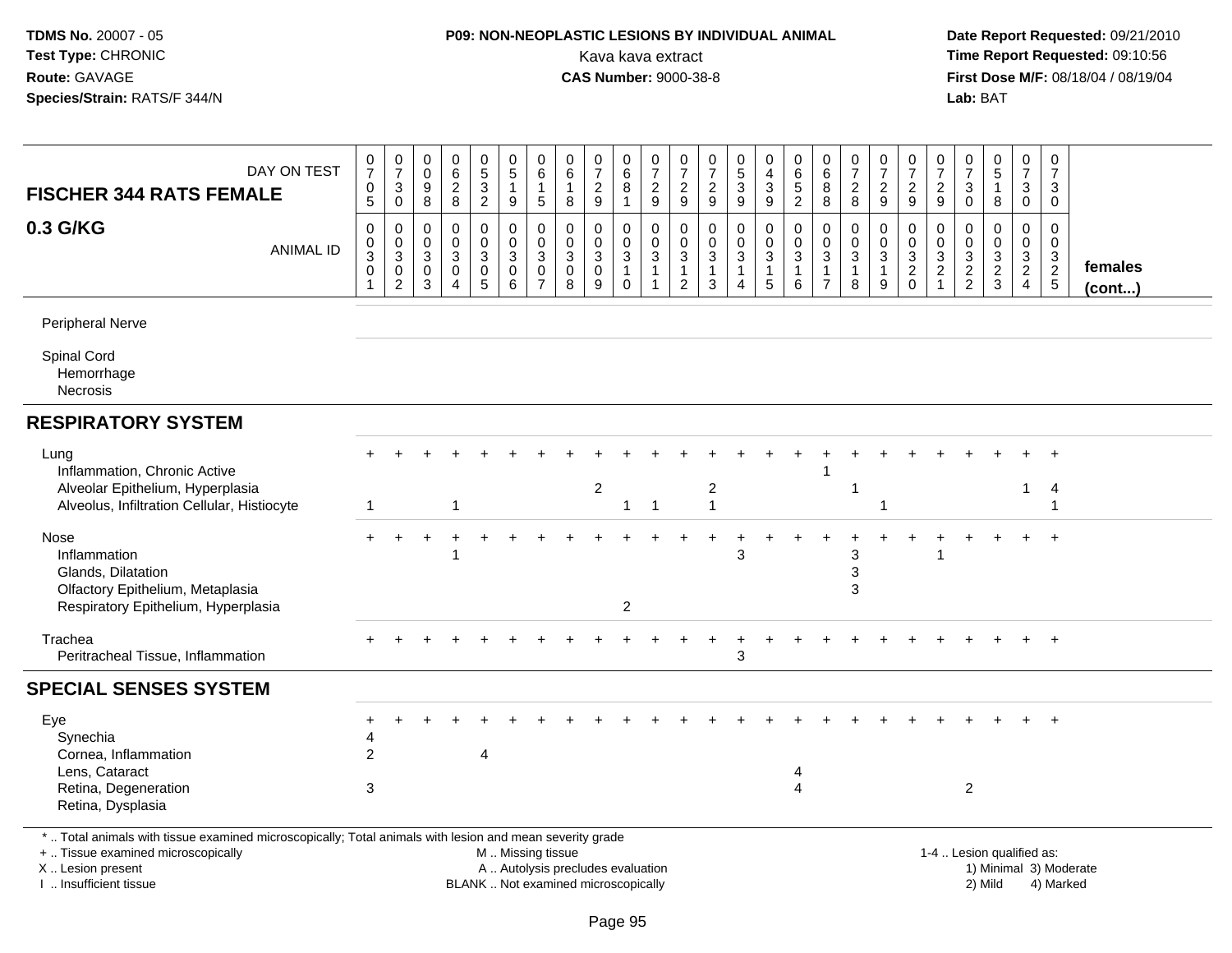# **P09: NON-NEOPLASTIC LESIONS BY INDIVIDUAL ANIMAL**Kava kava extract **Time Report Requested:** 09:10:56<br>**CAS Number:** 9000-38-8<br>**Tirst Dose M/F:** 08/18/04 / 08/19/04

 **Date Report Requested:** 09/21/2010 **First Dose M/F:** 08/18/04 / 08/19/04 Lab: BAT **Lab:** BAT

| <b>FISCHER 344 RATS FEMALE</b><br>0.3 G/KG                                                                                               | DAY ON TEST<br>ANIMAL ID | $\frac{0}{7}$<br>$\mathbf 0$<br>$5\,$<br>0<br>$\begin{bmatrix} 0 \\ 3 \\ 0 \end{bmatrix}$ | $\frac{0}{7}$<br>$\sqrt{3}$<br>0<br>0<br>$_{3}^{\rm 0}$ | $\mathbf 0$<br>$\pmb{0}$<br>$\boldsymbol{9}$<br>8<br>0<br>$\mathbf 0$<br>$\sqrt{3}$ | 0628<br>$\mathbf 0$<br>$\frac{0}{3}$ | $\begin{array}{c} 0 \\ 5 \\ 3 \end{array}$<br>$\overline{2}$<br>$\mathbf 0$<br>$\begin{bmatrix} 0 \\ 3 \\ 0 \end{bmatrix}$ | $\begin{array}{c} 0 \\ 5 \end{array}$<br>9<br>0<br>$\begin{bmatrix} 0 \\ 3 \\ 0 \end{bmatrix}$ | $\begin{array}{c} 0 \\ 6 \end{array}$<br>$\sqrt{5}$<br>$\mathbf 0$<br>$\begin{matrix} 0 \\ 3 \\ 0 \end{matrix}$ | $\begin{array}{c} 0 \\ 6 \end{array}$<br>8<br>0<br>0<br>$\sqrt{3}$                       | $\frac{0}{7}$<br>$\overline{2}$<br>$9\,$<br>0<br>$\pmb{0}$<br>$\mathbf{3}$ | $\begin{array}{c} 0 \\ 6 \\ 8 \end{array}$<br>0<br>$\boldsymbol{0}$<br>$\mathbf{3}$ | 0729<br>0<br>$\overline{0}$<br>3 | $\frac{0}{7}$<br>$\frac{2}{9}$<br>0<br>$\frac{0}{3}$ | $\frac{0}{7}$<br>$\frac{2}{9}$<br>0<br>0<br>3 | 0<br>5<br>3<br>9<br>$\begin{matrix} 0 \\ 0 \\ 3 \\ 1 \end{matrix}$ | $\begin{array}{c} 0 \\ 4 \\ 3 \end{array}$<br>$\boldsymbol{9}$<br>0<br>$\frac{0}{3}$ | $\begin{matrix} 0 \\ 6 \\ 5 \end{matrix}$<br>$\overline{c}$<br>0<br>$\boldsymbol{0}$<br>$\sqrt{3}$ | $\begin{matrix}0\\6\\8\end{matrix}$<br>8<br>0<br>$\pmb{0}$<br>$\mathbf{3}$ | $\frac{0}{7}$<br>8<br>$\pmb{0}$<br>$\sqrt{3}$ | $\frac{0}{7}$<br>$\overline{2}$<br>$\boldsymbol{9}$<br>$\pmb{0}$<br>$\sqrt{3}$ | $\begin{smallmatrix}0\\7\end{smallmatrix}$<br>$\sqrt{2}$<br>$\boldsymbol{9}$<br>0<br>$\mathsf{O}\xspace$<br>$\mathsf 3$ | $\frac{0}{7}$<br>$\frac{2}{9}$<br>0<br>$\mathbf 0$<br>$\frac{3}{2}$ | $\frac{0}{7}$<br>$\sqrt{3}$<br>0<br>0<br>$\pmb{0}$<br>$\sqrt{3}$ | $\begin{array}{c} 0 \\ 5 \end{array}$<br>$\mathbf{1}$<br>8<br>0<br>$\pmb{0}$<br>$\mathbf{3}$ | $\frac{0}{7}$<br>3<br>0<br>0<br>0<br>$\frac{3}{2}$ | $\boldsymbol{0}$<br>$\overline{7}$<br>$\mathbf{3}$<br>$\pmb{0}$<br>0<br>$\mathsf 0$<br>$\frac{3}{2}$ | females |
|------------------------------------------------------------------------------------------------------------------------------------------|--------------------------|-------------------------------------------------------------------------------------------|---------------------------------------------------------|-------------------------------------------------------------------------------------|--------------------------------------|----------------------------------------------------------------------------------------------------------------------------|------------------------------------------------------------------------------------------------|-----------------------------------------------------------------------------------------------------------------|------------------------------------------------------------------------------------------|----------------------------------------------------------------------------|-------------------------------------------------------------------------------------|----------------------------------|------------------------------------------------------|-----------------------------------------------|--------------------------------------------------------------------|--------------------------------------------------------------------------------------|----------------------------------------------------------------------------------------------------|----------------------------------------------------------------------------|-----------------------------------------------|--------------------------------------------------------------------------------|-------------------------------------------------------------------------------------------------------------------------|---------------------------------------------------------------------|------------------------------------------------------------------|----------------------------------------------------------------------------------------------|----------------------------------------------------|------------------------------------------------------------------------------------------------------|---------|
|                                                                                                                                          |                          |                                                                                           | $\overline{0}$<br>2                                     | $\pmb{0}$<br>3                                                                      | $\boldsymbol{\Lambda}$               | 5                                                                                                                          | 6                                                                                              | $\overline{7}$                                                                                                  | $\mathsf{O}\xspace$<br>8                                                                 | $\pmb{0}$<br>9                                                             | $\Omega$                                                                            |                                  | $\mathbf{1}$<br>$\overline{2}$                       | 3                                             | $\overline{4}$                                                     | $\mathbf{1}$<br>5                                                                    | 1<br>6                                                                                             | $\overline{7}$                                                             | $\mathbf{1}$<br>8                             | 9                                                                              | $\overline{2}$<br>$\Omega$                                                                                              |                                                                     | $\overline{2}$<br>$\overline{2}$                                 | $\overline{2}$<br>3                                                                          | $\overline{4}$                                     | $\sqrt{5}$                                                                                           | (cont)  |
| Retina, Gliosis                                                                                                                          |                          |                                                                                           |                                                         |                                                                                     |                                      |                                                                                                                            |                                                                                                |                                                                                                                 |                                                                                          |                                                                            |                                                                                     |                                  |                                                      |                                               |                                                                    |                                                                                      |                                                                                                    |                                                                            |                                               |                                                                                |                                                                                                                         |                                                                     |                                                                  |                                                                                              |                                                    |                                                                                                      |         |
| Harderian Gland                                                                                                                          |                          |                                                                                           |                                                         |                                                                                     |                                      |                                                                                                                            |                                                                                                |                                                                                                                 |                                                                                          |                                                                            |                                                                                     |                                  |                                                      |                                               |                                                                    |                                                                                      |                                                                                                    |                                                                            |                                               |                                                                                |                                                                                                                         |                                                                     |                                                                  |                                                                                              | $+$                                                | $+$                                                                                                  |         |
| <b>URINARY SYSTEM</b>                                                                                                                    |                          |                                                                                           |                                                         |                                                                                     |                                      |                                                                                                                            |                                                                                                |                                                                                                                 |                                                                                          |                                                                            |                                                                                     |                                  |                                                      |                                               |                                                                    |                                                                                      |                                                                                                    |                                                                            |                                               |                                                                                |                                                                                                                         |                                                                     |                                                                  |                                                                                              |                                                    |                                                                                                      |         |
| Kidney<br>Accumulation, Hyaline Droplet                                                                                                  |                          |                                                                                           |                                                         |                                                                                     |                                      |                                                                                                                            |                                                                                                |                                                                                                                 |                                                                                          |                                                                            |                                                                                     |                                  |                                                      |                                               |                                                                    |                                                                                      |                                                                                                    |                                                                            | $\overline{2}$                                |                                                                                |                                                                                                                         |                                                                     |                                                                  |                                                                                              |                                                    |                                                                                                      |         |
| Infarct<br>Mineralization<br>Nephropathy                                                                                                 |                          |                                                                                           |                                                         |                                                                                     |                                      |                                                                                                                            |                                                                                                |                                                                                                                 | $\begin{array}{cccccccc} 1 & 1 & 1 & 1 & 1 & 1 \\ 1 & 1 & 1 & 1 & 1 & 1 & 1 \end{array}$ |                                                                            |                                                                                     |                                  |                                                      | $\begin{array}{cc} 1 & 1 \\ & 1 \end{array}$  |                                                                    |                                                                                      |                                                                                                    |                                                                            |                                               |                                                                                |                                                                                                                         |                                                                     |                                                                  | 3                                                                                            |                                                    |                                                                                                      |         |
| Papilla, Necrosis<br>Pelvis, Inflammation<br>Pelvis, Transitional Epithelium, Hyperplasia<br>Pelvis, Transitional Epithelium, Metaplasia |                          |                                                                                           |                                                         |                                                                                     |                                      |                                                                                                                            |                                                                                                |                                                                                                                 |                                                                                          |                                                                            |                                                                                     |                                  |                                                      |                                               |                                                                    |                                                                                      |                                                                                                    |                                                                            |                                               |                                                                                |                                                                                                                         |                                                                     |                                                                  |                                                                                              |                                                    |                                                                                                      |         |
| Renal Tubule, Dilatation<br>Renal Tubule, Necrosis                                                                                       |                          |                                                                                           |                                                         |                                                                                     |                                      |                                                                                                                            |                                                                                                |                                                                                                                 |                                                                                          |                                                                            |                                                                                     |                                  |                                                      |                                               |                                                                    | 3                                                                                    |                                                                                                    |                                                                            |                                               |                                                                                |                                                                                                                         |                                                                     |                                                                  |                                                                                              |                                                    |                                                                                                      |         |
| <b>Urinary Bladder</b>                                                                                                                   |                          |                                                                                           |                                                         |                                                                                     |                                      |                                                                                                                            |                                                                                                |                                                                                                                 |                                                                                          |                                                                            |                                                                                     |                                  |                                                      |                                               |                                                                    |                                                                                      |                                                                                                    |                                                                            |                                               |                                                                                |                                                                                                                         |                                                                     |                                                                  |                                                                                              |                                                    |                                                                                                      |         |

\* .. Total animals with tissue examined microscopically; Total animals with lesion and mean severity grade

+ .. Tissue examined microscopically

X .. Lesion present

I .. Insufficient tissue

M .. Missing tissue

Lesion present A .. Autolysis precludes evaluation 1) Minimal 3) Moderate

 1-4 .. Lesion qualified as: BLANK .. Not examined microscopically 2) Mild 4) Marked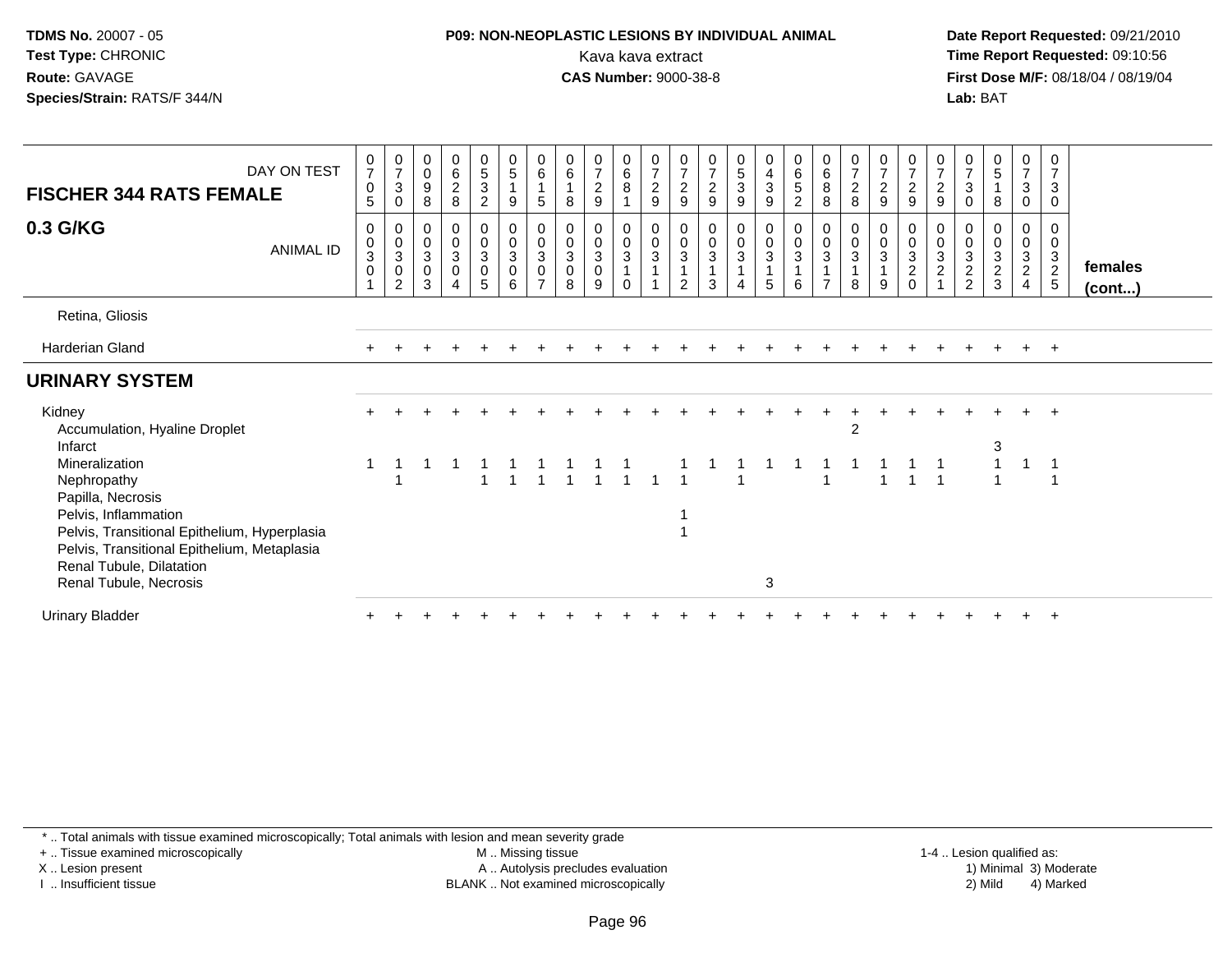#### **P09: NON-NEOPLASTIC LESIONS BY INDIVIDUAL ANIMAL**Kava kava extract **Time Report Requested:** 09:10:56<br>**CAS Number:** 9000-38-8<br>**Tirst Dose M/F:** 08/18/04 / 08/19/04

 **Date Report Requested:** 09/21/2010 **First Dose M/F:** 08/18/04 / 08/19/04 Lab: BAT **Lab:** BAT

| <b>FISCHER 344 RATS FEMALE</b><br>0.3 G/KG<br><b>ALIMENTARY SYSTEM</b>                                                                                                                                                                  | DAY ON TEST<br><b>ANIMAL ID</b> | $\frac{0}{7}$<br>$\overline{3}$<br>$\mathsf{O}\xspace$<br>$\pmb{0}$<br>$\frac{0}{2}$ 8 | 0629<br>$\mathsf{O}\xspace$<br>$\begin{array}{c} 0 \\ 3 \\ 2 \\ 7 \end{array}$ | $\frac{0}{7}$<br>9<br>$\mathbf 0$<br>$\mathbf 0$<br>$\frac{3}{2}$<br>8 | $\frac{0}{7}$<br>$\mathbf 0$<br>$\overline{5}$<br>$\mathbf 0$<br>$\mathbf 0$<br>$\frac{3}{2}$<br>9 | $\begin{array}{c} 0 \\ 6 \\ 7 \end{array}$<br>$\overline{2}$<br>$\boldsymbol{0}$<br>$\mathbf 0$<br>3<br>3<br>$\mathbf 0$ | $\frac{0}{7}$<br>9<br>$\begin{matrix}0\\0\\3\\3\end{matrix}$<br>$\mathbf{1}$ | $\frac{0}{7}$<br>$\frac{2}{9}$<br>$\pmb{0}$<br>$\mathsf{O}\xspace$<br>$\overline{3}$<br>3<br>$\overline{2}$ | $\frac{0}{7}$<br>$\sqrt{2}$<br>8<br>$\mathsf{O}\xspace$<br>0<br>$\frac{3}{3}$<br>3 | $\begin{array}{c} 0 \\ 5 \\ 7 \end{array}$<br>9<br>$\mathsf{O}\xspace$<br>$\ddot{\mathbf{0}}$<br>$\frac{3}{3}$<br>$\boldsymbol{\Lambda}$ | 0729<br>$\boldsymbol{0}$<br>$\mathsf{O}\xspace$<br>$\frac{3}{3}$<br>$\overline{5}$ | $\begin{array}{c} 0 \\ 6 \end{array}$<br>$\overline{5}$<br>$\mathbf{3}$<br>$\pmb{0}$<br>$\mathbf 0$<br>$\frac{3}{3}$<br>6 | $\frac{0}{7}$<br>$\sqrt{3}$<br>$\boldsymbol{0}$<br>$\pmb{0}$<br>$\mathbf 0$<br>$\ensuremath{\mathsf{3}}$<br>$\sqrt{3}$<br>$\overline{7}$ | $\begin{array}{c} 0 \\ 6 \\ 6 \end{array}$<br>$\overline{4}$<br>$\mathsf{O}\xspace$<br>$\ddot{\mathbf{0}}$<br>$\frac{3}{3}$<br>8 | $\begin{array}{c} 0 \\ 5 \\ 3 \end{array}$<br>$\overline{a}$<br>$\mathsf{O}\xspace$<br>$\mathbf 0$<br>$\frac{3}{3}$<br>9 | 0<br>6<br>5<br>8<br>$\begin{matrix} 0 \\ 0 \\ 3 \\ 4 \end{matrix}$<br>$\mathbf 0$ | $\frac{0}{7}$<br>$\mathfrak{Z}$<br>$\mathsf{O}\xspace$<br>$_{\rm 0}^{\rm 0}$<br>$\overline{3}$<br>4 | $063$<br>2<br>$\pmb{0}$<br>$\frac{0}{3}$<br>$\overline{\mathbf{4}}$<br>$\overline{c}$ | $\frac{0}{7}$<br>$\frac{2}{8}$<br>$\pmb{0}$<br>$\mathbf 0$<br>$\overline{3}$<br>$\overline{4}$<br>3 | $\frac{0}{7}$<br>$\frac{2}{9}$<br>0<br>$\mathbf 0$<br>$\overline{3}$<br>4<br>$\overline{\mathbf{4}}$ | 0<br>$6\phantom{a}$<br>$\overline{4}$<br>$\overline{7}$<br>$\pmb{0}$<br>$\overline{0}$<br>$\overline{3}$<br>4<br>$\overline{5}$ | 0729<br>$\mathbf 0$<br>$_{3}^{\rm 0}$<br>4<br>6     | $\frac{0}{7}$<br>$\mathbf{3}$<br>$\mathsf{O}\xspace$<br>$\pmb{0}$<br>$\mathbf 0$<br>$\overline{3}$<br>$\overline{4}$<br>$\overline{7}$ | $\begin{matrix} 0 \\ 6 \\ 3 \end{matrix}$<br>$\boldsymbol{9}$<br>$\pmb{0}$<br>$\ddot{\mathbf{0}}$<br>$\overline{3}$<br>$\overline{\mathbf{4}}$<br>8 | $\begin{smallmatrix}0\\7\end{smallmatrix}$<br>$\mathbf 0$<br>$\bf 8$<br>$\mathbf 0$<br>$\mathbf 0$<br>$\overline{3}$<br>$\overline{4}$<br>9 | 0<br>$\overline{7}$<br>$\mathbf 0$<br>$\overline{2}$<br>0<br>$\mathbf 0$<br>$\mathbf{3}$<br>$5\phantom{.0}$<br>$\overline{0}$ |    | * TOTALS                                                                             |
|-----------------------------------------------------------------------------------------------------------------------------------------------------------------------------------------------------------------------------------------|---------------------------------|----------------------------------------------------------------------------------------|--------------------------------------------------------------------------------|------------------------------------------------------------------------|----------------------------------------------------------------------------------------------------|--------------------------------------------------------------------------------------------------------------------------|------------------------------------------------------------------------------|-------------------------------------------------------------------------------------------------------------|------------------------------------------------------------------------------------|------------------------------------------------------------------------------------------------------------------------------------------|------------------------------------------------------------------------------------|---------------------------------------------------------------------------------------------------------------------------|------------------------------------------------------------------------------------------------------------------------------------------|----------------------------------------------------------------------------------------------------------------------------------|--------------------------------------------------------------------------------------------------------------------------|-----------------------------------------------------------------------------------|-----------------------------------------------------------------------------------------------------|---------------------------------------------------------------------------------------|-----------------------------------------------------------------------------------------------------|------------------------------------------------------------------------------------------------------|---------------------------------------------------------------------------------------------------------------------------------|-----------------------------------------------------|----------------------------------------------------------------------------------------------------------------------------------------|-----------------------------------------------------------------------------------------------------------------------------------------------------|---------------------------------------------------------------------------------------------------------------------------------------------|-------------------------------------------------------------------------------------------------------------------------------|----|--------------------------------------------------------------------------------------|
| Esophagus<br>Inflammation<br>Perforation                                                                                                                                                                                                |                                 |                                                                                        |                                                                                |                                                                        |                                                                                                    |                                                                                                                          |                                                                              |                                                                                                             |                                                                                    |                                                                                                                                          |                                                                                    |                                                                                                                           |                                                                                                                                          |                                                                                                                                  |                                                                                                                          |                                                                                   |                                                                                                     |                                                                                       |                                                                                                     |                                                                                                      |                                                                                                                                 |                                                     |                                                                                                                                        |                                                                                                                                                     |                                                                                                                                             | $+$                                                                                                                           | 50 | 13.0<br>14.0                                                                         |
| Intestine Large, Cecum<br>Inflammation<br><b>Necrosis</b>                                                                                                                                                                               |                                 |                                                                                        |                                                                                |                                                                        |                                                                                                    | 4<br>4                                                                                                                   |                                                                              |                                                                                                             |                                                                                    |                                                                                                                                          |                                                                                    |                                                                                                                           |                                                                                                                                          |                                                                                                                                  |                                                                                                                          |                                                                                   |                                                                                                     |                                                                                       |                                                                                                     |                                                                                                      |                                                                                                                                 |                                                     |                                                                                                                                        |                                                                                                                                                     |                                                                                                                                             | $+$                                                                                                                           | 50 | 14.0<br>14.0                                                                         |
| Intestine Large, Colon<br>Parasite Metazoan                                                                                                                                                                                             |                                 |                                                                                        |                                                                                |                                                                        |                                                                                                    |                                                                                                                          |                                                                              |                                                                                                             |                                                                                    |                                                                                                                                          |                                                                                    |                                                                                                                           |                                                                                                                                          |                                                                                                                                  | X                                                                                                                        |                                                                                   | $\sf X$                                                                                             |                                                                                       |                                                                                                     |                                                                                                      |                                                                                                                                 |                                                     |                                                                                                                                        |                                                                                                                                                     | $\pmb{\times}$                                                                                                                              |                                                                                                                               | 50 | 8                                                                                    |
| Intestine Large, Rectum                                                                                                                                                                                                                 |                                 |                                                                                        |                                                                                |                                                                        |                                                                                                    |                                                                                                                          |                                                                              |                                                                                                             |                                                                                    |                                                                                                                                          |                                                                                    |                                                                                                                           |                                                                                                                                          |                                                                                                                                  |                                                                                                                          |                                                                                   |                                                                                                     |                                                                                       |                                                                                                     |                                                                                                      |                                                                                                                                 |                                                     |                                                                                                                                        |                                                                                                                                                     |                                                                                                                                             | $+$                                                                                                                           | 50 |                                                                                      |
| Intestine Small, Duodenum                                                                                                                                                                                                               |                                 |                                                                                        |                                                                                |                                                                        |                                                                                                    |                                                                                                                          |                                                                              |                                                                                                             |                                                                                    |                                                                                                                                          |                                                                                    |                                                                                                                           |                                                                                                                                          |                                                                                                                                  |                                                                                                                          |                                                                                   |                                                                                                     |                                                                                       |                                                                                                     |                                                                                                      |                                                                                                                                 |                                                     |                                                                                                                                        |                                                                                                                                                     |                                                                                                                                             | $+$                                                                                                                           | 50 |                                                                                      |
| Intestine Small, Ileum                                                                                                                                                                                                                  |                                 |                                                                                        |                                                                                |                                                                        |                                                                                                    |                                                                                                                          |                                                                              |                                                                                                             |                                                                                    |                                                                                                                                          |                                                                                    |                                                                                                                           |                                                                                                                                          |                                                                                                                                  |                                                                                                                          |                                                                                   |                                                                                                     |                                                                                       |                                                                                                     |                                                                                                      |                                                                                                                                 |                                                     |                                                                                                                                        |                                                                                                                                                     |                                                                                                                                             | $\ddot{}$                                                                                                                     | 50 |                                                                                      |
| Intestine Small, Jejunum                                                                                                                                                                                                                |                                 |                                                                                        |                                                                                |                                                                        |                                                                                                    |                                                                                                                          |                                                                              |                                                                                                             |                                                                                    |                                                                                                                                          |                                                                                    |                                                                                                                           |                                                                                                                                          |                                                                                                                                  |                                                                                                                          |                                                                                   |                                                                                                     |                                                                                       |                                                                                                     |                                                                                                      |                                                                                                                                 |                                                     |                                                                                                                                        |                                                                                                                                                     |                                                                                                                                             | $+$                                                                                                                           | 50 |                                                                                      |
| Liver<br><b>Basophilic Focus</b><br><b>Clear Cell Focus</b><br><b>Eosinophilic Focus</b><br>Fatty Change, Diffuse<br>Hepatodiaphragmatic Nodule<br>Inflammation, Chronic Active<br><b>Mixed Cell Focus</b><br>Pigmentation, Hemosiderin |                                 | X<br>$\mathbf{1}$<br>X                                                                 |                                                                                | X<br>Χ<br>X<br>$\overline{1}$<br>-1                                    | $\mathbf{3}$                                                                                       | $\mathbf{3}$                                                                                                             | $\mathsf{X}$<br>1                                                            | $\times$<br>$X$ $X$<br>1                                                                                    | X<br>$\sf X$<br>-1                                                                 | $\pmb{\times}$<br>-1                                                                                                                     | $\mathsf X$<br>X<br>$\mathsf{X}$<br>-1                                             | $\sf X$<br>$X$ $X$<br>1<br>X<br>$\overline{1}$<br>$\sf X$                                                                 | $\sf X$<br>1                                                                                                                             | $\mathsf{X}$<br>$\overline{1}$                                                                                                   | $\boldsymbol{\mathsf{X}}$                                                                                                | $\mathsf X$                                                                       | $\mathsf{X}$<br>$X$ $X$<br>$\overline{1}$<br>$\mathbf{1}$                                           |                                                                                       | X<br>$\overline{1}$                                                                                 | $\pmb{\times}$<br>X<br>$\overline{1}$                                                                | $\mathsf X$<br>$X$ $X$ $X$<br>$\overline{1}$                                                                                    | $\boldsymbol{\mathsf{X}}$<br>X<br>$\mathbf{1}$<br>X | $\mathsf{X}$<br>$\mathbf{1}$                                                                                                           | $\boldsymbol{\mathsf{X}}$<br>$\overline{1}$<br>$\boldsymbol{\mathsf{X}}$                                                                            | 1                                                                                                                                           | $+$<br>$X$ $X$<br>X<br>-1<br>$\pmb{\times}$                                                                                   | 50 | 41<br>11<br>24<br>10 <sup>1</sup><br>1.5<br>$\mathbf 1$<br>38<br>1.0<br>9<br>$1 1.0$ |

\* .. Total animals with tissue examined microscopically; Total animals with lesion and mean severity grade

+ .. Tissue examined microscopically

X .. Lesion present

I .. Insufficient tissue

M .. Missing tissue

A .. Autolysis precludes evaluation

BLANK .. Not examined microscopically 2) Mild 4) Marked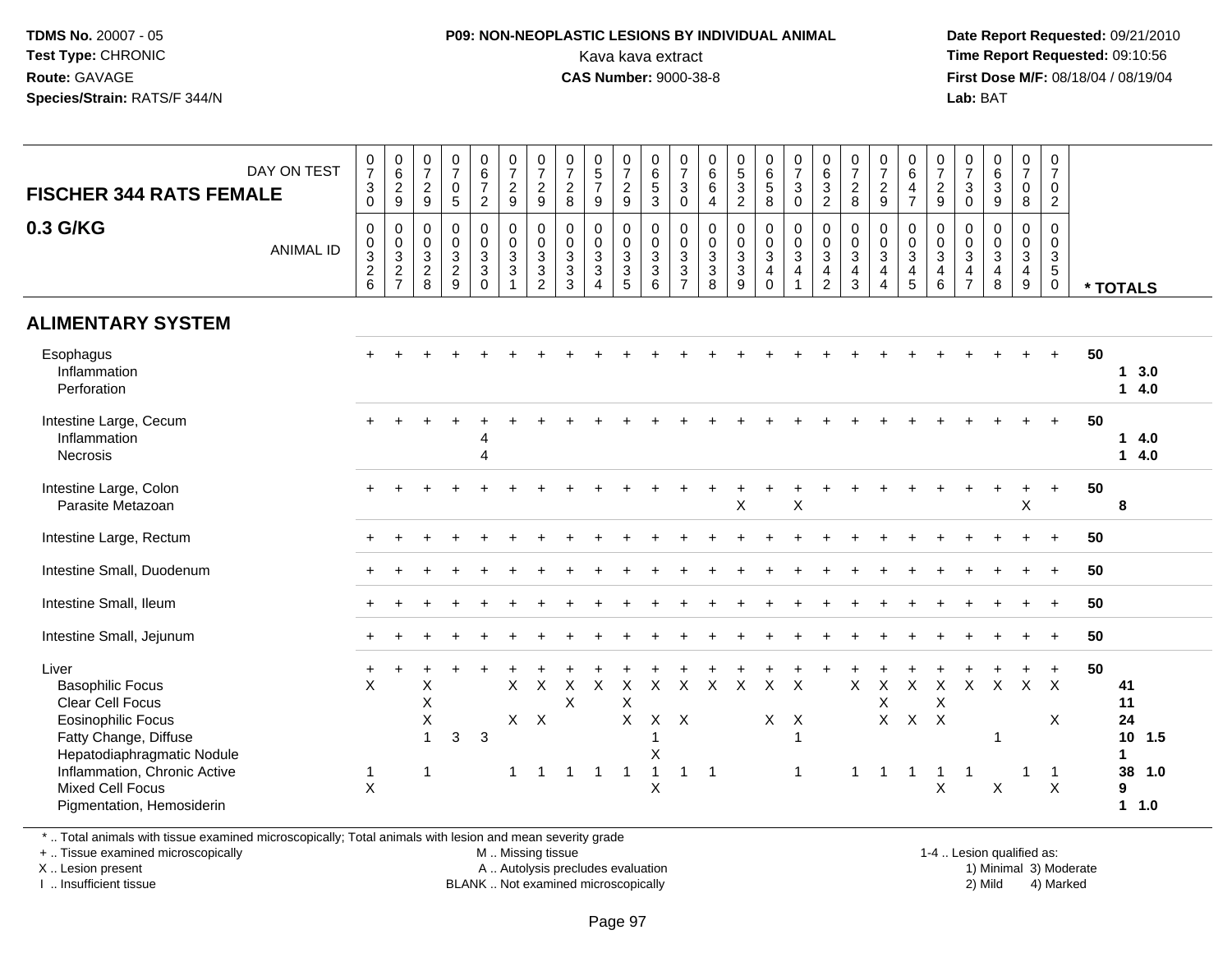# **P09: NON-NEOPLASTIC LESIONS BY INDIVIDUAL ANIMAL**Kava kava extract **Time Report Requested:** 09:10:56<br>**CAS Number:** 9000-38-8<br>**Tirst Dose M/F:** 08/18/04 / 08/19/04

 **Date Report Requested:** 09/21/2010 **First Dose M/F:** 08/18/04 / 08/19/04 Lab: BAT **Lab:** BAT

| <b>FISCHER 344 RATS FEMALE</b>                                                                                                                                      | DAY ON TEST      | $\frac{0}{7}$<br>$\ensuremath{\mathsf{3}}$<br>$\mathsf 0$      | $\begin{array}{c} 0 \\ 6 \end{array}$<br>$\frac{2}{9}$ | $\frac{0}{7}$<br>$\overline{2}$<br>9            | $\begin{smallmatrix}0\\7\end{smallmatrix}$<br>$\mathbf 0$<br>$\overline{5}$ | $\begin{array}{c} 0 \\ 6 \\ 7 \end{array}$<br>$\boldsymbol{2}$ | $\frac{0}{7}$<br>$\frac{2}{9}$                                                                     | $\frac{0}{7}$<br>$\overline{c}$<br>9 | $\frac{0}{7}$<br>$\overline{c}$<br>8            | $\begin{array}{c} 0 \\ 5 \\ 7 \end{array}$<br>9                               | $\frac{0}{7}$<br>$\frac{2}{9}$                                           | $\begin{array}{c} 0 \\ 6 \end{array}$<br>$\sqrt{5}$<br>$\mathbf{3}$ | $\frac{0}{7}$<br>$\mathbf{3}$<br>$\mathbf 0$                               | 0<br>$\,6\,$<br>$\,6\,$<br>$\overline{4}$                | $\begin{array}{c} 0 \\ 5 \end{array}$<br>$\overline{3}$<br>$\overline{2}$ | $\begin{array}{c} 0 \\ 6 \end{array}$<br>$\overline{5}$<br>8                          | $\frac{0}{7}$<br>$\ensuremath{\mathsf{3}}$<br>$\mathbf 0$               | $\begin{array}{c} 0 \\ 6 \end{array}$<br>$\ensuremath{\mathsf{3}}$<br>$\overline{c}$ | $\frac{0}{7}$<br>$\sqrt{2}$<br>8                                                          | $\frac{0}{7}$<br>$\boldsymbol{2}$<br>$9\,$                              | $\begin{array}{c} 0 \\ 6 \end{array}$<br>$\overline{\mathbf{4}}$<br>$\overline{7}$ | $\frac{0}{7}$<br>$\boldsymbol{2}$<br>$9\,$ | $\frac{0}{7}$<br>$\sqrt{3}$<br>$\mathbf 0$                                     | $\begin{array}{c} 0 \\ 6 \\ 3 \end{array}$<br>9       | $\begin{smallmatrix}0\\7\end{smallmatrix}$<br>$\mathbf 0$<br>8                                 | 0<br>$\overline{7}$<br>0<br>$\overline{2}$                        |                        |                                        |
|---------------------------------------------------------------------------------------------------------------------------------------------------------------------|------------------|----------------------------------------------------------------|--------------------------------------------------------|-------------------------------------------------|-----------------------------------------------------------------------------|----------------------------------------------------------------|----------------------------------------------------------------------------------------------------|--------------------------------------|-------------------------------------------------|-------------------------------------------------------------------------------|--------------------------------------------------------------------------|---------------------------------------------------------------------|----------------------------------------------------------------------------|----------------------------------------------------------|---------------------------------------------------------------------------|---------------------------------------------------------------------------------------|-------------------------------------------------------------------------|--------------------------------------------------------------------------------------|-------------------------------------------------------------------------------------------|-------------------------------------------------------------------------|------------------------------------------------------------------------------------|--------------------------------------------|--------------------------------------------------------------------------------|-------------------------------------------------------|------------------------------------------------------------------------------------------------|-------------------------------------------------------------------|------------------------|----------------------------------------|
| 0.3 G/KG                                                                                                                                                            | <b>ANIMAL ID</b> | $\mathbf 0$<br>0<br>$\ensuremath{\mathsf{3}}$<br>$\frac{2}{6}$ | 0<br>$\pmb{0}$<br>$\frac{3}{2}$                        | $\mathbf 0$<br>0<br>$\sqrt{3}$<br>$\frac{2}{8}$ | $\mathbf 0$<br>$\mathbf 0$<br>$\sqrt{3}$<br>$\frac{2}{9}$                   | $\mathbf 0$<br>$\pmb{0}$<br>3<br>$\frac{3}{0}$                 | $\mathbf 0$<br>$\pmb{0}$<br>$\ensuremath{\mathsf{3}}$<br>$\ensuremath{\mathsf{3}}$<br>$\mathbf{1}$ | 0<br>0<br>3<br>3<br>$\overline{2}$   | $\mathbf 0$<br>0<br>$\sqrt{3}$<br>$\frac{3}{3}$ | $\mathbf 0$<br>0<br>$\ensuremath{\mathsf{3}}$<br>$\sqrt{3}$<br>$\overline{4}$ | $\mathbf 0$<br>$\mathbf 0$<br>$\ensuremath{\mathsf{3}}$<br>$\frac{3}{5}$ | $\mathbf 0$<br>$\mathbf 0$<br>$\frac{3}{6}$                         | $\mathbf 0$<br>$\mathbf 0$<br>$\sqrt{3}$<br>$\mathbf{3}$<br>$\overline{7}$ | $\Omega$<br>$\mathbf 0$<br>$\sqrt{3}$<br>$\sqrt{3}$<br>8 | 0<br>0<br>$\ensuremath{\mathsf{3}}$<br>$\mathbf{3}$<br>9                  | $\mathbf 0$<br>$\mathbf 0$<br>$\ensuremath{\mathsf{3}}$<br>$\overline{4}$<br>$\Omega$ | $\mathbf 0$<br>$\pmb{0}$<br>$\ensuremath{\mathsf{3}}$<br>$\overline{4}$ | $\Omega$<br>0<br>$\ensuremath{\mathsf{3}}$<br>$\frac{4}{2}$                          | $\mathbf 0$<br>$\pmb{0}$<br>$\ensuremath{\mathsf{3}}$<br>$\overline{4}$<br>$\overline{3}$ | 0<br>0<br>$\ensuremath{\mathsf{3}}$<br>$\overline{4}$<br>$\overline{4}$ | $\mathbf 0$<br>$\mathbf 0$<br>$\sqrt{3}$<br>$\begin{array}{c} 4 \\ 5 \end{array}$  | 0<br>0<br>3<br>4<br>6                      | $\Omega$<br>0<br>$\ensuremath{\mathsf{3}}$<br>$\overline{4}$<br>$\overline{7}$ | $\mathbf 0$<br>0<br>3<br>$\overline{\mathbf{4}}$<br>8 | $\mathbf 0$<br>$\pmb{0}$<br>$\ensuremath{\mathsf{3}}$<br>$\begin{array}{c} 4 \\ 9 \end{array}$ | $\mathbf 0$<br>0<br>$\ensuremath{\mathsf{3}}$<br>5<br>$\mathbf 0$ |                        | * TOTALS                               |
| Bile Duct, Hyperplasia<br>Hepatocyte, Hypertrophy<br>Oval Cell, Hyperplasia                                                                                         |                  |                                                                |                                                        |                                                 | $\overline{c}$<br>1                                                         |                                                                |                                                                                                    | 1                                    |                                                 |                                                                               |                                                                          | $\overline{1}$                                                      |                                                                            |                                                          |                                                                           |                                                                                       | $\mathbf{1}$                                                            |                                                                                      |                                                                                           |                                                                         |                                                                                    | $\mathbf{1}$                               | $\overline{1}$                                                                 |                                                       | $\overline{2}$                                                                                 |                                                                   |                        | $10$ 1.3<br>3, 1.3<br>2 1.0            |
| Mesentery<br>Fat, Necrosis                                                                                                                                          |                  | $\ddot{}$<br>$\overline{2}$                                    |                                                        |                                                 |                                                                             |                                                                |                                                                                                    |                                      | $+$<br>$\overline{2}$                           | $\ddot{}$<br>$\overline{2}$                                                   |                                                                          |                                                                     |                                                                            |                                                          |                                                                           |                                                                                       |                                                                         |                                                                                      | $\ddot{}$<br>$\overline{2}$                                                               |                                                                         |                                                                                    |                                            | $+$<br>$\mathbf{1}$                                                            | $\ddot{}$<br>$\overline{2}$                           |                                                                                                |                                                                   | $\overline{7}$         | $7$ 1.9                                |
| Oral Mucosa<br>Hyperplasia, Squamous                                                                                                                                |                  |                                                                |                                                        |                                                 |                                                                             |                                                                |                                                                                                    |                                      |                                                 |                                                                               | $\ddot{}$<br>4                                                           |                                                                     |                                                                            |                                                          |                                                                           |                                                                                       |                                                                         |                                                                                      |                                                                                           |                                                                         |                                                                                    |                                            |                                                                                |                                                       |                                                                                                |                                                                   | $\mathbf{2}$           | 14.0                                   |
| Pancreas<br>Atrophy                                                                                                                                                 |                  | $\overline{2}$                                                 |                                                        |                                                 |                                                                             | 1                                                              |                                                                                                    |                                      |                                                 |                                                                               |                                                                          |                                                                     |                                                                            |                                                          | 1                                                                         |                                                                                       | 1                                                                       |                                                                                      |                                                                                           |                                                                         |                                                                                    |                                            |                                                                                |                                                       | -1                                                                                             |                                                                   | 50                     | 16 1.3                                 |
| <b>Salivary Glands</b>                                                                                                                                              |                  |                                                                |                                                        |                                                 |                                                                             |                                                                |                                                                                                    |                                      |                                                 |                                                                               |                                                                          |                                                                     |                                                                            |                                                          |                                                                           |                                                                                       |                                                                         |                                                                                      |                                                                                           |                                                                         |                                                                                    |                                            |                                                                                |                                                       |                                                                                                |                                                                   | 50                     |                                        |
| Stomach, Forestomach<br>Erosion<br>Inflammation<br>Ulcer<br>Epithelium, Hyperplasia                                                                                 |                  |                                                                |                                                        |                                                 |                                                                             | $\overline{\mathbf{c}}$<br>$\boldsymbol{2}$<br>$\overline{2}$  |                                                                                                    |                                      |                                                 | $\ensuremath{\mathsf{3}}$<br>$\mathsf 3$<br>3                                 |                                                                          |                                                                     |                                                                            |                                                          |                                                                           |                                                                                       |                                                                         | $\mathbf{1}$<br>-1                                                                   |                                                                                           |                                                                         |                                                                                    |                                            |                                                                                | $\overline{2}$<br>1                                   |                                                                                                | $\overline{+}$                                                    | 50                     | 2 1.0<br>$72.1$<br>2.3<br>3<br>$8$ 1.8 |
| Stomach, Glandular<br><b>Amyloid Deposition</b><br>Epithelium, Hyperplasia                                                                                          |                  |                                                                |                                                        |                                                 |                                                                             |                                                                |                                                                                                    |                                      |                                                 |                                                                               |                                                                          |                                                                     |                                                                            |                                                          |                                                                           |                                                                                       |                                                                         |                                                                                      |                                                                                           |                                                                         |                                                                                    | 3                                          |                                                                                |                                                       |                                                                                                |                                                                   | 50                     | $1 2.0$<br>13.0                        |
| Tooth<br>Malformation                                                                                                                                               |                  |                                                                | $\ddot{}$<br>$\overline{1}$                            |                                                 |                                                                             | $\ddot{}$<br>$\mathbf{1}$                                      |                                                                                                    |                                      |                                                 |                                                                               |                                                                          |                                                                     |                                                                            |                                                          |                                                                           |                                                                                       |                                                                         |                                                                                      | $\ddot{}$<br>$\overline{1}$                                                               |                                                                         |                                                                                    |                                            |                                                                                |                                                       |                                                                                                |                                                                   | 4                      | 4 1.0                                  |
| <b>CARDIOVASCULAR SYSTEM</b>                                                                                                                                        |                  |                                                                |                                                        |                                                 |                                                                             |                                                                |                                                                                                    |                                      |                                                 |                                                                               |                                                                          |                                                                     |                                                                            |                                                          |                                                                           |                                                                                       |                                                                         |                                                                                      |                                                                                           |                                                                         |                                                                                    |                                            |                                                                                |                                                       |                                                                                                |                                                                   |                        |                                        |
| <b>Blood Vessel</b>                                                                                                                                                 |                  |                                                                |                                                        |                                                 |                                                                             |                                                                |                                                                                                    |                                      |                                                 |                                                                               |                                                                          |                                                                     |                                                                            |                                                          |                                                                           |                                                                                       |                                                                         |                                                                                      |                                                                                           |                                                                         |                                                                                    |                                            |                                                                                |                                                       | $+$                                                                                            | $+$                                                               | 50                     |                                        |
| *  Total animals with tissue examined microscopically; Total animals with lesion and mean severity grade<br>+  Tissue examined microscopically<br>X  Lesion present |                  |                                                                |                                                        |                                                 |                                                                             |                                                                | M  Missing tissue<br>A  Autolysis precludes evaluation                                             |                                      |                                                 |                                                                               |                                                                          |                                                                     |                                                                            |                                                          |                                                                           |                                                                                       |                                                                         |                                                                                      |                                                                                           |                                                                         |                                                                                    |                                            |                                                                                | 1-4  Lesion qualified as:                             |                                                                                                |                                                                   | 1) Minimal 3) Moderate |                                        |

I .. Insufficient tissue

BLANK .. Not examined microscopically 2) Mild 4) Marked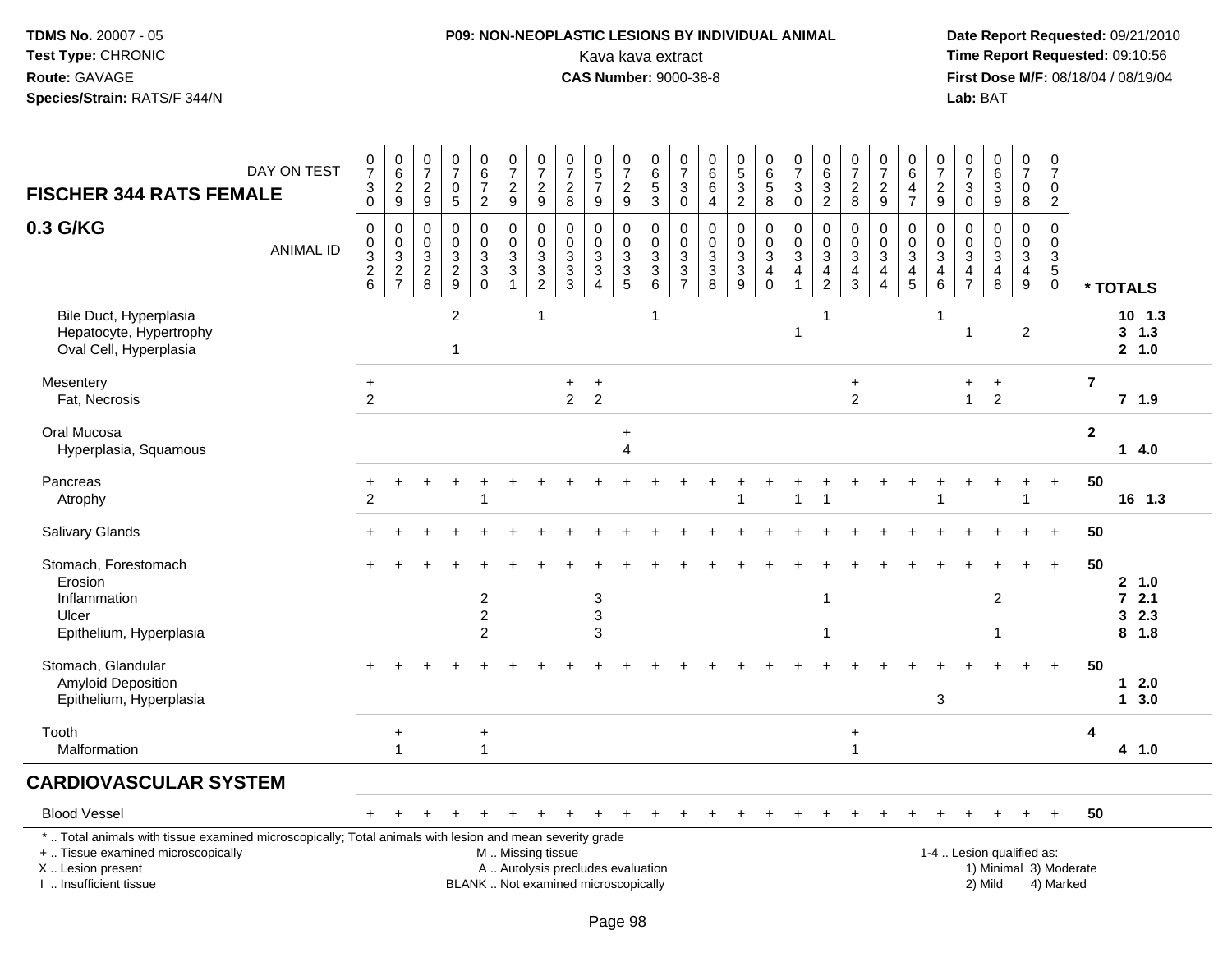#### **P09: NON-NEOPLASTIC LESIONS BY INDIVIDUAL ANIMAL**Kava kava extract **Time Report Requested:** 09:10:56<br>**CAS Number:** 9000-38-8<br>**Tirst Dose M/F:** 08/18/04 / 08/19/04

 **Date Report Requested:** 09/21/2010 **First Dose M/F: 08/18/04 / 08/19/04**<br>**Lab: BAT Lab:** BAT

| <b>FISCHER 344 RATS FEMALE</b>                                                                                                   | DAY ON TEST      | $\pmb{0}$<br>$\overline{7}$<br>$\ensuremath{\mathsf{3}}$<br>0                | $\begin{matrix} 0 \\ 6 \end{matrix}$<br>$\overline{2}$<br>9 | $\begin{smallmatrix}0\\7\end{smallmatrix}$<br>$\overline{c}$<br>9 | $\frac{0}{7}$<br>$\mathbf 0$<br>$\sqrt{5}$ | $\begin{array}{c} 0 \\ 6 \end{array}$<br>$\overline{7}$<br>$\boldsymbol{2}$               | $\frac{0}{7}$<br>$\sqrt{2}$<br>$9\,$                                   | $\frac{0}{7}$<br>$\overline{c}$<br>9                                                    | $\frac{0}{7}$<br>$\boldsymbol{2}$<br>8                                   | $\begin{array}{c} 0 \\ 5 \\ 7 \end{array}$<br>$9\,$              | $\frac{0}{7}$<br>$\frac{2}{9}$                                                   | 0<br>$\,6\,$<br>5<br>$\mathbf{3}$                                            | $\frac{0}{7}$<br>$\sqrt{3}$<br>$\mathbf 0$                                 | $0$<br>6<br>6<br>$\overline{4}$   | 0<br>5<br>3<br>2                                                       | $\begin{array}{c} 0 \\ 6 \\ 5 \end{array}$<br>8       | $\frac{0}{7}$<br>$\mathbf{3}$<br>$\pmb{0}$                                                 | $\begin{array}{c} 0 \\ 6 \end{array}$<br>$\overline{3}$<br>$\overline{2}$  | $\frac{0}{7}$<br>$\mathbf 2$<br>8                                             | $\frac{0}{7}$<br>$\overline{c}$<br>9                                                    | $\begin{array}{c} 0 \\ 6 \\ 4 \end{array}$<br>$\overline{7}$                       | $\frac{0}{7}$<br>$\frac{2}{9}$                             | $\frac{0}{7}$<br>$\sqrt{3}$<br>$\mathbf 0$                       | $\begin{array}{c} 0 \\ 6 \end{array}$<br>$\overline{3}$<br>$9\,$       | $\frac{0}{7}$<br>0<br>8                                 | $\frac{0}{7}$<br>0<br>$\overline{2}$                                |    |                                                |
|----------------------------------------------------------------------------------------------------------------------------------|------------------|------------------------------------------------------------------------------|-------------------------------------------------------------|-------------------------------------------------------------------|--------------------------------------------|-------------------------------------------------------------------------------------------|------------------------------------------------------------------------|-----------------------------------------------------------------------------------------|--------------------------------------------------------------------------|------------------------------------------------------------------|----------------------------------------------------------------------------------|------------------------------------------------------------------------------|----------------------------------------------------------------------------|-----------------------------------|------------------------------------------------------------------------|-------------------------------------------------------|--------------------------------------------------------------------------------------------|----------------------------------------------------------------------------|-------------------------------------------------------------------------------|-----------------------------------------------------------------------------------------|------------------------------------------------------------------------------------|------------------------------------------------------------|------------------------------------------------------------------|------------------------------------------------------------------------|---------------------------------------------------------|---------------------------------------------------------------------|----|------------------------------------------------|
| 0.3 G/KG                                                                                                                         | <b>ANIMAL ID</b> | $\mathbf 0$<br>$\pmb{0}$<br>$\ensuremath{\mathsf{3}}$<br>$\overline{c}$<br>6 | 0<br>$\pmb{0}$<br>$\overline{3}$<br>$\frac{2}{7}$           | $\pmb{0}$<br>$\pmb{0}$<br>$\mathbf{3}$<br>$\overline{2}$<br>8     | 000329                                     | $\mathbf 0$<br>$\mathsf{O}\xspace$<br>$\sqrt{3}$<br>$\ensuremath{\mathsf{3}}$<br>$\Omega$ | $_{\rm 0}^{\rm 0}$<br>$\mathbf{3}$<br>$\overline{3}$<br>$\overline{1}$ | $\mathbf 0$<br>$\pmb{0}$<br>$\mathbf{3}$<br>$\ensuremath{\mathsf{3}}$<br>$\overline{2}$ | $\pmb{0}$<br>$\mathbf 0$<br>$\sqrt{3}$<br>$\ensuremath{\mathsf{3}}$<br>3 | $\mathsf{O}\xspace$<br>$\pmb{0}$<br>$\sqrt{3}$<br>$\overline{3}$ | $\mathbf 0$<br>$\mathsf{O}\xspace$<br>$\sqrt{3}$<br>$\overline{3}$<br>$\sqrt{5}$ | $\pmb{0}$<br>$\mathbf 0$<br>$\mathbf{3}$<br>$\overline{3}$<br>$6\phantom{1}$ | $\mathbf 0$<br>$\mathbf 0$<br>$\sqrt{3}$<br>$\mathbf{3}$<br>$\overline{7}$ | $\mathbf 0$<br>$\frac{0}{3}$<br>8 | $\begin{smallmatrix} 0\\0\\3 \end{smallmatrix}$<br>$\overline{3}$<br>9 | $_0^0$<br>3<br>$\overline{\mathbf{4}}$<br>$\mathbf 0$ | $\begin{smallmatrix}0\\0\\3\end{smallmatrix}$<br>$\overline{\mathbf{4}}$<br>$\overline{ }$ | $\mathbf 0$<br>$\pmb{0}$<br>$\sqrt{3}$<br>$\overline{4}$<br>$\overline{c}$ | $\mathbf 0$<br>$\boldsymbol{0}$<br>$\sqrt{3}$<br>$\overline{\mathbf{4}}$<br>3 | 0<br>$\mathbf 0$<br>$\overline{3}$<br>$\overline{\mathbf{4}}$<br>$\boldsymbol{\Lambda}$ | $\begin{smallmatrix}0\0\0\end{smallmatrix}$<br>$\mathbf{3}$<br>$\overline{4}$<br>5 | 0<br>$\ddot{\mathbf{0}}$<br>$\overline{3}$<br>4<br>$\,6\,$ | 0<br>$\pmb{0}$<br>$\sqrt{3}$<br>$\overline{4}$<br>$\overline{7}$ | $\mathbf 0$<br>$\pmb{0}$<br>$\sqrt{3}$<br>$\overline{\mathbf{4}}$<br>8 | 0<br>$\mathbf 0$<br>$\mathbf{3}$<br>$\overline{4}$<br>9 | $\mathsf 0$<br>0<br>$\mathfrak{S}$<br>$\overline{5}$<br>$\mathbf 0$ |    | * TOTALS                                       |
| Heart<br>Cardiomyopathy                                                                                                          |                  |                                                                              |                                                             |                                                                   |                                            | $\overline{2}$                                                                            | 3                                                                      | $\overline{2}$                                                                          | 2                                                                        | $\overline{2}$                                                   |                                                                                  | $\overline{2}$                                                               | 2                                                                          | $\mathfrak{p}$                    |                                                                        | $\overline{2}$                                        | $\overline{2}$                                                                             | $\overline{2}$                                                             | 2                                                                             | $\overline{2}$                                                                          | 2                                                                                  | $\mathfrak{p}$                                             | $\mathfrak{p}$                                                   | $\mathcal{P}$                                                          | $\overline{2}$                                          | $\overline{2}$                                                      | 50 | 45 1.9                                         |
| <b>ENDOCRINE SYSTEM</b>                                                                                                          |                  |                                                                              |                                                             |                                                                   |                                            |                                                                                           |                                                                        |                                                                                         |                                                                          |                                                                  |                                                                                  |                                                                              |                                                                            |                                   |                                                                        |                                                       |                                                                                            |                                                                            |                                                                               |                                                                                         |                                                                                    |                                                            |                                                                  |                                                                        |                                                         |                                                                     |    |                                                |
| <b>Adrenal Cortex</b><br>Degeneration, Cystic<br>Hypertrophy<br>Metaplasia, Osseous<br>Necrosis<br>Zona Fasciculata, Hyperplasia |                  |                                                                              |                                                             |                                                                   |                                            | 4                                                                                         | $\overline{1}$                                                         |                                                                                         | -1                                                                       |                                                                  | 2                                                                                |                                                                              | $\overline{c}$                                                             |                                   |                                                                        |                                                       |                                                                                            |                                                                            |                                                                               |                                                                                         |                                                                                    |                                                            |                                                                  | 1                                                                      | 1                                                       | $\overline{1}$<br>$\overline{2}$                                    | 50 | 7, 1.6<br>$12.0$<br>$12.0$<br>$1 1.0$<br>4 1.3 |
| Adrenal Medulla<br>Hyperplasia                                                                                                   |                  |                                                                              |                                                             |                                                                   |                                            |                                                                                           |                                                                        |                                                                                         |                                                                          |                                                                  |                                                                                  |                                                                              |                                                                            |                                   |                                                                        |                                                       |                                                                                            |                                                                            |                                                                               |                                                                                         |                                                                                    |                                                            |                                                                  |                                                                        |                                                         | $+$                                                                 | 50 | 11.0                                           |
| Islets, Pancreatic<br>Hyperplasia                                                                                                |                  |                                                                              |                                                             |                                                                   |                                            |                                                                                           |                                                                        |                                                                                         |                                                                          |                                                                  |                                                                                  |                                                                              |                                                                            |                                   |                                                                        |                                                       |                                                                                            |                                                                            |                                                                               |                                                                                         |                                                                                    |                                                            |                                                                  |                                                                        |                                                         | $+$                                                                 | 50 | 3, 1.3                                         |
| Parathyroid Gland                                                                                                                |                  |                                                                              |                                                             |                                                                   |                                            |                                                                                           |                                                                        |                                                                                         |                                                                          | м                                                                | $\ddot{}$                                                                        | м                                                                            | $\div$                                                                     |                                   |                                                                        |                                                       |                                                                                            |                                                                            |                                                                               |                                                                                         |                                                                                    |                                                            |                                                                  |                                                                        | М                                                       | $+$                                                                 | 44 |                                                |
| <b>Pituitary Gland</b><br>Cyst<br>Pars Distalis, Angiectasis<br>Pars Distalis, Hyperplasia                                       |                  | 3                                                                            | $\overline{2}$                                              | 2                                                                 |                                            |                                                                                           | 3                                                                      | $\overline{c}$                                                                          |                                                                          |                                                                  |                                                                                  |                                                                              |                                                                            |                                   | 4                                                                      |                                                       | 4                                                                                          |                                                                            |                                                                               | 3                                                                                       |                                                                                    |                                                            | 2                                                                |                                                                        |                                                         | $+$                                                                 | 50 | 11.0<br>$12.0$<br>16 2.3                       |
| <b>Thyroid Gland</b><br>C-cell, Hyperplasia<br>Follicular Cell, Hyperplasia                                                      |                  |                                                                              | 3                                                           |                                                                   |                                            |                                                                                           | 3                                                                      | ÷<br>$\overline{c}$                                                                     |                                                                          |                                                                  |                                                                                  |                                                                              | 4                                                                          |                                   |                                                                        |                                                       |                                                                                            | ÷<br>3                                                                     |                                                                               |                                                                                         |                                                                                    | 3                                                          |                                                                  |                                                                        | $\div$                                                  | $+$                                                                 | 50 | 62.3<br>42.5                                   |

#### **GENERAL BODY SYSTEM**

\* .. Total animals with tissue examined microscopically; Total animals with lesion and mean severity grade

+ .. Tissue examined microscopically

X .. Lesion present

I .. Insufficient tissue

M .. Missing tissue

A .. Autolysis precludes evaluation

BLANK .. Not examined microscopically 2) Mild 4) Marked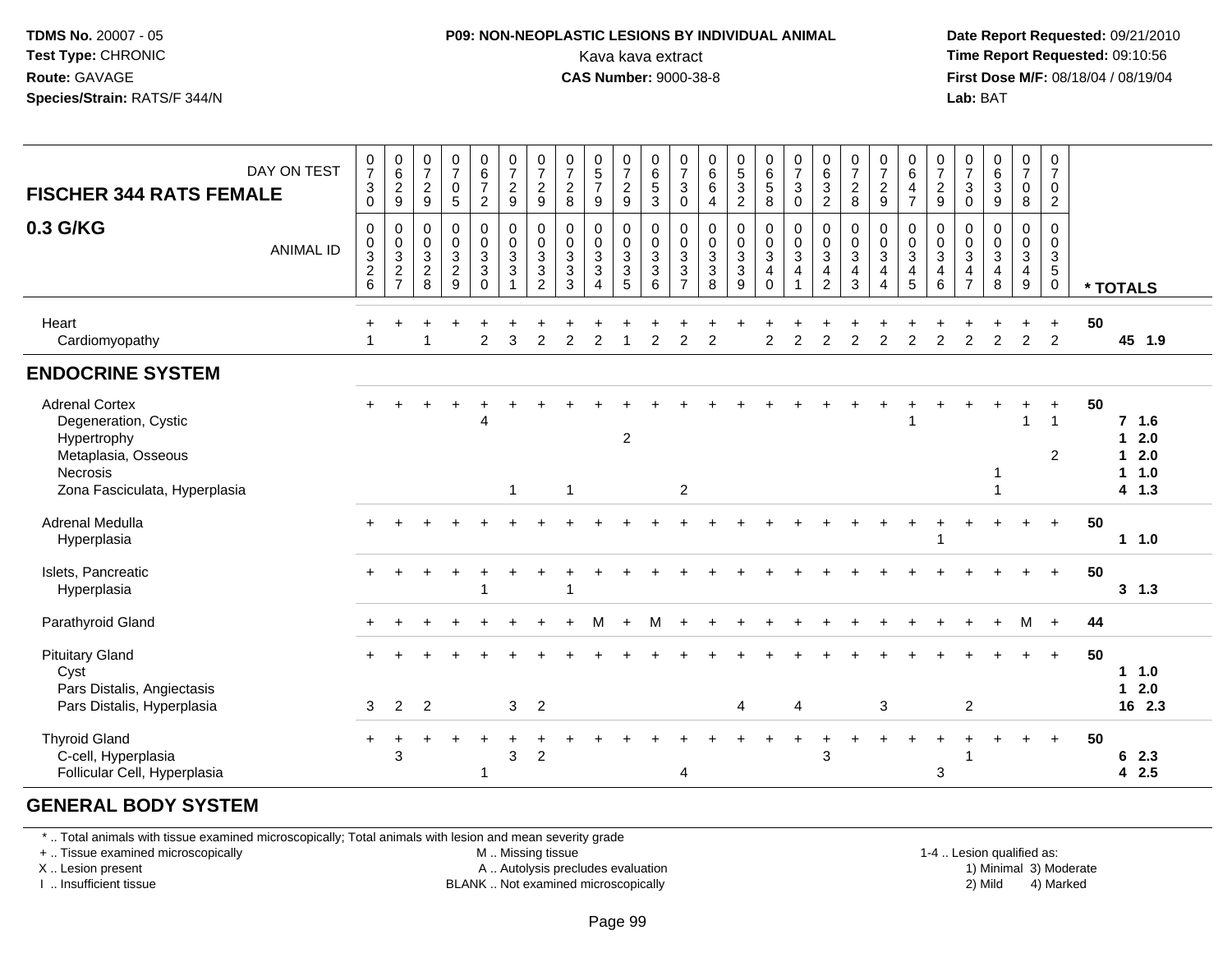# **P09: NON-NEOPLASTIC LESIONS BY INDIVIDUAL ANIMAL**Kava kava extract **Time Report Requested:** 09:10:56

| DAY ON TEST<br><b>FISCHER 344 RATS FEMALE</b>                                                                                                                                                 | $\frac{0}{7}$<br>$_{0}^{3}$                    | $\begin{array}{c} 0 \\ 6 \end{array}$<br>$\sqrt{2}$<br>9 | $\begin{array}{c} 0 \\ 7 \end{array}$<br>$\sqrt{2}$<br>$9\,$ | $\frac{0}{7}$<br>$\pmb{0}$<br>$5\phantom{.0}$                          | $\begin{array}{c} 0 \\ 6 \\ 7 \end{array}$<br>$\overline{2}$ | $\begin{array}{c} 0 \\ 7 \end{array}$<br>$\frac{2}{9}$                                       | $\frac{0}{7}$<br>$\frac{2}{9}$                | $\frac{0}{7}$<br>$\frac{2}{8}$                                           | $\begin{array}{c} 0 \\ 5 \\ 7 \end{array}$<br>9                                           | $\frac{0}{7}$<br>$\sqrt{2}$<br>$\boldsymbol{9}$                        | 0<br>6<br>$\mathbf 5$<br>$\mathbf{3}$            | $\frac{0}{7}$<br>$\ensuremath{\mathsf{3}}$<br>$\mathsf{O}\xspace$                                              | 0<br>$\,6\,$<br>6<br>$\overline{4}$                                                   | $\begin{array}{c} 0 \\ 5 \\ 2 \end{array}$                  | $\begin{array}{c} 0 \\ 6 \end{array}$<br>$\overline{5}$<br>8        | $\frac{0}{7}$<br>$\ensuremath{\mathsf{3}}$<br>$\mathbf 0$                                          | $\begin{array}{c} 0 \\ 6 \end{array}$<br>$\ensuremath{\mathsf{3}}$<br>2 | $\frac{0}{7}$<br>$\sqrt{2}$<br>8                                                                      | $\frac{0}{7}$<br>$\frac{2}{9}$                                                        | $\begin{array}{c} 0 \\ 6 \end{array}$<br>$\overline{\mathbf{4}}$<br>$\overline{7}$ | $\frac{0}{7}$<br>$\sqrt{2}$<br>9                                                 | 0<br>$\overline{7}$<br>$\ensuremath{\mathsf{3}}$<br>$\mathbf 0$ | 0<br>0<br>0<br>0<br>0                                                             | $\frac{0}{7}$<br>$\pmb{0}$<br>8                                        | $\frac{0}{7}$<br>$\mathsf{O}\xspace$<br>$\overline{2}$              |    |                            |
|-----------------------------------------------------------------------------------------------------------------------------------------------------------------------------------------------|------------------------------------------------|----------------------------------------------------------|--------------------------------------------------------------|------------------------------------------------------------------------|--------------------------------------------------------------|----------------------------------------------------------------------------------------------|-----------------------------------------------|--------------------------------------------------------------------------|-------------------------------------------------------------------------------------------|------------------------------------------------------------------------|--------------------------------------------------|----------------------------------------------------------------------------------------------------------------|---------------------------------------------------------------------------------------|-------------------------------------------------------------|---------------------------------------------------------------------|----------------------------------------------------------------------------------------------------|-------------------------------------------------------------------------|-------------------------------------------------------------------------------------------------------|---------------------------------------------------------------------------------------|------------------------------------------------------------------------------------|----------------------------------------------------------------------------------|-----------------------------------------------------------------|-----------------------------------------------------------------------------------|------------------------------------------------------------------------|---------------------------------------------------------------------|----|----------------------------|
| 0.3 G/KG<br><b>ANIMAL ID</b>                                                                                                                                                                  | $\mathbf 0$<br>$_{3}^{\rm 0}$<br>$\frac{2}{6}$ | 0<br>$\mathsf 0$<br>$\overline{3}$<br>$\frac{2}{7}$      | $\mathbf 0$<br>$\mathbf 0$<br>3<br>$\frac{2}{8}$             | $\pmb{0}$<br>$\mathsf 0$<br>$\ensuremath{\mathsf{3}}$<br>$\frac{2}{9}$ | $\mathsf{O}$<br>$\mathsf{O}$<br>3<br>$\mathbf{3}$<br>0       | $\pmb{0}$<br>$\boldsymbol{0}$<br>$\overline{3}$<br>$\ensuremath{\mathsf{3}}$<br>$\mathbf{1}$ | $\mathbf 0$<br>$\frac{0}{3}$<br>$\frac{3}{2}$ | $\mathbf 0$<br>$\mathbf 0$<br>$\ensuremath{\mathsf{3}}$<br>$\frac{3}{3}$ | $\mathbf 0$<br>$\mathbf 0$<br>$\mathbf{3}$<br>$\ensuremath{\mathsf{3}}$<br>$\overline{A}$ | 0<br>$\mathsf{O}\xspace$<br>$\ensuremath{\mathsf{3}}$<br>$\frac{3}{5}$ | 0<br>$\mathsf 0$<br>$\mathbf{3}$<br>3<br>$\,6\,$ | $\mathbf 0$<br>$\mathsf{O}\xspace$<br>$\ensuremath{\mathsf{3}}$<br>$\ensuremath{\mathsf{3}}$<br>$\overline{7}$ | $\pmb{0}$<br>$\pmb{0}$<br>$\ensuremath{\mathsf{3}}$<br>$\ensuremath{\mathsf{3}}$<br>8 | $\mathbf 0$<br>$\pmb{0}$<br>$\overline{3}$<br>$\frac{3}{9}$ | 0<br>$\mathbf 0$<br>$\overline{3}$<br>$\overline{4}$<br>$\mathbf 0$ | $\mathbf 0$<br>$\mathbf 0$<br>$\ensuremath{\mathsf{3}}$<br>$\overline{\mathbf{4}}$<br>$\mathbf{1}$ | 0<br>$\mathbf 0$<br>$\mathbf{3}$<br>$\overline{4}$<br>$\overline{c}$    | $\mathbf 0$<br>$\boldsymbol{0}$<br>$\ensuremath{\mathsf{3}}$<br>$\overline{\mathbf{4}}$<br>$\sqrt{3}$ | 0<br>$\mathsf{O}\xspace$<br>$\mathbf{3}$<br>$\overline{\mathbf{4}}$<br>$\overline{4}$ | 0<br>$\mathbf 0$<br>$\overline{3}$<br>$\frac{4}{5}$                                | $\mathbf 0$<br>$\mathbf 0$<br>$\overline{3}$<br>$\overline{\mathbf{4}}$<br>$\,6$ | 0<br>$\mathsf 0$<br>3<br>$\overline{4}$<br>$\overline{7}$       | $\mathbf 0$<br>$\mathsf{O}\xspace$<br>$\overline{3}$<br>$\overline{4}$<br>$\,8\,$ | 0<br>$\mathbf 0$<br>$\mathbf{3}$<br>$\overline{4}$<br>$\boldsymbol{9}$ | $\mathbf 0$<br>$\pmb{0}$<br>$\sqrt{3}$<br>$\sqrt{5}$<br>$\mathbf 0$ |    | * TOTALS                   |
| <b>NONE</b>                                                                                                                                                                                   |                                                |                                                          |                                                              |                                                                        |                                                              |                                                                                              |                                               |                                                                          |                                                                                           |                                                                        |                                                  |                                                                                                                |                                                                                       |                                                             |                                                                     |                                                                                                    |                                                                         |                                                                                                       |                                                                                       |                                                                                    |                                                                                  |                                                                 |                                                                                   |                                                                        |                                                                     |    |                            |
| <b>GENITAL SYSTEM</b>                                                                                                                                                                         |                                                |                                                          |                                                              |                                                                        |                                                              |                                                                                              |                                               |                                                                          |                                                                                           |                                                                        |                                                  |                                                                                                                |                                                                                       |                                                             |                                                                     |                                                                                                    |                                                                         |                                                                                                       |                                                                                       |                                                                                    |                                                                                  |                                                                 |                                                                                   |                                                                        |                                                                     |    |                            |
| <b>Clitoral Gland</b><br>Hyperplasia                                                                                                                                                          |                                                |                                                          |                                                              |                                                                        |                                                              |                                                                                              |                                               |                                                                          |                                                                                           |                                                                        |                                                  | $\overline{2}$                                                                                                 |                                                                                       |                                                             |                                                                     |                                                                                                    |                                                                         |                                                                                                       |                                                                                       |                                                                                    | 3                                                                                |                                                                 |                                                                                   |                                                                        | $\ddot{}$                                                           | 50 | 52.0                       |
| Ovary<br>Cyst                                                                                                                                                                                 |                                                |                                                          |                                                              |                                                                        |                                                              |                                                                                              |                                               |                                                                          |                                                                                           |                                                                        |                                                  |                                                                                                                |                                                                                       |                                                             |                                                                     |                                                                                                    |                                                                         |                                                                                                       |                                                                                       |                                                                                    |                                                                                  |                                                                 |                                                                                   |                                                                        | $+$                                                                 | 50 | 62.3                       |
| Uterus<br>Endometrium, Hyperplasia, Adenomatous<br>Endometrium, Hyperplasia, Cystic<br>Stroma, Hyperplasia                                                                                    |                                                |                                                          |                                                              |                                                                        |                                                              |                                                                                              |                                               |                                                                          |                                                                                           |                                                                        |                                                  |                                                                                                                |                                                                                       |                                                             |                                                                     |                                                                                                    |                                                                         | $\mathbf{1}$                                                                                          |                                                                                       | 4                                                                                  | -1                                                                               |                                                                 |                                                                                   |                                                                        | 1                                                                   | 50 | 12.0<br>62.0<br>13.0       |
| <b>HEMATOPOIETIC SYSTEM</b>                                                                                                                                                                   |                                                |                                                          |                                                              |                                                                        |                                                              |                                                                                              |                                               |                                                                          |                                                                                           |                                                                        |                                                  |                                                                                                                |                                                                                       |                                                             |                                                                     |                                                                                                    |                                                                         |                                                                                                       |                                                                                       |                                                                                    |                                                                                  |                                                                 |                                                                                   |                                                                        |                                                                     |    |                            |
| <b>Bone Marrow</b><br>Hyperplasia<br>Inflammation, Histiocytic<br>Myelofibrosis                                                                                                               | $\mathfrak{p}$                                 | Δ                                                        |                                                              | 3<br>$\overline{c}$                                                    | 1                                                            |                                                                                              |                                               |                                                                          |                                                                                           |                                                                        |                                                  |                                                                                                                |                                                                                       |                                                             |                                                                     |                                                                                                    | 4                                                                       |                                                                                                       | $\mathbf{1}$                                                                          | 2                                                                                  |                                                                                  |                                                                 | $\overline{2}$                                                                    | $\overline{2}$                                                         |                                                                     | 50 | 19 2.2<br>$12.0$<br>$12.0$ |
| Lymph Node                                                                                                                                                                                    |                                                | $\ddot{}$                                                |                                                              |                                                                        |                                                              |                                                                                              |                                               |                                                                          |                                                                                           |                                                                        |                                                  |                                                                                                                |                                                                                       |                                                             |                                                                     |                                                                                                    |                                                                         |                                                                                                       |                                                                                       |                                                                                    |                                                                                  |                                                                 |                                                                                   |                                                                        |                                                                     | 3  |                            |
| Lymph Node, Mandibular                                                                                                                                                                        | м                                              | м                                                        | М                                                            | M                                                                      | M                                                            | M                                                                                            | M                                             | M                                                                        | M                                                                                         | M                                                                      | М                                                | M                                                                                                              | M                                                                                     | M                                                           | M                                                                   | M                                                                                                  | M                                                                       | M                                                                                                     | <b>M</b>                                                                              | M                                                                                  | M                                                                                | М                                                               | M                                                                                 | M                                                                      | M                                                                   | 0  |                            |
| Lymph Node, Mesenteric<br>Atrophy                                                                                                                                                             |                                                |                                                          |                                                              |                                                                        | 3                                                            |                                                                                              |                                               |                                                                          |                                                                                           |                                                                        |                                                  |                                                                                                                |                                                                                       |                                                             |                                                                     |                                                                                                    |                                                                         |                                                                                                       |                                                                                       |                                                                                    |                                                                                  |                                                                 |                                                                                   |                                                                        | $+$                                                                 | 50 | 13.0                       |
| Spleen<br><b>Accessory Spleen</b>                                                                                                                                                             |                                                | X                                                        |                                                              |                                                                        |                                                              |                                                                                              |                                               |                                                                          |                                                                                           |                                                                        |                                                  |                                                                                                                |                                                                                       |                                                             |                                                                     |                                                                                                    |                                                                         |                                                                                                       |                                                                                       |                                                                                    |                                                                                  |                                                                 |                                                                                   |                                                                        |                                                                     | 50 | 1                          |
| *  Total animals with tissue examined microscopically; Total animals with lesion and mean severity grade<br>+  Tissue examined microscopically<br>X  Lesion present<br>I. Insufficient tissue |                                                |                                                          |                                                              |                                                                        | BLANK  Not examined microscopically                          | M  Missing tissue                                                                            |                                               | A  Autolysis precludes evaluation                                        |                                                                                           |                                                                        |                                                  |                                                                                                                |                                                                                       |                                                             |                                                                     |                                                                                                    |                                                                         |                                                                                                       |                                                                                       |                                                                                    |                                                                                  |                                                                 | 1-4  Lesion qualified as:<br>2) Mild                                              |                                                                        | 1) Minimal 3) Moderate<br>4) Marked                                 |    |                            |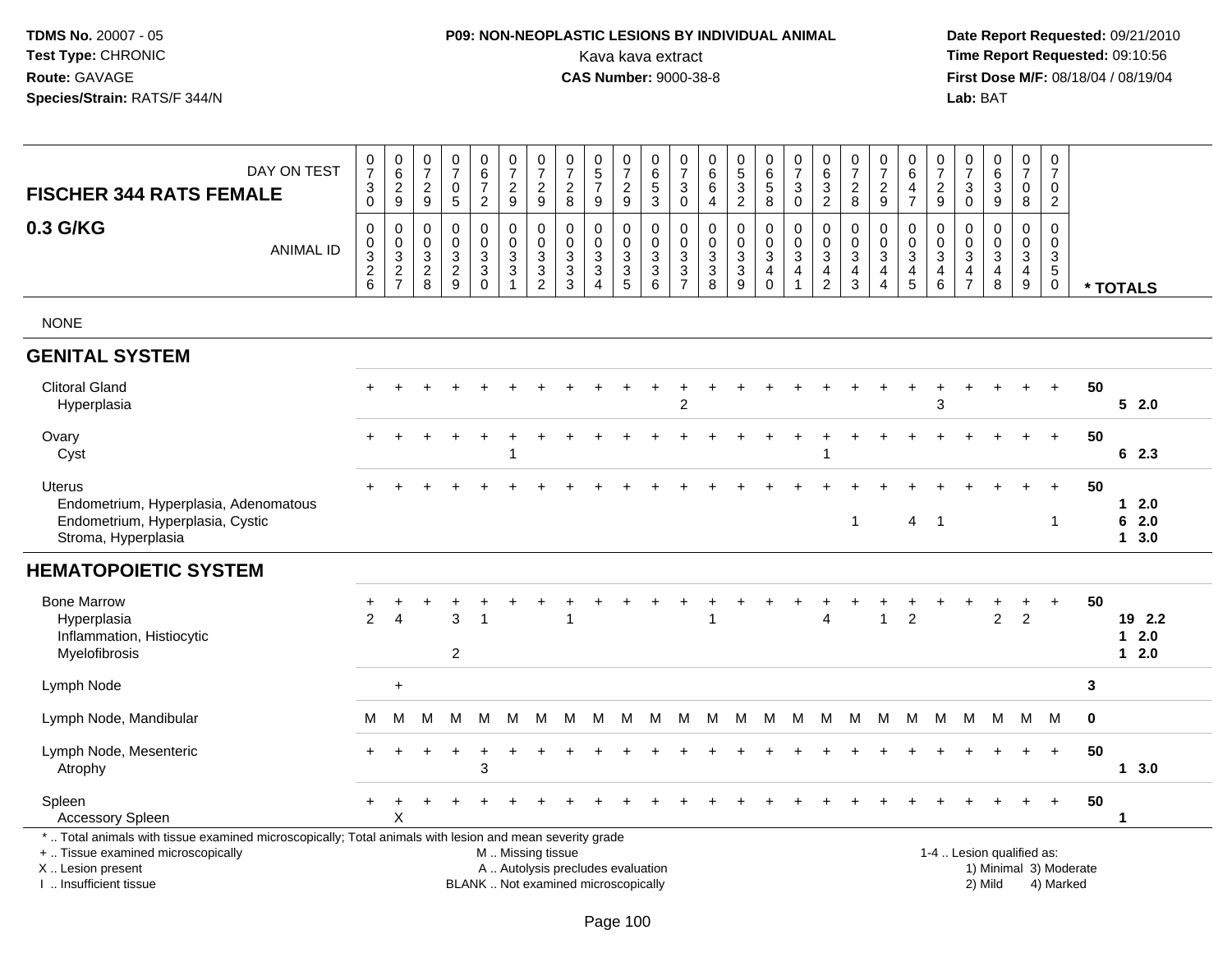# **P09: NON-NEOPLASTIC LESIONS BY INDIVIDUAL ANIMAL**Kava kava extract **Time Report Requested:** 09:10:56<br>**CAS Number:** 9000-38-8 **CAS Number:** 9000-38-8

 **Date Report Requested:** 09/21/2010 **First Dose M/F:** 08/18/04 / 08/19/04 Lab: BAT **Lab:** BAT

| <b>FISCHER 344 RATS FEMALE</b>                                                                                                                                                                | DAY ON TEST      | $\frac{0}{7}$<br>$\sqrt{3}$<br>$\pmb{0}$                 | $_{6}^{\rm 0}$<br>$\overline{2}$<br>9                     | $\begin{array}{c} 0 \\ 7 \end{array}$<br>$\overline{c}$<br>9 | $\begin{array}{c} 0 \\ 7 \end{array}$<br>$\mathbf 0$<br>$\overline{5}$ | $\begin{array}{c} 0 \\ 6 \\ 7 \end{array}$<br>$\overline{2}$ | $\frac{0}{7}$<br>$\boldsymbol{2}$<br>$\boldsymbol{9}$                       | $\frac{0}{7}$<br>$\overline{2}$<br>$\boldsymbol{9}$                            | $\frac{0}{7}$<br>$\boldsymbol{2}$<br>8                                   | $\begin{array}{c} 0 \\ 5 \\ 7 \end{array}$<br>9                                        | $\frac{0}{7}$<br>$\overline{2}$<br>9        | $_{6}^{\rm 0}$<br>$\overline{5}$<br>$\mathfrak{S}$      | 0<br>$\overline{7}$<br>$\mathbf{3}$<br>$\Omega$                      | $\begin{array}{c} 0 \\ 6 \end{array}$<br>$\overline{6}$<br>$\overline{4}$ | $\begin{array}{c} 0 \\ 5 \\ 3 \end{array}$<br>$\overline{2}$  | $\begin{array}{c} 0 \\ 6 \end{array}$<br>$\overline{5}$<br>$\boldsymbol{8}$ | $\begin{array}{c} 0 \\ 7 \end{array}$<br>$\sqrt{3}$<br>$\Omega$ | $\begin{array}{c} 0 \\ 6 \end{array}$<br>$\frac{3}{2}$              | $\frac{0}{7}$<br>$\overline{c}$<br>8        | $\frac{0}{7}$<br>$\overline{c}$<br>9                         | $_{6}^{\rm 0}$<br>4<br>$\overline{7}$                                                   | $\begin{smallmatrix}0\\7\end{smallmatrix}$<br>$\boldsymbol{2}$<br>9 | $\begin{array}{c} 0 \\ 7 \end{array}$<br>$\mathbf{3}$<br>$\mathbf 0$           | $\begin{array}{c} 0 \\ 6 \end{array}$<br>$\overline{3}$<br>$\boldsymbol{9}$ | $\frac{0}{7}$<br>$\mathbf 0$<br>8                           | 0<br>$\overline{7}$<br>0<br>$\overline{2}$ |                                     |                                   |  |
|-----------------------------------------------------------------------------------------------------------------------------------------------------------------------------------------------|------------------|----------------------------------------------------------|-----------------------------------------------------------|--------------------------------------------------------------|------------------------------------------------------------------------|--------------------------------------------------------------|-----------------------------------------------------------------------------|--------------------------------------------------------------------------------|--------------------------------------------------------------------------|----------------------------------------------------------------------------------------|---------------------------------------------|---------------------------------------------------------|----------------------------------------------------------------------|---------------------------------------------------------------------------|---------------------------------------------------------------|-----------------------------------------------------------------------------|-----------------------------------------------------------------|---------------------------------------------------------------------|---------------------------------------------|--------------------------------------------------------------|-----------------------------------------------------------------------------------------|---------------------------------------------------------------------|--------------------------------------------------------------------------------|-----------------------------------------------------------------------------|-------------------------------------------------------------|--------------------------------------------|-------------------------------------|-----------------------------------|--|
| 0.3 G/KG                                                                                                                                                                                      | <b>ANIMAL ID</b> | $\mathbf 0$<br>$\mathsf{O}\xspace$<br>$\frac{3}{2}$<br>6 | 0<br>$\mathbf 0$<br>3<br>$\overline{2}$<br>$\overline{7}$ | $\mathbf 0$<br>$\mathbf 0$<br>$\mathbf{3}$<br>$\frac{2}{8}$  | $\pmb{0}$<br>$\mathbf 0$<br>$\frac{3}{2}$<br>9                         | 0<br>$\mathbf 0$<br>$\frac{3}{3}$                            | $\mathbf 0$<br>$\Omega$<br>$\mathbf{3}$<br>$\overline{3}$<br>$\overline{1}$ | $\mathbf 0$<br>$\mathbf 0$<br>3<br>$\ensuremath{\mathsf{3}}$<br>$\overline{2}$ | $\Omega$<br>$\Omega$<br>3<br>$\overline{3}$<br>3                         | $\mathbf 0$<br>$\mathbf 0$<br>$\mathbf{3}$<br>$\overline{3}$<br>$\boldsymbol{\Lambda}$ | $\mathbf 0$<br>$\mathbf 0$<br>$\frac{3}{3}$ | 0<br>$\mathbf 0$<br>$\mathbf{3}$<br>$\overline{3}$<br>6 | $\mathbf 0$<br>$\mathbf{0}$<br>3<br>$\overline{3}$<br>$\overline{7}$ | $\pmb{0}$<br>$\mathbf 0$<br>$\frac{3}{8}$                                 | $\mathbf 0$<br>$\pmb{0}$<br>$\sqrt{3}$<br>$\overline{3}$<br>9 | $\mathbf 0$<br>$\mathbf 0$<br>$\sqrt{3}$<br>$\overline{4}$<br>$\mathbf 0$   | $\mathbf 0$<br>$\mathbf 0$<br>3<br>4                            | $\mathbf 0$<br>$\mathbf 0$<br>3<br>$\overline{4}$<br>$\overline{2}$ | 0<br>0<br>3<br>$\overline{\mathbf{4}}$<br>3 | $\mathbf 0$<br>$\mathbf 0$<br>$\mathbf{3}$<br>$\overline{4}$ | $\mathbf 0$<br>$\mathbf 0$<br>$\ensuremath{\mathsf{3}}$<br>$\overline{\mathbf{4}}$<br>5 | $\mathbf 0$<br>$\Omega$<br>3<br>$\overline{4}$<br>6                 | $\mathbf 0$<br>$\mathbf 0$<br>$\mathbf{3}$<br>$\overline{4}$<br>$\overline{7}$ | 0<br>$\mathbf 0$<br>3<br>$\overline{4}$<br>8                                | $\mathbf 0$<br>$\mathbf 0$<br>$\mathbf{3}$<br>$\frac{4}{9}$ | $\Omega$<br>0                              | $\Omega$<br>3<br>$5\phantom{.0}$    | * TOTALS                          |  |
| Hematopoietic Cell Proliferation<br>Hyperplasia, Histiocytic<br>Pigmentation, Hemosiderin<br>Lymphoid Follicle, Atrophy                                                                       |                  |                                                          |                                                           | $\mathbf{1}$                                                 | -1                                                                     | -1<br>4                                                      | -1<br>$\mathbf{1}$                                                          | 1                                                                              | -1                                                                       | 2                                                                                      | -1                                          | -1<br>$\overline{1}$                                    | -1                                                                   | $\overline{2}$<br>$\mathbf 1$                                             | - 1                                                           | -1                                                                          | -1                                                              |                                                                     | $\mathbf{1}$                                |                                                              | -1<br>$\mathbf{1}$                                                                      | $\overline{1}$                                                      |                                                                                | $\overline{2}$                                                              | $\overline{2}$<br>$\mathbf{1}$                              | $\overline{1}$<br>$\overline{1}$           |                                     | 17, 1.1<br>13.0<br>41 1.1<br>42.3 |  |
| Thymus<br>Atrophy<br>Inflammation                                                                                                                                                             |                  | 3                                                        |                                                           | 3                                                            | 3                                                                      | Δ                                                            | 3                                                                           | 3                                                                              | З                                                                        | 3                                                                                      | 3                                           | 3                                                       | 3                                                                    | 3                                                                         | 3                                                             | 3                                                                           | 3                                                               |                                                                     | 3                                           | 3                                                            | 3                                                                                       | 3                                                                   | 3                                                                              | $\overline{2}$                                                              | 3                                                           | 3                                          | 49                                  | 47 3.1<br>$1 \quad 2.0$           |  |
| <b>INTEGUMENTARY SYSTEM</b>                                                                                                                                                                   |                  |                                                          |                                                           |                                                              |                                                                        |                                                              |                                                                             |                                                                                |                                                                          |                                                                                        |                                             |                                                         |                                                                      |                                                                           |                                                               |                                                                             |                                                                 |                                                                     |                                             |                                                              |                                                                                         |                                                                     |                                                                                |                                                                             |                                                             |                                            |                                     |                                   |  |
| <b>Mammary Gland</b><br>Galactocele<br>Hyperplasia                                                                                                                                            |                  |                                                          |                                                           |                                                              |                                                                        | 4                                                            |                                                                             |                                                                                |                                                                          |                                                                                        |                                             |                                                         |                                                                      |                                                                           |                                                               |                                                                             |                                                                 |                                                                     |                                             |                                                              |                                                                                         |                                                                     |                                                                                | 3                                                                           |                                                             |                                            | 50                                  | 14.0<br>2, 3.0                    |  |
| Skin<br>Epidermis, Hyperkeratosis                                                                                                                                                             |                  |                                                          |                                                           |                                                              |                                                                        |                                                              |                                                                             |                                                                                |                                                                          |                                                                                        |                                             |                                                         |                                                                      |                                                                           |                                                               |                                                                             |                                                                 |                                                                     |                                             |                                                              |                                                                                         |                                                                     |                                                                                |                                                                             |                                                             | $\ddot{}$                                  | 50                                  | $12.0$                            |  |
| <b>MUSCULOSKELETAL SYSTEM</b>                                                                                                                                                                 |                  |                                                          |                                                           |                                                              |                                                                        |                                                              |                                                                             |                                                                                |                                                                          |                                                                                        |                                             |                                                         |                                                                      |                                                                           |                                                               |                                                                             |                                                                 |                                                                     |                                             |                                                              |                                                                                         |                                                                     |                                                                                |                                                                             |                                                             |                                            |                                     |                                   |  |
| <b>Bone</b>                                                                                                                                                                                   |                  |                                                          | $\ddot{}$                                                 |                                                              |                                                                        |                                                              |                                                                             |                                                                                |                                                                          |                                                                                        |                                             |                                                         |                                                                      |                                                                           |                                                               |                                                                             |                                                                 |                                                                     |                                             |                                                              |                                                                                         |                                                                     |                                                                                |                                                                             |                                                             | $\ddot{}$                                  | 50                                  |                                   |  |
| <b>Skeletal Muscle</b>                                                                                                                                                                        |                  |                                                          |                                                           |                                                              |                                                                        |                                                              |                                                                             |                                                                                |                                                                          |                                                                                        |                                             |                                                         |                                                                      |                                                                           |                                                               |                                                                             |                                                                 |                                                                     |                                             |                                                              |                                                                                         |                                                                     |                                                                                |                                                                             |                                                             |                                            | $\mathbf{1}$                        |                                   |  |
| <b>NERVOUS SYSTEM</b>                                                                                                                                                                         |                  |                                                          |                                                           |                                                              |                                                                        |                                                              |                                                                             |                                                                                |                                                                          |                                                                                        |                                             |                                                         |                                                                      |                                                                           |                                                               |                                                                             |                                                                 |                                                                     |                                             |                                                              |                                                                                         |                                                                     |                                                                                |                                                                             |                                                             |                                            |                                     |                                   |  |
| <b>Brain</b><br>Hemorrhage<br>Infiltration Cellular, Mixed Cell<br>Necrosis                                                                                                                   |                  |                                                          | -1<br>$\overline{c}$                                      |                                                              |                                                                        |                                                              |                                                                             |                                                                                |                                                                          | 1                                                                                      |                                             |                                                         |                                                                      |                                                                           |                                                               |                                                                             |                                                                 |                                                                     |                                             |                                                              |                                                                                         | 1                                                                   |                                                                                |                                                                             |                                                             |                                            | 50                                  | 2 1.0<br>1 1.0<br>2.0             |  |
| *  Total animals with tissue examined microscopically; Total animals with lesion and mean severity grade<br>+  Tissue examined microscopically<br>X  Lesion present<br>I  Insufficient tissue |                  |                                                          |                                                           |                                                              |                                                                        |                                                              | M  Missing tissue                                                           |                                                                                | A  Autolysis precludes evaluation<br>BLANK  Not examined microscopically |                                                                                        |                                             |                                                         |                                                                      |                                                                           |                                                               |                                                                             |                                                                 |                                                                     |                                             |                                                              |                                                                                         |                                                                     | 1-4  Lesion qualified as:                                                      | 2) Mild                                                                     |                                                             |                                            | 1) Minimal 3) Moderate<br>4) Marked |                                   |  |

I .. Insufficient tissue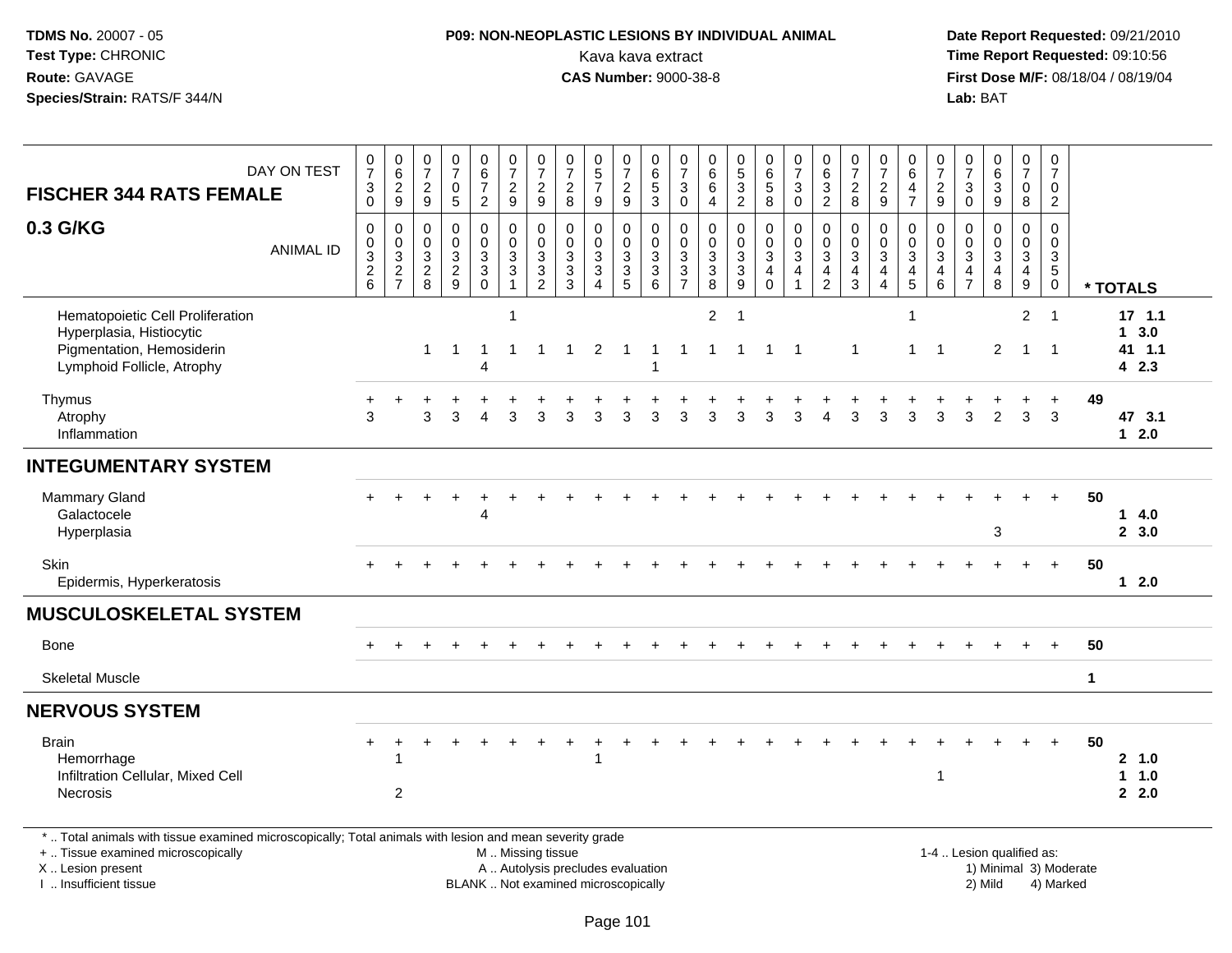# **P09: NON-NEOPLASTIC LESIONS BY INDIVIDUAL ANIMAL**Kava kava extract **Time Report Requested:** 09:10:56<br>**CAS Number:** 9000-38-8 **CAS Number:** 9000-38-8

 **Date Report Requested:** 09/21/2010 **First Dose M/F:** 08/18/04 / 08/19/04 Lab: BAT **Lab:** BAT

| DAY ON TEST<br><b>FISCHER 344 RATS FEMALE</b>                                                                                                                                                 | $\frac{0}{7}$<br>$\ensuremath{\mathsf{3}}$<br>$\mathsf{O}\xspace$ | $\begin{array}{c} 0 \\ 6 \end{array}$<br>$\overline{2}$<br>$9\,$ | $\frac{0}{7}$<br>$\frac{2}{9}$                                                | $\frac{0}{7}$<br>$\mathbf 0$<br>5                        | $\begin{array}{c} 0 \\ 6 \end{array}$<br>$\overline{7}$<br>$\overline{2}$ | $\frac{0}{7}$<br>$\overline{2}$<br>9                                          | $\frac{0}{7}$<br>$\frac{2}{9}$                                           | $\frac{0}{7}$<br>$\sqrt{2}$<br>$\bf8$                                    | $\begin{array}{c} 0 \\ 5 \\ 7 \end{array}$<br>9                                              | $\begin{smallmatrix}0\\7\end{smallmatrix}$<br>$\sqrt{2}$<br>9 | $\begin{array}{c} 0 \\ 6 \end{array}$<br>$\frac{5}{3}$ | 0<br>$\overline{7}$<br>3<br>$\mathbf 0$                | 0<br>$\,6\,$<br>$\,6\,$<br>$\overline{4}$                                                        | $\begin{matrix} 0 \\ 5 \end{matrix}$<br>$\overline{3}$<br>$\overline{2}$ | $\begin{array}{c} 0 \\ 6 \end{array}$<br>$\overline{5}$<br>8                | $\frac{0}{7}$<br>$\mathbf{3}$<br>$\mathbf 0$                      | $\begin{array}{c} 0 \\ 6 \end{array}$<br>$\ensuremath{\mathsf{3}}$<br>$\overline{2}$        | $\frac{0}{7}$<br>$\frac{2}{8}$                                                              | $\frac{0}{7}$<br>$\sqrt{2}$<br>9                      | 0<br>$\,6\,$<br>$\overline{4}$<br>$\overline{7}$                                       | $\frac{0}{7}$<br>$\sqrt{2}$<br>$9\,$                | $\frac{0}{7}$<br>$\ensuremath{\mathsf{3}}$<br>$\mathbf 0$                      | $\begin{array}{c} 0 \\ 6 \\ 3 \end{array}$<br>9 | $\begin{smallmatrix}0\\7\end{smallmatrix}$<br>$\mathsf{O}$<br>8 | 0<br>$\overline{7}$<br>0<br>$\overline{2}$        |                        |                                              |
|-----------------------------------------------------------------------------------------------------------------------------------------------------------------------------------------------|-------------------------------------------------------------------|------------------------------------------------------------------|-------------------------------------------------------------------------------|----------------------------------------------------------|---------------------------------------------------------------------------|-------------------------------------------------------------------------------|--------------------------------------------------------------------------|--------------------------------------------------------------------------|----------------------------------------------------------------------------------------------|---------------------------------------------------------------|--------------------------------------------------------|--------------------------------------------------------|--------------------------------------------------------------------------------------------------|--------------------------------------------------------------------------|-----------------------------------------------------------------------------|-------------------------------------------------------------------|---------------------------------------------------------------------------------------------|---------------------------------------------------------------------------------------------|-------------------------------------------------------|----------------------------------------------------------------------------------------|-----------------------------------------------------|--------------------------------------------------------------------------------|-------------------------------------------------|-----------------------------------------------------------------|---------------------------------------------------|------------------------|----------------------------------------------|
| 0.3 G/KG<br><b>ANIMAL ID</b>                                                                                                                                                                  | 0<br>$\pmb{0}$<br>$\overline{3}$<br>$\frac{2}{6}$                 | 0<br>$\pmb{0}$<br>$\overline{3}$<br>$\frac{2}{7}$                | $\mathbf 0$<br>$\boldsymbol{0}$<br>$\ensuremath{\mathsf{3}}$<br>$\frac{2}{8}$ | $\mathbf 0$<br>$\Omega$<br>$\mathbf{3}$<br>$\frac{2}{9}$ | 0<br>$\mathbf 0$<br>$\mathbf{3}$<br>$_{0}^{3}$                            | 0<br>$\mathbf 0$<br>$\ensuremath{\mathsf{3}}$<br>$\sqrt{3}$<br>$\overline{1}$ | $\mathbf 0$<br>$\mathbf 0$<br>$\ensuremath{\mathsf{3}}$<br>$\frac{3}{2}$ | $\mathbf 0$<br>$\mathbf 0$<br>3<br>$\frac{3}{3}$                         | 0<br>$\mathbf 0$<br>$\ensuremath{\mathsf{3}}$<br>$\ensuremath{\mathsf{3}}$<br>$\overline{4}$ | 0<br>$\mathbf 0$<br>$\mathbf{3}$<br>$\sqrt{3}$<br>5           | $\mathbf 0$<br>$\mathbf 0$<br>$\frac{3}{3}$<br>6       | 0<br>$\mathbf{0}$<br>3<br>$\sqrt{3}$<br>$\overline{7}$ | $\mathbf 0$<br>$\mathbf 0$<br>$\ensuremath{\mathsf{3}}$<br>$\begin{array}{c} 3 \\ 8 \end{array}$ | 0<br>$\mathbf 0$<br>$\mathbf{3}$<br>$\mathbf{3}$<br>9                    | 0<br>$\mathsf{O}\xspace$<br>$\overline{3}$<br>$\overline{4}$<br>$\mathsf 0$ | $\mathbf 0$<br>$\mathbf 0$<br>$\mathbf{3}$<br>$\overline{4}$<br>1 | $\mathbf 0$<br>$\mathbf 0$<br>$\ensuremath{\mathsf{3}}$<br>$\overline{4}$<br>$\overline{2}$ | $\mathbf 0$<br>$\mathbf 0$<br>$\ensuremath{\mathsf{3}}$<br>$\overline{a}$<br>$\overline{3}$ | 0<br>$\mathbf 0$<br>$\sqrt{3}$<br>4<br>$\overline{4}$ | 0<br>$\mathbf 0$<br>$\ensuremath{\mathsf{3}}$<br>$\begin{array}{c} 4 \\ 5 \end{array}$ | $\mathbf 0$<br>$\Omega$<br>3<br>$\overline{4}$<br>6 | $\mathbf 0$<br>$\mathbf 0$<br>$\ensuremath{\mathsf{3}}$<br>4<br>$\overline{7}$ | $\mathbf 0$<br>$\mathbf 0$<br>3<br>4<br>8       | 0<br>$\mathbf 0$<br>$\frac{3}{4}$                               | $\mathbf 0$<br>$\mathbf 0$<br>3<br>5<br>$\pmb{0}$ |                        | * TOTALS                                     |
| <b>Peripheral Nerve</b>                                                                                                                                                                       |                                                                   | $\ddot{}$                                                        |                                                                               |                                                          |                                                                           |                                                                               |                                                                          |                                                                          |                                                                                              |                                                               |                                                        |                                                        |                                                                                                  |                                                                          |                                                                             |                                                                   |                                                                                             |                                                                                             |                                                       |                                                                                        |                                                     |                                                                                |                                                 |                                                                 |                                                   | -1                     |                                              |
| Spinal Cord<br>Hemorrhage<br><b>Necrosis</b>                                                                                                                                                  |                                                                   | $\ddot{}$<br>$\sqrt{3}$<br>$\overline{2}$                        |                                                                               |                                                          |                                                                           |                                                                               |                                                                          |                                                                          |                                                                                              |                                                               |                                                        |                                                        |                                                                                                  |                                                                          |                                                                             |                                                                   |                                                                                             |                                                                                             |                                                       |                                                                                        |                                                     |                                                                                |                                                 |                                                                 |                                                   |                        | 13.0<br>$12.0$                               |
| <b>RESPIRATORY SYSTEM</b>                                                                                                                                                                     |                                                                   |                                                                  |                                                                               |                                                          |                                                                           |                                                                               |                                                                          |                                                                          |                                                                                              |                                                               |                                                        |                                                        |                                                                                                  |                                                                          |                                                                             |                                                                   |                                                                                             |                                                                                             |                                                       |                                                                                        |                                                     |                                                                                |                                                 |                                                                 |                                                   |                        |                                              |
| Lung<br>Inflammation, Chronic Active<br>Alveolar Epithelium, Hyperplasia<br>Alveolus, Infiltration Cellular, Histiocyte                                                                       | -1                                                                |                                                                  |                                                                               |                                                          | $\overline{2}$                                                            |                                                                               | $\mathbf{1}$                                                             | -1                                                                       |                                                                                              |                                                               |                                                        | $\mathbf 1$                                            |                                                                                                  |                                                                          |                                                                             |                                                                   | $\mathbf{1}$                                                                                |                                                                                             |                                                       |                                                                                        |                                                     |                                                                                |                                                 |                                                                 |                                                   | 50                     | 2 1.0<br>6 1.8<br>$12$ 1.1                   |
| Nose<br>Inflammation<br>Glands, Dilatation<br>Olfactory Epithelium, Metaplasia<br>Respiratory Epithelium, Hyperplasia                                                                         |                                                                   |                                                                  |                                                                               |                                                          |                                                                           |                                                                               |                                                                          | $\ddot{}$<br>$\overline{2}$                                              |                                                                                              |                                                               |                                                        |                                                        |                                                                                                  |                                                                          |                                                                             |                                                                   |                                                                                             | 1                                                                                           | $\overline{2}$                                        | 1                                                                                      |                                                     |                                                                                |                                                 |                                                                 |                                                   | 50                     | $9$ 1.7<br>13.0<br>13.0<br>$12.0$            |
| Trachea<br>Peritracheal Tissue, Inflammation                                                                                                                                                  |                                                                   |                                                                  |                                                                               |                                                          |                                                                           |                                                                               |                                                                          |                                                                          |                                                                                              |                                                               |                                                        |                                                        |                                                                                                  |                                                                          |                                                                             |                                                                   |                                                                                             |                                                                                             |                                                       |                                                                                        |                                                     |                                                                                |                                                 |                                                                 | $+$                                               | 50                     | 13.0                                         |
| <b>SPECIAL SENSES SYSTEM</b>                                                                                                                                                                  |                                                                   |                                                                  |                                                                               |                                                          |                                                                           |                                                                               |                                                                          |                                                                          |                                                                                              |                                                               |                                                        |                                                        |                                                                                                  |                                                                          |                                                                             |                                                                   |                                                                                             |                                                                                             |                                                       |                                                                                        |                                                     |                                                                                |                                                 |                                                                 |                                                   |                        |                                              |
| Eye<br>Synechia<br>Cornea, Inflammation<br>Lens, Cataract<br>Retina, Degeneration<br>Retina, Dysplasia                                                                                        |                                                                   | $\sqrt{2}$                                                       |                                                                               | $\overline{\mathbf{1}}$                                  |                                                                           |                                                                               |                                                                          |                                                                          |                                                                                              |                                                               |                                                        |                                                        |                                                                                                  |                                                                          |                                                                             |                                                                   |                                                                                             | 2                                                                                           |                                                       |                                                                                        |                                                     |                                                                                |                                                 |                                                                 |                                                   | 50                     | 14.0<br>2, 3.0<br>14.0<br>5<br>2.4<br>$12.0$ |
| *  Total animals with tissue examined microscopically; Total animals with lesion and mean severity grade<br>+  Tissue examined microscopically<br>X  Lesion present<br>I  Insufficient tissue |                                                                   |                                                                  |                                                                               |                                                          |                                                                           | M  Missing tissue                                                             |                                                                          | A  Autolysis precludes evaluation<br>BLANK  Not examined microscopically |                                                                                              |                                                               |                                                        |                                                        |                                                                                                  |                                                                          |                                                                             |                                                                   |                                                                                             |                                                                                             |                                                       |                                                                                        |                                                     |                                                                                | 1-4  Lesion qualified as:<br>2) Mild            |                                                                 | 4) Marked                                         | 1) Minimal 3) Moderate |                                              |

Page 102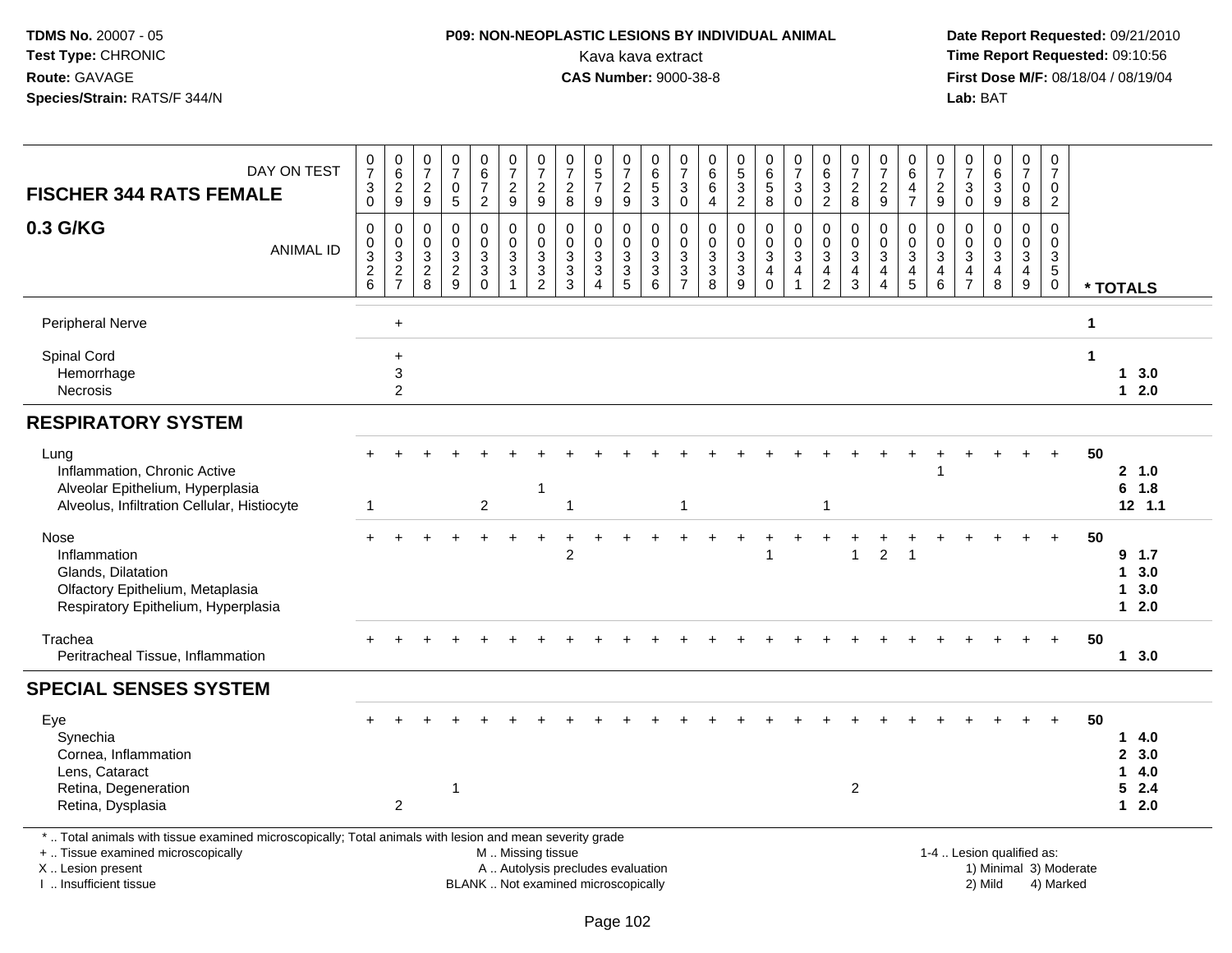#### **P09: NON-NEOPLASTIC LESIONS BY INDIVIDUAL ANIMAL**Kava kava extract **Time Report Requested:** 09:10:56<br>**CAS Number:** 9000-38-8<br>**Tirst Dose M/F:** 08/18/04 / 08/19/04

 **Date Report Requested:** 09/21/2010 **First Dose M/F:** 08/18/04 / 08/19/04 Lab: BAT **Lab:** BAT

| DAY ON TEST<br><b>FISCHER 344 RATS FEMALE</b>                                                     | $\frac{0}{7}$<br>$\sqrt{3}$<br>0 | $\begin{matrix} 0 \\ 6 \\ 2 \end{matrix}$<br>$\boldsymbol{9}$ | $\frac{0}{7}$<br>$\overline{2}$<br>$\boldsymbol{9}$ | $\begin{matrix} 0 \\ 7 \\ 0 \end{matrix}$<br>$\sqrt{5}$ | $\begin{array}{c} 0 \\ 6 \\ 7 \end{array}$<br>$\overline{c}$ | $\begin{array}{c} 0 \\ 7 \\ 2 \end{array}$<br>$\boldsymbol{9}$ | $\frac{0}{7}$<br>$\overline{c}$<br>9 | $\frac{0}{7}$<br>$\boldsymbol{2}$<br>8    | $\begin{array}{c} 0 \\ 5 \\ 7 \end{array}$<br>9        | $\frac{0}{7}$<br>$\overline{c}$<br>$\boldsymbol{9}$  | $\begin{array}{c} 0 \\ 6 \\ 5 \end{array}$<br>$\mathbf{3}$           | $\frac{0}{7}$<br>$\sqrt{3}$<br>0           | $0$<br>6<br>6           | $\begin{matrix}0\\5\\3\end{matrix}$<br>$\overline{c}$ | $\begin{matrix} 0 \\ 6 \\ 5 \end{matrix}$<br>8                                   | $\begin{array}{c} 0 \\ 7 \\ 3 \end{array}$<br>$\mathbf 0$         | $\begin{matrix} 0 \\ 6 \\ 3 \end{matrix}$<br>$\overline{2}$ | $\frac{0}{7}$<br>$\overline{2}$<br>8                  | $\frac{0}{7}$<br>$\overline{c}$<br>9       | $\begin{array}{c} 0 \\ 6 \\ 4 \end{array}$<br>$\overline{7}$ | $\frac{0}{7}$<br>$\sqrt{2}$<br>$\boldsymbol{9}$             | $\frac{0}{7}$<br>3<br>0                       | $\begin{matrix} 0 \\ 6 \\ 3 \end{matrix}$<br>$9\,$                              | $\begin{smallmatrix}0\\7\end{smallmatrix}$<br>0<br>8 | 0<br>$\overline{7}$<br>$\mathbf 0$<br>$\overline{c}$ |                            |
|---------------------------------------------------------------------------------------------------|----------------------------------|---------------------------------------------------------------|-----------------------------------------------------|---------------------------------------------------------|--------------------------------------------------------------|----------------------------------------------------------------|--------------------------------------|-------------------------------------------|--------------------------------------------------------|------------------------------------------------------|----------------------------------------------------------------------|--------------------------------------------|-------------------------|-------------------------------------------------------|----------------------------------------------------------------------------------|-------------------------------------------------------------------|-------------------------------------------------------------|-------------------------------------------------------|--------------------------------------------|--------------------------------------------------------------|-------------------------------------------------------------|-----------------------------------------------|---------------------------------------------------------------------------------|------------------------------------------------------|------------------------------------------------------|----------------------------|
| 0.3 G/KG<br>ANIMAL ID                                                                             | 0<br>$_{3}^{\rm 0}$<br>$^2$ 6    | $_{\rm 0}^{\rm 0}$<br>$\frac{3}{2}$                           | $\begin{matrix} 0 \\ 0 \\ 3 \\ 2 \end{matrix}$<br>8 | $\begin{matrix} 0 \\ 0 \\ 3 \\ 2 \end{matrix}$<br>9     | 0<br>$\mathbf 0$<br>$\overline{3}$<br>3<br>$\Omega$          | 0<br>$\frac{0}{3}$                                             | $_0^0$<br>$\frac{3}{3}$<br>2         | 0<br>0<br>$\sqrt{3}$<br>$\mathbf{3}$<br>3 | $\mathbf 0$<br>$\frac{0}{3}$<br>$\boldsymbol{\Lambda}$ | 0<br>$\frac{0}{3}$<br>$\ensuremath{\mathsf{3}}$<br>5 | $\begin{smallmatrix}0\\0\\3\end{smallmatrix}$<br>$\overline{3}$<br>6 | 0<br>$\pmb{0}$<br>3<br>3<br>$\overline{ }$ | 0<br>$\frac{0}{3}$<br>8 | $\begin{matrix} 0 \\ 0 \\ 3 \\ 3 \end{matrix}$<br>9   | $\begin{matrix} 0 \\ 0 \\ 3 \end{matrix}$<br>$\overline{\mathbf{4}}$<br>$\Omega$ | $\begin{smallmatrix} 0\\0\\3 \end{smallmatrix}$<br>$\overline{4}$ | 0<br>$\pmb{0}$<br>$\overline{3}$<br>$\overline{4}$<br>2     | 0<br>$\pmb{0}$<br>$\mathbf{3}$<br>$\overline{4}$<br>3 | 0<br>$\pmb{0}$<br>$\overline{3}$<br>4<br>4 | 0<br>$\frac{0}{3}$<br>$\overline{\mathbf{4}}$<br>5           | $_{\rm 0}^{\rm 0}$<br>$\overline{3}$<br>$\overline{4}$<br>6 | 0<br>0<br>$\mathbf{3}$<br>4<br>$\overline{ }$ | $\begin{smallmatrix} 0\\0\\3 \end{smallmatrix}$<br>$\overline{\mathbf{4}}$<br>8 | 0<br>$\frac{0}{3}$<br>4<br>9                         | 0<br>$\mathbf 0$<br>3<br>5<br>$\mathbf 0$            | * TOTALS                   |
| Retina, Gliosis                                                                                   |                                  |                                                               |                                                     |                                                         |                                                              | $\overline{2}$                                                 |                                      |                                           |                                                        |                                                      |                                                                      |                                            |                         |                                                       |                                                                                  |                                                                   |                                                             | $\overline{2}$                                        |                                            |                                                              |                                                             |                                               |                                                                                 | $\overline{2}$                                       |                                                      | 32.0                       |
| Harderian Gland                                                                                   |                                  |                                                               |                                                     |                                                         |                                                              |                                                                |                                      |                                           |                                                        |                                                      |                                                                      |                                            |                         |                                                       |                                                                                  |                                                                   |                                                             |                                                       |                                            |                                                              |                                                             |                                               |                                                                                 |                                                      | $\ddot{}$                                            | 50                         |
| <b>URINARY SYSTEM</b>                                                                             |                                  |                                                               |                                                     |                                                         |                                                              |                                                                |                                      |                                           |                                                        |                                                      |                                                                      |                                            |                         |                                                       |                                                                                  |                                                                   |                                                             |                                                       |                                            |                                                              |                                                             |                                               |                                                                                 |                                                      |                                                      |                            |
| Kidney<br>Accumulation, Hyaline Droplet                                                           |                                  |                                                               |                                                     |                                                         |                                                              |                                                                |                                      |                                           |                                                        |                                                      |                                                                      |                                            |                         |                                                       |                                                                                  |                                                                   |                                                             |                                                       |                                            |                                                              |                                                             |                                               |                                                                                 |                                                      |                                                      | 50<br>2.0                  |
| Infarct<br>Mineralization<br>Nephropathy                                                          | $\overline{2}$                   |                                                               |                                                     |                                                         | 2<br>$\overline{3}$                                          |                                                                |                                      |                                           |                                                        |                                                      |                                                                      |                                            |                         |                                                       |                                                                                  |                                                                   |                                                             |                                                       |                                            |                                                              |                                                             | 2                                             |                                                                                 |                                                      |                                                      | 42.0<br>45 1.0<br>$37$ 1.1 |
| Papilla, Necrosis<br>Pelvis, Inflammation<br>Pelvis, Transitional Epithelium, Hyperplasia         | $\overline{2}$<br>$\overline{2}$ |                                                               |                                                     |                                                         |                                                              |                                                                |                                      |                                           |                                                        |                                                      |                                                                      |                                            | 2<br>$\overline{c}$     |                                                       |                                                                                  |                                                                   |                                                             |                                                       |                                            |                                                              |                                                             |                                               |                                                                                 |                                                      |                                                      | 1.0<br>$5 \t1.4$<br>4 1.5  |
| Pelvis, Transitional Epithelium, Metaplasia<br>Renal Tubule, Dilatation<br>Renal Tubule, Necrosis | $\overline{c}$<br>$\overline{2}$ |                                                               |                                                     |                                                         |                                                              |                                                                |                                      |                                           |                                                        |                                                      |                                                                      |                                            |                         |                                                       |                                                                                  |                                                                   |                                                             |                                                       |                                            |                                                              |                                                             |                                               |                                                                                 |                                                      |                                                      | 2.0<br>2.0<br>3.0<br>1     |
| <b>Urinary Bladder</b>                                                                            |                                  |                                                               |                                                     |                                                         |                                                              |                                                                |                                      |                                           |                                                        |                                                      |                                                                      |                                            |                         |                                                       |                                                                                  |                                                                   |                                                             |                                                       |                                            |                                                              |                                                             |                                               |                                                                                 |                                                      |                                                      | 50                         |

\* .. Total animals with tissue examined microscopically; Total animals with lesion and mean severity grade

+ .. Tissue examined microscopically

X .. Lesion present

I .. Insufficient tissue

 M .. Missing tissueA .. Autolysis precludes evaluation

1-4 .. Lesion qualified as:<br>1) Minimal 3) Moderate BLANK .. Not examined microscopically 2) Mild 4) Marked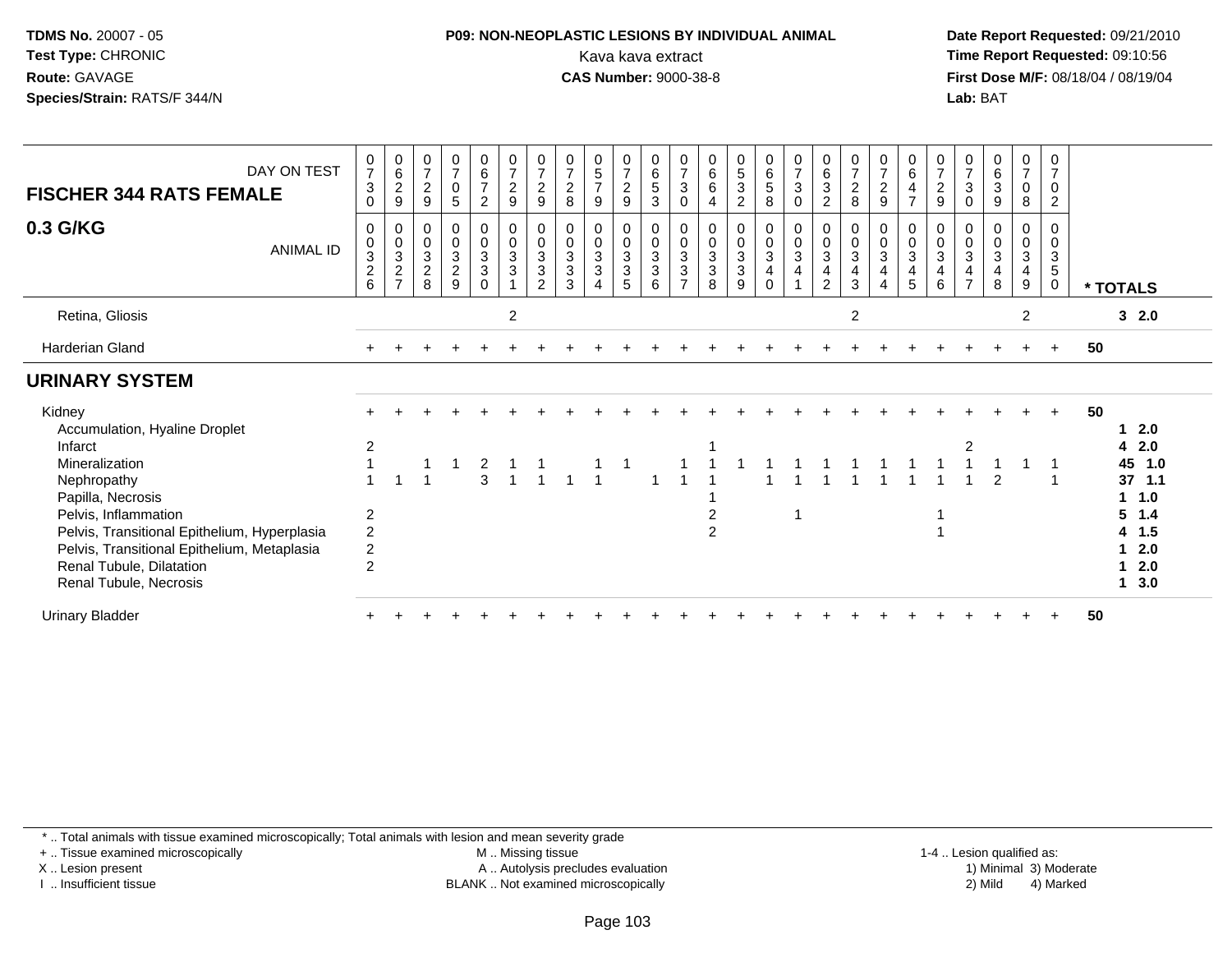#### **P09: NON-NEOPLASTIC LESIONS BY INDIVIDUAL ANIMAL**Kava kava extract **Time Report Requested:** 09:10:56<br>**CAS Number:** 9000-38-8<br>**Tirst Dose M/F:** 08/18/04 / 08/19/04

 **Date Report Requested:** 09/21/2010 **First Dose M/F:** 08/18/04 / 08/19/04 Lab: BAT **Lab:** BAT

| DAY ON TEST<br><b>FISCHER 344 RATS FEMALE</b>                                                                                                                                                                                                                                                                                           | $\frac{0}{7}$<br>$\mathsf 3$<br>$\mathbf 0$ | $\frac{0}{7}$<br>$\frac{2}{8}$                                     | $\begin{array}{c} 0 \\ 6 \end{array}$<br>8<br>8                   | $\begin{array}{c} 0 \\ 7 \end{array}$<br>$\mathbf{3}$<br>$\mathbf 0$ | $\frac{0}{7}$<br>$\mathbf{3}$<br>$\mathbf 0$         | $\begin{smallmatrix}0\\4\\8\end{smallmatrix}$<br>9           | $\begin{array}{c} 0 \\ 7 \\ 3 \end{array}$<br>$\mathbf 0$            | $\begin{array}{c} 0 \\ 7 \end{array}$<br>$\mathbf{3}$<br>$\mathbf 0$ | $\begin{array}{c} 0 \\ 7 \\ 2 \end{array}$<br>8     | $\frac{0}{7}$<br>$\overline{c}$<br>$\bf8$                         | $\begin{array}{c} 0 \\ 7 \\ 3 \end{array}$<br>$\boldsymbol{0}$ | $\frac{0}{7}$<br>3<br>0                                        | $\frac{0}{7}$<br>$\overline{a}$<br>$\boldsymbol{9}$ | $\begin{smallmatrix}0\\1\end{smallmatrix}$<br>$\mathbf{1}$<br>$\mathbf{1}$ | $\frac{0}{7}$<br>$\ensuremath{\mathsf{3}}$<br>$\mathbf 0$ | $\begin{matrix} 0 \\ 6 \\ 2 \end{matrix}$<br>9   | $^{\rm 0}_{\rm 6}$<br>$\mathbf{1}$<br>6                   | $\frac{0}{7}$<br>$\ensuremath{\mathsf{3}}$<br>$\mathbf 0$ | $\begin{array}{c} 0 \\ 6 \\ 8 \end{array}$<br>8 | $\frac{0}{7}$<br>$\mathbf{3}$<br>$\mathbf 0$              | $\frac{0}{7}$<br>$\frac{2}{9}$                         | $\frac{0}{7}$<br>$\mathbf{3}$<br>$\pmb{0}$                         | $\frac{0}{7}$<br>$\ensuremath{\mathsf{3}}$<br>$\mathbf 0$         | $\frac{0}{7}$<br>$\overline{a}$<br>8                        | $\begin{array}{c} 0 \\ 6 \end{array}$<br>$\bf 8$<br>$\overline{7}$ |                   |
|-----------------------------------------------------------------------------------------------------------------------------------------------------------------------------------------------------------------------------------------------------------------------------------------------------------------------------------------|---------------------------------------------|--------------------------------------------------------------------|-------------------------------------------------------------------|----------------------------------------------------------------------|------------------------------------------------------|--------------------------------------------------------------|----------------------------------------------------------------------|----------------------------------------------------------------------|-----------------------------------------------------|-------------------------------------------------------------------|----------------------------------------------------------------|----------------------------------------------------------------|-----------------------------------------------------|----------------------------------------------------------------------------|-----------------------------------------------------------|--------------------------------------------------|-----------------------------------------------------------|-----------------------------------------------------------|-------------------------------------------------|-----------------------------------------------------------|--------------------------------------------------------|--------------------------------------------------------------------|-------------------------------------------------------------------|-------------------------------------------------------------|--------------------------------------------------------------------|-------------------|
| <b>1.0 G/KG</b><br><b>ANIMAL ID</b>                                                                                                                                                                                                                                                                                                     | $\mathbf 0$<br>0<br>$\frac{3}{5}$           | $\mathsf{O}\xspace$<br>$\frac{0}{3}$<br>$\overline{2}$             | $\boldsymbol{0}$<br>$\mathbf 0$<br>$\mathsf 3$<br>$\sqrt{5}$<br>3 | $\pmb{0}$<br>$\mathbf 0$<br>$\overline{3}$<br>$\sqrt{5}$<br>4        | 0<br>$\begin{array}{c} 0 \\ 3 \\ 5 \\ 5 \end{array}$ | $\pmb{0}$<br>$\begin{array}{c} 0 \\ 3 \\ 5 \\ 6 \end{array}$ | $\pmb{0}$<br>$\overline{0}$<br>3<br>$\overline{5}$<br>$\overline{7}$ | $\pmb{0}$<br>$\begin{array}{c} 0 \\ 3 \\ 5 \\ 8 \end{array}$         | $\mathbf 0$<br>$\frac{0}{3}$<br>$\overline{5}$<br>9 | $\mathbf 0$<br>$\pmb{0}$<br>$\overline{3}$<br>$\,6\,$<br>$\Omega$ | $\pmb{0}$<br>$\frac{0}{3}$<br>1                                | $\pmb{0}$<br>$\frac{0}{3}$<br>$\overline{6}$<br>$\overline{2}$ | $\mathbf 0$<br>$_{3}^{\rm 0}$<br>$^6_3$             | $\pmb{0}$<br>$\frac{0}{3}$<br>$\boldsymbol{\Lambda}$                       | 0<br>$\begin{array}{c} 0 \\ 3 \\ 6 \\ 5 \end{array}$      | $\pmb{0}$<br>$\overline{0}$<br>3<br>$\,6\,$<br>6 | $\mathbf 0$<br>$\frac{0}{3}$<br>$\,6\,$<br>$\overline{7}$ | $\pmb{0}$<br>$\frac{0}{3}$<br>6<br>8                      | 0<br>$\begin{matrix}0\\3\\6\end{matrix}$<br>9   | 0<br>$\mathsf{O}\xspace$<br>$\frac{3}{7}$<br>$\mathbf{0}$ | $\mathsf{O}\xspace$<br>$\frac{0}{3}$<br>$\overline{1}$ | $\mathbf 0$<br>$\boldsymbol{0}$<br>$\frac{3}{7}$<br>$\overline{2}$ | $\pmb{0}$<br>$\mathbf 0$<br>$\overline{3}$<br>$\overline{7}$<br>3 | 0<br>$\mathsf{O}\xspace$<br>$\frac{3}{7}$<br>$\overline{4}$ | $\mathbf 0$<br>$\mathbf 0$<br>$\frac{3}{7}$<br>$\overline{5}$      | females<br>(cont) |
| <b>ALIMENTARY SYSTEM</b>                                                                                                                                                                                                                                                                                                                |                                             |                                                                    |                                                                   |                                                                      |                                                      |                                                              |                                                                      |                                                                      |                                                     |                                                                   |                                                                |                                                                |                                                     |                                                                            |                                                           |                                                  |                                                           |                                                           |                                                 |                                                           |                                                        |                                                                    |                                                                   |                                                             |                                                                    |                   |
| Esophagus                                                                                                                                                                                                                                                                                                                               |                                             |                                                                    |                                                                   |                                                                      |                                                      |                                                              |                                                                      |                                                                      |                                                     |                                                                   |                                                                |                                                                |                                                     |                                                                            |                                                           |                                                  |                                                           |                                                           |                                                 |                                                           |                                                        |                                                                    |                                                                   |                                                             | $+$                                                                |                   |
| Intestine Large, Cecum                                                                                                                                                                                                                                                                                                                  |                                             |                                                                    |                                                                   |                                                                      |                                                      |                                                              |                                                                      |                                                                      |                                                     |                                                                   |                                                                |                                                                |                                                     |                                                                            |                                                           |                                                  |                                                           |                                                           |                                                 |                                                           |                                                        |                                                                    |                                                                   |                                                             | $\ddot{}$                                                          |                   |
| Intestine Large, Colon<br>Parasite Metazoan                                                                                                                                                                                                                                                                                             |                                             |                                                                    |                                                                   |                                                                      |                                                      | X                                                            |                                                                      |                                                                      |                                                     |                                                                   |                                                                |                                                                |                                                     |                                                                            | X                                                         |                                                  |                                                           |                                                           |                                                 |                                                           |                                                        |                                                                    |                                                                   | $\sf X$                                                     |                                                                    |                   |
| Intestine Large, Rectum                                                                                                                                                                                                                                                                                                                 |                                             |                                                                    |                                                                   |                                                                      |                                                      |                                                              |                                                                      |                                                                      |                                                     |                                                                   |                                                                |                                                                |                                                     |                                                                            |                                                           |                                                  |                                                           |                                                           |                                                 |                                                           |                                                        |                                                                    |                                                                   |                                                             | $\overline{+}$                                                     |                   |
| Intestine Small, Duodenum                                                                                                                                                                                                                                                                                                               |                                             |                                                                    |                                                                   |                                                                      |                                                      |                                                              |                                                                      |                                                                      |                                                     |                                                                   |                                                                |                                                                |                                                     |                                                                            |                                                           |                                                  |                                                           |                                                           |                                                 |                                                           |                                                        |                                                                    |                                                                   |                                                             |                                                                    |                   |
| Intestine Small, Ileum                                                                                                                                                                                                                                                                                                                  |                                             |                                                                    |                                                                   |                                                                      |                                                      |                                                              |                                                                      |                                                                      |                                                     |                                                                   |                                                                |                                                                |                                                     |                                                                            |                                                           |                                                  |                                                           |                                                           |                                                 |                                                           |                                                        |                                                                    |                                                                   |                                                             | $\ddot{}$                                                          |                   |
| Intestine Small, Jejunum                                                                                                                                                                                                                                                                                                                |                                             |                                                                    |                                                                   |                                                                      |                                                      |                                                              |                                                                      |                                                                      |                                                     |                                                                   |                                                                |                                                                |                                                     |                                                                            |                                                           |                                                  |                                                           |                                                           |                                                 |                                                           |                                                        |                                                                    |                                                                   |                                                             | $\overline{+}$                                                     |                   |
| Liver<br>Angiectasis<br><b>Basophilic Focus</b><br><b>Clear Cell Focus</b><br>Degeneration, Cystic<br><b>Eosinophilic Focus</b><br>Fatty Change, Diffuse<br>Hepatodiaphragmatic Nodule<br>Inflammation, Chronic Active<br><b>Mixed Cell Focus</b><br>Pigmentation, Hemosiderin<br>Bile Duct, Hyperplasia<br>Centrilobular, Fatty Change | X<br>X<br>$\overline{2}$<br>$\mathbf{1}$    | -1<br>$\mathsf{X}$<br>$\overline{1}$<br>$\overline{1}$<br>$\times$ | X                                                                 | 1                                                                    | Χ<br>$X$ $X$<br>-1                                   | 1                                                            | $\mathbf{1}$                                                         | $\boldsymbol{\mathsf{X}}$<br>$\overline{1}$                          | $\mathsf{X}$<br>$\overline{1}$                      | 1<br>$\overline{1}$                                               | X<br>$\overline{1}$                                            | X<br>$\mathsf{X}$<br>$\overline{1}$<br>$\mathbf{1}$            | $\overline{1}$                                      |                                                                            | X<br>$\mathsf{X}$<br>$\overline{1}$                       | $1 \quad 1$                                      |                                                           | $\mathsf X$<br>$\mathsf X$                                | $\mathbf{1}$<br>$\overline{\mathbf{1}}$         | $\mathsf X$                                               | $\overline{1}$<br>$\overline{1}$                       | $\overline{2}$<br>1                                                | X X X<br>$\mathbf 1$                                              | $\overline{1}$                                              | $\ddot{}$<br>X<br>$\overline{\phantom{0}}$ 1                       |                   |

\* .. Total animals with tissue examined microscopically; Total animals with lesion and mean severity grade

+ .. Tissue examined microscopically

X .. Lesion present

I .. Insufficient tissue

M .. Missing tissue

A .. Autolysis precludes evaluation

BLANK .. Not examined microscopically 2) Mild 4) Marked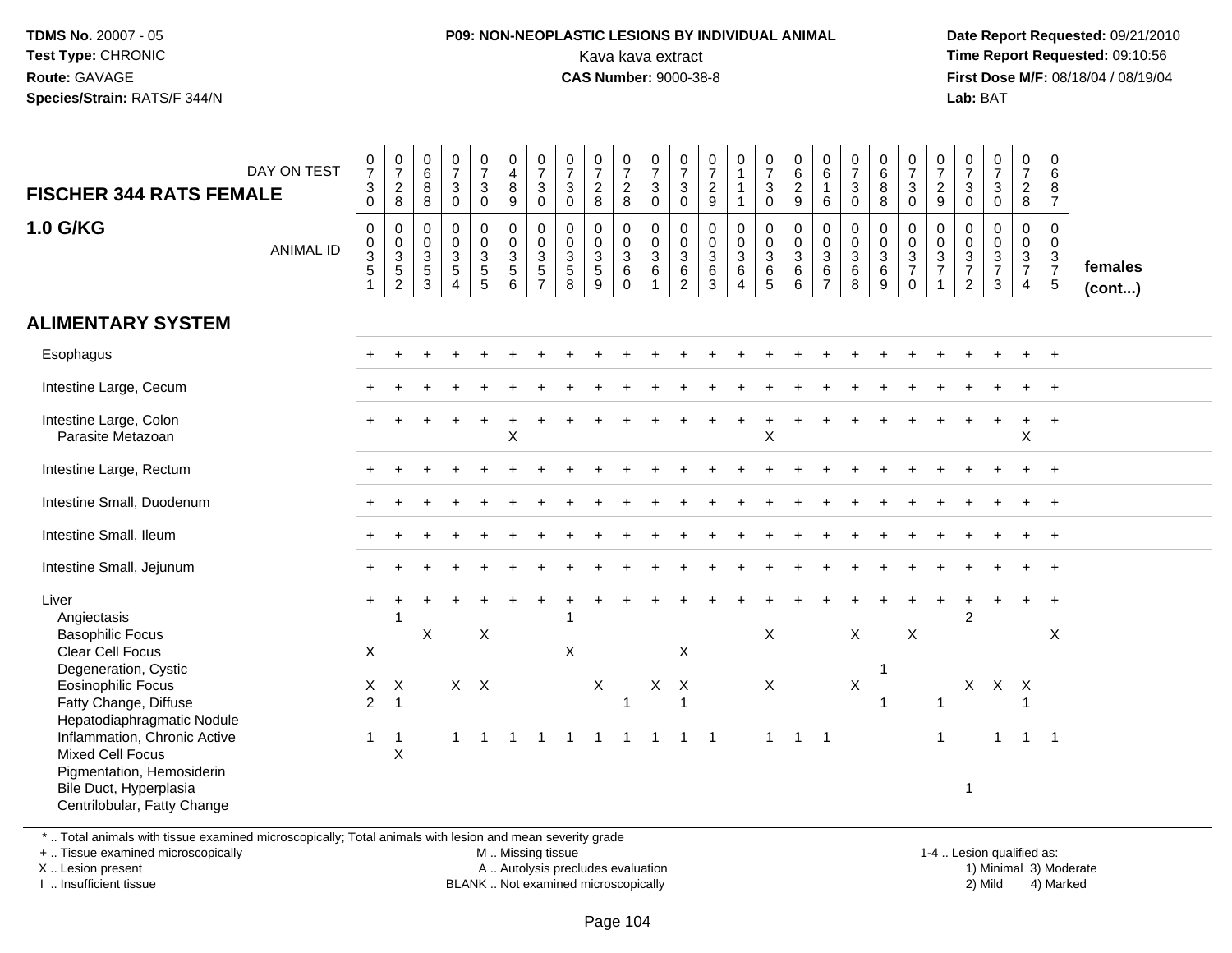# **P09: NON-NEOPLASTIC LESIONS BY INDIVIDUAL ANIMAL**Kava kava extract **Time Report Requested:** 09:10:56<br>**CAS Number:** 9000-38-8<br>**Tirst Dose M/F:** 08/18/04 / 08/19/04

 **Date Report Requested:** 09/21/2010 **First Dose M/F:** 08/18/04 / 08/19/04 Lab: BAT **Lab:** BAT

| DAY ON TEST<br><b>FISCHER 344 RATS FEMALE</b>                                                                                                                                                 | 0<br>$\overline{7}$<br>$^3_{\rm 0}$                     | $\begin{array}{c} 0 \\ 7 \end{array}$<br>$_{\rm 8}^2$     | 0<br>6<br>8<br>8                       | 0<br>$\overline{7}$<br>3<br>$\mathbf 0$                | $\frac{0}{7}$<br>3<br>0                           | 0<br>$\overline{\mathbf{4}}$<br>$\bf 8$<br>$\overline{9}$      | $\frac{0}{7}$<br>$_{\rm 0}^3$                             | $\begin{array}{c} 0 \\ 7 \end{array}$<br>$\ensuremath{\mathsf{3}}$<br>$\mathbf 0$ | $\frac{0}{7}$<br>$\overline{2}$<br>8                | $\begin{array}{c} 0 \\ 7 \end{array}$<br>$^2_{\bf 8}$ | $\begin{array}{c} 0 \\ 7 \end{array}$<br>3<br>$\mathbf 0$ | 0<br>$\overline{7}$<br>3<br>0 | 0<br>$\overline{7}$<br>$\boldsymbol{2}$<br>$\boldsymbol{9}$ | $\pmb{0}$<br>$\mathbf{1}$<br>$\mathbf{1}$                      | $\begin{array}{c} 0 \\ 7 \end{array}$<br>$\sqrt{3}$<br>$\mathbf 0$ | $\pmb{0}$<br>$6\phantom{a}$<br>$\frac{2}{9}$           | 0<br>$6\phantom{a}$<br>$\overline{1}$<br>6                     | $\frac{0}{7}$<br>3<br>0                      | 0<br>$6\phantom{a}$<br>8<br>8                 | $\begin{array}{c} 0 \\ 7 \end{array}$<br>3<br>$\mathbf 0$              | 0<br>$\overline{7}$<br>2<br>$\boldsymbol{9}$ | 0<br>$\overline{7}$<br>$\mathbf{3}$<br>$\mathsf{O}\xspace$  | $\frac{0}{7}$<br>3<br>$\mathsf{O}$                             | $\frac{0}{7}$<br>$\frac{2}{8}$                                                 |                | $\mathbf 0$<br>$6\phantom{1}$<br>8<br>$\overline{7}$                       |                         |
|-----------------------------------------------------------------------------------------------------------------------------------------------------------------------------------------------|---------------------------------------------------------|-----------------------------------------------------------|----------------------------------------|--------------------------------------------------------|---------------------------------------------------|----------------------------------------------------------------|-----------------------------------------------------------|-----------------------------------------------------------------------------------|-----------------------------------------------------|-------------------------------------------------------|-----------------------------------------------------------|-------------------------------|-------------------------------------------------------------|----------------------------------------------------------------|--------------------------------------------------------------------|--------------------------------------------------------|----------------------------------------------------------------|----------------------------------------------|-----------------------------------------------|------------------------------------------------------------------------|----------------------------------------------|-------------------------------------------------------------|----------------------------------------------------------------|--------------------------------------------------------------------------------|----------------|----------------------------------------------------------------------------|-------------------------|
| 1.0 G/KG<br><b>ANIMAL ID</b>                                                                                                                                                                  | $\mathbf 0$<br>0<br>$\overline{3}$<br>5<br>$\mathbf{1}$ | $\mathbf 0$<br>$\pmb{0}$<br>$\mathbf{3}$<br>$\frac{5}{2}$ | $\Omega$<br>0<br>3<br>$\,$ 5 $\,$<br>3 | $\mathbf 0$<br>$\Omega$<br>3<br>$\sqrt{5}$<br>$\Delta$ | $\mathbf 0$<br>0<br>$\mathbf{3}$<br>$\frac{5}{5}$ | $\mathbf 0$<br>0<br>3<br>$\begin{array}{c} 5 \\ 6 \end{array}$ | $\mathbf 0$<br>$\mathbf 0$<br>$\sqrt{3}$<br>$\frac{5}{7}$ | 0<br>0<br>$\ensuremath{\mathsf{3}}$<br>$\begin{array}{c} 5 \\ 8 \end{array}$      | $\mathbf 0$<br>$\mathbf{0}$<br>3<br>$\sqrt{5}$<br>9 | 0<br>0<br>$\sqrt{3}$<br>$^6_0$                        | $\mathbf 0$<br>$\mathbf 0$<br>3<br>6<br>$\overline{1}$    | $\Omega$<br>0<br>3<br>6<br>2  | 0<br>$\Omega$<br>$\sqrt{3}$<br>6<br>$\overline{3}$          | $\mathbf 0$<br>$\mathbf 0$<br>3<br>6<br>$\boldsymbol{\Lambda}$ | 0<br>0<br>$\mathfrak{Z}$<br>$6\over 5$                             | $\mathbf 0$<br>$\mathbf 0$<br>$\mathfrak{Z}$<br>$^6_6$ | $\mathbf 0$<br>0<br>$\ensuremath{\mathsf{3}}$<br>$\frac{6}{7}$ | $\Omega$<br>$\mathbf 0$<br>3<br>$\,6\,$<br>8 | 0<br>0<br>$\ensuremath{\mathsf{3}}$<br>$^6_9$ | $\Omega$<br>$\mathbf 0$<br>$\sqrt{3}$<br>$\overline{7}$<br>$\mathbf 0$ | $\Omega$<br>$\Omega$<br>3<br>$\overline{7}$  | $\Omega$<br>$\Omega$<br>$\sqrt{3}$<br>$\boldsymbol{7}$<br>2 | $\mathbf 0$<br>$\mathbf 0$<br>3<br>$\overline{7}$<br>3         | $\mathbf 0$<br>$\mathbf 0$<br>$\mathbf{3}$<br>$\overline{7}$<br>$\overline{4}$ |                | $\Omega$<br>0<br>$\ensuremath{\mathsf{3}}$<br>$\overline{7}$<br>$\sqrt{5}$ | females<br>$($ cont $)$ |
| Centrilobular, Necrosis<br>Hepatocyte, Hypertrophy                                                                                                                                            | 2                                                       | -1                                                        | 3                                      | $\overline{c}$                                         | 3                                                 |                                                                | $\overline{2}$                                            | $\overline{c}$                                                                    | -1                                                  | 2                                                     | $\overline{c}$                                            | 2                             | $\overline{2}$                                              |                                                                | $\overline{2}$                                                     |                                                        |                                                                | $\overline{2}$                               |                                               | $\overline{2}$                                                         | $\overline{1}$                               |                                                             | $\mathbf{1}$                                                   | $\overline{1}$                                                                 |                |                                                                            |                         |
| Mesentery<br>Fat, Necrosis                                                                                                                                                                    |                                                         | $\ddot{}$<br>3                                            |                                        |                                                        |                                                   |                                                                |                                                           |                                                                                   |                                                     |                                                       |                                                           |                               |                                                             |                                                                |                                                                    | $\ddot{}$<br>$\overline{2}$                            | $\pm$<br>$\overline{2}$                                        |                                              |                                               |                                                                        |                                              |                                                             | $\ddot{}$                                                      |                                                                                |                |                                                                            |                         |
| Pancreas<br>Atrophy<br>Inflammation                                                                                                                                                           |                                                         |                                                           |                                        | $\mathcal{P}$                                          |                                                   | 3                                                              |                                                           |                                                                                   |                                                     |                                                       | 3                                                         | 1                             |                                                             |                                                                |                                                                    |                                                        |                                                                |                                              |                                               |                                                                        |                                              |                                                             |                                                                | $+$<br>3                                                                       | $\ddot{}$      |                                                                            |                         |
| Acinus, Metaplasia, Hepatocyte                                                                                                                                                                |                                                         |                                                           | $\overline{c}$                         |                                                        |                                                   |                                                                |                                                           |                                                                                   |                                                     |                                                       |                                                           |                               |                                                             |                                                                |                                                                    |                                                        |                                                                | -1                                           |                                               |                                                                        | $\mathbf 1$                                  |                                                             |                                                                |                                                                                | $\mathbf{1}$   |                                                                            |                         |
| Salivary Glands<br>Atrophy                                                                                                                                                                    |                                                         |                                                           |                                        |                                                        |                                                   |                                                                |                                                           |                                                                                   |                                                     |                                                       |                                                           |                               |                                                             |                                                                |                                                                    |                                                        |                                                                |                                              |                                               |                                                                        |                                              |                                                             |                                                                |                                                                                | $\ddot{}$      |                                                                            |                         |
| Stomach, Forestomach<br>Inflammation<br>Ulcer                                                                                                                                                 |                                                         |                                                           |                                        |                                                        |                                                   |                                                                |                                                           |                                                                                   |                                                     |                                                       |                                                           |                               |                                                             |                                                                |                                                                    |                                                        |                                                                |                                              |                                               |                                                                        | 2                                            | 2<br>2                                                      |                                                                | $\pm$                                                                          | $\overline{+}$ |                                                                            |                         |
| Epithelium, Hyperplasia                                                                                                                                                                       |                                                         | -1                                                        |                                        |                                                        |                                                   |                                                                |                                                           | -1                                                                                |                                                     |                                                       |                                                           | $\mathbf{1}$                  |                                                             | $\overline{c}$                                                 |                                                                    |                                                        |                                                                |                                              |                                               |                                                                        | 3                                            | 3                                                           |                                                                | $\mathbf{1}$                                                                   | 2              |                                                                            |                         |
| Stomach, Glandular                                                                                                                                                                            |                                                         |                                                           |                                        |                                                        |                                                   |                                                                |                                                           |                                                                                   |                                                     |                                                       |                                                           |                               |                                                             |                                                                |                                                                    |                                                        |                                                                |                                              |                                               |                                                                        |                                              |                                                             |                                                                |                                                                                | $+$            |                                                                            |                         |
| Tooth<br>Malformation<br>Peridontal Tissue, Inflammation                                                                                                                                      |                                                         |                                                           |                                        |                                                        |                                                   |                                                                |                                                           |                                                                                   |                                                     |                                                       |                                                           |                               |                                                             |                                                                |                                                                    |                                                        |                                                                |                                              |                                               |                                                                        |                                              |                                                             |                                                                |                                                                                |                |                                                                            |                         |
| <b>CARDIOVASCULAR SYSTEM</b>                                                                                                                                                                  |                                                         |                                                           |                                        |                                                        |                                                   |                                                                |                                                           |                                                                                   |                                                     |                                                       |                                                           |                               |                                                             |                                                                |                                                                    |                                                        |                                                                |                                              |                                               |                                                                        |                                              |                                                             |                                                                |                                                                                |                |                                                                            |                         |
| <b>Blood Vessel</b>                                                                                                                                                                           |                                                         |                                                           |                                        |                                                        |                                                   |                                                                |                                                           |                                                                                   |                                                     |                                                       |                                                           |                               |                                                             |                                                                |                                                                    |                                                        |                                                                |                                              |                                               |                                                                        |                                              |                                                             |                                                                |                                                                                | $\ddot{}$      |                                                                            |                         |
| Heart                                                                                                                                                                                         |                                                         |                                                           |                                        |                                                        |                                                   |                                                                |                                                           |                                                                                   |                                                     |                                                       |                                                           |                               |                                                             |                                                                |                                                                    |                                                        |                                                                |                                              |                                               |                                                                        |                                              |                                                             |                                                                |                                                                                |                | $\ddot{}$                                                                  |                         |
| Cardiomyopathy                                                                                                                                                                                |                                                         |                                                           |                                        |                                                        |                                                   |                                                                | 2                                                         | 2                                                                                 | 2                                                   |                                                       |                                                           | 2                             | 2                                                           |                                                                | $\overline{2}$                                                     | 2                                                      | 2                                                              | $\overline{2}$                               | $\mathbf{1}$                                  | 2                                                                      | 2                                            |                                                             |                                                                | $\mathbf{1}$                                                                   |                | 2                                                                          |                         |
| *  Total animals with tissue examined microscopically; Total animals with lesion and mean severity grade<br>+  Tissue examined microscopically<br>X  Lesion present<br>I  Insufficient tissue |                                                         |                                                           |                                        |                                                        |                                                   | M  Missing tissue                                              |                                                           | A  Autolysis precludes evaluation<br>BLANK  Not examined microscopically          |                                                     |                                                       |                                                           |                               |                                                             |                                                                |                                                                    |                                                        |                                                                |                                              |                                               |                                                                        |                                              |                                                             | 1-4  Lesion qualified as:<br>1) Minimal 3) Moderate<br>2) Mild |                                                                                |                | 4) Marked                                                                  |                         |

I .. Insufficient tissue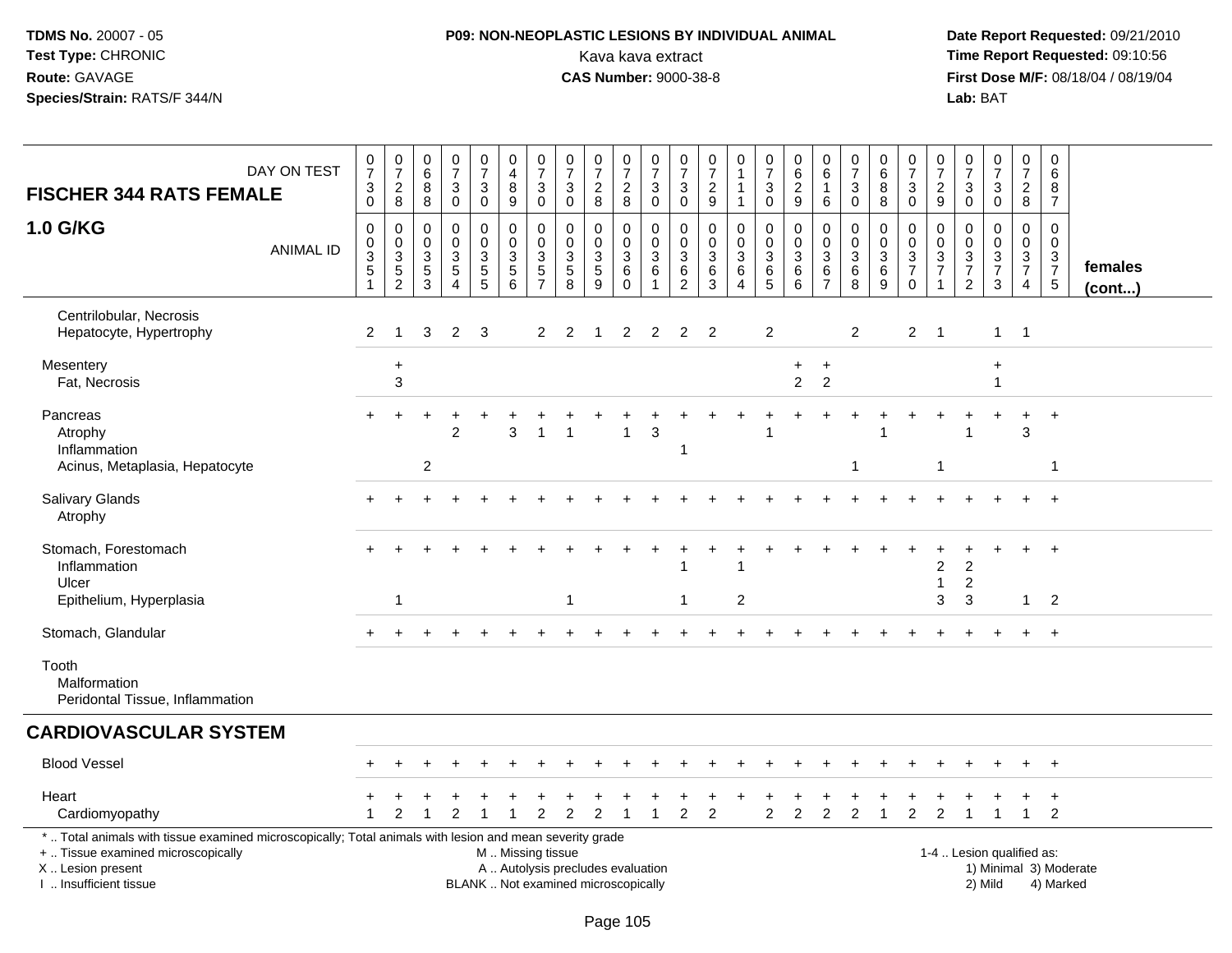#### **P09: NON-NEOPLASTIC LESIONS BY INDIVIDUAL ANIMAL**Kava kava extract **Time Report Requested:** 09:10:56<br>**CAS Number:** 9000-38-8<br>**Tirst Dose M/F:** 08/18/04 / 08/19/04

 **Date Report Requested:** 09/21/2010 **First Dose M/F: 08/18/04 / 08/19/04**<br>**Lab: BAT Lab:** BAT

| <b>FISCHER 344 RATS FEMALE</b><br><b>1.0 G/KG</b>                                      | DAY ON TEST<br><b>ANIMAL ID</b> | $\frac{0}{7}$<br>$\ensuremath{\mathsf{3}}$<br>0<br>0<br>$\pmb{0}$<br>$\mathbf{3}$<br>$\sqrt{5}$ | $\frac{0}{7}$<br>$\sqrt{2}$<br>8<br>0<br>$\,0\,$<br>$\frac{3}{5}$ | 0<br>$6\overline{6}$<br>8<br>8<br>0<br>$\mathsf 0$<br>3<br>$\sqrt{5}$ | $\frac{0}{7}$<br>$\sqrt{3}$<br>$\Omega$<br>0<br>$\mathbf 0$<br>$\sqrt{3}$<br>$\overline{5}$ | $\frac{0}{7}$<br>$\mathbf{3}$<br>$\mathbf 0$<br>$\pmb{0}$<br>$\pmb{0}$<br>$\frac{3}{5}$ | $\begin{smallmatrix}0\0\4\end{smallmatrix}$<br>8<br>9<br>0<br>$\overline{0}$<br>$\frac{3}{5}$ | $\frac{0}{7}$<br>$\ensuremath{\mathsf{3}}$<br>$\mathbf 0$<br>$\pmb{0}$<br>$\begin{array}{c} 0 \\ 3 \\ 5 \\ 7 \end{array}$ | $\frac{0}{7}$<br>$\mathbf{3}$<br>$\mathbf 0$<br>0<br>$\mathbf 0$<br>$\mathbf{3}$<br>$\sqrt{5}$ | $\frac{0}{7}$<br>$\sqrt{2}$<br>8<br>$\mathbf 0$<br>$\mathbf 0$<br>3<br>$\overline{5}$ | $\frac{0}{7}$<br>$\overline{a}$<br>8<br>0<br>$\mathbf 0$<br>3<br>6 | $\frac{0}{7}$<br>$\mathbf{3}$<br>$\mathbf 0$<br>$_{\rm 0}^{\rm 0}$<br>$\frac{3}{6}$ | $\frac{0}{7}$<br>$\mathbf{3}$<br>$\Omega$<br>0<br>$\mathbf 0$<br>$\mathbf{3}$<br>$\,6$ | $\frac{0}{7}$<br>$\sqrt{2}$<br>9<br>0<br>$\pmb{0}$<br>$\ensuremath{\mathsf{3}}$ | $\begin{smallmatrix}0\\1\end{smallmatrix}$<br>$\begin{smallmatrix} 0\\0 \end{smallmatrix}$<br>$\frac{3}{6}$ | $\frac{0}{7}$<br>$\mathbf 3$<br>$\mathbf 0$<br>$\begin{smallmatrix} 0\\0 \end{smallmatrix}$<br>$\frac{3}{6}$ | $\begin{matrix} 0 \\ 6 \\ 2 \end{matrix}$<br>9<br>$\begin{matrix}0\\0\\3\\6\end{matrix}$ | $\begin{matrix} 0 \\ 6 \end{matrix}$<br>$\mathbf{1}$<br>6<br>0<br>$\mathbf 0$<br>3<br>6 | $\frac{0}{7}$<br>$\mathsf 3$<br>$\Omega$<br>$\pmb{0}$<br>$\mathbf 0$<br>$\frac{3}{6}$ | $_6^0$<br>$\overline{8}$<br>8<br>0<br>$\overline{0}$<br>$\frac{3}{6}$ | $\frac{0}{7}$<br>$\mathbf{3}$<br>$\mathbf 0$<br>$\begin{smallmatrix}0\0\0\end{smallmatrix}$<br>$\frac{3}{7}$ | $\frac{0}{7}$<br>$\sqrt{2}$<br>$9\,$<br>0<br>$\mathbf 0$<br>$\frac{3}{7}$ | $\frac{0}{7}$<br>$\ensuremath{\mathsf{3}}$<br>$\mathbf 0$<br>$\mathbf 0$<br>$\begin{array}{c} 0 \\ 3 \\ 7 \end{array}$ | $\frac{0}{7}$<br>$\sqrt{3}$<br>$\Omega$<br>0<br>$\mathbf 0$<br>$\frac{3}{7}$ | $\frac{0}{7}$<br>$\overline{a}$<br>$\bf8$<br>0<br>$\mathbf 0$<br>$\frac{3}{7}$ | 0<br>6<br>8<br>$\overline{7}$<br>0<br>$\mathbf 0$<br>$\frac{3}{7}$ | females |
|----------------------------------------------------------------------------------------|---------------------------------|-------------------------------------------------------------------------------------------------|-------------------------------------------------------------------|-----------------------------------------------------------------------|---------------------------------------------------------------------------------------------|-----------------------------------------------------------------------------------------|-----------------------------------------------------------------------------------------------|---------------------------------------------------------------------------------------------------------------------------|------------------------------------------------------------------------------------------------|---------------------------------------------------------------------------------------|--------------------------------------------------------------------|-------------------------------------------------------------------------------------|----------------------------------------------------------------------------------------|---------------------------------------------------------------------------------|-------------------------------------------------------------------------------------------------------------|--------------------------------------------------------------------------------------------------------------|------------------------------------------------------------------------------------------|-----------------------------------------------------------------------------------------|---------------------------------------------------------------------------------------|-----------------------------------------------------------------------|--------------------------------------------------------------------------------------------------------------|---------------------------------------------------------------------------|------------------------------------------------------------------------------------------------------------------------|------------------------------------------------------------------------------|--------------------------------------------------------------------------------|--------------------------------------------------------------------|---------|
|                                                                                        |                                 |                                                                                                 | $\overline{2}$                                                    | 3                                                                     | $\boldsymbol{\Lambda}$                                                                      |                                                                                         |                                                                                               |                                                                                                                           | 8                                                                                              | 9                                                                                     | $\Omega$                                                           |                                                                                     | $\overline{2}$                                                                         | $^6_3$                                                                          | $\Delta$                                                                                                    |                                                                                                              | 6                                                                                        | $\overline{7}$                                                                          | $\overline{8}$                                                                        | $\overline{9}$                                                        | $\mathbf 0$                                                                                                  |                                                                           | $\overline{2}$                                                                                                         | $\mathbf{3}$                                                                 | 4                                                                              | $\overline{5}$                                                     | (cont)  |
| Atrium, Thrombosis                                                                     |                                 |                                                                                                 |                                                                   |                                                                       |                                                                                             |                                                                                         |                                                                                               |                                                                                                                           |                                                                                                |                                                                                       |                                                                    |                                                                                     |                                                                                        |                                                                                 |                                                                                                             |                                                                                                              |                                                                                          |                                                                                         |                                                                                       | $\overline{2}$                                                        |                                                                                                              |                                                                           |                                                                                                                        |                                                                              |                                                                                |                                                                    |         |
| <b>ENDOCRINE SYSTEM</b>                                                                |                                 |                                                                                                 |                                                                   |                                                                       |                                                                                             |                                                                                         |                                                                                               |                                                                                                                           |                                                                                                |                                                                                       |                                                                    |                                                                                     |                                                                                        |                                                                                 |                                                                                                             |                                                                                                              |                                                                                          |                                                                                         |                                                                                       |                                                                       |                                                                                                              |                                                                           |                                                                                                                        |                                                                              |                                                                                |                                                                    |         |
| <b>Adrenal Cortex</b><br>Degeneration, Cystic<br>Hemorrhage<br>Hypertrophy<br>Necrosis |                                 | $+$                                                                                             |                                                                   |                                                                       |                                                                                             |                                                                                         |                                                                                               |                                                                                                                           |                                                                                                |                                                                                       |                                                                    |                                                                                     |                                                                                        |                                                                                 |                                                                                                             |                                                                                                              | $\overline{c}$<br>$\boldsymbol{\Lambda}$<br>$\overline{2}$                               |                                                                                         |                                                                                       |                                                                       |                                                                                                              |                                                                           |                                                                                                                        |                                                                              |                                                                                |                                                                    |         |
| Zona Fasciculata, Hyperplasia                                                          |                                 |                                                                                                 |                                                                   |                                                                       | $\overline{1}$                                                                              |                                                                                         |                                                                                               |                                                                                                                           |                                                                                                | $1 \quad 2$                                                                           |                                                                    | $\overline{1}$                                                                      |                                                                                        |                                                                                 |                                                                                                             |                                                                                                              |                                                                                          |                                                                                         |                                                                                       |                                                                       |                                                                                                              |                                                                           |                                                                                                                        |                                                                              |                                                                                |                                                                    |         |
| Adrenal Medulla<br>Hyperplasia                                                         |                                 | ∔                                                                                               |                                                                   |                                                                       |                                                                                             |                                                                                         |                                                                                               |                                                                                                                           |                                                                                                |                                                                                       |                                                                    |                                                                                     |                                                                                        |                                                                                 |                                                                                                             |                                                                                                              |                                                                                          |                                                                                         |                                                                                       |                                                                       |                                                                                                              |                                                                           |                                                                                                                        |                                                                              |                                                                                | $\overline{+}$                                                     |         |
| Islets, Pancreatic<br>Hyperplasia                                                      |                                 |                                                                                                 |                                                                   |                                                                       |                                                                                             |                                                                                         |                                                                                               |                                                                                                                           |                                                                                                |                                                                                       |                                                                    |                                                                                     |                                                                                        |                                                                                 |                                                                                                             |                                                                                                              |                                                                                          |                                                                                         |                                                                                       |                                                                       |                                                                                                              |                                                                           |                                                                                                                        |                                                                              |                                                                                | $+$                                                                |         |
| Parathyroid Gland                                                                      |                                 |                                                                                                 |                                                                   |                                                                       |                                                                                             |                                                                                         |                                                                                               |                                                                                                                           |                                                                                                |                                                                                       |                                                                    |                                                                                     |                                                                                        |                                                                                 |                                                                                                             |                                                                                                              |                                                                                          |                                                                                         |                                                                                       |                                                                       |                                                                                                              | м                                                                         |                                                                                                                        |                                                                              |                                                                                | $+$                                                                |         |
| <b>Pituitary Gland</b><br>Pars Distalis, Angiectasis<br>Pars Distalis, Hyperplasia     |                                 |                                                                                                 | $\overline{2}$                                                    | 4                                                                     | 2                                                                                           |                                                                                         | $\mathbf{1}$                                                                                  | $\overline{1}$                                                                                                            |                                                                                                | 3                                                                                     |                                                                    |                                                                                     |                                                                                        |                                                                                 |                                                                                                             |                                                                                                              | 4                                                                                        |                                                                                         |                                                                                       |                                                                       | $\overline{4}$                                                                                               |                                                                           |                                                                                                                        | $\overline{c}$                                                               |                                                                                |                                                                    |         |
|                                                                                        |                                 |                                                                                                 |                                                                   |                                                                       |                                                                                             |                                                                                         |                                                                                               |                                                                                                                           |                                                                                                |                                                                                       |                                                                    |                                                                                     |                                                                                        |                                                                                 |                                                                                                             |                                                                                                              |                                                                                          |                                                                                         |                                                                                       |                                                                       |                                                                                                              |                                                                           |                                                                                                                        |                                                                              |                                                                                |                                                                    |         |
| <b>Thyroid Gland</b><br>C-cell, Hyperplasia<br>Follicle, Cyst                          |                                 |                                                                                                 |                                                                   |                                                                       |                                                                                             |                                                                                         |                                                                                               |                                                                                                                           |                                                                                                |                                                                                       |                                                                    |                                                                                     |                                                                                        |                                                                                 |                                                                                                             |                                                                                                              |                                                                                          |                                                                                         |                                                                                       |                                                                       |                                                                                                              |                                                                           |                                                                                                                        |                                                                              |                                                                                |                                                                    |         |
| Follicular Cell, Hyperplasia                                                           |                                 |                                                                                                 |                                                                   | 1                                                                     |                                                                                             |                                                                                         |                                                                                               | -1                                                                                                                        |                                                                                                |                                                                                       |                                                                    |                                                                                     |                                                                                        |                                                                                 |                                                                                                             |                                                                                                              |                                                                                          |                                                                                         |                                                                                       |                                                                       |                                                                                                              |                                                                           |                                                                                                                        | 2                                                                            |                                                                                |                                                                    |         |

#### **GENERAL BODY SYSTEM**

#### NONE

\* .. Total animals with tissue examined microscopically; Total animals with lesion and mean severity grade

+ .. Tissue examined microscopically

X .. Lesion present

I .. Insufficient tissue

M .. Missing tissue

A .. Autolysis precludes evaluation

BLANK .. Not examined microscopically 2) Mild 4) Marked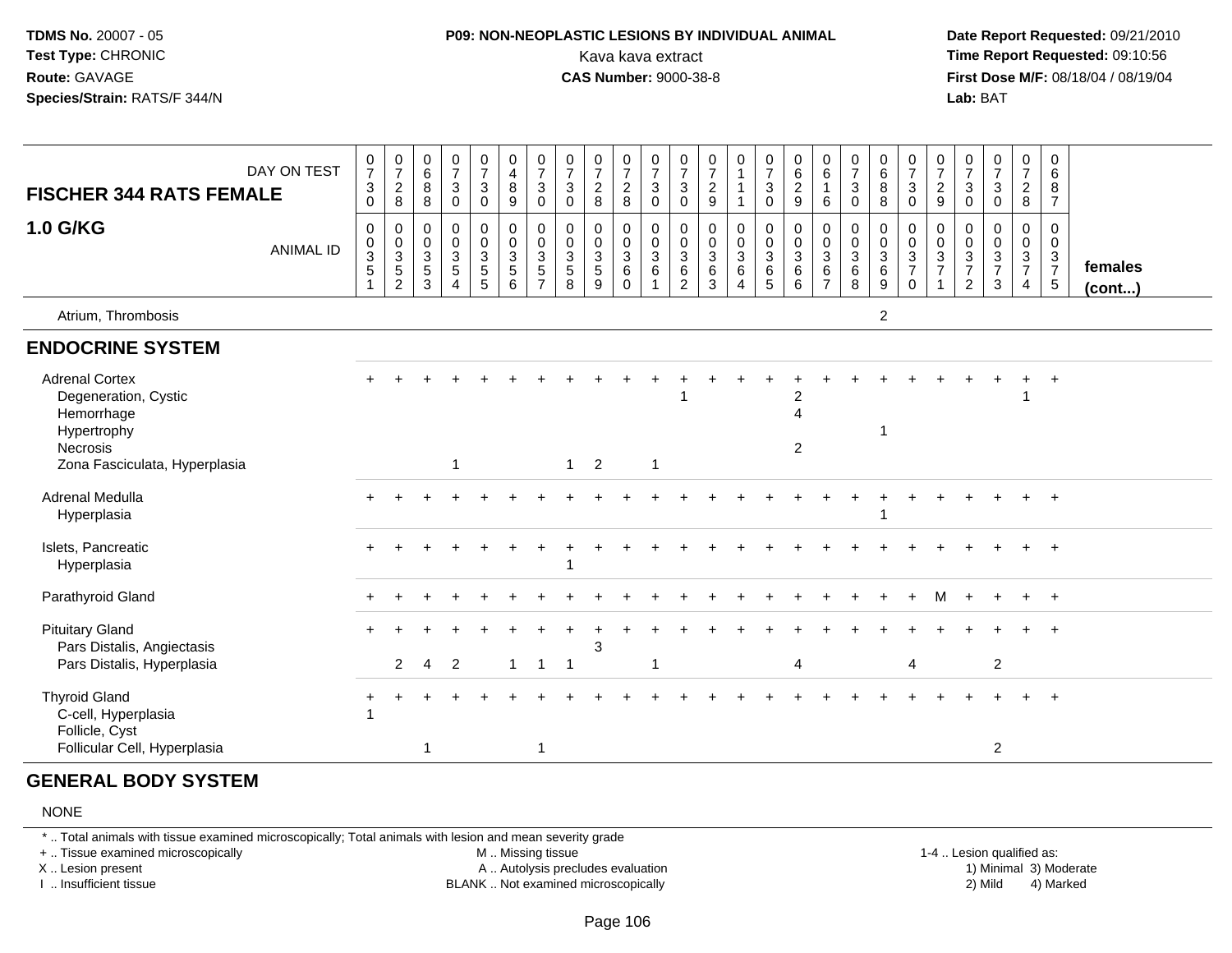# **P09: NON-NEOPLASTIC LESIONS BY INDIVIDUAL ANIMAL**Kava kava extract **Time Report Requested:** 09:10:56

| DAY ON TEST<br><b>FISCHER 344 RATS FEMALE</b>                                                                                                                                                 | $\frac{0}{7}$<br>$\frac{3}{0}$                             | $\begin{array}{c} 0 \\ 7 \end{array}$<br>$_{\rm 8}^2$           | $\begin{array}{c} 0 \\ 6 \end{array}$<br>$\frac{8}{8}$         | $\frac{0}{7}$<br>$\ensuremath{\mathsf{3}}$<br>$\pmb{0}$                                       | $\begin{array}{c} 0 \\ 7 \end{array}$<br>$_{\rm 0}^3$ | 0<br>$\overline{\mathbf{4}}$<br>$\bf8$<br>9        | $\begin{array}{c} 0 \\ 7 \end{array}$<br>$\ensuremath{\mathsf{3}}$<br>$\mathbf 0$ | $\frac{0}{7}$<br>$\ensuremath{\mathsf{3}}$<br>$\mathbf 0$                | $\frac{0}{7}$<br>$_{8}^2$                | $\frac{0}{7}$<br>$\sqrt{2}$<br>8                     | $\frac{0}{7}$<br>$\ensuremath{\mathsf{3}}$<br>$\mathsf{O}\xspace$        | $\frac{0}{7}$<br>$\ensuremath{\mathsf{3}}$<br>$\mathsf 0$               | $\begin{array}{c} 0 \\ 7 \end{array}$<br>$\sqrt{2}$<br>9   | 0<br>$\mathbf{1}$<br>$\mathbf{1}$<br>$\mathbf{1}$ | $\frac{0}{7}$<br>$\ensuremath{\mathsf{3}}$<br>$\mathbf 0$                       | $^{\rm 0}_{\rm 6}$<br>$\overline{2}$<br>$\boldsymbol{9}$ | 0<br>6<br>$\mathbf{1}$<br>6                                  | $\frac{0}{7}$<br>$\ensuremath{\mathsf{3}}$<br>$\mathbf 0$                     | $\begin{array}{c} 0 \\ 6 \end{array}$<br>8<br>8 | $\frac{0}{7}$<br>$_{0}^{3}$                                | 0<br>$\overline{7}$<br>$\overline{c}$<br>9 | 0<br>$\frac{5}{7}$<br>$\ensuremath{\mathsf{3}}$<br>$\mathbf 0$                 | $\frac{0}{7}$<br>$\sqrt{3}$<br>$\mathbf 0$                                      | $\begin{array}{c} 0 \\ 7 \end{array}$<br>$\frac{2}{8}$        | $\mathbf 0$<br>6<br>8<br>$\overline{7}$                     |                         |
|-----------------------------------------------------------------------------------------------------------------------------------------------------------------------------------------------|------------------------------------------------------------|-----------------------------------------------------------------|----------------------------------------------------------------|-----------------------------------------------------------------------------------------------|-------------------------------------------------------|----------------------------------------------------|-----------------------------------------------------------------------------------|--------------------------------------------------------------------------|------------------------------------------|------------------------------------------------------|--------------------------------------------------------------------------|-------------------------------------------------------------------------|------------------------------------------------------------|---------------------------------------------------|---------------------------------------------------------------------------------|----------------------------------------------------------|--------------------------------------------------------------|-------------------------------------------------------------------------------|-------------------------------------------------|------------------------------------------------------------|--------------------------------------------|--------------------------------------------------------------------------------|---------------------------------------------------------------------------------|---------------------------------------------------------------|-------------------------------------------------------------|-------------------------|
| <b>1.0 G/KG</b><br><b>ANIMAL ID</b>                                                                                                                                                           | $\pmb{0}$<br>$_{3}^{\rm 0}$<br>$\,$ 5 $\,$<br>$\mathbf{1}$ | 0<br>$\pmb{0}$<br>$\mathbf{3}$<br>$\,$ 5 $\,$<br>$\overline{c}$ | 0<br>$\mathbf 0$<br>$\ensuremath{\mathsf{3}}$<br>$\frac{5}{3}$ | $\mathbf 0$<br>$\pmb{0}$<br>$\ensuremath{\mathsf{3}}$<br>$\sqrt{5}$<br>$\boldsymbol{\Lambda}$ | 0<br>$\mathsf{O}\xspace$<br>$\frac{3}{5}$             | $\mathbf 0$<br>$\mathbf 0$<br>3<br>$\sqrt{5}$<br>6 | $\mathbf 0$<br>$\mathbf 0$<br>3<br>$\sqrt{5}$<br>$\overline{7}$                   | $\mathbf 0$<br>$\mathbf 0$<br>3<br>$\sqrt{5}$<br>8                       | 0<br>$\mathbf 0$<br>3<br>$\sqrt{5}$<br>9 | 0<br>$\mathbf 0$<br>$\mathbf{3}$<br>6<br>$\mathbf 0$ | 0<br>$\pmb{0}$<br>$\ensuremath{\mathsf{3}}$<br>$\,6\,$<br>$\overline{1}$ | $\mathbf 0$<br>$\mathsf 0$<br>$\mathbf{3}$<br>$\,6\,$<br>$\overline{2}$ | $\mathbf 0$<br>$\mathbf 0$<br>3<br>$\,6\,$<br>$\mathbf{3}$ | 0<br>$\mathbf 0$<br>3<br>6<br>$\overline{4}$      | $\mathbf 0$<br>$\mathbf 0$<br>$\mathbf{3}$<br>$6\phantom{1}6$<br>$\overline{5}$ | $\mathbf 0$<br>$\pmb{0}$<br>3<br>$\,6$<br>6              | $\mathbf 0$<br>$\mathbf 0$<br>3<br>$\,6\,$<br>$\overline{7}$ | $\mathbf 0$<br>$\mathsf{O}\xspace$<br>$\ensuremath{\mathsf{3}}$<br>$\,6$<br>8 | $\mathbf 0$<br>$\mathbf 0$<br>3<br>6<br>9       | $\mathbf 0$<br>$\mathbf 0$<br>$\frac{3}{7}$<br>$\mathbf 0$ | 0<br>$\mathbf 0$<br>3<br>$\overline{7}$    | $\mathbf 0$<br>$\mathbf 0$<br>$\sqrt{3}$<br>$\boldsymbol{7}$<br>$\overline{2}$ | 0<br>$\mathbf 0$<br>$\ensuremath{\mathsf{3}}$<br>$\overline{7}$<br>$\mathbf{3}$ | $\mathbf 0$<br>$\mathbf 0$<br>$\frac{3}{7}$<br>$\overline{4}$ | $\Omega$<br>$\mathbf 0$<br>$\frac{3}{7}$<br>$5\phantom{.0}$ | females<br>$($ cont $)$ |
| <b>GENITAL SYSTEM</b>                                                                                                                                                                         |                                                            |                                                                 |                                                                |                                                                                               |                                                       |                                                    |                                                                                   |                                                                          |                                          |                                                      |                                                                          |                                                                         |                                                            |                                                   |                                                                                 |                                                          |                                                              |                                                                               |                                                 |                                                            |                                            |                                                                                |                                                                                 |                                                               |                                                             |                         |
| <b>Clitoral Gland</b><br>Hyperplasia                                                                                                                                                          |                                                            |                                                                 |                                                                |                                                                                               |                                                       |                                                    |                                                                                   |                                                                          |                                          |                                                      |                                                                          |                                                                         |                                                            |                                                   |                                                                                 |                                                          |                                                              |                                                                               |                                                 |                                                            |                                            |                                                                                |                                                                                 |                                                               | $\overline{+}$                                              |                         |
| Ovary<br>Cyst                                                                                                                                                                                 |                                                            |                                                                 |                                                                |                                                                                               |                                                       |                                                    |                                                                                   |                                                                          |                                          |                                                      | $\overline{c}$                                                           |                                                                         |                                                            |                                                   |                                                                                 |                                                          |                                                              |                                                                               |                                                 |                                                            |                                            |                                                                                |                                                                                 |                                                               | $\overline{1}$<br>$\mathbf{1}$                              |                         |
| Uterus<br>Hemorrhage<br>Endometrium, Hyperplasia, Cystic                                                                                                                                      |                                                            |                                                                 |                                                                |                                                                                               | 3<br>2                                                |                                                    |                                                                                   |                                                                          |                                          |                                                      |                                                                          | $\mathbf{1}$                                                            |                                                            |                                                   |                                                                                 |                                                          |                                                              | $\mathbf{1}$                                                                  |                                                 |                                                            |                                            |                                                                                |                                                                                 |                                                               | $\overline{1}$<br>$\overline{c}$                            |                         |
| <b>HEMATOPOIETIC SYSTEM</b>                                                                                                                                                                   |                                                            |                                                                 |                                                                |                                                                                               |                                                       |                                                    |                                                                                   |                                                                          |                                          |                                                      |                                                                          |                                                                         |                                                            |                                                   |                                                                                 |                                                          |                                                              |                                                                               |                                                 |                                                            |                                            |                                                                                |                                                                                 |                                                               |                                                             |                         |
| <b>Bone Marrow</b><br>Hyperplasia<br>Myelofibrosis                                                                                                                                            |                                                            |                                                                 | 3                                                              | $\overline{c}$                                                                                |                                                       |                                                    |                                                                                   |                                                                          |                                          |                                                      |                                                                          |                                                                         | $\overline{c}$                                             |                                                   | $\mathbf{1}$                                                                    | $\overline{1}$                                           |                                                              | $\overline{1}$                                                                | 3                                               | $\overline{1}$                                             | $\mathbf{1}$                               | $\overline{2}$                                                                 |                                                                                 |                                                               | $\overline{1}$<br>$\mathbf{1}$                              |                         |
| Lymph Node                                                                                                                                                                                    |                                                            |                                                                 |                                                                |                                                                                               |                                                       |                                                    |                                                                                   |                                                                          | $\ddot{}$                                |                                                      |                                                                          |                                                                         |                                                            |                                                   |                                                                                 |                                                          |                                                              |                                                                               |                                                 |                                                            |                                            |                                                                                |                                                                                 |                                                               |                                                             |                         |
| Lymph Node, Mandibular                                                                                                                                                                        | М                                                          | M                                                               | M                                                              | M                                                                                             | M                                                     | M                                                  | M                                                                                 | M                                                                        | M                                        | M                                                    | M                                                                        |                                                                         | M M M                                                      |                                                   | M M                                                                             |                                                          | M                                                            | M                                                                             | M                                               | M                                                          | <b>M</b>                                   |                                                                                | M M                                                                             |                                                               | M M                                                         |                         |
| Lymph Node, Mesenteric                                                                                                                                                                        |                                                            |                                                                 |                                                                |                                                                                               |                                                       |                                                    |                                                                                   |                                                                          |                                          |                                                      |                                                                          |                                                                         |                                                            |                                                   |                                                                                 |                                                          |                                                              |                                                                               |                                                 |                                                            |                                            |                                                                                |                                                                                 |                                                               | $\overline{+}$                                              |                         |
| Spleen<br><b>Fibrosis</b>                                                                                                                                                                     |                                                            |                                                                 |                                                                |                                                                                               |                                                       |                                                    |                                                                                   |                                                                          |                                          |                                                      |                                                                          |                                                                         |                                                            |                                                   |                                                                                 |                                                          |                                                              |                                                                               |                                                 |                                                            |                                            |                                                                                |                                                                                 |                                                               | $\overline{1}$                                              |                         |
| Hematopoietic Cell Proliferation<br>Pigmentation, Hemosiderin<br>Lymphoid Follicle, Atrophy                                                                                                   | 2                                                          | $\overline{1}$                                                  |                                                                |                                                                                               | $\overline{1}$                                        | $\mathbf{1}$                                       | $\overline{2}$                                                                    |                                                                          | 1<br>$\overline{2}$                      | $\overline{1}$                                       | $\overline{2}$                                                           | 2                                                                       | $\overline{1}$                                             | $\overline{1}$                                    | $\overline{1}$                                                                  | $\overline{2}$                                           |                                                              | $\overline{1}$                                                                | $\overline{1}$                                  | $\overline{2}$                                             | $\overline{1}$                             |                                                                                | $\overline{2}$                                                                  |                                                               | 2 <sub>2</sub>                                              |                         |
| Thymus                                                                                                                                                                                        | $+$                                                        | $+$                                                             | $+$                                                            | $+$                                                                                           |                                                       |                                                    |                                                                                   | $M + + + + +$                                                            |                                          | $+$                                                  |                                                                          |                                                                         | $+$ $+$ $+$ $+$                                            |                                                   | $+$                                                                             | $+$                                                      | $+$                                                          | $\ddot{}$                                                                     | $\ddot{}$                                       | $+$                                                        | +                                          |                                                                                | $\ddot{}$                                                                       | $+$                                                           | $+$                                                         |                         |
| *  Total animals with tissue examined microscopically; Total animals with lesion and mean severity grade<br>+  Tissue examined microscopically<br>X  Lesion present<br>I. Insufficient tissue |                                                            |                                                                 |                                                                |                                                                                               |                                                       | M  Missing tissue                                  |                                                                                   | A  Autolysis precludes evaluation<br>BLANK  Not examined microscopically |                                          |                                                      |                                                                          |                                                                         |                                                            |                                                   |                                                                                 |                                                          |                                                              |                                                                               |                                                 |                                                            |                                            |                                                                                | 1-4  Lesion qualified as:<br>2) Mild                                            |                                                               | 1) Minimal 3) Moderate<br>4) Marked                         |                         |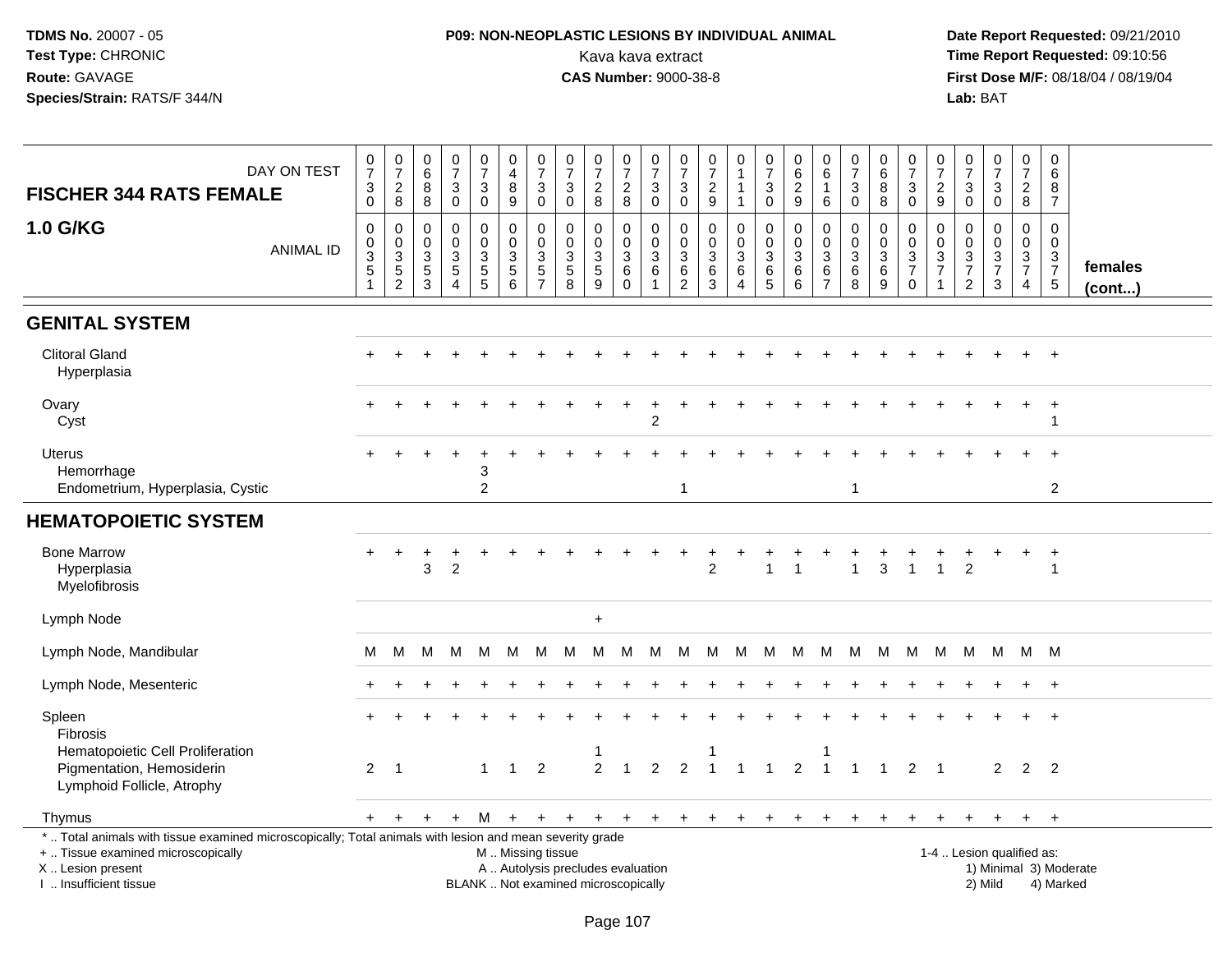#### **P09: NON-NEOPLASTIC LESIONS BY INDIVIDUAL ANIMAL**Kava kava extract **Time Report Requested:** 09:10:56<br>**CAS Number:** 9000-38-8<br>**Tirst Dose M/F:** 08/18/04 / 08/19/04

 **Date Report Requested:** 09/21/2010 **First Dose M/F:** 08/18/04 / 08/19/04 Lab: BAT **Lab:** BAT

|                               |                                                               | $6\overline{6}$                                       |                                 | $\overline{7}$                                          | $\overline{\mathbf{4}}$                                |                                            |                                                         |                                                          |                                                          |                                             |                                          |                                            | $\mathbf{1}$                                        |                                                  |                                        | $\,6\,$                         |                                                         |                                                     |                                                                  |                                                 |                                               |                                               |                                     | $\,6\,$                                                                      |                                   |
|-------------------------------|---------------------------------------------------------------|-------------------------------------------------------|---------------------------------|---------------------------------------------------------|--------------------------------------------------------|--------------------------------------------|---------------------------------------------------------|----------------------------------------------------------|----------------------------------------------------------|---------------------------------------------|------------------------------------------|--------------------------------------------|-----------------------------------------------------|--------------------------------------------------|----------------------------------------|---------------------------------|---------------------------------------------------------|-----------------------------------------------------|------------------------------------------------------------------|-------------------------------------------------|-----------------------------------------------|-----------------------------------------------|-------------------------------------|------------------------------------------------------------------------------|-----------------------------------|
| $\mathbf 0$                   | 8                                                             | $\,8\,$                                               | $\overline{0}$                  | $\ddot{\mathbf{0}}$                                     | $9\,$                                                  | $\mathbf 0$                                | $\mathbf 0$                                             |                                                          |                                                          | $\overline{0}$                              | $\overline{0}$                           |                                            | $\mathbf{1}$                                        | $\bar{0}$                                        |                                        | $6\phantom{1}$                  | $\overline{0}$                                          | $\overline{8}$                                      | $\mathbf 0$                                                      | $\boldsymbol{9}$                                | $\overline{0}$                                | $\mathbf 0$                                   |                                     | $\overline{7}$                                                               |                                   |
| $\mathbf 0$<br>$\pmb{0}$<br>3 | 0<br>$\mathbf 0$                                              | 0<br>0<br>$\mathsf 3$                                 | $\pmb{0}$<br>$\pmb{0}$          | $\mathbf 0$<br>$\mathbf 0$<br>$\ensuremath{\mathsf{3}}$ | $\mathbf 0$<br>$\mathbf 0$<br>$\mathbf 3$              | $\mathbf 0$<br>$\mathbf 0$<br>$\mathbf{3}$ | $\mathbf 0$<br>$\mathbf 0$<br>$\ensuremath{\mathsf{3}}$ | 0<br>$\mathbf 0$<br>$\mathbf{3}$                         | 0<br>$\mathbf 0$<br>$\mathsf 3$                          | 0<br>$\pmb{0}$<br>$\ensuremath{\mathsf{3}}$ | $\mathbf 0$<br>$\mathbf 0$<br>$\sqrt{3}$ | $\mathbf 0$<br>$\mathbf 0$<br>$\mathbf{3}$ | $\pmb{0}$<br>$\pmb{0}$<br>$\ensuremath{\mathsf{3}}$ | $\pmb{0}$<br>$\mathsf{O}\xspace$<br>$\mathbf{3}$ | 0<br>$\mathbf 0$<br>3                  | 0<br>$\mathbf 0$<br>$\mathsf 3$ | $\mathbf 0$<br>$\mathbf 0$<br>$\ensuremath{\mathsf{3}}$ | $\mathbf 0$<br>$\mathbf 0$                          | 0<br>$\mathbf 0$<br>$\ensuremath{\mathsf{3}}$                    | 0<br>$\mathbf 0$<br>$\ensuremath{\mathsf{3}}$   | 0<br>$\mathbf 0$<br>$\ensuremath{\mathsf{3}}$ | 0<br>$\mathbf 0$                              | 0<br>$\mathbf 0$                    | $\mathbf 0$<br>$\mathbf 0$                                                   | females                           |
| $\overline{1}$                | $\overline{2}$                                                | 3                                                     | $\overline{4}$                  | 5                                                       | 6                                                      | $\overline{7}$                             | 8                                                       | 9                                                        | $\Omega$                                                 |                                             | $\overline{2}$                           | 3                                          | $\overline{4}$                                      | 5                                                | 6                                      | $\overline{7}$                  | 8                                                       | $9\,$                                               | $\mathbf 0$                                                      |                                                 | $\overline{2}$                                | 3                                             | $\overline{4}$                      | $5\,$                                                                        | $($ cont $)$                      |
| $\overline{2}$                | 3                                                             | 3                                                     | 3                               |                                                         | $\overline{2}$                                         | 3                                          | 3                                                       | 3                                                        | 3                                                        | 2                                           | 4                                        | 3                                          |                                                     | 3                                                | 3                                      | 3                               | 3                                                       | 3                                                   | 3                                                                | 3                                               | 3                                             | 3                                             | 3                                   | $\overline{2}$                                                               |                                   |
|                               |                                                               |                                                       |                                 |                                                         |                                                        |                                            |                                                         |                                                          |                                                          |                                             |                                          |                                            |                                                     |                                                  |                                        |                                 |                                                         |                                                     |                                                                  |                                                 |                                               |                                               |                                     |                                                                              |                                   |
|                               |                                                               |                                                       |                                 |                                                         |                                                        |                                            |                                                         |                                                          |                                                          |                                             |                                          |                                            |                                                     |                                                  |                                        |                                 |                                                         |                                                     |                                                                  |                                                 |                                               |                                               |                                     | $^{+}$                                                                       |                                   |
|                               |                                                               |                                                       |                                 |                                                         |                                                        |                                            |                                                         |                                                          |                                                          |                                             |                                          |                                            |                                                     |                                                  |                                        |                                 |                                                         |                                                     |                                                                  |                                                 |                                               |                                               | $\pm$                               | $+$                                                                          |                                   |
|                               |                                                               |                                                       |                                 |                                                         |                                                        |                                            |                                                         |                                                          |                                                          |                                             |                                          |                                            |                                                     |                                                  |                                        |                                 |                                                         |                                                     |                                                                  |                                                 |                                               |                                               |                                     |                                                                              |                                   |
| $+$                           |                                                               |                                                       |                                 |                                                         |                                                        |                                            |                                                         |                                                          |                                                          |                                             |                                          |                                            |                                                     |                                                  |                                        |                                 |                                                         |                                                     |                                                                  |                                                 |                                               |                                               | $+$                                 | $+$                                                                          |                                   |
|                               |                                                               |                                                       |                                 |                                                         |                                                        |                                            |                                                         |                                                          |                                                          |                                             |                                          |                                            |                                                     |                                                  |                                        |                                 |                                                         |                                                     |                                                                  |                                                 |                                               |                                               |                                     |                                                                              |                                   |
| $\pm$                         |                                                               |                                                       |                                 |                                                         |                                                        |                                            |                                                         |                                                          |                                                          |                                             |                                          |                                            |                                                     |                                                  |                                        |                                 |                                                         |                                                     |                                                                  |                                                 |                                               |                                               | $+$                                 | $+$                                                                          |                                   |
|                               |                                                               |                                                       |                                 |                                                         |                                                        |                                            |                                                         |                                                          |                                                          |                                             |                                          |                                            |                                                     |                                                  |                                        |                                 |                                                         |                                                     |                                                                  |                                                 |                                               |                                               |                                     |                                                                              |                                   |
|                               |                                                               |                                                       |                                 |                                                         |                                                        |                                            |                                                         |                                                          |                                                          |                                             |                                          |                                            | $\overline{2}$                                      |                                                  |                                        |                                 |                                                         |                                                     |                                                                  |                                                 |                                               |                                               | $+$                                 | $+$                                                                          |                                   |
| $\mathbf{1}$                  | $\mathbf{1}$                                                  | 1                                                     | $\mathbf 1$                     |                                                         | $\overline{1}$                                         |                                            | 1<br>$\mathbf{1}$                                       | $\overline{1}$                                           | $\mathbf{1}$                                             | $\mathbf 1$                                 | $\overline{1}$                           | $\overline{\mathbf{1}}$                    |                                                     | 4                                                |                                        |                                 |                                                         |                                                     | -1                                                               |                                                 |                                               |                                               | $\mathbf{1}$                        |                                                                              |                                   |
|                               |                                                               |                                                       |                                 |                                                         |                                                        |                                            |                                                         |                                                          |                                                          |                                             |                                          |                                            |                                                     |                                                  |                                        |                                 |                                                         |                                                     |                                                                  |                                                 |                                               |                                               |                                     |                                                                              |                                   |
|                               |                                                               |                                                       | $\overline{2}$                  |                                                         | $\overline{\mathbf{1}}$                                |                                            |                                                         |                                                          |                                                          |                                             |                                          |                                            |                                                     |                                                  |                                        |                                 |                                                         |                                                     |                                                                  |                                                 |                                               |                                               |                                     |                                                                              |                                   |
|                               |                                                               |                                                       |                                 |                                                         |                                                        |                                            |                                                         | $\ddot{}$<br>2                                           |                                                          |                                             |                                          |                                            |                                                     |                                                  |                                        |                                 |                                                         |                                                     |                                                                  |                                                 |                                               |                                               |                                     |                                                                              |                                   |
|                               | $\frac{0}{7}$<br>$\sqrt{3}$<br><b>ANIMAL ID</b><br>$\sqrt{5}$ | $\frac{0}{7}$<br>$\overline{c}$<br>$\frac{3}{5}$<br>+ | 0<br>$\bf 8$<br>$\sqrt{5}$<br>+ | $\frac{0}{7}$<br>$\sqrt{3}$<br>$\frac{3}{5}$<br>+       | $\mathbf 0$<br>$\mathbf{3}$<br>$\sqrt{5}$<br>$\ddot{}$ | 0<br>$\, 8$<br>5<br>$\ddot{}$              | $\frac{0}{7}$<br>3<br>$\sqrt{5}$<br>+                   | $\frac{0}{7}$<br>$\ensuremath{\mathsf{3}}$<br>$\sqrt{5}$ | $\frac{0}{7}$<br>$_{8}^2$<br>$\overline{5}$<br>$\ddot{}$ | $\frac{0}{7}$<br>$_{\rm 8}^2$<br>6          | $\frac{0}{7}$<br>$\sqrt{3}$<br>$\,6\,$   | $\frac{0}{7}$<br>$\sqrt{3}$<br>$\,6\,$     | $\frac{0}{7}$<br>$\frac{2}{9}$<br>$\,6$             | $\pmb{0}$<br>$\mathbf{1}$<br>$\,6\,$             | $\frac{0}{7}$<br>$\mathbf{3}$<br>$\,6$ | 0629<br>6                       | 0<br>$\mathbf{1}$<br>$\,6\,$                            | $\frac{0}{7}$<br>$\ensuremath{\mathsf{3}}$<br>$\,6$ | $\begin{array}{c} 0 \\ 6 \end{array}$<br>$\bf8$<br>$\frac{3}{6}$ | $\frac{0}{7}$<br>$\mathbf{3}$<br>$\overline{7}$ | $\frac{0}{7}$<br>$\sqrt{2}$<br>$\overline{7}$ | $\frac{0}{7}$<br>$\sqrt{3}$<br>$\overline{7}$ | $\frac{0}{7}$<br>3<br>$\frac{3}{7}$ | $\begin{smallmatrix}0\\7\end{smallmatrix}$<br>$\frac{2}{8}$<br>$\frac{3}{7}$ | 0<br>8<br>$\frac{3}{7}$<br>$^{+}$ |

\* .. Total animals with tissue examined microscopically; Total animals with lesion and mean severity grade

+ .. Tissue examined microscopically

X .. Lesion present

I .. Insufficient tissue

M .. Missing tissue

A .. Autolysis precludes evaluation

BLANK .. Not examined microscopically 2) Mild 4) Marked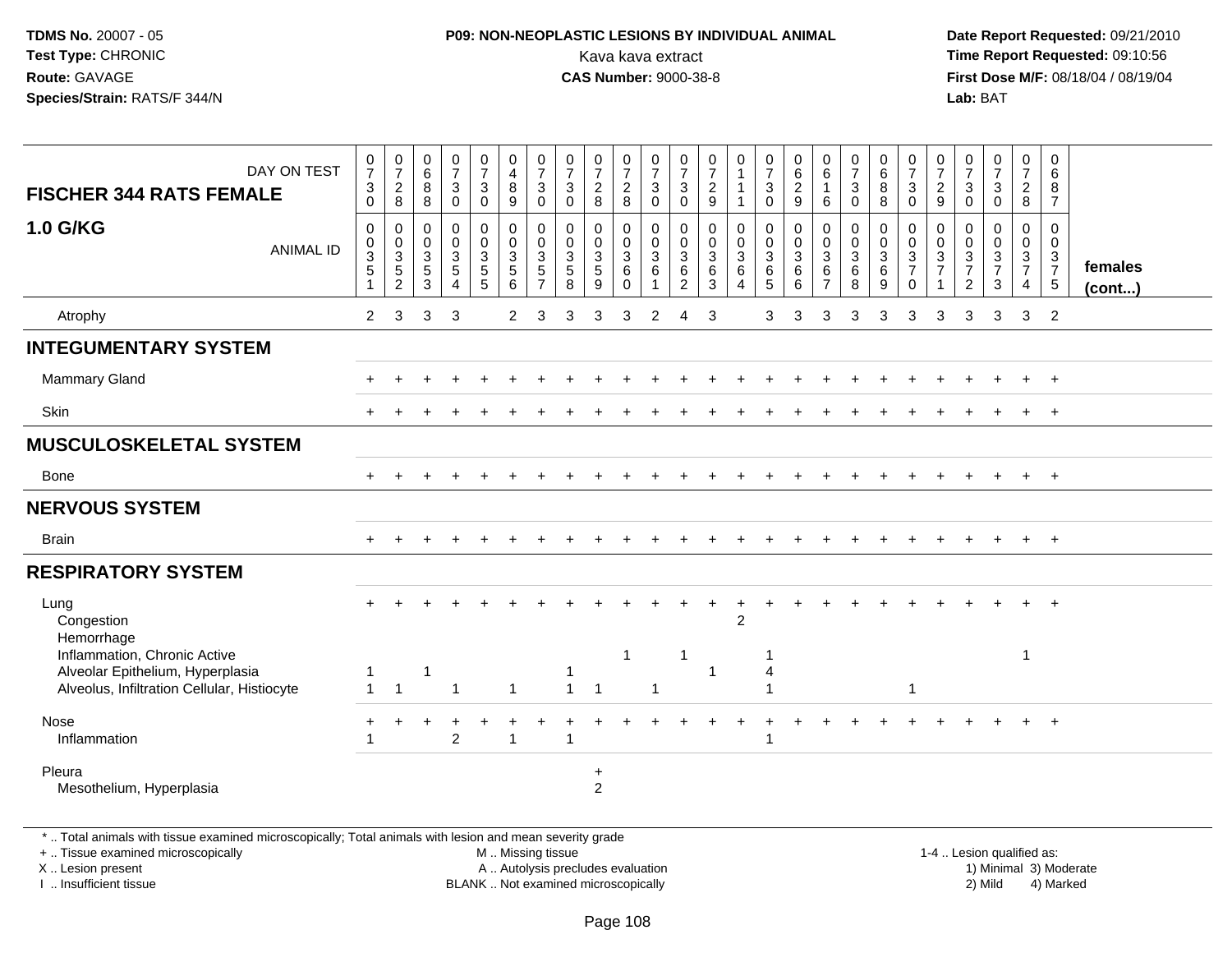### **P09: NON-NEOPLASTIC LESIONS BY INDIVIDUAL ANIMAL**Kava kava extract **Time Report Requested:** 09:10:56<br>**CAS Number:** 9000-38-8<br>**Tirst Dose M/F:** 08/18/04 / 08/19/04

 **Date Report Requested:** 09/21/2010 **First Dose M/F:** 08/18/04 / 08/19/04 Lab: BAT **Lab:** BAT

|                                                                                                                     |                                                                              |                                               |                                                             |                                                     |                                        |                                                                  |                                                                      |                                                |                                             |                                                  |                                                                         |                                                         |                                                          | 0                                          |                                            |                                                             |                                                     |                                                          |                                                  |                                                                             |                                                   |                                           |                                                         |                                                            | 0                                                      |                   |
|---------------------------------------------------------------------------------------------------------------------|------------------------------------------------------------------------------|-----------------------------------------------|-------------------------------------------------------------|-----------------------------------------------------|----------------------------------------|------------------------------------------------------------------|----------------------------------------------------------------------|------------------------------------------------|---------------------------------------------|--------------------------------------------------|-------------------------------------------------------------------------|---------------------------------------------------------|----------------------------------------------------------|--------------------------------------------|--------------------------------------------|-------------------------------------------------------------|-----------------------------------------------------|----------------------------------------------------------|--------------------------------------------------|-----------------------------------------------------------------------------|---------------------------------------------------|-------------------------------------------|---------------------------------------------------------|------------------------------------------------------------|--------------------------------------------------------|-------------------|
| DAY ON TEST                                                                                                         | $\frac{0}{7}$                                                                | $\frac{0}{7}$                                 | $\begin{array}{c} 0 \\ 6 \end{array}$                       | $\frac{0}{7}$                                       | $\frac{0}{7}$                          | $\begin{smallmatrix}0\0\4\end{smallmatrix}$                      | $\frac{0}{7}$                                                        | $\frac{0}{7}$                                  | $\frac{0}{7}$                               | $\frac{0}{7}$                                    | $\frac{0}{7}$                                                           | $\frac{0}{7}$                                           | $\frac{0}{7}$                                            | $\mathbf{1}$                               | $\frac{0}{7}$                              | $\begin{matrix} 0 \\ 6 \\ 2 \end{matrix}$                   | $\begin{matrix} 0 \\ 6 \end{matrix}$                | $\frac{0}{7}$                                            | $\begin{matrix}0\\6\\8\end{matrix}$              | $\begin{array}{c} 0 \\ 7 \\ 3 \end{array}$                                  | $\frac{0}{7}$                                     | $\frac{0}{7}$                             | $\frac{0}{7}$                                           | $\frac{0}{7}$                                              | 6                                                      |                   |
| <b>FISCHER 344 RATS FEMALE</b>                                                                                      | $\sqrt{3}$<br>$\mathsf 0$                                                    | $_{8}^2$                                      | 8<br>$\bf 8$                                                | 3<br>$\pmb{0}$                                      | $\ensuremath{\mathsf{3}}$<br>$\pmb{0}$ | $\bf 8$<br>$9\,$                                                 | 3<br>$\mathsf{O}\xspace$                                             | $\mathbf{3}$<br>$\pmb{0}$                      | $\overline{2}$<br>8                         | $_{8}^2$                                         | $\sqrt{3}$<br>$\mathbf 0$                                               | $\sqrt{3}$<br>$\pmb{0}$                                 | $\overline{c}$<br>$\boldsymbol{9}$                       | $\mathbf{1}$                               | 3<br>$\mathbf 0$                           | $\boldsymbol{9}$                                            | $\overline{1}$<br>$\,6\,$                           | $\mathbf{3}$<br>$\pmb{0}$                                | 8                                                | $\mathbf 0$                                                                 | $\frac{2}{9}$                                     | $\ensuremath{\mathsf{3}}$<br>$\pmb{0}$    | $\ensuremath{\mathsf{3}}$<br>$\pmb{0}$                  | $\frac{2}{8}$                                              | 8<br>$\overline{7}$                                    |                   |
| <b>1.0 G/KG</b><br><b>ANIMAL ID</b>                                                                                 | $\mathbf 0$<br>$\mathbf 0$<br>$\ensuremath{\mathsf{3}}$<br>5<br>$\mathbf{1}$ | 0<br>$\pmb{0}$<br>$\frac{3}{5}$<br>$\sqrt{2}$ | $\mathbf 0$<br>$\mathbf 0$<br>$\sqrt{3}$<br>$\sqrt{5}$<br>3 | 0<br>$\mathbf 0$<br>$\frac{3}{5}$<br>$\overline{4}$ | 0<br>$\pmb{0}$<br>$\frac{3}{5}$        | $\mathbf 0$<br>$\mathbf 0$<br>$\mathbf 3$<br>$\overline{5}$<br>6 | 0<br>$\mathbf 0$<br>$\ensuremath{\mathsf{3}}$<br>5<br>$\overline{7}$ | $\mathbf 0$<br>$\pmb{0}$<br>$\frac{3}{5}$<br>8 | 0<br>$\mathsf{O}$<br>$\mathbf{3}$<br>5<br>9 | 0<br>0<br>$\mathbf{3}$<br>$\,6\,$<br>$\mathbf 0$ | $\mathbf 0$<br>$\mathbf 0$<br>$\overline{3}$<br>$\,6\,$<br>$\mathbf{1}$ | 0<br>$\mathbf 0$<br>$\mathbf{3}$<br>6<br>$\overline{2}$ | $\mathbf 0$<br>$\mathbf 0$<br>$\sqrt{3}$<br>$\,6\,$<br>3 | 0<br>$\mathbf 0$<br>$\mathbf{3}$<br>6<br>4 | 0<br>$\mathbf 0$<br>$\mathbf{3}$<br>6<br>5 | 0<br>$\pmb{0}$<br>$\ensuremath{\mathsf{3}}$<br>$\,6\,$<br>6 | 0<br>$\mathbf 0$<br>$\frac{3}{6}$<br>$\overline{7}$ | $\mathbf 0$<br>$\mathbf 0$<br>$\sqrt{3}$<br>$\,6\,$<br>8 | 0<br>$\mathbf 0$<br>$\mathbf{3}$<br>$\,6\,$<br>9 | $\mathbf 0$<br>$\mathsf 0$<br>$\mathbf{3}$<br>$\overline{7}$<br>$\mathbf 0$ | 0<br>$\mathbf 0$<br>$\frac{3}{7}$<br>$\mathbf{1}$ | 0<br>0<br>$\frac{3}{7}$<br>$\overline{2}$ | 0<br>$\mathsf{O}\xspace$<br>$\frac{3}{7}$<br>$\sqrt{3}$ | 0<br>0<br>$\mathbf{3}$<br>$\overline{7}$<br>$\overline{4}$ | $\mathbf 0$<br>$\Omega$<br>$\frac{3}{7}$<br>$\sqrt{5}$ | females<br>(cont) |
| Trachea                                                                                                             |                                                                              |                                               |                                                             |                                                     |                                        |                                                                  |                                                                      |                                                |                                             |                                                  |                                                                         |                                                         |                                                          |                                            |                                            |                                                             |                                                     |                                                          |                                                  |                                                                             |                                                   |                                           |                                                         | $+$                                                        | $+$                                                    |                   |
| <b>SPECIAL SENSES SYSTEM</b>                                                                                        |                                                                              |                                               |                                                             |                                                     |                                        |                                                                  |                                                                      |                                                |                                             |                                                  |                                                                         |                                                         |                                                          |                                            |                                            |                                                             |                                                     |                                                          |                                                  |                                                                             |                                                   |                                           |                                                         |                                                            |                                                        |                   |
| Ear                                                                                                                 |                                                                              |                                               |                                                             | $\ddot{}$                                           |                                        |                                                                  |                                                                      |                                                |                                             |                                                  |                                                                         |                                                         |                                                          |                                            |                                            |                                                             |                                                     |                                                          |                                                  |                                                                             |                                                   |                                           |                                                         |                                                            |                                                        |                   |
| Eye<br>Cornea, Fibrosis<br>Cornea, Inflammation                                                                     |                                                                              |                                               |                                                             |                                                     |                                        |                                                                  |                                                                      |                                                | $\overline{c}$                              |                                                  |                                                                         |                                                         |                                                          |                                            |                                            |                                                             |                                                     |                                                          |                                                  |                                                                             |                                                   |                                           |                                                         |                                                            |                                                        |                   |
| Lens, Cataract<br>Posterior Chamber, Inflammation                                                                   |                                                                              | $\mathbf{1}$                                  |                                                             |                                                     |                                        |                                                                  |                                                                      |                                                |                                             |                                                  |                                                                         |                                                         |                                                          |                                            |                                            |                                                             |                                                     |                                                          |                                                  | 4                                                                           |                                                   |                                           |                                                         |                                                            |                                                        |                   |
| Retina, Degeneration<br>Retina, Gliosis                                                                             |                                                                              | $\overline{2}$                                |                                                             |                                                     |                                        |                                                                  |                                                                      |                                                | $\mathbf{1}$                                |                                                  |                                                                         |                                                         |                                                          |                                            |                                            |                                                             |                                                     |                                                          | $\overline{2}$                                   | $\overline{4}$                                                              | $\overline{2}$<br>$\overline{2}$                  |                                           |                                                         |                                                            |                                                        |                   |
| <b>Harderian Gland</b>                                                                                              |                                                                              |                                               |                                                             |                                                     |                                        |                                                                  |                                                                      |                                                |                                             |                                                  |                                                                         |                                                         |                                                          |                                            |                                            |                                                             |                                                     |                                                          |                                                  |                                                                             |                                                   |                                           |                                                         |                                                            | $\ddot{}$                                              |                   |
| Zymbal's Gland                                                                                                      |                                                                              |                                               |                                                             |                                                     |                                        |                                                                  |                                                                      |                                                |                                             |                                                  |                                                                         |                                                         |                                                          |                                            |                                            |                                                             |                                                     |                                                          |                                                  |                                                                             |                                                   |                                           |                                                         |                                                            |                                                        |                   |
| <b>URINARY SYSTEM</b>                                                                                               |                                                                              |                                               |                                                             |                                                     |                                        |                                                                  |                                                                      |                                                |                                             |                                                  |                                                                         |                                                         |                                                          |                                            |                                            |                                                             |                                                     |                                                          |                                                  |                                                                             |                                                   |                                           |                                                         |                                                            |                                                        |                   |
| Kidney<br>Accumulation, Hyaline Droplet<br>Infarct                                                                  |                                                                              |                                               |                                                             |                                                     |                                        |                                                                  |                                                                      |                                                | 3                                           |                                                  | $\overline{\mathbf{c}}$                                                 |                                                         |                                                          |                                            |                                            |                                                             |                                                     |                                                          |                                                  |                                                                             |                                                   |                                           |                                                         |                                                            | $\ddot{}$                                              |                   |
| Mineralization<br>Nephropathy                                                                                       | 3                                                                            |                                               |                                                             |                                                     |                                        |                                                                  |                                                                      |                                                |                                             |                                                  | $\mathbf 1$                                                             | $\mathbf{1}$<br>$\overline{2}$                          |                                                          |                                            |                                            | $\overline{1}$                                              |                                                     | $\overline{1}$                                           | $\overline{2}$                                   |                                                                             | 3                                                 | 2                                         |                                                         |                                                            |                                                        |                   |
| Papilla, Necrosis<br>Pelvis, Inflammation<br>Pelvis, Transitional Epithelium, Hyperplasia<br>Renal Tubule, Necrosis |                                                                              |                                               |                                                             |                                                     |                                        |                                                                  |                                                                      |                                                |                                             |                                                  | $\overline{2}$<br>$\overline{1}$                                        |                                                         | $\overline{c}$<br>$\overline{1}$                         |                                            |                                            |                                                             |                                                     |                                                          |                                                  |                                                                             |                                                   |                                           |                                                         |                                                            |                                                        |                   |

\* .. Total animals with tissue examined microscopically; Total animals with lesion and mean severity grade

+ .. Tissue examined microscopically

X .. Lesion present

I .. Insufficient tissue

M .. Missing tissue

A .. Autolysis precludes evaluation

BLANK .. Not examined microscopically 2) Mild 4) Marked

1-4 .. Lesion qualified as: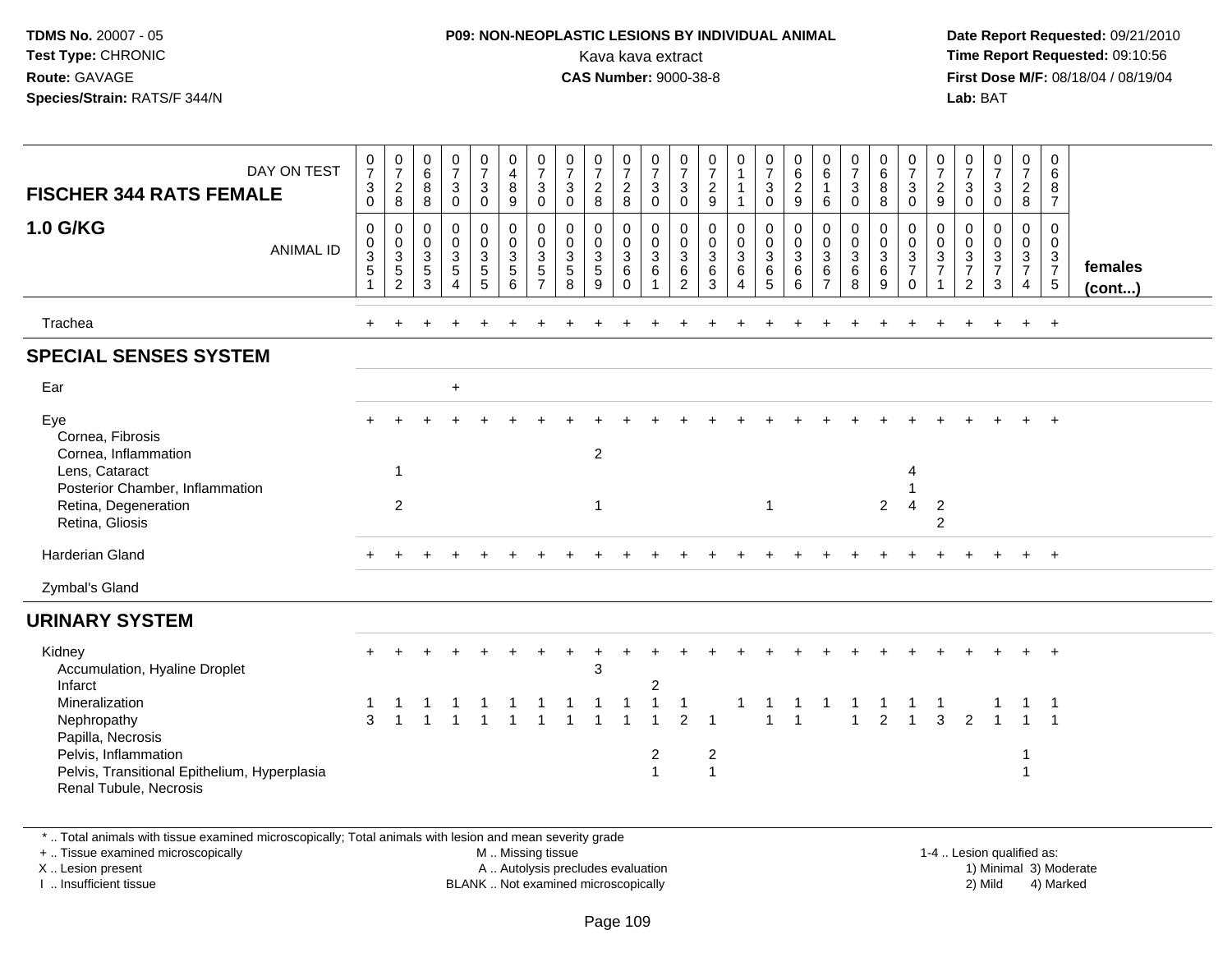# **P09: NON-NEOPLASTIC LESIONS BY INDIVIDUAL ANIMAL**

 **Date Report Requested:** 09/21/2010 Kava kava extract **Time Report Requested:** 09:10:56<br>**CAS Number:** 9000-38-8<br>**Tirst Dose M/F:** 08/18/04 / 08/19/04 **First Dose M/F:** 08/18/04 / 08/19/04 Lab: BAT **Lab:** BAT

| DAY ON TEST<br><b>FISCHER 344 RATS FEMALE</b> | U<br>$\overline{ }$<br>3 | 0<br>-<br>ົ<br>∠<br>8                       | 0<br>6<br>8<br>o<br>o      | 0<br>$\overline{\phantom{a}}$<br>3<br>0 | 0<br>3<br>0                      | υ<br>8       | ◡<br>ົ      | 0<br>3                                  | 0<br><u>L</u><br>8 | 0<br>ົ<br>$\epsilon$<br>8 | U<br>3<br>U                 | 0<br>P<br>0                |             |             | 0<br>3<br>U           | U<br>6<br>9           | 0<br>6<br>6                       | 0<br>$\overline{\phantom{a}}$<br>3<br>0 | U<br>6<br>8<br>8  | 3 | $\mathbf{0}$<br>ົ<br><u>L</u><br>9 | U<br>◠             | 0<br>3<br>0                | $\mathbf{0}$<br>-<br>$\sim$<br>∠<br>8 | 0<br>6<br>8       |                   |  |
|-----------------------------------------------|--------------------------|---------------------------------------------|----------------------------|-----------------------------------------|----------------------------------|--------------|-------------|-----------------------------------------|--------------------|---------------------------|-----------------------------|----------------------------|-------------|-------------|-----------------------|-----------------------|-----------------------------------|-----------------------------------------|-------------------|---|------------------------------------|--------------------|----------------------------|---------------------------------------|-------------------|-------------------|--|
| <b>1.0 G/KG</b><br><b>ANIMAL ID</b>           | U<br>U<br>ົ<br>ა<br>C    | 0<br>0<br>$\sim$<br>ა<br>ა<br>$\Omega$<br>∠ | 0<br>0<br>3<br>∽<br>◡<br>3 | 0<br>0<br>3<br><sub>5</sub><br>4        | 0<br>0<br>3<br>5<br><sub>5</sub> | 3<br>'5<br>6 | ົ<br>د<br>5 | 0<br><b>U</b><br>3<br>$\mathbf{p}$<br>8 | 0<br>3<br>5<br>9   | 0<br>0<br>3<br>6<br>0     | $\mathbf{0}$<br>U<br>3<br>6 | 0<br>0<br>3<br>6<br>ົ<br>▵ | 3<br>6<br>3 | ົ<br>J<br>6 | 0<br>U<br>3<br>6<br>5 | 0<br>0<br>3<br>6<br>6 | 0<br>0<br>3<br>6<br>$\rightarrow$ | 0<br>0<br>3<br>6<br>8                   | C.<br>J<br>6<br>9 | 3 | 0<br>0<br>ີ<br>- 3                 | 3<br>◠<br><u>L</u> | 0<br>$\mathbf 0$<br>3<br>3 | 0<br>U<br>3<br>4                      | 0<br>0<br>3<br>.5 | females<br>(cont) |  |
| <b>Urinary Bladder</b>                        |                          |                                             |                            |                                         |                                  |              |             |                                         |                    |                           |                             |                            |             |             |                       |                       |                                   |                                         |                   |   |                                    |                    |                            | $\leftarrow$                          | $^+$              |                   |  |

\* .. Total animals with tissue examined microscopically; Total animals with lesion and mean severity grade

+ .. Tissue examined microscopically

X .. Lesion present

I .. Insufficient tissue

 M .. Missing tissueA .. Autolysis precludes evaluation

BLANK .. Not examined microscopically 2) Mild 4) Marked

1-4 .. Lesion qualified as:<br>1) Minimal 3) Moderate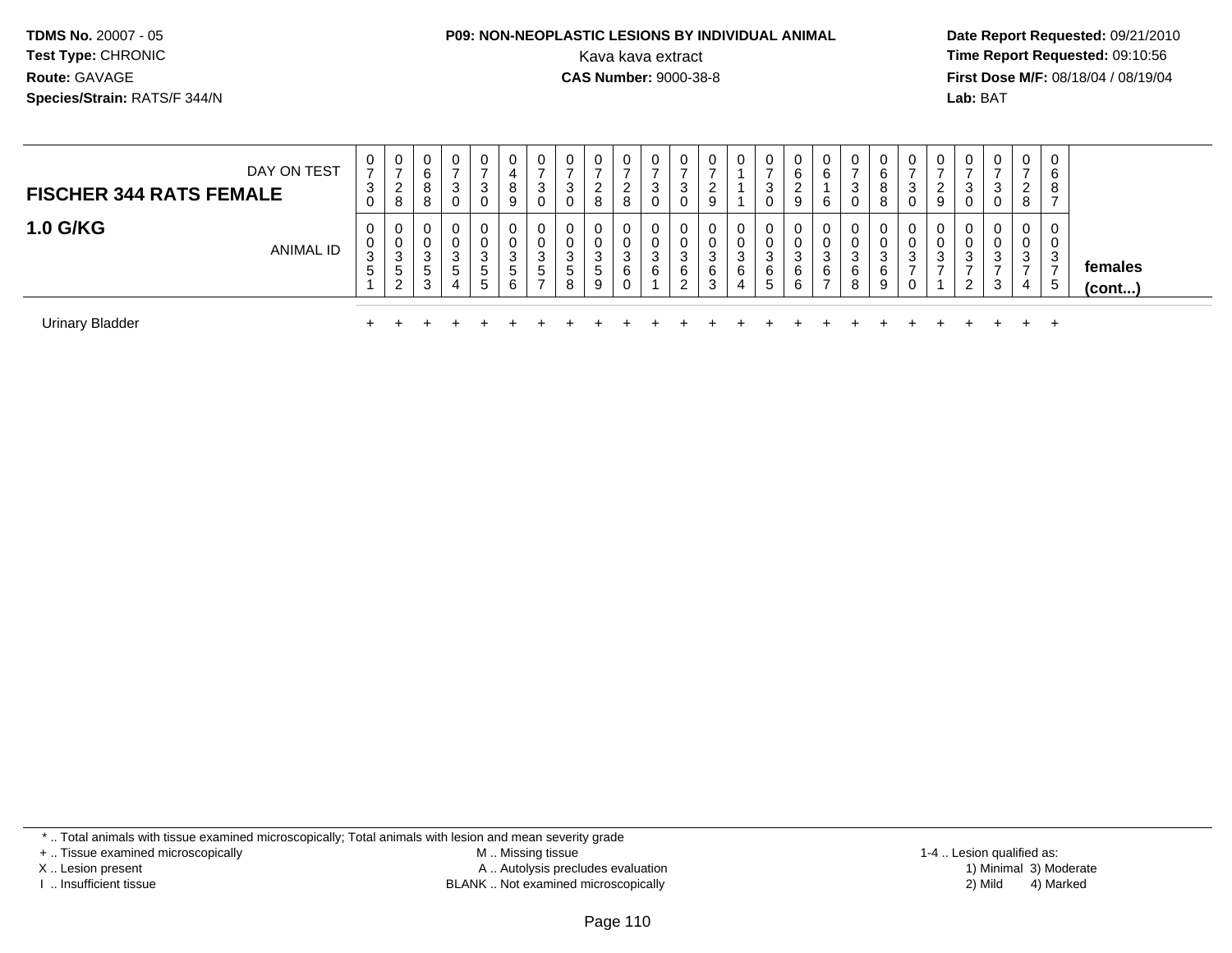### **P09: NON-NEOPLASTIC LESIONS BY INDIVIDUAL ANIMAL**Kava kava extract **Time Report Requested:** 09:10:56<br>**CAS Number:** 9000-38-8<br>**Tirst Dose M/F:** 08/18/04 / 08/19/04

 **Date Report Requested:** 09/21/2010 **First Dose M/F:** 08/18/04 / 08/19/04 Lab: BAT **Lab:** BAT

| <b>FISCHER 344 RATS FEMALE</b>                                                                                                                                                                                                                                                                    | DAY ON TEST      | $\frac{0}{7}$<br>$_{\rm 8}^2$                      | $\frac{0}{7}$<br>$\mathbf{3}$<br>$\mathbf 0$ | $\frac{0}{7}$<br>$\overline{a}$<br>$9\,$      | $\begin{smallmatrix}0\\7\end{smallmatrix}$<br>$\mathsf 3$<br>$\mathsf{O}\xspace$ | $\begin{array}{c} 0 \\ 6 \\ 6 \end{array}$<br>$\overline{4}$            | $\frac{0}{7}$<br>$_{\rm 0}^3$                                              | $\frac{0}{7}$<br>$\frac{2}{9}$                                      | $\begin{array}{c} 0 \\ 2 \\ 6 \end{array}$<br>5       | $\begin{array}{c} 0 \\ 6 \end{array}$<br>$\boldsymbol{9}$<br>$\overline{4}$ | $\frac{0}{7}$<br>$\frac{2}{9}$            | $\frac{0}{7}$<br>8                                                      | $\begin{smallmatrix}0\\1\end{smallmatrix}$<br>$\boldsymbol{9}$<br>$\overline{4}$ | $\begin{smallmatrix}0\\1\end{smallmatrix}$<br>$\overline{a}$<br>$\pmb{0}$ | $\frac{0}{7}$<br>$\mathbf 3$<br>$\mathbf 0$ | $\frac{0}{7}$<br>$\mathbf{3}$<br>$\mathbf 0$ | $\begin{matrix} 0 \\ 7 \\ 3 \end{matrix}$<br>$\overline{0}$     | $\frac{0}{7}$<br>$\overline{c}$<br>$\mathbf{1}$     | $\frac{0}{7}$<br>$_{\rm 8}^2$                           | $\begin{smallmatrix}0\3\8\end{smallmatrix}$<br>$\pmb{0}$  | $\frac{0}{7}$<br>$\frac{2}{9}$                                                                 | $\begin{array}{c} 0 \\ 7 \\ 2 \end{array}$<br>$\boldsymbol{9}$ | $\frac{0}{7}$<br>$\mathbf{3}$<br>$\mathbf 0$      | $\begin{matrix} 0 \\ 7 \\ 3 \end{matrix}$<br>$\mathsf{O}\xspace$ | $\begin{smallmatrix}0\3\9\end{smallmatrix}$<br>$\boldsymbol{9}$ | 0<br>5<br>5<br>9                                                                        |    |                                                                                                               |
|---------------------------------------------------------------------------------------------------------------------------------------------------------------------------------------------------------------------------------------------------------------------------------------------------|------------------|----------------------------------------------------|----------------------------------------------|-----------------------------------------------|----------------------------------------------------------------------------------|-------------------------------------------------------------------------|----------------------------------------------------------------------------|---------------------------------------------------------------------|-------------------------------------------------------|-----------------------------------------------------------------------------|-------------------------------------------|-------------------------------------------------------------------------|----------------------------------------------------------------------------------|---------------------------------------------------------------------------|---------------------------------------------|----------------------------------------------|-----------------------------------------------------------------|-----------------------------------------------------|---------------------------------------------------------|-----------------------------------------------------------|------------------------------------------------------------------------------------------------|----------------------------------------------------------------|---------------------------------------------------|------------------------------------------------------------------|-----------------------------------------------------------------|-----------------------------------------------------------------------------------------|----|---------------------------------------------------------------------------------------------------------------|
| <b>1.0 G/KG</b>                                                                                                                                                                                                                                                                                   | <b>ANIMAL ID</b> | $\pmb{0}$<br>$_{3}^{\rm 0}$<br>$\overline{7}$<br>6 | $\pmb{0}$<br>$\frac{0}{3}$<br>$\overline{7}$ | 0<br>0<br>$\mathbf{3}$<br>$\overline{7}$<br>8 | $\mathbf 0$<br>$\pmb{0}$<br>$\overline{3}$<br>$\overline{7}$<br>9                | $\begin{smallmatrix}0\0\0\3\end{smallmatrix}$<br>$\bf 8$<br>$\mathbf 0$ | $\begin{smallmatrix}0\\0\\3\end{smallmatrix}$<br>$\,8\,$<br>$\overline{1}$ | $\pmb{0}$<br>$\frac{0}{3}$<br>$\overline{2}$                        | 0<br>$\boldsymbol{0}$<br>$\mathbf{3}$<br>$\bf 8$<br>3 | $\pmb{0}$<br>$\frac{0}{3}$<br>8<br>$\overline{4}$                           | $\mathbf 0$<br>$\mathbf 0$<br>3<br>8<br>5 | $\begin{smallmatrix} 0\\0\\3 \end{smallmatrix}$<br>8<br>$6\overline{6}$ | 0<br>$\frac{0}{3}$<br>$\bf 8$<br>$\overline{7}$                                  | $\mathbf 0$<br>$_{3}^{\rm 0}$<br>$\,8\,$<br>8                             | $\pmb{0}$<br>$_{3}^{\rm 0}$<br>$\,8\,$<br>9 | 0<br>$\mathbf 0$<br>3<br>9<br>$\mathbf 0$    | $\begin{array}{c} 0 \\ 0 \\ 3 \\ 9 \end{array}$<br>$\mathbf{1}$ | $\mathbf 0$<br>$\frac{0}{3}$<br>9<br>$\overline{2}$ | 0<br>$_{3}^{\rm 0}$<br>$\boldsymbol{9}$<br>$\mathbf{3}$ | $\mathbf 0$<br>$\overline{0}$<br>3<br>9<br>$\overline{4}$ | $\pmb{0}$<br>$\overline{0}$<br>$\ensuremath{\mathsf{3}}$<br>$\boldsymbol{9}$<br>$\overline{5}$ | $\mathbf 0$<br>$\frac{0}{3}$<br>$6\phantom{1}$                 | 0<br>0<br>3<br>$\boldsymbol{9}$<br>$\overline{7}$ | $\mathbf 0$<br>0<br>8<br>8                                       | $\pmb{0}$<br>$\frac{0}{3}$<br>$\frac{9}{9}$                     | $\mathsf{O}$<br>$\mathbf 0$<br>$\overline{\mathbf{4}}$<br>$\mathbf 0$<br>$\overline{0}$ |    | * TOTALS                                                                                                      |
| <b>ALIMENTARY SYSTEM</b>                                                                                                                                                                                                                                                                          |                  |                                                    |                                              |                                               |                                                                                  |                                                                         |                                                                            |                                                                     |                                                       |                                                                             |                                           |                                                                         |                                                                                  |                                                                           |                                             |                                              |                                                                 |                                                     |                                                         |                                                           |                                                                                                |                                                                |                                                   |                                                                  |                                                                 |                                                                                         |    |                                                                                                               |
| Esophagus                                                                                                                                                                                                                                                                                         |                  |                                                    |                                              |                                               |                                                                                  |                                                                         |                                                                            |                                                                     |                                                       |                                                                             |                                           |                                                                         |                                                                                  |                                                                           |                                             |                                              |                                                                 |                                                     |                                                         |                                                           |                                                                                                |                                                                |                                                   |                                                                  |                                                                 |                                                                                         | 50 |                                                                                                               |
| Intestine Large, Cecum                                                                                                                                                                                                                                                                            |                  |                                                    |                                              |                                               |                                                                                  |                                                                         |                                                                            |                                                                     |                                                       |                                                                             |                                           |                                                                         |                                                                                  |                                                                           |                                             |                                              |                                                                 |                                                     |                                                         |                                                           |                                                                                                |                                                                |                                                   |                                                                  |                                                                 |                                                                                         | 50 |                                                                                                               |
| Intestine Large, Colon<br>Parasite Metazoan                                                                                                                                                                                                                                                       |                  | $\ddot{}$<br>X                                     |                                              |                                               |                                                                                  |                                                                         |                                                                            |                                                                     |                                                       |                                                                             |                                           |                                                                         |                                                                                  |                                                                           |                                             |                                              |                                                                 | $\pmb{\times}$                                      | $\boldsymbol{\mathsf{X}}$                               |                                                           |                                                                                                |                                                                |                                                   |                                                                  |                                                                 | $+$                                                                                     | 50 | 6                                                                                                             |
| Intestine Large, Rectum                                                                                                                                                                                                                                                                           |                  |                                                    |                                              |                                               |                                                                                  |                                                                         |                                                                            |                                                                     |                                                       |                                                                             |                                           |                                                                         |                                                                                  |                                                                           |                                             |                                              |                                                                 |                                                     |                                                         |                                                           |                                                                                                |                                                                |                                                   |                                                                  |                                                                 |                                                                                         | 50 |                                                                                                               |
| Intestine Small, Duodenum                                                                                                                                                                                                                                                                         |                  |                                                    |                                              |                                               |                                                                                  |                                                                         |                                                                            |                                                                     |                                                       |                                                                             |                                           |                                                                         |                                                                                  |                                                                           |                                             |                                              |                                                                 |                                                     |                                                         |                                                           |                                                                                                |                                                                |                                                   |                                                                  |                                                                 |                                                                                         | 50 |                                                                                                               |
| Intestine Small, Ileum                                                                                                                                                                                                                                                                            |                  |                                                    |                                              |                                               |                                                                                  |                                                                         |                                                                            |                                                                     |                                                       |                                                                             |                                           |                                                                         |                                                                                  |                                                                           |                                             |                                              |                                                                 |                                                     |                                                         |                                                           |                                                                                                |                                                                |                                                   |                                                                  |                                                                 |                                                                                         | 50 |                                                                                                               |
| Intestine Small, Jejunum                                                                                                                                                                                                                                                                          |                  | $+$                                                |                                              |                                               |                                                                                  |                                                                         |                                                                            |                                                                     |                                                       |                                                                             |                                           |                                                                         |                                                                                  |                                                                           |                                             |                                              |                                                                 |                                                     |                                                         |                                                           |                                                                                                |                                                                |                                                   |                                                                  |                                                                 | $+$                                                                                     | 50 |                                                                                                               |
| Liver<br>Angiectasis<br><b>Basophilic Focus</b><br><b>Clear Cell Focus</b><br>Degeneration, Cystic<br><b>Eosinophilic Focus</b><br>Fatty Change, Diffuse<br>Hepatodiaphragmatic Nodule<br>Inflammation, Chronic Active<br>Mixed Cell Focus<br>Pigmentation, Hemosiderin<br>Bile Duct, Hyperplasia |                  | $\mathbf{1}$<br>$\mathbf{1}$                       | $X$ $X$<br>X<br>Χ<br>$\overline{1}$          | $\overline{1}$                                | X<br>$\mathbf{1}$                                                                | $X -$<br>$\overline{c}$<br>$\overline{1}$                               | $\times$<br>$\overline{1}$<br>$\overline{1}$                               | $\mathsf X$<br>X<br>X<br>$\mathbf{1}$<br>$\times$<br>$\overline{1}$ |                                                       | $\mathbf{1}$                                                                | $X$ $X$<br>$\mathbf{1}$<br>$\overline{1}$ | $\overline{1}$                                                          | $\overline{1}$                                                                   |                                                                           | $\mathsf X$<br>$1 \quad 1$                  | X X X                                        |                                                                 |                                                     | X<br>$\mathbf{1}$<br>X                                  | -1                                                        | X<br>$\mathbf{1}$<br>$\overline{1}$                                                            | X X<br>$\mathbf{1}$                                            | $\boldsymbol{\mathsf{X}}$                         | $X$ $X$<br>$1 \quad 1 \quad 1$                                   |                                                                 | $+$<br>$\overline{2}$                                                                   | 50 | $3 \t1.3$<br>11<br>8<br>1 1.0<br>23<br>$11 \quad 1.1$<br>$\mathbf{2}$<br>35<br>1.0<br>3<br>$12.0$<br>$10$ 1.1 |
| Centrilobular, Fatty Change                                                                                                                                                                                                                                                                       |                  |                                                    |                                              |                                               |                                                                                  |                                                                         |                                                                            |                                                                     |                                                       |                                                                             |                                           |                                                                         |                                                                                  |                                                                           |                                             |                                              | $\overline{2}$                                                  |                                                     |                                                         |                                                           | 2                                                                                              |                                                                |                                                   |                                                                  |                                                                 |                                                                                         |    | 2.0                                                                                                           |

\* .. Total animals with tissue examined microscopically; Total animals with lesion and mean severity grade

+ .. Tissue examined microscopically

X .. Lesion present

I .. Insufficient tissue

M .. Missing tissue

A .. Autolysis precludes evaluation

BLANK .. Not examined microscopically 2) Mild 4) Marked

1-4 .. Lesion qualified as: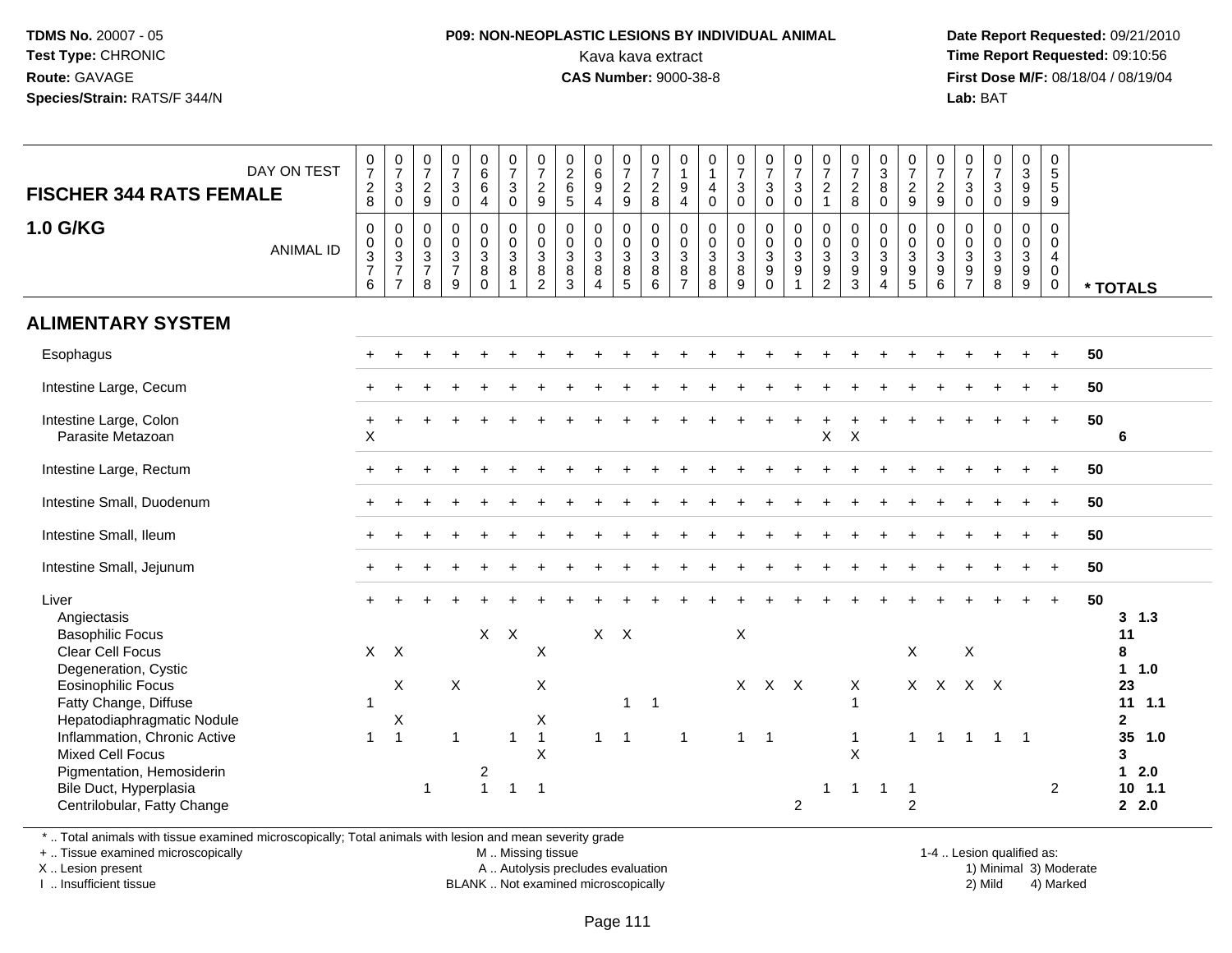## **P09: NON-NEOPLASTIC LESIONS BY INDIVIDUAL ANIMAL**Kava kava extract **Time Report Requested:** 09:10:56<br>**CAS Number:** 9000-38-8<br>**Tirst Dose M/F:** 08/18/04 / 08/19/04

 **Date Report Requested:** 09/21/2010 **First Dose M/F:** 08/18/04 / 08/19/04<br>Lab: BAT **Lab:** BAT

| DAY ON TEST<br><b>FISCHER 344 RATS FEMALE</b>                                                                                                                                                 | $\frac{0}{7}$<br>$_{\rm 8}^2$                                        | $\frac{0}{7}$<br>$\sqrt{3}$<br>$\overline{0}$                          | $\frac{0}{7}$<br>$\sqrt{2}$<br>9                                             | 0<br>$\overline{7}$<br>3<br>0                          | $\begin{array}{c} 0 \\ 6 \end{array}$<br>$\,6\,$<br>4               | $\frac{0}{7}$<br>3<br>$\ddot{\mathbf{0}}$ | $\frac{0}{7}$<br>$\frac{2}{9}$                                         | 0<br>$\overline{2}$<br>6<br>$\overline{5}$ | $\pmb{0}$<br>$6\phantom{a}$<br>$\boldsymbol{9}$<br>4          | $\frac{0}{7}$<br>$\frac{2}{9}$                          | $\begin{array}{c} 0 \\ 7 \end{array}$<br>$\frac{2}{8}$                    | 0<br>$\mathbf{1}$<br>9<br>$\overline{4}$                  | $\pmb{0}$<br>$\overline{1}$<br>$\overline{4}$<br>$\pmb{0}$ | $\frac{0}{7}$<br>$\mathbf{3}$<br>$\pmb{0}$       | $\frac{0}{7}$<br>3<br>$\overline{0}$                        | $\frac{0}{7}$<br>$\ensuremath{\mathsf{3}}$<br>$\mathsf{O}\xspace$ | $\begin{array}{c} 0 \\ 7 \end{array}$<br>$\overline{c}$<br>$\mathbf{1}$ | $\frac{0}{7}$<br>$\boldsymbol{2}$<br>8 | $_{3}^{\rm 0}$<br>8<br>$\pmb{0}$                                                    | $\begin{array}{c} 0 \\ 7 \end{array}$<br>$\frac{2}{9}$                            | $\frac{0}{7}$<br>$\frac{2}{9}$                                                    | 0<br>$\overline{7}$<br>3<br>$\mathsf 0$       | $\begin{array}{c} 0 \\ 7 \end{array}$<br>3<br>$\pmb{0}$ | 0<br>$\overline{3}$<br>$\boldsymbol{9}$<br>$\overline{9}$ | $\begin{array}{c} 0 \\ 5 \end{array}$<br>$\sqrt{5}$<br>$\overline{9}$ |                        |                             |
|-----------------------------------------------------------------------------------------------------------------------------------------------------------------------------------------------|----------------------------------------------------------------------|------------------------------------------------------------------------|------------------------------------------------------------------------------|--------------------------------------------------------|---------------------------------------------------------------------|-------------------------------------------|------------------------------------------------------------------------|--------------------------------------------|---------------------------------------------------------------|---------------------------------------------------------|---------------------------------------------------------------------------|-----------------------------------------------------------|------------------------------------------------------------|--------------------------------------------------|-------------------------------------------------------------|-------------------------------------------------------------------|-------------------------------------------------------------------------|----------------------------------------|-------------------------------------------------------------------------------------|-----------------------------------------------------------------------------------|-----------------------------------------------------------------------------------|-----------------------------------------------|---------------------------------------------------------|-----------------------------------------------------------|-----------------------------------------------------------------------|------------------------|-----------------------------|
| <b>1.0 G/KG</b><br><b>ANIMAL ID</b>                                                                                                                                                           | $\mathbf 0$<br>0<br>$\ensuremath{\mathsf{3}}$<br>$\overline{7}$<br>6 | 0<br>$\mathbf 0$<br>$\overline{3}$<br>$\overline{7}$<br>$\overline{7}$ | $\pmb{0}$<br>$\mathbf 0$<br>$\ensuremath{\mathsf{3}}$<br>$\overline{7}$<br>8 | $\mathbf 0$<br>$\mathbf 0$<br>3<br>$\overline{7}$<br>9 | $\mathbf 0$<br>$\mathbf 0$<br>$\overline{3}$<br>$\,8\,$<br>$\Omega$ | 0<br>$\mathbf 0$<br>$\sqrt{3}$<br>8       | $\pmb{0}$<br>$\mathbf 0$<br>$\ensuremath{\mathsf{3}}$<br>$\frac{8}{2}$ | $\mathbf 0$<br>$\mathbf 0$<br>3<br>8<br>3  | $\mathbf 0$<br>$\mathbf 0$<br>$\overline{3}$<br>$\frac{8}{4}$ | $\mathbf 0$<br>$\Omega$<br>$\mathbf 3$<br>$\frac{8}{5}$ | $\mathbf 0$<br>$\mathsf{O}\xspace$<br>$\ensuremath{\mathsf{3}}$<br>$^8_6$ | $\mathbf 0$<br>$\mathbf 0$<br>$\sqrt{3}$<br>$\frac{8}{7}$ | $\mathbf 0$<br>0<br>$\sqrt{3}$<br>$_{\rm 8}^{\rm 8}$       | $\pmb{0}$<br>$\mathbf 0$<br>$\sqrt{3}$<br>8<br>9 | 0<br>$\mathbf 0$<br>$\ensuremath{\mathsf{3}}$<br>$_{0}^{9}$ | $\mathbf 0$<br>$\mathbf 0$<br>$\sqrt{3}$<br>9<br>1                | $\mathsf 0$<br>$\mathbf 0$<br>3<br>$\frac{9}{2}$                        | 0<br>$\mathbf 0$<br>3<br>$\frac{9}{3}$ | 0<br>$\mathbf 0$<br>$\ensuremath{\mathsf{3}}$<br>$\boldsymbol{9}$<br>$\overline{A}$ | $\mathbf 0$<br>$\mathbf 0$<br>$\sqrt{3}$<br>$\begin{array}{c} 9 \\ 5 \end{array}$ | $\mathbf 0$<br>$\mathbf 0$<br>$\sqrt{3}$<br>$\begin{array}{c} 9 \\ 6 \end{array}$ | 0<br>$\mathbf{0}$<br>3<br>9<br>$\overline{7}$ | $\mathbf 0$<br>$\Omega$<br>3<br>9<br>8                  | 0<br>$\mathbf 0$<br>$\mathbf 3$<br>$^9_9$                 | 0<br>$\mathbf 0$<br>4<br>0<br>0                                       |                        | * TOTALS                    |
| Centrilobular, Necrosis<br>Hepatocyte, Hypertrophy                                                                                                                                            | $\overline{2}$                                                       | $\overline{2}$                                                         |                                                                              | $\overline{2}$                                         |                                                                     |                                           | $\mathbf{1}$                                                           |                                            | $\overline{\mathbf{c}}$<br>$\mathbf{1}$                       | $\overline{2}$                                          | $\overline{2}$                                                            |                                                           |                                                            | $\overline{2}$                                   | 3                                                           | $\overline{2}$                                                    |                                                                         | $\mathbf{1}$                           |                                                                                     | $\mathbf{1}$                                                                      | 2                                                                                 | 2                                             | 2                                                       |                                                           |                                                                       |                        | $1 \quad 2.0$<br>33 1.8     |
| Mesentery<br>Fat, Necrosis                                                                                                                                                                    | $\ddot{}$<br>$\overline{c}$                                          |                                                                        |                                                                              | $\ddot{}$                                              |                                                                     |                                           |                                                                        |                                            | $\ddot{}$<br>1                                                |                                                         |                                                                           |                                                           |                                                            |                                                  |                                                             |                                                                   |                                                                         |                                        |                                                                                     |                                                                                   |                                                                                   | +<br>$\mathbf{1}$                             | $\ddot{}$<br>$\overline{2}$                             |                                                           |                                                                       | 9                      | $9$ 1.7                     |
| Pancreas<br>Atrophy<br>Inflammation<br>Acinus, Metaplasia, Hepatocyte                                                                                                                         | +                                                                    |                                                                        |                                                                              |                                                        |                                                                     |                                           |                                                                        |                                            |                                                               |                                                         |                                                                           |                                                           |                                                            |                                                  |                                                             |                                                                   |                                                                         |                                        |                                                                                     |                                                                                   | 1                                                                                 | $\overline{1}$                                |                                                         |                                                           | $\overline{1}$                                                        | 50                     | 17, 1.4<br>1 1.0<br>$4$ 1.3 |
| Salivary Glands<br>Atrophy                                                                                                                                                                    |                                                                      |                                                                        |                                                                              |                                                        |                                                                     |                                           |                                                                        |                                            |                                                               | $\overline{2}$                                          |                                                                           |                                                           |                                                            |                                                  |                                                             |                                                                   |                                                                         |                                        |                                                                                     |                                                                                   |                                                                                   |                                               |                                                         |                                                           | $+$                                                                   | 50                     | 12.0                        |
| Stomach, Forestomach<br>Inflammation<br>Ulcer<br>Epithelium, Hyperplasia                                                                                                                      |                                                                      |                                                                        | $\overline{1}$                                                               |                                                        | 3<br>3<br>3                                                         | $\overline{2}$                            | $\overline{c}$<br>1<br>$\overline{2}$                                  |                                            |                                                               | 3<br>$\ensuremath{\mathsf{3}}$<br>3                     | $\sqrt{2}$<br>$\sqrt{2}$<br>$\overline{2}$                                | $\overline{1}$<br>$\mathbf{3}$                            | $\overline{c}$<br>$\overline{4}$                           |                                                  | $\overline{c}$                                              | $\overline{1}$                                                    |                                                                         |                                        |                                                                                     | $\overline{c}$<br>$\overline{2}$                                                  | -1                                                                                |                                               | $\overline{c}$                                          |                                                           | $+$                                                                   | 50                     | 13 1.8<br>$72.3$<br>19 1.9  |
| Stomach, Glandular                                                                                                                                                                            |                                                                      |                                                                        |                                                                              |                                                        |                                                                     |                                           |                                                                        |                                            |                                                               |                                                         |                                                                           |                                                           |                                                            |                                                  |                                                             |                                                                   |                                                                         |                                        |                                                                                     |                                                                                   |                                                                                   |                                               |                                                         |                                                           |                                                                       | 50                     |                             |
| Tooth<br>Malformation<br>Peridontal Tissue, Inflammation                                                                                                                                      |                                                                      |                                                                        |                                                                              |                                                        |                                                                     |                                           |                                                                        |                                            |                                                               |                                                         | $\ddot{}$<br>$\mathbf{1}$                                                 |                                                           |                                                            | $\ddot{}$<br>$\mathbf{3}$<br>3                   |                                                             |                                                                   |                                                                         |                                        |                                                                                     |                                                                                   |                                                                                   |                                               |                                                         |                                                           |                                                                       | $\mathbf{2}$           | 2.0<br>$1 \quad 3.0$        |
| <b>CARDIOVASCULAR SYSTEM</b>                                                                                                                                                                  |                                                                      |                                                                        |                                                                              |                                                        |                                                                     |                                           |                                                                        |                                            |                                                               |                                                         |                                                                           |                                                           |                                                            |                                                  |                                                             |                                                                   |                                                                         |                                        |                                                                                     |                                                                                   |                                                                                   |                                               |                                                         |                                                           |                                                                       |                        |                             |
| <b>Blood Vessel</b>                                                                                                                                                                           |                                                                      |                                                                        |                                                                              |                                                        |                                                                     |                                           |                                                                        |                                            |                                                               |                                                         |                                                                           |                                                           |                                                            |                                                  |                                                             |                                                                   |                                                                         |                                        |                                                                                     |                                                                                   |                                                                                   |                                               |                                                         |                                                           |                                                                       | 50                     |                             |
| Heart<br>Cardiomyopathy                                                                                                                                                                       |                                                                      |                                                                        | 2                                                                            |                                                        |                                                                     | 2                                         | 2                                                                      |                                            |                                                               | 3                                                       | $\overline{2}$                                                            |                                                           |                                                            | $\overline{2}$                                   | $\overline{2}$                                              | 2                                                                 | $\overline{1}$                                                          | $\overline{2}$                         |                                                                                     | 3                                                                                 |                                                                                   | $\overline{2}$                                | $\mathcal{P}$                                           | $\mathbf{1}$                                              | $\ddot{}$<br>2                                                        | 50                     | 47 1.7                      |
| *  Total animals with tissue examined microscopically; Total animals with lesion and mean severity grade<br>+  Tissue examined microscopically<br>X  Lesion present<br>I. Insufficient tissue |                                                                      |                                                                        |                                                                              |                                                        | BLANK  Not examined microscopically                                 | M  Missing tissue                         |                                                                        | A  Autolysis precludes evaluation          |                                                               |                                                         |                                                                           |                                                           |                                                            |                                                  |                                                             |                                                                   |                                                                         |                                        |                                                                                     |                                                                                   |                                                                                   |                                               | 1-4  Lesion qualified as:<br>2) Mild                    |                                                           | 4) Marked                                                             | 1) Minimal 3) Moderate |                             |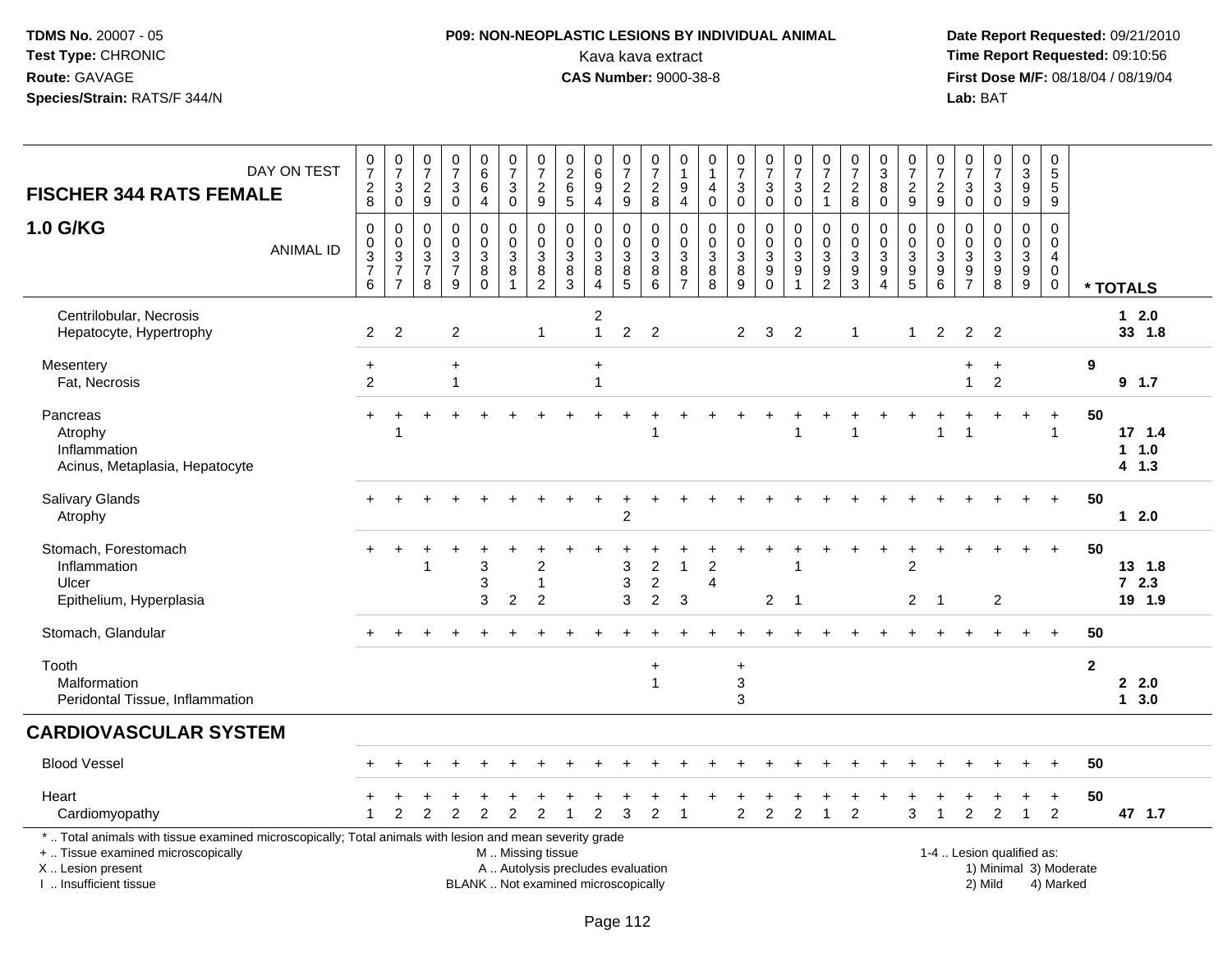### **P09: NON-NEOPLASTIC LESIONS BY INDIVIDUAL ANIMAL**Kava kava extract **Time Report Requested:** 09:10:56<br>**CAS Number:** 9000-38-8<br>**Tirst Dose M/F:** 08/18/04 / 08/19/04

 **Date Report Requested:** 09/21/2010 **First Dose M/F:** 08/18/04 / 08/19/04 Lab: BAT **Lab:** BAT

| <b>FISCHER 344 RATS FEMALE</b>                                                                                                 | DAY ON TEST      | $\frac{0}{7}$<br>$\overline{c}$<br>8                                 | $\frac{0}{7}$<br>3<br>0                             | $\frac{0}{7}$<br>$\boldsymbol{2}$<br>$\boldsymbol{9}$   | $\frac{0}{7}$<br>$\sqrt{3}$<br>$\pmb{0}$       | $\begin{array}{c} 0 \\ 6 \end{array}$<br>$\,6\,$<br>$\overline{4}$ | $\frac{0}{7}$<br>$\mathbf{3}$<br>0 | $\frac{0}{7}$<br>$\overline{c}$<br>$\boldsymbol{9}$              | $\begin{array}{c} 0 \\ 2 \\ 6 \end{array}$<br>5 | $\begin{array}{c} 0 \\ 6 \end{array}$<br>9<br>$\overline{4}$         | $\frac{0}{7}$<br>$\sqrt{2}$<br>$\overline{9}$              | $\frac{0}{7}$<br>$\boldsymbol{2}$<br>8 | $\begin{smallmatrix}0\\1\end{smallmatrix}$<br>$\boldsymbol{9}$<br>4 | 0<br>$\mathbf{1}$<br>4<br>$\mathbf 0$ | $\frac{0}{7}$<br>$\sqrt{3}$<br>$\mathbf 0$                  | $\frac{0}{7}$<br>$\mathsf 3$<br>$\mathbf 0$                   | $\frac{0}{7}$<br>$\mathbf{3}$<br>$\mathbf 0$ | $\frac{0}{7}$<br>$\overline{a}$<br>$\overline{1}$                        | $\frac{0}{7}$<br>$_{\rm 8}^2$                                        | $\begin{smallmatrix}0\3\8\end{smallmatrix}$<br>$\mathbf 0$ | $\frac{0}{7}$<br>$\boldsymbol{2}$<br>$\boldsymbol{9}$                  | $\frac{0}{7}$<br>$\frac{2}{9}$         | $\frac{0}{7}$<br>$\sqrt{3}$<br>$\mathbf 0$                               | $\frac{0}{7}$<br>3<br>0                    | $\begin{smallmatrix} 0\\ 3\\ 9 \end{smallmatrix}$<br>$\boldsymbol{9}$    | $\begin{array}{c} 0 \\ 5 \end{array}$<br>$\sqrt{5}$<br>9 |    |                                   |            |
|--------------------------------------------------------------------------------------------------------------------------------|------------------|----------------------------------------------------------------------|-----------------------------------------------------|---------------------------------------------------------|------------------------------------------------|--------------------------------------------------------------------|------------------------------------|------------------------------------------------------------------|-------------------------------------------------|----------------------------------------------------------------------|------------------------------------------------------------|----------------------------------------|---------------------------------------------------------------------|---------------------------------------|-------------------------------------------------------------|---------------------------------------------------------------|----------------------------------------------|--------------------------------------------------------------------------|----------------------------------------------------------------------|------------------------------------------------------------|------------------------------------------------------------------------|----------------------------------------|--------------------------------------------------------------------------|--------------------------------------------|--------------------------------------------------------------------------|----------------------------------------------------------|----|-----------------------------------|------------|
| <b>1.0 G/KG</b>                                                                                                                | <b>ANIMAL ID</b> | $\mathbf 0$<br>0<br>$\ensuremath{\mathsf{3}}$<br>$\overline{7}$<br>6 | 0<br>$\mathbf 0$<br>$\frac{3}{7}$<br>$\overline{7}$ | 0<br>$\pmb{0}$<br>$\overline{3}$<br>$\overline{7}$<br>8 | $\mathbf 0$<br>$\pmb{0}$<br>$\frac{3}{7}$<br>9 | $\pmb{0}$<br>$\mathbf 0$<br>$\overline{3}$<br>$\, 8$<br>$\Omega$   | 0<br>$\mathbf 0$<br>3<br>8         | $_{\rm 0}^{\rm 0}$<br>$\overline{3}$<br>$\bf8$<br>$\overline{2}$ | 0<br>$\pmb{0}$<br>$\overline{3}$<br>$\bf8$<br>3 | 0<br>$\mathbf 0$<br>$\mathbf{3}$<br>$\bf8$<br>$\boldsymbol{\Lambda}$ | $\mathbf 0$<br>$\mathsf{O}\xspace$<br>$\sqrt{3}$<br>8<br>5 | 0<br>0<br>$\sqrt{3}$<br>$\, 8$<br>6    | 0<br>$\mathbf 0$<br>$\mathbf{3}$<br>8<br>$\overline{7}$             | 0<br>0<br>3<br>8<br>8                 | 0<br>$\pmb{0}$<br>$\ensuremath{\mathsf{3}}$<br>$\bf 8$<br>9 | $\mathbf 0$<br>$_{3}^{\rm 0}$<br>$\boldsymbol{9}$<br>$\Omega$ | 0<br>0<br>$\overline{3}$<br>$\boldsymbol{9}$ | 0<br>$\mathbf 0$<br>$\overline{3}$<br>$\boldsymbol{9}$<br>$\overline{2}$ | 0<br>$\pmb{0}$<br>$\ensuremath{\mathsf{3}}$<br>$\boldsymbol{9}$<br>3 | $\pmb{0}$<br>0<br>$\frac{3}{9}$<br>$\boldsymbol{\Lambda}$  | $\pmb{0}$<br>$\overline{0}$<br>$\overline{3}$<br>$\boldsymbol{9}$<br>5 | 0<br>$\mathbf 0$<br>$\frac{3}{9}$<br>6 | 0<br>$\mathbf 0$<br>$\overline{3}$<br>$\boldsymbol{9}$<br>$\overline{7}$ | 0<br>$\mathbf 0$<br>$\mathbf{3}$<br>9<br>8 | 0<br>$\pmb{0}$<br>$\overline{3}$<br>$\boldsymbol{9}$<br>$\boldsymbol{9}$ | 0<br>$\mathbf 0$<br>4<br>0<br>0                          |    | * TOTALS                          |            |
| Atrium, Thrombosis                                                                                                             |                  |                                                                      |                                                     |                                                         |                                                |                                                                    |                                    |                                                                  |                                                 |                                                                      |                                                            |                                        |                                                                     |                                       |                                                             |                                                               |                                              |                                                                          |                                                                      |                                                            |                                                                        |                                        |                                                                          |                                            |                                                                          |                                                          |    | $12.0$                            |            |
| <b>ENDOCRINE SYSTEM</b>                                                                                                        |                  |                                                                      |                                                     |                                                         |                                                |                                                                    |                                    |                                                                  |                                                 |                                                                      |                                                            |                                        |                                                                     |                                       |                                                             |                                                               |                                              |                                                                          |                                                                      |                                                            |                                                                        |                                        |                                                                          |                                            |                                                                          |                                                          |    |                                   |            |
| <b>Adrenal Cortex</b><br>Degeneration, Cystic<br>Hemorrhage<br>Hypertrophy<br><b>Necrosis</b><br>Zona Fasciculata, Hyperplasia |                  |                                                                      |                                                     |                                                         | $\mathbf{1}$                                   |                                                                    | 1                                  |                                                                  |                                                 |                                                                      | -1                                                         |                                        |                                                                     |                                       |                                                             |                                                               |                                              | -1                                                                       |                                                                      | $\overline{c}$                                             |                                                                        |                                        | 1<br>1                                                                   |                                            |                                                                          | $\ddot{}$                                                | 50 | $6$ 1.2<br>1<br>3<br>2.0<br>9 1.1 | 4.0<br>1.0 |
| Adrenal Medulla<br>Hyperplasia                                                                                                 |                  |                                                                      |                                                     |                                                         |                                                |                                                                    |                                    |                                                                  |                                                 |                                                                      |                                                            |                                        |                                                                     |                                       |                                                             |                                                               |                                              |                                                                          |                                                                      |                                                            |                                                                        |                                        |                                                                          |                                            |                                                                          | $\overline{+}$                                           | 50 | 11.0                              |            |
| Islets, Pancreatic<br>Hyperplasia                                                                                              |                  |                                                                      |                                                     |                                                         |                                                |                                                                    |                                    |                                                                  |                                                 |                                                                      |                                                            |                                        |                                                                     |                                       |                                                             |                                                               |                                              |                                                                          |                                                                      |                                                            |                                                                        |                                        |                                                                          |                                            |                                                                          | $\ddot{}$                                                | 50 | 11.0                              |            |
| Parathyroid Gland                                                                                                              |                  |                                                                      |                                                     |                                                         |                                                |                                                                    |                                    |                                                                  |                                                 |                                                                      |                                                            |                                        |                                                                     |                                       |                                                             |                                                               |                                              |                                                                          |                                                                      |                                                            |                                                                        |                                        |                                                                          |                                            |                                                                          | M                                                        | 47 |                                   |            |
| <b>Pituitary Gland</b><br>Pars Distalis, Angiectasis<br>Pars Distalis, Hyperplasia                                             |                  | $+$                                                                  | $\overline{2}$                                      | 2                                                       | 2                                              |                                                                    | 4                                  |                                                                  |                                                 | $\overline{2}$                                                       | 3                                                          | $\overline{1}$                         |                                                                     |                                       | $\mathbf{1}$                                                |                                                               |                                              | $\mathbf{1}$                                                             | $\overline{2}$                                                       |                                                            | $\mathbf{1}$                                                           |                                        | 1                                                                        | $\mathbf{1}$                               | $\overline{2}$                                                           | $\ddot{+}$                                               | 50 | 2.5<br>23 2.0                     |            |
| <b>Thyroid Gland</b><br>C-cell, Hyperplasia<br>Follicle, Cyst<br>Follicular Cell, Hyperplasia                                  |                  | +<br>2                                                               |                                                     |                                                         |                                                |                                                                    |                                    |                                                                  |                                                 |                                                                      |                                                            |                                        |                                                                     |                                       |                                                             | 4                                                             |                                              |                                                                          | $\overline{c}$                                                       |                                                            |                                                                        |                                        |                                                                          |                                            |                                                                          | $\ddot{}$                                                | 50 | 4 1.3<br>$\mathbf{2}$<br>4        | 1.5<br>2.0 |

### **GENERAL BODY SYSTEM**

#### NONE

\* .. Total animals with tissue examined microscopically; Total animals with lesion and mean severity grade

+ .. Tissue examined microscopically

X .. Lesion present

I .. Insufficient tissue

M .. Missing tissue

A .. Autolysis precludes evaluation

BLANK .. Not examined microscopically 2) Mild 4) Marked

1-4 .. Lesion qualified as:<br>1) Minimal 3) Moderate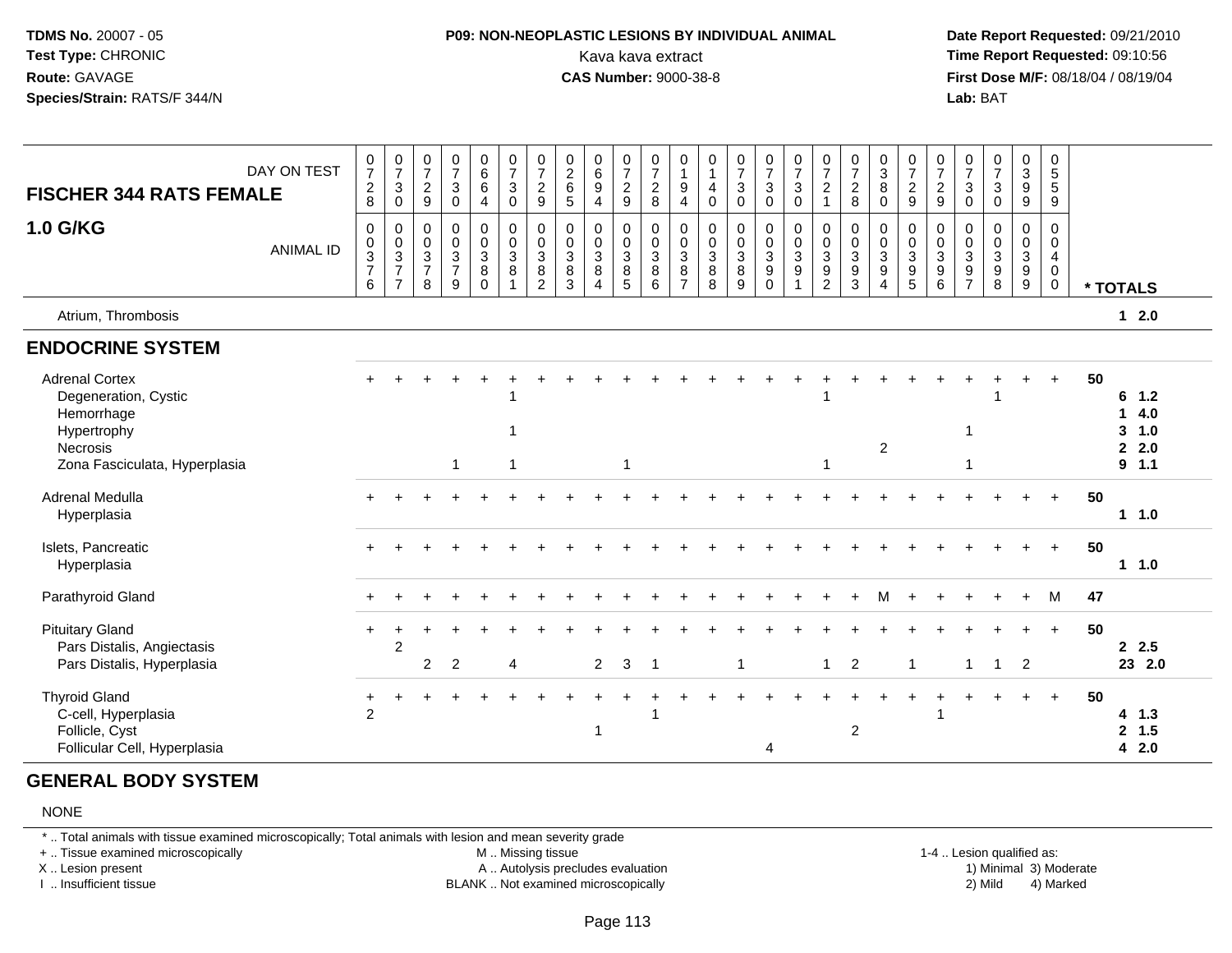## **P09: NON-NEOPLASTIC LESIONS BY INDIVIDUAL ANIMAL**Kava kava extract **Time Report Requested:** 09:10:56<br>**CAS Number:** 9000-38-8 **CAS Number:** 9000-38-8

 **Date Report Requested:** 09/21/2010 **First Dose M/F:** 08/18/04 / 08/19/04<br>Lab: BAT **Lab:** BAT

| DAY ON TEST<br><b>FISCHER 344 RATS FEMALE</b>                                                                                                                                                 | 0<br>$\overline{7}$<br>$\frac{2}{8}$                 | $\frac{0}{7}$<br>$\mathbf{3}$        | 0<br>$\overline{7}$<br>$\overline{c}$ | $\pmb{0}$<br>$\overline{7}$<br>$\ensuremath{\mathsf{3}}$        | $_{6}^{\rm 0}$<br>$6\phantom{a}$       | 0<br>$\overline{7}$<br>$\sqrt{3}$                               | $\begin{array}{c} 0 \\ 7 \end{array}$<br>$\overline{c}$ | $\pmb{0}$<br>$\frac{2}{6}$                             | $\begin{array}{c} 0 \\ 6 \end{array}$<br>$\overline{9}$                  | 0<br>$\overline{7}$<br>$\overline{c}$ | $\pmb{0}$<br>$\overline{7}$<br>$\boldsymbol{2}$                        | 0<br>$\mathbf{1}$<br>9                                                         | 0<br>$\mathbf{1}$<br>4              | $\frac{0}{7}$<br>$\ensuremath{\mathsf{3}}$                               | $\mathbf 0$<br>$\overline{7}$<br>$\ensuremath{\mathsf{3}}$        | $\frac{0}{7}$<br>$\ensuremath{\mathsf{3}}$                             | $\begin{array}{c} 0 \\ 7 \end{array}$<br>$\overline{c}$     | $\frac{0}{7}$<br>$\sqrt{2}$                                            | $\frac{0}{3}$<br>$\overline{8}$    | 0<br>$\overline{7}$<br>$\frac{2}{9}$                | $\begin{array}{c} 0 \\ 7 \end{array}$<br>$\boldsymbol{2}$                              | $\frac{0}{7}$<br>$_{0}^{3}$                   | $\frac{0}{7}$<br>$\sqrt{3}$                            | $\pmb{0}$<br>3<br>$\overline{9}$                    | 0<br>5<br>$\overline{5}$                                                   |              |                           |
|-----------------------------------------------------------------------------------------------------------------------------------------------------------------------------------------------|------------------------------------------------------|--------------------------------------|---------------------------------------|-----------------------------------------------------------------|----------------------------------------|-----------------------------------------------------------------|---------------------------------------------------------|--------------------------------------------------------|--------------------------------------------------------------------------|---------------------------------------|------------------------------------------------------------------------|--------------------------------------------------------------------------------|-------------------------------------|--------------------------------------------------------------------------|-------------------------------------------------------------------|------------------------------------------------------------------------|-------------------------------------------------------------|------------------------------------------------------------------------|------------------------------------|-----------------------------------------------------|----------------------------------------------------------------------------------------|-----------------------------------------------|--------------------------------------------------------|-----------------------------------------------------|----------------------------------------------------------------------------|--------------|---------------------------|
|                                                                                                                                                                                               |                                                      | $\pmb{0}$                            | $\boldsymbol{9}$                      | $\mathbf 0$                                                     | $\overline{4}$                         | $\mathbf 0$                                                     | 9                                                       | $\sqrt{5}$                                             | $\overline{4}$                                                           | $\boldsymbol{9}$                      | $\,8\,$                                                                | $\overline{4}$                                                                 | $\mathsf{O}\xspace$                 | $\pmb{0}$                                                                | $\mathsf{O}\xspace$                                               | $\mathbf 0$                                                            | $\mathbf{1}$                                                | 8                                                                      | $\mathbf 0$                        |                                                     | $\boldsymbol{9}$                                                                       |                                               | $\mathbf 0$                                            | $\boldsymbol{9}$                                    | $\overline{9}$                                                             |              |                           |
| <b>1.0 G/KG</b><br><b>ANIMAL ID</b>                                                                                                                                                           | $\pmb{0}$<br>$_{3}^{\rm 0}$<br>$\boldsymbol{7}$<br>6 | 0<br>$\frac{0}{3}$<br>$\overline{7}$ | 0<br>0<br>3<br>$\overline{7}$<br>8    | $\mathbf 0$<br>$\mathbf 0$<br>$\sqrt{3}$<br>$\overline{7}$<br>9 | 0<br>$\mathbf 0$<br>3<br>8<br>$\Omega$ | 0<br>$\mathbf 0$<br>$\mathfrak{Z}$<br>$\bf 8$<br>$\overline{1}$ | $\pmb{0}$<br>$\frac{0}{3}$<br>$\bf 8$<br>$\overline{2}$ | $\pmb{0}$<br>$\mathbf 0$<br>$\sqrt{3}$<br>$\,8\,$<br>3 | 0<br>$\mathbf 0$<br>3<br>8<br>$\overline{4}$                             | 0<br>$\mathbf 0$<br>3<br>$\bf 8$<br>5 | $\mathbf 0$<br>$\mathsf{O}\xspace$<br>$\sqrt{3}$<br>$\,8\,$<br>$\,6\,$ | $\mathbf 0$<br>$\mathbf 0$<br>$\ensuremath{\mathsf{3}}$<br>8<br>$\overline{7}$ | 0<br>$\pmb{0}$<br>3<br>$\bf 8$<br>8 | 0<br>$\pmb{0}$<br>$\ensuremath{\mathsf{3}}$<br>$\bf 8$<br>$\overline{9}$ | 0<br>$\mathbf 0$<br>$\sqrt{3}$<br>$\boldsymbol{9}$<br>$\mathbf 0$ | 0<br>$\mathbf 0$<br>$\mathbf{3}$<br>$\boldsymbol{9}$<br>$\overline{1}$ | 0<br>$\mathbf 0$<br>3<br>$\boldsymbol{9}$<br>$\overline{c}$ | $\pmb{0}$<br>$\mathbf 0$<br>$\ensuremath{\mathsf{3}}$<br>$\frac{9}{3}$ | 0<br>0<br>3<br>9<br>$\overline{4}$ | 0<br>$\mathbf 0$<br>$\overline{3}$<br>$\frac{9}{5}$ | $\mathbf 0$<br>$\mathsf 0$<br>$\ensuremath{\mathsf{3}}$<br>$\boldsymbol{9}$<br>$\,6\,$ | 0<br>$\pmb{0}$<br>$\sqrt{3}$<br>$\frac{9}{7}$ | $\mathbf 0$<br>$\mathbf 0$<br>$\sqrt{3}$<br>$9\,$<br>8 | 0<br>$\mathbf 0$<br>$\overline{3}$<br>$\frac{9}{9}$ | $\mathbf 0$<br>$\mathsf 0$<br>$\overline{4}$<br>$\mathbf 0$<br>$\mathbf 0$ |              | * TOTALS                  |
| <b>GENITAL SYSTEM</b>                                                                                                                                                                         |                                                      |                                      |                                       |                                                                 |                                        |                                                                 |                                                         |                                                        |                                                                          |                                       |                                                                        |                                                                                |                                     |                                                                          |                                                                   |                                                                        |                                                             |                                                                        |                                    |                                                     |                                                                                        |                                               |                                                        |                                                     |                                                                            |              |                           |
| <b>Clitoral Gland</b><br>Hyperplasia                                                                                                                                                          |                                                      |                                      |                                       |                                                                 |                                        |                                                                 |                                                         |                                                        |                                                                          |                                       |                                                                        |                                                                                |                                     |                                                                          |                                                                   |                                                                        |                                                             |                                                                        |                                    |                                                     |                                                                                        |                                               |                                                        |                                                     |                                                                            | 49           | 1 1.0                     |
| Ovary<br>Cyst                                                                                                                                                                                 |                                                      |                                      |                                       |                                                                 |                                        |                                                                 |                                                         |                                                        |                                                                          |                                       |                                                                        |                                                                                |                                     |                                                                          | 3                                                                 |                                                                        |                                                             |                                                                        |                                    |                                                     |                                                                                        |                                               |                                                        |                                                     |                                                                            | 50           | $5$ 1.6                   |
| <b>Uterus</b><br>Hemorrhage<br>Endometrium, Hyperplasia, Cystic                                                                                                                               |                                                      |                                      | $\overline{1}$                        | $\overline{1}$                                                  |                                        |                                                                 |                                                         |                                                        |                                                                          |                                       |                                                                        |                                                                                |                                     | $\overline{1}$                                                           |                                                                   | 3                                                                      |                                                             |                                                                        |                                    | $\overline{2}$                                      |                                                                                        |                                               | $\mathbf{1}$                                           |                                                     |                                                                            | 50           | $1 \quad 3.0$<br>$10$ 1.5 |
| <b>HEMATOPOIETIC SYSTEM</b>                                                                                                                                                                   |                                                      |                                      |                                       |                                                                 |                                        |                                                                 |                                                         |                                                        |                                                                          |                                       |                                                                        |                                                                                |                                     |                                                                          |                                                                   |                                                                        |                                                             |                                                                        |                                    |                                                     |                                                                                        |                                               |                                                        |                                                     |                                                                            |              |                           |
| <b>Bone Marrow</b><br>Hyperplasia<br>Myelofibrosis                                                                                                                                            |                                                      |                                      | 4                                     |                                                                 | 3                                      | $\overline{2}$                                                  |                                                         |                                                        | $\overline{c}$                                                           | 1                                     |                                                                        |                                                                                |                                     | $\overline{1}$                                                           |                                                                   | 1                                                                      | $\overline{4}$                                              |                                                                        | $\overline{2}$                     |                                                     | $\mathbf{3}$                                                                           | -1                                            |                                                        |                                                     | 3<br>-1                                                                    | 50           | 23 2.0<br>$1 1.0$         |
| Lymph Node                                                                                                                                                                                    |                                                      |                                      | $\ddot{}$                             |                                                                 |                                        |                                                                 |                                                         |                                                        |                                                                          |                                       |                                                                        |                                                                                |                                     |                                                                          |                                                                   |                                                                        |                                                             |                                                                        |                                    |                                                     |                                                                                        |                                               |                                                        |                                                     |                                                                            | $\mathbf{2}$ |                           |
| Lymph Node, Mandibular                                                                                                                                                                        | м                                                    | M                                    | M                                     | м                                                               | М                                      | M                                                               | M                                                       | M                                                      | м                                                                        | M                                     | M                                                                      | M                                                                              | M                                   | M                                                                        | M                                                                 | М                                                                      | M                                                           | M                                                                      | M                                  | M                                                   | M                                                                                      | M                                             | М                                                      | M M                                                 |                                                                            | $\mathbf 0$  |                           |
| Lymph Node, Mesenteric                                                                                                                                                                        |                                                      |                                      |                                       |                                                                 |                                        |                                                                 |                                                         |                                                        |                                                                          |                                       |                                                                        |                                                                                |                                     |                                                                          |                                                                   |                                                                        |                                                             |                                                                        |                                    |                                                     |                                                                                        |                                               |                                                        |                                                     |                                                                            | 50           |                           |
| Spleen<br><b>Fibrosis</b><br>Hematopoietic Cell Proliferation                                                                                                                                 | $+$                                                  | $\ddot{}$                            |                                       |                                                                 | $\ddot{}$<br>$\overline{2}$            | +                                                               |                                                         |                                                        | 3                                                                        |                                       |                                                                        |                                                                                |                                     |                                                                          |                                                                   | $\ddot{}$<br>-1                                                        | $\ddot{}$<br>3                                              |                                                                        |                                    |                                                     |                                                                                        |                                               |                                                        |                                                     | $\ddot{}$                                                                  | 50           | 2.5<br>7, 1.3             |
| Pigmentation, Hemosiderin<br>Lymphoid Follicle, Atrophy                                                                                                                                       | $\mathbf{1}$                                         | $\overline{2}$                       |                                       | $\mathbf{1}$                                                    | $\overline{1}$                         |                                                                 | $\overline{2}$                                          |                                                        | $\overline{1}$                                                           | $\mathbf{1}$                          | $\mathbf{1}$                                                           | $\blacktriangleleft$                                                           | $\overline{c}$                      | $\overline{1}$                                                           |                                                                   | $\overline{1}$                                                         | $\mathbf{1}$                                                | $\overline{1}$                                                         |                                    | $\mathbf{1}$                                        | $\overline{1}$                                                                         | $\overline{1}$                                | $\overline{1}$                                         | $\overline{c}$<br>$\overline{2}$                    | $\overline{1}$                                                             |              | 42 1.3<br>2.0             |
| Thymus                                                                                                                                                                                        | $+$                                                  |                                      |                                       |                                                                 |                                        |                                                                 | $\ddot{}$                                               | $+$                                                    | $\overline{+}$                                                           | $+$                                   | $+$                                                                    | $+$                                                                            | $+$                                 | $\ddot{}$                                                                | $\ddot{}$                                                         | $\ddot{}$                                                              |                                                             |                                                                        |                                    |                                                     |                                                                                        |                                               | $\ddot{}$                                              |                                                     | $M +$                                                                      | 48           |                           |
| *  Total animals with tissue examined microscopically; Total animals with lesion and mean severity grade<br>+  Tissue examined microscopically<br>X  Lesion present<br>I  Insufficient tissue |                                                      |                                      |                                       |                                                                 |                                        | M  Missing tissue                                               |                                                         |                                                        | A  Autolysis precludes evaluation<br>BLANK  Not examined microscopically |                                       |                                                                        |                                                                                |                                     |                                                                          |                                                                   |                                                                        |                                                             |                                                                        |                                    |                                                     |                                                                                        |                                               | 1-4  Lesion qualified as:<br>2) Mild                   |                                                     | 1) Minimal 3) Moderate<br>4) Marked                                        |              |                           |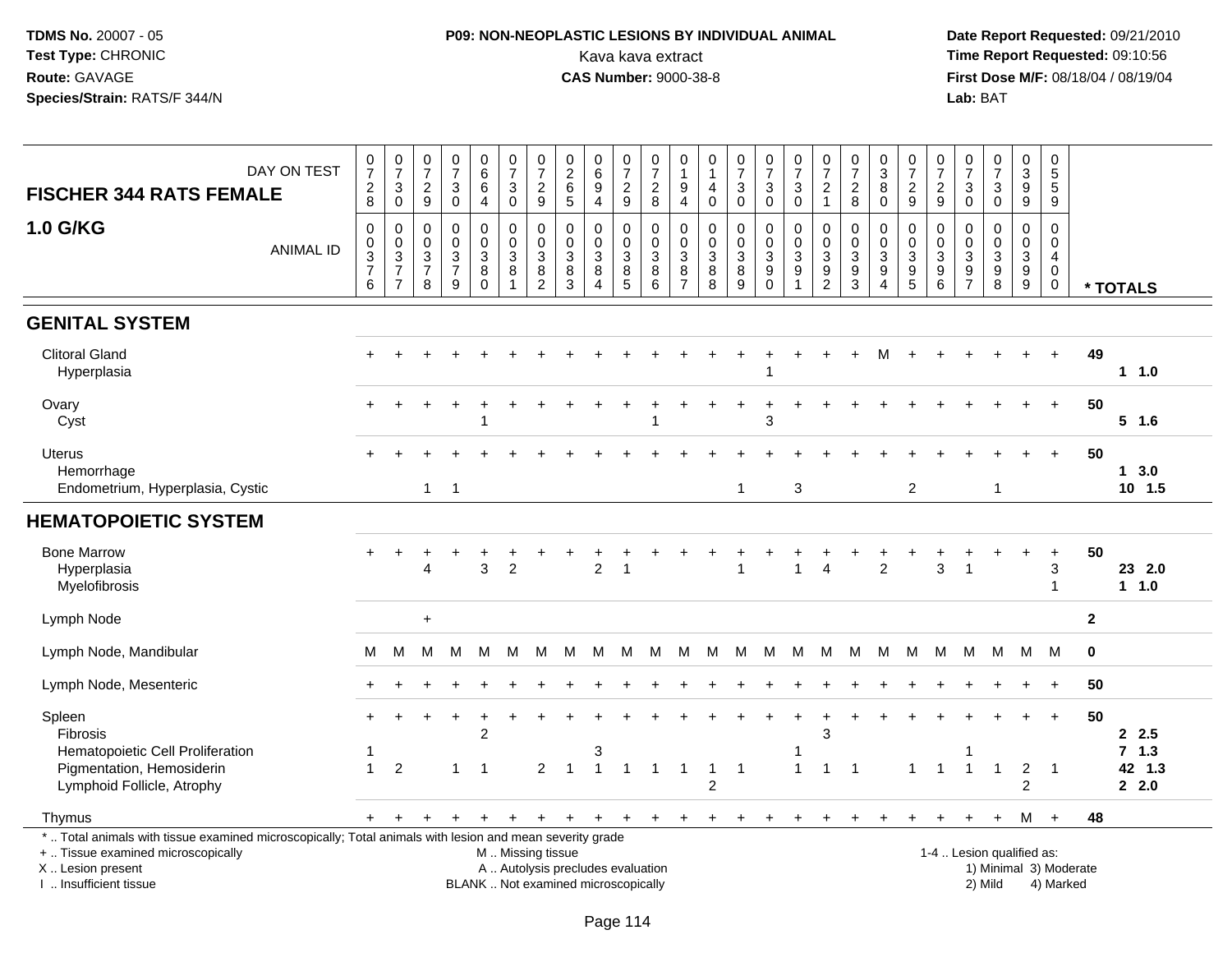## **P09: NON-NEOPLASTIC LESIONS BY INDIVIDUAL ANIMAL**Kava kava extract **Time Report Requested:** 09:10:56<br>**CAS Number:** 9000-38-8<br>**Tirst Dose M/F:** 08/18/04 / 08/19/04

 **Date Report Requested:** 09/21/2010 **First Dose M/F:** 08/18/04 / 08/19/04 Lab: BAT **Lab:** BAT

| DAY ON TEST<br><b>FISCHER 344 RATS FEMALE</b>                                                                                                       | $\frac{0}{7}$<br>$\sqrt{2}$<br>8                                             | $\frac{0}{7}$<br>$\sqrt{3}$<br>$\mathbf 0$                                   | $\frac{0}{7}$<br>$\sqrt{2}$<br>$\boldsymbol{9}$                              | $\frac{0}{7}$<br>3<br>$\mathsf{O}$                           | 0<br>$6\phantom{a}$<br>6<br>$\overline{4}$             | $\frac{0}{7}$<br>$\sqrt{3}$<br>$\mathbf 0$           | $\frac{0}{7}$<br>$\sqrt{2}$<br>9                                  | $\begin{array}{c} 0 \\ 2 \\ 6 \end{array}$<br>$\sqrt{5}$ | 0<br>$\,6$<br>$\boldsymbol{9}$<br>$\overline{4}$        | $\frac{0}{7}$<br>$\frac{2}{9}$       | $\frac{0}{7}$<br>$\sqrt{2}$<br>8                     | 0<br>$\boldsymbol{9}$<br>$\overline{4}$             | $\begin{smallmatrix}0\\1\end{smallmatrix}$<br>$\overline{4}$<br>$\pmb{0}$ | $\frac{0}{7}$<br>$\sqrt{3}$<br>$\mathsf 0$                    | $\frac{0}{7}$<br>$\ensuremath{\mathsf{3}}$<br>$\pmb{0}$   | $\frac{0}{7}$<br>$\ensuremath{\mathsf{3}}$<br>$\mathbf 0$ | $\frac{0}{7}$<br>$\sqrt{2}$<br>$\mathbf{1}$                       | $\frac{0}{7}$<br>$_{\rm 8}^2$                                   | 0<br>$\frac{3}{8}$<br>$\mathbf 0$                            | $\frac{0}{7}$<br>$\frac{2}{9}$                                  | $\frac{0}{7}$<br>$\frac{2}{9}$                         | 0<br>$\overline{7}$<br>3<br>$\boldsymbol{0}$                                      | $\frac{0}{7}$<br>$\mathbf{3}$<br>$\mathbf 0$ | 0<br>$\mathbf{3}$<br>$\boldsymbol{9}$<br>9                             | 0<br>$\sqrt{5}$<br>$\sqrt{5}$<br>$\boldsymbol{9}$         |             |                                                           |
|-----------------------------------------------------------------------------------------------------------------------------------------------------|------------------------------------------------------------------------------|------------------------------------------------------------------------------|------------------------------------------------------------------------------|--------------------------------------------------------------|--------------------------------------------------------|------------------------------------------------------|-------------------------------------------------------------------|----------------------------------------------------------|---------------------------------------------------------|--------------------------------------|------------------------------------------------------|-----------------------------------------------------|---------------------------------------------------------------------------|---------------------------------------------------------------|-----------------------------------------------------------|-----------------------------------------------------------|-------------------------------------------------------------------|-----------------------------------------------------------------|--------------------------------------------------------------|-----------------------------------------------------------------|--------------------------------------------------------|-----------------------------------------------------------------------------------|----------------------------------------------|------------------------------------------------------------------------|-----------------------------------------------------------|-------------|-----------------------------------------------------------|
| <b>1.0 G/KG</b><br><b>ANIMAL ID</b>                                                                                                                 | $\mathbf 0$<br>$\pmb{0}$<br>$\ensuremath{\mathsf{3}}$<br>$\overline{7}$<br>6 | $\mathbf 0$<br>$\mathbf 0$<br>$\sqrt{3}$<br>$\overline{7}$<br>$\overline{7}$ | $\mathbf 0$<br>$\pmb{0}$<br>$\ensuremath{\mathsf{3}}$<br>$\overline{7}$<br>8 | $\mathsf{O}$<br>$\boldsymbol{0}$<br>3<br>$\overline{7}$<br>9 | $\pmb{0}$<br>$\pmb{0}$<br>$\mathbf 3$<br>8<br>$\Omega$ | $\pmb{0}$<br>$\pmb{0}$<br>$\sqrt{3}$<br>$\bf 8$<br>1 | $\mathbf 0$<br>$\mathbf 0$<br>$\mathbf{3}$<br>8<br>$\overline{2}$ | $\mathbf 0$<br>$\mathbf 0$<br>$\sqrt{3}$<br>8<br>3       | 0<br>$\mathbf 0$<br>$\ensuremath{\mathsf{3}}$<br>8<br>4 | $\pmb{0}$<br>$\frac{0}{3}$<br>8<br>5 | $\mathbf 0$<br>$\mathsf 0$<br>$\mathbf{3}$<br>8<br>6 | 0<br>$\pmb{0}$<br>$\sqrt{3}$<br>8<br>$\overline{7}$ | $\mathbf 0$<br>$\pmb{0}$<br>$\sqrt{3}$<br>$\, 8$<br>8                     | 0<br>$\mathbf 0$<br>$\ensuremath{\mathsf{3}}$<br>$\bf 8$<br>9 | $\pmb{0}$<br>$\pmb{0}$<br>$\sqrt{3}$<br>$9\,$<br>$\Omega$ | 0<br>$\pmb{0}$<br>$\mathbf{3}$<br>9                       | $\mathbf 0$<br>$\pmb{0}$<br>$\sqrt{3}$<br>$9\,$<br>$\overline{2}$ | $\mathbf 0$<br>$\pmb{0}$<br>$\sqrt{3}$<br>$\boldsymbol{9}$<br>3 | 0<br>$\pmb{0}$<br>$\mathsf 3$<br>9<br>$\boldsymbol{\Lambda}$ | $\mathbf 0$<br>$\pmb{0}$<br>$\sqrt{3}$<br>$\boldsymbol{9}$<br>5 | $\mathbf 0$<br>$\pmb{0}$<br>$\mathbf{3}$<br>$9\,$<br>6 | 0<br>$\pmb{0}$<br>$\ensuremath{\mathsf{3}}$<br>$\boldsymbol{9}$<br>$\overline{7}$ | 0<br>0<br>3<br>$\boldsymbol{9}$<br>8         | $\pmb{0}$<br>$\mathbf 0$<br>$\ensuremath{\mathsf{3}}$<br>$\frac{9}{9}$ | $\mathbf 0$<br>$\mathsf{O}\xspace$<br>4<br>0<br>$\pmb{0}$ |             | * TOTALS                                                  |
| Atrophy                                                                                                                                             | $\overline{2}$                                                               | 3                                                                            | 3                                                                            | 3                                                            | 3                                                      | 3                                                    | $\overline{4}$                                                    |                                                          |                                                         | 3                                    | 3                                                    | 2                                                   |                                                                           | 3                                                             | 3                                                         | 3                                                         | 3                                                                 | 3                                                               | 3                                                            | 3                                                               | 3                                                      | 3                                                                                 | 3                                            |                                                                        | $\overline{4}$                                            |             | 45 2.9                                                    |
| <b>INTEGUMENTARY SYSTEM</b>                                                                                                                         |                                                                              |                                                                              |                                                                              |                                                              |                                                        |                                                      |                                                                   |                                                          |                                                         |                                      |                                                      |                                                     |                                                                           |                                                               |                                                           |                                                           |                                                                   |                                                                 |                                                              |                                                                 |                                                        |                                                                                   |                                              |                                                                        |                                                           |             |                                                           |
| <b>Mammary Gland</b>                                                                                                                                |                                                                              |                                                                              |                                                                              |                                                              |                                                        |                                                      |                                                                   |                                                          |                                                         |                                      |                                                      |                                                     |                                                                           |                                                               |                                                           |                                                           |                                                                   |                                                                 |                                                              |                                                                 |                                                        |                                                                                   |                                              |                                                                        | $\ddot{}$                                                 | 50          |                                                           |
| Skin                                                                                                                                                |                                                                              |                                                                              |                                                                              |                                                              |                                                        |                                                      |                                                                   |                                                          |                                                         |                                      |                                                      |                                                     |                                                                           |                                                               |                                                           |                                                           |                                                                   |                                                                 |                                                              |                                                                 |                                                        |                                                                                   |                                              |                                                                        |                                                           | 50          |                                                           |
| <b>MUSCULOSKELETAL SYSTEM</b>                                                                                                                       |                                                                              |                                                                              |                                                                              |                                                              |                                                        |                                                      |                                                                   |                                                          |                                                         |                                      |                                                      |                                                     |                                                                           |                                                               |                                                           |                                                           |                                                                   |                                                                 |                                                              |                                                                 |                                                        |                                                                                   |                                              |                                                                        |                                                           |             |                                                           |
| Bone                                                                                                                                                |                                                                              |                                                                              |                                                                              |                                                              |                                                        |                                                      |                                                                   |                                                          |                                                         |                                      |                                                      |                                                     |                                                                           |                                                               |                                                           |                                                           |                                                                   |                                                                 |                                                              |                                                                 |                                                        |                                                                                   |                                              |                                                                        | $\ddot{}$                                                 | 50          |                                                           |
| <b>NERVOUS SYSTEM</b>                                                                                                                               |                                                                              |                                                                              |                                                                              |                                                              |                                                        |                                                      |                                                                   |                                                          |                                                         |                                      |                                                      |                                                     |                                                                           |                                                               |                                                           |                                                           |                                                                   |                                                                 |                                                              |                                                                 |                                                        |                                                                                   |                                              |                                                                        |                                                           |             |                                                           |
| <b>Brain</b>                                                                                                                                        | $\div$                                                                       |                                                                              |                                                                              |                                                              |                                                        |                                                      |                                                                   |                                                          |                                                         |                                      |                                                      |                                                     |                                                                           |                                                               |                                                           |                                                           |                                                                   |                                                                 |                                                              |                                                                 |                                                        |                                                                                   |                                              |                                                                        | $+$                                                       | 50          |                                                           |
| <b>RESPIRATORY SYSTEM</b>                                                                                                                           |                                                                              |                                                                              |                                                                              |                                                              |                                                        |                                                      |                                                                   |                                                          |                                                         |                                      |                                                      |                                                     |                                                                           |                                                               |                                                           |                                                           |                                                                   |                                                                 |                                                              |                                                                 |                                                        |                                                                                   |                                              |                                                                        |                                                           |             |                                                           |
| Lung<br>Congestion<br>Hemorrhage<br>Inflammation, Chronic Active<br>Alveolar Epithelium, Hyperplasia<br>Alveolus, Infiltration Cellular, Histiocyte | $\mathbf{1}$                                                                 | $\overline{1}$                                                               |                                                                              |                                                              | $\mathbf{1}$                                           | $\overline{1}$                                       | -1                                                                | 1                                                        |                                                         |                                      | 2                                                    |                                                     |                                                                           |                                                               | 1                                                         |                                                           | -1                                                                |                                                                 |                                                              | $\overline{1}$                                                  | 1<br>$\overline{1}$                                    | -1                                                                                |                                              |                                                                        |                                                           | 50          | 2.0<br>1<br>11.0<br>$7$ 1.0<br>7 <sub>1.6</sub><br>16 1.0 |
| Nose<br>Inflammation                                                                                                                                | $\div$                                                                       | $\boldsymbol{2}$                                                             |                                                                              |                                                              |                                                        |                                                      |                                                                   |                                                          |                                                         | 1                                    |                                                      |                                                     |                                                                           |                                                               |                                                           |                                                           |                                                                   |                                                                 |                                                              |                                                                 |                                                        |                                                                                   | -1                                           |                                                                        | $\ddot{}$                                                 | 50          | $8$ 1.3                                                   |
| Pleura<br>Mesothelium, Hyperplasia                                                                                                                  |                                                                              |                                                                              |                                                                              |                                                              |                                                        |                                                      |                                                                   |                                                          |                                                         |                                      |                                                      |                                                     |                                                                           |                                                               |                                                           |                                                           |                                                                   |                                                                 |                                                              |                                                                 |                                                        |                                                                                   |                                              |                                                                        |                                                           | $\mathbf 1$ | $12.0$                                                    |

+ .. Tissue examined microscopically

X .. Lesion present

I .. Insufficient tissue

M .. Missing tissue

BLANK .. Not examined microscopically

 1-4 .. Lesion qualified as: A .. Autolysis precludes evaluation 19 and 10 minimal 3) Moderate 1 and 20 minimal 3) Moderate 19 minimal 3) Moderat<br>19 and 19 and 19 and 19 and 19 and 19 and 19 and 19 and 19 and 19 and 19 and 19 and 19 and 19 and 19 and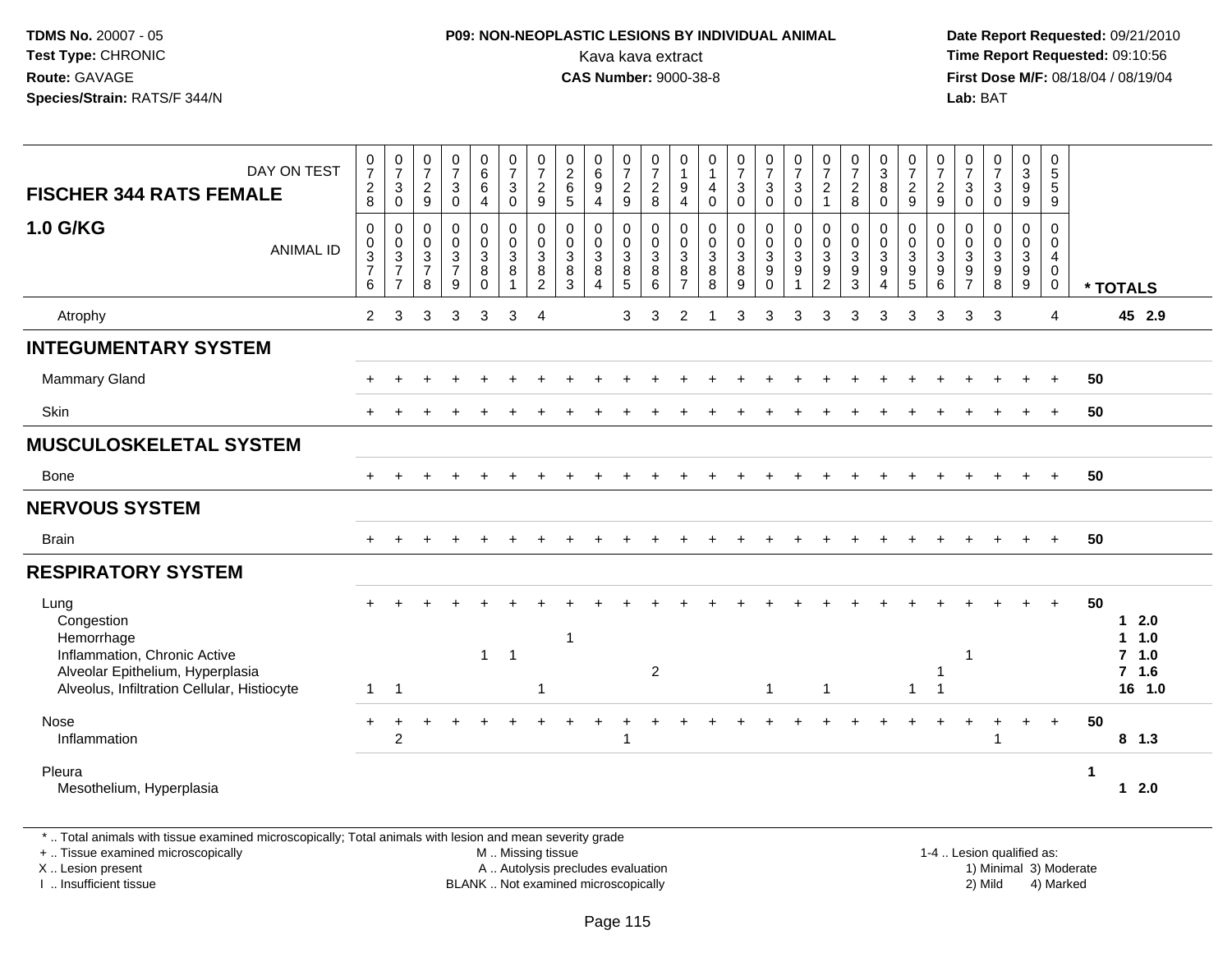### **P09: NON-NEOPLASTIC LESIONS BY INDIVIDUAL ANIMAL**Kava kava extract **Time Report Requested:** 09:10:56<br>**CAS Number:** 9000-38-8<br>**Tirst Dose M/F:** 08/18/04 / 08/19/04

 **Date Report Requested:** 09/21/2010 **First Dose M/F:** 08/18/04 / 08/19/04 Lab: BAT **Lab:** BAT

| DAY ON TEST<br><b>FISCHER 344 RATS FEMALE</b>                                                                                                   | $\frac{0}{7}$<br>$_{\rm 8}^2$                             | $\frac{0}{7}$<br>$\sqrt{3}$<br>$\mathbf 0$ | $\frac{0}{7}$<br>$\sqrt{2}$<br>9                                    | $\frac{0}{7}$<br>$\ensuremath{\mathsf{3}}$<br>$\mathbf 0$  | $0$<br>6<br>6<br>$\overline{\mathbf{4}}$             | $\frac{0}{7}$<br>$\frac{3}{0}$                                | $\frac{0}{7}$<br>$\frac{2}{9}$                                                     | $0$<br>$6$<br>$5$                                           | $\begin{matrix}0\\6\end{matrix}$<br>$\overline{9}$<br>$\overline{4}$   | $\frac{0}{7}$<br>$\frac{2}{9}$  | 0<br>$\overline{7}$<br>$\frac{2}{8}$             | 0<br>$\mathbf{1}$<br>$\boldsymbol{9}$<br>$\overline{4}$ | 0<br>$\mathbf{1}$<br>4<br>$\mathbf 0$            | $\frac{0}{7}$<br>$\sqrt{3}$<br>$\mathbf 0$               | $\frac{0}{7}$<br>$\ensuremath{\mathsf{3}}$<br>$\pmb{0}$           | $\frac{0}{7}$<br>$\overline{3}$<br>$\mathsf{O}\xspace$                            | $\frac{0}{7}$<br>$\overline{c}$<br>$\mathbf{1}$ | $\frac{0}{7}$<br>$\overline{2}$<br>8    | $\begin{array}{c} 0 \\ 3 \\ 8 \end{array}$<br>$\mathbf 0$ | $\frac{0}{7}$<br>$\frac{2}{9}$          | $\frac{0}{7}$<br>$\frac{2}{9}$                               | 0<br>$\overline{7}$<br>$\sqrt{3}$<br>$\pmb{0}$                         | $\frac{0}{7}$<br>$\mathsf 3$<br>$\mathbf 0$ | 0<br>9<br>9                                                            | 0<br>$\overline{5}$<br>$\frac{5}{9}$                                        |                      |                                                                                                   |
|-------------------------------------------------------------------------------------------------------------------------------------------------|-----------------------------------------------------------|--------------------------------------------|---------------------------------------------------------------------|------------------------------------------------------------|------------------------------------------------------|---------------------------------------------------------------|------------------------------------------------------------------------------------|-------------------------------------------------------------|------------------------------------------------------------------------|---------------------------------|--------------------------------------------------|---------------------------------------------------------|--------------------------------------------------|----------------------------------------------------------|-------------------------------------------------------------------|-----------------------------------------------------------------------------------|-------------------------------------------------|-----------------------------------------|-----------------------------------------------------------|-----------------------------------------|--------------------------------------------------------------|------------------------------------------------------------------------|---------------------------------------------|------------------------------------------------------------------------|-----------------------------------------------------------------------------|----------------------|---------------------------------------------------------------------------------------------------|
| <b>1.0 G/KG</b><br><b>ANIMAL ID</b>                                                                                                             | 0<br>$\mathbf 0$<br>3<br>$\overline{7}$<br>$6\phantom{1}$ | 0<br>$\frac{0}{3}$<br>$\overline{7}$       | $\mathbf 0$<br>$\mathbf 0$<br>$\mathbf{3}$<br>$\boldsymbol{7}$<br>8 | 0<br>0<br>$\mathbf{3}$<br>$\overline{7}$<br>$\overline{9}$ | 0<br>$\mathsf{O}\xspace$<br>3<br>8<br>$\overline{0}$ | $_{\rm 0}^{\rm 0}$<br>$\mathbf{3}$<br>$\bf 8$<br>$\mathbf{1}$ | $_{\rm 0}^{\rm 0}$<br>$\sqrt{3}$<br>$\begin{smallmatrix} 8 \\ 2 \end{smallmatrix}$ | 0<br>$\mathbf 0$<br>$\mathbf{3}$<br>$\bf 8$<br>$\mathbf{3}$ | $\mathbf 0$<br>$\mathbf 0$<br>$\mathbf{3}$<br>$\, 8$<br>$\overline{4}$ | 0<br>$\mathbf 0$<br>3<br>8<br>5 | 0<br>$_{3}^{\rm 0}$<br>$\bf 8$<br>$6\phantom{a}$ | $\pmb{0}$<br>$\pmb{0}$<br>$\mathbf{3}$<br>$\frac{8}{7}$ | $\mathbf 0$<br>0<br>$\mathbf{3}$<br>$\bf 8$<br>8 | $\mathbf 0$<br>$\mathbf 0$<br>$\mathbf 3$<br>$\, 8$<br>9 | 0<br>$\pmb{0}$<br>$\mathbf{3}$<br>$\boldsymbol{9}$<br>$\mathbf 0$ | $\boldsymbol{0}$<br>$\pmb{0}$<br>$\mathbf{3}$<br>$\boldsymbol{9}$<br>$\mathbf{1}$ | 0<br>0<br>$\mathbf{3}$<br>9<br>$\overline{2}$   | 0<br>0<br>$\mathbf{3}$<br>$\frac{9}{3}$ | 0<br>$_{3}^{\rm 0}$<br>$\boldsymbol{9}$<br>$\overline{4}$ | 0<br>0<br>$\mathbf{3}$<br>$\frac{9}{5}$ | $\mathbf 0$<br>$_{3}^{\rm 0}$<br>$\boldsymbol{9}$<br>$\,6\,$ | 0<br>$\mathbf 0$<br>$\mathbf{3}$<br>$\boldsymbol{9}$<br>$\overline{7}$ | 0<br>0<br>$\mathbf{3}$<br>$\frac{9}{8}$     | $\mathbf 0$<br>$\pmb{0}$<br>$\ensuremath{\mathsf{3}}$<br>$\frac{9}{9}$ | $\mathbf 0$<br>$\mathbf 0$<br>$\overline{4}$<br>$\mathsf{O}$<br>$\mathbf 0$ |                      | * TOTALS                                                                                          |
| Trachea                                                                                                                                         |                                                           |                                            |                                                                     |                                                            |                                                      |                                                               |                                                                                    |                                                             |                                                                        |                                 |                                                  |                                                         |                                                  |                                                          |                                                                   |                                                                                   |                                                 |                                         |                                                           |                                         |                                                              |                                                                        |                                             |                                                                        | $\ddot{}$                                                                   | 50                   |                                                                                                   |
| <b>SPECIAL SENSES SYSTEM</b>                                                                                                                    |                                                           |                                            |                                                                     |                                                            |                                                      |                                                               |                                                                                    |                                                             |                                                                        |                                 |                                                  |                                                         |                                                  |                                                          |                                                                   |                                                                                   |                                                 |                                         |                                                           |                                         |                                                              |                                                                        |                                             |                                                                        |                                                                             |                      |                                                                                                   |
| Ear                                                                                                                                             |                                                           |                                            |                                                                     |                                                            |                                                      |                                                               |                                                                                    |                                                             |                                                                        |                                 |                                                  |                                                         |                                                  |                                                          |                                                                   |                                                                                   |                                                 |                                         |                                                           |                                         |                                                              |                                                                        |                                             |                                                                        |                                                                             | $\blacktriangleleft$ |                                                                                                   |
| Eye<br>Cornea, Fibrosis<br>Cornea, Inflammation<br>Lens, Cataract<br>Posterior Chamber, Inflammation<br>Retina, Degeneration<br>Retina, Gliosis |                                                           |                                            | $\mathbf{1}$                                                        |                                                            |                                                      |                                                               | $\overline{1}$                                                                     |                                                             | $\mathbf{1}$                                                           |                                 |                                                  |                                                         |                                                  |                                                          |                                                                   | $\mathbf 1$                                                                       |                                                 |                                         |                                                           |                                         |                                                              | $\overline{2}$<br>1<br>3                                               | $\overline{2}$<br>-1                        |                                                                        |                                                                             | 50                   | 2.0<br>$\mathbf 1$<br>2.0<br>$\mathbf{2}$<br>2.0<br>3<br>1.0<br>$\mathbf 1$<br>$12$ 1.7<br>$12.0$ |
| <b>Harderian Gland</b>                                                                                                                          |                                                           |                                            |                                                                     |                                                            |                                                      |                                                               |                                                                                    |                                                             |                                                                        |                                 |                                                  |                                                         |                                                  |                                                          |                                                                   |                                                                                   |                                                 |                                         |                                                           |                                         |                                                              |                                                                        |                                             |                                                                        |                                                                             | 50                   |                                                                                                   |
| Zymbal's Gland                                                                                                                                  |                                                           |                                            |                                                                     |                                                            |                                                      |                                                               |                                                                                    |                                                             |                                                                        |                                 |                                                  |                                                         |                                                  |                                                          |                                                                   |                                                                                   |                                                 |                                         |                                                           |                                         | $+$                                                          |                                                                        |                                             |                                                                        |                                                                             | $\mathbf{1}$         |                                                                                                   |
| <b>URINARY SYSTEM</b>                                                                                                                           |                                                           |                                            |                                                                     |                                                            |                                                      |                                                               |                                                                                    |                                                             |                                                                        |                                 |                                                  |                                                         |                                                  |                                                          |                                                                   |                                                                                   |                                                 |                                         |                                                           |                                         |                                                              |                                                                        |                                             |                                                                        |                                                                             |                      |                                                                                                   |
| Kidney<br>Accumulation, Hyaline Droplet<br>Infarct                                                                                              |                                                           | $\boldsymbol{2}$                           |                                                                     |                                                            |                                                      |                                                               |                                                                                    |                                                             |                                                                        |                                 |                                                  |                                                         |                                                  |                                                          | $\overline{\mathbf{c}}$                                           |                                                                                   |                                                 |                                         |                                                           |                                         |                                                              |                                                                        |                                             |                                                                        | $+$                                                                         | 50                   | 3.0<br>$\mathbf 1$<br>2.0<br>3                                                                    |
| Mineralization<br>Nephropathy<br>Papilla, Necrosis<br>Pelvis, Inflammation                                                                      | 1<br>$\mathbf{1}$                                         | $\overline{1}$<br>$\overline{1}$           | $\mathbf{1}$                                                        |                                                            |                                                      |                                                               |                                                                                    |                                                             | $\overline{1}$                                                         |                                 |                                                  | $\overline{1}$                                          | $\overline{c}$                                   | $\overline{1}$<br>$\overline{1}$                         | $\mathbf{1}$<br>$\overline{1}$<br>2                               |                                                                                   |                                                 |                                         |                                                           |                                         |                                                              |                                                                        |                                             | $\overline{c}$                                                         | $\overline{1}$                                                              |                      | 1.0<br>46<br>43 1.2<br>1 1.0<br>4 1.8                                                             |
| Pelvis, Transitional Epithelium, Hyperplasia<br>Renal Tubule, Necrosis                                                                          |                                                           | $\overline{1}$                             |                                                                     |                                                            |                                                      |                                                               |                                                                                    |                                                             |                                                                        |                                 |                                                  |                                                         | $\overline{2}$                                   |                                                          | $\overline{a}$                                                    |                                                                                   | $\mathbf{1}$                                    |                                         |                                                           |                                         |                                                              |                                                                        |                                             | $\overline{c}$                                                         |                                                                             |                      | 1.2<br>6<br>2.0<br>$\mathbf{2}$                                                                   |

\* .. Total animals with tissue examined microscopically; Total animals with lesion and mean severity grade

+ .. Tissue examined microscopically

X .. Lesion present

I .. Insufficient tissue

M .. Missing tissue

A .. Autolysis precludes evaluation

BLANK .. Not examined microscopically 2) Mild 4) Marked

1-4 .. Lesion qualified as:<br>1) Minimal 3) Moderate